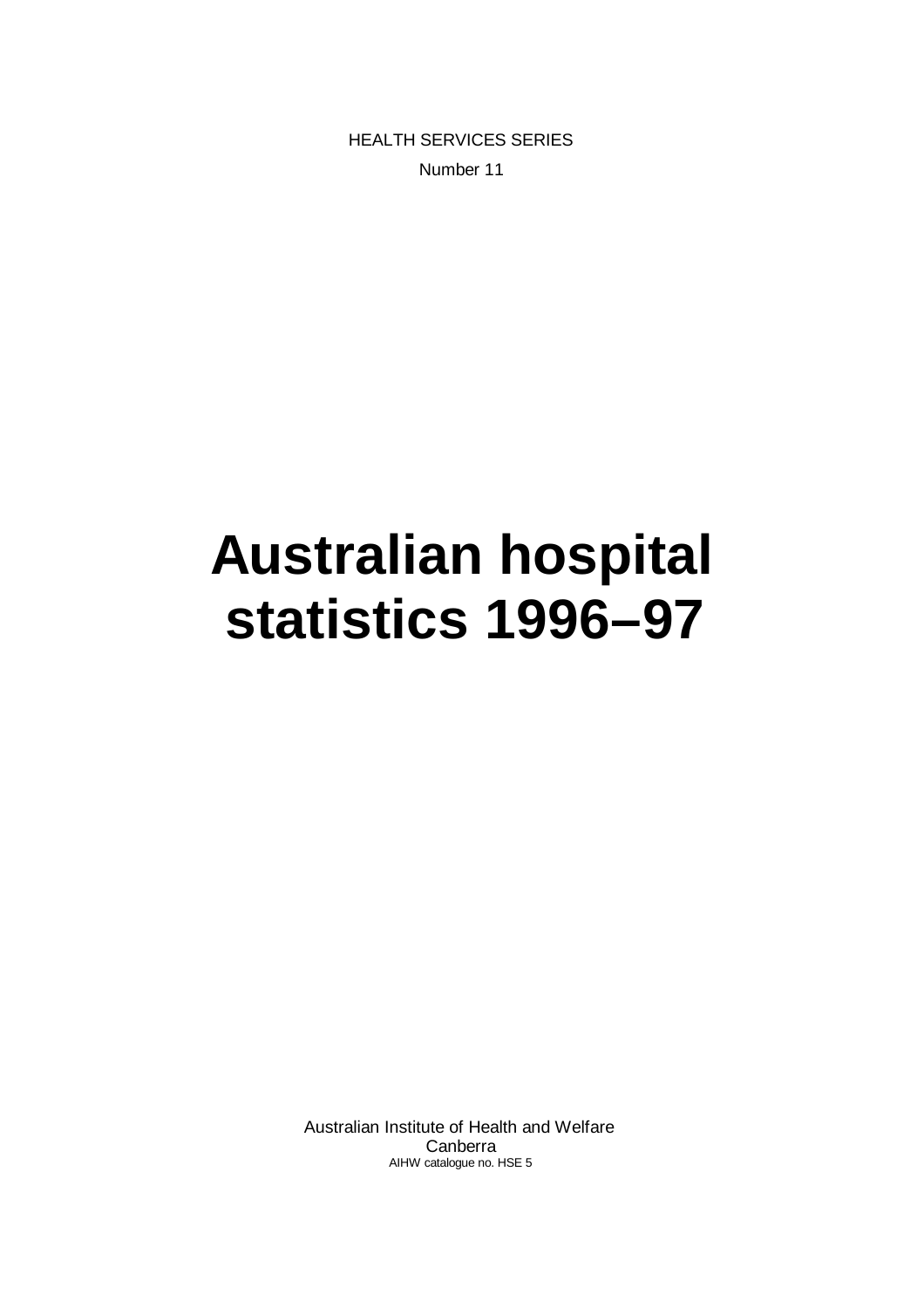#### © Commonwealth of Australia 1998

This work is copyright. Apart from any use as permitted under the *Copyright Act 1968*, no part may be reproduced without written permission from AusInfo. Requests and enquiries concerning reproduction and rights should be directed to the Manager, Legislative Services, AusInfo, GPO Box 84, Canberra ACT 2601.

This is the eleventh publication of the Australian Institute of Health and Welfare's Health Services Series. A complete list of the Institute's publications is available from the Publications Unit, Australian Institute of Health and Welfare, GPO Box 570, Canberra ACT 2601, or via the Institute's web-site at http://www.aihw.gov.au.

#### **Suggested citation**

Australian Institute of Health and Welfare (AIHW) 1998. Australian hospital statistics 1996–97. AIHW cat. no. HSE 5. Canberra: AIHW (Health Services Series no. 11).

#### **Australian Institute of Health and Welfare**

Board Chair Professor Janice Reid

**Director** Dr Richard Madden

Any enquiries about or comments on this publication should be directed to:

Janis Shaw (hospital statistics): Phone 02 6244 1120 Jenny Hargreaves (patient statistics): Phone 02 6244 1121 Australian Institute of Health and Welfare GPO Box 570 Canberra ACT 2601

Published by Australian Institute of Health and Welfare

Printed by Elect Printing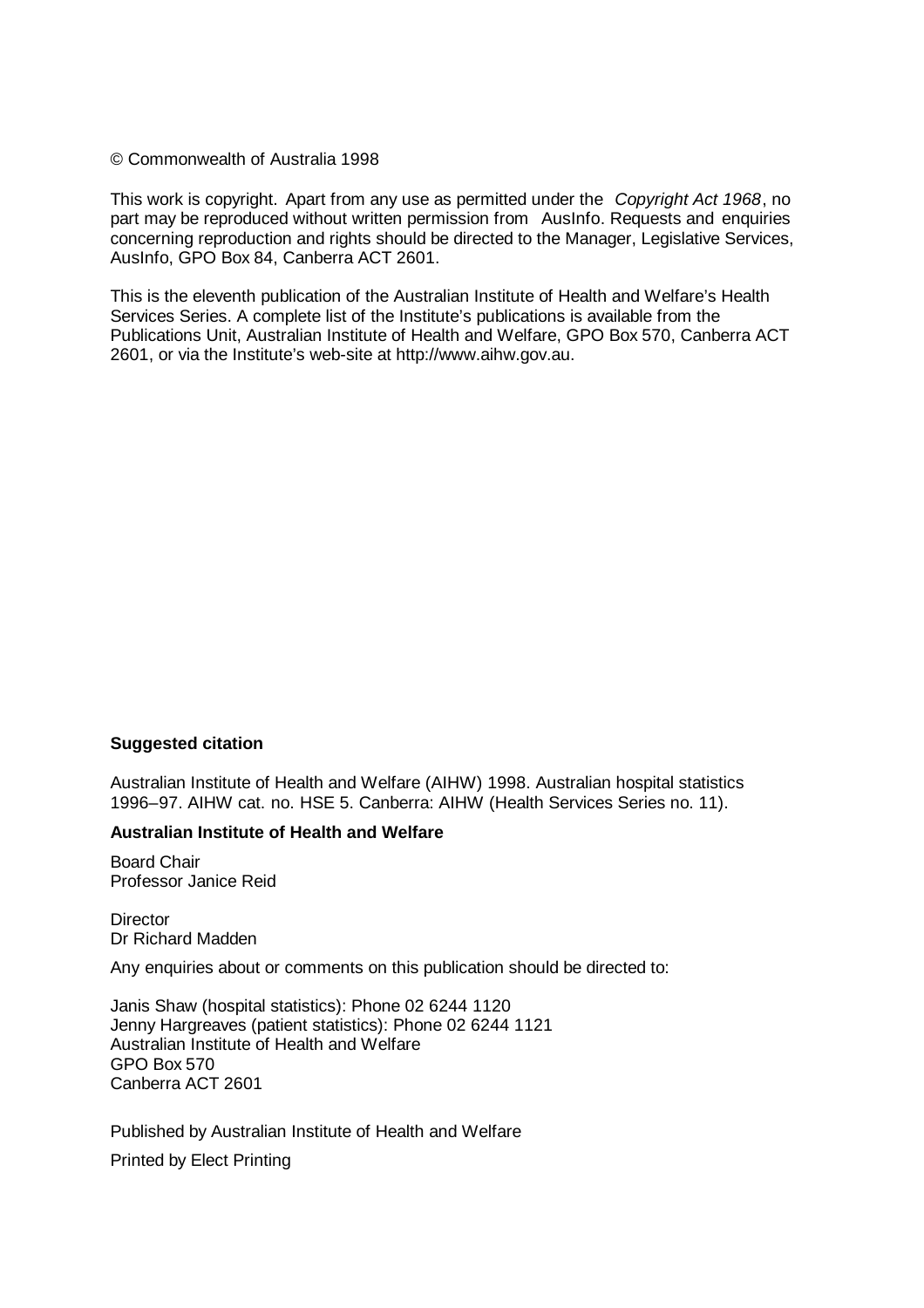## **Foreword**

*Australian Hospital Statistics 1996–97* is published within twelve months of the end of the reference year, matching the performance for 1995–96. As in the previous year, this reflects a huge effort by data providers (in public and private hospitals, and in State and Territory health authorities), and by a large number of Institute staff.

This year's report sees *Australian Hospital Statistics* emerge as the sole routine publication on hospital activity and operations. The Commonwealth Department of Health and Family Services has discontinued the *Australian Casemix Report*. *Australian Hospital Statistics* contains a range of AN-DRG-based (casemix) information and the Department will make some more detailed information available electronically on the Internet.

A range of performance indicators has been included in the current report, some for the first time. The publication of performance indicators in *Australian Hospital Statistics* significantly brings forward the availability of these data.

These are substantial steps forward in the timely release of relevant data and the Institute will continue its efforts to rationalise and unify Australia's hospital statistics collections.

In the next twelve months we face new challenges. The switch to ICD-10-AM is occurring on 1 July 1998 in four States and Territories and on 1 July 1999 in the remainder. The Institute will switch to ICD-10-AM from 1998–99, and must therefore map from ICD-9-CM to ICD-10-AM for four jurisdictions for 1998–99. A major effort is also in progress to improve standards for more consistent reporting on financial data by all jurisdictions.

We hope to improve timeliness further as the remaining data supply problems are progressively addressed by State and Territory administrations. We are keen to learn from users how the publication can best meet their information needs and invite readers to comment on this latest volume of national hospital statistics.

Richard Madden **Director** June 1998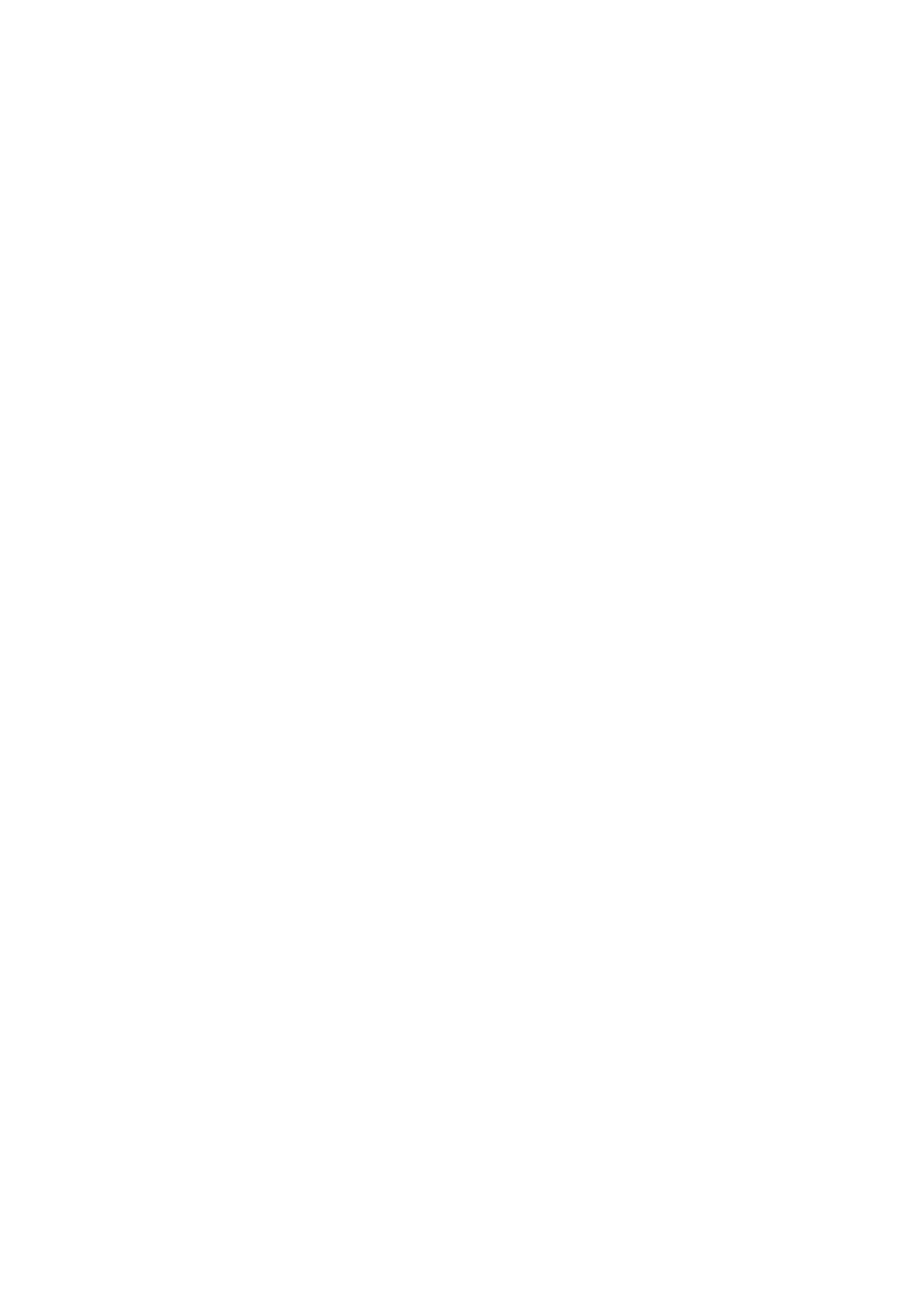# **Contents**

| 1  |                                                                       |  |
|----|-----------------------------------------------------------------------|--|
| 2  |                                                                       |  |
| 3  |                                                                       |  |
| 4  |                                                                       |  |
| 5  |                                                                       |  |
| 6  |                                                                       |  |
| 7  |                                                                       |  |
| 8  |                                                                       |  |
| 9  |                                                                       |  |
| 10 | Australian National Diagnosis Related Groups of admitted patients 162 |  |
|    |                                                                       |  |
|    |                                                                       |  |
|    |                                                                       |  |
|    |                                                                       |  |
|    |                                                                       |  |
|    |                                                                       |  |
|    |                                                                       |  |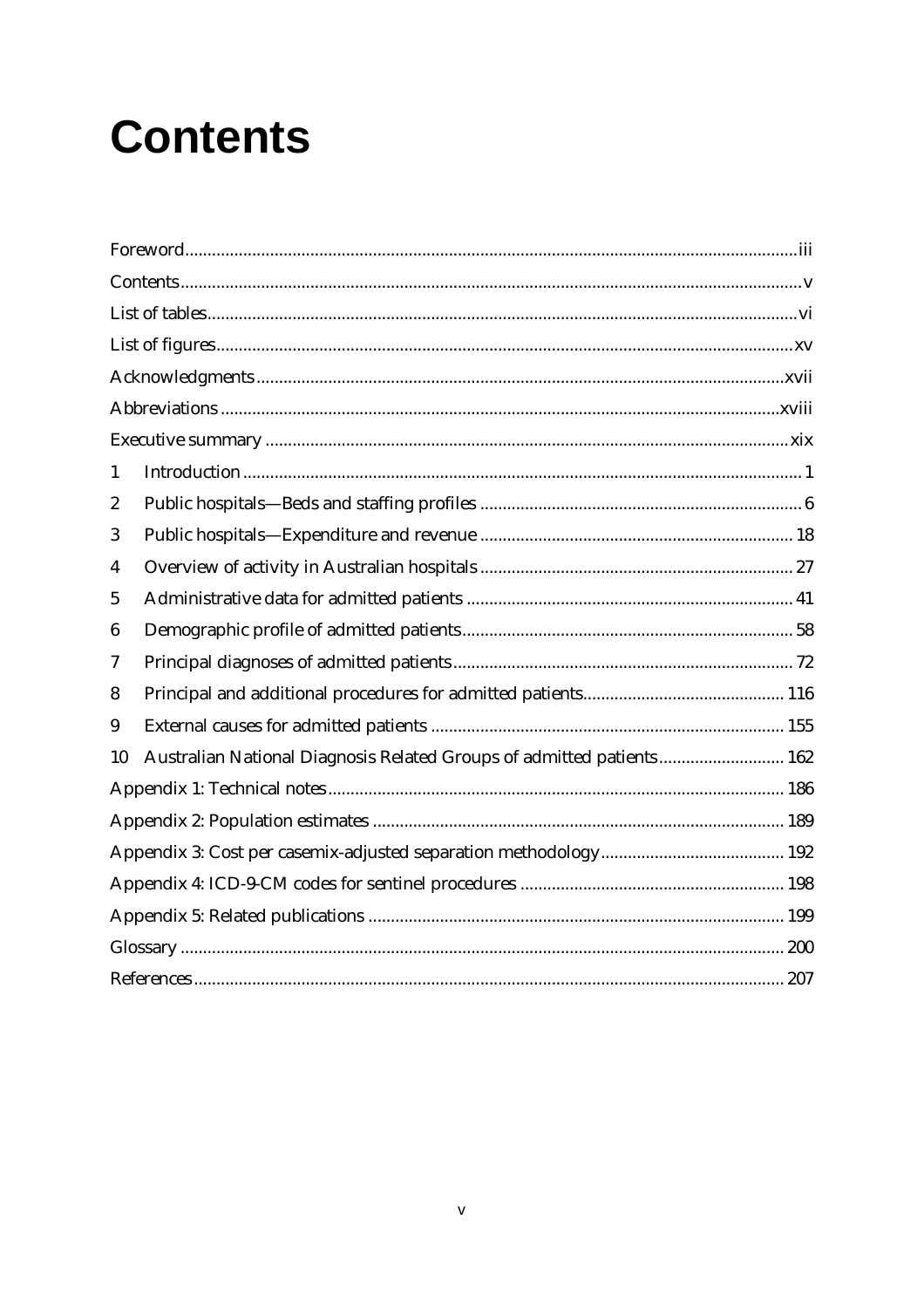## **List of tables**

## **Public hospitals— Beds and staffing profiles**

| Table 2.1: Number of hospitals and available beds by hospital sector and type, States                                                                                  |  |
|------------------------------------------------------------------------------------------------------------------------------------------------------------------------|--|
| Table 2.2: Number of hospitals and available beds by sector and accreditation status,                                                                                  |  |
| Table 2.3: Number of hospitals and available beds by hospital size, public acute and                                                                                   |  |
| Table 2.4: Number of hospitals and available beds per 1,000 population by metropolitan,<br>rural and remote region, public acute and psychiatric hospitals, States and |  |
| Table 2.5: Number of public acute hospitals with specialised services, States and                                                                                      |  |
| Table 2.6: Average full time equivalent staff, staff per 1,000 separations and staff<br>per 1,000 patient days, public acute and psychiatric hospitals, States and     |  |
| Table 2.7: Medical practitioners working in public and private hospitals, by type of                                                                                   |  |

## **Public hospitals— Expenditure and revenue**

| Table 3.1: Cost per casemix-adjusted separation, public acute hospitals, States and       |  |
|-------------------------------------------------------------------------------------------|--|
| Table 3.2: Recurrent expenditure (\$'000), public acute and psychiatric hospitals, States |  |
| Table 3.3: Average salary (\$), average full time equivalent staff, public acute and      |  |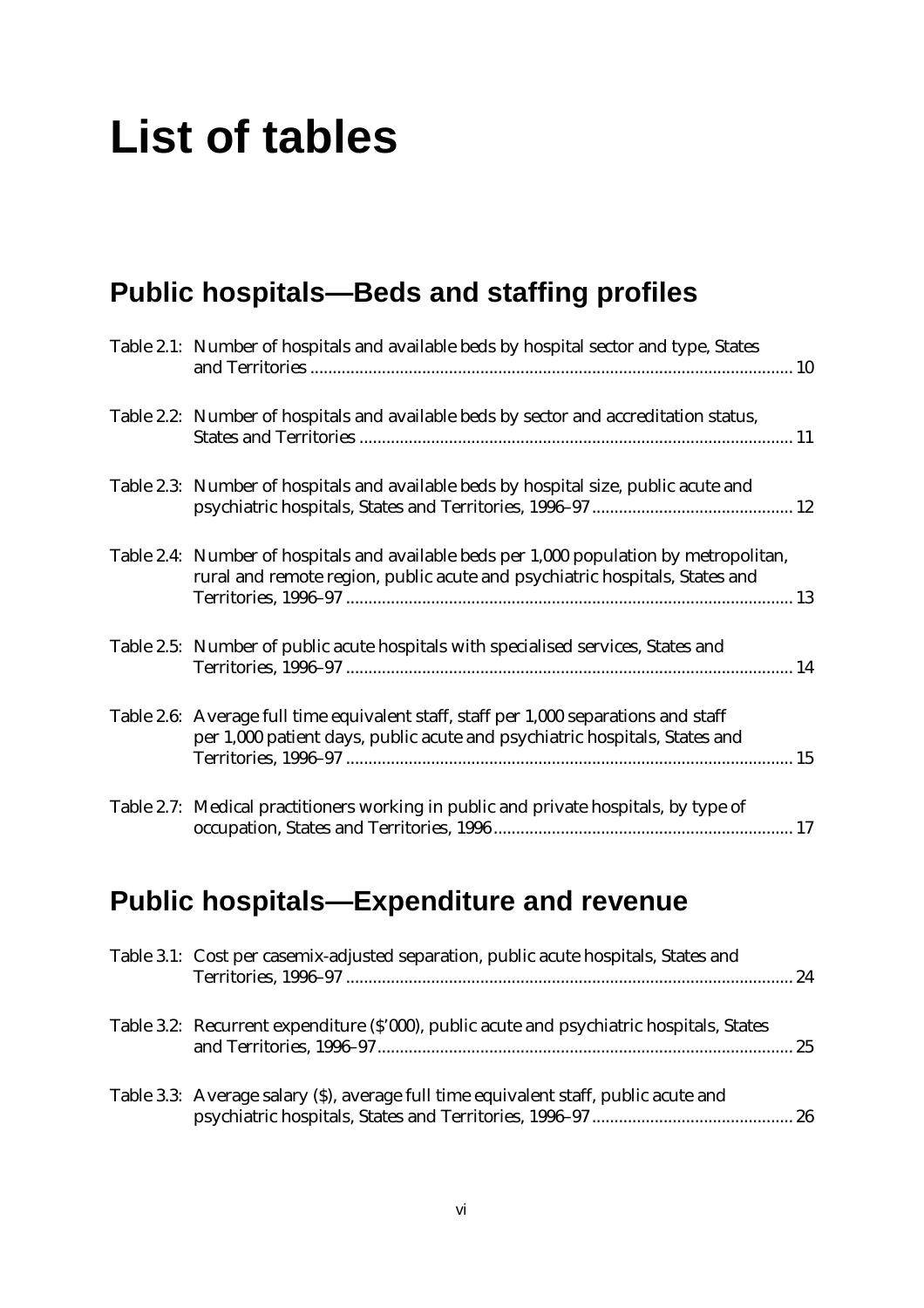| Table 3.4: Revenue (\$'000), public acute and psychiatric hospitals, States and Territories, |  |
|----------------------------------------------------------------------------------------------|--|
|                                                                                              |  |

## **Overview of activity in Australian hospitals**

| Table 4.1: Summary of separation, same day separation, patient day and average length<br>of stay statistics, all hospitals, Australia, 1991-92 to 1996-97  33            |  |
|--------------------------------------------------------------------------------------------------------------------------------------------------------------------------|--|
| Table 4.2: Summary of separation, same day separation, average cost weight, patient<br>day and average length of stay statistics, all hospitals, States and Territories, |  |
| Table 4.3: Separations by type of admitted patient episode, public hospitals, States and                                                                                 |  |
| Table 4.4: Patient days by type of admitted patient episode, public hospitals, States and                                                                                |  |
| Table 4.5: Non-admitted patient occasions of service, by type of non-admitted patient                                                                                    |  |

### **Administrative data for admitted patients**

| Table 5.1: Separations by accommodation status and hospital sector, States and            |  |
|-------------------------------------------------------------------------------------------|--|
| Table 5.2: Separations per 1,000 population by accommodation status and hospital          |  |
| Table 5.3: Average cost weight of separations by accommodation status and hospital        |  |
| Table 5.4: Patient days by accommodation status and hospital sector, States and           |  |
| Table 5.5: Separations and patient days by accommodation status, hospital sector and      |  |
| Table 5.6: Separations by insurance status and hospital sector, States and Territories,   |  |
| Table 5.7: Separations by compensable status and hospital sector, States and Territories, |  |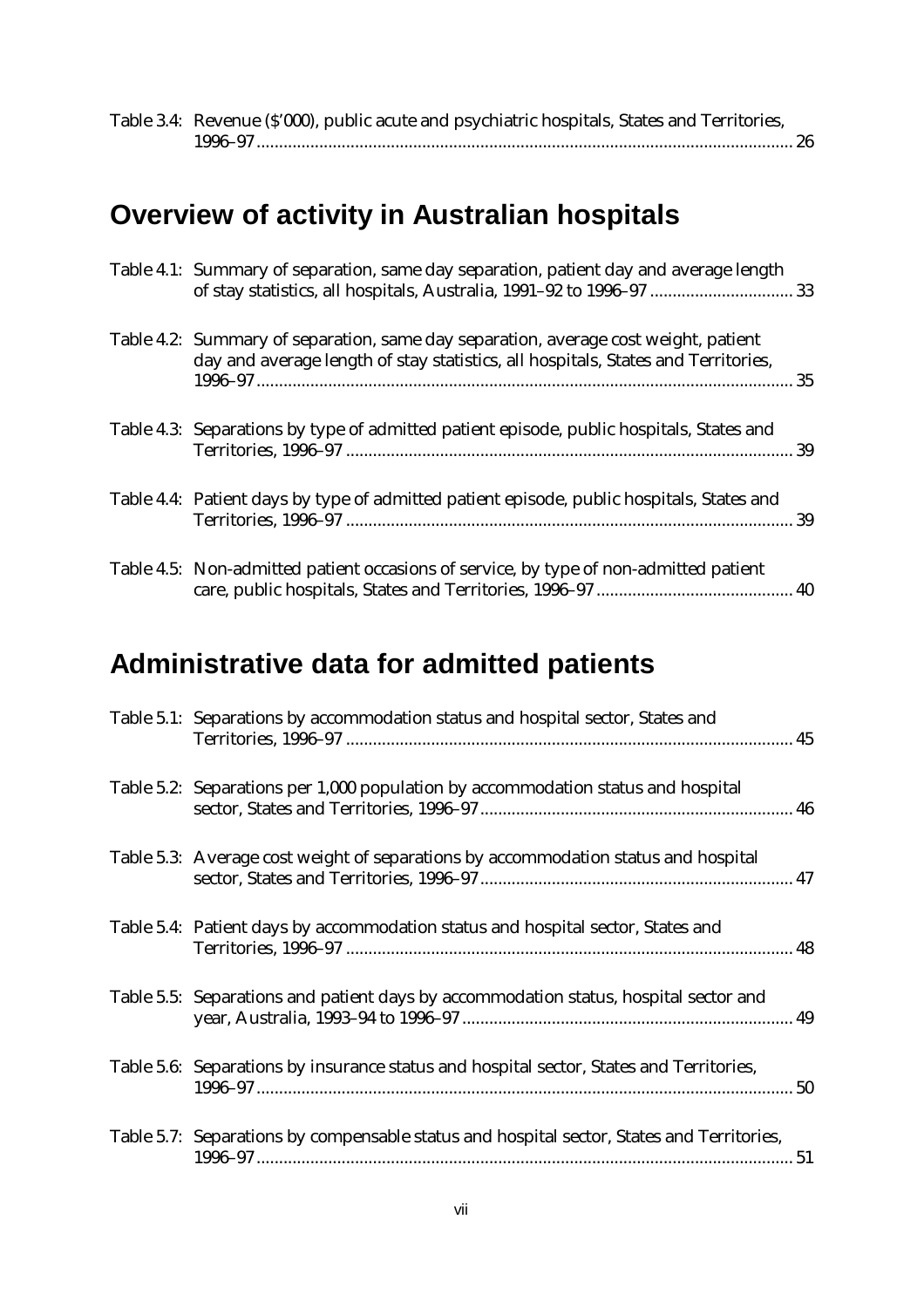| Table 5.8: Separations by State or Territory of usual residence and by hospital sector,                                                                         |  |
|-----------------------------------------------------------------------------------------------------------------------------------------------------------------|--|
| Table 5.9: Separations by State or Territory of usual residence as a proportion of<br>separations for the State or Territory and by hospital sector, States and |  |
| Table 5.10: Average cost weight of separations by State or Territory of usual residence                                                                         |  |
| Table 5.11: Separations by type of episode of care and hospital sector, States and                                                                              |  |
| Table 5.12: Average length of stay (days) by type of episode of care and hospital                                                                               |  |
| Table 5.13: Separations by mode of separation and hospital sector, States and Territories,                                                                      |  |

#### **Demographic profile of admitted patients**

| Table 6.1: Separations by age group and sex, public hospitals, States and Territories,   |  |
|------------------------------------------------------------------------------------------|--|
| Table 6.2: Separations by age group and sex, private hospitals, States and Territories,  |  |
| Table 6.3: Patient days by age group and sex, public hospitals, States and Territories,  |  |
| Table 6.4: Patient days by age group and sex, private hospitals, States and Territories, |  |
| Table 6.5: Separations by reported Indigenous status and hospital sector, States and     |  |
| Table 6.6: Separations statistics by selected countries of birth and hospital sector,    |  |

#### **Principal diagnoses of admitted patients**

Table 7.1: Separation, same day separation, patient day and average length of stay statistics for National Health Priority Areas, all hospitals, Australia, 1996–97 .... 80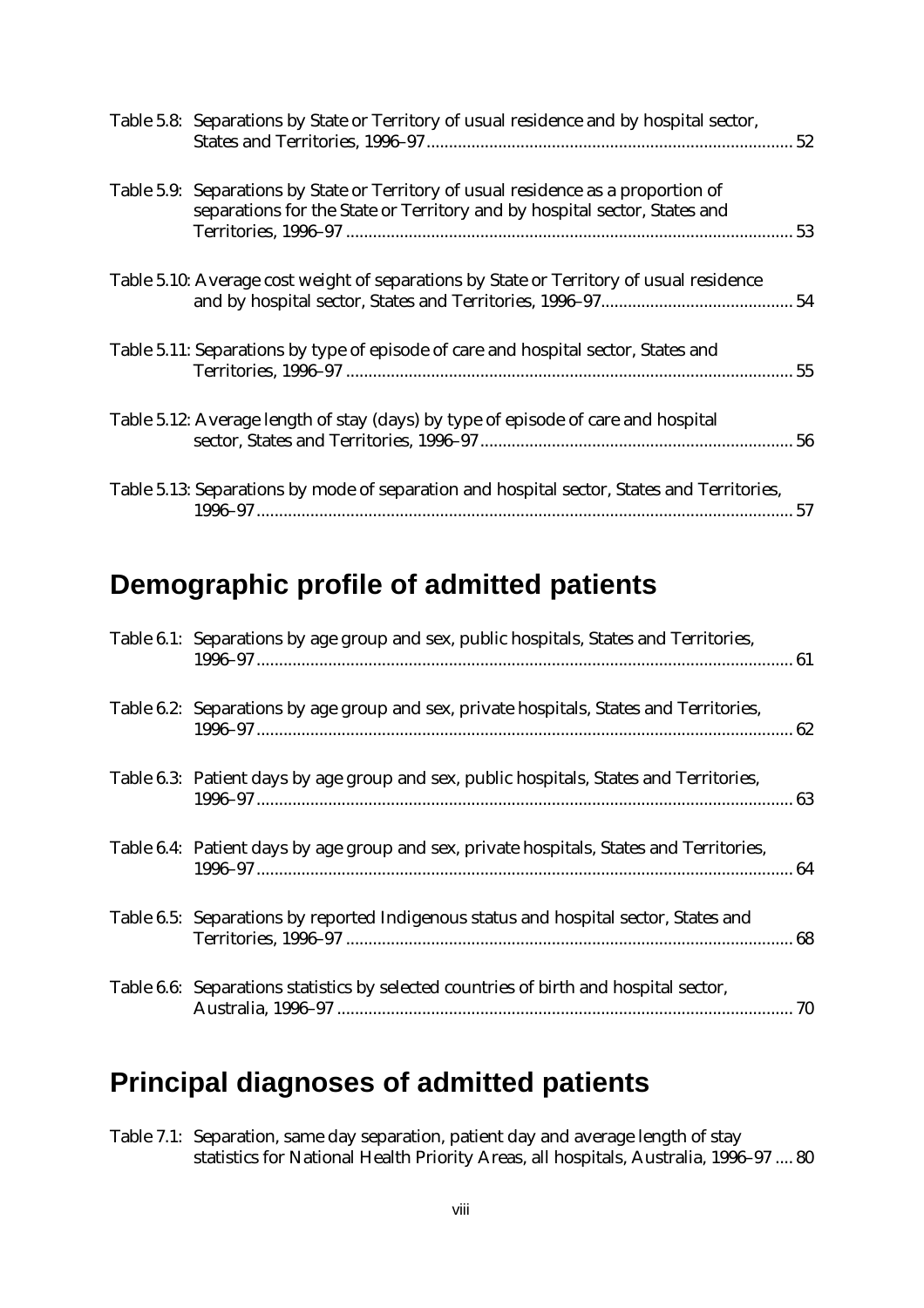| Table 7.2: Separations for National Health Priority Areas, all hospitals, States and                                                                                                                                                                |  |
|-----------------------------------------------------------------------------------------------------------------------------------------------------------------------------------------------------------------------------------------------------|--|
| Table 7.3: Separation, same day separation, patient day and average length of stay<br>statistics by principal diagnosis in ICD-9-CM groupings, public hospitals,                                                                                    |  |
| Table 7.4: Separation, same day separation, patient day and average length of stay<br>statistics by principal diagnosis in ICD-9-CM groupings, private hospitals,                                                                                   |  |
| Table 7.5: Separations by principal diagnosis in ICD-9-CM groupings, public hospitals,                                                                                                                                                              |  |
| Table 7.6: Separations by principal diagnosis in ICD-9-CM groupings, private hospitals,                                                                                                                                                             |  |
| Table 7.7: Patient days by principal diagnosis in ICD-9-CM groupings, public hospitals,                                                                                                                                                             |  |
| Table 7.8: Patient days by principal diagnosis in ICD-9-CM groupings, private                                                                                                                                                                       |  |
| Table 7.9: Separations for males by age group and principal diagnosis in ICD-9-CM                                                                                                                                                                   |  |
| Table 7.10: Separations for females by age group and principal diagnosis in ICD-9-CM                                                                                                                                                                |  |
| Table 7.11: Separations by number of diagnoses reported and hospital sector, States                                                                                                                                                                 |  |
| Table 7.12: Separation, same day separation, patient day and average length of stay<br>statistics for the 30 principal diagnoses in 3-digit ICD-9-CM groupings with<br>the highest number of separations, public hospitals, Australia, 1996-97  107 |  |
| Table 7.13: Separation, same day separation, patient day and average length of stay<br>statistics for the 30 principal diagnoses in 3-digit ICD-9-CM groupings with<br>the highest number of separations, private hospitals, Australia, 1996-97 108 |  |
| Table 7.14: Separations for the 30 principal diagnoses in 3-digit ICD-9-CM groupings<br>with the highest number of separations, public hospitals, States and                                                                                        |  |
| Table 7.15: Separations for the 30 principal diagnoses in 3-digit ICD-9-CM groupings<br>with the highest number of separations, private hospitals, States and                                                                                       |  |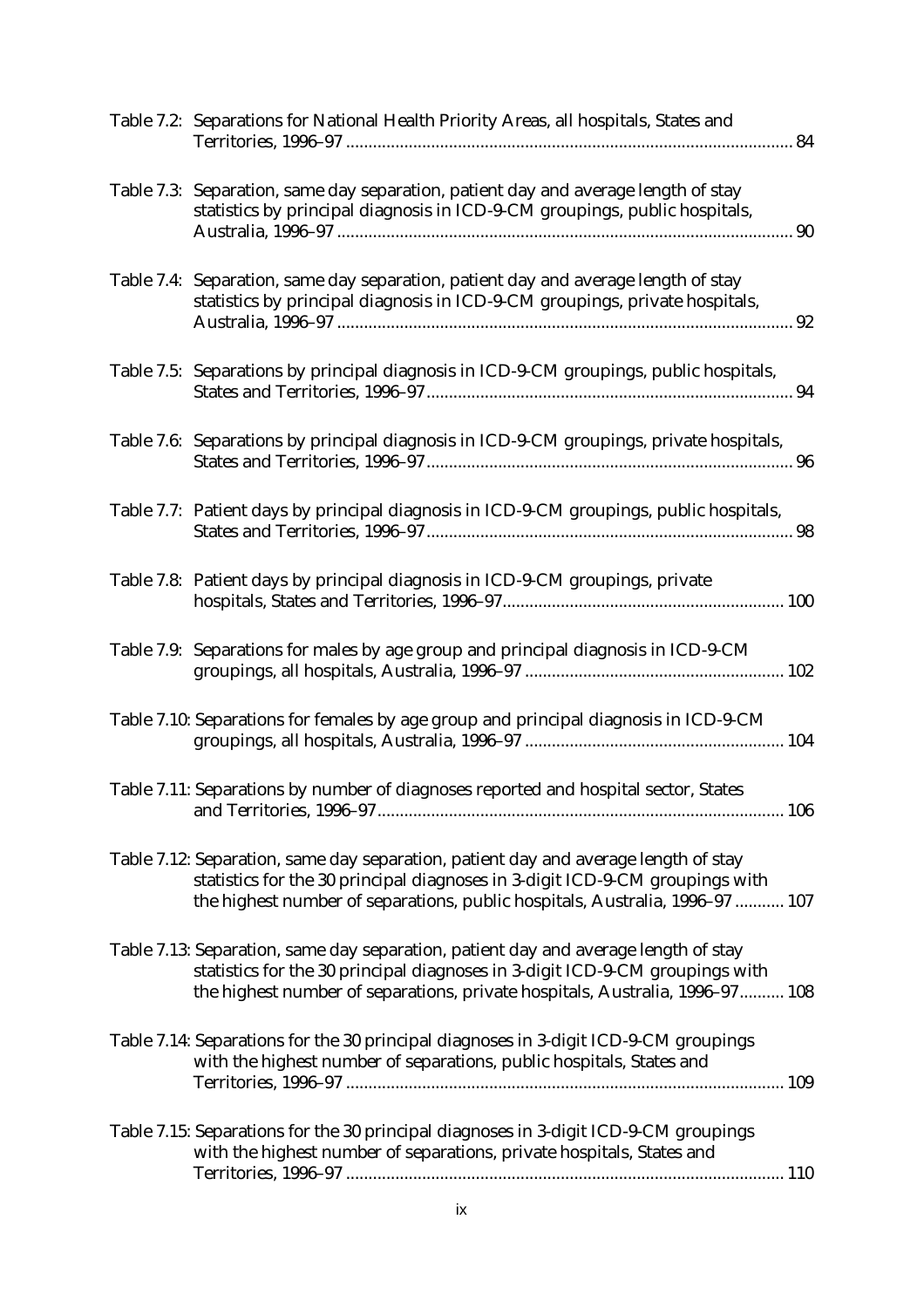| Table 7.16: Average length of stay for the 30 principal diagnoses in 3-digit ICD-9-CM<br>groupings with the highest number of separations, public hospitals, States  |             |
|----------------------------------------------------------------------------------------------------------------------------------------------------------------------|-------------|
| Table 7.17: Average length of stay for the 30 principal diagnoses in 3-digit ICD-9-CM<br>groupings with the highest number of separations, private hospitals, States |             |
| Table 7.18: Separations for males for the 30 principal diagnoses in 3-digit ICD-9-CM<br>groupings with the highest number of separations, by age group, all          |             |
| Table 7.19: Separations for females for the 30 principal diagnoses in 3-digit ICD-9-CM<br>groupings with the highest number of separations, by age group, all        |             |
| Table 7.20: Separation, same day separation, patient day and average length of stay<br>statistics by principal diagnosis in ICD-9-CM groupings, public psychiatric   | $\dots$ 115 |

### **Principal and additional procedures for admitted patients**

| Table 8.1: Separation statistics for sentinel procedures by State or Territory of usual                                                                           |  |
|-------------------------------------------------------------------------------------------------------------------------------------------------------------------|--|
| Table 8.2: Separation, same day separation, patient day and average length of stay<br>statistics by principal procedure in ICD-9-CM groupings, public hospitals,  |  |
| Table 8.3: Separation, same day separation, patient day and average length of stay<br>statistics by principal procedure in ICD-9-CM groupings, private hospitals, |  |
| Table 8.4: Separations by principal procedure in ICD-9-CM groupings, public                                                                                       |  |
| Table 8.5: Separations by principal procedure in ICD-9-CM groupings, private                                                                                      |  |
| Table 8.6: Patient days by principal procedure in ICD-9-CM groupings, public                                                                                      |  |
| Table 8.7: Patient days by principal procedure in ICD-9-CM groupings, private                                                                                     |  |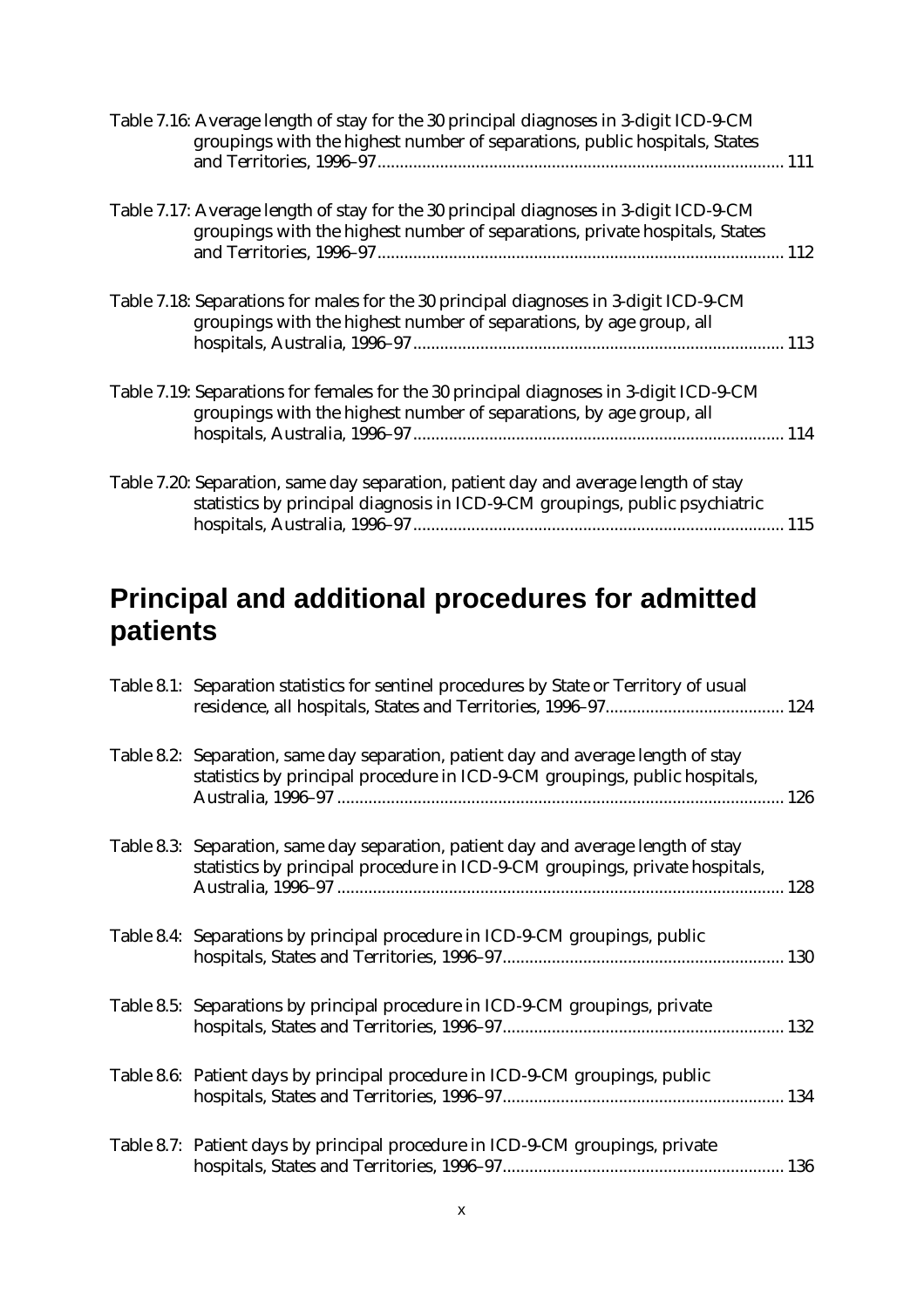| Table 8.8: Separations for males by age group and principal procedure in ICD-9-CM                                                                                                                                                                    |  |
|------------------------------------------------------------------------------------------------------------------------------------------------------------------------------------------------------------------------------------------------------|--|
| Table 8.9: Separations for females by age group and principal procedure in ICD-9-CM                                                                                                                                                                  |  |
| Table 8.10: Separations by number of procedures reported and hospital sector, States                                                                                                                                                                 |  |
| Table 8.11: Separation, same day separation, patient day and average length of stay<br>statistics for the 30 principal procedures in 3-digit ICD-9-CM groupings with<br>the highest number of separations, public hospitals, Australia, 1996-97  143 |  |
| Table 8.12: Separation, same day separation, patient day and average length of stay<br>statistics for the 30 principal procedures in 3-digit ICD-9-CM groupings with<br>the highest number of separations, private hospitals, Australia, 1996-97 144 |  |
| Table 8.13: Separations for the 30 principal procedures in 3-digit ICD-9-CM groupings<br>with the highest number of separations, public hospitals, States and                                                                                        |  |
| Table 8.14: Separations for the 30 principal procedures in 3-digit ICD-9-CM groupings<br>with the highest number of separations, private hospitals, States and                                                                                       |  |
| Table 8.15: Average length of stay for the 30 principal procedures in 3-digit ICD-9-CM<br>groupings with the highest number of separations, public hospitals, States                                                                                 |  |
| Table 8.16: Average length of stay for the 30 principal procedures in 3-digit ICD-9-CM<br>groupings with the highest number of separations, private hospitals, States                                                                                |  |
| Table 8.17: Separations for males for the 30 principal procedures in 3-digit ICD-9-CM<br>groupings with the highest number of separations, by age group, all                                                                                         |  |
| Table 8.18: Separations for females for the 30 principal procedures in 3-digit ICD-9-CM<br>groupings with the highest number of separations, by age group, all                                                                                       |  |
| Table 8.19: Principal and additional procedures in ICD-9-CM groupings, public                                                                                                                                                                        |  |
| Table 8.20: Principal and additional procedures in ICD-9-CM groupings, private                                                                                                                                                                       |  |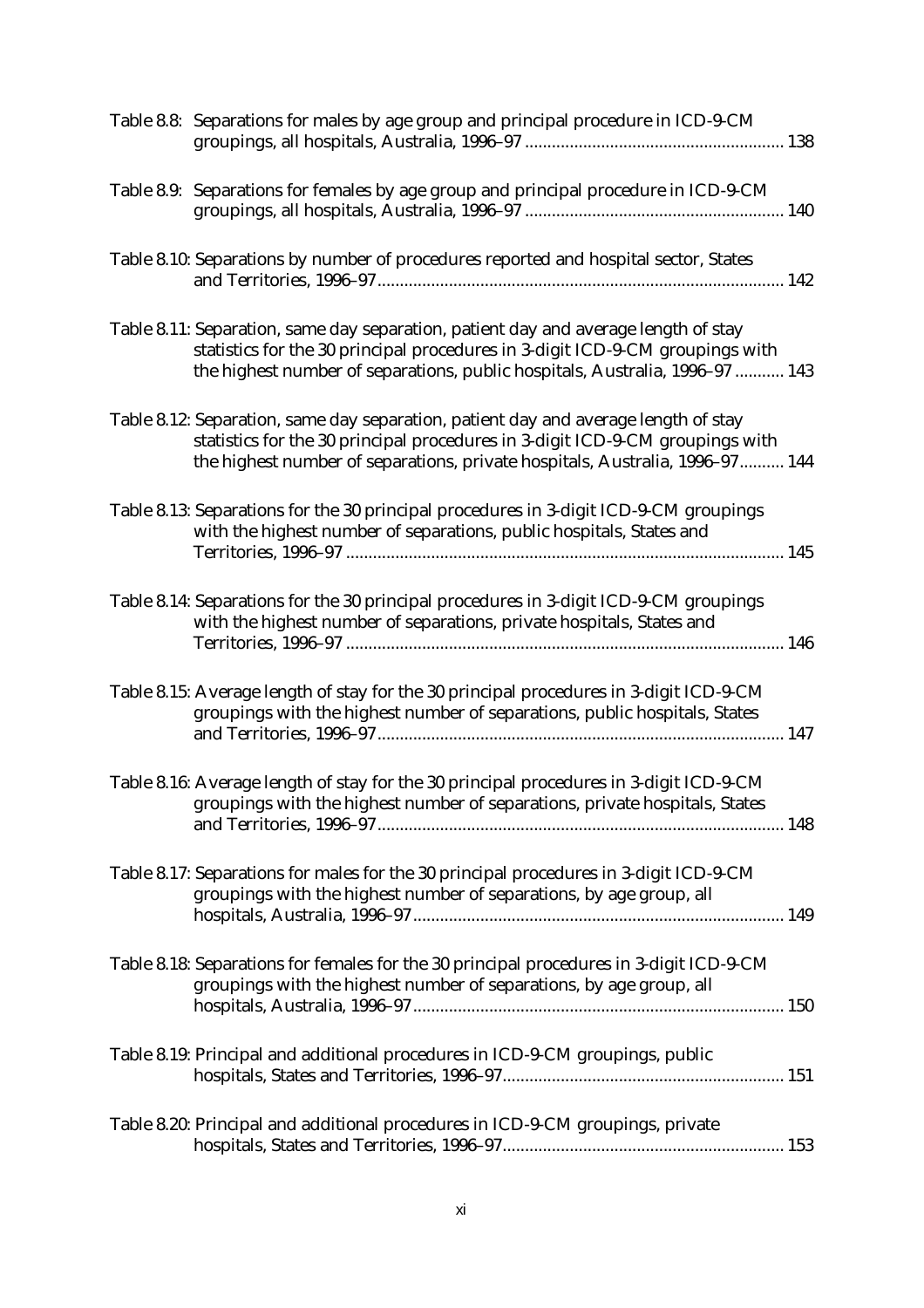## **External causes for admitted patients**

| Table 9.1: Separation, same day separation, patient day and average length of stay<br>statistics by external cause in ICD-9-CM groupings and hospital sector, |  |
|---------------------------------------------------------------------------------------------------------------------------------------------------------------|--|
| Table 9.2: Separations by external cause in ICD-9-CM groupings, all hospitals, States                                                                         |  |
| Table 9.3: Patient days by external cause in ICD-9-CM groupings, all hospitals, States                                                                        |  |
| Table 9.4: Separations for males by external cause in ICD-9-CM groupings and by age                                                                           |  |
| Table 9.5: Separations for females by external cause in ICD-9-CM groupings and by                                                                             |  |
| Table 9.6: Separations by external cause in ICD-9-CM groupings and by place of                                                                                |  |

### **Australian National Diagnosis Related Groups of admitted patients**

| Table 10.1: Average length of stay (days) for the 10 AN-DRGs with the highest number<br>of separations, excluding same day separations, by hospital sector, States  |  |
|---------------------------------------------------------------------------------------------------------------------------------------------------------------------|--|
| Table 10.2: Separation, same day separation, patient day, average length of stay and<br>cost statistics by Major Diagnostic Category, public hospitals, Australia,  |  |
| Table 10.3: Separation, same day separation, patient day, average length of stay and<br>cost statistics by Major Diagnostic Category, private hospitals, Australia, |  |
| Table 10.4: Separations by Major Diagnostic Category, public hospitals, States and                                                                                  |  |
| Table 10.5: Separations by Major Diagnostic Category, private hospitals, States and                                                                                 |  |
| Table 10.6: Patient days by Major Diagnostic Category, public hospitals, States and                                                                                 |  |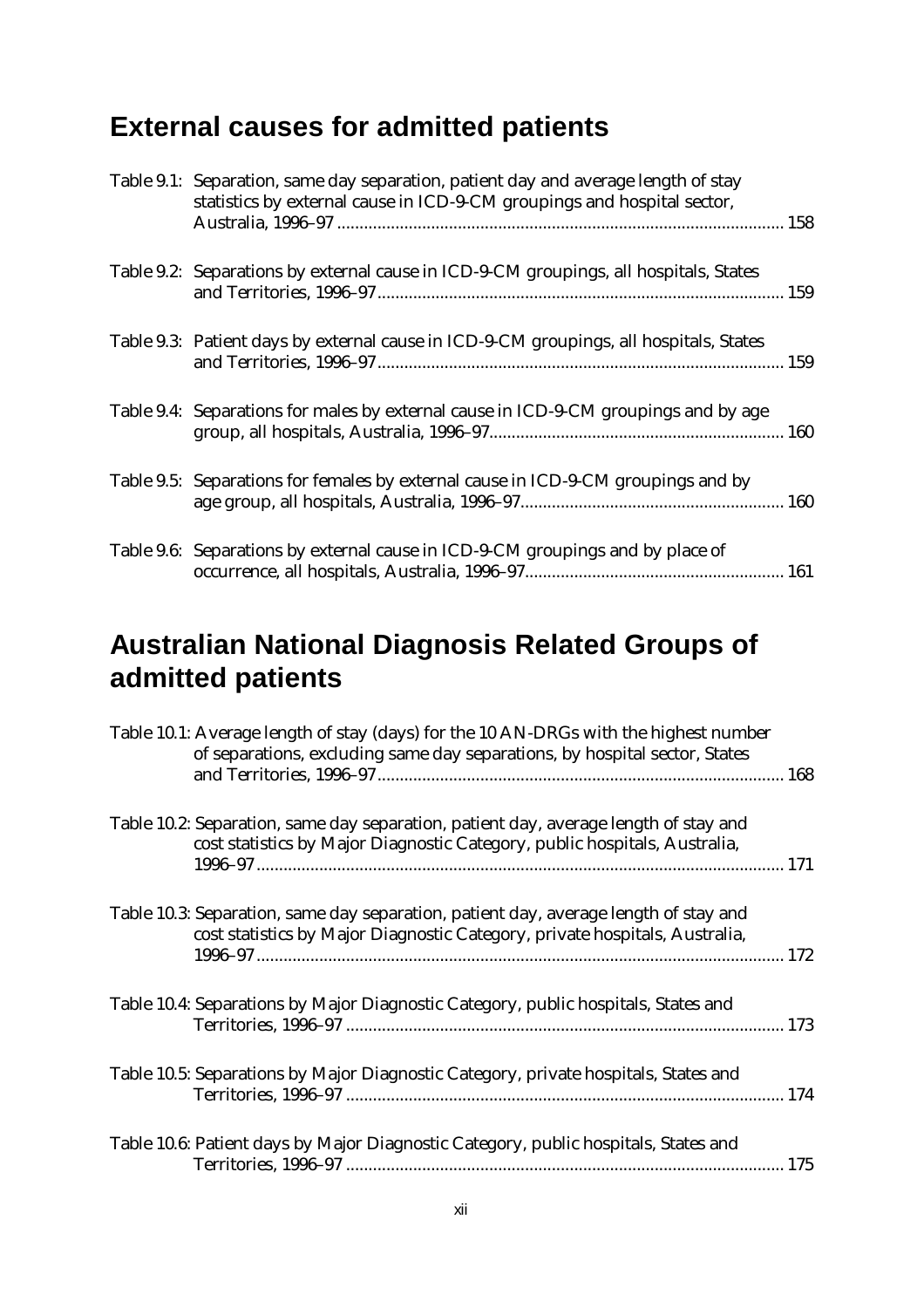| Table 10.7: Patient days by Major Diagnostic Category, private hospitals, States and                                                                                |  |
|---------------------------------------------------------------------------------------------------------------------------------------------------------------------|--|
| Table 10.8: Separation, same day separation, patient day, average length of stay and<br>cost statistics for the 30 AN-DRGs with the highest number of separations,  |  |
| Table 10.9: Separation, same day separation, patient day, average length of stay and<br>cost statistics for the 30 AN-DRGs with the highest number of separations,  |  |
| Table 10.10: Separations for the 30 AN-DRGs with the highest number of separations,                                                                                 |  |
| Table 10.11: Separations for the 30 AN-DRGs with the highest number of separations,                                                                                 |  |
| Table 10.12: Average length of stay for the 30 AN-DRGs with the highest number of<br>separations, public hospitals, States and Territories, 1996-97 181             |  |
| Table 10.13: Average length of stay for the 30 AN-DRGs with the highest number of<br>separations, private hospitals, States and Territories, 1996-97 182            |  |
| Table 10.14: Separations for males for the 30 AN-DRGs with the highest number of<br>separations, by age group, all hospitals, Australia, 1996-97 183                |  |
| Table 10.15: Separations for females for the 30 AN-DRGs with the highest number of<br>separations, by age group, all hospitals, Australia, 1996-97 184              |  |
| Table 10.16: Separation, same day separation, patient day, average length of stay and<br>cost statistics for the 30 AN-DRGs with the highest number of separations, |  |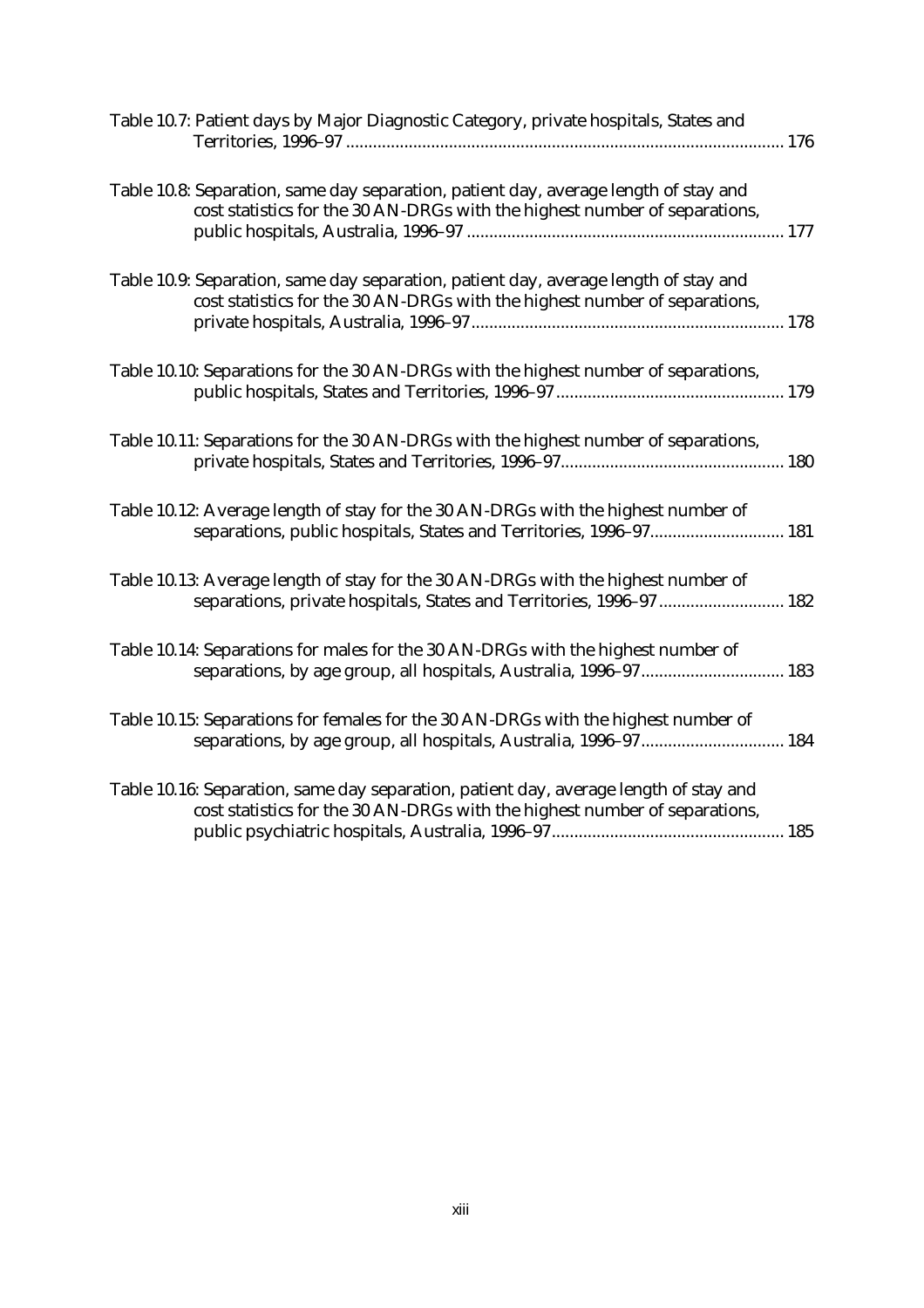#### **Appendix 2: Population estimates**

| Table A1: Estimated resident population by age group and sex, States and Territories, |  |
|---------------------------------------------------------------------------------------|--|
| Table A2: Estimated resident Aboriginal and Torres Strait Islander population by age  |  |
| Table A3: Estimated resident population by selected countries of birth, Australia     |  |

#### **Internet at http://www.aihw.gov.au**

- Table D.1: Separation, same day separation, patient day and average length of stay statistics for all principal diagnoses in 3-digit ICD-9-CM groupings, public hospitals, Australia, 1996–97
- Table D.2: Separation, same day separation, patient day and average length of stay statistics for all principal diagnoses in 3-digit ICD-9-CM groupings, private hospitals, Australia, 1996–97
- Table D.3: Separation, same day separation, patient day and average length of stay statistics for all principal procedures in 3-digit ICD-9-CM groupings, public hospitals, Australia, 1996–97
- Table D.4: Separation, same day separation, patient day and average length of stay statistics for all principal procedures in 3-digit ICD-9-CM groupings, private hospitals, Australia, 1996–97
- Table D.5: Separation, same day separation, patient day, average length of stay and cost statistics for all AN-DRGs, public hospitals, Australia, 1996–97
- Table D.6: Separation, same day separation, patient day, average length of stay and cost statistics for all AN-DRGs, private hospitals, Australia, 1996–97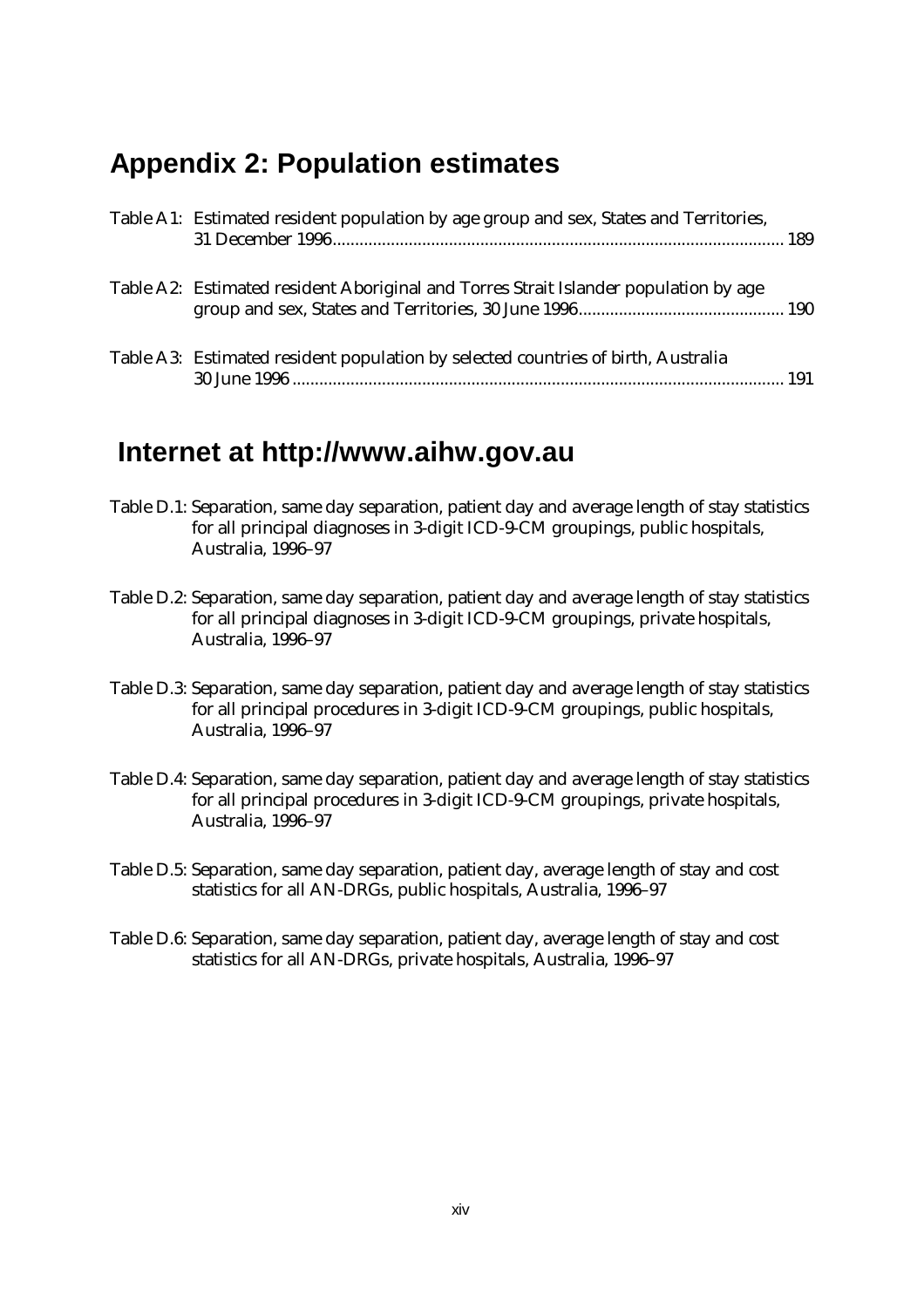## **List of figures**

## **Overview of activity in Australian hospitals**

| Figure 4.1: Separations and patient days per 1,000 population, public acute and private |
|-----------------------------------------------------------------------------------------|
| Figure 4.2: Average length of stay, public acute and private hospitals, Australia,      |
| Demographic profile of admitted patients                                                |
| Figure 6.1: Separations per 1,000 population by age group and sex, public hospitals,    |
| Figure 6.2: Separations per 1,000 population by age group and sex, private hospitals,   |
| Figure 6.3: Patient days per 1,000 population by age group and sex, public hospitals,   |
| Figure 6.4: Patient days per 1,000 population by age group and sex, private hospitals,  |
| Figure 6.5: Average length of stay by age group and sex, public hospitals, Australia,   |
| Figure 6.6: Average length of stay by age group and sex, private hospitals, Australia,  |
| Figure 6.7: Separations per 1,000 population by age group and reported Indigenous       |

## **Principal diagnoses of admitted patients**

| Figure 7.1: Separations and patient days as a proportion of total separations or patient |  |
|------------------------------------------------------------------------------------------|--|
| days, by principal diagnosis in ICD-9-CM chapter groupings, public                       |  |
|                                                                                          |  |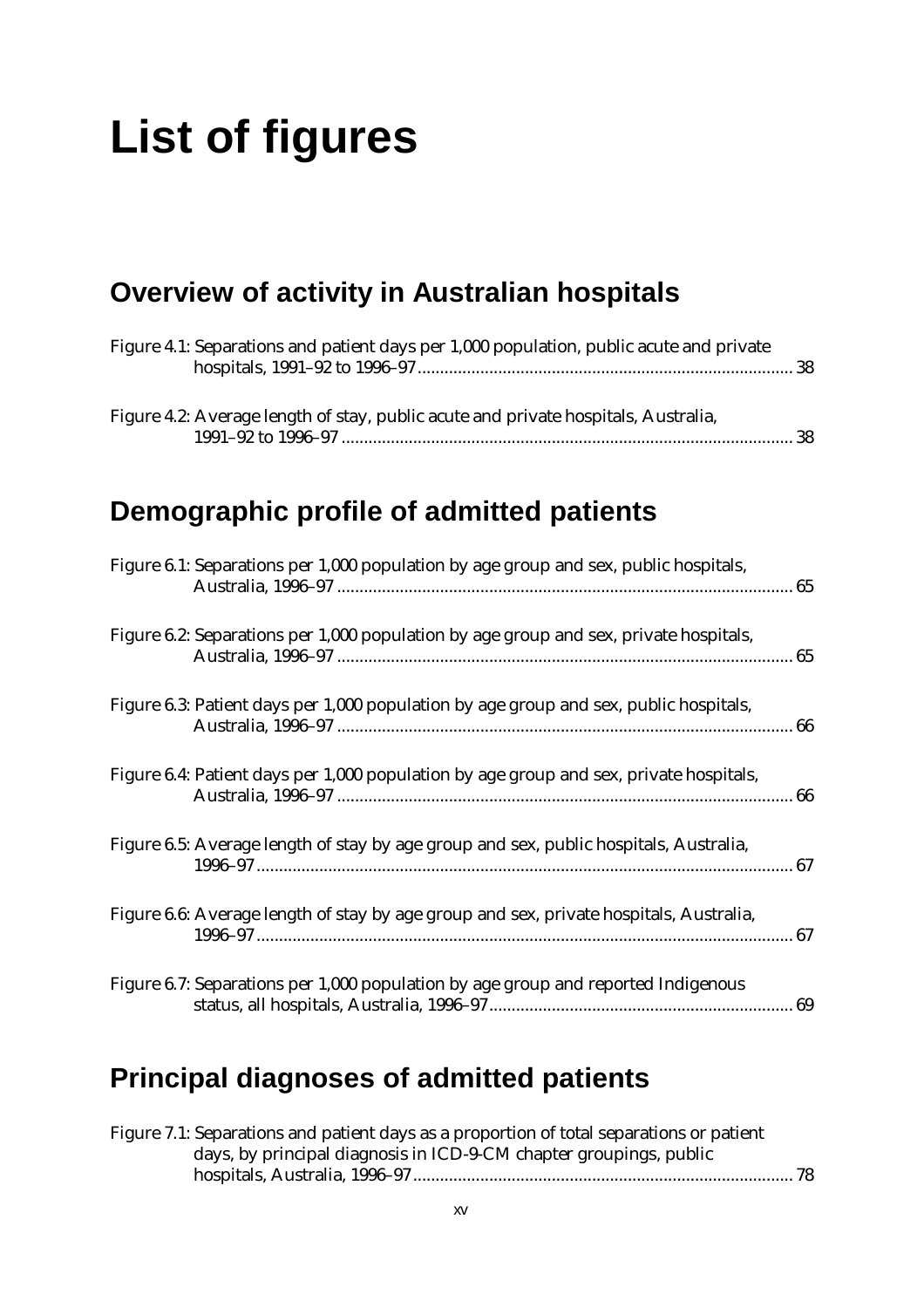| Figure 7.2: Separations and patient days as a proportion of total separations or patient<br>days, by principal diagnosis in ICD-9-CM chapter groupings, private |  |
|-----------------------------------------------------------------------------------------------------------------------------------------------------------------|--|
| Figure 7.3: Separations for males for National Health Priority Areas, by age group,                                                                             |  |
| Figure 7.4: Separations for females for National Health Priority Areas, by age group,                                                                           |  |

#### **Principal and additional procedures for admitted patients**

| Figure 8.1: Separations and patient days as a proportion of total separations or patient<br>days, by principal procedure in ICD-9-CM chapter groupings, public  |  |
|-----------------------------------------------------------------------------------------------------------------------------------------------------------------|--|
| Figure 8.2: Separations and patient days as a proportion of total separations or patient<br>days, by principal procedure in ICD-9-CM chapter groupings, private |  |

### **Australian National Diagnosis Related Groups of admitted patients**

Figure 10.1: Separations and patient days as a proportion of total separations or patient days, by Major Diagnostic Category, public hospitals, Australia, 1996–97 ........ 169

Figure 10.2: Separations and patient days as a proportion of total separations or patient days, by Major Diagnostic Category, private hospitals, Australia, 1996–97....... 170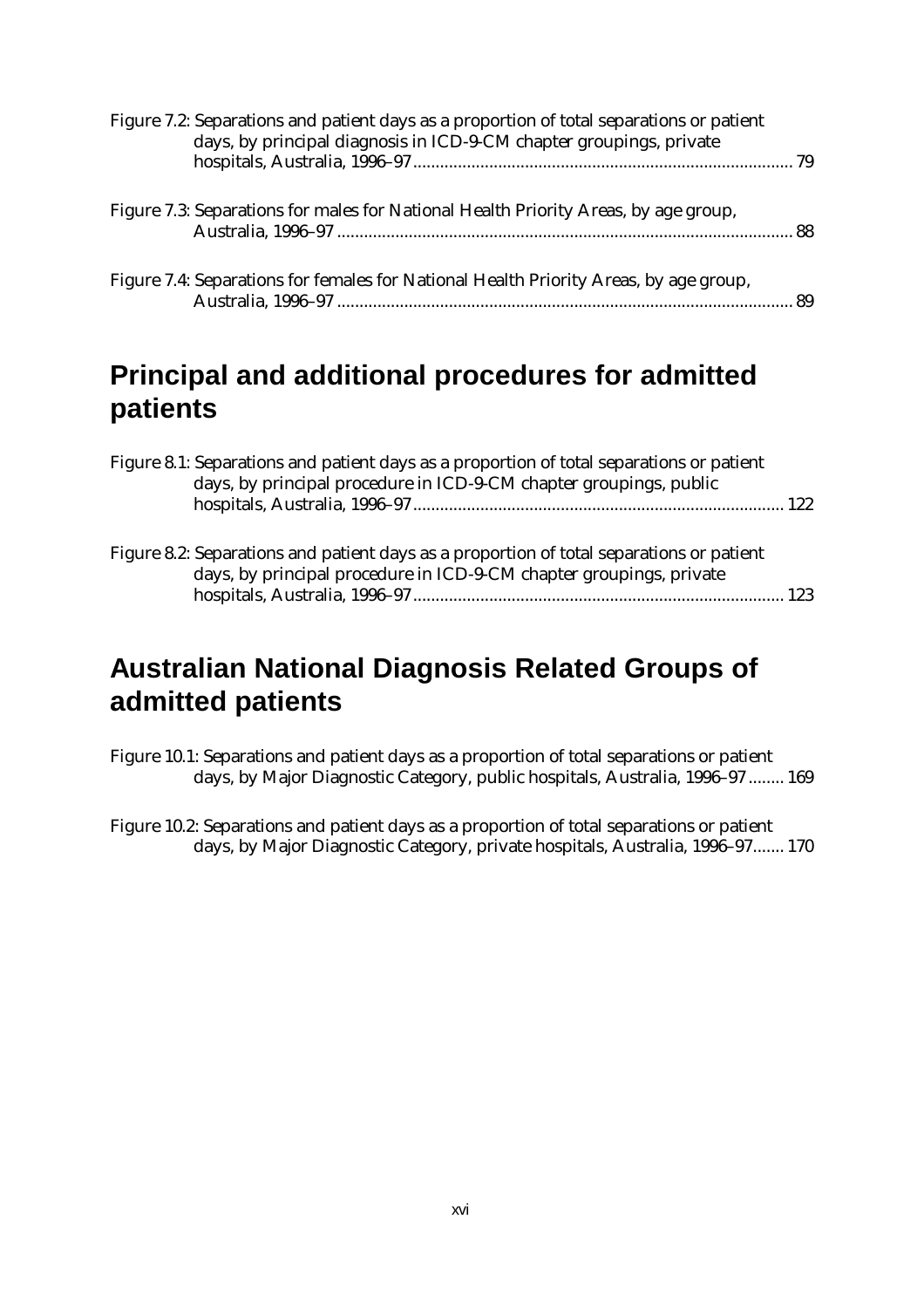## **Acknowledgments**

This report would not have been possible without the valued co-operation and effort of the data providers: the health authorities of the States and Territories and the Department of Veterans' Affairs. The Institute thanks them for their timely supply of the data, validation of the Institute's databases and assistance in the preparation of this report.

Within the Institute, the report was prepared by Edith Christensen, Geoff Davis, Paul Halliday, Jenny Hargreaves, Clara Jellie, Ruth Penm, Janis Shaw, Geoff Sims and Ian Titulaer. John Goss and Tony Hynes provided advice on the hospital expenditure data. Monica Berko, Warwick Emanuel and Peter Wright prepared and managed the databases. Amanda Nobbs coordinated the printing and publication process.

Jenny Hargreaves and Janis Shaw managed the project.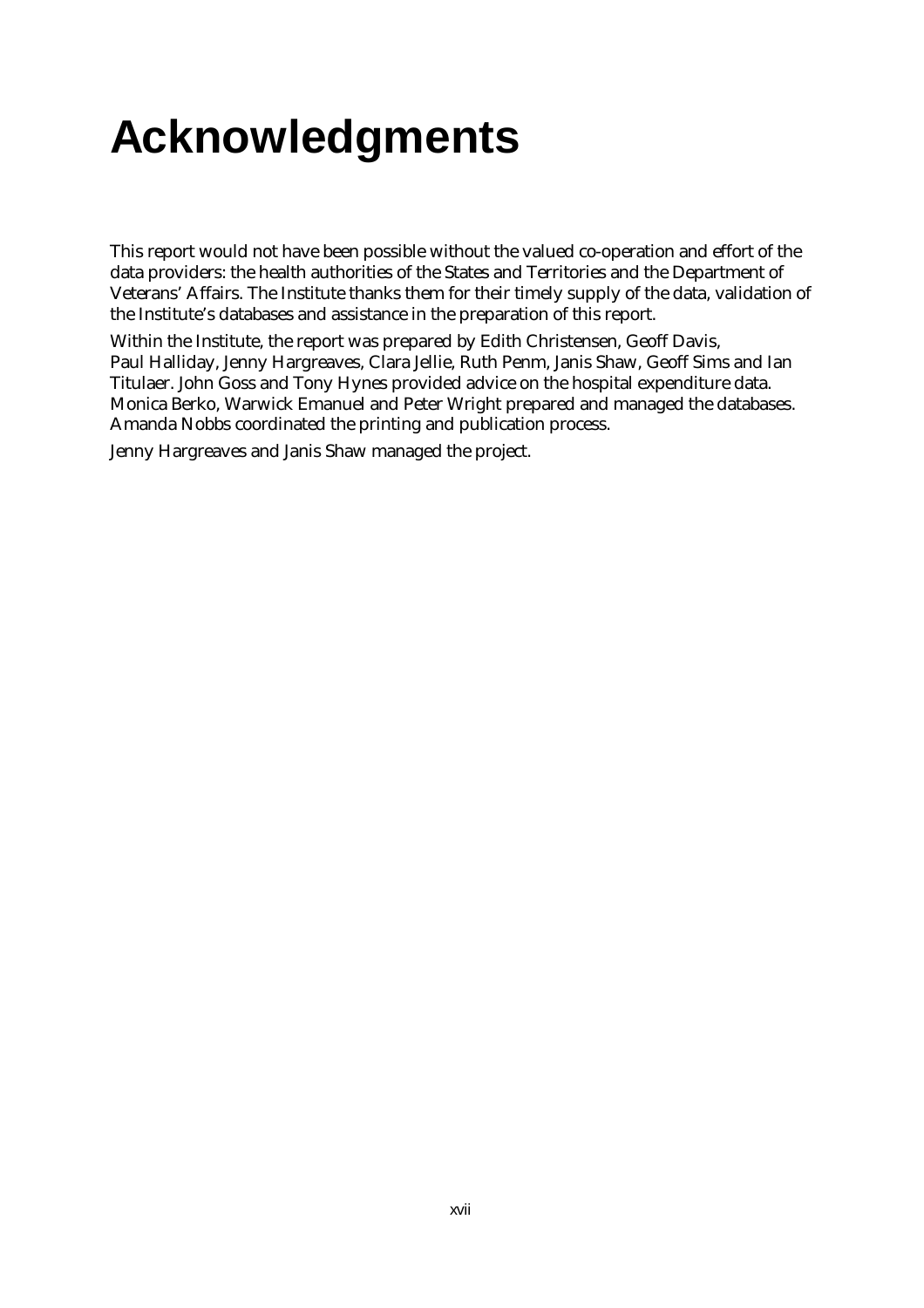## **Abbreviations**

| <b>ABS</b>           | <b>Australian Bureau of Statistics</b>                                       |
|----------------------|------------------------------------------------------------------------------|
| <b>ACHS</b>          | <b>Australian Council on Healthcare Standards</b>                            |
| <b>AGPS</b>          | Australian Government Publishing Service                                     |
| <b>AHMAC</b>         | Australian Health Ministers' Advisory Council                                |
| <b>AIHW</b>          | <b>Australian Institute of Health and Welfare</b>                            |
| <b>ALOS</b>          | Average length of stay                                                       |
| AN-DRG               | Australian National Diagnosis Related Group                                  |
| <b>ASCCSS</b>        | Australian Standard Classification of Countries for Social Statistics        |
| CC                   | Complications and co-morbidities                                             |
| C.D.E.               | Common bile duct exploration                                                 |
| conn.                | Connective                                                                   |
| def.                 | Deficiency                                                                   |
| <b>DHFS</b>          | Department of Health and Family Services                                     |
| diag.                | <b>Diagnosis</b>                                                             |
| dis.                 | <b>Diseases</b>                                                              |
| <b>DRG</b>           | Diagnosis Related Group                                                      |
| <b>DVA</b>           | Department of Veterans' Affairs                                              |
| <b>ECMO</b>          | Extracorporeal membrane oxygenation                                          |
| <b>HASAC</b>         | <b>Health and Allied Services Advisory Council</b>                           |
| ICD-9-CM             | International Classification of Diseases. 9th edition. Clinical Modification |
| <b>IFRAC</b>         | <b>Inpatient fraction</b>                                                    |
| mal.                 | Malignant                                                                    |
| <b>MDC</b>           | <b>Major Diagnostic Category</b>                                             |
| n.a.                 | Not available                                                                |
| nec                  | Not elsewhere classified                                                     |
| <b>NHDC</b>          | <b>National Health Data Committee</b>                                        |
| <b>NHDD</b>          | National health data dictionary                                              |
| <b>NHIA</b>          | <b>National Health Information Agreement</b>                                 |
| <b>NHIMG</b>         | <b>National Health Information Management Group</b>                          |
| <b>NHMBWG</b>        | National Health Ministers Benchmarking Working Group                         |
| <b>NHMD</b>          | <b>National Hospital Morbidity Database</b>                                  |
| <b>NMDS</b>          | National Minimum Data Set                                                    |
| <b>NPHED</b>         | National Public Hospital Establishments Database                             |
| n.p.                 | Not published                                                                |
| <b>OECD</b>          | Organisation for Economic Co-operation and Development                       |
| op.                  | Operation                                                                    |
| procs                | Procedures                                                                   |
| re.                  | <b>Related to</b>                                                            |
| <b>SCRCSSP</b>       | Steering Committee for the Review of Commonwealth/State Service Provision    |
| sub.                 | Subcutaneous                                                                 |
| <b>VMO</b>           | <b>Visiting Medical Officer</b>                                              |
| W                    | With                                                                         |
| W/O                  | Without                                                                      |
|                      | Nil or rounded to zero                                                       |
| $\ddot{\phantom{0}}$ | Not applicable                                                               |
|                      |                                                                              |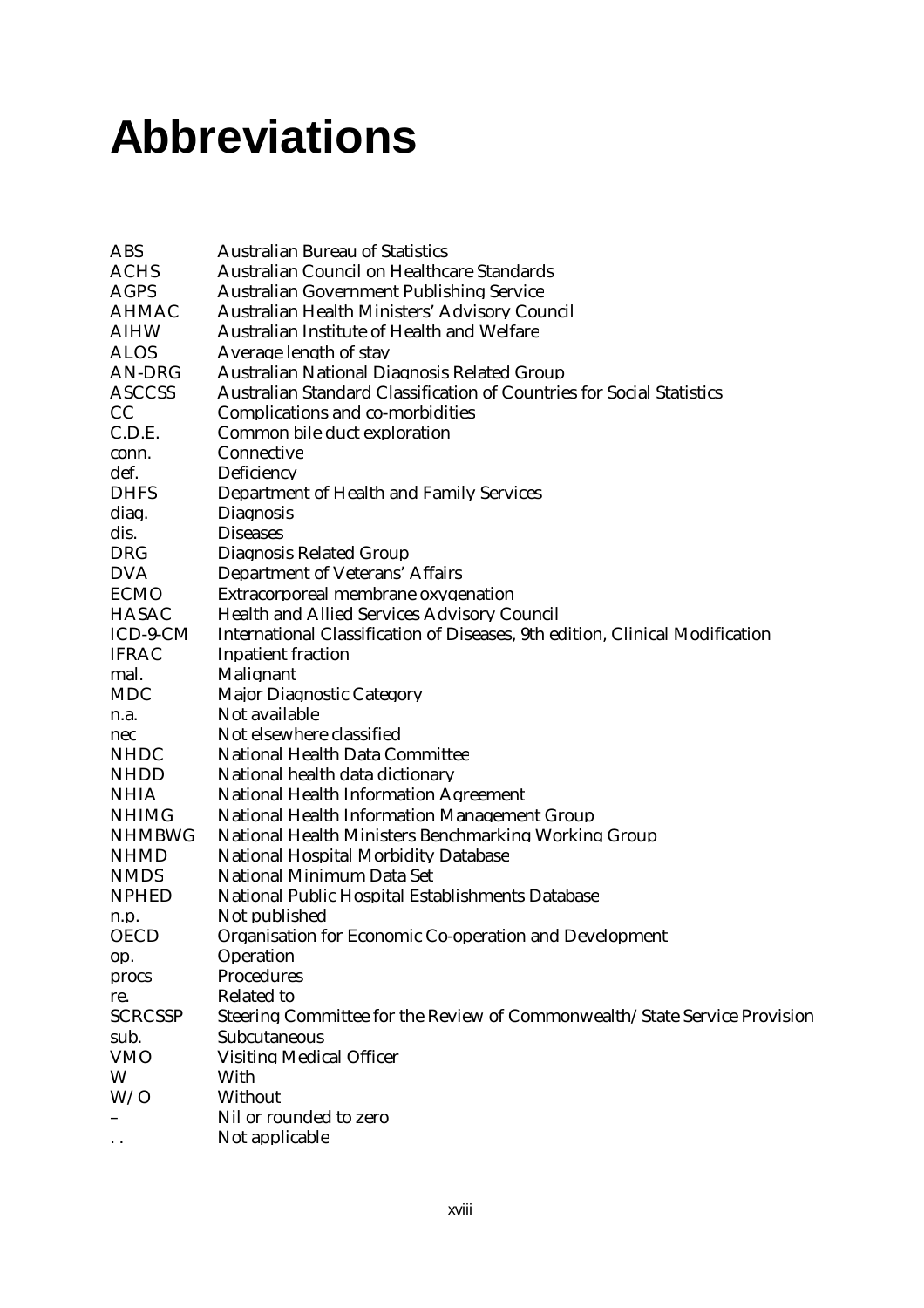## **Executive summary**

### **Hospitals, beds and staff**

There were 727 public acute hospitals, including 23 public psychiatric hospitals operating in Australia in 1996–97. Two thirds of public hospitals in 1996–97 were smaller hospitals of up to 50 beds.

Public hospitals across Australia had an average of 3.1 available beds per 1,000 population, down from 3.3 per 1,000 in 1995–96. By broad geographic type, the available beds per 1,000 population ranged from 2.8 in metropolitan centres, through 3.7 in rural areas, to 4.6 in remote areas.

Nurses made up 44% and salaried medical officers 8% of total full time equivalent staff of public hospitals. Salaries and wages paid to all staff were 64% of total recurrent expenditure of \$12.2 billion in 1996–97. A further 9% was made up by superannuation payments and payments to visiting medical officers.

### **Patient numbers and lengths of stay**

The throughput of patients of both public and private hospitals continued to increase. Separations from public acute hospitals grew from 1995–96 to 1996–97 by 2% to over 3.6 million or 197 per 1,000 population. Private hospitals showed a 7% increase, to 1.7 million or 92 per 1,000 population. Thus private hospitals increased their share of patient separations to 32% overall.

Numbers of patient days in public acute hospitals fell by 3% to 15.2 million. Private hospital patient days fell by 1% to 5.8 million. The private hospital share of all hospital patient days thus rose to 26%.

An increase in throughput and a decrease in numbers of patient days was expressed also in a continued decline in average lengths of stay in hospitals. Overall, average lengths of stay dropped from 4.3 to 4.2 days from 1995–96 to 1996–97. Private hospital stays averaged 3.5 days compared with 4.2 in public acute hospitals. A factor in this decline is increasing proportions of patient separations that are same day separations. These increased to 42% in public acute hospitals and to 51% in private hospitals. Public psychiatric hospitals continued to have high average lengths of stay— 68 days for separations during 1996–97.

The number of separations of private patients in public acute hospitals has been in decline for several years. In 1996–97, 10.9% of public hospital patients were private patients, down from 16.5% in 1993–94.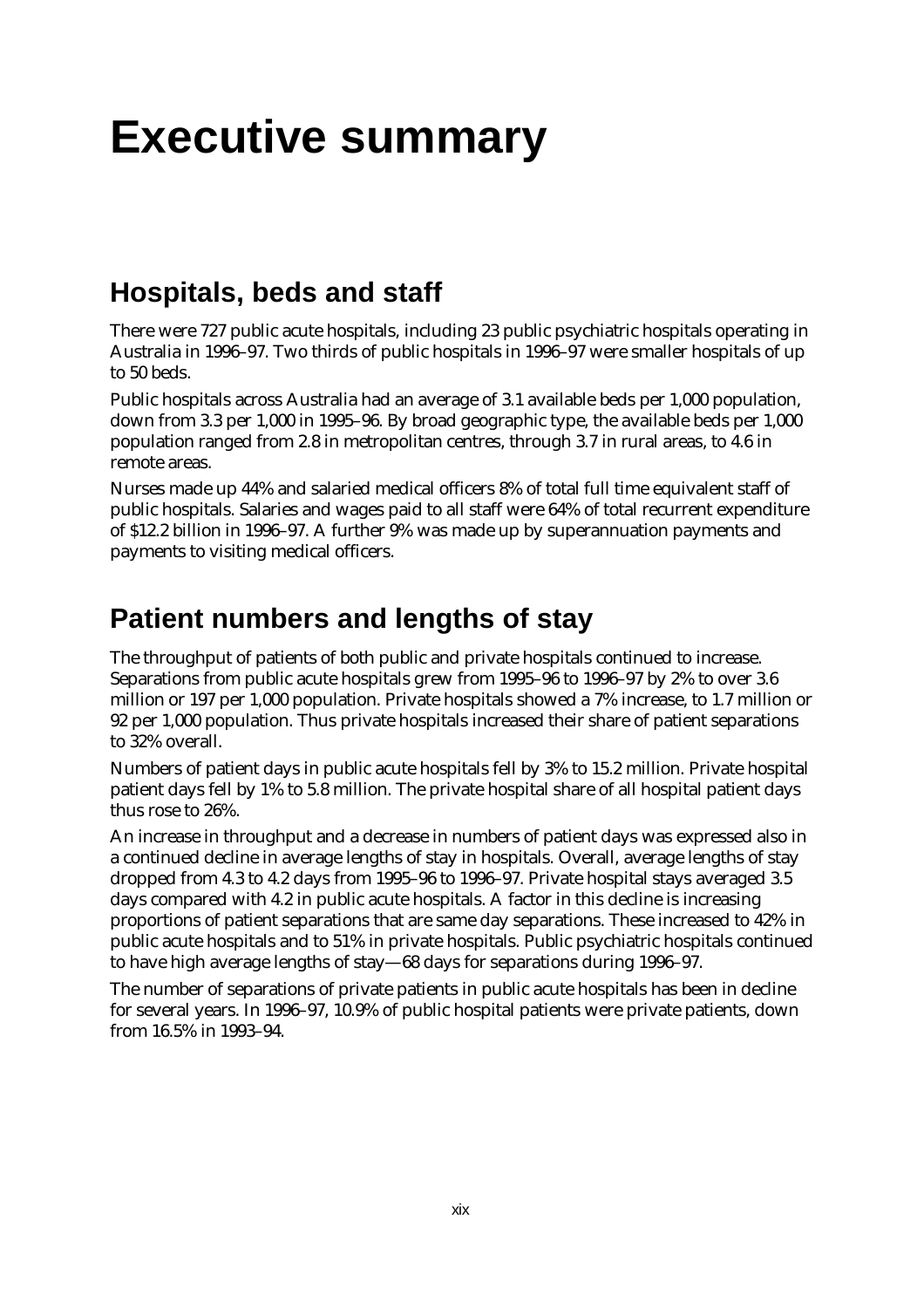### **Patient Characteristics**

#### **Age and sex**

Females accounted for higher proportions of separations than males, 53% of total separations in public hospitals (1.9 million) and 56% in private hospitals (1.0 million). In both public and private hospitals, there were more separations for females than males in all age groups from 15 to 54 years and in the 75 years and over age groups.

For all hospitals, the population in age groups over 65 years, which comprised 12% of the total Australian population, accounted for 30% of separations (1.6 million) and 46% of patient days (10.2 million). There were 727 separations per 1,000 population for this age group compared with an overall crude rate of 289 per 1,000 for the total population. The average length of stay for these patients was 6.3 days, compared with 4.2 days for all patients.

#### **Indigenous status**

There were 144,485 separations for patients reported as Aboriginal or Torres Strait Islander. On an age-standardised basis, separations for Aboriginal or Torres Strait Islander patients were 86% higher (531 per 1,000) than for the overall Australian population (285 per 1,000). It is likely that identification of Aboriginal and Torres Strait Islander patients is incomplete and that these figures are underestimates.

#### **Morbidity**

Principal diagnoses in the National Health Priority Areas of Cardiovascular health, Cancer control, Injury prevention and control, Mental health and Diabetes accounted for over 9 million patient days, or 41% of total patient days in all hospitals during 1996–97. Mental disorders (2.9 million patient days) and Cardiovascular disease (2.5 million patient days contributed most to this total. Although patient days associated with Diabetes as a principal diagnoses (167,811) were far fewer than for other National Health Priority Areas, Diabetes was significant as an additional diagnosis, bringing the number of patient days with which it is associated to 2.2 million.

The most common Australian National Diagnosis Related Group (AN-DRG) in public hospitals in 1996–97 was *Admit for renal dialysis* (AN-DRG 572), accounting for 9.8% of total separations. Other leading AN-DRGs included *Chemotherapy* (AN-DRG 780) with 3.7%, and *Vaginal delivery without complicating diagnosis* (AN-DRG 674) with 3.2% of total public hospital separations. The corresponding top three AN-DRGs in the private sector were *Other gastroscopy for non-major digestive disease without complications and co-morbidities* (AN-DRG 332), with 6.1% of total separations, *Other colonoscopy without complications and comorbidities* (AN-DRG 335), with 5.5%, and *Lens procedures without vitrectomy and without complications and co-morbidities* (AN-DRG 099), with 3.6%.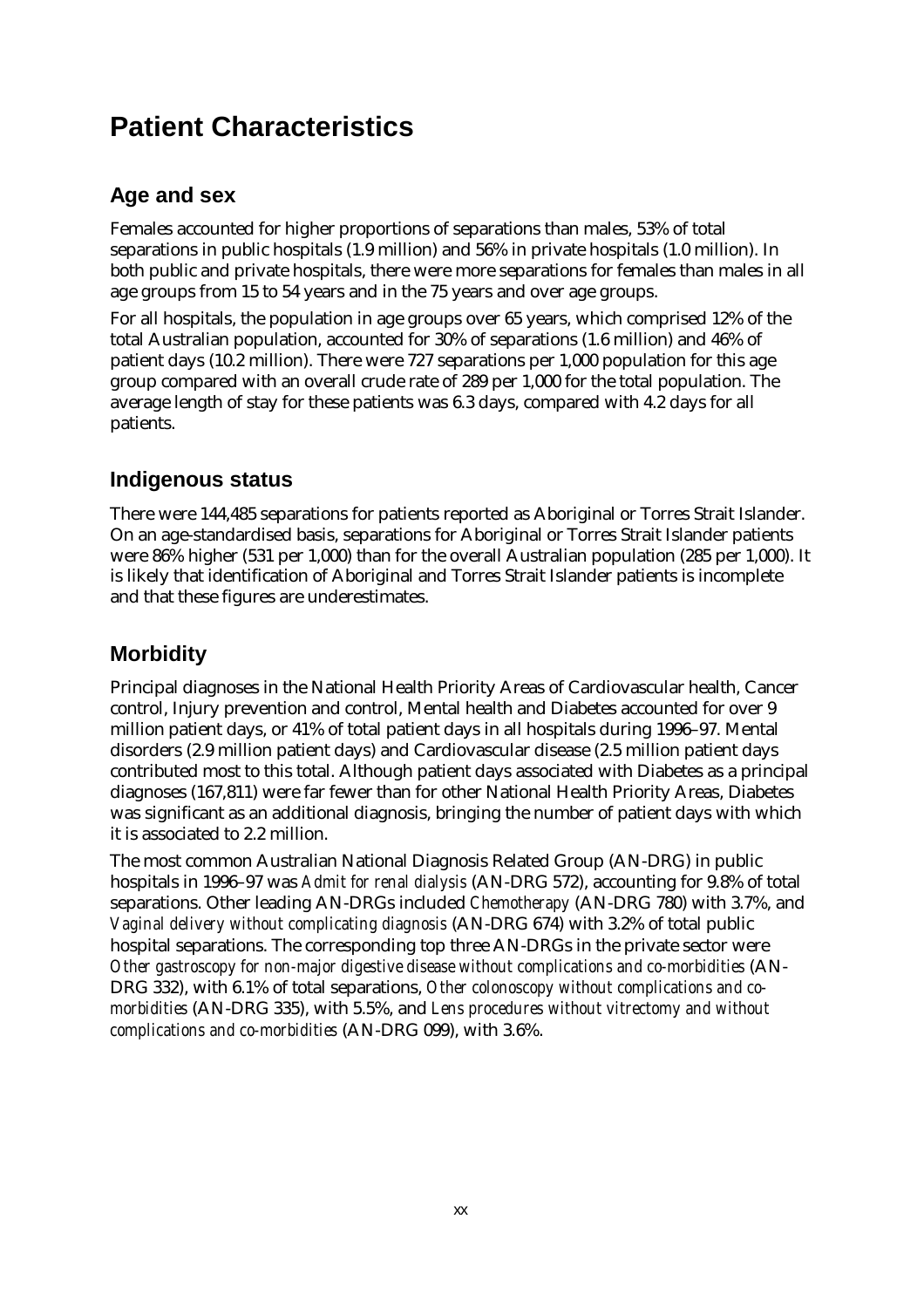# **1 Introduction**

*Australian Hospital Statistics 1996–97* follows the Australian Institute of Health and Welfare's earlier Hospital Utilisation and Costs Study reports and the most recent report in this series, *Australian Hospital Statistics 1995–96* (AIHW 1997a). The collection and reporting of the data in this report were undertaken by the Institute under the auspices of the Australian Health Ministers' Advisory Council through the National Health Information Agreement (NHIA).

The data were supplied to the Institute by the State and Territory health authorities, and by the Department of Veterans' Affairs for the hospital it operates in New South Wales. Most of the data collected were as specified in the National Minimum Data Set for Institutional Health Care and data element definitions were as specified for 1996–97 in the *National Health Data Dictionary, Version 5.0* (NHDC 1996). Data were supplied in two parts: one at establishment level for public hospitals (the National Public Hospital Establishments Database) and the other at patient level for public and private hospitals (the National Hospital Morbidity Database).

AHMAC has requested that the Institute compile national hospital statistics reports for the past decade, beginning with the 1985–86 Hospital Utilisation and Costs Study report (Harvey & Mathers 1988). The national hospital data collections and reports have been able to be much improved, with developments in data definitions and improvements in data quality since the initial implementation of the National Minimum Data Set for Institutional Health Care in hospitals throughout Australia in 1989.

### **This report**

This report summarises data in the 1996–97 National Public Hospital Establishments and National Hospital Morbidity Databases (described in detail below). The National Public Hospital Establishments Database is the source of most of the data in Chapters 2 and 3, and the National Hospital Morbidity Database forms the basis of the patient-based information in Chapters 5 to 10. Chapter 4 uses both databases to provide an overview of activity in Australian hospitals based on establishment characteristics. In all chapters, unless otherwise specified:

- the Department of Veterans' Affairs hospital in New South Wales and the public psychiatric hospitals are included in the public hospital (public sector) category; and
- private free-standing day hospital facilities are included in the private hospital (private sector) category.

#### **Hospital performance indicators**

New to the *Australian Hospital Statistics* series are several tables reporting, in a more timely manner, comparative information on hospital performance that for previous years have been reports of the National Health Ministers' Benchmarking Working Group and the Steering Committee for the Review of Commonwealth/State Service Provision. They are presented within several chapters, notably as Table 3.1 (cost per casemix-adjusted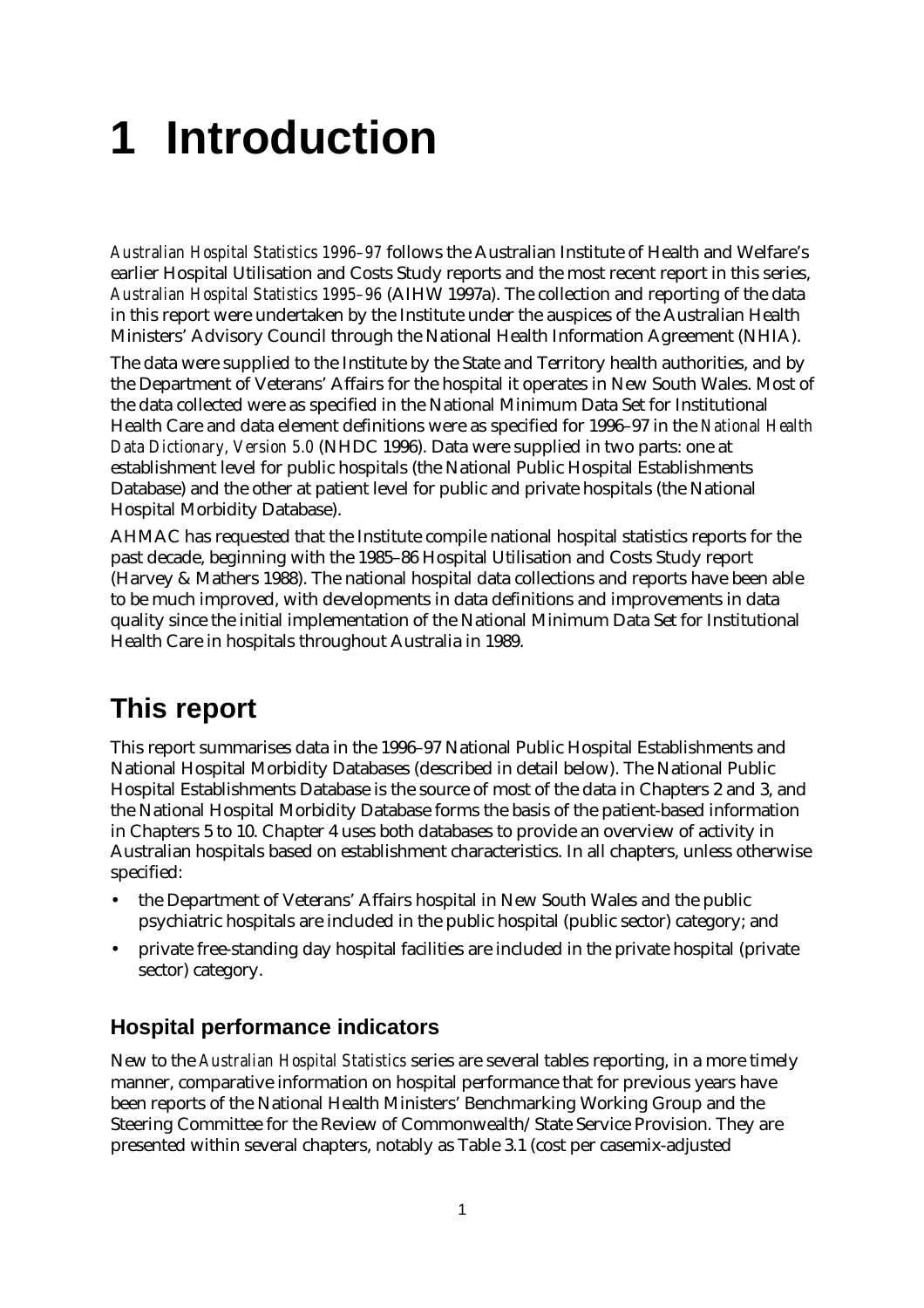separation for public acute hospitals), Table 3.3 (average salaries for different staffing categories), Table 8.1 (separation statistics for 'sentinel', high volume, often elective procedures) and Table 10.1 (average length of stay statistics for high volume Australian National Diagnosis Related Groups).

The new tables included in this report provide data on performance indicators that are mainly able to be derived from the National Public Hospital Establishments Database and the National Hospital Morbidity Database. The data relate to the activity and resources of public institutions, and there are also some data presented for private hospitals and for private patients in public hospitals. Through inclusion in *Australian Hospital Statistics 1996– 97,* these performance indicator data are released earlier than has been the case in previous years. These additional tables enable this publication to report more comprehensively on the nature of hospitals and the services they provide than previous reports in this series.

A framework for reviewing the performance of public acute hospitals has been developed by the National Health Ministers' Benchmarking Working Group (NHMBWG 1996) and is consistent with that reported by the Steering Committee for the Review of Commonwealth/State Service Provision (SCRCSSP 1997, 1998). The reports of these groups have included information for those indicators for which data have been available. For some performance indicators, not all the required data for reporting against the performance framework have been available from the Institute's hospital data collections or other routinely compiled data sets. In some cases in the past, *ad hoc* requests for these data were made of States and Territories, but the lack of quality and comparability of these data tended to reduce the overall quality of the performance indicator reports which incorporated them. Thus, since there is no systematic collection process for data for these indicators, they have not been incorporated into this report.

Those indicators that can be derived from data collected through the NHIA process have been included in the current report. The available measures of the effectiveness of acute hospital service delivery include:

- the number of accredited hospitals, and the proportion of beds in accredited hospitals;
- the number of separations per 1,000 population, by patient accommodation status, in public acute and private hospitals and;
- separation rates for sentinel procedures, for public and private hospitals.

Indicators available for the current report that provide a measure of hospital efficiency include:

- cost per casemix-adjusted separation in public acute hospitals;
- average salaries for medical and non-medical staff in public acute hospitals,
- full time equivalent staff per 1,000 separations and staff per 1,000 patient days, public hospitals and;
- average length of stay for AN-DRGs with the highest number of separations.

Improving data quality is a key strategy in the development of performance reporting in the hospital sector. Those indicators for which regular high quality data are available have benefited from collaborative data development and standardisation processes which health agencies have had in place for many years. However, data for a substantial number of performance indicators required for reporting under the agreed framework remain unavailable for reporting. The effort required for implementation of a new performance indicator is not trivial in a national service delivery system as large and as complex as exists in the health services field. The NHIA provides an established process for endorsement of national data standards and for the inclusion of new data elements in national minimum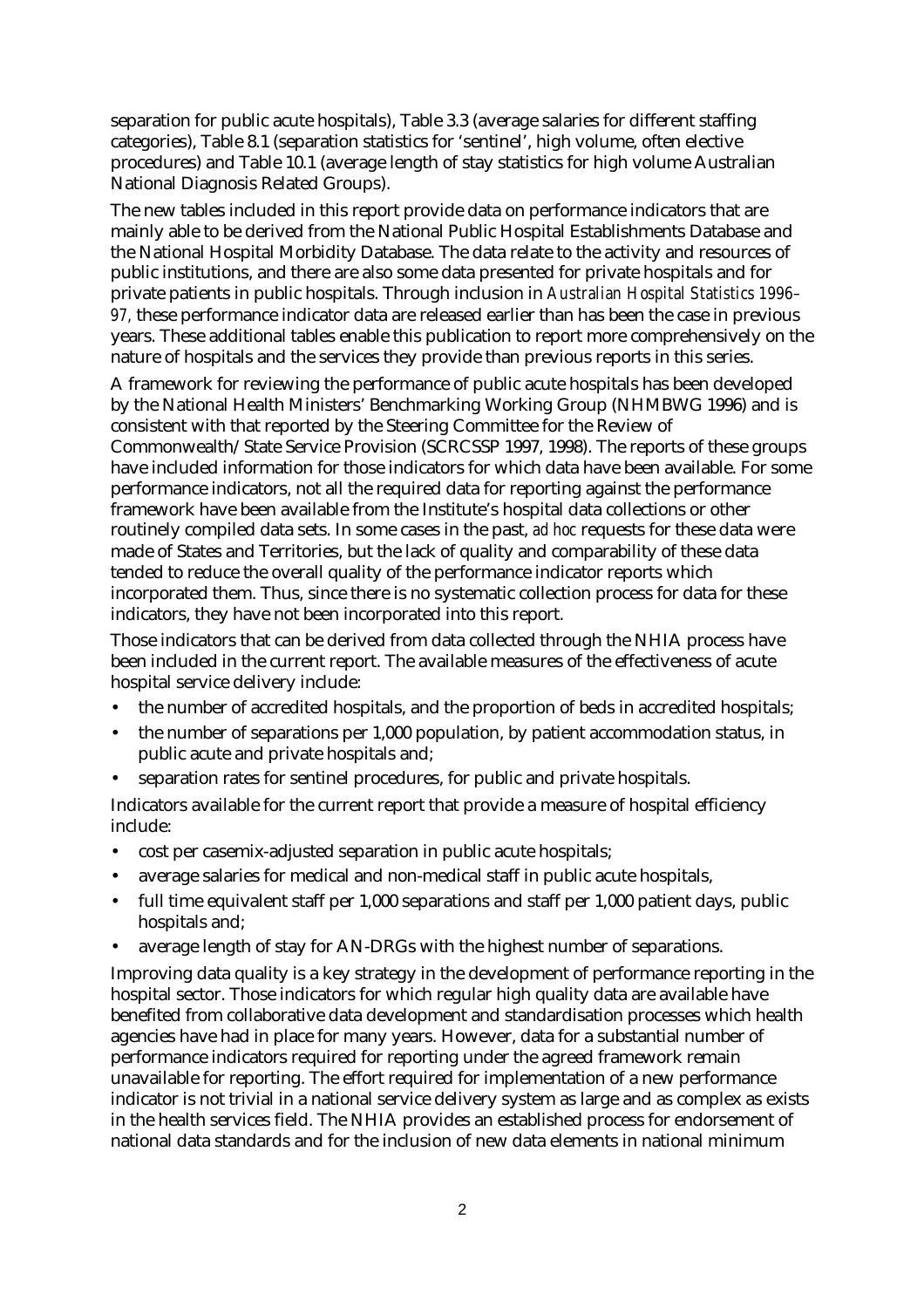data sets. Through this process, the Institute is initiating developmental work for the future reporting of a wider range of hospital sector performance indicators.

#### **The National Public Hospital Establishments Database**

The National Public Hospital Establishments Database is collated from the routine administrative collections of acute hospitals, psychiatric hospitals, drug and alcohol hospitals and dental hospitals in all jurisdictions. The Department of Veterans' Affairs hospital operated in New South Wales is also included in the 1996–97 database and is reported with New South Wales data. The database does not include information on private hospitals, and excludes hospitals not within the jurisdiction of the State and Territory health authorities (such as those run by correctional authorities in some jurisdictions and those in off-shore territories).

The National Public Hospital Establishments Database holds a record for each public hospital in Australia including information on hospital resources (beds, staff and specialised services), recurrent expenditure, non-appropriation revenue and services to admitted and non-admitted patients. Data on capital expenditure and depreciation are also collected for each jurisdiction. The collection is based on the establishment-level activity and resource data elements, and the system-level data elements, of the National Minimum Data Set for Institutional Health Care.

Validation processes for 1996–97 data involved detailed consultation with data providers in each State and Territory, to ensure data quality. Nevertheless, the collection does have some limitations and missing values; although the data collections are based on national data item definitions, in some cases the actual definitions used may have varied among the data providers. The collection is subject to ongoing data development, further improvements in the information systems of the data providers and extensive checking and analysis by the Institute and by the data providers.

#### **The National Hospital Morbidity Database**

The National Hospital Morbidity Database is a compilation of electronic summary records collected in admitted patient morbidity systems in public and private hospitals. Almost all hospitals in Australia are included. The exceptions are public hospitals not within the jurisdiction of a State or Territory health authority or the Department of Veterans' Affairs (hospitals operated by the Department of Defence, for example, and hospitals located in offshore territories). In addition, for 1996–97, data were incomplete for three small district hospitals in Tasmania. They were not available for the one private hospital in the Northern Territory, the private free-standing day hospital facilities in the Australian Capital Territory and two private free-standing day hospital facilities in Tasmania.

The 1996–97 coverage continues the improvement in the coverage of the morbidity data collection over recent years. In 1995–96, public psychiatric morbidity data were supplied for the first time, however, Queensland was unable to supply data for that year. Prior to that, additional private hospital data had not been supplied, most recently for Victoria for 1993– 94 and 1994–95. With respect to the public psychiatric hospitals, the scope of the morbidity data collection for the public sector now corresponds to that of the National Public Hospital Establishments Database.

The data supplied for the National Hospital Morbidity Database were based on the patientlevel data items of the National Minimum Data Set for Institutional Health Care. A process of validation of the morbidity database was jointly undertaken by the Institute and the data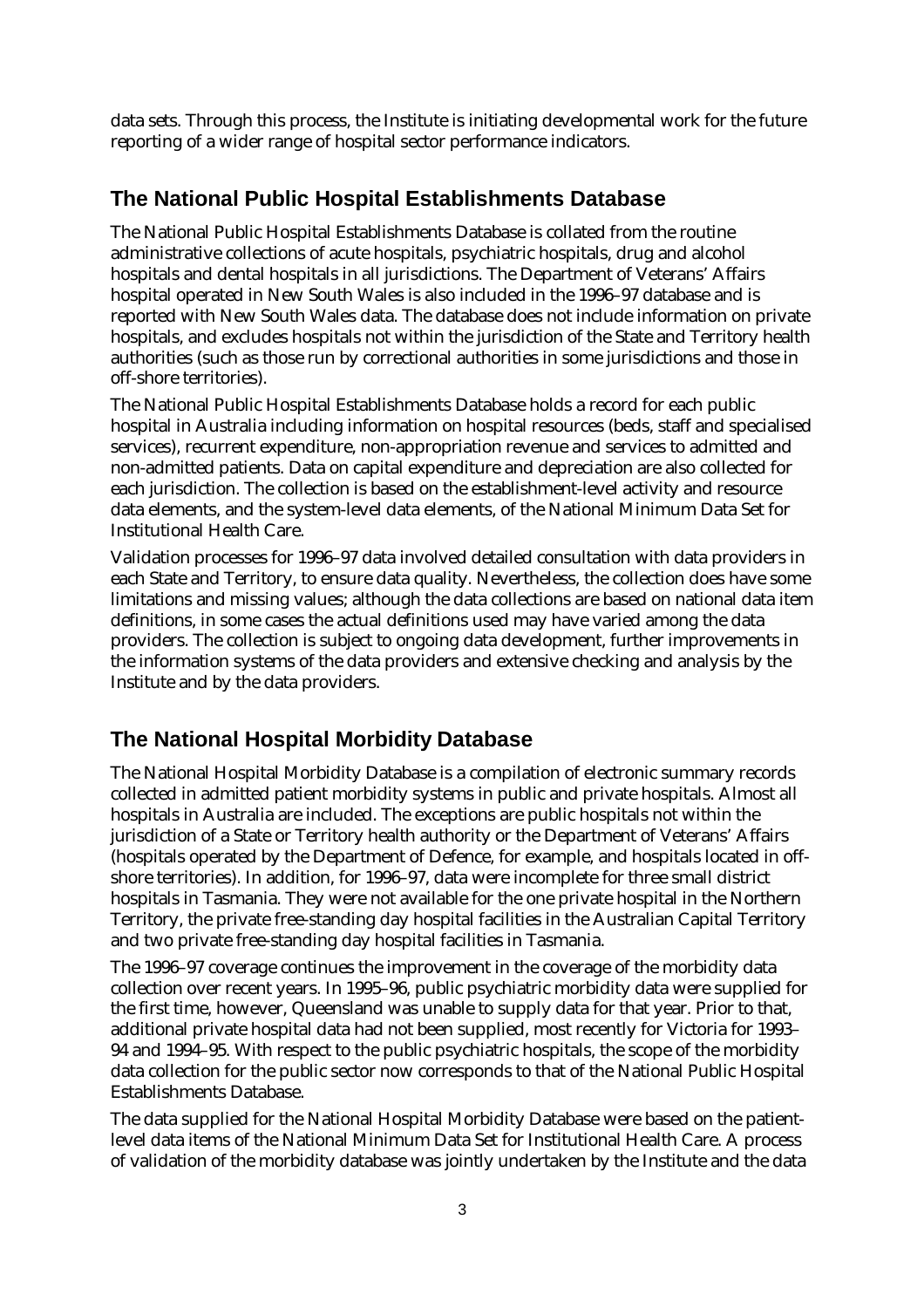providers to ensure data quality. When data were supplied using non-standard definitions or classifications, the Institute mapped them to the *National Health Data Dictionary* definitions, where possible in collaboration with the data providers.

Boarders were not within the scope of the collection, as they are not admitted patients, so records for them were removed from the database in consultation with the data providers. Records for separations of unqualified neonates (see Glossary) were supplied by all data providers and included in the database. However, as they are also not normally regarded as admitted patients, they have been excluded from all the data presented in this report, except where specified. The exception was for the private hospitals in the Australian Capital Territory, for which unqualified neonates were not able to be identified.

Records for 1996–97 are for hospital separations (discharges, transfers, deaths or changes in type of episode of care) in the period 1 July 1996 to 30 June 1997. Data on patients who were admitted on any date before 1 July 1996 are included, provided that they also separated between 1 July 1996 and 30 June 1997. A record is included for each separation, not for each patient, so patients who separated more than once in the year have more than one record in the database.

Although data on separations can reflect an aspect of the burden of disease in the community, they do not usually provide measures of the incidence of conditions. This is because not all persons with a certain condition are treated in hospital and the number and pattern of hospitalisations can be affected by differing admission practices, differing levels and patterns of service provision and multiple admissions for some chronic conditions, in addition to the differing patterns of morbidity in the population.

#### **Limitations of the data**

Although the *National Health Data Dictionary* definitions form the basis of the two databases, the actual definitions used may have varied among the data providers and from one year to another. In addition, fine details of the scope of the data collections may vary from one jurisdiction to another. Comparisons between the Databases, the States and Territories, reporting years and hospital sectors should therefore be made with caution.

Each State and Territory has a particular demographic structure that differs from other jurisdictions. Population factors such as age and Indigenous status can have a substantial effect on the nature of health care delivery amongst jurisdictions. For example, the average length of stay in hospital, or the frequency of different procedures, can be affected by the demographic composition of the population in a particular region or jurisdiction.

The major variations from the *National Health Data Dictionary* definitions, major differences in scope, the effects of different populations and other major impacts on data quality have been noted within this report.

#### **Access to additional data on the Internet**

This report is also available on the Internet and additional data can also be accessed through the Institute's home page at http://www.aihw.gov.au.

#### **Note: Australian Casemix Report on Hospital Activity**

Comprehensive reports focusing on the AN-DRG classification were published as the *Australian Casemix Report on Hospital Activity* series by the Commonwealth Department of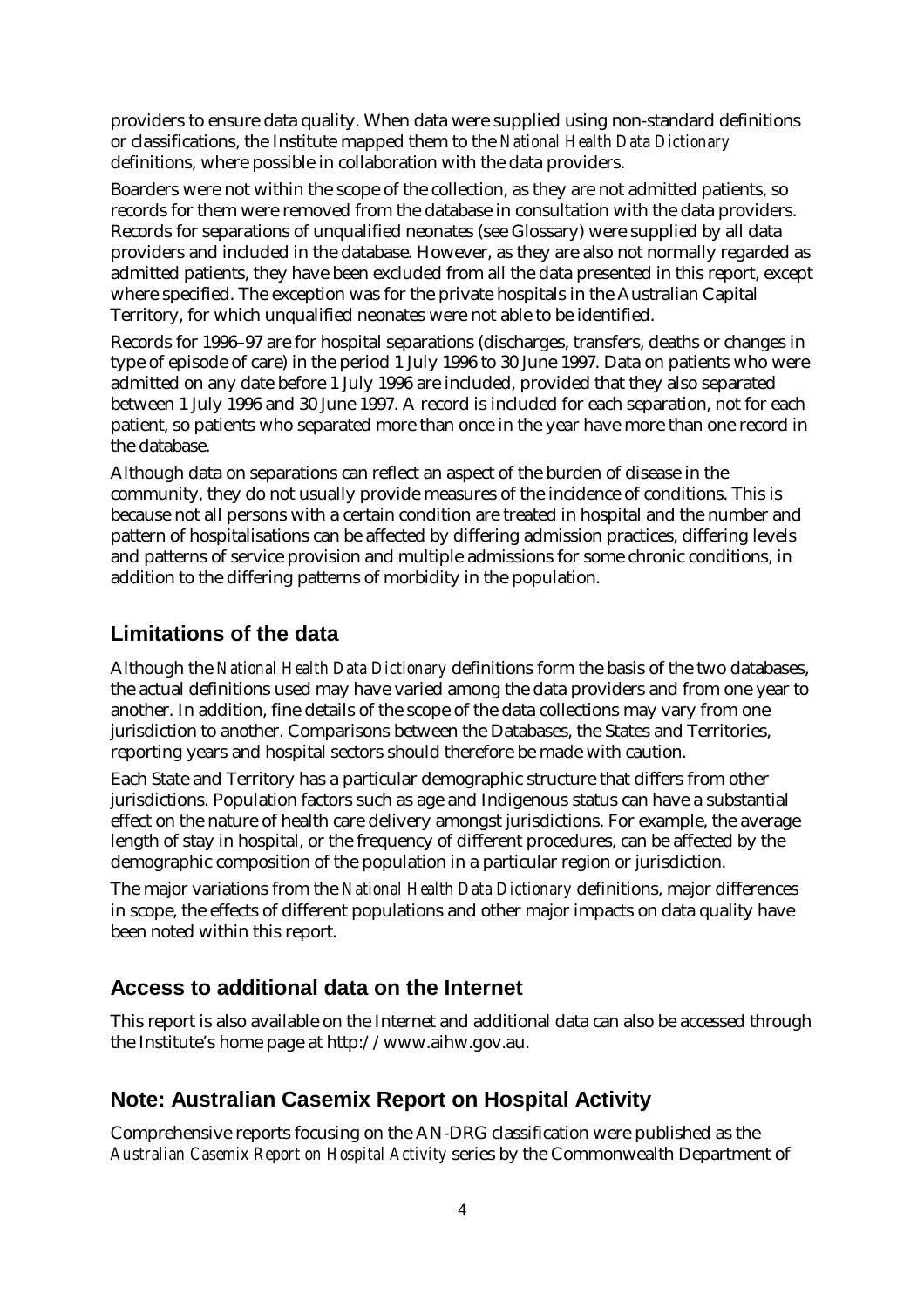Health and Family Services for the years 1991–92 to 1995–96. Although this publication has been discontinued, the Department will make updates of some of the tables available on the Internet. Details are at http://www.health.gov.au/casemix/report/announce.htm.

The tables on the Department's internet site will be derived from the Department's National Hospital Morbidity (Casemix) Database. This database may not exactly correspond with the National Hospital Morbidity Database at the Australian Institute of Health and Welfare and, in addition, the scope of the tables may differ from the scope of the tables presented in this report. Data in the Department's tables will therefore not correspond exactly to data presented in this report.

The Institute and the Department are working to ensure that, from 1997–98, there is a coordinated approach to compilation of the two databases so that the resulting data sets are as equivalent as possible.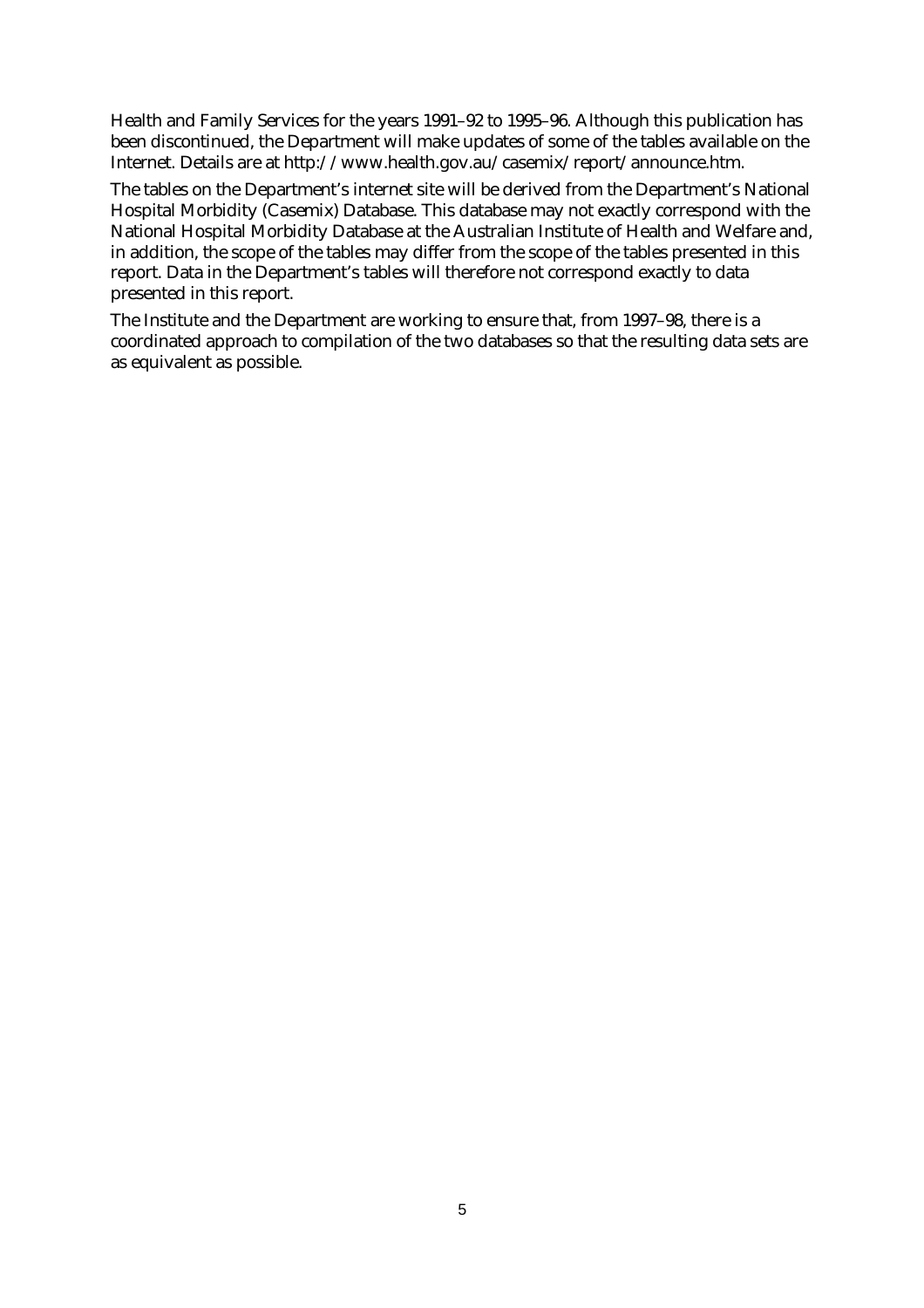## **2 Public hospitals— Beds and staffing profiles**

### **Introduction**

This chapter describes the public hospital sector in terms of the number of hospitals, availability of public hospital beds, number of staff employed, and specialised services provided. The main source of data reported in this chapter is the National Public Hospital Establishments Database.

All data in this chapter relate to public hospitals, except for description of the number of hospitals and hospital beds by hospital sector and the comparison of hospital accreditation between the public and private sectors (Tables 2.1 and 2.2). The data for the one remaining Department of Veterans' Affairs hospital are included with New South Wales figures.

#### **Hospitals and hospital beds**

Information on the number of hospitals and hospital beds available by State and Territory is provided in Table 2.1. Data in this table are provided for both public hospitals (using 1996– 97 data) and private hospitals (using 1995–96 data). Nationally, there are 1,188 hospitals, of which 727 are public hospitals. Public hospitals provide 56,836 beds nationally (71% of the national total), compared to the 23,780 beds provided in private hospitals (29% of beds nationally).

Any comparison of the number of hospitals between years should be made with caution. The apparent decrease in the number of hospitals reported by States and Territories for 1996–97 is largely due to changes in reporting arrangements. For example, there are instances of hospital campuses that were reported as single establishments in previous years, but have now been subsumed into larger groups or 'networks' of hospital campuses for which a single data record is provided to the Institute by the State central health authority; each record is then counted as one hospital only. There was a reduced number of public psychiatric hospitals in some jurisdictions, notably in Victoria, and this has had an impact on the data also. (See Chapter 3 for a discussion of the impact that the changed reporting arrangements have had on the financial data for 1996–97.)

It is more useful, therefore, to compare the number of hospital beds available in a single jurisdiction in different reporting periods as an indicator of changes in the availability of public hospital services. Nationally, there were 2,914 fewer available beds in public hospitals between 1996–97 when compared with 1995–96. This represents a decline of 4.8% in available hospital beds across all States, although there have been small increases in the Australian Capital Territory and the Northern Territory. The largest decline in available beds has been reported in Victoria.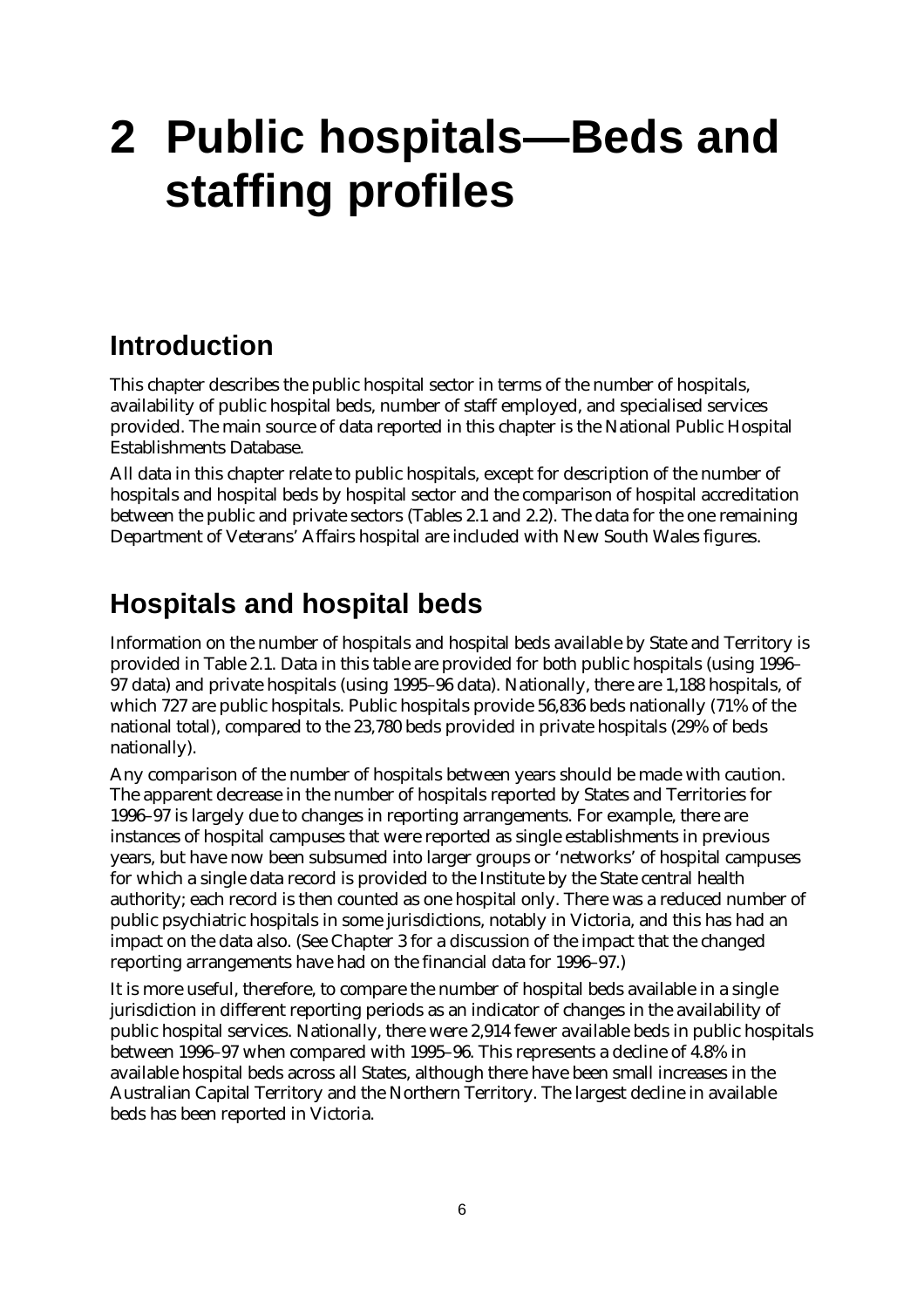#### **Hospital Accreditation**

Table 2.2 presents a comparison of the percentage of hospitals accredited by the Australian Council on Healthcare Standards (ACHS 1998) between the public and private hospitals. ACHS accreditation is awarded to those hospitals that demonstrate a continuing adherence to quality assurance standards, and is regarded as one of the few indicators of hospital quality that is available nationally. Data for public hospitals are based on 1996–97 reports and data for private hospitals are based on 1995–96 reports and includes only acute hospitals. Nationally, 43% (316) of all public hospitals are accredited, which account for 72% (41,107) of all public hospital beds reported for 1996–97. In the private sector, 64% (208) of acute hospitals are accredited, which account for 78% (17,661) of acute hospital beds reported for 1995–96.

Comparison of accreditation rates shown in Table 2.2 among the States and Territories is limited because of the voluntary nature of a hospital's participation in the award scheme and because accreditation at any point in time does not assume a fixed or continuing status for a hospital. Accreditation of larger hospitals, for example, can substantially increase the proportion of beds that are accredited in a jurisdiction.

It should be noted that private hospital data presented in this table are for 1995–96. Given that there have been increases in accreditation rates for public hospitals between 1995–96 and 1996–97, it is likely that the accreditation rates for private hospitals presented in these tables may underestimate the true number of accredited hospitals.

#### **Hospital size**

Table 2.3 presents information on the distribution of hospitals by their size, which has been determined by the number of available beds. The median bed size of public hospitals Australia-wide is 28.8 beds. There are more smaller sized hospitals, particularly in those jurisdictions that cover large geographic areas, even though the availability of beds is skewed towards larger hospitals.

#### **Regional distribution of beds**

Information on the availability of public hospital beds in metropolitan, rural and remote areas is presented in Table 2.4. For many States, there are more hospitals services in areas classified as 'capital cities' and 'other rural centres', although these figures do not take account of the size of hospitals. To allow easier comparison across geographic areas within a State/Territory and between States and Territories, the available beds per 1,000 population is also provided. The availability of beds ranges between 2.8 beds per 1,000 population nationally in metropolitan areas to 3.7 beds per 1,000 population in rural areas and 4.6 beds per 1,000 population in remote areas. This table does not, however, provide data on the distribution and availability of private hospital beds, nor does it take account of the differences in areas serviced by a hospital or the different types of services provided. Many of the large hospitals based in central locations may serve the most seriously ill patients who may have originated from anywhere in the State. Many of the rural and remote hospitals have a high proportion of nursing home type patients who in metropolitan areas are cared for in nursing homes or hostels.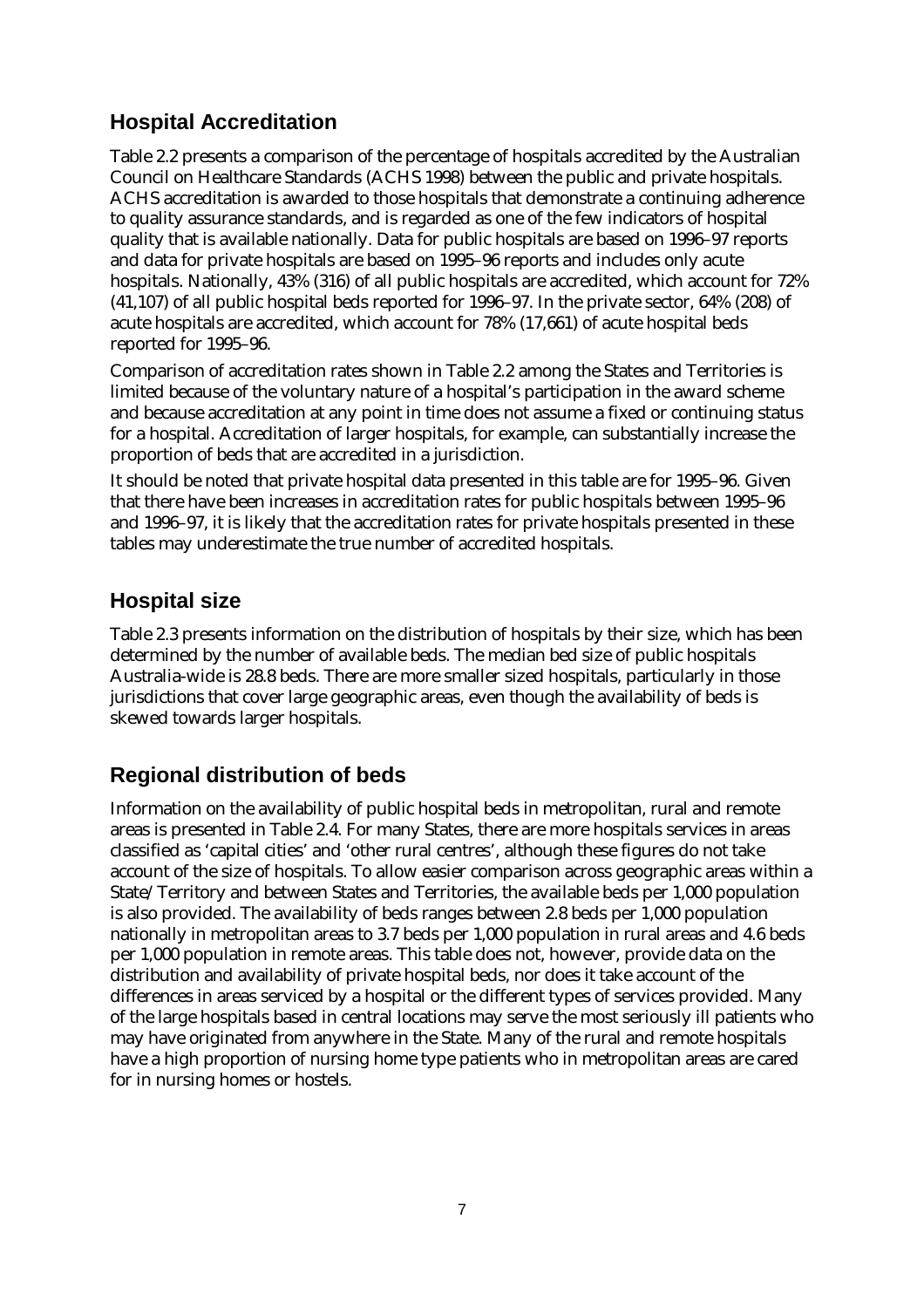### **Specialised services**

Data relating to the availability of specialised services (such as obstetric/maternity services, intensive care units, cancer treatment centres and organ transplant services) for all States except South Australia are presented in Table 2.5. By far, the most common specialised services offered by hospitals nationally are obstetric/maternity services, domiciliary care units and nursing home care units. By contrast, acute spinal cord injury units and pancreas, heart and liver transplant services are provided by only a few hospitals nationally, reflecting the highly specialised nature of the services and the limited demand.

## **Staffing**

Information on the number of staff employed in public hospitals by State is presented in Table 2.6. Data on full time equivalent staff are reported here as the average available staff for the year. The collection of data by staffing category is not consistent among States and Territories— for some jurisdictions, best estimates in some staffing categories only are reported. New South Wales, Western Australia and Tasmania were unable to provide information by nurse categories, although total nurses are provided.

Nationally, over 174,000 full time equivalent staff were employed in the public hospital sector in 1996–97. Over 40% (77,390) of public hospital staff were nurses; registered nurses were the largest group in those States and Territories that reported a break-down of the nursing categories.

There were over 14,000 salaried medical officers employed in public hospitals throughout Australia, representing 8% of the public hospital labour force. Information on numbers of visiting medical officers (VMOs), who are contracted by hospitals to provide services to public patients and paid on a sessional or fee-for-service basis in public hospitals, is not available due to problems in the collection of systematic data on the hours, sessions and/or services provided by VMOs for many hospitals. (See Chapter 3 for data on payments to VMOs).

In order to allow comparison of staffing profiles across the jurisdictions, data are also presented as full time equivalent staff per 1,000 separations and 1,000 patient days. It should be noted, however, that the rates are based on total separations reported and no adjustment for the differing casemix treated within States and Territories has been made.

There is some variation across jurisdictions in terms of the number of full time equivalent staff employed per 1,000 separations. Nationally, nurses are the largest staff group (21.2 per 1,000 separations), compared to smaller numbers of salaried medical staff (3.9 per 1,000 separations).

The number of full time equivalent staff per 1,000 patient days ranges between 9.4 full time equivalent staff per 1,000 patient days in Tasmania, to 12.3 in the Northern Territory. In particular, the number of nurses employed per 1,000 patient days treated varies from 5.7 in the Australian Capital Territory to 4.2 in Tasmania. Nationally, 4.6 nurses were employed per 1,000 patient days. The difference between the States and Territories in terms of full time equivalent staff per 1,000 patient days is less pronounced than the differences per 1,000 separations.

This report does not include any detailed indicators of quality of care, nor data for other health outcomes resulting from hospital care, and the variation in staff numbers per 1,000 separations and patient days requires caution with regard to interpreting the effects of staffing rates on quality of care and quality of health outcomes. Note also that a State can be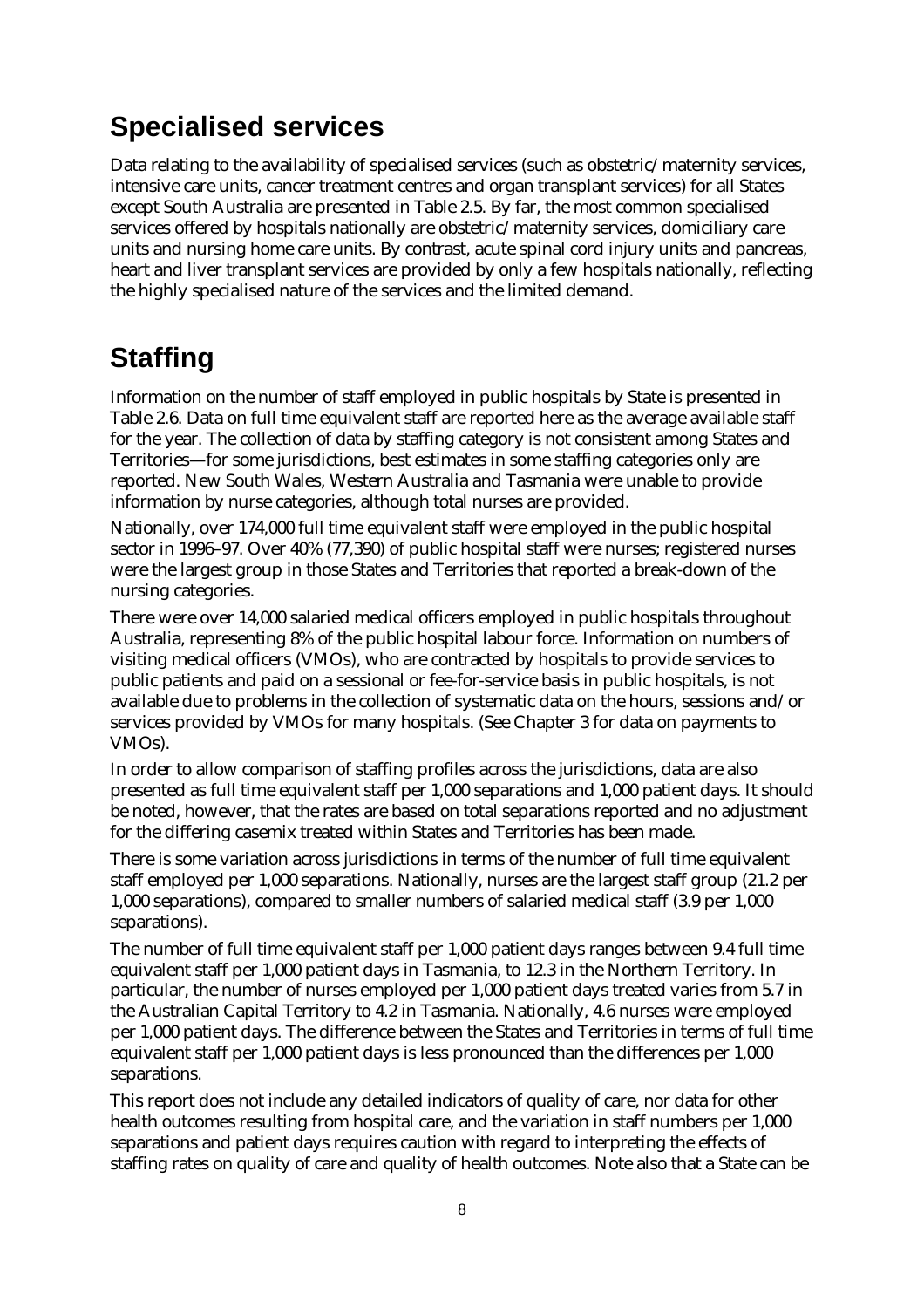higher than the national average on staff per 1,000 separations but lower on staff per 1,000 patient days.

Variation in some staffing categories (in particular, 'other personal care staff' and 'domestic and other staff' is most likely due to different coding practices within the States. Queensland, in particular, have noted that there is little difference between these categories, and that an employee may perform different functions within these two categories on different days. Variation in the number of salaried medical officers per 1,000 separations and patient days may also be due to availability of visiting medical officers.

Advice from States and Territories indicates that there has been an increase in the outsourcing of services with a large labour-related component (eg food services and domestic services). Increased outsourcing may explain some of the apparent decline in full time equivalent staff in some staffing categories and also some of the differences between the States and Territories.

#### **Medical practitioners in public and private hospitals**

The data in Table 2.7 includes all practitioners registered with the appropriate board in each State and Territory and eligible to practice. This table differs in scope and source from data presented elsewhere in this report because it is based on a survey of medical practitioners rather than on data provided by hospitals, and provides a count of the people who practised rather than the number of full time equivalents (AIHW 1998a). Each medical practitioner must renew practice registration annually and these surveys are conducted in conjunction with the renewals. Coverage may exclude practitioners with a conditional registration for fixed periods and who do not receive a renewal notice or practitioners with a recent initial registration.

The data presented in Table 2.7 shows that the majority of medical practitioners in both the public and private hospital sector practice in primarily clinical roles and most are specialists. Medical practitioners employed in administrative positions are the largest group in nonclinical practice, but account for only 1.2% of all medical practitioners working in either the public or the private hospital sector.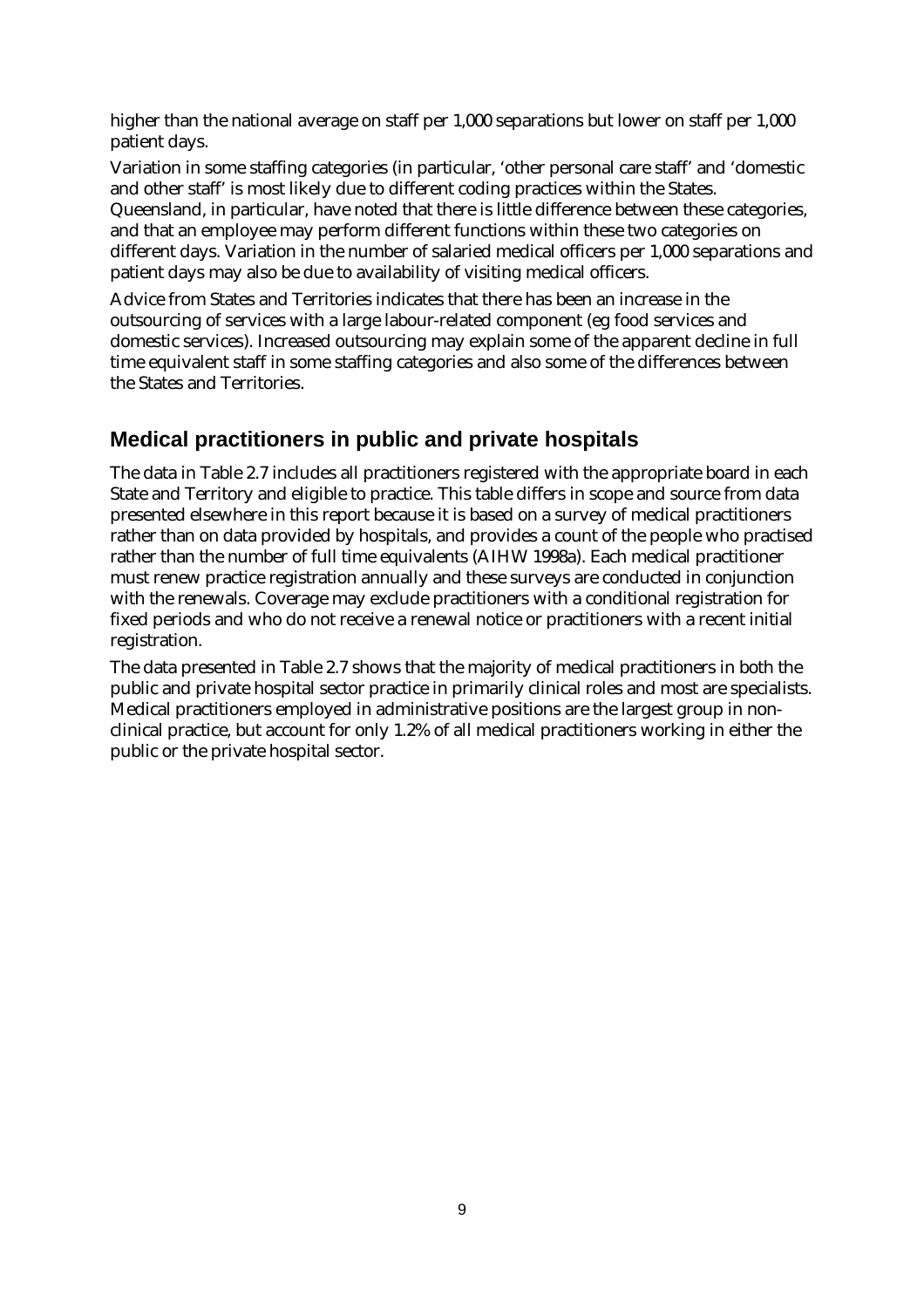|                                                                                 | NSW <sup>(b)</sup>                                       | Vic <sup>(c)</sup>                                   | ਰ<br>ਹ       | ≸                    | $SA^{(d)}$           | $\mathsf{Las}^\mathsf{(c)}$ | ACT <sup>(b)</sup> | <b>E</b><br>NTC | Total                     |
|---------------------------------------------------------------------------------|----------------------------------------------------------|------------------------------------------------------|--------------|----------------------|----------------------|-----------------------------|--------------------|-----------------|---------------------------|
| Hospitals                                                                       |                                                          |                                                      |              |                      |                      |                             |                    |                 |                           |
| Public acute hospitals                                                          |                                                          | 120                                                  | 183          | 28                   | 80                   |                             | ო                  | ഥ               |                           |
| Public psychiatric hospitals <sup>(e)</sup>                                     | $\frac{21}{8}$                                           |                                                      | $\infty$     | ო                    |                      |                             |                    |                 | 70<br>23<br>727           |
| Total public hospitals                                                          | 220                                                      | $\frac{2}{122}$                                      | 191          | 90                   | 81                   | 15                          | ო                  | Ю               |                           |
| Private free-standing day hospital facilities                                   |                                                          |                                                      | 17           | $\Xi$                | Ö,                   | $\mathbf{\Omega}$           | Ю                  |                 |                           |
| Private other <sup>(f)</sup>                                                    | $73$ $64$                                                | 23<br>104                                            | 50           | 23                   | 42                   | $\overline{c}$              |                    |                 | $140$<br>323<br>463       |
| Total private hospitals                                                         |                                                          | 127                                                  | 67           | 33                   | 52                   | 12                          |                    |                 |                           |
| <b>Total hospitals</b>                                                          | 384                                                      | 249                                                  | 258          | 123                  | 133                  | 27                          | ٥Ļ                 | ဖ               | 1,190                     |
| Average available beds                                                          |                                                          |                                                      |              |                      |                      |                             |                    |                 |                           |
| Public acute hospitals                                                          |                                                          | 12,076                                               | 9,887        | 4,849                |                      |                             | 784                | 577             |                           |
| Public psychiatric hospitals <sup>(e)</sup>                                     |                                                          | 58                                                   | 994          | 328                  | 4,744<br>506         | $1,214$<br>114              | Ì,                 | $\vdots$        | 53,411<br>3,426           |
| Total beds available in public hospitals                                        | $\begin{array}{c} 19,279 \\ 1,426 \\ 20,705 \end{array}$ | 12, 134                                              | 10,881       | 5,177                | 5,250                | 1,328                       | 784                | 577             | 56,836                    |
| Private free-standing day hospital facilities                                   |                                                          |                                                      |              |                      |                      |                             | 33                 |                 |                           |
| Private other <sup>(f)</sup>                                                    | 552<br>6,351                                             | $\begin{array}{c} 172 \\ 6,152 \\ 6,324 \end{array}$ | 136<br>4,962 | 63<br>2,148<br>2,211 | 67<br>2,392<br>2,459 | n.p.<br>752                 | ف<br>م             | نے :<br>ع       | 1,023<br>22,757<br>23,780 |
| Total beds available in private hospitals                                       | 6,903                                                    |                                                      | 5,098        |                      |                      | 752                         | 33                 | n.p.            |                           |
| Total available beds                                                            | 27,608                                                   | 18,458                                               | 15,979       | 7,388                | 7,709                | 2,080                       | 2.18               | 577             | 80,616                    |
| (a) Public bospital data are for 1996–97, private bospital data are for 1995–96 |                                                          |                                                      |              |                      |                      |                             |                    |                 |                           |

**Table 2.1: Number of hospitals and available beds by hospital sector and type, States and Territories** Table 2.1: Number of hospitals and available beds by hospital sector and type, States and Territories <sup>(a)</sup>

(a) Public hospital data are for 1996–97, private hospital data are for 1995–96.

Public hospital data are for 1996-97, private hospital data are for 1995–96.<br>Average available beds in *private other* hospitals for the Australian Capital Territory are included with New South Wales<br>Average available beds (b) Average available beds in *private other* hospitals for the Australian Capital Territory are included with New South Wales. 

(c) Average available beds/chairs in *private free-standing day* hospitals for Tasmania are included with Victoria.

(d) Average available beds in *private other* hospitals for the Northern Territory are included with South Australia.

Includes public psychiatric and alcohol and drug hospitals. (e) Includes public psychiatric and alcohol and drug hospitals.

Includes private acute and private psychiatric hospitals.<br>not published.<br>not applicable. (f) Includes private acute and private psychiatric hospitals.

n.p. not published.

. not applicable.  $\frac{1}{2}$  Note: Private hospital data are provided from the Australian Bureau of Statistics National Census of Private Hospitals *Note:* Private hospital data are provided from the Australian Bureau of Statistics National Census of Private Hospitals.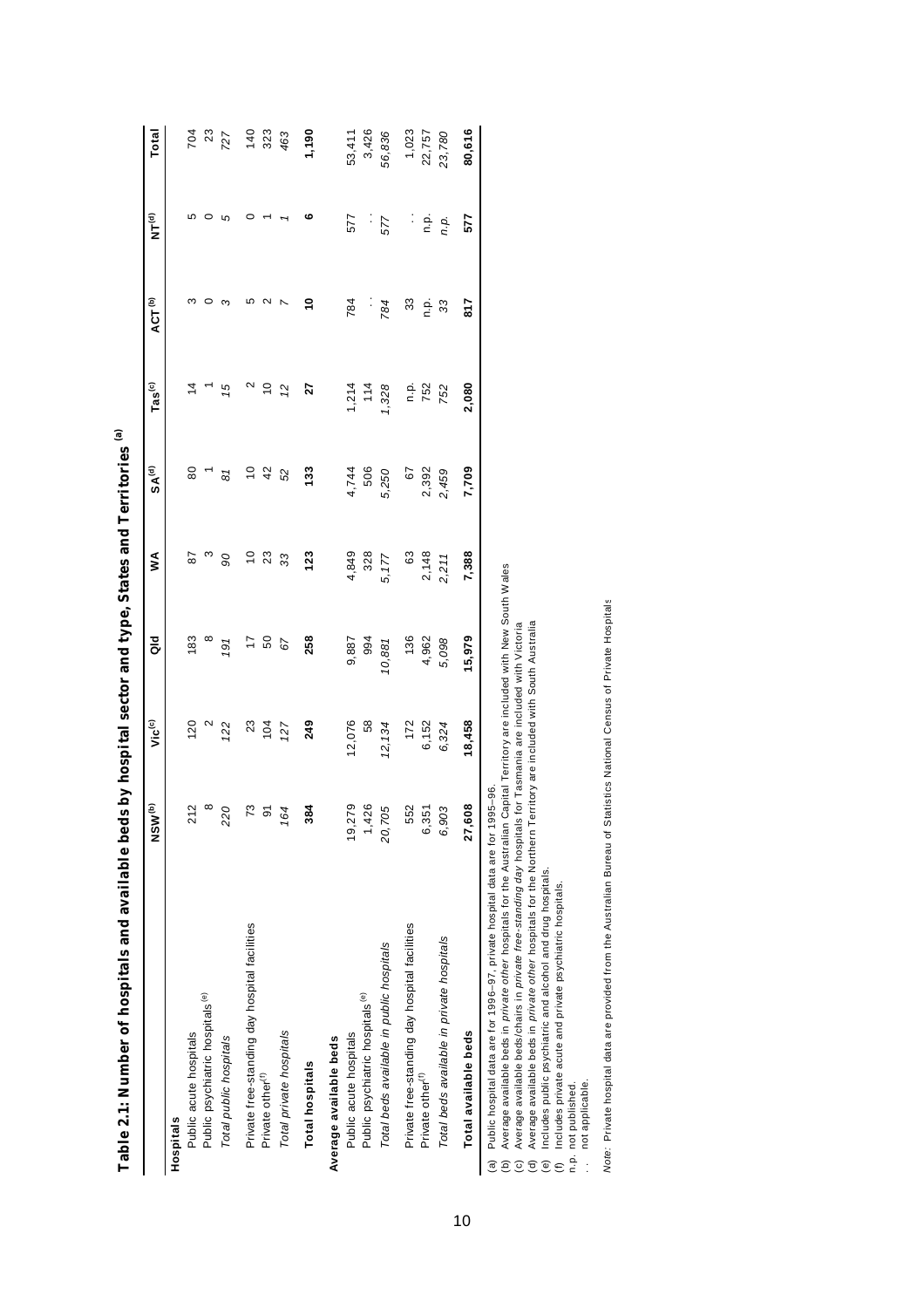| Hospital accreditation                                                                                  | NSW <sup>(d)</sup>    | š                                     | <b>PO</b>              | ≸                                                       | SA®                              | Tas                     | <b>ACT<sup>(d)</sup></b> | $\widetilde{\mathsf{F}}$ | Total                  |
|---------------------------------------------------------------------------------------------------------|-----------------------|---------------------------------------|------------------------|---------------------------------------------------------|----------------------------------|-------------------------|--------------------------|--------------------------|------------------------|
| Public hospitals                                                                                        |                       |                                       |                        |                                                         |                                  |                         |                          |                          |                        |
| Accredited hospitals                                                                                    |                       |                                       |                        |                                                         |                                  |                         |                          |                          |                        |
| Non-accredited hospitals                                                                                | \$282                 |                                       | ಇ ಜಿ ಕ                 | 8888                                                    | 4865                             | 3286                    | $v - 2a$                 | - 4 8 p                  |                        |
| Hospitals accredited (%)                                                                                |                       |                                       |                        |                                                         |                                  |                         |                          |                          |                        |
| Total public hospitals                                                                                  |                       |                                       | 191                    |                                                         |                                  |                         |                          |                          | $28 + 32$              |
| Accredited beds                                                                                         |                       |                                       |                        |                                                         |                                  |                         |                          |                          |                        |
| Non-accredited beds                                                                                     | 15,521<br>5,185<br>75 |                                       | 5,713<br>5,168<br>5,3  |                                                         |                                  |                         | ದೆ = ೫ ಕ                 | <b>2855</b>              | 41,107<br>15,729<br>72 |
| Beds accredited (%)                                                                                     |                       |                                       |                        |                                                         |                                  |                         |                          |                          |                        |
| Total available beds for admitted patients                                                              | 20,705                | 10,491<br>1,643<br>12, 134<br>12, 134 | 10,881                 | 3,675<br>1,502<br>5,177                                 | 3,578<br>1,672<br>5,250          | 328                     |                          |                          | 56,836                 |
| Private hospitals <sup>(f)</sup>                                                                        |                       |                                       |                        |                                                         |                                  |                         |                          |                          |                        |
| Accredited hospitals                                                                                    |                       |                                       |                        |                                                         |                                  |                         |                          |                          |                        |
| Non-accredited hospitals                                                                                | <b>8588</b>           |                                       | 2009                   | $\frac{1}{2}$ $\frac{1}{2}$ $\frac{1}{2}$ $\frac{1}{2}$ | $\frac{8}{3}$                    | $\overline{5}$          |                          |                          | 2015<br>2015<br>2015   |
| Hospitals accredited (%)                                                                                |                       |                                       |                        |                                                         |                                  |                         |                          |                          |                        |
| Total private hospitals                                                                                 |                       | <b>88422</b>                          |                        |                                                         |                                  |                         | 흐흐흐흐                     | 흐흐흐흐                     | 323                    |
| Accredited beds                                                                                         |                       |                                       |                        |                                                         |                                  |                         |                          |                          |                        |
| Non-accredited beds                                                                                     | 5.987<br>ವಿಜ್ಞಾನ      |                                       |                        |                                                         |                                  | ಂ<br>೧೯೦<br>೧೯          |                          |                          | 17,661<br>5,096<br>78  |
| Beds accredited (%)                                                                                     |                       |                                       |                        |                                                         |                                  |                         |                          |                          |                        |
| Total available beds for admitted patients                                                              | 6,351                 | 4,425<br>1,727<br>6, 152              | 4,046<br>916<br>4,962  | $7,374$<br>$7,48$<br>$7,48$<br>$7,48$                   | $7,852$<br>540<br>7,392<br>2,392 |                         | 음 음 음 음<br>음 음 음         | e e e e<br>c c c c       | 22,757                 |
| All hospitals <sup>(f)</sup>                                                                            |                       |                                       |                        |                                                         |                                  |                         |                          |                          |                        |
| Accredited hospitals                                                                                    |                       |                                       |                        |                                                         |                                  |                         |                          |                          |                        |
| Non-accredited hospitals                                                                                | ភ្លួង ខ្លួ            |                                       | <b>B</b> 82 37 52      | 3582                                                    | <b>ខ</b> ឌ ឌ ឌ្                  | 325                     | 후 후 후 후<br>후 후 후 후       | 후 후 후 후<br>후 후 후 후       | <u>ង</u> ងួ ន          |
| Hospitals accredited (%)                                                                                |                       |                                       |                        |                                                         |                                  |                         |                          |                          |                        |
| Total hospitals                                                                                         |                       |                                       |                        |                                                         |                                  |                         |                          |                          | 1,042                  |
| Accredited beds                                                                                         |                       | 14,916                                |                        |                                                         |                                  |                         |                          |                          |                        |
| Non-accredited beds                                                                                     | 21,485<br>5,572<br>79 | 3,370                                 | 9,759<br>6,084<br>6,02 | 5,049<br>0,276<br>5,276<br>5,275                        | 5,217<br>2,217<br>5,217<br>5,42  | 1.050<br>1.021<br>1.051 | e e e e<br>c c c c       | agaa<br>cccc             | 57,698<br>20,534<br>74 |
| Beds accredited (%)                                                                                     |                       | 82                                    |                        |                                                         |                                  |                         |                          |                          |                        |
| Total available beds for admitted patients                                                              | 27,056                | 18,286                                | 15,843                 |                                                         |                                  | 2,080                   |                          |                          | 78,232                 |
| (a) Where average available beds for the year were not available, bed numbers at 30 June 1997 were used |                       |                                       |                        |                                                         |                                  |                         |                          |                          |                        |

**Table 2.2: Number of hospitals and available beds (a) by sector and accreditation status, (b) States and Territories**

**(c)**

(b) Accreditation status at 30 June 1997.

(c) Public hospital data are for 1996–97, private hospital data are for 1995–96.

(b) Accreditation status at 30 June 1997<br>(c) Public hospital data are for 1996–97, private hospital data are for 1995–96<br>(d) Australian Capital Territory private hospital data are included with New South Wales<br>(e) Northern (d) Australian Capital Territory private hospital data are included with New South Wales.

(e) Northern Territory private hospital data are included with South Australia.

(f) Excludes private free-standing day hospital facilities.

n.p. not published.

Note: Private hospital data are provided from the Australian Bureau of Statistics National Census of Private Hospitals and accreditation data are provided from the Australian Council on Healthcare<br>Standards 1998. Note: Private hospital data are provided from the Australian Bureau of Statistics National Census of Private Hospitals and accreditation data are provided from the Australian Council on Healthcare Standards 1998.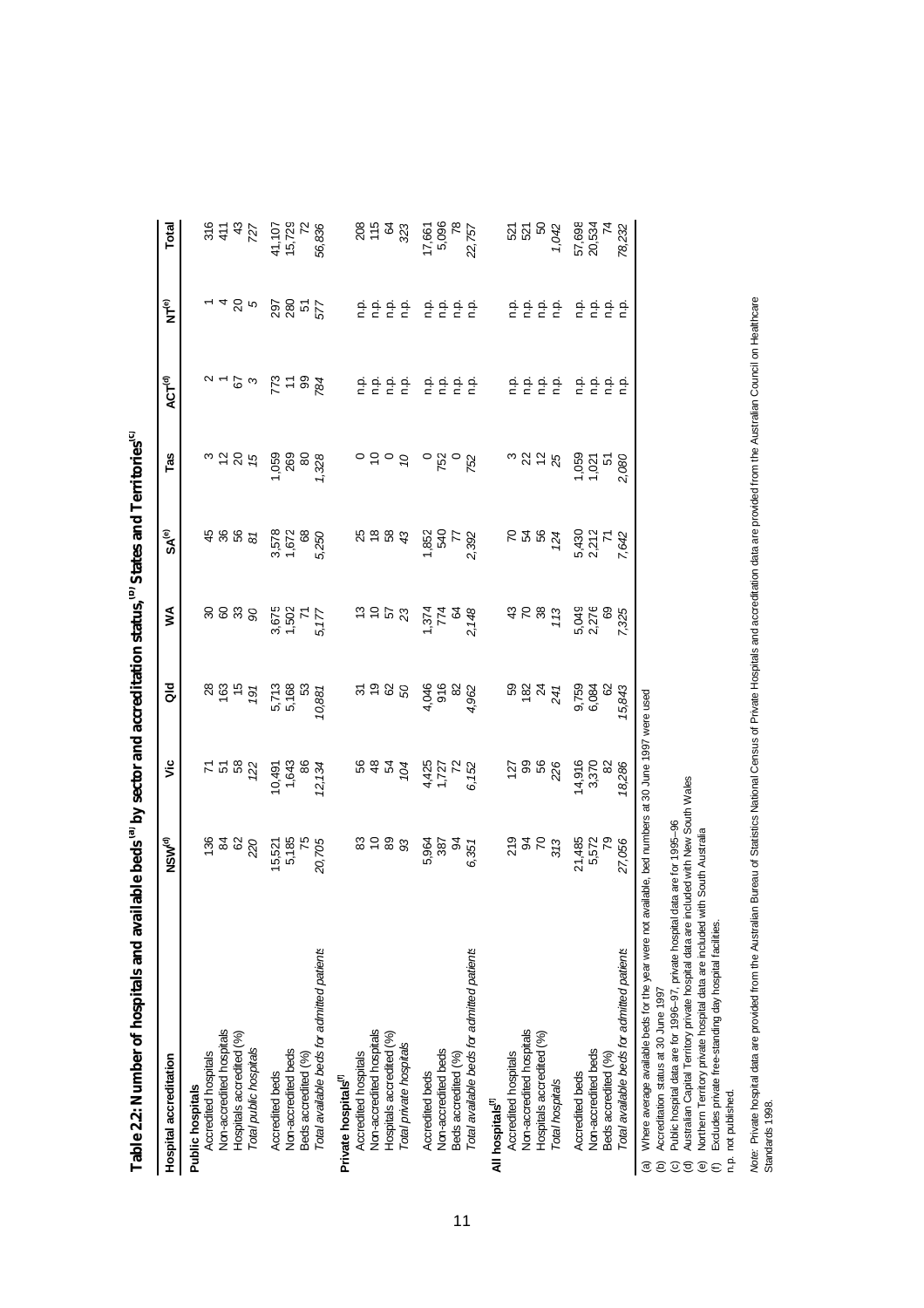| , председния по принимати по принимати с после принимати и принимати и принимати и принимати и принимати и принимати и принимати и принимати и принимати и принимати и принимати и принимати и принимати и принимати и приним |        |                                                                        |                                                   |                             |                    |                         |               |          |                                                    |
|-------------------------------------------------------------------------------------------------------------------------------------------------------------------------------------------------------------------------------|--------|------------------------------------------------------------------------|---------------------------------------------------|-----------------------------|--------------------|-------------------------|---------------|----------|----------------------------------------------------|
| Hospital size <sup>(a)</sup>                                                                                                                                                                                                  | NSW    | ۶Ë                                                                     | aio                                               | ⋚                           | SA                 | Tas                     | <b>ACT</b>    | Ż        | Total                                              |
| Hospitals                                                                                                                                                                                                                     |        |                                                                        |                                                   |                             |                    |                         |               |          |                                                    |
| $0 - 10$                                                                                                                                                                                                                      |        |                                                                        |                                                   |                             |                    |                         |               |          |                                                    |
| $11 - 50$                                                                                                                                                                                                                     |        |                                                                        | $P P \in \mathfrak{S}$ $\pm$ $P \in \mathfrak{S}$ | <u>တ္ထိ ဗီ ထိ ႕ ပ</u>       | <b>8 2 9 4 4 6</b> | $\circ$ $\circ$ $\circ$ |               | $\sim$   | 6.8888                                             |
|                                                                                                                                                                                                                               |        |                                                                        |                                                   |                             |                    |                         | $\circ$       |          |                                                    |
| $51-100$<br>$101-200$<br>$201-500$                                                                                                                                                                                            |        |                                                                        |                                                   |                             |                    |                         |               |          |                                                    |
|                                                                                                                                                                                                                               |        |                                                                        |                                                   |                             |                    |                         | $\circ$       |          |                                                    |
| 500+                                                                                                                                                                                                                          | 7.6488 |                                                                        |                                                   |                             |                    |                         |               |          |                                                    |
| <b>Total</b>                                                                                                                                                                                                                  | 220    | 122                                                                    | $\frac{5}{2}$                                     | နွ                          | ౚ                  | 15                      | ∾             | ۱Ω       | 727                                                |
| Available beds                                                                                                                                                                                                                |        |                                                                        |                                                   |                             |                    |                         |               |          |                                                    |
| $0 - 10$                                                                                                                                                                                                                      |        |                                                                        |                                                   |                             |                    |                         |               |          |                                                    |
| $11 - 50$                                                                                                                                                                                                                     |        |                                                                        |                                                   |                             |                    | $rac{38}{17}$           | $\frac{1}{2}$ |          |                                                    |
|                                                                                                                                                                                                                               |        |                                                                        |                                                   |                             |                    |                         | Î,            | $-58858$ |                                                    |
|                                                                                                                                                                                                                               |        |                                                                        |                                                   |                             |                    |                         | 182           |          |                                                    |
|                                                                                                                                                                                                                               |        |                                                                        |                                                   |                             |                    |                         | Ì             |          |                                                    |
| 51-100<br>101-200<br>201-500<br>500+                                                                                                                                                                                          |        | $135$<br>$7,200$<br>$7,720$<br>$7,700$<br>$7,650$<br>$7,700$<br>$8,60$ | 216<br>2030<br>2008<br>2009<br>2009<br>2009       | 252<br>7574<br>1575<br>1574 |                    | : វី 3 និ               | 591           | Ĵ        | 753<br>8,786<br>8,066<br>8,777<br>8,7468<br>14,468 |
| Total                                                                                                                                                                                                                         | 20,705 | 12,134                                                                 | 10,881                                            | 5,177                       | 5,250              | 1,328                   | 784           | 577      | 56,836                                             |
| (a) Size is based on the number of available beds.<br>not applicable.                                                                                                                                                         |        |                                                                        |                                                   |                             |                    |                         |               |          |                                                    |

Table 2.8 Number of hospitals and available beds by hospital size, public acute and psychiatric hospitals. States and Territories, 1996-97 **Table 2.3: Number of hospitals and available beds by hospital size, public acute and psychiatric hospitals, States and Territories, 1996–97**

12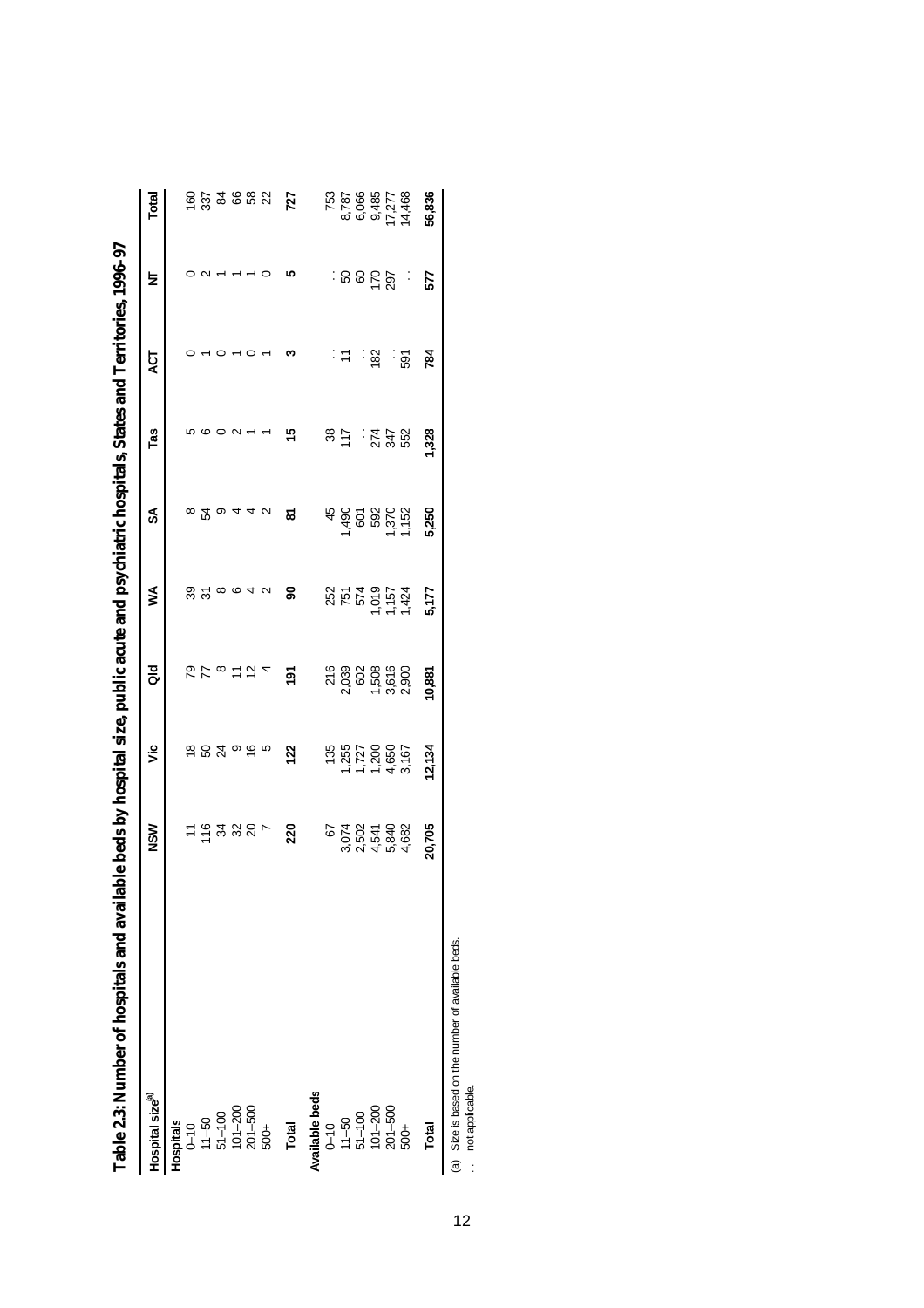| I           |                                         |
|-------------|-----------------------------------------|
| ı           |                                         |
|             |                                         |
|             |                                         |
|             |                                         |
| l           |                                         |
|             |                                         |
|             |                                         |
| ֚֚          |                                         |
| l           |                                         |
|             |                                         |
|             |                                         |
|             |                                         |
|             |                                         |
|             |                                         |
|             |                                         |
| l           |                                         |
| ı           |                                         |
|             |                                         |
|             |                                         |
| ֚֚֡         |                                         |
|             |                                         |
|             |                                         |
| ı           |                                         |
| ı           |                                         |
|             |                                         |
|             |                                         |
| ı           |                                         |
|             |                                         |
| ׇ֚֘֝֕<br>I  |                                         |
| ֠<br>Ï<br>l | ı                                       |
|             |                                         |
|             |                                         |
| I           |                                         |
|             | $\mathcal{L}^{\text{max}}_{\text{max}}$ |
| l<br>֠      |                                         |
| l           | l                                       |
| ¢           | Ì                                       |
|             |                                         |
|             |                                         |
|             |                                         |
|             |                                         |
| I           |                                         |
| I           | l                                       |
|             |                                         |

| <b>NATIONAL RESERVATION CONTINUES.</b> |                     |                                           |                                                                       |                                |                      |                                           |                 |                                                                                                                                                                                                                                |                    |
|----------------------------------------|---------------------|-------------------------------------------|-----------------------------------------------------------------------|--------------------------------|----------------------|-------------------------------------------|-----------------|--------------------------------------------------------------------------------------------------------------------------------------------------------------------------------------------------------------------------------|--------------------|
| Region                                 | NSM                 | yic                                       | $\frac{d}{d}$                                                         | ⋚                              | SA                   | Tas                                       | ACT             | ż                                                                                                                                                                                                                              | Total              |
| Hospitals                              |                     |                                           |                                                                       |                                |                      |                                           |                 |                                                                                                                                                                                                                                |                    |
| Capital cities                         |                     |                                           |                                                                       | 1,                             | Ю                    |                                           | ო               |                                                                                                                                                                                                                                |                    |
| Other metropolitan centres             |                     |                                           |                                                                       |                                |                      |                                           |                 |                                                                                                                                                                                                                                |                    |
| Total metropolitan                     | 8 <i>그</i> 그        | 999                                       | ని చి                                                                 | $\frac{1}{2}$                  | : ပ္                 | $\sim$ $\sim$                             | ຸຕ              |                                                                                                                                                                                                                                | <u>ನ ಸ ಹ</u>       |
| Large rural centres                    |                     |                                           |                                                                       |                                |                      | $N - 90$                                  |                 |                                                                                                                                                                                                                                |                    |
| Small rural centres                    |                     |                                           |                                                                       |                                |                      |                                           |                 |                                                                                                                                                                                                                                |                    |
| Other rural areas                      | 28800               |                                           |                                                                       | 488                            | ~ ¤ ფ ო<br>4 წ       |                                           | $\circ$ $\circ$ | $\circ$ $\circ$                                                                                                                                                                                                                |                    |
| Total rura                             |                     | 0.588                                     |                                                                       |                                |                      |                                           |                 |                                                                                                                                                                                                                                | 88888              |
| Remote centres                         |                     |                                           |                                                                       |                                |                      |                                           | Î,              |                                                                                                                                                                                                                                |                    |
| Other remote areas                     | : $\overline{z}$    |                                           |                                                                       |                                |                      | $\frac{1}{2}$ $\frac{1}{2}$               | $\sim$          | $\alpha$ $\alpha$ 4                                                                                                                                                                                                            |                    |
| Total remote                           |                     |                                           |                                                                       |                                | $\frac{1}{2}$        |                                           | ÷               |                                                                                                                                                                                                                                | ង ឆ្នំ ទី          |
| Total all regions                      | 220                 | $\frac{1}{2}$ $\frac{1}{2}$ $\frac{1}{2}$ | $\frac{5}{6}$ $\frac{8}{7}$ $\frac{7}{7}$ $\frac{8}{7}$ $\frac{6}{9}$ | $^{\infty}$ $\%$ $\frac{8}{9}$ | ៵                    | 45                                        | ო               | ທ                                                                                                                                                                                                                              | 727                |
| Available beds per 1,000 population    |                     |                                           |                                                                       |                                |                      |                                           |                 |                                                                                                                                                                                                                                |                    |
| Capital cities                         |                     |                                           |                                                                       | 2.7                            | 3.0                  | $3\overline{4}$                           | 2.5             | 3.6                                                                                                                                                                                                                            |                    |
| Other metropolitan centres             |                     |                                           |                                                                       |                                |                      |                                           |                 |                                                                                                                                                                                                                                |                    |
| Total metropolitan                     | $\circ \circ \circ$ |                                           |                                                                       | $\frac{1}{2}$                  | $\frac{1}{3}$        | $\frac{1}{2}$                             | $\frac{5}{2}$   | $\frac{6}{3}$                                                                                                                                                                                                                  | 878<br>2278        |
| Large rural centres                    | $3.274$<br>$3.274$  | d d d d d d d d<br>4 d d d d d d d d      | siro nora<br>Siro nora                                                |                                |                      |                                           | $\cdot$         |                                                                                                                                                                                                                                |                    |
| Small rural centres                    |                     |                                           |                                                                       |                                |                      |                                           |                 |                                                                                                                                                                                                                                |                    |
| Other rural areas                      |                     |                                           |                                                                       |                                |                      |                                           |                 |                                                                                                                                                                                                                                |                    |
| Total rurai                            |                     |                                           |                                                                       | $304$<br>3002                  | 4 4 4 4 9<br>4 4 4 9 | $4.904$<br>$4.904$                        | 300             | $3.38$ $-2.3$ $-2.3$ $-2.3$ $-2.3$ $-2.3$ $-2.3$ $-2.3$ $-2.3$ $-2.3$ $-2.3$ $-2.3$ $-2.3$ $-2.3$ $-2.3$ $-2.3$ $-2.3$ $-2.3$ $-2.3$ $-2.3$ $-2.3$ $-2.3$ $-2.3$ $-2.3$ $-2.3$ $-2.3$ $-2.3$ $-2.3$ $-2.3$ $-2.3$ $-2.3$ $-2.$ | てい<br>ことこと<br>トラスト |
| Remote centres                         |                     |                                           |                                                                       |                                |                      |                                           |                 |                                                                                                                                                                                                                                |                    |
| Other remote areas                     | ု ဟု ဟု             | $\frac{2}{2}$<br>$\frac{2}{2}$            | 4 6 13<br>4 6 13                                                      | $787$<br>$387$                 | ∶င်္မ<br>6 မ်        | $\frac{1}{2}$ $\frac{7}{2}$ $\frac{7}{2}$ | Ļ,              |                                                                                                                                                                                                                                | $4470$<br>$479$    |
| Total remote                           |                     |                                           |                                                                       |                                |                      |                                           | ÷,              |                                                                                                                                                                                                                                |                    |
| Total all regions                      | ှု                  | 2.7                                       | 3.3                                                                   | <b>2.9</b>                     | 3.6                  | 2.8                                       | 2.5             | 3.2                                                                                                                                                                                                                            | $\tilde{3}$        |

.. not applicable. .. not applicable.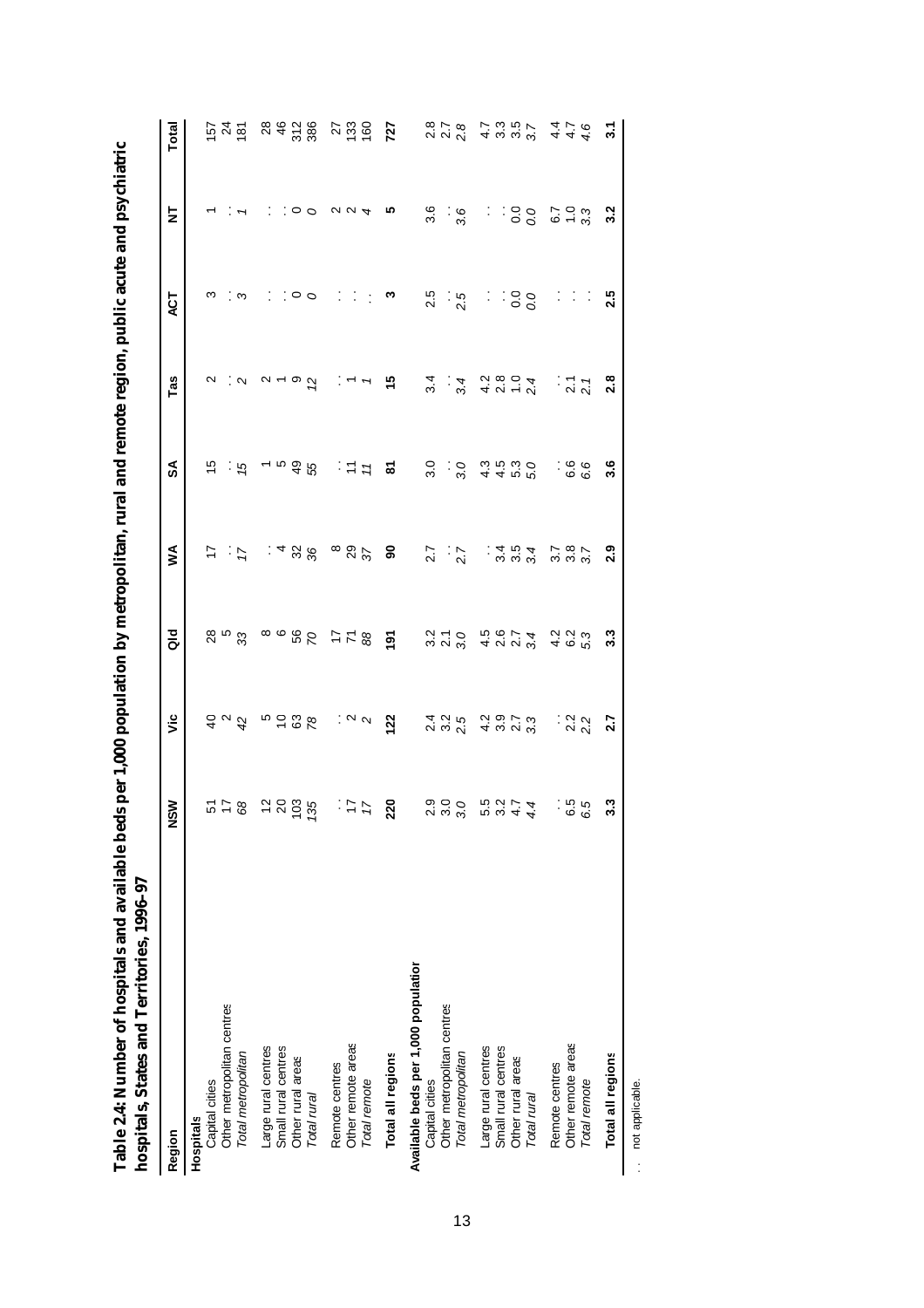| Specialised services                              | ℥<br>ΰ<br>Ζ                                                                 | νã | $\frac{d}{d}$ | ⋚                           | వ్ | Tas | <b>ACT</b>      | 눈 | Total <sup>(b)</sup> |
|---------------------------------------------------|-----------------------------------------------------------------------------|----|---------------|-----------------------------|----|-----|-----------------|---|----------------------|
| Obstetric/maternity service                       |                                                                             |    |               |                             |    |     |                 |   |                      |
| Specialist paediatric service                     |                                                                             |    |               |                             |    |     |                 |   |                      |
| Psychiatric unit/ward                             |                                                                             |    |               |                             |    |     |                 |   |                      |
| Intensive care unit (level III                    |                                                                             |    |               |                             |    |     |                 |   |                      |
| Hospice care unit                                 |                                                                             |    |               |                             |    |     |                 |   |                      |
| Nursing home care unit                            | 15 れ 80 岁 80 印 80 80 4 7 2 2 2 9 0 1 2 80 9 0 0 0 0 0 0 0 0 1 7 2 2 7 9 2 9 |    |               | 822952258212922242242242324 |    |     |                 |   |                      |
| Geriatric assessment unit                         |                                                                             |    |               |                             |    |     |                 |   |                      |
| Domiciliary care service                          |                                                                             |    |               |                             |    |     |                 |   |                      |
| Alcohol and drug unit                             |                                                                             |    |               |                             |    |     |                 |   |                      |
| Acute spinal cord injury unit                     |                                                                             |    |               |                             |    |     |                 |   |                      |
| Coronary care unit                                |                                                                             |    |               |                             |    |     | $\circ$ $\circ$ |   |                      |
| Cardiac surgery unit                              |                                                                             |    |               |                             |    |     |                 |   |                      |
| Acute renal dialysis unit                         |                                                                             |    |               |                             |    |     |                 |   |                      |
| Maintenance renal dialysis centre                 |                                                                             |    |               |                             |    |     |                 |   |                      |
| Burns unit (level III)                            |                                                                             |    |               |                             |    |     |                 |   |                      |
| Major plastic/reconstructive surgery unit         |                                                                             |    |               |                             |    |     |                 |   |                      |
| Oncology unit                                     |                                                                             |    |               |                             |    |     |                 |   |                      |
| Neonatal intensive care unit (level III)          |                                                                             |    |               |                             |    |     |                 |   |                      |
| In-vitro fertilisation uni                        |                                                                             |    |               |                             |    |     |                 |   |                      |
| Refractory epilepsy unit                          |                                                                             |    |               |                             |    |     |                 |   |                      |
| Transplantation unit-bone marrow                  |                                                                             |    |               |                             |    |     |                 |   |                      |
| Transplantation unit-renal                        |                                                                             |    |               |                             |    |     |                 |   |                      |
| Transplantation unit-heart (including heart/lung) |                                                                             |    |               |                             |    |     |                 |   |                      |
| Transplantation unit-liver                        |                                                                             |    |               |                             |    |     |                 |   |                      |
| Transplantation unit-pancreas                     |                                                                             |    |               |                             |    |     |                 |   |                      |
| Clinical genetics unit                            |                                                                             |    |               |                             |    |     |                 |   |                      |
| Sleep centre                                      |                                                                             |    |               |                             |    |     |                 |   |                      |
| Neurosurgical unit                                |                                                                             |    |               |                             |    |     |                 |   |                      |
| Infectious diseases unit                          |                                                                             |    |               |                             |    |     |                 |   |                      |
| AIDS unit                                         |                                                                             |    |               |                             |    |     |                 |   |                      |
| Diabetes unit                                     |                                                                             |    |               |                             |    |     |                 |   |                      |
| Rehabilitation unit                               |                                                                             |    |               |                             |    |     |                 |   |                      |

14

**Table 2.5: Number of public acute hospitals with specialised services, States and Territories, 1996–97** Table 2.5: Number of public acute hospitals with specialised services, States and Territories, 1996-97<sup>"</sup>

(a) Excludes psychiatric and drug and alcohol hospitals.<br>(b) Excludes South Australia.<br>n.a. not available. (a) Excludes psychiatric and drug and alcohol hospitals.

(b) Excludes South Australia.

n.a. not available.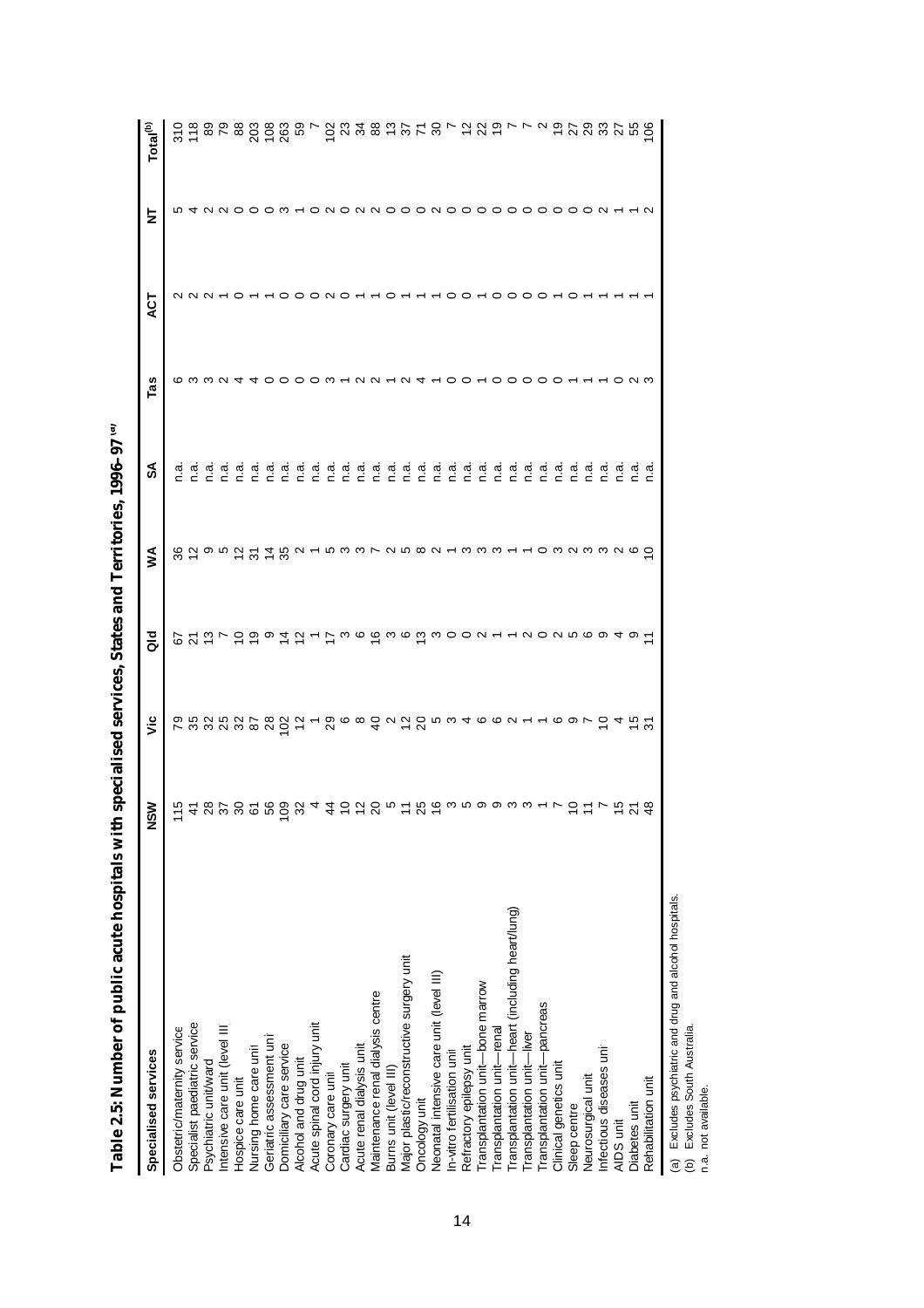| l<br>I                                     |                  |
|--------------------------------------------|------------------|
| I<br>ı<br>l                                |                  |
| ć<br>ׇ֚֘֡<br>֚֚֚֬<br>I<br>l<br>ŗ<br>)<br>י | ç<br>ì<br>¢<br>Ï |

| moshrans, salta i film i film est fest i                                      |                                                       |                                                     |                                         |                                                                |                                    |                                                                                                                                                                                                                                                                                              |                               |                      |                                     |
|-------------------------------------------------------------------------------|-------------------------------------------------------|-----------------------------------------------------|-----------------------------------------|----------------------------------------------------------------|------------------------------------|----------------------------------------------------------------------------------------------------------------------------------------------------------------------------------------------------------------------------------------------------------------------------------------------|-------------------------------|----------------------|-------------------------------------|
| Staffing category                                                             | <b>NSM</b>                                            | vic                                                 | $Q1d^{(b)}$                             | $WA^{(c)}$                                                     | వ్                                 | Tas                                                                                                                                                                                                                                                                                          | ДČТ                           | ₹                    | Total                               |
| Full time equivalent staff numbers<br>Salaried medical officers               | 5,157                                                 | 3,454                                               | 2,430                                   | 948                                                            | 1,414                              | 327                                                                                                                                                                                                                                                                                          | 262                           | 220                  | 14,210                              |
| Registered nurses<br>Enrolled nurses                                          |                                                       |                                                     | 11,462<br>1996<br>1997<br>19973         |                                                                |                                    |                                                                                                                                                                                                                                                                                              | $7,365$<br>$7,365$<br>$7,365$ |                      |                                     |
| Student nurses                                                                |                                                       |                                                     |                                         |                                                                |                                    |                                                                                                                                                                                                                                                                                              |                               |                      | a a a a<br>c c c c                  |
| Trainee/pupil nurses<br>Total nurses                                          | n a a a a<br>n a a a a<br>n a a a<br>28,471<br>28,471 | $14,790$<br>2,421<br>2,421<br>17,211<br>17,211      |                                         |                                                                | 5,537<br>1,532<br>7,248<br>7,248   | ם פו פו פוס<br>פו פו פו פוס<br>ב                                                                                                                                                                                                                                                             |                               | $-\frac{6}{8}$       | 77,390                              |
| Diagnostic & allied health professionals<br>Other personal care staff         |                                                       | $1,929$<br>$6,043$<br>$6,033$<br>$6,613$<br>$6,613$ |                                         |                                                                |                                    |                                                                                                                                                                                                                                                                                              | $32467$<br>$4467$             |                      |                                     |
| Administrative & clerical staff<br>Domestic & other staff                     | $7,890$<br>$7,890$<br>$7,890$<br>$7,356$<br>$11,356$  |                                                     | 995<br>3,441<br>3,412<br>4,012<br>6,264 | $7,500$<br>$7,400$<br>$7,415$<br>$6,415$<br>$6,606$<br>$6,605$ | 277<br>2857<br>289<br>289          | $\frac{475}{37}$                                                                                                                                                                                                                                                                             |                               | <b>85855</b><br>9585 | 5,389<br>22,360<br>24,418<br>30,927 |
| <b>Total staff</b>                                                            | 63,278                                                | 40,582                                              | 31,116                                  | 14,721                                                         | 15,650                             | 4,244                                                                                                                                                                                                                                                                                        | 2,863                         | 2,242                | 174,695                             |
| Full time equivalent staff per 1,000 separation:<br>Salaried medical officers | 4.2                                                   | $3.\overline{8}$                                    | 3.7                                     | 2.7                                                            | $4.\overline{3}$                   |                                                                                                                                                                                                                                                                                              | 4.4                           | 4.5                  | 3.9                                 |
| Registered nurses<br>Enrolled nurses                                          |                                                       |                                                     |                                         |                                                                |                                    |                                                                                                                                                                                                                                                                                              | $19.8$<br>3.3                 | $17.3$<br>2.7        |                                     |
| Student nurses                                                                |                                                       |                                                     |                                         |                                                                |                                    |                                                                                                                                                                                                                                                                                              | i.                            | Ì.                   | aiaiai<br>⊂⊂⊂                       |
| Trainee/pupil nurses<br>Total nurses                                          |                                                       | $16.7$<br>$2.7$<br>$1.4$<br>$1.4$<br>$1.2$<br>$1.2$ | $77,700,710$<br>0.000                   | ם הם הם<br>ככככם<br>ה                                          | $17.7$<br>$4.7$<br>$0.2$<br>$22.0$ | $\begin{array}{cc} \mathbf{.3} & \mathbf{.4} & \mathbf{.5} & \mathbf{.4} \\ \mathbf{.5} & \mathbf{.5} & \mathbf{.6} & \mathbf{.6} & \mathbf{.5} \\ \mathbf{.6} & \mathbf{.6} & \mathbf{.6} & \mathbf{.5} & \mathbf{.7} \\ \mathbf{.7} & \mathbf{.8} & \mathbf{.7} & \mathbf{.7} \end{array}$ | 23.2                          | 20.05                | $\frac{a}{21.2}$                    |
| Other personal care staff                                                     |                                                       |                                                     |                                         |                                                                |                                    |                                                                                                                                                                                                                                                                                              |                               |                      |                                     |
| Diagnostic & allied health professionals<br>Administrative & clerical staff   | 0 0 0 0<br>0 0 0 0<br>0 0 0 0                         | 7702<br>2010<br>2010                                | $10000 + 0000$                          | 04609<br>04609                                                 |                                    | 0<br>0 10 10 10<br>0 10 10 10                                                                                                                                                                                                                                                                | 0 7 7 9<br>0 7 9 9<br>0 7 9 9 | $7.0000$<br>$7.007$  | $7.775$<br>$7.75$                   |
| Domestic & other staff                                                        |                                                       |                                                     |                                         |                                                                |                                    |                                                                                                                                                                                                                                                                                              |                               |                      |                                     |
| Total staff per 1,000 separations                                             | Ņ<br>5                                                | 45.2                                                | 48.0                                    | 42.4                                                           | 47.5                               | 55.4                                                                                                                                                                                                                                                                                         | 48.6                          | 46.4                 | 47.9                                |
|                                                                               |                                                       |                                                     |                                         |                                                                |                                    |                                                                                                                                                                                                                                                                                              |                               |                      | (continued)                         |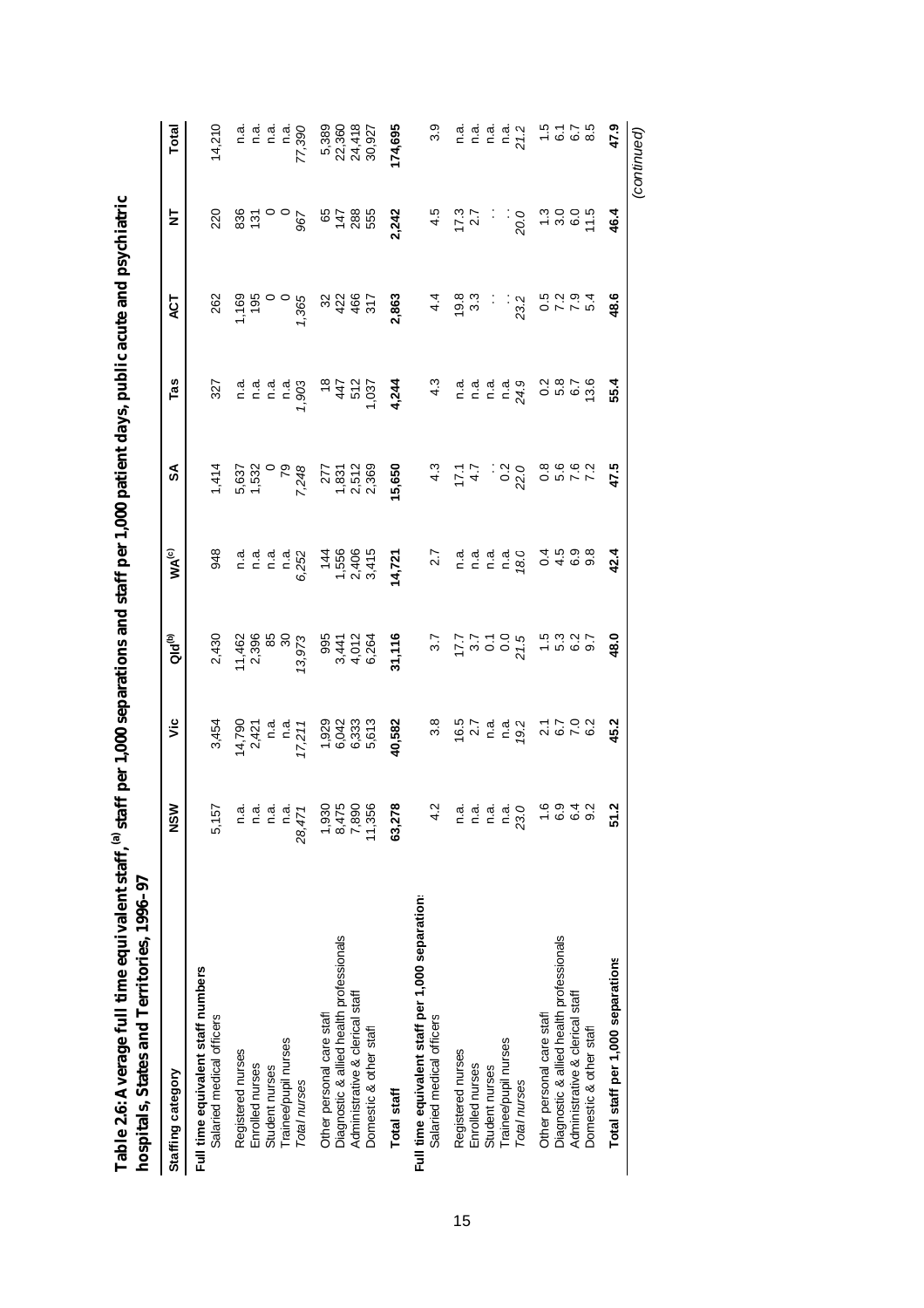| psychiatric hospitals, States and Territories, 1996-97<br><b>CHARGE COMPANY CONTINUES AND STRAIGHT OF A STRAIGHT OF A STRAIGHT OF A STRAIGHT OF A STRAIGHT OF A STRAIGHT OF A STRAIGHT OF A STRAIGHT OF A STRAIGHT OF A STRAIGHT OF A STRAIGHT OF A STRAIGHT OF A STRAIGHT OF A STRAIGHT O</b> | m stann.      |                    |                               | TRIS MILE I DEI 2000 SCIUNTIN SULLE       |                 |                  | <b>The Town Pauli Car Public and The Pauli Care of the Sould Albemond</b>           |                |                 |
|------------------------------------------------------------------------------------------------------------------------------------------------------------------------------------------------------------------------------------------------------------------------------------------------|---------------|--------------------|-------------------------------|-------------------------------------------|-----------------|------------------|-------------------------------------------------------------------------------------|----------------|-----------------|
| Staffing category                                                                                                                                                                                                                                                                              | <u>ต</u>      | ۊ                  | ald <sup>(a)</sup>            | WA <sup>(c)</sup>                         | SA              | Tas              | ACT                                                                                 | ₹              | Total           |
| Full time equivalent staff per 1,000 patient day.<br>Salaried medical officers                                                                                                                                                                                                                 | တ္            | 0.9                | $0.\overline{8}$              | $\overline{0}$                            | 0.9             | $\overline{0.7}$ |                                                                                     | $\frac{2}{1}$  | 0.9             |
| Registered nurses                                                                                                                                                                                                                                                                              | n.a.          |                    |                               |                                           |                 | n.a.             | 4.9                                                                                 |                | n.a             |
| Enrolled nurses                                                                                                                                                                                                                                                                                | n.ai          | $\frac{0}{10}$ 0.6 | 2<br>2000 4<br>2000 4         | aiaiai<br>cicic                           | $\frac{7}{1.0}$ |                  | $\frac{8}{3}$                                                                       | $\frac{6}{10}$ | n.a             |
| Student nurses                                                                                                                                                                                                                                                                                 | n.a.          | n.a.               |                               |                                           | Ĵ               | n a<br>n a       | $\ddot{\cdot}$                                                                      | Ĵ              | n.a             |
| Trainee/pupil nurses                                                                                                                                                                                                                                                                           | n.a.          | n.a.               |                               | n a                                       |                 |                  | $\ddot{\cdot}$                                                                      |                |                 |
| Total nurses                                                                                                                                                                                                                                                                                   |               | 4.6                |                               | 4.3                                       | $\frac{4}{9}$   | $\frac{a}{4}$    | 5.7                                                                                 | 5.3            | $\frac{a}{4.6}$ |
| Other personal care staff                                                                                                                                                                                                                                                                      |               |                    |                               |                                           |                 |                  |                                                                                     |                |                 |
| Diagnostic & allied health professionals                                                                                                                                                                                                                                                       |               | 0.5<br>0.7         |                               |                                           | 0.077           | 0.000            | $\frac{1}{2}$ $\frac{1}{2}$ $\frac{1}{2}$ $\frac{1}{2}$ $\frac{1}{2}$ $\frac{1}{2}$ |                | 0.3<br>0.7      |
| Administrative & clerical staff                                                                                                                                                                                                                                                                |               | $\ddot{ }$ :       | 3 1 1 2<br>0 1 1 2<br>0 1 1 2 | $\frac{7}{0}$ $\frac{7}{1}$ $\frac{7}{0}$ |                 | $\sum$           |                                                                                     | 0000           | $\frac{5}{1}$   |
| Domestic & other staff                                                                                                                                                                                                                                                                         |               | $\frac{5}{1}$      |                               | 2.4                                       | $\frac{6}{1}$   | 2.3              | $\frac{3}{2}$                                                                       | 3.0            | $\frac{0}{1}$   |
| Total staff per 1,000 patient days                                                                                                                                                                                                                                                             | <u>۹</u>      | 10.9               | 10<br>2                       | 10.2                                      | 10.3            | $\overline{9}$   | 11.9                                                                                | 12.3           | 10.5            |
| $\sim$                                                                                                                                                                                                                                                                                         | $\frac{1}{2}$ |                    |                               |                                           |                 |                  |                                                                                     |                |                 |

**Table 2.6: (continued) Average full time equivalent staff,** Table 2.6: (continued) Average full time equivalent staff<sup>(a)</sup> staff per 1.000 separations and staff per 1.000 patient days, public acute and  **staff per 1,000 separations and staff per 1,000 patient days, public acute and** 

(a) Where average full time equivalent staff numbers were not available, staff numbers at 30 June 1997 were used.

(a) Where average full time equivalent staff numbers were not available, staff numbers at 30 June 1997 were use<br>(b) Many hospitals were unable to provide a split between registered and enrolled nurses. In these cases, the (b) Many hospitals were unable to provide a split between registered and enrolled nurses. In these cases, the data are a best estimate only.

(c) Other personal care staff for Western Australia excludes staff on retention who do not work regular hours.

n.a. not available.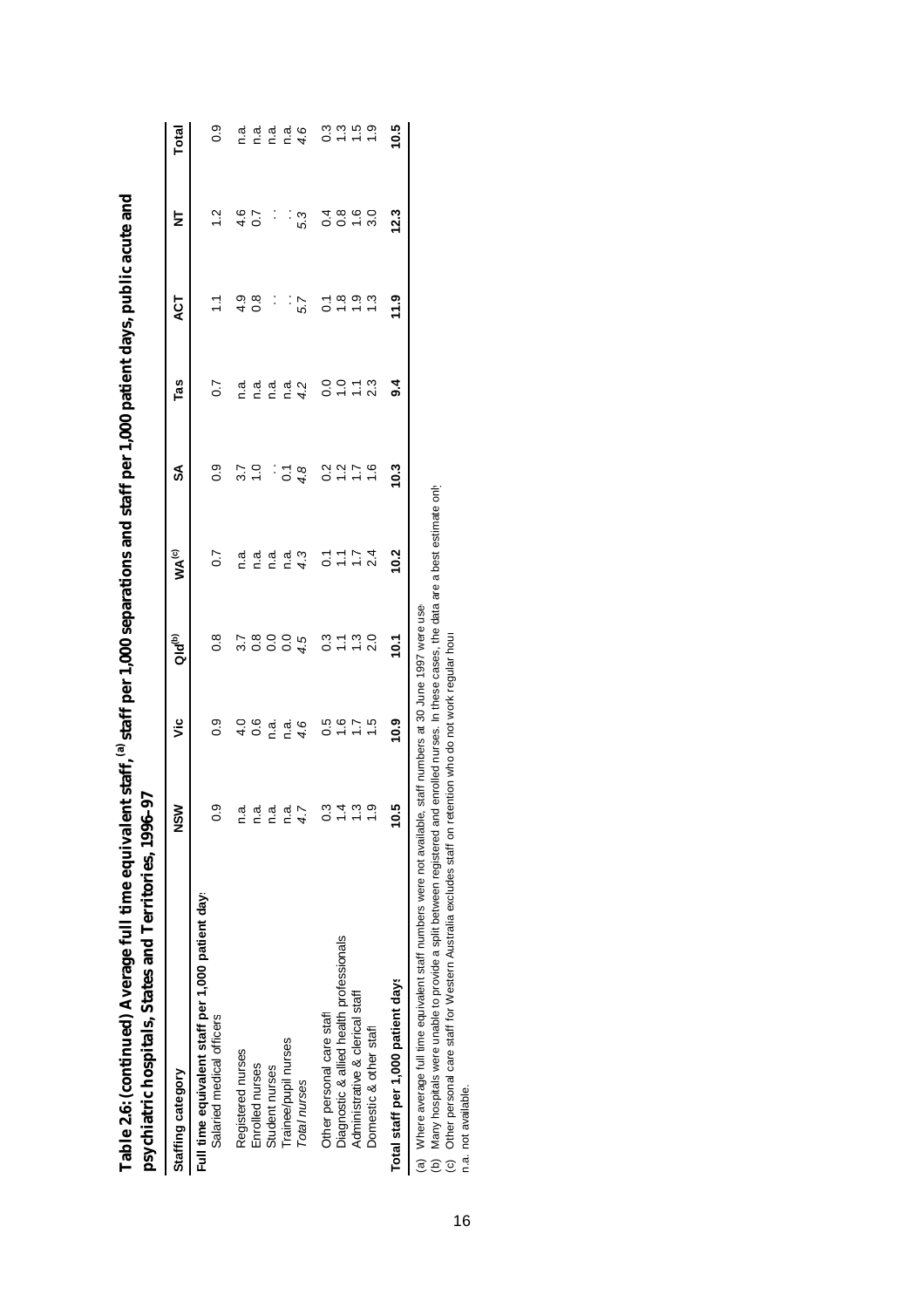| Table 2.7: Medical practitioners working in public |                                                                           |        |                              |                                 | and private hospitals, (a) by type of occupation, States and Territories, 1996 |                        |                                                                               |                           |                                               |
|----------------------------------------------------|---------------------------------------------------------------------------|--------|------------------------------|---------------------------------|--------------------------------------------------------------------------------|------------------------|-------------------------------------------------------------------------------|---------------------------|-----------------------------------------------|
| Occupation <sup>(b)</sup>                          | NSW                                                                       | yic    | as<br>G                      | ≸                               | SÁ                                                                             | Tas                    | ACT                                                                           | ₫                         | Total                                         |
| <b>Public hospitals</b><br>Clinician               |                                                                           |        |                              |                                 |                                                                                |                        |                                                                               |                           |                                               |
| Primary care                                       |                                                                           |        |                              |                                 |                                                                                |                        |                                                                               |                           |                                               |
| Hospital non-specialist                            |                                                                           |        | 2021<br>2021<br>2022<br>2022 | 128720                          | 168257881                                                                      | ង <i>ង</i> ភ្លុំ ង ន្ល | ទំនង្គមន្ល                                                                    | 5420                      |                                               |
| Specialist                                         |                                                                           |        |                              |                                 |                                                                                |                        |                                                                               |                           |                                               |
| Specialist in training                             |                                                                           |        |                              |                                 |                                                                                |                        |                                                                               |                           |                                               |
| Total                                              | $1,008$<br>$1,008$<br>$1,008$<br>$1,008$<br>$1,008$<br>$1,008$<br>$1,008$ |        |                              |                                 |                                                                                |                        |                                                                               |                           | 21350<br>202128<br>2021362<br>2021362         |
| Administrator                                      |                                                                           |        | 9                            |                                 | 25                                                                             |                        |                                                                               |                           |                                               |
| Teacher/Educator                                   | <b>323828</b>                                                             | つねのあるは |                              | na ma ma                        |                                                                                | n o o n o n            | $\mathfrak{O} \rightarrow \mathfrak{O} \rightarrow \mathfrak{O} \mathfrak{O}$ |                           | 842882                                        |
| Researcher                                         |                                                                           |        |                              |                                 |                                                                                |                        |                                                                               |                           |                                               |
| Public health physician                            |                                                                           |        | စ္က မွ စ                     |                                 | $\circ$ $\circ$ $\circ$ $\circ$                                                |                        |                                                                               | 00N                       |                                               |
| Occupational health physician                      |                                                                           |        |                              |                                 |                                                                                |                        |                                                                               |                           |                                               |
| Other                                              |                                                                           |        |                              |                                 |                                                                                |                        |                                                                               |                           |                                               |
| <b>Total public</b>                                | 7,59                                                                      | 4,978  | 3,153                        | 1,595                           | 1,740                                                                          | 376                    | 340                                                                           | 173                       | 19,946                                        |
| Private hospitals<br>Clinician                     |                                                                           |        |                              |                                 |                                                                                |                        |                                                                               |                           |                                               |
| Primary care                                       |                                                                           |        |                              |                                 |                                                                                |                        |                                                                               | $\sim$                    |                                               |
| Hospital non-specialist                            |                                                                           |        |                              |                                 |                                                                                | 289                    |                                                                               |                           |                                               |
| Specialist                                         | 662<br>1506<br>1,506<br>2,521                                             | 648888 |                              |                                 | $9.8748$<br>$7.48$                                                             |                        | 54808                                                                         |                           | 387<br>342<br>368<br>367<br>389<br>387<br>387 |
| Specialist in training                             |                                                                           |        |                              |                                 |                                                                                | $rac{8}{26}$           |                                                                               |                           |                                               |
| Total                                              |                                                                           |        |                              |                                 |                                                                                |                        |                                                                               |                           |                                               |
| Administrator                                      |                                                                           |        | ∞                            | o                               | 0                                                                              |                        |                                                                               | 0                         |                                               |
| Teacher/Educator                                   |                                                                           |        |                              |                                 |                                                                                |                        |                                                                               | $\circ$                   |                                               |
| Researcher                                         |                                                                           |        | $0 - 0 -$                    |                                 |                                                                                |                        |                                                                               |                           |                                               |
| Public health physician                            |                                                                           |        |                              |                                 |                                                                                |                        |                                                                               |                           |                                               |
| Occupational health physician                      | 2<br>2<br>2<br>2<br>2<br>2                                                | nonnog |                              | $\circ \circ \circ \circ \circ$ | O N O O O                                                                      | <u>NOOONO</u>          | $0000-0$                                                                      | $\circ \circ \circ \circ$ | 83 r 는 는 a 유                                  |
| Other                                              |                                                                           |        | $\frac{5}{1}$                |                                 |                                                                                |                        |                                                                               |                           |                                               |
| <b>Total private</b>                               | 2,59                                                                      | 958    | 628                          | 255                             | 265                                                                            | $\frac{8}{2}$          | 54                                                                            | 22                        | 4,904                                         |
| $\ddot{\phantom{0}}$                               |                                                                           |        |                              |                                 |                                                                                |                        |                                                                               |                           |                                               |

(a) All medical practitioners who reported working in a hospital in a main, second or third job. Therefore a practitioner can be counted in both public and private sectors. (a) All medical practitioners who reported working in a hospital in a main, second or third job. Therefore a practitioner can be counted in both public and private sectors<br>(b) For clinicians working in a hospital, occupati For clinicians working in a hospital, occupation refers to their main job as a clinician and not necessarily to their occupation within a hospital. For example, a medical practitioner in a rural area may be a primary

care practitioner in their main job but also work as a non-specialist at the local hospital. For non-clinicians, occupation refers to their principal job.

17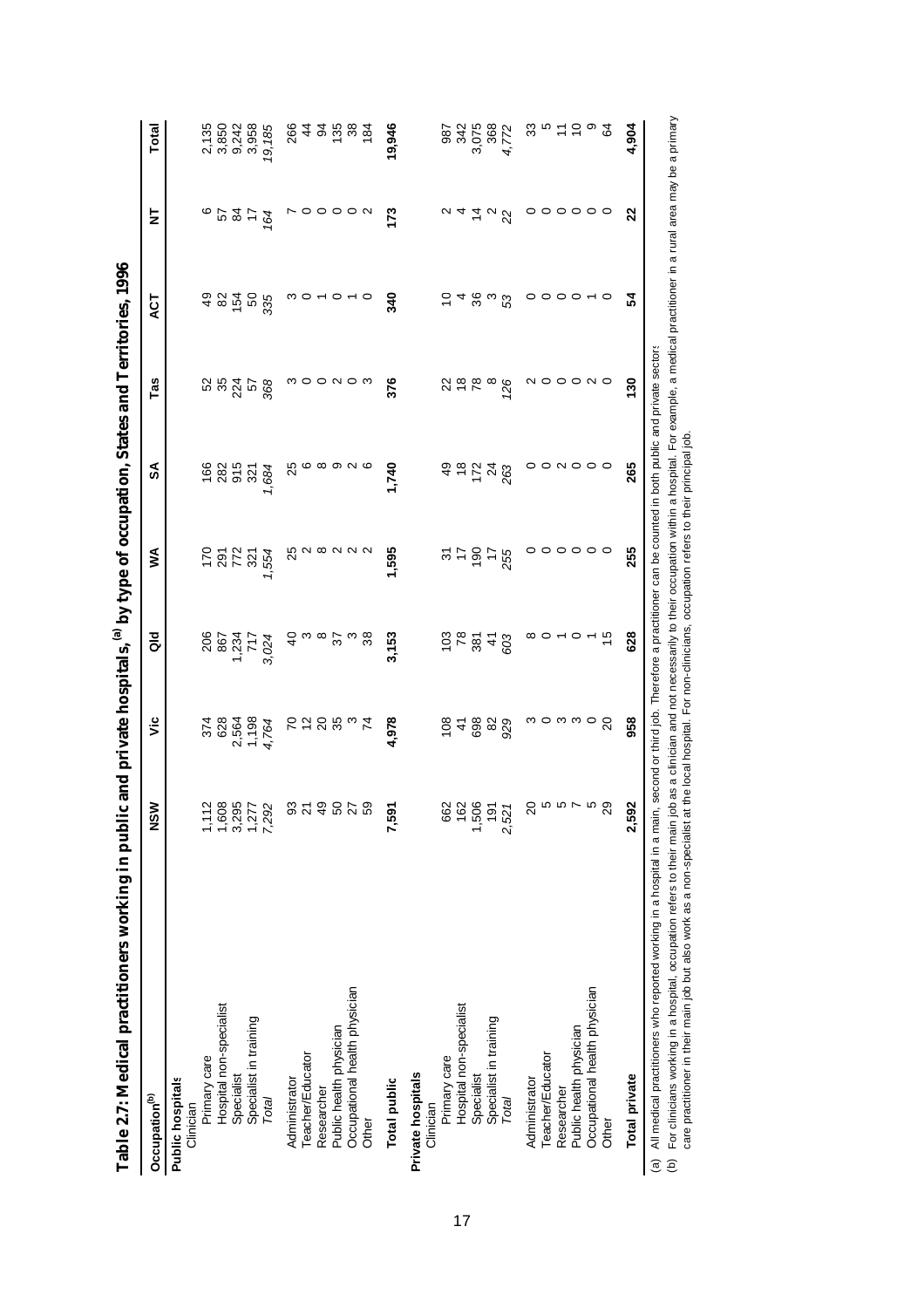# **3 Public hospitals— Expenditure and revenue**

# **Introduction**

Commonwealth and State government expenditure for 1996–97 on public hospitals, including the Department of Veterans' Affairs hospital in New South Wales and public psychiatric hospitals, accounts for over one-third of all government sector expenditure on health in this period (AIHW 1998b). This chapter provides information on public hospital expenditure, revenue, average salaries and the cost per casemix-adjusted separation in public acute hospitals in Australian States and Territories.

# **Quality of financial data**

A recent publication of 1995–96 hospital performance indicators (SCRCSSP 1998) has highlighted the need for greater consistency in reporting financial data that are to be used to compare jurisdictions. However, some limitations in the financial data provided by States and Territories could not be fully resolved for the 1996–97 report. During 1998, the National Health Data Committee is undertaking to resolve inconsistent financial reporting in consultation with senior finance and information officers in the States and Territories. Recommendations are to be developed for improved classification standards and methods for consistent identification and reporting at the hospital or health service delivery level. This will include data for areas of expenditure that have currently been identified as being inconsistently reported, such as—

- expended revenue from trust funds,
- expenditure at the area (or district/regional) health service administration level,
- group services expenditure (e.g. central laundry and pathology services),and
- salary oncosts including superannuation and workers' compensation.

In the current report there are differences between jurisdictions with regard to the scope of financial data provided. New South Wales has this year excluded population health and primary and community based services expenditure, and expended trust funds which had previously been included in the State's financial reports to the National Public Hospital Establishments Database. The effect is an apparent decrease in New South Wales recurrent expenditure between 1995–96 and 1996–97. However, the decrease should be viewed as a result of the reporting procedures and not an actual decrease in spending within the New South Wales' hospital system.

In addition to the identified changes in reported New South Wales recurrent expenditure for 1996–97, procedures in other jurisdictions also limit comparisons between States and Territories, and across reporting periods. Victoria has been unable to report financial data at the hospital 'campus' level for 1996–97, and instead has reported expenditure at a higher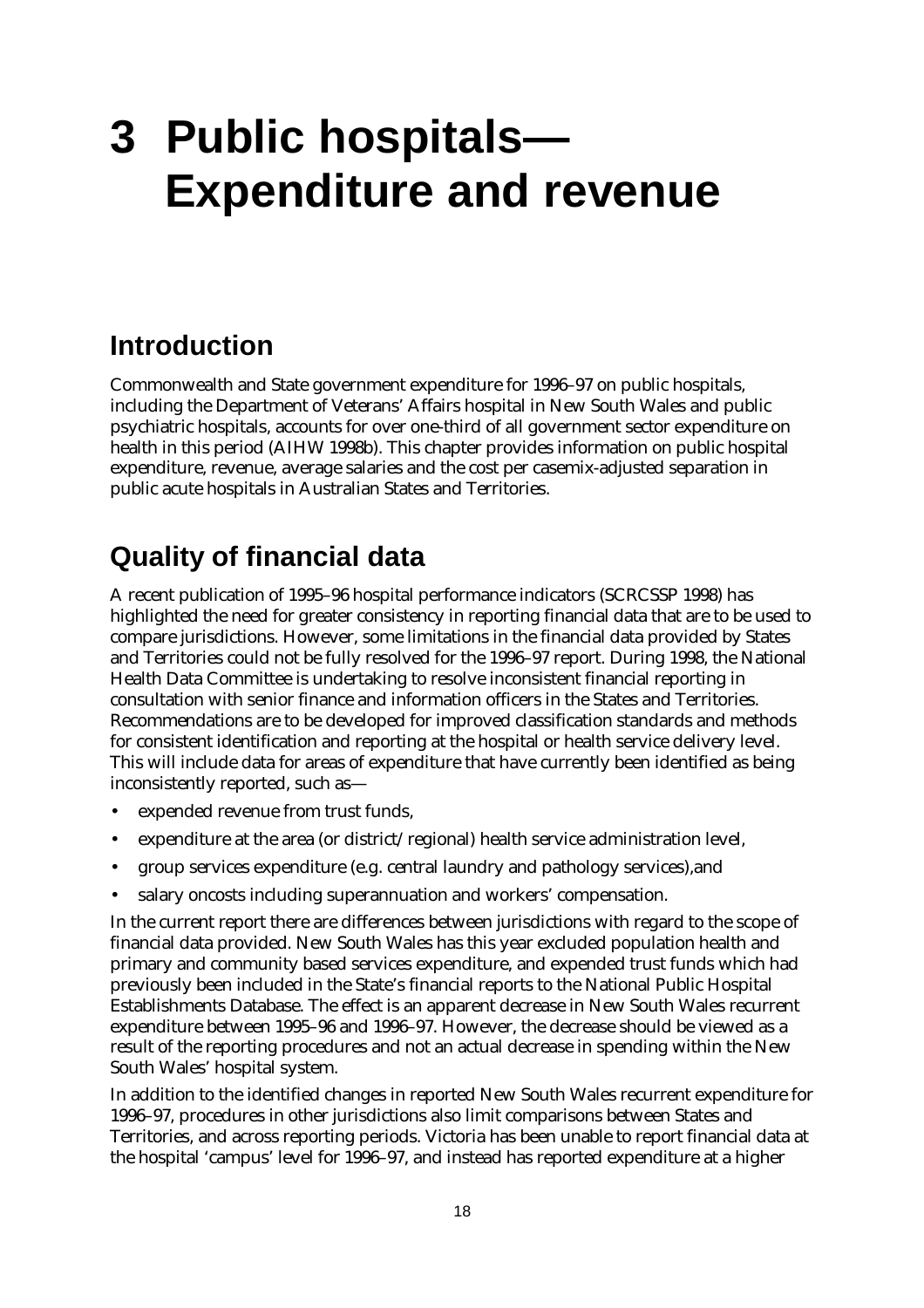'network' level (that is, by grouping hospitals together which had previously reported separately). The most prominent effect on the current report is that, for the cost per casemixadjusted separation calculation (see Table 3.1), both the recurrent expenditure and the activity data are likely to represent a different scope from data for this particular calculation in previous reports (AIHW 1998c, NHMBWG 1996, 1998, SCRCSSP 1997, 1998).

It should also be noted that, because some States have not fully implemented accrual accounting procedures and systems, expenditures and revenue shown in the tables are, in fact, mixtures of expenditures/payments and revenue/receipts, respectively. Because it forms such a significant part of the expenditures of those States that report on an accrual basis, depreciation expense has been totally excluded from the expenditures of all States and Territories, to ensure comparability across jurisdictions. This is because not all States and Territories have fully implemented accrual recording and reporting expenditure. It is expected that as accrual accounting becomes universally adopted by health authorities, comparable data on depreciation will be reported.

Given the inconsistencies described above, comparisons amongst jurisdictions should be made with care and financial data presented in the current report should be interpreted with caution. Furthermore, because of changes in the scope of the 1996–97 data, cross-year comparisons between the cost per casemix-adjusted separation provided in this report and the same calculation released in previous reports (NHMBWG 1996, 1998; SCRCSSP 1997, 1998) may not be justified. See Appendix 3 for a more detailed discussion of the cost methodology.

## **Cost per casemix-adjusted separation**

The hospital system is increasingly focusing on acute care and advances in drug treatments and medical technology that require monitoring (NHMBWG 1998). Thus, there has been an increasing need to measure the efficiency of public hospitals, and to compare this information among jurisdictions. One method for doing this, developed by the National Health Ministers' Benchmarking Working Group, is the cost per casemix-adjusted separation (NHMBWG 1996). It is an indicator of cost performance amongst hospitals and measures the average cost of providing care for an admitted patient (whether an overnightstay patient or a same day patient), adjusted for the relative complexity of the patient's clinical condition and of the hospital services provided. The cost per casemix-adjusted separation does not, however, take account of the quality of care delivered within a hospital nor the health outcomes achieved.

Table 3.1 shows the total cost per casemix-adjusted separation for all States and Territories for 1996–97. At the national level, the cost per casemix-adjusted separation was \$2,496. A large portion of these costs is attributed to nursing and medical staff salaries; nationally these costs are \$690 and \$450, respectively, per casemix-adjusted separation. When interpreting these data, however, it should be noted that the costs are sensitive to the magnitude of both the inpatient fraction,i which is an estimate, and the average cost weight, which is calculated for acute episodes of care only.

There is inconsistency across States and Territories in the application of current classifications for hospital activity, the allocation of costs within hospital programs and units, and the estimation of admitted and non-admitted patient proportions. The National Health Ministers Benchmarking Working Group is working toward an improved methodology for estimating the inpatient fraction (or admitted patient cost proportion). Initiatives to date have included a study of the current practices for estimating the admitted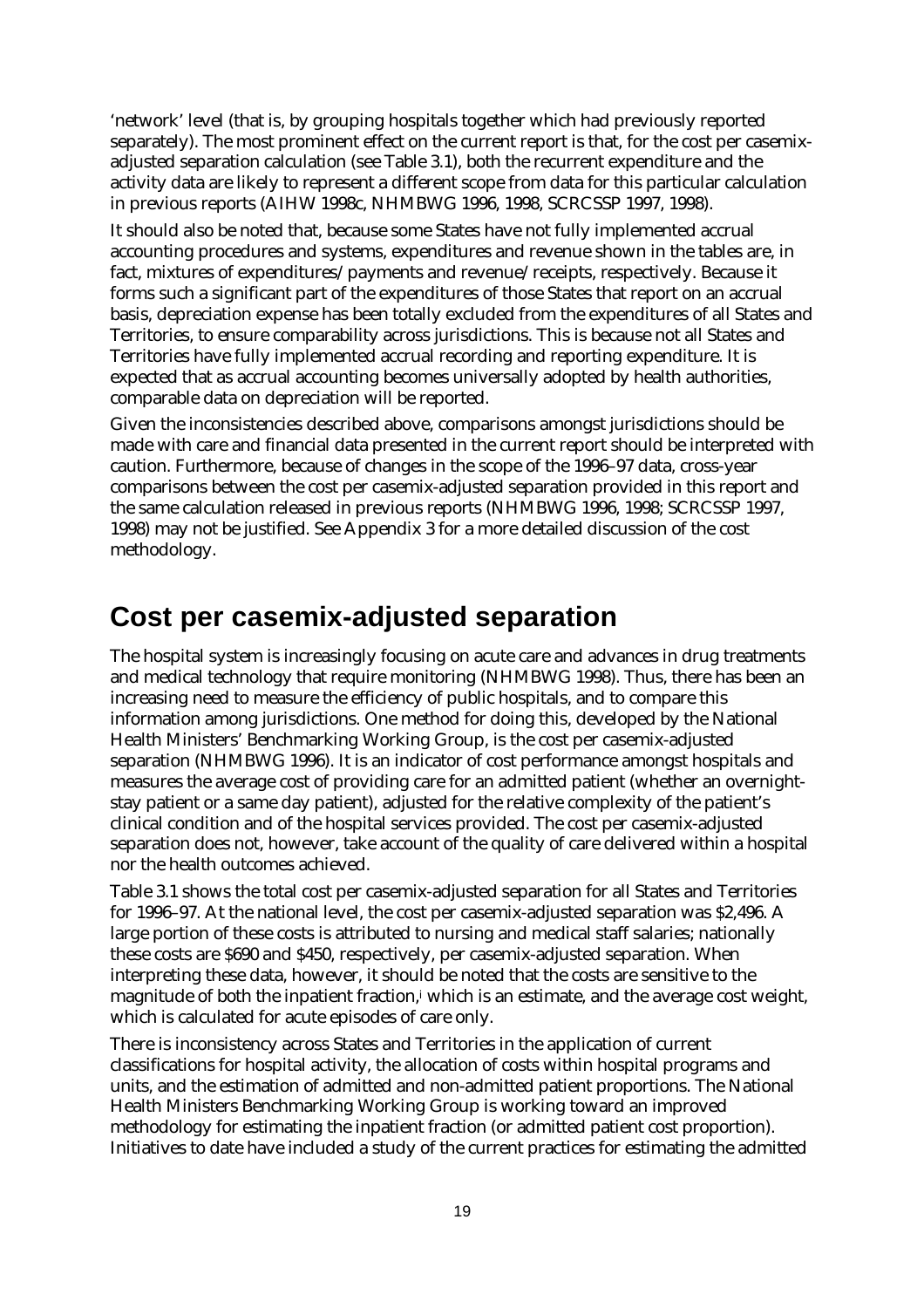and non-admitted patient fractions in all acute care hospitals with over 50 beds across all jurisdictions (NHMBWG 1998). Results of the study showed that the current allocation methodology could have a significant impact on the derived cost of admitted patient services. For example, under different methods of allocation for hospital pharmacy expenditures, the cost of an AN-DRG could vary by 10%. Furthermore, the treatment of hospital-wide costs, such as teaching and research, is inconsistent within, as well as among, different jurisdictions.

In addition to the methodological problems associated with the estimation of the inpatient fraction, the complexity of cases treated as admitted patients can differ regionally. Some jurisdictions admit patients who might be treated as non-admitted patients in other jurisdictions. Age structures are less of a concern in comparing States and Territories, and the AN-DRG adjustment is deemed to compensate for the differences in costs due to the higher proportion of older patients in some jurisdictions (Gillett & O'Connor-Cox 1996; Duckett & Jackson 1998).

The cost per casemix-adjusted separation cannot be used as the sole measure of the efficiency of the different jurisdictions in providing hospital services, however, as many of the costs incurred are costs beyond the control of a jurisdiction. For example, the Northern Territory has high staffing and transport costs, and treats a greater proportion of patients of indigenous status than other jurisdictions. Because of factors such as these, cost disabilitiesii associated with providing the same level and standard of hospital services available elsewhere in Australia are recognised by the Commonwealth Grants Commission (CGC 1997). Other jurisdictions may suffer cost disabilities for other reasons. Factors such as these should be taken into account when making comparisons.

## **Methodology**

The methodology for calculating the cost per casemix-adjusted separation has been agreed by the National Health Ministers Benchmarking Working Group (see Appendix 3). All of the elements of the total cost are derived from both establishment- and patient-level data that are reported to the Institute, with the exception of medical costs for services provided to private patients in public hospitals. In summary, the derivation of this cost measure is based on—

- the recurrent expenditure reported for public acute care hospitals in each jurisdiction;
- the number of separations in each jurisdiction for these hospitals;
- the average cost weight of separations for these hospitals in each jurisdiction. This is a weighting calculated for each hospital to control for the complexity of cases treated, based on the Australian National Diagnosis Related Groups of the separations (see Chapter 10 for more detail);
- the inpatient fraction (or admitted patient cost proportion). This figure provides information on the proportion of hospital expenditure that is attributed to admitted patients (rather than non-admitted patients or other non-patient activity such as research). Where hospitals have not been able to provide this information, the inpatient fraction is estimated using a ratio developed by the Health and Allied Services Advisory Council (NHMBWG 1996). This formula assumes that the cost of providing care to an admitted patient for one day is 5.8 times that of providing one occasion of service to a non-admitted patient;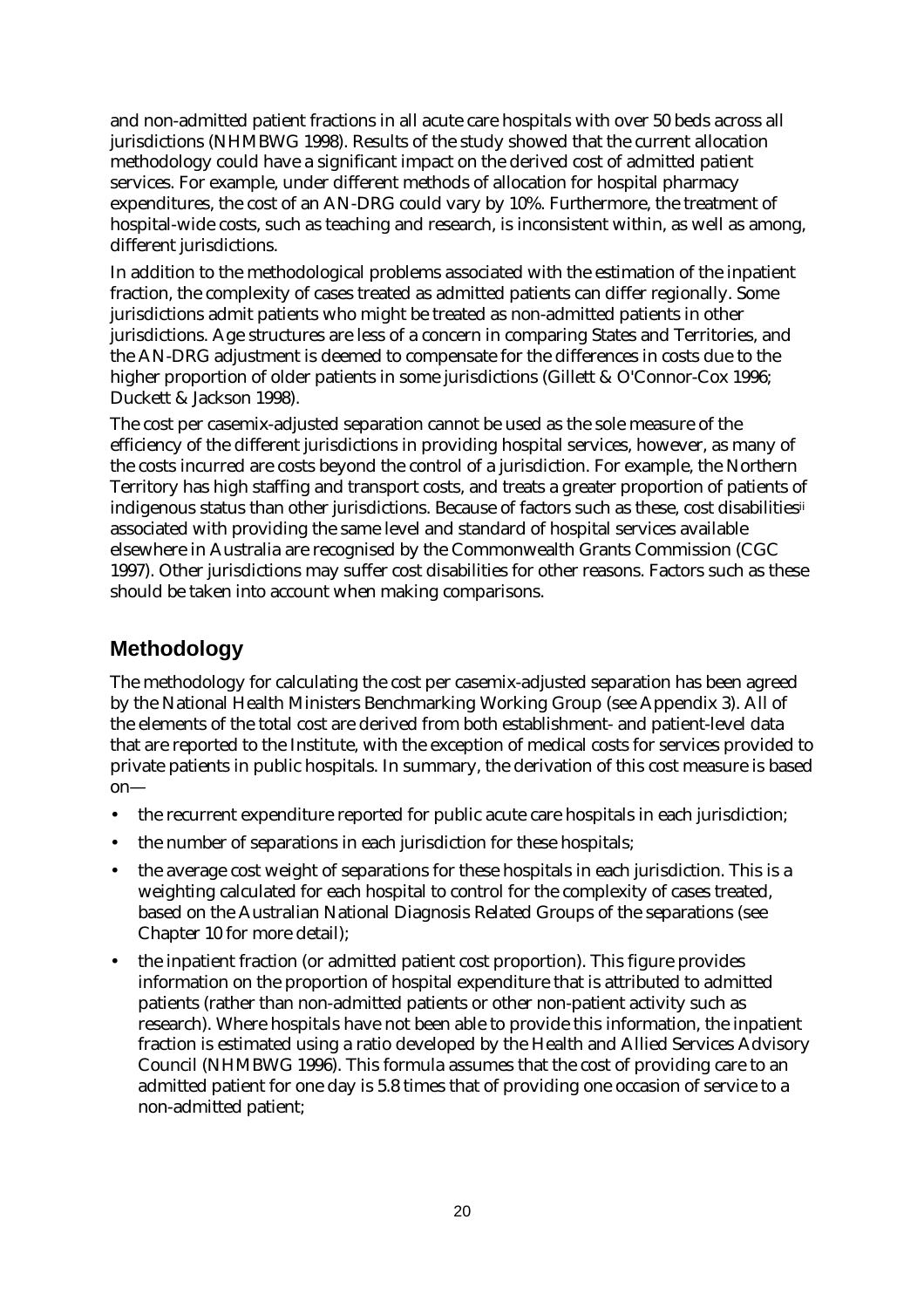- the public patient proportion. This is the number of public patient days (in public hospitals) as a proportion of total public hospital patient days (which also includes private patient days in public hospitals); and
- the private patient medical costs. The cost per day of providing private medical services is assumed to be equal to the cost per day of treating public patients using salaries and sessional payments to medical officers. Private patient medical costs are not recorded directly by hospitals as these costs are paid for by patients and subsidised though Medicare. The amounts attributed to private patients' medical costs are likely to be less than the actual costs of the charges by private medical practitioners to private patients.

A more detailed discussion of the methodology used to calculate the figures presented in Table 3.1, and the limitations in these data, is provided in Appendix 3.

### **Scope of separations**

The cost analysis excludes a number of hospitals in each jurisdiction, such as psychiatric hospitals, drug and alcohol services, mothers' and babies' facilities, dental hospitals and same day facilities that do not typically treat acute cases. The scope of public hospital establishments included in the calculation of the cost per casemix-adjusted separation figures for 1996–97 is different from the scope of the data reported in Table 3.2 and the scope has also changed since the 1995–96 report (SCRCSSP 1998, NHMBWG 1998).

In Victoria, with the exception of psychiatric patients in custodial institutions, psychiatric patients are included in the total separations used to calculate the cost figures in Table 3.1. This change in the total separations report follows the mainstreaming of specialised psychiatric care into the public acute hospital system. At present, these separations cannot be separately identified in reports to the National Hospital Morbidity Database. For other States, however, admitted patient separations from public psychiatric hospitals have been excluded from this calculation, representing a concomitant, and substantial, number of separations. The scope of separations for Victoria also differs from the 1995–96 report (SCRCSSP 1998, NHMBWG 1998), in which unqualified neonates were included in the calculation of costs.

The methodology agreed in previous years by the National Health Ministers Benchmarking Working Group has excluded unqualified neonates from the denominator in the cost per casemix-adjusted separation calculations (see Appendix 3 for a detailed discussion of this issue). However, identification of these neonate separations has not been accurate in the past, since the reports were provided only to the National Public Hospital Establishments Database as an aggregate for each hospital, and the consistency of the reports was variable amongst different jurisdictions. For the 1995–96 report of the separation cost (SCRCSSP 1998, NHMBWG 1998), some jurisdictions included unqualified neonates and others did not. The ability to exclude unqualified neonate separations has been improved in the current report because these separations can now be accurately identified from the National Hospital Morbidity Database.

In the absence of appropriate cost weights for unqualified neonates, the current report follows the casemix-adjusted separation methodology that has been used in previous years, that is, excluding these separations. Calculating the cost in this way results in a total cost that is \$108 more, nationally, than the cost would be if the method had included the unqualified neonate separations (that is, the national cost per casemix-adjusted separation would have been decreased by 4.3% nationally).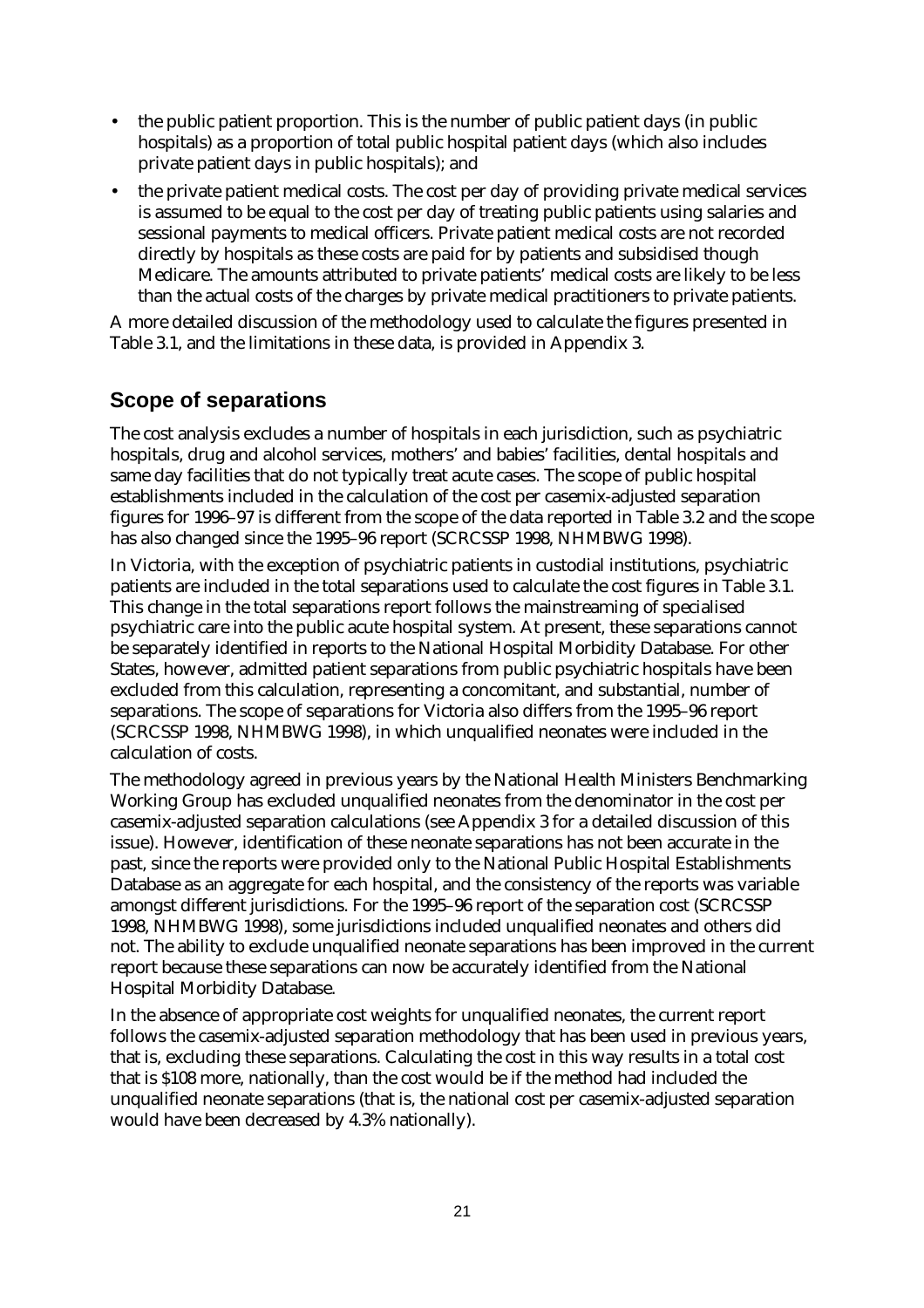# **Recurrent expenditure**

For the purpose of this report, expenditure is a mixture of—

- expenditure (not including depreciation) for hospitals in the States and Territories that reported on an accrual basis relating to 1996–97, and
- payments made during 1996–97 for those States that reported on a 'cash' basis.

Nationally, recurrent expenditure on public acute and psychiatric hospitals was \$12.2 billion in 1996–97. Information on gross recurrent expenditure, categorised into salary and nonsalary expenditure, is presented in Table 3.2. Real recurrent expenditure in 1995–96 was \$12.1 billion (referenced to 1996–97 constant prices). Thus there was a real increase in recurrent expenditure in the 1996–97 year of 0.7%. The magnitude of this increase has been affected substantially by a change in the reporting practices of New South Wales. As discussed above, New South Wales population health and primary and community based services expenditure and expended trust funds have not been included in this report. The excluded expenditure amounts to \$580 million in 1996–97, and had these expenditures been considered within scope for this report, the national increase in real recurrent expenditure would have been 5.5%.

The largest share of expenditure is for labour costs. Even when payments to visiting medical officers and payments for outsourced services which include large labour components are excluded, these account for 64.5% of the \$12.2 billion spent within the public hospital system. Salary payments include salaries and wages, payments to staff on paid leave, workers' compensation and salaries paid to contract staff where the contract is for the supply of labour and where full time equivalent staffing data are available.

Medical/surgical supplies (which includes consumable supplies only and not equipment purchases), administrative expenses and drug supplies were the major non-salary expenses for public hospitals nationally.

## **Average salaries and wages expenditure**

Average salaries paid to public hospital staff by State and Territory are presented in Table 3.3. A number of jurisdictions were unable to report staffing numbers and salaries for the different nurse categories and, therefore, average nursing salaries have been produced as a single figure for this report. As noted previously, some States have difficulty in differentiating 'other personal care staff' and 'domestic and other staff'. Thus, some of the variation in average salaries reported within these categories may be a result of different reporting practices.

Salaries paid to nurses, as a whole, were relatively consistent nationally. Average salaries paid to salaried medical officers, by contrast, showed a marked variation across jurisdictions. Information on average payments to visiting medical officers for sessions and services in public hospitals is not available.

The data show variation in the distribution of labour costs across jurisdictions. States and Territories that reported the highest rates of staff resources did not necessarily report higher costs per casemix-adjusted separation (Table 3.1). The variations in the data are likely to be affected by different practices in 'outsourcing' medical and nursing services, and different arrangements for purchasing domestic and catering functions across jurisdictions. Where services are outsourced, the ratio of salary to non-salary costs will be reduced.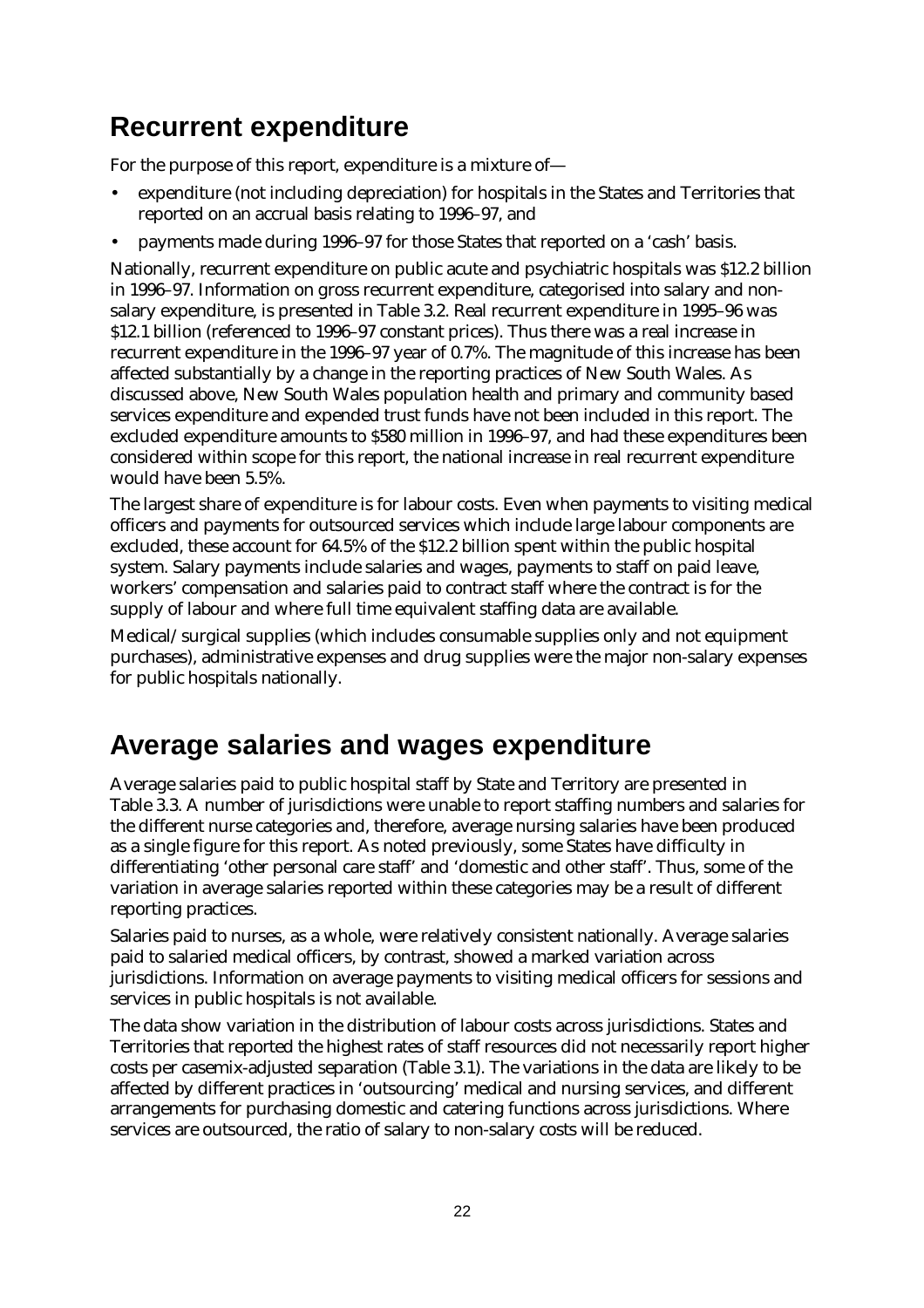## **Revenue**

 $\ddot{\phantom{a}}$ 

Hospital revenue (excluding general revenue payments received from State or Territory Governments) is reported in Table 3.4 by State and Territory. In this table, States and Territories have reported revenue against three categories: patient revenue, recoveries (income from the use of hospital facilities by salaried medical officers or private practitioners exercising their rights of private practice, and other recoveries) and other revenues. In data reported for Queensland, 'patient revenue' includes revenue for items such as pharmacy and ambulance, which could be considered as 'recoveries'.

Australian public hospitals received \$1 billion in revenue in 1996–97. This was equivalent to 8.3% of total expenditure. Revenue as a proportion of total expenditure was, however, variable across States and Territories. Revenue of public hospitals in Tasmania represented 14.9% of expenditure. Revenue of Queensland hospitals, however, was equivalent to only 4.9% of expenditure.

Patient revenue, the largest revenue category, accounted for 59% of all revenue, and was equivalent to 4.9% of total expenditure.

i This fraction refers to data for 'admitted patients' as defined by the *National Health Data Dictionary Version 6.0*, however in referring to the calculation of the admitted patient cost proportion, the original term 'inpatient fraction' continues to be used. 'Inpatient fraction' is also frequently abbreviated to 'IFRAC'.

ii Cost disability refers to variables such as remoteness, high input costs and socio-economic factors that increase the cost of providing services. Note that the Commonwealth Grants Commission's 'hospital services' category includes ambulance and central administration expenditures as well as acute hospital services expenditure.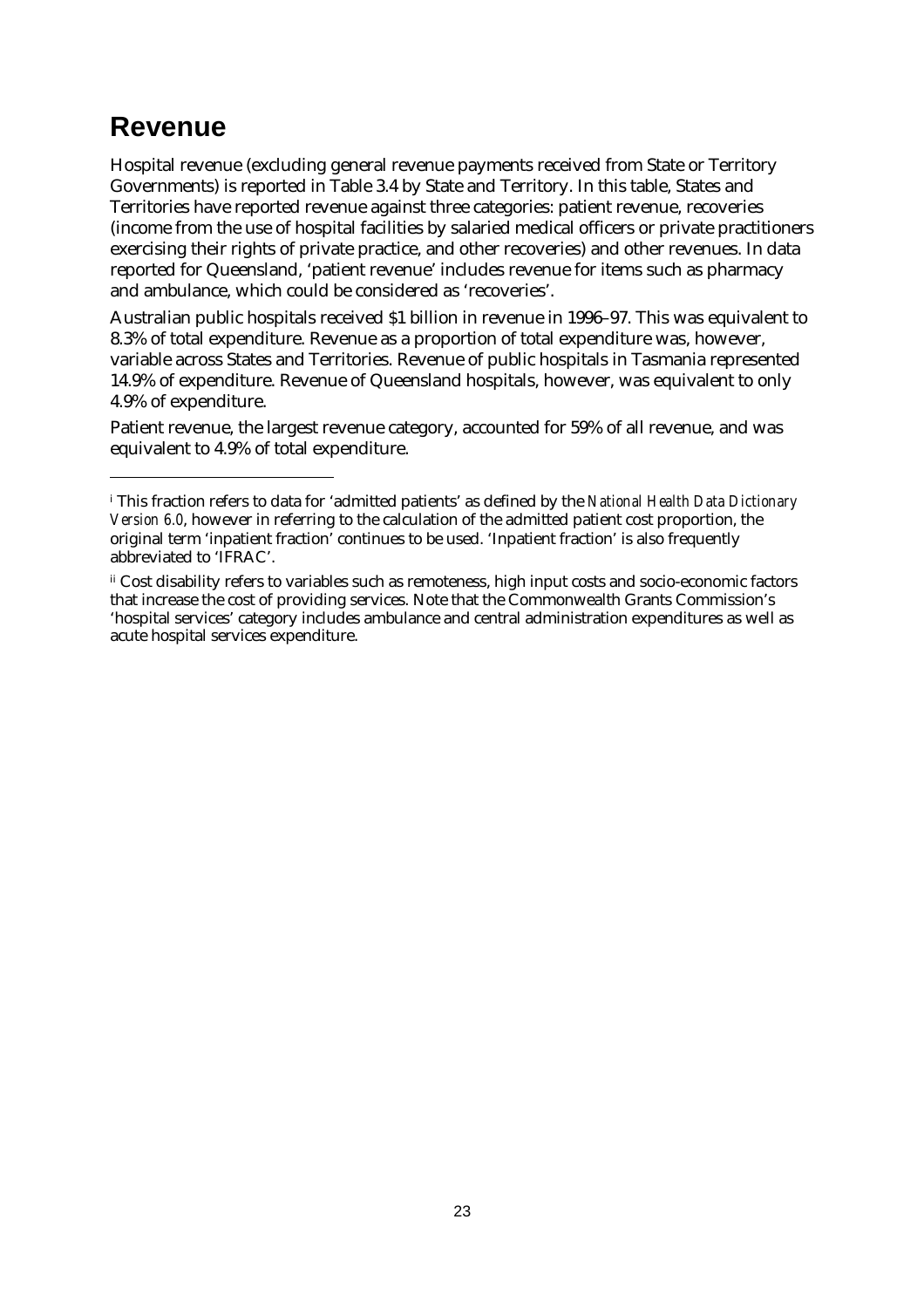#### **Table 3.1: Cost per casemix-adjusted separation, selected public acute hospitals,(a) States and Territories, 1996–97**

| Variable                                                      | <b>NSW</b> | Vic   | Qld            | <b>WA</b>      | <b>SA</b>    | Tas          | <b>ACT</b>  | NT <sup>(i)</sup> | Total  |
|---------------------------------------------------------------|------------|-------|----------------|----------------|--------------|--------------|-------------|-------------------|--------|
| Total separations ('000) <sup>(b)</sup>                       | 1,169      | 889   | 646            | 344            | 324          | 76           | 56          | 48                | 3,552  |
| Average cost weight <sup>(c)</sup>                            | 1.04       | 1.04  | 0.98           | 0.97           | 1.02         | 1.03         | 0.97        | 0.80              | 1.02   |
| Casemix-adjusted separations ('000) <sup>(d)</sup>            | 1,221      | 928   | 637            | 334            | 331          | 78           | 55          | 38                | 3,622  |
| Total recurrent expenditure (\$m)                             | 3,912      | 2,846 | 1,871          | 1,091          | 917          | 284          | 254         | 152               | 11,327 |
| Inpatient fraction <sup>(e)</sup>                             | 0.771      | 0.743 | 0.787          | 0.796          | 0.808        | 0.716        | 0.773       | 0.767             | 0.771  |
| Public patient bed day proportion (f)                         | 0.78       | 0.83  | 0.89           | 0.86           | 0.82         | 0.83         | 0.85        | 0.95              | 0.83   |
| Unqualified neonates ('000)                                   | 58         | 38    | 32             | 15             | 13           | 4            | 2           | $\mathbf{1}$      | 163    |
| Separations for excluded hospitals ('000) (a)(b)              | 65         | 17    | $\overline{2}$ | $\overline{4}$ | $\mathbf{1}$ | $\mathbf{1}$ | $\mathbf 0$ | $\mathbf 0$       | 90     |
| Non-medical labour costs per casemix-adjusted separation (\$) |            |       |                |                |              |              |             |                   |        |
| Nursing                                                       | 705        | 670   | 685            | 679            | 650          | 714          | 863         | 898               | 690    |
| Diagnostic/allied health                                      | 187        | 178   | 170            | 199            | 163          | 182          | 277         | 160               | 182    |
| Administrative                                                | 167        | 177   | 150            | 218            | 177          | 150          | 253         | 166               | 173    |
| Other staff                                                   | 220        | 213   | 254            | 333            | 156          | 250          | 168         | 285               | 229    |
| Superannuation <sup>(g)</sup>                                 | 113        | 100   | 128            | 116            | 115          | 144          | 277         | 116               | 116    |
| Total non-medical labour costs                                | 1,392      | 1,338 | 1,387          | 1,545          | 1,261        | 1,440        | 1,838       | 1,625             | 1,390  |
| Other recurrent costs per casemix-adjusted separation (\$)    |            |       |                |                |              |              |             |                   |        |
| Domestic services                                             | 49         | 65    | 72             | 111            | 66           | 66           | 108         | 88                | 66     |
| Repairs/maintenance                                           | 53         | 53    | 53             | 115            | 100          | 49           | 94          | 28                | 63     |
| <b>Medical supplies</b>                                       | 158        | 138   | 179            | 196            | 156          | 219          | 279         | 108               | 162    |
| Drug supplies                                                 | 113        | 108   | 129            | 116            | 106          | 92           | 143         | 171               | 115    |
| Food supplies                                                 | 49         | 32    | 24             | 30             | 21           | 30           | 48          | 32                | 35     |
| Administration                                                | 93         | 111   | 131            | 83             | 142          | 161          | 270         | 290               | 114    |
| Other                                                         | 151        | 73    | 16             | 133            | 36           | 224          | 225         | 330               | 100    |
| Total other recurrent costs                                   | 666        | 581   | 605            | 784            | 626          | 842          | 1,167       | 1,047             | 656    |
| <b>Total excluding medical labour costs</b>                   | 2,058      | 1,919 | 1,992          | 2,329          | 1,887        | 2,281        | 3,005       | 2,672             | 2,046  |
| Medical labour costs per casemix-adjusted separation (\$)     |            |       |                |                |              |              |             |                   |        |
| <b>Public patients</b>                                        |            |       |                |                |              |              |             |                   |        |
| Salaried/sessional staff                                      | 258        | 296   | 265            | 223            | 219          | 251          | 345         | 381               | 265    |
| VMO payments                                                  | 155        | 63    | 57             | 122            | 128          | 65           | 237         | 100               | 107    |
| Private patients (estimated) (h)                              | 115        | 75    | 41             | 57             | 75           | 63           | 103         | 25                | 78     |
| <b>Total medical labour costs</b>                             | 528        | 434   | 363            | 402            | 422          | 379          | 685         | 506               | 450    |
| Total including medical labour costs                          | 2,586      | 2,353 | 2,354          | 2,731          | 2,309        | 2,660        | 3,689       | 3,179             | 2,496  |

(a) States have excluded psychiatric hospitals, drug and alcohol services, mothers' and babies' facilities, dental hospitals and same day facilities from this table.

(b) From the National Hospital Morbidity Database, including same day separations and excluding unqualified neonates.

(c) Average cost weight from the National Hospital Morbidity Database, based on acute and unspecified separations only (excluding unqualified<br>neonates) using the 1996–97 revised AN-DRG version 3.1 cost weights (CofA, unpub

(d) Casemix-adjusted separations is the product of Total separations and Average cost weight.

(e) Inpatient fractions have been estimated using the HASAC method for one hospital in New South Wales, 14 in Queensland, 9 in South Australia<br>and all hospitals in the Northern Territory and in the Australian Capital Terri

(f) Eligible public patient patient bed days as a proportion of total patient bed days, excluding unqualified neonates.

g) In Western Australia and the Northern Territory the major superannuation scheme is funded by Treasury—hospitals make no contribution<br>in the Northern Territory and fund only a small proportion in Western Australia. The s estimated using the average of the other States and Territories.

(h) Estimated private patient medical costs calculated as the sum of salary/sessional and VMO payments multiplied by one minus the public patient proportion. This is an estimate of the medical costs for all non-public patients, including private, compensable and ineligible.

(i) These figures should be interpreted in conjunction with the a consideration of cost disabilities associated with hospital service delivery in the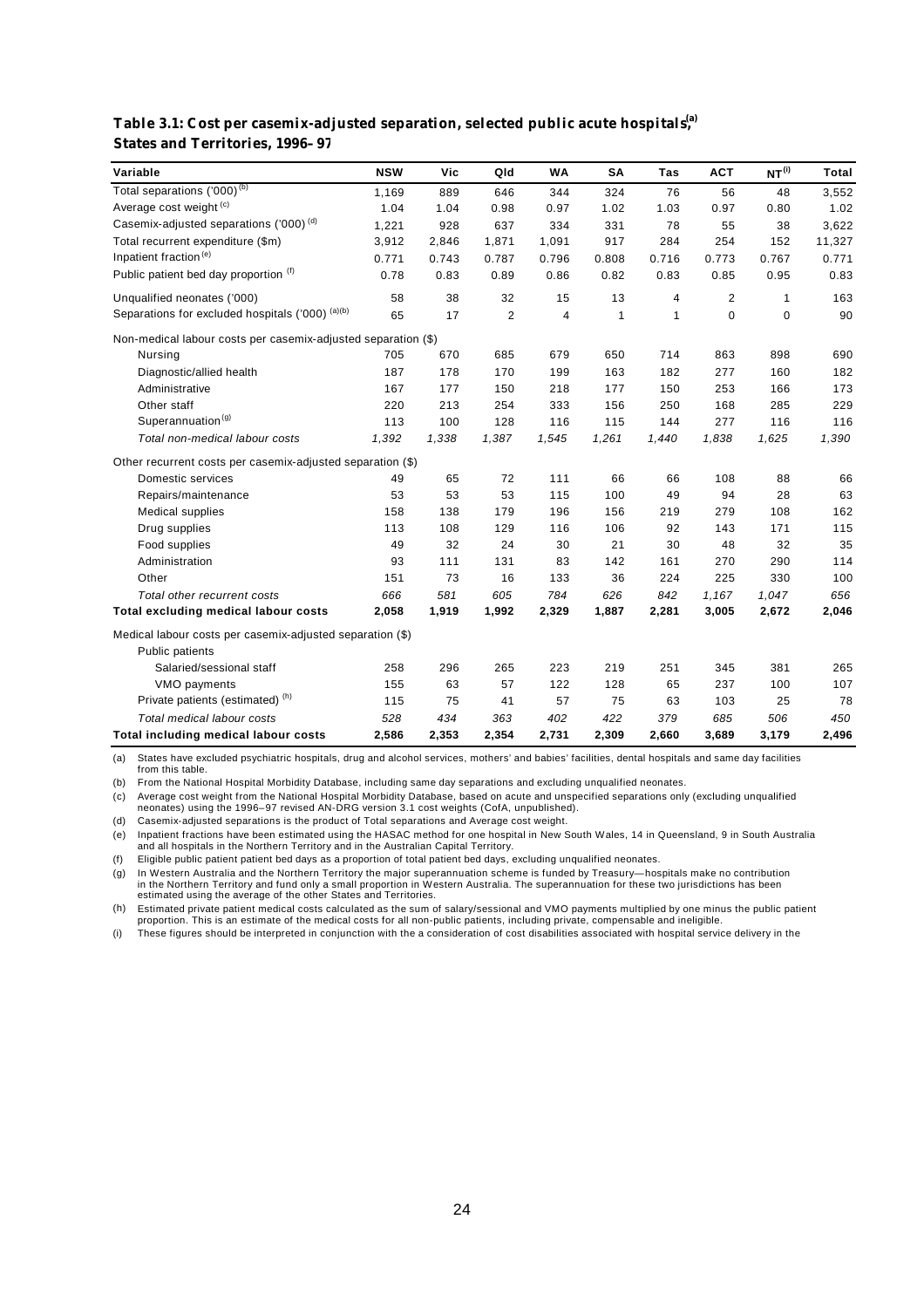| Staffing category                     | ≲<br>2         | تا                | Qld <sup>(a)</sup> | <b>WAW</b> | SA®               | Tas                      | ā               | $\widetilde{\mathbf{F}}^{(b)}$ | Total      |
|---------------------------------------|----------------|-------------------|--------------------|------------|-------------------|--------------------------|-----------------|--------------------------------|------------|
| Salaried medical officers             | 435,443        | 374,938           | 220,388            | 98,644     | 93,998            | 28,746                   | 24,419          | 9,098                          | 1,295,675  |
| Registered nurses<br>Enrolled nurses  | e.<br>O<br>e.n | 740,559<br>67,563 | 83,869<br>513,244  | n.a<br>n.a | 241,487<br>51,464 | n.a                      | 55,252<br>6,530 | 24,048<br>3,168                | n.a<br>n a |
| Student nurses                        | e.<br>G        | 253               | 2,977              | σ.<br>Γ    |                   | n.a                      |                 |                                | n a        |
| rainee/pupil nurses                   | e.n            | 1,003             | 758                | n.a        | 2,288             | n.a                      |                 |                                | n.a        |
| Not reported                          |                | 31,950            |                    |            |                   |                          |                 | 17,759                         | 49,709     |
| Total nurses                          | 1,331,462      | 841,327           | 600,848            | 305,933    | 295,239           | 81,707                   | 61,782          | 44,975                         | 3,563,274  |
| Other personal care staff             | 57,833         | 39,661            | 29,734             | 28,900     | 7,206             | 168                      | 1,452           | 819                            | 165,773    |
| Diagnostic & health professionals     | 332,46         | 231,730           | 154,295            | 88,182     | 70,494            | 20,801                   | 19,553          | 8,013                          | 925,530    |
| Administrative & clerical staff       | 297,33         | 228,770           | 128,772            | 97,726     | 76,896            | 17,285                   | 18,074          | 8,333                          | 873,187    |
| Domestic & other staff                | 350,85         | 227,586           | 195,357            | 17,373     | 64,869            | 28,346                   | 10,548          | 13,446                         | 1,008,381  |
| Not reported                          |                | 8,180             |                    |            |                   |                          |                 |                                | 8,180      |
| Total salary & wages expenditure      | 2,805,38       | ,952,192          | ,329,394           | 736,758    | 608,702           | 77,053                   | 35,827          | 94,684                         | 7,839,999  |
| Payments to visiting medical officers | 262,916        | 78,756            | 48,093             | 51,231     | 53,305            | 7,072                    | 16,757          | 5,026                          | 523,156    |
| Superannuation payments               | 204,43         | 26,598            | 113,024            | 16,044     | 50,543            | 16,649                   | 19,616          |                                | 546,913    |
| Drug supplies                         | 188,26         | 135,848           | 106,511            | 49,569     | 45,199            | 10,093                   | 10,143          | 8,555                          | 554,182    |
| Medical & surgical supplies           | 257,513        | 175,380           | 148,751            | 82,482     | 64,396            | 23,932<br>3,314<br>7,265 | 19,704          | 5,404                          | 777,562    |
| Food supplies                         | 86,765         | 39,967            | 21,974             | 13,568     | 10,070            |                          | 3,448           | 1,622<br>4,391                 | 180,728    |
| Domestic services                     | 90,346         | 82,089            | 63,869             | 48,544     | 29,020            |                          | 7,712           |                                | 333,235    |
| Repairs & maintenance                 | 97,112         | 67,678            | 45,358             | 49,773     | 43,222            | 5,379                    | 6,652           | 1,423                          | 316,597    |
| Patient transport                     | 36,538         | 13,270            | 12,970             | 3,197      | 7,067             | 2,035                    | 1,565           | 4,485                          | 81,127     |
| Administrative expenses               | 168,878        | 142,226           | 13,545             | 37,020     | 62,230            | 17,616                   | 19,156          | 14,515                         | 575,186    |
| Interest payments                     | 16,558         | <b>250</b>        |                    | 18,498     |                   |                          |                 |                                | 35,334     |
| Other recurrent expenditure           | 209,07         | 89,795            | 899                | 36,724     | 9,142             | 24,943                   | 14,284          | 12,023                         | 396,880    |
| Total non-salary expenditure          | 1,618,391      | 951,856           | 674,994            | 406,650    | 374,195           | 118,298                  | 19,064          | 57,444                         | 4,320,898  |
| Total expenditure                     | 4,423,78       | 2,904,048         | 2,004,388          | 1,143,407  | 982,897           | 295,351                  | 254,891         | 152,128                        | 12,160,897 |

Table 3.2: Recurrent expenditure (8'000), public acute and psychiatric hospitals, States and Territories, 1996-97 **Table 3.2: Recurrent expenditure (\$'000), public acute and psychiatric hospitals, States and Territories, 1996–97** 

(a) Interest payments are included in administrative expenses.

.<br>e : In Western Australia and Northern Territory the major superannuation scheme is funded by Treasury — hospitals make no contribution in the Northern Territory, and fund only a small proportion in Western Australia.

n.a. not available.

not applicable.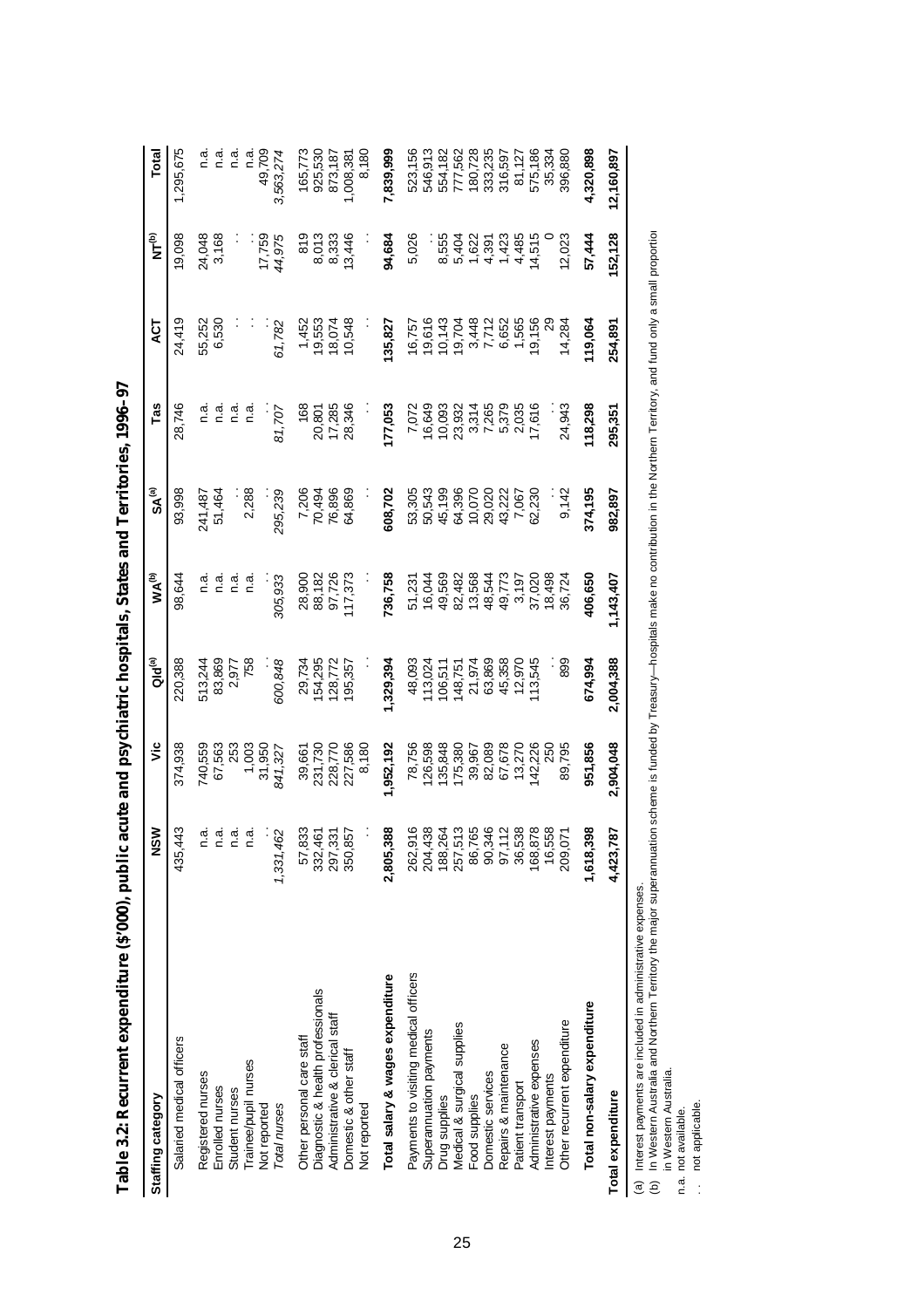|                                                                          | ີ<br>ຂຶ            | ۊ                                               | ਰ<br>ਹ                                                     | ≸                                               | వ్                                             | Tas                                             | ACT                                                      | Ż                                                | <b>Total</b>                                   |
|--------------------------------------------------------------------------|--------------------|-------------------------------------------------|------------------------------------------------------------|-------------------------------------------------|------------------------------------------------|-------------------------------------------------|----------------------------------------------------------|--------------------------------------------------|------------------------------------------------|
| Staffing category                                                        |                    |                                                 |                                                            |                                                 |                                                |                                                 |                                                          |                                                  |                                                |
| Salaried medical officers                                                | 84,44              |                                                 |                                                            |                                                 |                                                |                                                 |                                                          |                                                  |                                                |
| Nurses                                                                   | 46,76              |                                                 |                                                            |                                                 |                                                |                                                 |                                                          |                                                  |                                                |
| Other personal care staff                                                | 29,965             | 08,539<br>8,860,554<br>0,8,554,544<br>0,8,8,644 | 90,712<br>43,8934<br>43,895<br>94,895<br>94,895<br>95,1,86 | 04.022<br>04.033<br>48.087<br>04.0522<br>04.057 | 66,491<br>40,734<br>26,052<br>26,494<br>27,388 |                                                 |                                                          | 86,963<br>46,456<br>46,5648<br>42,9716<br>24,216 |                                                |
| Diagnostic & health professionals                                        | 39,23              |                                                 |                                                            |                                                 |                                                |                                                 |                                                          |                                                  |                                                |
| Administrative & clerical staff                                          | 37,68              |                                                 |                                                            |                                                 |                                                |                                                 |                                                          |                                                  |                                                |
| Domestic & other staff                                                   | 30,89              |                                                 |                                                            |                                                 |                                                | 88,032<br>89,568<br>84,552<br>84,5524<br>89,747 | 93,299<br>45,265<br>45,359<br>46,377<br>33,270<br>33,270 |                                                  | 91,178<br>46,043<br>46,097<br>41,392<br>55,605 |
| <b>Total staff</b>                                                       | 44.34 <sup>.</sup> | 48,104                                          | 42,725                                                     | 18,561                                          | 38,894                                         | 41,722                                          | 47,440                                                   | 42,230                                           | 14,752                                         |
| (a) Where average full time equivalent staff numbers were not available, |                    | staff numbers at 30 June 1997 were used         |                                                            |                                                 |                                                |                                                 |                                                          |                                                  |                                                |

**Table 3.3: Average salary (\$), full time equivalent staff,** Table 3.3: Average salary (8), full time equivalent staff,<sup>(a)</sup> public acute and psychiatric hospitals, States and Territories, 1996–97  **public acute and psychiatric hospitals, States and Territories, 1996–97**

n.a. not available. n.a. not available.

**Table 3.4: Revenue (\$'000), public acute and psychiatric hospitals, States and Territories, 1996–97**  Table 3.4: Revenue (\$'000), public acute and psychiatric hospitals, States and Territories, 1996-97

| Revenue source | $rac{8}{2}$        | ئا      | Qld <sup>(a)</sup>        | ≸                | \$A           | Tas                       | <b>ACT</b>               | e<br>Z                  | Total                         |
|----------------|--------------------|---------|---------------------------|------------------|---------------|---------------------------|--------------------------|-------------------------|-------------------------------|
| atient revenue |                    | 182,810 |                           |                  |               |                           |                          |                         |                               |
| Recoveries     | 189,318<br>129,482 | 51,203  | 77,176<br>12,942<br>7,422 | 60,304<br>10,989 | 47,648<br>126 | 20,805<br>5,559<br>17,519 | 11,337<br>3,646<br>8,284 | 4,028<br>3,037<br>5,496 | 593,427<br>216,985<br>199,001 |
| Other revenue  | 69,116             | 57,216  |                           | 28,986           | 1,962         |                           |                          |                         |                               |
| Not reported   | :                  | 89      |                           |                  |               |                           |                          |                         | 89                            |
| Total revenue  | 387,91             | 291,318 | 97,540                    | 100,279          | 52,736        | 43,883                    | 23,268                   | 12,561                  | 1,009,502                     |

(a) Patient revenue includes revenue for items such as pharmacy and ambulance, which may be considered as recoveries.<br>(b) Patient revenue has been estimated using data supplied by the Commonwealth Grants Commission.<br>... no (a) Patient revenue includes revenue for items such as pharmacy and ambulance, which may be considered as recoveries.

(b) Patient revenue has been estimated using data supplied by the Commonwealth Grants Commission.

.. not applicable.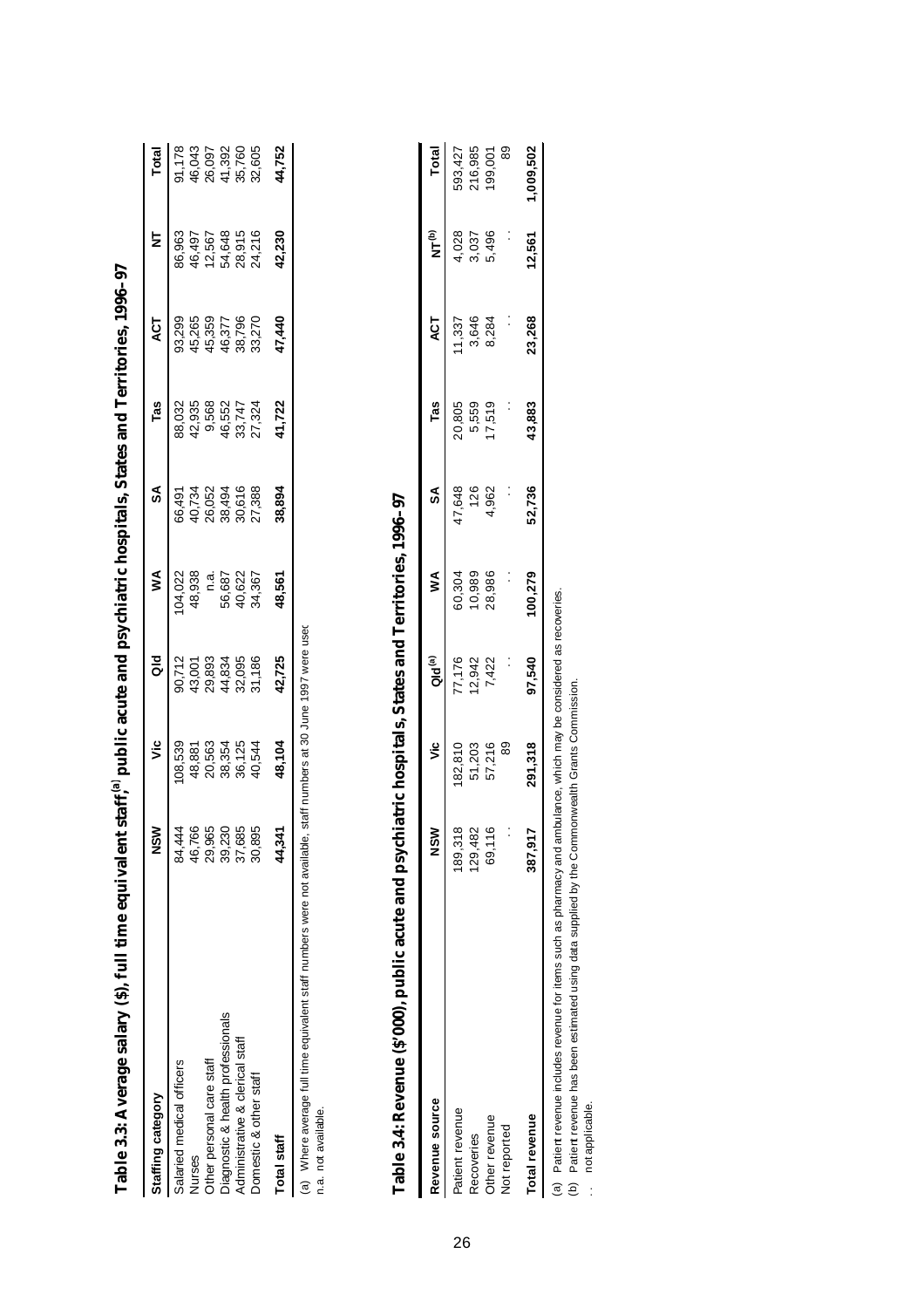# **4 Overview of activity in Australian hospitals**

# **Introduction**

This chapter presents summary statistics for admitted patients in public and private hospitals, and for non-admitted patients in public hospitals. Information is presented on the basis of the sector of the hospital, the type of hospital within the sector, and the type of service within public hospitals. Later chapters present information on the basis of characteristics of the patients and their hospital stays (Chapters 5 to 10).

Tables 4.1 and 4.2 are derived from the National Hospital Morbidity Database and present summary separation, patient day, average length of stay and average cost weight information by hospital sector and type. Table 4.1 reports the available national statistics for the years 1991–92 to 1996–97 and Table 4.2 reports the statistics for 1996–97 by State and Territory. With the exception of unqualified neonates (see Glossary), all types of episode of care are included, except as noted below for the average cost weight information. That is, separations for which the type of episode of care was rehabilitation care, palliative care, nonacute care and other care are included.

For 1996–97, the hospital sectors and types included are public acute hospitals, public psychiatric hospitals, private freestanding day facilities and other private hospitals. Data are also presented aggregated to all public hospitals, all acute hospitals (that is, excluding public psychiatric hospitals), all private hospitals and all hospitals.

Tables 4.3 and 4.4 present summary separation and patient day information from the National Public Hospital Establishments Database by type of admitted patient episode. These categories (as defined in the *National Health Data Dictionary*) describe the broad programs of health care provided to admitted patients.

In most States and Territories, there are some differences between the reporting of separations and patient days to the National Hospital Morbidity and the National Hospital Establishments databases as presented in this Chapter. A brief discussion of these differences may be found in the technical notes (Appendix 1).

Data on non-admitted patient occasions of service in public hospitals, also derived from the National Public Hospital Establishments Database, are summarised in Table 4.5. The occasions of service are categorised by service type and provide information on the range of emergency department, outpatient and other non-admitted services provided by public hospitals.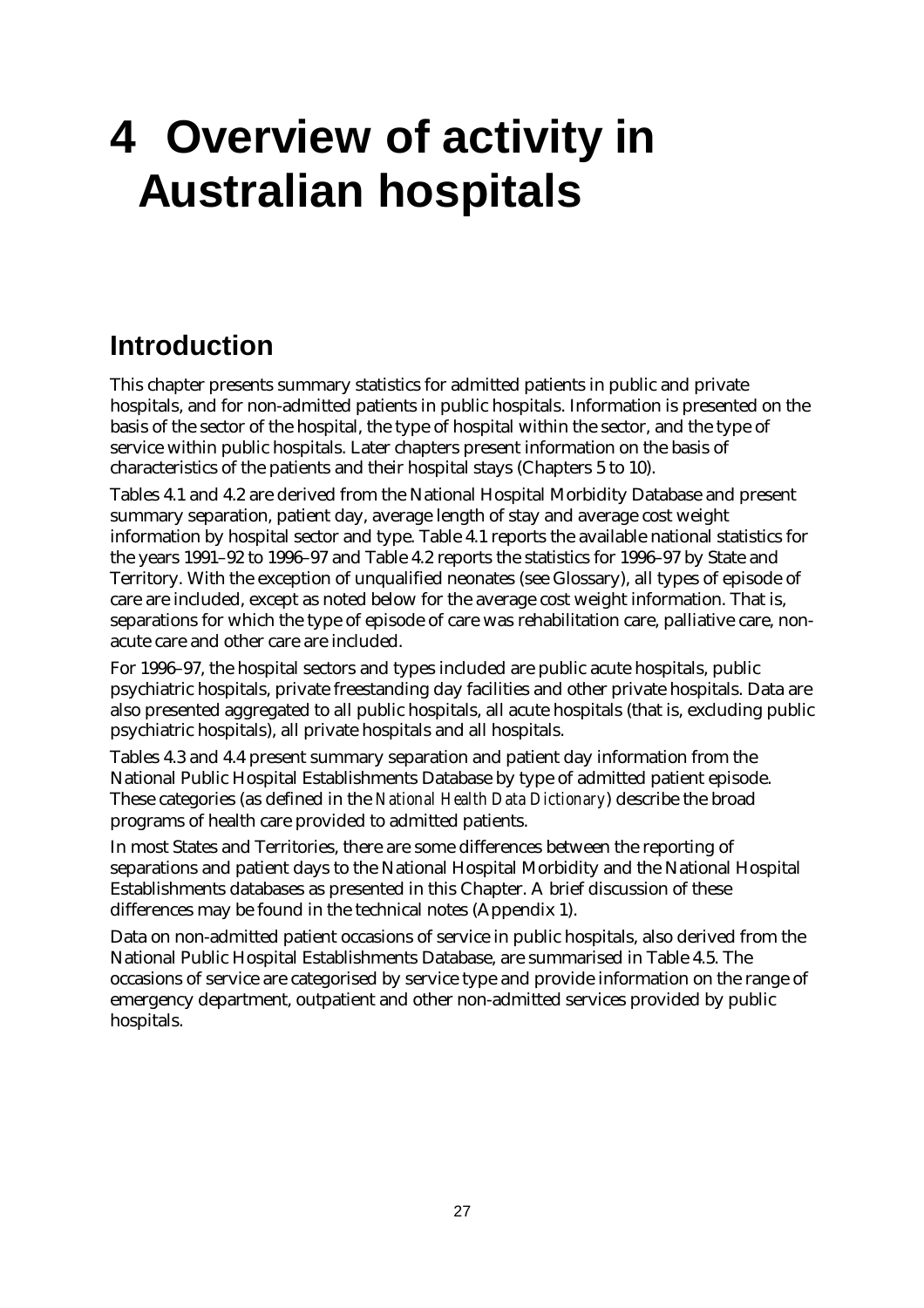# **Highlights**

## **Admitted patients by sector and hospital type**

### **Separations**

There were 5,326,915 separations reported from public and private acute and psychiatric hospitals in 1996–97 (Table 4.2), an increase of 3.0% compared with 1995–96 (Table 4.1). For public acute and private hospitals combined (that is, excluding public psychiatric hospitals), there were 5,306,553 separations, an increase of 3.1% (160,587) compared with 1995–96, and a continuation of the annual increase in separations over the last few years. Overall, public hospital separations increased by 1.4% (48,632) compared with 1995–96 and there was a 6.8% (107,474) increase in the private sector.

Public patient separations comprised 84% (3,058,357) of public acute hospital separations, an increase over the 83% reported in 1995–96, 79% in 1994–95 and 78% reported in 1993–94. Complementary to this, there was a decrease in private patient separations in public acute hospitals. Further detail on patient accommodation status is presented in Chapter 5.

The number of separations reported for public psychiatric hospitals declined by 6,570, a reduction of 26% when compared with 1995–96 hospital morbidity data (excluding Queensland for which there was no report on psychiatric hospital separations in 1995–96). This reflects the implementation of national reform policies which have resulted in a reduction in the number of beds in public psychiatric hospitals (AIHW 1998c, CofA 1998). Note that the scope of 1995–96 data in this report differs from the scope of 1995–96 data for public psychiatric hospitals presented in the *National Mental Health Report 1996* (CofA 1998) which is extracted from the National Survey of Mental Health Services database.

The private sector accounted for 31.6% of separations (1,684,948), compared with 30.5% (1,577,474) in 1995–96. Private free-standing day hospital facilities, which were reported separately to the Institute for the first time in 1996–97, accounted for 221,398 or 13% of private sector separations.

#### **Same day separations**

1996–97 saw a continuation of the recent annual increases in the proportions of admitted patients being treated on a same day basis, that is, admitted and separated on the same date. This reflects changing medical practice, efforts to increase hospital productivity and changes in the availability of private health insurance benefits for same day patients (AIHW 1996a).

Same day separations have been distinguished from other separations in this report to illustrate the proportions of total separations which they represent, and also to demonstrate the effect on average lengths of stay when patients receiving this type of hospital care are classified as admitted. In most countries of the Organisation for Economic Co-operation and Development (OECD), same day patients are not admitted and reported average lengths of stay are therefore longer than those calculated for Australia (AIHW 1996a).

In Australia in 1996–97, a total of 2,380,191 separations were on a same day basis, an increase of 9% compared with 1995–96, 21% compared with 1994–95 and 40% compared with 1993–94. These separations comprised 44.7% of separations overall (compared with 42.4% (2,193,076) in 1995–96) and there were increases in the proportions of same day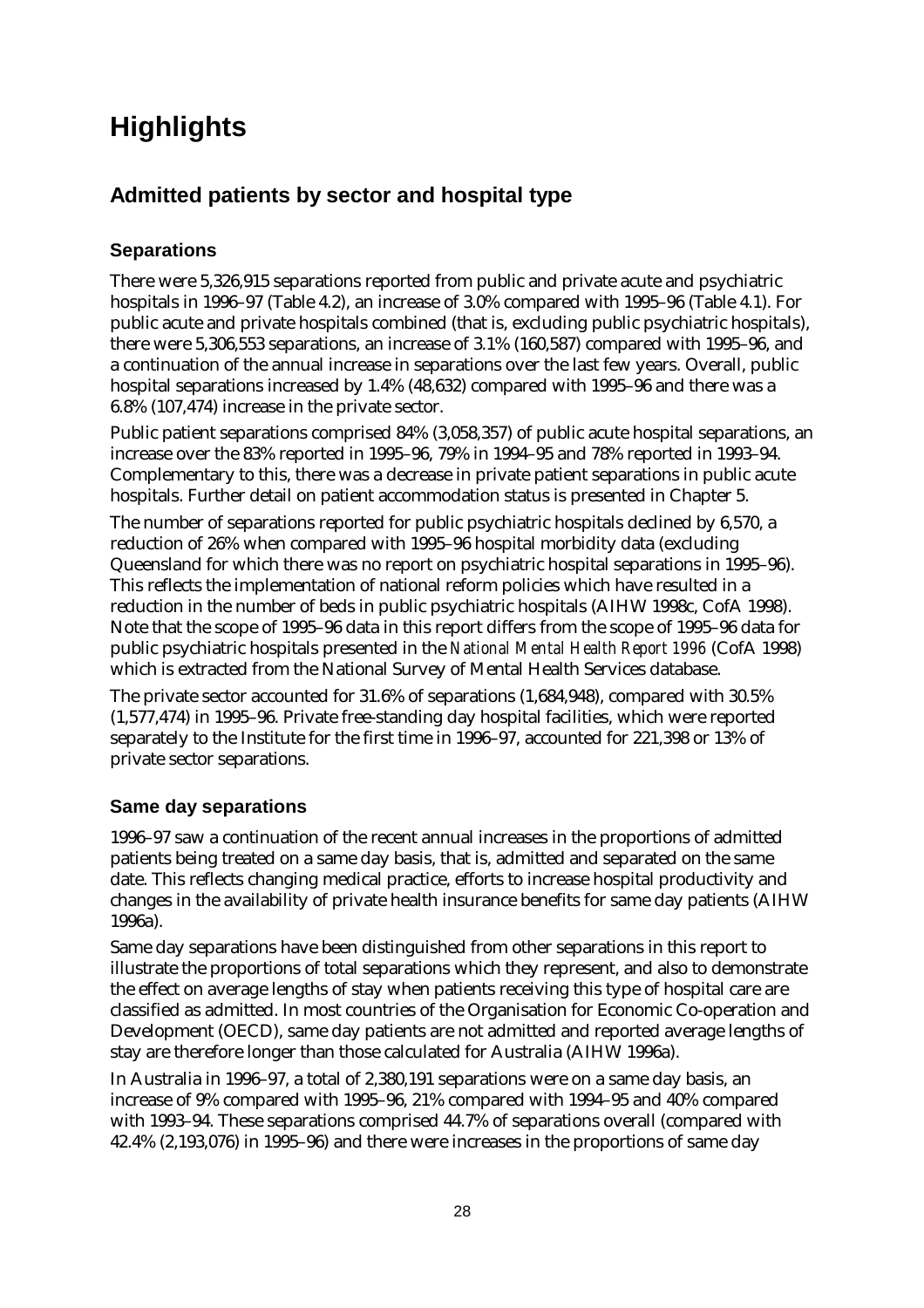patients in both public acute hospitals (from 40% to 42%) and private hospitals (from 49% to 51%).

There was some variation amongst the States and Territories in the proportion of separations which were same day separations. For public acute hospitals, New South Wales had a lower proportion than the national average (40%), whereas the Australian Capital Territory (47%) and the Northern Territory (48%) had markedly higher proportions. In the private sector, New South Wales (57%) and Victoria (52%) reported higher proportions than average. The Australian Capital Territory (38%) and Tasmania (40%) reported lower proportions, reflecting the incomplete coverage of private free-standing day hospital facilities for these two jurisdictions.

#### **Separation rates**

The crude separation rate per 1,000 population increased by 0.1% between 1995–96 and 1996–97 for public acute hospitals and by 5.4% for private hospitals (Table 4.1, Figure 4.1). The age-standardised separation rate for all hospitals similarly rose between 1995–96 and 1996–97 (by 1.3%).

Among the States and Territories, the Northern Territory reported the highest crude public acute hospital separation rate in 1996–97 (260.6 per 1,000 population; Table 4.2) and Tasmania reported the lowest (160.8 per 1,000 population). Private hospital separation rates ranged from 55.8 per 1,000 population in the Australian Capital Territory (for which not all same day facilities were included in the database) to 115.5 per 1,000 population in Tasmania. For all hospitals combined, South Australia reported the highest crude separation rate (319.6 per 1,000 population) and Northern Territory the highest age-standardised separation rate (319.3 per 1,000 population), despite its private hospital not being included in the database.

These rates are likely to have been affected by whether or not separate episodes of care within a hospital stay were counted as individual separations. Tasmania and the Australian Capital Territory had not implemented this method of counting in 1996–97 and this would have had the effect of reducing the number of separations and increasing the average length of stay for these jurisdictions in comparison with the others.

The crude separation rate for public psychiatric hospitals varied widely, from 0.4 per 1,000 population in Victoria, to 3.1 per 1,000 population in South Australia. This variation reflects differences in the extent to which public psychiatric services have been mainstreamed into public acute hospitals.

#### **Average cost weight of separations**

In Table 4.2, average cost weights are presented for 1996–97 based on the cost weights for the version 3.1 Australian National Diagnosis Related Group (AN-DRG) into which each separation was classified on the basis of demographic and clinical characteristics of the patient. The average cost weight information provides a guide to the relative complexity and resource use of admissions within hospitals, with a value of 1.00 representing the theoretical average for all separations.

Separations were only included where the type of episode of care was reported as 'acute', or was not reported. Thus separations which were for rehabilitation, palliative care, non-acute care, other care and unqualified neonates (and public psychiatric hospital separations in Western Australia, for which AN-DRG information was not available) were excluded. Separate private and public sector cost weights were used, as they reflect the differing cost structures of the two sectors. Average cost weights cannot therefore be compared between the sectors. Public sector cost weights were used for the rows for 'Public acute and private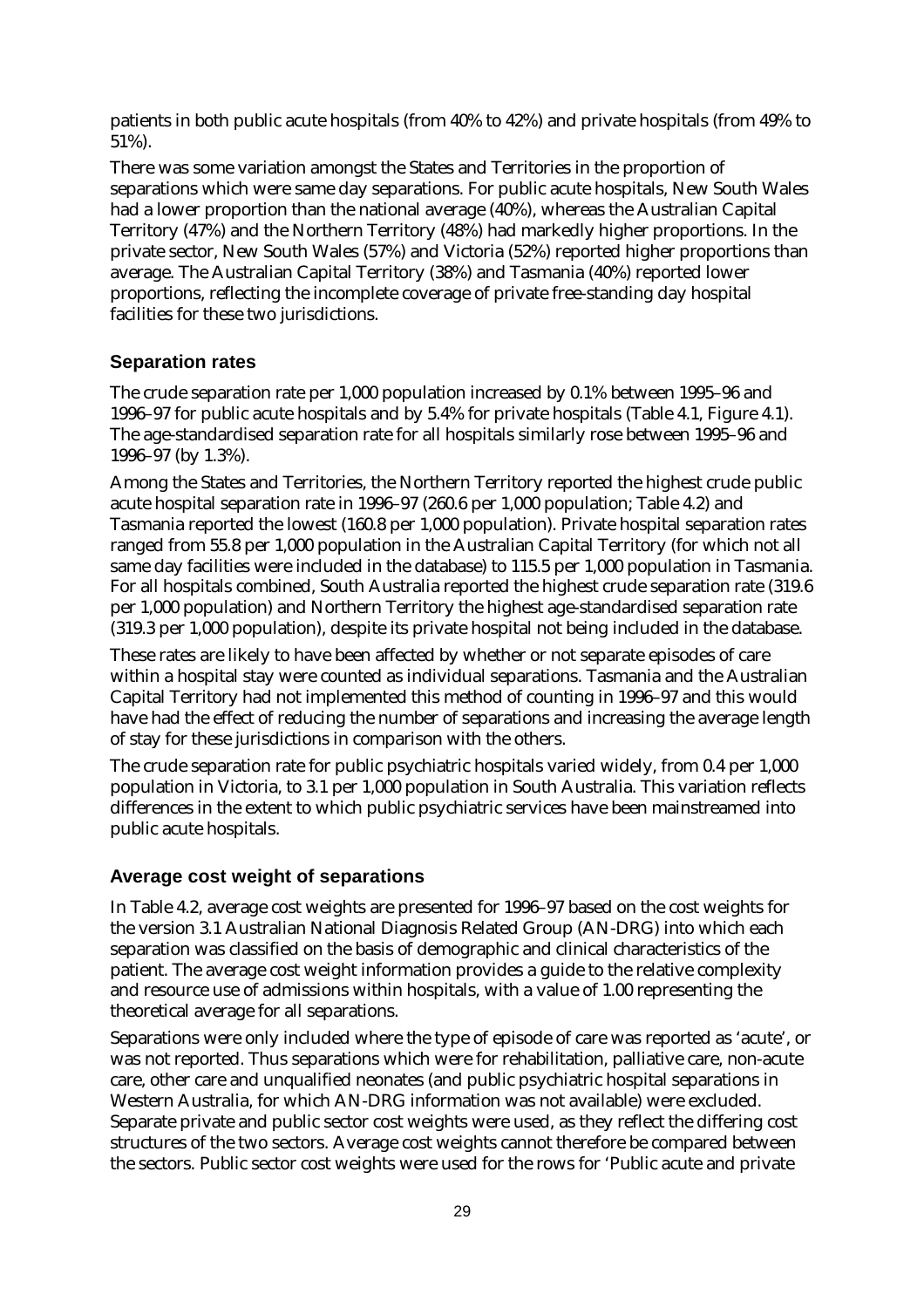hospitals' and 'Total'. Further information about the AN-DRG classification and cost weights is included in Chapter 10.

Table 4.2 indicates that, within the public sector, most States and Territories had average cost weights close to the national average for public acute hospitals. The Northern Territory was the only exception, with an average cost weight of 0.80. This reflects the high proportion (30%) of separations in the Northern Territory that were for *Admit for renal dialysis* (AN-DRG 572), an AN-DRG with a low relative cost weight (see Chapter 10). Overall, public psychiatric hospital separations had markedly higher cost weights than public acute hospitals, reflecting, at least in part, the longer average lengths of stay in these hospitals.

The validity of comparisons of average cost weights is limited by differences in the extent to which each jurisdiction's psychiatric services are integrated into its public hospital system. For example, in Victoria, almost all public psychiatric hospitals are now mainstreamed and are therefore included in the public acute hospital data. Cost weights are of little use as a measure of resource requirements for these services because the relevant AN-DRGs are much less homogeneous than for other acute services.

The average cost weight for private free-standing day hospitals was markedly lower (0.54) than for other private hospitals (1.01), reflecting the lesser complexity and day-only nature of most admissions in these hospitals. The average cost weights did not differ markedly among the States and Territories.

#### **Patient days**

In contrast with the increases in separations, there were decreases in patient days reported for both public acute (2.7%, 425,464) and private (1.0%, 58,412) hospitals in 1996–97 compared with 1995–96. Patient days for public acute and private hospitals combined decreased by 2.3% (483,876) and for all hospitals combined it decreased by 0.4% (81,854). Among the jurisdictions, Queensland reported the largest decline in patient days in public acute hospitals (9.0%, 248,072; see *Australian Hospital Statistics 1995–96*); however, about 50% of this was accounted for by a decline in patient days for nursing home type patients. In 1995–96, counting of episodes of care within a hospital stay as individual separations was implemented, and nursing home type patients were statistically separated, causing an inflated number of patient days reported for Queensland for that year.

Public psychiatric hospital patient days increased by 42% (402,022), reflecting the inclusion of separations for Queensland public psychiatric hospitals for the first time in 1996–97. With Queensland and Victoria (see below) excluded, 729,257 patient days were reported, a reduction of 23% (197,075) compared with the previous year. Crude rates for 1996–97 ranged from 4.8 patient days per 1,000 population in Victoria to 177.7 per 1,000 in Queensland. However, the number of patient days was not able to be supplied for 407 separations from Victorian public psychiatric hospitals (as leave days could not be distinguished), so these separations have been excluded in reports of patient days and in the calculation of average lengths of stay reported in this chapter and elsewhere in this report.

The number of patient days per 1,000 population in 1996–97 fell by 3.6% for public acute and private hospitals combined compared with 1995–96. Public acute hospital patient days per 1,000 fell by 4.1%, with those for private hospitals decreasing by 2.4%.

Of the States and Territories, the Northern Territory reported the highest number of patient days per 1,000 population for public acute hospitals in 1996–97 (982.7 per 1,000 population) and the Australian Capital Territory reported the lowest (728.1 per 1,000 population). The highest crude population rate for patient days in private hospitals was reported by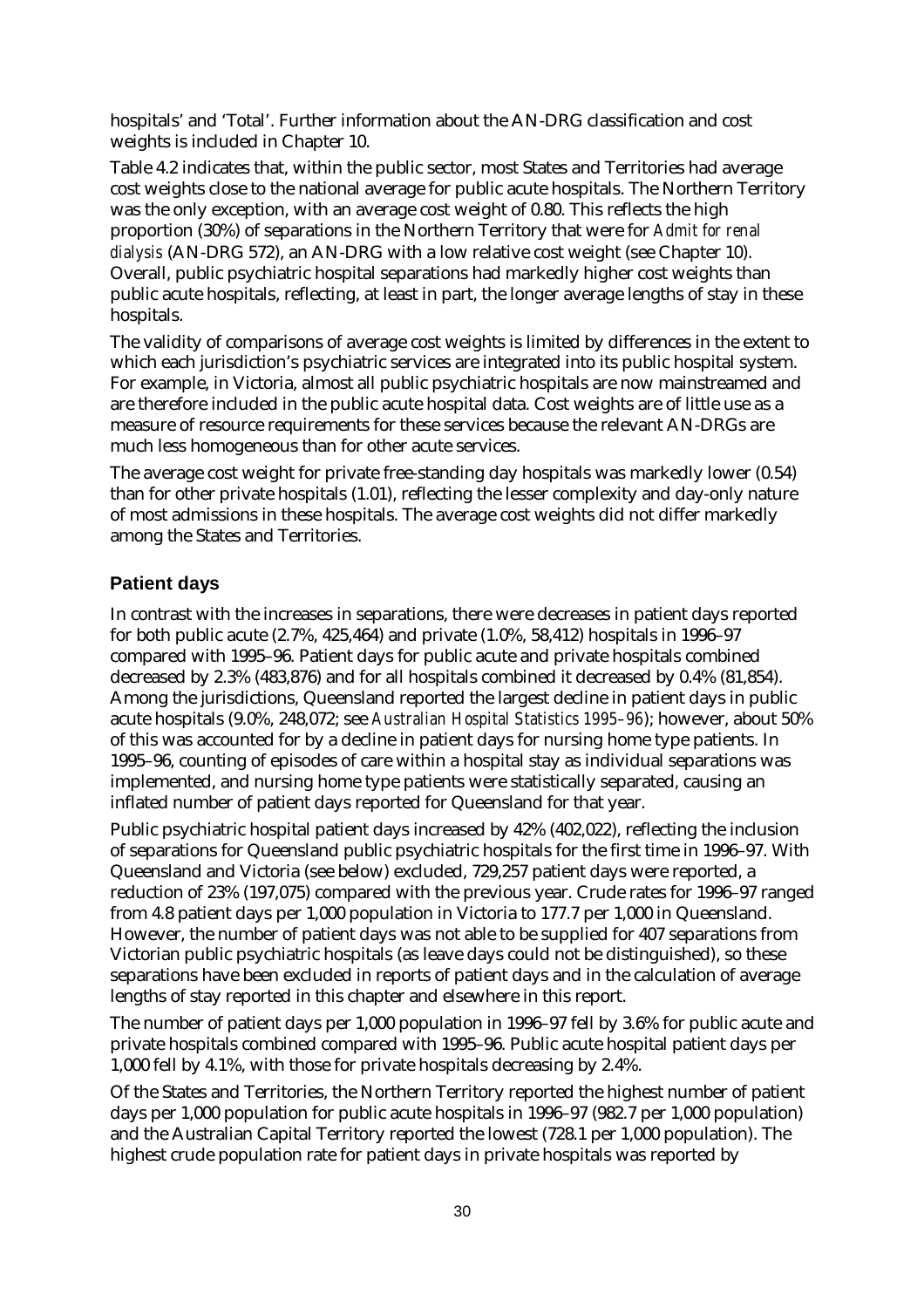Tasmania (421.3 per 1,000 population). Age-standardised, the highest rate was reported by Tasmania (1309.2 per 1,000 population) and the lowest by Western Australia (1076.9 per 1,000 population).

#### **Average length of stay**

The average length of stay for public acute and private hospitals combined was 4.0 days, a reduction from 4.2 days in 1995–96, reflecting the increases in same day separations and a continuation of the trend suggested by the data over the last few years (Figure 4.2). For public acute hospitals, there was a decrease from 4.4 days in 1995–96 to 4.2 days in 1996–97, and decreases for both public and private patients. For private hospitals, the average length of stay was 3.5 days in 1996–97, a reduction from 3.7 days in the previous year. The average length of stay for public psychiatric hospitals increased from 52.1 days to 67.7 days. This reflects the long average length of stay for Queensland public psychiatric hospitals which were included in the database for the first time for 1996–97.

Tasmania reported the longest average length of stay for public acute hospitals (5.1 days) and the Northern Territory reported the shortest (3.8 days). For private hospitals other than freestanding day hospital facilities, Queensland reported the longest average length of stay (4.1 days) and New South Wales and the Australian Capital Territory reported the shortest (3.6 days).

With same day separations excluded (as is the practice in most OECD countries), average lengths of stay have not reduced as markedly over the last few years. The average length of stay for 1996–97 was shorter than in 1995–96 for public acute hospitals (6.5 days compared with 6.6 days). It was also shorter for private hospitals than in 1995–96 (6.0 days compared with 6.4 days), but the same as for 1994–95. These figures are within the range of those reported for 1995 average lengths of stay for acute care for other OECD countries (OECD 1997).

## **Admitted patients by public hospital program areas**

Data on the number of separations and patient days spent in public hospitals, by type of admitted patient episode, are provided in Tables 4.3 and 4.4. The type of admitted patient episode classifies separations and patient days into the broad programs of health care, rather than providing a detailed casemix profile. Detailed information on patient diagnoses and procedures and on the Australian National Diagnosis Related Groups of admitted patient episodes are provided in later chapters (see Chapters 7, 8 and 10).

Public hospitals reported 3,643,351 separations for 1996–97. By far, the majority of separations were for medical/surgical and obstetric procedures, which accounted for 79% of all separations. The next most frequent separation categories were for dialysis and endoscopy, which accounted for nearly 10% and 3% of all separations respectively.

However, Table 4.4, which provides information on the number of patient days spent in public hospitals by type of episode, shows a different picture. Over 16.6 million patient days were reported for public hospitals in 1996–97. Medical/surgical and obstetric separations again accounted for the majority of patient days (68%). However, mental health separations, which accounted for 3% of separations, accounted for nearly 12% of all patient days. Other episode types which showed high average lengths of stay (as derived from Tables 4.3 and 4.4) include: intellectual handicap, nursing home type patients, rehabilitation, and nonmedical/social patients. Dialysis and endoscopy had relatively short average lengths of stay (1.0 day and 2.3 days nationally), and thus accounted for relatively fewer patient days.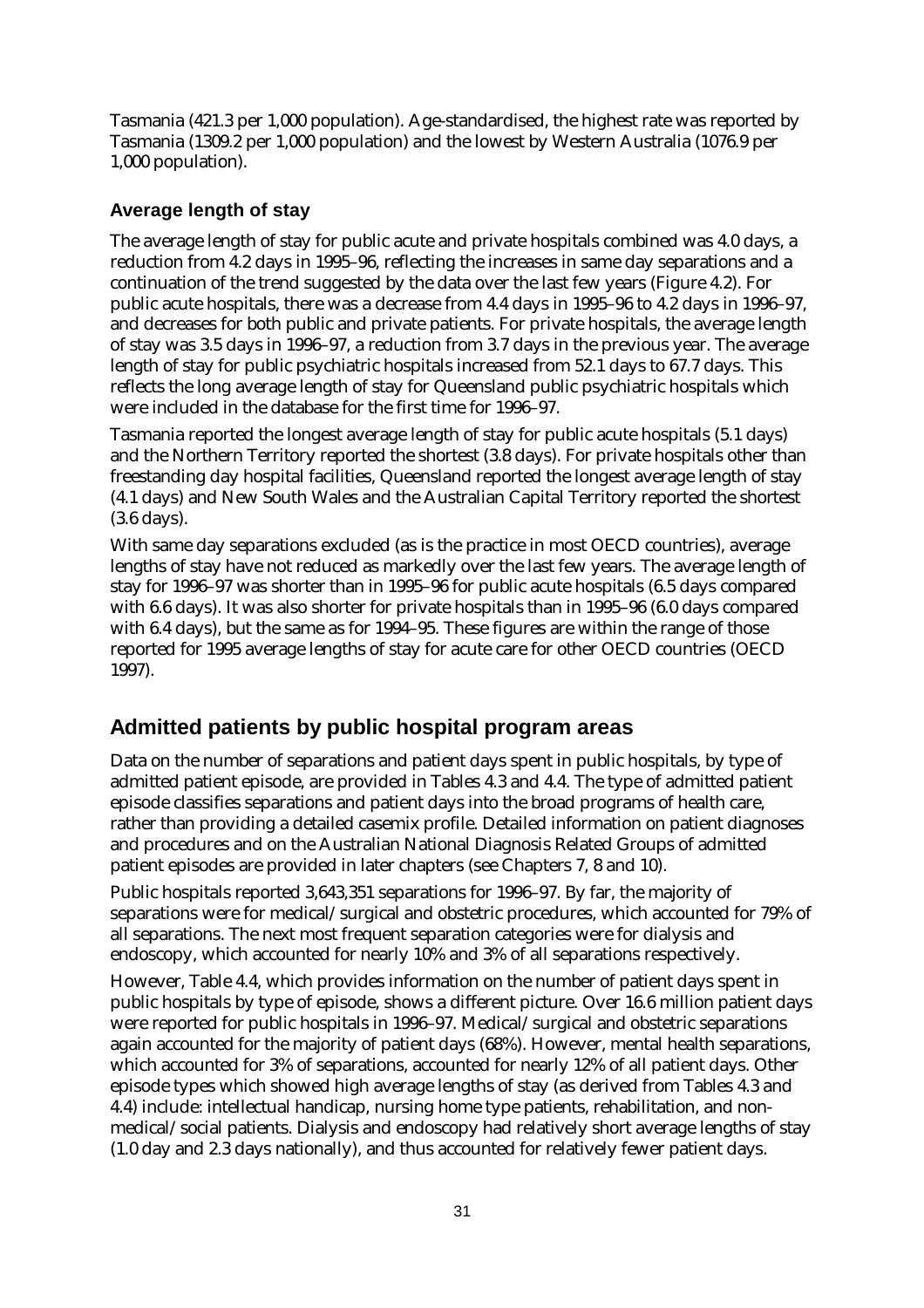## **Non-admitted patients in public hospitals**

Information on non-admitted patient occasions of service delivered by Australian public acute and psychiatric hospitals is provided in Table 4.5. Thirty-two million non-admitted patient occasions of service were delivered through Australian public acute hospitals in 1996–97. The majority of these were 'other medical/surgical/obstetric' encounters (36% of all services), followed by 'emergency services' (16%) and 'pathology' (11%). 'Allied health' and 'community health' were also frequently provided services— together accounting for 15% of non-admitted patient services. These categories include services such as: physiotherapy, speech therapy, dietary advice, baby clinics, aged care assessment teams and immunisation clinics.

A further 314,643 group sessions were delivered through public acute hospitals. These services include group activities conducted in the same areas against which individual nonadmitted patient activity is recorded. A group is defined as two or more patients, but excludes services to two or more family members, which are treated as services provided to an individual. Because of the inconsistent reporting of group sessions against the subcategories, the total number of sessions only is reported.

Some caution should be taken in interpreting this table, however, as there is considerable variation in practices amongst States and Territories in the way in which non-admitted patient occasions of service data are collected. In particular, New South Wales does not collect information against some service categories and does not separate diagnostic services into 'pathology' and 'radiology and organ imaging', although these have been able to be estimated. Likewise, South Australian hospitals reported non-admitted patient services against a different set of categories that are not consistent with those used by other States and Territories. Categories for which there is no equivalent category are reported as 'not applicable' for both New South Wales and South Australia.

Differing admission practices between the States and Territories will also produce variation between jurisdictions in the services listed in Table 4.5. For example, all dialysis patients in some States and Territories are treated as admitted patients, while other jurisdictions may treat at least some dialysis patients as non-admitted patients. States may also differ in the extent to which these types of services are provided in non-hospital settings (such as community health centres), which is beyond the scope of this data collection.

Data on the number of non-admitted patient occasions of service provided through public psychiatric hospitals are also requested, although data collection in this area is poor. A total of 538,538 services were provided in New South Wales and Queensland, the only States for which these data have been supplied. These services include 'emergency and outpatient' care and 'outreach/community' care provided to individuals or groups. Information collected for these hospitals is not disaggregated further due to the restricted range of services usually provided through psychiatric hospitals. Data were unavailable for Victoria, Western Australia, South Australia and Tasmania.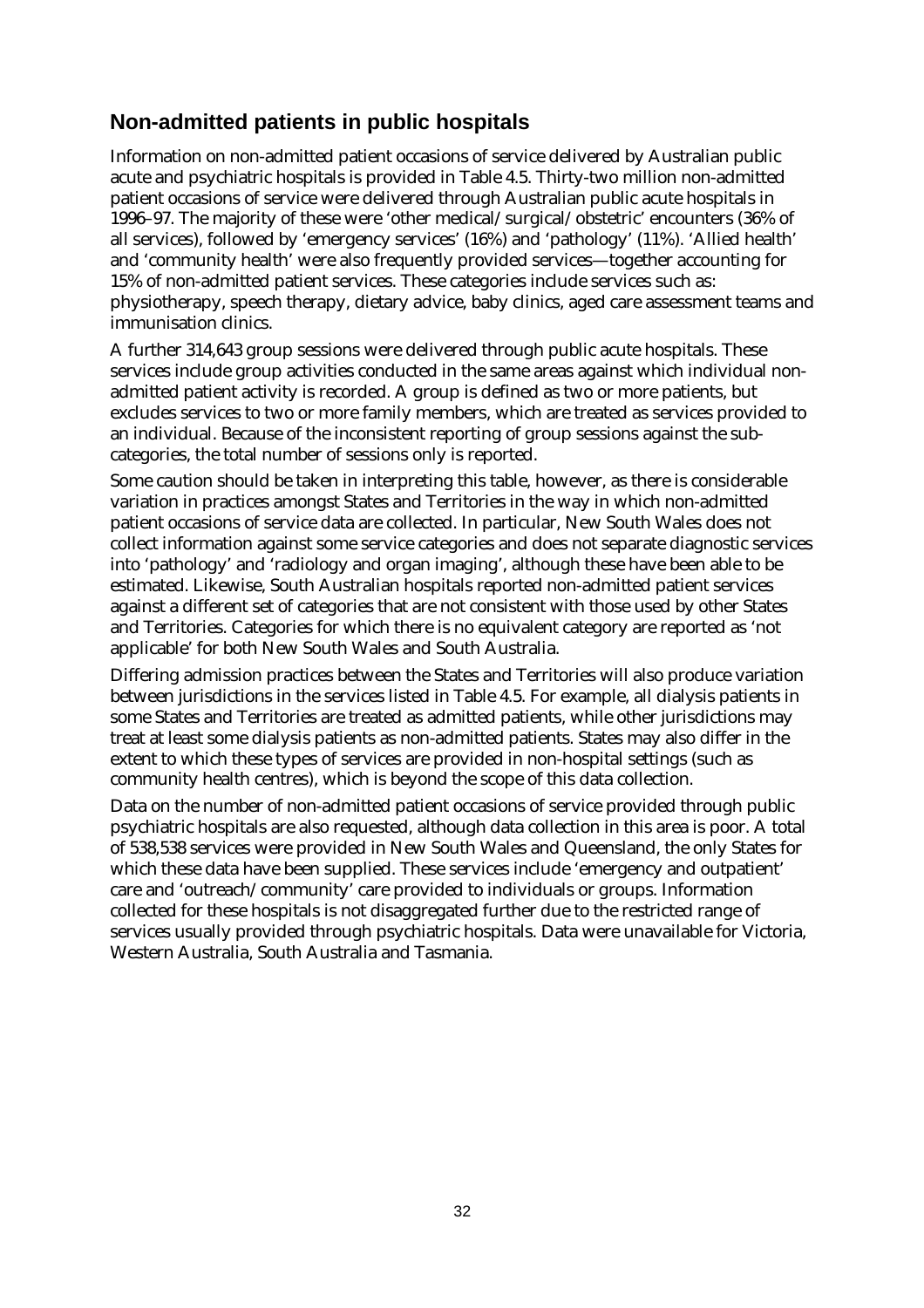|                                                  | 1991-92 | $1992 - 93^{(a)}$ | $1993 - 94^{(b)}$ | $1994 - 95^{(b)}$ | $1995 - 96^{(c)}$ | 1996-97      |
|--------------------------------------------------|---------|-------------------|-------------------|-------------------|-------------------|--------------|
| Separations ('000)                               |         |                   |                   |                   |                   |              |
| Public acute hospitals <sup>(d)</sup>            | 2,937   | 3,108             | 3,301             | 3,443             | 3,568             | 3,622        |
| Public patients <sup>(e)</sup>                   | 2,132   | n.a.              | 2,562             | 2,724             | 2,963             | 3,058        |
| Private patients                                 | n.a.    | n.a.              | 545               | 489               | 438               | 393          |
| Public psychiatric hospitals <sup>(f)</sup>      | n.a.    | n.a.              | n.a.              | n.a.              | 25                | 20           |
| Private hospitals <sup>(g)</sup>                 | 1,210   | 1,238             | 1,313             | 1,460             | 1,577             | 1,685        |
| Public acute & private hospitals (h)             | 4,147   | 4,346             | 4,614             | 4,903             | 5,146             | 5,307        |
| <b>Total</b>                                     | 4,147   | 4,346             | 4,614             | 4,903             | 5,171             | 5,327        |
| Same day separations ('000)                      |         |                   |                   |                   |                   |              |
| Public acute hospitals <sup>(d)</sup>            | 861     | n.a.              | 1,129             | 1,291             | 1,419             | 1,520        |
| Public patients <sup>(e)</sup>                   | n.a.    | n.a.              | 895               | 1,039             | 1,197             | 1,302        |
| Private patients                                 | n.a.    | n.a.              | 181               | 178               | 168               | 160          |
| Public psychiatric hospitals <sup>(f)</sup>      | n.a.    | n.a.              | n.a.              | n.a.              | $\mathbf{1}$      | $\mathbf{1}$ |
| Private hospitals <sup>(g)</sup>                 | 410     | n.a.              | 568               | 673               | 772               | 859          |
| Public acute & private hospitals (n)             | 1,271   | n.a.              | 1,697             | 1,946             | 2,192             | 2,379        |
| Total                                            | 1,271   | n.a.              | 1,697             | 1,964             | 2,192             | 2,380        |
| Same day separations as a % of total             |         |                   |                   |                   |                   |              |
| Public acute hospitals <sup>(d)</sup>            | 29.3    | n.a.              | 34.2              | 37.5              | 39.8              | 42.0         |
| Public patients <sup>(e)</sup>                   | n.a.    | n.a.              | 34.9              | 38.1              | 40.4              | 42.6         |
| Private patients                                 | n.a.    | n.a.              | 33.2              | 36.4              | 38.4              | 40.9         |
| Public psychiatric hospitals <sup>(f)</sup>      | n.a.    | n.a.              | n.a.              | n.a.              | 5.5               | 3.9          |
| Private hospitals <sup>(g)</sup>                 | 33.9    | n.a.              | 43.3              | 46.1              | 48.9              | 51.0         |
| Public acute & private hospitals (h)             | 30.6    | n.a.              | 36.8              | 40.1              | 42.5              | 44.8         |
| <b>Total</b>                                     | 30.6    | n.a.              | 36.8              | 40.1              | 42.4              | 44.7         |
| Separations per 1,000 population <sup>(i)</sup>  |         |                   |                   |                   |                   |              |
| Public acute hospitals <sup>(d)</sup>            | 167.7   | 176.9             | 186.0             | 192.0             | 196.4             | 196.6        |
| Public patients <sup>(e)</sup>                   | 121.8   | n.a.              | 144.4             | 151.9             | 163.1             | 166.0        |
| Private patients                                 | n.a.    | n.a.              | 30.7              | 27.3              | 24.1              | 21.3         |
| Public psychiatric hospitals <sup>(f)</sup>      | n.a.    | n.a.              | n.a.              | n.a.              | 1.7               | 1.1          |
| Private hospitals <sup>(g)</sup>                 | 69.1    | 70.5              | 74.7              | 82.2              | 87.7              | 92.4         |
| Public acute & private hospitals (h)             | 236.8   | 247.3             | 260.0             | 273.5             | 283.2             | 288.0        |
| Total                                            | 236.8   | 247.3             | 260.0             | 273.5             | 284.6             | 289.1        |
| Total (age-standardised) <sup>(i)</sup>          | n.a.    | n.a.              | 257.8             | 269.1             | 279.1             | 282.7        |
| Patient days ('000)                              |         |                   |                   |                   |                   |              |
| Public acute hospitals <sup>(d)</sup>            | 15,205  | 16,035            | 16,878            | 16,416            | 15,607            | 15,181       |
| Public patients <sup>(e)</sup>                   | 10,872  | n.a.              | 12,962            | 12,766            | 12,608            | 12,494       |
| Private patients                                 | 4,333   | n.a.              | 2,545             | 2,201             | 1,878             | 1,622        |
| Public psychiatric hospitals <sup>(t)</sup>      | n.a.    | n.a.              | n.a.              | n.a.              | 948               | 1,350        |
| Private hospitals <sup>(g)</sup>                 | 4,845   | 4,955             | 5,117             | 5,407             | 5,893             | 5,834        |
| Public acute & private hospitals (h)             | 20,050  | 20,990            | 21,995            | 21,823            | 21,499            | 21,015       |
| Total                                            | 20,050  | 20,990            | 21,995            | 21,823            | 22,448            | 22,366       |
| Patient days per 1,000 population <sup>(i)</sup> |         |                   |                   |                   |                   |              |
| Public acute hospitals <sup>(d)</sup>            | 868.2   | 912.5             | 951.2             | 915.6             | 859.1             | 824.1        |
| Public patients <sup>(e)</sup>                   | 620.8   | n.a.              | 730.5             | 712.0             | 694.1             | 678.2        |
| Private patients                                 | 247.4   | n.a.              | 143.4             | 122.8             | 103.4             | 88.0         |
| Public psychiatric hospitals <sup>(f)</sup>      | n.a.    | n.a.              | n.a.              | n.a.              | 91.8              | 73.3         |
| Private hospitals <sup>(g)</sup>                 | 276.6   | 282.0             | 291.2             | 304.5             | 327.6             | 319.9        |
| Public acute & private hospitals (h)             | 1,144.8 | 1,194.5           | 1,239.6           | 1,217.2           | 1,183.5           | 1,140.7      |
| <b>Total</b>                                     | 1,144.8 | 1,194.5           | 1,239.6           | 1,217.2           | 1,235.7           | 1,214.0      |
| Total (age-standardised)(i)                      | n.a.    | n.a.              | 1,217.5           | 1,187.0           | 1,187.9           | 1,161.4      |

**Table 4.1: Summary of separation, same day separation, patient day and average length of stay statistics, all hospitals, Australia, 1991–92 to 1996–97**

*(continued)*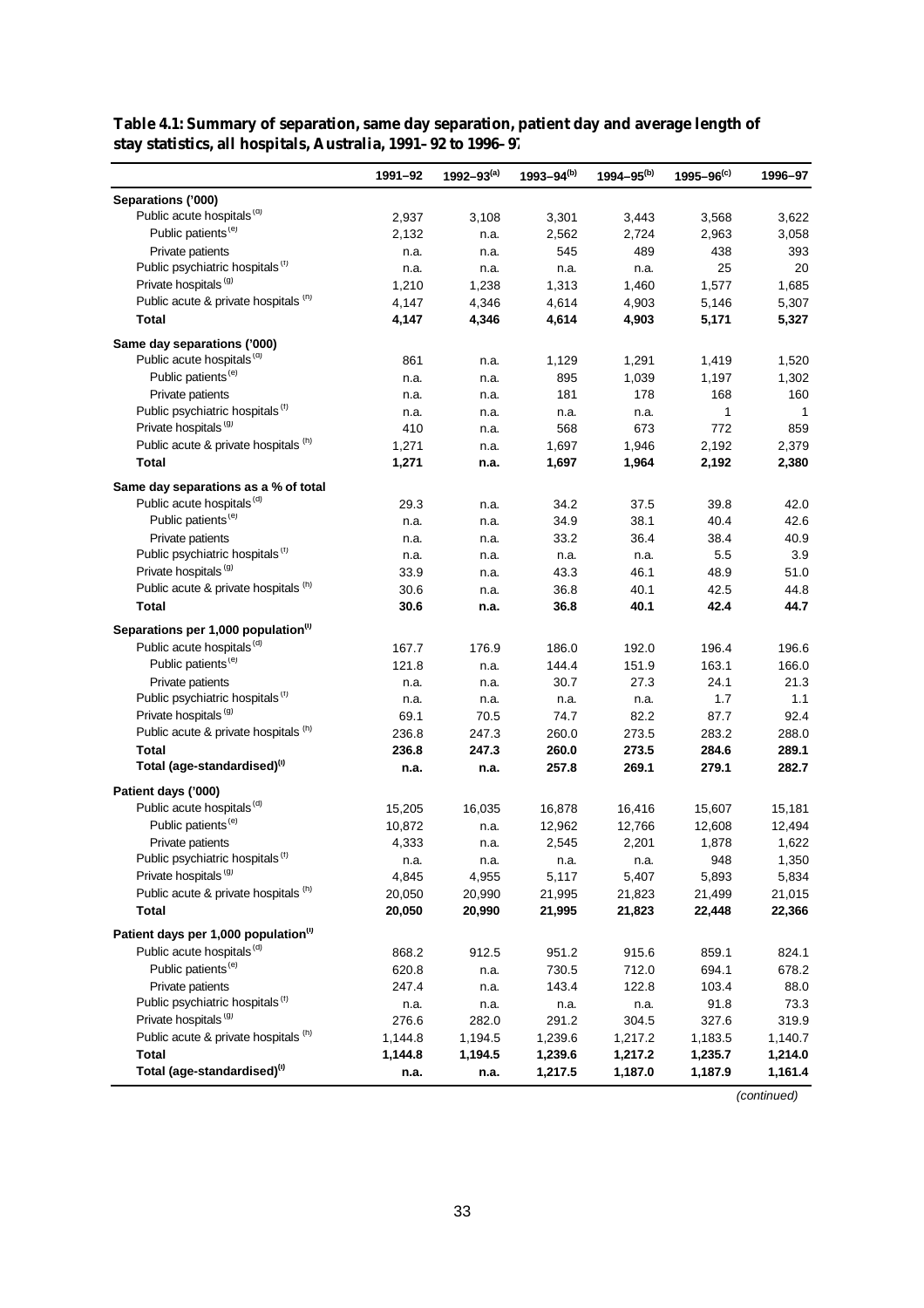|                                             | 1991-92 | 1992–93 $(a)$ | 1993-94 $(b)$ | 1994–95 $(b)$ | $1995 - 96^{(c)}$ | 1996-97 |
|---------------------------------------------|---------|---------------|---------------|---------------|-------------------|---------|
| Average length of stay (days)               |         |               |               |               |                   |         |
| Public acute hospitals <sup>(d)</sup>       | 5.2     | 5.2           | 5.1           | 4.8           | 4.4               | 4.2     |
| Public patients <sup>(e)</sup>              | 5.1     | n.a.          | 5.1           | 4.7           | 4.3               | 4.1     |
| Private patients                            | n.a.    | n.a.          | 4.7           | 4.5           | 4.3               | 4.1     |
| Public psychiatric hospitals <sup>(1)</sup> | n.a.    | n.a.          | n.a.          | n.a.          | 52.1              | 67.7    |
| Private hospitals <sup>(g)</sup>            | 4.0     | 4.0           | 3.9           | 3.7           | 3.7               | 3.5     |
| Public acute & private hospitals (h)        | 4.8     | 4.8           | 4.8           | 4.5           | 4.2               | 4.0     |
| Total                                       | 4.8     | 4.8           | 4.8           | 4.5           | 4.3               | 4.2     |
| Average length of stay, excluding same      |         |               |               |               |                   |         |
| day separations (days)                      |         |               |               |               |                   |         |
| Public acute hospitals <sup>(d)</sup>       | 6.9     | n.a.          | 7.3           | 7.0           | 6.6               | 6.5     |
| Public patients <sup>(e)</sup>              | n.a.    | n.a.          | 7.2           | 7.0           | 6.5               | 6.4     |
| Private patients                            | n.a.    | n.a.          | 6.5           | 6.5           | 6.3               | 6.3     |
| Public psychiatric hospitals <sup>(1)</sup> | n.a.    | n.a.          | n.a.          | n.a.          | 54.4              | 70.5    |
| Private hospitals <sup>(g)</sup>            | 5.5     | n.a.          | 6.1           | 6.0           | 6.4               | 6.0     |
| Public acute & private hospitals (h)        | 6.5     | n.a.          | 7.0           | 6.8           | 6.5               | 6.4     |
| <b>Total</b>                                | 6.5     | n.a.          | 7.0           | 6.8           | 6.8               | 6.8     |

**Table 4.1 (continued): Summary of separation, same day separation, patient day and average length of stay statistics, all hospitals, Australia, 1991–92 to 1996–97**

(a) Data for 1992–93 are provisional. They have been updated since previously published, incorporating revised data supplied by New South Wales.

(b) For 1993–94 and 1994–95 Victorian private hospital data are incomplete. About 81% of 1993–94 separations and 98% of 1994–95 separations were included.

(c) Data for 1995–96 have been updated since published in *Australian Hospital Statistics 1995–96*, reflecting changes to New South Wales data and exclusion of some non-acute New South Wales facilities.

(d) Includes the Department of Veterans' Affairs hospitals.

(e) Although public and private patients account for the bulk of separations from public hospitals, there are also separations for other categories of patients, as detailed in Table 5.1.

(f) Public psychiatric hospital data were not included until 1995–96, and that year Queensland was unable to report. Victoria was not able to provide patient days data for all separations in 1995–96 and for 407 separations in 1996–97, as leave days could be identified.

(g) Includes private psychiatric hospitals and private free-standing day hospital facilities.

(h) Excludes public psychiatric hospitals.

(i) Figures are crude rates per 1,000 population at 31 December of the relevant year or, if indicated as such, directly age-standardised to the Australian population at 30 June 1991. For public psychiatric hospitals and private hospitals, rates were derived using populations of the reporting States and Territories only, without adjustment for incomplete reporting.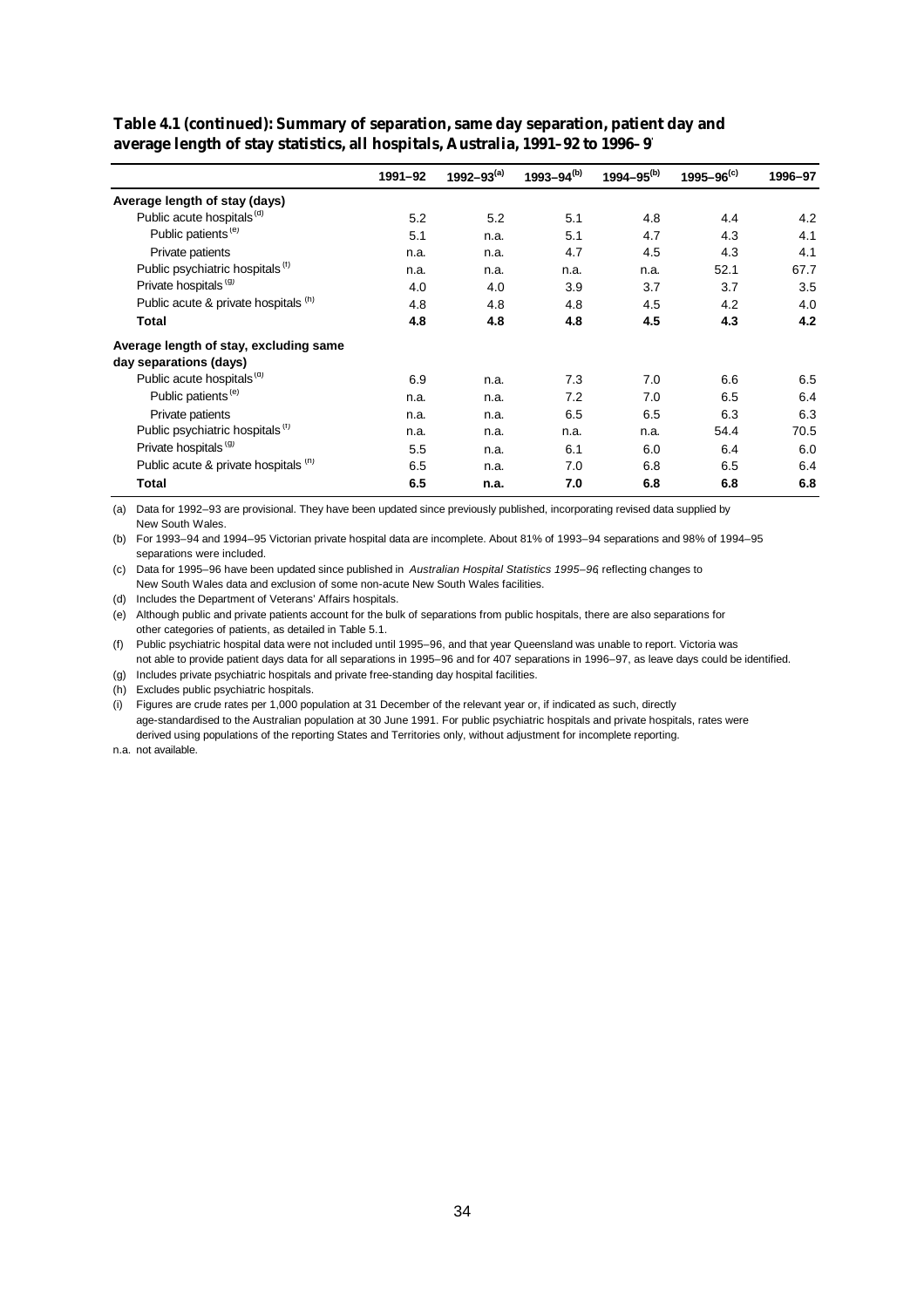|                                                 | NSW       | Vic <sup>(a)</sup> | ā                | ⋚            | SA               | Tas           | ACT    | ż      | Total           |
|-------------------------------------------------|-----------|--------------------|------------------|--------------|------------------|---------------|--------|--------|-----------------|
| Separations                                     |           |                    |                  |              |                  |               |        |        |                 |
| Public hospitals <sup>(b)</sup>                 | 1,236,075 | 899,897            | 648,516          | 347,061      | 329,190          | 76,752        | 56,198 | 48,278 | 3,641,967       |
| Public acute hospitals                          | 1,226,986 | 898,281            | 646,427          | 344,546      | 324,660          | 76,229        | 56,198 | 48,278 | 3,621,605       |
| Public psychiatric hospitals                    | 9,089     | 1,616              | 2,089            | 2,515        | 4,530            | 523           |        |        | 20,362          |
| Private hospitals (c)                           | 522,868   | 458,554            | 362,299          | 126,616      | 142,644          | 54,749        | 17,218 | n.a    | 1,684,948       |
| Private free-standing day hospital facilities   | 114,247   | 42,454             | 46,512           | 9,345        | 7,836            | 1,004         | n.a    |        | 221,398         |
| Other private hospitals                         | 408,621   | 416,100            | 315,787          | 117,271      | 134,808          | 53,745        | 17,218 | n.ª    | ,463,550        |
| Public acute & private hospitals (d)            | 1,749,854 | ,356,835           | 1,008,726        | 471,162      | 467,304          | 130,978       | 73,416 | 48,278 | 5,306,553       |
| Total                                           | 1,758,943 | 1,358,451          | 1,010,815        | 473,677      | 471,834          | 131,501       | 73,416 | 48,278 | 5,326,915       |
| Same day separations                            |           |                    |                  |              |                  |               |        |        |                 |
| Public hospitals <sup>(b)</sup>                 | 484,734   | 403,402            | 269,260          | 144,136      | 137,068          | 32,467        | 26,654 | 23,186 | 1,520,907       |
| Public acute hospitals                          | 484,293   | 403,290            | 269,201          | 144,092      | 136,930          | 32,462        | 26,654 | 23,186 | 1,520,108       |
| Public psychiatric hospitals                    | 441       | 112                | 59               | 4            | 138              |               |        |        | 799             |
| Private hospitals <sup>(c)</sup>                | 297,442   | 239,970            | 177,829          | 56,372       | 59,511           | 21,635        | 6,525  | n.a    | 859,284         |
| Private free-standing day hospital facilities   | 112,421   | 42,442             | 46,512           | 9,342        | 7,836            | 985           | n.a    |        | 219,538         |
| Other private hospitals                         | 185,021   | 97,528             | 131,317          | 47,030       | 51,675           | 20,650        | 6,525  | n.a    | 639,746         |
| Public acute & private hospitals (d)            | 781,735   | 643,260            | 447,030          | 200,464      | 196,441          | 54,097        | 33,179 | 23,186 | 2,379,392       |
| <b>Total</b>                                    | 782,176   | 643,372            | 447,089          | 200,508      | 196,579          | 54,102        | 33,179 | 23,186 | 2,380,191       |
| Same day separations as a % of total            |           |                    |                  |              |                  |               |        |        |                 |
| Public hospitals <sup>(b)</sup>                 | 39.2      | 44.8               | 41.5             | 41.5         | 41.6             | 42.3          | 47.4   | 48.0   | 41.8            |
| Public acute hospitals                          | 39.5      | 44.9               | 41.6             | 41.8         | 42.2             | 42.6          | 47.4   | 48.0   | 42.0            |
| Public psychiatric hospitals                    | 4.9       | 6.9                | 2.8              | $\ddot{ }$ : | 3.0              | $\ddot{ }$ .0 | Ĩ,     | :      | $3.9$<br>$51.0$ |
| Private hospitals <sup>(c)</sup>                | 56.9      | 52.3               | 49.1             | 44.5         | 41.7             | 39.5          | 37.9   | n.ai   |                 |
| Private free-standing day hospital facilities   | 98.4      | 100.0              | 0.00             | 0.001        | 0.0              | 98.1          | n.a    | ÷      | 99.2            |
| Other private hospitals                         | 45.3      | 47.5               | 41.6             | 40.1         | 38.3             | 38.4          | 37.9   | n.a.   | 43.7            |
| Public acute & private hospitals (d)            | 44.7      | 47.4               | 44.3             | 42.5         | 42.0             | 41.3          | 45.2   | 48.0   | 44.8            |
| <b>Total</b>                                    | 44.5      | 47.4               | 44.2             | 42.3         | 41.7             | 41.1          | 45.2   | 48.0   | 44.7            |
| Separations per 1,000 population <sup>(e)</sup> |           |                    |                  |              |                  |               |        |        |                 |
| Public hospitals <sup>(b)</sup>                 | 198.1     | 196.4              | 192.4            | 194.8        | 223.0            | 61.9          | 182.2  | 260.6  | 197.7           |
| Public acute hospitals                          | 196.6     | 196.1              | 191.7            | 193.4        | 219.9            | 160.8         | 182.2  | 260.6  | 196.6           |
| Public psychiatric hospitals                    | 1.5       | 0.4                | $0.\overline{6}$ | $\ddot{ }$   | $\overline{3}$ . | $\frac{1}{2}$ |        | ÷,     | $\ddot{ }$      |
| Private hospitals <sup>(c)</sup>                | 83.8      | 100.1              | 107.5            | 71.1         | 96.6             | 115.5         | 55.8   | n.a.   | 92.4            |
| Private free-standing day hospital facilities   | 18.3      | 9.3                | 13.8             | 5.2          | 5.3              | 2.1           | n.ai   |        | 12.2            |
| Other private hospitals                         | 65.5      | 90.8               | 93.7             | 65.8         | 91.3             | 113.4         | 55.8   | n.a.   | 80.2            |
| Public acute & private hospitals (d)            | 280.4     | 296.2              | 299.2            | 264.4        | 316.6            | 276.3         | 238.0  | 260.6  | 288.0           |
| Total                                           | 281.8     | 296.5              | 299.8            | 265.8        | 319.6            | 277.4         | 238.0  | 260.6  | 289.1           |
| Total (age-standardised)                        | 272.0     | 285.8              | 299.5            | 270.0        | 302.0            | 269.8         | 260.8  | 319.3  | 282.7           |
|                                                 |           |                    |                  |              |                  |               |        |        | (continued)     |

**Table 4.2: Summary of separation, same day separation, average cost weight, patient day and average length of stay statistics, all**  Table 4.2: Summary of separation, same day separation, average cost weight, patient day and average length of stay statistics, all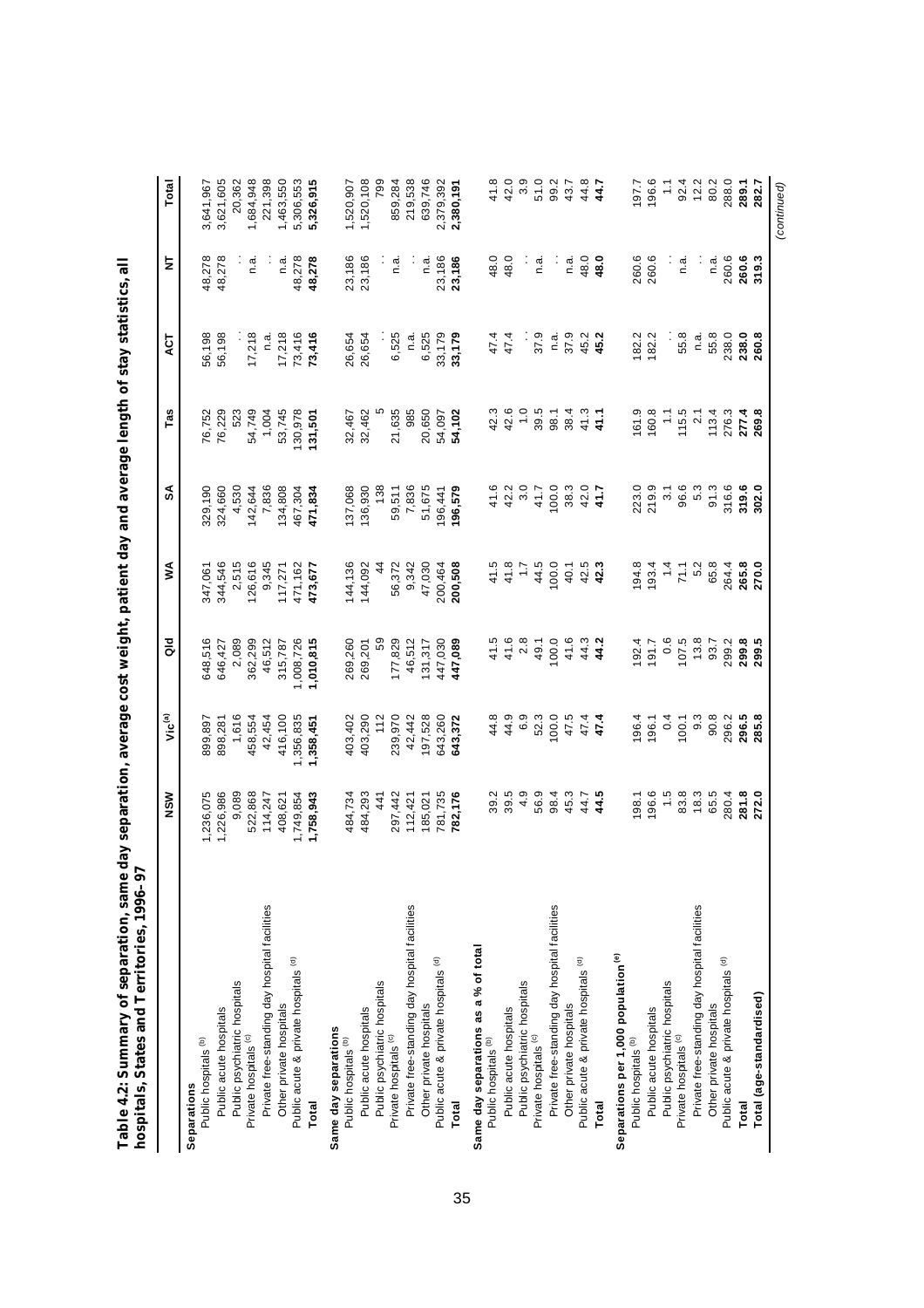|                                                   | NSW              | Vic <sup>(a)</sup> | aio              | ≸             | న్             | Tas              | άČ                 | 눈                    | Total            |
|---------------------------------------------------|------------------|--------------------|------------------|---------------|----------------|------------------|--------------------|----------------------|------------------|
| Average cost weight of separations <sup>(1)</sup> |                  |                    |                  |               |                |                  |                    |                      |                  |
| Public hospitals <sup>(b)</sup>                   | 1.04             | 1.04               | 0.99             | 0.97          | $\frac{3}{2}$  | 1.03             | 0.97               | 0.80                 | 1.02             |
| Public acute hospitals                            |                  | 1.04               | 0.98             | 0.97          | 1.02           | 1.03             | 0.97               | 0.80                 | 1.02             |
| Public psychiatric hospitals                      | 1.30             | 1.34               | 1.52             | n.a.          | 1.53           | 0.95             |                    |                      | 1.37             |
| Private hospitals <sup>(c)</sup>                  | 0.91             | 0.96               | 0.96             | 0.92          | 0.99           | 0.97             | 1.00               | n.a.                 | 0.94             |
| Private free-standing day hospital facilities     | 0.53             | 0.48               | 0.59             | 0.50          | 0.73           | 0.75             | n.a                | $\ddot{\phantom{0}}$ | 0.54             |
| Other private hospitals                           | 1.02             | 1.01               | 1.01             | 0.95          | 1.00           | 0.97             | 1.00               | n.a                  | 1.01             |
| Public acute & private hospitals (d)              | 1.00             | 1.01               | 0.98             | 0.96          | $\overline{5}$ | 1.00             | 0.98               | 0.80                 | 0.99             |
| Total                                             | 00.1             | 1.07               | 0.98             | 0.96          | 1.02           | 00.1             | 0.98               | 0.80                 | 00.1             |
| Patient days                                      |                  |                    |                  |               |                |                  |                    |                      |                  |
| Public hospitals <sup>(b)</sup>                   | 5,910,746        | 3,711,677          | 3,120,439        | 1,448,666     | ,466,323       | 467,159          | 224,630            | 182,087              | 16,531,727       |
| Public acute hospitals                            | 5,524,030        | 3,689,576          | 2,521,352        | 1,324,656     | 1,327,047      | 387,904          | 224,630            | 82,087               | 15,181,282       |
| Public psychiatric hospitals                      | 386,716          | 22,101             | 599,087          | 124,010       | 139,276        | 79,255           |                    |                      | 1,350,445        |
| Private hospitals (c)                             | 1,595,633        | 1,670,561          | 1,332,740        | 439,683       | 533,802        | 199,742          | 61,937             | n.a                  | 5,834,098        |
| Private free-standing day hospital facilities     | 114,258          | 42,454             | 46,512           | 9,407         | 7,836          | 1,048            | n.a                |                      | 221,515          |
| Other private hospitals                           | 1,481,375        | 1,628,107          | 1,286,228        | 430,276       | 525,966        | 198,694          | 61,937             | n.a                  | 5,612,583        |
| Public acute & private hospitals (d)              | 7,119,663        | 5,360,137          | 3,854,092        | 1,764,339     | 860,849        | 587,646          | 286,567            | 182,087              | 21,015,380       |
| <b>Total</b>                                      | 7,506,379        | 5,382,238          | 4,453,179        | 1,888,349     | 2,000,125      | 666,901          | 286,567            | 182,087              | 22,365,825       |
| Patient days per 1,000 population <sup>(e)</sup>  |                  |                    |                  |               |                |                  |                    |                      |                  |
| Public hospitals <sup>(b)</sup>                   | 947.1            | 810.2              |                  | 813.0         | 993.3          | 985.4            | 728.1              | 982.7                | 897.4            |
| Public acute hospitals                            | 885.1            | 805.4              | 925.5<br>747.9   | 743.4         | 899.0          | 818.2            | 728.1              | 982.7                | 824.1            |
| Public psychiatric hospitals                      | 62.0             | 4.8                | 177.7            | 69.6          | 94.3           | 167.2            |                    |                      | 73.3             |
| Private hospitals <sup>(c)</sup>                  | 255.7            | 364.7              | 395.3            | 246.7         | 361.6          | 421.3            | 200.8              | n.a                  | 319.9            |
| Private free-standing day hospital facilities     | 18.3             | $9.\overline{3}$   | $13.8$           | 5.3           | 5.3            | 2.2              | n.a                |                      | 12.2             |
| Other private hospitals                           | 237.4            | 355.4              | 381.5            | 241.5         | 356.3          | 419.1            | 200.8              | n.a                  | 307.8            |
| Public acute & private hospitals (d)              | 1,140.8          | 1,170.0            | ,143.2           | 990.1         | 1,260.6        | 1,239.6          | 928.9              | 982.7                | 1,140.7          |
| Total                                             | 1,202.8          | 1,174.8            | ,320.9           | 1,059.7       | 1,354.9        | 1,406.8          | 928.9              | 982.7                | 1,214.0          |
| Total (age-standardised)                          | 1,128.4          | 1,097.1            | ,309.1           | 1,076.9       | 1,202.2        | 1,309.2          | 1,103.0            | ,273.9               | 1,161.4          |
| Average length of stay (days)                     |                  |                    |                  |               |                |                  |                    |                      |                  |
| Public hospitals <sup>(b)</sup>                   | 4.8              | $\frac{1}{4}$      | 4.8              | 4.2           | 4.5            | 6.1              | 4.0                | $3.\overline{8}$     | 4.5              |
| Public acute hospitals                            | 4.5              | 4.1                | $3.\overline{9}$ | 3.8           | $\frac{1}{4}$  | $\overline{5}$ . | 4.0                | $3.\overline{8}$     | 4.2              |
| Public psychiatric hospitals                      | 42.5             | 13.7               | 286.8            | 49.3          | 30.7           | 151.5            | ÷                  |                      | 67.7             |
| Private hospitals (c)                             | $\overline{3}$ . | $3.\overline{6}$   | $3.7$<br>1.0     | 3.5           | 57             | $3.\overline{6}$ | 3.6                | n.a                  | 3.5              |
| Private free-standing day hospital facilities     | $\frac{0}{1}$    | $\ddot{ }$ .       |                  | $\frac{0}{1}$ | $\frac{0}{1}$  | $\frac{0}{1}$    | n.a                | $\cdot$              | $\frac{0}{1}$    |
| Other private hospitals                           | $3.\overline{6}$ | 3.9                | $\frac{1}{4}$    | 3.7           | 3.9            | 3.7              | $3.\overline{6}$   | n.a.                 | $3.\overline{8}$ |
| Public acute & private hospitals (d)              | $\frac{1}{4}$    | 4.0                | $\frac{8}{3}$ 4  | 3.7           | 4.0            | 4.5              | ာ <b>၁<br/>၁ ၁</b> | $3.\overline{8}$     | 4.0              |
| Total                                             | $\frac{3}{4}$    | $\frac{6}{4}$      |                  | 4.0           | 4.2            | $\overline{5}$   |                    | $3.\overline{8}$     | 4.2              |
|                                                   |                  |                    |                  |               |                |                  |                    |                      | (continued)      |

Table 4.2 (continued): Summary of separation, same day separation, average cost weight, patient day and average length of stay **Table 4.2 (continued): Summary of separation, same day separation, average cost weight, patient day and average length of stay**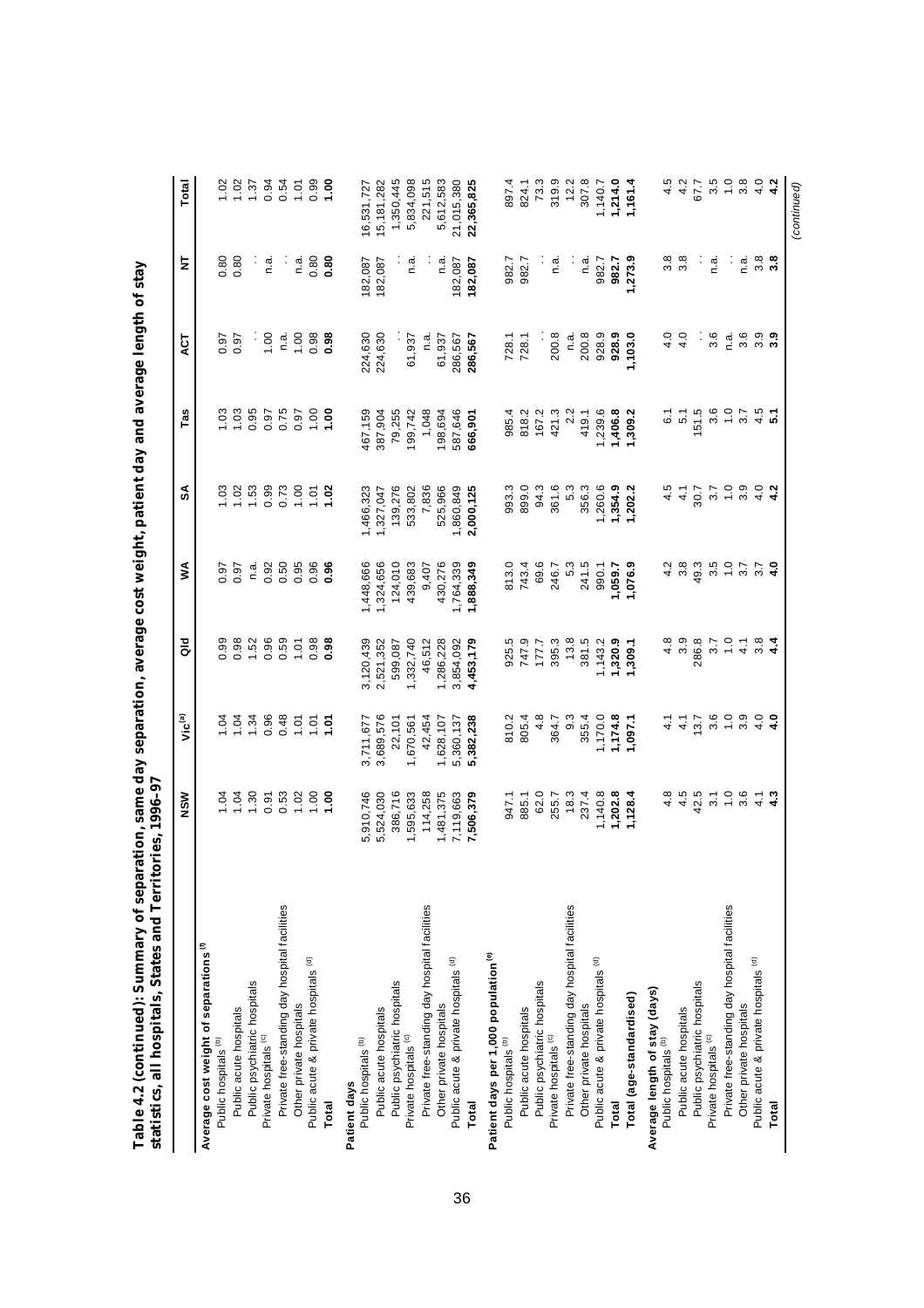| 6.3<br>6.3<br>ှ ဖွ ှ ျ ဖွ <b>ထို အိ</b><br>Ξ<br>6.7<br>6.7<br>ACT<br>8 7 0 4 8 4 8 9 8<br>8 8 9 8 8 9 8 9 8<br>Tas<br>వ్<br>$\alpha$ $\alpha$ $\beta$ $\alpha$ $\beta$ $\gamma$ $\alpha$ $\alpha$ $\alpha$ $\alpha$<br>≸<br>$7.5$<br>$6.5$<br>$6.5$<br>$6.5$<br>$6.5$<br>$6.5$<br>$6.5$<br>$6.5$<br>$6.5$<br>$6.5$<br>$7.7$<br>ਰੋ<br>Vic <sup>(a)</sup><br>7.8787808080<br>NSW<br>Private free-standing day hospital facilities<br>Average length of stay, excluding same day<br>Public acute & private hospitals (d)<br>Public psychiatric hospitals<br>Other private hospitals<br>Public acute hospitals<br>Private hospitals <sup>(c)</sup><br>Public hospitals <sup>(b)</sup><br>separations (days)<br>Total | statistics, all hospitals, States and Territories, 1996-97 |  |  |  |  |           |
|------------------------------------------------------------------------------------------------------------------------------------------------------------------------------------------------------------------------------------------------------------------------------------------------------------------------------------------------------------------------------------------------------------------------------------------------------------------------------------------------------------------------------------------------------------------------------------------------------------------------------------------------------------------------------------------------------------------|------------------------------------------------------------|--|--|--|--|-----------|
|                                                                                                                                                                                                                                                                                                                                                                                                                                                                                                                                                                                                                                                                                                                  |                                                            |  |  |  |  | Total     |
|                                                                                                                                                                                                                                                                                                                                                                                                                                                                                                                                                                                                                                                                                                                  |                                                            |  |  |  |  |           |
|                                                                                                                                                                                                                                                                                                                                                                                                                                                                                                                                                                                                                                                                                                                  |                                                            |  |  |  |  |           |
|                                                                                                                                                                                                                                                                                                                                                                                                                                                                                                                                                                                                                                                                                                                  |                                                            |  |  |  |  |           |
|                                                                                                                                                                                                                                                                                                                                                                                                                                                                                                                                                                                                                                                                                                                  |                                                            |  |  |  |  |           |
|                                                                                                                                                                                                                                                                                                                                                                                                                                                                                                                                                                                                                                                                                                                  |                                                            |  |  |  |  |           |
|                                                                                                                                                                                                                                                                                                                                                                                                                                                                                                                                                                                                                                                                                                                  |                                                            |  |  |  |  |           |
|                                                                                                                                                                                                                                                                                                                                                                                                                                                                                                                                                                                                                                                                                                                  |                                                            |  |  |  |  |           |
|                                                                                                                                                                                                                                                                                                                                                                                                                                                                                                                                                                                                                                                                                                                  |                                                            |  |  |  |  |           |
|                                                                                                                                                                                                                                                                                                                                                                                                                                                                                                                                                                                                                                                                                                                  |                                                            |  |  |  |  | 7.5007078 |
|                                                                                                                                                                                                                                                                                                                                                                                                                                                                                                                                                                                                                                                                                                                  |                                                            |  |  |  |  |           |

**Table 4.2 (continued): Summary of separation, same day separation, average cost weight, patient day and average length of stay**  Table 4.2 (continued): Summary of separation, same day separation, average cost weight, patient day and average length of stay (a) For 407 records in public psychiatric hospitals, patient days were not reported as leave days were not identified. These separations were not included in counts of patient days or calculations for ē (a) For 407 records in public psychiatric hospitals, patient days were not reported as leave days were<br>average length of stay.

average length of stay.

(b) Includes the Department of Veterans' Affairs hospitals in New South Wales.

(c) Includes private psychiatric hospitals.

(d) Excludes public psychiatric hospitals.

(b) Includes the Department of Veterans' Affairs hospitals in New South Wales.<br>(c) Includes private psychiatric hospitals.<br>(d) Excludes public psychiatric hospitals.<br>(e) Figures are crude rates per 1,000 population at 31 D (e) Figures are crude rates per 1,000 population at 31 December 1996 or, if indicated as such, directly age-standardised to the Australian population at 30 June 1991. In the *Total* column, the rates for private hospitals were derived using populations of the reporting States and Territories only, without adjustment for incomplete reporting. private hospitals were derived using populations of the reporting States and Territories only, without adjustment for incomplete reporting.

Separations for which the type of episode of care was reported as acute, or was not reported. For further details, see Chapter 10. Public national cost weights were used for the Public acute and private (f) Separations for which the type of episode of care was reported as acute, or was not reported. For further details, see Chapter 10. Public national cost weights were used for the *Public acute and private*  hospitals and Total rows. *hospitals* and *Total* rows.  $\epsilon$ 

not applicable. .. not applicable.

.. not applicable<br>n.a. not available. n.a. not available.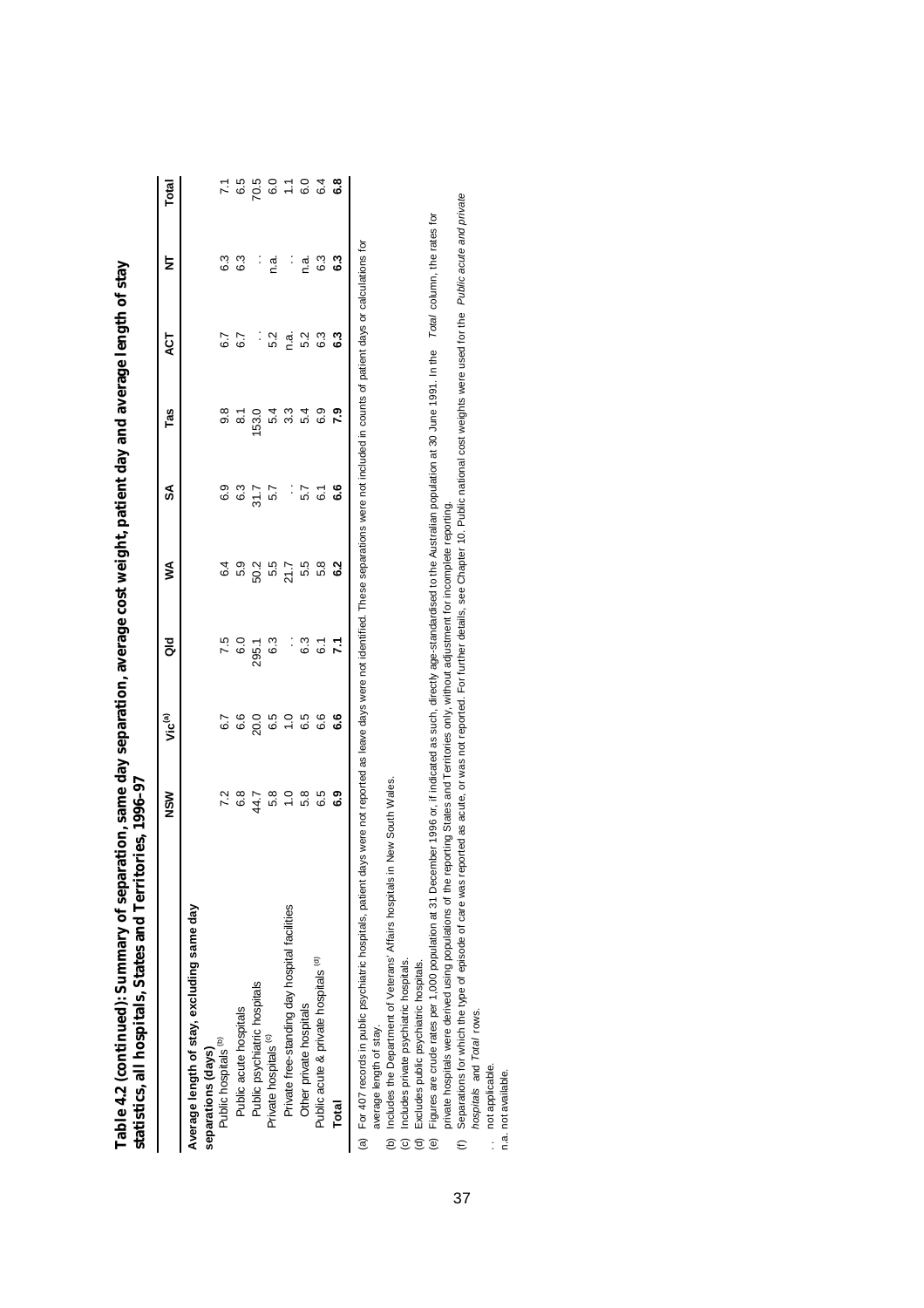

**acute and private hospitals, Australia, 1991–92 to 1996–97**

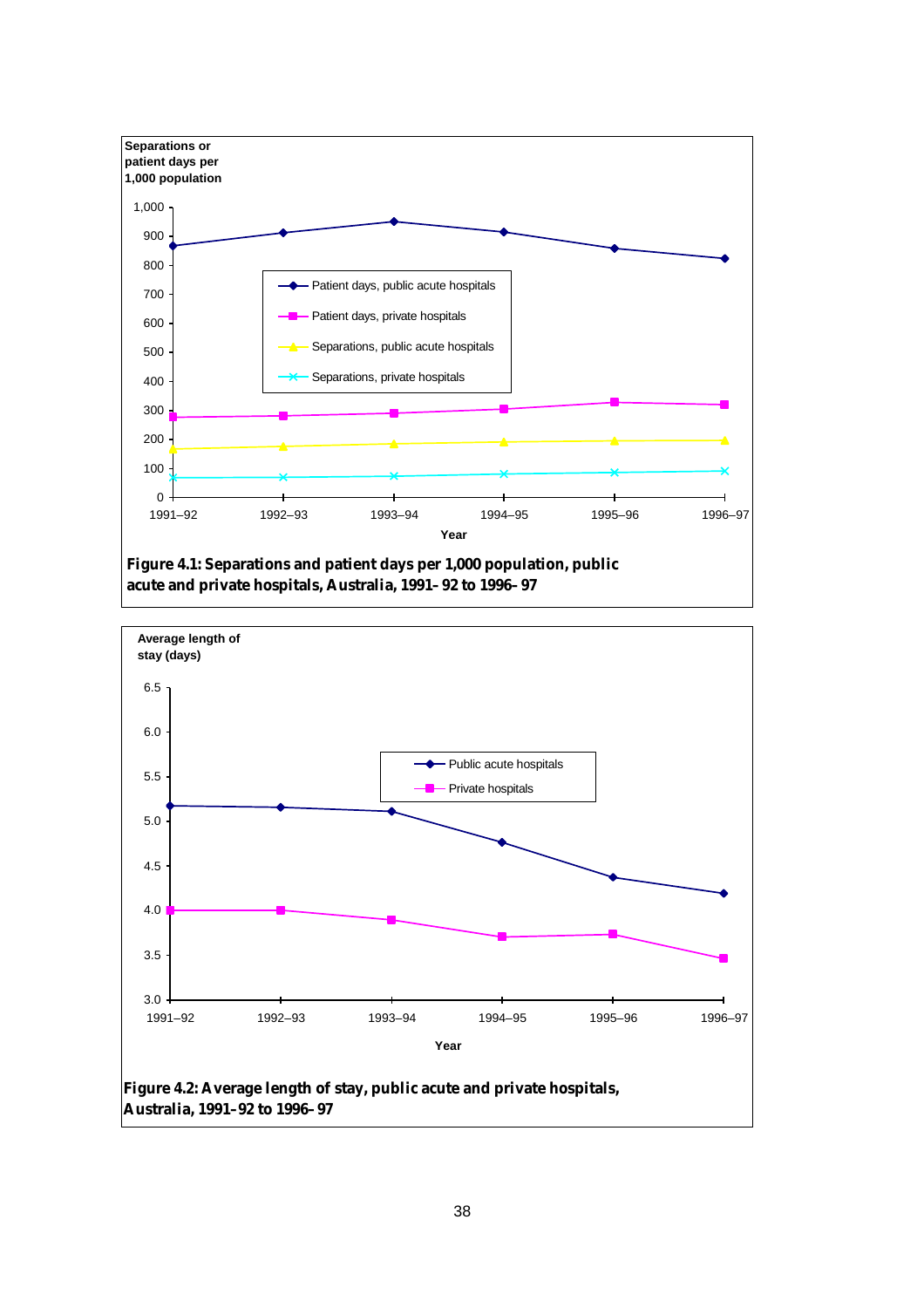| Table 4.3: Separations by type of admitted patient episode, public acute and psychiatric hospitals, States and Territories, 1996–97 |                                     |                                          |                                 |                          |                        |                        |                         |                        |                            |
|-------------------------------------------------------------------------------------------------------------------------------------|-------------------------------------|------------------------------------------|---------------------------------|--------------------------|------------------------|------------------------|-------------------------|------------------------|----------------------------|
| Type of admitted patient episode                                                                                                    | ຣັ                                  | ۊ                                        | aio                             | ⋚                        | SA                     | Tas                    | ă                       | ล<br>โร                | Total                      |
| Mental health                                                                                                                       | 41.                                 | 22,370                                   | 21,391                          |                          |                        |                        | 384                     |                        | 17,931                     |
| Alcohol & drug                                                                                                                      | 2200477<br>2009477                  |                                          |                                 | 15,818<br>2,774<br>2,774 |                        | 2.767<br>2.77<br>2.795 | $\overline{\sigma}$     | 5 2 4<br>6 7 4         |                            |
| Nursing home type                                                                                                                   | ∞                                   |                                          |                                 |                          |                        |                        | $53$<br>114             |                        | 20,457<br>13,947<br>55,655 |
| Rehabilitation                                                                                                                      | 27.                                 | 3,183<br>2,389<br>12,677                 | 5,308<br>1,814<br>7,277         | 4,566                    |                        |                        |                         | 268                    |                            |
| Intellectual handicap                                                                                                               |                                     |                                          |                                 | $\mathbb{S}^2$           | $\frac{6}{2}$          |                        |                         | ີ້<br>ເ                | 208                        |
| Dental                                                                                                                              | ю                                   |                                          |                                 | 3,068                    |                        |                        | 671                     | 407                    | 25,169                     |
| Non-medical & social                                                                                                                |                                     |                                          |                                 | 1,928                    |                        | 28<br>390              | $\frac{6}{4}$           | 269                    | 10,346                     |
| Dialysis                                                                                                                            | 722<br>611<br>148<br>$\overline{6}$ | 45<br>6,397<br>6,350<br>97,243<br>97,243 | 72<br>5,5024<br>5,824<br>52,692 | 33,018                   | 2,819<br>817<br>27,666 |                        |                         |                        | 346,899                    |
| Endoscopy                                                                                                                           | 51.                                 |                                          | 25,288                          | 15,329                   | 16,049                 | 7,431<br>4,207         | 9,696<br>2,824<br>1,337 | 14,542<br>1,190<br>825 | 120,06                     |
| Perinatal                                                                                                                           | 087<br>$\overline{4}$               | 4,034<br>9,211                           | 7,285                           | 2,432                    | 1,792                  | 683                    |                         |                        | 37,658                     |
| Medical/surgical/obstetrics                                                                                                         | 525<br>974                          | 38,53                                    | 519,05                          | 267,946                  | 263,289                | 59,186                 | 12,727                  | 29,751                 | 895,012                    |
| <b>Total separations</b>                                                                                                            | ទី<br>1,236,                        | 898,433                                  | 548,507                         | 146,998                  | 29,22                  | 76,555                 | 58,943                  | 48,286                 | ,643,351                   |
| しゅうしょう いっぱい アース・マーク                                                                                                                 |                                     |                                          |                                 |                          |                        |                        |                         |                        |                            |

(a) Intellectual handicap separations are included in rehabilitation.<br>n.a. not available. (a) Intellectual handicap separations are included in rehabilitation.

n.a. not available.

39

| ֕                                       |
|-----------------------------------------|
|                                         |
|                                         |
|                                         |
|                                         |
| l                                       |
|                                         |
|                                         |
|                                         |
|                                         |
|                                         |
|                                         |
|                                         |
| l                                       |
|                                         |
| l                                       |
|                                         |
|                                         |
|                                         |
|                                         |
|                                         |
| ì<br>i                                  |
| ֺ֝                                      |
| l<br>i                                  |
| i<br>٠<br>ó<br>$\overline{a}$<br>۱<br>l |
| I<br>I                                  |
| I<br>I                                  |
| ļ                                       |
| Ē<br>j<br>í<br>i<br>ř                   |
|                                         |

| ֧֧֚֚֚֚֚֚֚֚֚֚֚֚֚֚֚֚֚֚֚֚֚֚֚֚֚֚֚֚֚֟֟֟֓֟֓֟֓֟֓ |                                         |                 |                           |                  |                   |                                       |                                                    |                   |           |
|-------------------------------------------|-----------------------------------------|-----------------|---------------------------|------------------|-------------------|---------------------------------------|----------------------------------------------------|-------------------|-----------|
| Type of admitted patient episode          | š                                       | ۊ               | ਰ<br>ਹ                    | ≸                | S                 | Tas                                   | ACT                                                | NT <sup>(a)</sup> | Total     |
| Mental health                             |                                         | \$79,586        | 376,376                   | 04,215           | 61,219            | 61,430                                | 9,344                                              | 8,392             | ,956,966  |
| Alcohol & drug                            | 537,404<br>49,664<br>540,754<br>404,650 | 16,991          | 77,043                    | 21,598           | 6,451             | 4,065                                 | 709                                                | 894               | 177,415   |
| Nursing home type                         |                                         | 90,876          | 56,697                    |                  |                   | 73,060                                |                                                    | 6,754             | ,069,047  |
| Rehabilitation                            |                                         | 333,714         | 59,242                    | 22,635<br>67,663 | 174,242<br>91,272 | 13,049                                | 4,029<br>10,078                                    | 7,338             | 987,006   |
| Intellectual handicap                     |                                         | 538             | 54,502                    | $\frac{1}{2}$    | 168               | 11,847                                |                                                    | ¤.a               | 67,826    |
| Dental                                    |                                         |                 |                           | 3,612            |                   |                                       |                                                    | 563               | 30,517    |
| Non-medical & social                      | 670<br>7,239<br>24,715<br>105,189       | 7,251<br>28,965 | 6,537<br>33,474<br>52,801 |                  | 3,364<br>6,605    | 819<br>81475<br>81478<br>81479<br>818 | $1,32$<br>$7,870$<br>$7,600$<br>$7,602$<br>$7,602$ | 1,436             | 115,964   |
| Dialysis                                  |                                         | 97,348          |                           | 10,419<br>33,094 |                   |                                       |                                                    | 14,585            | 347,914   |
| Endoscopy                                 | 124,757                                 | 7,532           | 59,856                    | 32,424           | 27,725<br>35,186  |                                       |                                                    | 2,923             | 279,025   |
| <b>Perinatal</b>                          | 823<br>126,                             | 81,573          | 65,448                    | 28,829           | 29,717            |                                       | 11,424                                             | 10,283            | 361,320   |
| Medical/surgical/obstetrics               | 322<br>4,122,                           | 682,119         | 925,669                   | 021,797          | 84,513            | 88,75                                 | 72,845                                             | 28,945            | ,296,091  |
| Total patient days                        | 6,044,187                               | ,726,493        | ,076,645                  | ,446,387         | 520,462           | 152,073                               | 240,73                                             | 82,113            | 6,689,091 |
|                                           |                                         |                 |                           |                  |                   |                                       |                                                    |                   |           |

(a) Intellectual handicap patient days are included in rehabilitation.<br>n.a. not available. (a) Intellectual handicap patient days are included in rehabilitation.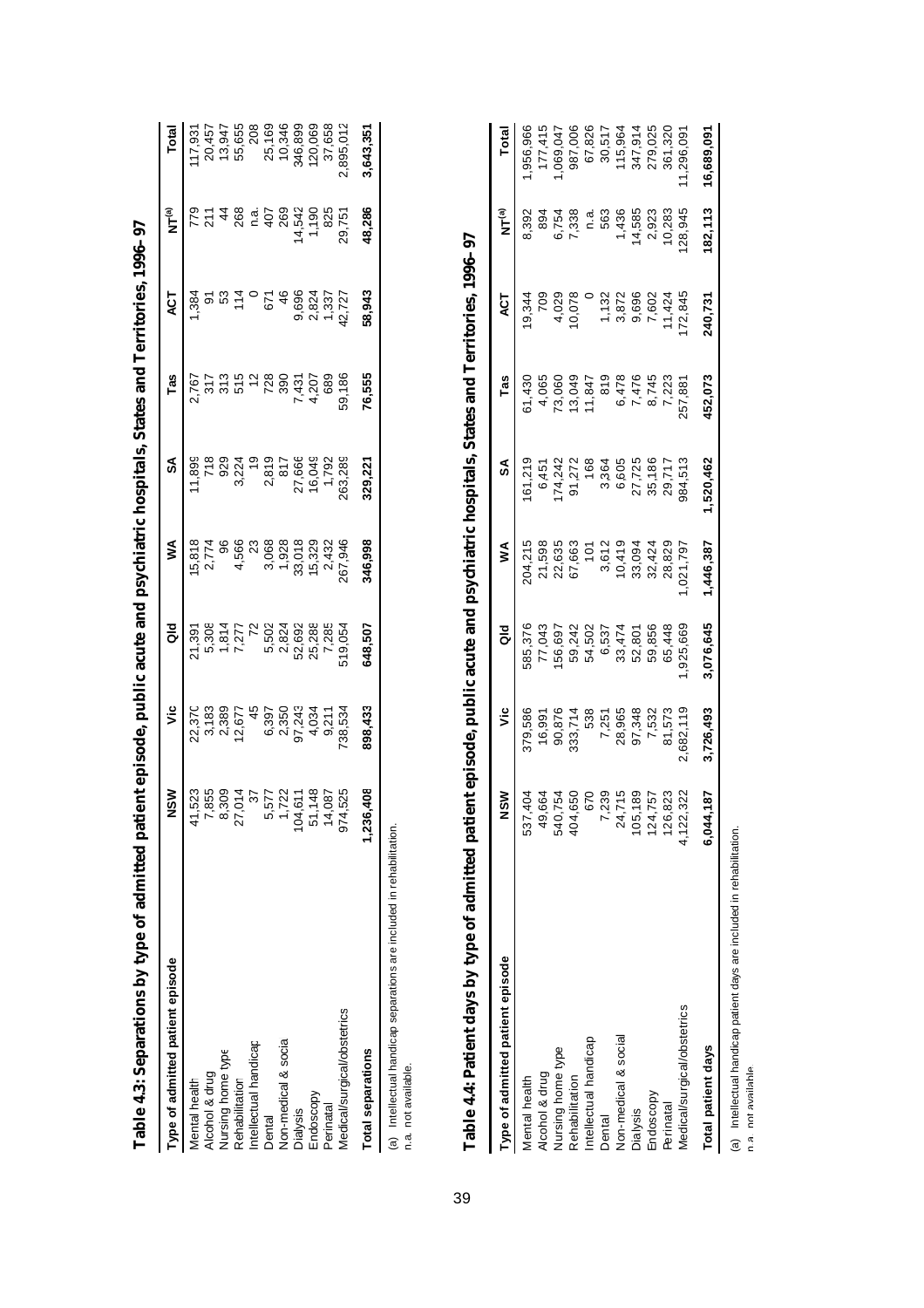| l                                       |        |
|-----------------------------------------|--------|
|                                         |        |
|                                         |        |
|                                         |        |
|                                         |        |
| l                                       |        |
|                                         |        |
|                                         |        |
|                                         |        |
| í                                       |        |
|                                         |        |
|                                         |        |
|                                         |        |
|                                         |        |
| ֕                                       |        |
|                                         |        |
|                                         |        |
|                                         |        |
|                                         |        |
|                                         |        |
|                                         |        |
|                                         |        |
|                                         |        |
|                                         |        |
|                                         |        |
|                                         |        |
|                                         |        |
|                                         |        |
|                                         |        |
| į<br>í<br>ë<br>$\overline{\phantom{a}}$ | Į      |
| $\overline{a}$<br>I                     |        |
| 1                                       | l      |
|                                         |        |
| $\frac{1}{2}$                           | ֕<br>Ï |
|                                         |        |
|                                         |        |
|                                         | ı      |
|                                         | ׅ֘֒    |
| ֕                                       |        |

| Table 4.5: Non-admitted patient occasions of service, by type of non-admitted patient care, public acute and psychiatric hospitals,<br>States and Territories, 1996-97 |                        |           |           |           |           |         |         |         |                      |
|------------------------------------------------------------------------------------------------------------------------------------------------------------------------|------------------------|-----------|-----------|-----------|-----------|---------|---------|---------|----------------------|
| Type of non-admitted patient care                                                                                                                                      | NSW <sup>(a)</sup>     | تا        | ਰ<br>ਹ    | ⋚         | SA        | Tas     | 15      | 눙       | Total <sup>(b)</sup> |
| Public acute hospitals                                                                                                                                                 |                        |           |           |           |           |         |         |         |                      |
| Accident & emergency                                                                                                                                                   | 291<br>1,627           | 1,097,554 | 979,254   | 705,134   | 433,711   | 56,102  | 75,188  | 108,200 | 5,082,434            |
| Dialysis                                                                                                                                                               |                        |           | 1,833     |           |           |         |         |         | 1,833                |
| Pathology                                                                                                                                                              | 836<br>1,827           | 663,250   | 871,803   |           |           | 48,305  | 29,263  | 58,852  | 3,499,309            |
| Radiology & organ imaging                                                                                                                                              | 212<br>577             | 454,784   | 585,177   | 238,506   | 263,640   | 18,588  | 52,941  | 64,595  | 2,255,443            |
| Endoscopy & related procedures                                                                                                                                         |                        |           | 1,711     |           |           |         | 3,510   |         | 5,221                |
| Other medical/surgical/obstetric                                                                                                                                       | 420<br>5,767           | ,272,802  | 2,183,887 | 1,384,203 | 678,109   | 21,052  | 166,880 | 63,942  | 11,638,295           |
| Mental health                                                                                                                                                          | 431<br>121             | 775,397   | 119,476   |           | 25,115    |         | 4,803   |         | 1,046,222            |
| Alcohol & drug                                                                                                                                                         |                        | 60,597    | 87,293    |           |           |         |         |         | 147,890              |
| Dental                                                                                                                                                                 |                        | 225,186   | 530,050   |           | 13,279    | 2,006   |         | 1,005   | 771,526              |
| Pharmacy                                                                                                                                                               | 597<br>392             | 386,986   | 688,973   |           |           | 24,469  | 505     | 6,293   | 1,499,823            |
| Allied health                                                                                                                                                          |                        | 958,651   | 594,122   | 409,416   | 410,793   | 66,147  | 49,520  | 15,755  | 2,504,404            |
| Community health                                                                                                                                                       | 40<br>1,686            | 456,480   | 118,568   |           |           |         |         |         | 2,261,488            |
| District nursing                                                                                                                                                       |                        | 483,967   | 31,964    |           |           |         |         |         | 515,931              |
| Other outreach                                                                                                                                                         |                        | 45,444    | 64,961    |           | 446,707   |         | 10,342  |         | 567,454              |
| Not reported                                                                                                                                                           |                        |           |           |           |           | 233,725 |         |         | 233,725              |
| Total services                                                                                                                                                         | 227<br>12,000          | 6,881,098 | 6,859,072 | 2,737,259 | 2,271,354 | 570,394 | 392,952 | 318,642 | 32,030,998           |
| Group sessions                                                                                                                                                         | 453<br>183             | 46,332    | 54,399    | 10,622    | 8,822     | ດ.<br>C | 10,835  | 0       | 314,463              |
| Public psychiatric hospitals                                                                                                                                           |                        |           |           |           |           |         |         |         |                      |
| Emergency & outpatient individual sessions                                                                                                                             | 282<br>47              | n a       | 19,517    | n.a.      | .<br>د    | n.a.    |         |         | 66,799               |
| Emergency & outpatient group sessions                                                                                                                                  | 3,141                  | n.a       | 2,193     | n.a.      | ີ້<br>ດ   | n.a.    |         |         | 5,334                |
| Outreach/community individual sessions                                                                                                                                 | 264<br>342             | n.a       | 111,193   | n.a.      | n.ai      | ດ.<br>C |         |         | 453,457              |
| Outreach/community group sessions                                                                                                                                      | 354<br>$\infty$        | ة.<br>C   | 4,594     | n a       | n.a       | n.a     |         |         | 12,948               |
| <b>Total services</b>                                                                                                                                                  | $-50$<br>$\frac{2}{3}$ | n.a.      | 137,497   | n.a.      | n.a.      | n.a.    |         |         | 538,538              |
|                                                                                                                                                                        |                        |           |           |           |           |         |         |         |                      |

(a) Occasions of service for pathology and radiology and organ imaging were available as a combined total only. The proportions of services allocated to these categories have been estimated.<br>(b) For public psychiatric hosp (a) Occasions of service for pathology and radiology and organ imaging were available as a combined total only. The proportions of services allocated to these categories have been estimated.

(b) For public psychiatric hospitals, includes only those States and Territories for which data are available.

.. not applicable.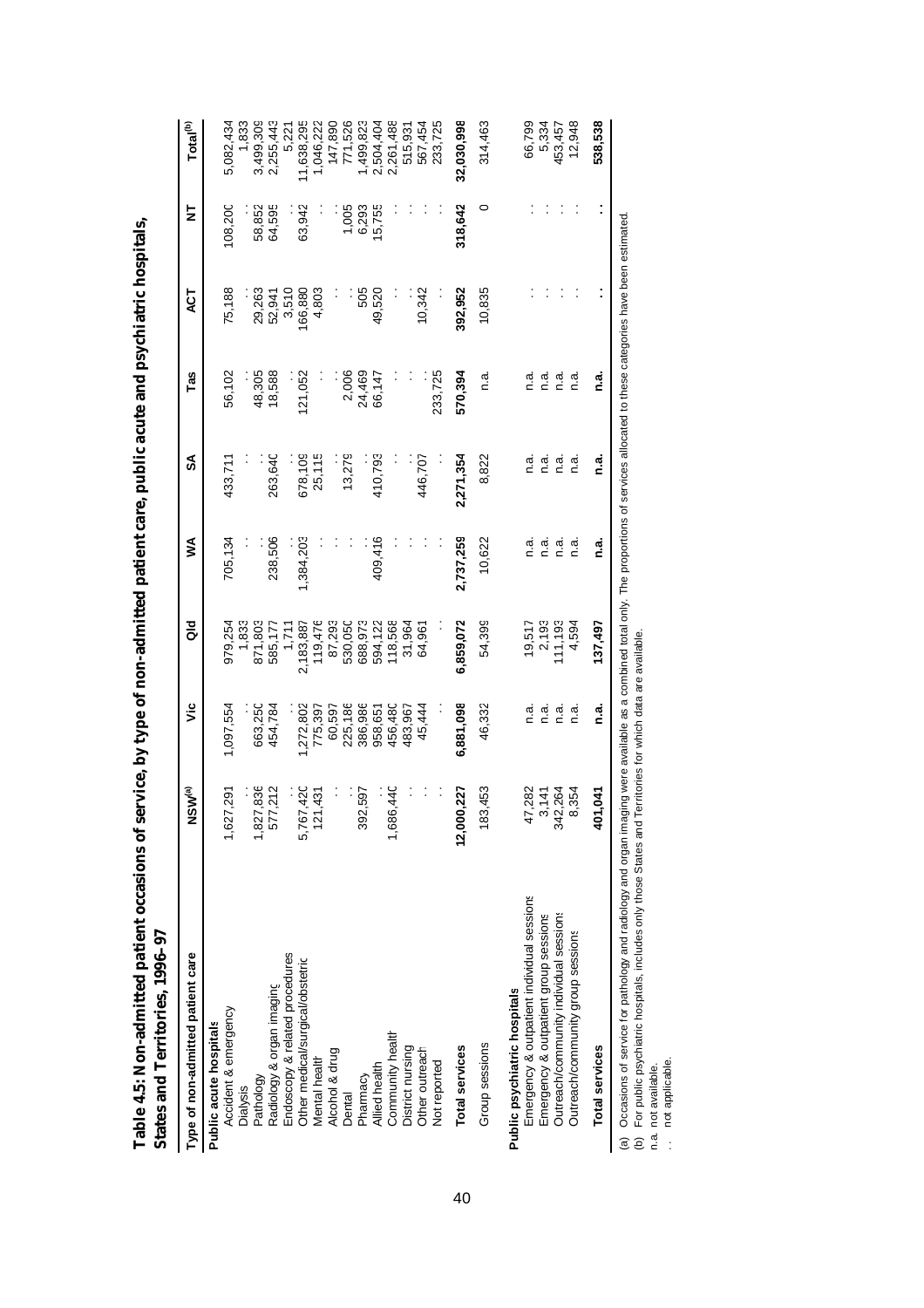# **5 Administrative data for admitted patients**

## **Introduction**

Data in this chapter are derived from the National Hospital Morbidity Database at the Institute, the compilation of patient-level data for all separations from public and private hospitals in Australia. For each separation in the database, a range of administrative and related data elements was reported including patient accommodation status, hospital insurance status, compensable status, State or Territory of usual residence, type of episode of care and mode of separation. The tables in this chapter present separation, patient day, average cost weight and average length of stay statistics for these variables.

Data providers supplied information on each patient's accommodation status, which incorporates a distinction between patients who are and are not eligible for treatment in accordance with the Medicare agreements. 'Eligible' patients are further categorised as *Eligible public patients*, *Eligible private patients*, *Eligible Department of Veterans' Affairs patients* or *Eligible other patients*. These data are as supplied by the States and Territories and, in the case of Department of Veterans' Affairs (DVA) patients, a different kind of eligibility, to receive hospital treatment as a DVA patient, may not necessarily have been confirmed by DVA. Additional definitional material regarding these categories can be found in the *National Health Data Dictionary* (NHDC 1996).

Data on insurance status indicates whether a patient has hospital insurance; that is, insurance providing benefits related to charges for hospital accommodation and services. Insurance for benefits for ancillary services only is excluded. The *National Health Data Dictionary* specifies that the insurance status of the patient should be reported as 'Hospital insurance' or 'No hospital insurance'; however, some data providers also used a 'Not reported' category. Coding for extra detail for private hospital patients with hospital insurance is also specified in the dictionary. For these patients, information was to be collected on whether the insurance was from a basic table only, or included supplementary cover. Only two data providers supplied this information (neither fully) so it is not included in this report.

Insurance status should not be confused with whether the patient is admitted as a public, private or other type of patient. Individuals can elect to be admitted in public hospitals as public or private patients irrespective of their insurance status.

Data on the compensable status of each patient were are also supplied, a compensable patient being defined as any person who is entitled to the payment of, or who has been paid, compensation, damages or other benefits (including a payment in settlement of a claim for compensation, damages or other benefits) in respect of the injury, illness or disease for which he or she is receiving care and treatment.

Compensable status reflects the status of the patient at the time of separation. The *National Health Data Dictionary* specifies that the compensable status of the patient should be reported as 'Compensable' or 'Not compensable'; however, some data providers also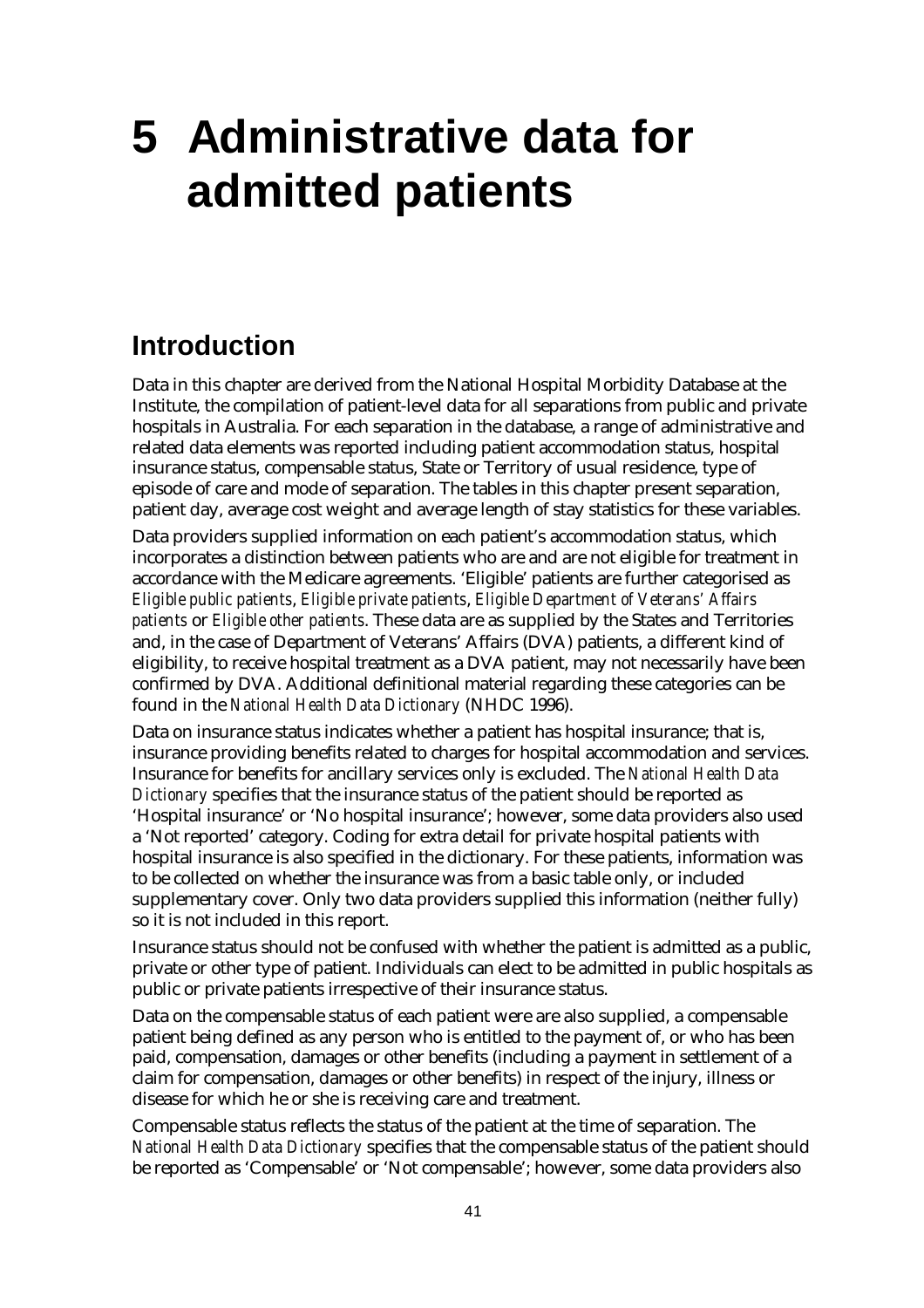used a 'Not reported' category. Western Australia was unable to supply compensable status data for its public psychiatric hospitals.

State or Territory of usual residence was provided for most separations and includes Other Territories and overseas areas of usual residence. This information is stored on the National Hospital Morbidity Database at a finer geographical level but this has not been included in tables in this report.

Type of episode of care was also reported for most separations. An episode of care is defined as a phase of treatment for an admitted patient. It may correspond to a patient's entire hospital stay, or the hospital stay may be divided into separate episodes of care of different types. In the latter case, a 'statistical separation' occurs between such episodes, and a new separation record is generated. Thus separations in the database for those States and Territories reporting episodes of care are actually for phases of treatment, not necessarily for entire hospital stays. Definitions of each type of care are contained in the *National Health Data Dictionary*. The classification for this data element is:

- acute care
- rehabilitation care
- palliative care
- non-acute care
- unqualified neonate
- other care.

A finer level of detail is specified within the rehabilitation and palliative care categories; however, as only two States supplied this extra information (only one fully), this detail was also excluded from the tables. Tasmania and the Australian Capital Territory did not supply data for this item except for unqualified neonates.

The mode of separation records the status of the patient (discharged, transferred, episode type change, died) at the time of separation and for some categories the place to which the person was discharged or transferred.

## **Highlights**

#### **Patient accommodation status**

Eligible public patients accounted for 84% of separations from public hospitals (3,075,874) compared with 11% for eligible private patients (392,773) (Table 5.1). Eligible DVA patients made up the majority of the remainder. The two major categories were reversed in private hospitals with eligible public patients making up 2% of separations (39,603) and eligible private patients 86% (1,443,600). Overall 58% of separations were for eligible public patients (3,115,477) and 34% (1,836,373) for eligible private patients.

For both sectors combined there were 169 separations per 1,000 population for eligible public patients compared with 100 for eligible private patients (Table 5.2). The latter figure is underestimated because private hospital separations were not available for the Northern Territory or from private free-standing day hospital facilities in the Australian Capital Territory. The Northern Territory recorded the highest eligible public patient separation rate (248 per 1,000). The separation rate for eligible public patients in private hospitals in Tasmania (16.3 per 1,000) was markedly higher than those recorded for other States and Territories.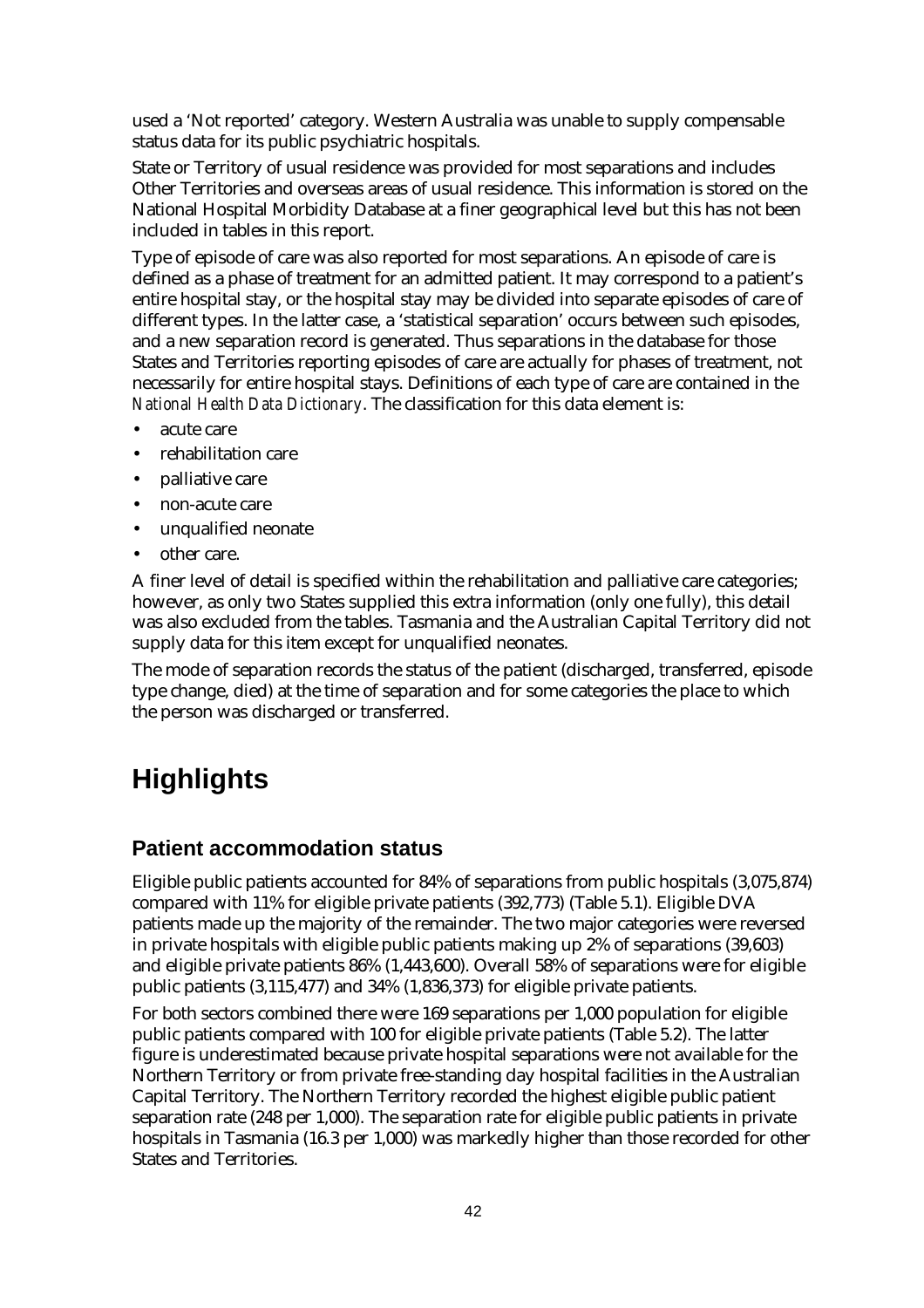Table 5.3 presents the average cost weight of separations in each State and Territory by hospital sector and accommodation status. The table has been restricted to separations with an episode of care type of *acute* or *unspecified*. In all States and Territories with the exception of South Australia, the average cost weights for eligible private patients in public hospitals was higher than that for eligible public patients. In both public and private hospitals, DVA patients showed average cost weights one third higher than these hospitals' main patient groups of eligible public and eligible private patients respectively. More detail about the AN-DRG classification and cost weights is included in Chapter 10 and, in reference to the effects of the integration of public psychiatric services into public hospital systems, on page 4 in Chapter 4.

Since 1993–94 there has been a decline in the numbers of separations and patient days recorded by eligible private patients in public hospitals (Table 5.5). The proportion of public hospital patient days attributable to private patients fell from 15% to 10% over this period. On the other hand, private hospitals increased their proportion of patient days attributable to eligible public patients from 0.4% to almost 3% over the same time. Private hospitals also showed steady growth in eligible DVA patients treated, increasing from 5% of patient days in 1993–94 to 10% in 1996–97. At least some of this would have been related to the sale of some DVA hospitals to the private sector over this period.

#### **Insurance status**

The supplied information indicates that 30% of separations in 1996–97 were for patients who had hospital insurance (1,580,897), 58% were not (3,066,701), with the remainder not reported (Table 5.6). Relatively few separations for patients in public hospitals were reported as having insurance (11%, 415,529), while in private hospitals 69% were reported as being insured (1,165,368).

#### **Compensable status**

Overall, around 2% of patients (123,386) were compensable in 1996–97 (Table 5.7). In the public sector, 1% of patients (47,117) fell into this category, while in the private sector 5% of patients (76,269) were compensable. Western Australia did not provide information regarding compensable status for public psychiatric hospitals.

#### **State or Territory of usual residence**

Table 5.8 indicates how many patients in each State and Territory were interstate residents. Overall, 98% of patients (5,211,456) resided in the State or Territory where they were treated. However, in the Australian Capital Territory, only about three-quarters of the patients treated were Australian Capital Territory residents (54,639), with the majority of the remainder resident in New South Wales (Table 5.9). This is mainly because the Australian Capital Territory acts as a referral centre for the surrounding districts, which include parts of New South Wales.

The average cost weight of separations in each State and Territory by each hospital sector and State or Territory of usual residence is presented in Table 5.10. As for Table 5.3, this table has been restricted to separations with an episode of care type of *acute* or *unspecified* (for more detail see Chapter 10, and page 4 in Chapter 4). Both New South Wales and Victorian public hospitals had average cost weights that were higher for interstate patients than for their own. Separations for Northern Territory residents had higher average cost weights for the public sector in several States, particularly Victoria and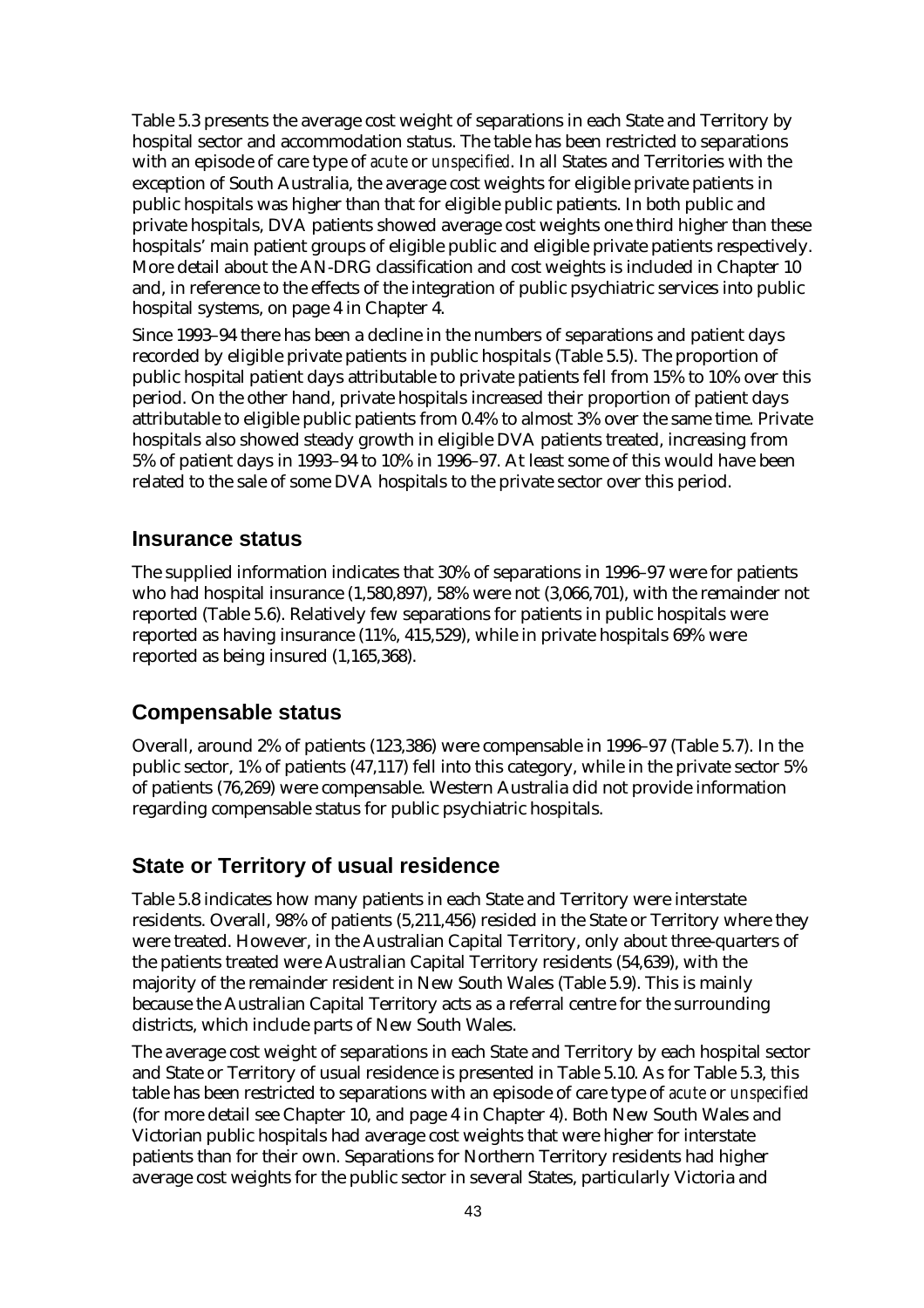South Australia, than in the Northern Territory, consistent with a tendency for movement of Territory residents with more complex treatment requirements to hospitals in other States. Tasmanian residents had higher average cost weights for treatment provided by the private sector in other States and Territories than in Tasmania.

## **Type of episode of care**

For the hospitals for which this data element was reported, 90% of separations were classified as episodes of *Acute care*, 4% as *Unqualified neonates* and 2% as *Rehabilitation care*. There was some variation among the States and Territories for which data were supplied and between the public and private sectors (Table 5.11). For example, the proportion of public hospital separations that were for *Rehabilitation care* ranged from 0.5% (245) in the Northern Territory to 2.1% in New South Wales (26,635) and Queensland (14,640). Details of type of episode of care were not reported for Western Australian psychiatric hospitals.

Unqualified neonates (defined in the Glossary) are included in the National Hospital Morbidity Database for 1996–97, and have only been included in Tables 5.11 and 5.12. They account for an additional 193,498 separations, the majority (164,381, 85%) in the public sector, and as such will cause total separations in Table 5.11 to differ from those of other tables.

Average length of stay for episodes of acute care in private hospitals (3.2 days) was shorter than in public hospitals (3.8 days) (Table 5.12). In public hospitals the average length of stay for unqualified neonates was 3.3 days whilst in private hospitals it was 5.3 days. Palliative care was the only other type of episode of care where the average length of stay was longer for patients in private hospitals (14.9 days) than for public hospitals (13.4 days).

## **Mode of separation**

The majority of patients (4,947,087, over 90%) were included in the *Other* category, suggesting that most people go home after separation from hospital. This was particularly the case in the private sector, where 97% of separations (1,630,908) were categorised as *Other*; in the public sector, this figure was 91% (3,316,179) (Table 5.13). The main difference between the sectors was that more patients were transferred to other hospitals in the public sector than in the private sector. There were also greater proportions of separations in the public sector for statistical discharges, deaths and the *Left against medical advice/discharge at own risk* category.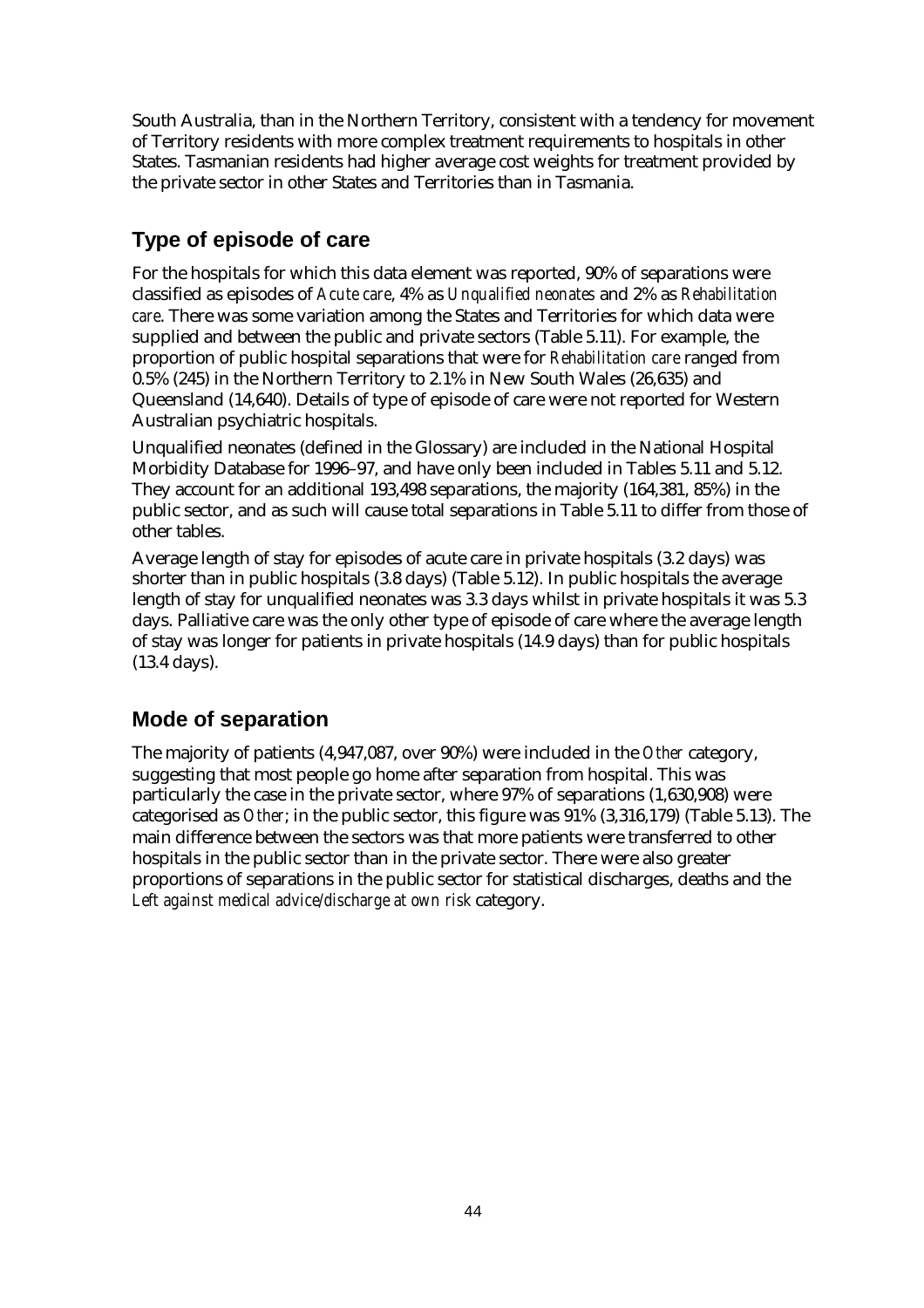| i<br>١  |
|---------|
|         |
|         |
|         |
|         |
|         |
| ֕       |
| ׇ֠<br>I |

|                                                                           | NSM                | ۶Ë                | る                 | ⋚                 | వ్                      | Tas             | 40                  | ⋚                     | Total                |
|---------------------------------------------------------------------------|--------------------|-------------------|-------------------|-------------------|-------------------------|-----------------|---------------------|-----------------------|----------------------|
| Accommodation status                                                      |                    |                   |                   |                   | <b>Public hospitals</b> |                 |                     |                       |                      |
| Eligible private patient<br>Eligible public patient                       | 997,975<br>165,419 | '62,456<br>88,355 | 573,765<br>66,893 | 301,009<br>29,950 | 280,169<br>30,167       | 5,825<br>64,712 | 49,842              | 45,946<br>1,317<br>29 | 3,075,874<br>392,773 |
| Eligible Department of Veterans' Affairs patien<br>Eligible other patient | 15,240<br>51,161   | 34,146<br>13,150  | 2,474<br>3,672    | 6,701<br>6,001    | 14,399<br>3,740         | 4,743<br>1,371  | 4,847<br>775<br>499 | 585                   | 114,428<br>44,258    |
| Ineligible patient                                                        | 6,280              | 1,790             | 1,712             | 885               | 715                     | $\frac{5}{2}$   | 235                 | 328                   | 12,046               |
| Not reported                                                              | $\circ$            | $\circ$           | 0                 | 2,515             | $\circ$                 | 0               | 0                   | ಌ                     | 2,588                |
| Total                                                                     | 236,075            | 899,897           | 648,516           | 347,061           | 329,190                 | 76,752          | 56,198              | 48,278                | 3,641,967            |
|                                                                           |                    |                   |                   |                   | Private hospitals       |                 |                     |                       |                      |
| Eligible public patient                                                   | 18,227             | 1,946             | 1,132             | 10,094            | 479                     | 7,725           |                     | ี<br>ด.ส              | 39,603               |
| Eligible private patient                                                  | 429,870            | 413,953           | 312,466           | 01,429            | 132,503                 | 37,890          | 15,489              | n.a                   | 1,443,600            |
| Eligible Department of Veterans' Affairs patien                           | 34,946             | 20,744            | 37,453            | 8,712             |                         | 4,128           | 1,065               | n.a                   | 109,231              |
| Eligible other patient                                                    | 518<br>20,         | 21,589            | 9,675             | 6,264             | 2,183<br>7,436          | 5,000           | 657                 | n.a.                  | 71,139               |
| Ineligible patient                                                        | 655                | 322               | 1,573             | 117               | $\frac{3}{4}$           | ဖေဝ             |                     | n.a                   | 2,723                |
| Not reported                                                              | 18,652             |                   |                   |                   | $\circ$                 |                 | o                   | ี<br>ด.ส              | 18,652               |
| Total                                                                     | 522,868            | 458,554           | 362,299           | 126,616           | 142,644                 | 54,749          | 17,218              | n.a.                  | 1,684,948            |
|                                                                           |                    |                   |                   |                   | All hospitals           |                 |                     |                       |                      |
| Eligible public patient                                                   | 016,202            | 764,402           | 574,897           | 311,103           | 280,648                 | 72,437          | 49,842              | 45,946                | 3,115,477            |
| Eligible private patient                                                  | 595,289            | 502,308           | 379,359           | 131,379           | 162,670                 | 43,715          | 20,336              | 1,317                 | 1,836,373            |
| Eligible Department of Veterans' Affairs patien                           | 86,107             | 54,890            | 39,927            | 15,413            | 16,582                  | 8,871           | 1,840               | 29                    | 223,659              |
| Eligible other patient                                                    | 35,758             | 34,739            | 13,347<br>3,285   | 12,265            | 11,176                  | 6,371           | 1,156<br>242        | 585<br>328            | 115,397              |
| Ineligible patient                                                        | 6,935              | 2,112             |                   | 1,002             | 758                     | 107             |                     |                       | 14,769               |
| Not reported                                                              | 652<br>ထ           |                   |                   | 2,515             |                         |                 | 0                   | ಌ                     | 21,240               |
| Total separations                                                         | ,758,943           | 1,358,451         | 1,010,815         | 473,677           | 471,834                 | 131,501         | 73,416              | 48,278                | 5,326,915            |

n.a. not available.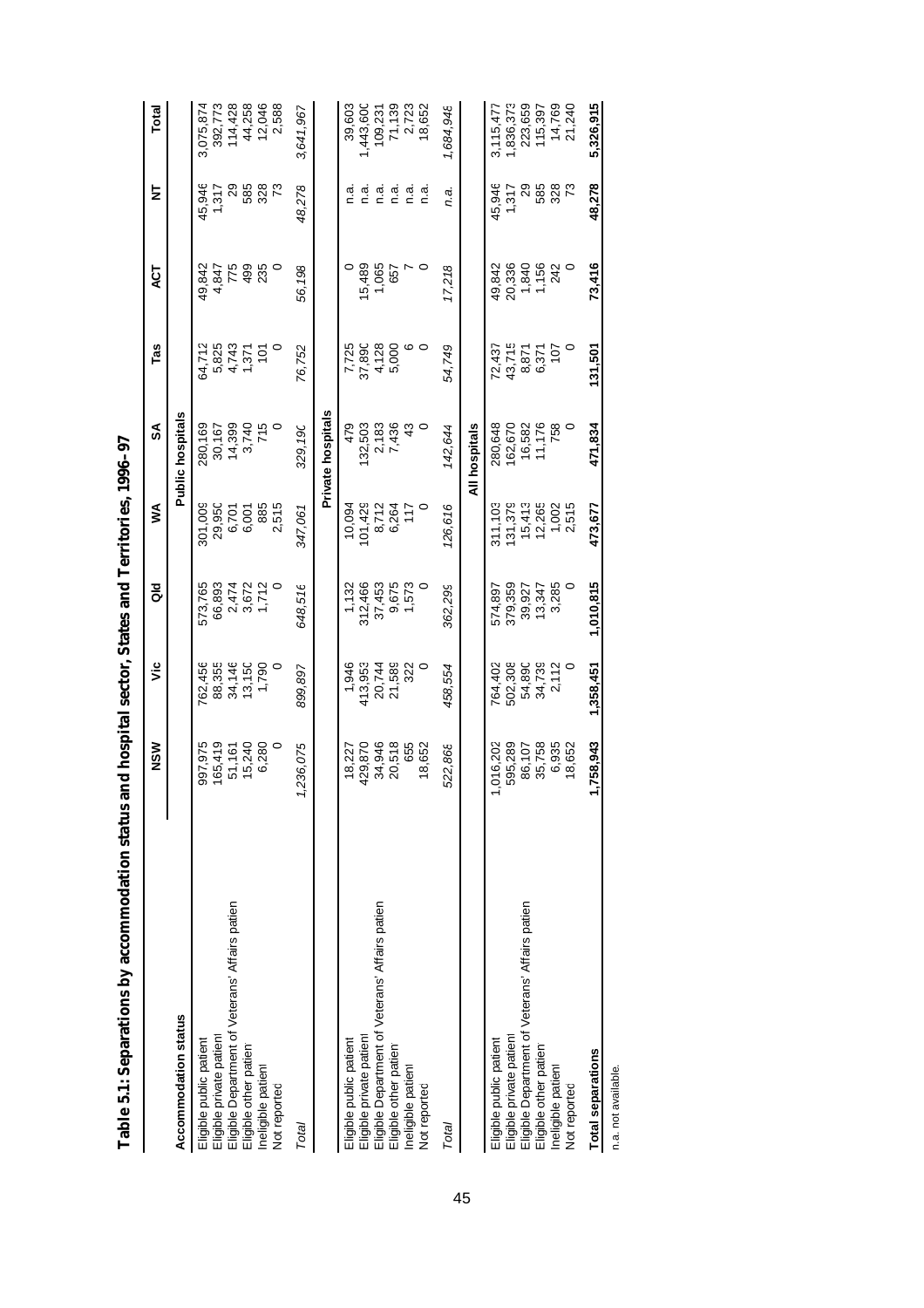| by accommodation status and nospital sector, states and 1 efficines, 1996–97<br>Tapie 3.2: Separations per 1,900 population |                                   |                                       |                                                                     |                                   |                                 |                                       |                                      |                                                                                             |                              |
|-----------------------------------------------------------------------------------------------------------------------------|-----------------------------------|---------------------------------------|---------------------------------------------------------------------|-----------------------------------|---------------------------------|---------------------------------------|--------------------------------------|---------------------------------------------------------------------------------------------|------------------------------|
|                                                                                                                             | NSW                               | ۶Ë                                    | $\frac{d}{d}$                                                       | ≸                                 | SA                              | Tas                                   | ES                                   | ₫                                                                                           | Total                        |
| Accommodation status                                                                                                        |                                   |                                       |                                                                     |                                   | Public hospitals                |                                       |                                      |                                                                                             |                              |
| Eligible public patient                                                                                                     |                                   | 66.4                                  | 170.2                                                               |                                   |                                 |                                       | 61.6                                 |                                                                                             | 167.0                        |
| Eligible private patient                                                                                                    |                                   |                                       |                                                                     |                                   |                                 |                                       |                                      |                                                                                             | 21.3                         |
| Eligible Department of Veterans' Affairs patien                                                                             |                                   | $0.5004$<br>$0.5004$                  | 907700                                                              |                                   |                                 | 8 1 1 0 1 0<br>8 1 0 1 0<br>8 1 0 1 0 | $15.7$<br>$15.6$<br>$-0.8$<br>$-0.7$ | 0 + 0 0 0 0 4<br>6 + 0 0 0 + 0<br>4 + 0 0 0 + 0                                             | $0,000$<br>$0,000$           |
| Eligible other patient                                                                                                      |                                   |                                       |                                                                     |                                   |                                 |                                       |                                      |                                                                                             |                              |
| Ineligible patient                                                                                                          |                                   |                                       |                                                                     |                                   |                                 |                                       |                                      |                                                                                             |                              |
| Not reported                                                                                                                |                                   |                                       |                                                                     |                                   |                                 | $\overline{Q}$ .                      |                                      |                                                                                             |                              |
| Total                                                                                                                       | 198.1                             | 96.4                                  | 192.4                                                               | 194.8                             | 223.0                           | 161.9                                 | 182.2                                | 260.6                                                                                       | 197.7                        |
|                                                                                                                             |                                   |                                       |                                                                     |                                   | Private hospitals               |                                       |                                      |                                                                                             |                              |
| Eligible public patient                                                                                                     |                                   |                                       |                                                                     |                                   |                                 |                                       |                                      |                                                                                             |                              |
| Eligible private patient                                                                                                    | o o o o o – o<br>N g b o o o      | 084400                                | $0.77987$<br>$0.77987$                                              | 1<br>1994<br>1994<br>1995<br>1996 | 0<br>0 0 0 0 0 0<br>0 0 0 0 0 0 |                                       |                                      | aiai<br>⊂⊂                                                                                  | 2 4 9 9 2 9<br>2 8 9 9 9 0 1 |
| Eligible Department of Veterans' Affairs patien                                                                             |                                   |                                       |                                                                     |                                   |                                 |                                       |                                      | ດ.<br>C                                                                                     |                              |
| Eligible other patient                                                                                                      |                                   |                                       |                                                                     |                                   |                                 |                                       |                                      |                                                                                             |                              |
| Ineligible patient                                                                                                          |                                   |                                       |                                                                     |                                   |                                 |                                       |                                      | $\begin{array}{ccc} \overline{a} & \overline{a} \\ \overline{c} & \overline{c} \end{array}$ |                              |
| Not reported                                                                                                                |                                   |                                       |                                                                     |                                   |                                 |                                       |                                      | n.a                                                                                         |                              |
| Total                                                                                                                       | 83.8                              | 100.                                  | 107.5                                                               | 71.1                              | 96.6                            | 115.5                                 | 55.8                                 | n.a.                                                                                        | 91.5                         |
|                                                                                                                             |                                   |                                       |                                                                     |                                   | All hospitals                   |                                       |                                      |                                                                                             |                              |
| Eligible public patient                                                                                                     | 162.8                             | 166.9                                 |                                                                     | 174.6                             | $-0.1$                          |                                       | 61.6                                 | 248.0                                                                                       | 169.1                        |
| Eligible private patient                                                                                                    |                                   |                                       |                                                                     |                                   |                                 |                                       |                                      |                                                                                             |                              |
| Eligible Department of Veterans' Affairs patien                                                                             | $900 - 0$<br>$40 - 0$<br>$40 - 0$ | $109.6$<br>$72.6$<br>$-0.5$<br>$-0.7$ | $770.5$<br>$72.5$<br>$72.5$<br>$72.5$<br>$72.5$<br>$72.5$<br>$72.5$ | 73.769604                         | 2220202020                      | 5<br>8 9 5 4 5 6 7<br>8 9 5 7 9 9     |                                      | 7.2234<br>7.2234                                                                            |                              |
| Eligible other patient                                                                                                      |                                   |                                       |                                                                     |                                   |                                 |                                       |                                      |                                                                                             |                              |
| Ineligible patient                                                                                                          |                                   |                                       |                                                                     |                                   |                                 |                                       |                                      |                                                                                             |                              |
| Not reported                                                                                                                |                                   |                                       |                                                                     |                                   |                                 |                                       |                                      |                                                                                             |                              |
| <b>Total separations</b>                                                                                                    | 281.8                             | 296.5                                 | 299.8                                                               | 265.8                             | 319.6                           | 277.4                                 | 238.0                                | 260.6                                                                                       | 289.1                        |

1006.07 **Table 5.2: Separations per 1,000 population by accommodation status and hospital sector, States and Territories, 1996–97**  $\ddot{\phantom{a}}$  $\ddot{a}$  $\frac{1}{2}$ l. à l. E. É ् l, j, ् l,  $1000$ .<br>ڊ Ù  $\frac{6}{4}$ Table

n.a. not available.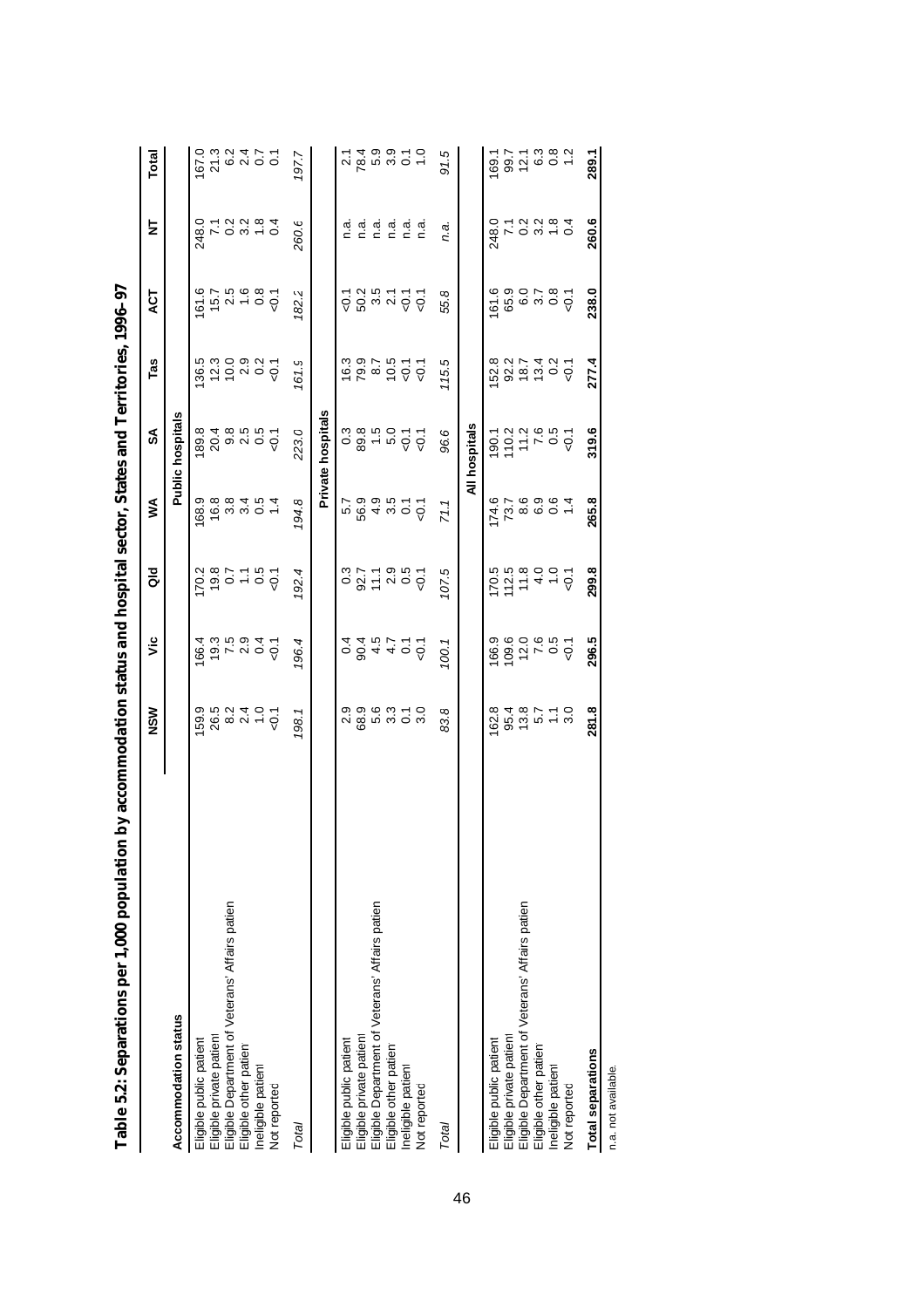|                                                                                                                                       | DY accommodation states and nospital section, states and removement of the states |                  |                   |                 |                               |                                    |                      |                            |       |
|---------------------------------------------------------------------------------------------------------------------------------------|-----------------------------------------------------------------------------------|------------------|-------------------|-----------------|-------------------------------|------------------------------------|----------------------|----------------------------|-------|
|                                                                                                                                       | NSW                                                                               | ئا               | as<br>G           | ≸               | SA                            | Tas                                | <b>LO</b>            | ₹                          | Total |
| Accommodation status                                                                                                                  |                                                                                   |                  |                   |                 | <b>Public acute hospitals</b> |                                    |                      |                            |       |
| Eligible public patient                                                                                                               | $\overline{c}$                                                                    | $\overline{c}$   |                   | 0.95            | $\frac{1}{2}$                 | 0.98                               |                      | 0.78                       | 0.99  |
|                                                                                                                                       |                                                                                   |                  |                   |                 |                               |                                    |                      |                            |       |
| Eligible private patient<br>Eligible Department of Veterans' Affairs patien                                                           | 1.37                                                                              | 1.38             | 88285<br>0705     | 588             | 345                           | $\frac{23}{1} \times \frac{26}{1}$ | 0.32<br>1.23<br>2.11 | 85<br>0.47<br>0.47<br>0.47 | 8.58  |
| Eligible other patient                                                                                                                | 1.44                                                                              | 66.              |                   |                 |                               |                                    | 1.67                 |                            |       |
| Ineligible patient                                                                                                                    | 1.37                                                                              | 55               | 1.34              | $\overline{22}$ | 25                            | 0.97                               | 1.03                 |                            | 1.35  |
| Not reported                                                                                                                          | Ĵ                                                                                 | :                | $\ddot{\cdot}$    | Ĵ               |                               | :                                  | :                    | Ĩ.                         | ļ.    |
| Total                                                                                                                                 | 1.04                                                                              | 1.04             | 0.99              | 0.97            | 1.03                          | 1.03                               | 6.97                 | 0.80                       | 1.02  |
|                                                                                                                                       |                                                                                   |                  |                   |                 | Private hospitals             |                                    |                      |                            |       |
| Eligible public patient                                                                                                               | 0.98                                                                              | 0.44             | $-57$             | 0.91            | 0.93                          | 0.97                               |                      | a.<br>⊂                    | 0.94  |
|                                                                                                                                       | 0.89                                                                              | 0.94             | $0.58$<br>$-0.86$ |                 | 0.99                          |                                    |                      | n a                        |       |
| Eligible private patient<br>Eligible Department of Veterans' Affairs patien                                                           |                                                                                   |                  |                   |                 |                               |                                    |                      | n.a.                       |       |
| Eligible other patient                                                                                                                | $1.23$<br>0.88                                                                    | $7.88$<br>$7.88$ |                   | 0.808           | 0.98                          | $0.88$<br>$-0.88$                  | $0.97$<br>$1.72$     | n.a.                       |       |
| Ineligible patient                                                                                                                    | 0.69                                                                              |                  | 0.85              | 0.88            | 0.51                          | 0.85                               | 1.06                 | n.a.                       | 0.95  |
| Not reported                                                                                                                          | 0.67                                                                              | $\ddot{\cdot}$   | :                 | :               |                               |                                    | $\ddot{\cdot}$       | n.ai                       | 0.67  |
| Total                                                                                                                                 | <u>ଚ</u><br>୦.୨                                                                   | 0.96             | 0.96              | 0.92            | 0.99                          | 0.97                               | $\frac{8}{1}$        | n.a.                       | 0.94  |
| (a) Separations for which the type of episode of care was reported as acute, or was not reported. For further details, see Chapter 10 |                                                                                   |                  |                   |                 |                               |                                    |                      |                            |       |

**Table 5.3: Average cost weight of separations** Table 5.3: Average cost weight of separations<sup>tal</sup> by accommodation status and hospital sector. States and Territories. 1996–9.  **by accommodation status and hospital sector, States and Territories, 1996–97**

n.a. not available.

n.a. not available.<br>. . not applicable. . . not applicable.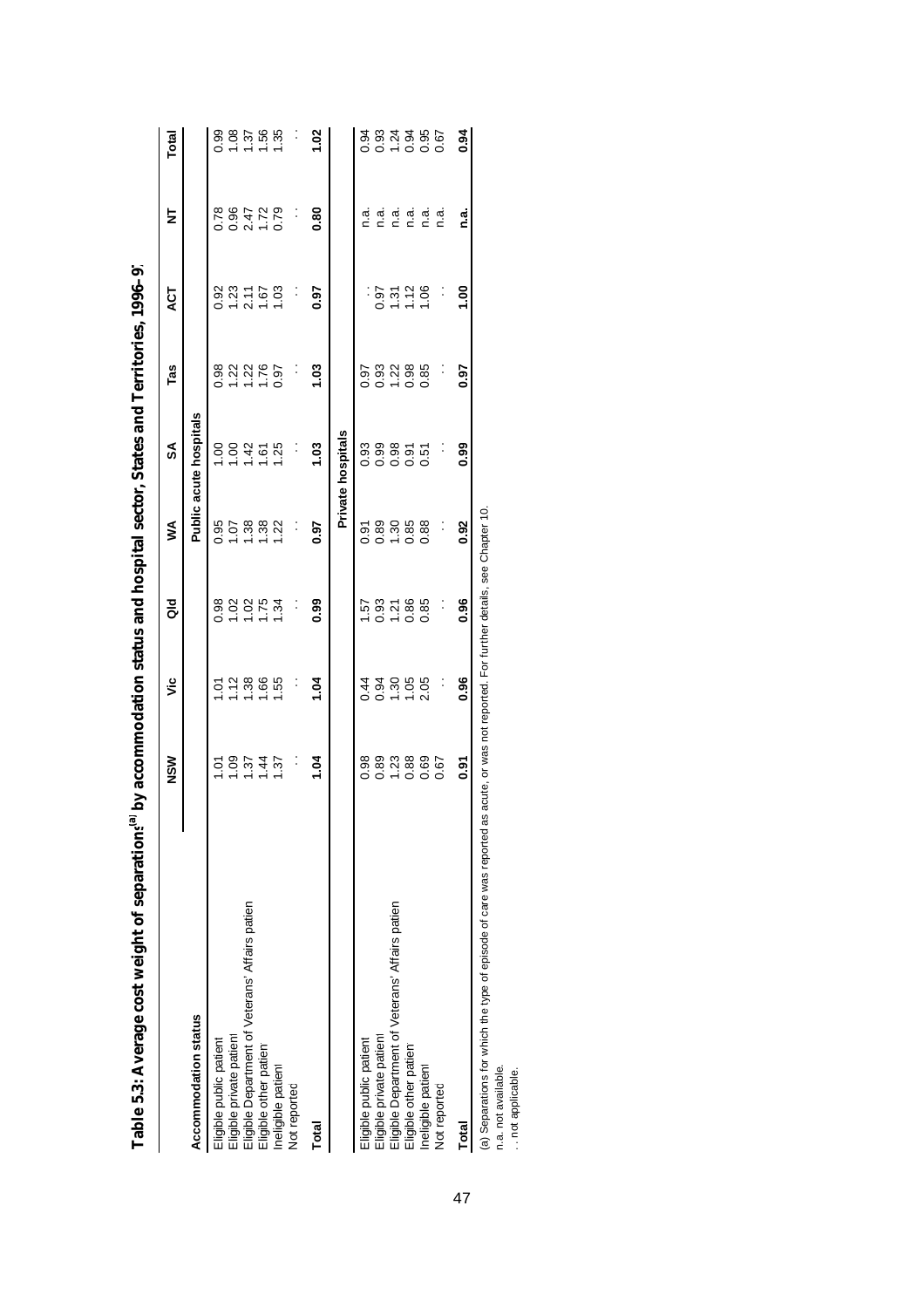| <u>modes</u> for a familiarian                                            |                      | <br> <br> <br>       |                      |                    |                         |                  |                  |                  |                       |
|---------------------------------------------------------------------------|----------------------|----------------------|----------------------|--------------------|-------------------------|------------------|------------------|------------------|-----------------------|
|                                                                           | NSW                  | ئا                   | as<br>G              | ⋚                  | వ్                      | Tas              | 5g               | ₹                | Total                 |
| Accommodation status                                                      |                      |                      |                      |                    | <b>Public hospitals</b> |                  |                  |                  |                       |
| Eligible private patient<br>Eligible public patient                       | 4,492,636<br>833,843 | 3,075,589<br>352,410 | 242,668<br>2,839,005 | 137,254<br>118,641 | 127,712<br>1,231,947    | 25,952<br>402,22 | 90,888<br>21,148 | 173,236<br>3,247 | 3,542,776<br>1,725,62 |
| Eligible Department of Veterans' Affairs patien<br>Eligible other patient | 380,292<br>170,802   | 60,079<br>216,512    | 10,850<br>21,303     | 33,552<br>32,347   | 19,203<br>84,761        | 31,163<br>7,393  | 8,686<br>3,178   | 4,230<br>180     | 765,996<br>318,535    |
| neligible patient<br>Not reported                                         | 33,173<br>0          | $\circ$<br>7,087     | 6,613<br>0           | 2,862<br>24,010    | 2,700                   | 430<br>$\circ$   | 730              | 1,067<br>127     | 54,662<br>124,137     |
| Total                                                                     | 5,910,746            | 3,711,677            | 3,120,439            | 1,448,666          | 1,466,323               | 467,159          | 224.630          | 182,087          | 16,531,727            |
|                                                                           |                      |                      |                      |                    | Private hospitals       |                  |                  |                  |                       |
| Eligible public patient                                                   | 65,245               | 2,544                | 37,502               | 34,226             | 1,601                   | 28,460           |                  | ه.<br>C          | 169,578               |
| Eligible private patient                                                  | 302,616              | 1,419,860            | 1,045,154            | 318,473            | 503,414                 | 135,056          | 54,550           | n a              | 4,779,123             |
| Eligible Department of Veterans' Affairs patien                           | 143,867              | 122,860              | 225,307              | 71,688             | 9,455                   | 21,661           | 5,389            | n.a              | 600,227               |
| Eligible other patient                                                    | 53,013               | 123,866              | 20,472               | 15,081             | 19,282                  | 14,556           | 1,981            | n.a              | 248,251               |
| Ineligible patient                                                        | 1,404                | 1,431                | 4,305                | 215                | SO                      | თ                | 17               | n.a              | 7,431                 |
| Not reported                                                              | 29,488               | 0                    | 0                    | 0                  | 0                       | $\circ$          | $\circ$          | n.a              | 29,488                |
| Total                                                                     | 1,595,633            | 1,670,561            | 1,332,740            | 439,683            | 533,802                 | 199,742          | 61,937           | n.a              | 5,834,098             |
|                                                                           |                      |                      |                      |                    | All hospitals           |                  |                  |                  |                       |
| Eligible public patient                                                   | 4,557,881            | 3,078,133            | 2,876,507            | 1,171,480          | 1,233,548               | 430,681          | 90,888           | 173,236          | 13,712,354            |
| Eligible private patient                                                  | 2,136,459            | 1,772,270            | 1,287,822            | 437,114            | 631,126                 | 161,008          | 75,698           | 3,247            | 6,504,744             |
| Eligible Department of Veterans' Affairs patien                           | 524,159              | 339,372              | 236,157              | 105,240            | 94,216                  | 52,824           | 14,075           | 180              | 1,366,223             |
| Eligible other patient                                                    | 223,815              | 183,945              | 41,775               | 47,428             | 38,485                  | 21,949           | 5,159            | 4,230            | 566,786               |
| neligible patient                                                         | 34,577               | 8,518                | 10,918               | 3,077              | 2,750                   | 439              | 747              | 1,067            | 62,093                |
| Not reported                                                              | 29,488               |                      | $\circ$              | 24,010             | o                       | $\circ$          |                  | 127              | 153,625               |
| Total patient days                                                        | 7,506,379            | 5,382,238            | 4,453,179            | 1,888,349          | 2,000,125               | 666,901          | 286,567          | 182,087          | 22,365,825            |
| n.a. not available.                                                       |                      |                      |                      |                    |                         |                  |                  |                  |                       |

| j             |
|---------------|
|               |
|               |
| j             |
|               |
|               |
|               |
| $\frac{1}{2}$ |
| ֕             |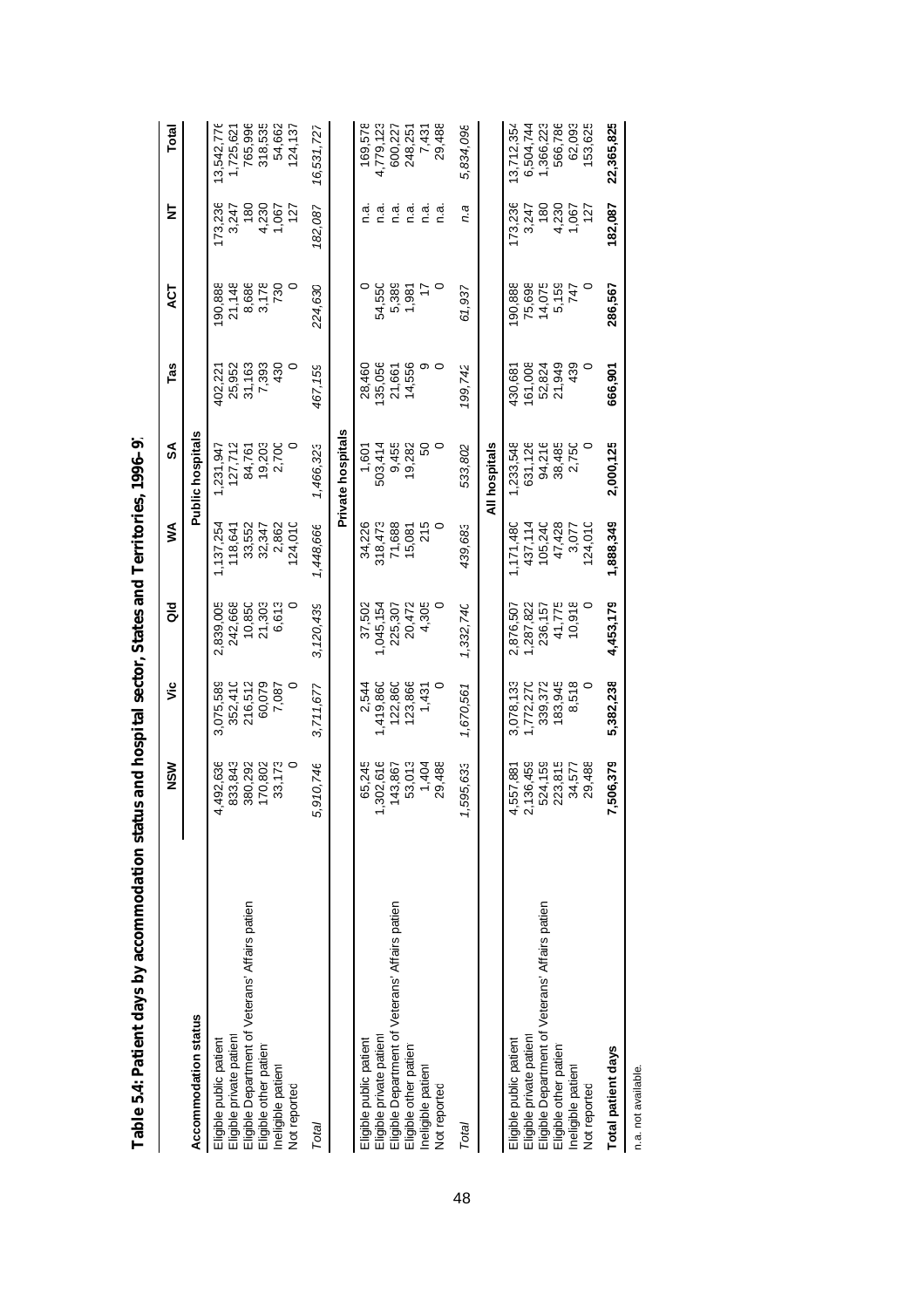| Tanne o.o. pelvarations and pattern uays by attraction |                        |              |             |                         | nomanna status), hospital section (manda in the process of the control of the control of the control of the control of the control of the control of the control of the control of the control of the control of the control o |              |             |              |
|--------------------------------------------------------|------------------------|--------------|-------------|-------------------------|--------------------------------------------------------------------------------------------------------------------------------------------------------------------------------------------------------------------------------|--------------|-------------|--------------|
|                                                        | 1993–94                |              | 1994–95     |                         | 1995-96                                                                                                                                                                                                                        |              | 1996-97     |              |
|                                                        | Separations            | Patient days | Separations | Patient days            | Separations                                                                                                                                                                                                                    | Patient days | Separations | Patient days |
| Accommodation status                                   |                        |              |             | <b>Public hospitals</b> |                                                                                                                                                                                                                                |              |             |              |
|                                                        |                        |              |             |                         |                                                                                                                                                                                                                                |              |             |              |
| Eligible public patient                                | 2,561,922              | 2,961,918    | 2.724.413   | 12,765,621              | 2,983,446                                                                                                                                                                                                                      | 13,301,071   | 3,075,874   | 13,542,776   |
| Eligible private patient                               | 545,228                | 2,545,105    | 489.043     | 2,200,884               | 437,746                                                                                                                                                                                                                        | 1,924,078    | 392,773     | 1,725,621    |
| Eligible Department of Veterans' Affairs patien        | 43,588                 | 1,090,72     | 115,033     | 785,975                 | 110,061                                                                                                                                                                                                                        | 776,588      | 114,428     | 765,996      |
| Eligible other patient                                 | 21,362                 | 120,820      | 33,615      | 382,391                 | 46,001                                                                                                                                                                                                                         | 348,219      | 44,258      | 318,535      |
| Ineligible patient                                     | 4,350                  | 19,362       | 10,595      | 47,924                  | 11,406                                                                                                                                                                                                                         | 46,856       | 12,046      | 54,662       |
| Not reported                                           | 24,052                 | 139,691      | 36,266      | 233,604                 | 4,675                                                                                                                                                                                                                          | 158,367      | 2,588       | 124,137      |
| Total                                                  | 100,502<br>33          | 16,877,617   | 3,408,965   | 16,416,399              | 3,593,335                                                                                                                                                                                                                      | 16,555,179   | 3,641,967   | 16,531,727   |
|                                                        |                        |              |             | Private hospitals       |                                                                                                                                                                                                                                |              |             |              |
| Eligible public patient                                | 4,156                  | 19,392       | 22,317      | 97,920                  | 36,814                                                                                                                                                                                                                         | 156,375      | 39,603      | 169,578      |
| Eligible private patient                               | 962,002                | 3,576,816    | 1,113,348   | 3,957,500               | 1,365,827                                                                                                                                                                                                                      | 4,909,980    | 1,443,600   | 4,779,123    |
| Eligible Department of Veterans' Affairs patien        | 51,647                 | 241,414      | 62,300      | 361,701                 | 93,152                                                                                                                                                                                                                         | 535,97       | 109,231     | 600,227      |
| Eligible other patient                                 | 16,862                 | 50,848       | 42,870      | 124,677                 | 77,720                                                                                                                                                                                                                         | 270,040      | 71,139      | 248,251      |
| Ineligible patient                                     | 400                    | 1,818        | 1,879       | 7,260                   | 2,925                                                                                                                                                                                                                          | 11,564       | 2,723       | 7,431        |
| Not reported                                           | 278.257                | 1,227,075    | 217,575     | 857.574                 | 1,036                                                                                                                                                                                                                          | 8.580        | 18,652      | 29,488       |
| Total                                                  | 13.324<br>1,3          | 5,117,363    | 1,460,289   | 5.406.632               | 1,577,474                                                                                                                                                                                                                      | 5.892.510    | 1,684,948   | 5.834.098    |
|                                                        |                        |              |             | All hospitals           |                                                                                                                                                                                                                                |              |             |              |
| Eligible public patient                                | 2,566,078<br>1,507,230 | 12,981,310   | 2,746,730   | 12,863,541              | 3,020,260                                                                                                                                                                                                                      | 13,457,446   | 3,115,47    | 13,712,354   |
| Eligible private patient                               |                        | 6,121,921    | 1,602,391   | 6,158,384               | 1,803,573                                                                                                                                                                                                                      | 6,834,058    | 1,836,373   | 6,504,744    |
| Eligible Department of Veterans' Affairs patien        | 95,235                 | 1,332,135    | 177,333     | 1,147,676               | 203,213                                                                                                                                                                                                                        | 1,312,559    | 223,659     | 1,366,223    |
| Eligible other patient                                 | 38,224                 | 171,668      | 76,485      | 507,068                 | 123.72                                                                                                                                                                                                                         | 618,259      | 115,397     | 566,786      |
| Ineligible patient                                     | 4,750                  | 21,180       | 12,474      | 55.184                  | 14,331                                                                                                                                                                                                                         | 58,420       | 14,769      | 62,093       |
| Not reported                                           | 802.309                | 1,366,766    | 253,84      | 1,091,178               | 5,711                                                                                                                                                                                                                          | 166.947      | 21,240      | 153,625      |
| Total separations/patient days                         | 4,613,826              | 21,994,980   | 4,869,254   | 21,823,031              | 5,170,809                                                                                                                                                                                                                      | 22,447,689   | 5,326,915   | 22,365,825   |

Table 5.5: Separations and patient days by accommodation status, hospital sector and vear. Australia. 1993–94 to 1996–97 **Table 5.5: Separations and patient days by accommodation status, hospital sector and year, Australia, 1993–94 to 1996–97**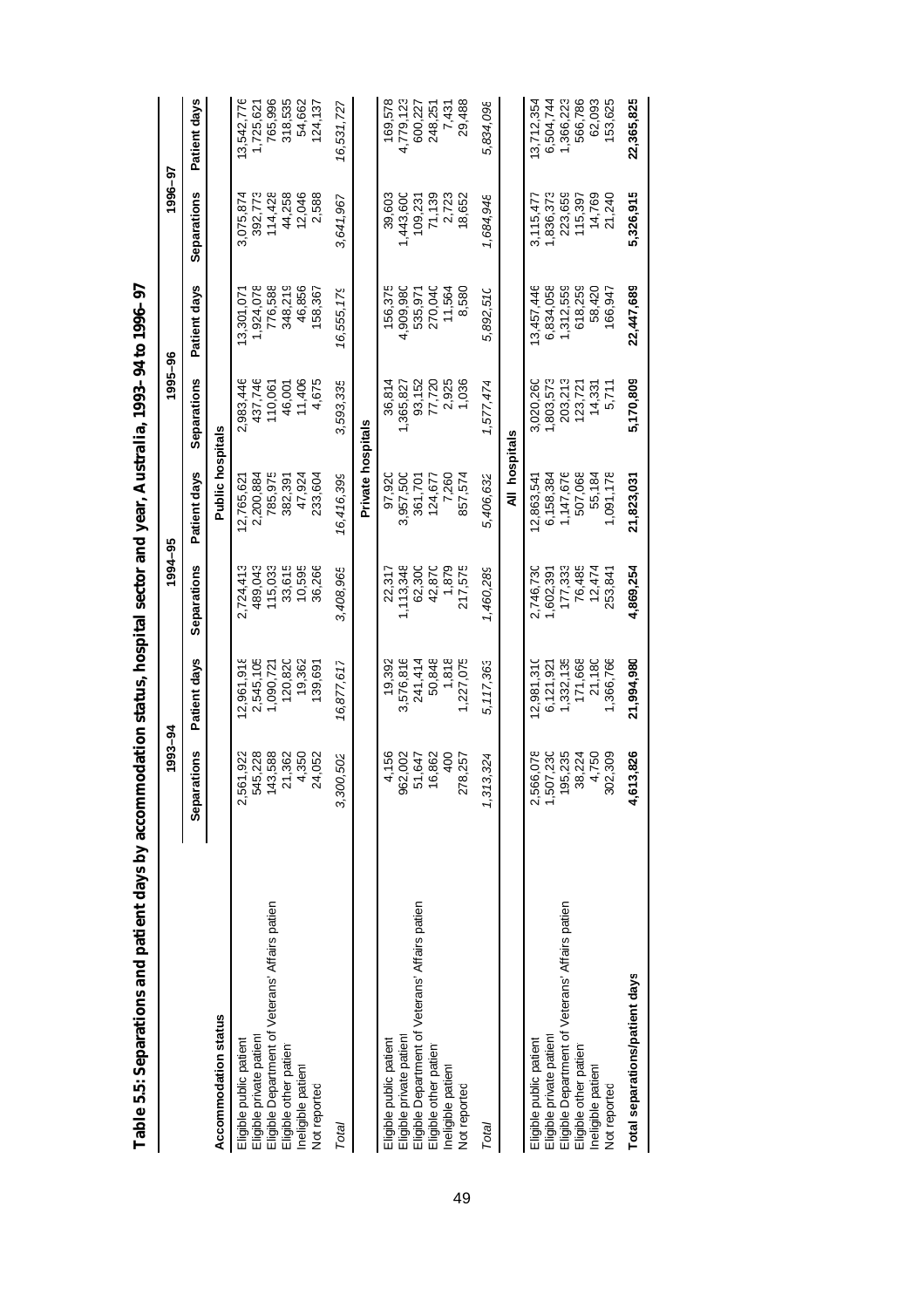|                                                             | $\frac{8}{2}$                | ۊ                            | る                            | ⋚       | వ్                           | Tas                        | ä                | ₫                      | Total                            |
|-------------------------------------------------------------|------------------------------|------------------------------|------------------------------|---------|------------------------------|----------------------------|------------------|------------------------|----------------------------------|
| Insurance status                                            |                              |                              |                              |         | <b>Public hospitals</b>      |                            |                  |                        |                                  |
| No hospital insurance<br>Hospital insurance<br>Not reported | 90,654<br>964,447<br>80,974  | 17,909<br>773,747<br>108,241 | 6,968<br>56,657<br>584,891   | 347,061 | 262,569<br>37,330<br>29,291  | 16,197<br>50,861<br>9,694  | 51,124<br>5,074  | 46,426<br>476<br>1,376 | 415,529<br>2,734,065<br>492,373  |
| Total                                                       | 236,075                      | 899,897                      | 648,516                      | 347,061 | 329,190                      | 76,752                     | 56,198           | 48,278                 | 3,641,967                        |
|                                                             |                              |                              |                              |         | Private hospitals            |                            |                  |                        |                                  |
| No hospital insurance<br>Hospital insurance<br>Not reported | 361,872<br>52,072<br>8,924   | 94,753<br>361,304<br>2,497   | 68,915<br>281,653<br>11,731  | 126,616 | 11,849<br>119,724<br>11,071  | 25,326<br>4,096<br>25,327  | 1,729<br>15,489  | n.a<br>n a<br>ด.<br>C  | ,165,368<br>332,636<br>186,944   |
| Total                                                       | 522,868                      | 458,554                      | 362,299                      | 126,616 | 142,644                      | 54,749                     | 17,218           | n.a                    | 1,684,948                        |
|                                                             |                              |                              |                              |         | All hospitals                |                            |                  |                        |                                  |
| No hospital insurance<br>Hospital insurance<br>Not reported | 552,526<br>116,519<br>89,898 | 469,545<br>868,500<br>20,406 | 653,806<br>18,699<br>338,310 | 473,677 | 273,640<br>41,140<br>157,054 | 41,523<br>54,957<br>35,021 | 52,853<br>20,563 | 1,376<br>46,426<br>476 | 679,317<br>,580,897<br>3,066,701 |
| <b>Total separations</b>                                    | 758,943                      | 1,358,451                    | 1,010,815                    | 473,677 | 471,834                      | 131,501                    | 73,416           | 48,278                 | 5,326,915                        |
| n.a. not available.                                         |                              |                              |                              |         |                              |                            |                  |                        |                                  |

Table 5.6: Separations by insurance status and hospital sector, States and Territories, 1996-97 **Table 5.6: Separations by insurance status and hospital sector, States and Territories, 1996–97**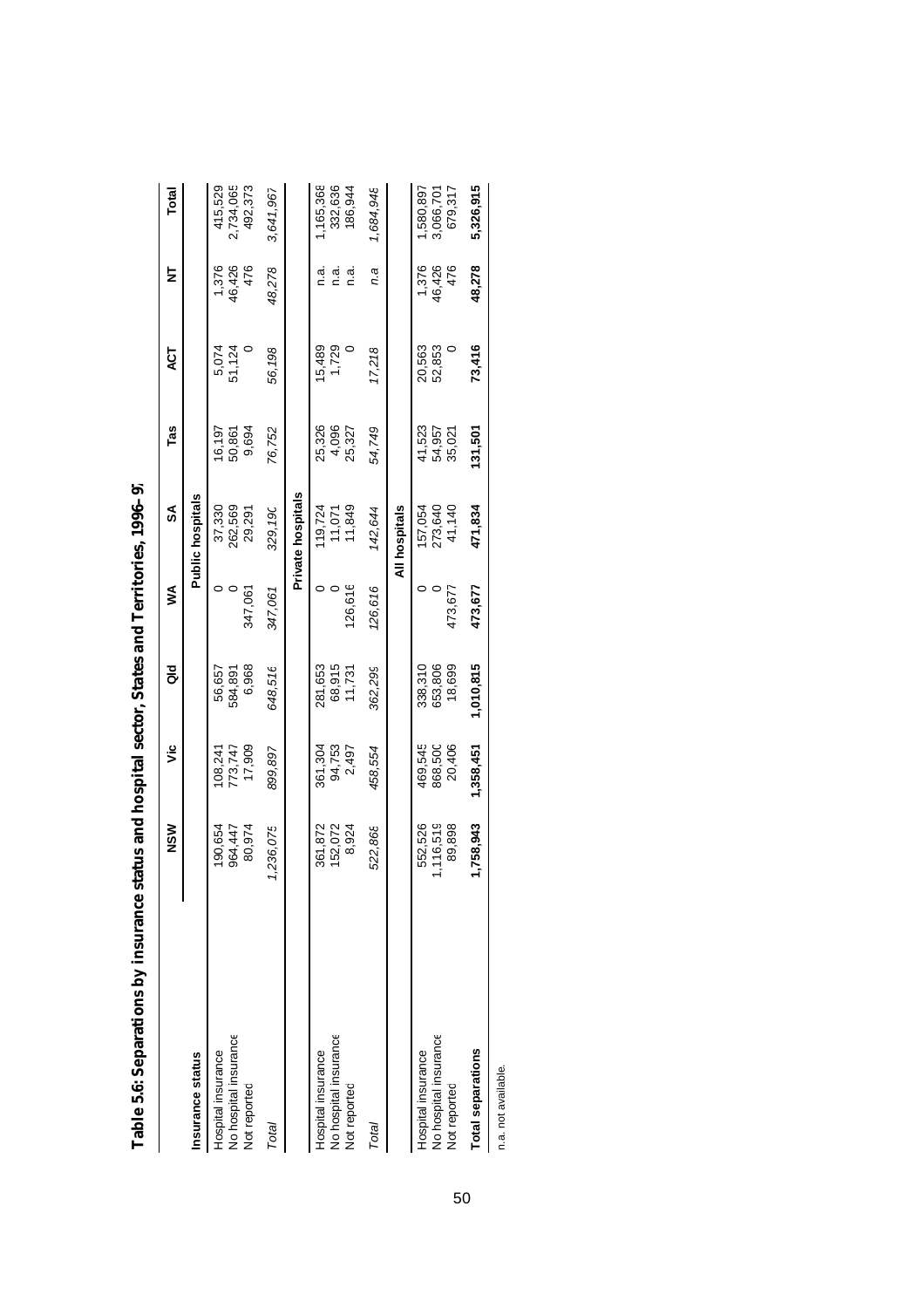|                                                | NSM                      | ۊ                  | ă                      | ⋚                          | S                       | Tas                  | 4ÇT             | ₹                      | Total                         |
|------------------------------------------------|--------------------------|--------------------|------------------------|----------------------------|-------------------------|----------------------|-----------------|------------------------|-------------------------------|
| Compensable status                             |                          |                    |                        |                            | <b>Public hospitals</b> |                      |                 |                        |                               |
| Not compensable<br>Compensable<br>Not reported | 3,374<br>12,701<br>1,223 | 13,150<br>886,747  | 3,685<br>644,831       | 332,839<br>2,515<br>11,707 | 3,740<br>325,450        | 75,702<br>1,050      | 55,699<br>499   | 585<br>47,620<br>ಌ     | 2,588<br>3,592,262<br>47,117  |
| Total                                          | 075<br>1,236             | 899,897            | 648,516                | 347,061                    | 329,19                  | 76,752               | 56,198          | 48,278                 | 3,641,967                     |
|                                                |                          |                    |                        |                            | Private hospitals       |                      |                 |                        |                               |
| Not compensable<br>Compensable<br>Not reported | 338<br>530<br>င္<br>503  | 21,589<br>436,965  | 9,708<br>352,591       | 14,766<br>11,850           | 7,436<br>135,208        | 2,775<br>51,974      | 657<br>16,561   | n.a.<br>n.a<br>ື່<br>⊂ | ,608,679<br>76,269            |
| Total                                          | 398<br>522               | 458,554            | 362,299                | 126,616                    | 142,644                 | 54,749               | 17,218          | n.a.                   | 1,684,948                     |
|                                                |                          |                    |                        |                            | All hospitals           |                      |                 |                        |                               |
| Not compensable<br>Compensable<br>Not reported | 32,039<br>.904<br>1,726  | 34,739<br>,323,712 | 13,393<br>997,422<br>0 | 26,473<br>444,689<br>2,515 | 460,658<br>11,176<br>0  | 27,676<br>3,825<br>0 | 1,156<br>72,260 | 585<br>47,620<br>73    | 123,386<br>2,588<br>5,200,941 |
| <b>Total separations</b>                       | ,943<br>1,758            | 1,358,451          | 1,010,815              | 473,677                    | 471,834                 | 131,501              | 73,416          | 48,278                 | 5,326,915                     |
| n.a. not available.                            |                          |                    |                        |                            |                         |                      |                 |                        |                               |

Table 5.7: Separations by compensable status and hospital sector, States and Territories, 1996-97 **Table 5.7: Separations by compensable statusand hospital sector, States and Territories, 1996–97**

51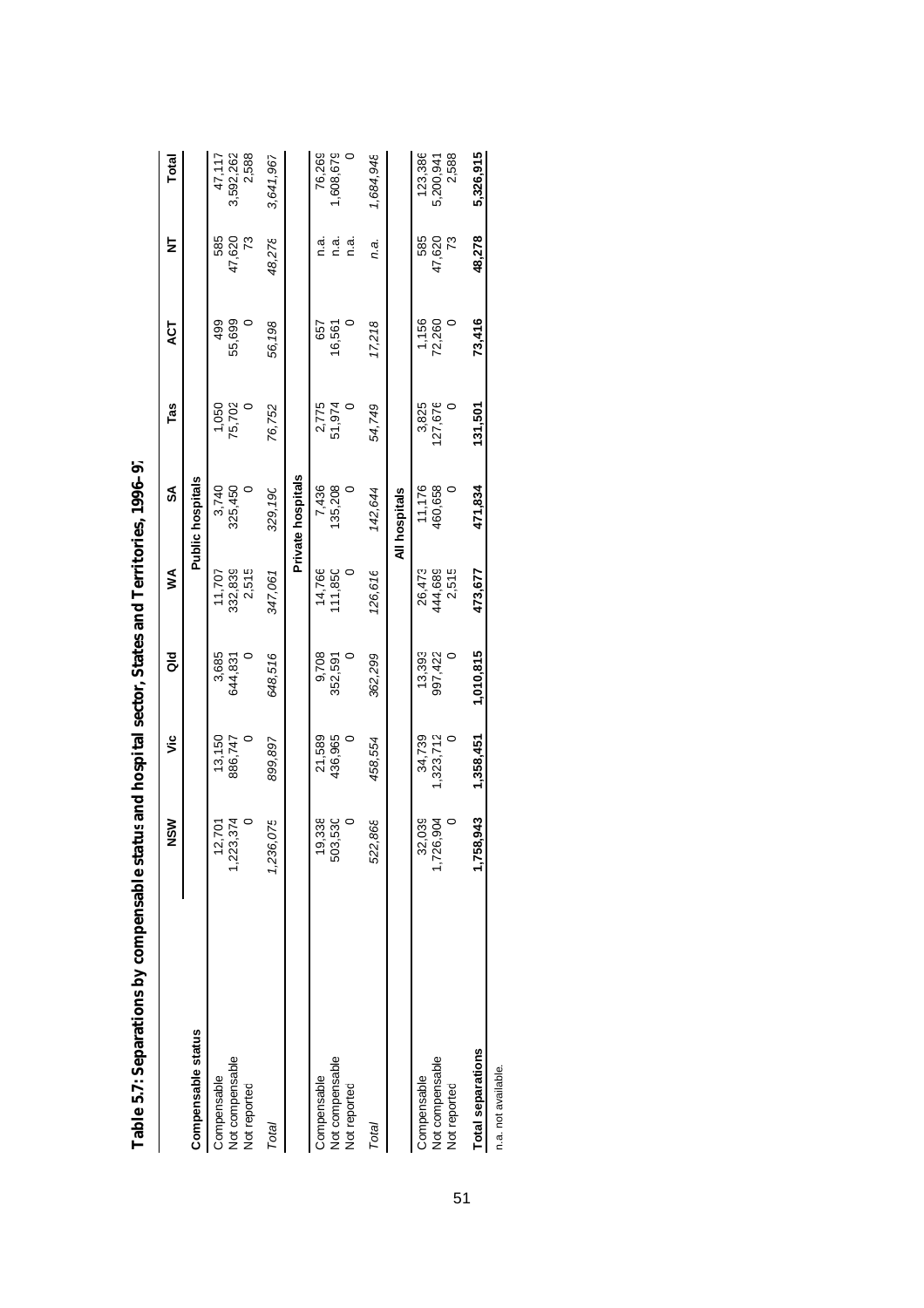| $\ddot{\phantom{a}}$<br>i<br>S<br>$\frac{1}{2}$                                                                                      |                                                                                                                                     |
|--------------------------------------------------------------------------------------------------------------------------------------|-------------------------------------------------------------------------------------------------------------------------------------|
| <b>CASE CARATORS</b><br>֧ׅ֧֚֚֚֚֚֚֚֚֚֚֚֚֚֚֚֚֚֚֚֚֚֚֚֚֚֚֚֚֚֚֚֝֡֟֓֡֡֟֓֡֡֓֡֞֡<br>۱<br>پنج<br>ur le<br>ق<br>ہ<br>ופוצ של פי<br>l<br>ı<br>٥ | ì<br>$\frac{1}{2}$<br>l<br>í<br>F<br>I<br>ı<br>֖֖֖֖֖ׅ֖ׅ֖ׅ֖֧ׅ֖ׅ֖֧֪֪֪ׅ֖֧֪ׅ֪֪֪֪ׅ֪֪֪ׅ֖֧֪֪֪֪֪֪֪ׅ֧֚֚֚֚֚֚֚֚֚֚֚֚֚֚֚֚֚֚֚֚֚֚֚֚֚֚֚֚֚֚֬֕֕֝֝֝֝֝֝ |

|                                                        | NSW       | ۊ       | ă             | ≸       | SA                | Tas         | ACT            | ₫       | Total     |
|--------------------------------------------------------|-----------|---------|---------------|---------|-------------------|-------------|----------------|---------|-----------|
| State or Territory of usual residence                  |           |         |               |         | Public hospitals  |             |                |         |           |
| New South Wales                                        | 1,215,45  | 11,935  | 8,842         | 314     | 1,581             | 126         | 12,523         | 193     | ,250,965  |
| Victoria                                               | 5,645     | 883,255 | 1,697         | 385     | 2,178             | 203         | 183            | 147     | 893,693   |
| Queensland                                             | 6,614     | 780     | 633,379       | 213     | 230               | 64          | 90             | 197     | 641,567   |
| Western Australia                                      | 375       | 374     | 212           | 345,045 | 204               | 32          | 29             | 722     | 346,993   |
| South Australia                                        | 815       | ,108    | 345           | 213     | 322,886           | 4           | $\overline{2}$ | 1,624   | 327,059   |
| Tasmania                                               | 227       | ,229    | 143           | 4       | 62                | 76,197      | တ              | 25      | 77,933    |
| Australian Capital Territory                           | 2,332     | 123     | 161           | 45      | 28                |             | 43,235         | Ξ       | 45,945    |
| Northern Territory<br>Other Territories <sup>(a)</sup> | 227       | 115     | 345           | 164     | 1,535             |             | 15             | 45,103  | 47,510    |
|                                                        | 3,591     | 257     | $\frac{6}{1}$ | 641     |                   |             |                |         | 4,508     |
| Not elsewhere classified <sup>®</sup>                  | 793       | 721     | 3,373         |         | 486               |             | 82             | 256     | 5,781     |
| Not reported                                           | Ю         |         |               |         |                   |             |                |         |           |
| Total                                                  | 1,236,075 | 899,897 | 648,516       | 347,061 | 329,190           | 76,752      | 56,198         | 48,278  | 3,641,967 |
|                                                        |           |         |               |         | Private hospitals |             |                |         |           |
| New South Wales                                        | 513,602   | 3,530   | 9,756         | 54      | 858               | 59          | 1,868          | ة.<br>C | 529,727   |
| Victoria                                               | 4,030     | 451,195 | 848           | 56      | 552               | 88          | $\overline{0}$ | a.<br>C | 456,789   |
| Queensland                                             | 2,503     | 419     | 349,698       | 38      | 78                | A           | $\overline{c}$ | n.a     | 352,797   |
| Western Australia                                      | 141       | 124     | 114           | 126,212 | 5                 |             |                | n.a     | 126,661   |
| South Australia                                        | 155       | 277     | 160           |         | 140,36            | $\tilde{c}$ |                | ة.<br>C | 140,992   |
| <b>Tasmania</b>                                        | 146       | 481     | 108           |         | 23                | 54,433      |                | a.<br>C | 55,203    |
| Australian Capital Territory                           | 1,384     | 136     | $87$          |         |                   |             | 11,404         | a.<br>C | 13,049    |
| Northern Territory<br>Other Territories <sup>(a)</sup> | 131       | 156     | 291           | 4       | 582               |             |                | ة.<br>C | 1,221     |
|                                                        | 145       | 1,118   |               | 167     |                   | O           |                | n.a     | 1,431     |
| Not elsewhere classified <sup>®</sup>                  | 631       | 1,118   | .237          |         | 122               | ဓ           |                | a.<br>C | 3,199     |
| Not reported                                           |           |         |               |         |                   |             | 3,879          | ة.<br>C | 3,879     |
| Total                                                  | 522,868   | 458,554 | 362,299       | 126,616 | 142,644           | 54,749      | 17,218         | n.a.    | 1,684,948 |
|                                                        |           |         |               |         |                   |             |                |         |           |

52

(a) Includes Cocos (Keeling) Islands, Christmas Island, Jervis Bay Territory.<br>(b) Includes resident overseas, at sea, no fixed address.<br>n.a. not available. (a) Includes Cocos (Keeling) Islands, Christmas Island, Jervis Bay Territory.

(b) Includes resident overseas, at sea, no fixed address.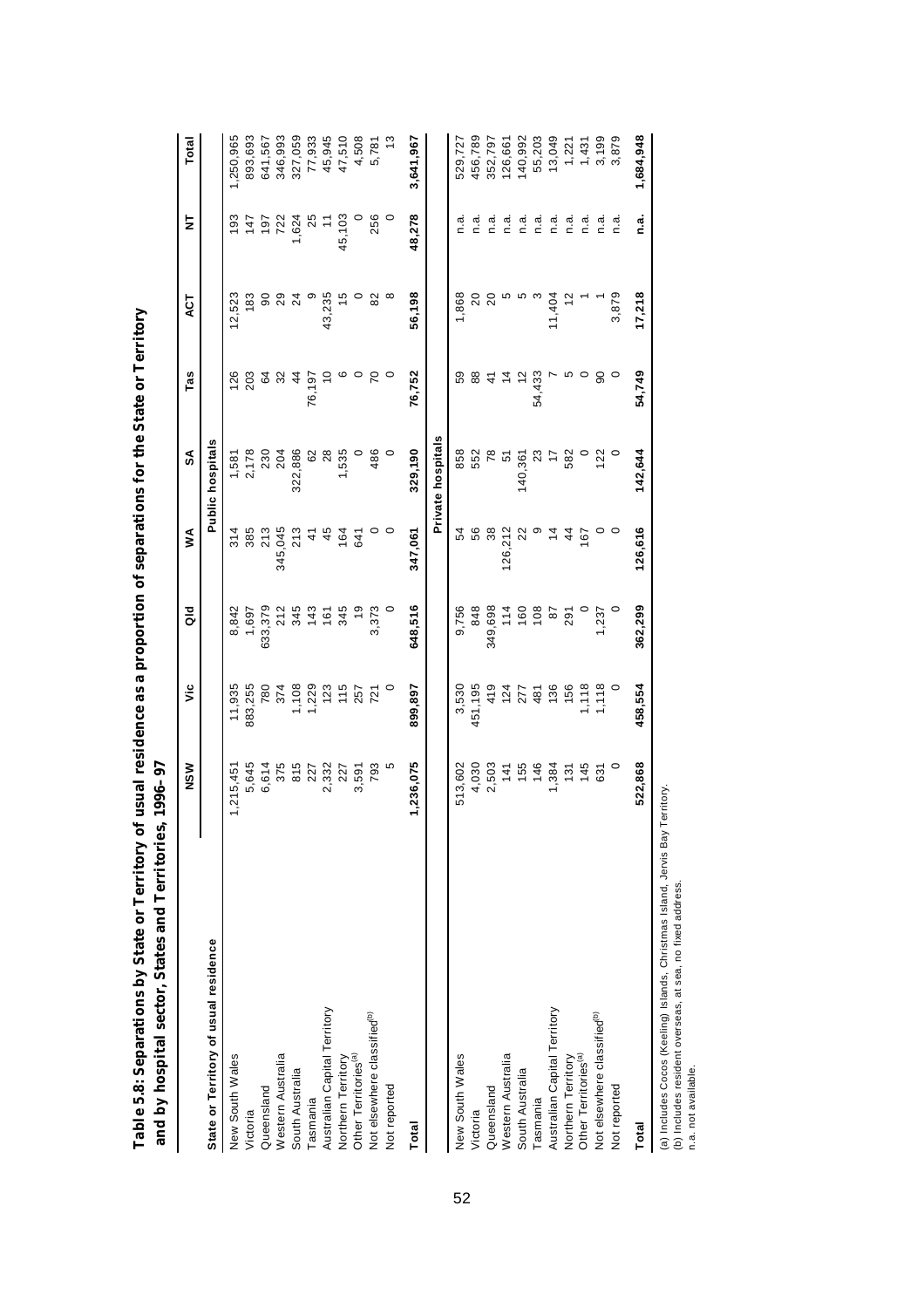| and by hospital sector, States and Ter  | ritories, 1996-97              |       |                   |       |                         |       |                                           |                                                          |                                                             |
|-----------------------------------------|--------------------------------|-------|-------------------|-------|-------------------------|-------|-------------------------------------------|----------------------------------------------------------|-------------------------------------------------------------|
|                                         | NSW                            | š     | aid               | ≶     | æ                       | Tas   | ES                                        | ξ                                                        | Total                                                       |
| State or Territory of usual residence   |                                |       |                   |       | <b>Public hospitals</b> |       |                                           |                                                          |                                                             |
| New South Wales                         |                                |       |                   |       |                         |       |                                           |                                                          |                                                             |
| Victoria                                |                                |       |                   |       |                         |       |                                           |                                                          | 3 4 5<br>3 4 5<br>3 4 5                                     |
| Queensland                              |                                |       |                   |       |                         |       |                                           |                                                          |                                                             |
| Western Australia                       |                                |       |                   |       |                         |       |                                           |                                                          |                                                             |
| South Australia                         |                                |       |                   |       |                         |       |                                           |                                                          |                                                             |
| Tasmania                                |                                |       |                   |       |                         |       |                                           |                                                          |                                                             |
| Australian Capital Territory            |                                |       |                   |       |                         |       |                                           |                                                          |                                                             |
| Northern Territory                      |                                |       |                   |       |                         |       |                                           |                                                          |                                                             |
| Other Territories <sup>(a)</sup>        |                                |       |                   |       |                         |       |                                           |                                                          |                                                             |
| Not elsewhere classified <sup>(b)</sup> | 8<br>8 8 9 9 9 9 9 9 9 9 9 9 9 |       |                   |       |                         |       | $\frac{1}{2}$ $\frac{1}{2}$ $\frac{1}{2}$ |                                                          |                                                             |
| Not reported                            |                                | Ĵ,    | Ĵ,                | Ĵ.    | Ĵ,                      | Ĵ.    |                                           | Ĵ,                                                       |                                                             |
| Total                                   | 100.0                          | 100.0 | 0.001             | 100.0 | 100.0                   | 100.0 | 100.0                                     | 100.0                                                    | 100.0                                                       |
|                                         |                                |       |                   |       | Private hospitals       |       |                                           |                                                          |                                                             |
| New South Wales                         |                                |       |                   |       |                         |       |                                           |                                                          |                                                             |
| Victoria                                |                                |       |                   |       |                         |       |                                           |                                                          |                                                             |
| Queensland                              |                                |       |                   |       |                         |       |                                           |                                                          |                                                             |
| Western Australia                       |                                |       |                   |       |                         |       |                                           |                                                          |                                                             |
| South Australia                         |                                |       |                   |       |                         |       |                                           |                                                          |                                                             |
| Tasmania                                |                                |       |                   |       |                         |       |                                           |                                                          |                                                             |
| Australian Capital Territory            |                                |       |                   |       |                         |       |                                           |                                                          |                                                             |
| Northern Territory                      |                                |       |                   |       |                         |       |                                           | a i a i a i a i a i a i a i a i<br>c c c c c c c c c c c | おたのではとるトインとは、そのことのことには、そのことには、そのことのことには、そのことのことには、そのことのことに、 |
| Other Territories <sup>(a)</sup>        |                                |       |                   |       |                         |       |                                           |                                                          |                                                             |
| Not elsewhere classified <sup>®</sup>   |                                |       |                   |       |                         |       |                                           |                                                          |                                                             |
| Not reported                            |                                | Ĵ     |                   |       | $\frac{1}{\sqrt{2}}$    |       |                                           |                                                          |                                                             |
| Total                                   | $\frac{0}{2}$                  | 100.0 | $\overline{00.0}$ | 100.0 | 0.001                   | 00.0  | 0.001                                     | n.a                                                      | 100.0                                                       |

**Table 5.9: Separations by State or Territory of usual residence as a proportion of separations for the State or Territory**  Table 5.9: Separations by State or Territory of usual residence as a proportion of separations for the State or Territory

53

(a) Includes Cocos (Keeling) Islands, Christmas Island, Jervis Bay Territory.<br>(b) Includes resident overseas, at sea, no fixed address.<br>n.a. not applicable. (a) Includes Cocos (Keeling) Islands, Christmas Island, Jervis Bay Territory.

(b) Includes resident overseas, at sea, no fixed address.

n.a. not available.

. . not applicable.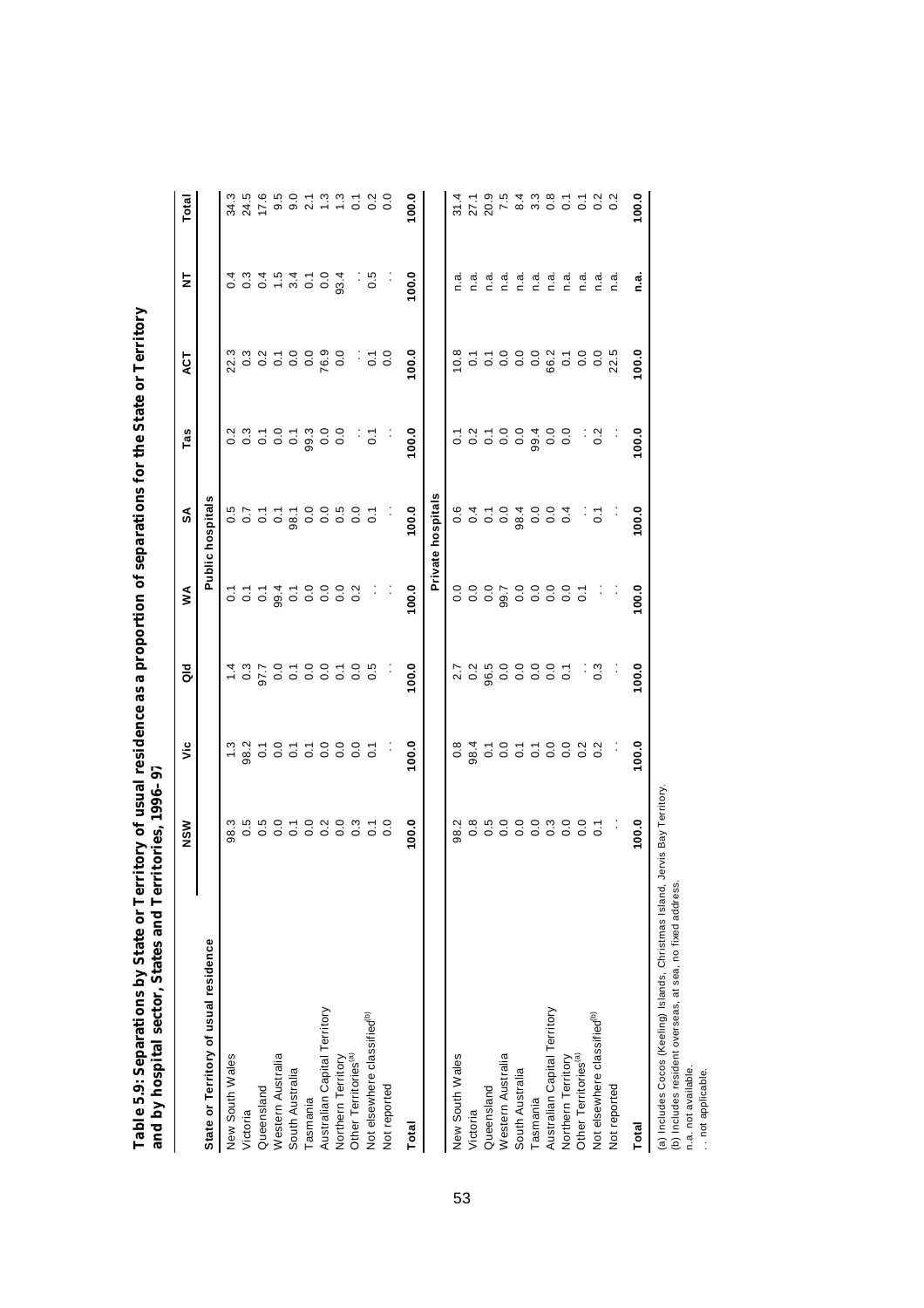| Table 5.10: Average cost weight of separations by State or Territory of usual residence and by hospital sector, States and Territories, 1996–9 |                             |                |                      |                           |                      |                |               |                |                  |
|------------------------------------------------------------------------------------------------------------------------------------------------|-----------------------------|----------------|----------------------|---------------------------|----------------------|----------------|---------------|----------------|------------------|
|                                                                                                                                                | NSW                         | ئا             | as<br>o              | Š                         | SA                   | Tas            | ACT           | 눈              | Total            |
| State or Territory of usual residence                                                                                                          |                             |                |                      |                           | Public hospitals     |                |               |                |                  |
| New South Wales                                                                                                                                | S.                          | Ξ              | $\ddot{\varepsilon}$ | $\overline{11}$           | $-54$                | 0.95           | 1.18          | $-0.1$         | $-0.1$           |
| Victoria                                                                                                                                       | $\overline{5}$              | 1.03           | $\overline{5}$       | 1.12                      | 1.25                 | 0.06           | 1.25          | $\frac{8}{28}$ | 1.03             |
| Queensland                                                                                                                                     | 1.10                        | 1.32           | 0.98                 | 0.86                      | 0.92                 | 1.03           | 1.50          |                | 0.98             |
| Western Australia                                                                                                                              |                             | $2.75$<br>1.52 |                      | 0.97                      | 1.02                 | 0.95           | 1.01          |                | 0.97             |
| South Australia                                                                                                                                | 1.50                        |                | $1.49$<br>$1.02$     | 1.59                      | 1.02                 | 1.10           | 2.30          | 0.968          | 1.02             |
| Tasmania                                                                                                                                       |                             | 2.21           | 0.98                 | 1.44                      | 1.45                 | 1.03           | 1.69          | 0.88           | 1.05             |
| Australian Capital Territory                                                                                                                   | 1.30                        | 1.17           | 0.96                 | 1.61                      | 1.03                 | 0.56           | 0.91          | 0.91           | 0.95             |
| Northern Territory                                                                                                                             | 1.34                        | 2.72           | 1.41                 | 1.35                      | 2.22                 | 0.78           | 0.77          | 0.79           | 0.85             |
| Other Territories <sup>(a)</sup>                                                                                                               | 1.48                        | 15.04          | 1.40                 | 1.37                      | Ì,                   |                | f,            | ł              | 2.26             |
| Not elsewhere classified <sup>®</sup>                                                                                                          | I.05                        | 2.34           | $\frac{42}{3}$       |                           | 1.37                 | 1.62           | 2.05          | 0.96           | 1.47             |
| Not reported                                                                                                                                   | $\frac{8}{1}$               |                |                      |                           |                      |                | 5.31          |                | 3.72             |
| Total                                                                                                                                          | 1.04                        | 1.04           | 0.99                 | 0.97                      | 1.03                 | $\frac{3}{1}$  | 0.97          | 8.0            | 1.02             |
|                                                                                                                                                |                             |                |                      |                           | Private hospitals    |                |               |                |                  |
| New South Wales                                                                                                                                | ত<br>০                      | $\frac{6}{10}$ | $\frac{5}{2}$        | $-1.07$                   | 0.09                 | 0.91           | 1.20          | n.ª            | 0.92             |
| Victoria                                                                                                                                       | 0.83                        | 0.96           | 1.02                 | 0.96                      | 1.10                 | 1.16           | 0.96          | n.a            | 0.96             |
| Queensland                                                                                                                                     |                             | 1.13           | 0.95                 | 1.15                      | 0.97                 |                | 1.26          | n.a.           | 0.95             |
| Western Australia                                                                                                                              | $0.73$<br>$-1.02$<br>$-1.2$ | 0.09           | 1.18                 | $0.92$<br>$0.78$          | 1.52                 | $774$<br>$774$ | 00.1          | n.a            | 0.92             |
| South Australia                                                                                                                                |                             | 1.22           | $\overline{11}$      |                           | 0.99                 |                | 0.78          | n.a.           | 0.99             |
| Tasmania                                                                                                                                       |                             | 1.48           | 1.23                 |                           | 1.05                 | 0.97           | 1.07          | n.a            | 0.97             |
| Australian Capital Territory                                                                                                                   | $1.51$<br>$1.05$            | 0.99           | $1.13$<br>$1.05$     | $1.\overline{24}$<br>1.20 | $0.75$<br>1.12       | 1.79           | 0.64          | n.a            | $1.02$<br>$1.05$ |
| Northern Territory                                                                                                                             |                             | 0.92           |                      | 0.81                      |                      | 1.04           |               | n.a            |                  |
| Other Territories <sup>(a)</sup>                                                                                                               | 1.49                        | 1.05           | ĵ                    | $\tilde{9}$<br>ö          | $\ddot{\phantom{0}}$ | ł,             | 0.40          | a.<br>C        | 1.08             |
| Not elsewhere classified <sup>(b)</sup>                                                                                                        | 1.76                        | 0.94           | 1.06                 |                           | 0.81                 | 0.91           | 0.90          | n.a            | 1.14             |
| Not reported                                                                                                                                   |                             |                |                      |                           |                      |                | 1.02          | n.a            | 1.02             |
| Total                                                                                                                                          | ठ<br>०.                     | 0.96           | 0.96                 | 0.92                      | 0.99                 | 0.97           | $\frac{8}{1}$ | ي<br>آ         | 0.94             |
| j                                                                                                                                              |                             |                |                      |                           |                      |                |               |                |                  |

54

(a) Includes Cocos (Keeling) Islands, Christmas Island, Jervis Bay Territory.<br>(b) Includes resident overseas, at sea, no fixed address.<br>n.a. not applicable. (a) Includes Cocos (Keeling) Islands, Christmas Island, Jervis Bay Territory.

(b) Includes resident overseas, at sea, no fixed address.

n.a. not available.

. . not applicable.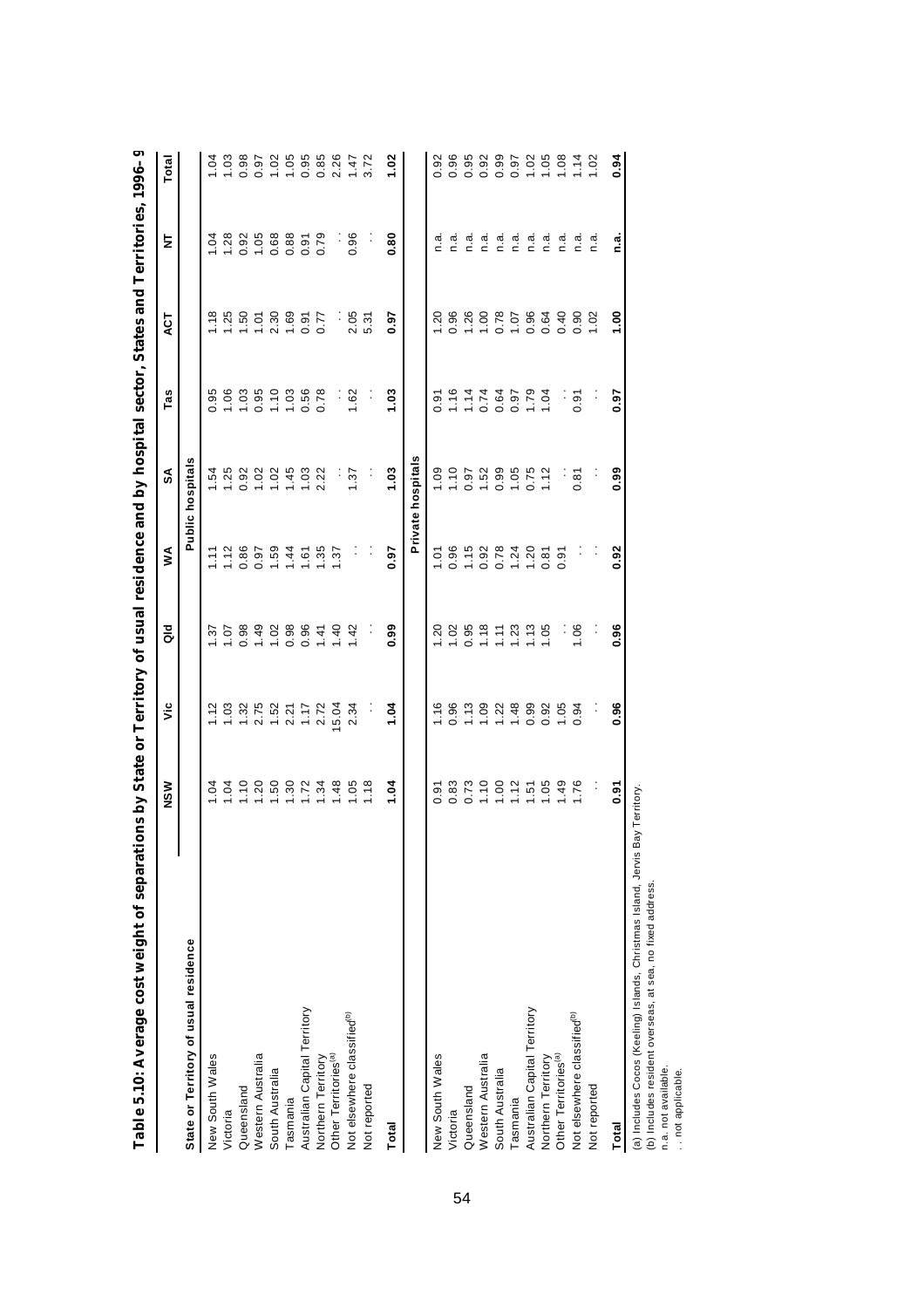| Type of episode of care  | NSW      | ئا              | $\frac{d}{d}$ | ⋚                 | SA      | Tas       | ЪЯ      | $\mathbf{N}$ TM | Total     |
|--------------------------|----------|-----------------|---------------|-------------------|---------|-----------|---------|-----------------|-----------|
|                          |          |                 |               | Public hospitals  |         |           |         |                 |           |
| Acute care               | ,190,225 | 872,811         | 627,687       | 337,861           | 324,667 | a.<br>C   | n.ai    | 47,454          | 3,400,705 |
| Rehabilitation care      | 26,635   | 18,180          | 14,640        | 4,566             | 2,695   | ه.<br>C   | ત<br>⊂  | 245             | 66,961    |
| Palliative care          | 9,082    | 2,565           | 1,453         | 241               | 889     | ة.<br>C   | ત<br>⊂  | 43              | 14,273    |
| Non-acute care           | 7,585    | 6,341           | 3,876         | 1,667             | 939     | ه.<br>C   | n.ai    | 536             | 20,944    |
| Unqualified neonates     | 58,825   | 38,202          | 32,458        | 14,637            | 13,074  | 513<br>က် | 2,204   | 1,468           | 164,381   |
| Other care               |          |                 | 860           | 211               | 0       | ີດ.<br>ເ  | n.ai    | م.<br>C         | 1,071     |
| Not reported             | 2,548    | $\circ$ $\circ$ | $\circ$       | 2,515             | $\circ$ | 76,752    | 56,198  | $\circ$         | 38,013    |
| Total                    | 294,900  | 938,099         | 680.974       | 361,698           | 342,264 | 80,265    | 58,402  | 49,746          | 3,806,348 |
|                          |          |                 |               | Private hospitals |         |           |         |                 |           |
| Acute care               | 507,915  | 451,818         | 353,939       | 125,436           | 141,386 | ດ.<br>C   | ດ.<br>ເ | n.a             | 1,580,494 |
| Rehabilitation care      | 9,280    | 6,563           | 5,515         | $\frac{6}{1}$     | 758     | n.a.      | n.a     | ة.<br>C         | 22,135    |
| Palliative care          | 387      | 21              | 665           | 1,079             | 361     | ີດ.<br>⊂  | ત<br>⊂  | ີ້.<br>ເ        | 2,513     |
| Non-acute care           | 1,898    | 152             | 710           | 26                | 139     | ີດ.<br>⊂  | n.ä     | n.a             | 2,925     |
| Unqualified neonates     | 13,165   | 89              | 8,747         | 5,868             | 241     | 1,028     | n.a     | n.a             | 29,117    |
| Other care               | $\circ$  | $\circ$         | 1,470         | 56                | 0       | n.ai      | n.ä     | n.a             | 1,526     |
| Not reported             | 3,388    | $\circ$         | 0             | 0                 | $\circ$ | 54,749    | 17,218  | n.a             | 75,355    |
| Total                    | 536,033  | 458,622         | 371,046       | 132,484           | 142,885 | 55,777    | 17,218  | n.a.            | 1,714,065 |
|                          |          |                 |               | All hospitals     |         |           |         |                 |           |
| Acute care               | 698,140  | 1,324,629       | 981,626       | 463,297           | 466,053 | ن<br>C    | n.a     | 47,454          | 4,981,199 |
| Rehabilitation care      | 35,915   | 24,743          | 20,155        | 4,585             | 3,453   | a.<br>C   | ત<br>⊂  | 245             | 89,096    |
| Palliative care          | 9,469    | 2,586           | 2,118         | 1,320             | 1,250   | n.a       | n.a     | 43              | 16,786    |
| Non-acute care           | 9,483    | 6,493           | 4,586         | 1,693             | 1,078   | n.a.      | n.a     | 536             | 23,869    |
| Unqualified neonates     | 71,990   | 38,270          | 41,205        | 20,505            | 3,315   | 4,541     | 2,204   | 1,468           | 93,498    |
| Other care               |          | $\circ$         | 2,330         | 267               | 0       | d.<br>⊂   | n.ª     | n.a             | 2,597     |
| Not reported             | 5,936    | $\circ$         | $\circ$       | 2,515             | $\circ$ | 131,501   | 73,416  | $\circ$         | 213,368   |
| <b>Total separations</b> | ,830,933 | 1,396,721       | 1,052,020     | 494,182           | 485,149 | 136,042   | 75,620  | 49,746          | 5,520,413 |

55

 $\epsilon$ **Table 5.11: Separations by type of episode of care and hospital sector, States and Territories, 1996–97**  1000 l, Ŀ,  $\frac{1}{2}$ Г, à J.  $\frac{1}{2}$ É  $\ddot{\phantom{a}}$ j,  $\overline{\phantom{a}}$  $\ddot{\phantom{a}}$ J, ्रं °  $Table 41.$ 

(a) For the Northern Territory*Acute care* includes O*ther care*, and psychiatric care has been included in Non-acute *care*.<br>n.a. not available. (a) For the Northern Territory *Acute care* includes *Other care*, and psychiatric care has been included in *Non-acute care*.

n.a. not available.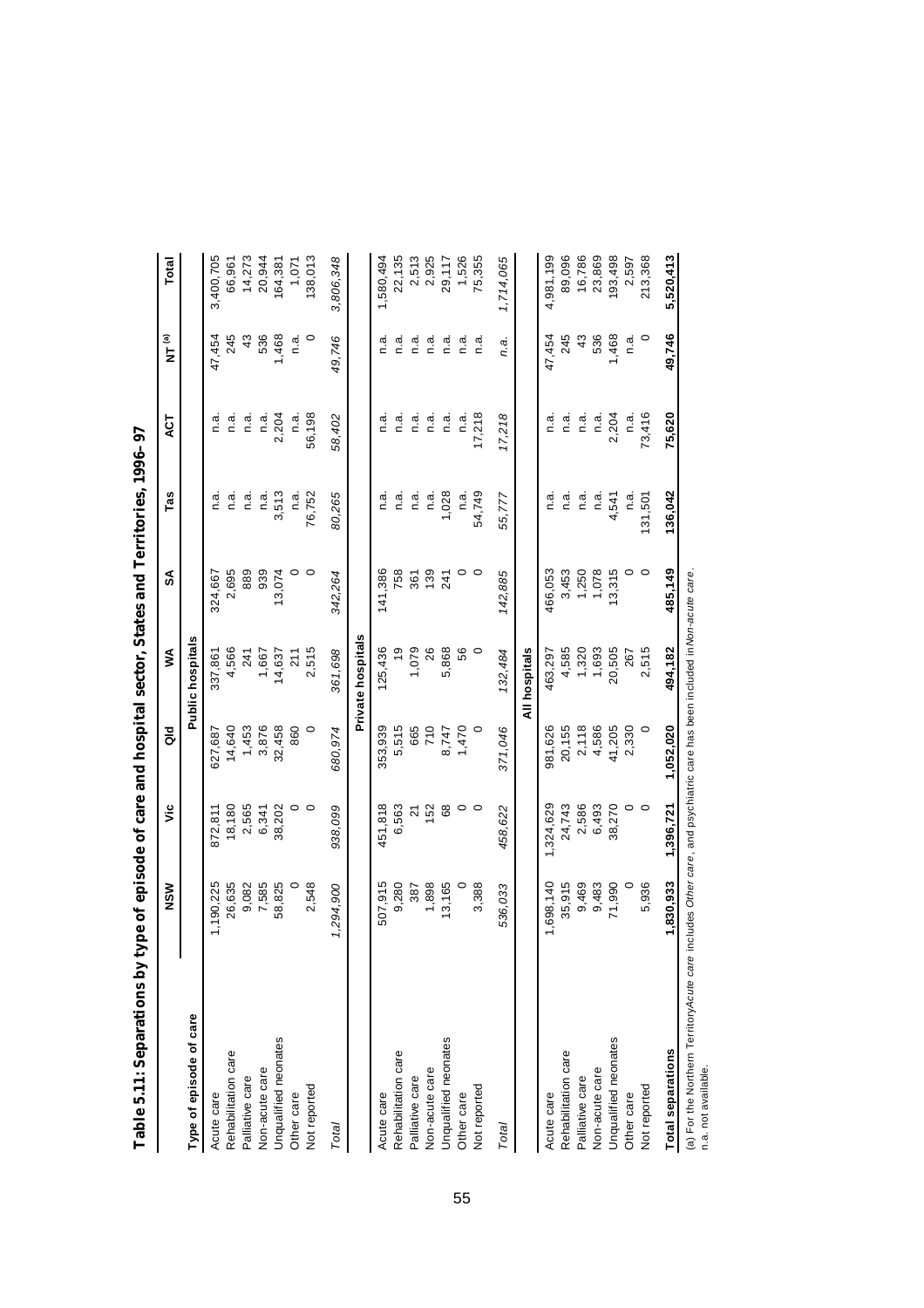| Table 5.12: Average length of stay (days) by type of episode of care and hospital sector, States and Territories, 1996–97 |                                           |                          |                   |              |                           |                  |                  |                     |                  |
|---------------------------------------------------------------------------------------------------------------------------|-------------------------------------------|--------------------------|-------------------|--------------|---------------------------|------------------|------------------|---------------------|------------------|
|                                                                                                                           | NSW                                       | ەر                       | ă                 | ≸            | SA                        | Tas              | 75A              | $\mathbf{NT}^{(a)}$ | Total            |
| Type of episode of care                                                                                                   |                                           |                          |                   |              | <b>Public hospitals</b>   |                  |                  |                     |                  |
| Acute care                                                                                                                | $\frac{1}{4}$                             | 3.6                      |                   | 3.6          |                           | n.a              | n.a              | 3.4                 | $3.\overline{8}$ |
| Rehabilitation care                                                                                                       | 14.8                                      | 17.8                     | ო<br>თა<br>თ      | 14.8         | $3.7$<br>29.0             | n.a              | n.a.             | 27.4                | 14.4             |
| Palliative care                                                                                                           | 12.4                                      | 18.7                     | 11.8              | 15.2         | 10.8                      | n.a              | n.a              | 15.9                | 13.4             |
| Non-acute care                                                                                                            | 57.9                                      | 31.9                     | 149.3             | 19.3         | 90.9                      | n.a.             | n.a              |                     | 68.9             |
| Unqualified neonates                                                                                                      | 3.2                                       | 3.6                      | 3.0               | 3.5<br>5.5   | 3.2                       | 3.1              | $\overline{3}$ . | $22.4$<br>3.2       | $3.\overline{3}$ |
| Other care                                                                                                                |                                           | $\vdots$                 | 20.1              |              | İ,                        | n.a              | n.a.             | ÷                   | 97.5             |
| Not reported                                                                                                              | 23.0                                      | ĵ.                       | ĵ.                | 49.3         | ÷                         | $\overline{6}$ . | 4.0              | ÷                   | 6.3              |
| Total                                                                                                                     | 4.7                                       | 4.1                      | 4.7               | 4.1          | 4.4                       | 6.0              | 4.0              | 3.8                 | 4.5              |
|                                                                                                                           |                                           |                          |                   |              | Private hospitals         |                  |                  |                     |                  |
| Acute care                                                                                                                |                                           | $3.\overline{3}$         |                   | 3.4          |                           | n.a              | n.a              | n.a                 | 3.2              |
| Rehabilitation care                                                                                                       | $2.9$<br>$2.9$<br>$2.9$<br>$1.9$<br>$2.9$ | 24.8                     | $31, 50$<br>$750$ | 19.4         | 0 0 0 1<br>0 0 1<br>1 0 1 | n.a.             | n.a.             | a.<br>C             | 14.2             |
| Palliative care                                                                                                           |                                           | 24.0                     |                   | 13.3         |                           | n.a.             | n.a              | n.a                 | $14.9$<br>32.0   |
| Non-acute care                                                                                                            | 2.3<br>5.3                                | 36.6                     | 80.5              | 12.8         | 71.9                      | n.a.             | n.a              | n.a                 |                  |
| Unqualified neonates                                                                                                      |                                           | 4.3                      | $\frac{6}{4}$ 6   | 5.2          | 5.0                       | $\overline{5}$ . | n.a.             | n.a                 | 5.3              |
| Other care                                                                                                                | ÷                                         | :                        |                   | 5.2          | ÷,                        | n.ai             | n.ai             | a.<br>C             | $\ddot{ }$ :     |
| Not reported                                                                                                              | 6.7                                       | $\vdots$                 |                   |              | :                         | 3.6              | $3.\overline{6}$ | n.a                 | $3.\overline{8}$ |
| Total                                                                                                                     | ω                                         | 3.6                      | 3.7               | 3.5          | 3.7                       | 3.7              | 3.6              | n.a.                | 3.5              |
|                                                                                                                           |                                           |                          |                   |              | All hospitals             |                  |                  |                     |                  |
| Acute care                                                                                                                | 3.8                                       |                          | 3.6               | 3.5          | 3.7                       | n.a              | n.a              | 3.4                 | 3.6              |
| Rehabilitation care                                                                                                       | 13.6                                      | $3.\overline{5}$<br>19.7 | 6.9               | 14.8         | 26.7                      | n.a.             | n.a              | 27.4                | 14.4             |
| Palliative care                                                                                                           | 12.3                                      | 18.8                     | 14.4              | 13.7         | 11.8                      | n.a.             | n.a              | 15.9                | 13.7             |
| Non-acute care                                                                                                            | 46.9                                      | 34.4                     | 38.6              | 19.2         | 175.5                     | n.a.             | n.a              | $22.4$<br>3.2       |                  |
| Unqualified neonates                                                                                                      | 3.6                                       | 3.6                      | $3.5$<br>45.3     | $4.5$<br>5.5 | 3.2                       | 3.6              | $\overline{3}$ . |                     | 64.4<br>3.6      |
| Other care                                                                                                                | :                                         | $\vdots$                 |                   |              | $\vdots$                  | n.a.             | n.a              | n.a                 | 41.2             |
| Not reported                                                                                                              | 3.7                                       | $\vdots$                 |                   | 49.3         | $\vdots$                  | $\overline{5}$   | 3.9              | Ŷ                   | 5.4              |
| Total                                                                                                                     | 4.2                                       | 4.0                      | 4.4               | 4.0          | 4.2                       | 5.0              | 3.9              | 3.8                 | 4.2              |

(a) For the Northern TerritoryAcute care includes O*ther care* , and psychiatric care has been included in*Non-acute care* .<br>n.a. not available.<br>. . not applicable. (a) For the Northern Territory *Acute care* includes *Other care* , and psychiatric care has been included in *Non-acute care* .

n.a. not available.

. . not applicable.

56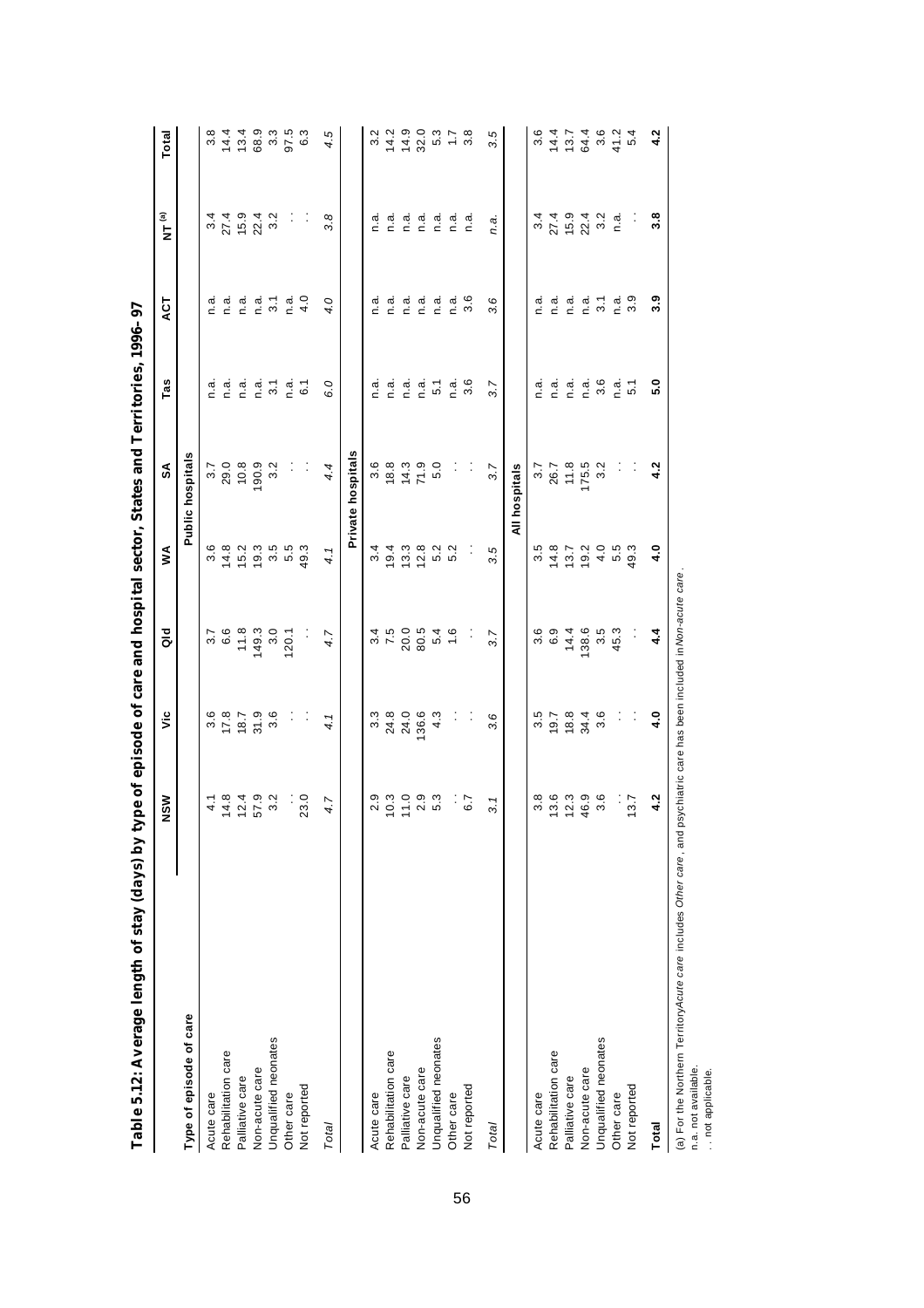| ĺ                                                          |
|------------------------------------------------------------|
|                                                            |
|                                                            |
|                                                            |
|                                                            |
|                                                            |
| I                                                          |
|                                                            |
|                                                            |
|                                                            |
|                                                            |
|                                                            |
| l                                                          |
|                                                            |
|                                                            |
|                                                            |
|                                                            |
|                                                            |
|                                                            |
|                                                            |
|                                                            |
|                                                            |
|                                                            |
|                                                            |
|                                                            |
|                                                            |
|                                                            |
|                                                            |
|                                                            |
| ֖֖֖֖֖֖֖֖֧֖֧֧֪֪֪֧֚֚֚֚֚֚֚֚֚֚֚֚֚֚֚֚֚֚֚֚֚֚֚֚֚֚֚֚֚֚֚֚֬֝֓֞֝֓֞֞֝֬ |
| i                                                          |
|                                                            |
|                                                            |
|                                                            |
| l                                                          |
|                                                            |
|                                                            |
|                                                            |
|                                                            |
|                                                            |
|                                                            |
|                                                            |
| l                                                          |
|                                                            |
|                                                            |
| $\ddot{\phantom{0}}$                                       |
| l                                                          |

|                                                                                                                                                                     | NSW             | ۶Ë      | ă           | ≸              | SA                      | Tas    | 4CT     | ₹       | Total     |
|---------------------------------------------------------------------------------------------------------------------------------------------------------------------|-----------------|---------|-------------|----------------|-------------------------|--------|---------|---------|-----------|
| Mode of separation                                                                                                                                                  |                 |         |             |                | <b>Public hospitals</b> |        |         |         |           |
| Discharge/transfer to an(other) acute hospital                                                                                                                      | 61,721          | 39,343  | 25,650      | 12,160         | 14,328                  | 2,158  | 1,564   | 1,289   | 158,213   |
| Discharge/transfer to a nursing home                                                                                                                                | 13,920          | 7,780   | 5,215       | 2,254          | 6,119                   | 741    | 575     | 140     | 36,744    |
| Discharge/transfer to an(other) psychiatric hospital                                                                                                                | 1,782           |         | 606         | 963            | 828                     |        |         |         | 4,191     |
| Discharge/transfer to other health care accommodation <sup>(a)</sup>                                                                                                | 2,636           | 200     | 1,803       | 700            | 1,122                   | 1,045  | 98      | 1,831   | 9,435     |
| Statistical discharge-type change                                                                                                                                   | 11,214          | 6,480   | 8,152       | 366            | 3,322                   | 667    | 23      | 28      | 30,252    |
| Left against medical advice/discharge at own risk                                                                                                                   | 10,037          | 3,244   | 4,744       | 2,804          | 1,996                   | 416    | 119     | 1,142   | 24,502    |
| Statistical discharge from leave                                                                                                                                    | 4,501           |         | 509         | 1,193          | 238                     |        | 178     |         | 6,620     |
| Died                                                                                                                                                                | 21,233          | 13,328  | 8,652       | 3,561          | 4,688                   | 1,396  | 554     | 347     | 53,759    |
| Other <sup>(b)</sup>                                                                                                                                                | ,109,031        | 827,453 | 593,185     | 323,060        | 296,549                 | 70,329 | 53,080  | 43,492  | 3,316,179 |
| Not reported                                                                                                                                                        | $\circ$         | 2,069   | $\circ$     |                |                         | 0      |         |         | 2,072     |
| Total                                                                                                                                                               | ,236,075        | 899,897 | 648,516     | 347,061        | 329,190                 | 76,752 | 56,198  | 48,278  | 3,641,967 |
|                                                                                                                                                                     |                 |         |             |                | Private hospitals       |        |         |         |           |
| Discharge/transfer to an(other) acute hospital                                                                                                                      | 6,581           | 10,109  | 5,080       | 1,415          | 4,458                   | 375    | 290     | n.a     | 28,308    |
| Discharge/transfer to a nursing home                                                                                                                                | 1,317           | 1,734   | 1,486       | 255            | 2,064                   | 29     | 68      | n.a     | 6,953     |
| Discharge/transfer to an(other) psychiatric hospital                                                                                                                | $\frac{11}{11}$ |         | $\tilde{t}$ | 32             | 35                      |        |         | n.ai    | 189       |
| Discharge/transfer to other health care accommodation <sup>(a)</sup>                                                                                                | 329             |         | 731         | $\overline{5}$ | 113                     |        | 17      | n.a.    | 1,306     |
| Statistical discharge-type change                                                                                                                                   | 534             | 441     | 954         | $^{24}$        | 82                      | 47     | $\circ$ | n.a.    | 2,082     |
| Left against medical advice/discharge at own risk                                                                                                                   | 896             | 235     | 208         | 107            | 86                      | 179    |         | n.a.    | 1,715     |
| Statistical discharge from leave                                                                                                                                    | 135             |         |             | 62             | 999                     |        |         | n.a.    | 1,199     |
| Died                                                                                                                                                                | 2,225           | 3,684   | 3,388       | 1,230          | 1,300                   | 383    |         | n.a     | 12,284    |
| Other <sup>(b)</sup>                                                                                                                                                | 510,740         | 442,343 | 350,438     | 23,390         | 33,507                  | 53,725 | 16,765  | n.a     | 1,630,908 |
| Not reported                                                                                                                                                        | $\circ$         |         | $\circ$     |                |                         | 0      |         | ة.<br>C |           |
| <b>Total</b>                                                                                                                                                        | 522,868         | 458,554 | 362,299     | 126,616        | 142,644                 | 54,749 | 17,218  | n.a.    | 1,684,948 |
| (a) Includes mothercraft hospitals and hostels recognised by the Commonwealth Department of Health and Family Services, unless this is the usual place of residence |                 |         |             |                |                         |        |         |         |           |

(a) includes mothercrait nospitals and nostels recognised by the Commonweath Department or Health and Family Services, unless this is the usual place of residence.<br>(b) Includes discharge to usual residence/own accommodatio (a) Includes mothercraft hospitals and hostels recognised by the Commonwealth Department of Health and Family Services, unless this is the usual place of residence. (b) Includes discharge to usual residence/own accommodation/welfare institution (including prisons, hostels and group homes providing primarily welfare services).

n.a. not available.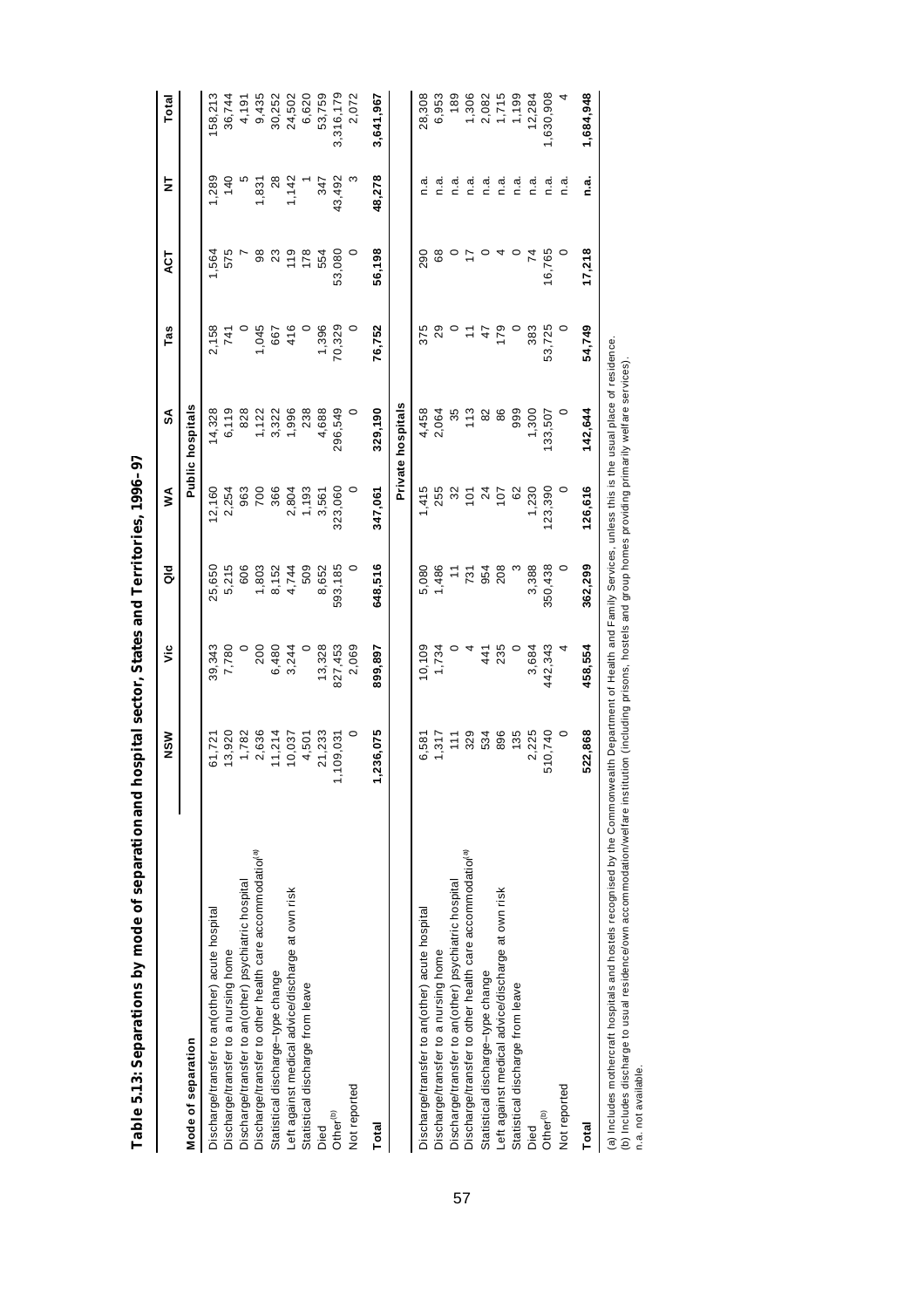# **6 Demographic profile of admitted patients**

## **Introduction**

This chapter presents a demographic profile of admitted patients who separated from hospital during 1996–97.

Data on the sex of each patient was reported to the National Hospital Morbidity Database as male, female, indeterminate or not stated/inadequately described. The 787 separations for patients who were not reported as male or female are included in person totals in the tables in this chapter.

Most States and Territories supplied the date of birth of the patient for the database, in which case the Institute calculated the age of the patient by subtracting the date of birth from the date of admission. The exceptions were Queensland and South Australia which supplied the age in years or days for each patient.

The data on Indigenous status were supplied by most data providers categorised as *Aboriginal or Torres Strait Islander* (a single category) or *Other* (as specified in the *National Health Data Dictionary,* Version 5.0 (NHDC 1996)), but some also used the category *Not reported*. It is possible that some data providers may have included separations for which Indigenous status was unknown in the *Other* category and that patients could have been otherwise misclassified. The data should therefore be interpreted cautiously. A study is currently being undertaken collaboratively by the Australian Bureau of Statistics and the Institute to identify methods of assessing and improving the quality of Indigenous identification in hospitals.

Country of birth details were supplied for each patient by all States and Territories. Most providers supplied this information coded to the Australian Standard Classification of Countries for Social Statistics (ASCCSS). The Australian Capital Territory provided a 2-digit code that was converted to the ASCCSS classification by the Institute.

Age-standardised rates calculated for separations for Indigenous persons (Table 6.5) and by country of birth (Table 6.6) used population estimates for 30 June 1996, because 31 December (mid-year) estimates are not available for the Indigenous and overseas-born populations. Thus whilst standardised rates within this chapter can be directly compared, there will be small discrepancies between them and standardised rates reported in Chapter 4, which are based on 31 December 1996 estimates (see Appendix 1 for details).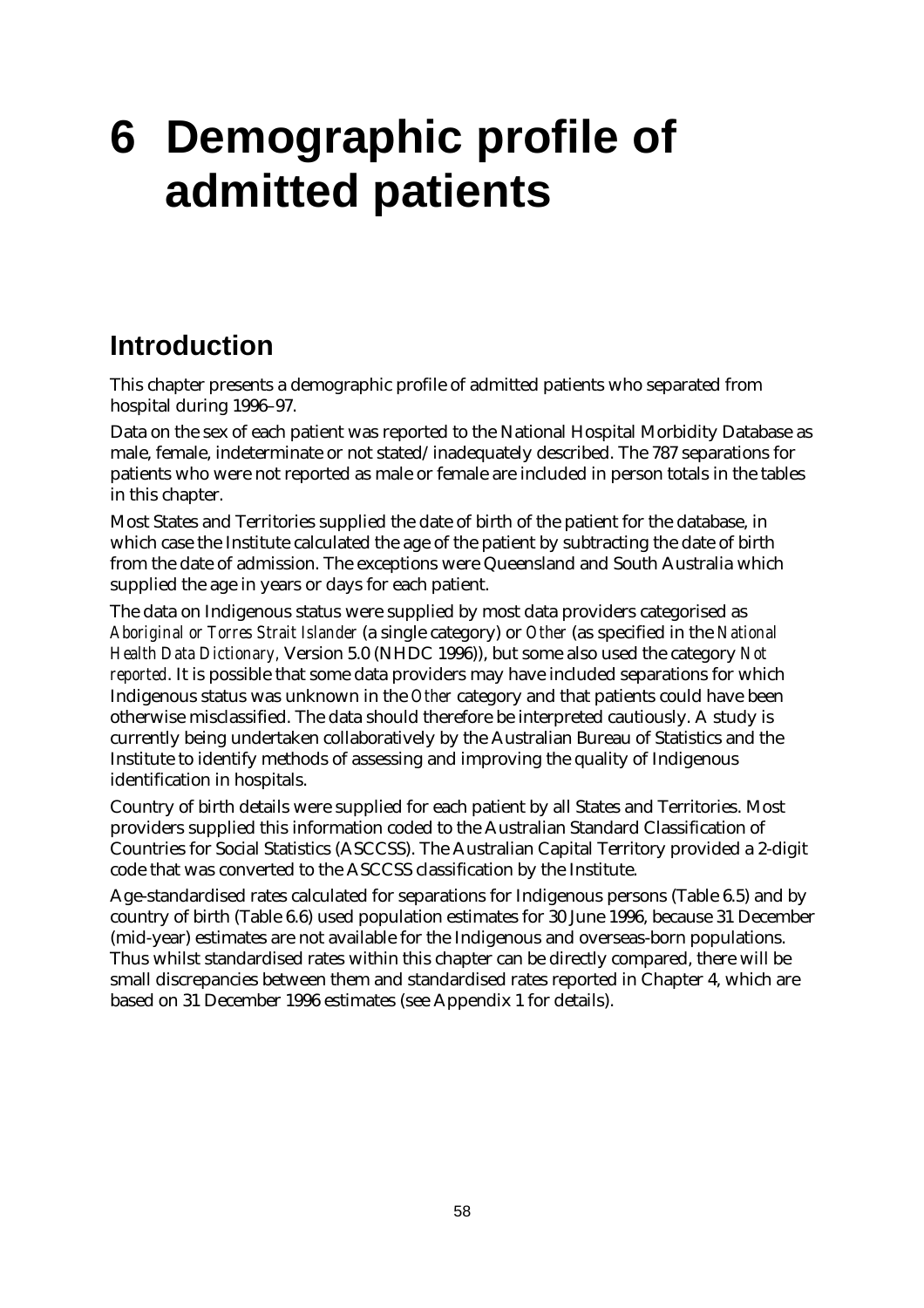# **Highlights**

## **Sex**

Females accounted for higher proportions of separations than males, 53% of total separations in public hospitals (1,939,488) and 56% in private hospitals (950,258). In both public and private hospitals, there were more separations for females than males in the child-bearing age groups (15 to 44 years), but also in the 45 to 54 years and the 75 years and over age groups (Tables 6.1 and 6.2). Separations per 1,000 population were higher for females than males in age groups from 15 to 54 years for both hospital sectors; however, this was reversed in the 55 years and over categories (Figures 6.1 and 6.2).

Females also accounted for more patient days than males in both public and private hospitals (Tables 6.3 and 6.4). In public hospitals, they accounted for 52% of patient days, and for more patient days in age groups from 15 to 44 years and in the 75 years and over age groups. In private hospitals, they accounted for 60% (3,517,706) of all patient days. Similar patterns were evident in the number of patient days reported per 1,000 population in the child-bearing age groups (15 to 44 years) in both public and private hospitals (Figures 6.3 and 6.4).

## **Age**

Separations peaked in two age groups in public hospitals. The first was in the 25 to 34 years age group, the age group most commonly reported for female patients. The second was the 65 to 74 years age group, which was most commonly reported for males. The pattern of separations per 1,000 population also had two peaks, for the under 1 year age group and the over 75 years age group. The highest numbers of patient days were reported for females aged 25 to 34 years and in the age groups over 65 years, and for males in age groups over 55 years. Average length of stay was highest for the under 1 year and the 75 years and over age groups.

In private hospitals, the main peak for separations was in the 65 to 74 years age group, reflecting the most commonly reported age group for male patients. The separation rates were highest for the older age group. Patients in the 75 years and over age group accounted for the most patient days, and had the highest number of separations per 1,000 population. As for public hospitals, average length of stay was longest for the very young and for older patients.

In both sectors combined, the population in age groups over 65 years accounted for a high proportion of admitted patient activity. This population, which comprised 12% of the total Australian population (2,221,473), accounted for 1.6 million separations (30% of the total) and 10.2 million patient days (46%). There were 727 separations per 1,000 population for this age group compared with an overall rate of 289 per 1,000 for the total population. The average length of stay for these patients was 6.3 days, compared with 4.2 days for all patients.

#### **Indigenous status**

Table 6.5 presents the data reported on Indigenous status by hospital sector and State and Territory. It also includes the age-standardised separation rates for Indigenous patients per 1,000 Indigenous population, calculated using the Australian Bureau of Statistics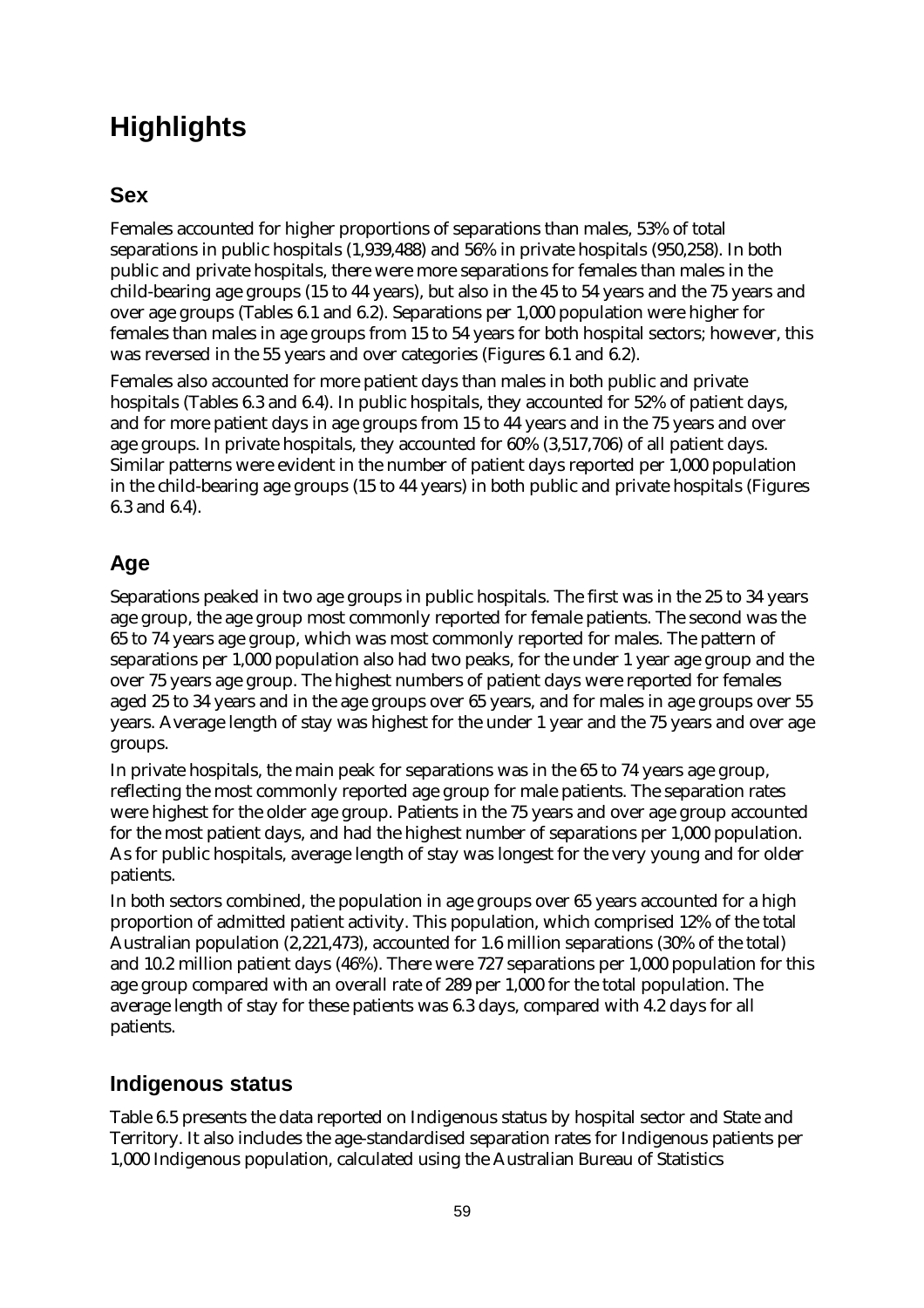experimental estimates of the Aboriginal and Torres Strait Islander population for June 1996 (Appendix Table A2).

There were 144,485 separations for patients reported as Aboriginal or Torres Strait Islander, mainly in Queensland, Western Australia, New South Wales and the Northern Territory. Overall, on an age-standardised basis, there were 531 separations for Indigenous patients reported per 1,000 Indigenous population for Australia. This was markedly higher than the corresponding figure for the overall population of 285 per 1,000.

The Northern Territory reported the highest number of Indigenous separations per 1,000 Indigenous population (778 per 1,000), even though its private hospital was not included. Western Australia and South Australia reported the next highest rates (725 and 693 per 1,000 respectively), ahead of Queensland and New South Wales (518 and 509 per 1,000 population, respectively). Tasmania reported a very low Indigenous separation rate, likely to reflect low levels of identification. Tasmania is the only State or Territory for which the proportion of separations of patients reported as Indigenous was lower than the proportion of Indigenous persons in its population.

Figure 6.7 presents separation rates per 1,000 population by reported Indigenous status and age group and sex. The rates for both Indigenous males and females were significantly higher than those for the whole population in all age groups above 34 years. Indigenous females in the 75 and over age group recorded the highest rate overall.

This variation in the number of Indigenous separations per 1,000 Indigenous population could indicate either that, among the States and Territories, there is variation in the proportion of Indigenous persons who are identified as such in the morbidity data collections and/or in the total population, and/or there is variation in the hospitalisation rates for Indigenous persons. These Indigenous separation rate data should therefore also be interpreted with care.

## **Country of birth**

Australian-born patients accounted for 75% (3,983,876) of total separations with little variation between the public (74%) and private sectors (76%) (Table 6.6). The proportion of total separations that was from public hospitals was higher for patients born overseas (72%, 853,970) than for patients born in Australia (68%, 2,700,274).

The age-standardised separation rate for Australian-born patients was higher (292 per 1,000) than that for the overseas-born population (266 per 1,000).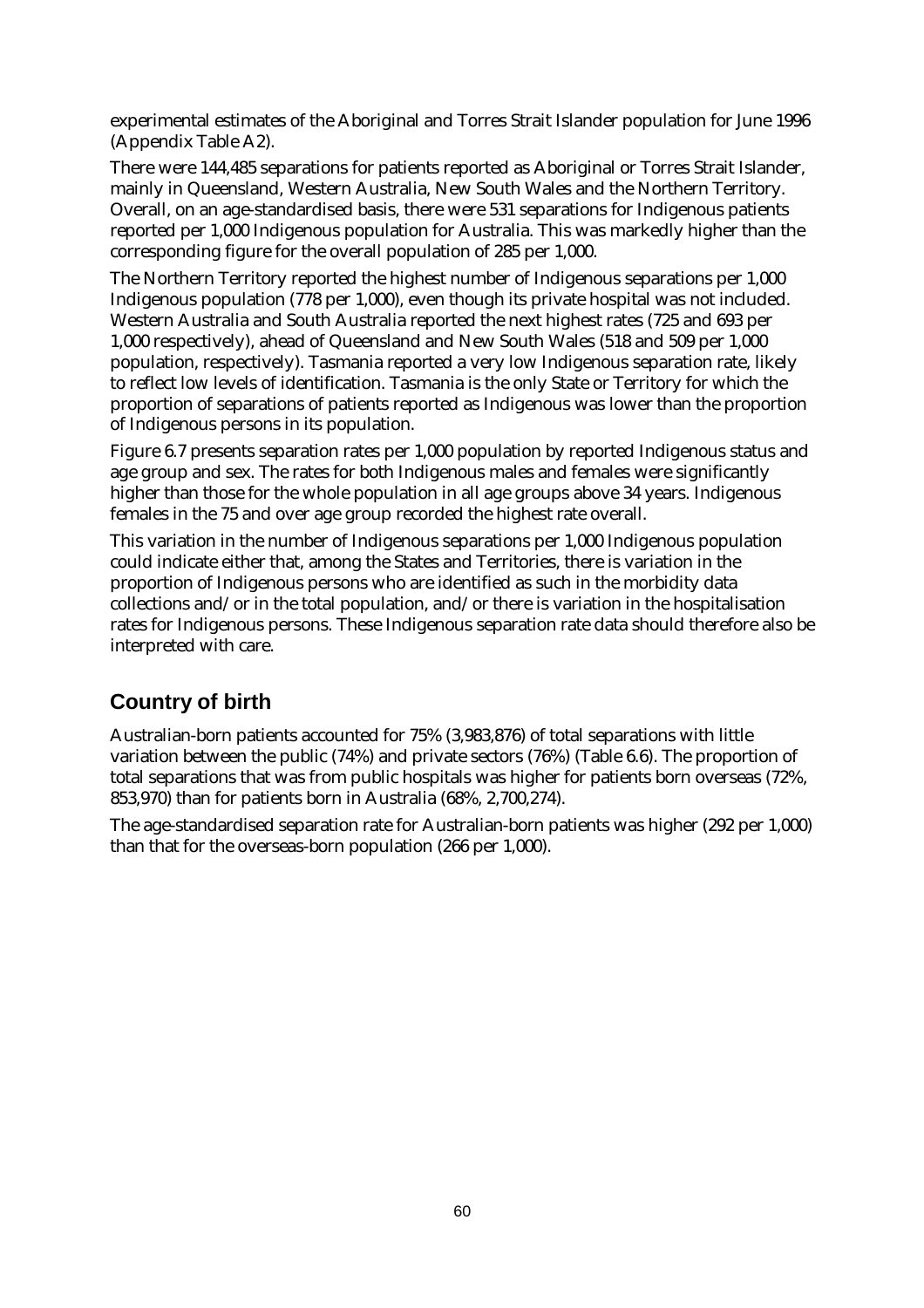| Sex                      | Age group                                                                 | NSW              | υiς     | $\frac{d}{d}$ | ≸       | వ్      | Tas              | 13                    | 보                                                              | Total     |
|--------------------------|---------------------------------------------------------------------------|------------------|---------|---------------|---------|---------|------------------|-----------------------|----------------------------------------------------------------|-----------|
| Females                  | Under                                                                     | 17,52            | 11,128  | 9,507         | 4,213   | 4,195   | $\frac{1}{8}$    | 1,091                 | 088                                                            | 49,554    |
|                          | $\overline{1}$                                                            |                  | 12,528  | 12,697        | 6,298   | 6,020   |                  | 919                   |                                                                | 61,976    |
|                          | $5 - 14$                                                                  | 21,218<br>25,075 | 15,644  | 14,752        | 8,452   | 6,962   | 1,145<br>1,400   |                       | 1,151<br>913                                                   | 74,281    |
|                          | $15 - 24$                                                                 | 69,262           | 49,919  | 47,493        | 22,655  | 20,762  | 5,167            | $\frac{1,083}{3,315}$ | 4,138                                                          | 222,711   |
|                          | $25 - 34$                                                                 | 116,098          | 94,361  | 64,598        | 33,940  | 31,771  | 7,200            | 6,272                 | 6,233<br>5,027                                                 | 360,473   |
|                          | $35 - 44$                                                                 | 76,925           | 61,779  | 40,892        | 24,199  | 20,740  | 4,921            | 4,526                 |                                                                | 239,009   |
|                          | 45-54                                                                     | 63,224           | 52,132  | 34,652        | 19,708  | 18,043  | 4,613            | 3,545                 | 3,173                                                          | 199,090   |
|                          | $55 - 64$                                                                 | 66,894           | 50,111  | 33,682        | 17,942  | 16,725  | 4,091            | 3,344                 |                                                                | 195,673   |
|                          | $65 - 74$                                                                 | 93,436           | 64,410  | 38,961        | 21,579  | 23,133  | 4,967            | 3,604<br>2,463        | 2,884<br>1,561<br>704                                          | 251,651   |
|                          | 75 & over                                                                 | 111,869          | 70,998  | 41,180        | 25,564  | 26,489  | 5,783            |                       |                                                                | 285,050   |
|                          | Not reported                                                              |                  |         |               |         |         |                  |                       |                                                                |           |
|                          | <b>Total</b>                                                              | 661,524          | 483,023 | 338,414       | 184,550 | 174,840 | 40,098           | 30,162                | 26,877                                                         | 1,939,488 |
| Males                    | Under                                                                     | 24,769           | 16,070  | 12,714        | 6,218   | 6,369   | 1,321            |                       |                                                                | 70,176    |
|                          | $\overline{1}$                                                            | 31,606           | 19,728  | 18,144        | 8,848   | 9,215   | 1,621            | $1,411$<br>$1,351$    | 1,304<br>1,626                                                 | 92,139    |
|                          | $5 - 14$                                                                  | 38,067           | 21,877  | 20,861        | 11,236  | 9,891   | 1,765            | 1,588                 |                                                                | 106,694   |
|                          | $15 - 24$                                                                 | 40,207           | 28,185  | 27,348        | 11,903  | 10,228  | 2,583            | 2,387                 | $1,500$<br>$1,500$<br>$1,500$<br>$1,500$<br>$1,500$<br>$1,500$ | 124,398   |
|                          | $25 - 34$                                                                 |                  | 37,427  | 32,222        | 18,419  | 14,738  | 3,618            | 2,321                 |                                                                | 162,166   |
|                          | $35 - 44$                                                                 | 50,481<br>57,092 | 41,501  | 35,564        | 18,629  | 15,382  | 3,698            | 3,255                 |                                                                | 179,236   |
|                          | $45 - 54$                                                                 | 63,836           | 48,442  | 39,368        | 19,177  | 17,070  | 4,279            | 3,844                 |                                                                | 198,925   |
|                          | $55 - 64$                                                                 | 72,773           | 62,753  | 43,710        | 21,713  | 19,343  | 4,752            | 4,220                 | 2,909<br>3,261<br>1,790                                        | 232,525   |
|                          | $65 - 74$                                                                 | 109,147          | 81,965  | 46,631        | 26,770  | 27,363  | 7,035<br>5,981   | 3,431                 |                                                                | 304,132   |
|                          | 75 & over                                                                 | 86,545           | 58,897  | 33,540        | 19,594  | 24,751  |                  | 2,228                 | 483                                                            | 232,019   |
|                          | Not reported                                                              | $\sim$           |         |               |         |         |                  |                       |                                                                |           |
|                          | Total                                                                     | 574,525          | 416,870 | 310,102       | 162,507 | 154,350 | 36,653           | 26,036                | 21,399                                                         | 1,702,442 |
| Persons <sup>(a)</sup>   | Under 1                                                                   |                  | 27,202  | 22,221        | 10,434  | 10,564  |                  |                       |                                                                | 119,739   |
|                          | $1 - 4$                                                                   | 42,291<br>52,825 | 32,256  | 30,841        | 15,146  | 15,235  | 2,132<br>2,766   | 2,502<br>2,270        |                                                                | 154,116   |
|                          | $5 - 14$                                                                  | 63,142           | 37,521  | 35,613        | 19,688  | 16,853  |                  | 2,671                 |                                                                | 180,975   |
|                          | $15 - 24$                                                                 | 109,469          | 78,104  | 74,841        | 34,558  | 30,990  | 3,165<br>7,750   | 5,702                 | 393<br>2723<br>2723<br>2825                                    | 347,109   |
|                          | $25 - 34$                                                                 | 166,581          | 131,788 | 96,820        | 52,359  | 46,509  | 10,818           | 8,593                 |                                                                | 522,641   |
|                          | $35 - 44$                                                                 | 134,029          | 103,280 | 76,456        | 42,828  | 36,122  | 8,619            | 7,781                 | 9,142                                                          | 418,257   |
|                          | 45-54                                                                     | 127,060          | 100,574 | 74,020        | 38,886  | 35,113  | 8,892            | 7,389                 | 6,082                                                          | 398,016   |
|                          | $55 - 64$                                                                 | 139,674          | 112,864 | 77,392        | 39,655  | 36,068  | 8,843            | 7,564                 | 6,145                                                          | 428,205   |
|                          | $65 - 74$                                                                 | 202,583          | 146,375 | 85,592        | 48,349  | 50,496  | 12,003<br>11,764 | 7,035                 | 3,352<br>1,187                                                 | 555,785   |
|                          | 75 & over                                                                 | 198,417          | 129,895 | 74,720        | 45,158  | 51,240  |                  | 4,691                 |                                                                | 517,072   |
|                          | Not reported                                                              |                  | 38      |               |         |         |                  |                       |                                                                |           |
| <b>Total separations</b> |                                                                           | 1,236,075        | 899,897 | 648,516       | 347,061 | 329,190 | 76,752           | 56,198                | 48,278                                                         | 3,641,967 |
|                          | (a) Includes separations for which sex was not reported as male or female |                  |         |               |         |         |                  |                       |                                                                |           |

Table 6.1: Separations by age group and sex, public hospitals, States and Territories, 1996-97 **Table 6.1: Separations by age group and sex, public hospitals, States and Territories, 1996–97**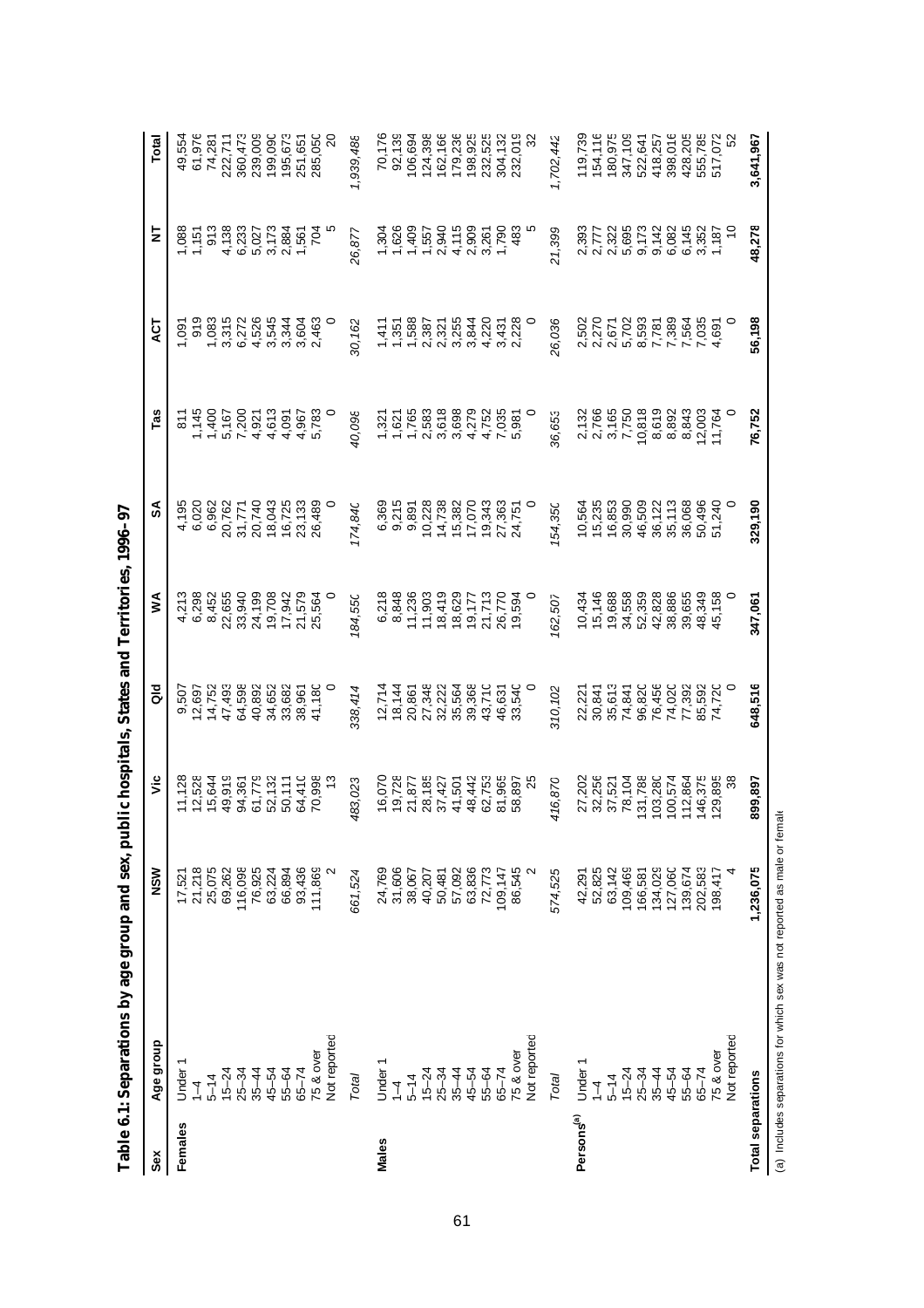| Females                  | Age group                | NSW     | υã                               | $\frac{6}{9}$    | ⋚                                                       | SA                                    | Tas                            | 75                      | k               | Total              |
|--------------------------|--------------------------|---------|----------------------------------|------------------|---------------------------------------------------------|---------------------------------------|--------------------------------|-------------------------|-----------------|--------------------|
|                          | Under                    | 1,439   | 2,041                            | 1,532            | 793                                                     | 425                                   | 578                            | 734                     | n.a             | 7,542              |
|                          | $\bar{1}$                | 3,054   | 2,562                            | 2,833            | 1,084                                                   | 1,061                                 | 416                            | $\frac{40}{283}$        | ີ ຕ.            | 11,150             |
|                          | $5 - 14$                 | 5,864   | 5,225                            | 4,451            | 1,871                                                   | 1,641                                 | 894                            |                         | ਟ<br>ਪ          | 20,229             |
|                          | $15 - 24$                | 25,548  |                                  | 12,843           | 8,195                                                   | 5,233                                 | 2,806                          | 926                     | ີ້.<br>ດ        | 73,808             |
|                          | $25 - 34$                | 50,968  | 18,257<br>42,648                 | 30,856           |                                                         |                                       | 5,867                          |                         |                 |                    |
|                          | $35 - 44$                | 46,645  | 38,431                           | 28,690           | 14,736<br>11,579                                        | 11,479<br>11,278                      | 4,663                          |                         | פֹפֹפֿ<br>פֿבׄב | 158,638<br>142,900 |
|                          | 45-54                    | 44,731  | 39,720                           | 29,686           | $\begin{array}{c} 10,580 \\ 7,724 \\ 7,539 \end{array}$ | $12,337$<br>9,569<br>11,947<br>15,916 | 4,639                          |                         |                 | 143,258            |
|                          | 55-64                    | 36,110  | 31,789                           | 24,591<br>30,466 |                                                         |                                       | 3,453                          |                         |                 | 114,156            |
|                          | $65 - 74$                | 41,026  | 39,016                           |                  |                                                         |                                       | 3,891<br>4,296                 |                         | ਾਂ<br>ਪੰ        | 134,723            |
|                          | 75 & over                | 38,765  | 43,141                           | 32,817           | 8,166                                                   |                                       |                                |                         | ີ ຕ.            | 143,830            |
|                          | Not reported             | 23      |                                  |                  |                                                         |                                       |                                |                         | ္က              |                    |
|                          | Total                    | 294,173 | 262,830                          | 198,765          | 72,267                                                  | 80,886                                | 31,504                         | 9,833                   | n.a.            | 950,256            |
| Males                    | Under                    | 2,327   | 3,269                            | 2,309            |                                                         | 559                                   | 714                            |                         | n.a             | 11,059             |
|                          | $\overset{+}{\lrcorner}$ | 5,083   | 4,063                            |                  | $1,159$<br>$1,611$                                      | 1,622                                 | 693                            |                         | ີ ຕ.            | 17,551             |
|                          | $5 - 14$                 | 7,186   | 6,059                            | 4,240<br>5,546   | 2,192                                                   | 1,968                                 | 1,147                          |                         | n.a             | 24,447             |
|                          | $15 - 24$                | 14,722  |                                  | 9,144            | 4,301                                                   | 4,516                                 | 1,390                          |                         | ີ້.<br>ດ        | 47,778             |
|                          | $25 - 34$                | 19,803  | $12,989$<br>$15,823$<br>$21,708$ | 10,532           | 4,973                                                   | 5,178                                 | 1,861<br>2,603                 | 660                     | ດ.<br>⊂         | 58,830             |
|                          | $35 - 44$                | 27,310  |                                  | 15,923           |                                                         | 6,975                                 |                                | 748                     | ດ.<br>⊂         | 81,682             |
|                          | 45-54                    | 37,318  | 29,094                           | 24,314           | 6,415<br>7,892                                          | 10,119                                | 511<br>51465<br>61465<br>61466 |                         | ຼີ<br>ເ         | 113,177<br>115,847 |
|                          | 55-64                    | 36,755  | 31,158                           | 26,095           |                                                         | 9,503                                 |                                |                         | ີ້.<br>ດ        |                    |
|                          | $65 - 74$                | 45,204  | 40,441<br>31,115                 | 34,368           | 8,100<br>0.387<br>8,319                                 | 12,050<br>9,268                       |                                | 992<br>1,231<br>798     | n.a             | 147,150            |
|                          | 75 & over                | 32,243  |                                  | 31,063           |                                                         |                                       |                                |                         | ີ ຕຸ            | 116,419            |
|                          | Not reported             | 0       |                                  |                  |                                                         |                                       |                                |                         | n.a             |                    |
|                          | Total                    | 227,951 | 195,719                          | 63,534           | 54,349                                                  | 61,758                                | 3,245                          | 7,384                   | n.a.            | 733,940            |
| Persons <sup>(a)</sup>   | Under                    | 3,780   |                                  |                  |                                                         | 984                                   | 1,292                          | 1,456                   |                 | 18,620             |
|                          | $\frac{1}{4}$            | 8,139   | 5,315<br>6,625                   | 3,841<br>7,073   | 1,952<br>2,695                                          |                                       | 1,109                          | 379                     | aiai<br>⊂⊂      | 28,703             |
|                          | $5 - 14$                 | 13,060  | 11,284                           | 9,997            | 4,063                                                   | 2,683<br>3,609<br>9,749               | 2,041<br>4,196<br>7,728        | 632                     | ີ້.<br>ດ        | 44,686             |
|                          | $15 - 24$                | 40,301  | 31,246                           | 21,987           | 12,496                                                  |                                       |                                | 1,642                   | ਟੂੰ             | 121,617            |
|                          | $25 - 34$                | 70,845  | 58,471                           | 41,388           | 19,709                                                  | 16,657                                |                                | 2,745                   | n.a             | 217,543            |
|                          | $35 - 44$                | 74,077  | 60,139                           | 44,613           | 17,994                                                  | 18,253                                |                                |                         |                 |                    |
|                          | 45–54                    | 82,181  | 68,814                           | 54,000           | 18,472                                                  | 22,456                                | 7,266<br>8,150                 |                         |                 | 224,704<br>256,567 |
|                          | 55-64                    | 73,016  | 62,947                           | 50,686           | 15,824                                                  | 19,072                                | 6,697                          | 2,362<br>2,494<br>1,912 |                 | 230,154            |
|                          | $65 - 74$                | 86,344  | 79,457<br>74,256                 | 64,834           | 16,926                                                  | 23,997                                | 8,360<br>7,909                 | 2,069                   | ם בכככ<br>הככככ | 281,987            |
|                          | 75 & over                | 71,102  |                                  | 63,880           | 16,485                                                  | 25,184                                |                                |                         |                 | 260,343            |
|                          | Not reported             | 23      |                                  |                  |                                                         |                                       |                                |                         | n.a             |                    |
| <b>Total separations</b> |                          | 522,868 | 458,554                          | 362,299          | 126,616                                                 | 142,644                               | 54,749                         | 17,218                  | n.a             | 1,684,948          |

Table 6.2: Separations by age group and sex, private hospitals, States and Territories, 1996–97 **Table 6.2: Separations by age group and sex, private hospitals, States and Territories, 1996–97**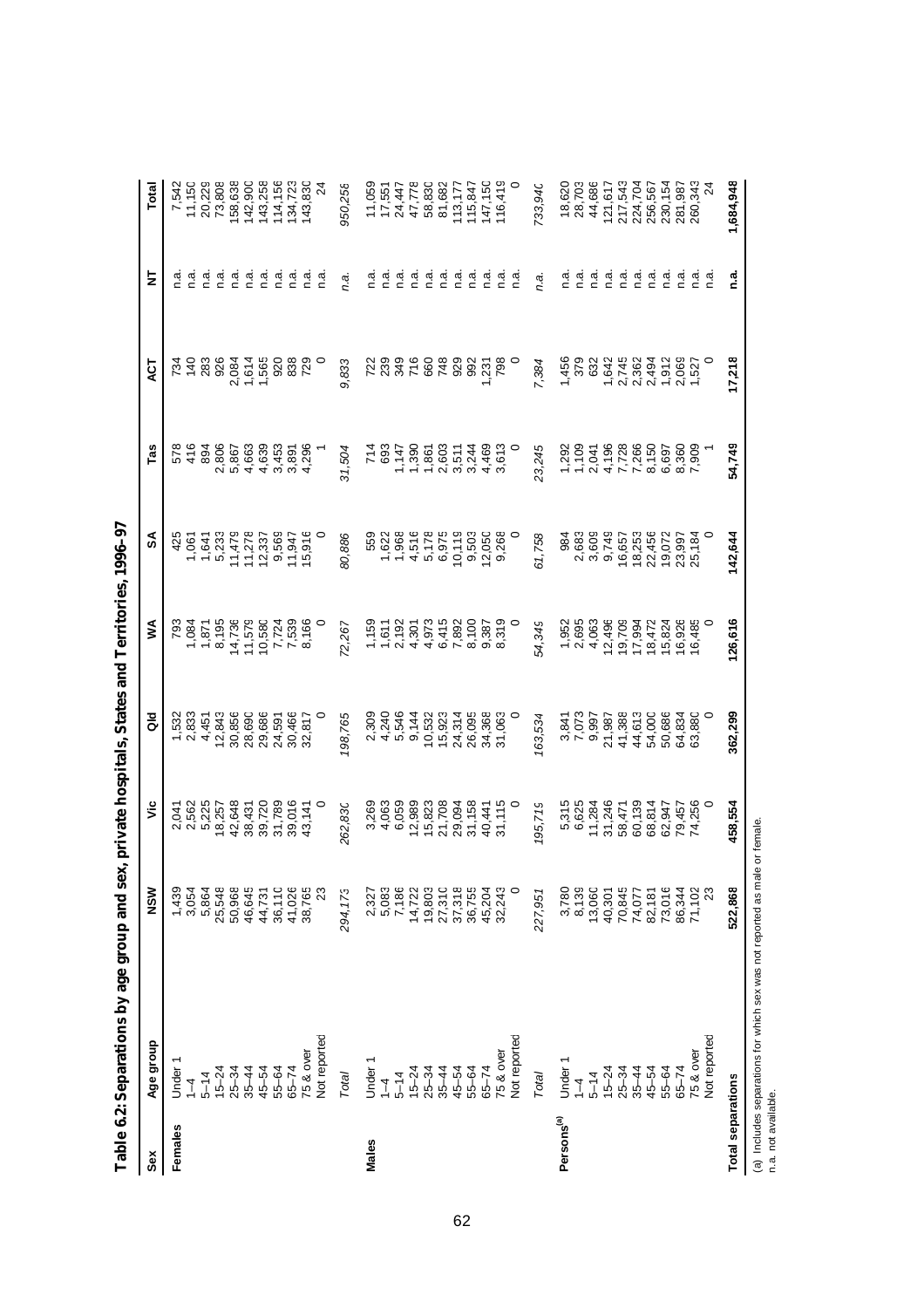|                        | more near for climin in the state | umu www.pum            |                  | The transportance of |           |                  |                   |                                      |                 |                        |
|------------------------|-----------------------------------|------------------------|------------------|----------------------|-----------|------------------|-------------------|--------------------------------------|-----------------|------------------------|
| Sex                    | Age group                         | NSW                    | ئ                | ă                    | ⋚         | వ్               | Tas               | হ                                    | 능               | Total                  |
| Females                | Under                             | 100,436                |                  | 49,909               | 24,734    | 26,832           |                   |                                      |                 | 291,749                |
|                        | $\frac{1}{4}$                     | 44,080                 | 68,437<br>23,235 | 25,156               | 13,480    | 12,258           | 4,595<br>2,002    | 6,210<br>1,979                       | 10,596<br>7,072 |                        |
|                        | $5 - 14$                          | 60,348                 | 34,041           | 34,236               | 19,142    | 14,650           | 3,632             | 2,553                                | 3,076           | 129,262<br>171,678     |
|                        | $15 - 24$                         | 210,128                | 138,267          | 133,639              | 69,227    |                  | 14,435            | 10,191                               | 12,745          | 644,722                |
|                        | $25 - 34$                         | 392,959                | 280,242          | 205,483              | 111,971   | 56,090<br>95,619 | 25,585            | 20,086                               | 18,690          | 1,150,635              |
|                        | $35 - 44$                         | 256,146                | 175,116          | 154,459              | 85,173    | 62,108           | 21,925            | 14,813                               | 12,249          | 781,989                |
|                        | 45-54                             | 222,744                | 155,379          | 141,558              | 64,106    | 53,145           | 28,557            | 11,954<br>11,566                     | 8,977           | 686,420                |
|                        | 55-64                             | 283,335                | 175,430          | 135,623              | 62,645    | 74,854           | 20,897            |                                      | 7,401           | 771,751                |
|                        | $65 - 74$                         | 504,712                | 327,533          | 211,187              | 106,158   | 123,382          | 42,571            | 16,534                               | 5,965           | 1,338,042              |
|                        | 75 & over                         | 1,070,222              | 655,186          | 385,246              | 205,359   | 273,957          | 89,539            | 26,165                               | 4,571           | 2,710,245              |
|                        | Not reported                      |                        |                  |                      |           |                  |                   |                                      | $\frac{1}{2}$   |                        |
|                        | Total                             | 145,114<br>$\infty$    | 2,032,934        | ,476,496             | 761,995   | 792,895          | 153,738           | (22,05)                              | 91,382          | 8,676,605              |
| Males                  | Under                             | 143,136                | 88,966           | 65,172               | 32,901    | 30,833           | 7,247             | 9,079                                | 11,940          | 389,274                |
|                        | $\frac{1}{4}$                     | 63,291                 | 35,005           | 34,899               | 18,081    | 16,569           | 2,930             | 3,020                                | 6,954           | 180,749                |
|                        | $5 - 14$                          | 83,563                 | 43,035           | 43,225               | 24,677    | 20,219           | 3,755             | 3,421                                | 4,421           | 226,316                |
|                        | $15 - 24$                         | 168,081                | 89,198           | 169,397              | 52,809    | 35,430           | 9,082             | 6,913                                | 6,696           | 537,606                |
|                        | $25 - 34$                         | 223,511                | 119,232          | 196,915              | 64,365    | 51,020           | 23,226            | 8,077                                | 14,571          | 700,917                |
|                        | $35 - 44$                         | 232,478                | 132,329          | 177,612              | 68,803    | 47,878           | 12,407            | 9,860                                | 11,976          | 693,343                |
|                        | 45-54                             | 241,636                | 155,533          | 197,786              | 85,347    | 57,087           | 14,511            | 11,131                               | 10,672          | 773,703                |
|                        | 55-64                             | 334,182                | 212,316          | 233,76               | 83,702    | 71,659           | 31,719            | 13,210                               | 11,287          | 991,836                |
|                        |                                   | 586,446                | 364,168          | 259,870              | 19,744    | 46,562           | 54,704            | 18,631                               |                 | ,557,906               |
|                        | 65-74<br>75 & over                | 689,273                | 438,790          | 265,306              | 36,224    | 196,171          | 53,833            | 19,237                               | 7,781<br>4,345  | 803,179                |
|                        | Not reported                      |                        | 119              |                      |           |                  |                   |                                      | 47              | 170                    |
|                        | Total                             | 765,60<br>$\alpha$     | 1,678,691        | 1,643,943            | 586,653   | 573,428          | 213,414           | 02,579                               | 90,690          | 7,854,999              |
| Persons <sup>(a)</sup> | Under                             | 243,573                | 157,455          | 115,081              | 57,652    | 57,665           | 11,842            | 15,289                               | 22,546          | 681,103                |
|                        | $\frac{1}{4}$                     | 107,372                | 58,240           | 60,055               | 31,561    | 28,827           | 4,932             | 4,999                                | 14,026          | 310,012                |
|                        | $5 - 14$                          | 143,911                | 77,076           | 77,461               | 43,819    | 34,869           | 7,387             | 5,974                                | 7,497           | 397,994                |
|                        | $15 - 24$                         | 378,209                | 227,465          | 303,036              | 122,036   | 91,520           | 23,517            | 17,104                               | 19,441          | 1,182,328              |
|                        | $25 - 34$                         | 616,472                | 399,474          | 402,398              | 176,336   | 146,639          | 48,811            | 28,163                               | 33,261          | 1,851,554              |
|                        | $35 - 44$                         | 488,636                | 307,445          | 332,071              | 153,976   | 109,986          | 34,332            |                                      | 24,225          | 1,475,344              |
|                        | 45-54                             | 464,380                | 310,912          | 339,344              | 149,454   | 110,232          | 43,068            | 24,673<br>23,085<br>24,776<br>35,165 | 19,649          | 1,460,124              |
|                        | 55-64                             | 617,524                | 387,746          | 369,384              | 146,347   | 146,513          | 52,616            |                                      | 18,688          | 1,763,594              |
|                        | $65 - 74$                         | 1,091,158<br>1,759,503 | 691,701          | 471,057<br>650,552   | 225,902   | 269,944          | 97,282<br>143,372 |                                      | 13,751          | 2,895,960<br>4,513,432 |
|                        | 75 & over                         |                        | ,093,976         |                      | 341,583   | 470,128          |                   | 45,402                               | 916             |                        |
|                        | Not reported                      |                        | $\overline{8}$   |                      |           |                  |                   |                                      | 56              | 282                    |
| Total patient days     |                                   | 5,910,746              | 3,711,677        | 3,120,439            | 1,448,666 | 1,466,323        | 467,159           | 224,630                              | 182,087         | 16,531,727             |

| י<br>י                                |
|---------------------------------------|
|                                       |
|                                       |
|                                       |
|                                       |
|                                       |
| $\begin{array}{c} \hline \end{array}$ |
|                                       |
|                                       |
|                                       |
| I<br>.<br> <br> <br>Ċ<br>ı            |
| ī                                     |

(a) Includes patient days for which sex was not reported as male or female

(a) Includes patient days for which sex was not reported as male or female

63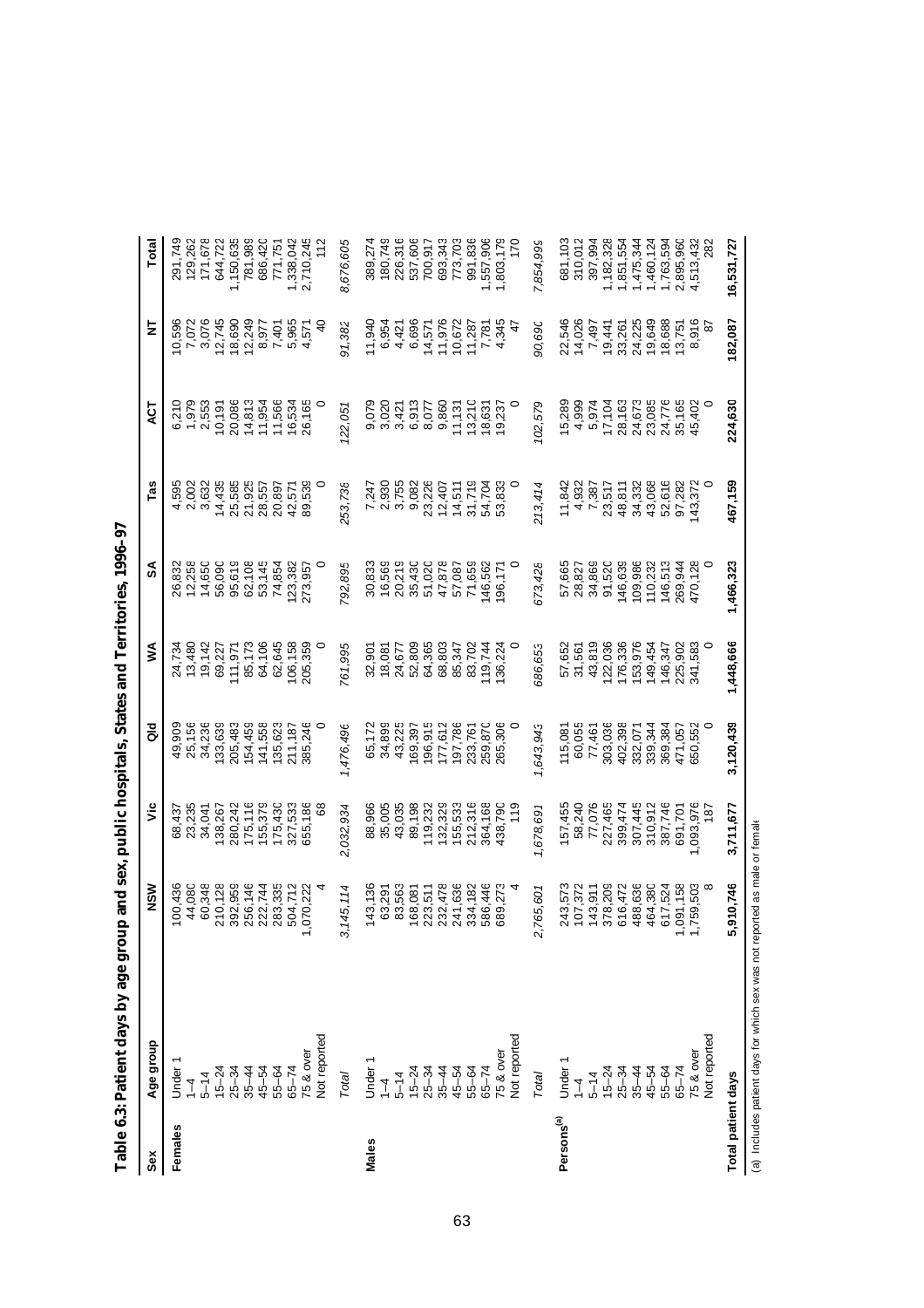| Sex                    | Age group      | NSW              | ۶Ë             | <b>Ja</b>        | Š                  | SA                                                      | Tas            | ă                                           | 눙         | Total            |
|------------------------|----------------|------------------|----------------|------------------|--------------------|---------------------------------------------------------|----------------|---------------------------------------------|-----------|------------------|
| Females                | Under          | 9,008            | 9,930          | 10,045           | 3,953              | 1,992                                                   | 2,441          | 4,181                                       | n.a       | 41,550           |
|                        | $\overline{1}$ | 4,809            |                | 3,767            | 1,425              |                                                         | 585            | 141                                         | ة.<br>C   | 14,767           |
|                        | $5 - 14$       | 14,367           | 2,875<br>7,996 | 6,777            | 2,444              | $\begin{array}{c} 1,165 \\ 2,381 \\ 11,034 \end{array}$ | 1,501          | 342                                         | n.a.      | 35,808           |
|                        | $15 - 24$      | 52,268           | 37,459         | 29,923           | 16,036             |                                                         | 6,372          |                                             | نه<br>C   | 154,768          |
|                        | $25 - 34$      | 151,224          | 151,619        | 102,221          | 49,325<br>35,332   |                                                         | 18,242         |                                             | ര്.<br>ല  | 519,779          |
|                        | $35 - 44$      | 117,956          | 111,000        | 79,929           |                    |                                                         | 13,798         |                                             | n.a       | 397,870          |
|                        | $45 - 54$      | 112,338          | 109,770        | 79,343           | 30,308             | 38,737<br>34,790<br>37,269                              | 14,269         | $7,676$<br>8,411<br>8,065<br>4,739<br>4,739 | ີ້.<br>ຕ  | 388,036          |
|                        | $55 - 64$      | 99,348           | 96,096         | 72,679           | 24,083             | 32,278                                                  | 12,635         | 3,170                                       | .<br>C    | 340,289          |
|                        | $65 - 74$      | 149,923          | 161,517        | 127,600          | 34,194             | 55,027                                                  | 20,327         | 4,375                                       | ດ.<br>ເ   | 552,963          |
|                        | $75$ & over    | 246,732          | 341,895        | 258,689          | 59,382             | 25,534                                                  | 32,927         | 6,693                                       | n.a       | ,071,852         |
|                        | Not reported   | 23               |                |                  |                    |                                                         |                |                                             | n.a       |                  |
|                        | Total          | 957,996          | 1,030,157      | 770,973          | 256,482            | 340,207                                                 | 123,098        | 38,793                                      | n.a.      | 3,517,70e        |
| Males                  | Under          | 11,156           | 13,146         | 12,126           | 5,158              | 2,028                                                   | 2,622          | 3,829                                       | ة.<br>C   | 50,065           |
|                        | $\overline{1}$ | 7,481            | 4,795          | 5,422            | 2,193              | 1,771                                                   | 885            | 244                                         | ີ້.<br>ດ  | 22,791           |
|                        | $5 - 14$       |                  | 8,487          | 8,098            |                    | 2,689<br>8,616                                          |                | 388                                         | n.a       |                  |
|                        | $15 - 24$      | 11,799<br>25,666 | 31,834         | 17,757           | 2,941<br>7,320     |                                                         | 1,727<br>2,907 | 1,107                                       | ຼີ<br>ເ   | 36,129<br>95,207 |
|                        | $25 - 34$      | 38,184           | 37,338         | 21,295           | 8,901              | 9,957                                                   | 3,968          |                                             | n.ai      | 120,864          |
|                        | $35 - 44$      | 54,691           | 61,004         | 32,892<br>62,528 | 14,047             | 14,746                                                  | 6,009          |                                             | ດ.<br>C   | 184,854          |
|                        | $45 - 54$      | 88,718           | 69,746         |                  | 19,831             | 24,296<br>27,184                                        | 9,356          |                                             | n.ai      | 276,650          |
|                        | $55 - 64$      | 95,399           | 85,428         | 69,891           | 23,673             |                                                         | 10,644         |                                             | ة.<br>C   | 315,384          |
|                        | $65 - 74$      | 148,239          | 149,543        | 136,326          | 40,275<br>58,862   | 44,958<br>57,350                                        | 18,421         | 1,221<br>1,465<br>1,465<br>1,527<br>1,527   | n.ai      | 542,783          |
|                        | 75 & over      | 154,326          | 179,013        | 195,432          |                    |                                                         | 20,105         |                                             | n.a       | 669,615          |
|                        | Not reported   | $\circ$          |                |                  |                    |                                                         |                |                                             | n.a       |                  |
|                        | Total          | 635,659          | 540,334        | 561,767          | 83,201             | 193,595                                                 | 76,644         | 23,142                                      | ņ.a.      | 314,342          |
| Persons <sup>(a)</sup> | Under          |                  | 23,146         | 22,171           |                    | 4,020                                                   | 5,063          | 8,010                                       | ة.<br>C   | 91,778           |
|                        | $\overline{1}$ | 20,257<br>12,303 | 7,670          | 9,189            | $9,111$<br>$3,618$ | 2,936                                                   | 1,470          | 385                                         | ດ.<br>C   | 37,571           |
|                        | $5 - 14$       | 26,186           | 16,483         | 14,875           | 5,385              | 5,070                                                   | 3,228          | 730                                         | n.a       | 71,957           |
|                        | $15 - 24$      | 78,034           | 69,293         | 47,680           | 23,356             | 19,650                                                  | 9,279          | 2,783                                       | ດ.<br>C   | 250,075          |
|                        | $25 - 34$      | 189,511          | 188,957        | 123,516          | 58,226             | 48,694                                                  | 22,210         | 9,634                                       | ਟ<br>ਪ    | 640,748          |
|                        | $35 - 44$      | 173,015          | 172,004        | 112,821          | 49,379             | 49,536                                                  | 19,807         | 6,530                                       | ຼີ<br>ດ   | 583,092          |
|                        | $45 - 54$      | 201,336          | 179,516        | 141,871          | 50,139             | 61,565                                                  | 23,625         | 6,914                                       | aiai<br>c | 664,966          |
|                        | $55 - 64$      | 195,073          | 181,524        | 142,570          | 47,756             | 59,462                                                  | 23,279         | 6,335                                       |           | 655,999          |
|                        | $65 - 74$      | 298,403          | 311,060        | 263,926          | 74,469             | 99,985                                                  | 38,748         | 9,396                                       | ຼີ<br>ເ   | 1,095,987        |
|                        | 75 & over      | 401,492          | 520,908        | 454,121          | 18,244             | 82,884                                                  | 53,032         | 11,220                                      | n.a       | 1,741,901        |
|                        | Not reported   | 23               |                |                  |                    |                                                         |                |                                             |           |                  |
| Total patient days     |                | 1,595,633        | 1,670,561      | 1,332,740        | 439,683            | 533,802                                                 | 199,742        | 61,937                                      | n.a       | 5,834,098        |
|                        |                |                  |                |                  |                    |                                                         |                |                                             |           |                  |

Table 6.4: Patient days by age group and sex, private hospitals, States and Territories, 1996-97 **Table 6.4: Patient days by age group and sex, private hospitals, States and Territories, 1996–97**

(a) Includes patient days for which sex was not reported as male or female.<br>n.a. not available. (a) Includes patient days for which sex was not reported as male or female.

n.a. not available.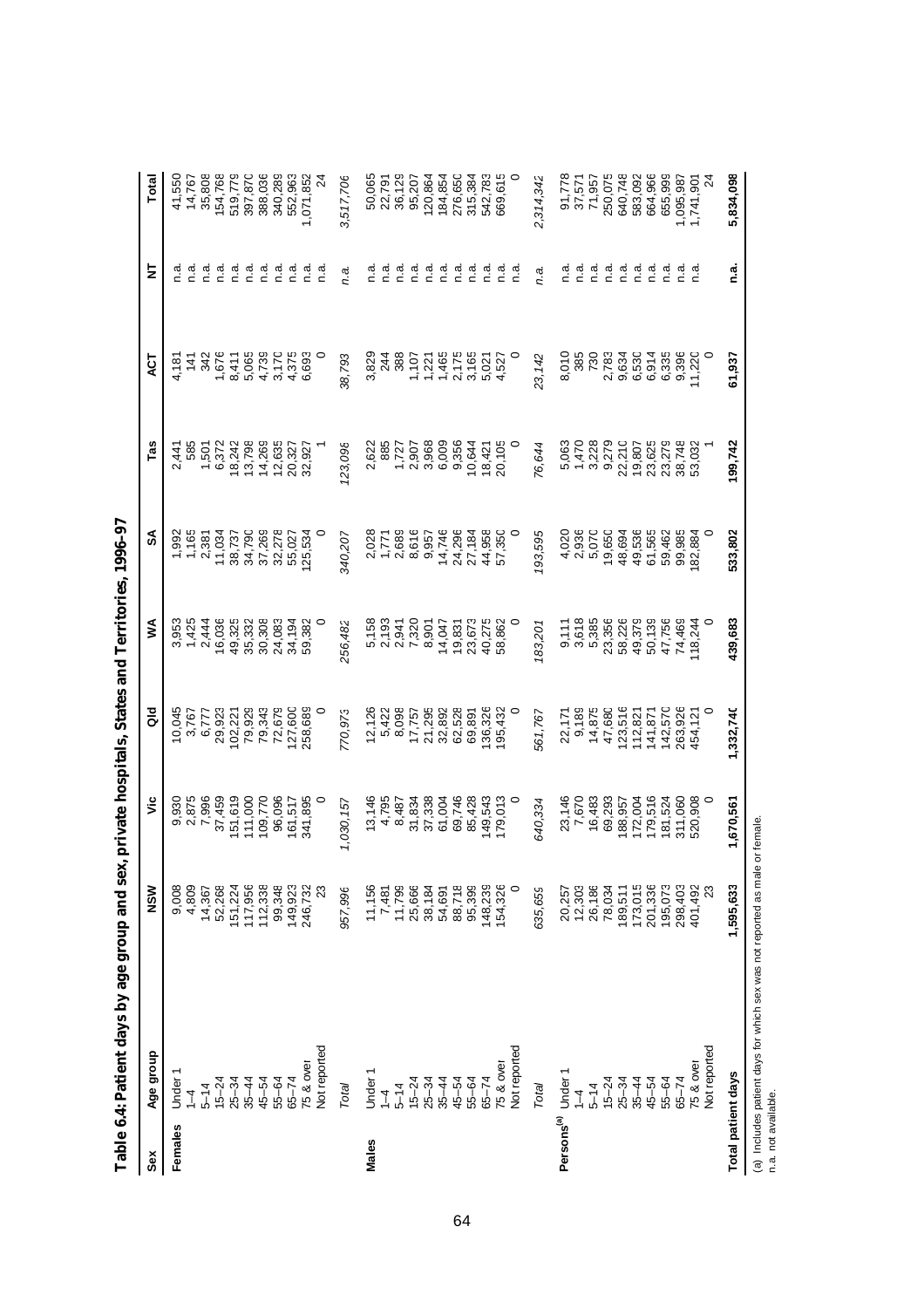

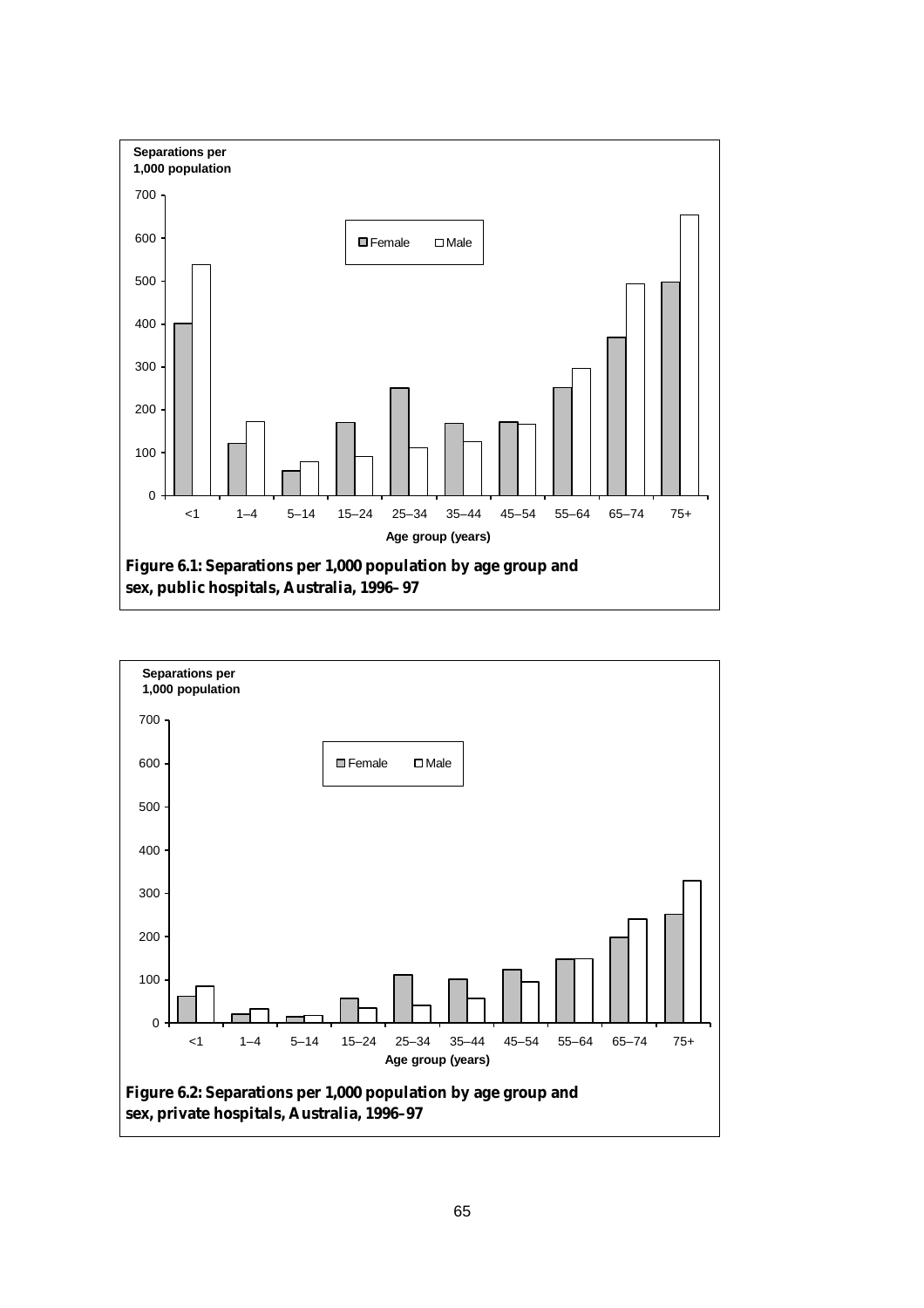

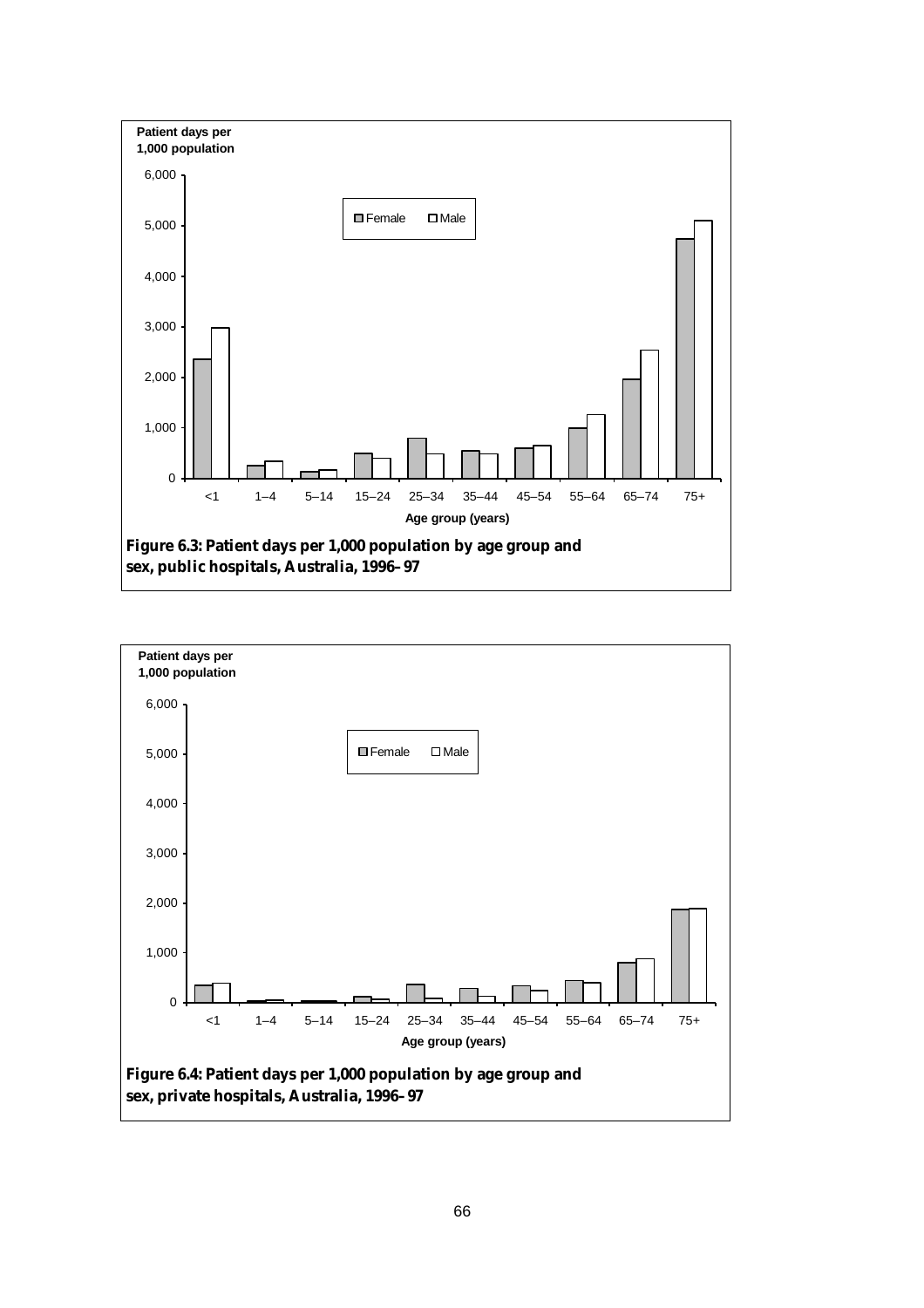

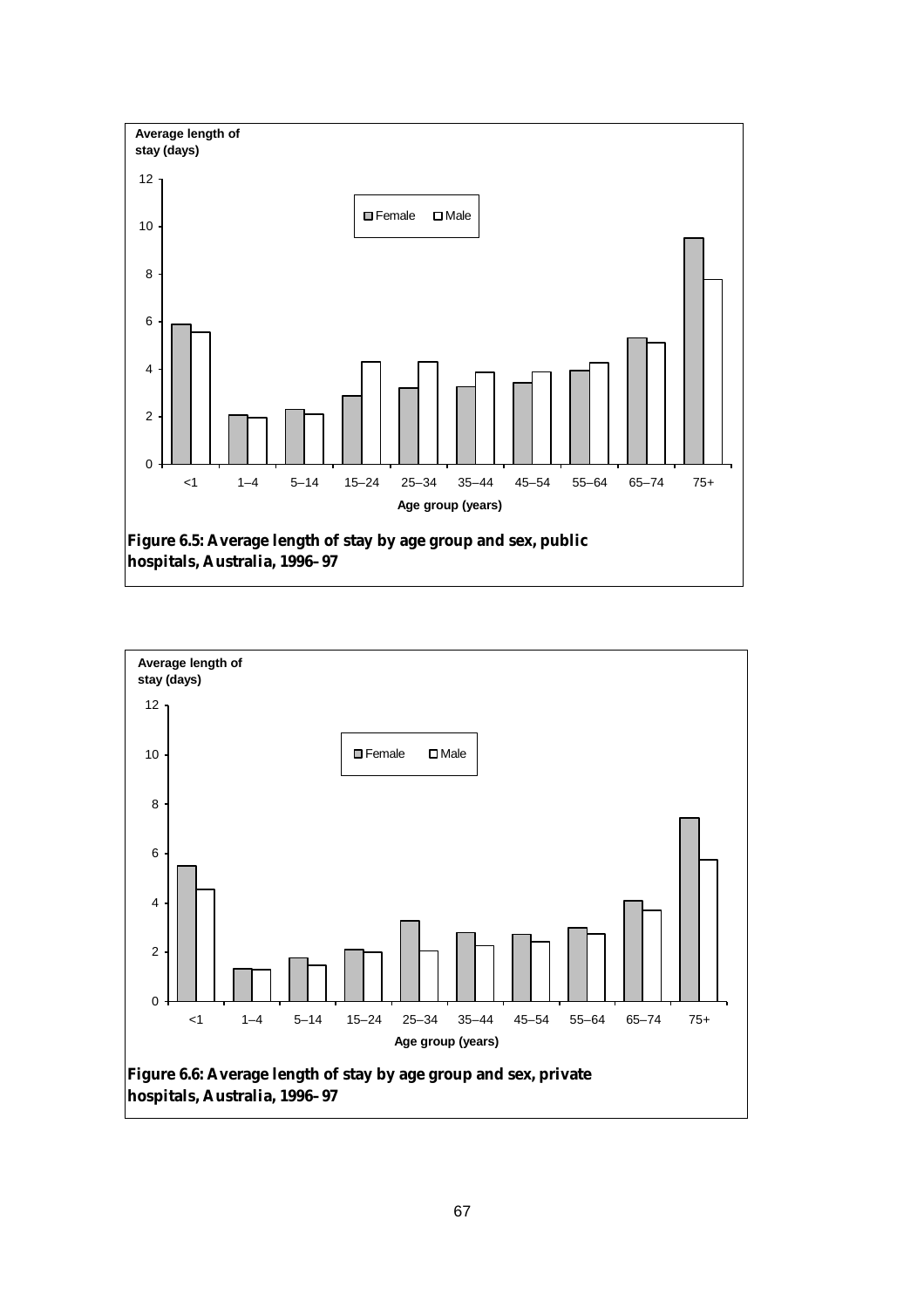|                                                                                                                                                                                                                                                              | NSW                 | ة                            | <b>Jap</b>                   | ⋚                            | SA                          | Tas                      | ACT           | ₹                         | Total                           |
|--------------------------------------------------------------------------------------------------------------------------------------------------------------------------------------------------------------------------------------------------------------|---------------------|------------------------------|------------------------------|------------------------------|-----------------------------|--------------------------|---------------|---------------------------|---------------------------------|
| Hospital sector and Indigenous status                                                                                                                                                                                                                        |                     |                              |                              | <b>Public hospitals</b>      |                             |                          |               |                           |                                 |
| Aboriginal or Torres Strait Islander<br>Not reported<br>Other                                                                                                                                                                                                | 1,208,488<br>27,587 | 893,945<br>5,952             | 18,735<br>36,304<br>593,477  | 317,934<br>29,127            | 9,598<br>313,192<br>6,400   | 76,443<br>309            | 607<br>55,591 | 26,935<br>21,343          | 25,135<br>136,419<br>3,480,413  |
| Total                                                                                                                                                                                                                                                        | 1,236,075           | 899,897                      | 648,516                      | 347,061                      | 329,190                     | 76,752                   | 56,198        | 48,278                    | 3,641,967                       |
|                                                                                                                                                                                                                                                              |                     |                              |                              | Private hospitals            |                             |                          |               |                           |                                 |
| Aboriginal or Torres Strait Islander<br>Not reported<br>Other                                                                                                                                                                                                | 6,327<br>516,541    | 440,816<br>17,394<br>344     | 246,613<br>412<br>115,274    | 212<br>126,404               | 17,026<br>718<br>124,900    | 33,064<br>21,671         | 17,179<br>39  | ດ.<br>⊂<br>ี<br>ดี<br>n.a | 171,365<br>8,066<br>,505,517    |
| Total                                                                                                                                                                                                                                                        | 522,868             | 458,554                      | 362,299                      | 126,616                      | 142,644                     | 54,749                   | 17,218        | n.a.                      | 1,684,948                       |
|                                                                                                                                                                                                                                                              |                     |                              |                              | All hospitals <sup>(a)</sup> |                             |                          |               |                           |                                 |
| Aboriginal or Torres Strait Islander<br>Not reported<br>Other                                                                                                                                                                                                | 1,725,029<br>33,914 | 6,296<br>17,394<br>1,334,761 | 36,716<br>134,009<br>840,090 | 29,339<br>444,338            | 10,316<br>438,092<br>23,426 | 323<br>109,507<br>21,671 | 646<br>72,770 | 26,935<br>21,343          | 144,485<br>4,985,930<br>196,500 |
| Total                                                                                                                                                                                                                                                        | 1,758,943           | 1,358,451                    | 1,010,815                    | 473,677                      | 471,834                     | 131,501                  | 73,416        | 48,278                    | 5,326,915                       |
| for Aboriginals & Torres Strait Islanders <sup>(b)</sup><br>Age-standarised separation rate for                                                                                                                                                              | 509                 | 359                          | 518                          | 725                          | 693                         | 34                       | 576           | 778                       | 531                             |
| (b) The rates were directly age-standarised to the Australian population at 30 June 1991. For details, see Appendix 1. Indigenous population data are included in Appendix 2.<br>(a) Public hospitals only in the Northern Territory.<br>n.a. not available. |                     |                              |                              |                              |                             |                          |               |                           |                                 |

Table 6.5: Separations by reported Indigenous status and hospital sector, States and Territories, 1996-97 **Table 6.5: Separations by reported Indigenous status and hospital sector, States and Territories, 1996–97**

68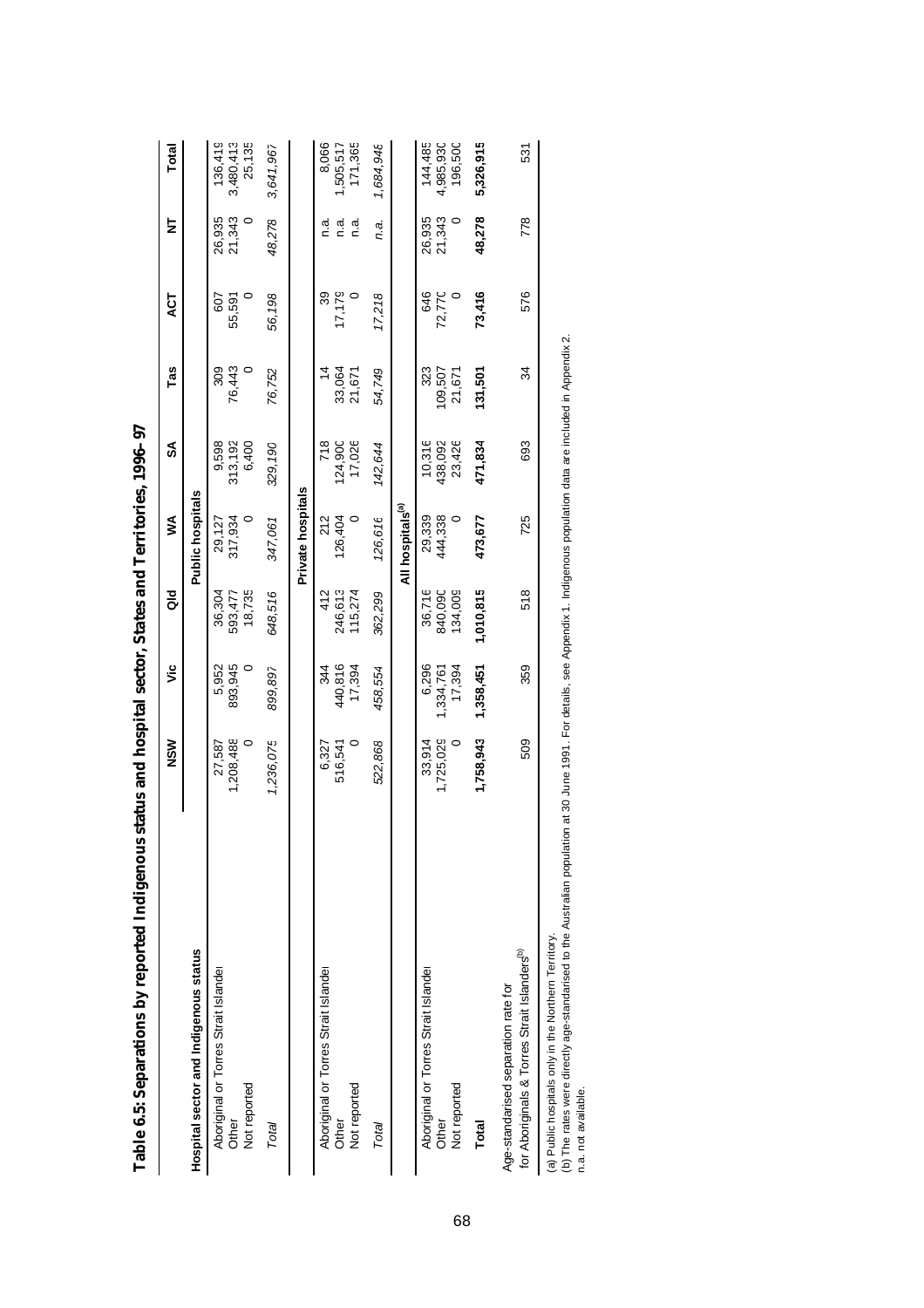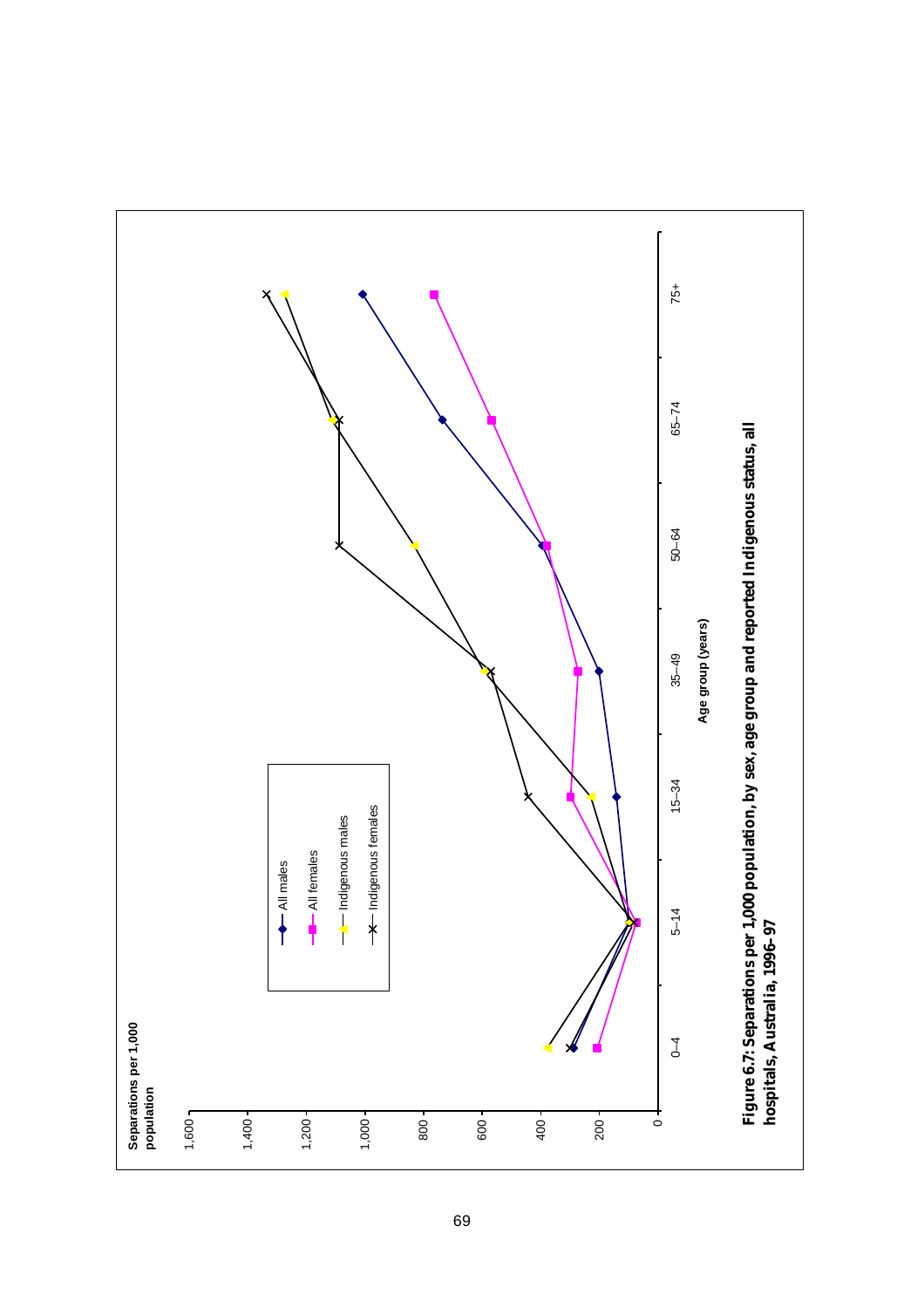|                                                  |                         | Separations       |                  |                                          | Separation rates <sup>(a)</sup>           |                                   |
|--------------------------------------------------|-------------------------|-------------------|------------------|------------------------------------------|-------------------------------------------|-----------------------------------|
| Country/region                                   | <b>Public hospitals</b> | Private hospitals | All hospitals    | Public hospitals                         | Private hospitals                         | All hospitals                     |
| Australia                                        | 2,700,274               | 1,283,602         | 3,983,876        | 196.3                                    | 95.7                                      | 292.0                             |
| New Zealand                                      | 52,626                  | 18,711            | 71,337           | 174.6                                    | 62.2                                      | 236.8                             |
| Papua New Guinea                                 | 4,134                   | 2,049             | 6,183            | 193.2                                    | 98.5                                      | 291.7                             |
| ii<br>记                                          |                         | 2,314             | 10,826           | 246.7                                    | 64.2                                      | 310.9                             |
| Oceania (other)                                  | 8,512<br>7,537          | 1,813             | 9,350            | 317.1                                    | 78.6                                      | 395.7                             |
| Oceania (total)                                  | 2,773,083               | 1,308,489         | 4,081,572        | 196.2                                    | 94.9                                      | 291.1                             |
| United Kingdom & Northern Ireland                | 253,577                 | 115,845           | 369,422          | 154.3                                    | 66.1                                      | 220.3                             |
| Greece                                           | 44,342                  | 11,184            | 55,526           | 71917                                    | 62.5                                      | 254.2                             |
|                                                  | 75,131                  | 33,595            | 108,726          | 166.6                                    | 74.4                                      | 241.0                             |
| Italy<br>Malta                                   | 14,434                  | 5,212             | 19,646           | 190.1                                    | 67.2                                      | 257.3                             |
| Former Yugoslavia<br>Former USSR & Baltic States | 40,865                  | 10,289            |                  | 168.7                                    |                                           | 210.1<br>245.1<br>249.07<br>207.7 |
|                                                  | 18,747                  | 5,404             | 51,154<br>24,151 | 183.3<br>158.3<br>145.9                  | $\frac{4}{4}$ $\frac{6}{9}$ $\frac{6}{9}$ |                                   |
| Hungary                                          | 7,892                   | 4,443             |                  |                                          |                                           |                                   |
| Poland                                           | 18,679                  | 8,332             | 12,335<br>27,011 |                                          | 61.7                                      |                                   |
| Romania                                          | 3,027                   | 1,035             | 4,062            | $199.0$<br>$169.2$<br>$169.3$<br>$143.3$ |                                           | 259.2<br>239.6<br>246.7           |
| Austria                                          |                         | 2,455             | 7,674            |                                          | 6<br>6<br>6<br>6<br>8<br>6<br>8           |                                   |
| France                                           | 5,219<br>3,213          | 1,765             | 4,978            |                                          |                                           |                                   |
| Germany                                          | 24,010                  | 12,836            | 36,846           |                                          | 67.8                                      | 211.1<br>216.3<br>265.0           |
| Netherlands                                      | 22,677                  | 8,974             | 31,651           | 159.6<br>197.2                           | 56.7                                      |                                   |
| Europe & the former USSR (other)                 | 30,009                  | 11,225            | 41,234           |                                          | 67.9                                      |                                   |
| Europe & the former USSR (total)                 | 561,822                 | 232,594           | 794,416          | 164.0                                    | 64.5                                      | 228.5                             |
| Lebanon                                          | 20,806                  | 4,564             | 25,370           |                                          | 50.3                                      | 311.9                             |
| Turkey                                           |                         | 1,186             | 9,980            | 261.5<br>277.6                           | 34.8                                      | 312.4<br>110.6                    |
| Iran                                             | 8,794<br>2,601          | 896               | 3,497            | 84.2                                     | 26.4                                      |                                   |
| Egypt<br>Middle East & North Africa (other)      | 10,281                  | 4,276             | 14,557           | 202.0                                    | 72.9                                      | 274.9                             |
|                                                  | 9,128                   | 2,809             | 11,937           |                                          | 85.4                                      | 394.5                             |
| Middle East & North Africa (total                | 51,610                  | 13,731            | 65,341           | 227.5                                    | 56.1                                      | 283.6                             |

*(continued)*

(continued)

| (           |
|-------------|
|             |
|             |
|             |
|             |
|             |
|             |
|             |
|             |
|             |
|             |
| 1           |
|             |
|             |
|             |
|             |
|             |
|             |
|             |
|             |
| i           |
|             |
|             |
|             |
|             |
|             |
|             |
|             |
|             |
|             |
|             |
|             |
| l           |
| Ì           |
|             |
|             |
|             |
| í<br>ļ<br>I |
|             |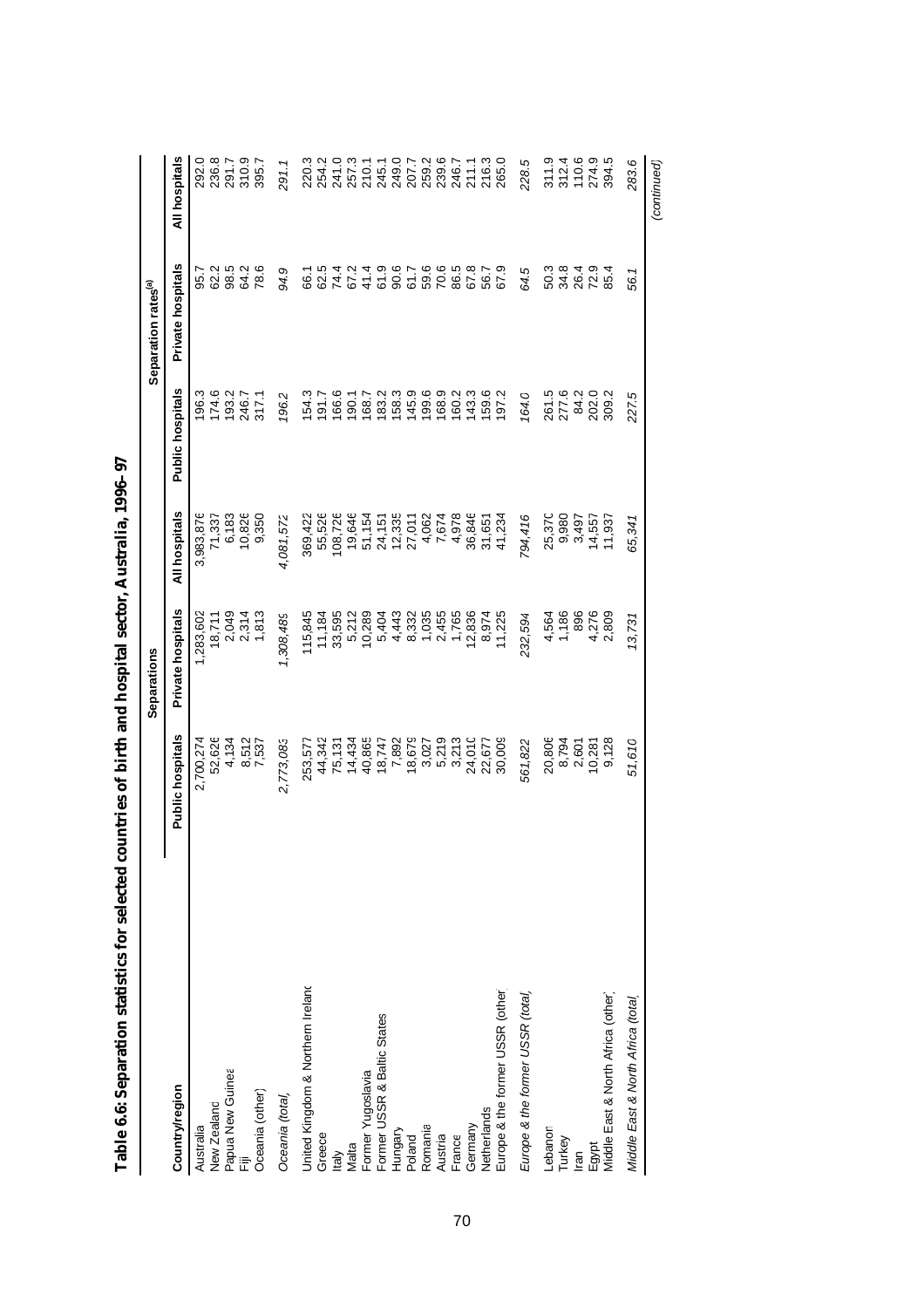|                                                                                                                                                                                                             |                  | Separations       |                |                  | Separation rates <sup>(a)</sup> |               |
|-------------------------------------------------------------------------------------------------------------------------------------------------------------------------------------------------------------|------------------|-------------------|----------------|------------------|---------------------------------|---------------|
| Country/region                                                                                                                                                                                              | Public hospitals | Private hospitals | All hospitals  | Public hospitals | Private hospitals               | All hospitals |
| Myanmar                                                                                                                                                                                                     | 1,856            | 817               |                | 131.8            | 52.6                            | 184.4         |
| Indonesia                                                                                                                                                                                                   | 5,265            | 2,712             | 2,673<br>7,977 | 129.7            | 60.3                            | 190.0         |
| Cambodia                                                                                                                                                                                                    | 3,565            | 576               | 4,141          | 160.9            | 22.7                            | 183.6         |
| Malaysia & Brunei                                                                                                                                                                                           | 8,443            | 4,790             | 13,233         | 138.6            | 67.7                            | 206.3         |
| Philippines                                                                                                                                                                                                 | 15,944           | 3,260             | 19,204         | 172.3            | 33.0                            | 205.3         |
| Singapore                                                                                                                                                                                                   | 3,015            | 1,789             | 4,804          | 124.7            | 66.0                            | 190.7         |
| Vietnam                                                                                                                                                                                                     | 23,688           | 4,334             | 28,022         | 144.0            | 27.0                            | 171.0         |
| Thailand                                                                                                                                                                                                    | 1,916            | 592               | 2,508          | 115.6            | 44.9                            | 160.5         |
| China                                                                                                                                                                                                       | 20,422           | 6,500             | 26,922         | 141.9            | 43.3                            | 1851          |
| Hong Kong & Macau                                                                                                                                                                                           | 5,970            | 3,628             | 9,598          | 97.9             | 60.8                            | 158.7         |
| Japan                                                                                                                                                                                                       | 1,907            | 1,672             | 3,579          | 92.3             | 73.7                            | 166.0         |
| Korea                                                                                                                                                                                                       | 2,758            | 1,169             | 3,927          | 96.0             | 37.6                            | 133.6         |
| India                                                                                                                                                                                                       | 14,565           | 6,137             | 20,702         | 150.0            | 58.9                            | 208.9         |
| Sri Lanka                                                                                                                                                                                                   | 8,062            | 3,171             | 11,233         | 152.9            | 54.9                            | 207.8         |
| Asia (other)                                                                                                                                                                                                | 8,020            | 2,196             | 10,216         | 207.0            | 49.5                            | 256.5         |
| Asia (total)                                                                                                                                                                                                | 125,396          | 43,343            | 168,739        | 141.5            | 47.7                            | 189.2         |
| Canada                                                                                                                                                                                                      | 3,862            | 2,372             | 6,234          | 147.6            | 83.4                            | 231.0         |
| United States of America                                                                                                                                                                                    | 6,309            | 5,151             | 11,460         | 123.2            | 97.0                            | 220.2         |
| North America (other)                                                                                                                                                                                       | 281              | $\frac{3}{2}$     | 324            | 731.5            | 108.2                           | 839.7         |
| North America (total                                                                                                                                                                                        | 10,452           | 7,566             | 18,018         | 135.7            | 92.3                            | 228.0         |
| Argentina                                                                                                                                                                                                   | 1,754            | 774               | 2,528          | 137.0            | 59.5                            | 196.4         |
| Chile                                                                                                                                                                                                       | 4,695            | 1,374             | 6,069          | 185.6            | 48.8                            | 234.4         |
| The Caribbean                                                                                                                                                                                               | 1,207            | 484               | 1,691          | 293.4            | 101.2                           | 394.6         |
| South America, Central America (other                                                                                                                                                                       | 7,204            | 2,031             | 9,235          | 190.4            | 48.3                            | 238.7         |
| South America, Central America & The Caribbean (tota                                                                                                                                                        | 14,860           | 4,663             | 19,523         | 187.8            | 53.8                            | 241.7         |
| Mauritius                                                                                                                                                                                                   | 3,433            | 1,309             | 4,742          | 162.2            | 52.6                            | 214.8         |
| South Africa                                                                                                                                                                                                | 6,856            | 5,221             | 12,077         | 117.6            | 82.2                            | 199.8         |
| Africa excluding North Africa (other)                                                                                                                                                                       | 6,732            | 2,543             | 9,275          | 205.5            | 74.2                            | 279.7         |
| Africa excluding North Africa (total                                                                                                                                                                        | 17,021           | 9,073             | 26,094         | 152.8            | 73.3                            | 226.1         |
| Overseas (total)                                                                                                                                                                                            | 853,970          | 335,857           | 1,189,827      | 165.8            | 60.2                            | 225.9         |
| Not stated or inadequately described                                                                                                                                                                        | 87,723           | 65,489            | 153,212        |                  |                                 |               |
| <b>Total</b>                                                                                                                                                                                                | 3,641,967        | 1,684,948         | 5,326,915      | 366.7            | 159.4                           | 284.9         |
| (a) The rates were directly age-standarised to the Australian population at 30 June 1991. For details, see Appendix 1. Population data by country of birth are included in Appendix 2.<br>. not applicable. |                  |                   |                |                  |                                 |               |

Table 6.6 (continued): Separation statistics for selected countries of birth and hospital sector, Australia, 1996-97 **Table 6.6 (continued): Separation statistics for selected countries of birth and hospital sector, Australia, 1996–97**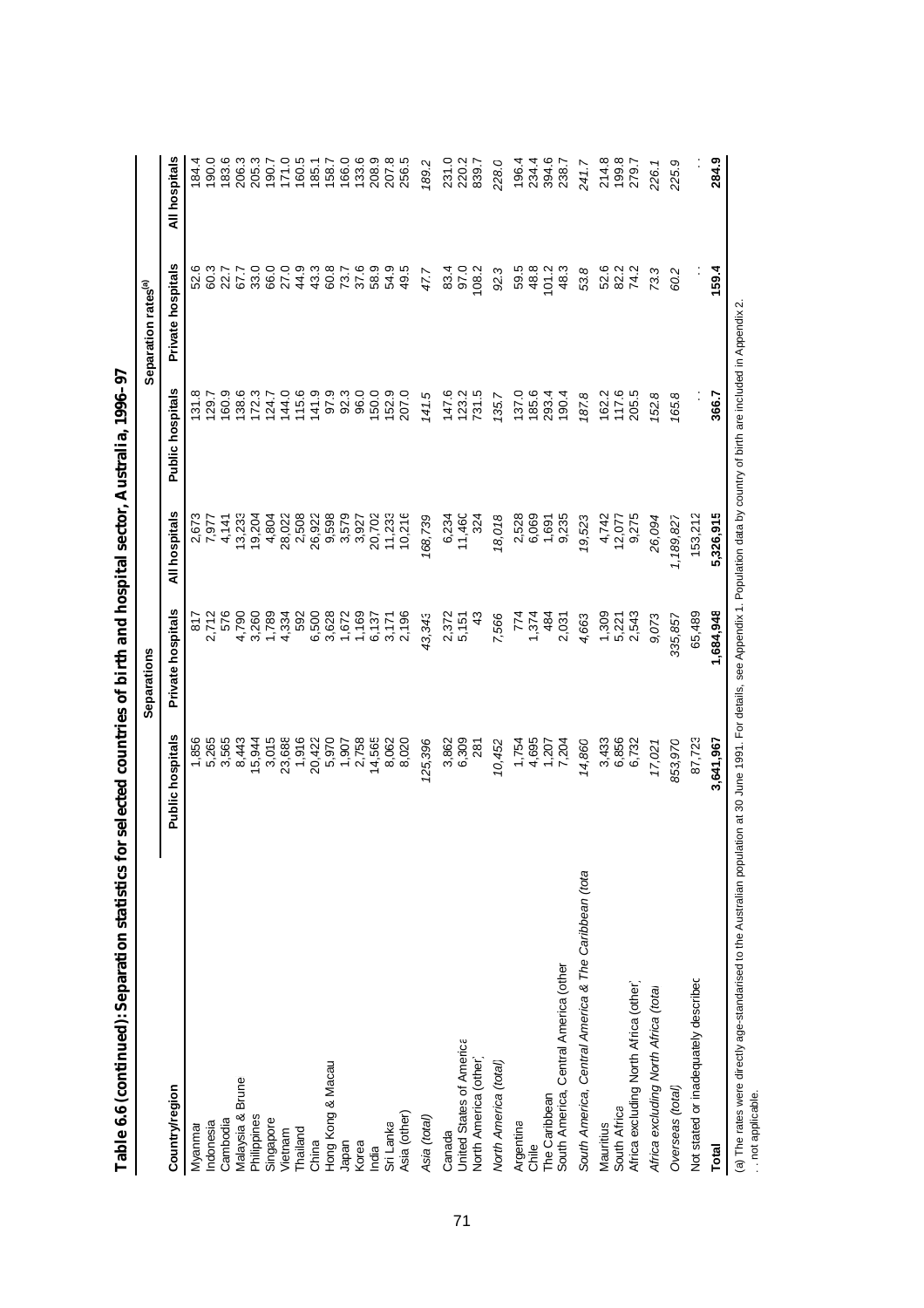# **7 Principal diagnoses of admitted patients**

# **Introduction**

The principal diagnosis is defined as the diagnosis established, after study, to be chiefly responsible for occasioning the admitted patient's episode of care in hospital. It provides information on the diseases and conditions for which hospitalisations occur and can provide an indirect measure of community morbidity.

The principal diagnosis is usually a disease, injury or poisoning, but can also be a specific treatment of an already diagnosed condition (for example, dialysis for renal disease), or other reasons for hospitalisation.

Principal diagnoses are classified, coded and reported to the National Hospital Morbidity Database using the *Australian Version of the International Classification of Diseases, 9th Revision, Clinical Modification* (ICD-9-CM) (National Coding Centre 1996). This classification is hierarchical, with a small number of summary disease chapters which are divided into a large number of more specific disease groupings (represented by 3 character codes) which, in turn, can mostly be divided into an even larger number of very specific disease categories represented by 4- and 5-character codes. The tables and figures in this chapter use the codes and abbreviated descriptions of the ICD-9-CM disease classification. Full descriptions of the categories are available in the ICD-9-CM publication.

Most of the information is presented using three methods of grouping records based on the ICD-9-CM principal diagnosis classification:

- ICD-9-CM disease chapters— these 18 groups provide information aggregated at the ICD-9-CM chapter level (Figures 7.1 and 7.2);
- ICD-9-CM disease groupings— these 65 groups were chosen to provide more detailed information than ICD-9-CM chapters, but still cover the entire disease classification at a manageable level (Tables 7.3 to 7.10); and
- 3-digit ICD-9-CM groupings— about 1,000 categories describe diseases at a quite specific level. Detailed information is presented for the 30 of these groups with the highest number of separations (Tables 7.12 to 7.19) and summary information is provided for all of the groups (for which separations were reported) on the Internet at http://www.aihw.gov.au (Tables D1 and D2).

In addition:

- Tables 7.1 and 7.2 present information aggregating 3-, 4- and 5-character ICD-9-CM categories corresponding to the National Health Priority Areas.
- Table 7.11 presents information on the number of diagnoses reported (principal and additional diagnoses).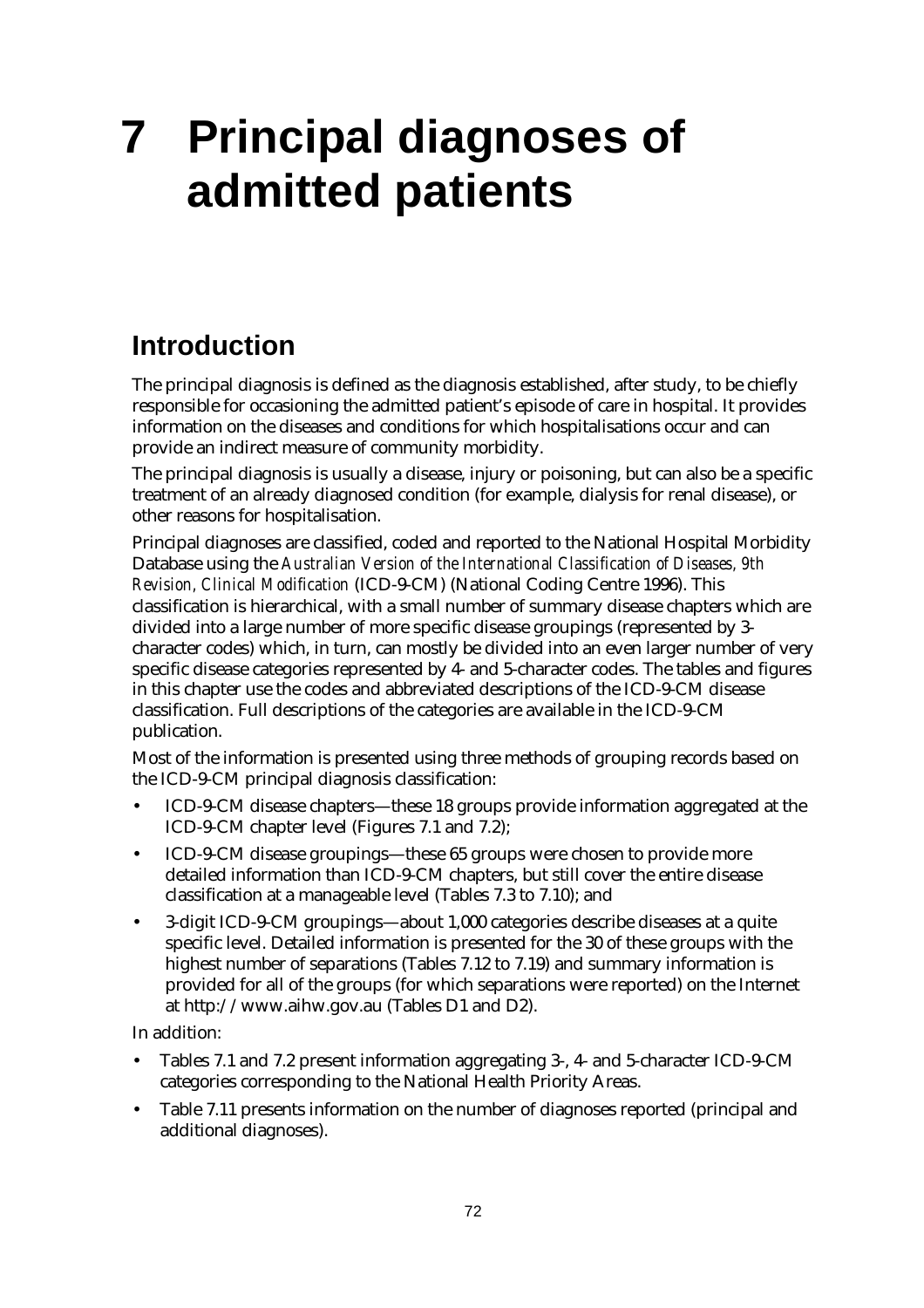• Table 7.20 uses a mixture of ICD-9-CM chapters, 3- and 4-character categories and other groupings to present information on diagnoses reported for public psychiatric hospitals.

Tables are presented with summary separation, patient day and length of stay statistics for public and private hospitals, nationally and by State and Territory. National information on age group and sex distributions is also presented. The data on relative rankings of the various disease groups (by numbers of separations or patient days) depend to some extent on the chosen groups of diagnosis codes.

Although a principal diagnosis is expected to be reported for every separation, in practice it is missing for a small number of records (indicated as *Not reported* in the tables). The majority of records without a principal diagnosis was reported by Western Australia (for which no diagnoses were recorded for public psychiatric hospitals), Victoria (predominantly for private hospitals or public acute hospitals) and Tasmania (mainly for public acute and psychiatric hospitals).

Some data for private hospitals in Tasmania and the Australian Capital Territory have not been included in Tables 7.6, 7.8, 7.15 and 7.17. These data were supplied but are not published, for confidentiality reasons.

# **Highlights**

### **ICD-9-CM chapters**

Figures 7.1 and 7.2 provide a summary of the proportions of separations and patient days reported for each of the ICD-9-CM disease chapters.

Ignoring the diverse categories that make up the *Other reasons for contact* group, the chapter with the highest proportion of separations in the public sector was *Diseases of the digestive system*, followed by the obstetric group and *Injury and poisoning*. The highest proportions of patient days were reported for the *Mental disorders* and *Diseases of the circulatory system* chapters.

In the private sector, *Diseases of the digestive system* had the largest number of separations, followed by *Diseases of the musculoskeletal system and connective tissue* and *Neoplasms*. The *Diseases of the musculoskeletal system and connective tissue* and *Diseases of the circulatory system* chapters accounted for the highest proportions of patient days.

For the public and private sectors combined, the two chapters with the most separations mirrored those in the public system (*Diseases of the digestive system* and the obstetric group). The largest proportions of patient days were reported for the *Mental disorders* and *Diseases of the circulatory system* chapters.

#### **National Health Priority Areas**

The National Health Priority Areas is a policy initiative, run jointly by the Commonwealth and the State and Territory Governments, focusing on the diseases and other conditions that contribute most significantly to Australia's burden of illness (Australian Institute of Health and Welfare and Commonwealth Department of Health and Family Services 1997) and for which there is potential for the burden to be significantly reduced. The priority areas are cancer control, cardiovascular health, mental health, diabetes and injury prevention and control.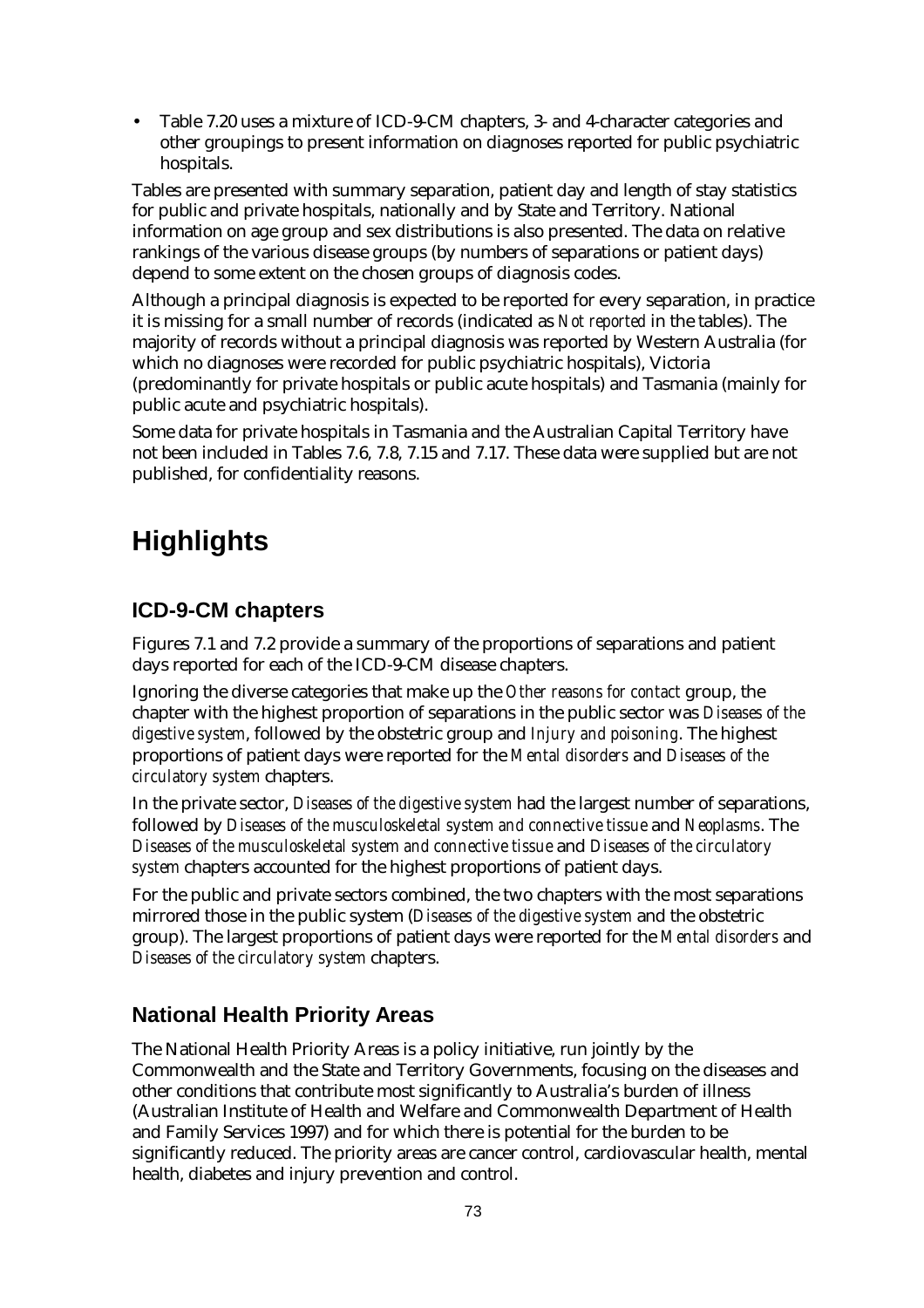Tables 7.1 and 7.2 and Figures 7.3 and 7.4 provide information on hospital separations relevant to these priority areas. The priority areas are not defined by standard groupings of ICD-9-CM codes, so diagnoses encompassing broad definitions of cancer, cardiovascular disease, mental disorders, diabetes and injury and poisoning are included in the tables. Detail is also provided to enable more specifically defined diagnoses to be distinguished. In addition to principal diagnoses of diseases, injuries and poisonings, also included are relevant principal diagnoses of other reasons for hospitalisation ('V codes', for example, chemotherapy for malignancy).

A number of the priority area diseases are contributory factors for hospitalisation for many other conditions. However, only separations for which the principal diagnosis corresponded with one of the priority areas have been included in the table. Separations for patients with these conditions reported only as additional diagnoses are not included in this table. This will have understated the total number of separations for which priority area diseases or conditions contributed. This is particularly the case for diabetes, which was reported as a principal diagnosis for 23,623 separations but rises to 267,895 separations involving 7,398,705 patient days when additional diagnoses are added. This effect is also significant for cardiovascular disease, which appears as a principal diagnosis in 422,632 separations but has 1,160,577 separations and 16,360,710 patient days when additional diagnoses related to cardiovascular disease are included.

Given the focus on prevention, the information for the injury prevention and control area is presented by the cause of the injury or poisoning (external cause). Individual records were selected for inclusion in this group if the principal diagnosis fell into the injury and poisoning category (ICD-9-CM codes 800–999 and relevant V codes, as indicated on the tables). These records were then grouped together based on the reported external cause. There is some overlap between these tables and the injury and poisoning information presented in Chapter 9.

Principal diagnoses in the National Health Priority Areas accounted for 28% of total separations (1,490,720) and 41% of total patient days (9,102,160) for Australia for 1996–97. *Cancer* accounted for the majority of the separations, followed closely by *Cardiovascular disease*. *Mental disorders* and *Cardiovascular disease* each accounted for over 2,500,000 patient days. *Cardiovascular disease* accounted for the largest number of separations in New South Wales and South Australia, as did *Cancer* in Victoria, Tasmania, the Australian Capital Territory and Queensland. In Western Australia and the Northern Territory, *Injury and poisoning* accounted for the most separations.

There were more National Health Priority Area separations for males than females (Figures 7.3 and 7.4). For males, Injury and poisoning separations were most commonly reported for the 15 to 34 years age groups. *Mental disorders* were most commonly reported for both sexes in the 25 to 44 years age groups.

#### **Broad disease groupings**

Tables 7.3 and 7.4 summarise the principal diagnosis data. In the public sector (Table 7.3), the highest number of separations was reported for *Contact related to a condition, specific procedures or aftercare* (V40–V59), which includes the three top diagnoses (in 3-digit groupings) of encounters for dialysis, other unspecified procedures and aftercare (including chemotherapy) and rehabilitation (Table 7.14). *Mental disorders* (290–319) stands out as a high volume group (7.9 separations per 1,000 population), for its high use of beds (134 patient days per 1,000 population) and for the longest average length of stay of these groups (17.0 days). Other high utilisation diagnosis groups included *Ischaemic*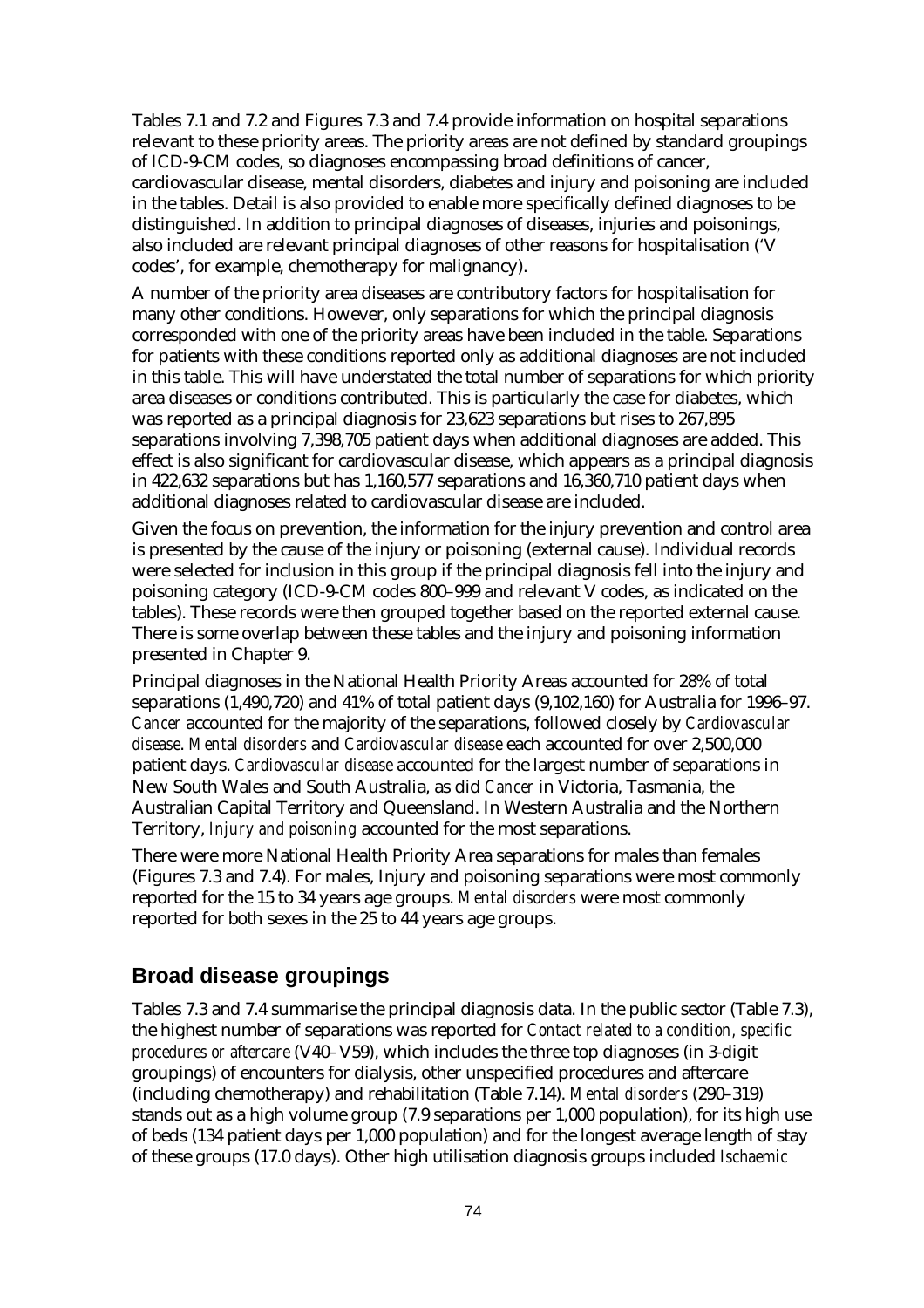*heart disease* (410–414), *Other indications relating to pregnancy, labour and delivery* (650–669) and *Diseases of the musculoskeletal system and connective tissue* (710–739).

In the private sector (Table 7.4), *Diseases of the musculoskeletal system and connective tissue* (710–739) recorded the highest number of separations and patient days. High numbers of separations were also reported for *Contact related to a condition, specific procedures or aftercare* (V40–V59) and high numbers of patient days were reported for *Mental disorders* (290–319).

The groups with the highest proportions of separations in the public sector (rather than in the private sector) were *Poisonings and toxic effects* (960–989) (96% in the public sector, 33,554) and *Human immunodeficiency virus infection* (042) (95%, 270) (derived from Tables 7.3 and 7.4). The groups with the highest proportions of separations in the private sector (rather than in the public sector) were *Disorders of the oral cavity, salivary glands and jaws* (520–529) (64% in the private sector, 56,881) and *Disorders of the eye and adnexa* (360–379) (60%, 85,983).

#### **States and Territories**

Tables 7.5 to 7.8 contain detail on the pattern of hospital use in the States and Territories for the diagnosis groups, in both the public and private sectors. These tables enable State by State comparisons of overall hospital use for the different diagnosis groups, and the share of separations between the private and public sectors. For example, the proportions of separations for *Intestinal infectious diseases* (001–009) in public hospitals (rather than private hospitals) was higher in New South Wales (94%, 10,469) than in Queensland (81%, 4,775). The proportion of total patient days for *Pneumonia and influenza* (480–487) that were in private hospitals (rather than public hospitals) varied markedly by State, from 28% in Queensland (21,730) to 11% in New South Wales (14,250).

#### **Age group and sex**

In Tables 7.9 and 7.10, information on the number of separations by age group and diagnosis groups is presented for males and females. These tables show a number of different patterns in the age distributions of separations for the various disease groups. For example, patients admitted for *Intestinal infectious diseases* (001–009) were mostly in the younger age groups, while the opposite was the case for cancers. Other groups of diseases had a peak in the middle age groups, for example *Poisonings and toxic effects* (960–989), the obstetric cases (630–677) and *Fractures, dislocations, sprains and strains* (800– 848), particularly for males.

These tables also indicate the relative importance of the disease groups as causes of hospitalisation for each sex and age group. For example, males in the over 75 years age group commonly had diagnoses in the *Disorders of eye and adnexa* (360–379) and *Ischaemic heart disease* (410–414) groups. For females in the 1-4 years age group*, Diseases of ear and mastoid processes* (380–389) and *Chronic obstructive pulmonary disease and allied* (490–496) (which includes asthma) were commonly reported.

#### **Number of diagnosis codes**

The National Hospital Morbidity Database contains data items for principal diagnosis and additional diagnoses. Additional diagnoses include co-morbidities (co-existing conditions) and/or complications which may contribute to longer lengths of stay, more intensive treatment or the use of greater resources. Ideally, the number of additional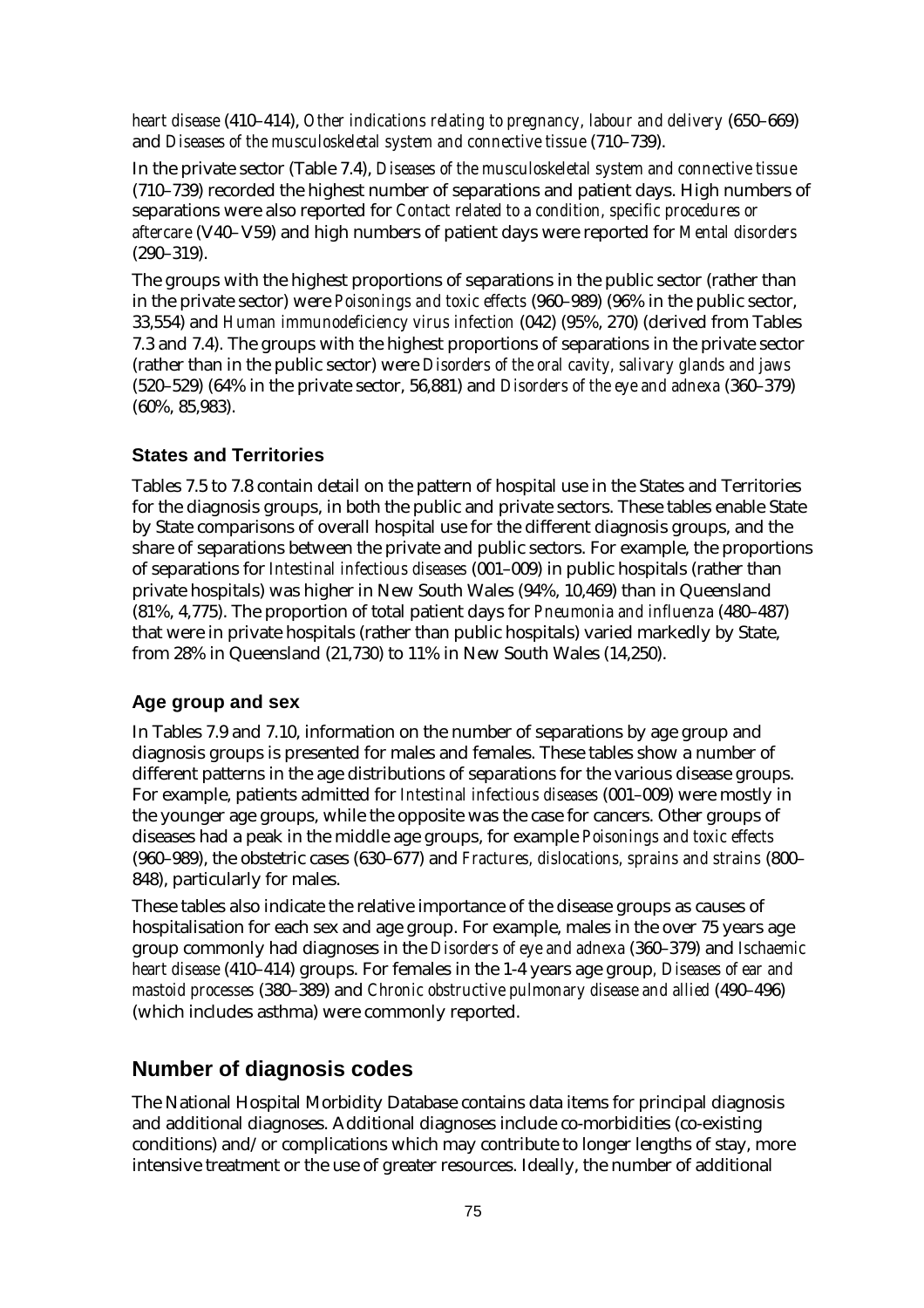diagnoses recorded for a patient should be related to the person's clinical condition, and not be restricted by administrative or technical limitations.

Table 7.11 presents information on the number of diagnosis codes (principal and additional) reported to the National Hospital Morbidity Database. There were marked differences between the States and Territories in the maximum number of diagnoses reported (for example, in the public sector, 10 diagnoses for the Northern Territory and 25 for Tasmania; however, the average number of diagnosis codes per separation varied little among the jurisdictions, for both the public and private sectors. The Institute requested a maximum of 26 codes (for diagnoses and additional external causes) so this may have restricted the number of codes reported by some jurisdictions.

Overall, the average number of codes reported for the public sector was slightly higher than for the private sector. In the public sector over 17% of records had five or more diagnosis codes (636,374), but in the private sector only 9% of records fell into this category (155,319). This may have been due to more complicated cases being treated in public hospitals.

#### **High volume diagnoses**

Tables 7.12–7.19 present information on the most common principal diagnoses (in the 3 character level of the ICD-9-CM classification). Tables 7.12 and 7.13 contain summary separation, patient day and average length of stay statistics for the 30 diagnoses with the most separations in public and private hospitals.

In the public sector, the most common principal diagnosis groups were *Encounter for dialysis and dialysis catheter care* (V56) and *Encounter for other and unspecified procedures and aftercare* (V58, 81% of which, 122,566, were for chemotherapy). For both of these, the proportion of separations that were same day separations was over 90% (99.8% and 94.9%, respectively) and the average length of stay was relatively short. The highest numbers of patient days were reported for the *Care involving use of rehabilitation procedures* (V57) and for *Schizophrenic disorders* (295), for which the average length of stay was 36 days.

In the private sector, the most frequent principal diagnosis was *Cataract* (366), with the second most frequent again being *Encounter for other and unspecified procedures and aftercare* (V58, 82% of which, 45,951, were for chemotherapy). The principal diagnosis with the highest number of patient days, *Care involving use of rehabilitation procedures* (V57), also had the longest average length of stay (17 days).

There was some variation between the States and Territories in the relative number of separations for the most common diagnoses (Tables 7.14 and 7.15). For example, in the public sector Western Australian and South Australia had relatively low numbers of separations for *Other acute and sub-acute forms of ischaemic heart disease* (411). Tasmania, the Australian Capital Territory and the Northern Territory had relatively low numbers of separations for *Cataract* (366). Information on the average lengths of stay by State and Territory is presented in Tables 7.16 and 7.17.

The age and sex distributions of these separations are presented in Tables 7.18 and 7.19.

#### **Additional data**

The accompanying tables on the Internet at http://www.aihw.gov.au provide national summary statistics for public and private hospitals for each 3-character ICD-9-CM disease code (as presented for the top 30 disease codes in Tables 7.12 and 7.13). For confidentiality, the statistics for some codes in the private sector have been suppressed.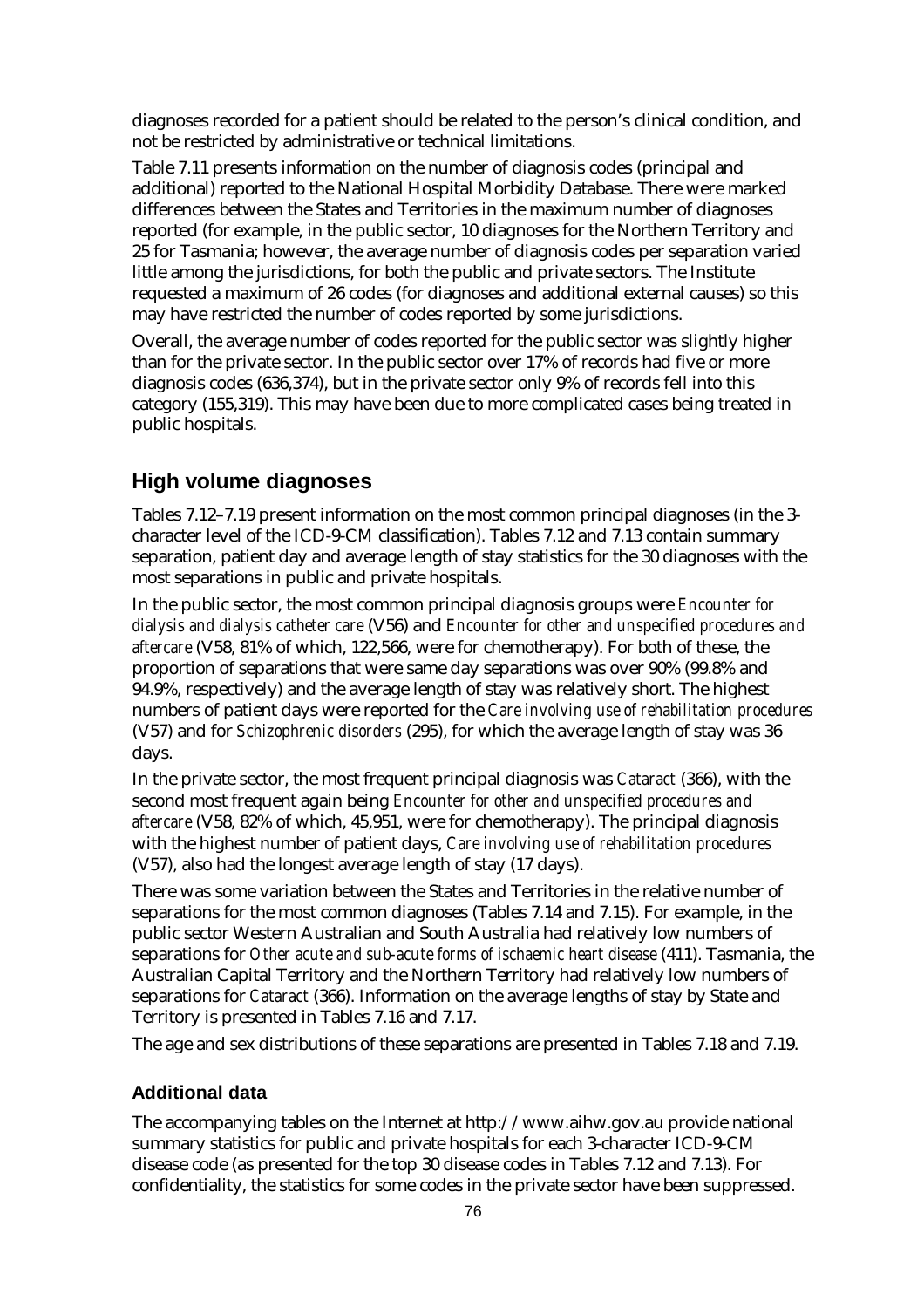The information was suppressed if there were fewer than 100 private hospital separations reported for the code and there were fewer than three reporting units (hospitals, or States where the hospitals were not individually identified), or there were three reporting units and one contributed more than 85% of the total separations, or two contributed more than 90% of the separations for the code.

### **Public psychiatric hospitals**

Diagnoses were not reported for the public psychiatric hospitals in Western Australia; however, overall, a diagnosis was included for 86% of public psychiatric hospital separations (Table 7.20). Most diagnoses were in the *Mental disorders* chapter (290–319). *Schizophrenic disorders* (295) and *Other affective psychoses* (296, excluding 296.2, 296.3) were the most common diagnoses reported and *Schizophrenic disorders* also accounted for the most patient days.

The average length of stay was high for most of the disease groups and only 4% of separations (799) were same day separations, compared with 42% in public acute hospitals. The average length of stay for *Schizophrenic disorders* in public psychiatric hospitals (120 days) was markedly higher than that in public hospitals overall (Table 7.12: 36 days). Similarly, the average length of stay for *Dementia* (290, 294.1, 331.0) (182 days) was longer than in hospitals overall (Table 7.1: 46 days).

Separations in public psychiatric hospitals include some with very long lengths of stay, up to several years. Hence the average lengths of stay should be interpreted taking into consideration the inclusion of some very long stay and non-acute separations.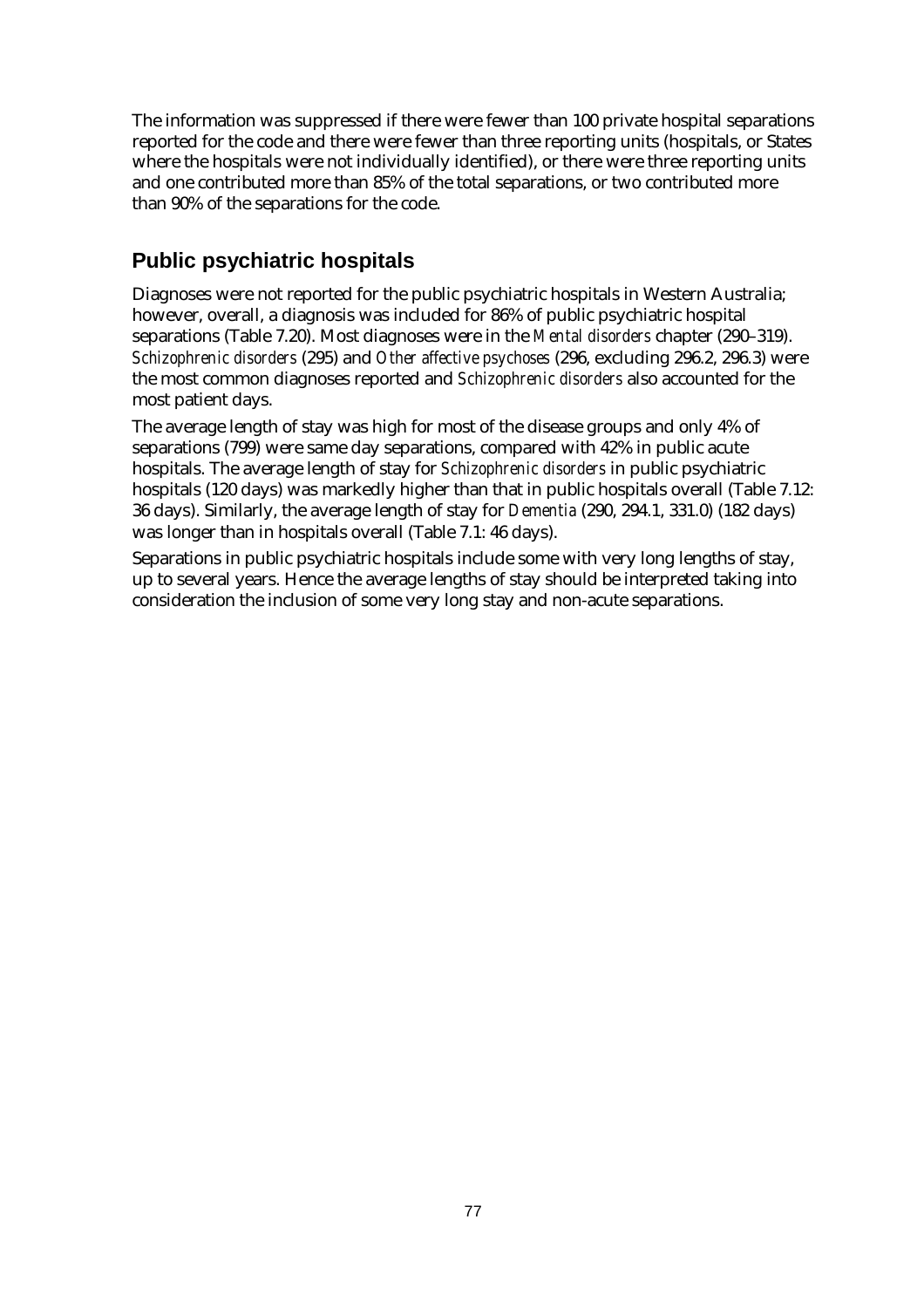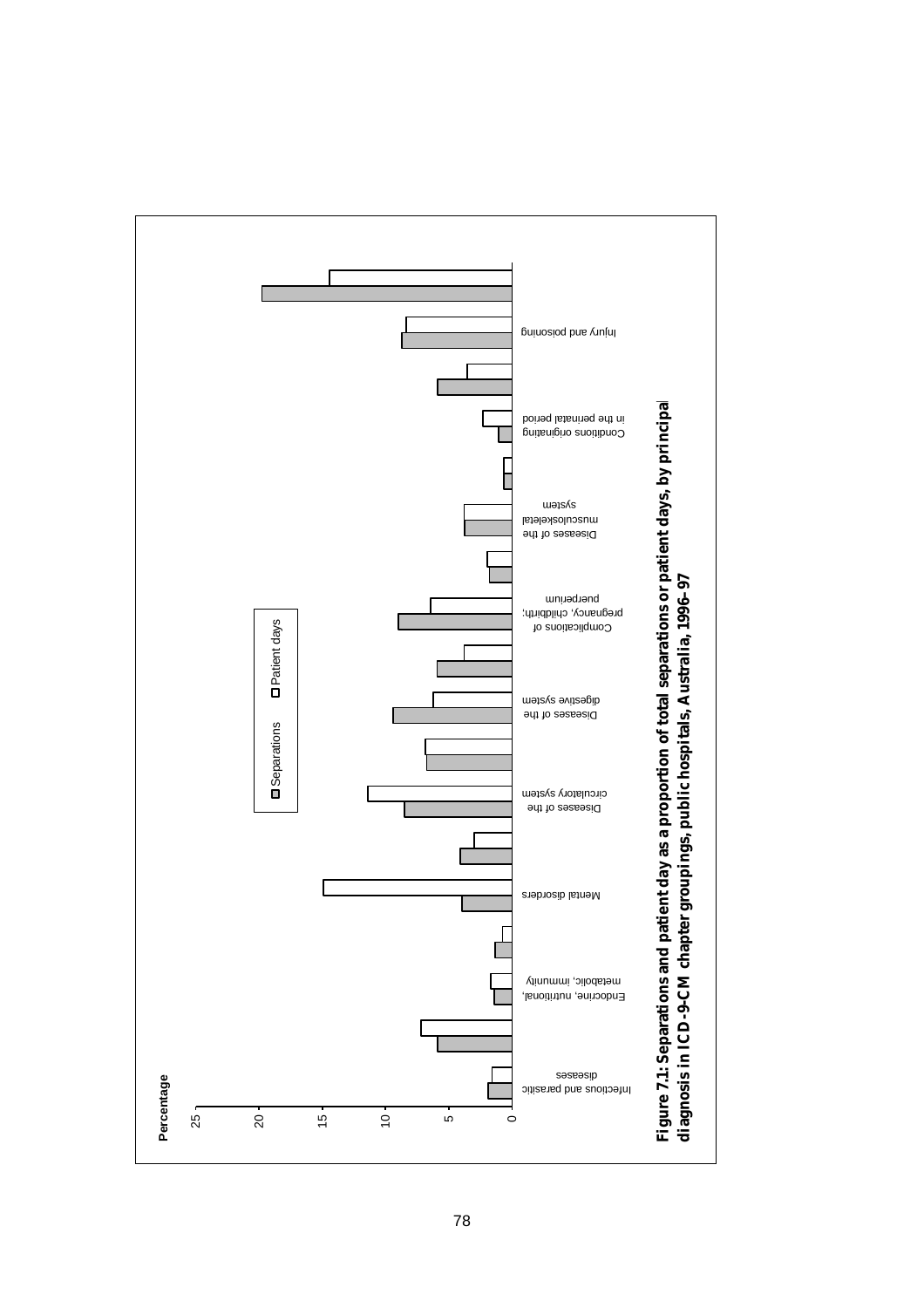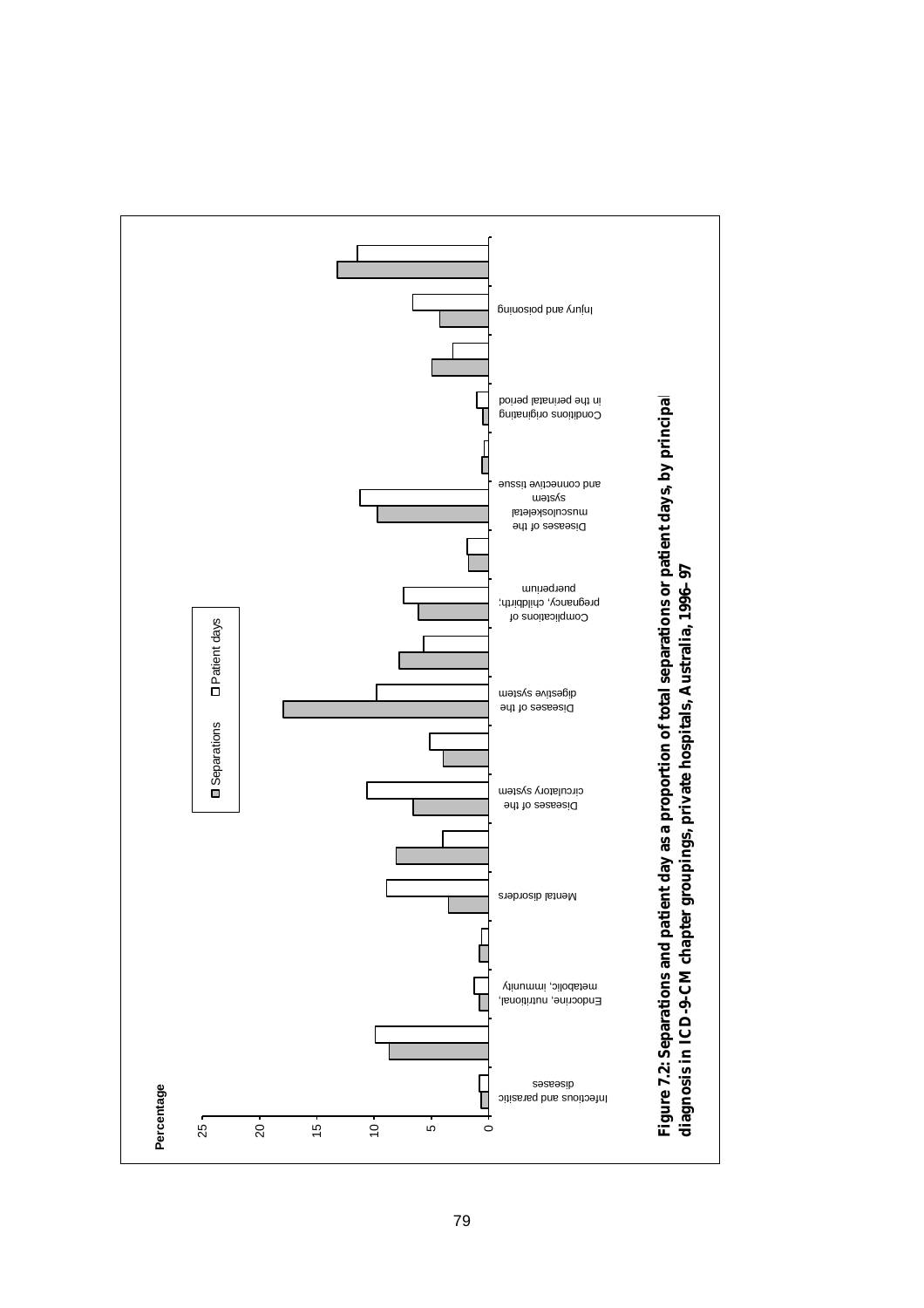Table 7.1: Separation, same day separation, patient day and average length of stay statistics for National Health Priority Areas,<br>all hospitals, Australia, 1996–97 **Table 7.1: Separation, same day separation, patient day and average length of stay statistics for National Health Priority Areas, all hospitals, Australia, 1996–97**

|                |                                                    |                                                                           | Same day                | Per cent same<br>đay        | per 1,000<br>Separations | Patient                                                                                                                                                                                                                                                                                         | 1,000<br>days pe                                                                                    | <b>ALOS</b> | excluding<br>(days)                                                                                                                                                                                                                                                                                                                                                            |
|----------------|----------------------------------------------------|---------------------------------------------------------------------------|-------------------------|-----------------------------|--------------------------|-------------------------------------------------------------------------------------------------------------------------------------------------------------------------------------------------------------------------------------------------------------------------------------------------|-----------------------------------------------------------------------------------------------------|-------------|--------------------------------------------------------------------------------------------------------------------------------------------------------------------------------------------------------------------------------------------------------------------------------------------------------------------------------------------------------------------------------|
|                |                                                    | Separations                                                               | separations             | separations                 | population               | days                                                                                                                                                                                                                                                                                            | population                                                                                          | (days)      | same day                                                                                                                                                                                                                                                                                                                                                                       |
|                | Principal diagnosis or external cause              |                                                                           |                         |                             | Cancer                   |                                                                                                                                                                                                                                                                                                 |                                                                                                     |             |                                                                                                                                                                                                                                                                                                                                                                                |
| 140            | Cancer of the lip                                  | 1,029                                                                     |                         |                             |                          |                                                                                                                                                                                                                                                                                                 |                                                                                                     |             |                                                                                                                                                                                                                                                                                                                                                                                |
| 141-149        | Cancer of the oral cavity & pharyn                 |                                                                           |                         | 6<br>5 5 9 9 4<br>6 5 9 9 4 |                          | 1,882<br>36,868<br>27,510<br>39,158                                                                                                                                                                                                                                                             | 10 5 10 5 4 5 6 7 6 7 6 7 6 7 6 7 7 8 9 70 7 7 8 9 70 7 8 7 8 9 7 8 7 8 9 7 8 7 8 9 7 8 7 8 9 7 8 7 |             | cia cicida di cicida<br>vicida di cicida di cicida                                                                                                                                                                                                                                                                                                                             |
| 150            | Cancer of the oesophagus                           |                                                                           |                         |                             |                          |                                                                                                                                                                                                                                                                                                 |                                                                                                     |             |                                                                                                                                                                                                                                                                                                                                                                                |
| 151            | Cancer of the stomach                              | 4,105<br>3,632<br>4,850                                                   |                         |                             |                          |                                                                                                                                                                                                                                                                                                 |                                                                                                     |             |                                                                                                                                                                                                                                                                                                                                                                                |
| 152            | Cancer of the small intestine                      | 357                                                                       |                         |                             |                          | 4,339                                                                                                                                                                                                                                                                                           |                                                                                                     |             |                                                                                                                                                                                                                                                                                                                                                                                |
| 153            | Cancer of the color                                |                                                                           |                         |                             |                          |                                                                                                                                                                                                                                                                                                 |                                                                                                     |             |                                                                                                                                                                                                                                                                                                                                                                                |
| 154            | Cancer of the rectum                               |                                                                           |                         |                             |                          |                                                                                                                                                                                                                                                                                                 |                                                                                                     |             |                                                                                                                                                                                                                                                                                                                                                                                |
| 155            | Cancer of the liver                                |                                                                           |                         |                             |                          |                                                                                                                                                                                                                                                                                                 |                                                                                                     |             |                                                                                                                                                                                                                                                                                                                                                                                |
| $156 - 159$    | Other cancer of digestive organs & peritoneum      | $\begin{array}{c} 12.312 \\ 8.255 \\ 1.588 \\ 1.589 \\ 5.099 \end{array}$ |                         |                             |                          | 115,443<br>79,342<br>11,929<br>50,222                                                                                                                                                                                                                                                           |                                                                                                     |             |                                                                                                                                                                                                                                                                                                                                                                                |
| 160            | Cancer of the nasal cavity                         |                                                                           | $\overline{78}$         |                             |                          |                                                                                                                                                                                                                                                                                                 |                                                                                                     |             |                                                                                                                                                                                                                                                                                                                                                                                |
| 161            | Cancer of the laryny                               |                                                                           |                         |                             |                          | 2,650<br>12,019<br>128,531<br>8,630<br>6,675<br>17,675                                                                                                                                                                                                                                          |                                                                                                     |             |                                                                                                                                                                                                                                                                                                                                                                                |
| 8              | Cancer of trachea, bronchus & lung                 |                                                                           |                         |                             |                          |                                                                                                                                                                                                                                                                                                 |                                                                                                     |             | 0.00 L 4 4<br>4 4 0 10 10 11                                                                                                                                                                                                                                                                                                                                                   |
| $63 - 165$     | Other cancer of respiratory & intrathoracic organs |                                                                           |                         |                             |                          |                                                                                                                                                                                                                                                                                                 |                                                                                                     |             |                                                                                                                                                                                                                                                                                                                                                                                |
| 170-171, 175   | Cancer of bone, connective tissue, male breas      |                                                                           |                         |                             |                          |                                                                                                                                                                                                                                                                                                 |                                                                                                     |             |                                                                                                                                                                                                                                                                                                                                                                                |
| 72             | Malignant melanoma of the skir                     |                                                                           |                         |                             |                          |                                                                                                                                                                                                                                                                                                 |                                                                                                     |             |                                                                                                                                                                                                                                                                                                                                                                                |
| 73             | Other cancer of skin                               |                                                                           |                         |                             |                          |                                                                                                                                                                                                                                                                                                 |                                                                                                     |             |                                                                                                                                                                                                                                                                                                                                                                                |
| $\overline{7}$ | Cancer of the female breas                         |                                                                           |                         |                             |                          |                                                                                                                                                                                                                                                                                                 |                                                                                                     |             |                                                                                                                                                                                                                                                                                                                                                                                |
| 176            | kaposi's sarcoma                                   |                                                                           |                         |                             |                          |                                                                                                                                                                                                                                                                                                 |                                                                                                     |             |                                                                                                                                                                                                                                                                                                                                                                                |
| 180            | Cancer of the cervix uteri                         |                                                                           |                         |                             |                          |                                                                                                                                                                                                                                                                                                 |                                                                                                     |             |                                                                                                                                                                                                                                                                                                                                                                                |
| 179, 182       | Cancer of the uterus                               |                                                                           |                         |                             |                          |                                                                                                                                                                                                                                                                                                 |                                                                                                     |             |                                                                                                                                                                                                                                                                                                                                                                                |
| 181, 183-184   | Other cancer of female genital organs              |                                                                           |                         |                             |                          | $\begin{array}{l} 101,030 \\ 85,952 \\ 1,234 \\ 12,378 \\ 17,330 \\ 7,830 \\ 7,830 \\ 7,8,951 \\ 7,8,951 \\ 7,8,951 \\ 8,777 \\ 3,277 \\ 3,277 \\ 3,277 \\ 3,277 \\ 3,277 \\ 3,277 \\ 3,277 \\ 3,277 \\ 3,277 \\ 3,277 \\ 3,277 \\ 3,277 \\ 3,277 \\ 3,277 \\ 3,277 \\ 3,277 \\ 3,277 \\ 3,277$ |                                                                                                     |             | $\begin{array}{c} 0.76 \times 10^{-4} \\ 0.76 \times 10^{-4} \\ 0.76 \times 10^{-4} \\ 0.76 \times 10^{-4} \\ 0.76 \times 10^{-4} \\ 0.76 \times 10^{-4} \\ 0.76 \times 10^{-4} \\ 0.76 \times 10^{-4} \\ 0.76 \times 10^{-4} \\ 0.76 \times 10^{-4} \\ 0.76 \times 10^{-4} \\ 0.76 \times 10^{-4} \\ 0.76 \times 10^{-4} \\ 0.76 \times 10^{-4} \\ 0.76 \times 10^{-4} \\ 0.$ |
| 185            | Cancer of the prostate                             |                                                                           |                         |                             |                          |                                                                                                                                                                                                                                                                                                 |                                                                                                     |             |                                                                                                                                                                                                                                                                                                                                                                                |
| 186            | Cancer of the testis                               |                                                                           |                         |                             |                          |                                                                                                                                                                                                                                                                                                 |                                                                                                     |             |                                                                                                                                                                                                                                                                                                                                                                                |
| 187            | Cancer of the penis, other male genital organs     |                                                                           |                         |                             |                          | 991                                                                                                                                                                                                                                                                                             |                                                                                                     |             |                                                                                                                                                                                                                                                                                                                                                                                |
| 188            | Cancer of the bladder                              |                                                                           |                         |                             |                          |                                                                                                                                                                                                                                                                                                 |                                                                                                     |             |                                                                                                                                                                                                                                                                                                                                                                                |
| 189            | Cancer of the kidney, other urinary organs         | 14,314<br>3,259                                                           | 6,047<br>342<br>6,048   |                             |                          | $46,903\n79,857\n7563\n7563\n7561\n7562\n7562\n81\n92\n102\n11\n12\n23\n24\n35\n46\n57\n68\n69\n75\n81\n92\n103\n11\n12\n13\n24\n15\n26\n27\n28\n29\n20\n20\n21\n22\n23\n24\n25\n26\n$                                                                                                          |                                                                                                     |             | $545489$<br>$545489$                                                                                                                                                                                                                                                                                                                                                           |
| 190            | Cancer of the eye                                  | 524                                                                       |                         |                             |                          |                                                                                                                                                                                                                                                                                                 |                                                                                                     |             |                                                                                                                                                                                                                                                                                                                                                                                |
| $91 - 192$     | Cancer of the brain, nervous system                |                                                                           |                         |                             |                          |                                                                                                                                                                                                                                                                                                 |                                                                                                     |             |                                                                                                                                                                                                                                                                                                                                                                                |
| 193            | Cancer of the thyroic                              | $4,003$<br>$1,855$<br>388                                                 | 38                      |                             |                          |                                                                                                                                                                                                                                                                                                 | 0.4                                                                                                 |             |                                                                                                                                                                                                                                                                                                                                                                                |
| 194            | Cancer of other endocrine glands                   |                                                                           | $\frac{109}{2}$         |                             |                          |                                                                                                                                                                                                                                                                                                 | $\overline{0}$                                                                                      |             |                                                                                                                                                                                                                                                                                                                                                                                |
| $195 - 199$    | Other unspecified & secondary cancers              |                                                                           |                         |                             |                          | 299,116                                                                                                                                                                                                                                                                                         | $16.2$<br>4.7                                                                                       |             |                                                                                                                                                                                                                                                                                                                                                                                |
| $200 - 202$    | Cancer of lymphoid & histiocytic tissue            | 35,115<br>15,310                                                          |                         |                             |                          | 86,265<br>30,959                                                                                                                                                                                                                                                                                |                                                                                                     |             | .<br>მ                                                                                                                                                                                                                                                                                                                                                                         |
| 203            | Multiple myeloma                                   | 5,713<br>11,541                                                           | 5,100<br>5,559<br>2,942 | cornania<br>Tographa        |                          |                                                                                                                                                                                                                                                                                                 |                                                                                                     |             | $\overline{5}$                                                                                                                                                                                                                                                                                                                                                                 |
| 204-208        | -eukaemia                                          |                                                                           | 6,409                   |                             |                          | 64,793                                                                                                                                                                                                                                                                                          |                                                                                                     |             | 11.4                                                                                                                                                                                                                                                                                                                                                                           |
|                |                                                    |                                                                           |                         |                             |                          |                                                                                                                                                                                                                                                                                                 |                                                                                                     |             | (continued)                                                                                                                                                                                                                                                                                                                                                                    |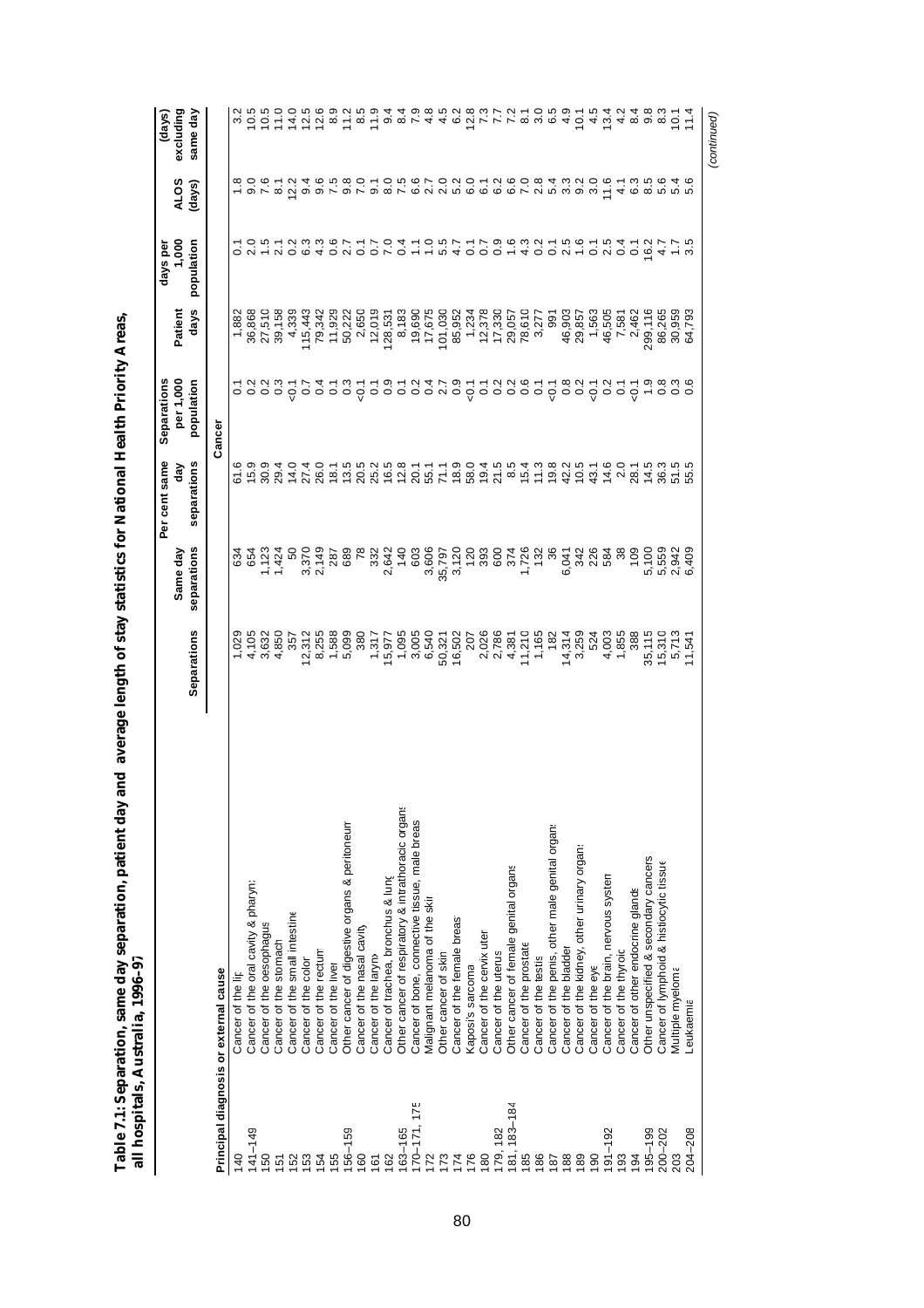|                                       | all hospitals, Australia, 1996-97                          |             |                         |                                                     |                                            |                    |                                     |                                   |                                 |
|---------------------------------------|------------------------------------------------------------|-------------|-------------------------|-----------------------------------------------------|--------------------------------------------|--------------------|-------------------------------------|-----------------------------------|---------------------------------|
|                                       |                                                            | Separations | separations<br>Same day | Per cent same<br>separations<br>day                 | Separations<br>per 1,000<br>population     | days<br>Patient    | 1,000<br>population<br>days per     | AL <sub>OS</sub><br>(days)        | excluding<br>same day<br>(days) |
| Principal diagnosis or external cause |                                                            |             |                         | Cancer (continued)                                  |                                            |                    |                                     |                                   |                                 |
| V10, V15.3, V16                       | Personal or family history of malignant neoplasm, radiatio | 15,143      | 14,861                  |                                                     | 0.8                                        | 15,502             |                                     | $\frac{0}{1}$                     |                                 |
| V580                                  | Radiotherapy                                               | 800         | 406                     | 98.1<br>50.8                                        | $-0.1$                                     | 3,323              |                                     |                                   |                                 |
| V581                                  | Chemotherapy                                               | 177,708     | 176,864                 | 99.5                                                | 9.6                                        | 178,782            | 8 8 7<br>0 0 0<br>0 0               | 4.2                               | 212348<br>22348                 |
| V66, V67, V71, V76 <sup>(a)</sup>     | Convalescence, follow-up examination etc                   | 2,841       | 2,112                   | 74.3                                                | 0.2                                        | 5,398              | $0.3$<br>92.5                       | $\frac{9}{3}8$                    |                                 |
| Cancer total                          |                                                            | 446,835     | 281,672                 | 63.0                                                | 24.3                                       | 1,704,309          |                                     |                                   |                                 |
|                                       |                                                            |             |                         | Cardiovascular disease                              |                                            |                    |                                     |                                   |                                 |
| 390-398                               | Rheumatic heart disease                                    | 1,864       | 328                     |                                                     |                                            | 13,750             | $\overline{0}$ .                    |                                   |                                 |
| $401 - 405$                           | Hypertensive disease                                       | 7,697       | 787                     | $5030$<br>$503$                                     | - 4 8 9 - 4 9 8 9 -<br>- 4 8 9 - 4 9 8 9 9 | 40,970             | 2 2 7 2 3 2 2 2 3 4 3 6 7 8 9 9 9 1 | n v 4 4<br>20 4 4 4               | 5.8                             |
| 410                                   | Acute myocardial infarction                                | 32,810      | 2,687<br>7,780          |                                                     |                                            | 230,268            |                                     |                                   | 7.6                             |
| 414                                   | Chronic ischaemic heart disease                            | 29,788      |                         | 26.1<br>12.3                                        |                                            | 128,413            |                                     |                                   | 5.5                             |
| $411 - 413$                           | Other ischaemic heart disease                              | 93,377      | 11,440                  |                                                     |                                            | 413,734            |                                     |                                   | 4.9                             |
| 415-417                               | Diseases of pulmonary circulation                          | 6,764       | 346                     | $5.1$<br>20.7                                       |                                            | 57,593             |                                     |                                   | 8.9                             |
| 420-427                               | Forms of heart disease, nec                                | 53,404      | 11,063                  |                                                     |                                            | 238,697<br>353,498 |                                     |                                   | 5.4                             |
| 428                                   | Heart failure                                              | 40,970      | 2,167                   | 5.3                                                 |                                            |                    |                                     |                                   | 9.3<br>9.3                      |
| 429                                   | II-defined heart disease                                   | 703         | 233                     | 33.1                                                |                                            | 4,123              |                                     |                                   |                                 |
| 430-432                               | ntracranial haemorrhage                                    | 7,248       | 1,084                   |                                                     |                                            | 87,773             |                                     |                                   | $14.1$<br>5.6                   |
| 435                                   | Transient cerebral ischaemia                               | 11,271      | 1,023                   |                                                     |                                            | 58,329             |                                     |                                   |                                 |
| 436                                   | Acute, ill-defined cerebrovascular disease                 | 10,637      | 672                     | $0 - 0$<br>$0 - 0$<br>$0 - 0$<br>$0 - 0$<br>$0 - 0$ | 000077                                     | 141,389            |                                     |                                   | 14.1                            |
| 433-434, 437-438                      | Other cerebrovascular disease                              | 22,700      | 1,141                   |                                                     |                                            | 255,676            |                                     |                                   | 11.8                            |
| 440-448                               | Diseases of arteries, arterioles & capillaries             | 30,897      | 5,117                   |                                                     |                                            | 248,844            |                                     |                                   | 0.00 m<br>0.00 m                |
| 454                                   | Varicose veins of lower extremities                        | 21,276      | 3,001                   | 14.1                                                | $\frac{2}{1}$                              | 66,613             |                                     |                                   |                                 |
| 455                                   | <b>Haemorrhoids</b>                                        | 31,806      | 20,212                  | 63.5                                                | $\ddot{ }$ :                               | 56,521             |                                     | $7.23337778992$<br>$7.7337779992$ |                                 |
| 451-453, 456-459                      | Other dis. of veins, lymphatics, circulatory system        | 18,306      | 2,809                   | 15.3                                                | $\ddot{ }$                                 | 108,767            | 5.9                                 |                                   | 6.8                             |
| V codes <sup>(b)</sup>                | Personal/family history, post-surgical states, aftercare   | 766         | $217$<br>$303$          | 28.3                                                | $-0.1$                                     | 1,696              | $\overline{c}$                      |                                   | $\overline{2.7}$                |
| V71.7, V81.0-V81.2                    | Observation, screening                                     | 348         |                         | 87.1                                                | $-5$                                       | 398                | $\overline{Q}$                      | Ξ                                 | $\overline{21}$                 |
| Cardiovascular disease total          |                                                            | 122,632     | 72,410                  | 17.1                                                | 22.9                                       | 2,507,052          | 36.1                                | 59                                |                                 |
|                                       |                                                            |             |                         | Mental disorders                                    |                                            |                    |                                     |                                   |                                 |
| 290, 294.1, 331.0                     | Dementia                                                   | 7,681       | 547                     |                                                     | 0.4                                        | 355,953            | 19.3                                | 46.3                              | 49.8                            |
| $291 - 294$                           | Other organic psychotic conditions <sup>(c)</sup>          | 14,799      | 1,207                   | 8.2                                                 |                                            | 322,292            | 17.5                                | 21.8                              | 23.6                            |
| 295                                   | Schizophrenic disorders                                    | 29,695      | 6,548                   | 22.1                                                | 0.8                                        | 933,061            |                                     | 31.6                              | 40.0                            |
| 296.2-296.3                           | Major depressive disorder                                  | 35,928      | 18,269                  | 50.8                                                | $0.8727$<br>$0.8727$                       | 364,046            | 50.6<br>19.8                        | 10.1                              | $79.7$<br>$20.1$<br>$19.1$      |
| 296                                   | Other affective psychoses <sup>(d)</sup>                   | 14,602      | 3,746                   | 25.7                                                |                                            | 222,069            | $21.5$<br>$2.5$<br>$3.4$<br>$6.4$   | 15.3                              |                                 |
| 297                                   | Paranoid states                                            | 1,715       | 335                     | 19.5                                                |                                            | 26,758             |                                     |                                   |                                 |
| 298-299                               | Other psychoses                                            | 3,992       | 1,134                   | 28.4                                                |                                            | 58,257             |                                     | 14.6                              | 20.0                            |
| 300                                   | Neurotic disorders                                         | 20,332      | 9,325                   | 45.9                                                |                                            | 118,585            |                                     |                                   |                                 |
| 301                                   | Personality disorders                                      | 7,387       | 2,322                   | $31.4$<br>$24.0$                                    | 0.1                                        | 57,125             | $\overline{3}$ .                    | 5<br>5<br>5<br>5<br>5<br>5<br>5   | စ္ ေစ<br>၁ ၁ ၀                  |
| 302                                   | Sexual deviations & disorders                              | 225         | 54                      |                                                     |                                            | 1,239              |                                     |                                   |                                 |

*(continued)*

(continued)

Table 7.1 (continued): Separation, same day separation, patient day and average length of stay statistics for National Health Priority Areas, **Table 7.1 (continued): Separation, same day separation, patient day and average length of stay statistics for National Health Priority Areas,**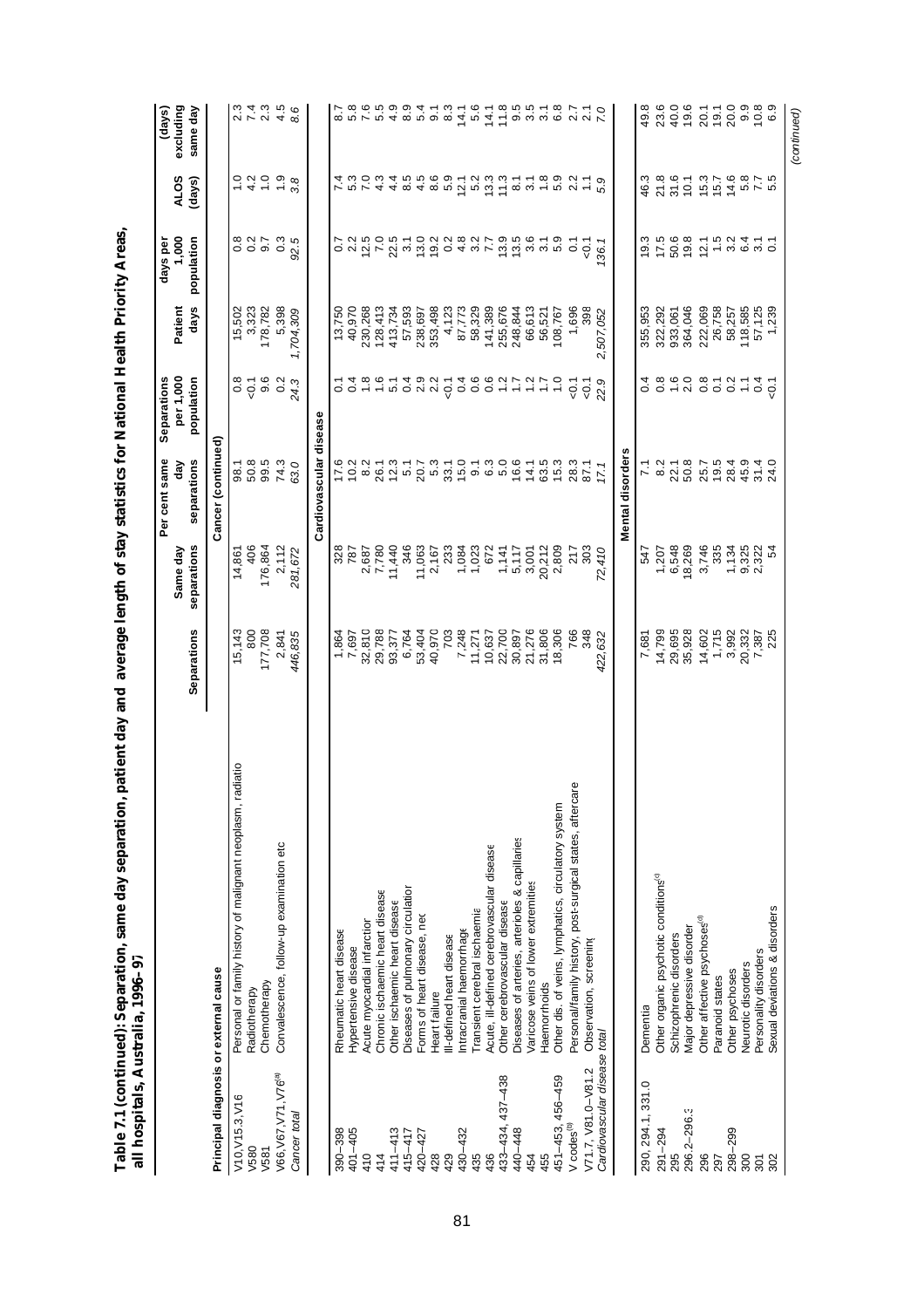| all hospitals, Australia, 1996-97     |                                                                    |                            |                         |                                     |                          |                            |                                              |                                                              |                               |
|---------------------------------------|--------------------------------------------------------------------|----------------------------|-------------------------|-------------------------------------|--------------------------|----------------------------|----------------------------------------------|--------------------------------------------------------------|-------------------------------|
|                                       |                                                                    |                            | Same day                | Per cent same<br>separations<br>đay | Separations<br>per 1,000 | Patient                    | 1,000<br>days per                            | <b>ALOS</b>                                                  | excluding<br>(days)           |
|                                       |                                                                    | Separations                | separations             |                                     | population               | days                       | population                                   | (days)                                                       | same day                      |
| Principal diagnosis or external cause |                                                                    |                            |                         | Mental disorders (continued)        |                          |                            |                                              |                                                              |                               |
| 303                                   | Alcohol dependence syndrome                                        |                            | 3,797                   |                                     |                          | 102,044                    |                                              |                                                              |                               |
| 304                                   | Drug dependence                                                    | $13,785$<br>5,845<br>5,721 | 733                     | 5<br>2 5 6 6 9<br>2 5 7 9 7         |                          |                            | n n o o<br>n d o d                           |                                                              | 0<br>0 10 10 10<br>0 10 10 10 |
| 305                                   | Non-dependent drug use disorder                                    |                            | 2,323                   |                                     |                          | 45,380<br>17,016           |                                              |                                                              |                               |
| 311                                   | Depressive disorder, nec                                           | 6,884                      | 1,577                   |                                     |                          | 53,246                     |                                              |                                                              |                               |
| 306-310, 312-316                      | Other non-psychotic mental disorders                               | 36,177                     | 16,373                  | 45.3                                |                          | 253,623                    |                                              |                                                              | $\frac{0}{6}$ 6.6             |
| V71.0                                 | Observation for suspected mental condition                         | 153                        | 55                      | 24.2                                |                          | 800                        | 13.8                                         | <b>いこうこうこう</b><br>イタンプリング                                    |                               |
| Other V codes <sup>(1)</sup>          | Other factors influencing health status, services contact          | 958                        | 864                     | 90.2                                | $\overline{c}$           | 2,203                      | $\overline{0}$                               |                                                              | 14.2                          |
| Mental disorders total                |                                                                    | 205,879                    | 69,191                  | 33.6                                | 1.2                      | 2,933,697                  | 592                                          | 4.3                                                          | 21.0                          |
|                                       |                                                                    |                            |                         | <b>Diabetes</b>                     |                          |                            |                                              |                                                              |                               |
| 250.x1 or 3                           | Diabetes mellitus type l <sup>®</sup>                              | 11,900                     | 1,863                   | 15.7                                | 0.6                      | 74,118                     |                                              | 6.2                                                          |                               |
| 250.x0 or 2                           | Diabetes mellitus type II <sup>(n)</sup>                           | 11,719                     | 2,373                   | 20.2                                | 0.6                      | 93,686                     | $\frac{1}{4}$ in $\frac{1}{2}$               | $8.0$<br>$7.7$                                               |                               |
| V18.0, V77.1                          | Family history of or screening for diabetes                        |                            |                         | 50.0                                | $-0.1$                   |                            |                                              |                                                              | 9.8<br>2.5                    |
| Diabetes total                        |                                                                    | 23,623                     | 4,238                   | 17.9                                | 1.3                      | 167,811                    | $\overline{9}$ .                             |                                                              | 8.4                           |
|                                       |                                                                    |                            |                         | Injury or poisoning <sup>®</sup>    |                          |                            |                                              |                                                              |                               |
| E810-E819                             | Motor vehicle traffic accidents                                    | 31,355                     |                         |                                     |                          | 187,191                    |                                              |                                                              |                               |
| E826-E829                             | Other road vehicle accidents                                       | 10,538                     |                         | 6.5.6<br>21<br>21<br>21             | $0.\overline{4}$         |                            |                                              |                                                              |                               |
|                                       | E800-E807, E820-E825, E830-E848 Other transport & vehicle accident | 8,037                      | 7,071<br>2,584<br>1,737 |                                     |                          |                            |                                              | 4.0                                                          | 4.8                           |
| E850-E858                             | Accidental poisoning by drugs, medicines, biologicals              | 11,000                     | 3,730                   |                                     | 0.6                      | 28,627<br>31,847<br>23,786 | $\frac{16}{1}$ $\frac{16}{1}$ $\frac{16}{1}$ |                                                              | 2.8                           |
| E860-E869                             | Other accidental poisoning                                         | 3,134                      | 1,116                   |                                     |                          | 5,101                      | 3<br>0.2                                     |                                                              |                               |
| E870-E876                             | Misadventure during surgical or medical care                       | 469                        | 75                      |                                     |                          | 3,508                      |                                              |                                                              | $0 - 8$<br>$0 - 8$            |
| E878-E879                             | Abnormal reaction following surgical or medical care               | 65,239                     | 10,989                  | 9<br>3 5 6 9 8 9<br>9 9 9 9 9       |                          | 432,792                    | 28.89999977                                  | 2 1 2 2 3 4 5 6 7 6 7 6 7 6 7 7<br>2 3 4 6 7 7 8 7 8 7 8 7 8 |                               |
| E880-E884                             | Accidental fall from one level to anothe                           | 34,796                     | 7,815                   |                                     |                          |                            |                                              |                                                              | 5.4                           |
| E886<br>E885-                         | Accidental fall on same lev                                        | 36,693                     | 7,470                   |                                     |                          | 152,528<br>238,197         |                                              |                                                              | 7.9                           |
| E887                                  | Fracture, cause unspecifiec                                        |                            | 3,561                   |                                     |                          |                            |                                              |                                                              |                               |
| E888                                  | Other & unspecified fall                                           | 8,251<br>31,982            | 5,495                   | 20 3 7 9 7<br>20 3 7 9 7            |                          | 29,051<br>250,303          |                                              |                                                              |                               |
| E924.0<br>E890-E899,                  | Accidents caused by fire & flames, scalds                          | 4,161                      | 820                     |                                     |                          | 26,863                     |                                              |                                                              |                               |
| E900-E909                             | Accidents due to natural, environmental factors                    | 10,185                     | 3,996                   | 39.2                                |                          | 20,828                     |                                              |                                                              | 2.7                           |
| E910                                  | Accidental drowning & submersion                                   | 626                        | 157                     | 25.1<br>49.7                        |                          | 1,352                      | 0.1                                          |                                                              | 2.5                           |
| E911-E915                             | Other submersion, suffocation, foreign bodies                      | 6,079                      | 3,024                   |                                     |                          | 10,154                     | 0.6                                          | $\ddot{ }$ :                                                 |                               |
| E916-E928                             | Other accidents (excluding scalds E924.0)                          | 76,820                     | 26,238                  | 34.2                                |                          | 188,623                    | 10.2                                         | 2.5                                                          | Ņ<br>က                        |
| E929                                  | Late effects of accidental injury                                  | 803                        | 240<br>600              | 29.9<br>17.5                        | 5 0<br>2 0               | 5,207                      | $\frac{3}{2}$                                | 5<br>6.4<br>9                                                |                               |
| E930-E949                             | Adverse effects of therapeutic drugs, medicines, biologicals       | 3,422                      |                         |                                     |                          | 15,787                     | 0.9                                          |                                                              |                               |

E930-E949

*(continued)*

(continued)

Table 7.1 (continued): Separation, same day separation, patient day and average length of stay statistics for National Health Priority Areas, **Table 7.1 (continued): Separation, same day separation, patient day and average length of stay statistics for National Health Priority Areas,**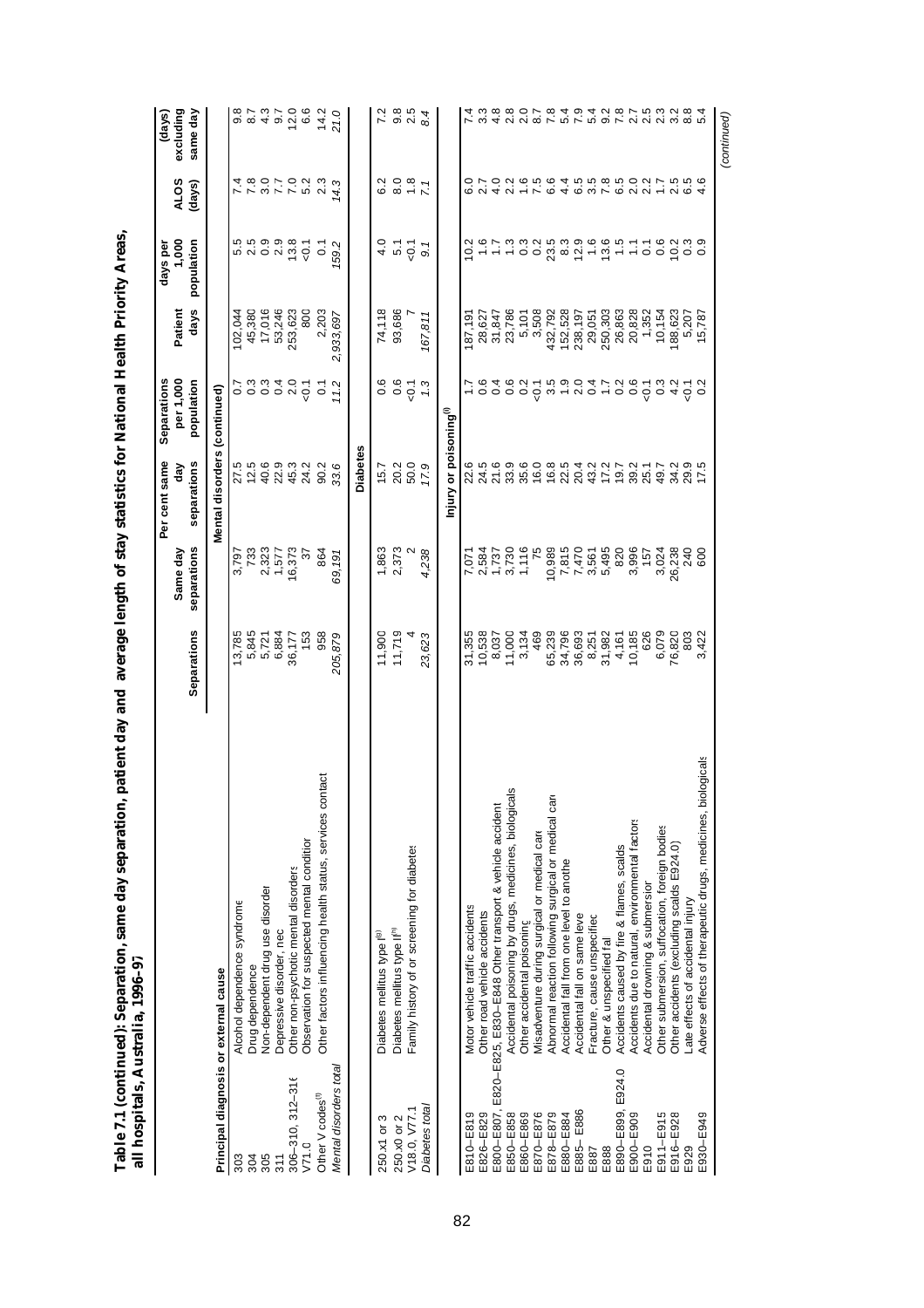|                            | $\sim$ .                                                                                                                                                                                                            |             |               |                                                |                          |           |                   |        |                     |
|----------------------------|---------------------------------------------------------------------------------------------------------------------------------------------------------------------------------------------------------------------|-------------|---------------|------------------------------------------------|--------------------------|-----------|-------------------|--------|---------------------|
|                            |                                                                                                                                                                                                                     |             | Same day      | Per cent same<br>đay                           | per 1,000<br>Separations | Patient   | 1,000<br>days per | ALOS   | excluding<br>(days) |
|                            |                                                                                                                                                                                                                     | Separations | separations   | separations                                    | population               | days      | population        | (days) | same day            |
|                            | Principal diagnosis or external cause                                                                                                                                                                               |             |               | Injury or poisoning (continued) <sup>(1)</sup> |                          |           |                   |        |                     |
| E950                       | Suicide, self-inflicted poisoning by solids, liquids                                                                                                                                                                | 16,510      | 4,323         |                                                | 0.9                      | 41,506    |                   | 2.5    |                     |
| E951-E959                  | Suicide, self-inflicted injury by other means                                                                                                                                                                       | 2,989       | $\frac{8}{2}$ | 2 5 7 7 9<br>2 9 9 2 9<br>2 9 2 9 2            | 0.2                      | 14,438    | $0.\overline{8}$  | 4.8    | 6.5                 |
| E960-E978                  | Homicide & injury purposely inflicted by others                                                                                                                                                                     | 18,800      | 6,901         |                                                | $\frac{0}{1}$            | 47,039    | 2.6               | 2.5    | 3.4                 |
| E980-E999                  | Injuries from operations of war & othe                                                                                                                                                                              | 736         | 209           |                                                | $-0.1$                   | 2,593     | $\overline{0}$ .  | 3.5    | 4.5                 |
|                            | External cause not reported & certain V codes                                                                                                                                                                       | 9,126       | 2,642         |                                                | 0.5                      | 31,970    | $\ddot{ }$ :7     | 3.5    | 4.5                 |
| Injury and poisoning total |                                                                                                                                                                                                                     | 391,751     | 01,693        | 26.0                                           | 21.3                     | ,789,291  | 97.1              |        | 5.8                 |
|                            | Total separations for National Health Priority Areas                                                                                                                                                                | ,490,720    | 529,204       | 35.5                                           | 80.9                     | 9,102,160 | 494.1             | ្ឆ     | ္တ                  |
|                            | (b) V12.5, V15.1, V17.1, V17.3, V17.4, V42.1, V43.2–V43.4, V45.0, V45.81, V45.82, V53.3 on<br>(c) Excludes Dementia in conditions classified elsewhere (294.1).<br>(a) V66.1-V66.2, V67.1-V67.2, V71.1 and V76 only |             |               |                                                |                          |           |                   |        |                     |
|                            | (e) V11, V15.4, V17.0, V40, V65.2, V66.3, V79.0, V79.1, V79.3, V79.3, V79.8 and V79.9 onl<br>(d) Excludes major depressive disorder 296.2-296.3.                                                                    |             |               |                                                |                          |           |                   |        |                     |
|                            | (f) Insulin dependent type. Includes diagnoses where the fifth digit is 1 or 3                                                                                                                                      |             |               |                                                |                          |           |                   |        |                     |
|                            | (g) Non-insulin dependent type. Includes diagnoses where the fifth digit is 0 or 2                                                                                                                                  |             |               |                                                |                          |           |                   |        |                     |
|                            | (h) Separations with principal diagnoses of 800–999, V14, V15.0, V15.5, V15.6, V66.4, V67.4, V82.5 and 799.5 on                                                                                                     |             |               |                                                |                          |           |                   |        |                     |
|                            | Vote: Main abbreviations: dis.- diseases, nec.-not elsewhere classified.                                                                                                                                            |             |               |                                                |                          |           |                   |        |                     |

Table 7.1 (continued): Separation, same day separation, patient day and average length of stay statistics for National Health Priority Areas,<br>all hospitals. Australia. 1996–97 **Table 7.1 (continued): Separation, same day separation, patient day and average length of stay statistics for National Health Priority Areas, all hospitals, Australia, 1996–97**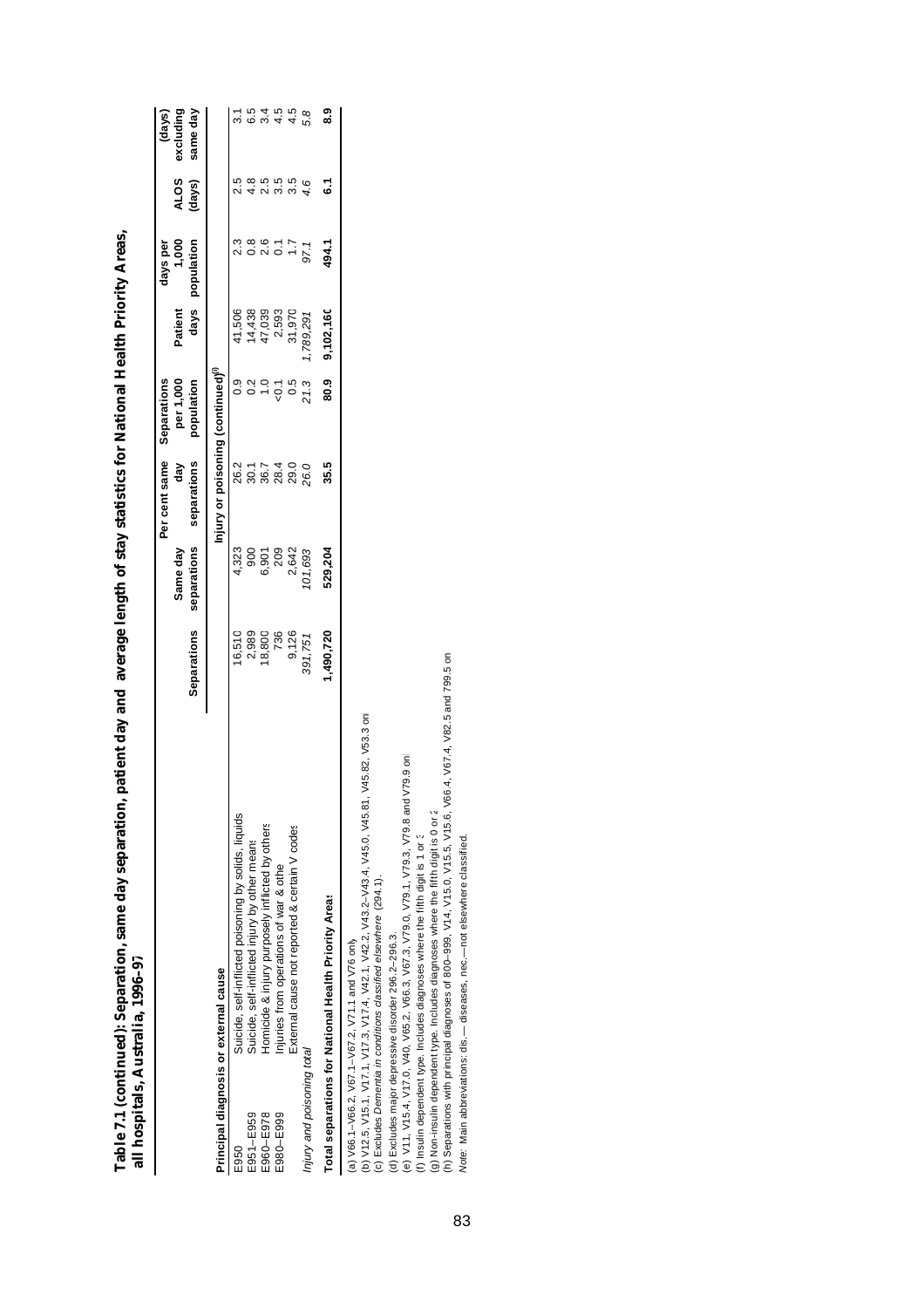| ֖֖֖֪֪֪֪֦֚֚֚֚֚֚֚֚֚֚֚֬֝֝֬֝֓֝֬֝֝֬֝֬֝֬֝֬֝֓֬֝֓֬֝֓֬֝֓֬ |
|--------------------------------------------------|
|                                                  |
|                                                  |
|                                                  |
|                                                  |
|                                                  |
|                                                  |
|                                                  |
|                                                  |
|                                                  |
|                                                  |
|                                                  |
|                                                  |
|                                                  |
|                                                  |
|                                                  |
|                                                  |

|                 |                                                    | NSW | νiς                                                                                                                                                                                                                                                                                                                                                                                                                                                                                                      | $\frac{1}{3}$ | ≸                                                                               | SA     | Tas | ACT                                                                                                                                                                                                                                                                                                                                                                                                                                                                                                                                    | ั๊<br>NT                    | Total                                   |
|-----------------|----------------------------------------------------|-----|----------------------------------------------------------------------------------------------------------------------------------------------------------------------------------------------------------------------------------------------------------------------------------------------------------------------------------------------------------------------------------------------------------------------------------------------------------------------------------------------------------|---------------|---------------------------------------------------------------------------------|--------|-----|----------------------------------------------------------------------------------------------------------------------------------------------------------------------------------------------------------------------------------------------------------------------------------------------------------------------------------------------------------------------------------------------------------------------------------------------------------------------------------------------------------------------------------------|-----------------------------|-----------------------------------------|
|                 | Principal diagnosis or external cause              |     |                                                                                                                                                                                                                                                                                                                                                                                                                                                                                                          |               |                                                                                 | Cancer |     |                                                                                                                                                                                                                                                                                                                                                                                                                                                                                                                                        |                             |                                         |
| 140             | Cancer of the lip                                  |     |                                                                                                                                                                                                                                                                                                                                                                                                                                                                                                          |               |                                                                                 |        |     |                                                                                                                                                                                                                                                                                                                                                                                                                                                                                                                                        |                             |                                         |
| $141 - 149$     | Cancer of the oral cavity & pharyn;                |     |                                                                                                                                                                                                                                                                                                                                                                                                                                                                                                          |               |                                                                                 |        |     |                                                                                                                                                                                                                                                                                                                                                                                                                                                                                                                                        | 3は512 22 9は                 |                                         |
| $\frac{60}{2}$  | Cancer of the oesophagus                           |     |                                                                                                                                                                                                                                                                                                                                                                                                                                                                                                          |               |                                                                                 |        |     |                                                                                                                                                                                                                                                                                                                                                                                                                                                                                                                                        |                             |                                         |
| $\overline{5}$  | Cancer of the stomach                              |     |                                                                                                                                                                                                                                                                                                                                                                                                                                                                                                          |               |                                                                                 |        |     |                                                                                                                                                                                                                                                                                                                                                                                                                                                                                                                                        |                             |                                         |
| <b>152</b>      | Cancer of the small intestine                      |     |                                                                                                                                                                                                                                                                                                                                                                                                                                                                                                          |               |                                                                                 |        |     |                                                                                                                                                                                                                                                                                                                                                                                                                                                                                                                                        |                             |                                         |
| <b>153</b>      | Cancer of the color                                |     |                                                                                                                                                                                                                                                                                                                                                                                                                                                                                                          |               |                                                                                 |        |     |                                                                                                                                                                                                                                                                                                                                                                                                                                                                                                                                        |                             |                                         |
| 154             | Cancer of the rectur                               |     |                                                                                                                                                                                                                                                                                                                                                                                                                                                                                                          |               |                                                                                 |        |     |                                                                                                                                                                                                                                                                                                                                                                                                                                                                                                                                        |                             |                                         |
| 55              | Cancer of the liver                                |     |                                                                                                                                                                                                                                                                                                                                                                                                                                                                                                          |               |                                                                                 |        |     |                                                                                                                                                                                                                                                                                                                                                                                                                                                                                                                                        |                             |                                         |
| $56 - 159$      | Other cancer of digestive organs & peritoneum      |     |                                                                                                                                                                                                                                                                                                                                                                                                                                                                                                          |               |                                                                                 |        |     |                                                                                                                                                                                                                                                                                                                                                                                                                                                                                                                                        |                             |                                         |
| 091             | Cancer of the nasal cavity                         |     |                                                                                                                                                                                                                                                                                                                                                                                                                                                                                                          |               |                                                                                 |        |     |                                                                                                                                                                                                                                                                                                                                                                                                                                                                                                                                        |                             |                                         |
| 161             | Cancer of the laryny                               |     |                                                                                                                                                                                                                                                                                                                                                                                                                                                                                                          |               |                                                                                 |        |     |                                                                                                                                                                                                                                                                                                                                                                                                                                                                                                                                        |                             |                                         |
| $\approx$       | Cancer of trachea, bronchus & lung                 |     |                                                                                                                                                                                                                                                                                                                                                                                                                                                                                                          |               |                                                                                 |        |     |                                                                                                                                                                                                                                                                                                                                                                                                                                                                                                                                        |                             |                                         |
| $63 - 165$      | Other cancer of respiratory & intrathoracic organs |     |                                                                                                                                                                                                                                                                                                                                                                                                                                                                                                          |               |                                                                                 |        |     |                                                                                                                                                                                                                                                                                                                                                                                                                                                                                                                                        |                             |                                         |
| $70 - 171, 175$ | Cancer of bone, connective tissue, male breas      |     |                                                                                                                                                                                                                                                                                                                                                                                                                                                                                                          |               |                                                                                 |        |     |                                                                                                                                                                                                                                                                                                                                                                                                                                                                                                                                        |                             |                                         |
|                 | Vlalignant melanoma of the skir                    |     |                                                                                                                                                                                                                                                                                                                                                                                                                                                                                                          |               |                                                                                 |        |     |                                                                                                                                                                                                                                                                                                                                                                                                                                                                                                                                        |                             |                                         |
| $\overline{73}$ | Other cancer of skin                               |     | $\begin{array}{l} 2\, \overline{1} \oplus \overline{1} \oplus \overline{1} \oplus \overline{1} \oplus \overline{1} \oplus \overline{1} \oplus \overline{1} \oplus \overline{1} \oplus \overline{1} \oplus \overline{1} \oplus \overline{1} \oplus \overline{1} \oplus \overline{1} \oplus \overline{1} \oplus \overline{1} \oplus \overline{1} \oplus \overline{1} \oplus \overline{1} \oplus \overline{1} \oplus \overline{1} \oplus \overline{1} \oplus \overline{1} \oplus \overline{1} \oplus \over$ |               | s gaz = a c g q d e a c d g a a a a a e e c e e c d g e g a a g a g a a g e s c |        |     | $\begin{array}{@{}c@{\hspace{1em}}l} \begin{array}{c} \text{\small{+}} & \text{\small{+}} & \text{\small{+}} & \text{\small{+}} & \text{\small{+}} & \text{\small{+}} & \text{\small{+}} & \text{\small{+}} & \text{\small{+}} & \text{\small{+}} & \text{\small{+}} & \text{\small{+}} & \text{\small{+}} & \text{\small{+}} & \text{\small{+}} & \text{\small{+}} & \text{\small{+}} & \text{\small{+}} & \text{\small{+}} & \text{\small{+}} & \text{\small{+}} & \text{\small{+}} & \text{\small{+}} & \text{\small{+}} & \text{\$ | 5 2 3 2 2 3 2 5 7 2 2 2 2 2 |                                         |
| $\overline{1}$  | Cancer of the female breas                         |     |                                                                                                                                                                                                                                                                                                                                                                                                                                                                                                          |               |                                                                                 |        |     |                                                                                                                                                                                                                                                                                                                                                                                                                                                                                                                                        |                             |                                         |
| 176             | Kaposi's sarcoma                                   |     |                                                                                                                                                                                                                                                                                                                                                                                                                                                                                                          |               |                                                                                 |        |     |                                                                                                                                                                                                                                                                                                                                                                                                                                                                                                                                        |                             |                                         |
| 180             | Cancer of the cervix uter                          |     |                                                                                                                                                                                                                                                                                                                                                                                                                                                                                                          |               |                                                                                 |        |     |                                                                                                                                                                                                                                                                                                                                                                                                                                                                                                                                        |                             |                                         |
| 179, 182        | Cancer of the uterus                               |     |                                                                                                                                                                                                                                                                                                                                                                                                                                                                                                          |               |                                                                                 |        |     |                                                                                                                                                                                                                                                                                                                                                                                                                                                                                                                                        |                             |                                         |
| 184<br>181, 1   | Other cancer of female genital organs              |     |                                                                                                                                                                                                                                                                                                                                                                                                                                                                                                          |               |                                                                                 |        |     |                                                                                                                                                                                                                                                                                                                                                                                                                                                                                                                                        |                             |                                         |
| 85              | Cancer of the prostate                             |     |                                                                                                                                                                                                                                                                                                                                                                                                                                                                                                          |               |                                                                                 |        |     |                                                                                                                                                                                                                                                                                                                                                                                                                                                                                                                                        |                             |                                         |
| 86              | Cancer of the testis                               |     |                                                                                                                                                                                                                                                                                                                                                                                                                                                                                                          |               |                                                                                 |        |     |                                                                                                                                                                                                                                                                                                                                                                                                                                                                                                                                        |                             |                                         |
| 187             | Cancer of the penis, other male genital organ:     |     |                                                                                                                                                                                                                                                                                                                                                                                                                                                                                                          |               |                                                                                 |        |     |                                                                                                                                                                                                                                                                                                                                                                                                                                                                                                                                        |                             |                                         |
| 188             | Cancer of the bladder                              |     |                                                                                                                                                                                                                                                                                                                                                                                                                                                                                                          |               |                                                                                 |        |     |                                                                                                                                                                                                                                                                                                                                                                                                                                                                                                                                        |                             |                                         |
| 189             | Cancer of the kidney, other urinary organs         |     |                                                                                                                                                                                                                                                                                                                                                                                                                                                                                                          |               |                                                                                 |        |     |                                                                                                                                                                                                                                                                                                                                                                                                                                                                                                                                        |                             |                                         |
| $\overline{90}$ | Cancer of the eye                                  |     |                                                                                                                                                                                                                                                                                                                                                                                                                                                                                                          |               |                                                                                 |        |     |                                                                                                                                                                                                                                                                                                                                                                                                                                                                                                                                        |                             |                                         |
| $91 - 192$      | Cancer of the brain, nervous system                |     |                                                                                                                                                                                                                                                                                                                                                                                                                                                                                                          |               |                                                                                 |        |     |                                                                                                                                                                                                                                                                                                                                                                                                                                                                                                                                        |                             |                                         |
| 33              | Cancer of the thyroic                              |     |                                                                                                                                                                                                                                                                                                                                                                                                                                                                                                          |               |                                                                                 |        |     |                                                                                                                                                                                                                                                                                                                                                                                                                                                                                                                                        |                             |                                         |
| 194             | Cancer of other endocrine glands                   |     |                                                                                                                                                                                                                                                                                                                                                                                                                                                                                                          |               |                                                                                 |        |     |                                                                                                                                                                                                                                                                                                                                                                                                                                                                                                                                        |                             |                                         |
| 195-199         | Other unspecified & secondary cancers              |     |                                                                                                                                                                                                                                                                                                                                                                                                                                                                                                          |               |                                                                                 |        |     | 5472528866                                                                                                                                                                                                                                                                                                                                                                                                                                                                                                                             |                             |                                         |
| 200-202         | Cancer of lymphoid & histiocytic tissue            |     |                                                                                                                                                                                                                                                                                                                                                                                                                                                                                                          |               |                                                                                 |        |     |                                                                                                                                                                                                                                                                                                                                                                                                                                                                                                                                        |                             |                                         |
|                 | Multiple myeloma                                   |     |                                                                                                                                                                                                                                                                                                                                                                                                                                                                                                          |               |                                                                                 |        |     |                                                                                                                                                                                                                                                                                                                                                                                                                                                                                                                                        | ຼິອສຶ                       |                                         |
| 204-208         | .eukaemia                                          |     |                                                                                                                                                                                                                                                                                                                                                                                                                                                                                                          |               |                                                                                 |        |     |                                                                                                                                                                                                                                                                                                                                                                                                                                                                                                                                        |                             | 35, 115<br>15, 310<br>5, 713<br>11, 541 |
|                 |                                                    |     |                                                                                                                                                                                                                                                                                                                                                                                                                                                                                                          |               |                                                                                 |        |     |                                                                                                                                                                                                                                                                                                                                                                                                                                                                                                                                        |                             | (continued)                             |

84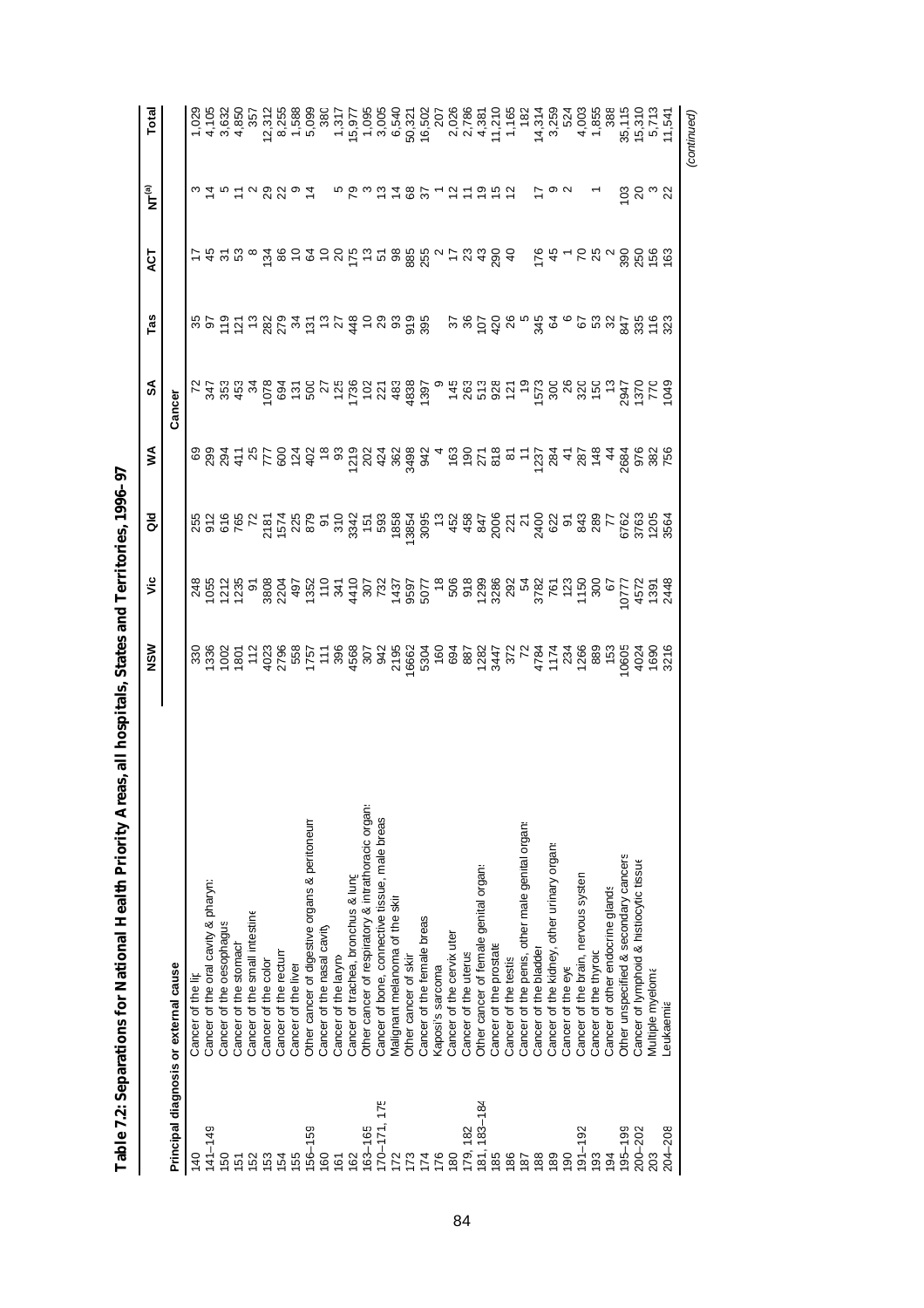|                                       |                                                                            | NSW                   | υ'n                | $\frac{1}{\alpha}$             | ≸                      | న్               | Tas                | E                    | $NT^{(a)}$        | Total            |
|---------------------------------------|----------------------------------------------------------------------------|-----------------------|--------------------|--------------------------------|------------------------|------------------|--------------------|----------------------|-------------------|------------------|
| Principal diagnosis or external cause |                                                                            |                       |                    |                                | Cancer (continued)     |                  |                    |                      |                   |                  |
| V10, V15.3, V16<br>V580               | Personal or family history of malignant neoplasm, radiatio<br>Radiotherapy | 6,315<br>339          | 4,157              | 2,503<br>28                    | 1,415                  | 310              | 228                | 172<br>$\frac{5}{3}$ | $\frac{3}{4}$     | 800<br>15,143    |
| V581                                  | Chemotherapy                                                               | 50,153                | 395<br>55,542      | 34,030                         | 14,554                 | 14,121           | $\frac{15}{5,132}$ | 4,055                | $\overline{5}$    | 177,708          |
| V66, V67, V71, V76 <sup>a)</sup>      | Convalescence, follow-up examination etc                                   | 662                   | 635                | 917                            | 109                    | 314              | 147                | 53                   | 4                 | 2,841            |
| Cancer total                          |                                                                            | 136,618               | 126,186            | 91,885                         | 34,221                 | 37,853           | 11,386             | 7,943                | 743               | 446,835          |
|                                       |                                                                            |                       |                    |                                | Cardiovascular disease |                  |                    |                      |                   |                  |
| 390-398                               | Rheumatic heart disease                                                    | 590                   | 431                | 373                            | 183                    | 137              | ္မ                 | $\ddot{ }$           | 86                | 1,864            |
| $401 - 405$                           | Hypertensive disease                                                       | 2,660                 | 1,629              | 1,621                          | 682                    | 777              | 212                | $\overline{6}$       | 55                | 7,697            |
| 410                                   | Acute myocardial infarction                                                | 11,671                | 8,199              | 6,321                          | 2,422                  | 2,840            | 811                | 381                  | $\frac{165}{371}$ | 32,810           |
| 414                                   | Chronic ischaemic heart disease                                            | 11,991                | 5,694              | 4,120                          | 1,623                  | 4,782            | 1,068              | 497                  |                   | 29,788           |
| $411 - 413$                           | Other ischaemic heart disease                                              | 32,051                | 25,670             | 18,711                         | 7,086                  | 6,367            | 2,203              | 978                  |                   | 93,377           |
| 415-417                               | Diseases of pulmonary circulation                                          | 2,716                 | 1,476              | 1,269                          | 497                    | 515              | 157                | 94                   | $\overline{a}$    | 6,764            |
| 420-427                               | Forms of heart disease, ned                                                | 19,474                | 12,487             | 10,485                         | 3,821                  | 4,775            | 1,564              | 631                  | 167               | 53,404           |
| 428                                   | Heart failure                                                              | 13,402                | 11,175             | 7,319                          | 3,515                  | 4,073            | 932                | $rac{1}{2}$          | $\frac{4}{1}$     | 40,970           |
| 429                                   | Ill-defined heart disease                                                  | 244                   | 162                | 166                            | 48                     | 52               | $\mathbb{S}^2$     |                      |                   | 703              |
| 430-432                               | Intracranial haemorrhage                                                   | 2,531                 | 2,034              | 1,277                          | 495                    | 587              | $175$<br>264       | $rac{180}{100}$      | $\overline{a}$    | 7,248            |
| 435                                   | Transient cerebral ischaemia                                               | 3,973                 | $2,681$<br>$2,410$ | 2,242                          | 777                    | 1,212            |                    |                      | $\ddot{4}$        | 11,271           |
| 436                                   | Acute, ill-defined cerebrovascular disease                                 | 4,070                 |                    | 1,816                          | 932                    | 939              | 307                | 103                  | 60                | 10,637           |
| 433-434, 437-438                      | Other cerebrovascular disease                                              | 7,196                 | 6,753              | 3,896                          | 1,840                  | 2,189            | 582                | 201                  | $\sqrt{3}$        | 22,700           |
| 440-448                               | Diseases of arteries, arterioles & capillaries                             | 9,554                 | 8,238              | 5,383                          | 2,546                  | 3,752            | 794                | 537                  | 3                 | 30,897           |
| 454                                   | Varicose veins of lower extremities                                        | 6,495                 | 6,335              | 3,375                          | 1,934                  | 2,161            | 688                | 223                  | 65                | 21,276           |
| 455                                   | Haemorrhoids                                                               | 13,060                | 7,013              | 4,799                          | 3,041                  | 2,667            | 680                | 430                  | 116               | 31,806           |
| 451-453, 456-459                      | Other dis. of veins, lymphatics, circulatory system                        | 6,294                 | 4,970              | 3,310                          | 1,308                  | 1,618            | 503                | 220                  |                   | 18,306           |
| V codes <sup>(D)</sup>                | ē<br>Personal/family history, post-surgical states, aftercar               | 242                   | 248                | 90                             | 3 L                    | 66               | $\frac{5}{2}$      | $\frac{1}{2}$        |                   | 766<br>348       |
| V71.7, V81.0-V81.2                    | Observation, screening                                                     | 35                    | 59                 | $\frac{3}{4}$                  |                        |                  | 183                |                      |                   |                  |
| Cardiovascular disease total          |                                                                            | 148,249               | 107,664            | 76,616                         | 32,854                 | 39,523           | 11,214             | 4,910                | 1,602             | 422,632          |
|                                       |                                                                            |                       |                    |                                | Mental disorders       |                  |                    |                      |                   |                  |
| 290, 294.1, 331.0                     | Dementia                                                                   | 2,630                 | 2,177              | 1,200                          | 587                    | 926              | 119                | ౘ                    | ၜ                 | 7,681            |
| $291 - 294$                           | Other organic psychotic conditions <sup>®</sup>                            | 5,055                 |                    |                                | 1,400                  |                  |                    | 99                   |                   | 14,799           |
| 295                                   | Schizophrenic disorders                                                    | 10,578                | 3,568<br>6,951     | 2,744<br>6,874                 | 1,244                  | $1,482$<br>2,755 | 272<br>701         | 388                  | 784               |                  |
| 296.2-296.3                           | Major depressive disorder                                                  | 10,966                | 9,888              | 6,561                          | 4,513                  | 2,816            | 935                | 175                  | $\overline{7}$    | 29,695<br>35,928 |
| 296                                   | Other affective psychoses <sup>(d)</sup>                                   | 4,552                 | 3,420              |                                | 1,244                  | 1,867            | ឆ្នូ ន ន ន<br>ស    | 181                  | 86                | 14,602           |
| 297                                   | Paranoid states                                                            |                       | 439                |                                | 112                    | 201              |                    | 25                   |                   | 1,715<br>3,992   |
| $298 - 299$                           | Other psychoses                                                            | 535<br>1,328<br>7,285 | 881                | 2,819<br>342<br>4,054<br>4,054 | 460                    | 1,390            |                    | 50                   | ន ន ន             |                  |
| 300                                   | Neurotic disorders                                                         |                       | 3,990              |                                | 2,922                  |                  |                    | 110                  |                   | 20,332           |
|                                       |                                                                            |                       |                    |                                |                        |                  |                    |                      |                   | (continued)      |

Table 7.2 (continued): Separations for National Health Priority Areas, all hospitals, States and Territories, 1996-97 **Table 7.2 (continued): Separations for National Health Priority Areas, all hospitals, States and Territories, 1996–97**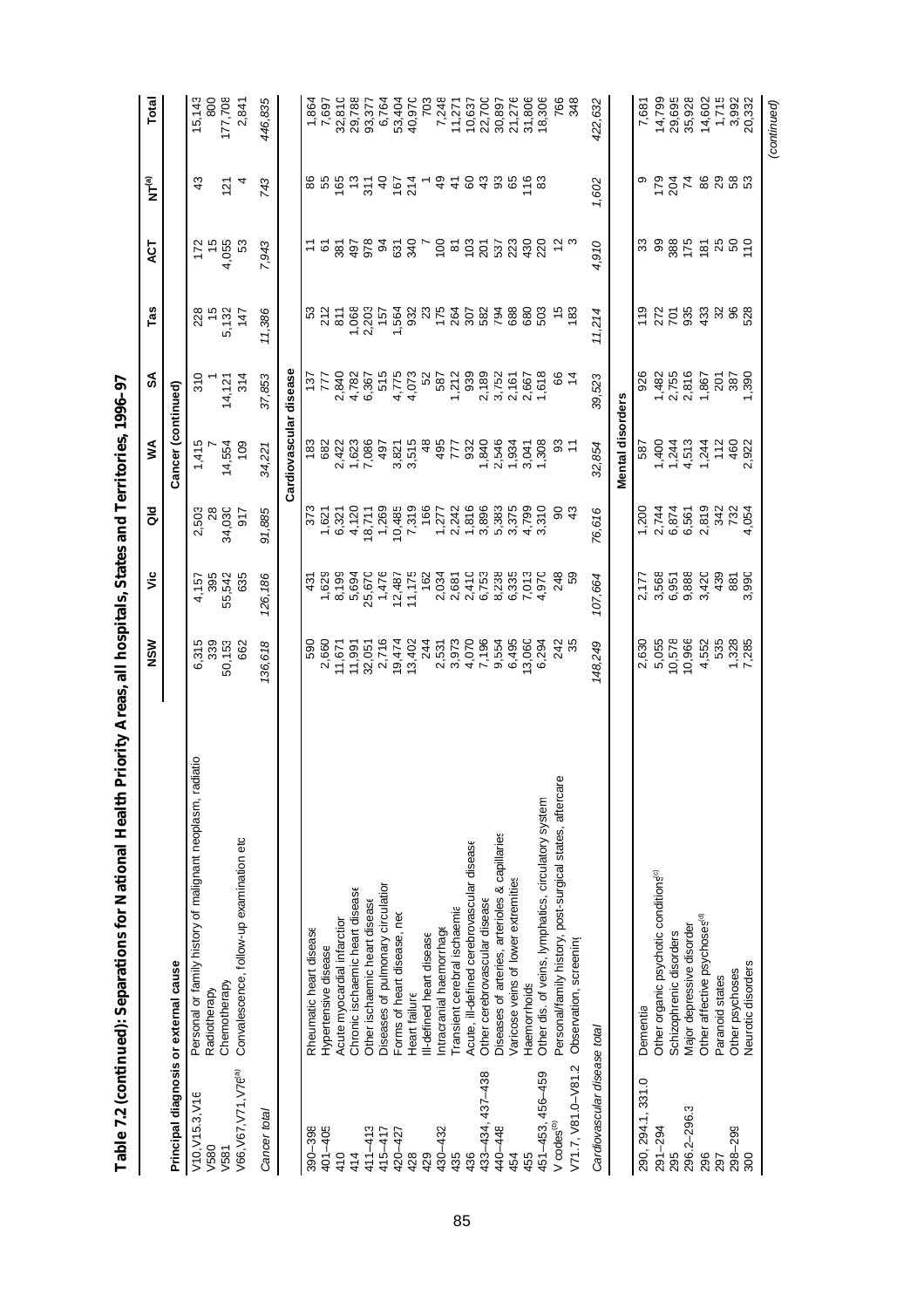|                              | Tanie ("Colline"): pelparations ion valued in the annu                                  | $\frac{1}{2}$ and $\frac{1}{2}$ and $\frac{1}{2}$ and $\frac{1}{2}$ and $\frac{1}{2}$ and $\frac{1}{2}$ and $\frac{1}{2}$ and $\frac{1}{2}$ and $\frac{1}{2}$ and $\frac{1}{2}$ and $\frac{1}{2}$ and $\frac{1}{2}$ and $\frac{1}{2}$ and $\frac{1}{2}$ and $\frac{1}{2}$ and $\frac{1}{2}$ a |                                   |                                   |                                    |                         |                    |                          |                     |                |
|------------------------------|-----------------------------------------------------------------------------------------|-----------------------------------------------------------------------------------------------------------------------------------------------------------------------------------------------------------------------------------------------------------------------------------------------|-----------------------------------|-----------------------------------|------------------------------------|-------------------------|--------------------|--------------------------|---------------------|----------------|
|                              |                                                                                         | NSW                                                                                                                                                                                                                                                                                           | ة                                 | $\frac{6}{9}$                     | Š                                  | æ                       | Tas                | <b>LSK</b>               | NT <sup>(a)</sup>   | Total          |
|                              | Principal diagnosis or external cause                                                   |                                                                                                                                                                                                                                                                                               |                                   |                                   | Mental disorders                   |                         |                    |                          |                     |                |
| 301                          | Personality disorders                                                                   | 2319                                                                                                                                                                                                                                                                                          | 1645                              | 553                               | 797                                | ه م<br>4                | 200                | 112                      |                     | 7,387          |
| 302                          | Sexual deviations & disorders                                                           | 108                                                                                                                                                                                                                                                                                           |                                   |                                   |                                    |                         |                    |                          |                     | 225            |
| 303                          | Alcohol dependence syndrome                                                             | 6055<br>3556                                                                                                                                                                                                                                                                                  |                                   |                                   | 697<br>523                         | 534<br>134              |                    | a ż a                    |                     | 13,785         |
| 304                          | Drug dependence                                                                         |                                                                                                                                                                                                                                                                                               |                                   |                                   |                                    |                         |                    |                          |                     | 5,845          |
| 305                          | Non-dependent drug use disorder                                                         | 2102<br>1551                                                                                                                                                                                                                                                                                  | 51<br>2285<br>572<br>1064<br>7127 | $488899478$ $68899476$ $68899476$ | 875<br>1318<br>4302                | 350<br>657              | 8858427            | 23<br>57<br>24<br>29     | <b>5 ៰ៜ5 ខ</b> ងត្ថ | 5,721<br>6,884 |
| 311                          | Depressive disorder, nec                                                                |                                                                                                                                                                                                                                                                                               |                                   |                                   |                                    |                         |                    |                          |                     |                |
| $306 - 310, 312 - 316$       | Other non-psychotic mental disorders                                                    | 14611                                                                                                                                                                                                                                                                                         |                                   |                                   |                                    | 2863                    |                    |                          |                     | 36,177         |
| V71.0                        | Observation for suspected mental condition                                              | 8                                                                                                                                                                                                                                                                                             | $\frac{5}{2}$                     |                                   |                                    | မှာ က                   | ് 8                |                          |                     | 153            |
| Other V codes <sup>(1)</sup> | Other factors influencing health status, services contact                               | ္တ                                                                                                                                                                                                                                                                                            |                                   | F                                 |                                    |                         |                    |                          | က                   | 958            |
| Mental disorders total       |                                                                                         | 73,384                                                                                                                                                                                                                                                                                        | 45,807                            | 41,059                            | 21,008                             | 17,091                  | ,995               | ,528                     | 1,007               | 205,879        |
|                              |                                                                                         |                                                                                                                                                                                                                                                                                               |                                   |                                   | Diabetes                           |                         |                    |                          |                     |                |
| 250.x1 or 3                  | Diabetes mellitus type (9)                                                              |                                                                                                                                                                                                                                                                                               |                                   | 2,340                             |                                    | 1,360                   | 346                | 140                      | 94                  | 11,900         |
|                              |                                                                                         | 3,596<br>2,936                                                                                                                                                                                                                                                                                | 2,786<br>3,273                    |                                   | 1,238<br>1,706                     | 1,312                   |                    | $\overline{7}9$          | 168                 |                |
| V18.0, V77.1<br>250.x0 or 2  | Family history of or screening for diabetes<br>Diabetes mellitus type II <sup>(h)</sup> |                                                                                                                                                                                                                                                                                               |                                   | 1,998                             |                                    |                         | 247<br>1           |                          |                     | 11,719         |
|                              |                                                                                         |                                                                                                                                                                                                                                                                                               |                                   |                                   |                                    |                         |                    |                          |                     |                |
| Diabetes total               |                                                                                         | 6,533                                                                                                                                                                                                                                                                                         | 6,059                             | 4,340                             | 2,944                              | 2,672                   | 594                | 219                      | 262                 | 23,623         |
|                              |                                                                                         |                                                                                                                                                                                                                                                                                               |                                   |                                   | Injury or poisoning <sup>(1)</sup> |                         |                    |                          |                     |                |
| E810-E819                    | Motor vehicle traffic accidents                                                         | 10,082                                                                                                                                                                                                                                                                                        | 6,793                             |                                   | 3,103                              |                         |                    |                          |                     | 31,355         |
| E826-E829                    | Other road vehicle accidents                                                            | 3,254                                                                                                                                                                                                                                                                                         |                                   |                                   | 993                                | 2,723<br>714            |                    |                          |                     | 10,538         |
| E800-E807,                   | E820-E825, E830-E848 Other transport & vehicle accident                                 |                                                                                                                                                                                                                                                                                               | 1,951<br>1,207                    | 3,130<br>1,823<br>2,999           | 998                                | 539                     | 78<br>2022<br>2021 | 86<br>84<br>7<br>14<br>7 |                     | 8,037          |
| E850-E858                    | Accidental poisoning by drugs, medicines, biologicals                                   |                                                                                                                                                                                                                                                                                               | 2,049                             |                                   | 792                                | 1,143                   | 262                | 66                       |                     | 11,000         |
| E860-E869                    | Other accidental poisoning                                                              | 3,060<br>3,615<br>785                                                                                                                                                                                                                                                                         | 576                               | 948                               | 367                                | 306                     | 3                  | 22                       | 45.8756             | 3,134          |
| E870-E876                    | Misadventure during surgical or medical care                                            | 193                                                                                                                                                                                                                                                                                           | 104                               | 88                                | 38                                 | $\tilde{5}$             |                    | $\mathfrak{S}$           |                     | 469            |
| E878-E879                    | Abnormal reaction following surgical or medical care                                    | 19,931<br>12,269                                                                                                                                                                                                                                                                              | 18,196                            |                                   | 7,100<br>2,981<br>3,136            | 5,873<br>2,798<br>3,495 | 1,634<br>868       |                          | 385<br>285          | 65,239         |
| E880-E884                    | Accidental fall from one level to anothe                                                |                                                                                                                                                                                                                                                                                               | 7,226                             |                                   |                                    |                         |                    |                          |                     | 34,796         |
| E885-E886                    | Accidental fall on same leve                                                            | 12,020                                                                                                                                                                                                                                                                                        | 8,517                             | $\frac{11,188}{7,765}$            |                                    |                         | 1,101              | 33553<br>35533           |                     | 36,693         |
| E887                         | Fracture, cause unspecified                                                             | 3,019                                                                                                                                                                                                                                                                                         | 2,097<br>8,122                    |                                   | 786                                | 630                     | 96<br>585          |                          |                     | 8,251          |
| E888                         | Other & unspecified fall                                                                | 10,715                                                                                                                                                                                                                                                                                        |                                   | 1,378<br>6,265                    | 2,946<br>630                       | 2,857                   |                    |                          | <u>តិ និ និ</u>     | 31,982         |
| E890-E899, E924.0            | Accidents caused by fire & flames, scalds                                               | 1,261                                                                                                                                                                                                                                                                                         | 669                               | 942                               |                                    | 449                     | 115                | 36<br>57                 |                     | 4,161          |
| E900-E909                    | Accidents due to natural, environmental factor:                                         | 2,513<br>225<br>1,811                                                                                                                                                                                                                                                                         | 1,618                             | 3,529                             | 1,194                              | 864                     | 190                |                          |                     | 10,185         |
| E910                         | Accidental drowning & submersion                                                        |                                                                                                                                                                                                                                                                                               | $\frac{8}{3}$                     | 190                               | 89                                 | 35                      |                    | $\overline{a}$           | $\circ$             | 626            |
| E911-E915                    | Other submersion, suffocation, foreign bodies                                           |                                                                                                                                                                                                                                                                                               | 1,271                             | 1,683                             | 527                                | 465                     | 146                | 5                        | 82                  | 6,079          |
| E916-E928                    | Other accidents (excluding scalds E924.0)                                               | 21,807<br>432                                                                                                                                                                                                                                                                                 | 17,080                            | 8,885                             | 8,063<br>27                        | 7,662<br>77             | $-961$             | 568<br>11                | ತ್ತೆ ನಿ             | 76,820         |
| E929                         | Late effects of accidental injury                                                       |                                                                                                                                                                                                                                                                                               | 114                               |                                   |                                    |                         |                    |                          |                     | 803            |
|                              |                                                                                         |                                                                                                                                                                                                                                                                                               |                                   |                                   |                                    |                         |                    |                          |                     | (continued)    |

Table 72 (continued): Separations for National Health Priority Areas, all hospitals, States and Territories, 1996–97 **Table 7.2 (continued): Separations for National Health Priority Areas, all hospitals, States and Territories, 1996–97**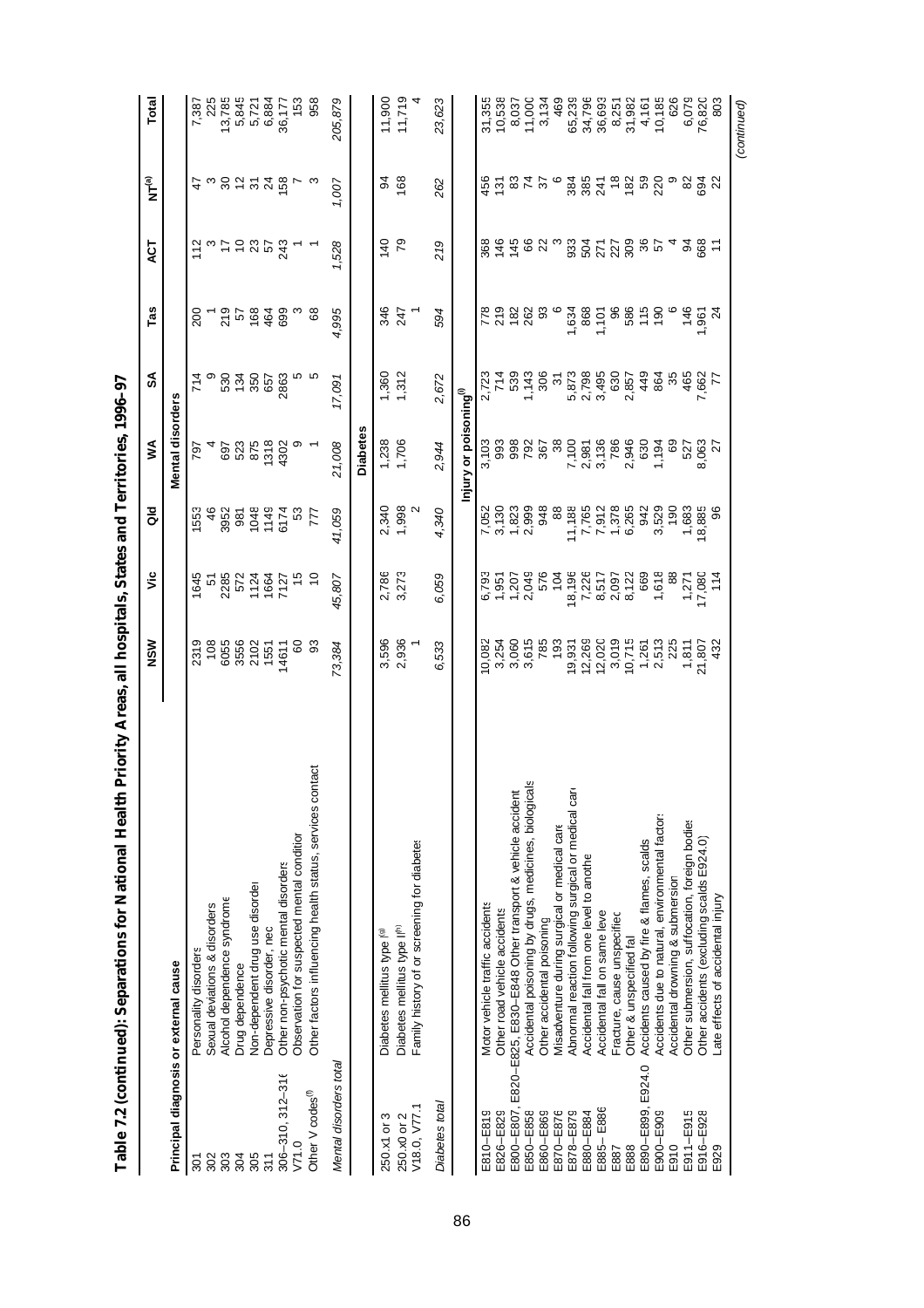|                            |                                                                                                                                                                                                                                                                                                                                                                                                                                                                                                                                                                                                                                                                                                                   | NSM          | ۊ            | ਰ<br>ਹ       | ≸            | S                                | Tas       | <b>ACT</b>            | $NT^{(a)}$           | Total          |
|----------------------------|-------------------------------------------------------------------------------------------------------------------------------------------------------------------------------------------------------------------------------------------------------------------------------------------------------------------------------------------------------------------------------------------------------------------------------------------------------------------------------------------------------------------------------------------------------------------------------------------------------------------------------------------------------------------------------------------------------------------|--------------|--------------|--------------|--------------|----------------------------------|-----------|-----------------------|----------------------|----------------|
|                            | Principal diagnosis or external cause                                                                                                                                                                                                                                                                                                                                                                                                                                                                                                                                                                                                                                                                             |              |              |              |              | Injury or poisoning (continued)" |           |                       |                      |                |
| E930-E949                  | Adverse effects of therapeutic drugs, medicines, biologicals                                                                                                                                                                                                                                                                                                                                                                                                                                                                                                                                                                                                                                                      | 1,042        | 823          | 725          | 355          | 316                              | 74        | 3                     |                      | 3,422          |
| E951-E959<br>E950          | Suicide, self-inflicted poisoning by solids, liquids<br>Suicide, self-inflicted injury by other means                                                                                                                                                                                                                                                                                                                                                                                                                                                                                                                                                                                                             | 919<br>5,290 | 4,638<br>610 | 745<br>2,762 | 1,846<br>336 | 1,225<br>229                     | 325<br>45 | 290<br>$\overline{a}$ | 65<br>134            | 2,989<br>6,510 |
| E980-E999<br>E960-E978     | Homicide & injury purposely inflicted by others<br>njuries from operations of war & other                                                                                                                                                                                                                                                                                                                                                                                                                                                                                                                                                                                                                         | 5,755<br>137 | 2,938<br>135 | 216<br>4,850 | 2,561<br>130 | 1,369                            | 15<br>334 | 124<br>$\frac{4}{3}$  | $\frac{8}{3}$<br>869 | 18,800<br>736  |
|                            | External cause not reported & certain V codes                                                                                                                                                                                                                                                                                                                                                                                                                                                                                                                                                                                                                                                                     | 5,993        | 385          | 618          | 274          | 1,352                            | 114       | 321                   | 69                   | 9,126          |
| Injury and poisoning total |                                                                                                                                                                                                                                                                                                                                                                                                                                                                                                                                                                                                                                                                                                                   | 126,128      | 87,207       | 85,789       | 39,252       | 35,223                           | 9,174     | 4,716                 | 4,262                | 391,751        |
|                            | Total separations for National Health Priority Areas                                                                                                                                                                                                                                                                                                                                                                                                                                                                                                                                                                                                                                                              | 490,912      | 372,923      | 299,689      | 130,279      | 132,362                          | 37,363    | 19,316                | 7,876                | 1,490,720      |
| (a) Public hospitals only. | 82, V53.3 only.<br>only.<br>(c) V12.5, V15.1, V17.1, V17.3, V17.4, V42.1, V42.2, V43.2-V43.4, V45.0, V45.81, V45<br>(f) V11, V15.4, V17.0, V65.2, V66.3, V67.3, V79.0, V79.3, V79.3, V79.8 and V79.9<br>(h) Non-insulin dependent type. Includes diagnoses where the fifth digit is 0 or 2.<br>(g) Insulin dependent type. Includes diagnoses where the fifth digit is 1 or 3.<br>Note: Main abbreviations: dis.- diseases, nec.- not elsewhere classified.<br>(d) Excludes Dementia in conditions classified elsewhere (294.1).<br>(i) V14, V15.0, V15.5, V15.6, V66.4, V67.4, V82.5 and 799.5 only.<br>(e) Excludes major depressive disorder 296.2-296.3.<br>(b) V66.1-V66.2, V67.1-V67.2, V71.1 and V76 only. |              |              |              |              |                                  |           |                       |                      |                |

Table 7.2 (continued): Separations for National Health Priority Areas, all hospitals, States and Territories, 1996-97 **Table 7.2 (continued): Separations for National Health Priority Areas, all hospitals, States and Territories, 1996–97**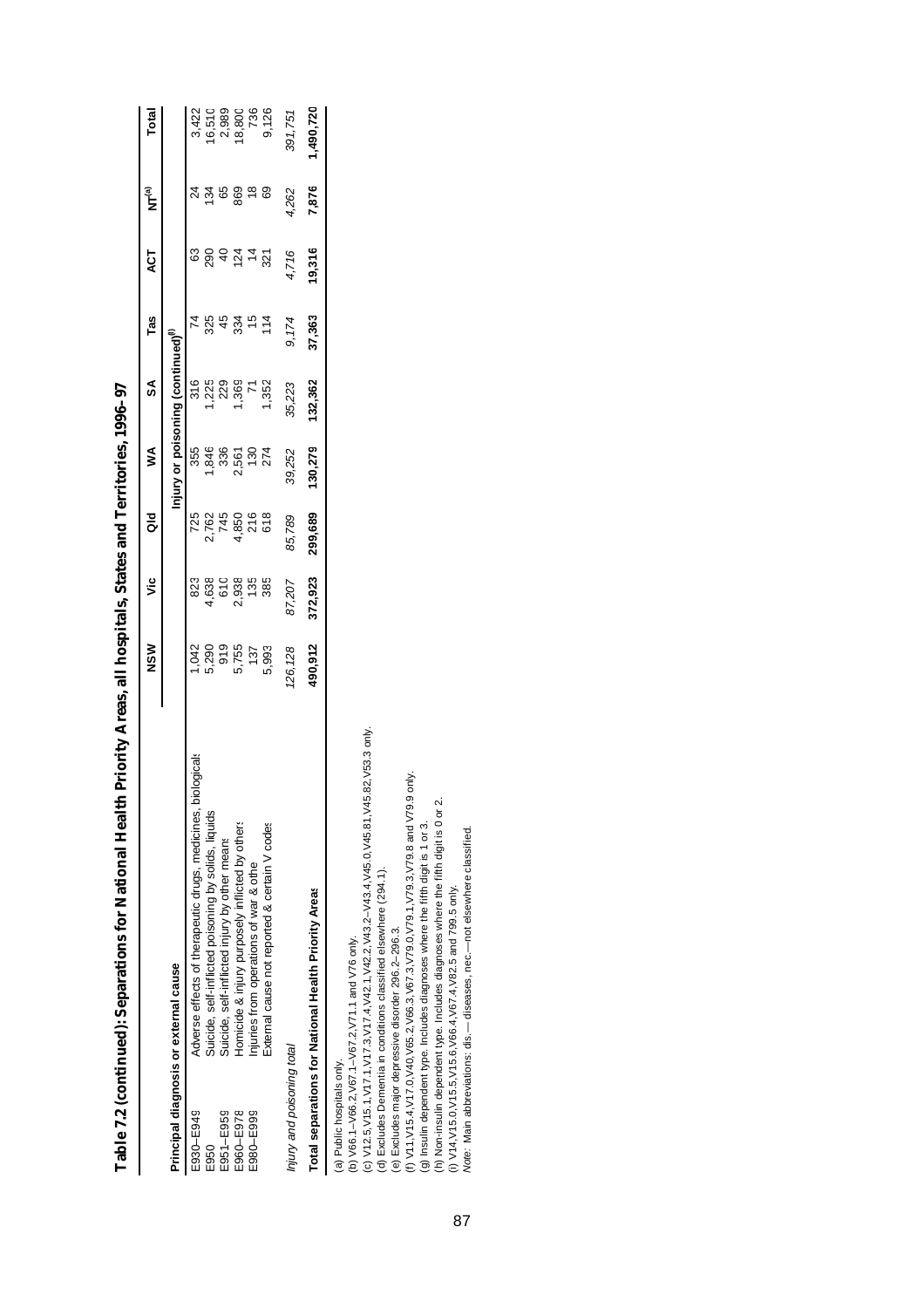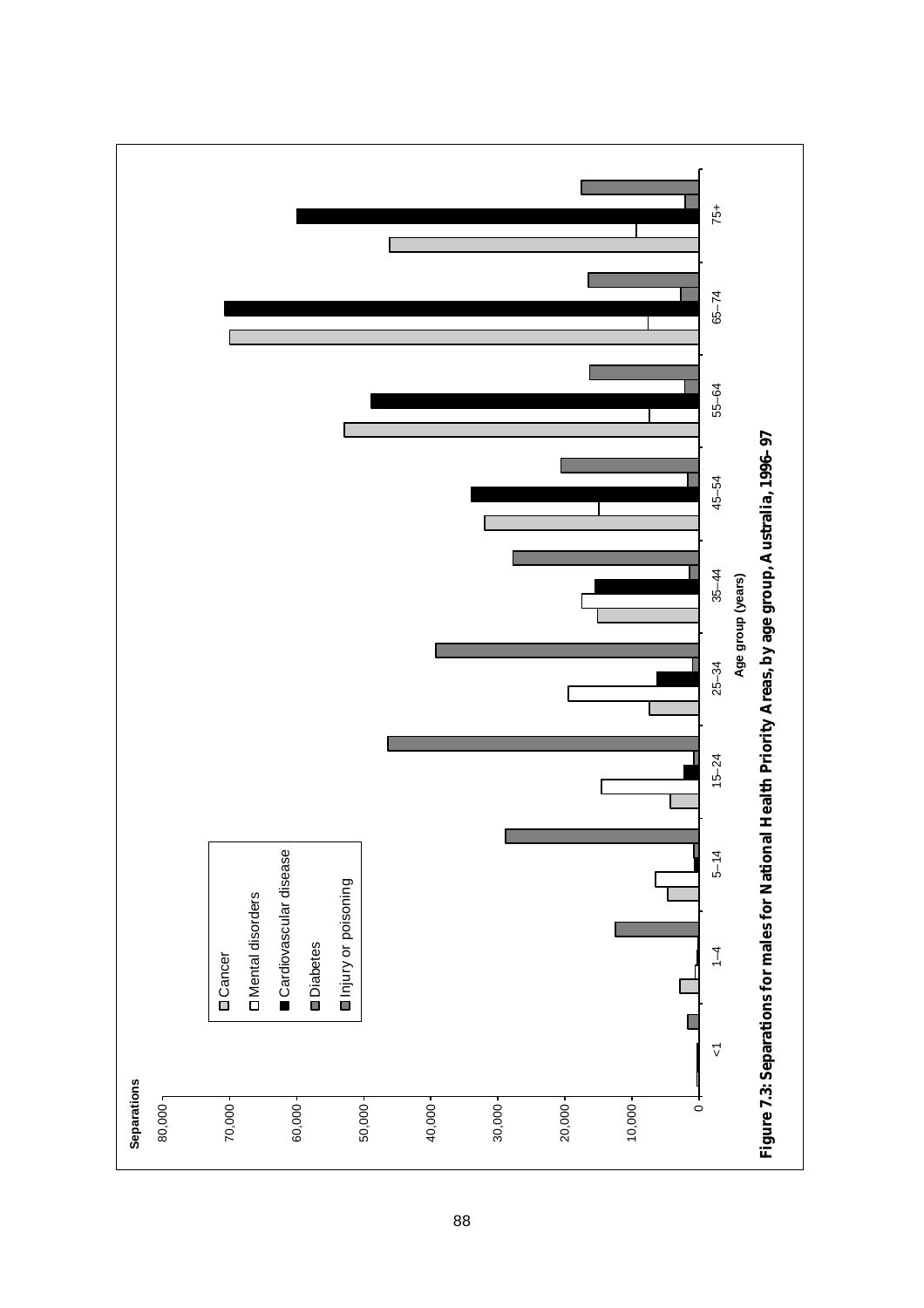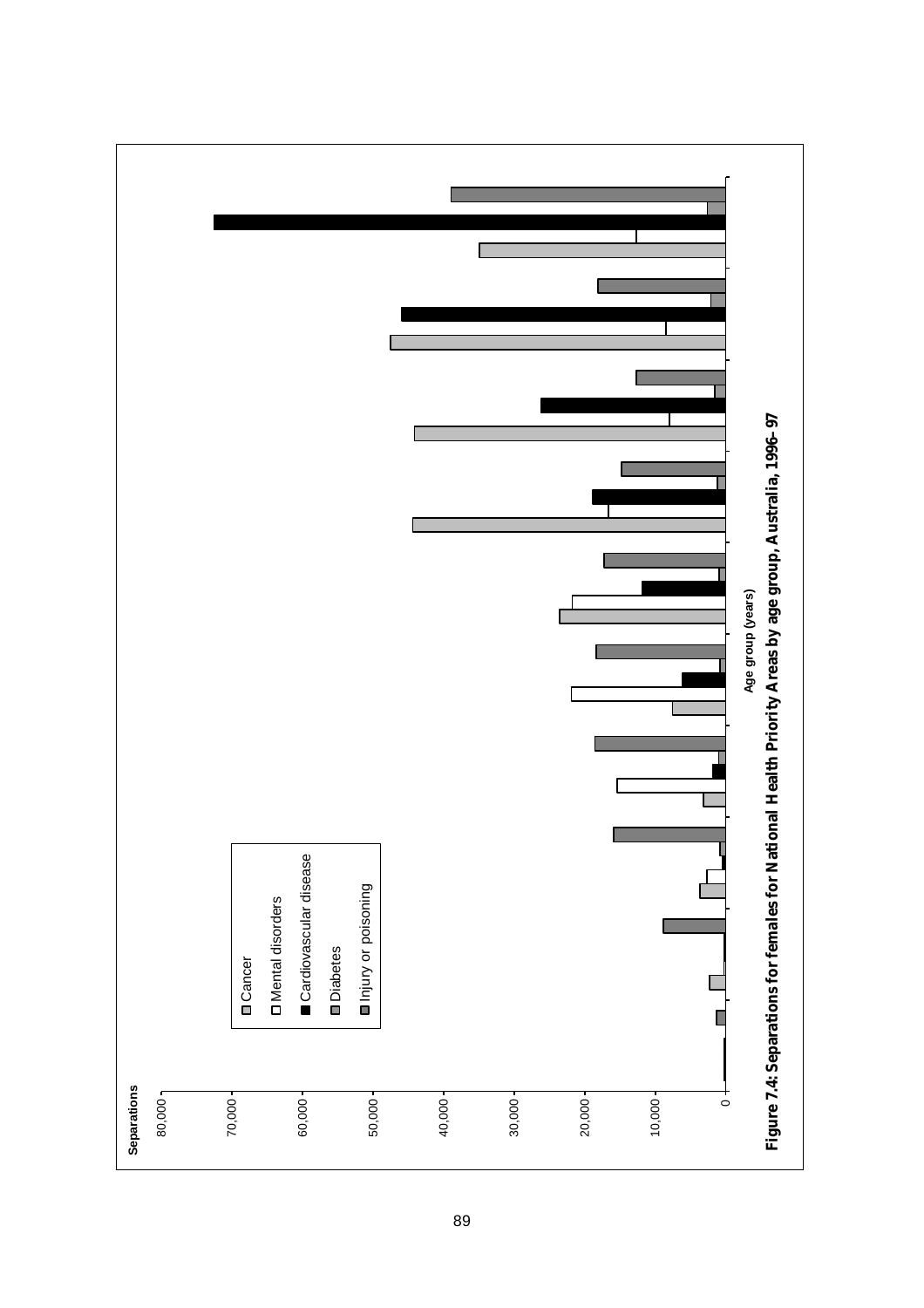|             |                                                         |                  |                         | Per cent                | Separations                                  |                  | Patient days                |                                     | ALOS (days)                                 |
|-------------|---------------------------------------------------------|------------------|-------------------------|-------------------------|----------------------------------------------|------------------|-----------------------------|-------------------------------------|---------------------------------------------|
|             | Principal diagnosis                                     | Separations      | separations<br>Same day | separations<br>same day | population<br>per 1,000                      | Patient days     | per 1,000<br>population     | (days)<br>io<br>⊿                   | excluding<br>same day                       |
| $001 - 009$ | Intestinal infectious diseases                          | 26,454           |                         |                         |                                              | 64,608           |                             |                                     |                                             |
| $010 - 018$ | Tuberculosis                                            | 830              | 132                     |                         | $\frac{4}{10}$ $\frac{6}{10}$ $\frac{6}{10}$ | 11,188           | 5<br>5<br>5<br>5            |                                     |                                             |
| $020 - 041$ | Other bacterial diseases                                | 10,500           | 1,161                   | $15.9$<br>$11.1$        |                                              | 88,612           | 4.8                         |                                     |                                             |
| 042         | Human immunodeficiency virus infection                  | 270              | 167                     | 61.9                    |                                              | 1,387            | $\frac{1}{0}$ $\frac{8}{0}$ |                                     |                                             |
| 045-079     | Viral & chlamydial diseases                             | 26,290           |                         | 36.5                    |                                              | 69,821           |                             |                                     |                                             |
| $080 - 139$ | Other & late effects of infectious & parasitic diseases | 5,628            | 9,607<br>2,102          | $37.3$<br>$21.6$        | $100$<br>$100$                               | 29,121           |                             | vā sa va va sa                      | 2 ちゅうりょうけいしょう じゅうちょくていてきょう りょうこく いけること こうこう |
| 140-149     | Mal. Neoplasm-lip, oral cavity & pharyn;                | 3,944            | 850                     |                         |                                              | 32,264           |                             |                                     |                                             |
| $150 - 159$ | Mal. Neoplasm-digestive organs & peritoneum             | 22,397           | 4,412                   | 19.7                    | $787$<br>$787$                               | 218,712          |                             | o o q r q o r o<br>co q q q q q q q |                                             |
| 160-165     | Mal. Neoplasm-respiratory & intrathoracic organs        | 14,406           | 2,462                   | 17.1                    |                                              | 115,861          |                             |                                     |                                             |
| $170 - 176$ | Mal. Neoplasm-bone, conn. tissue, skin & breas          | 38,291           | 19,814                  | 51.7                    |                                              | 129,653          |                             |                                     |                                             |
| $179 - 189$ | Mal. Neoplasm-genitourinary organs                      |                  |                         | 22.1                    | $\frac{7}{1}$                                | 140,180          |                             |                                     |                                             |
| $190 - 199$ | Mal. Neoplasm-other & unspecified sites                 | 23,145<br>30,707 | 5,120<br>4,659          | 15.2                    |                                              | 259,158          | 14.1                        |                                     |                                             |
| $200 - 208$ | Mal. Neoplasm-lymphatic & haematopoietic tissur         | 24,227           | 11,228                  | 46.3                    | $\frac{3}{2}$ 3                              | 144,559          | 7.8                         |                                     |                                             |
| $210 - 229$ | Benign neoplasm                                         | 41,695           | 24,311                  | 58.3                    |                                              | 111,246          | 0.027                       |                                     |                                             |
| $230 - 234$ | Carcinoma in situ                                       |                  | 6,699                   | 70.6                    | 0.5                                          | 18,641           |                             |                                     |                                             |
| $235 - 239$ | Other neoplasms                                         | 9,492<br>5,736   | 3,140                   | 54.7                    | $0.\overline{3}$                             | 22,622           |                             | ္ပ်ဳိ                               |                                             |
| 240-259     | Diseases of thyroid & other endocrine glands            | 27,086           | 5,356                   | 19.8                    | 1.5                                          | 164,962          | o.                          | ဖ                                   |                                             |
| $260 - 279$ | Nutritional def. & other metabolic, immunity disorder:  | 24,433           | 11,263                  | 46.1                    | $\frac{3}{2}$                                | 112,577          | $\overline{6}$              | $\frac{6}{4}$                       |                                             |
| 280-289     | Diseases of the blood & blood-forming organs            | 49,411           | 28,107                  | 56.9                    |                                              | 127,986          | 6.9                         | 2.6                                 | $\ddot{4}$                                  |
| $290 - 319$ | Mental disorders                                        | 145,180          | 35,923                  | 24.7                    |                                              | 2,465,556        | 133.8                       | 17.0                                | 22.3                                        |
| $320 - 359$ | Diseases & disorders of the nervous system              | 57,348           | 21,231                  | 37.0                    |                                              | 339,669          | 600000                      | 5.9                                 |                                             |
| $360 - 379$ | Disorders of eye & adnexa                               | 57,511           | 33,798                  |                         |                                              |                  |                             | $\frac{6}{1}$                       |                                             |
| 380-389     | Diseases of ear & mastoid process                       | 34,534           | 20,455                  |                         |                                              | 94,536<br>55,359 |                             | $\frac{6}{1}$                       |                                             |
| $390 - 398$ | Rheumatic fever & rheumatic heart disease               | 1,438            | 237                     |                         |                                              | 10,445           |                             | $\tilde{z}$                         |                                             |
| 401-405     | Hypertensive disease                                    | 5,859            | 661                     |                         |                                              | 26,620           |                             | 4.5                                 |                                             |
| $410 - 414$ | schaemic heart disease                                  | 19,956           | 17,720                  |                         |                                              | 585,817          | $31.8$<br>$2.5$             | $\frac{9}{4}$                       |                                             |
| 415-417     | Diseases of pulmonary circulation                       | 5,422            | 319                     |                         |                                              | 45,317           |                             | $8\overline{4}$                     |                                             |
| 420-429     | Other forms of heart disease                            | 75,354           | 11,209                  | 14.9                    | 4.1                                          | 457,561          |                             | $\overline{6}$                      |                                             |
| 430-438     | Cerebrovascular disease                                 | 41,398           | 3,569                   | 8.6                     | 2.2                                          | 437,825          | 24.8<br>23.8<br>17.5        | $10.6$<br>5.3                       |                                             |
| 440-459     | Other diseases of the circulatory system                | 60,700           | 16,151                  | 26.6                    | $3.\overline{3}$                             | 322,358          |                             |                                     | 6.9                                         |
| 460-466     | Acute respiratory infections                            | 41,656           | 6,356                   | 15.3                    | 2.3                                          | 107,440          | 5.2<br>5.3                  |                                     | 2.9                                         |
| 470-478     | Other diseases of upper respiratory tract               | 38,176           | 5,814                   | 15.2                    |                                              | 59,407           |                             |                                     |                                             |
| 480-487     | Pneumonia and influenza                                 | 48,976           | 2,299                   |                         |                                              | 339,609          | 18.4                        |                                     |                                             |

*(continued)*

Table 7.3: Separation, same day separation, patient day and average length of stay statistics by principal diagnosis in ICD-9-CM groupings,<br>public hospitals, Australia, 1996–97 **Table 7.3: Separation, same day separation, patient day and average length of stay statistics by principal diagnosis in ICD-9-CM groupings, public hospitals, Australia, 1996–97**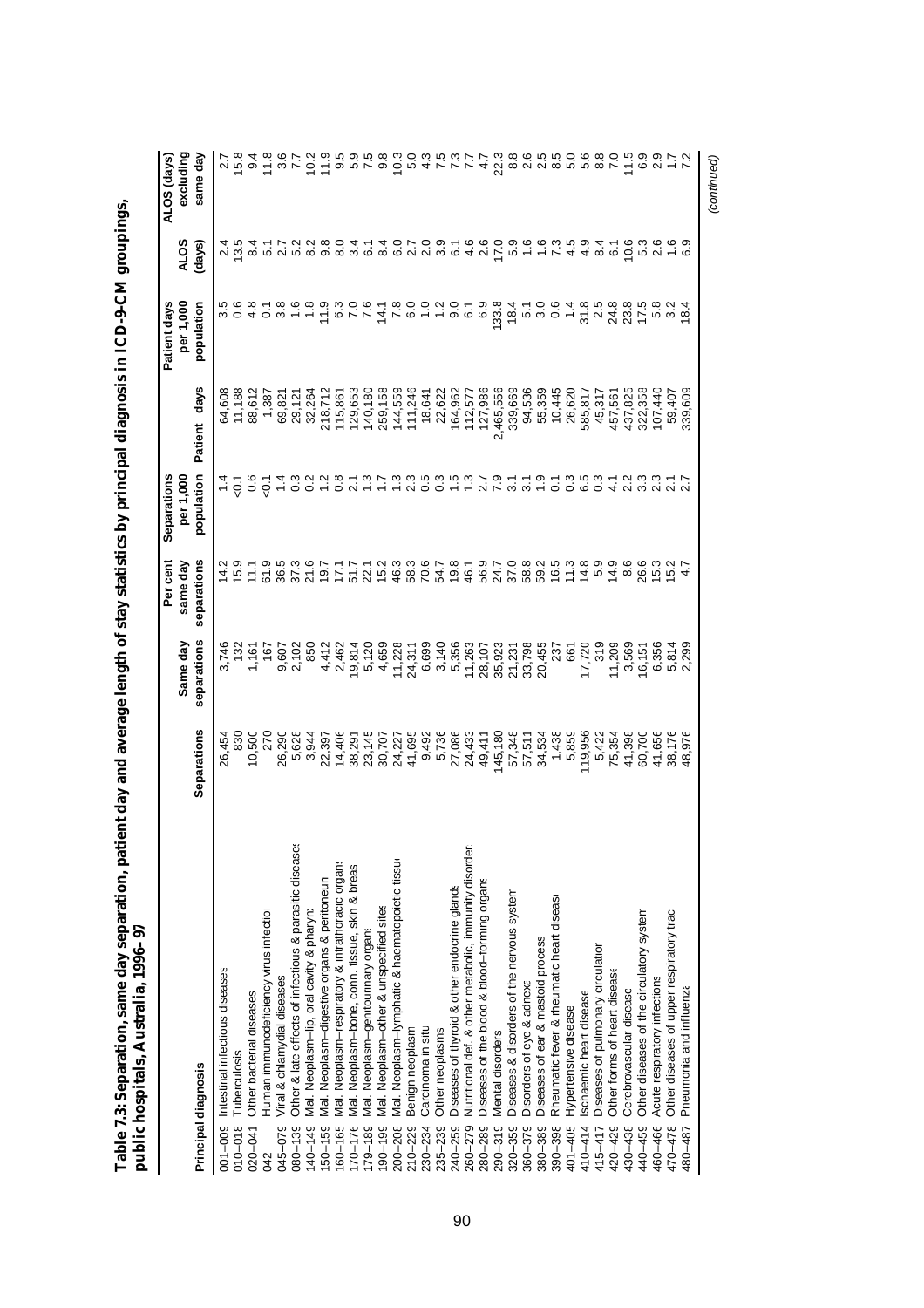| ١           |                                              |
|-------------|----------------------------------------------|
| í           |                                              |
|             |                                              |
|             |                                              |
|             |                                              |
| j<br>I<br>I |                                              |
|             |                                              |
|             |                                              |
|             |                                              |
|             |                                              |
|             |                                              |
|             |                                              |
|             |                                              |
|             |                                              |
|             |                                              |
|             |                                              |
| I           |                                              |
|             |                                              |
|             |                                              |
| ļ           |                                              |
|             |                                              |
|             |                                              |
| ֠           |                                              |
|             |                                              |
|             |                                              |
| ı           |                                              |
| I           |                                              |
| l           |                                              |
|             |                                              |
|             |                                              |
| ١<br>ı<br>¢ | i                                            |
|             | l                                            |
| 1           |                                              |
| ζ           | ""<br>į                                      |
|             |                                              |
|             |                                              |
| Í           | )                                            |
|             | $\sqrt{\phantom{a}}$ on $\sqrt{\phantom{a}}$ |
| Table 7.3 ( | ;<br>)                                       |
|             |                                              |
|             |                                              |

|                                                                        |             | Same day    | Per cent<br>same day | Separations<br>per 1,000 |                 | per 1,000<br>Patient days | <b>ALOS</b>                       | excluding<br>ALOS (days) |
|------------------------------------------------------------------------|-------------|-------------|----------------------|--------------------------|-----------------|---------------------------|-----------------------------------|--------------------------|
| Principal diagnosis                                                    | Separations | separations | separations          | population               | days<br>Patient | population                | (days)                            | same day                 |
| Chronic obstructive pulmonary disease & allied<br>490-496              | 88,308      |             | 10.2                 | 4.8                      | 438,278         | 23.8                      |                                   |                          |
| Other diseases of the respiratory system<br>$500 - 519$                | 28,707      | 8,9944      | 13.7                 |                          | 188,883         | 10.3                      |                                   |                          |
| Diseases of the oral cavity, salivary glands & jaws<br>$520 - 529$     | 31,705      | 24,755      | 78.1                 | $\ddot{ }$ :             | 43,592          | 2.4                       |                                   | 2.7                      |
| Diseases of oesophagus, stomach & duodenum<br>530-537                  | 89,217      | 64,545      | 72.3                 | 4.8                      | 183,360         | 10.0                      | $\overline{2.1}$                  | 4.8                      |
| Appendicitis<br>540-543                                                | 17,947      | 630         | 3.5                  | $\frac{0}{1}$            | 62,923          | 3.4                       | 3.5                               | 3.6                      |
| Hernia of abdominal cavit,<br>550-553                                  | 38,523      | 11,533      | 29.9                 | $\overline{2.1}$         | 93,169          | 5.1                       | 2.4                               | 3.0                      |
| <b>Noninfectious enteritis &amp; colitis</b><br>555-558                | 21,710      | 7,997       | 36.8                 | 1.2                      | 77,060          | 4.2                       | 3.5                               | 5.0                      |
| Other diseases of intestines, peritoneum<br>560-569                    | 69,450      | 30,685      | 44.2                 | $3.\overline{8}$         | 249,089         | 13.5                      | 3.6                               | 5.6                      |
| Other diseases of digestive system<br>570-579                          | 73,875      | 16,339      | 22.1                 | 4.0                      | 320,159         | 17.4                      |                                   | 5.3                      |
| Diseases of the urinary system<br>580-599                              | 75,454      | 22,768      | $\frac{2}{30}$       | 4.1                      | 308,061         | 16.7                      | 4.1                               | 5.4                      |
| Diseases of male genital organs<br>$600 - 608$                         | 26,933      | 9,276       | 34.4                 | $\frac{5}{1}$            | 79,533          | 4.3                       | 3.0                               | $\frac{0}{4}$            |
| Disorders of the breast<br>$610 - 611$                                 | 8,730       | 5,237       | 60.0                 | 0.5                      | 13,994          | 0.8                       | $\frac{6}{1}$                     | 2.5                      |
| Dis. & disorders of female pelvic organs & genital trac<br>614-629     | 04,661      | 63,327      | 60.5                 |                          | 225,003         | 12.2                      | $\overline{2.1}$                  | 3.9                      |
| Pregnancy with abortive outcome<br>630-639                             | 46,920      | 29,424      | 62.7                 | 5 5 6 9 9<br>5 9 9 9 9   | 58,651          | 3.2                       |                                   |                          |
| Complications mainly related to pregnancy<br>640-648                   | 109,877     | 27,153      | 24.7                 |                          | 350,516         | 19.0                      | 3.2                               | 3.9                      |
| Other indications re. pregnancy, labour & delivery<br>650-669          | 163,754     | 8,984       | 5.5                  |                          | 635,494         | 34.5                      | 3.9                               | $rac{1}{4}$              |
| Complications of the puerperium<br>670-677                             | 6,175       | 679         | 11.0                 | $0.\overline{3}$         | 22,430          | 1.2                       | 3.6                               | $\frac{0}{4}$            |
| Diseases of the skin & subcutaneous tissue<br>680-709                  | 65,527      | 23,951      | 36.6                 | <br>თ                    | 320,879         | 17.4                      | တ္<br>4                           | $\ddot{ }$               |
| Diseases of the musculoskeletal system & conn. tissu<br>$710 - 739$    | 136,724     | 47,739      | 34.9                 | 7.4                      | 629,235         | 34.2                      | 4.6                               | 6.5                      |
| Congenital anomalies<br>740-759                                        | 25,047      | 10,032      | 40.1                 | $\frac{4}{1}$            | 107,829         | 5.9                       | 4.3                               | 65                       |
| Certain conditions originating in perinatal perior<br>760-779          | 38,328      | 3,052       | $\frac{8}{3}$        | 2.1                      | 378,889         | 20.6                      | 9.9                               | 10.7                     |
| Symptoms, signs & ill-defined conditions<br>780-799                    | 214,125     | 73,981      | 34.6                 | 11.6                     | 584,910         | 31.7                      | 2.7                               | 3.6                      |
| Fractures, dislocations, sprains & strains<br>800-848                  | 123,806     | 27,465      | 22.2                 |                          | 671,878         | 36.5                      | 4.<br>$\frac{4}{9}$ $\frac{7}{9}$ |                          |
| Open wounds, intracranial, internal, blood vessel injur<br>850-904     | 69,662      | 23,994      | 34.4                 | 5<br>6 3 0<br>6 1        | 189,117         | 10.3                      |                                   | 6.7<br>3.6               |
| ate effects, burns, superficial & other injuries<br>$905 - 959$        | 37,579      | 12,159      | 32.4                 |                          | 125,650         | 6.8                       | S                                 | 4.5                      |
| Poisoning, toxic effects<br>960-989                                    | 33,554      | 10,572      | 31.5                 | 1.8                      | 74,943          | 4.1                       | Ņ<br>$\mathbf{N}$                 | 2.8                      |
| Other & unspecified effects of external causes<br>990-995              | 7,039       | 2,810       | 39.9                 | 0.4                      | 16,798          | 0.9                       | $\mathbf{a}$                      | 3.3                      |
| Complications of surgical & medical care neo<br>996-999                | 46,174      | 7,957       | 17.2                 | 2.5                      | 304,444         | 16.5                      | 6.6                               |                          |
| Contact re. communicable dis., personal, family histor<br>$V00-V19$    | 9,948       | 9,598       | 96.5                 | 0.5                      | 10,572          | 0.6                       |                                   | 2.8                      |
| Contact re. reproduction; liveborn infants<br>$V20 - V39$              | 43,356      | 27,004      | 62.3                 | $\frac{4}{3}$            | 80,239          | $4\overline{4}$           |                                   | 33                       |
| Contact re. condition, specific procedures or aftercare<br>$V40 - V59$ | 503,328     | 546,562     | 90.6                 | 32.7                     | ,628,672        | 88.4                      |                                   | 19.1                     |
| Contact for other reasons<br>$V60 - V82$                               | 62,975      | 36,578      | 58.1                 | 300                      | 667,332         | 36.2                      | 10.6                              | 23.9                     |
| Not reported                                                           | 4,399       | 1,107       | 25.2                 |                          | 179,468         | $-6.7$                    | 41.6                              | 55.6                     |
| Total                                                                  | 3,641,967   | 1,520,907   | 41.8                 | 197.7                    | 16,531,727      | 897.4                     | 4.5                               | 71                       |
|                                                                        |             |             |                      |                          |                 |                           |                                   |                          |

Note: Abbreviations: ALOS-average length of stay, mal .- malignant, dis.--diseases, def.--deficiency, nec--not elsewhere classified, conn.--connective, re.--related to. *Note:* Abbreviations: ALOS— average length of stay, mal.— malignant, dis.— diseases, def.— deficiency, nec— not elsewhere classified, conn.— connective, re.— related to.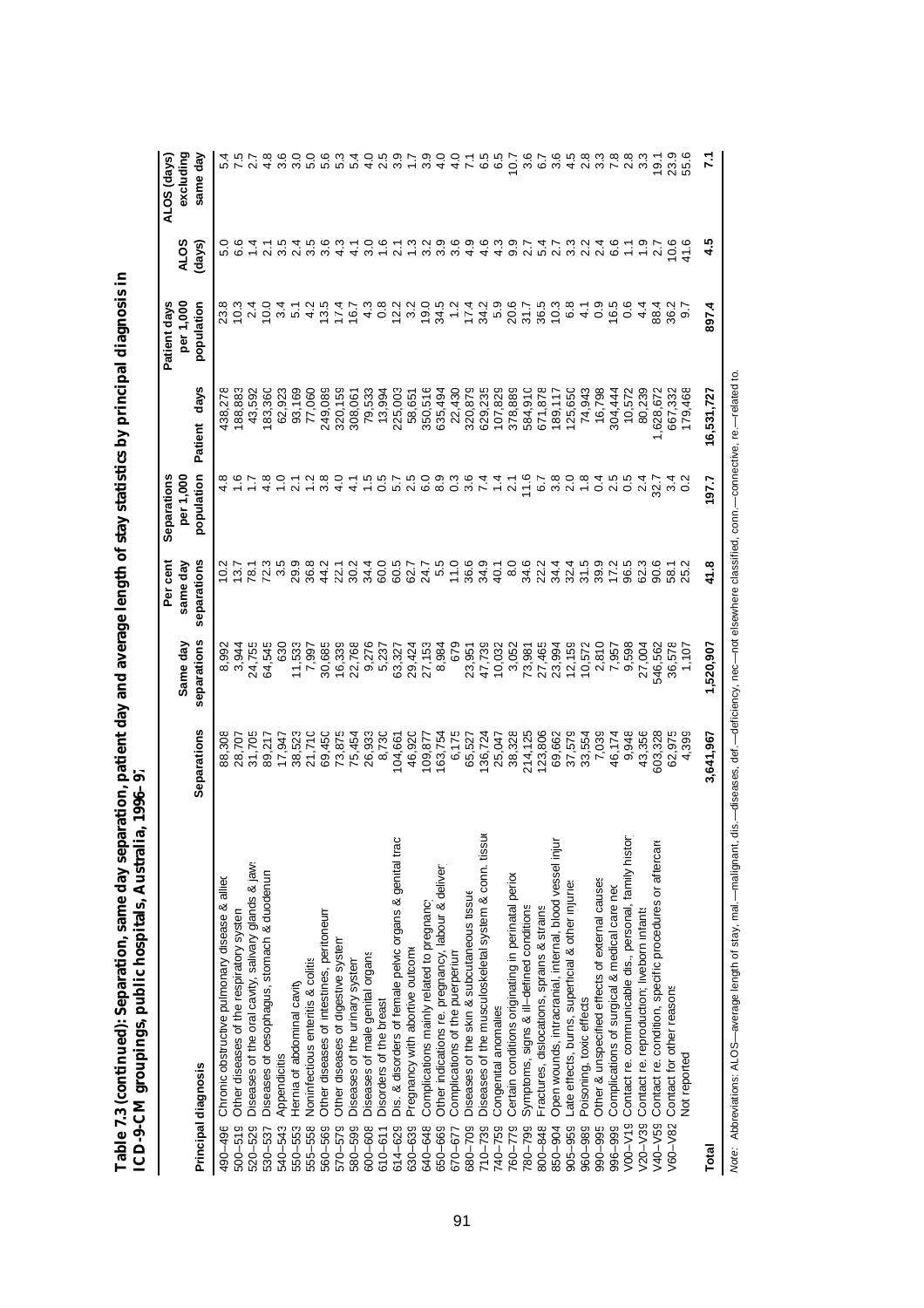|             |                                                         |                                                                                                                                                                                                                                                                                                               |                                                    | Per cent                                                                                                                                               | Separations                                                                                                |                                                                                                                                                                                                                                                                                                   | Patient days |                                                                                                         | ALOS (days)        |
|-------------|---------------------------------------------------------|---------------------------------------------------------------------------------------------------------------------------------------------------------------------------------------------------------------------------------------------------------------------------------------------------------------|----------------------------------------------------|--------------------------------------------------------------------------------------------------------------------------------------------------------|------------------------------------------------------------------------------------------------------------|---------------------------------------------------------------------------------------------------------------------------------------------------------------------------------------------------------------------------------------------------------------------------------------------------|--------------|---------------------------------------------------------------------------------------------------------|--------------------|
|             |                                                         |                                                                                                                                                                                                                                                                                                               | Same day                                           | same day                                                                                                                                               | per 1,000                                                                                                  |                                                                                                                                                                                                                                                                                                   | per 1,000    | <b>ALOS</b>                                                                                             | excluding          |
|             | Principal diagnosis                                     | Separations                                                                                                                                                                                                                                                                                                   | separations                                        | separations                                                                                                                                            | population Patient                                                                                         | days                                                                                                                                                                                                                                                                                              | population   | (days)                                                                                                  | same day           |
| $001 - 009$ | Intestinal infectious diseases                          | 2,929                                                                                                                                                                                                                                                                                                         | 295                                                |                                                                                                                                                        |                                                                                                            | 9,005                                                                                                                                                                                                                                                                                             |              |                                                                                                         |                    |
| $010 - 018$ | Tuberculosis                                            |                                                                                                                                                                                                                                                                                                               |                                                    | $10.1$<br>$20.0$<br>$15.0$                                                                                                                             |                                                                                                            | 794                                                                                                                                                                                                                                                                                               |              |                                                                                                         |                    |
| $020 - 041$ | Other bacterial diseases                                |                                                                                                                                                                                                                                                                                                               | $\frac{8}{258}$                                    |                                                                                                                                                        |                                                                                                            | 15,883                                                                                                                                                                                                                                                                                            |              |                                                                                                         |                    |
| 042         | Human immunodeficiency virus infection                  |                                                                                                                                                                                                                                                                                                               |                                                    | 0.0                                                                                                                                                    |                                                                                                            |                                                                                                                                                                                                                                                                                                   |              |                                                                                                         |                    |
| 045-079     | Viral & chlamydial diseases                             | $\begin{array}{r} 1.16 \\ 1.16 \\ 1.17 \\ 1.18 \\ 1.19 \\ 1.19 \\ 1.19 \\ 1.19 \\ 1.19 \\ 1.19 \\ 1.19 \\ 1.19 \\ 1.19 \\ 1.19 \\ 1.19 \\ 1.19 \\ 1.19 \\ 1.19 \\ 1.19 \\ 1.19 \\ 1.19 \\ 1.19 \\ 1.19 \\ 1.19 \\ 1.19 \\ 1.19 \\ 1.19 \\ 1.19 \\ 1.19 \\ 1.19 \\ 1.19 \\ 1.19 \\ 1.19 \\ 1.19 \\ 1.19 \\ 1.$ |                                                    | 37.2                                                                                                                                                   | a d'o d'o o o o o u o o o u o o o o o o u - 4 - 6<br>a c'e c u c e s d c s o u o o o u o o o o o u - 4 - 6 | 16,295                                                                                                                                                                                                                                                                                            |              | codo Taura codo de da dala do da da terrro dróga.<br>L'radia do Cro codo terro do tecno da da da da Cua |                    |
| $080 - 139$ | Other & late effects of infectious & parasitic diseases |                                                                                                                                                                                                                                                                                                               | $1.793$<br>$7.798$<br>$4.690$<br>$6.79$<br>$4.690$ |                                                                                                                                                        |                                                                                                            |                                                                                                                                                                                                                                                                                                   |              |                                                                                                         |                    |
| 140-149     | Mal. Neoplasm-lip, oral cavity & pharyn;                |                                                                                                                                                                                                                                                                                                               |                                                    | 5<br>8 9 9 7 6 7 9 9 9 9 7 7 9<br>8 9 7 9 9 9 9 9 9 9 9                                                                                                |                                                                                                            | 4,673<br>6,486                                                                                                                                                                                                                                                                                    |              |                                                                                                         |                    |
| $50 - 159$  | Mal. Neoplasm-digestive organs & peritoneum             |                                                                                                                                                                                                                                                                                                               |                                                    |                                                                                                                                                        |                                                                                                            | 109,231                                                                                                                                                                                                                                                                                           |              |                                                                                                         |                    |
| $60 - 165$  | Mal. Neoplasm-respiratory & intrathoracic organs        |                                                                                                                                                                                                                                                                                                               |                                                    |                                                                                                                                                        |                                                                                                            |                                                                                                                                                                                                                                                                                                   |              |                                                                                                         |                    |
| $70 - 176$  | Mal. Neoplasm-bone, conn. tissue, skin & breas          |                                                                                                                                                                                                                                                                                                               |                                                    |                                                                                                                                                        |                                                                                                            | $\begin{array}{l} 39.876 \\ 39.870 \\ 39.870 \\ 39.870 \\ 39.89 \\ 39.89 \\ 39.89 \\ 39.89 \\ 39.89 \\ 39.89 \\ 39.89 \\ 39.89 \\ 39.89 \\ 30.89 \\ 31.89 \\ 32.89 \\ 33.89 \\ 34.89 \\ 35.89 \\ 36.89 \\ 37.89 \\ 38.89 \\ 39.89 \\ 39.89 \\ 39.89 \\ 39.89 \\ 39.89 \\ 39.89 \\ 39.89 \\ 39.89$ |              |                                                                                                         |                    |
| $79 - 189$  | Mal. Neoplasm-genitourinary organs                      |                                                                                                                                                                                                                                                                                                               |                                                    |                                                                                                                                                        |                                                                                                            |                                                                                                                                                                                                                                                                                                   |              |                                                                                                         |                    |
| $90 - 199$  | Mal. Neoplasm-other & unspecified sites                 |                                                                                                                                                                                                                                                                                                               |                                                    |                                                                                                                                                        |                                                                                                            |                                                                                                                                                                                                                                                                                                   |              |                                                                                                         |                    |
| $200 - 208$ | Mal. Neoplasm-lymphatic & haematopoietic tissur         | 8,337                                                                                                                                                                                                                                                                                                         |                                                    |                                                                                                                                                        |                                                                                                            |                                                                                                                                                                                                                                                                                                   |              |                                                                                                         |                    |
| $210 - 229$ | Benign neoplasm                                         | 44,083                                                                                                                                                                                                                                                                                                        |                                                    |                                                                                                                                                        |                                                                                                            |                                                                                                                                                                                                                                                                                                   |              |                                                                                                         |                    |
| $230 - 234$ | Carcinoma in situ                                       | 5,552                                                                                                                                                                                                                                                                                                         | 3,625<br>2,264                                     |                                                                                                                                                        |                                                                                                            |                                                                                                                                                                                                                                                                                                   |              |                                                                                                         |                    |
| $235 - 239$ | Other neoplasms                                         | 3,680                                                                                                                                                                                                                                                                                                         |                                                    |                                                                                                                                                        |                                                                                                            |                                                                                                                                                                                                                                                                                                   |              |                                                                                                         |                    |
| 240-259     | Diseases of thyroid & other endocrine glands            | 6,590                                                                                                                                                                                                                                                                                                         | 752                                                |                                                                                                                                                        |                                                                                                            |                                                                                                                                                                                                                                                                                                   |              |                                                                                                         |                    |
| 260-279     | Nutritional def. & other metabolic, immunity disorder   | 7,374                                                                                                                                                                                                                                                                                                         |                                                    |                                                                                                                                                        |                                                                                                            |                                                                                                                                                                                                                                                                                                   |              |                                                                                                         |                    |
| 280-289     | Diseases of the blood & blood-forming organs            | 13,360                                                                                                                                                                                                                                                                                                        | 2,805<br>7,013                                     | $6780$<br>$6790$<br>$6790$                                                                                                                             |                                                                                                            |                                                                                                                                                                                                                                                                                                   |              |                                                                                                         |                    |
| $290 - 319$ | Mental disorders                                        | 59,251                                                                                                                                                                                                                                                                                                        |                                                    | 54.7                                                                                                                                                   |                                                                                                            | 520,402                                                                                                                                                                                                                                                                                           |              |                                                                                                         |                    |
| $320 - 359$ | Diseases & disorders of the nervous system              | 24,144                                                                                                                                                                                                                                                                                                        | 32,423<br>11,191<br>54,507<br>19,642               | 4 6 7 2 0 1 1 2 3 3 4 5 6 7 4 6 7 4 6 7 5 7 6 7 7 7 9 7 7 7 9 7 7 7 9 7 7 7 9 7 7 7 9 7 7 7 9 7 7 7 9 7 7 7 9<br>4 7 7 7 8 7 9 7 9 7 7 7 7 9 7 7 7 9 7 |                                                                                                            | 94,488                                                                                                                                                                                                                                                                                            |              |                                                                                                         |                    |
| $360 - 379$ | Disorders of eye & adnexa                               |                                                                                                                                                                                                                                                                                                               |                                                    |                                                                                                                                                        |                                                                                                            | 106,029                                                                                                                                                                                                                                                                                           |              |                                                                                                         |                    |
| 380-389     | Diseases of ear & mastoid process                       | 85,983<br>25,908                                                                                                                                                                                                                                                                                              |                                                    |                                                                                                                                                        |                                                                                                            | 33,928                                                                                                                                                                                                                                                                                            |              |                                                                                                         | com com<br>Com com |
| 390-398     | Rheumatic fever & rheumatic heart disease               | 426                                                                                                                                                                                                                                                                                                           | 91<br>126<br>4,187                                 |                                                                                                                                                        |                                                                                                            | 3,305                                                                                                                                                                                                                                                                                             |              |                                                                                                         |                    |
| $401 - 405$ | Hypertensive disease                                    |                                                                                                                                                                                                                                                                                                               |                                                    |                                                                                                                                                        |                                                                                                            | 14,350                                                                                                                                                                                                                                                                                            |              |                                                                                                         |                    |
| $410 - 414$ | schaemic heart disease                                  | 1,838<br>36,019                                                                                                                                                                                                                                                                                               |                                                    |                                                                                                                                                        | $\frac{1}{2}$                                                                                              | 186,598                                                                                                                                                                                                                                                                                           |              |                                                                                                         |                    |
| $115 - 417$ | Diseases of pulmonary circulation                       | 1,339<br>19,705                                                                                                                                                                                                                                                                                               | $\frac{26}{5}$                                     |                                                                                                                                                        | $\overline{c}$                                                                                             | 12,272                                                                                                                                                                                                                                                                                            |              |                                                                                                         |                    |
| $420 - 429$ | Other forms of heart disease                            |                                                                                                                                                                                                                                                                                                               | 2,254                                              |                                                                                                                                                        | Ξ                                                                                                          | 138,701                                                                                                                                                                                                                                                                                           |              |                                                                                                         | $\frac{8}{7}$      |
| 430-438     | Cerebrovascular disease                                 | 10,456                                                                                                                                                                                                                                                                                                        | 351                                                |                                                                                                                                                        | 0 m<br>0 N                                                                                                 | 105,333                                                                                                                                                                                                                                                                                           |              |                                                                                                         | $\frac{10.4}{4}$   |
| 440-459     | Other diseases of the circulatory system                | 41,578                                                                                                                                                                                                                                                                                                        | 14,988                                             |                                                                                                                                                        |                                                                                                            | 158,349                                                                                                                                                                                                                                                                                           |              |                                                                                                         |                    |
| 460-466     | Acute respiratory infections                            | 4,534                                                                                                                                                                                                                                                                                                         | 404                                                | 8.9                                                                                                                                                    |                                                                                                            | 20,821                                                                                                                                                                                                                                                                                            |              |                                                                                                         |                    |
| 470-478     | Other diseases of upper respiratory tract               | 34,668                                                                                                                                                                                                                                                                                                        | 5,329<br>193                                       |                                                                                                                                                        |                                                                                                            | 48,919                                                                                                                                                                                                                                                                                            |              |                                                                                                         |                    |
| 480-487     | Pneumonia and influenza                                 | 9,213                                                                                                                                                                                                                                                                                                         |                                                    |                                                                                                                                                        |                                                                                                            | $\overline{8}$                                                                                                                                                                                                                                                                                    |              |                                                                                                         |                    |

*(continued)*

Table 7.4: Separation, same day separation, patient day and average length of stay statistics by principal diagnosis in ICD-9-CM groupings,<br>private hospitals, Australia, 1996–97 **Table 7.4: Separation, same day separation, patient day and average length of stay statistics by principal diagnosis in ICD-9-CM groupings, private hospitals, Australia, 1996–97**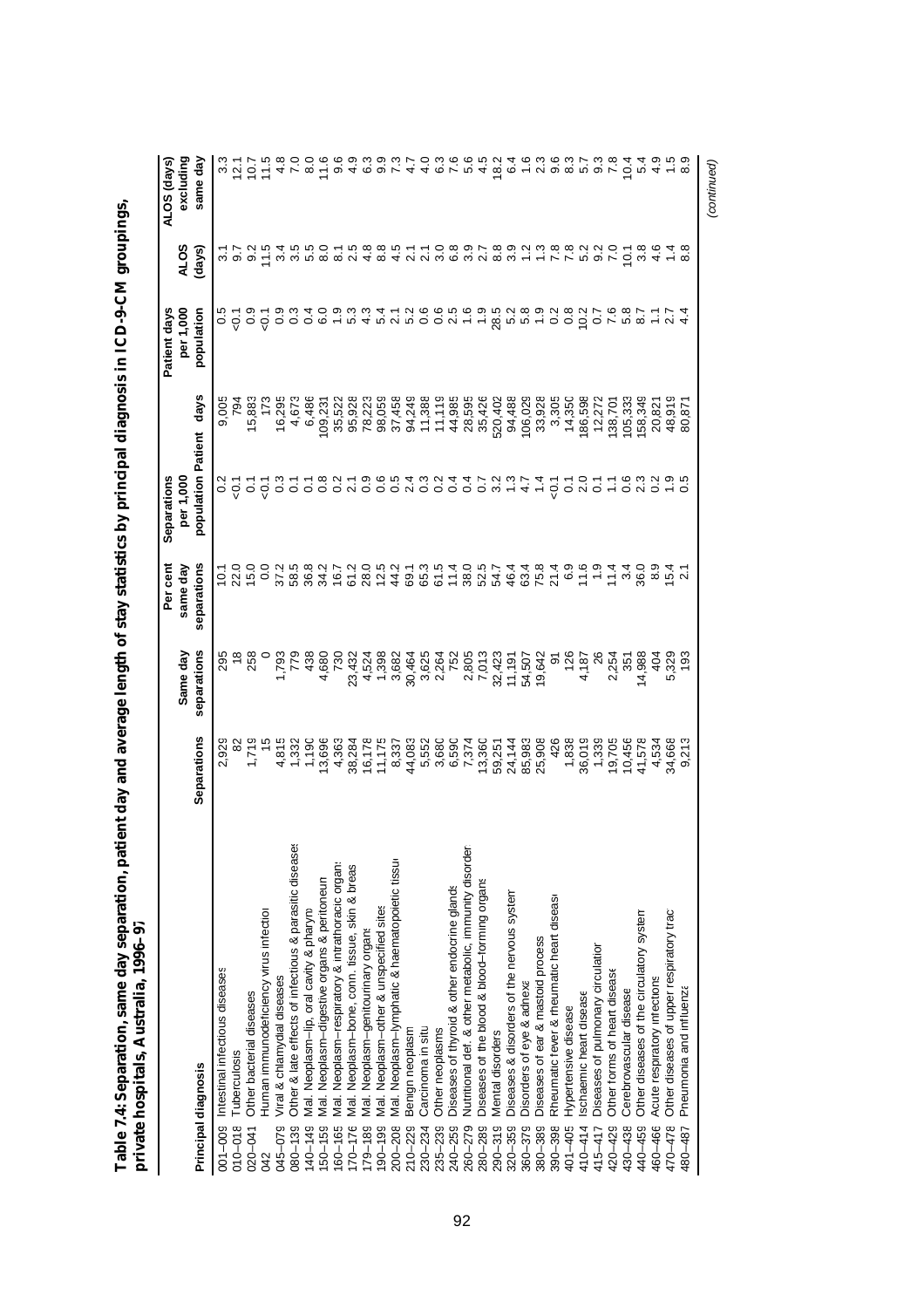|                                                                                                                                                               |                 |                         | Per cent                | Separations                     |                  | Patient days            |                       | ALOS (days)           |
|---------------------------------------------------------------------------------------------------------------------------------------------------------------|-----------------|-------------------------|-------------------------|---------------------------------|------------------|-------------------------|-----------------------|-----------------------|
| Principal diagnosis                                                                                                                                           | Separations     | separations<br>Same day | separations<br>same day | population Patient<br>per 1,000 | days             | per 1,000<br>population | <b>ALOS</b><br>(days) | excluding<br>same day |
|                                                                                                                                                               |                 |                         |                         |                                 |                  |                         |                       |                       |
| Chronic obstructive pulmonary disease & alliex<br>Other diseases of the respiratory system<br>$500 - 519$<br>490-496                                          | 12,951          | 629<br>577              | $\frac{9}{4}$<br>10.3   |                                 | 105,686          | 2.4                     |                       | $\dot{\infty}$        |
| Diseases of the oral cavity, salivary glands & jaws<br>$520 - 529$                                                                                            | 5,610<br>56,881 |                         | 73.7                    | $\overline{3}$ .                | 44,590<br>62,933 | 3.5                     |                       |                       |
|                                                                                                                                                               |                 | 41,904                  |                         | $\overline{5}$ .1               |                  | 6.7                     |                       |                       |
| Diseases of oesophagus, stomach & duodenum<br>530-537                                                                                                         | 92,452          | 85,370                  | 92.3                    |                                 | 122, 142         |                         | $\frac{3}{1}$         | $\sim$<br>ပေ          |
| Appendicitis<br>540-543                                                                                                                                       | 5,145           | 94                      | 1.8                     | $0.\overline{3}$                | 18,333           | $\frac{0}{1}$           | $3.\overline{6}$      | 3.6                   |
| Hernia of abdominal cavity<br>550-553                                                                                                                         | 34,147          | 10,003                  | 29.3                    | $\frac{9}{1}$                   | 81,356           | 4.5                     | 2.4                   | Q<br>က                |
| Noninfectious enteritis & colitis<br>555-558                                                                                                                  | 12,364          | 8,460                   | 68.4                    | $\overline{0.7}$                | 32,487           | 1.8                     | 2.6                   | ھ                     |
| Other diseases of intestines, peritoneum<br>560-569                                                                                                           | 71,108          | 53,236                  | 74.9                    | 3.9                             | 151,991          | 8.3                     | $\overline{21}$       | ယ                     |
| Other diseases of digestive system<br>570-579                                                                                                                 | 30,248          | 8,663                   | 28.6                    | $\overline{1}$ .                | 101,959          | 5.6                     | प.<br>က်              |                       |
| Diseases of the urinary system<br>580-599                                                                                                                     | 35,993          | 17,509                  | 48.6                    | 2.0                             | 98,570           | 5.4                     | 2.7                   | 4<br>4                |
| Diseases of male genital organs<br>$600 - 608$                                                                                                                | 18,635          | 7,002                   | 37.6                    | $\frac{0}{1}$                   | 52,818           | 2.9                     | $2.\overline{8}$      | 3.9                   |
| Disorders of the breast<br>$610 - 611$                                                                                                                        | 8,905           | 4,498                   | 5.05                    | 0.5                             | 14,173           | 0.8                     |                       |                       |
| Dis. & disorders of female pelvic organs & genital trac<br>614-629                                                                                            | 68,363          | 41,370                  | 60.5                    | 3.7                             | 164,869          | 9.0                     | $\frac{4}{2}$         | ပ္ခ<br>4              |
| Pregnancy with abortive outcome<br>630-639                                                                                                                    | 28,995          | 25,954                  | 89.5                    | 1.6                             | 30,759           | $\overline{1}$ .        |                       | 1.6                   |
| Complications mainly related to pregnancy<br>640-648                                                                                                          | 20,435          | 3,425                   | 16.8                    | Ξ,                              | 94,313           | 5.2                     | 4.6                   | ო<br>LO               |
| Other indications re. pregnancy, labour & deliver<br>650-669                                                                                                  | 51,421          | 1,300                   | 2.5                     | 2.8                             | 300,615          | 16.5                    | 5.8                   | $\overline{6}$ .0     |
| Complications of the puerperium<br>670-676                                                                                                                    | 2,527           | 658                     | 26.0                    | $\overline{C}$                  | 9,786            | 0.5                     | 3.9                   | 4.9                   |
| Diseases of the skin & subcutaneous tissue<br>680-709                                                                                                         | 29,488          | 16,967                  | 57.5                    | 1.6                             | 109,052          | 6.0                     | $\overline{3.7}$      | 7.4                   |
| Diseases of the musculoskeletal system & conn. tissue<br>$710 - 739$                                                                                          | 163,402         | 57,387                  | 35.1                    | 9.0                             | 658,012          | 36.1                    | $\frac{0}{4}$         | 5.7                   |
| Congenital anomalies<br>740-759                                                                                                                               | 9,336           | 4,610                   | 49.4                    | 0.5                             | 22,862           | 1.3                     | 2.4                   | 3.9                   |
| Certain conditions originating in perinatal perior<br>760-779                                                                                                 | 7,983           | 535                     | 6.7                     | 0.4                             | 58,363           | 3.2                     | 7.3                   | 7.8                   |
| Symptoms, signs & ill-defined conditions<br>780-799                                                                                                           | 83,356          | 40,083                  | 48.1                    | 4.6                             | 182,205          | 10.0                    | $\frac{2}{3}$         | $3.\overline{3}$      |
| Fractures, dislocations, sprains & strains<br>800-848                                                                                                         | 35,109          | 7,981                   | 22.7                    | $\ddot{.}$                      | 190,513          | 10.4                    | 5.4                   | 6.7                   |
| Open wounds, intracranial, internal, blood vessel inju<br>850-904                                                                                             | 9,008           | 3,060                   | 34.0                    | 0.5                             | 33,886           | $\frac{0}{1}$           | 3.8                   | 5.2                   |
| Late effects, burns, superficial & other injuries<br>$905 - 959$                                                                                              | 6,602           | 2,152                   | 32.6                    | 0.4                             | 26,832           | 1.5                     | 4.1                   | 5.5                   |
| Poisoning, toxic effects<br>960-989                                                                                                                           | 1,546           | 207                     | 13.4                    | $\overline{0}$ .                | 5,592            | 0.3                     | 3.6                   | 4.0                   |
| Other & unspecified effects of external causes<br>990-995                                                                                                     | 633             | 5                       | 15.3                    | $-5$                            | 2,476            | $\overline{0}$ .        | 3.9                   | $4\overline{4}$       |
| Complications of surgical & medical care neo<br>996-999                                                                                                       | 19,117          | 2,830                   | 14.8                    | $\frac{0}{1}$                   | 127,970          | 7.0                     | 6.7                   | 7.7                   |
| Contact re. communicable dis., personal, family histor<br>V00-V19                                                                                             | 12,304          | 12,086                  | 98.2                    | 0.7                             | 12,679           | $\overline{0}$          | $\frac{0}{1}$         | $\overline{2.7}$      |
| Contact re. reproduction; liveborn infants<br>$V20-V39$                                                                                                       | 36,755          | 27,995                  | 76.2                    | 2.0                             | 66,104           | 3.6                     | $\frac{8}{1}$         | $\frac{4}{4}$         |
| Contact re. condition, specific procedures or aftercar<br>V40-V59                                                                                             | 142,491         | 12,411                  | 78.9                    | 7.8                             | 491,629          | 27.0                    | $3.\overline{5}$      | 2.6                   |
| Contact for other reasons<br>$V60 - V82$                                                                                                                      | 31,380          | 25,306                  | 80.6                    | $\ddot{ }$ :                    | 97,993           | 5.4                     | $\overline{3}$ .      | 12.0                  |
| <b>Not reported</b>                                                                                                                                           | 442             | 263                     | 59.5                    | ر<br>ج                          | 2,692            | $\overline{c}$          |                       | $\tilde{\mathbf{c}}$  |
| Total                                                                                                                                                         | 1,684,948       | 859,284                 | 51.0                    | 92.4                            | 5,834,098        | 319.9                   | 3.5                   | <b>.</b> 3            |
| Note: Abbreviations: ALOS—average length of stay, mal.—malignant, dis.—diseases, def.—deficiency, nec—not elsewhere classified, conn.—connective, re.—related |                 |                         |                         |                                 |                  |                         |                       |                       |

Table 7.4 (continued): Separation, same day separation, patient day and average length of stay statistics by principal diagnosis in<br>ICD-9-CM groupings, private hospitals, Australia, 1996–97 **Table 7.4 (continued): Separation, same day separation, patient day and average length of stay statistics by principal diagnosis in ICD-9-CM groupings, private hospitals, Australia, 1996–97**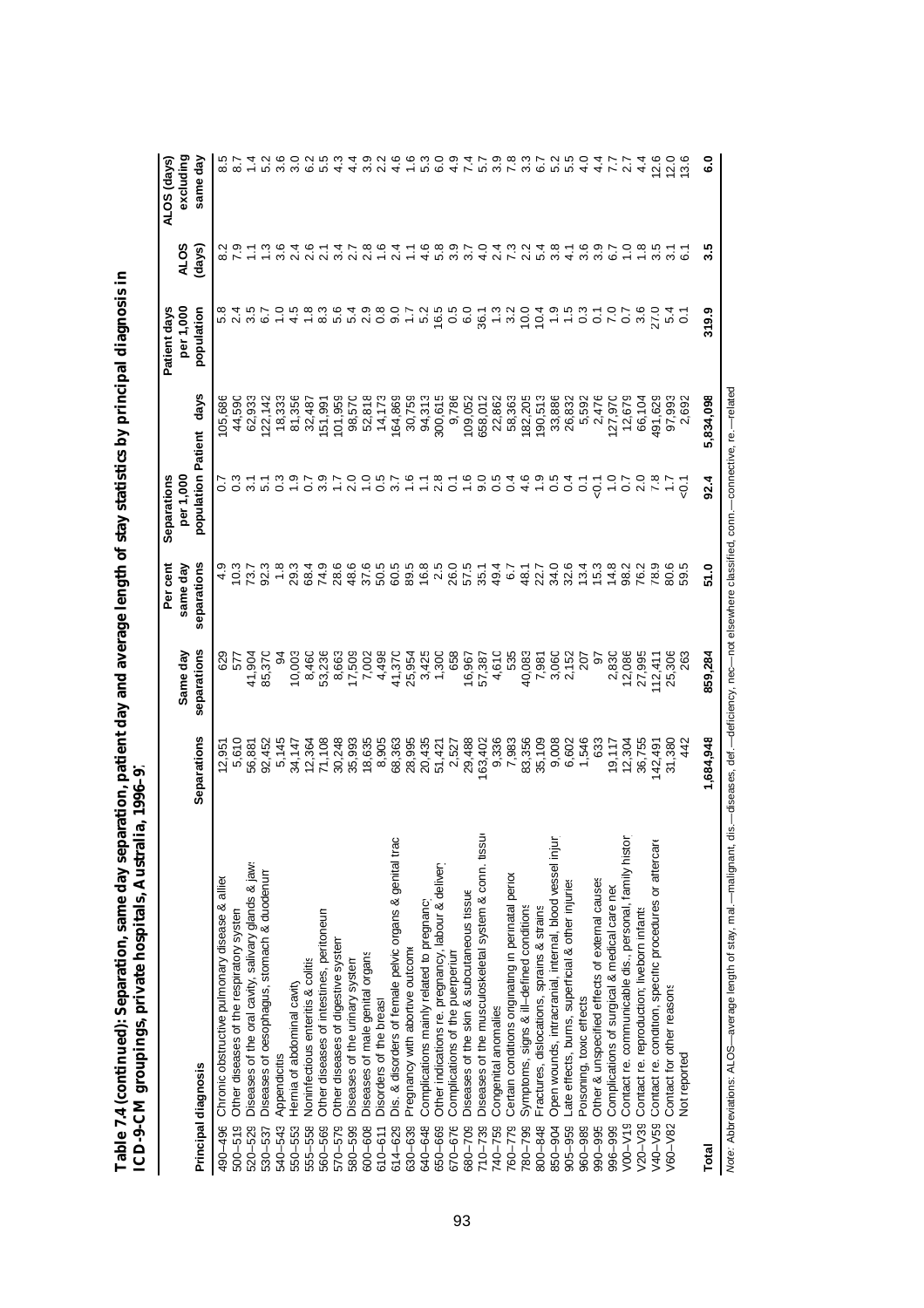|                 | Principal diagnosis                                     | NSM                                                                                                                                                                             | ۶ | ă | ⋚ | వ్                                                                                                                          | Tas                                                                                                                                                                                                                                                                                                                                                                                                                                                                                                                                                                                                                                       | άČ  | Ż             | Total       |
|-----------------|---------------------------------------------------------|---------------------------------------------------------------------------------------------------------------------------------------------------------------------------------|---|---|---|-----------------------------------------------------------------------------------------------------------------------------|-------------------------------------------------------------------------------------------------------------------------------------------------------------------------------------------------------------------------------------------------------------------------------------------------------------------------------------------------------------------------------------------------------------------------------------------------------------------------------------------------------------------------------------------------------------------------------------------------------------------------------------------|-----|---------------|-------------|
| $001 - 009$     | Intestinal infectious diseases                          |                                                                                                                                                                                 |   |   |   | v v vilavaja vajattava 5 oudata<br>kometristovno vootsirvit voor vilandovisio<br>ne de la vilavaja van de la vila voor vila |                                                                                                                                                                                                                                                                                                                                                                                                                                                                                                                                                                                                                                           | 534 |               | 26,454      |
| $010 - 018$     | Tuberculosis                                            |                                                                                                                                                                                 |   |   |   |                                                                                                                             |                                                                                                                                                                                                                                                                                                                                                                                                                                                                                                                                                                                                                                           |     |               |             |
| $020 - 041$     | Other bacterial diseases                                | 5 、 什 <sub>么上84</sub> 万名以下4.4-87万块的6.8,4408625万亿万万万多金8.8%。4.6%以下8.65万米5.5%,4.6%以下4.5%,4.6%的5.6%。<br>4.8%。4.9%以下8.8%的4.4%以下4.5%的5.6%,4.486.6%<br>6.8%的4.9%以下3.8%的4.4%的4.4%的5.6%。 |   |   |   |                                                                                                                             | $\frac{58}{28}$                                                                                                                                                                                                                                                                                                                                                                                                                                                                                                                                                                                                                           |     |               | 10,500      |
| 042             | Human immunodeficiency virus infection                  |                                                                                                                                                                                 |   |   |   |                                                                                                                             |                                                                                                                                                                                                                                                                                                                                                                                                                                                                                                                                                                                                                                           |     |               |             |
| 045-079         | Viral & chlamydial diseases                             |                                                                                                                                                                                 |   |   |   |                                                                                                                             | $rac{425}{4}$                                                                                                                                                                                                                                                                                                                                                                                                                                                                                                                                                                                                                             |     |               |             |
| $080 - 139$     | Other & late effects of infectious & parasitic diseases |                                                                                                                                                                                 |   |   |   |                                                                                                                             | 96<br>97                                                                                                                                                                                                                                                                                                                                                                                                                                                                                                                                                                                                                                  |     |               |             |
| $140 - 149$     | Mal. Neoplasm-lip, oral cavity & pharyn:                |                                                                                                                                                                                 |   |   |   |                                                                                                                             |                                                                                                                                                                                                                                                                                                                                                                                                                                                                                                                                                                                                                                           |     |               |             |
| $150 - 159$     | Mal. Neoplasm-digestive organs & peritoneum             |                                                                                                                                                                                 |   |   |   |                                                                                                                             |                                                                                                                                                                                                                                                                                                                                                                                                                                                                                                                                                                                                                                           |     |               |             |
| $160 - 165$     | Mal. Neoplasm-respiratory & intrathoracic organs        |                                                                                                                                                                                 |   |   |   |                                                                                                                             |                                                                                                                                                                                                                                                                                                                                                                                                                                                                                                                                                                                                                                           |     |               |             |
| $170 - 176$     | Mal. Neoplasm-bone, conn. tissue, skin & breas          |                                                                                                                                                                                 |   |   |   |                                                                                                                             |                                                                                                                                                                                                                                                                                                                                                                                                                                                                                                                                                                                                                                           |     |               |             |
| $179 - 189$     | Mal. Neoplasm-genitourinary organs                      |                                                                                                                                                                                 |   |   |   |                                                                                                                             |                                                                                                                                                                                                                                                                                                                                                                                                                                                                                                                                                                                                                                           |     |               |             |
| 80<br>$190 - 1$ | Mal. Neoplasm-other & unspecified sites                 |                                                                                                                                                                                 |   |   |   |                                                                                                                             |                                                                                                                                                                                                                                                                                                                                                                                                                                                                                                                                                                                                                                           |     |               |             |
| 200-208         | Mal. Neoplasm-lymphatic & haematopoietic tissue         |                                                                                                                                                                                 |   |   |   |                                                                                                                             |                                                                                                                                                                                                                                                                                                                                                                                                                                                                                                                                                                                                                                           |     |               |             |
| $210 - 229$     | Benign neoplasm                                         |                                                                                                                                                                                 |   |   |   |                                                                                                                             |                                                                                                                                                                                                                                                                                                                                                                                                                                                                                                                                                                                                                                           |     |               |             |
| 230-234         | Carcinoma in situ                                       |                                                                                                                                                                                 |   |   |   |                                                                                                                             |                                                                                                                                                                                                                                                                                                                                                                                                                                                                                                                                                                                                                                           |     |               |             |
| $235 - 239$     | Other neoplasms                                         |                                                                                                                                                                                 |   |   |   |                                                                                                                             |                                                                                                                                                                                                                                                                                                                                                                                                                                                                                                                                                                                                                                           |     |               |             |
| 240-259         | Diseases of thyroid & other endocrine glands            |                                                                                                                                                                                 |   |   |   |                                                                                                                             |                                                                                                                                                                                                                                                                                                                                                                                                                                                                                                                                                                                                                                           |     |               |             |
| 260-279         | Nutritional def. & other metabolic, immunity disorder   |                                                                                                                                                                                 |   |   |   |                                                                                                                             |                                                                                                                                                                                                                                                                                                                                                                                                                                                                                                                                                                                                                                           |     |               |             |
| 280-289         | Diseases of the blood & blood-forming organs            |                                                                                                                                                                                 |   |   |   |                                                                                                                             |                                                                                                                                                                                                                                                                                                                                                                                                                                                                                                                                                                                                                                           |     |               |             |
| $290 - 319$     | Mental disorders                                        |                                                                                                                                                                                 |   |   |   |                                                                                                                             |                                                                                                                                                                                                                                                                                                                                                                                                                                                                                                                                                                                                                                           |     |               |             |
| $320 - 359$     | Diseases & disorders of the nervous system              |                                                                                                                                                                                 |   |   |   |                                                                                                                             |                                                                                                                                                                                                                                                                                                                                                                                                                                                                                                                                                                                                                                           |     |               |             |
| 360-379         | Disorders of eye & adnexa                               |                                                                                                                                                                                 |   |   |   |                                                                                                                             |                                                                                                                                                                                                                                                                                                                                                                                                                                                                                                                                                                                                                                           |     |               |             |
| 380-389         | Diseases of ear & mastoid process                       |                                                                                                                                                                                 |   |   |   |                                                                                                                             |                                                                                                                                                                                                                                                                                                                                                                                                                                                                                                                                                                                                                                           |     |               |             |
| $390 - 398$     | Rheumatic fever & rheumatic heart diseaso               |                                                                                                                                                                                 |   |   |   |                                                                                                                             |                                                                                                                                                                                                                                                                                                                                                                                                                                                                                                                                                                                                                                           |     |               |             |
| $401 - 405$     | Hypertensive disease                                    |                                                                                                                                                                                 |   |   |   |                                                                                                                             |                                                                                                                                                                                                                                                                                                                                                                                                                                                                                                                                                                                                                                           |     |               |             |
| 410-414         | schaemic heart disease                                  |                                                                                                                                                                                 |   |   |   |                                                                                                                             |                                                                                                                                                                                                                                                                                                                                                                                                                                                                                                                                                                                                                                           |     |               |             |
| 415-417         | Diseases of pulmonary circulation                       |                                                                                                                                                                                 |   |   |   |                                                                                                                             |                                                                                                                                                                                                                                                                                                                                                                                                                                                                                                                                                                                                                                           |     |               |             |
| 420-429         | Other forms of heart disease                            |                                                                                                                                                                                 |   |   |   |                                                                                                                             |                                                                                                                                                                                                                                                                                                                                                                                                                                                                                                                                                                                                                                           |     | 381           |             |
| 430-438         | Cerebrovascular disease                                 |                                                                                                                                                                                 |   |   |   |                                                                                                                             |                                                                                                                                                                                                                                                                                                                                                                                                                                                                                                                                                                                                                                           |     |               |             |
| 440-459         | Other diseases of the circulatory system                |                                                                                                                                                                                 |   |   |   |                                                                                                                             |                                                                                                                                                                                                                                                                                                                                                                                                                                                                                                                                                                                                                                           |     |               |             |
| 460-466         | Acute respiratory infections                            |                                                                                                                                                                                 |   |   |   |                                                                                                                             | $\begin{array}{l} 6 \rightarrow \, 8 \rightarrow \, 2 \rightarrow \, 2 \rightarrow \, 2 \rightarrow \, 2 \rightarrow \, 2 \rightarrow \, 2 \rightarrow \, 2 \rightarrow \, 2 \rightarrow \, 2 \rightarrow \, 2 \rightarrow \, 2 \rightarrow \, 2 \rightarrow \, 2 \rightarrow \, 2 \rightarrow \, 2 \rightarrow \, 2 \rightarrow \, 2 \rightarrow \, 2 \rightarrow \, 2 \rightarrow \, 2 \rightarrow \, 2 \rightarrow \, 2 \rightarrow \, 2 \rightarrow \, 2 \rightarrow \, 2 \rightarrow \, 2 \rightarrow \, 2 \rightarrow \, 2 \rightarrow \, 2 \rightarrow \, 2 \rightarrow \, 2 \rightarrow \, 2 \rightarrow \, 2 \rightarrow \, 2 \$ |     | ទី ខ្លួន ខ្លួ |             |
| 470-478         | Other diseases of upper respiratory tract               |                                                                                                                                                                                 |   |   |   |                                                                                                                             |                                                                                                                                                                                                                                                                                                                                                                                                                                                                                                                                                                                                                                           |     |               |             |
| 480–487         | Pneumonia and influenza                                 |                                                                                                                                                                                 |   |   |   |                                                                                                                             |                                                                                                                                                                                                                                                                                                                                                                                                                                                                                                                                                                                                                                           |     |               |             |
|                 |                                                         |                                                                                                                                                                                 |   |   |   |                                                                                                                             |                                                                                                                                                                                                                                                                                                                                                                                                                                                                                                                                                                                                                                           |     |               | (continued) |

Table 7.5: Separations by principal diagnosis in ICD-9-CM groupings, public hospitals, States and Territories, 1996-97 **Table 7.5: Separations by principal diagnosis in ICD-9-CM groupings, public hospitals, States and Territories, 1996–97**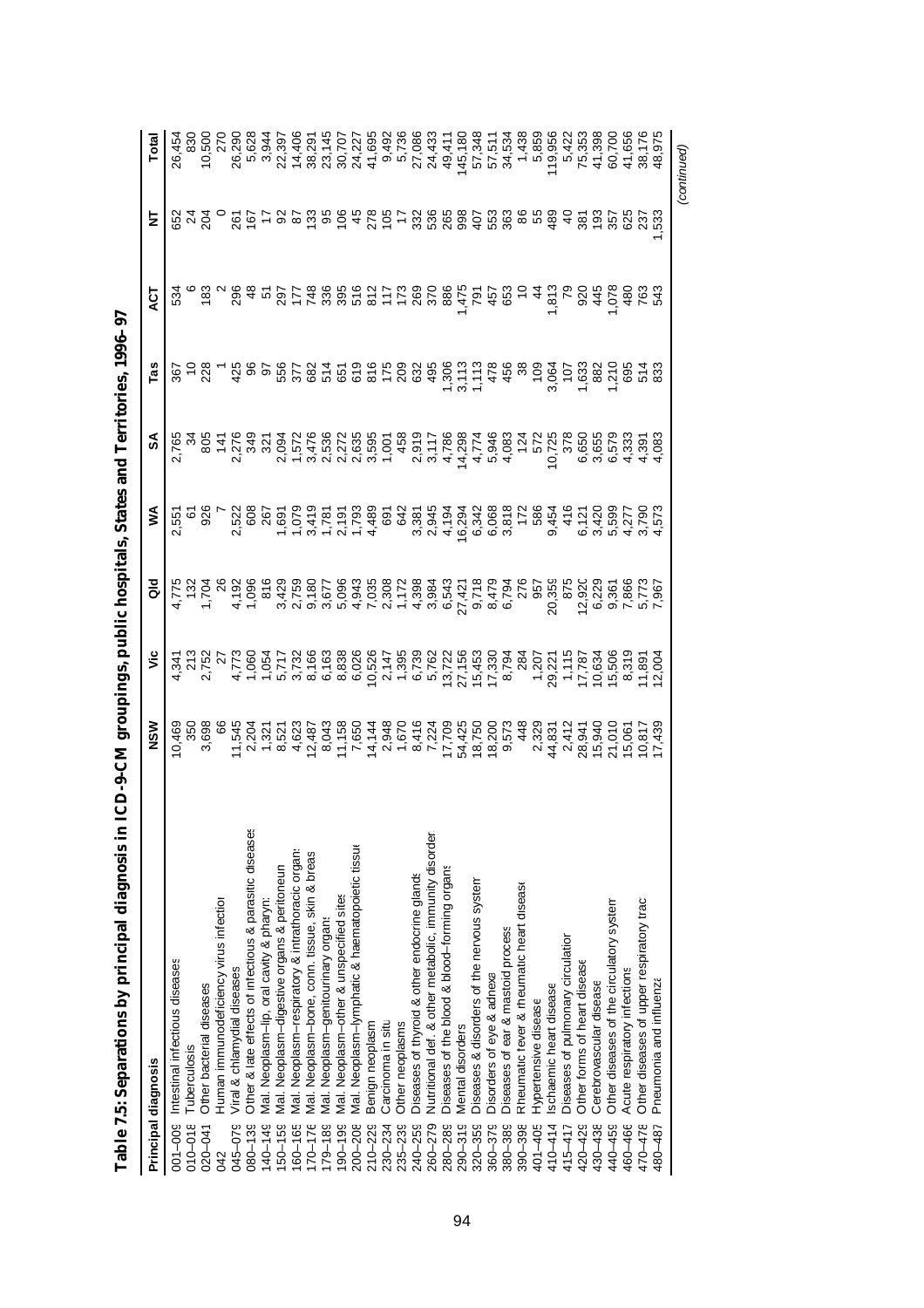| Principal diagnosis                                                    | NSM       | $\ddot{\tilde{z}}$ | ă       | ⋚                                                                                                                                                               | వ్                                                                                                                                                                                            | <b>Fas</b> | ă      | Ξ      |           |
|------------------------------------------------------------------------|-----------|--------------------|---------|-----------------------------------------------------------------------------------------------------------------------------------------------------------------|-----------------------------------------------------------------------------------------------------------------------------------------------------------------------------------------------|------------|--------|--------|-----------|
| Chronic obstructive pulmonary disease & allied<br>490-496              |           |                    |         |                                                                                                                                                                 |                                                                                                                                                                                               |            |        |        |           |
| Other diseases of the respiratory system<br>$500 - 519$                |           |                    |         |                                                                                                                                                                 |                                                                                                                                                                                               |            |        |        |           |
| Diseases of the oral cavity, salivary glands & jaws<br>520-529         |           |                    |         |                                                                                                                                                                 |                                                                                                                                                                                               |            |        |        |           |
| Diseases of oesophagus, stomach & duodenum<br>530-537                  |           |                    |         |                                                                                                                                                                 |                                                                                                                                                                                               |            |        |        |           |
| Appendicitis<br>540-543                                                |           |                    |         |                                                                                                                                                                 |                                                                                                                                                                                               |            |        |        |           |
| Hernia of abdominal cavity<br>550-553                                  |           |                    |         | פטטשרט-דר פרט פעס באטר פלרט בדר גע פרט בטלט<br>הפטטאט בטלר פרט פלרט פרט בעולם באטר פרט פרט פרט פרט<br>הפטטאט בטלר פרט פרט פרט פרט בטלר פלרט פרט פרט פרט פרט פרט | a guur - wun o o o y - Sr a Gr - Z - u G Sr wur - a cha g<br>4 o wo diwo 4 whata o wa dio wo wo cha gue - wa cha - dia<br>8 4 P L B G E S 8 9 P P R B G G G G G B D B P U A 4 4 7 2 9 A B 9 C |            |        |        |           |
| <b>Noninfectious enteritis &amp; colitis</b><br>555-558                |           |                    |         |                                                                                                                                                                 |                                                                                                                                                                                               |            |        |        |           |
| Other diseases of intestines, peritoneum<br>560-569                    |           |                    |         |                                                                                                                                                                 |                                                                                                                                                                                               |            |        |        |           |
| Other diseases of digestive system<br>570-579                          |           |                    |         |                                                                                                                                                                 |                                                                                                                                                                                               |            |        |        |           |
| Diseases of the urinary system<br>580-599                              |           |                    |         |                                                                                                                                                                 |                                                                                                                                                                                               |            |        |        |           |
| Diseases of male genital organs<br>600-608                             |           |                    |         |                                                                                                                                                                 |                                                                                                                                                                                               |            |        |        |           |
| Disorders of the breast<br>$610 - 611$                                 |           |                    |         |                                                                                                                                                                 |                                                                                                                                                                                               |            |        |        |           |
| Dis. & disorders of female pelvic organs & genital trac<br>614-629     |           |                    |         |                                                                                                                                                                 |                                                                                                                                                                                               |            |        |        |           |
| Pregnancy with abortive outcome<br>630-639                             |           |                    |         |                                                                                                                                                                 |                                                                                                                                                                                               |            |        |        |           |
| Complications mainly related to pregnancy<br>640-648                   |           |                    |         |                                                                                                                                                                 |                                                                                                                                                                                               |            |        |        |           |
| Other indications re. pregnancy, labour & deliver<br>650-669           |           |                    |         |                                                                                                                                                                 |                                                                                                                                                                                               |            |        |        |           |
| Complications of the puerperium<br>670-677                             |           |                    |         |                                                                                                                                                                 |                                                                                                                                                                                               |            |        |        |           |
| Diseases of the skin & subcutaneous tissue<br>680-709                  |           |                    |         |                                                                                                                                                                 |                                                                                                                                                                                               |            |        |        |           |
| Diseases of the musculoskeletal system & conn. tissure<br>$710 - 739$  |           |                    |         |                                                                                                                                                                 |                                                                                                                                                                                               |            |        |        |           |
| Congenital anomalies<br>740-759                                        |           |                    |         |                                                                                                                                                                 |                                                                                                                                                                                               |            |        |        |           |
| Certain conditions originating in perinatal perior<br>760-779          |           |                    |         |                                                                                                                                                                 |                                                                                                                                                                                               |            |        |        |           |
| Symptoms, signs & ill-defined conditions<br>780-799                    |           |                    |         |                                                                                                                                                                 |                                                                                                                                                                                               |            |        |        |           |
| Fractures, dislocations, sprains & strains<br>800-848                  |           |                    |         |                                                                                                                                                                 |                                                                                                                                                                                               |            |        |        |           |
| Open wounds, intracranial, internal, blood vessel injur<br>850-904     |           |                    |         |                                                                                                                                                                 |                                                                                                                                                                                               |            |        |        |           |
| ate effects, burns, superficial & other injuries<br>905-959            |           |                    |         |                                                                                                                                                                 |                                                                                                                                                                                               |            |        |        |           |
| Poisoning, toxic effects<br>960-989                                    |           |                    |         |                                                                                                                                                                 |                                                                                                                                                                                               |            |        |        |           |
| Other & unspecified effects of external causes<br>990-995              |           |                    |         |                                                                                                                                                                 |                                                                                                                                                                                               |            |        |        |           |
| Complications of surgical & medical care neo<br>996-999                |           |                    |         |                                                                                                                                                                 |                                                                                                                                                                                               |            |        |        |           |
| Contact re. communicable dis., personal, family histor<br>$V00-V19$    |           |                    |         |                                                                                                                                                                 |                                                                                                                                                                                               |            |        |        |           |
| Contact re. reproduction; liveborn infants<br>$V20 - V39$              |           |                    |         |                                                                                                                                                                 |                                                                                                                                                                                               |            |        |        |           |
| Contact re. condition, specific procedures or aftercare<br>$V40 - V59$ |           |                    |         |                                                                                                                                                                 |                                                                                                                                                                                               |            |        |        |           |
| Contact for other reasons<br>/60-V82                                   |           |                    |         |                                                                                                                                                                 |                                                                                                                                                                                               |            |        |        |           |
| <b>Not reported</b>                                                    |           |                    |         |                                                                                                                                                                 |                                                                                                                                                                                               |            |        |        |           |
| Total                                                                  | 1,236,075 | 899,897            | 648,516 | 347,061                                                                                                                                                         | 329,190                                                                                                                                                                                       | 76,752     | 56,198 | 48,278 | 3,641,967 |
|                                                                        |           |                    |         |                                                                                                                                                                 |                                                                                                                                                                                               |            |        |        |           |

Table 7.5 (continued): Separations by principal diagnosis in ICD-9-CM groupings, public hospitals, States and Territories, 1996-97 **Table 7.5 (continued): Separations by principal diagnosis in ICD-9-CM groupings, public hospitals, States and Territories, 1996–97**

Note: Abbreviations: mal.— malignant, dis.— diseases, def.— deficiency, nec—not elsewhere classified, conn.—connective, re.—related t Note: Abbreviations: mal.--malignant, dis.--diseases, def.--deficiency, nec--not elsewhere classified, conn.--connective, re.--related t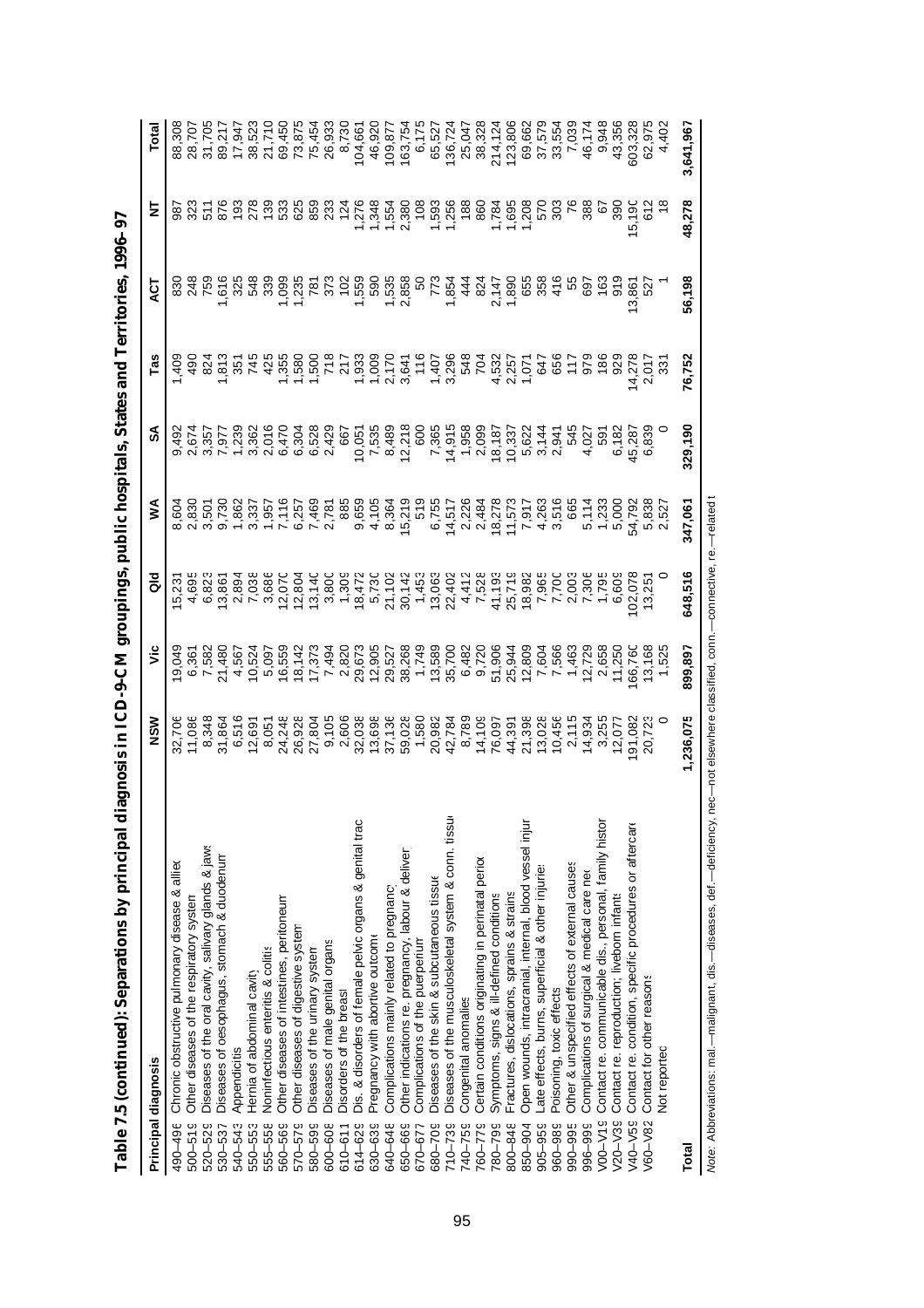| Principal diagnosis                                                    | MSN                                                                                               | ۶Ë             | ᅙ | ⋚          | న్  | Tas                                                                                                                                                                                                                                                                                                                                                                                                                                                                                                                                                                       | ă                          | 눋                             | Total <sup>(a)</sup>                                                                                                                                                              |
|------------------------------------------------------------------------|---------------------------------------------------------------------------------------------------|----------------|---|------------|-----|---------------------------------------------------------------------------------------------------------------------------------------------------------------------------------------------------------------------------------------------------------------------------------------------------------------------------------------------------------------------------------------------------------------------------------------------------------------------------------------------------------------------------------------------------------------------------|----------------------------|-------------------------------|-----------------------------------------------------------------------------------------------------------------------------------------------------------------------------------|
| Intestinal infectious diseases<br>001-009                              | င်၁                                                                                               |                |   | 198        |     |                                                                                                                                                                                                                                                                                                                                                                                                                                                                                                                                                                           |                            |                               | 2,929                                                                                                                                                                             |
| Tuberculosis<br>$010 - 018$                                            |                                                                                                   | $\frac{5}{25}$ |   |            |     |                                                                                                                                                                                                                                                                                                                                                                                                                                                                                                                                                                           |                            |                               |                                                                                                                                                                                   |
| Other bacterial diseases<br>$020 - 041$                                |                                                                                                   | 49             |   |            | 156 |                                                                                                                                                                                                                                                                                                                                                                                                                                                                                                                                                                           |                            |                               |                                                                                                                                                                                   |
| Human immunodeficiency virus infection<br>342                          |                                                                                                   |                |   |            |     |                                                                                                                                                                                                                                                                                                                                                                                                                                                                                                                                                                           |                            |                               |                                                                                                                                                                                   |
| Viral & chlamydial diseases<br>045-079                                 |                                                                                                   |                |   |            | 409 |                                                                                                                                                                                                                                                                                                                                                                                                                                                                                                                                                                           |                            |                               |                                                                                                                                                                                   |
| Other & late effects of infectious & parasitic diseases<br>$380 - 139$ | r w GattFreedway Sr Saraway<br>Gatta Saraway Saraway Saraway<br>1988 Se Sarawa Sr Saraway Saraway |                |   | 20.53      |     |                                                                                                                                                                                                                                                                                                                                                                                                                                                                                                                                                                           |                            |                               | $-1.719$<br>$-4.819$<br>$-4.719$<br>$-6.819$<br>$-7.79$<br>$-7.832$<br>$-7.75$<br>$-7.75$<br>$-7.75$<br>$-7.75$<br>$-7.75$<br>$-7.75$<br>$-7.75$<br>$-7.75$<br>$-7.75$<br>$-7.75$ |
| Vlal. Neoplasm-lip, oral cavity & pharyn:<br>140-149                   |                                                                                                   |                |   |            |     |                                                                                                                                                                                                                                                                                                                                                                                                                                                                                                                                                                           |                            | n.a                           |                                                                                                                                                                                   |
| Mal. Neoplasm-digestive organs & peritoneum<br>$150 - 159$             |                                                                                                   |                |   |            |     |                                                                                                                                                                                                                                                                                                                                                                                                                                                                                                                                                                           |                            | $\vec{a}$                     |                                                                                                                                                                                   |
| Mal. Neoplasm-respiratory & intrathoracic organs<br>160-165            |                                                                                                   |                |   | $45^\circ$ |     | e e e<br>c c c                                                                                                                                                                                                                                                                                                                                                                                                                                                                                                                                                            | agaa<br>cccc               | $\frac{a}{c}$ $\frac{a}{c}$   |                                                                                                                                                                                   |
| Mal. Neoplasm-bone, conn. tissue, skin & breas<br>$170 - 176$          |                                                                                                   |                |   |            |     | ې                                                                                                                                                                                                                                                                                                                                                                                                                                                                                                                                                                         |                            |                               |                                                                                                                                                                                   |
| Mal. Neoplasm-genitourinary organs<br>$179 - 189$                      |                                                                                                   |                |   |            |     |                                                                                                                                                                                                                                                                                                                                                                                                                                                                                                                                                                           |                            |                               |                                                                                                                                                                                   |
| Mal. Neoplasm-other & unspecified sites<br>$190 - 199$                 |                                                                                                   |                |   |            |     |                                                                                                                                                                                                                                                                                                                                                                                                                                                                                                                                                                           |                            | $\frac{a}{c}$ $\frac{a}{c}$   |                                                                                                                                                                                   |
| Mal. Neoplasm-lymphatic & haematopoietic tissur<br>$200 - 208$         |                                                                                                   |                |   |            |     |                                                                                                                                                                                                                                                                                                                                                                                                                                                                                                                                                                           |                            | $\overline{a}$                |                                                                                                                                                                                   |
| Benign neoplasm<br>$210 - 229$                                         |                                                                                                   |                |   |            |     | e e e e<br>c c c c                                                                                                                                                                                                                                                                                                                                                                                                                                                                                                                                                        | agaa<br>cccc               | $\frac{a}{c}$                 |                                                                                                                                                                                   |
| Carcinoma in situ<br>230-234                                           |                                                                                                   |                |   |            |     | غ                                                                                                                                                                                                                                                                                                                                                                                                                                                                                                                                                                         | ېخ                         | ة.<br>C                       |                                                                                                                                                                                   |
| Other neoplasms<br>235-239                                             |                                                                                                   |                |   |            |     | غ                                                                                                                                                                                                                                                                                                                                                                                                                                                                                                                                                                         | ءِ<br>ء                    | e.o                           |                                                                                                                                                                                   |
| Diseases of thyroid & other endocrine glands<br>240-259                |                                                                                                   |                |   |            |     | ف<br>ء                                                                                                                                                                                                                                                                                                                                                                                                                                                                                                                                                                    | غ<br>c                     | ة.<br>C                       |                                                                                                                                                                                   |
| Nutritional def. & other metabolic, immunity disorder<br>260-279       |                                                                                                   |                |   |            |     | ρ.<br>Γ                                                                                                                                                                                                                                                                                                                                                                                                                                                                                                                                                                   |                            | ة.<br>C                       |                                                                                                                                                                                   |
| Diseases of the blood & blood-forming organs<br>280-289                |                                                                                                   |                |   |            |     | $\frac{1}{2}$                                                                                                                                                                                                                                                                                                                                                                                                                                                                                                                                                             |                            |                               |                                                                                                                                                                                   |
| Mental disorders<br>$290 - 319$                                        |                                                                                                   |                |   |            |     |                                                                                                                                                                                                                                                                                                                                                                                                                                                                                                                                                                           |                            |                               |                                                                                                                                                                                   |
| Diseases & disorders of the nervous system<br>320-359                  |                                                                                                   |                |   |            |     |                                                                                                                                                                                                                                                                                                                                                                                                                                                                                                                                                                           | e e e e e e<br>c c c c c c |                               |                                                                                                                                                                                   |
| Disorders of eye & adnexa<br>$360 - 379$                               |                                                                                                   |                |   |            |     |                                                                                                                                                                                                                                                                                                                                                                                                                                                                                                                                                                           |                            |                               |                                                                                                                                                                                   |
| Diseases of ear & mastoid process<br>380-389                           |                                                                                                   |                |   |            |     |                                                                                                                                                                                                                                                                                                                                                                                                                                                                                                                                                                           |                            |                               |                                                                                                                                                                                   |
| Rheumatic fever & rheumatic heart disease<br>390-398                   |                                                                                                   |                |   |            |     |                                                                                                                                                                                                                                                                                                                                                                                                                                                                                                                                                                           | فہ<br>خ                    | ם הם הם הם הם<br>כככככככ      | 426                                                                                                                                                                               |
| Hypertensive disease<br>401-405                                        |                                                                                                   |                |   |            |     | $\frac{a}{c}$                                                                                                                                                                                                                                                                                                                                                                                                                                                                                                                                                             | نه<br>د                    |                               | 1,838                                                                                                                                                                             |
| Ischaemic heart disease<br>$410 - 414$                                 |                                                                                                   |                |   |            |     |                                                                                                                                                                                                                                                                                                                                                                                                                                                                                                                                                                           | ف<br>1                     | $\ddot{a}$                    |                                                                                                                                                                                   |
| Diseases of pulmonary circulation<br>415-417                           |                                                                                                   |                |   |            |     |                                                                                                                                                                                                                                                                                                                                                                                                                                                                                                                                                                           |                            | ة.<br>C                       | 36,019<br>1,339<br>19,705                                                                                                                                                         |
| Other forms of heart disease<br>420-429                                |                                                                                                   |                |   |            |     |                                                                                                                                                                                                                                                                                                                                                                                                                                                                                                                                                                           |                            | $\frac{a}{c}$                 |                                                                                                                                                                                   |
| Cerebrovascular disease<br>430-438                                     |                                                                                                   |                |   |            |     |                                                                                                                                                                                                                                                                                                                                                                                                                                                                                                                                                                           |                            |                               | 10,456                                                                                                                                                                            |
| Other diseases of the circulatory system<br>440-459                    |                                                                                                   |                |   |            |     |                                                                                                                                                                                                                                                                                                                                                                                                                                                                                                                                                                           |                            | $\vec{a}$ $\vec{a}$ $\vec{a}$ | 41,578                                                                                                                                                                            |
| Acute respiratory infections<br>460-466                                |                                                                                                   |                |   |            |     |                                                                                                                                                                                                                                                                                                                                                                                                                                                                                                                                                                           |                            |                               | 4,534<br>34,668                                                                                                                                                                   |
| Other diseases of upper respiratory tract<br>470-478                   |                                                                                                   |                |   |            |     | $\begin{array}{cccccccccc}\n\dot{\alpha} & \dot{\alpha} & \dot{\alpha} & \dot{\alpha} & \dot{\alpha} & \dot{\alpha} & \dot{\alpha} & \dot{\alpha} & \dot{\alpha} & \dot{\alpha} & \dot{\alpha} & \dot{\alpha} & \dot{\alpha} & \dot{\alpha} & \dot{\alpha} & \dot{\alpha} & \dot{\alpha} & \dot{\alpha} & \dot{\alpha} & \dot{\alpha} & \dot{\alpha} & \dot{\alpha} & \dot{\alpha} & \dot{\alpha} & \dot{\alpha} & \dot{\alpha} & \dot{\alpha} & \dot{\alpha} & \dot{\alpha} & \dot{\alpha} & \dot{\alpha} & \dot{\alpha} & \dot{\alpha} & \dot{\alpha} & \dot{\alpha} &$ |                            |                               |                                                                                                                                                                                   |
| Pneumonia and influenza<br>480-487                                     |                                                                                                   |                |   |            |     |                                                                                                                                                                                                                                                                                                                                                                                                                                                                                                                                                                           |                            |                               |                                                                                                                                                                                   |

*(continued)*

Table 7.6: Separations by principal diagnosis in ICD-9-CM groupings, private hospitals, States and Territories, 1996-97 **Table 7.6: Separations by principal diagnosis in ICD-9-CM groupings, private hospitals, States and Territories, 1996–97**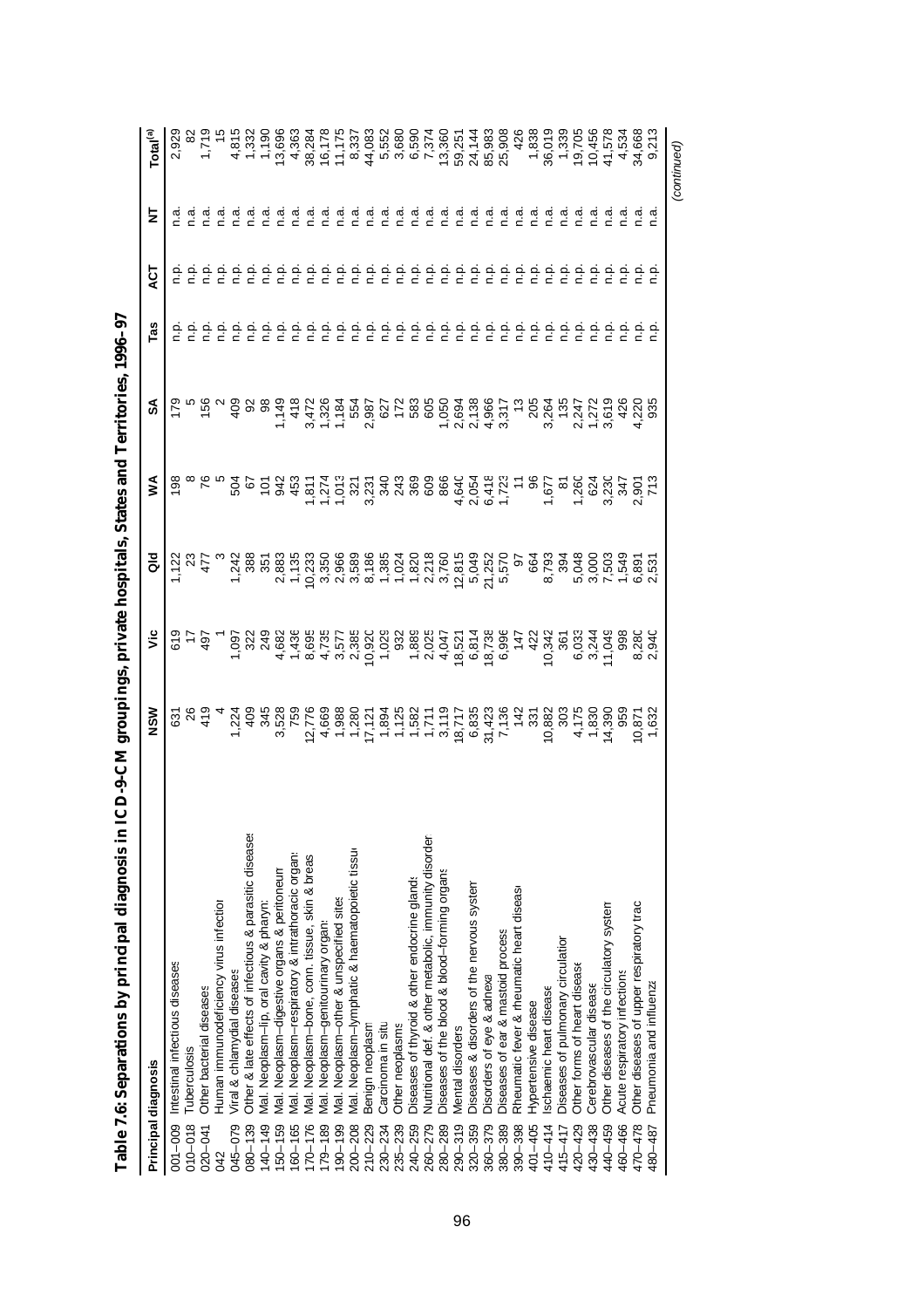| Principal diagnosis                                                  | NSM                                   | ۶Ë                                                                                                                                                                                                                                                                                                  | ᅙ                                                          | ⋚                                                                                                                   | వ్                                       | Tas           | 5<br>4  | ₹      | Total <sup>(a)</sup>       |
|----------------------------------------------------------------------|---------------------------------------|-----------------------------------------------------------------------------------------------------------------------------------------------------------------------------------------------------------------------------------------------------------------------------------------------------|------------------------------------------------------------|---------------------------------------------------------------------------------------------------------------------|------------------------------------------|---------------|---------|--------|----------------------------|
| Chronic obstructive pulmonary disease & alliex<br>490-496            | 2,064                                 | 3,386                                                                                                                                                                                                                                                                                               |                                                            | 1,256                                                                                                               | 1,413                                    |               |         |        | 12,951                     |
| Other diseases of the respiratory system<br>$500 - 519$              | 1,000                                 | 1,719                                                                                                                                                                                                                                                                                               | 4,101<br>1,714                                             | 425                                                                                                                 | 480                                      |               |         |        | 5,610                      |
| Diseases of the oral cavity, salivary glands & jaws<br>520-529       |                                       |                                                                                                                                                                                                                                                                                                     |                                                            |                                                                                                                     |                                          |               |         |        | 56,881                     |
| Diseases of oesophagus, stomach & duodenum<br>530-537                | 15,959<br>33,499                      | 16,479<br>26,100                                                                                                                                                                                                                                                                                    |                                                            | 6,057<br>5,877                                                                                                      | 5,378<br>5,968                           |               |         |        | 92,452                     |
| Appendicitis<br>540-543                                              |                                       | 1,320                                                                                                                                                                                                                                                                                               |                                                            | 499                                                                                                                 | 453                                      |               |         |        | 5,145                      |
| Hernia of abdominal cavity<br>550-553                                | 1,271<br>11,829                       | 9,335<br>3,641                                                                                                                                                                                                                                                                                      |                                                            |                                                                                                                     | 2,336                                    |               |         |        |                            |
| Noninfectious enteritis & colitis<br>555-558                         |                                       |                                                                                                                                                                                                                                                                                                     |                                                            | 2,063<br>767                                                                                                        |                                          | نې<br>G       |         | n.a    |                            |
| Other diseases of intestines, peritoneum<br>560-569                  | 3,840<br>23,972                       | $\begin{array}{l} 0.001 \\ 0.001 \\ 0.001 \\ 0.0000 \\ 0.001 \\ 0.001 \\ 0.0000 \\ 0.001 \\ 0.0000 \\ 0.001 \\ 0.001 \\ 0.001 \\ 0.001 \\ 0.001 \\ 0.001 \\ 0.001 \\ 0.001 \\ 0.001 \\ 0.001 \\ 0.001 \\ 0.001 \\ 0.001 \\ 0.001 \\ 0.001 \\ 0.001 \\ 0.001 \\ 0.001 \\ 0.001 \\ 0.001 \\ 0.001 \\$ |                                                            |                                                                                                                     |                                          | $\frac{a}{c}$ | ءِ<br>ء | ত<br>⊂ | 34,147<br>12,364<br>71,108 |
| Other diseases of digestive system<br>570-579                        | 9,452                                 |                                                                                                                                                                                                                                                                                                     |                                                            | 4 <i>v</i><br><i>A vir</i> no e vi <i>v</i> io<br>P vir no e vivio<br>P vir no e vivio<br>P vir la 4 <i>4 v</i> ivi |                                          | غ<br>c        | n.p     | σ<br>Γ |                            |
| Diseases of the urinary system<br>580-599                            | 11,731                                |                                                                                                                                                                                                                                                                                                     |                                                            |                                                                                                                     |                                          | م<br>C        | n.p     | ი<br>ი |                            |
| Diseases of male genital organs<br>600-608                           |                                       |                                                                                                                                                                                                                                                                                                     |                                                            |                                                                                                                     |                                          | غ             | ρ<br>Γ  | α<br>Γ |                            |
| Disorders of the breast<br>$610 - 611$                               |                                       |                                                                                                                                                                                                                                                                                                     |                                                            |                                                                                                                     |                                          | ن<br>ء        | م.<br>ء | n.a    |                            |
| Dis. & disorders of female pelvic organs & genital trac<br>614-629   |                                       |                                                                                                                                                                                                                                                                                                     |                                                            |                                                                                                                     |                                          | ءِ<br>ء       | م<br>ء  | n.a    |                            |
| Pregnancy with abortive outcome<br>630-639                           |                                       |                                                                                                                                                                                                                                                                                                     |                                                            |                                                                                                                     |                                          | ن<br>ء        | م<br>ء  | n.a    |                            |
| Complications mainly related to pregnancy<br>640-648                 |                                       |                                                                                                                                                                                                                                                                                                     |                                                            |                                                                                                                     |                                          | ن<br>ء        | n.p     | n.a    |                            |
| Other indications re. pregnancy, labour & deliver<br>699-059         |                                       |                                                                                                                                                                                                                                                                                                     |                                                            |                                                                                                                     |                                          | ءِ<br>ء       | م<br>ء  | ក<br>C |                            |
| Complications of the puerperium<br>670-677                           | 623                                   |                                                                                                                                                                                                                                                                                                     |                                                            | 147                                                                                                                 |                                          | ۹à            | n.p     | n a    | 2,527                      |
| Diseases of the skin & subcutaneous tissue<br>60-709                 |                                       |                                                                                                                                                                                                                                                                                                     |                                                            |                                                                                                                     |                                          | م<br>ء        | q.n     | n.a    | 29,488                     |
| Diseases of the musculoskeletal system & conn. tissue<br>$710 - 739$ |                                       |                                                                                                                                                                                                                                                                                                     |                                                            | 2,008<br>17,559                                                                                                     |                                          | ء<br>ء        | n.p     | n.a    | 163,402                    |
| Congenital anomalies<br>740-759                                      |                                       |                                                                                                                                                                                                                                                                                                     |                                                            |                                                                                                                     |                                          | ءِ<br>ء       | o.<br>P | n.a    | 9,336                      |
| Certain conditions originating in perinatal period<br>$877-09$       |                                       |                                                                                                                                                                                                                                                                                                     |                                                            | 758<br>583                                                                                                          | 467                                      | $\frac{a}{c}$ | ρ.<br>Γ | n.a    | 7,983                      |
| Symptoms, signs & ill-defined conditions<br>$662 - 08.$              | 1565<br>1575683854634<br>157568364634 | $\begin{array}{l} 7.227 \\ 7.039 \\ 7.639 \\ 7.437 \\ 8.672 \\ 9.672 \\ 1.672 \\ 1.673 \\ 1.673 \\ 1.673 \\ 1.673 \\ 1.673 \\ 1.673 \\ 1.673 \\ 1.673 \\ 1.673 \\ 1.673 \\ 1.673 \\ 1.673 \\ 1.673 \\ 1.673 \\ 1.673 \\ 1.673 \\ 1.673 \\ 1.673 \\ 1.673 \\ 1.673 \\ 1.673 \\ 1.673 \\ 1.673 \\ 1.$ | 307<br>30833574.9688262<br>5097577048988262<br>50977777457 | 6,221<br>2,596<br>2,886                                                                                             | 041028<br>041028<br>041028               | ن<br>ء        | م<br>ء  | n.a    | 83,356<br>35,109           |
| Fractures, dislocations, sprains & strains<br>800-848                |                                       |                                                                                                                                                                                                                                                                                                     |                                                            |                                                                                                                     |                                          | ءِ<br>ء       | م<br>ء  | n a    |                            |
| Open wounds, intracranial, internal, blood vessel injur<br>850-904   |                                       |                                                                                                                                                                                                                                                                                                     |                                                            |                                                                                                                     |                                          | ن<br>ء        | ءِ<br>ء | n a    | 9,008                      |
| Late effects, burns, superficial & other injuries<br>905-959         |                                       |                                                                                                                                                                                                                                                                                                     |                                                            | 495                                                                                                                 |                                          | م.<br>ء       | ن<br>ء  | n.a    | 6,602                      |
| Poisoning, toxic effects<br>960-989                                  |                                       | 97<br>76                                                                                                                                                                                                                                                                                            |                                                            | 168                                                                                                                 |                                          | ن<br>ء        | ن<br>ء  | n.a    | 1,546                      |
| Other & unspecified effects of external causes<br>990-995            |                                       |                                                                                                                                                                                                                                                                                                     | $\frac{478}{166}$                                          | $rac{1}{4}$                                                                                                         |                                          | ن<br>ء        | ن<br>ء  | n a    | 633                        |
| Complications of surgical & medical care nec<br>996-999              | 5,236                                 |                                                                                                                                                                                                                                                                                                     |                                                            | 1,850<br>584                                                                                                        |                                          | ç             | ن<br>ء  | α<br>Γ |                            |
| Contact re. communicable dis., personal, family histor<br>$V - 00V$  | 5,77                                  | 5<br>4 7 8 9 7 4 7 9<br>4 7 8 9 7 4 7 0<br>5 7 9 9 7 9 7 0                                                                                                                                                                                                                                          | 3,648<br>2,207<br>6,138                                    |                                                                                                                     | 2,017<br>400<br>4003<br>403858<br>7,0358 | ءِ<br>ء       | ن<br>ء  | ত<br>⊂ | 19,117<br>12,304<br>36,755 |
| Contact re. reproduction; liveborn infants<br>$V20 - V39$            | 15,148                                |                                                                                                                                                                                                                                                                                                     |                                                            |                                                                                                                     |                                          | ن<br>ء        | ن<br>ء  | ი<br>ი |                            |
| Contact re. condition, specific procedures or aftercare<br>V40-V59   | 36,497<br>11,279                      |                                                                                                                                                                                                                                                                                                     | 34,576<br>6,755                                            | 2,210<br>4,627<br>1,782                                                                                             |                                          | غ             | n.p     |        | 142,491                    |
| Contact for other reasons<br>/60-V82                                 |                                       |                                                                                                                                                                                                                                                                                                     |                                                            |                                                                                                                     |                                          |               |         |        | 31,380                     |
| <b>Not reported</b>                                                  |                                       |                                                                                                                                                                                                                                                                                                     |                                                            |                                                                                                                     |                                          |               |         |        |                            |
| Total                                                                | 522,868                               | 458,554                                                                                                                                                                                                                                                                                             | 362,299                                                    | 126,616                                                                                                             | 142,644                                  | 54,749        | 17,218  | n.a    | 1,684,948                  |

Table 7.6 (continued): Separations by principal diagnosis in ICD-9-CM groupings, private hospitals, States and Territories, 1996-97 **Table 7.6 (continued): Separations by principal diagnosis in ICD-9-CM groupings, private hospitals, States and Territories, 1996–97**

*Note: Abbreviation: op.*-operation.<br>(a) Total includes Tas and ACT but not NT.<br>n.a. not avalilable.<br>n.p. not published. (a) Total includes Tas and ACT but not NT. *Note:* Abbreviation: op.–operation.

n.a. not avalilable. n.p. not published.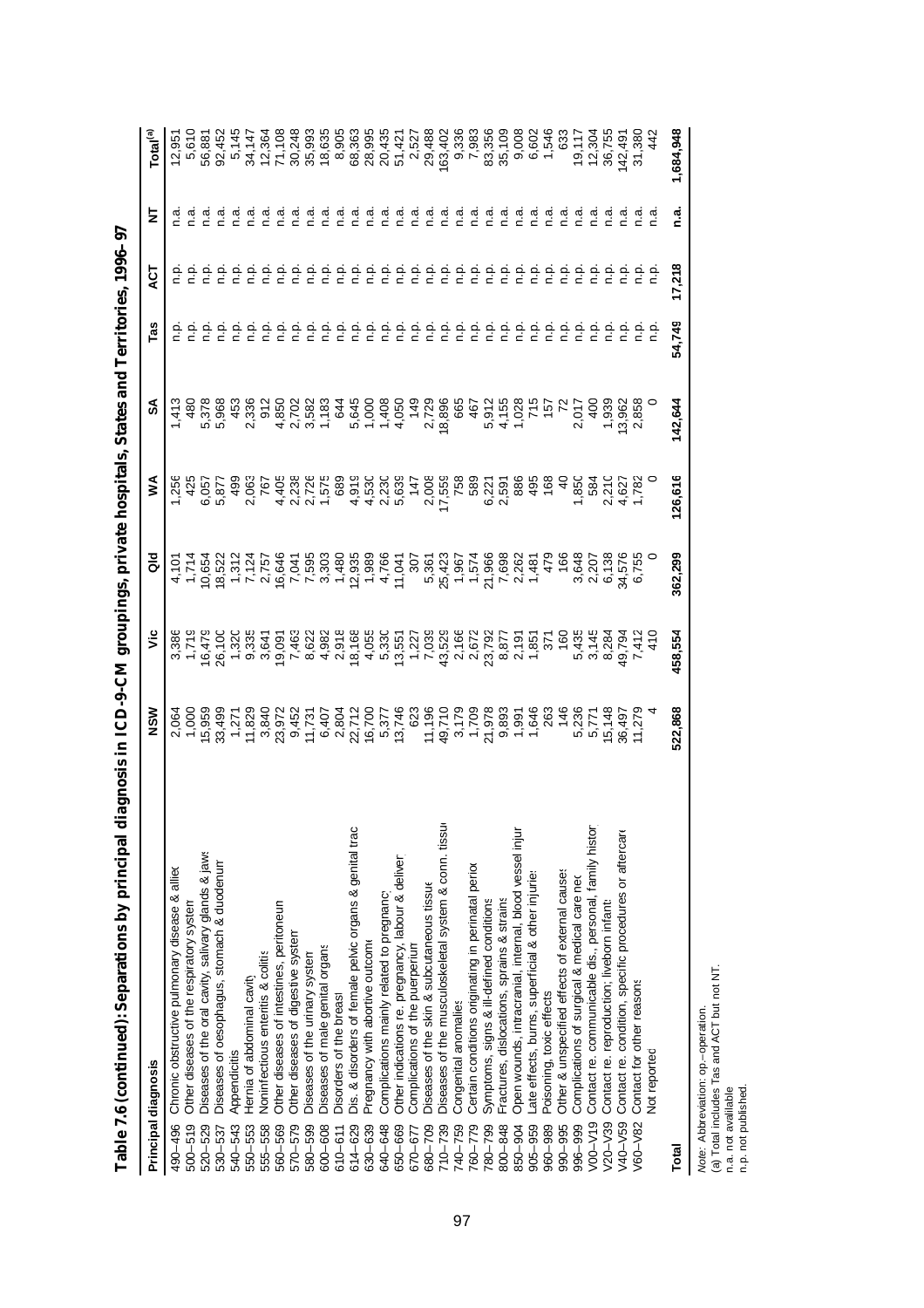| Principal diagnosis                                                   | <b>NSM</b>                                                                                                                                | š                                                                                                                                                                                                                                                                                                                                                                                                                                         | 응                                                                                                                                                                                                                                                                 | ⋚ | ઙ | Tas                                                                                                                                                             | ā                                                                                                                                   | Ξ     |                                                                                                 |
|-----------------------------------------------------------------------|-------------------------------------------------------------------------------------------------------------------------------------------|-------------------------------------------------------------------------------------------------------------------------------------------------------------------------------------------------------------------------------------------------------------------------------------------------------------------------------------------------------------------------------------------------------------------------------------------|-------------------------------------------------------------------------------------------------------------------------------------------------------------------------------------------------------------------------------------------------------------------|---|---|-----------------------------------------------------------------------------------------------------------------------------------------------------------------|-------------------------------------------------------------------------------------------------------------------------------------|-------|-------------------------------------------------------------------------------------------------|
| Intestinal infectious diseases<br>$001 - 009$                         | 23,578                                                                                                                                    | $\begin{array}{r} 10,001 \\ 2,689 \\ 24,422 \\ 24,166 \end{array}$                                                                                                                                                                                                                                                                                                                                                                        | $x - 4$<br>$x - 5$<br>$x - 6$ $x - 6$ $x - 6$ $x - 6$ $x - 6$ $x - 6$ $x - 6$ $x - 6$ $x - 6$ $x - 6$ $x - 6$ $x - 6$ $x - 6$ $x - 6$ $x - 6$ $x - 6$ $x - 6$ $x - 6$ $x - 6$ $x - 6$ $x - 6$ $x - 6$ $x - 6$ $x - 6$ $x - 6$ $x - 6$ $x - 6$ $x - 6$ $x - 6$ $x$ |   |   | v – ovywnym w ew cow a batylone o<br>k – v v ew cow w ew cow a batylone o batylone<br>R – 4 2 8 8 8 7 8 8 9 4 6 6 7 8 9 9 9 7 9 8 7 9 8 7 9 8 9 7 9 8 9 7 9 9 1 |                                                                                                                                     |       |                                                                                                 |
| Tuberculosis<br>$010 - 018$                                           |                                                                                                                                           |                                                                                                                                                                                                                                                                                                                                                                                                                                           |                                                                                                                                                                                                                                                                   |   |   |                                                                                                                                                                 |                                                                                                                                     | 430   |                                                                                                 |
| Other bacterial diseases<br>020-041                                   | 5,420<br>29,842                                                                                                                           |                                                                                                                                                                                                                                                                                                                                                                                                                                           |                                                                                                                                                                                                                                                                   |   |   |                                                                                                                                                                 |                                                                                                                                     | 2,010 |                                                                                                 |
| Human immunodeficiency virus infection<br>042                         |                                                                                                                                           |                                                                                                                                                                                                                                                                                                                                                                                                                                           |                                                                                                                                                                                                                                                                   |   |   |                                                                                                                                                                 |                                                                                                                                     |       |                                                                                                 |
| Viral & chlamydial diseases<br>045-079                                |                                                                                                                                           |                                                                                                                                                                                                                                                                                                                                                                                                                                           |                                                                                                                                                                                                                                                                   |   |   |                                                                                                                                                                 |                                                                                                                                     |       | 64,608<br>11,188<br>18,61,287<br>69,82                                                          |
| Other & late effects of infectious & parasitic disease<br>$080 - 139$ |                                                                                                                                           |                                                                                                                                                                                                                                                                                                                                                                                                                                           |                                                                                                                                                                                                                                                                   |   |   |                                                                                                                                                                 |                                                                                                                                     |       |                                                                                                 |
| Val. Neoplasm-lip, oral cavity & pharyn:<br>$140 - 149$               |                                                                                                                                           |                                                                                                                                                                                                                                                                                                                                                                                                                                           |                                                                                                                                                                                                                                                                   |   |   |                                                                                                                                                                 |                                                                                                                                     |       |                                                                                                 |
| Vlal. Neoplasm-digestive organs & peritoneun<br>$150 - 159$           |                                                                                                                                           | $\begin{array}{l} \mathbf{\ddot{u}}\ \mathbf{\ddot{v}}\ \mathbf{\ddot{v}}\ \mathbf{\ddot{v}}\ \mathbf{\ddot{v}}\ \mathbf{\ddot{v}}\ \mathbf{\ddot{v}}\ \mathbf{\ddot{v}}\ \mathbf{\ddot{v}}\ \mathbf{\ddot{v}}\ \mathbf{\ddot{v}}\ \mathbf{\ddot{v}}\ \mathbf{\ddot{v}}\ \mathbf{\ddot{v}}\ \mathbf{\ddot{v}}\ \mathbf{\ddot{v}}\ \mathbf{\ddot{v}}\ \mathbf{\ddot{v}}\ \mathbf{\ddot{v}}\ \mathbf{\ddot{v}}\ \mathbf{\ddot{v}}\ \mathbf$ |                                                                                                                                                                                                                                                                   |   |   |                                                                                                                                                                 | L L WALWAW LLVG4 R RELEWALLE<br>SOLO SUS LULVISO A SUS LA ROGO D D'EN OLDUSION<br>SUS L'ELLIS L'EN SOLO SUS L'ESTRE L'ESTRE L'ESTRE |       |                                                                                                 |
| Vlal. Neoplasm-respiratory & intrathoracic organs<br>$160 - 165$      |                                                                                                                                           |                                                                                                                                                                                                                                                                                                                                                                                                                                           |                                                                                                                                                                                                                                                                   |   |   |                                                                                                                                                                 |                                                                                                                                     |       |                                                                                                 |
| Vlal. Neoplasm-bone, conn. tissue, skin & breas<br>$170 - 176$        |                                                                                                                                           |                                                                                                                                                                                                                                                                                                                                                                                                                                           |                                                                                                                                                                                                                                                                   |   |   |                                                                                                                                                                 |                                                                                                                                     |       |                                                                                                 |
| Mal. Neoplasm-genitourinary organs<br>$179 - 189$                     |                                                                                                                                           |                                                                                                                                                                                                                                                                                                                                                                                                                                           |                                                                                                                                                                                                                                                                   |   |   |                                                                                                                                                                 |                                                                                                                                     |       |                                                                                                 |
| Vlal. Neoplasm-other & unspecified sites<br>$190 - 199$               |                                                                                                                                           |                                                                                                                                                                                                                                                                                                                                                                                                                                           |                                                                                                                                                                                                                                                                   |   |   |                                                                                                                                                                 |                                                                                                                                     |       |                                                                                                 |
| Vlal. Neoplasm-lymphatic & haematopoietic tissur<br>$200 - 208$       |                                                                                                                                           |                                                                                                                                                                                                                                                                                                                                                                                                                                           |                                                                                                                                                                                                                                                                   |   |   |                                                                                                                                                                 |                                                                                                                                     |       |                                                                                                 |
| Benign neoplasm<br>210-229                                            |                                                                                                                                           |                                                                                                                                                                                                                                                                                                                                                                                                                                           |                                                                                                                                                                                                                                                                   |   |   |                                                                                                                                                                 |                                                                                                                                     |       |                                                                                                 |
| Carcinoma in situ<br>$230 - 234$                                      |                                                                                                                                           |                                                                                                                                                                                                                                                                                                                                                                                                                                           |                                                                                                                                                                                                                                                                   |   |   |                                                                                                                                                                 |                                                                                                                                     |       |                                                                                                 |
| Other neoplasms<br>$235 - 239$                                        |                                                                                                                                           |                                                                                                                                                                                                                                                                                                                                                                                                                                           |                                                                                                                                                                                                                                                                   |   |   |                                                                                                                                                                 |                                                                                                                                     |       |                                                                                                 |
| Diseases of thyroid & other endocrine glands<br>240-259               |                                                                                                                                           |                                                                                                                                                                                                                                                                                                                                                                                                                                           |                                                                                                                                                                                                                                                                   |   |   |                                                                                                                                                                 |                                                                                                                                     |       |                                                                                                 |
| Nutritional def. & other metabolic, immunity disorder<br>260-279      |                                                                                                                                           |                                                                                                                                                                                                                                                                                                                                                                                                                                           |                                                                                                                                                                                                                                                                   |   |   |                                                                                                                                                                 |                                                                                                                                     |       |                                                                                                 |
| Diseases of the blood & blood forming organs<br>280-289               |                                                                                                                                           |                                                                                                                                                                                                                                                                                                                                                                                                                                           |                                                                                                                                                                                                                                                                   |   |   |                                                                                                                                                                 |                                                                                                                                     |       |                                                                                                 |
| Viental disorders<br>$290 - 319$                                      |                                                                                                                                           |                                                                                                                                                                                                                                                                                                                                                                                                                                           |                                                                                                                                                                                                                                                                   |   |   |                                                                                                                                                                 |                                                                                                                                     |       |                                                                                                 |
| Diseases & disorders of the nervous system<br>$320 - 359$             |                                                                                                                                           |                                                                                                                                                                                                                                                                                                                                                                                                                                           |                                                                                                                                                                                                                                                                   |   |   |                                                                                                                                                                 |                                                                                                                                     |       |                                                                                                 |
| Disorders of eye & adnexa<br>$360 - 379$                              |                                                                                                                                           |                                                                                                                                                                                                                                                                                                                                                                                                                                           |                                                                                                                                                                                                                                                                   |   |   |                                                                                                                                                                 |                                                                                                                                     |       |                                                                                                 |
| Diseases of ear & mastoid process<br>380-389                          |                                                                                                                                           |                                                                                                                                                                                                                                                                                                                                                                                                                                           |                                                                                                                                                                                                                                                                   |   |   |                                                                                                                                                                 |                                                                                                                                     |       |                                                                                                 |
| Rheumatic fever & rheumatic heart disease<br>390-398                  |                                                                                                                                           |                                                                                                                                                                                                                                                                                                                                                                                                                                           |                                                                                                                                                                                                                                                                   |   |   |                                                                                                                                                                 |                                                                                                                                     |       | 94,536<br>55,33446<br>55,3446,620<br>56,836,445,557,358<br>56,825,557,358,444<br>44,532,358,444 |
| Hypertensive disease<br>401-405                                       |                                                                                                                                           |                                                                                                                                                                                                                                                                                                                                                                                                                                           |                                                                                                                                                                                                                                                                   |   |   |                                                                                                                                                                 |                                                                                                                                     |       |                                                                                                 |
| schaemic heart disease<br>$410 - 414$                                 |                                                                                                                                           |                                                                                                                                                                                                                                                                                                                                                                                                                                           |                                                                                                                                                                                                                                                                   |   |   |                                                                                                                                                                 |                                                                                                                                     |       |                                                                                                 |
| Diseases of pulmonary circulation<br>415-417                          |                                                                                                                                           |                                                                                                                                                                                                                                                                                                                                                                                                                                           |                                                                                                                                                                                                                                                                   |   |   |                                                                                                                                                                 |                                                                                                                                     |       |                                                                                                 |
| Other forms of heart disease<br>420-429                               |                                                                                                                                           |                                                                                                                                                                                                                                                                                                                                                                                                                                           |                                                                                                                                                                                                                                                                   |   |   |                                                                                                                                                                 |                                                                                                                                     |       |                                                                                                 |
| Cerebrovascular disease<br>430-438                                    | $\begin{array}{c} 11,236 \\ 231,891 \\ 21,563 \\ 162,776 \\ 163,481 \\ 127,788 \\ 127,788 \\ 127,788 \\ 129,205 \\ 19,040 \\ \end{array}$ |                                                                                                                                                                                                                                                                                                                                                                                                                                           |                                                                                                                                                                                                                                                                   |   |   |                                                                                                                                                                 |                                                                                                                                     |       |                                                                                                 |
| Other diseases of the circulatory system<br>440-459                   |                                                                                                                                           |                                                                                                                                                                                                                                                                                                                                                                                                                                           |                                                                                                                                                                                                                                                                   |   |   |                                                                                                                                                                 |                                                                                                                                     |       |                                                                                                 |
| Acute respiratory infections<br>460-466                               |                                                                                                                                           |                                                                                                                                                                                                                                                                                                                                                                                                                                           |                                                                                                                                                                                                                                                                   |   |   |                                                                                                                                                                 |                                                                                                                                     |       |                                                                                                 |
| Other diseases of upper respiratory tract<br>470-478                  |                                                                                                                                           |                                                                                                                                                                                                                                                                                                                                                                                                                                           |                                                                                                                                                                                                                                                                   |   |   |                                                                                                                                                                 |                                                                                                                                     |       |                                                                                                 |
| Pneumonia and influenza<br>480–487                                    |                                                                                                                                           |                                                                                                                                                                                                                                                                                                                                                                                                                                           |                                                                                                                                                                                                                                                                   |   |   |                                                                                                                                                                 |                                                                                                                                     |       |                                                                                                 |
|                                                                       |                                                                                                                                           |                                                                                                                                                                                                                                                                                                                                                                                                                                           |                                                                                                                                                                                                                                                                   |   |   |                                                                                                                                                                 |                                                                                                                                     |       | (continued)                                                                                     |

Table 7.7: Patient days by principal diagnosis in ICD-9-CM groupings, public hospitals, States and Territories, 1996-97 **Table 7.7: Patient days by principal diagnosis in ICD-9-CM groupings, public hospitals, States and Territories, 1996–97**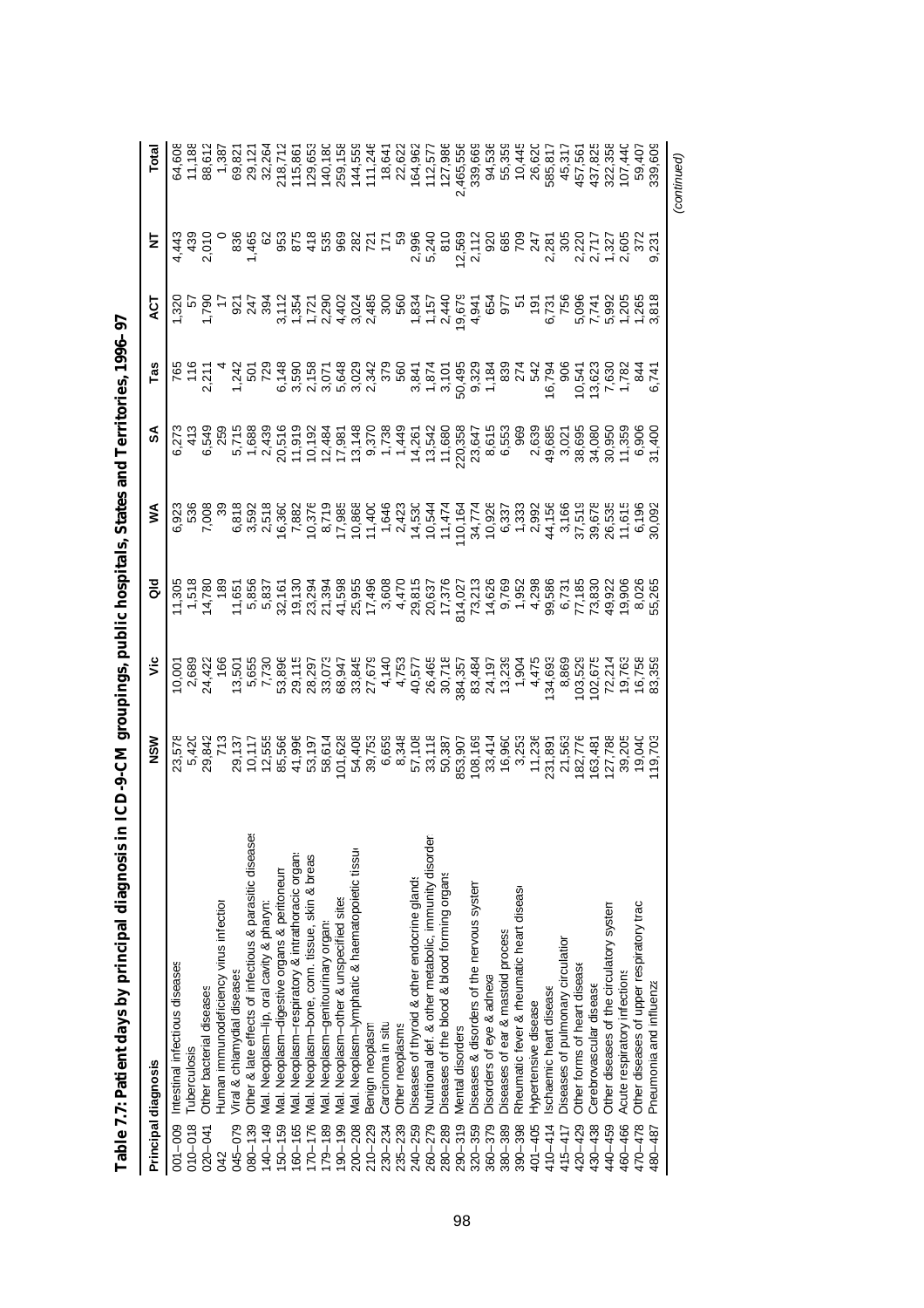|             | Principal diagnosis                                     | MSM                                                                                                                      | ۶Ë                                                                                                             | 응                                                                       | ⋚         | న్                                                                                                                                                                                                                                                                                                                                                                                                                                                                                  | Tas                                                                                                                                                                                                                             | نٍٰ     | Ξ                             | Total                                                                                           |
|-------------|---------------------------------------------------------|--------------------------------------------------------------------------------------------------------------------------|----------------------------------------------------------------------------------------------------------------|-------------------------------------------------------------------------|-----------|-------------------------------------------------------------------------------------------------------------------------------------------------------------------------------------------------------------------------------------------------------------------------------------------------------------------------------------------------------------------------------------------------------------------------------------------------------------------------------------|---------------------------------------------------------------------------------------------------------------------------------------------------------------------------------------------------------------------------------|---------|-------------------------------|-------------------------------------------------------------------------------------------------|
| 490-496     | Chronic obstructive pulmonary disease & allied          | 173,740                                                                                                                  | 87,069                                                                                                         | 74,857                                                                  | 41,868    | 42,464                                                                                                                                                                                                                                                                                                                                                                                                                                                                              |                                                                                                                                                                                                                                 |         | 4,846                         | 138,278                                                                                         |
| $500 - 519$ | Other diseases of the respiratory system                |                                                                                                                          | 41,143                                                                                                         |                                                                         |           |                                                                                                                                                                                                                                                                                                                                                                                                                                                                                     |                                                                                                                                                                                                                                 |         |                               | 188,883                                                                                         |
| 520-529     | Diseases of the oral cavity, salivary glands & jaws     |                                                                                                                          | 9,778                                                                                                          |                                                                         |           |                                                                                                                                                                                                                                                                                                                                                                                                                                                                                     |                                                                                                                                                                                                                                 |         |                               | 43,592                                                                                          |
| 530-537     | Diseases of oesophagus, stomach & duodenum              | 74,376<br>12,645<br>69,820                                                                                               | 41,096                                                                                                         | 9,028<br>28,925                                                         |           | $\begin{array}{l}5.4 \, \, \overline{1}\,4 \,\, \overline{2}\, \overline{1}\, \overline{2}\, \overline{3}\, \overline{4}\, \overline{2}\, \overline{2}\, \overline{2}\, \overline{2}\, \overline{2}\, \overline{2}\, \overline{2}\, \overline{2}\, \overline{2}\, \overline{2}\, \overline{2}\, \overline{2}\, \overline{2}\, \overline{2}\, \overline{2}\, \overline{2}\, \overline{2}\, \overline{2}\, \overline{2}\, \overline{2}\, \overline{2}\, \overline{2}\, \overline{2}\$ | פּשְׁהָהָ בִּיְבָרָה פְּפְשָׁהָ בָּהָ הָפְהָרָה בָּהָהָ הָאֲרָהָ בָּהָהָ בָּהָהָ בָּהָהָ בָּהָהָ בָּהָהָ בָּהָ<br>הָמָהָכָם הָהָהָהָ הָרָהָ הָפְהָהָ בָּהָהָהָ הָרָהָ הָרָהָ הָרָהָהָ הָרָהָהָ הָרָהָהָ הָרָהָהָ הָרָהָהָ הָרָה |         |                               | 183,360                                                                                         |
| 540-543     | Appendicitis                                            |                                                                                                                          |                                                                                                                |                                                                         |           |                                                                                                                                                                                                                                                                                                                                                                                                                                                                                     |                                                                                                                                                                                                                                 |         |                               | 62,92                                                                                           |
| 550-553     | Hernia of abdominal cavity                              | 23,610<br>35,775<br>29,5942<br>94,942                                                                                    | 15,858<br>22,557<br>27,774,089<br>17,74,089<br>21,075                                                          |                                                                         |           |                                                                                                                                                                                                                                                                                                                                                                                                                                                                                     |                                                                                                                                                                                                                                 |         |                               | 93,169                                                                                          |
| 555-558     | Noninfectious enteritis & colitis                       |                                                                                                                          |                                                                                                                |                                                                         |           |                                                                                                                                                                                                                                                                                                                                                                                                                                                                                     |                                                                                                                                                                                                                                 |         |                               | 77,060                                                                                          |
| 560-569     | Other diseases of intestines, peritoneum                |                                                                                                                          |                                                                                                                |                                                                         |           |                                                                                                                                                                                                                                                                                                                                                                                                                                                                                     |                                                                                                                                                                                                                                 |         |                               |                                                                                                 |
| 570-579     | Other diseases of digestive system                      | 126,902<br>113,862<br>29,257                                                                                             |                                                                                                                |                                                                         |           |                                                                                                                                                                                                                                                                                                                                                                                                                                                                                     |                                                                                                                                                                                                                                 |         |                               | 249,088<br>320,158<br>320,158,001<br>30,035,003,494<br>72,494<br>350,594,430                    |
| 580-599     | Diseases of the urinary system                          |                                                                                                                          |                                                                                                                |                                                                         |           |                                                                                                                                                                                                                                                                                                                                                                                                                                                                                     |                                                                                                                                                                                                                                 |         |                               |                                                                                                 |
| 600-608     | Diseases of male genital organs                         |                                                                                                                          |                                                                                                                |                                                                         |           |                                                                                                                                                                                                                                                                                                                                                                                                                                                                                     |                                                                                                                                                                                                                                 |         |                               |                                                                                                 |
| $610 - 611$ | Disorders of the breast                                 |                                                                                                                          | 3,975<br>58,598<br>58,957<br>153,709<br>89,709                                                                 |                                                                         |           |                                                                                                                                                                                                                                                                                                                                                                                                                                                                                     |                                                                                                                                                                                                                                 |         |                               |                                                                                                 |
| 614-629     | Dis. & disorders of female pelvic organs & genital tran |                                                                                                                          |                                                                                                                |                                                                         |           |                                                                                                                                                                                                                                                                                                                                                                                                                                                                                     |                                                                                                                                                                                                                                 |         |                               |                                                                                                 |
| 630-639     | Pregnancy with abortive outcome                         |                                                                                                                          |                                                                                                                |                                                                         |           |                                                                                                                                                                                                                                                                                                                                                                                                                                                                                     |                                                                                                                                                                                                                                 |         |                               |                                                                                                 |
| 640-648     | Complications mainly related to pregnancy               |                                                                                                                          |                                                                                                                |                                                                         |           |                                                                                                                                                                                                                                                                                                                                                                                                                                                                                     |                                                                                                                                                                                                                                 |         |                               |                                                                                                 |
| 650-669     | Other indications re. pregnancy, labour & deliver       |                                                                                                                          |                                                                                                                |                                                                         |           |                                                                                                                                                                                                                                                                                                                                                                                                                                                                                     |                                                                                                                                                                                                                                 |         |                               |                                                                                                 |
| 670-677     | Complications of the puerperium                         |                                                                                                                          | 6,525                                                                                                          |                                                                         |           |                                                                                                                                                                                                                                                                                                                                                                                                                                                                                     |                                                                                                                                                                                                                                 |         |                               |                                                                                                 |
| 680-709     | Diseases of the skin & subcutaneous tissue              |                                                                                                                          | 73,255                                                                                                         |                                                                         |           |                                                                                                                                                                                                                                                                                                                                                                                                                                                                                     |                                                                                                                                                                                                                                 |         |                               |                                                                                                 |
| $710 - 739$ | Diseases of the musculoskeletal system & conn. tissu-   | 4,363<br>72,778<br>72,5478,983<br>72,5478,983<br>72,73,7868<br>72,7988<br>72,7988<br>72,00,245<br>72,00,245<br>72,00,245 |                                                                                                                |                                                                         |           |                                                                                                                                                                                                                                                                                                                                                                                                                                                                                     |                                                                                                                                                                                                                                 |         |                               |                                                                                                 |
| 740-759     | Congenital anomalies                                    |                                                                                                                          |                                                                                                                |                                                                         |           |                                                                                                                                                                                                                                                                                                                                                                                                                                                                                     |                                                                                                                                                                                                                                 |         |                               |                                                                                                 |
| 760-779     | Certain conditions originating in perinatal perior      |                                                                                                                          |                                                                                                                | 26,537<br>68,110                                                        |           |                                                                                                                                                                                                                                                                                                                                                                                                                                                                                     |                                                                                                                                                                                                                                 |         |                               |                                                                                                 |
| 780-799     | Symptoms, signs & ill-defined conditions                |                                                                                                                          |                                                                                                                | 101,946<br>130,502                                                      |           |                                                                                                                                                                                                                                                                                                                                                                                                                                                                                     |                                                                                                                                                                                                                                 |         |                               |                                                                                                 |
| 800-848     | Fractures, dislocations, sprains & strains              |                                                                                                                          |                                                                                                                |                                                                         |           |                                                                                                                                                                                                                                                                                                                                                                                                                                                                                     |                                                                                                                                                                                                                                 |         |                               |                                                                                                 |
| 850-904     | Open wounds, intracranial, internal, blood vessel inju  | 60,902<br>44,053<br>26,104<br>5,741                                                                                      | 150,281<br>23,272<br>23,273<br>24,126<br>25,273,276<br>25,176,276<br>25,176,276<br>25,176,276<br>25,176,276,27 | $43.838$ $43.838$ $43.836$ $44.936$ $45.836$ $46.936$ $47.836$ $47.836$ |           |                                                                                                                                                                                                                                                                                                                                                                                                                                                                                     |                                                                                                                                                                                                                                 |         |                               | 320,873<br>629,235<br>629,328,383<br>67,828<br>67,838<br>67,788,798<br>67,788,444<br>68,788,798 |
| 905-959     | ate effects, burns, superficial & other injuries        |                                                                                                                          |                                                                                                                |                                                                         |           |                                                                                                                                                                                                                                                                                                                                                                                                                                                                                     |                                                                                                                                                                                                                                 |         |                               |                                                                                                 |
| 960-989     | Poisoning, toxic effects                                |                                                                                                                          |                                                                                                                |                                                                         |           |                                                                                                                                                                                                                                                                                                                                                                                                                                                                                     |                                                                                                                                                                                                                                 |         |                               |                                                                                                 |
| 990-995     | Other & unspecified effects of external causes          |                                                                                                                          |                                                                                                                |                                                                         |           |                                                                                                                                                                                                                                                                                                                                                                                                                                                                                     |                                                                                                                                                                                                                                 |         |                               |                                                                                                 |
| 996-999     | Complications of surgical & medical care neo            | 102,149                                                                                                                  |                                                                                                                |                                                                         |           |                                                                                                                                                                                                                                                                                                                                                                                                                                                                                     |                                                                                                                                                                                                                                 |         |                               |                                                                                                 |
| $V00-V19$   | Contact re. communicable dis., personal, family histo   | 3,49                                                                                                                     | 2,746<br>20,872                                                                                                |                                                                         |           |                                                                                                                                                                                                                                                                                                                                                                                                                                                                                     |                                                                                                                                                                                                                                 |         |                               | 10,572                                                                                          |
| $V20 - V39$ | Contact re. reproduction; liveborn infants              |                                                                                                                          |                                                                                                                |                                                                         |           |                                                                                                                                                                                                                                                                                                                                                                                                                                                                                     |                                                                                                                                                                                                                                 |         |                               | 80,239                                                                                          |
| $V40 - V59$ | Contact re. condition, specific procedures or aftercar  | 23,978<br>598,412<br>211,672                                                                                             | 520,359                                                                                                        | 200,52                                                                  |           | 9,844<br> 12,528<br> 46,62                                                                                                                                                                                                                                                                                                                                                                                                                                                          |                                                                                                                                                                                                                                 |         | 813<br>17,736<br>3,803<br>619 | ,628,67                                                                                         |
| $V60 - V82$ | Contact for other reasons                               |                                                                                                                          |                                                                                                                |                                                                         |           |                                                                                                                                                                                                                                                                                                                                                                                                                                                                                     |                                                                                                                                                                                                                                 |         |                               | 667,332<br>179,468                                                                              |
|             | <b>Not reported</b>                                     |                                                                                                                          |                                                                                                                |                                                                         |           |                                                                                                                                                                                                                                                                                                                                                                                                                                                                                     |                                                                                                                                                                                                                                 |         |                               |                                                                                                 |
| Total       |                                                         | 5,910,746                                                                                                                | 3,711,677                                                                                                      | 3,120,439                                                               | 1,448,666 | 1,466,323                                                                                                                                                                                                                                                                                                                                                                                                                                                                           | 467,159                                                                                                                                                                                                                         | 224,630 | 182,087                       | 16,531,727                                                                                      |

Table 7.7 (continued): Patient days by principal diagnosis in ICD-9-CM groupings, public hospitals, States and Territories, 1996-97 **Table 7.7 (continued): Patient days by principal diagnosis in ICD-9-CM groupings, public hospitals, States and Territories, 1996–97**

Note: Abbreviations: mal.--malignant, dis.--diseases, def.--deficiency, nec--not elsewhere classified, conn.--connective, re.--related to. *Note:* Abbreviations: mal.— malignant, dis.— diseases, def.— deficiency, nec— not elsewhere classified, conn.— connective, re.— related to.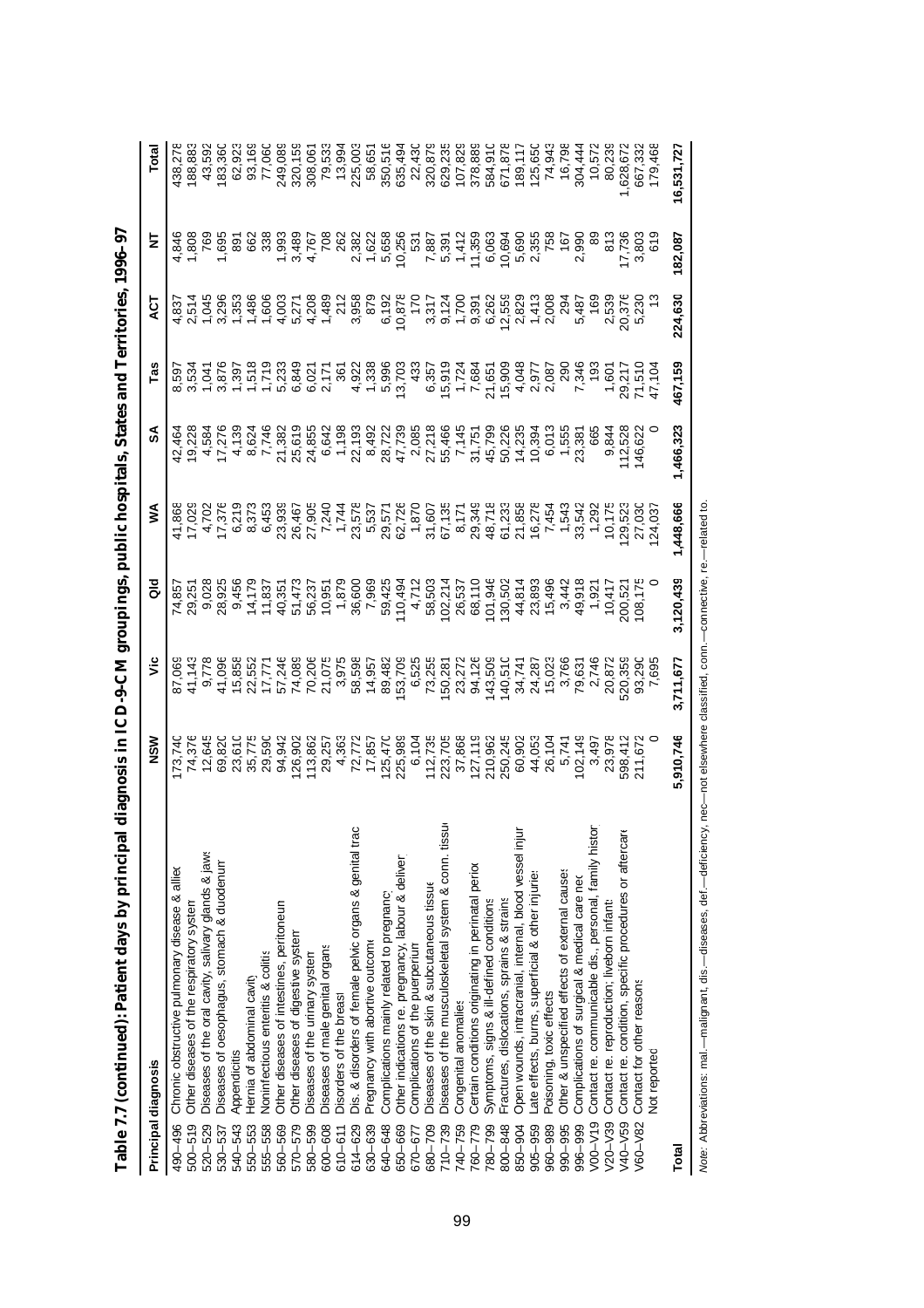|             | Principal diagnosis                                     | MSN | ۶Ë           | る | ⋚                                                                                                                                                                                                                                                                                                                                                                                                                                                                     | వ్ | Tas                                                                                                                                                                                                                                                                                                                 | ă                                                                                                               | 눋                             | Total <sup>(a)</sup>                                                                                                                                                                                                                                                        |
|-------------|---------------------------------------------------------|-----|--------------|---|-----------------------------------------------------------------------------------------------------------------------------------------------------------------------------------------------------------------------------------------------------------------------------------------------------------------------------------------------------------------------------------------------------------------------------------------------------------------------|----|---------------------------------------------------------------------------------------------------------------------------------------------------------------------------------------------------------------------------------------------------------------------------------------------------------------------|-----------------------------------------------------------------------------------------------------------------|-------------------------------|-----------------------------------------------------------------------------------------------------------------------------------------------------------------------------------------------------------------------------------------------------------------------------|
| $001 - 009$ | Intestinal infectious diseases                          |     | 2,097        |   | 757<br>76                                                                                                                                                                                                                                                                                                                                                                                                                                                             |    |                                                                                                                                                                                                                                                                                                                     |                                                                                                                 |                               | 9,005                                                                                                                                                                                                                                                                       |
| $010 - 018$ | Tuberculosis                                            |     |              |   |                                                                                                                                                                                                                                                                                                                                                                                                                                                                       |    |                                                                                                                                                                                                                                                                                                                     |                                                                                                                 |                               |                                                                                                                                                                                                                                                                             |
| 020-041     | Other bacterial diseases                                |     | 188<br>5,483 |   |                                                                                                                                                                                                                                                                                                                                                                                                                                                                       |    |                                                                                                                                                                                                                                                                                                                     |                                                                                                                 |                               | 15,883                                                                                                                                                                                                                                                                      |
| 042         | Human immunodeficiency virus infection                  |     |              |   |                                                                                                                                                                                                                                                                                                                                                                                                                                                                       |    |                                                                                                                                                                                                                                                                                                                     |                                                                                                                 |                               |                                                                                                                                                                                                                                                                             |
| 045-079     | Viral & chlamydial diseases                             |     |              |   | $\begin{array}{cccccccccccccccccc} \mathcal{S} & \mathcal{S} & \mathcal{S} & \mathcal{S} & \mathcal{S} & \mathcal{S} & \mathcal{S} & \mathcal{S} & \mathcal{S} & \mathcal{S} & \mathcal{S} & \mathcal{S} & \mathcal{S} & \mathcal{S} & \mathcal{S} & \mathcal{S} & \mathcal{S} & \mathcal{S} & \mathcal{S} & \mathcal{S} & \mathcal{S} & \mathcal{S} & \mathcal{S} & \mathcal{S} & \mathcal{S} & \mathcal{S} & \mathcal{S} & \mathcal{S} & \mathcal{S} & \mathcal{S}$ |    |                                                                                                                                                                                                                                                                                                                     |                                                                                                                 |                               |                                                                                                                                                                                                                                                                             |
| $080 - 139$ | Other & late effects of infectious & parasitic diseases |     |              |   |                                                                                                                                                                                                                                                                                                                                                                                                                                                                       |    |                                                                                                                                                                                                                                                                                                                     |                                                                                                                 | Γ.                            | 16,295<br>4,673<br>6,486                                                                                                                                                                                                                                                    |
| $140 - 149$ | Mal. Neoplasm-lip, oral cavity & pharyn:                |     |              |   |                                                                                                                                                                                                                                                                                                                                                                                                                                                                       |    |                                                                                                                                                                                                                                                                                                                     |                                                                                                                 | ი<br>ი                        |                                                                                                                                                                                                                                                                             |
| 150-159     | Mal. Neoplasm-digestive organs & peritoneun             |     |              |   |                                                                                                                                                                                                                                                                                                                                                                                                                                                                       |    |                                                                                                                                                                                                                                                                                                                     |                                                                                                                 |                               | 109,231                                                                                                                                                                                                                                                                     |
| 160-165     | Mal. Neoplasm-respiratory & intrathoracic organs        |     |              |   |                                                                                                                                                                                                                                                                                                                                                                                                                                                                       |    |                                                                                                                                                                                                                                                                                                                     |                                                                                                                 | ്റ                            |                                                                                                                                                                                                                                                                             |
| $170 - 176$ | Mal. Neoplasm-bone, conn. tissue, skin & breas          |     |              |   |                                                                                                                                                                                                                                                                                                                                                                                                                                                                       |    | 후 후 후<br>후 후 후                                                                                                                                                                                                                                                                                                      |                                                                                                                 | ີ ຕ<br>ດ                      |                                                                                                                                                                                                                                                                             |
| $179 - 189$ | Mal. Neoplasm-genitourinary organs                      |     |              |   |                                                                                                                                                                                                                                                                                                                                                                                                                                                                       |    |                                                                                                                                                                                                                                                                                                                     |                                                                                                                 | σ.<br>Γ                       |                                                                                                                                                                                                                                                                             |
| $190 - 199$ | Mal. Neoplasm-other & unspecified sites                 |     |              |   |                                                                                                                                                                                                                                                                                                                                                                                                                                                                       |    | ې                                                                                                                                                                                                                                                                                                                   |                                                                                                                 |                               |                                                                                                                                                                                                                                                                             |
| 200-208     | Mal. Neoplasm-lymphatic & haematopoietic tissur         |     |              |   |                                                                                                                                                                                                                                                                                                                                                                                                                                                                       |    |                                                                                                                                                                                                                                                                                                                     |                                                                                                                 | פ פ פ פ<br>ק ב כ כ            |                                                                                                                                                                                                                                                                             |
| 210-229     | Benign neoplasm                                         |     |              |   |                                                                                                                                                                                                                                                                                                                                                                                                                                                                       |    |                                                                                                                                                                                                                                                                                                                     |                                                                                                                 |                               |                                                                                                                                                                                                                                                                             |
| $230 - 234$ | Carcinoma in situ                                       |     |              |   |                                                                                                                                                                                                                                                                                                                                                                                                                                                                       |    | e e e e<br>c c c c                                                                                                                                                                                                                                                                                                  |                                                                                                                 |                               |                                                                                                                                                                                                                                                                             |
| $235 - 239$ | Other neoplasms                                         |     |              |   |                                                                                                                                                                                                                                                                                                                                                                                                                                                                       |    |                                                                                                                                                                                                                                                                                                                     |                                                                                                                 | ი.<br>ი                       |                                                                                                                                                                                                                                                                             |
| 240-259     | Diseases of thyroid & other endocrine glands            |     |              |   |                                                                                                                                                                                                                                                                                                                                                                                                                                                                       |    | $\frac{a}{c}$                                                                                                                                                                                                                                                                                                       |                                                                                                                 | e.n                           |                                                                                                                                                                                                                                                                             |
| 260-279     | Nutritional def. & other metabolic, immunity disorder   |     |              |   |                                                                                                                                                                                                                                                                                                                                                                                                                                                                       |    | ېم                                                                                                                                                                                                                                                                                                                  |                                                                                                                 |                               |                                                                                                                                                                                                                                                                             |
| 280-289     | Diseases of the blood & blood-forming organs            |     |              |   |                                                                                                                                                                                                                                                                                                                                                                                                                                                                       |    | ېد                                                                                                                                                                                                                                                                                                                  |                                                                                                                 |                               |                                                                                                                                                                                                                                                                             |
| $290 - 319$ | Mental disorders                                        |     |              |   |                                                                                                                                                                                                                                                                                                                                                                                                                                                                       |    |                                                                                                                                                                                                                                                                                                                     |                                                                                                                 |                               |                                                                                                                                                                                                                                                                             |
| $320 - 359$ | Diseases & disorders of the nervous system              |     |              |   |                                                                                                                                                                                                                                                                                                                                                                                                                                                                       |    |                                                                                                                                                                                                                                                                                                                     | $\frac{1}{5}$ $\frac{1}{5}$ $\frac{1}{5}$                                                                       | ਕੁ ਕੁ ਕੁ ਕੁ ਕੁ<br>ਵੱਟ ਵੱਟ     |                                                                                                                                                                                                                                                                             |
| 360-379     | Disorders of eye & adnexa                               |     |              |   |                                                                                                                                                                                                                                                                                                                                                                                                                                                                       |    |                                                                                                                                                                                                                                                                                                                     |                                                                                                                 |                               |                                                                                                                                                                                                                                                                             |
| 380-389     | Diseases of ear & mastoid process                       |     |              |   |                                                                                                                                                                                                                                                                                                                                                                                                                                                                       |    |                                                                                                                                                                                                                                                                                                                     |                                                                                                                 |                               |                                                                                                                                                                                                                                                                             |
| 390-398     | Rheumatic fever & rheumatic heart disease               |     |              |   |                                                                                                                                                                                                                                                                                                                                                                                                                                                                       |    | $\frac{1}{2}$ $\frac{1}{2}$ $\frac{1}{2}$ $\frac{1}{2}$ $\frac{1}{2}$ $\frac{1}{2}$ $\frac{1}{2}$ $\frac{1}{2}$ $\frac{1}{2}$ $\frac{1}{2}$ $\frac{1}{2}$ $\frac{1}{2}$ $\frac{1}{2}$ $\frac{1}{2}$ $\frac{1}{2}$ $\frac{1}{2}$ $\frac{1}{2}$ $\frac{1}{2}$ $\frac{1}{2}$ $\frac{1}{2}$ $\frac{1}{2}$ $\frac{1}{2}$ | $\frac{1}{6}$ $\frac{1}{6}$ $\frac{1}{6}$ $\frac{1}{6}$ $\frac{1}{6}$ $\frac{1}{6}$ $\frac{1}{6}$ $\frac{1}{6}$ | $\vec{a}$ $\vec{a}$ $\vec{a}$ | $\begin{array}{l} 22.65 & 24.66 & 25.67 & 26.67 \\ 25.67 & 25.67 & 25.67 & 26.67 & 26.67 \\ 25.67 & 25.67 & 25.67 & 26.67 & 26.67 \\ 25.67 & 25.67 & 25.67 & 26.67 & 26.67 \\ 25.67 & 25.67 & 25.67 & 26.67 & 26.67 \\ 25.67 & 25.67 & 25.67 & 26.67 & 26.67 \\ 25.67 & 25$ |
| 401-405     | Hypertensive disease                                    |     |              |   |                                                                                                                                                                                                                                                                                                                                                                                                                                                                       |    |                                                                                                                                                                                                                                                                                                                     |                                                                                                                 |                               |                                                                                                                                                                                                                                                                             |
| $410 - 414$ | Ischaemic heart disease                                 |     |              |   |                                                                                                                                                                                                                                                                                                                                                                                                                                                                       |    |                                                                                                                                                                                                                                                                                                                     |                                                                                                                 | $\frac{a}{c}$                 | 186,598                                                                                                                                                                                                                                                                     |
| 415-417     | Diseases of pulmonary circulation                       |     |              |   |                                                                                                                                                                                                                                                                                                                                                                                                                                                                       |    |                                                                                                                                                                                                                                                                                                                     |                                                                                                                 |                               |                                                                                                                                                                                                                                                                             |
| 420-429     | Other forms of heart disease                            |     |              |   |                                                                                                                                                                                                                                                                                                                                                                                                                                                                       |    |                                                                                                                                                                                                                                                                                                                     |                                                                                                                 |                               |                                                                                                                                                                                                                                                                             |
| 430-438     | Cerebrovascular disease                                 |     |              |   |                                                                                                                                                                                                                                                                                                                                                                                                                                                                       |    |                                                                                                                                                                                                                                                                                                                     |                                                                                                                 |                               | 138,701<br>105,333<br>158,349                                                                                                                                                                                                                                               |
| 440-459     | Other diseases of the circulatory system                |     |              |   |                                                                                                                                                                                                                                                                                                                                                                                                                                                                       |    |                                                                                                                                                                                                                                                                                                                     |                                                                                                                 |                               |                                                                                                                                                                                                                                                                             |
| 460-466     | Acute respiratory infections                            |     |              |   |                                                                                                                                                                                                                                                                                                                                                                                                                                                                       |    |                                                                                                                                                                                                                                                                                                                     |                                                                                                                 |                               | 20,821                                                                                                                                                                                                                                                                      |
| 470-478     | Other diseases of upper respiratory tract               |     |              |   |                                                                                                                                                                                                                                                                                                                                                                                                                                                                       |    |                                                                                                                                                                                                                                                                                                                     |                                                                                                                 |                               | 48,919                                                                                                                                                                                                                                                                      |
| 480-487     | Pneumonia and influenza                                 |     |              |   |                                                                                                                                                                                                                                                                                                                                                                                                                                                                       |    |                                                                                                                                                                                                                                                                                                                     |                                                                                                                 |                               | 80,87                                                                                                                                                                                                                                                                       |
|             |                                                         |     |              |   |                                                                                                                                                                                                                                                                                                                                                                                                                                                                       |    |                                                                                                                                                                                                                                                                                                                     |                                                                                                                 |                               | (continued)                                                                                                                                                                                                                                                                 |

Table 7.8: Patient days by principal diagnosis in ICD-9-CM groupings, private hospitals, States and Territories, 1996-97 **Table 7.8: Patient days by principal diagnosis in ICD-9-CM groupings, private hospitals, States and Territories, 1996–97**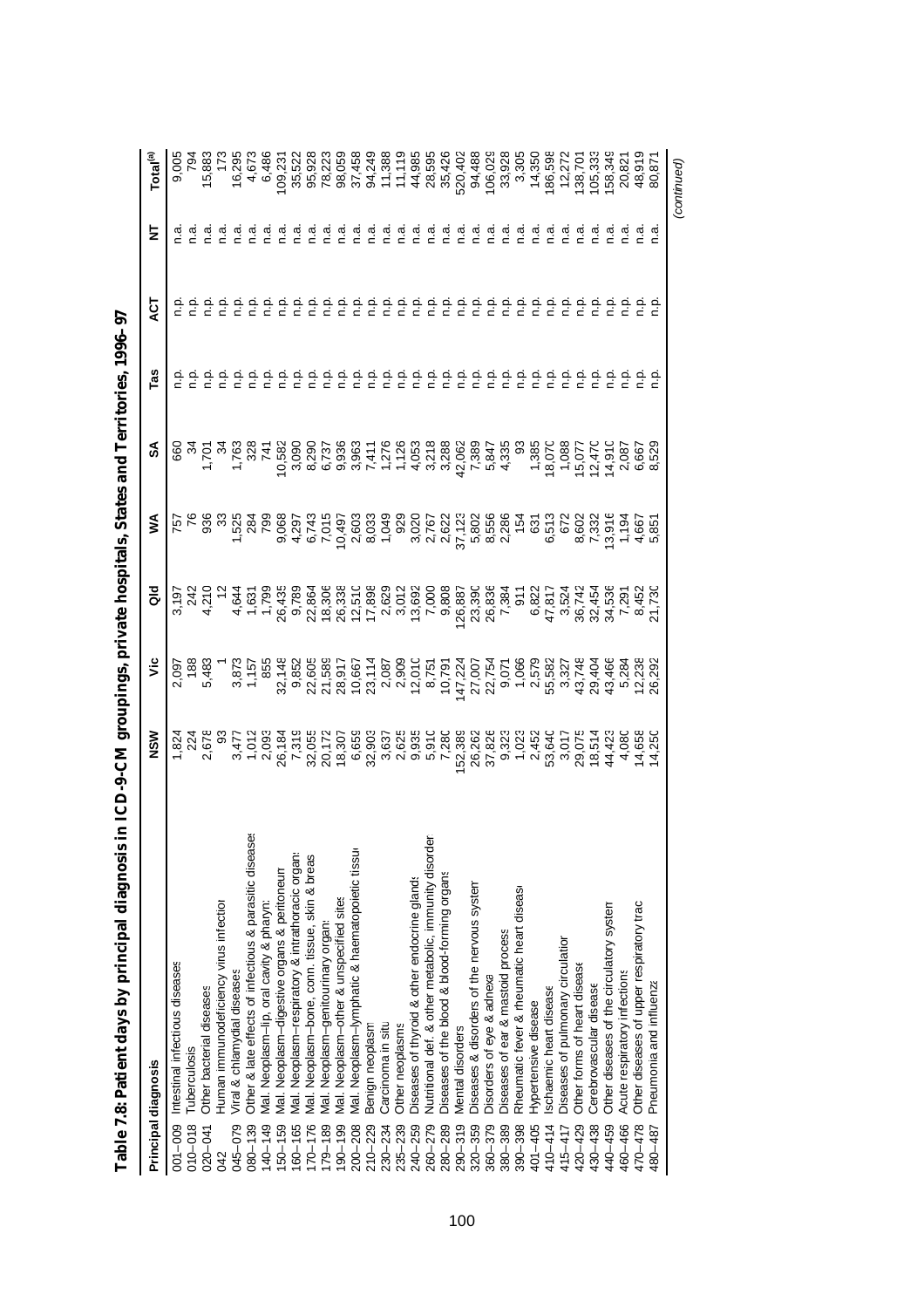|             | Principal diagnosis                                     | MSN                                                                                                                                                                                                                                                                                                                                                                                                                                 | š         | る                                                                                                                                                                                                                                                                                                                                                                                                                       | ⋚       |         | Fas            | ្ទុ                                 | ₹                           | Total <sup>(a)</sup>                                                                                                                                                                                                                                                          |
|-------------|---------------------------------------------------------|-------------------------------------------------------------------------------------------------------------------------------------------------------------------------------------------------------------------------------------------------------------------------------------------------------------------------------------------------------------------------------------------------------------------------------------|-----------|-------------------------------------------------------------------------------------------------------------------------------------------------------------------------------------------------------------------------------------------------------------------------------------------------------------------------------------------------------------------------------------------------------------------------|---------|---------|----------------|-------------------------------------|-----------------------------|-------------------------------------------------------------------------------------------------------------------------------------------------------------------------------------------------------------------------------------------------------------------------------|
| 490-496     | Chronic obstructive pulmonary disease & alliex          | 16,789                                                                                                                                                                                                                                                                                                                                                                                                                              |           |                                                                                                                                                                                                                                                                                                                                                                                                                         | 11,062  |         |                |                                     |                             | 105,686                                                                                                                                                                                                                                                                       |
| $500 - 519$ | Other diseases of the respiratory system                |                                                                                                                                                                                                                                                                                                                                                                                                                                     |           |                                                                                                                                                                                                                                                                                                                                                                                                                         |         |         |                |                                     |                             | 44,590<br>62,933                                                                                                                                                                                                                                                              |
| 520-529     | Diseases of the oral cavity, salivary glands & jaws     |                                                                                                                                                                                                                                                                                                                                                                                                                                     |           |                                                                                                                                                                                                                                                                                                                                                                                                                         |         |         |                |                                     |                             |                                                                                                                                                                                                                                                                               |
| 530-537     | Diseases of oesophagus, stomach & duodenum              |                                                                                                                                                                                                                                                                                                                                                                                                                                     |           |                                                                                                                                                                                                                                                                                                                                                                                                                         |         |         |                |                                     |                             | 122, 142                                                                                                                                                                                                                                                                      |
| 540-543     | Appendicitis                                            |                                                                                                                                                                                                                                                                                                                                                                                                                                     |           |                                                                                                                                                                                                                                                                                                                                                                                                                         |         |         |                |                                     | $\frac{a}{c}$               |                                                                                                                                                                                                                                                                               |
| 550-553     | Hernia of abdominal cavity                              |                                                                                                                                                                                                                                                                                                                                                                                                                                     |           |                                                                                                                                                                                                                                                                                                                                                                                                                         |         |         |                |                                     | σ.<br>Γ                     |                                                                                                                                                                                                                                                                               |
| 555-558     | Noninfectious enteritis & colitis                       |                                                                                                                                                                                                                                                                                                                                                                                                                                     |           |                                                                                                                                                                                                                                                                                                                                                                                                                         |         |         |                |                                     |                             |                                                                                                                                                                                                                                                                               |
| 560-569     | Other diseases of intestines, peritoneum                |                                                                                                                                                                                                                                                                                                                                                                                                                                     |           |                                                                                                                                                                                                                                                                                                                                                                                                                         |         |         |                |                                     | $\frac{a}{c}$ $\frac{a}{c}$ |                                                                                                                                                                                                                                                                               |
| 570-579     | Other diseases of digestive system                      |                                                                                                                                                                                                                                                                                                                                                                                                                                     |           |                                                                                                                                                                                                                                                                                                                                                                                                                         |         |         |                |                                     | ി.                          |                                                                                                                                                                                                                                                                               |
| 580-599     | Diseases of the urinary system                          |                                                                                                                                                                                                                                                                                                                                                                                                                                     |           |                                                                                                                                                                                                                                                                                                                                                                                                                         |         |         |                |                                     | ್ಷ                          |                                                                                                                                                                                                                                                                               |
| 600-608     | Diseases of male genital organs                         |                                                                                                                                                                                                                                                                                                                                                                                                                                     |           |                                                                                                                                                                                                                                                                                                                                                                                                                         |         |         |                | 을 흘을 흘흘을                            | ი.<br>ი                     |                                                                                                                                                                                                                                                                               |
| $610 - 611$ | Disorders of the breast                                 |                                                                                                                                                                                                                                                                                                                                                                                                                                     |           |                                                                                                                                                                                                                                                                                                                                                                                                                         |         |         |                |                                     | ್ಷ                          |                                                                                                                                                                                                                                                                               |
| 614-629     | Dis. & disorders of female pelvic organs & genital tran |                                                                                                                                                                                                                                                                                                                                                                                                                                     |           |                                                                                                                                                                                                                                                                                                                                                                                                                         |         |         | aaaaa<br>ccccc |                                     | ್ಲೆ                         |                                                                                                                                                                                                                                                                               |
| 630-639     | Pregnancy with abortive outcome                         |                                                                                                                                                                                                                                                                                                                                                                                                                                     |           |                                                                                                                                                                                                                                                                                                                                                                                                                         |         |         |                |                                     | ී.                          |                                                                                                                                                                                                                                                                               |
| 640-648     | Complications mainly related to pregnancy               |                                                                                                                                                                                                                                                                                                                                                                                                                                     |           |                                                                                                                                                                                                                                                                                                                                                                                                                         |         |         |                |                                     |                             |                                                                                                                                                                                                                                                                               |
| 650-669     | Other indications re. pregnancy, labour & deliver       |                                                                                                                                                                                                                                                                                                                                                                                                                                     |           |                                                                                                                                                                                                                                                                                                                                                                                                                         |         |         |                | م<br>م                              | ი<br>ი                      |                                                                                                                                                                                                                                                                               |
| 670-677     | Complications of the puerperium                         |                                                                                                                                                                                                                                                                                                                                                                                                                                     |           |                                                                                                                                                                                                                                                                                                                                                                                                                         |         |         |                | م<br>م                              | e.n                         |                                                                                                                                                                                                                                                                               |
| 680-709     | Diseases of the skin & subcutaneous tissue              |                                                                                                                                                                                                                                                                                                                                                                                                                                     |           |                                                                                                                                                                                                                                                                                                                                                                                                                         |         |         |                |                                     | ه.<br>م                     |                                                                                                                                                                                                                                                                               |
| $710 - 739$ | Diseases of the musculoskeletal system & conn. tissu    | $\begin{array}{l} \mathfrak{d}_0 \mathfrak{d}_1 \mathfrak{d}_2 \mathfrak{d}_3 \mathfrak{d}_4 \mathfrak{d}_5 \mathfrak{d}_6 \mathfrak{d}_7 \mathfrak{d}_8 \mathfrak{d}_7 \mathfrak{d}_8 \mathfrak{d}_8 \mathfrak{d}_7 \mathfrak{d}_8 \mathfrak{d}_7 \mathfrak{d}_8 \mathfrak{d}_7 \mathfrak{d}_8 \mathfrak{d}_7 \mathfrak{d}_8 \mathfrak{d}_7 \mathfrak{d}_8 \mathfrak{d}_7 \mathfrak{d}_8 \mathfrak{d}_7 \mathfrak{d}_8 \mathfrak{$ |           | $\begin{array}{l} 26.55\, \mathrm{m} \times 2.5\, \mathrm{m} \times 2.5\, \mathrm{m} \times 2.5\, \mathrm{m} \times 2.5\, \mathrm{m} \times 2.5\, \mathrm{m} \times 2.5\, \mathrm{m} \times 2.5\, \mathrm{m} \times 2.5\, \mathrm{m} \times 2.5\, \mathrm{m} \times 2.5\, \mathrm{m} \times 2.5\, \mathrm{m} \times 2.5\, \mathrm{m} \times 2.5\, \mathrm{m} \times 2.5\, \mathrm{m} \times 2.5\, \mathrm{m} \times 2.$ |         |         |                | 음 음 음 음                             | ه.<br>م                     | $\begin{array}{l} 33.685 \\ 33.6987 \\ 35.69987 \\ 36.699987 \\ 37.699987 \\ 38.699987 \\ 39.699987 \\ 39.699987 \\ 30.699987 \\ 33.699987 \\ 35.699987 \\ 36.699987 \\ 37.699987 \\ 38.699987 \\ 39.699987 \\ 39.699987 \\ 39.699987 \\ 39.699987 \\ 39.699987 \\ 39.699987$ |
| 740-759     | Congenital anomalies                                    |                                                                                                                                                                                                                                                                                                                                                                                                                                     |           |                                                                                                                                                                                                                                                                                                                                                                                                                         |         |         |                |                                     | ۹.c                         |                                                                                                                                                                                                                                                                               |
| 760-779     | Certain conditions originating in perinatal perior      |                                                                                                                                                                                                                                                                                                                                                                                                                                     |           |                                                                                                                                                                                                                                                                                                                                                                                                                         |         |         |                |                                     |                             |                                                                                                                                                                                                                                                                               |
| 780-799     | Symptoms, signs & ill-defined conditions                |                                                                                                                                                                                                                                                                                                                                                                                                                                     |           |                                                                                                                                                                                                                                                                                                                                                                                                                         |         |         |                | م<br>م                              |                             |                                                                                                                                                                                                                                                                               |
| 800-848     | Fractures, dislocations, sprains & strains              |                                                                                                                                                                                                                                                                                                                                                                                                                                     |           |                                                                                                                                                                                                                                                                                                                                                                                                                         |         |         |                | ۹è                                  |                             |                                                                                                                                                                                                                                                                               |
| 850-904     | Open wounds, intracranial, internal, blood vessel inju  | 6,030<br>6,073<br>6,073<br>665                                                                                                                                                                                                                                                                                                                                                                                                      |           |                                                                                                                                                                                                                                                                                                                                                                                                                         |         |         |                | ف<br>C                              | n.a                         |                                                                                                                                                                                                                                                                               |
| 905-959     | ate effects, burns, superficial & other injuries        |                                                                                                                                                                                                                                                                                                                                                                                                                                     |           |                                                                                                                                                                                                                                                                                                                                                                                                                         |         |         |                | نې<br>د                             | n.a                         |                                                                                                                                                                                                                                                                               |
| 960-989     | Poisoning, toxic effects                                |                                                                                                                                                                                                                                                                                                                                                                                                                                     |           |                                                                                                                                                                                                                                                                                                                                                                                                                         |         |         |                | 흔                                   |                             |                                                                                                                                                                                                                                                                               |
| 990-995     | Other & unspecified effects of external causes          |                                                                                                                                                                                                                                                                                                                                                                                                                                     |           |                                                                                                                                                                                                                                                                                                                                                                                                                         |         |         |                | ې                                   |                             |                                                                                                                                                                                                                                                                               |
| 996-999     | Complications of surgical & medical care nec            |                                                                                                                                                                                                                                                                                                                                                                                                                                     |           |                                                                                                                                                                                                                                                                                                                                                                                                                         |         |         |                | ېق                                  |                             |                                                                                                                                                                                                                                                                               |
| $V00-V19$   | Contact re. communicable dis., personal, family histo   |                                                                                                                                                                                                                                                                                                                                                                                                                                     |           |                                                                                                                                                                                                                                                                                                                                                                                                                         |         |         |                |                                     |                             | 5,592<br>2,476<br>127,970<br>12,679<br>66,104                                                                                                                                                                                                                                 |
| $V20 - V39$ | Contact re. reproduction; liveborn infants              |                                                                                                                                                                                                                                                                                                                                                                                                                                     |           |                                                                                                                                                                                                                                                                                                                                                                                                                         |         |         |                |                                     |                             |                                                                                                                                                                                                                                                                               |
| V40-V59     | Contact re. condition, specific procedures or aftercar  | 32,339<br>5,887<br>51,486<br>16,848<br>16,848                                                                                                                                                                                                                                                                                                                                                                                       |           |                                                                                                                                                                                                                                                                                                                                                                                                                         |         |         |                | $rac{a}{c}$ $rac{a}{c}$ $rac{a}{c}$ |                             | 491,62                                                                                                                                                                                                                                                                        |
| V60-V82     | Contact for other reasons                               |                                                                                                                                                                                                                                                                                                                                                                                                                                     |           |                                                                                                                                                                                                                                                                                                                                                                                                                         |         |         |                |                                     |                             |                                                                                                                                                                                                                                                                               |
|             | Not reported                                            |                                                                                                                                                                                                                                                                                                                                                                                                                                     |           |                                                                                                                                                                                                                                                                                                                                                                                                                         |         |         |                |                                     |                             |                                                                                                                                                                                                                                                                               |
| Total       |                                                         | ,595,633                                                                                                                                                                                                                                                                                                                                                                                                                            | 1,670,561 | , 332, 740                                                                                                                                                                                                                                                                                                                                                                                                              | 139,683 | 533,802 | 199,742        | 61,937                              | <u>ດີ</u>                   | 5,834,098                                                                                                                                                                                                                                                                     |
|             |                                                         |                                                                                                                                                                                                                                                                                                                                                                                                                                     |           |                                                                                                                                                                                                                                                                                                                                                                                                                         |         |         |                |                                     |                             |                                                                                                                                                                                                                                                                               |

| ı                                     |
|---------------------------------------|
|                                       |
|                                       |
|                                       |
|                                       |
|                                       |
|                                       |
| l                                     |
|                                       |
|                                       |
|                                       |
|                                       |
|                                       |
|                                       |
|                                       |
|                                       |
|                                       |
|                                       |
|                                       |
| ١                                     |
| ׇ֠                                    |
| ֚֚֬                                   |
| ı                                     |
|                                       |
|                                       |
|                                       |
|                                       |
|                                       |
|                                       |
|                                       |
|                                       |
|                                       |
| J                                     |
| í                                     |
|                                       |
|                                       |
| l                                     |
|                                       |
|                                       |
| l                                     |
|                                       |
|                                       |
| l                                     |
|                                       |
|                                       |
| l<br>֡֡֡֡֡֡<br>I                      |
|                                       |
| $\begin{array}{c} \hline \end{array}$ |
|                                       |
| j<br>l                                |
|                                       |
| ı                                     |
| j                                     |
|                                       |
|                                       |
| ţ                                     |
| I                                     |
| ׇ֠                                    |
| l<br>E<br>ׇ֠                          |

*Note: Abbreviation: op.-operation.*<br>(a) Total includes Tas and ACT but not NT.<br>n.a. not published.<br>n.p. not published. *Note:* Abbreviation: op.–operation.

(a) Total includes Tas and ACT but not NT.

n.a. not avalilable. n.p. not published.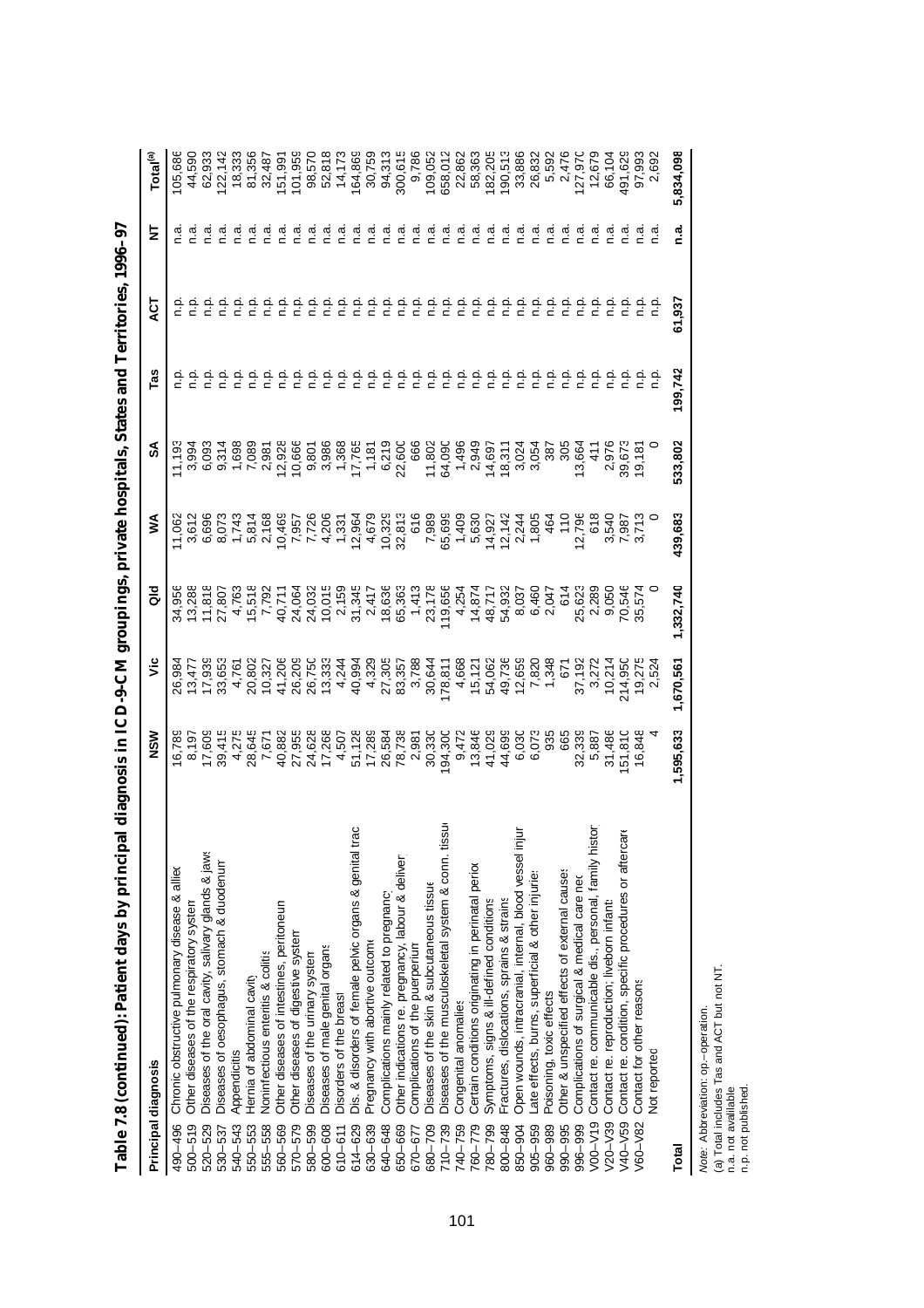| Table 7.10: Separations for females by age grou                        | and principal diagnosis in ICD-9-CM groupings, all |                                                                                                                                                                                                                                                                            |                                                                                                                                                                                                                                                                                                                                                                                          |                                                                                                                                                    |                                                                                          |           |                       | hospitals, Australia, 1996-97 |                                          |                                                                                                                                                                                                                                                                                                                                                                                                                                     |                                                                                                                                |
|------------------------------------------------------------------------|----------------------------------------------------|----------------------------------------------------------------------------------------------------------------------------------------------------------------------------------------------------------------------------------------------------------------------------|------------------------------------------------------------------------------------------------------------------------------------------------------------------------------------------------------------------------------------------------------------------------------------------------------------------------------------------------------------------------------------------|----------------------------------------------------------------------------------------------------------------------------------------------------|------------------------------------------------------------------------------------------|-----------|-----------------------|-------------------------------|------------------------------------------|-------------------------------------------------------------------------------------------------------------------------------------------------------------------------------------------------------------------------------------------------------------------------------------------------------------------------------------------------------------------------------------------------------------------------------------|--------------------------------------------------------------------------------------------------------------------------------|
| Principal diagnosis                                                    | ⊽                                                  | $\frac{4}{1}$                                                                                                                                                                                                                                                              | $5 - 14$                                                                                                                                                                                                                                                                                                                                                                                 | $15 - 24$                                                                                                                                          | $25 - 34$                                                                                | $35 - 44$ | $45 - 54$             | $55 - 64$                     | $65 - 74$                                | 75+                                                                                                                                                                                                                                                                                                                                                                                                                                 | $\mathsf{Total}^{(\text{a})}$                                                                                                  |
| Intestinal infectious diseases<br>001-009                              | 2,306                                              | 5,513                                                                                                                                                                                                                                                                      | 2,005                                                                                                                                                                                                                                                                                                                                                                                    | $-52$                                                                                                                                              |                                                                                          | 575       |                       |                               | 618                                      | 870                                                                                                                                                                                                                                                                                                                                                                                                                                 | 14,84                                                                                                                          |
| Tuberculosis<br>$010 - 018$                                            |                                                    |                                                                                                                                                                                                                                                                            |                                                                                                                                                                                                                                                                                                                                                                                          |                                                                                                                                                    | 8 H 2<br>8 H 2                                                                           |           | 35<br>35<br>35        |                               |                                          | $\tilde{\circ}$                                                                                                                                                                                                                                                                                                                                                                                                                     |                                                                                                                                |
| Other bacterial diseases<br>$020 - 041$                                |                                                    | $-22.5$                                                                                                                                                                                                                                                                    | 30<br>၁<br>၁                                                                                                                                                                                                                                                                                                                                                                             | 32<br>0                                                                                                                                            |                                                                                          | 66<br>379 |                       | 610                           | 98                                       | 1,626<br>0                                                                                                                                                                                                                                                                                                                                                                                                                          |                                                                                                                                |
| Human immunodeficiency virus infection<br>042                          |                                                    |                                                                                                                                                                                                                                                                            |                                                                                                                                                                                                                                                                                                                                                                                          |                                                                                                                                                    |                                                                                          |           |                       |                               |                                          |                                                                                                                                                                                                                                                                                                                                                                                                                                     |                                                                                                                                |
| Viral & chlamydial diseases<br>045-079                                 |                                                    |                                                                                                                                                                                                                                                                            |                                                                                                                                                                                                                                                                                                                                                                                          |                                                                                                                                                    |                                                                                          |           |                       |                               |                                          |                                                                                                                                                                                                                                                                                                                                                                                                                                     |                                                                                                                                |
| Other & late effects of infectious & parasitic diseases<br>$080 - 139$ |                                                    |                                                                                                                                                                                                                                                                            |                                                                                                                                                                                                                                                                                                                                                                                          |                                                                                                                                                    |                                                                                          |           | $rac{4}{9}$           |                               |                                          |                                                                                                                                                                                                                                                                                                                                                                                                                                     |                                                                                                                                |
| Mal. Neoplasm-lip, oral cavity & pharyn:<br>$140 - 149$                |                                                    |                                                                                                                                                                                                                                                                            |                                                                                                                                                                                                                                                                                                                                                                                          |                                                                                                                                                    | <b>1</b><br>22<br>1<br>22<br>28                                                          |           |                       |                               | 883<br>883                               | 1,056<br>256<br>17                                                                                                                                                                                                                                                                                                                                                                                                                  | 224<br>234<br>245<br>24                                                                                                        |
| Mal. Neoplasm-digestive organs & peritoneun<br>150-159                 |                                                    |                                                                                                                                                                                                                                                                            |                                                                                                                                                                                                                                                                                                                                                                                          |                                                                                                                                                    | $\frac{4}{4}$                                                                            |           | 229<br>1,707<br>1,809 |                               |                                          | 5,294                                                                                                                                                                                                                                                                                                                                                                                                                               |                                                                                                                                |
| Mal. Neoplasm-respiratory & intrathoracic organs<br>160-165            |                                                    |                                                                                                                                                                                                                                                                            |                                                                                                                                                                                                                                                                                                                                                                                          |                                                                                                                                                    |                                                                                          |           |                       |                               |                                          | 1,343                                                                                                                                                                                                                                                                                                                                                                                                                               |                                                                                                                                |
| Mal. Neoplasm-bone, conn. tissue, skin & breas<br>$170 - 176$          |                                                    | $\begin{array}{l} 0.75 & 0.75 & 0.75 & 0.75 & 0.75 & 0.75 & 0.75 & 0.75 & 0.75 & 0.75 & 0.75 & 0.75 & 0.75 & 0.75 & 0.75 & 0.75 & 0.75 & 0.75 & 0.75 & 0.75 & 0.75 & 0.75 & 0.75 & 0.75 & 0.75 & 0.75 & 0.75 & 0.75 & 0.75 & 0.75 & 0.75 & 0.75 & 0.75 & 0.75 & 0.75 & 0.$ | $\begin{array}{lllllllllllll} \hat{c} & \hat{c} & \hat{c} & \hat{c} & \hat{c} & \hat{c} & \hat{c} & \hat{c} & \hat{c} & \hat{c} & \hat{c} & \hat{c} & \hat{c} & \hat{c} & \hat{c} & \hat{c} & \hat{c} & \hat{c} & \hat{c} & \hat{c} & \hat{c} & \hat{c} & \hat{c} & \hat{c} & \hat{c} & \hat{c} & \hat{c} & \hat{c} & \hat{c} & \hat{c} & \hat{c} & \hat{c} & \hat{c} & \hat{c} & \hat{$ | v<br>2007 - Canto Control (1996)<br>2008 - Canto Control (1997 - Canto Control (1997 - Canto Control (1997 - Canto Canto Canto Canto Canto Canto C |                                                                                          |           | 7,896                 |                               | $4,005$<br>$4,005$<br>$6,005$<br>$6,005$ | 10,514                                                                                                                                                                                                                                                                                                                                                                                                                              | $\begin{array}{r} 15,115 \\ 5,502 \\ 40,805 \end{array}$                                                                       |
| Mal. Neoplasm-genitourinary organs<br>$179 - 189$                      |                                                    |                                                                                                                                                                                                                                                                            |                                                                                                                                                                                                                                                                                                                                                                                          |                                                                                                                                                    |                                                                                          |           | 2,183                 |                               | 3,722                                    |                                                                                                                                                                                                                                                                                                                                                                                                                                     |                                                                                                                                |
| Mal. Neoplasm-other & unspecified sites<br>$90 - 199$                  |                                                    |                                                                                                                                                                                                                                                                            |                                                                                                                                                                                                                                                                                                                                                                                          |                                                                                                                                                    |                                                                                          |           |                       |                               |                                          |                                                                                                                                                                                                                                                                                                                                                                                                                                     |                                                                                                                                |
| Mal. Neoplasm-lymphatic & haematopoietic tissur<br>200-208             | <b>82</b><br>9                                     |                                                                                                                                                                                                                                                                            |                                                                                                                                                                                                                                                                                                                                                                                          |                                                                                                                                                    |                                                                                          |           |                       |                               |                                          |                                                                                                                                                                                                                                                                                                                                                                                                                                     |                                                                                                                                |
| Nutritional def. & other metabolic, immunity disorder<br>$210 - 229$   | 247                                                |                                                                                                                                                                                                                                                                            |                                                                                                                                                                                                                                                                                                                                                                                          |                                                                                                                                                    | ב פיטי טיטיציפיב<br>לומצים באיליפטיפיליקים של המייחדים<br>לומצים באיליפטיפים של המייחדים |           |                       |                               | 087<br>0900<br>0,090<br>0,090<br>0,090   | $\begin{array}{l} \mathcal{Q} \, \mathcal{A} \, \mathcal{A} \, \mathcal{A} \, \mathcal{A} \, \mathcal{A} \, \mathcal{A} \, \mathcal{A} \, \mathcal{A} \, \mathcal{A} \, \mathcal{A} \, \mathcal{A} \, \mathcal{A} \, \mathcal{A} \, \mathcal{A} \, \mathcal{A} \, \mathcal{A} \, \mathcal{A} \, \mathcal{A} \, \mathcal{A} \, \mathcal{A} \, \mathcal{A} \, \mathcal{A} \, \mathcal{A} \, \mathcal{A} \, \mathcal{A} \, \mathcal{A$ | 14,065<br>21,065<br>21,064<br>10,064<br>10,064                                                                                 |
| Carcinoma in situ<br>230-234                                           |                                                    |                                                                                                                                                                                                                                                                            |                                                                                                                                                                                                                                                                                                                                                                                          |                                                                                                                                                    |                                                                                          |           |                       |                               |                                          |                                                                                                                                                                                                                                                                                                                                                                                                                                     |                                                                                                                                |
| Other neoplasms<br>$235 - 239$                                         |                                                    |                                                                                                                                                                                                                                                                            |                                                                                                                                                                                                                                                                                                                                                                                          |                                                                                                                                                    |                                                                                          |           |                       |                               |                                          |                                                                                                                                                                                                                                                                                                                                                                                                                                     |                                                                                                                                |
| Diseases of thyroid and & other endocrine glands<br>240-259            |                                                    |                                                                                                                                                                                                                                                                            |                                                                                                                                                                                                                                                                                                                                                                                          |                                                                                                                                                    |                                                                                          |           |                       |                               |                                          |                                                                                                                                                                                                                                                                                                                                                                                                                                     |                                                                                                                                |
| Nutritional def. & other metabolic, immunity disorder<br>260-279       |                                                    |                                                                                                                                                                                                                                                                            |                                                                                                                                                                                                                                                                                                                                                                                          |                                                                                                                                                    |                                                                                          |           |                       |                               |                                          |                                                                                                                                                                                                                                                                                                                                                                                                                                     |                                                                                                                                |
| Diseases of the blood & blood-forming organs<br>280-289                |                                                    |                                                                                                                                                                                                                                                                            |                                                                                                                                                                                                                                                                                                                                                                                          |                                                                                                                                                    |                                                                                          |           |                       |                               |                                          |                                                                                                                                                                                                                                                                                                                                                                                                                                     |                                                                                                                                |
| Mental disorders<br>$290 - 319$                                        |                                                    |                                                                                                                                                                                                                                                                            |                                                                                                                                                                                                                                                                                                                                                                                          |                                                                                                                                                    |                                                                                          |           |                       |                               |                                          |                                                                                                                                                                                                                                                                                                                                                                                                                                     |                                                                                                                                |
| Diseases & disorders of the nervous system<br>320-349                  |                                                    |                                                                                                                                                                                                                                                                            |                                                                                                                                                                                                                                                                                                                                                                                          |                                                                                                                                                    |                                                                                          |           |                       |                               |                                          |                                                                                                                                                                                                                                                                                                                                                                                                                                     |                                                                                                                                |
| Disorders of eye & adnexa<br>$360 - 379$                               |                                                    |                                                                                                                                                                                                                                                                            |                                                                                                                                                                                                                                                                                                                                                                                          |                                                                                                                                                    |                                                                                          |           |                       |                               |                                          |                                                                                                                                                                                                                                                                                                                                                                                                                                     |                                                                                                                                |
| Diseases of ear & mastoid process<br>380-389                           |                                                    |                                                                                                                                                                                                                                                                            |                                                                                                                                                                                                                                                                                                                                                                                          |                                                                                                                                                    |                                                                                          |           |                       |                               |                                          |                                                                                                                                                                                                                                                                                                                                                                                                                                     |                                                                                                                                |
| Rheumatic fever & rheumatic heart disease<br>390-398                   |                                                    |                                                                                                                                                                                                                                                                            |                                                                                                                                                                                                                                                                                                                                                                                          |                                                                                                                                                    |                                                                                          |           |                       |                               |                                          |                                                                                                                                                                                                                                                                                                                                                                                                                                     | $\begin{array}{c} 4,581 \\ 4,888 \\ 18,77 \\ 18,77 \\ 19,77 \\ 10,79 \\ 11,70 \\ 13,70 \\ 15 \\ 15 \\ 19 \\ 15 \\ \end{array}$ |
| Hypertensive disease<br>401-405                                        |                                                    |                                                                                                                                                                                                                                                                            |                                                                                                                                                                                                                                                                                                                                                                                          |                                                                                                                                                    |                                                                                          |           |                       |                               |                                          |                                                                                                                                                                                                                                                                                                                                                                                                                                     |                                                                                                                                |
| schaemic heart disease<br>$410 - 414$                                  |                                                    |                                                                                                                                                                                                                                                                            |                                                                                                                                                                                                                                                                                                                                                                                          |                                                                                                                                                    |                                                                                          |           |                       |                               |                                          | 1,636<br>20,950<br>1,034<br>23,701                                                                                                                                                                                                                                                                                                                                                                                                  | 4,789<br>54,223                                                                                                                |
| Diseases of pulmonary circulation<br>415-417                           |                                                    |                                                                                                                                                                                                                                                                            |                                                                                                                                                                                                                                                                                                                                                                                          |                                                                                                                                                    |                                                                                          |           |                       |                               |                                          |                                                                                                                                                                                                                                                                                                                                                                                                                                     | 3,82                                                                                                                           |
| Other forms of heart disease<br>420-429                                |                                                    |                                                                                                                                                                                                                                                                            |                                                                                                                                                                                                                                                                                                                                                                                          |                                                                                                                                                    |                                                                                          |           |                       |                               |                                          |                                                                                                                                                                                                                                                                                                                                                                                                                                     | 44,12                                                                                                                          |
| Cerebrovascular disease<br>430-438                                     | 8 g ±                                              | 2 F                                                                                                                                                                                                                                                                        | 5845                                                                                                                                                                                                                                                                                                                                                                                     |                                                                                                                                                    |                                                                                          |           |                       |                               |                                          | 13,962                                                                                                                                                                                                                                                                                                                                                                                                                              | 24,810                                                                                                                         |
| Other diseases of the circulatory system<br>440-459                    |                                                    | ္ထ                                                                                                                                                                                                                                                                         |                                                                                                                                                                                                                                                                                                                                                                                          |                                                                                                                                                    |                                                                                          |           |                       |                               |                                          |                                                                                                                                                                                                                                                                                                                                                                                                                                     | 50,47                                                                                                                          |
| Acute respiratory infections<br>460-466                                | 5,962<br>153<br>855                                | 4,889<br>3,667<br>2,755                                                                                                                                                                                                                                                    | $\frac{9,844}{9,197}$                                                                                                                                                                                                                                                                                                                                                                    |                                                                                                                                                    |                                                                                          |           |                       |                               |                                          | 10,783<br>1,751<br>545                                                                                                                                                                                                                                                                                                                                                                                                              | 20,113                                                                                                                         |
| Other diseases of upper respiratory tract<br>470-478                   |                                                    |                                                                                                                                                                                                                                                                            |                                                                                                                                                                                                                                                                                                                                                                                          |                                                                                                                                                    |                                                                                          |           |                       |                               |                                          |                                                                                                                                                                                                                                                                                                                                                                                                                                     | 34,37                                                                                                                          |
| Pneumonia and influenza<br>480-487                                     |                                                    |                                                                                                                                                                                                                                                                            |                                                                                                                                                                                                                                                                                                                                                                                          |                                                                                                                                                    |                                                                                          |           |                       |                               |                                          | 8,759                                                                                                                                                                                                                                                                                                                                                                                                                               | 26,849                                                                                                                         |
|                                                                        |                                                    |                                                                                                                                                                                                                                                                            |                                                                                                                                                                                                                                                                                                                                                                                          |                                                                                                                                                    |                                                                                          |           |                       |                               |                                          |                                                                                                                                                                                                                                                                                                                                                                                                                                     | (continued)                                                                                                                    |

| I                                                            |
|--------------------------------------------------------------|
|                                                              |
| ŗ                                                            |
|                                                              |
| I                                                            |
|                                                              |
|                                                              |
|                                                              |
| ı                                                            |
|                                                              |
|                                                              |
| $\frac{1}{2}$<br>i                                           |
|                                                              |
| ֚֚֡                                                          |
|                                                              |
|                                                              |
|                                                              |
| ١<br>I                                                       |
| - 1<br>- 1<br>- 1<br>-<br>;                                  |
|                                                              |
|                                                              |
| ١<br>١                                                       |
| ֖֖֖֖֖֧ׅ֖ׅ֖֖֧֧֪֪֪֪֪֪֪֪ׅ֚֚֚֚֚֚֚֚֚֚֚֚֚֚֚֚֚֚֚֚֚֚֚֚֚֚֡֬֝֝֝֝֝֓֞֝֬֝ |
|                                                              |
|                                                              |
|                                                              |
|                                                              |
| )                                                            |
| i                                                            |
|                                                              |
| l                                                            |
|                                                              |
| i                                                            |
| $\overline{1}$<br>ı                                          |
|                                                              |
|                                                              |
| l                                                            |
|                                                              |
| $\overline{\phantom{a}}$                                     |
|                                                              |
| י ייתו<br>ׇ֚֓                                                |
| i<br>C                                                       |
| 3                                                            |
| ē                                                            |
|                                                              |
|                                                              |
|                                                              |
|                                                              |
|                                                              |
|                                                              |
|                                                              |
|                                                              |
| I                                                            |
|                                                              |
|                                                              |
| ֖֖֖֧ׅ֖֖֧֪ׅ֖֧֚֚֚֚֚֚֚֚֚֚֚֚֚֚֚֚֚֚֚֚֚֚֚֚֡֝֝֝֝֝֝֝֝֝֝֝             |
| l                                                            |
|                                                              |
|                                                              |
| ׇ֠                                                           |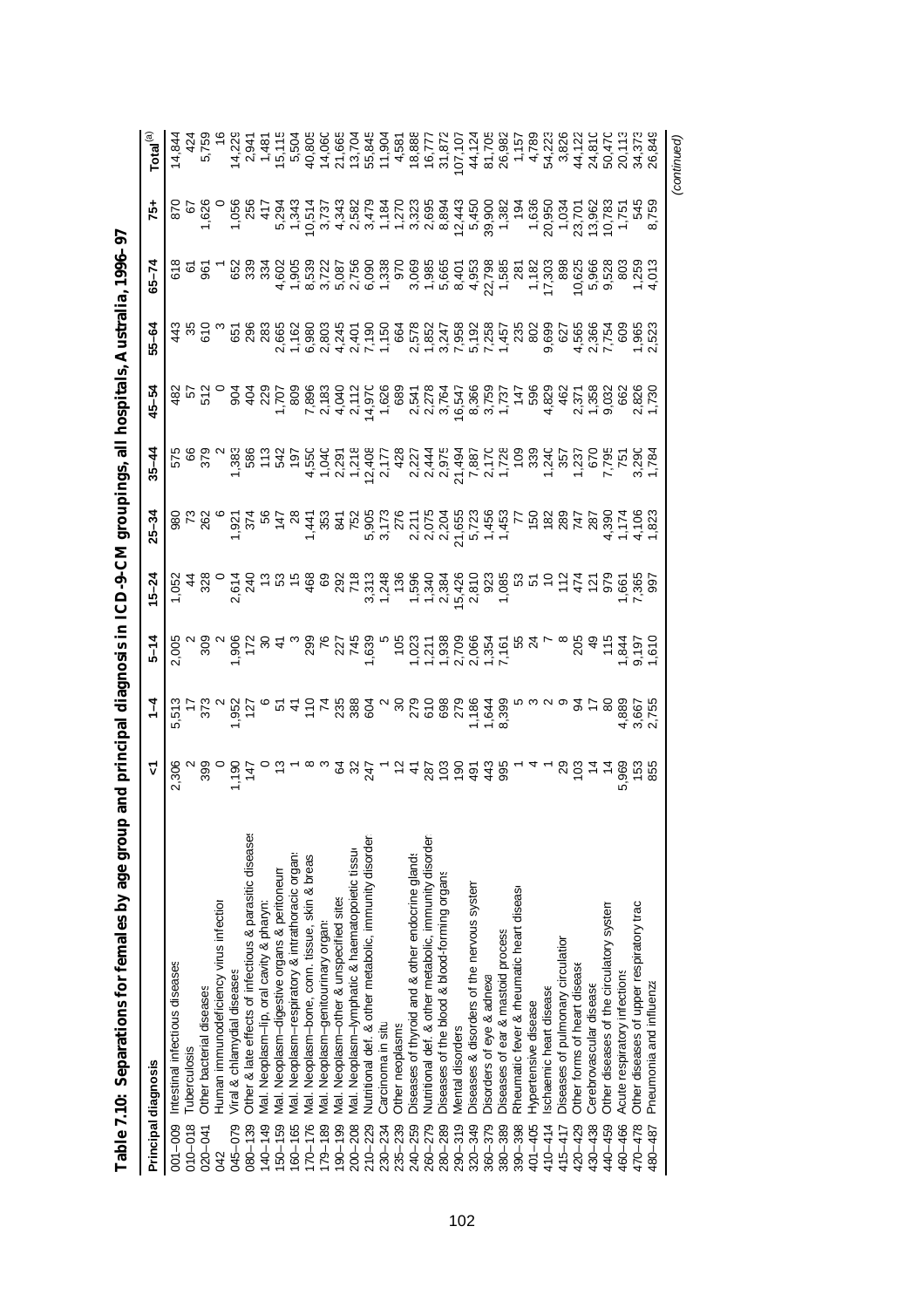| Principal diagnosis                                                  |        | İ       | $5 - 14$ | $15 - 24$                                                                                                                                                                                                                            | $25 - 34$                                                                                                                                                                                                                            |         | $45 - 54$ | 55-64   | $65 - 74$               | 75+                      | $\mathsf{Total}^{(\text{a})}$        |
|----------------------------------------------------------------------|--------|---------|----------|--------------------------------------------------------------------------------------------------------------------------------------------------------------------------------------------------------------------------------------|--------------------------------------------------------------------------------------------------------------------------------------------------------------------------------------------------------------------------------------|---------|-----------|---------|-------------------------|--------------------------|--------------------------------------|
| Chronic obstructive pulmonary disease & allied<br>490-496            |        |         |          |                                                                                                                                                                                                                                      | r - co va qua de vente de la de la de la de la de la de la de la de la de la de la de la de la de la de la de<br>Vocincia de la de la de la de la de la de la de la de la de la de la de la de la de la de la de la de la de la<br>S |         |           |         |                         |                          |                                      |
| Other diseases of the respiratory system<br>$500 - 519$              |        |         |          |                                                                                                                                                                                                                                      |                                                                                                                                                                                                                                      |         |           |         |                         |                          |                                      |
| Diseases of the oral cavity, salivary glands & jaws<br>520-529       |        |         |          |                                                                                                                                                                                                                                      |                                                                                                                                                                                                                                      |         |           |         |                         |                          |                                      |
| Diseases of oesophagus, stomach & duodenum<br>530-537                |        |         |          |                                                                                                                                                                                                                                      |                                                                                                                                                                                                                                      |         |           |         |                         |                          | 53,581<br>19,094<br>37,269<br>91,872 |
| Appendicitis<br>540-543                                              |        |         |          |                                                                                                                                                                                                                                      |                                                                                                                                                                                                                                      |         |           |         |                         |                          | 12,43                                |
| Hernia of abdominal cavity<br>550-553                                |        |         |          |                                                                                                                                                                                                                                      |                                                                                                                                                                                                                                      |         |           |         |                         |                          |                                      |
| Noninfectious enteritis & colitis<br>555-558                         |        |         |          |                                                                                                                                                                                                                                      |                                                                                                                                                                                                                                      |         |           |         |                         |                          |                                      |
| Other diseases of intestines, peritoneum<br>560-569                  |        |         |          |                                                                                                                                                                                                                                      |                                                                                                                                                                                                                                      |         |           |         |                         |                          |                                      |
| Other diseases of digestive system<br>570-579                        |        |         |          |                                                                                                                                                                                                                                      |                                                                                                                                                                                                                                      |         |           |         |                         |                          |                                      |
| Diseases of the urinary system<br>580-599                            |        |         |          |                                                                                                                                                                                                                                      |                                                                                                                                                                                                                                      |         |           |         |                         |                          |                                      |
| Diseases of male genital organs<br>600-608                           |        |         |          |                                                                                                                                                                                                                                      |                                                                                                                                                                                                                                      |         |           |         |                         |                          |                                      |
| Disorders of the breast<br>$610 - 611$                               |        |         |          |                                                                                                                                                                                                                                      |                                                                                                                                                                                                                                      |         |           |         |                         |                          |                                      |
| Dis. & disorders of female pelvic organs & genital trac<br>614-629   |        |         |          |                                                                                                                                                                                                                                      |                                                                                                                                                                                                                                      |         |           |         |                         |                          |                                      |
| Complications of pregnancy, childbirth & puerperium<br>630-677       |        |         |          |                                                                                                                                                                                                                                      |                                                                                                                                                                                                                                      |         |           |         |                         |                          |                                      |
| Diseases of the skin & subcutaneous tissue<br>680-709                |        |         |          |                                                                                                                                                                                                                                      |                                                                                                                                                                                                                                      |         |           |         |                         |                          |                                      |
| Diseases of the musculoskeletal system & conn. tissue<br>$710 - 739$ |        |         |          |                                                                                                                                                                                                                                      |                                                                                                                                                                                                                                      |         |           |         |                         |                          |                                      |
| Congenital anomalies<br>740-759                                      |        |         |          |                                                                                                                                                                                                                                      |                                                                                                                                                                                                                                      |         |           |         |                         | $13.36203$<br>$19.96203$ |                                      |
| Certain conditions originating in perinatal perior<br>760-779        |        |         |          |                                                                                                                                                                                                                                      |                                                                                                                                                                                                                                      |         |           |         |                         |                          |                                      |
| Symptoms, signs & ill-defined conditions<br>780-799                  |        |         |          |                                                                                                                                                                                                                                      |                                                                                                                                                                                                                                      |         |           |         |                         |                          |                                      |
| Fractures, dislocations, sprains & strains<br>800-848                |        |         |          |                                                                                                                                                                                                                                      |                                                                                                                                                                                                                                      |         |           |         |                         |                          |                                      |
| Open wounds, intracranial, internal, blood vessel injur<br>850-904   |        |         |          |                                                                                                                                                                                                                                      |                                                                                                                                                                                                                                      |         |           |         |                         |                          |                                      |
| Late effects, burns, superficial & other injuries<br>$905 - 959$     |        |         |          |                                                                                                                                                                                                                                      |                                                                                                                                                                                                                                      |         |           |         |                         |                          |                                      |
| Poisoning, toxic effects<br>960-989                                  |        |         |          |                                                                                                                                                                                                                                      |                                                                                                                                                                                                                                      |         |           |         |                         |                          |                                      |
| Other & unspecified effects of external causes<br>990-995            |        |         |          |                                                                                                                                                                                                                                      |                                                                                                                                                                                                                                      |         |           |         |                         |                          |                                      |
| Complications of surgical & medical care neo<br>996-999              |        |         |          |                                                                                                                                                                                                                                      |                                                                                                                                                                                                                                      |         |           |         |                         |                          |                                      |
| Contact re. communicable dis., personal, family histor<br>$V00-V19$  |        |         |          |                                                                                                                                                                                                                                      |                                                                                                                                                                                                                                      |         |           |         |                         |                          |                                      |
| Contact re. reproduction; liveborn infants<br>$V20-V39$              |        |         |          |                                                                                                                                                                                                                                      |                                                                                                                                                                                                                                      |         |           |         |                         |                          |                                      |
| Contact re. condition, specific procedures or aftercare<br>V40-V59   |        |         |          | vi – Givinus – Listo – Chino – Chino – Chino – Chino – Chino – Chino – Chino – Chino – Chino – Chino – Chino –<br>Oberta – Chino – Chino – Chino – Chino – Chino – Chino – Chino – Chino – Chino – Chino – Chino – Chino – Chino<br> |                                                                                                                                                                                                                                      |         |           |         | 03,080<br>12,353<br>155 | 46,093<br>12,049<br>153  |                                      |
| Contact for other reasons<br>V60-V82                                 |        |         |          |                                                                                                                                                                                                                                      |                                                                                                                                                                                                                                      |         |           |         |                         |                          |                                      |
| Not reported                                                         |        |         |          |                                                                                                                                                                                                                                      |                                                                                                                                                                                                                                      |         |           |         |                         |                          |                                      |
| Total                                                                | 81,235 | 109,690 | 131,141  | 172,176                                                                                                                                                                                                                              | 220,996                                                                                                                                                                                                                              | 260,918 | 312,102   | 348,372 | 451,282                 | 348,438                  | 2,436,382                            |
|                                                                      |        |         |          |                                                                                                                                                                                                                                      |                                                                                                                                                                                                                                      |         |           |         |                         |                          |                                      |

**Table 7.9 (continued): Separations for males by age group and principal diagnosis in ICD-9-CM groupings, all hospitals, Australia, 1996–97** Table 7.9 (continued): Separations for males by age group and principal diagnosis in ICD-9-CM groupings, all hospitals, Australia, 1996–9

(a) Total includes separations for which age was not reported.

(a) Total includes separations for which age was not reported.<br>Note: Abbreviations: mal.—malignant, dis.—diseases, def.—deficiency, nec—not elsewhere classified, conn.—connective, re.—related to. *Note:* Abbreviations: mal.— malignant, dis.— diseases, def.— deficiency, nec— not elsewhere classified, conn.— connective, re.— related to.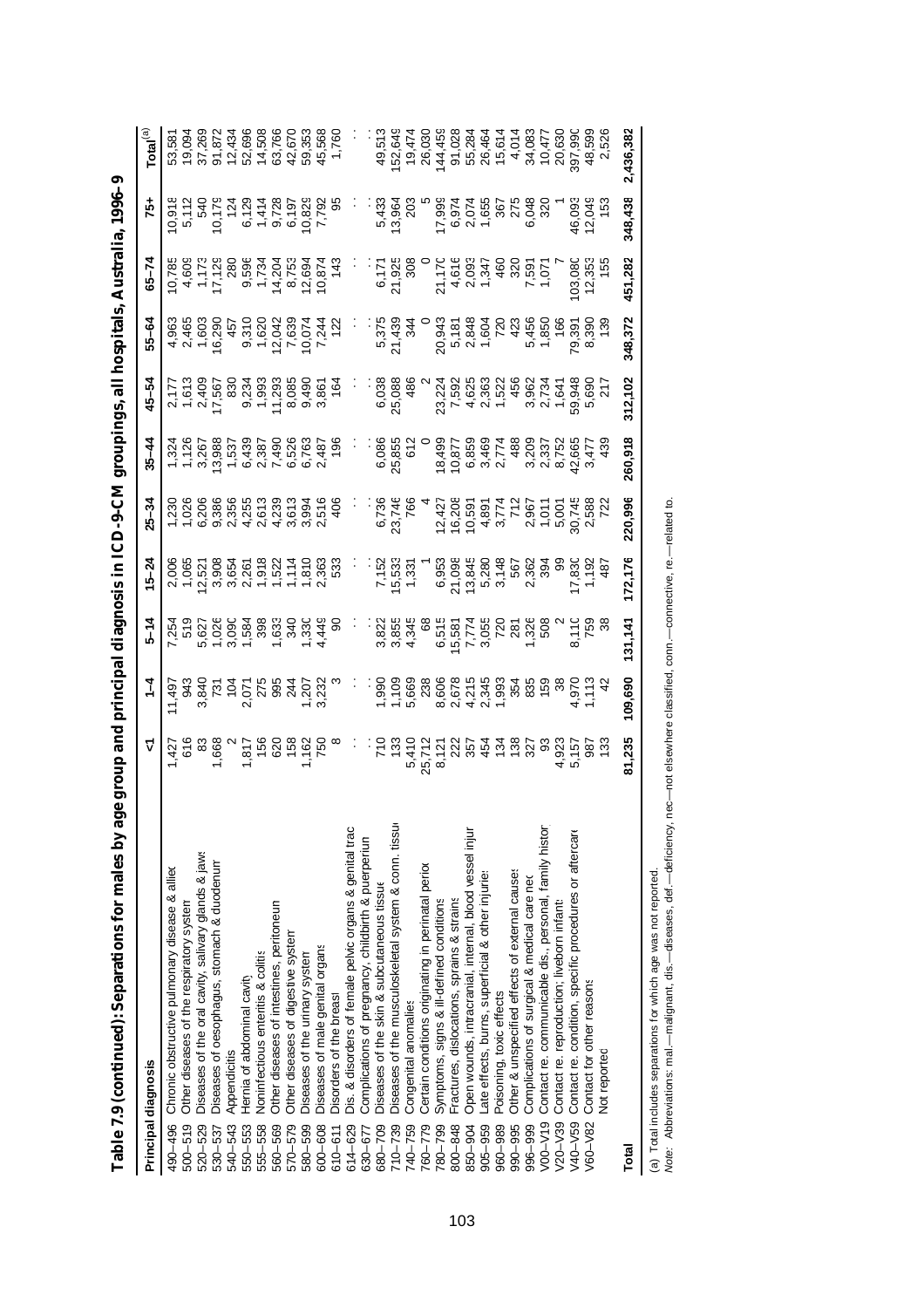| Table 7.10: Separations for females by age grou                        | p and principal diagnosis in ICD-9-CM groupings, all hospitals, Australia, 1996-97 |                                                                                                                                                                                                                                                                            |                |                 |                |                                                                                                  |                       |                |                                                                                                                                                                                                                                                                             |                                    |                                                                                                                                                                                                                                                                                                       |
|------------------------------------------------------------------------|------------------------------------------------------------------------------------|----------------------------------------------------------------------------------------------------------------------------------------------------------------------------------------------------------------------------------------------------------------------------|----------------|-----------------|----------------|--------------------------------------------------------------------------------------------------|-----------------------|----------------|-----------------------------------------------------------------------------------------------------------------------------------------------------------------------------------------------------------------------------------------------------------------------------|------------------------------------|-------------------------------------------------------------------------------------------------------------------------------------------------------------------------------------------------------------------------------------------------------------------------------------------------------|
| Principal diagnosis                                                    | ⊽                                                                                  | $\frac{1}{4}$                                                                                                                                                                                                                                                              | $5 - 14$       | $15 - 24$       | $25 - 34$      | $35 - 44$                                                                                        | $45 - 54$             | $55 - 64$      | $-7-65$                                                                                                                                                                                                                                                                     | -57                                | $\mathsf{Total}^{(\text{a})}$                                                                                                                                                                                                                                                                         |
| Intestinal infectious diseases<br>001-009                              | 2,306                                                                              | 513                                                                                                                                                                                                                                                                        | 2,005          | 1,052           |                | 575                                                                                              |                       |                |                                                                                                                                                                                                                                                                             | 870                                | 14,84.                                                                                                                                                                                                                                                                                                |
| Tuberculosis<br>$010 - 018$                                            |                                                                                    |                                                                                                                                                                                                                                                                            |                |                 |                |                                                                                                  |                       |                |                                                                                                                                                                                                                                                                             | $\overline{6}$                     |                                                                                                                                                                                                                                                                                                       |
| Other bacterial diseases<br>$020 - 041$                                |                                                                                    | 58a                                                                                                                                                                                                                                                                        | $\frac{30}{2}$ | $\frac{48}{36}$ | 8 H 2<br>8 H 2 | 87g                                                                                              | 35<br>35<br>35        | $\frac{35}{6}$ | 98                                                                                                                                                                                                                                                                          | 1,626                              |                                                                                                                                                                                                                                                                                                       |
| Human immunodeficiency virus infection<br>042                          |                                                                                    |                                                                                                                                                                                                                                                                            |                |                 |                |                                                                                                  |                       |                |                                                                                                                                                                                                                                                                             |                                    |                                                                                                                                                                                                                                                                                                       |
| Viral & chlamydial diseases<br>045-079                                 | 880 00 140 131<br>880 00 140 131<br>880 140 131                                    |                                                                                                                                                                                                                                                                            |                |                 |                |                                                                                                  |                       |                |                                                                                                                                                                                                                                                                             |                                    |                                                                                                                                                                                                                                                                                                       |
| Other & late effects of infectious & parasitic diseases<br>$080 - 139$ |                                                                                    |                                                                                                                                                                                                                                                                            |                |                 |                |                                                                                                  | $rac{4}{2}$           |                |                                                                                                                                                                                                                                                                             | 1,056<br>256<br>417                | $14,229$<br>2,941                                                                                                                                                                                                                                                                                     |
| Mal. Neoplasm-lip, oral cavity & pharyn:<br>$140 - 149$                |                                                                                    |                                                                                                                                                                                                                                                                            |                |                 |                |                                                                                                  |                       |                | 68<br>683<br>68                                                                                                                                                                                                                                                             |                                    | 1,48                                                                                                                                                                                                                                                                                                  |
| Mal. Neoplasm-digestive organs & peritoneun<br>150-159                 |                                                                                    |                                                                                                                                                                                                                                                                            |                |                 |                |                                                                                                  | 229<br>1,707<br>1,809 |                |                                                                                                                                                                                                                                                                             | 5,294                              | $15,115$<br>$5,504$                                                                                                                                                                                                                                                                                   |
| Mal. Neoplasm-respiratory & intrathoracic organs<br>60-165             |                                                                                    |                                                                                                                                                                                                                                                                            |                |                 |                |                                                                                                  |                       |                |                                                                                                                                                                                                                                                                             | 1,343                              |                                                                                                                                                                                                                                                                                                       |
| Mal. Neoplasm-bone, conn. tissue, skin & breas<br>$170 - 176$          |                                                                                    | $\begin{array}{l} 0.75 & 0.75 & 0.75 & 0.75 & 0.75 & 0.75 & 0.75 & 0.75 & 0.75 & 0.75 & 0.75 & 0.75 & 0.75 & 0.75 & 0.75 & 0.75 & 0.75 & 0.75 & 0.75 & 0.75 & 0.75 & 0.75 & 0.75 & 0.75 & 0.75 & 0.75 & 0.75 & 0.75 & 0.75 & 0.75 & 0.75 & 0.75 & 0.75 & 0.75 & 0.75 & 0.$ |                |                 |                | L 4-0-50 0002-01-0- L L L<br>www.competersor.com/2009-01-01-<br>88653926262655874598556898352568 | 7,896<br>2,183        |                | $\begin{array}{l} 2600\\ 6000\\ 4\\ 6000\\ 6000\\ 6000\\ 6000\\ 6000\\ 6000\\ 6000\\ 6000\\ 6000\\ 6000\\ 6000\\ 6000\\ 6000\\ 6000\\ 6000\\ 6000\\ 6000\\ 6000\\ 6000\\ 6000\\ 6000\\ 6000\\ 6000\\ 6000\\ 6000\\ 6000\\ 6000\\ 6000\\ 6000\\ 6000\\ 6000\\ 6000\\ 6000\\$ | 10,51                              | 40,80                                                                                                                                                                                                                                                                                                 |
| Mal. Neoplasm-genitourinary organs<br>$179 - 189$                      |                                                                                    |                                                                                                                                                                                                                                                                            |                |                 |                |                                                                                                  |                       |                |                                                                                                                                                                                                                                                                             |                                    |                                                                                                                                                                                                                                                                                                       |
| Mal. Neoplasm-other & unspecified sites<br>$190 - 199$                 |                                                                                    |                                                                                                                                                                                                                                                                            |                |                 |                |                                                                                                  |                       |                |                                                                                                                                                                                                                                                                             |                                    |                                                                                                                                                                                                                                                                                                       |
| Mal. Neoplasm-lymphatic & haematopoietic tissure<br>200-208            | 2 Y                                                                                |                                                                                                                                                                                                                                                                            |                |                 |                |                                                                                                  |                       |                |                                                                                                                                                                                                                                                                             |                                    |                                                                                                                                                                                                                                                                                                       |
| Nutritional def. & other metabolic, immunity disorder<br>$210 - 229$   | 247                                                                                |                                                                                                                                                                                                                                                                            |                |                 |                |                                                                                                  |                       |                |                                                                                                                                                                                                                                                                             |                                    | 14.664<br>16.6704<br>16.67.904                                                                                                                                                                                                                                                                        |
| Carcinoma in situ<br>230-234                                           |                                                                                    |                                                                                                                                                                                                                                                                            |                |                 |                |                                                                                                  |                       |                |                                                                                                                                                                                                                                                                             |                                    |                                                                                                                                                                                                                                                                                                       |
| Other neoplasms<br>$235 - 239$                                         |                                                                                    |                                                                                                                                                                                                                                                                            |                |                 |                |                                                                                                  |                       |                |                                                                                                                                                                                                                                                                             |                                    |                                                                                                                                                                                                                                                                                                       |
| Diseases of thyroid and & other endocrine glands<br>240-259            |                                                                                    |                                                                                                                                                                                                                                                                            |                |                 |                |                                                                                                  |                       |                |                                                                                                                                                                                                                                                                             |                                    |                                                                                                                                                                                                                                                                                                       |
| Nutritional def. & other metabolic, immunity disorder<br>260-279       |                                                                                    |                                                                                                                                                                                                                                                                            |                |                 |                |                                                                                                  |                       |                |                                                                                                                                                                                                                                                                             |                                    |                                                                                                                                                                                                                                                                                                       |
| Diseases of the blood & blood-forming organs<br>280-289                |                                                                                    |                                                                                                                                                                                                                                                                            |                |                 |                |                                                                                                  |                       |                |                                                                                                                                                                                                                                                                             |                                    |                                                                                                                                                                                                                                                                                                       |
| Mental disorders<br>$290 - 319$                                        |                                                                                    |                                                                                                                                                                                                                                                                            |                |                 |                |                                                                                                  |                       |                |                                                                                                                                                                                                                                                                             |                                    |                                                                                                                                                                                                                                                                                                       |
| Diseases & disorders of the nervous system<br>320-349                  |                                                                                    |                                                                                                                                                                                                                                                                            |                |                 |                |                                                                                                  |                       |                |                                                                                                                                                                                                                                                                             |                                    | $\begin{array}{r} 4,581 \\ 4,888 \\ 18,888 \\ 16,77 \\ 16,72 \\ 16,72 \\ 16,72 \\ 16,72 \\ 16,72 \\ 16,88 \\ 17,05 \\ 18,88 \\ 18,98 \\ 20,98 \\ 21,00 \\ 22,00 \\ 23,00 \\ 24,00 \\ 25,00 \\ 26,00 \\ 27,00 \\ 28,0 \\ 29,0 \\ 20,0 \\ 21,0 \\ 22,0 \\ 23,0 \\ 24,0 \\ 25,0 \\ 26,0 \\ 27,0 \\ 28,0$ |
| Disorders of eye & adnexa<br>$360 - 379$                               |                                                                                    |                                                                                                                                                                                                                                                                            |                |                 |                |                                                                                                  |                       |                |                                                                                                                                                                                                                                                                             |                                    |                                                                                                                                                                                                                                                                                                       |
| Diseases of ear & mastoid process<br>380-389                           |                                                                                    |                                                                                                                                                                                                                                                                            |                |                 |                |                                                                                                  |                       |                |                                                                                                                                                                                                                                                                             | 39,900<br>1,382<br>194             |                                                                                                                                                                                                                                                                                                       |
| Rheumatic fever & rheumatic heart disease<br>390-398                   |                                                                                    |                                                                                                                                                                                                                                                                            |                |                 |                |                                                                                                  |                       |                |                                                                                                                                                                                                                                                                             |                                    |                                                                                                                                                                                                                                                                                                       |
| Hypertensive disease<br>401-405                                        |                                                                                    |                                                                                                                                                                                                                                                                            |                |                 |                |                                                                                                  |                       |                |                                                                                                                                                                                                                                                                             | 1,636<br>20,950                    | 4,789                                                                                                                                                                                                                                                                                                 |
| schaemic heart disease<br>$410 - 414$                                  |                                                                                    |                                                                                                                                                                                                                                                                            |                |                 |                |                                                                                                  |                       |                |                                                                                                                                                                                                                                                                             |                                    | 54,22                                                                                                                                                                                                                                                                                                 |
| Diseases of pulmonary circulation<br>415-417                           |                                                                                    |                                                                                                                                                                                                                                                                            |                |                 |                |                                                                                                  |                       |                |                                                                                                                                                                                                                                                                             | 1,034<br>23,701                    | 3,826                                                                                                                                                                                                                                                                                                 |
| Other forms of heart disease<br>420-429                                |                                                                                    | ठ्ठ                                                                                                                                                                                                                                                                        |                |                 |                |                                                                                                  |                       |                |                                                                                                                                                                                                                                                                             |                                    | 44,12                                                                                                                                                                                                                                                                                                 |
| Cerebrovascular disease<br>430-438                                     | - 4 - 3 음 호 호                                                                      | 4                                                                                                                                                                                                                                                                          | 5845           |                 |                |                                                                                                  |                       |                |                                                                                                                                                                                                                                                                             |                                    | 24,810                                                                                                                                                                                                                                                                                                |
| Other diseases of the circulatory system<br>440-459                    |                                                                                    | 80                                                                                                                                                                                                                                                                         |                |                 |                |                                                                                                  |                       |                |                                                                                                                                                                                                                                                                             |                                    | 50,47                                                                                                                                                                                                                                                                                                 |
| Acute respiratory infections<br>460-466                                | 5,963<br>153<br>855                                                                | 4,889<br>3,667<br>2,755                                                                                                                                                                                                                                                    | ,844           |                 |                |                                                                                                  |                       |                | 0.62<br>5.96 803<br>6.52 903<br>6.013<br>6.013                                                                                                                                                                                                                              | 13,962<br>10,783<br>1,751<br>1,751 | 20,113                                                                                                                                                                                                                                                                                                |
| Other diseases of upper respiratory tract<br>470-478                   |                                                                                    |                                                                                                                                                                                                                                                                            | 9,197<br>1,610 |                 |                | 3,78                                                                                             |                       |                |                                                                                                                                                                                                                                                                             |                                    |                                                                                                                                                                                                                                                                                                       |
| Pneumonia and influenza<br>480–487                                     |                                                                                    |                                                                                                                                                                                                                                                                            |                |                 |                |                                                                                                  |                       |                |                                                                                                                                                                                                                                                                             | 8,759                              | 26,849                                                                                                                                                                                                                                                                                                |
|                                                                        |                                                                                    |                                                                                                                                                                                                                                                                            |                |                 |                |                                                                                                  |                       |                |                                                                                                                                                                                                                                                                             |                                    | (continued)                                                                                                                                                                                                                                                                                           |

| I                                                            |
|--------------------------------------------------------------|
|                                                              |
| ŗ                                                            |
|                                                              |
| I                                                            |
|                                                              |
|                                                              |
|                                                              |
| ı                                                            |
|                                                              |
|                                                              |
| $\frac{1}{2}$<br>i                                           |
|                                                              |
| ֚֚֡                                                          |
|                                                              |
|                                                              |
|                                                              |
| ١<br>I                                                       |
| - 1<br>- 1<br>- 1<br>-<br>;                                  |
|                                                              |
|                                                              |
| ١<br>١                                                       |
| ֖֖֖֖֖֧ׅ֖ׅ֖֖֧֧֪֪֪֪֪֪֪֪ׅ֚֚֚֚֚֚֚֚֚֚֚֚֚֚֚֚֚֚֚֚֚֚֚֚֚֚֡֬֝֝֝֝֝֓֞֝֬֝ |
|                                                              |
|                                                              |
|                                                              |
|                                                              |
| )                                                            |
| i                                                            |
|                                                              |
| l                                                            |
|                                                              |
| i                                                            |
| $\overline{1}$<br>ı                                          |
|                                                              |
|                                                              |
| l                                                            |
|                                                              |
| $\overline{\phantom{a}}$                                     |
|                                                              |
| י ייתו<br>ׇ֚֓                                                |
| i<br>C                                                       |
| 3                                                            |
| ē                                                            |
|                                                              |
|                                                              |
|                                                              |
|                                                              |
|                                                              |
|                                                              |
|                                                              |
|                                                              |
| I                                                            |
|                                                              |
|                                                              |
| ֖֖֖֧ׅ֖֖֧֪ׅ֖֧֚֚֚֚֚֚֚֚֚֚֚֚֚֚֚֚֚֚֚֚֚֚֚֚֡֝֝֝֝֝֝֝֝֝֝֝             |
| l                                                            |
|                                                              |
|                                                              |
| ׇ֠                                                           |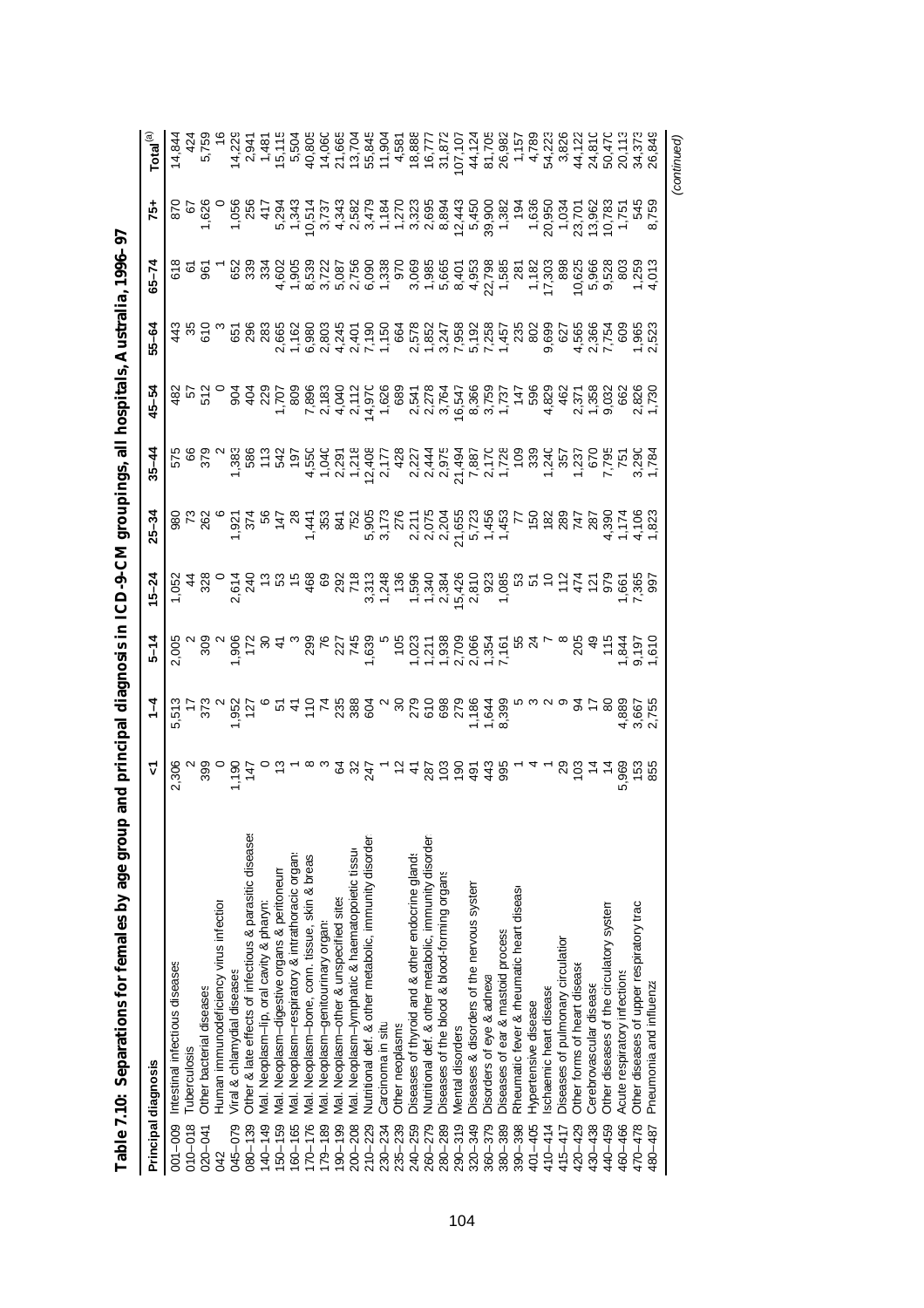| Principal diagnosis                                                    | Y                                                           | $\frac{1}{4}$ |        | $15 - 22$                                              | $25 - 34$                                                                                                    | $35 - 44$                                                                                                                                                                                                                                                                                                                                                                                                                                                                                                                                                                                                                                                                                                                                                                                                                                                                                                             | $45 - 54$                                                                                                                                                                                                                                                                                                                                                                                                                                                                        | 55-62   | $65 - 7$               |                                                                                                                                                                                                                                                                                                               | Total                                          |
|------------------------------------------------------------------------|-------------------------------------------------------------|---------------|--------|--------------------------------------------------------|--------------------------------------------------------------------------------------------------------------|-----------------------------------------------------------------------------------------------------------------------------------------------------------------------------------------------------------------------------------------------------------------------------------------------------------------------------------------------------------------------------------------------------------------------------------------------------------------------------------------------------------------------------------------------------------------------------------------------------------------------------------------------------------------------------------------------------------------------------------------------------------------------------------------------------------------------------------------------------------------------------------------------------------------------|----------------------------------------------------------------------------------------------------------------------------------------------------------------------------------------------------------------------------------------------------------------------------------------------------------------------------------------------------------------------------------------------------------------------------------------------------------------------------------|---------|------------------------|---------------------------------------------------------------------------------------------------------------------------------------------------------------------------------------------------------------------------------------------------------------------------------------------------------------|------------------------------------------------|
| Chronic obstructive pulmonary disease & allied<br>490-496              |                                                             |               |        |                                                        |                                                                                                              |                                                                                                                                                                                                                                                                                                                                                                                                                                                                                                                                                                                                                                                                                                                                                                                                                                                                                                                       |                                                                                                                                                                                                                                                                                                                                                                                                                                                                                  |         |                        |                                                                                                                                                                                                                                                                                                               |                                                |
| Other diseases of the respiratory system<br>$500 - 519$                | 2020<br>2020<br>2020                                        |               |        | 3,710<br>655                                           |                                                                                                              |                                                                                                                                                                                                                                                                                                                                                                                                                                                                                                                                                                                                                                                                                                                                                                                                                                                                                                                       |                                                                                                                                                                                                                                                                                                                                                                                                                                                                                  |         |                        |                                                                                                                                                                                                                                                                                                               | 47,678<br>15,222                               |
| Diseases of the oral cavity, salivary glands & jaws<br>520-529         |                                                             |               |        |                                                        |                                                                                                              |                                                                                                                                                                                                                                                                                                                                                                                                                                                                                                                                                                                                                                                                                                                                                                                                                                                                                                                       |                                                                                                                                                                                                                                                                                                                                                                                                                                                                                  |         |                        |                                                                                                                                                                                                                                                                                                               |                                                |
| Diseases of oesophagus, stomach & duodenum<br>530-537                  |                                                             |               |        |                                                        |                                                                                                              |                                                                                                                                                                                                                                                                                                                                                                                                                                                                                                                                                                                                                                                                                                                                                                                                                                                                                                                       |                                                                                                                                                                                                                                                                                                                                                                                                                                                                                  |         |                        |                                                                                                                                                                                                                                                                                                               |                                                |
| Appendicitis<br>540-543                                                |                                                             |               |        |                                                        |                                                                                                              |                                                                                                                                                                                                                                                                                                                                                                                                                                                                                                                                                                                                                                                                                                                                                                                                                                                                                                                       |                                                                                                                                                                                                                                                                                                                                                                                                                                                                                  |         |                        |                                                                                                                                                                                                                                                                                                               | 51,290<br>89,652<br>10,656                     |
| Hernia of abdominal cavity<br>550-553                                  |                                                             |               |        |                                                        |                                                                                                              |                                                                                                                                                                                                                                                                                                                                                                                                                                                                                                                                                                                                                                                                                                                                                                                                                                                                                                                       |                                                                                                                                                                                                                                                                                                                                                                                                                                                                                  |         |                        |                                                                                                                                                                                                                                                                                                               |                                                |
| Noninfectious enteritis & colitis<br>555-558                           |                                                             |               |        |                                                        |                                                                                                              |                                                                                                                                                                                                                                                                                                                                                                                                                                                                                                                                                                                                                                                                                                                                                                                                                                                                                                                       |                                                                                                                                                                                                                                                                                                                                                                                                                                                                                  |         |                        |                                                                                                                                                                                                                                                                                                               |                                                |
| Other diseases of intestines, peritoneum<br>560-569                    |                                                             |               |        |                                                        |                                                                                                              |                                                                                                                                                                                                                                                                                                                                                                                                                                                                                                                                                                                                                                                                                                                                                                                                                                                                                                                       |                                                                                                                                                                                                                                                                                                                                                                                                                                                                                  |         |                        |                                                                                                                                                                                                                                                                                                               |                                                |
| Other diseases of digestive system<br>570-579                          |                                                             |               |        |                                                        |                                                                                                              |                                                                                                                                                                                                                                                                                                                                                                                                                                                                                                                                                                                                                                                                                                                                                                                                                                                                                                                       |                                                                                                                                                                                                                                                                                                                                                                                                                                                                                  |         |                        |                                                                                                                                                                                                                                                                                                               |                                                |
| Diseases of the urinary system<br>580-599                              | $rac{6}{4}$ $rac{6}{5}$ $rac{6}{8}$ $rac{6}{8}$ $rac{6}{8}$ |               |        | 73<br>2006 360 780 800<br>2006 780 800<br>2007 780 800 | v oov-woow vtWkwatt F4wv4 w 833<br>F848556547 prevreded from self<br>533585634947 predtache 828 predtache 22 | 886<br>885 886 886 878<br>886 886 886<br>886 886 887<br>886 887 888                                                                                                                                                                                                                                                                                                                                                                                                                                                                                                                                                                                                                                                                                                                                                                                                                                                   |                                                                                                                                                                                                                                                                                                                                                                                                                                                                                  |         |                        |                                                                                                                                                                                                                                                                                                               | 19,961<br>19,552<br>19,722<br>19,083<br>19,083 |
| Diseases of male genital organs<br>600-608                             |                                                             |               |        |                                                        |                                                                                                              |                                                                                                                                                                                                                                                                                                                                                                                                                                                                                                                                                                                                                                                                                                                                                                                                                                                                                                                       |                                                                                                                                                                                                                                                                                                                                                                                                                                                                                  |         |                        |                                                                                                                                                                                                                                                                                                               |                                                |
| Disorders of the breast<br>$610 - 611$                                 |                                                             |               |        |                                                        |                                                                                                              |                                                                                                                                                                                                                                                                                                                                                                                                                                                                                                                                                                                                                                                                                                                                                                                                                                                                                                                       |                                                                                                                                                                                                                                                                                                                                                                                                                                                                                  |         |                        |                                                                                                                                                                                                                                                                                                               |                                                |
| Dis. & disorders of female pelvic organs & genital trac<br>614-629     |                                                             |               |        |                                                        |                                                                                                              |                                                                                                                                                                                                                                                                                                                                                                                                                                                                                                                                                                                                                                                                                                                                                                                                                                                                                                                       |                                                                                                                                                                                                                                                                                                                                                                                                                                                                                  |         |                        | $3000$<br>$3000$<br>$4$                                                                                                                                                                                                                                                                                       |                                                |
| Pregnancy with abortive outcome<br>630-639                             |                                                             |               |        |                                                        |                                                                                                              |                                                                                                                                                                                                                                                                                                                                                                                                                                                                                                                                                                                                                                                                                                                                                                                                                                                                                                                       |                                                                                                                                                                                                                                                                                                                                                                                                                                                                                  |         |                        |                                                                                                                                                                                                                                                                                                               |                                                |
| Complications mainly related to pregnancy<br>640-648                   |                                                             |               |        |                                                        |                                                                                                              |                                                                                                                                                                                                                                                                                                                                                                                                                                                                                                                                                                                                                                                                                                                                                                                                                                                                                                                       |                                                                                                                                                                                                                                                                                                                                                                                                                                                                                  |         |                        |                                                                                                                                                                                                                                                                                                               |                                                |
| Other indications re. pregnancy, labour & deliver<br>650-669           |                                                             |               |        |                                                        |                                                                                                              |                                                                                                                                                                                                                                                                                                                                                                                                                                                                                                                                                                                                                                                                                                                                                                                                                                                                                                                       |                                                                                                                                                                                                                                                                                                                                                                                                                                                                                  |         |                        |                                                                                                                                                                                                                                                                                                               |                                                |
| Complications of the puerperium<br>670-677                             |                                                             |               |        |                                                        |                                                                                                              |                                                                                                                                                                                                                                                                                                                                                                                                                                                                                                                                                                                                                                                                                                                                                                                                                                                                                                                       |                                                                                                                                                                                                                                                                                                                                                                                                                                                                                  |         |                        |                                                                                                                                                                                                                                                                                                               |                                                |
| Diseases of the skin & subcutaneous tissue<br>680-709                  |                                                             |               |        |                                                        |                                                                                                              |                                                                                                                                                                                                                                                                                                                                                                                                                                                                                                                                                                                                                                                                                                                                                                                                                                                                                                                       |                                                                                                                                                                                                                                                                                                                                                                                                                                                                                  |         |                        |                                                                                                                                                                                                                                                                                                               |                                                |
| Diseases of the musculoskeletal system & conn. tissue<br>$710 - 739$   |                                                             |               |        |                                                        |                                                                                                              |                                                                                                                                                                                                                                                                                                                                                                                                                                                                                                                                                                                                                                                                                                                                                                                                                                                                                                                       |                                                                                                                                                                                                                                                                                                                                                                                                                                                                                  |         |                        |                                                                                                                                                                                                                                                                                                               |                                                |
| Congenital anomalies<br>740-759                                        |                                                             |               |        |                                                        |                                                                                                              |                                                                                                                                                                                                                                                                                                                                                                                                                                                                                                                                                                                                                                                                                                                                                                                                                                                                                                                       |                                                                                                                                                                                                                                                                                                                                                                                                                                                                                  |         |                        |                                                                                                                                                                                                                                                                                                               |                                                |
| Certain conditions originating in perinatal perior<br>760-779          |                                                             |               |        |                                                        |                                                                                                              |                                                                                                                                                                                                                                                                                                                                                                                                                                                                                                                                                                                                                                                                                                                                                                                                                                                                                                                       |                                                                                                                                                                                                                                                                                                                                                                                                                                                                                  |         |                        |                                                                                                                                                                                                                                                                                                               |                                                |
| Symptoms, signs & ill-defined conditions<br>780-799                    |                                                             |               |        |                                                        |                                                                                                              |                                                                                                                                                                                                                                                                                                                                                                                                                                                                                                                                                                                                                                                                                                                                                                                                                                                                                                                       |                                                                                                                                                                                                                                                                                                                                                                                                                                                                                  |         |                        |                                                                                                                                                                                                                                                                                                               |                                                |
| Fractures, dislocations, sprains & strains<br>800-848                  |                                                             |               |        |                                                        |                                                                                                              |                                                                                                                                                                                                                                                                                                                                                                                                                                                                                                                                                                                                                                                                                                                                                                                                                                                                                                                       |                                                                                                                                                                                                                                                                                                                                                                                                                                                                                  |         |                        |                                                                                                                                                                                                                                                                                                               |                                                |
| Open wounds, intracranial, internal, blood vessel injur<br>850-904     |                                                             |               |        | r d'avat - de de de de l'avat - de de                  |                                                                                                              | $A\overleftrightarrow{a}=\overleftrightarrow{a}\times\overleftrightarrow{a}\times\overleftrightarrow{b}\times\overleftrightarrow{c}\times\overleftrightarrow{c}\times\overleftrightarrow{c}\times\overleftrightarrow{c}\times\overleftrightarrow{c}\times\overleftrightarrow{c}\times\overleftrightarrow{c}\times\overleftrightarrow{c}\times\overleftrightarrow{c}\times\overleftrightarrow{c}\times\overleftrightarrow{c}\times\overleftrightarrow{c}\times\overleftrightarrow{c}\times\overleftrightarrow{c}\times\overleftrightarrow{c}\times\overleftrightarrow{c}\times\overleftrightarrow{c}\times\overleftrightarrow{c}\times\overleftrightarrow{c}\times\overleftrightarrow{c}\times\overleftrightarrow{c}\times\overleftrightarrow{c}\times\overleftrightarrow{c}\times\overleftrightarrow{c}\times\overleftrightarrow{c}\times\overleftrightarrow{c}\times\overleftrightarrow{c}\times\overleftrightarrow$ | $\begin{array}{cccccc} . & . & . & . & . & . \\ . & . & . & . & . & . \\ . & . & . & . & . & . \\ . & . & . & . & . & . \\ . & . & . & . & . & . \\ . & . & . & . & . & . \\ . & . & . & . & . & . \\ . & . & . & . & . & . \\ . & . & . & . & . & . \\ . & . & . & . & . & . \\ . & . & . & . & . & . \\ . & . & . & . & . & . \\ . & . & . & . & . & . \\ . & . & . & . & . & . \\ . & . & . & . & . & . \\ . & . & . & . & . & . \\ . & . & . & . & . & . \\ . & . & . & . &$ |         |                        | $\begin{array}{l} 0.917 \\ 0.714 \\ 0.83 \\ 0.94 \\ 0.95 \\ 0.96 \\ 0.97 \\ 0.97 \\ 0.97 \\ 0.99 \\ 0.99 \\ 0.99 \\ 0.99 \\ 0.99 \\ 0.99 \\ 0.99 \\ 0.99 \\ 0.99 \\ 0.99 \\ 0.99 \\ 0.99 \\ 0.99 \\ 0.99 \\ 0.99 \\ 0.99 \\ 0.99 \\ 0.99 \\ 0.99 \\ 0.99 \\ 0.99 \\ 0.99 \\ 0.99 \\ 0.99 \\ 0.99 \\ 0.99 \\ $ |                                                |
| Late effects, burns, superficial & other injuries<br>905-959           |                                                             |               |        |                                                        |                                                                                                              |                                                                                                                                                                                                                                                                                                                                                                                                                                                                                                                                                                                                                                                                                                                                                                                                                                                                                                                       |                                                                                                                                                                                                                                                                                                                                                                                                                                                                                  |         |                        |                                                                                                                                                                                                                                                                                                               |                                                |
| Poisoning, toxic effects<br>960-989                                    |                                                             |               |        |                                                        |                                                                                                              |                                                                                                                                                                                                                                                                                                                                                                                                                                                                                                                                                                                                                                                                                                                                                                                                                                                                                                                       |                                                                                                                                                                                                                                                                                                                                                                                                                                                                                  |         |                        |                                                                                                                                                                                                                                                                                                               |                                                |
| Other & unspecified effects of external causes<br>990-995              |                                                             |               |        |                                                        |                                                                                                              |                                                                                                                                                                                                                                                                                                                                                                                                                                                                                                                                                                                                                                                                                                                                                                                                                                                                                                                       |                                                                                                                                                                                                                                                                                                                                                                                                                                                                                  |         |                        |                                                                                                                                                                                                                                                                                                               |                                                |
| Complications of surgical & medical care neo<br>996-999                |                                                             |               |        |                                                        |                                                                                                              |                                                                                                                                                                                                                                                                                                                                                                                                                                                                                                                                                                                                                                                                                                                                                                                                                                                                                                                       |                                                                                                                                                                                                                                                                                                                                                                                                                                                                                  |         |                        |                                                                                                                                                                                                                                                                                                               |                                                |
| Contact re. communicable dis., personal, family histor<br>$V - 00V$    |                                                             |               |        |                                                        |                                                                                                              |                                                                                                                                                                                                                                                                                                                                                                                                                                                                                                                                                                                                                                                                                                                                                                                                                                                                                                                       |                                                                                                                                                                                                                                                                                                                                                                                                                                                                                  |         |                        |                                                                                                                                                                                                                                                                                                               |                                                |
| Contact re. reproduction; liveborn infants<br>$V20 - V39$              |                                                             |               |        |                                                        |                                                                                                              |                                                                                                                                                                                                                                                                                                                                                                                                                                                                                                                                                                                                                                                                                                                                                                                                                                                                                                                       |                                                                                                                                                                                                                                                                                                                                                                                                                                                                                  |         |                        |                                                                                                                                                                                                                                                                                                               |                                                |
| Contact re. condition, specific procedures or aftercare<br>$V40 - V59$ |                                                             |               |        |                                                        |                                                                                                              |                                                                                                                                                                                                                                                                                                                                                                                                                                                                                                                                                                                                                                                                                                                                                                                                                                                                                                                       |                                                                                                                                                                                                                                                                                                                                                                                                                                                                                  |         | 87,187<br>8,753<br>187 | 51,234<br>12,538<br>21 (                                                                                                                                                                                                                                                                                      |                                                |
| Contact for other reasons<br>/60-V82                                   |                                                             |               |        |                                                        |                                                                                                              |                                                                                                                                                                                                                                                                                                                                                                                                                                                                                                                                                                                                                                                                                                                                                                                                                                                                                                                       |                                                                                                                                                                                                                                                                                                                                                                                                                                                                                  |         |                        |                                                                                                                                                                                                                                                                                                               |                                                |
| <b>Not reported</b>                                                    |                                                             |               |        |                                                        |                                                                                                              |                                                                                                                                                                                                                                                                                                                                                                                                                                                                                                                                                                                                                                                                                                                                                                                                                                                                                                                       |                                                                                                                                                                                                                                                                                                                                                                                                                                                                                  |         |                        |                                                                                                                                                                                                                                                                                                               |                                                |
| Total                                                                  | 57,096                                                      | 73,126        | 94,510 | 296,519                                                | 519,111                                                                                                      | 381,909                                                                                                                                                                                                                                                                                                                                                                                                                                                                                                                                                                                                                                                                                                                                                                                                                                                                                                               | 342,348                                                                                                                                                                                                                                                                                                                                                                                                                                                                          | 309,829 | 386,374                | 428,880                                                                                                                                                                                                                                                                                                       | 2,889,746                                      |
|                                                                        |                                                             |               |        |                                                        |                                                                                                              |                                                                                                                                                                                                                                                                                                                                                                                                                                                                                                                                                                                                                                                                                                                                                                                                                                                                                                                       |                                                                                                                                                                                                                                                                                                                                                                                                                                                                                  |         |                        |                                                                                                                                                                                                                                                                                                               |                                                |

**Table 7.10 (continued): Separations for females by age group and principal diagnosis in ICD-9-CM groupings, all hospitals, Australia, 1996–97** Table 7.10 (continued): Separations for females by age group and principal diagnosis in ICD-9-CM groupings, all hospitals, Australia, 1996–9

. . not applicable.<br>/vote: Abbreviations: mal.—malignant, dis.—diseases, def.—deficiency, nec—not elsewhere classified, conn.—connective, re.—related t (a) Total includes separations for which age was not reported (a) Total includes separations for which age was not reported. . . not applicable.

Note: Abbreviations: mal -- malignant, dis.-- diseases, def.-- deficiency, nec-- not elsewhere classified, conn.-- connective, re.-- related t

105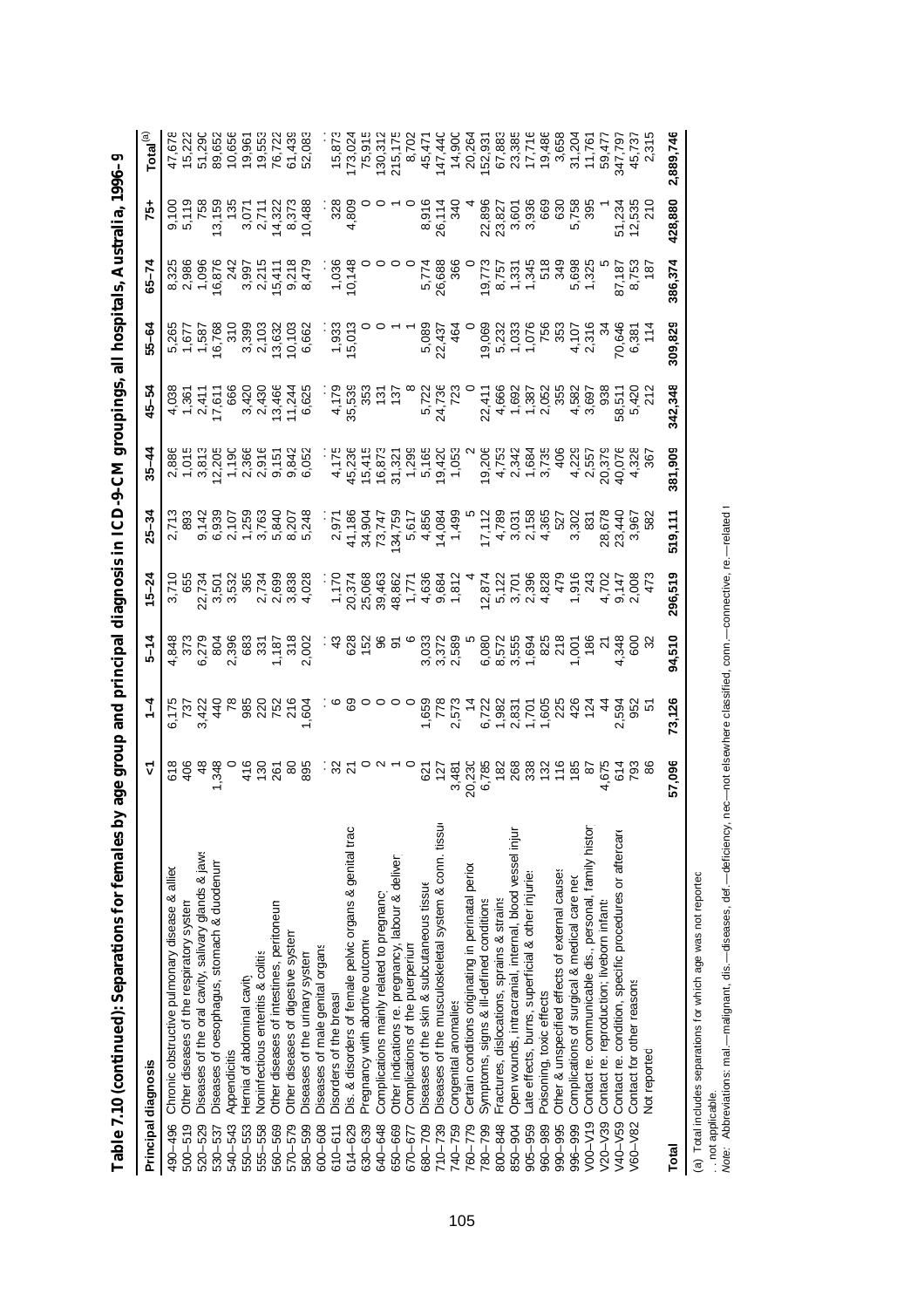| respond to the contribution of the contribution of the contribution of the contribution of the contribution of |                                      |                                     |                                 |                                         | reported and nospital sector, states and leftfulories, 1350–57 |                                     |                            |                                    |                           |
|----------------------------------------------------------------------------------------------------------------|--------------------------------------|-------------------------------------|---------------------------------|-----------------------------------------|----------------------------------------------------------------|-------------------------------------|----------------------------|------------------------------------|---------------------------|
|                                                                                                                | <b>NSV</b>                           | š                                   | aio                             | ⋚                                       | SÁ                                                             | Tas                                 | <b>LS</b>                  | 눌                                  | Total                     |
| <b>Hospital sector</b>                                                                                         |                                      |                                     |                                 |                                         | Number                                                         |                                     |                            |                                    |                           |
| Separations <sup>(a)</sup><br>Public hospitals                                                                 | 1,236,                               |                                     |                                 | 347,061                                 |                                                                |                                     |                            | 48,278                             | 3,641,967                 |
| One diagnosis code only                                                                                        | o sigo Lega<br>Control de la<br>364  | 899,897<br>262,945<br>256,574       | 648,516<br>230,710<br>164,266   | 89,306                                  | 329,190<br>108,005                                             | 76,752<br>21,681<br>27,440          |                            |                                    | 1,111,467                 |
| Two diagnosis codes only                                                                                       | 321                                  |                                     |                                 | 107,164                                 | 89,035                                                         |                                     |                            | 9,379<br>24,222                    | 1,004,900                 |
| Three diagnosis codes only                                                                                     | 188                                  | 140,499                             | 95,332                          | 57,358                                  |                                                                | 11,089                              |                            |                                    | 550,942                   |
| Four diagnosis codes only                                                                                      | 119                                  | 85,527                              | 56,993                          | 30,069                                  | 45,931<br>28,071                                               |                                     |                            |                                    |                           |
| Five or more diagnosis codes                                                                                   | 242                                  | 152,                                | 101,471                         |                                         |                                                                |                                     |                            | 5,444<br>3,473<br>5,746            |                           |
| Mean diagnosis codes per separation                                                                            |                                      | 827<br>2.7<br>12                    | $\frac{6}{28}$                  | 60,649<br>2.8<br>19                     | 58, 148<br>2.7<br>2.7                                          | 6,401<br>9,814<br>9,815<br>9,815    |                            | $\frac{5}{10}$                     | 334,158<br>636,374<br>2.7 |
| Maximum number of diagnosis codes                                                                              |                                      |                                     |                                 |                                         |                                                                |                                     |                            |                                    |                           |
| Private hospitals                                                                                              |                                      |                                     |                                 |                                         |                                                                |                                     |                            |                                    |                           |
| Separations <sup>(e)</sup>                                                                                     | 868<br>522                           | 158,554                             | 362,299                         | 26,616                                  | 142,644                                                        | 54,749                              | 17,218                     |                                    | 1,684,948                 |
| One diagnosis code only                                                                                        | 210                                  | 196,261                             | 141,447<br>101,203<br>57,329    | 52,146                                  | 48,681                                                         | 22,863                              | 5,089                      |                                    | 677,341                   |
| Two diagnosis codes only                                                                                       | 155                                  | 122,856                             |                                 | 37,184                                  | 41,521                                                         | 15,845                              |                            |                                    | 478,217                   |
| Three diagnosis codes only                                                                                     | 73,                                  |                                     |                                 | 17,059                                  | 23,032                                                         | 7,954                               | 4,440<br>3,163             |                                    | 246,734                   |
| Four diagnosis codes only                                                                                      | $\frac{8}{36}$                       |                                     |                                 |                                         |                                                                |                                     |                            |                                    |                           |
| Five or more diagnosis codes                                                                                   | 82232777<br>$\frac{4}{4}$            | 64,415<br>33,401<br>33,401<br>41,21 | 28,390<br>33,930<br>33,92<br>25 | 8,826<br>11,401<br>11,401<br>18         | $12,140$<br>17,270<br>17,270<br>24                             | 3,900<br>3,167<br>3,14              | $7,833$<br>2,633<br>2,65   | ה ה ה ה ה ה ה ה<br>כ כ כ כ כ כ כ כ | 126,899<br>155,319<br>2.2 |
| Mean diagnosis codes per separation                                                                            |                                      |                                     |                                 |                                         |                                                                |                                     |                            |                                    |                           |
| Maximum number of diagnosis codes                                                                              |                                      |                                     |                                 |                                         |                                                                |                                     |                            |                                    |                           |
|                                                                                                                |                                      |                                     |                                 |                                         | Per cent                                                       |                                     |                            |                                    |                           |
| <b>Public hospitals</b>                                                                                        |                                      |                                     |                                 |                                         |                                                                |                                     |                            |                                    |                           |
| One diagnosis code only                                                                                        |                                      |                                     |                                 |                                         |                                                                |                                     |                            |                                    |                           |
| Two diagnosis codes only                                                                                       |                                      |                                     |                                 |                                         |                                                                |                                     |                            |                                    |                           |
| Three diagnosis codes only                                                                                     | 202276<br>202376                     |                                     | 821186<br>82186                 | 2516<br>2516<br>2516                    | $327487$<br>$52977$                                            | 8 8 4 8 6<br>4 9 6 4 8<br>4 9 6 4 8 | 4 2 5 6 9 9<br>4 6 5 6 9 7 |                                    | 80.40.5<br>80.40.50       |
| Four diagnosis codes only                                                                                      |                                      |                                     |                                 |                                         |                                                                |                                     |                            |                                    |                           |
| Five or more diagnosis codes                                                                                   |                                      |                                     |                                 |                                         |                                                                |                                     |                            |                                    |                           |
| Private hospitals                                                                                              |                                      |                                     |                                 |                                         |                                                                |                                     |                            |                                    |                           |
| One diagnosis code only                                                                                        | $-304$<br>$-504$<br>$-504$<br>$-506$ | a a a - a o<br>4 8 4 7 9<br>4 8 4 7 | 8<br>8 7 1 0 1 0<br>8 7 1 0 1 0 | 4 2 4 5 0 0<br>4 9 4 6 0 0<br>4 9 4 6 0 | 34 26 26 27<br>34 26 26 27                                     | $494$ $-6$<br>$-694$ $-6$           | 202103<br>202103           |                                    | d S 4 6 6 9<br>ひょううじ      |
| Two diagnosis codes only                                                                                       |                                      |                                     |                                 |                                         |                                                                |                                     |                            | ם הם הם<br>כככככ                   |                           |
| Three diagnosis codes only                                                                                     |                                      |                                     |                                 |                                         |                                                                |                                     |                            |                                    |                           |
| Four diagnosis codes only                                                                                      |                                      |                                     |                                 |                                         |                                                                |                                     |                            |                                    |                           |
| Five or more diagnosis codes                                                                                   |                                      |                                     |                                 |                                         |                                                                |                                     |                            |                                    |                           |

and Tomitories 1006-07 **Table 7.11: Separations by number of diagnoses reported and hospital sector, States and Territories, 1996–97** cepital costor States نظ امت ام الم  $\alpha$ f din Ŕ antican ha  $T_2$ bla  $711$ : San

Note: The Institute requested a maximum of 26 codes to be supplied.<br>n.a. not available.<br>.. not applicable.<br>(a) This includes separations for which no diagnosis codes were reported. *Note:* The Institute requested a maximum of 26 codes to be supplied. n.a. not available.

. not applicable.

(a) This includes separations for which no diagnosis codes were reported.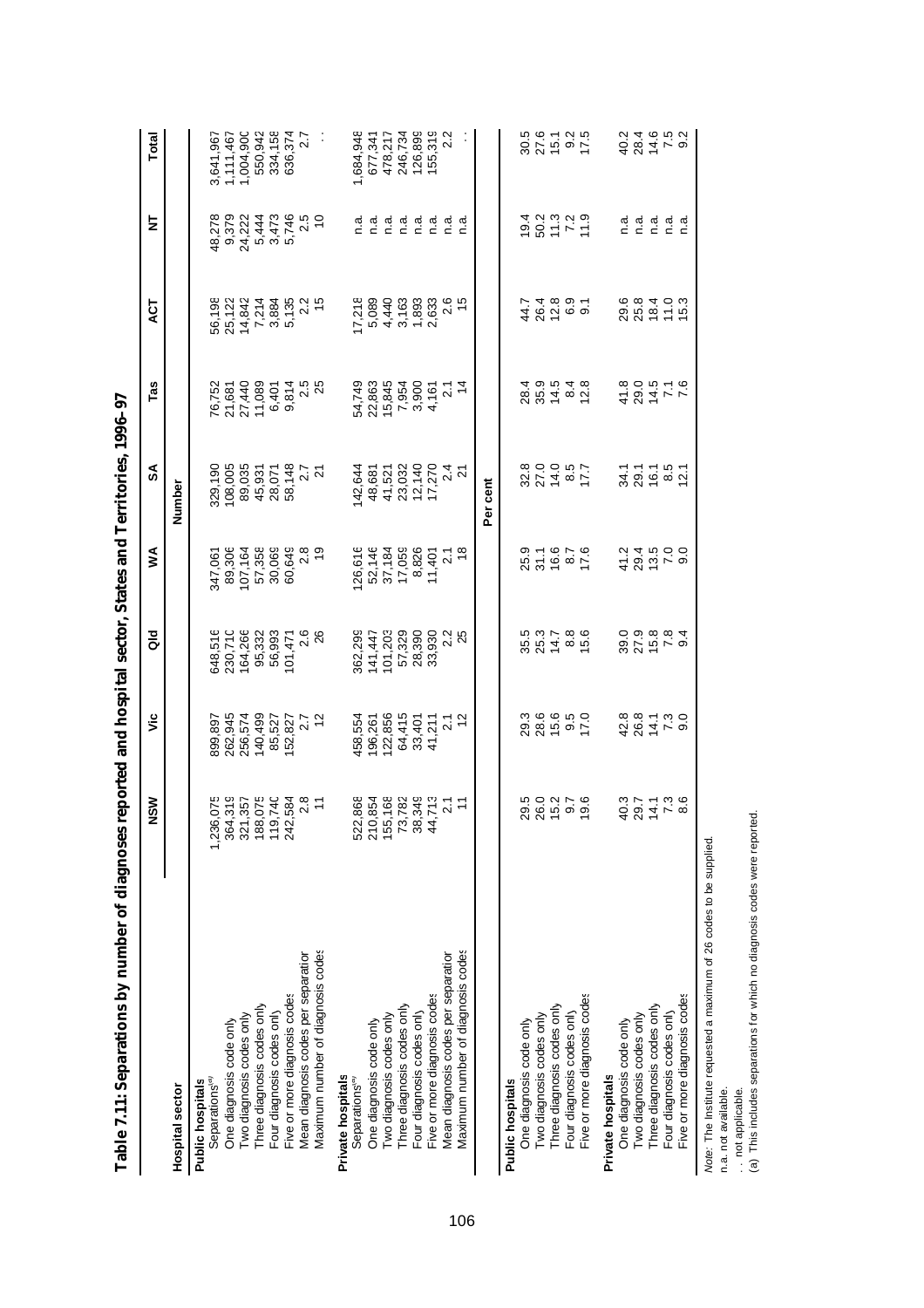|                                                                             |             |                | Per cent           | Separations                     |            | Patient days               |                         | Rank by        |
|-----------------------------------------------------------------------------|-------------|----------------|--------------------|---------------------------------|------------|----------------------------|-------------------------|----------------|
|                                                                             |             | Same day       | same day           | per 1,000                       | Patient    | per 1,000                  | <b>ALOS</b>             | patient        |
| Principal diagnosis                                                         | Separations | separations    | separations        | population                      | days       | population                 | (days)                  | days           |
| Encounter for dialysis & dialysis catheter care<br>V56                      | 349,873     | 349,079        | 99.8               | 19.0                            | 351,412    | 19.1                       |                         |                |
| Encounter for other & unspecified procedures & aftercare<br>V58             | 151,692     | 144,021        | 94.9               | 8.2                             | 210,641    | 11.4                       |                         |                |
| Care involving use of rehabilitation procedures<br>V57                      | 69,991      | 32,029         | 45.8               | 3.8                             | 996,849    | 54.1                       | 14.2                    |                |
| Asthma<br>493                                                               | 55,789      | 6,466          | 11.6               | 3.0                             | 176,034    | 9.6                        | 3.2                     | 15             |
| Other symptoms involving abdomen & pelvis<br>789                            | 49,502      | 21,497         | 43.4               | 2.7                             | 100,835    | 5<br>5<br>5<br>5<br>7<br>4 | 2.0                     | 32             |
| General symptoms<br>780                                                     | 48,759      | 10,244         | 21.0               | 2.6                             | 135,407    |                            | 2.8                     | 22             |
| Symptoms involving respiratory system & other chest symptom<br>786          | 48,038      | 15,673         | 32.6               |                                 | 100,872    | 5.5                        | N                       | $\overline{5}$ |
| Other acute & subacute forms of ischaemic heart diseaso<br>411              | 46,441      | 4,296          | 9.3                | 6521<br>0522                    | 226,415    | 12.3                       | တ<br>4                  |                |
| Diseases of oesophagus<br>530                                               | 41,302      | 30,886         | $\frac{74.8}{2.7}$ |                                 | 75,802     | $\frac{4}{7}$ .3           | $\frac{8}{1}$           | 46             |
| Trauma to perineum & vulva during deliver<br>664                            | 38,639      | 1,036          |                    |                                 | 33,922     |                            | ယ္<br>ო                 | 23             |
| Cataract<br>366                                                             | 35,055      | 22,919         | 65.4               | $\ddot{6}$                      | 42,669     | ನೆ<br>ನ ಠ                  | 12                      | 83             |
| Cholelithiasis<br>574                                                       | 33,589      | 3,855          | 11.5               | $\frac{8}{1}$                   | 121,952    |                            | 3.6                     | 25             |
| Heart failure<br>428                                                        | 33,554      | 2,033          | 670                | $\frac{80}{10}$ $\frac{80}{10}$ | 274,517    | $4.08$<br>$6.08$           | 8.2                     |                |
| Pneumonia, organism unspecified<br>486                                      | 33,455      | 1,663          |                    |                                 | 221,932    |                            | 6.6                     | S              |
| Cardiac dysrhythmias<br>427                                                 | 29,909      | 7,107          | 23.8               |                                 | 106,510    |                            | 3.6                     | 28             |
| Acute myocardial infarction<br>410                                          | 28,281      | 2,457          | 8.7                | $\ddot{5}$                      | 195,158    | 10.6                       | 6.9                     | 12             |
| Affective psychoses<br>296                                                  | 28,231      | 8,334          | 29.5               | $\ddot{.}5$                     | 388,326    | 21.1                       | 13.8                    |                |
| Single spontaneous vaginal delivery<br>650                                  | 27,032      | 1,223          | 4.5                | $\ddot{5}$                      | 76,611     |                            | 2.8                     | $\frac{4}{4}$  |
| Gastritis and duodenitis<br>535                                             | 26,298      | 20,241         | 77.0               | $1\overline{4}$                 | 42,009     | 4 2<br>4 2                 | 1.6                     | 86             |
| Angina pectoris<br>413                                                      | 25,884      | 5,543          | 21.4               | $\frac{4}{3}$                   | 83,171     | $4.\overline{5}$<br>1.6    | 3.2                     | 39             |
| Follow-up examination<br>V67                                                | 25,756      | 23,194         | 90.1               | $\frac{4}{3}$                   | 28,841     |                            | $\frac{1}{2}$           | 135            |
| Fracture of radius & ulna<br>813                                            | 25,699      | 7,017          | 27.3               | $\dot{z}$                       | 49,676     | 2.7                        | $\frac{0}{1}$           | 89             |
| Schizophrenic disorders<br>295                                              | 24,906      | 3,413          | 13.7               | $\ddot{ }$                      | 889,439    | 48.3                       | 36.0                    |                |
| Early or threatened labour<br>644                                           | 24,032      | 9,599<br>7,586 | 39.9               | $\frac{3}{2}$ $\frac{3}{2}$     | 54,787     |                            | 2.3                     | 56<br>33       |
| Other disorders of urethra & urinary trac<br>599                            | 23,723      |                | 32.0               |                                 | 98,750     | 0 4 0<br>0 4 0<br>0 4 0    | $4.\overline{3}$<br>2.3 |                |
| Other malignant neoplasm of skin<br>173                                     | 23,253      | 15,787         | 67.9               | $\frac{3}{2}$                   | 54,295     |                            |                         | 58             |
| Hypertension complicating pregnancy, childbirth, & the puerperiun<br>642    | 22,651      | 4,083          | 18.0               | $\overline{a}$                  | 95,449     | 5.2<br>6.7                 |                         | 35             |
| Other cellulitis & abscess<br>682                                           | 22,627      | 1,500          | 6.6                | $\overline{a}$                  | 24,224     |                            | $4.5$<br>5.5            |                |
| Disorders of menstruation, abnormal bleeding from female genital tra<br>626 | 22,507      | 15,451         | 68.6               | 1.2                             | 40,906     | 2.2                        | 1.8                     | 787            |
| Inguinal hernia<br>550                                                      | 22,081      | 4,523          | 20.5               | 1.2                             | 47,684     | 2.6                        | 2.2                     |                |
| Other                                                                       | 2,199,031   | 737,049        | 33.5               | 119.4                           | 10,807,191 | 586.6                      | 4.9                     |                |
| Not reported                                                                | 4,387       | 1,103          | 25.1               | $\circ$                         | 179,44'    | $\overline{9.7}$           | 40.9                    |                |
| Total                                                                       | 3,641,967   | 1,520,907      | 41.8               | 197.7                           | 16,531,727 | 897.4                      | 45                      |                |

Table 7.12: Separation, same day separation, patient day and average length of stay statistics for the 30 principal diagnoses in 3-digit<br>ICD-9-CM groupings with the highest number of separations, public hospitals, Australi **Table 7.12: Separation, same day separation, patient day and average length of stay statistics for the 30 principal diagnoses in 3-digit ICD-9-CM groupings with the highest number of separations, public hospitals, Australia, 1996–97**

Note: A similar listing of all principal diagnoses in 3-digit ICD-9-CM groupings is provided on the Internet at http://www.aihw.gov.au. *Note:* A similar listing of all principal diagnoses in 3-digit ICD-9-CM groupings is provided on the Internet at http://www.aihw.gov.au.

.. not applicable. . . not applicable.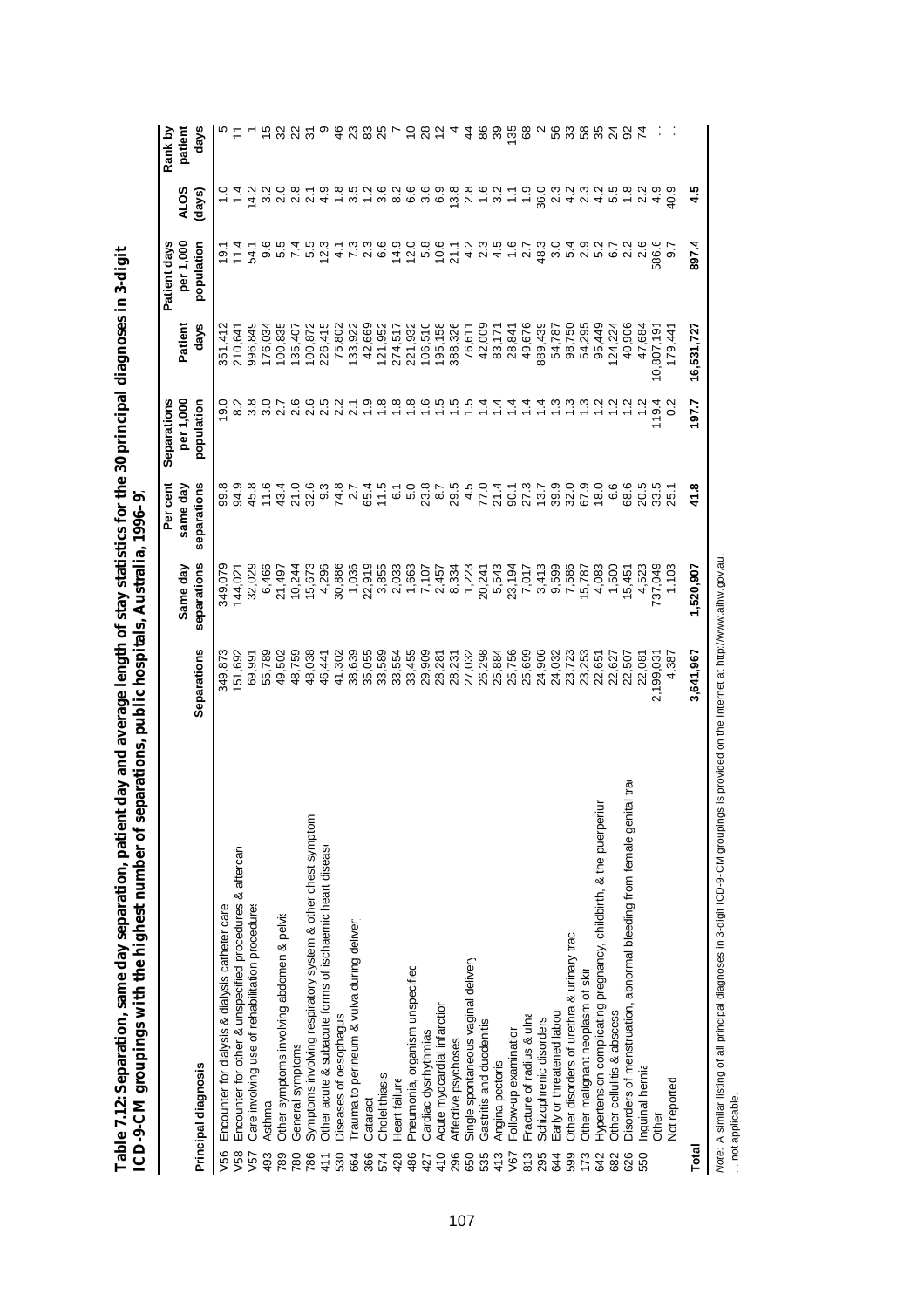|       |                                                                         |             |             | Per cent    | Separations        |           | Patient days   |                  | Rank by        |
|-------|-------------------------------------------------------------------------|-------------|-------------|-------------|--------------------|-----------|----------------|------------------|----------------|
|       |                                                                         |             | Same day    | same day    | per 1,000          | Patient   | per 1,000      | <b>ALOS</b>      | patient        |
|       | Principal diagnosis                                                     | Separations | separations | separations | population         | days      | population     | (days)           | days           |
| 366   | Cataract                                                                | 63,958      | 40,451      | 63.2        | 3.5                | 74,679    |                |                  |                |
| V58   | Encounter for other & unspecified procedures & aftercare                | 55,781      | 50,378      | 90.3        | $\overline{3}$     | 95,706    | 5.2            |                  |                |
| 530   | Diseases of oesophagus                                                  | 45,559      | 42,264      | 92.8        | 2.5                | 58,200    | 3.2            | ო                |                |
| 520   | Disorders of tooth development & eruption                               | 36,560      | 27,116      | 74.2        | 2.0                | 37,004    | 2.0            |                  |                |
| V56   | Encounter for dialysis & dialysis catheter care                         | 36,024      | 35,988      | 99.9        | 2.0                | 36,337    | 2.0            |                  | $\overline{a}$ |
| 717   | Internal derangement of kner                                            | 34,012      | 20,394      | 60.0        | $\frac{5}{1}$      | 44,851    | 2.5            | $\frac{3}{2}$    |                |
| 715   | Osteoarthrosis & allied disorders                                       | 27,842      | 5,410       | 19.4        | $\frac{5}{1}$      | 213,875   | 7.7            | 77               |                |
| 173   | Other malignant neoplasm of skir                                        | 27,068      | 20,010      | 73.9        | $\frac{5}{1}$      | 46,735    | 2.6            |                  | 20             |
| 535   | Gastritis & duodenitis                                                  | 26,731      | 25,087      | 93.8        | $\ddot{5}$         | 32,107    | $\frac{8}{1}$  |                  | 47             |
| 789   | Other symptoms involving abdomen & pelvis                               | 26,166      | 18,824      | 71.9        | $\dot{4}$          | 43,324    | 2.4            |                  | 25             |
| V57   | Care involving use of rehabilitation procedures                         | 25,182      | 12,385      | 49.2        | $\frac{4}{1}$      | 306,602   | 16.8           | 12.2             |                |
| 569   | Other disorders of intestine                                            | 23,873      | 20,879      | 87.5        | $\frac{3}{2}$      | 36,903    | 2.0            | $\ddot{5}$       | 39             |
| 296   | Affective psychoses                                                     | 22,299      | 13,681      | 61.4        | $\ddot{ }$         | 197,789   | 10.8           | 8.9              |                |
| 562   | Diverticula of intestine                                                | 21,470      | 17,469      | 81.4        |                    | 40,981    | 2.2            | $\frac{5}{1}$    | స్             |
| V67   | Follow-up examination                                                   | 21,344      | 19,170      | 89.8        | $\frac{1}{2}$      | 23,341    |                |                  | 72             |
| 635   | Legally induced abortion                                                | 20,228      | 19,936      | 98.6        | $\overline{1}$     | 20,407    |                | $\frac{1}{1}$    | ೭              |
| 550   | Inguinal hernia                                                         | 19,272      | 1,773       | 9.2         | $\mathbb{Z}$       | 47,159    | 2.6            | $^{2.4}$         | $\frac{6}{5}$  |
| V26   | Procreative managemen                                                   | 18,662      | 17,482      | 93.7        | $\frac{1}{2}$      | 19,676    | Ξ              | Ξ                | 82             |
| 211   | Benign neoplasm of other parts of digestive systen                      | 18,164      | 16,249      | 89.5        | $\frac{1}{2}$      | 25,277    | $\frac{4}{3}$  |                  | 67             |
| 724   | Other and unspecified disorders of back                                 | 17,626      | 6,163       | 35.0        | $\overline{1}$ . O | 87,063    | 4.8            |                  |                |
| 780   | General symptoms                                                        | 17,077      | 1,394       | 8.2         | 0.9                | 38,096    | $\overline{z}$ |                  | 36             |
| 455   | Haemorrhoids                                                            | 16,807      | 11,807      | 70.3        | 0.9                | 28,975    | $\frac{6}{1}$  |                  | 8              |
| 381   | Nonsuppurative otitis media & Eustachian tube disorders                 | 15,549      | 14,297      | 91.9        | 0.9                | 15,987    | 0.9            | $\frac{0}{1}$    | 96             |
| 474   | Chronic disease of tonsils & adenoids                                   | 15,132      | 1,428       | 9.4         | 0.8                | 19,162    |                | 1.3              | 34             |
| 727   | Other disorders of synovium, tendon, & bursa                            | 14,646      | 7,619       | 52.0        | 0.8                | 27,439    | 1.5            | 0.9              | 89             |
| 574   | Cholelithiasis                                                          | 14,459      | 571         | 3.9         | $\overline{0.8}$   | 53,128    | 2.9            | 3.7              | ဗု             |
| 553   | gangren<br>Other hernia of abdominal cavity w/o mention of obstruction, | 14,013      | 8,152       | 58.2        | $0.\overline{8}$   | 30,428    |                | 2.2              | 55             |
| 787   | Symptoms involving digestive system                                     | 13,071      | 10,273      | 78.6        | $\overline{0}$     | 24,999    | $\overline{4}$ | $\ddot{ }$ .     | ගි             |
| 564   | Functional digestive disorders, not elsewhere classified                | 13,062      | 10,832      | 82.9        | $\overline{0}$     | 22,259    | $\frac{2}{1}$  | $\overline{1.7}$ |                |
| 786   | Symptoms involving respiratory system & other chest symptom:            | 12,866      | 3,526       | 27.4        | $\frac{2}{3}$      | 28,033    | 1.5            | 2.2              |                |
|       | Other                                                                   | 950,003     | 14,953      | 37.7        | 52.1               | 4,054,884 | 222.3          | 4.3              |                |
|       | Not reported                                                            | 442         |             | 59.5        | မွဲ                | 2,692     | $\overline{c}$ | 61               |                |
| Total |                                                                         | 1,684,948   | 515,976     | 30.6        | 92.4               | 5,834,098 | 319.9          | 3.5              |                |

Table 7.13: Separation, same day separation, patient day and average length of stay statistics for the 30 principal diagnoses in 3-digit<br>ICD-9-CM groupings with the highest number of separations, private hospitals, Austral **Table 7.13: Separation, same day separation, patient day and average length of stay statistics for the 30 principal diagnoses in 3-digit ICD-9-CM groupings with the highest number of separations, private hospitals, Australia, 1996–97**

*Note: A* similar listing of all principal diagnoses in 3-digit ICD-9-CM groupings is provided on the Internet at http://www.aihw.gov.au.<br>… not applicable. *Note:* A similar listing of all principal diagnoses in 3-digit ICD-9-CM groupings is provided on the Internet at http://www.aihw.gov.au. . . not applicable.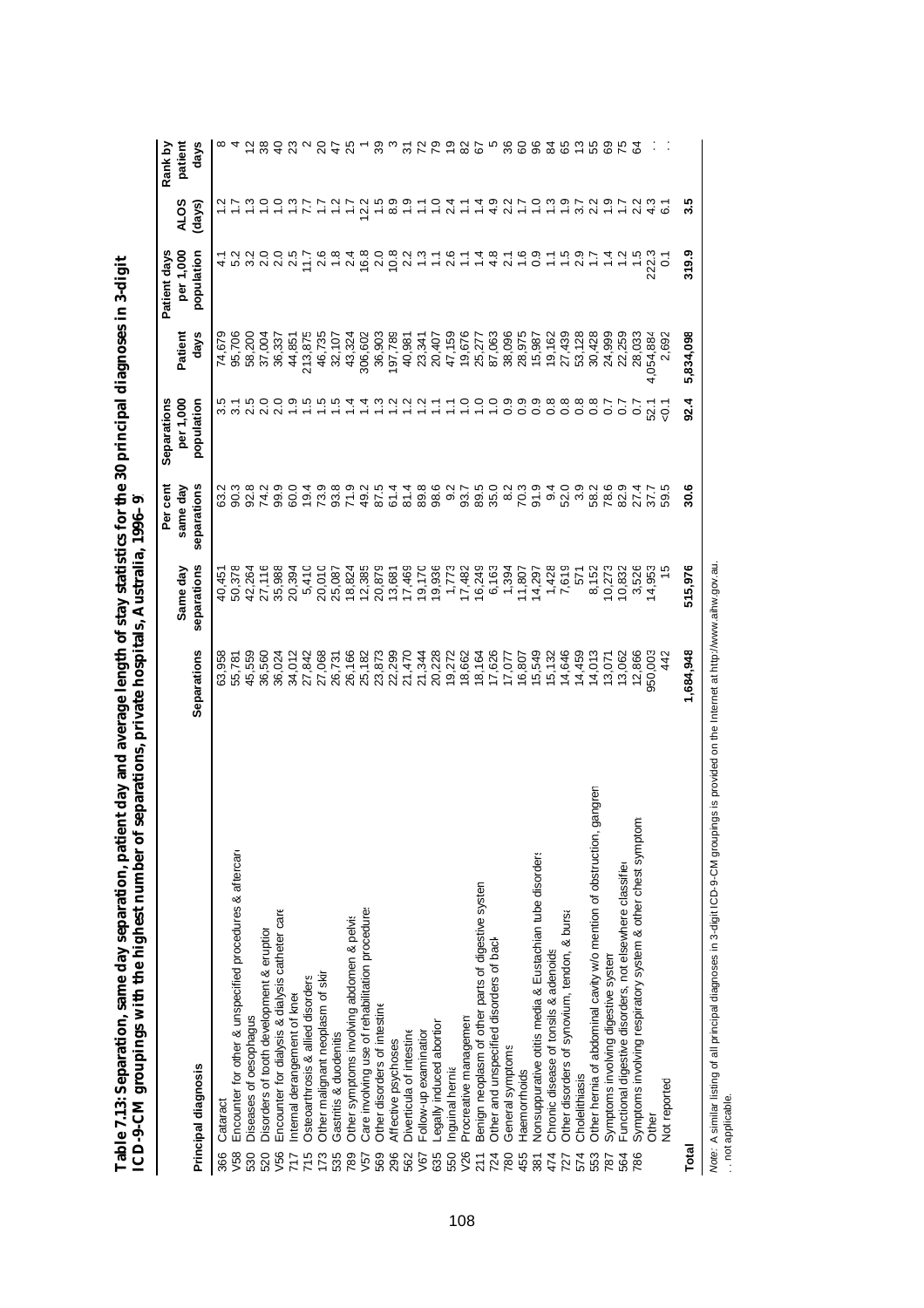| Table 7.14: Separations for the 30 principal diagnoses in 3-digit ICD-9-CM groupings with the highest number of separations, public hospitals,<br>states and Territories, 1996-97 |                  |                      |                                 |                                    |                                |                                 |       |              |                    |
|-----------------------------------------------------------------------------------------------------------------------------------------------------------------------------------|------------------|----------------------|---------------------------------|------------------------------------|--------------------------------|---------------------------------|-------|--------------|--------------------|
| rincipal diagnosis                                                                                                                                                                | $\frac{8}{2}$    | ن<br>آ               | ਰ<br>ਹ                          | ≶                                  | SÁ                             | Tas                             | ACT   | Ż            | Total              |
| /56 Encounter for dialysis and dialysis catheter care                                                                                                                             | 05,690           | 97,990               |                                 |                                    |                                |                                 |       | 9,696 14,542 |                    |
| V58 Encounter for other & unspecified procedures & aftercare                                                                                                                      | 18,699           | 41,046               |                                 |                                    |                                |                                 | 3,595 | 240          | 349,873<br>151,692 |
| Care involving use of rehabilitation procedures<br>/57                                                                                                                            | 26,794<br>10.853 | $19,251$<br>$13,357$ | 53,843<br>26,830<br>15,853<br>0 | 33,018<br>14,441<br>4,793<br>4,793 | 27,663<br>11,270<br>2,541<br>4 | 7.431<br>5.571<br>5.930<br>7.33 | 182   | 38           | 69,991<br>EE 790   |
| $\sim 11$                                                                                                                                                                         |                  |                      |                                 |                                    |                                |                                 |       | FOE          |                    |

| pal diagnoses in 3-digit ICD-9-CM groupings with the highest number of separations, public hospita<br>Table 7.14: Separations for the 30 princip<br>States and Territories, 1996-97 |                                                                                                               |  |   |   |     |     |  |
|-------------------------------------------------------------------------------------------------------------------------------------------------------------------------------------|---------------------------------------------------------------------------------------------------------------|--|---|---|-----|-----|--|
| <b>Principal diagnosis</b>                                                                                                                                                          | នី<br>≥                                                                                                       |  | ≸ | S | Tas | ACT |  |
|                                                                                                                                                                                     | יים את המסורת המסורת המסורת המסורת המסורת המסורת המסורת היו היו היו המסורת המסורת המסורת המסורת המסורת המסורת |  |   |   |     |     |  |

| Principal diagnosis                                                                        | NSM              | ۶Ë               | aio                                                                                                                                                                                                                                                                                                                                                                                                                                                                                              | ⋚                                                                                                                                                                                                                                                                                                                                                                                                                                                                                             | వ్      | Tas                                                                                                                                | হ                                                                                                                                            | ₹                                                                                                                                                                                                                                                                                                                                                                                                                                                                                                             | Total                      |
|--------------------------------------------------------------------------------------------|------------------|------------------|--------------------------------------------------------------------------------------------------------------------------------------------------------------------------------------------------------------------------------------------------------------------------------------------------------------------------------------------------------------------------------------------------------------------------------------------------------------------------------------------------|-----------------------------------------------------------------------------------------------------------------------------------------------------------------------------------------------------------------------------------------------------------------------------------------------------------------------------------------------------------------------------------------------------------------------------------------------------------------------------------------------|---------|------------------------------------------------------------------------------------------------------------------------------------|----------------------------------------------------------------------------------------------------------------------------------------------|---------------------------------------------------------------------------------------------------------------------------------------------------------------------------------------------------------------------------------------------------------------------------------------------------------------------------------------------------------------------------------------------------------------------------------------------------------------------------------------------------------------|----------------------------|
| Encounter for dialysis and dialysis catheter care<br>V56                                   | 05,690           |                  | 53,843                                                                                                                                                                                                                                                                                                                                                                                                                                                                                           | 33,018                                                                                                                                                                                                                                                                                                                                                                                                                                                                                        |         |                                                                                                                                    |                                                                                                                                              |                                                                                                                                                                                                                                                                                                                                                                                                                                                                                                               | 349,87                     |
| Encounter for other & unspecified procedures & aftercare<br>/58                            |                  |                  | 26,830                                                                                                                                                                                                                                                                                                                                                                                                                                                                                           |                                                                                                                                                                                                                                                                                                                                                                                                                                                                                               |         |                                                                                                                                    | 9,696<br>3,595                                                                                                                               |                                                                                                                                                                                                                                                                                                                                                                                                                                                                                                               | 151,69                     |
| Care involving use of rehabilitation procedures<br>57                                      | 48,699<br>26,794 |                  | 15,85                                                                                                                                                                                                                                                                                                                                                                                                                                                                                            | $\begin{array}{l} \mathcal{A} \\ \mathcal{A} \\ \mathcal{B} \\ \mathcal{C} \\ \mathcal{C} \\ \mathcal{C} \\ \mathcal{D} \\ \mathcal{C} \\ \mathcal{D} \\ \mathcal{C} \\ \mathcal{D} \\ \mathcal{C} \\ \mathcal{D} \\ \mathcal{C} \\ \mathcal{D} \\ \mathcal{C} \\ \mathcal{D} \\ \mathcal{C} \\ \mathcal{D} \\ \mathcal{C} \\ \mathcal{D} \\ \mathcal{C} \\ \mathcal{D} \\ \mathcal{C} \\ \mathcal{D} \\ \mathcal{C} \\ \mathcal{D} \\ \mathcal{C} \\ \mathcal{D} \\ \mathcal{C} \\ \mathcal$ |         | רופ<br>לבטיס במטלסט המטלסט המסגר המטלסט המטלסט<br>הרמס במטלסט המטלסט המטלסט המטלסט המטלסט<br>הרמס במטלסט המטלסט המטלסט המטלסט המטל | <u>ទី ដូចទី មិន មិន មិន ដូចទី មិន ដូចទី មិន មិន មិន មិន មិន មិន ម</u><br>តូចទី មិន មិន មិន មិន មិន ដូចទី មិន មិន មិន មិន មិន មិន មិន មិន មិន | $\begin{array}{lllllllll} \dot{\mathcal{A}} & \dot{\mathcal{B}} & \dot{\mathcal{B}} & \dot{\mathcal{B}} & \dot{\mathcal{B}} & \dot{\mathcal{B}} & \dot{\mathcal{B}} \\ \dot{\mathcal{B}} & \dot{\mathcal{B}} & \dot{\mathcal{B}} & \dot{\mathcal{B}} & \dot{\mathcal{B}} & \dot{\mathcal{B}} & \dot{\mathcal{B}} & \dot{\mathcal{B}} & \dot{\mathcal{B}} & \dot{\mathcal{B}} & \dot{\mathcal{B}} & \dot{\mathcal{B}} & \dot{\mathcal{B}} & \dot{\mathcal{B}} \\ \dot{\mathcal{B}} & \dot{\mathcal{B}} & \dot$ | 69,99                      |
| Asthma<br>493                                                                              |                  |                  |                                                                                                                                                                                                                                                                                                                                                                                                                                                                                                  |                                                                                                                                                                                                                                                                                                                                                                                                                                                                                               |         |                                                                                                                                    |                                                                                                                                              |                                                                                                                                                                                                                                                                                                                                                                                                                                                                                                               |                            |
| Other symptoms involving abdomen & pelvis<br>789                                           |                  |                  |                                                                                                                                                                                                                                                                                                                                                                                                                                                                                                  |                                                                                                                                                                                                                                                                                                                                                                                                                                                                                               |         |                                                                                                                                    |                                                                                                                                              |                                                                                                                                                                                                                                                                                                                                                                                                                                                                                                               |                            |
| General symptoms<br>780                                                                    |                  |                  |                                                                                                                                                                                                                                                                                                                                                                                                                                                                                                  |                                                                                                                                                                                                                                                                                                                                                                                                                                                                                               |         |                                                                                                                                    |                                                                                                                                              |                                                                                                                                                                                                                                                                                                                                                                                                                                                                                                               |                            |
| Symptoms involving respiratory system &other chest symptom<br>786                          |                  |                  |                                                                                                                                                                                                                                                                                                                                                                                                                                                                                                  |                                                                                                                                                                                                                                                                                                                                                                                                                                                                                               |         |                                                                                                                                    |                                                                                                                                              |                                                                                                                                                                                                                                                                                                                                                                                                                                                                                                               |                            |
| Other acute & subacute forms of ischaemic heart diseaso<br>411                             |                  |                  | $\begin{array}{l} \mathcal{C}=\mathcal{A}=\mathcal{C}\ \mathcal{C}\ \mathcal{C}\ \mathcal{C}\ \mathcal{C}\ \mathcal{C}\ \mathcal{C}\ \mathcal{C}\ \mathcal{C}\ \mathcal{C}\ \mathcal{C}\ \mathcal{C}\ \mathcal{C}\ \mathcal{C}\ \mathcal{C}\ \mathcal{C}\ \mathcal{C}\ \mathcal{C}\ \mathcal{C}\ \mathcal{C}\ \mathcal{C}\ \mathcal{C}\ \mathcal{C}\ \mathcal{C}\ \mathcal{C}\ \mathcal{C}\ \mathcal{C}\ \mathcal{C}\ \mathcal{C}\ \mathcal{C}\ \mathcal{C}\ \mathcal{C}\ \mathcal{C}\ \mathcal$ |                                                                                                                                                                                                                                                                                                                                                                                                                                                                                               |         |                                                                                                                                    |                                                                                                                                              |                                                                                                                                                                                                                                                                                                                                                                                                                                                                                                               |                            |
| Diseases of oesophagus<br>530                                                              |                  |                  |                                                                                                                                                                                                                                                                                                                                                                                                                                                                                                  |                                                                                                                                                                                                                                                                                                                                                                                                                                                                                               |         |                                                                                                                                    |                                                                                                                                              |                                                                                                                                                                                                                                                                                                                                                                                                                                                                                                               |                            |
| Trauma to perineum & vulva during deliver<br>664                                           |                  |                  |                                                                                                                                                                                                                                                                                                                                                                                                                                                                                                  |                                                                                                                                                                                                                                                                                                                                                                                                                                                                                               |         |                                                                                                                                    |                                                                                                                                              |                                                                                                                                                                                                                                                                                                                                                                                                                                                                                                               |                            |
| Cataract<br>366                                                                            |                  |                  |                                                                                                                                                                                                                                                                                                                                                                                                                                                                                                  |                                                                                                                                                                                                                                                                                                                                                                                                                                                                                               |         |                                                                                                                                    |                                                                                                                                              |                                                                                                                                                                                                                                                                                                                                                                                                                                                                                                               |                            |
| Cholelithiasis<br>574                                                                      |                  |                  |                                                                                                                                                                                                                                                                                                                                                                                                                                                                                                  |                                                                                                                                                                                                                                                                                                                                                                                                                                                                                               |         |                                                                                                                                    |                                                                                                                                              |                                                                                                                                                                                                                                                                                                                                                                                                                                                                                                               |                            |
| Heart failure<br>428                                                                       |                  |                  |                                                                                                                                                                                                                                                                                                                                                                                                                                                                                                  |                                                                                                                                                                                                                                                                                                                                                                                                                                                                                               |         |                                                                                                                                    |                                                                                                                                              |                                                                                                                                                                                                                                                                                                                                                                                                                                                                                                               |                            |
| Pneumonia, organism unspecified<br>486                                                     |                  |                  |                                                                                                                                                                                                                                                                                                                                                                                                                                                                                                  |                                                                                                                                                                                                                                                                                                                                                                                                                                                                                               |         |                                                                                                                                    |                                                                                                                                              |                                                                                                                                                                                                                                                                                                                                                                                                                                                                                                               |                            |
| Cardiac dysrhythmias<br>427                                                                |                  |                  |                                                                                                                                                                                                                                                                                                                                                                                                                                                                                                  |                                                                                                                                                                                                                                                                                                                                                                                                                                                                                               |         |                                                                                                                                    |                                                                                                                                              |                                                                                                                                                                                                                                                                                                                                                                                                                                                                                                               |                            |
| Acute myocardial infarction<br>410                                                         |                  |                  |                                                                                                                                                                                                                                                                                                                                                                                                                                                                                                  |                                                                                                                                                                                                                                                                                                                                                                                                                                                                                               |         |                                                                                                                                    |                                                                                                                                              |                                                                                                                                                                                                                                                                                                                                                                                                                                                                                                               |                            |
| Affective psychoses<br>296                                                                 |                  |                  |                                                                                                                                                                                                                                                                                                                                                                                                                                                                                                  |                                                                                                                                                                                                                                                                                                                                                                                                                                                                                               |         |                                                                                                                                    |                                                                                                                                              |                                                                                                                                                                                                                                                                                                                                                                                                                                                                                                               |                            |
| Single spontaneous vaginal delivery<br>650                                                 |                  |                  |                                                                                                                                                                                                                                                                                                                                                                                                                                                                                                  |                                                                                                                                                                                                                                                                                                                                                                                                                                                                                               |         |                                                                                                                                    |                                                                                                                                              |                                                                                                                                                                                                                                                                                                                                                                                                                                                                                                               |                            |
| Gastritis and duodenitis<br>535                                                            |                  |                  |                                                                                                                                                                                                                                                                                                                                                                                                                                                                                                  |                                                                                                                                                                                                                                                                                                                                                                                                                                                                                               |         |                                                                                                                                    |                                                                                                                                              |                                                                                                                                                                                                                                                                                                                                                                                                                                                                                                               |                            |
| Angina pectoris<br>413                                                                     |                  |                  |                                                                                                                                                                                                                                                                                                                                                                                                                                                                                                  |                                                                                                                                                                                                                                                                                                                                                                                                                                                                                               |         |                                                                                                                                    |                                                                                                                                              |                                                                                                                                                                                                                                                                                                                                                                                                                                                                                                               |                            |
| Follow-up examination<br>V67                                                               |                  |                  |                                                                                                                                                                                                                                                                                                                                                                                                                                                                                                  |                                                                                                                                                                                                                                                                                                                                                                                                                                                                                               |         |                                                                                                                                    |                                                                                                                                              |                                                                                                                                                                                                                                                                                                                                                                                                                                                                                                               |                            |
| Fracture of radius & ulna<br>813                                                           |                  |                  |                                                                                                                                                                                                                                                                                                                                                                                                                                                                                                  |                                                                                                                                                                                                                                                                                                                                                                                                                                                                                               |         |                                                                                                                                    |                                                                                                                                              |                                                                                                                                                                                                                                                                                                                                                                                                                                                                                                               |                            |
| Schizophrenic disorders<br>295                                                             |                  |                  |                                                                                                                                                                                                                                                                                                                                                                                                                                                                                                  |                                                                                                                                                                                                                                                                                                                                                                                                                                                                                               |         |                                                                                                                                    |                                                                                                                                              |                                                                                                                                                                                                                                                                                                                                                                                                                                                                                                               |                            |
| Early or threatened labour<br>644                                                          |                  |                  |                                                                                                                                                                                                                                                                                                                                                                                                                                                                                                  |                                                                                                                                                                                                                                                                                                                                                                                                                                                                                               |         |                                                                                                                                    |                                                                                                                                              |                                                                                                                                                                                                                                                                                                                                                                                                                                                                                                               |                            |
| Other disorders of urethra & urinary trac<br>599                                           |                  |                  |                                                                                                                                                                                                                                                                                                                                                                                                                                                                                                  |                                                                                                                                                                                                                                                                                                                                                                                                                                                                                               |         |                                                                                                                                    |                                                                                                                                              |                                                                                                                                                                                                                                                                                                                                                                                                                                                                                                               |                            |
| Other malignant neoplasm of skir<br>173                                                    |                  |                  |                                                                                                                                                                                                                                                                                                                                                                                                                                                                                                  |                                                                                                                                                                                                                                                                                                                                                                                                                                                                                               |         |                                                                                                                                    |                                                                                                                                              |                                                                                                                                                                                                                                                                                                                                                                                                                                                                                                               |                            |
| eriun<br>Hypertension complicating pregnancy, childbirth, & the puerp<br>642               |                  |                  |                                                                                                                                                                                                                                                                                                                                                                                                                                                                                                  |                                                                                                                                                                                                                                                                                                                                                                                                                                                                                               |         |                                                                                                                                    |                                                                                                                                              |                                                                                                                                                                                                                                                                                                                                                                                                                                                                                                               |                            |
| Other cellulitis & abscess<br>682                                                          |                  |                  |                                                                                                                                                                                                                                                                                                                                                                                                                                                                                                  |                                                                                                                                                                                                                                                                                                                                                                                                                                                                                               |         |                                                                                                                                    |                                                                                                                                              |                                                                                                                                                                                                                                                                                                                                                                                                                                                                                                               |                            |
| Disorders of menstruation & other abnormal bleeding from female genital tra-<br>626<br>550 |                  |                  |                                                                                                                                                                                                                                                                                                                                                                                                                                                                                                  |                                                                                                                                                                                                                                                                                                                                                                                                                                                                                               |         |                                                                                                                                    | 431                                                                                                                                          |                                                                                                                                                                                                                                                                                                                                                                                                                                                                                                               |                            |
| nguinal hernia                                                                             |                  |                  |                                                                                                                                                                                                                                                                                                                                                                                                                                                                                                  |                                                                                                                                                                                                                                                                                                                                                                                                                                                                                               |         | 416                                                                                                                                | 348                                                                                                                                          |                                                                                                                                                                                                                                                                                                                                                                                                                                                                                                               |                            |
| Other                                                                                      |                  | 536,436<br>1,525 |                                                                                                                                                                                                                                                                                                                                                                                                                                                                                                  |                                                                                                                                                                                                                                                                                                                                                                                                                                                                                               |         | 45,845<br>331                                                                                                                      | 31,100<br>1                                                                                                                                  |                                                                                                                                                                                                                                                                                                                                                                                                                                                                                                               | 199,031;<br>4,387<br>4,387 |
| Not reported                                                                               |                  |                  |                                                                                                                                                                                                                                                                                                                                                                                                                                                                                                  |                                                                                                                                                                                                                                                                                                                                                                                                                                                                                               |         |                                                                                                                                    |                                                                                                                                              |                                                                                                                                                                                                                                                                                                                                                                                                                                                                                                               |                            |
| Total                                                                                      | 236,075          | 899,897          | 648,516                                                                                                                                                                                                                                                                                                                                                                                                                                                                                          | 347,061                                                                                                                                                                                                                                                                                                                                                                                                                                                                                       | 329,190 | 76,752                                                                                                                             | 56,198                                                                                                                                       | 48,278                                                                                                                                                                                                                                                                                                                                                                                                                                                                                                        | 3,641,967                  |

*Note:* A similar listing of all principal diagnoses in 3-digit ICD-9-CM groupings is provided on the Internet at http://www.aihw.gov.au. Note: A similar listing of all principal diagnoses in 3-digit ICD-9-CM groupings is provided on the Internet at http://www.aihw.gov.a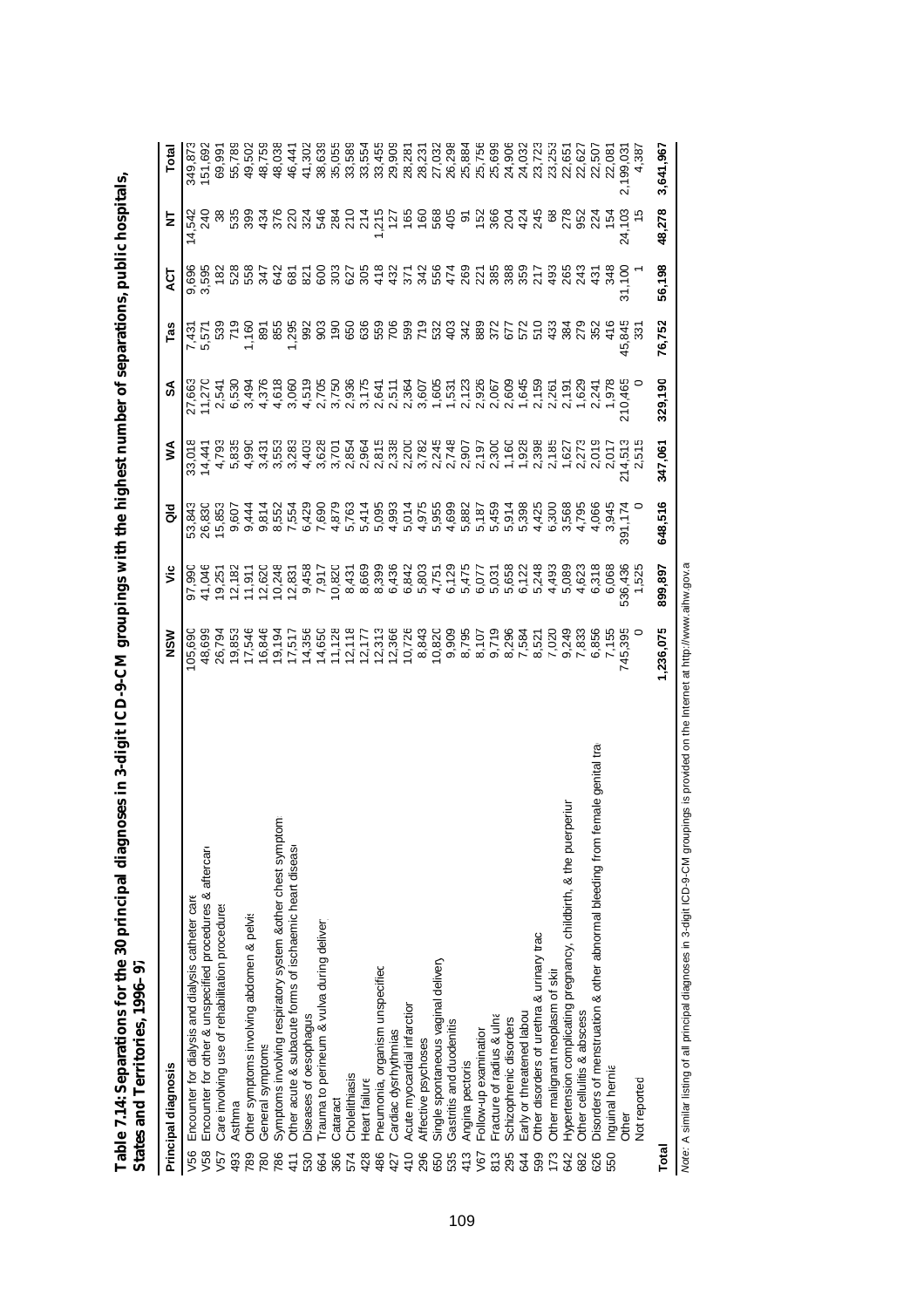|                 | Principal diagnosis                                                        | NSM                                                                                                                                                                                                                                                                                                                | ۊ                                      | 응       | ≸              | న్                                                                                                                                                                                                   | Tas                                   | ঢ়ৄ                                    | ₹       | Total <sup>(a)</sup> |
|-----------------|----------------------------------------------------------------------------|--------------------------------------------------------------------------------------------------------------------------------------------------------------------------------------------------------------------------------------------------------------------------------------------------------------------|----------------------------------------|---------|----------------|------------------------------------------------------------------------------------------------------------------------------------------------------------------------------------------------------|---------------------------------------|----------------------------------------|---------|----------------------|
| 366             | Cataract                                                                   | 23,250                                                                                                                                                                                                                                                                                                             |                                        | 6,387   | 4,493          | 3,846                                                                                                                                                                                                | 1,920                                 | င္တ                                    |         | 63,958               |
| V58             | <b>TGare</b><br>Encounter for other & unspecified procedures & after       | 9,893                                                                                                                                                                                                                                                                                                              | 21,095                                 | 14,480  |                |                                                                                                                                                                                                      |                                       | $\overline{6}$                         |         |                      |
| 530             | Diseases of oesophagus                                                     | 15,523                                                                                                                                                                                                                                                                                                             | 12,490                                 | 10,098  |                | 3,395                                                                                                                                                                                                | 1,302                                 |                                        | n.a     | 45,559               |
| 520             | Disorders of tooth development & eruption                                  | 10,887                                                                                                                                                                                                                                                                                                             | 10,456                                 |         | 2,673<br>3,278 |                                                                                                                                                                                                      | 867                                   |                                        | n a     | 36,560               |
| V56             | Encounter for dialysis & dialysis catheter care                            | 9,532                                                                                                                                                                                                                                                                                                              | 14,541                                 |         |                |                                                                                                                                                                                                      |                                       |                                        | n a     | 36,024               |
| 717             | nternal derangement of knee                                                | 11,750                                                                                                                                                                                                                                                                                                             |                                        |         |                |                                                                                                                                                                                                      |                                       |                                        | n.a     | 34,012               |
| 715             | Osteoarthrosis & allied disorders                                          | 8,909                                                                                                                                                                                                                                                                                                              |                                        |         |                |                                                                                                                                                                                                      |                                       |                                        | n a     |                      |
| 173             | Other malignant neoplasm of skir                                           | 9,642                                                                                                                                                                                                                                                                                                              |                                        |         |                |                                                                                                                                                                                                      |                                       |                                        | n.a     | 27,068               |
| 535             | Gastritis & duodenitis                                                     | 10,749                                                                                                                                                                                                                                                                                                             |                                        |         |                |                                                                                                                                                                                                      |                                       | $-500998$                              | n a     | 26,731               |
| 789             | Other symptoms involving abdomen & pelvis                                  |                                                                                                                                                                                                                                                                                                                    |                                        |         |                |                                                                                                                                                                                                      |                                       |                                        | n a     | 26,166               |
| V <sub>57</sub> | Care involving use of rehabilitation procedures                            |                                                                                                                                                                                                                                                                                                                    |                                        |         |                |                                                                                                                                                                                                      |                                       |                                        | n.a     | 25,182               |
| 569             | Other disorders of intestine                                               |                                                                                                                                                                                                                                                                                                                    |                                        |         |                |                                                                                                                                                                                                      |                                       |                                        | e.n     | 23,873               |
| 296             | Affective psychoses                                                        | $\begin{smallmatrix} 1 & 8 & 7 & 7 & 6 & 8 & 7 & 7 & 8 & 7 & 7 & 8 & 7 & 7 & 8 & 7 & 8 & 7 & 8 & 7 & 7 & 8 & 7 & 8 & 7 & 8 & 7 & 8 & 7 & 8 & 7 & 8 & 7 & 8 & 7 & 8 & 7 & 8 & 7 & 8 & 7 & 8 & 7 & 8 & 7 & 8 & 7 & 8 & 7 & 8 & 7 & 8 & 7 & 8 & 7 & 8 & 7 & 8 & 7 & 8 & 7 & 8 & 7 & 8 & 7 & 8 & 7 & 8 & 7 & 8 & 7 & $ |                                        |         |                | שִׁמְּשְׁשְׁא וּבְרְיִה בִּיְהְרְיִה בְּהְרְיִה בְּהְרָה בְּהְרָה בְּהְרָה בְּהְרָה בְּהְרָה בְּהְרָה בְּהְרָה<br>הַחֲהָרָה הַחֲהָרָה הַחֲהָרָה הַחֲהָרָה הַחֲהָרָה בִּה הַחֲהָרָה בִּה הַחֲהָרָה בִ |                                       | 0.8782                                 | n a     | 22,299               |
| 562             | Diverticula of intestine                                                   |                                                                                                                                                                                                                                                                                                                    |                                        |         |                |                                                                                                                                                                                                      |                                       |                                        | n.a     | 21,470               |
| V67             | Follow-up examination                                                      |                                                                                                                                                                                                                                                                                                                    |                                        |         |                |                                                                                                                                                                                                      |                                       |                                        | n.a     | 21,344               |
| 635             | Legally induced abortion                                                   |                                                                                                                                                                                                                                                                                                                    |                                        |         |                |                                                                                                                                                                                                      |                                       |                                        | n.a     | 20,228               |
| 550             | nguinal hernia                                                             |                                                                                                                                                                                                                                                                                                                    |                                        |         |                |                                                                                                                                                                                                      |                                       | $^{\circ}$ $\frac{6}{5}$ $\frac{6}{5}$ | n.a     | 19,272               |
| V26             | Procreative managemen                                                      |                                                                                                                                                                                                                                                                                                                    |                                        |         |                |                                                                                                                                                                                                      |                                       |                                        | n.a     | 18,666               |
| 211             | Benign neoplasm of other parts of digestive system                         |                                                                                                                                                                                                                                                                                                                    |                                        |         |                |                                                                                                                                                                                                      | 등 ង ភ្នំ ខ្ញុំ<br>ទី ខ្ញុំ ភ្នំ ខ្ញុំ | $\frac{4}{4}$                          | n.a     | 18,164               |
| 724             | Other & unspecified disorders of back                                      |                                                                                                                                                                                                                                                                                                                    |                                        |         |                |                                                                                                                                                                                                      |                                       | 58                                     | n a     | 17,626               |
| 780             | General symptoms                                                           |                                                                                                                                                                                                                                                                                                                    |                                        |         |                |                                                                                                                                                                                                      |                                       |                                        | n.a     | 17,077               |
| 455             | <b>Haemorrhoids</b>                                                        |                                                                                                                                                                                                                                                                                                                    |                                        |         |                |                                                                                                                                                                                                      | 447                                   | 134                                    | n.a     | 16,807               |
| 381             | Nonsuppurative otitis media & Eustachian tube disorders                    |                                                                                                                                                                                                                                                                                                                    |                                        |         |                |                                                                                                                                                                                                      | 569                                   | 214                                    | n.a     | 15,549               |
| 474             | Chronic disease of tonsils & adenoids                                      |                                                                                                                                                                                                                                                                                                                    |                                        |         | 1,612          |                                                                                                                                                                                                      | 432                                   | 215 315<br>215 315                     | n.a     | 15,132               |
| 727             | Other disorders of synovium, tendon, & bursa                               |                                                                                                                                                                                                                                                                                                                    |                                        |         | 1,22'          |                                                                                                                                                                                                      |                                       |                                        | n a     | 14,646               |
| 574             | Cholelithiasis                                                             |                                                                                                                                                                                                                                                                                                                    |                                        |         | 1,046          |                                                                                                                                                                                                      |                                       |                                        | n.a     | 14,459               |
| 553             | Other hernia of abdominal cavity without mention of obstruction or gangren |                                                                                                                                                                                                                                                                                                                    | 038<br>05 5 30<br>05 30 66<br>05 70 66 |         | 596            |                                                                                                                                                                                                      | $\frac{166}{480}$ $\frac{66}{56}$     |                                        | ື ເ     | 14,013<br>13,071     |
| 787             | Symptoms involving digestive system                                        |                                                                                                                                                                                                                                                                                                                    |                                        |         | 875            |                                                                                                                                                                                                      |                                       |                                        | ه.<br>۲ |                      |
| 564             | ŏ<br>-unctional digestive disorders, not elsewhere classifi                |                                                                                                                                                                                                                                                                                                                    | 4,634                                  |         | 724            | 1,165<br>1,559                                                                                                                                                                                       | 451                                   |                                        |         | 13,062               |
| 786             | symptom<br>Symptoms involving respiratory system & other chest             | 2,585                                                                                                                                                                                                                                                                                                              | 3,484                                  |         | 817            |                                                                                                                                                                                                      | 267                                   | 25                                     |         | 12,866               |
|                 | Other                                                                      | 279,733                                                                                                                                                                                                                                                                                                            | 257,764                                | 205,538 | 76,086         | 83,185                                                                                                                                                                                               | 35,956                                | 11,743                                 |         | 950,005              |
|                 | Not reported                                                               |                                                                                                                                                                                                                                                                                                                    |                                        |         |                |                                                                                                                                                                                                      |                                       |                                        | n.a     | 436                  |
| Total           |                                                                            | 522,868                                                                                                                                                                                                                                                                                                            | 458,554                                | 362,299 | 126,616        | 142,644                                                                                                                                                                                              | 54,749                                | 17,218                                 | n.a.    | 1,684,948            |

Table 7.15: Separations for the 30 principal diagnoses in 3-digit ICD-9-CM groupings with the highest number of separations, private<br>hospitals, States and Territories, 1996–97 **Table 7.15: Separations for the 30 principal diagnoses in 3-digit ICD-9-CM groupings with the highest number of separations, private hospitals, States and Territories, 1996–97**

*Note: Abbreviation: op.*-operation.<br>(a) Total includes Tas and ACT but not NT.<br>n.a. not avalilable.<br>n.p. not published. *Note:* Abbreviation: op.–operation.

(a) Total includes Tas and ACT but not NT.

n.a. not avalilable. n.p. not published.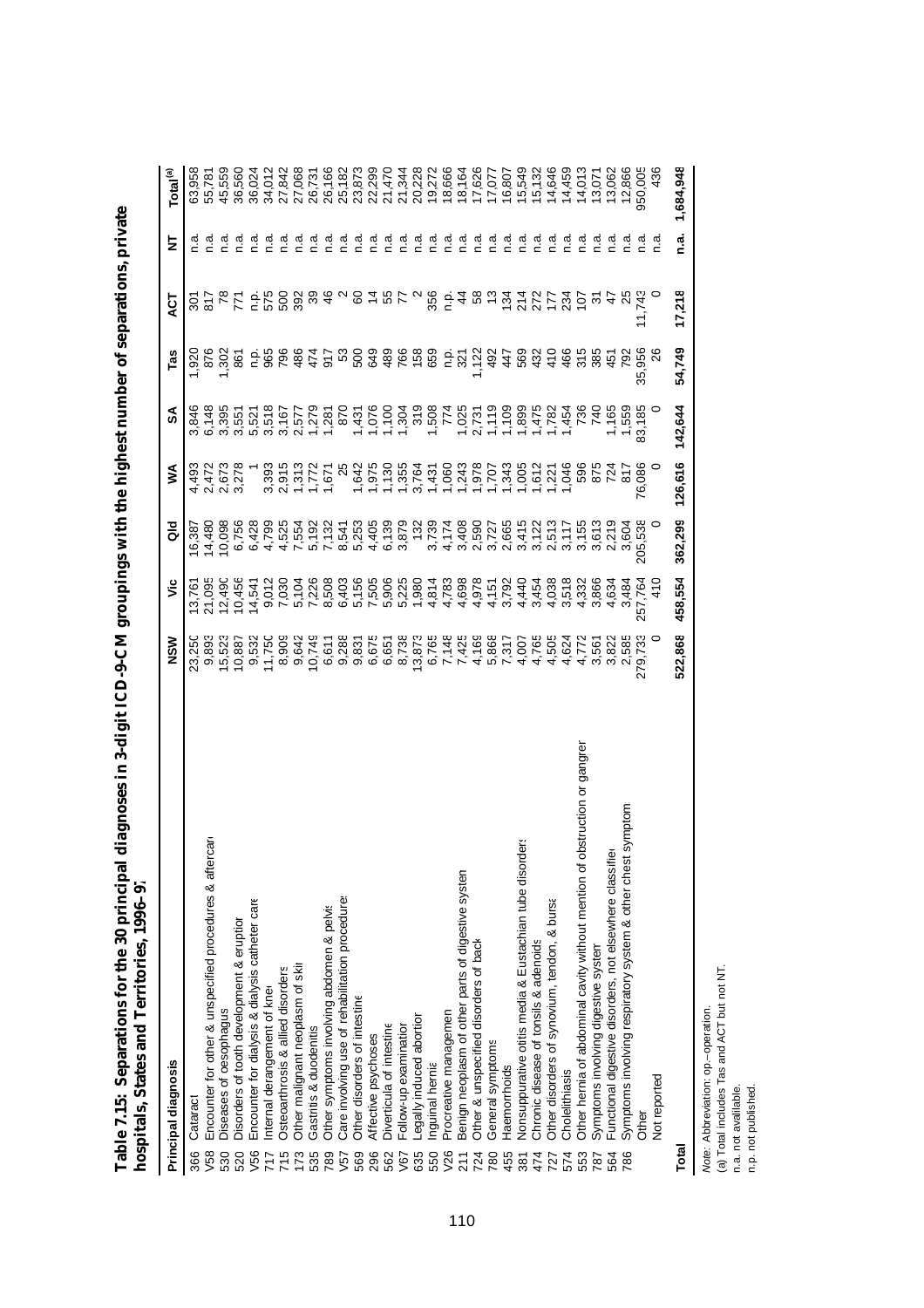| public hospitals, States and Territories, 1996–97                            |               |               |            |   |       |     |            |     |                                                                                                                                |
|------------------------------------------------------------------------------|---------------|---------------|------------|---|-------|-----|------------|-----|--------------------------------------------------------------------------------------------------------------------------------|
| Principal diagnosis                                                          | NSM           | š             | <u>aid</u> | ⋚ | వ     | Tas | ت<br>4     | j   | Total                                                                                                                          |
| Encounter for dialysis & dialysis catheter care<br>V56                       |               |               |            |   |       |     |            |     |                                                                                                                                |
| Encounter for other & unspecified procedures & aftercare<br>V58              |               |               |            |   |       |     |            |     |                                                                                                                                |
| Care involving use of rehabilitation procedures<br>V57                       |               |               |            |   |       |     |            |     |                                                                                                                                |
| Asthma<br>493                                                                |               |               |            |   |       |     |            |     |                                                                                                                                |
| Other symptoms involving abdomen & pelvis<br>789                             |               |               |            |   |       |     |            |     |                                                                                                                                |
| General symptoms<br>780                                                      |               |               |            |   |       |     |            |     |                                                                                                                                |
| Ë<br>Symptoms involving respiratory system & other chest sympto<br>786       |               |               |            |   |       |     |            |     |                                                                                                                                |
| Other acute & subacute forms of ischaemic heart disease<br>411               |               |               |            |   |       |     |            |     |                                                                                                                                |
| Diseases of oesophagus<br>530                                                |               |               |            |   |       |     |            |     |                                                                                                                                |
| Trauma to perineum & vulva during deliver<br>664                             |               |               |            |   |       |     |            |     |                                                                                                                                |
| Cataract<br>366                                                              |               |               |            |   |       |     |            |     |                                                                                                                                |
| Cholelithiasis<br>574                                                        |               |               |            |   |       |     |            |     |                                                                                                                                |
| Heart failure<br>428                                                         |               |               |            |   |       |     |            |     |                                                                                                                                |
| Pneumonia, organism unspecified<br>486                                       |               |               |            |   |       |     |            |     |                                                                                                                                |
| Cardiac dysrhythmias<br>427                                                  |               |               |            |   |       |     |            |     |                                                                                                                                |
| Acute myocardial infarction<br>410                                           |               |               |            |   |       |     |            |     |                                                                                                                                |
| Affective psychoses<br>296                                                   |               |               |            |   |       |     |            |     |                                                                                                                                |
| Single spontaneous vaginal delivery<br>650                                   |               |               |            |   |       |     |            |     |                                                                                                                                |
| Gastritis and duodenitis<br>535                                              |               |               |            |   |       |     |            |     |                                                                                                                                |
| Angina pectoris<br>413                                                       |               |               |            |   |       |     |            |     |                                                                                                                                |
| Follow-up examination<br>V67                                                 |               |               |            |   |       |     |            |     |                                                                                                                                |
| Fracture of radius & ulna<br>813                                             |               |               |            |   |       |     |            |     |                                                                                                                                |
| Schizophrenic disorders<br>295                                               |               |               |            |   |       |     |            |     |                                                                                                                                |
| Early or threatened labour<br>644                                            |               |               |            |   |       |     |            |     |                                                                                                                                |
| Other disorders of urethra & urinary trac<br>599                             |               |               |            |   |       |     |            |     |                                                                                                                                |
| Other malignant neoplasm of skir<br>173                                      |               |               |            |   |       |     |            |     |                                                                                                                                |
| nnias<br>Hypertension complicating pregnancy, childbirth, & the puerp<br>642 |               |               |            |   |       |     |            |     |                                                                                                                                |
| Other cellulitis & abscess<br>682                                            |               |               |            |   |       |     |            |     |                                                                                                                                |
| Disorders of menstruation, abnormal bleeding from female genital tra<br>626  |               |               |            |   |       |     |            |     |                                                                                                                                |
| Inguinal hernia<br>550                                                       |               |               |            |   |       |     |            |     | c + q ω u u u 4 + ω + ω = ω ω ω ω ω ω ω ω + - ε δ u 4 u 4 n + u<br>c 4 u u o ω + ω ω n u ω u ω ω ω ω ω ω u + ω o ω u ω u ω ω u |
| Total <sup>(a)</sup>                                                         | $\frac{3}{4}$ | $\frac{1}{4}$ |            |   | - 4.5 | ିତ  | $\ddot{ }$ | ္တီ | 4.5<br>4                                                                                                                       |

Table 7.16: Average length of stay (days) for the 30 principal diagnoses in 3-digit ICD-9-CM groupings with the highest number of separations, **Table 7.16: Average length of stay (days) for the 30 principal diagnoses in 3-digit ICD-9-CM groupings with the highest number of separations, public hospitals, States and Territories, 1996–97**

(a) For all separations.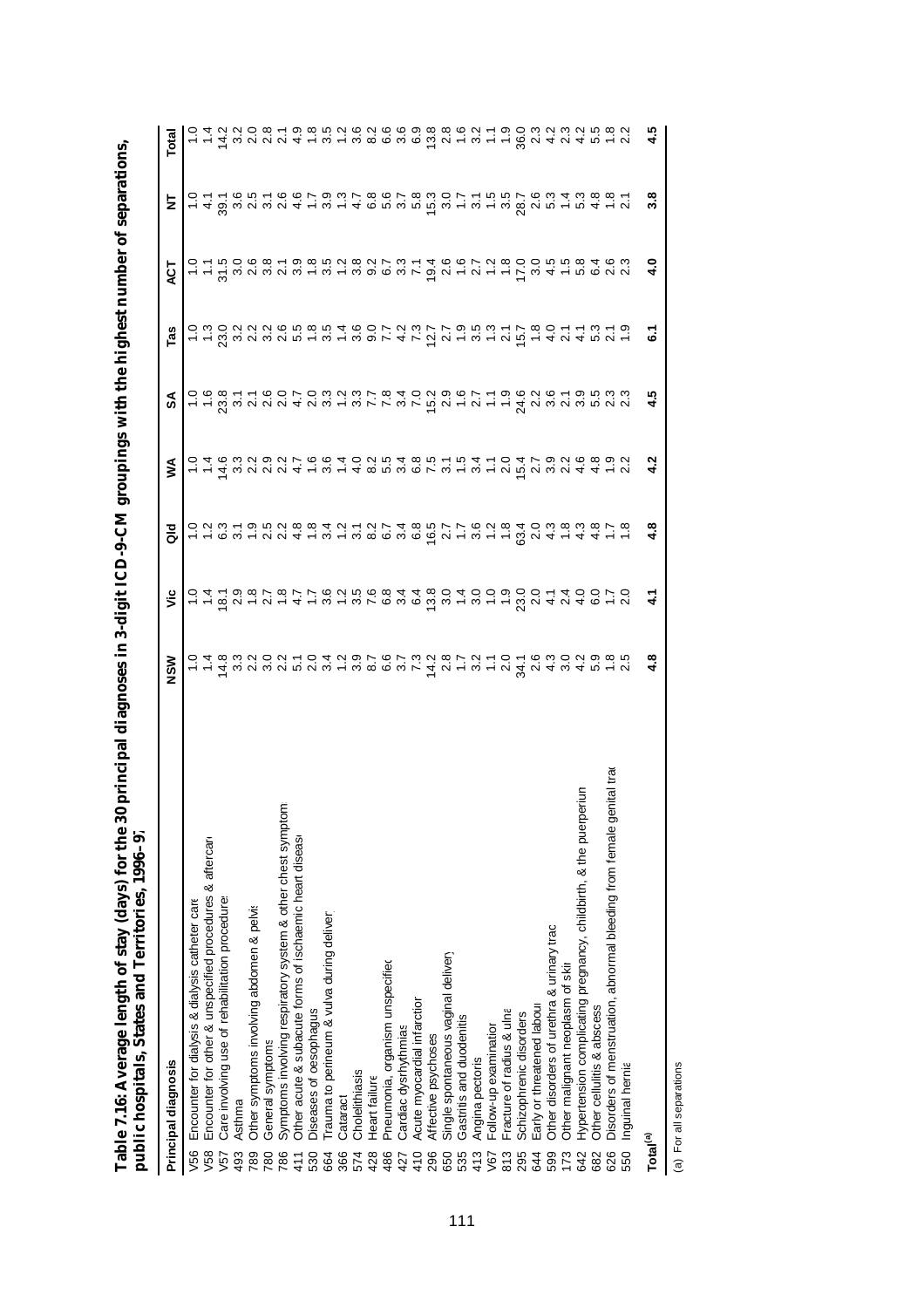| l<br>J<br>l<br>j<br>i<br>I<br>l<br>I<br>ļ<br>֚֚֚֚֡<br>֧֚֝<br>$\vdots$<br>١ | تو<br>آ<br>ţ<br>l<br>I<br>l<br>j<br>j |
|----------------------------------------------------------------------------|---------------------------------------|
| ;<br>ĺ<br>١<br><b>EVICE</b><br>l                                           | ĺ<br>ï<br>l<br>S<br>F<br>,<br>l       |

| Principal diagnosis                                                         | <b>NSM</b> | ۶Ë                                                             | a<br>a                                                       | ⋚        | న్లే | <b>Tas</b> | ά                                                                                                                              | k   | Total <sup>(a)</sup>                                                        |
|-----------------------------------------------------------------------------|------------|----------------------------------------------------------------|--------------------------------------------------------------|----------|------|------------|--------------------------------------------------------------------------------------------------------------------------------|-----|-----------------------------------------------------------------------------|
| Cataract<br>366                                                             |            |                                                                |                                                              |          |      |            |                                                                                                                                |     |                                                                             |
| Encounter for other & unspecified procedures & aftercare<br>V58             |            |                                                                |                                                              |          |      |            |                                                                                                                                |     |                                                                             |
| Diseases of oesophagus<br>530                                               |            |                                                                |                                                              |          |      |            |                                                                                                                                |     |                                                                             |
| Disorders of tooth development & eruption<br>520                            |            | ィートーーアーートムーアートークトーラクトーーーといしクーク<br>ィンクロジタイクはタイターロムロムさらのこうしきじつムク | <u>ことはいいごきのムイラアートクラークターさいトートのクータムのスポックストームのことをつけているのはない。</u> |          |      |            | T U U L F L L L L U D U U U L U U F U O 4 U L L L U U U L U<br>1 U O O T U 4 O L L U O U U L L O U T L O A D A D U O O O U U L |     | セイルカルカアアウトロー 8 トーークーー 4 クールカルカクシー 5 シントラクト 5 シンティー アーク・リー 4 クールクライル 9 プロリアン |
| Encounter for dialysis & dialysis catheter care<br>V56                      |            |                                                                |                                                              |          |      |            |                                                                                                                                |     |                                                                             |
| nternal derangement of knee<br>717                                          |            |                                                                |                                                              |          |      |            |                                                                                                                                |     |                                                                             |
| Osteoarthrosis & allied disorders<br>715                                    |            |                                                                |                                                              |          |      |            |                                                                                                                                |     |                                                                             |
| Other malignant neoplasm of skir<br>173                                     |            |                                                                |                                                              |          |      |            |                                                                                                                                |     |                                                                             |
| Gastritis & duodenitis<br>535                                               |            |                                                                |                                                              |          |      |            |                                                                                                                                |     |                                                                             |
| Other symptoms involving abdomen & pelvis<br>789                            |            |                                                                |                                                              |          |      |            |                                                                                                                                |     |                                                                             |
| Care involving use of rehabilitation procedures<br>V <sub>57</sub>          |            |                                                                |                                                              |          |      |            |                                                                                                                                |     |                                                                             |
| Other disorders of intestine<br>569                                         |            |                                                                |                                                              |          |      |            |                                                                                                                                |     |                                                                             |
| Affective psychoses<br>296                                                  |            |                                                                |                                                              |          |      |            |                                                                                                                                |     |                                                                             |
| Diverticula of intestine<br>562                                             |            |                                                                |                                                              |          |      |            |                                                                                                                                |     |                                                                             |
| Follow-up examination<br>V67                                                |            |                                                                |                                                              |          |      |            |                                                                                                                                |     |                                                                             |
| -egally induced abortion<br>635                                             |            |                                                                |                                                              |          |      |            |                                                                                                                                |     |                                                                             |
| Inguinal hernia<br>550                                                      |            |                                                                |                                                              |          |      |            |                                                                                                                                |     |                                                                             |
| Procreative managemen<br>V26                                                |            |                                                                |                                                              |          |      |            |                                                                                                                                |     |                                                                             |
| Benign neoplasm of other parts of digestive system<br>211                   |            |                                                                |                                                              |          |      |            |                                                                                                                                |     |                                                                             |
| Other & unspecified disorders of back<br>724                                |            |                                                                |                                                              |          |      |            |                                                                                                                                |     |                                                                             |
| General symptoms<br>780                                                     |            |                                                                |                                                              |          |      |            |                                                                                                                                |     |                                                                             |
| Haemorrhoids<br>455                                                         |            |                                                                |                                                              |          |      |            |                                                                                                                                |     |                                                                             |
| Nonsuppurative otitis media & Eustachian tube disorder<br>381               |            |                                                                |                                                              |          |      |            |                                                                                                                                |     |                                                                             |
| Chronic disease of tonsils & adenoids<br>474                                |            |                                                                |                                                              |          |      |            |                                                                                                                                |     |                                                                             |
| Other disorders of synovium, tendon, & bursa<br>727                         |            |                                                                |                                                              |          |      |            |                                                                                                                                |     |                                                                             |
| Cholelithiasis<br>574                                                       |            |                                                                |                                                              |          |      |            |                                                                                                                                |     |                                                                             |
| Other hernia of abdominal cavity w/o mention of obstruction, gangren<br>553 |            |                                                                |                                                              |          |      |            |                                                                                                                                |     |                                                                             |
| Symptoms involving digestive system<br>787                                  |            |                                                                |                                                              |          |      |            |                                                                                                                                |     |                                                                             |
| Functional digestive disorders, not elsewhere classified<br>564             |            |                                                                |                                                              |          |      |            |                                                                                                                                |     |                                                                             |
| symptom<br>Symptoms involving respiratory system and other chest<br>786     |            |                                                                |                                                              |          |      |            |                                                                                                                                |     |                                                                             |
| Total <sup>(b)</sup>                                                        | ్ల         | 3.6                                                            | 3.7                                                          | rú<br>က် | 3.7  | 3.6        | 3.6                                                                                                                            | n.a | 3.5                                                                         |

*Note: Main abbreviation: w/c–without.*<br>(a) Total includes Tas and ACT but not NT.<br>(b) For all separations.<br>n.p. not published.<br>n.p. not published. *Note:* Main abbreviation: w/o–without.

(a) Total includes Tas and ACT but not NT.

(b) For all separations.

n.a. not avalilable.

n.p. not published.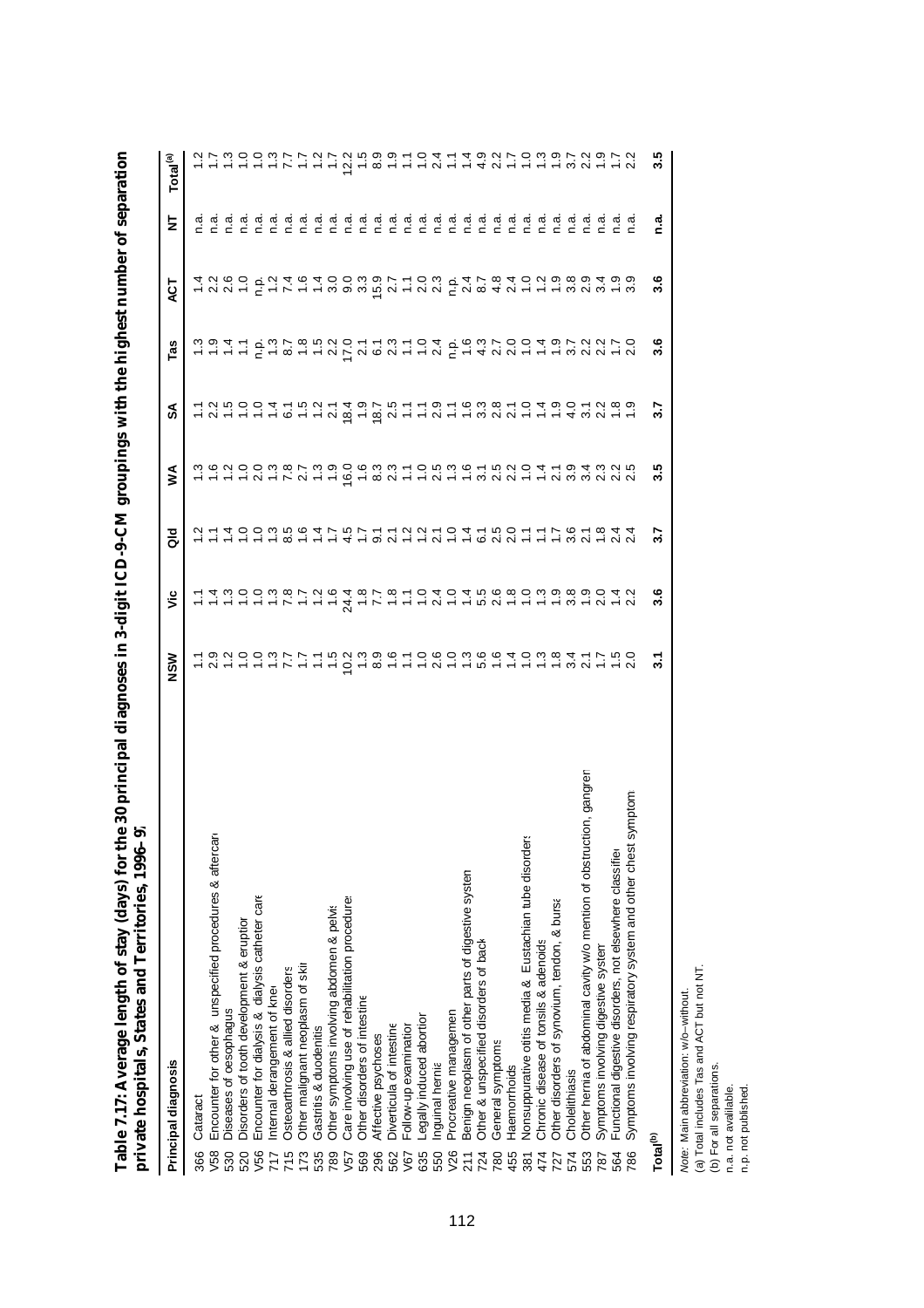| by age group, all hospitals, Australia, 1996–97                    |               |   |               |                                                                                                                                                                                                                                     |                                                                                                                                                                                                                                      |           |           |         |                                                                                                                                                                                                                                                                                                                                                                                                                                                                 |                |               |                                         |
|--------------------------------------------------------------------|---------------|---|---------------|-------------------------------------------------------------------------------------------------------------------------------------------------------------------------------------------------------------------------------------|--------------------------------------------------------------------------------------------------------------------------------------------------------------------------------------------------------------------------------------|-----------|-----------|---------|-----------------------------------------------------------------------------------------------------------------------------------------------------------------------------------------------------------------------------------------------------------------------------------------------------------------------------------------------------------------------------------------------------------------------------------------------------------------|----------------|---------------|-----------------------------------------|
| Principal diagnosis                                                |               | ⊽ | $\frac{1}{4}$ | $5 - 14$                                                                                                                                                                                                                            | 5–24                                                                                                                                                                                                                                 | $25 - 34$ | $35 - 44$ | 45–54   | $55 - 64$                                                                                                                                                                                                                                                                                                                                                                                                                                                       | $65 - 7$       | 75            | Total <sup>(a)</sup>                    |
| Encounter for dialysis & dialysis catheter care<br>V56             |               |   |               |                                                                                                                                                                                                                                     |                                                                                                                                                                                                                                      |           |           |         |                                                                                                                                                                                                                                                                                                                                                                                                                                                                 |                |               |                                         |
| Encounter for other & unspecified procedures & aftercare<br>V58    |               |   |               | ta tra radio and traditions of the control of the control of the control of the control of the control of the<br>Control of the control of the control of the control of the control of the control of the control of the contr<br> | side is the state of the state of the state of the state of the state of the state of the state of the state o<br>"State of the state of the state of the state of the state of the state of the state of the state of the state<br> |           |           |         | $\begin{array}{l} \mathcal{A}\; \mathcal{C}\; \mathcal{C}\; \mathcal{C}\; \mathcal{C}\; \mathcal{C}\; \mathcal{C}\; \mathcal{C}\; \mathcal{C}\; \mathcal{C}\; \mathcal{C}\; \mathcal{C}\; \mathcal{C}\; \mathcal{C}\; \mathcal{C}\; \mathcal{C}\; \mathcal{C}\; \mathcal{C}\; \mathcal{C}\; \mathcal{C}\; \mathcal{C}\; \mathcal{C}\; \mathcal{C}\; \mathcal{C}\; \mathcal{C}\; \mathcal{C}\; \mathcal{C}\; \mathcal{C}\; \mathcal{C}\; \mathcal{C}\; \mathcal$ |                |               |                                         |
| Diseases of oesophagus<br>530                                      |               |   |               |                                                                                                                                                                                                                                     |                                                                                                                                                                                                                                      |           |           |         |                                                                                                                                                                                                                                                                                                                                                                                                                                                                 |                |               |                                         |
| Care involving use of rehabilitation procedures<br>V <sub>57</sub> |               |   |               |                                                                                                                                                                                                                                     |                                                                                                                                                                                                                                      |           |           |         |                                                                                                                                                                                                                                                                                                                                                                                                                                                                 |                |               |                                         |
| Cataract<br>366                                                    |               |   |               |                                                                                                                                                                                                                                     |                                                                                                                                                                                                                                      |           |           |         |                                                                                                                                                                                                                                                                                                                                                                                                                                                                 |                |               |                                         |
| General symptoms<br>780                                            |               |   |               |                                                                                                                                                                                                                                     |                                                                                                                                                                                                                                      |           |           |         |                                                                                                                                                                                                                                                                                                                                                                                                                                                                 |                |               |                                         |
| Inguinal hernia<br>550                                             |               |   |               |                                                                                                                                                                                                                                     |                                                                                                                                                                                                                                      |           |           |         |                                                                                                                                                                                                                                                                                                                                                                                                                                                                 |                |               |                                         |
| Other acute & subacute forms of ischaemic heart disease<br>411     |               |   |               |                                                                                                                                                                                                                                     |                                                                                                                                                                                                                                      |           |           |         |                                                                                                                                                                                                                                                                                                                                                                                                                                                                 |                |               |                                         |
| Symptoms involving respiratory system & other chest sympt<br>786   | Ë             |   |               |                                                                                                                                                                                                                                     |                                                                                                                                                                                                                                      |           |           |         |                                                                                                                                                                                                                                                                                                                                                                                                                                                                 |                |               |                                         |
| nternal derangement of knex<br>717                                 |               |   |               |                                                                                                                                                                                                                                     |                                                                                                                                                                                                                                      |           |           |         |                                                                                                                                                                                                                                                                                                                                                                                                                                                                 |                |               |                                         |
| Other malignant neoplasm of skir<br>173                            |               |   |               |                                                                                                                                                                                                                                     |                                                                                                                                                                                                                                      |           |           |         |                                                                                                                                                                                                                                                                                                                                                                                                                                                                 |                |               |                                         |
| Asthma<br>493                                                      |               |   |               |                                                                                                                                                                                                                                     |                                                                                                                                                                                                                                      |           |           |         |                                                                                                                                                                                                                                                                                                                                                                                                                                                                 |                |               |                                         |
| Follow-up examination<br>V67                                       |               |   |               |                                                                                                                                                                                                                                     |                                                                                                                                                                                                                                      |           |           |         |                                                                                                                                                                                                                                                                                                                                                                                                                                                                 |                |               |                                         |
| Other symptoms involving abdomen & pelvis<br>789<br>535            |               |   |               |                                                                                                                                                                                                                                     |                                                                                                                                                                                                                                      |           |           |         |                                                                                                                                                                                                                                                                                                                                                                                                                                                                 |                |               | 27,292<br>24,878<br>23,793              |
| Gastritis & duodenitis                                             |               |   |               |                                                                                                                                                                                                                                     |                                                                                                                                                                                                                                      |           |           |         |                                                                                                                                                                                                                                                                                                                                                                                                                                                                 |                |               |                                         |
| Angina pectoris<br>413                                             |               |   |               |                                                                                                                                                                                                                                     |                                                                                                                                                                                                                                      |           |           |         |                                                                                                                                                                                                                                                                                                                                                                                                                                                                 |                |               |                                         |
| Osteoarthrosis & allied disorders<br>715                           |               |   |               |                                                                                                                                                                                                                                     |                                                                                                                                                                                                                                      |           |           |         |                                                                                                                                                                                                                                                                                                                                                                                                                                                                 |                |               |                                         |
| Hyperplasia of prostate<br>600                                     |               |   |               |                                                                                                                                                                                                                                     |                                                                                                                                                                                                                                      |           |           |         |                                                                                                                                                                                                                                                                                                                                                                                                                                                                 |                |               |                                         |
| Other forms of chronic ischaemic heart disease<br>414              |               |   |               |                                                                                                                                                                                                                                     |                                                                                                                                                                                                                                      |           |           |         |                                                                                                                                                                                                                                                                                                                                                                                                                                                                 |                |               |                                         |
| Acute myocardial infarction<br>410                                 |               |   |               |                                                                                                                                                                                                                                     |                                                                                                                                                                                                                                      |           |           |         |                                                                                                                                                                                                                                                                                                                                                                                                                                                                 |                |               | 80338885<br>202250888<br>2022508        |
| Pneumonia, organism unspecified<br>486                             |               |   |               |                                                                                                                                                                                                                                     |                                                                                                                                                                                                                                      |           |           |         |                                                                                                                                                                                                                                                                                                                                                                                                                                                                 |                |               |                                         |
| Heart failure<br>428                                               |               |   |               |                                                                                                                                                                                                                                     |                                                                                                                                                                                                                                      |           |           |         |                                                                                                                                                                                                                                                                                                                                                                                                                                                                 |                |               |                                         |
| Other disorders of intestine<br>569                                |               |   |               |                                                                                                                                                                                                                                     |                                                                                                                                                                                                                                      |           |           |         |                                                                                                                                                                                                                                                                                                                                                                                                                                                                 |                |               | 20,303                                  |
| Cardiac dysrhythmias<br>427                                        |               |   |               |                                                                                                                                                                                                                                     |                                                                                                                                                                                                                                      |           |           |         |                                                                                                                                                                                                                                                                                                                                                                                                                                                                 |                |               | 20,147                                  |
| Affective psychoses<br>296                                         |               |   |               |                                                                                                                                                                                                                                     |                                                                                                                                                                                                                                      |           |           |         |                                                                                                                                                                                                                                                                                                                                                                                                                                                                 |                |               |                                         |
| Schizophrenic disorders<br>295                                     |               |   |               |                                                                                                                                                                                                                                     |                                                                                                                                                                                                                                      |           |           |         |                                                                                                                                                                                                                                                                                                                                                                                                                                                                 |                | ର             |                                         |
| Nonsuppurative otitis media & Eustachian tube disorders<br>381     |               |   |               |                                                                                                                                                                                                                                     |                                                                                                                                                                                                                                      |           |           |         |                                                                                                                                                                                                                                                                                                                                                                                                                                                                 |                | <u>ස</u>      |                                         |
| Disorders of tooth development & eruption<br>520                   |               |   |               |                                                                                                                                                                                                                                     |                                                                                                                                                                                                                                      |           |           |         |                                                                                                                                                                                                                                                                                                                                                                                                                                                                 | ă à            |               |                                         |
| <b>Haemorrhoids</b><br>455                                         |               |   |               |                                                                                                                                                                                                                                     |                                                                                                                                                                                                                                      |           |           |         | 3,103<br>3,756<br>58,303<br>139                                                                                                                                                                                                                                                                                                                                                                                                                                 | 2,072          | 92<br>834     | 18,6445<br>17,445<br>19,6445<br>19,6445 |
| Calculus of kidney & ureter<br>592                                 |               |   |               |                                                                                                                                                                                                                                     |                                                                                                                                                                                                                                      |           |           |         |                                                                                                                                                                                                                                                                                                                                                                                                                                                                 |                |               | 16,691                                  |
| <b>Other</b>                                                       | 69,187<br>133 |   | 74,438<br>42  | 102,409<br>35                                                                                                                                                                                                                       | 121,051<br>485                                                                                                                                                                                                                       |           |           |         |                                                                                                                                                                                                                                                                                                                                                                                                                                                                 | 205,887<br>155 | 86,988<br>153 |                                         |
| Not reported                                                       |               |   |               |                                                                                                                                                                                                                                     |                                                                                                                                                                                                                                      |           |           |         |                                                                                                                                                                                                                                                                                                                                                                                                                                                                 |                |               |                                         |
| Total                                                              | 81.235        |   | 109,690       | 131.141                                                                                                                                                                                                                             | 172.176                                                                                                                                                                                                                              | 220.996   | 260,918   | 312,102 | 348,372                                                                                                                                                                                                                                                                                                                                                                                                                                                         | 451.282        | 348,438       | 2.436.382                               |

Table 7.18: Separations for males for the 30 principal diagnoses in 3-digit ICD-9-CM groupings with the highest number of separations, **Table 7.18: Separations for males for the 30 principal diagnoses in 3-digit ICD-9-CM groupings with the highest number of separations,**

(a) Includes separations for which age was not reported (a) Includes separations for which age was not reported.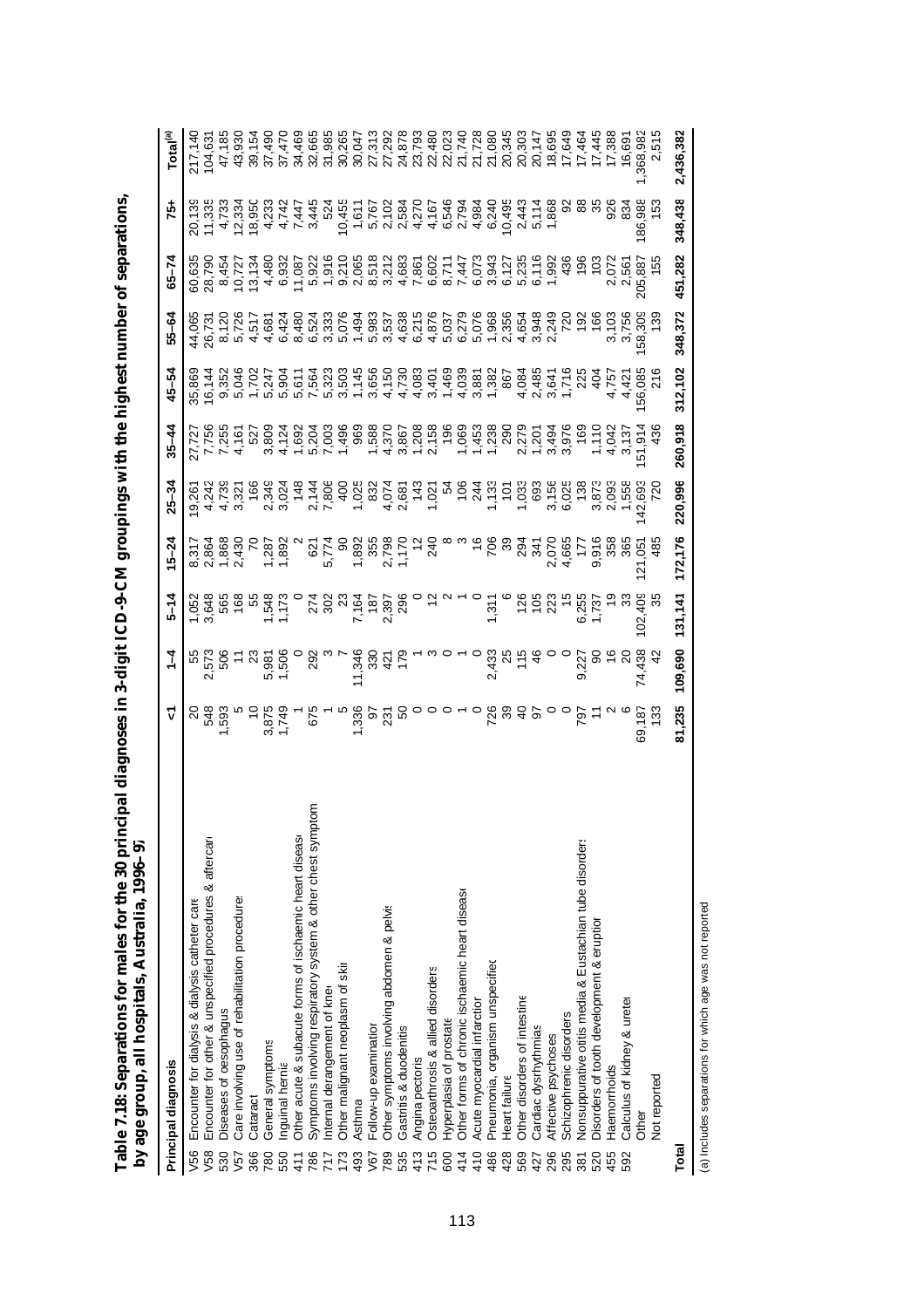|                 | DY age group, and nospitals, Australia, 1990–97                            |                                                                      |                                                   |                                                                                                                                                                                                                                                                                                                                                                                                                                                                                             |                                                               |                            |                                                                                                                              |                                                |                            |                                                    |                                              |                            |
|-----------------|----------------------------------------------------------------------------|----------------------------------------------------------------------|---------------------------------------------------|---------------------------------------------------------------------------------------------------------------------------------------------------------------------------------------------------------------------------------------------------------------------------------------------------------------------------------------------------------------------------------------------------------------------------------------------------------------------------------------------|---------------------------------------------------------------|----------------------------|------------------------------------------------------------------------------------------------------------------------------|------------------------------------------------|----------------------------|----------------------------------------------------|----------------------------------------------|----------------------------|
|                 | Principal diagnosis                                                        | ᡪ                                                                    | $1 - 4$                                           | $5 - 14$                                                                                                                                                                                                                                                                                                                                                                                                                                                                                    | $15 - 24$                                                     | $25 - 34$                  | $35 - 44$                                                                                                                    | 45–54                                          | $55 - 64$                  | $65 - 74$                                          | 75+                                          | Total <sup>(a)</sup>       |
| V56             | Encounter for dialysis & dialysis catheter care                            |                                                                      |                                                   |                                                                                                                                                                                                                                                                                                                                                                                                                                                                                             |                                                               | 13,314                     | 19,807                                                                                                                       | 25,466                                         | 39,334                     | 52,333                                             | 14,544                                       | 168,75                     |
| V58             | Encounter for other & unspecified procedures & aftercare                   | 442                                                                  | $2,021$<br>$2,021$                                |                                                                                                                                                                                                                                                                                                                                                                                                                                                                                             | 3,648<br>2,090                                                | 4,469                      |                                                                                                                              | 24,236                                         | 23,158                     | 21,598<br>18,588<br>10,369                         | 9,332                                        |                            |
| 366             | Cataract                                                                   |                                                                      |                                                   |                                                                                                                                                                                                                                                                                                                                                                                                                                                                                             | s8                                                            |                            |                                                                                                                              |                                                | 4,815<br>5,094             |                                                    | 34,358<br>24,739                             |                            |
| V <sub>57</sub> | Care involving use of rehabilitation procedures                            |                                                                      | $\overline{a}$                                    |                                                                                                                                                                                                                                                                                                                                                                                                                                                                                             | 1,072                                                         |                            |                                                                                                                              | $1,450$<br>$4,255$                             |                            |                                                    |                                              |                            |
| 664             | Trauma to perineum & vulva during deliver                                  |                                                                      |                                                   |                                                                                                                                                                                                                                                                                                                                                                                                                                                                                             | $\begin{array}{c} 11,302 \\ 7,774 \\ 1,234 \end{array}$       | 2,285<br>31,934            |                                                                                                                              | $\tilde{c}$                                    |                            |                                                    |                                              |                            |
| 789             | Other symptoms involving abdomen & pelvis                                  |                                                                      |                                                   |                                                                                                                                                                                                                                                                                                                                                                                                                                                                                             |                                                               | 8,121<br>2,784             |                                                                                                                              |                                                |                            | 4,461<br>7,522                                     | 3,564<br>5,708                               |                            |
| 530             | Diseases of oesophagus                                                     |                                                                      |                                                   |                                                                                                                                                                                                                                                                                                                                                                                                                                                                                             |                                                               |                            |                                                                                                                              |                                                | 5,307<br>7,565             |                                                    |                                              | 39,619                     |
| 635             | Legally induced abortion                                                   |                                                                      |                                                   |                                                                                                                                                                                                                                                                                                                                                                                                                                                                                             | 16,444                                                        | 14,170                     | 33<br>36 32 5 33<br>36 5 5 5 6<br>36 6 5 6 7                                                                                 | 7,621<br>7,839<br>131                          |                            |                                                    |                                              | 36,812                     |
| 626             | le genital tra<br>Disorders of menstruation & abnormal bleeding from femal | $7.88$<br>$-0.88$<br>$-0.80$<br>$-0.6$<br>$-0.6$<br>$-0.6$<br>$-0.6$ |                                                   | $\begin{array}{l} \mathcal{S}_{0}^{1}_{0} \subset \mathcal{S}_{1}^{1}_{0} \subset \mathcal{S}_{2}^{1}_{0} \subset \mathcal{S}_{3}^{1}_{0} \subset \mathcal{S}_{4}^{1}_{0} \subset \mathcal{S}_{5}^{1}_{0} \subset \mathcal{S}_{6}^{1}_{0} \subset \mathcal{S}_{7}^{1}_{0} \subset \mathcal{S}_{8}^{1}_{0} \subset \mathcal{S}_{8}^{1}_{0} \subset \mathcal{S}_{8}^{1}_{0} \subset \mathcal{S}_{8}^{1}_{0} \subset \mathcal{S}_{8}^{1}_{0} \subset \mathcal{S}_{8}^{1}_{0} \subset \mathcal$ | 1,978<br>2,372                                                |                            |                                                                                                                              | 10,810<br>6,293                                | 702                        | $\frac{120}{2}$                                    | ဝ ဗ္ဗ                                        | 35,089                     |
| 574             | Cholelithiasis                                                             |                                                                      |                                                   |                                                                                                                                                                                                                                                                                                                                                                                                                                                                                             |                                                               |                            |                                                                                                                              |                                                | 5,697                      | 4,872                                              | 3,627                                        | 33,995                     |
| 650             | Single spontaneous vaginal delivery                                        |                                                                      |                                                   |                                                                                                                                                                                                                                                                                                                                                                                                                                                                                             |                                                               |                            |                                                                                                                              |                                                |                            |                                                    |                                              | 32,335                     |
| 296             | Affective psychoses                                                        |                                                                      |                                                   |                                                                                                                                                                                                                                                                                                                                                                                                                                                                                             | 9,631<br>2,749<br>3,565                                       |                            | 1<br>4 5 6 9 7 8 9 8 9 9 9 9 9 9 7 5 9 9<br>4 6 9 7 9 4 9 9 9 9 9 9 9 9 7 5 9 9<br>4 6 7 6 7 9 7 9 9 9 9 9 9 9 9 9 0 1 0 9 9 |                                                |                            |                                                    | 2,789<br>2,990                               | 31,819                     |
| 493             | Asthma                                                                     |                                                                      |                                                   |                                                                                                                                                                                                                                                                                                                                                                                                                                                                                             |                                                               |                            |                                                                                                                              | 6,773<br>2,881                                 | 3,506<br>2,703             |                                                    |                                              | 31,705                     |
| 520             | Disorders of tooth development & eruption                                  | $\overline{a}$                                                       |                                                   |                                                                                                                                                                                                                                                                                                                                                                                                                                                                                             | 18,800                                                        |                            |                                                                                                                              |                                                | 198                        |                                                    | 52                                           | 29,584                     |
| 780             | General symptoms                                                           | 2,898<br>580<br>33                                                   | 4<br>6 4 4<br>5 4 4 6 6 6 7 6 7 6 7 6 7 6 7 7 8 7 |                                                                                                                                                                                                                                                                                                                                                                                                                                                                                             | 1.540<br>1.562,700,000<br>1.560,000<br>1.560,000<br>1.540,000 |                            |                                                                                                                              | 487<br>2, 158<br>2, 843<br>5, 616<br>5, 616    | 2, 114<br>5, 895<br>5, 428 | 3,207<br>3,215<br>3,800<br>5,270<br>5,270          | 5,396                                        | 28,284                     |
| 786             | Symptoms involving respiratory system & other chest symptom:               |                                                                      |                                                   |                                                                                                                                                                                                                                                                                                                                                                                                                                                                                             |                                                               |                            |                                                                                                                              |                                                |                            |                                                    | 4,651<br>3,622                               | 28,235                     |
| 535             | Gastritis & duodenitis                                                     |                                                                      |                                                   |                                                                                                                                                                                                                                                                                                                                                                                                                                                                                             |                                                               |                            |                                                                                                                              |                                                |                            |                                                    |                                              | 28,102                     |
| 644             | Early or threatened labour                                                 | $000 - 0000 - 70$                                                    |                                                   |                                                                                                                                                                                                                                                                                                                                                                                                                                                                                             |                                                               | 14,870<br>15,778<br>15,106 |                                                                                                                              |                                                |                            |                                                    |                                              | 27,731                     |
| 642             | Hypertension complicating pregnancy, childbirth, & the puerperiun          |                                                                      |                                                   |                                                                                                                                                                                                                                                                                                                                                                                                                                                                                             |                                                               |                            |                                                                                                                              | 588                                            |                            |                                                    |                                              | 27,031                     |
| 656             | Other foetal & placental problems affecting management of mothe            |                                                                      |                                                   |                                                                                                                                                                                                                                                                                                                                                                                                                                                                                             |                                                               |                            |                                                                                                                              |                                                |                            |                                                    |                                              | 25,317<br>24,401<br>21,939 |
| 715             | Osteoarthrosis & allied disorders                                          |                                                                      |                                                   |                                                                                                                                                                                                                                                                                                                                                                                                                                                                                             |                                                               | 458                        |                                                                                                                              | 2,913<br>324<br>37                             | 4,668<br>7                 | 7,970                                              | 7,071                                        |                            |
| V26             | Procreative managemen                                                      |                                                                      |                                                   |                                                                                                                                                                                                                                                                                                                                                                                                                                                                                             |                                                               | 11,222<br>12,624           |                                                                                                                              |                                                |                            |                                                    |                                              |                            |
| 648             | Other conditions in the mother complicating pregnancy et                   |                                                                      |                                                   |                                                                                                                                                                                                                                                                                                                                                                                                                                                                                             |                                                               |                            |                                                                                                                              |                                                |                            |                                                    |                                              | 21,579                     |
| 411             | Other acute & subacute forms of ischaemic heart disease                    |                                                                      |                                                   |                                                                                                                                                                                                                                                                                                                                                                                                                                                                                             |                                                               | <del>9</del>               | 467                                                                                                                          |                                                |                            | 6,753<br>522                                       | 8,588                                        | 21,486                     |
| 622             | Noninflammatory disorders of cervi:                                        |                                                                      |                                                   |                                                                                                                                                                                                                                                                                                                                                                                                                                                                                             |                                                               | 6,314                      | 4,367                                                                                                                        |                                                |                            |                                                    | 137                                          | 20,901                     |
| 562             | Diverticula of intestine                                                   |                                                                      |                                                   |                                                                                                                                                                                                                                                                                                                                                                                                                                                                                             | 5,020<br>15<br>22                                             | $rac{1}{2}$                | 825                                                                                                                          |                                                |                            |                                                    |                                              | 20,875                     |
| 428             | Heart failure                                                              |                                                                      |                                                   |                                                                                                                                                                                                                                                                                                                                                                                                                                                                                             |                                                               |                            | 136                                                                                                                          |                                                |                            |                                                    |                                              |                            |
| 724             | Other & unspecified disorders of back                                      |                                                                      |                                                   |                                                                                                                                                                                                                                                                                                                                                                                                                                                                                             | 58<br>57<br>57                                                | 1,913<br>468               | $3,488$<br>1,545                                                                                                             | 0503<br>0603080605<br>0603080605<br>0603060606 |                            | e 4 w 4 w<br>2 4 4 6 4 5<br>2 4 6 7 7<br>2 4 8 7 7 | 5,792<br>14,5,928<br>5,928<br>5,440<br>5,792 | 20,623<br>20,354<br>20,040 |
| 173             | Other malignant neoplasm of skir                                           |                                                                      |                                                   |                                                                                                                                                                                                                                                                                                                                                                                                                                                                                             |                                                               |                            |                                                                                                                              |                                                |                            |                                                    |                                              |                            |
| V67             | Follow-up examination                                                      | 80                                                                   | 263                                               |                                                                                                                                                                                                                                                                                                                                                                                                                                                                                             |                                                               | 1,120                      | 1,864                                                                                                                        |                                                |                            |                                                    |                                              | 19,772                     |
|                 | Other                                                                      | 50,908                                                               | 58,970                                            | 78,584                                                                                                                                                                                                                                                                                                                                                                                                                                                                                      | 174,27                                                        | 308,880<br>582             | 237,07C<br>367                                                                                                               | 208,749<br>212                                 | 172,860                    | 206,213                                            | 262,192                                      | 1,758,715                  |
|                 | Not reported                                                               | 86                                                                   | 5                                                 | 32                                                                                                                                                                                                                                                                                                                                                                                                                                                                                          | 472                                                           |                            |                                                                                                                              |                                                | $\frac{4}{1}$              | 187                                                | 210                                          | 2,314                      |
| Total           |                                                                            | 57,096                                                               | 73,126                                            | 94,510                                                                                                                                                                                                                                                                                                                                                                                                                                                                                      | 296,519                                                       | 519,111                    | 381,909                                                                                                                      | 342,348                                        | 309,829                    | 386,374                                            | 428,880                                      | 2,889,746                  |

Table 7.19: Separations for females for the 30 principal diagnoses in 3-digit ICD-9-CM groupings with the highest number of separations,<br>by age group, all hospitals. Australia. 1996–97 **Table 7.19: Separations for females for the 30 principal diagnoses in 3-digit ICD-9-CM groupings with the highest number of separations, by age group, all hospitals, Australia, 1996–97**

(a) Includes separations for which age was not reported. (a) Includes separations for which age was not reported.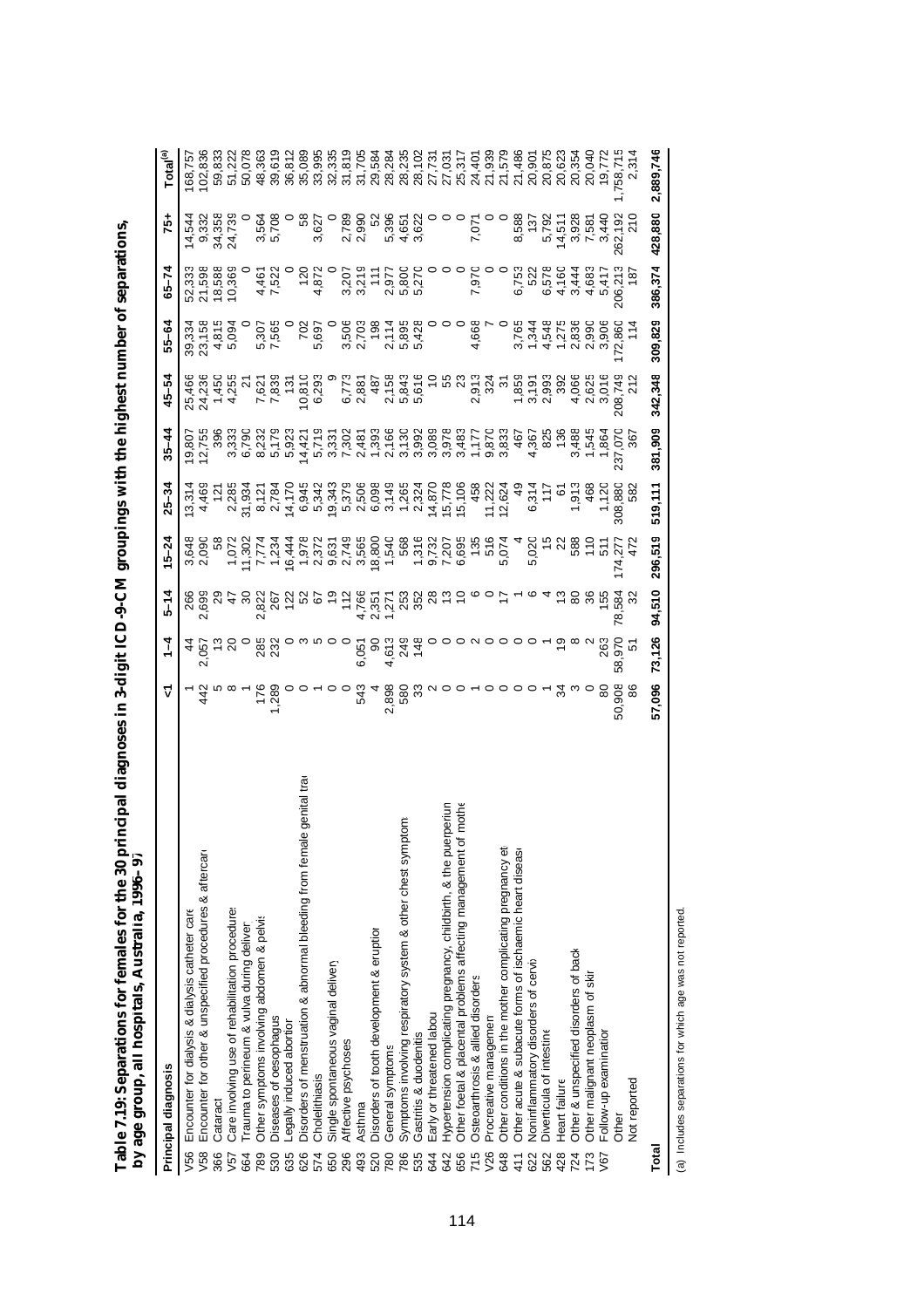| i<br>)                | l                                  |
|-----------------------|------------------------------------|
| ֠<br>l<br>I<br>١<br>ĺ | I<br>)<br>í                        |
| アーレー ワクハー<br>ı<br>ı   | WECK CACH<br>٦<br>١<br>١<br>l<br>j |

|                     |                                                              |                                                                            |               | Per cent                                                                                                                                                                                                                                                              | Separations                                                                                                     |            | Patient days                                                                                            |                   | ALOS (days)   |
|---------------------|--------------------------------------------------------------|----------------------------------------------------------------------------|---------------|-----------------------------------------------------------------------------------------------------------------------------------------------------------------------------------------------------------------------------------------------------------------------|-----------------------------------------------------------------------------------------------------------------|------------|---------------------------------------------------------------------------------------------------------|-------------------|---------------|
|                     |                                                              |                                                                            | Same day      | same day                                                                                                                                                                                                                                                              | per 1,000                                                                                                       | Patient    | per 1,000                                                                                               | <b>SI</b>         | excluding     |
| Principal diagnosis |                                                              | Separations                                                                | separations   | separations                                                                                                                                                                                                                                                           | population                                                                                                      | days       | population                                                                                              | (days)            | same day      |
| $001 - 139$         | ntectious & parasitic diseases                               |                                                                            |               |                                                                                                                                                                                                                                                                       |                                                                                                                 |            |                                                                                                         |                   |               |
| $140 - 239$         | Neoplasms                                                    |                                                                            |               |                                                                                                                                                                                                                                                                       | $\overline{Q}$                                                                                                  | ∶ c<br>278 | $\frac{1}{9}$                                                                                           |                   | 139.0         |
| 240-279             | Endocrine, nutritional, metabolic, immunit                   |                                                                            |               | $\frac{1}{5}$                                                                                                                                                                                                                                                         | $\overline{Q}$                                                                                                  | 67         | $\overline{5}$                                                                                          | $139.0$<br>$22.3$ |               |
| 280-289             | Diseases of the blood & blood forming organs                 |                                                                            | $\circ$       | 0.0                                                                                                                                                                                                                                                                   |                                                                                                                 |            | $\overline{Q}$                                                                                          | 10.0              | 0.01          |
| 290, 294.1, 331.0   | Dementia                                                     | 532                                                                        |               | 0.8                                                                                                                                                                                                                                                                   | $rac{1}{2}$ $rac{1}{2}$ $rac{1}{2}$ $rac{3}{2}$ $rac{1}{2}$                                                     | 96,811     |                                                                                                         | 182.3             | 183.7         |
| 291-294             | Other organic psychotic disorders <sup>(a)</sup>             | 922                                                                        | 30            |                                                                                                                                                                                                                                                                       |                                                                                                                 | 133,715    |                                                                                                         | 146.9             | 151.9         |
| 295                 | Schizophrenic disorders                                      |                                                                            |               |                                                                                                                                                                                                                                                                       |                                                                                                                 | 561,985    |                                                                                                         | 120.5             | 123.0         |
| 296.2-296.3         | Major depressive disorder                                    |                                                                            | თ<br>ნე       |                                                                                                                                                                                                                                                                       |                                                                                                                 | 38,584     |                                                                                                         | 26.9              | 27.9          |
| 296                 | Other affective psychoses <sup>(b)</sup>                     |                                                                            | 32            | $\begin{array}{c} 0.697 & 0.758 & 0.758 & 0.758 & 0.758 & 0.758 & 0.758 & 0.758 & 0.758 & 0.758 & 0.758 & 0.758 & 0.758 & 0.758 & 0.758 & 0.758 & 0.758 & 0.758 & 0.758 & 0.758 & 0.758 & 0.758 & 0.758 & 0.758 & 0.758 & 0.758 & 0.758 & 0.758 & 0.758 & 0.758 & 0.$ | $-2222$                                                                                                         | 61,340     |                                                                                                         |                   |               |
| 297                 | Paranoid states                                              |                                                                            |               |                                                                                                                                                                                                                                                                       |                                                                                                                 | 7,873      |                                                                                                         |                   | 3858<br>2858  |
| 298-299             | Other psychoses                                              |                                                                            |               |                                                                                                                                                                                                                                                                       |                                                                                                                 | 28,659     |                                                                                                         |                   |               |
| 300                 | Neurotic disorders                                           |                                                                            | $\frac{2}{6}$ |                                                                                                                                                                                                                                                                       |                                                                                                                 | 11,200     |                                                                                                         |                   |               |
| 301                 | Personality disorders                                        |                                                                            |               |                                                                                                                                                                                                                                                                       |                                                                                                                 | 22,629     |                                                                                                         |                   | 19.9          |
| 302                 | Sexual deviations & disorders                                |                                                                            |               |                                                                                                                                                                                                                                                                       |                                                                                                                 | 273        | $\overline{Q}$ .                                                                                        |                   | $\frac{8}{3}$ |
| 303                 | Alcohol dependence syndrome                                  |                                                                            | Σ             |                                                                                                                                                                                                                                                                       |                                                                                                                 | 19,218     | $\frac{0}{1}$                                                                                           |                   | 16.5          |
| 304                 | Drug dependence                                              |                                                                            |               |                                                                                                                                                                                                                                                                       |                                                                                                                 | 7,677      |                                                                                                         |                   | LO.           |
| 305                 | Non-dependent drug use disorder                              |                                                                            | $\frac{8}{5}$ |                                                                                                                                                                                                                                                                       |                                                                                                                 | 2,425      |                                                                                                         |                   | 8.6           |
| 311                 | Depressive disorder, nec                                     |                                                                            |               | $\frac{84}{7}$                                                                                                                                                                                                                                                        |                                                                                                                 | 1,879      |                                                                                                         |                   | 22.5          |
| 306-310, 312-316    | Other non-psychotic mental disorders                         | 1,794                                                                      | $\frac{1}{4}$ |                                                                                                                                                                                                                                                                       | $\frac{1}{9}$ $\frac{1}{9}$ $\frac{1}{9}$ $\frac{1}{9}$ $\frac{1}{9}$ $\frac{1}{9}$ $\frac{1}{9}$ $\frac{1}{9}$ | 47,208     |                                                                                                         | 20.6<br>26.5      | 28.7          |
| 317-319             | Mental retardation                                           | 89                                                                         |               | $\frac{5}{1}$                                                                                                                                                                                                                                                         |                                                                                                                 | 78,365     |                                                                                                         | ,187.3            | ,205.6        |
| 320-389             | Diseases of the nervous system & sense organs <sup>(c)</sup> | 55                                                                         |               | 0.0                                                                                                                                                                                                                                                                   | $-0.7$                                                                                                          | 19,201     | $\begin{array}{cccc}\n 1 & - & - & 0 & 0 & 0 & - & - \\  0 & 0 & 0 & 0 & 0 & 0 & - & 0 \\  \end{array}$ | 349.1             | 349.1         |
| $390 - 459$         | Diseases of the circulatory system                           |                                                                            |               |                                                                                                                                                                                                                                                                       |                                                                                                                 | 2,082      |                                                                                                         | 416.4             | 416.4         |
| $460 - 519$         | Diseases of the respiratory system                           | $\mathfrak{c}$ $\mathfrak{c}$ $\mathfrak{c}$ $\mathfrak{c}$ $\mathfrak{c}$ |               | $\circ$                                                                                                                                                                                                                                                               |                                                                                                                 | 2,564      |                                                                                                         | 854.7             | 854.7         |
| 520-579             | Diseases of the digestive system                             |                                                                            |               |                                                                                                                                                                                                                                                                       | $\frac{50}{10}$                                                                                                 |            |                                                                                                         |                   |               |
| 580-629             | Diseases of the genitourinary system                         |                                                                            |               |                                                                                                                                                                                                                                                                       |                                                                                                                 |            | $\circ$                                                                                                 |                   |               |
| 630-677             | Complications of pregnancy, childbirth; puerperium           |                                                                            | 00            |                                                                                                                                                                                                                                                                       | $\frac{1}{9}$ $\frac{1}{9}$                                                                                     | 1,229      | $\sum_{i=1}^{n}$                                                                                        | $15.0$<br>18.0    | 15.6          |
| 680-709             | Diseases of the skin & subcutaneous tissue                   |                                                                            |               | 0.0                                                                                                                                                                                                                                                                   |                                                                                                                 |            | $\overline{Q}$ .                                                                                        |                   | 18.0          |
| 710-739             | Dis of the musculoskeletal system & conn. tissue             |                                                                            |               | ÷                                                                                                                                                                                                                                                                     | $\circ$                                                                                                         |            |                                                                                                         |                   |               |
| 740-759             | Congenital anomalies                                         |                                                                            | $\circ$       | 0.0                                                                                                                                                                                                                                                                   | $\overline{c}$                                                                                                  | 6,078      | $\frac{3}{2}$                                                                                           | 3,039.0           | 3,039.0       |
| 760-779             | Conditions originating in the perinatal period               |                                                                            |               |                                                                                                                                                                                                                                                                       |                                                                                                                 |            |                                                                                                         |                   |               |
| 780-799             | Symptoms, signs & ill-defined conditions                     | $\mathbf{S}$                                                               | N             | 6.9                                                                                                                                                                                                                                                                   | $\overline{5}$                                                                                                  | 10,107     | $\frac{5}{90}$                                                                                          | 421.1             | 459.3         |
| 800-999             | njury & poisoning                                            | 39                                                                         |               |                                                                                                                                                                                                                                                                       | $\overline{5}$                                                                                                  | 218        |                                                                                                         | <u>ة</u>          | $\frac{0}{6}$ |
| $V01 - V82$         | Other reasons for contact with health services               | 490                                                                        | $\frac{4}{9}$ | 7. 9. 9.<br>7. 9. 9.                                                                                                                                                                                                                                                  | $\overline{Q}$                                                                                                  | 20,504     |                                                                                                         | $41.8$<br>61.7    | 43.0          |
|                     | Not reported                                                 | 2,807                                                                      |               |                                                                                                                                                                                                                                                                       | $\ddot{\circ}$                                                                                                  | 168,248    | $\ddot{\circ}$                                                                                          |                   | 63.9          |
| Total               |                                                              | 20,362                                                                     | <b>P82</b>    | 3.9                                                                                                                                                                                                                                                                   | Ξ                                                                                                               | 1,350,445  | 73.3                                                                                                    | 577               | 70.5          |

(a) Excludes *Dementia in conditions classified elsewhere* (294.1).<br>(b) Excludes *Major depressive disorder* (296.2–296.3).<br>(c) Excludes *Dementia* (331.0).<br>. . not applicable. (a) Excludes *Dementia in conditions classified elsewhere* (294.1).

(b) Excludes *Major depressive disorder* (296.2–296.3).

(c) Excludes *Dementia* (331.0).

. . not applicable.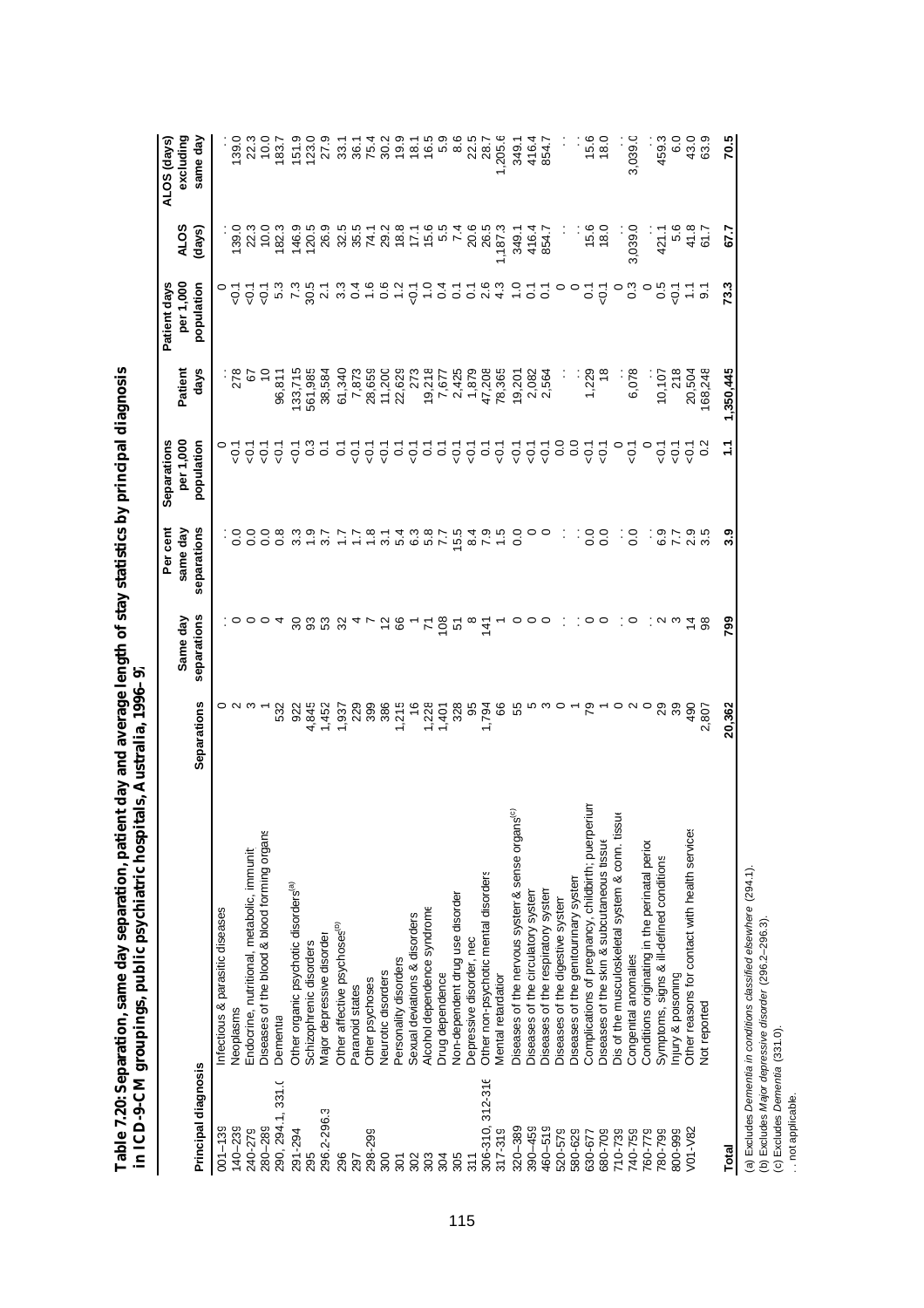# **8 Principal and additional procedures for admitted patients**

# **Introduction**

The *National Health Data Dictionary* (NHDC 1996) defines a procedure as an intervention that is surgical in nature, carries a procedural risk, carries an anaesthetic risk, requires specialised training, or requires special facilities or equipment only available in an acute setting. The principal procedure is defined as the most significant procedure that was performed for treatment of the principal diagnosis. However, the dictionary also states that when no procedure was performed for treatment of the principal diagnosis, other procedures can be reported as the principal procedure. In order, these are a procedure performed for treatment of an additional diagnosis, a diagnostic/exploratory procedure related to the principal diagnosis or a diagnostic/exploratory procedure related to an additional diagnosis. Procedures therefore encompass surgical procedures and also nonsurgical investigative and therapeutic procedures such as X-rays and chemotherapy.

Most States and Territories use this dictionary definition; however, Victoria only designates a procedure as the principal procedure if it was performed for treatment of the principal diagnosis.

Procedures are not undertaken during all hospital admissions so only a proportion of the separation records includes principal (or additional) procedure data. For example, principal procedures were reported for only 36% of separations with a principal diagnosis within the *Infectious and parasitic diseases* chapter.

Principal and additional procedures are classified, coded and reported to the National Hospital Morbidity Database using the *Australian Version of the International Classification of Diseases, 9th Revision, Clinical Modification (ICD-9-CM)* (National Coding Centre 1996). This classification is hierarchical, with a small number of summary procedure chapters which are divided into 98 more specific procedure groupings (represented by 2-digit codes) which, in turn, are divided into a larger number of very specific procedure categories represented by 3- and 4-digit codes. The tables and figures in this chapter use the codes and abbreviated descriptions of the ICD-9-CM procedure classification. Full descriptions of the categories are available in the ICD-9-CM publication.

Most of the information is presented using three methods of grouping records based on the ICD-9-CM procedure classification:

- ICD-9-CM procedure chapters— these 16 groups provide information aggregated at the ICD-9-CM chapter level (Figures 8.1 and 8.2);
- ICD-9-CM procedure groupings— these 65 groups were chosen to provide more detailed information than ICD-9-CM chapters, but still cover the entire procedure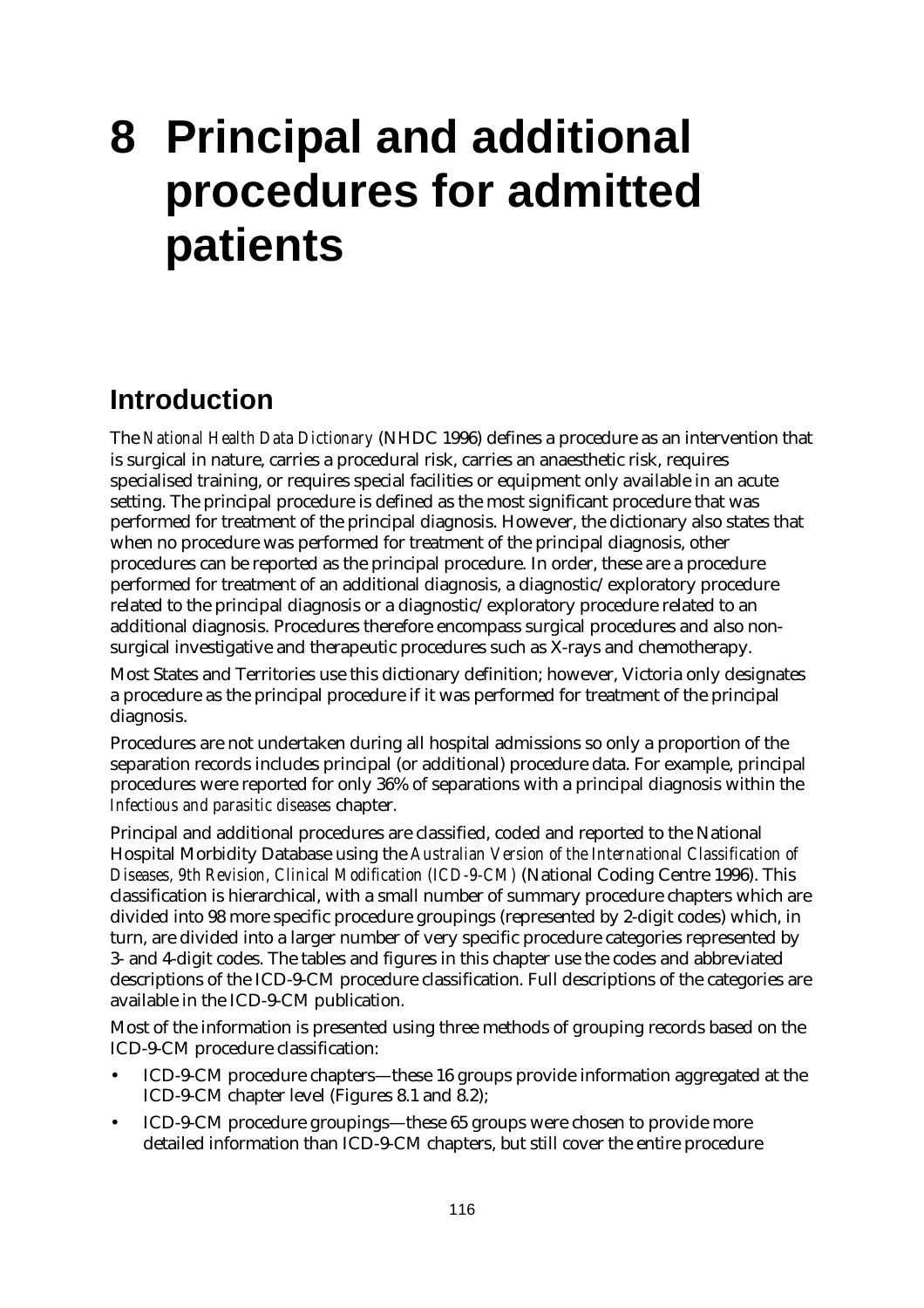classification at a manageable level (Tables 8.2 to 8.9). Tables 8.19 and 8.20 present counts of all procedures (principal and additional) using these groupings; and

• 3-digit ICD-9-CM groupings— about 900 categories describe procedures at a quite specific level. Detailed information is presented for the 30 of these groups with the highest number of separations (Tables 8.11 to 8.18) and summary information is provided for all of the groups (for which separations were reported) on the Internet at http://www.aihw.gov.au (Tables D3 and D4).

In addition,

- Table 8.1 presents information for 'sentinel' procedures based on groupings of 3- and 4 digit ICD-9-CM categories (detailed in Appendix 4); and
- Table 8.10 presents information on the number of procedures reported (principal and additional procedures).

Tables are presented with summary separation, patient day and length of stay statistics for public and private hospitals, nationally and by State and Territory. National information on age group and sex distributions is also presented. The data on relative rankings of the various procedure groups (by numbers of separations or patient days) depend to some extent on the chosen groups of procedure codes.

Some data for private hospitals in Tasmania and the Australian Capital Territory have not been included in Tables 8.5, 8.7, 8.14, 8.16 and 8.20. These data were supplied but are not published, for confidentiality reasons. Western Australia was not able to supply data on procedures for its public psychiatric hospitals.

# **Highlights**

Overall, there were 3.8 million separations for which a principal procedure was reported, 71% of total separations. Fourteen million patient days were reported for separations with a principal procedure, 63% of the total.

# **ICD-9-CM chapters**

Figures 8.1 and 8.2 provide a summary of the proportions of separations and patient days reported for each of the ICD-9-CM procedure chapters.

The chapter with the highest proportion of separations in the public sector was *Miscellaneous diagnostic and therapeutic procedures*, followed by *Operations on the cardiovascular system* and *Operations on the digestive system*. The highest proportions of patient days were reported for the *Miscellaneous diagnostic and therapeutic procedures* and *Operations on the digestive system* chapters.

In the private sector, *Operations on the digestive system* had the largest number of separations, followed by *Miscellaneous diagnostic and therapeutic procedures* and *Operations on the musculoskeletal system.* The *Miscellaneous diagnostic and therapeutic procedures* and *Operations on the digestive system* chapters accounted for the highest proportions of patient days.

For the public and private sectors combined, the two chapters with the most separations were *Miscellaneous diagnostic and therapeutic procedures* and *Operations on the digestive system.* The largest proportions of patient days were reported for *Miscellaneous diagnostic and therapeutic procedures* and *Operations on the digestive system.*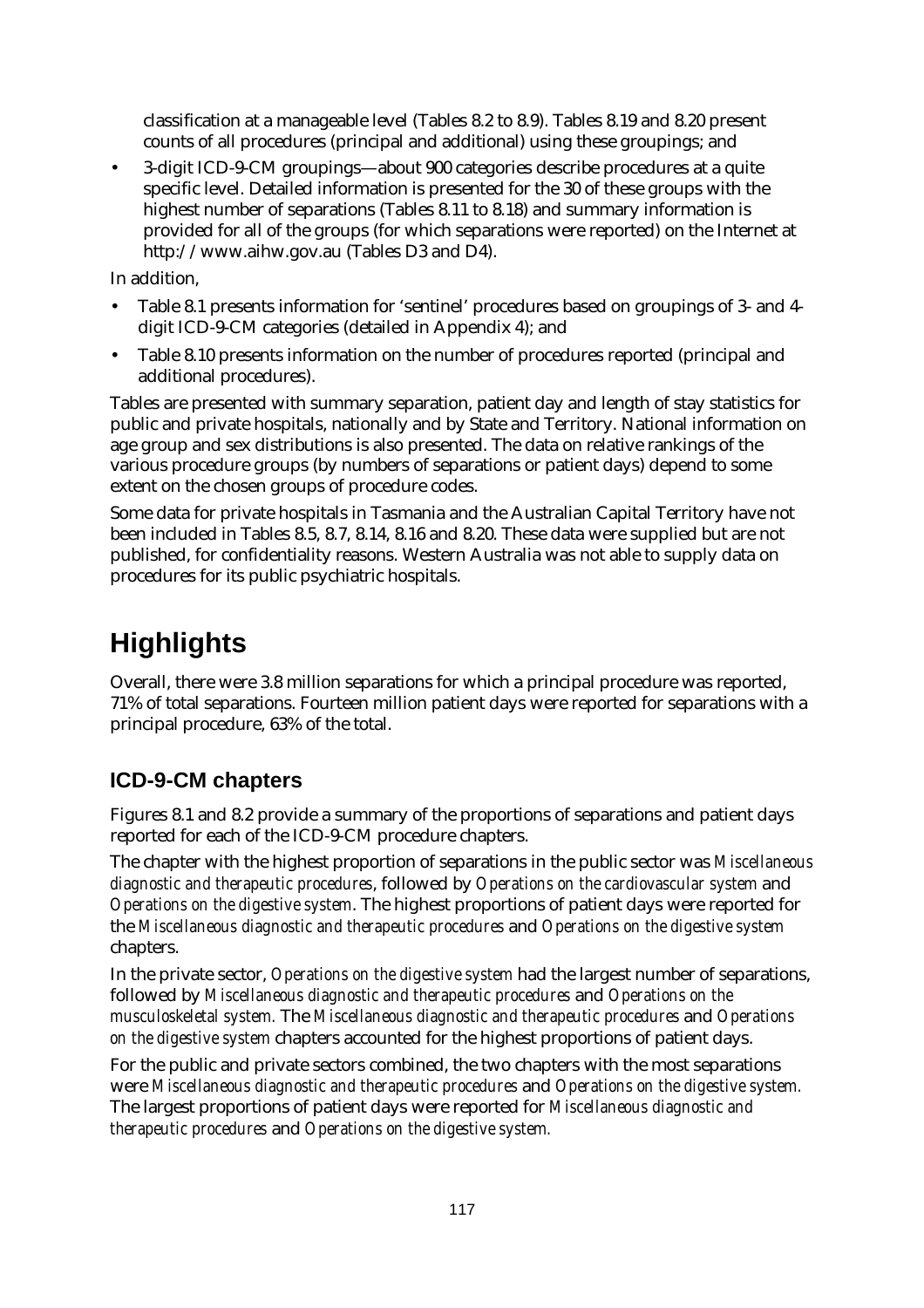Principal procedures were reported for varying proportions of separations in the ICD-9-CM chapter principal diagnoses groups. High proportions of separations for the *Neoplasms* (88%, 316,784), *Diseases of the blood and blood-forming organs* (85%, 53,619), *Diseases of the nervous system and sense organs* (84%, 240,310) and *Diseases of the genitourinary system* (83%, 286,857) chapters had principal procedures reported. In contrast, principal procedures were reported for smaller proportions of separations with principal diagnoses in the *Mental disorders* (29%, 58,895), *Infectious and parasitic diseases* (36%, 28,961) and *Diseases of the respiratory system* (44%, 137,586) chapters.

## **Sentinel procedures**

Separation rates for sentinel procedures are a performance indicator within the framework for reviewing the performance of public acute hospitals (NHMBWG 1996, SCRCSSP 1997, 1998). The procedures have been selected as sentinel procedures because of the frequency with which they are undertaken and because they are often elective and discretionary, that is, there are often treatment alternatives available. Thus, the population rates for separations for which these procedures are reported is an indicator of the appropriateness of care delivered within public hospitals.

Table 8.1 provides information, by State or Territory of usual residence of the patient, on separation rates for ten sentinel procedures including caesarean section, lens insertion, coronary artery bypass graft and appendicectomy. Separations were included for which the sentinel procedures were reported either as the principal procedure and/or an additional procedure and the ICD-9-CM codes that have been used to define each of the procedures are listed in Appendix 4. Age- and sex-standardised separation rates are presented to take account of the different age and sex structures of the populations of the States and Territories.

In order to compare intervention rates across jurisdictions, the standardised rate for each procedure for each State and Territory is accompanied by the standardised rate for all other jurisdictions excluding the reference State or Territory. For example, the rate for appendicectomy in Victoria was 1.5 separations per 1,000 population. The standardised rate for all other States and Territories combined was 1.4 per 1,000 population. Thus, Victoria had a separation rate for appendicectomy that was 9.9% higher than the rate for all other jurisdictions combined. This difference was statistically significant (that is, there is less than 1% chance that the difference between Victoria and the other jurisdictions occurred by chance).

The most common procedures were endoscopy and lens insertion, separations for which were reported at a rate of 24.0 and 5.1 per 1,000 population, respectively. There was marked variation in rates among the jurisdictions for these (and other) procedures; some of this may reflect differences in the coverage of private free-standing day hospital facilities in the database.

Caesarean section was the third most common procedure. The rate was highest in South Australia and lowest in the Northern Territory (3.2 and 2.4 per 1,000 population, respectively). The separation rate for coronary artery bypass graft procedures was highest in New South Wales (at 1.0 per 1,000 population) and Victoria had the highest rate for angioplasty (0.9 per 1,000 population). Separations for hip replacements were most frequent in Tasmania (1.4 per 1,000 population) as were separations for hysterectomy (2.3 per 1,000 population). Separations for tonsillectomy were significantly more frequent in South Australia (2.5 per 1,000 population) than in other jurisdictions.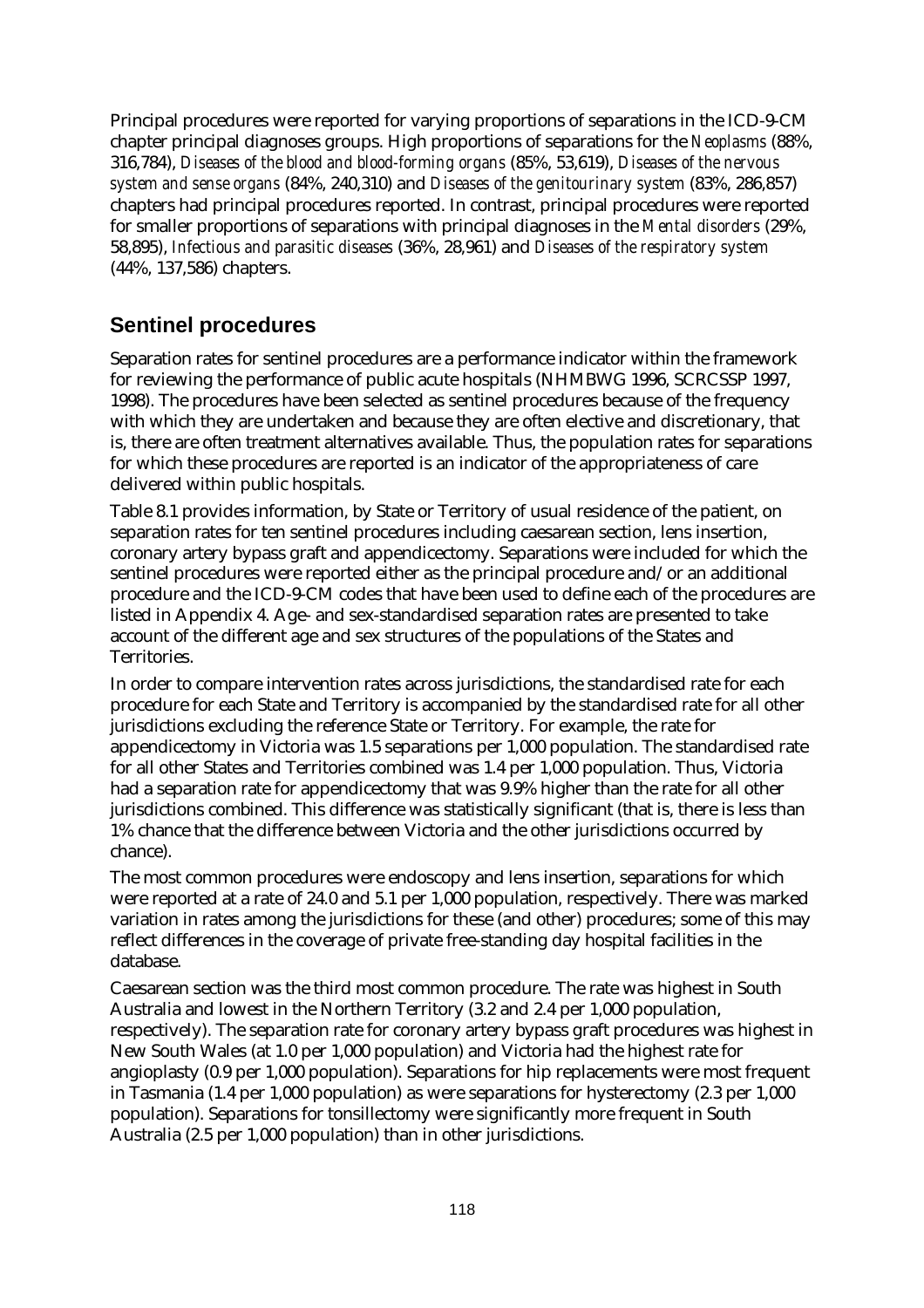# **Broad procedure groupings**

#### **Sector**

Public hospitals accounted for 63% of the separations with reported principal procedures (2,394,290), although they accounted for 68% of the separations overall (Tables 8.2 and 8.3). Similarly, although 74% of overall patient days were in public hospitals, only 70% of patient days associated with principal procedures were in public hospitals (980,5883). This reflected the higher proportion of separations in the private sector that were reported with a principal procedure, compared with the public sector. In public hospitals, 66% of total separations involved a principal procedure (2,394,290), and these separations were associated with 60% of total patient days (9,805,883) (Table 8.2). In contrast, in private hospitals, 82% of total separations involved a principal procedure (1,381,606), and these separations were associated with 72% of total patient days (4,185,011) (Table 8.3).

The group of principal procedures which accounted for a large number of separations in public hospitals was *Other operations on vessels* (390–399). The principal procedure which was reported for most of these separations was *Haemodialysis* (39.95); this was reported for 97% (349,351) of this group. Other non-operative procedures (990–999) was the second most frequently reported group; *Injection or infusion of cancer chemotherapeutic substance* (99.25) was the most commonly reported individual procedure (140,131, 52% of this group).

In private hospitals the largest group of principal procedures *Incision, excision and anastomosis of intestine* (450–459). The principal procedures which accounted for most of the separations in this group were diagnostic endoscopies (45.13, 45.16, 45.23, 45.25, 45.42): 183,015, 59% of the group overall.

#### **States and Territories**

Tables 8.4 to 8.7 contain detail on the pattern of hospital use in the States and Territories for the procedure groups, in both the public and private sector. These tables enable State by State comparisons of overall hospital use for the different procedure groups, and the share of separations between the private and public sector. For example, the proportion of total separations for *Operations on skull, brain and cerebral meninges* (010–029) in public hospitals (rather than private hospitals) was higher in New South Wales (88%, 2,553) than in Queensland (70%, 1,188). The proportion of total patient days for *Operations on appendix* (470–479) that were in private hospitals varied markedly by State, from 34% (4,876) in Queensland to 16% (4,519) in New South Wales.

#### **Age group and sex**

In Tables 8.8 and 8.9, information on the number of separations by age group and principal procedure groups is presented for males and females. These tables show a number of different patterns in the age distributions of separations for the various procedure groups. For example, patients admitted for *Reconstructive and other operations on middle and inner ear* (190–209) were mostly in the younger age groups, while the opposite was the case for *Operations on heart and pericardium* (370–379). Other groups of procedures had a peak in the middle age groups, for example *Operations on nose and nasal sinuses* (210–229) and *Incision, excision and anastomosis of intestine* (450–459).

These tables also indicate the relative importance of the procedure groups as causes of hospitalisation for each sex and age group. For example, males in the 15 to 24 years age group commonly had procedures in the *Operations on teeth, gums and alveoli* (230–249) and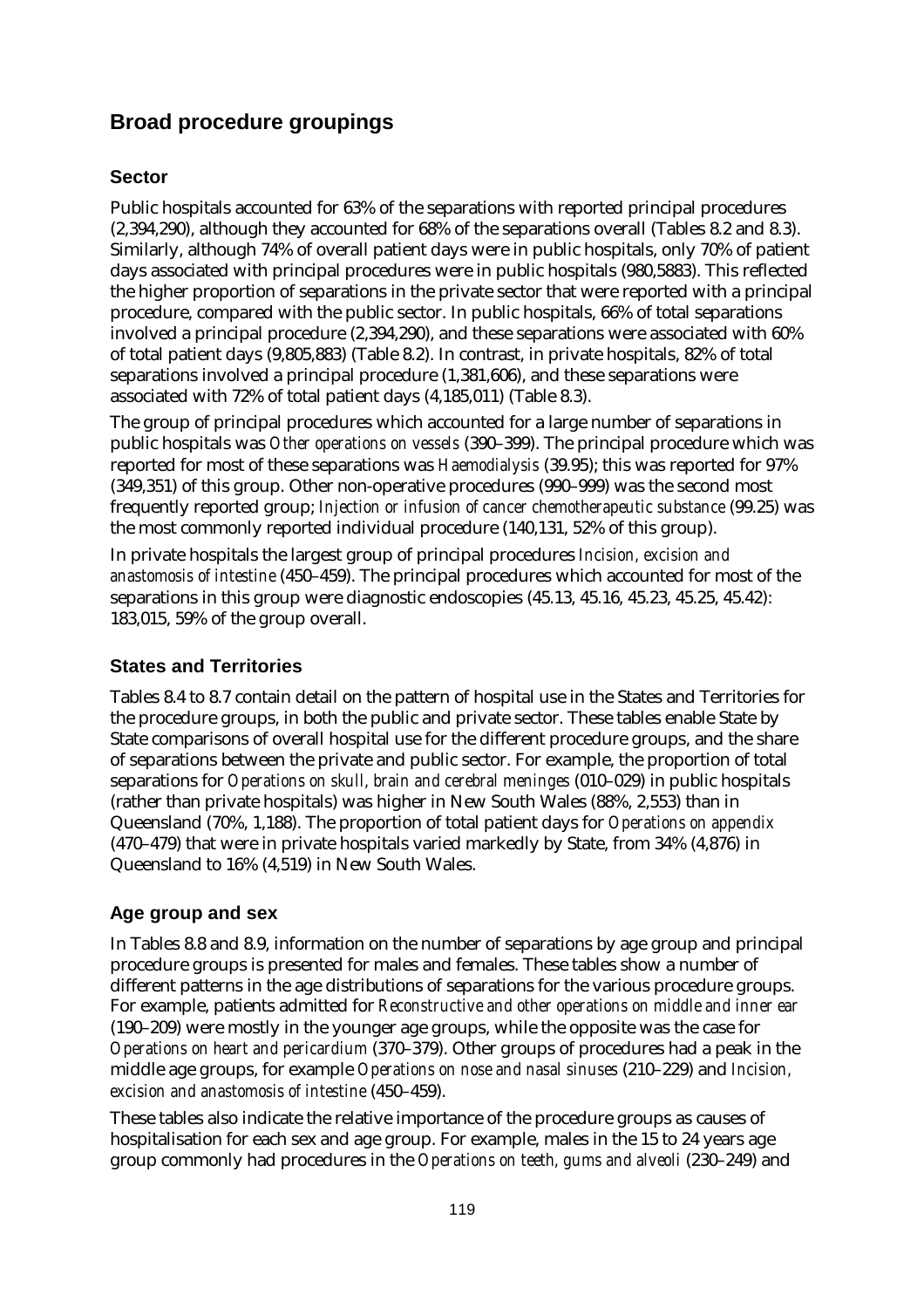*Operations on skin and subcutaneous tissue* (860–869) groups. For females, the age group with the highest number of separations with a principal procedure was the 25 to 34 years age group. Older females were more frequently reported for principal procedure groups such as *Operations on lens* (130–139) and *Physical and respiratory therapy, rehabilitation and related procedures* (930–939).

## **Number of procedure codes**

Table 8.10 presents information on the number of procedure codes (principal and additional) reported to the National Hospital Morbidity Database. There were marked differences between the States and Territories in the maximum number of procedures reported (for example, in the public sector, 26 procedures for Queensland and Tasmania and 15 for Australian Capital Territory; however, the average number of procedure codes per separation varied little among the jurisdictions, for both the public and private sectors. The Institute requested a maximum of 26 codes so this may have restricted the number of codes reported by some jurisdictions.

In the public sector 7% of records had five or more procedure codes, but in the private sector only 4% of records fell into this category. This may have been due to more complicated cases being treated in public hospitals, or differences in coding practices between the sectors.

## **High volume procedures**

Tables 8.11 to 8.18 present information on the most common principal procedures (at the 3 digit level of the ICD-9-CM classification). Tables 8.11 and 8.12 contain summary separation, patient day and average length of stay statistics for the 30 procedures with the most separations in public and private hospitals.

In the public sector, the most common principal procedure groups were *Other operations on vessels* (399) (99.8% of which, 349,351, were for haemodialysis, code 39.95) and *Injection or infusion of other therapeutic or prophylactic substance* (992) (74% of which, 140,131, were for chemotherapy, code 99.25).

For both of those the average length of stay was relatively short; the proportion of separations that were same day separations was 99% (345,677) and 78% (148,498) respectively. The highest numbers of patient days were reported for the *Diagnostic physical therapy* (930) (408,902) for which the average length of stay was 13 days and for *Other operations on vessels* (399) (369,593).

In the private sector, the most frequent principal procedure was *Diagnostic procedure on large intestine* (452) (85,650) with the second most frequent being *Diagnostic procedures on small intestine* (451) (82,235). Diagnostic endoscopies comprised 93% (156,463) of these two groups, combined. The principal procedure with the highest number of patient days (240,833), *Joint replacement of lower extremity* (815), also had the longest average length of stay (13 days).

There was some variation between the States and Territories in the relative number of separations for the most common procedures (Tables 8.13 and 8.14). For example, in the public sector Victoria had relatively low numbers of separations for *Extracapular extraction of lens by fragmentation and aspiration technique* (134) (1,376 separations) and Repair and plastic operations on the nose (218) (922 separations). Information on the average lengths of stay by State and Territory is presented in Tables 8.15 and 8.16.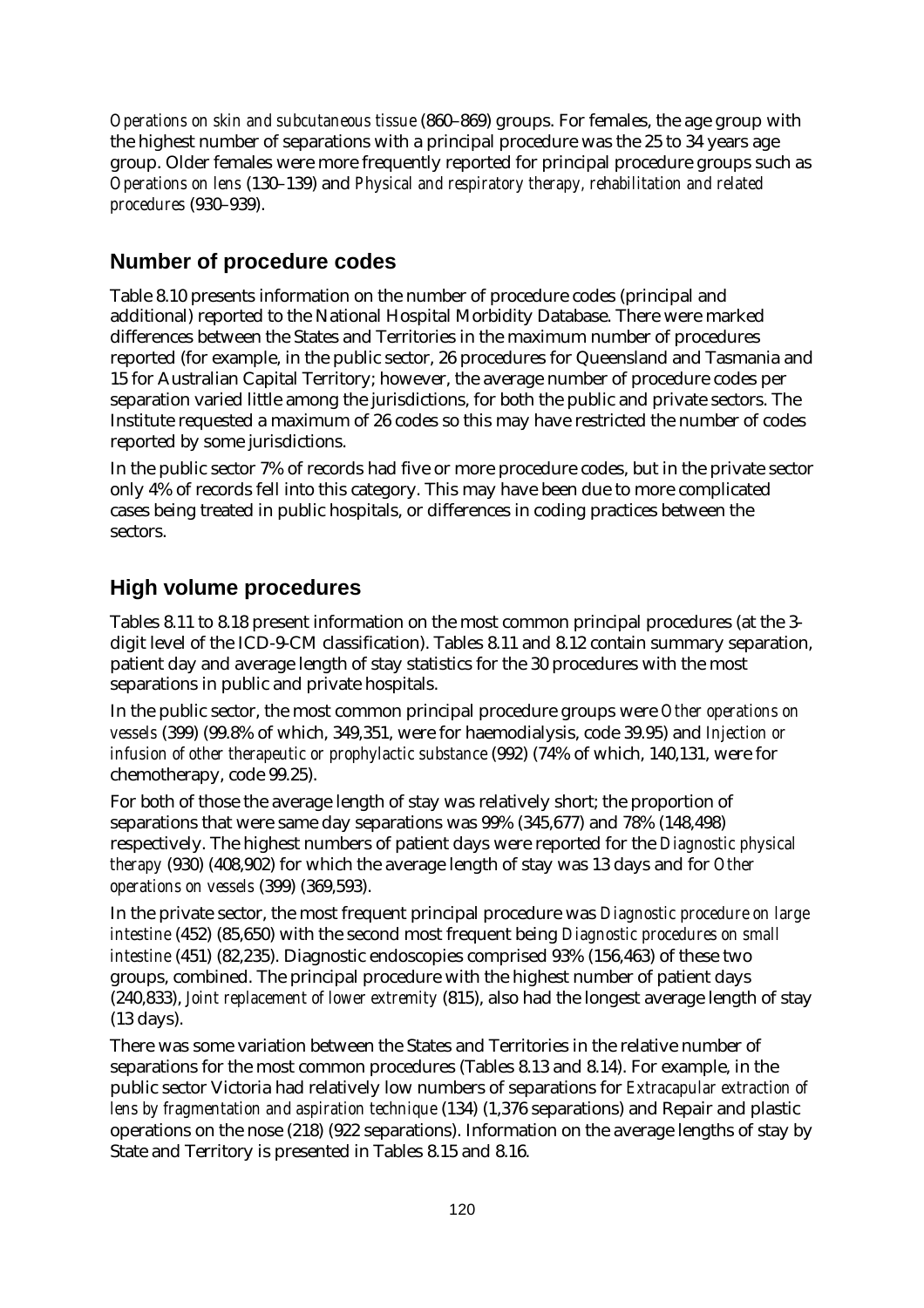#### **Age and sex**

There was no difference between males and females in the proportion of separations with principal procedures, with both groups recording 71% (1,728,319 and 2,046,892, respectively, Tables 8.17 and 8.18). For both males and females, the two groups of principal procedures with the most separations were *Other operations on vessels* (399) and *Injection or infusion of other therapeutic or prophylactic substance* (992).

For males, the age group for which the highest number of separations with principal procedures was reported was the 65 to 74 years age group (451,282) (Table 8.17). However, there was a great variation in the age distribution for the different 3-digit procedures, with males under the age of 5 years being the most commonly reported for the *Respiratory therapy* group, for example. For females the age group with the largest number of separations with principal procedures was the 25 to 34 years age group (519,2111) (Table 8.18). Older females were more frequently reported for principal procedure groups such as *Other operations on vessels* (399), *Injection or infusion of other therapeutic of prophylactic substance* (992) and *Extracapular extraction of lens by fragmentation and aspiration technique* (134).

#### **Additional data**

The accompanying tables on the Internet at http://www.aihw.gov.au provide national summary statistics for public and private hospitals for each 3-digit ICD-9-CM procedure code (as presented for the top 30 procedures in Tables 8.11 and 8.12). For confidentiality, the statistics for some codes in the private sector have been suppressed. The information was suppressed if there were fewer than 100 private hospital separations reported for the code and there were fewer than three reporting units (hospitals, or States where the hospitals were not individually identified), or there were three reporting units and one contributed more than 85% of the total separations, or two contributed more than 90% of the separations for the code.

# **Total procedures**

Tables 8.19 and 8.20 provide counts of all the procedures (principal and additional) reported for 1996–97, by State and Territory for the public and private sectors. The totals are the total number of procedures, rather than the total number of separations or separations for which a procedure was reported. Counts of all procedures for groups such as *Physical and respiratory therapy, rehabilitation and related procedures* (930–939) (919,677), and *Operations on spinal cord and spinal canal structures* (030–039) (111,842) are higher than counts of principal procedures (Tables 8.2 and 8.3), indicating that these procedures were commonly reported as additional procedures.

The most commonly reported procedure group in public hospitals and for public and private hospitals combined was *Physical and respiratory therapy, rehabilitation and related procedures* (930–939) (919,677 procedures in total). The most frequently reported procedure within this group was *Other diagnostic physical therapy* (93.09), 16.8% of this group (154,741).

In private hospitals the largest group of procedures was *Incision, excision and anastomosis of intestine* (450–459) (308,650). This group also ranked second when combining public and private hospitals (549,474). The procedure which accounted for most of these in private hospitals was colonoscopy (45.23), 31% of the group overall (97,047). The third largest group for public and private hospitals combined (534,671) and second in public hospitals (415,328) was *Other nonoperative procedures* (990–999). The single procedure which accounted for most of these was chemotherapy (99.25), 38% of the group overall (205,027).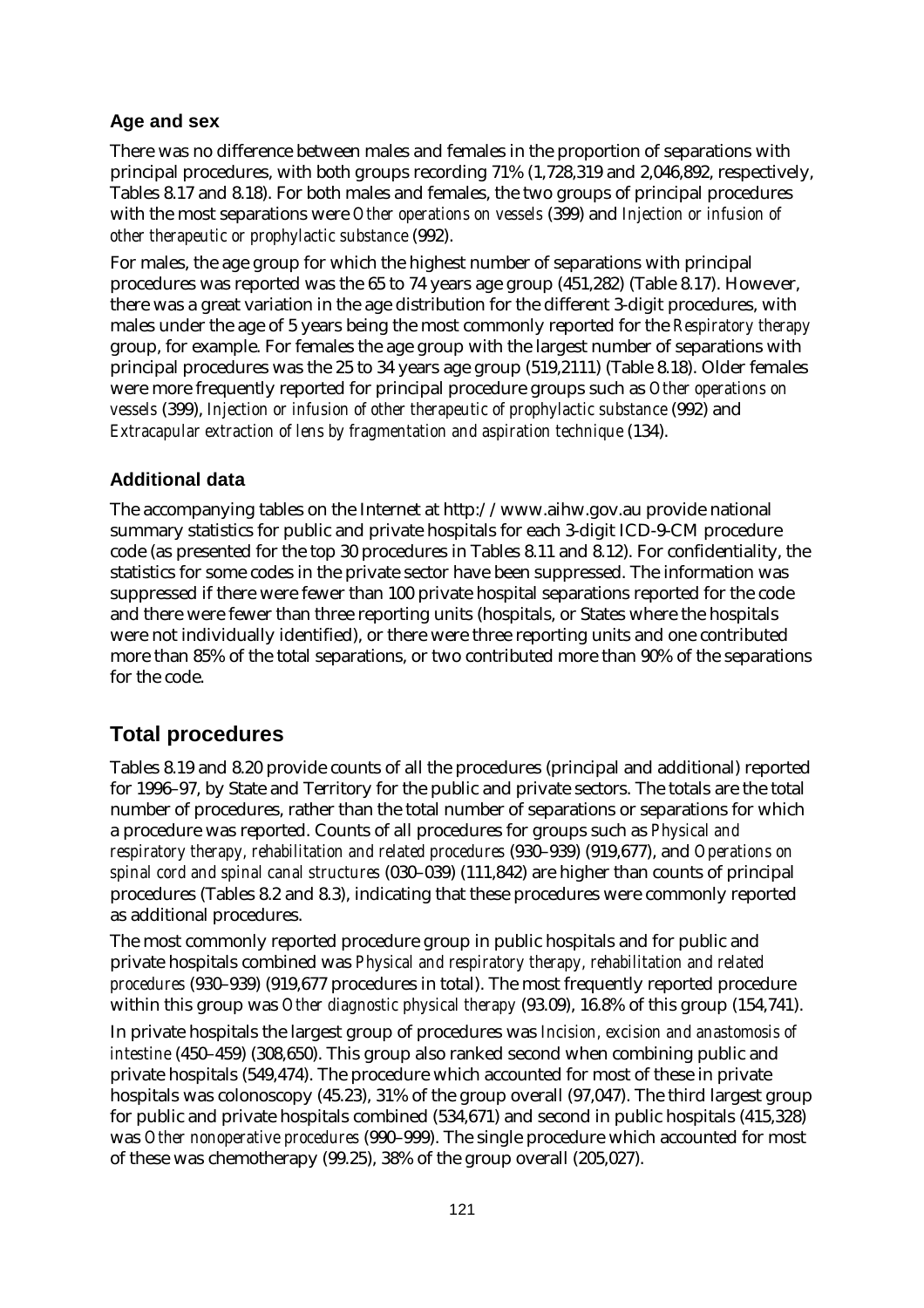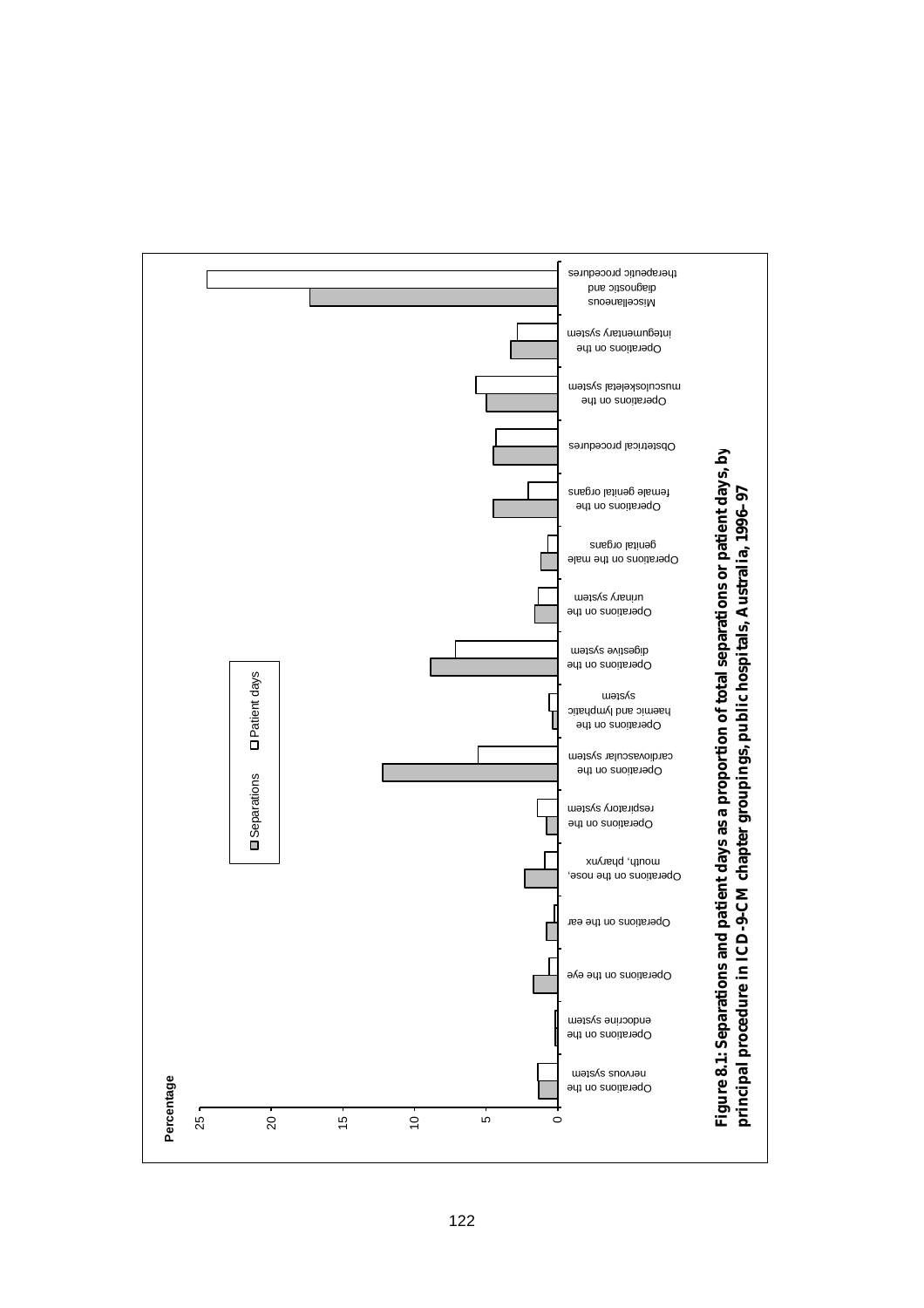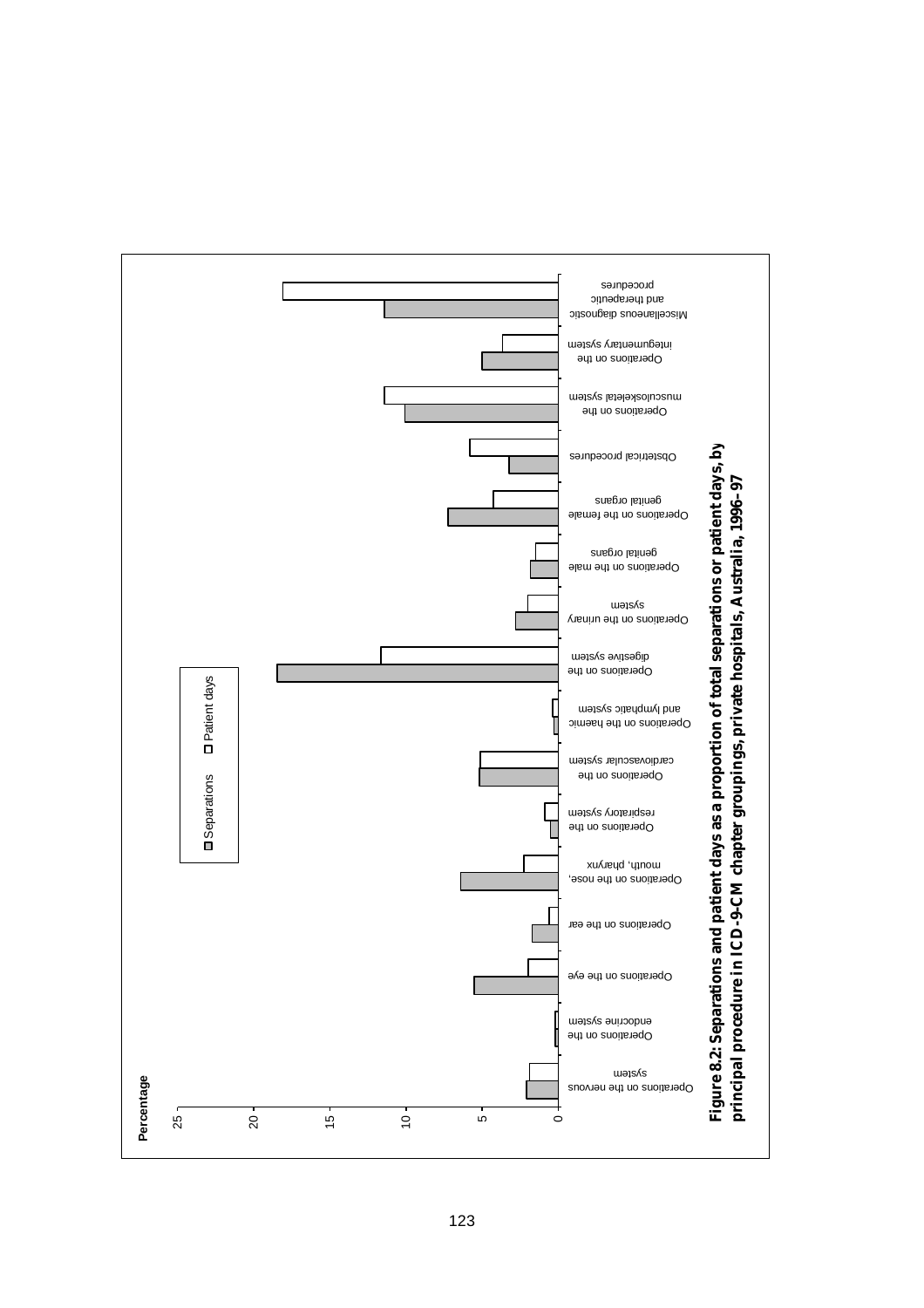| States and Territories, 1996–97                 |                                                                                                  |                                                                                                     |                                                                      |                                                                                                                                                                                                                                                                                                                    |                                                             |                                                               |                                                         |                                  |                      |
|-------------------------------------------------|--------------------------------------------------------------------------------------------------|-----------------------------------------------------------------------------------------------------|----------------------------------------------------------------------|--------------------------------------------------------------------------------------------------------------------------------------------------------------------------------------------------------------------------------------------------------------------------------------------------------------------|-------------------------------------------------------------|---------------------------------------------------------------|---------------------------------------------------------|----------------------------------|----------------------|
| Sentinel procedure                              | NSW                                                                                              | ۶Ë                                                                                                  | <b>Ja</b>                                                            | ⋚                                                                                                                                                                                                                                                                                                                  | ≲                                                           | Tas                                                           | 4CT                                                     | ₫                                | Total <sup>(c)</sup> |
| Appendicectomy<br>Separations <sup>(d)</sup>    |                                                                                                  |                                                                                                     |                                                                      |                                                                                                                                                                                                                                                                                                                    |                                                             |                                                               |                                                         |                                  | 25,457               |
| Separations within State of residence (%        |                                                                                                  | 0.726<br>0.83<br>0.739.34                                                                           | $4.590$<br>$98$<br>$68$<br>$7.3$<br>$7.3$<br>$7.3$<br>$7.3$<br>$7.3$ | $2,646$<br>$99$<br>$7$<br>$7$<br>$7$<br>$6$<br>$6$<br>$7$<br>$6$<br>$6$<br>$7$<br>$6$<br>$6$<br>$7$<br>$6$<br>$7$<br>$6$<br>$7$<br>$6$<br>$7$<br>$6$<br>$7$<br>$7$<br>$6$<br>$8$<br>$7$<br>$7$<br>$6$<br>$7$<br>$7$<br>$8$<br>$7$<br>$7$<br>$7$<br>$8$<br>$7$<br>$7$<br>$7$<br>$8$<br>$7$<br>$7$<br>$7$<br>$7$<br> | $600770$<br>$600770$                                        | 08 5 7 7 °<br>08 5 7 7 °                                      | $274$<br>$747$<br>$747$<br>$75$<br>$75$<br>$75$<br>$75$ | $7888970$<br>0.0 4 0.1<br>0.1 91 |                      |
| Separation rate <sup>(e)</sup>                  |                                                                                                  |                                                                                                     |                                                                      |                                                                                                                                                                                                                                                                                                                    |                                                             |                                                               |                                                         |                                  | 1.43                 |
| Separation rate <sup>(e)</sup> for other States |                                                                                                  |                                                                                                     |                                                                      |                                                                                                                                                                                                                                                                                                                    |                                                             |                                                               |                                                         |                                  |                      |
| Difference, State/Territory & national rate (%  |                                                                                                  |                                                                                                     |                                                                      |                                                                                                                                                                                                                                                                                                                    |                                                             |                                                               |                                                         |                                  |                      |
| Significance of difference                      |                                                                                                  |                                                                                                     |                                                                      |                                                                                                                                                                                                                                                                                                                    |                                                             |                                                               |                                                         |                                  |                      |
| Coronary artery bypass graft                    |                                                                                                  |                                                                                                     |                                                                      |                                                                                                                                                                                                                                                                                                                    |                                                             |                                                               |                                                         |                                  |                      |
| Separations <sup>(d)</sup>                      |                                                                                                  |                                                                                                     |                                                                      |                                                                                                                                                                                                                                                                                                                    |                                                             |                                                               |                                                         | 57                               | 17,399               |
| Separations within State of residence (%        |                                                                                                  |                                                                                                     |                                                                      |                                                                                                                                                                                                                                                                                                                    |                                                             |                                                               |                                                         |                                  |                      |
| Separation rate <sup>(e)</sup>                  |                                                                                                  |                                                                                                     |                                                                      |                                                                                                                                                                                                                                                                                                                    |                                                             |                                                               |                                                         |                                  | 0.91                 |
| Separation rate <sup>(e)</sup> for other States |                                                                                                  |                                                                                                     |                                                                      |                                                                                                                                                                                                                                                                                                                    |                                                             |                                                               |                                                         |                                  |                      |
| Difference, State/Territory & national rate (%  | 6,901<br>1.03<br>0.84<br>0.22.3                                                                  | $47000000$<br>$47000000$                                                                            | 2799999990                                                           |                                                                                                                                                                                                                                                                                                                    | $4808057$<br>$40007$<br>$-001$                              |                                                               |                                                         | $0.53$<br>0.90<br>41.7           |                      |
| Significance of difference                      |                                                                                                  |                                                                                                     |                                                                      |                                                                                                                                                                                                                                                                                                                    |                                                             | $403$<br>$0.75$<br>$0.75$<br>$0.75$<br>$0.75$<br>$0.75$       | $180$<br>$0.79$<br>$0.72$<br>$0.72$<br>$0.72$           |                                  |                      |
| Angioplasty                                     |                                                                                                  |                                                                                                     |                                                                      |                                                                                                                                                                                                                                                                                                                    |                                                             |                                                               |                                                         |                                  |                      |
| Separations <sup>(d)</sup>                      |                                                                                                  |                                                                                                     |                                                                      |                                                                                                                                                                                                                                                                                                                    |                                                             |                                                               |                                                         | $\approx$                        | 14,003               |
| Separations within State of residence (%        |                                                                                                  |                                                                                                     |                                                                      |                                                                                                                                                                                                                                                                                                                    |                                                             |                                                               |                                                         |                                  |                      |
| Separation rate <sup>(e)</sup>                  | $4,539$<br>$0,539$<br>$0,759$<br>$0,759$<br>$0,759$<br>$0,759$                                   |                                                                                                     |                                                                      | $7,728$<br>0.727<br>1.727                                                                                                                                                                                                                                                                                          |                                                             |                                                               |                                                         | $-0.75$<br>$-0.75$               | 0.73                 |
| Separation rate <sup>(e)</sup> for other States |                                                                                                  |                                                                                                     |                                                                      |                                                                                                                                                                                                                                                                                                                    |                                                             |                                                               |                                                         |                                  |                      |
| Difference, State/Territory & national rate (%  |                                                                                                  |                                                                                                     |                                                                      |                                                                                                                                                                                                                                                                                                                    |                                                             |                                                               |                                                         |                                  |                      |
| Significance of difference                      |                                                                                                  | $4,418$<br>$0.99$<br>$0.66$<br>$0.5$<br>$0.5$<br>$0.5$<br>$0.5$<br>$0.5$<br>$0.5$<br>$0.5$<br>$0.5$ | $1.601$<br>$0.478$<br>$0.784$<br>$0.784$<br>$0.76$<br>$0.76$         |                                                                                                                                                                                                                                                                                                                    | $1,455$<br>$0.87$<br>$0.76$<br>$0.76$<br>$22.6$             | $476$<br>$357$<br>$307$<br>$24$<br>$307$<br>$24$<br>$24$      | $122$<br>0.47<br>0.53<br>0.73                           |                                  |                      |
| Caesarean section                               |                                                                                                  |                                                                                                     |                                                                      |                                                                                                                                                                                                                                                                                                                    |                                                             |                                                               |                                                         |                                  |                      |
| Separations <sup>(d)</sup>                      |                                                                                                  |                                                                                                     |                                                                      |                                                                                                                                                                                                                                                                                                                    |                                                             |                                                               |                                                         |                                  | 49,485               |
| Separations within State of residence (%        |                                                                                                  |                                                                                                     |                                                                      |                                                                                                                                                                                                                                                                                                                    |                                                             |                                                               |                                                         |                                  |                      |
| Separation rate <sup>(e)</sup>                  |                                                                                                  |                                                                                                     |                                                                      |                                                                                                                                                                                                                                                                                                                    |                                                             | $1,268$<br>$-3,36$<br>$-3,78$<br>$-3,8$<br>$-3,78$<br>$-3,78$ |                                                         | $584704$<br>$0.4707$<br>$0.4707$ | 2.79                 |
| Separation rate <sup>(e)</sup> for other States |                                                                                                  |                                                                                                     |                                                                      |                                                                                                                                                                                                                                                                                                                    |                                                             |                                                               |                                                         |                                  |                      |
| Difference, State/Territory & national rate (%  |                                                                                                  |                                                                                                     |                                                                      |                                                                                                                                                                                                                                                                                                                    |                                                             |                                                               |                                                         |                                  |                      |
| Significance of difference                      |                                                                                                  | $\frac{275}{275}$<br>$\frac{275}{275}$<br>$\frac{275}{275}$<br>$\frac{275}{275}$                    | 9,891<br>995<br>9,05<br>9,073<br>11.6                                | $4,725$<br>$7,80$<br>$2,80$<br>$2,30$<br>$3,7$                                                                                                                                                                                                                                                                     | $4,344$<br>$3,76$<br>$3,76$<br>$5,76$<br>$15,76$<br>$15,76$ |                                                               |                                                         |                                  |                      |
| Cholecystectomy                                 |                                                                                                  |                                                                                                     |                                                                      |                                                                                                                                                                                                                                                                                                                    |                                                             |                                                               |                                                         |                                  |                      |
| Separations <sup>(d)</sup>                      |                                                                                                  | 10,545<br>99                                                                                        |                                                                      |                                                                                                                                                                                                                                                                                                                    |                                                             |                                                               |                                                         |                                  | 41,676               |
| Separations within State of residence (%        |                                                                                                  |                                                                                                     |                                                                      |                                                                                                                                                                                                                                                                                                                    |                                                             |                                                               |                                                         |                                  |                      |
| Separation rate <sup>(e)</sup>                  |                                                                                                  |                                                                                                     |                                                                      |                                                                                                                                                                                                                                                                                                                    |                                                             |                                                               |                                                         |                                  | 2.18                 |
| Separation rate <sup>(e)</sup> for other States |                                                                                                  |                                                                                                     |                                                                      |                                                                                                                                                                                                                                                                                                                    |                                                             |                                                               |                                                         |                                  |                      |
| Difference, State/Territory & national rate (%  | $4,68$<br>$0,8$<br>$0,7$<br>$0,7$<br>$0,7$<br>$0,7$<br>$0,7$<br>$0,7$<br>$0,7$<br>$0,7$<br>$0,7$ | $2.19$<br>$2.18$<br>$0.6$                                                                           | 7,586<br>09 21 7<br>21 7<br>21 7<br>21 7                             | 3,146<br>100<br>1.78<br>2.202                                                                                                                                                                                                                                                                                      | 3,866<br>700<br>2,41 0,7<br>7,7<br>7,7                      |                                                               | 559999                                                  | 9539907                          |                      |
| Significance of difference                      |                                                                                                  |                                                                                                     |                                                                      |                                                                                                                                                                                                                                                                                                                    |                                                             |                                                               |                                                         |                                  |                      |

*(continued)*

(continued)

**Table 8.1: Separation statistics for sentinel procedures (a) by State or Territory of usual residence, all hospitals,**

**(b)**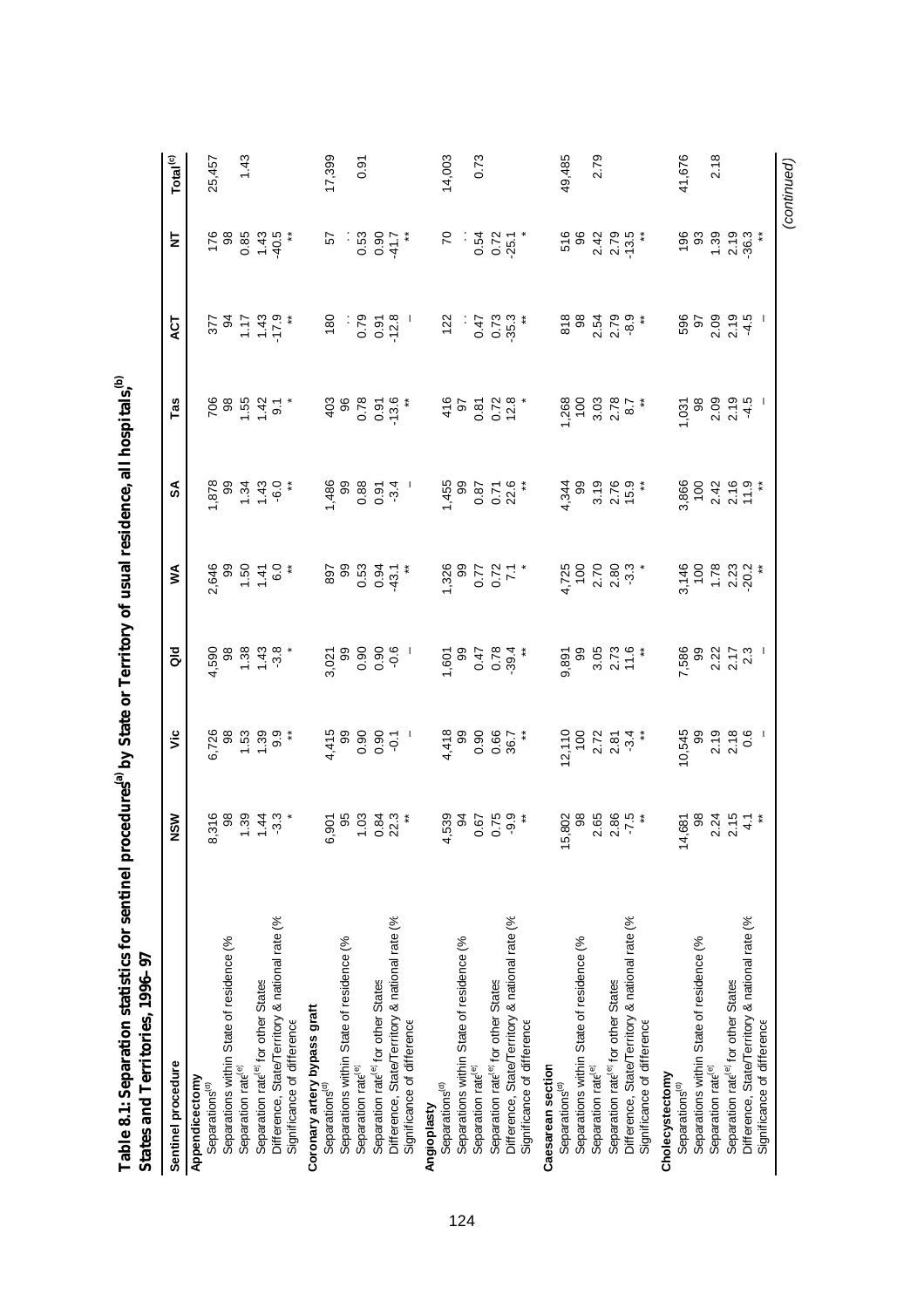| <b>Statistic</b><br>Ę<br>States and Territories, 1996–97 |                                                    |                                      |                                                 |                                                                                                                                                                                         |                                                                           |                                                 | c, an mophems, w                                                                                               |                                                             |                      |
|----------------------------------------------------------|----------------------------------------------------|--------------------------------------|-------------------------------------------------|-----------------------------------------------------------------------------------------------------------------------------------------------------------------------------------------|---------------------------------------------------------------------------|-------------------------------------------------|----------------------------------------------------------------------------------------------------------------|-------------------------------------------------------------|----------------------|
| Sentinel procedure                                       | NSW                                                | ۶Ë                                   | $\frac{d}{d}$                                   | ⋚                                                                                                                                                                                       | æ                                                                         | Tas                                             | ЧЭМ                                                                                                            | 눈                                                           | Total <sup>(c)</sup> |
| Separations <sup>(d)</sup><br>Endoscopy                  | 166,782                                            | 122,818                              |                                                 |                                                                                                                                                                                         |                                                                           |                                                 |                                                                                                                |                                                             | 462,030              |
| Separations within State of residence (%                 | 8                                                  | 8                                    |                                                 |                                                                                                                                                                                         |                                                                           |                                                 |                                                                                                                | 1,862<br>97                                                 |                      |
| Separation raté <sup>e)</sup>                            |                                                    | 25.27<br>23.56<br>7.3                | 86,015<br>99<br>25.75<br>23.75<br>23.75         | 36,488<br>100<br>20.60<br>24.5.3<br>-15.3                                                                                                                                               | 32,880<br>100<br>19.99<br>24.36<br>-17.9                                  | 11,239<br>09 5 17 17 18<br>2 2 17 18<br>17 18 1 | 3,723<br>55 38<br>544.6<br>7<br>44.6                                                                           | 13.64<br>24.33.3<br>24.33                                   | 24.00                |
| Separation rate <sup>e)</sup> for other States           | 25.15<br>23.39<br>7.5                              |                                      |                                                 |                                                                                                                                                                                         |                                                                           |                                                 |                                                                                                                |                                                             |                      |
| Difference, State/Territory & national rate (%           |                                                    |                                      |                                                 |                                                                                                                                                                                         |                                                                           |                                                 |                                                                                                                |                                                             |                      |
| Significance of difference                               |                                                    |                                      |                                                 |                                                                                                                                                                                         |                                                                           |                                                 |                                                                                                                |                                                             |                      |
| Hip replacement                                          |                                                    |                                      |                                                 |                                                                                                                                                                                         |                                                                           |                                                 |                                                                                                                |                                                             |                      |
| Separations <sup>(d)</sup>                               |                                                    |                                      |                                                 |                                                                                                                                                                                         | $1,000000000$<br>$-0.0000000$                                             |                                                 |                                                                                                                |                                                             | 19,835               |
| Separations within State of residence (%                 |                                                    |                                      |                                                 |                                                                                                                                                                                         |                                                                           |                                                 |                                                                                                                | <u>ಜ</u> ಜ                                                  |                      |
| Separation rate <sup>(e)</sup>                           | 6,528<br>0.91<br>6.91<br>6.93 9                    | 5,568<br>0.00<br>5,000<br>5,000      | $2,966$<br>$0.87$<br>$0.03$<br>$14.9$<br>$14.9$ | $\frac{1}{2}$<br>$\frac{1}{2}$<br>$\frac{1}{2}$<br>$\frac{1}{2}$<br>$\frac{1}{2}$<br>$\frac{1}{2}$<br>$\frac{1}{2}$<br>$\frac{1}{2}$<br>$\frac{1}{2}$<br>$\frac{1}{2}$<br>$\frac{1}{2}$ |                                                                           | $7288004*$<br>$7380004*$                        | 22 2 5 3 3 4 7 8 9 7 8 9 7 8 9 7 8 9 7 8 9 7 8 9 7 8 9 7 8 9 7 8 9 7 8 9 7 8 9 7 8 9 7 8 9 7 8 9 7 8 9 7 8 9 7 | $0.38$<br>$-6.2$<br>$-6.3$                                  | 1.00                 |
| Separation rate <sup>e)</sup> for other States           |                                                    |                                      |                                                 |                                                                                                                                                                                         |                                                                           |                                                 |                                                                                                                |                                                             |                      |
| Difference, State/Territory & national rate (%           |                                                    |                                      |                                                 |                                                                                                                                                                                         |                                                                           |                                                 |                                                                                                                |                                                             |                      |
| Significance of difference                               |                                                    |                                      |                                                 |                                                                                                                                                                                         |                                                                           |                                                 |                                                                                                                |                                                             |                      |
| Hysterectomy                                             |                                                    |                                      |                                                 |                                                                                                                                                                                         |                                                                           |                                                 |                                                                                                                |                                                             |                      |
| Separations <sup>(d)</sup>                               |                                                    |                                      |                                                 |                                                                                                                                                                                         |                                                                           |                                                 |                                                                                                                |                                                             | 36,015               |
| Separations within State of residence (%                 |                                                    |                                      |                                                 |                                                                                                                                                                                         |                                                                           |                                                 |                                                                                                                |                                                             |                      |
| Separation raté <sup>e)</sup>                            | **<br>1.76<br>1.72<br>1.72<br>1.84                 | 8,901<br>98 22 32 4<br>98 32 52 9    | $6,370$<br>$99$<br>$1,85$<br>$1,80$<br>$1,80$   | $3, 43$<br>$4, 8$<br>$4, 8$<br>$4, 8$<br>$4, 8$<br>$4, 8$<br>$5$<br>$6$<br>$1$                                                                                                          | 3,635<br>100<br>2.85<br>1.87<br>25.2*                                     |                                                 | 6389420                                                                                                        |                                                             | 1.84                 |
| Separation rate <sup>e)</sup> for other States           |                                                    |                                      |                                                 |                                                                                                                                                                                         |                                                                           |                                                 |                                                                                                                |                                                             |                      |
| Difference, State/Territory & national rate (%           |                                                    |                                      |                                                 |                                                                                                                                                                                         |                                                                           |                                                 |                                                                                                                |                                                             |                      |
| Significance of difference                               |                                                    |                                      |                                                 |                                                                                                                                                                                         |                                                                           |                                                 |                                                                                                                |                                                             |                      |
| Lens insertion                                           |                                                    |                                      |                                                 |                                                                                                                                                                                         |                                                                           |                                                 |                                                                                                                |                                                             |                      |
| Separations <sup>(a)</sup>                               |                                                    |                                      |                                                 |                                                                                                                                                                                         |                                                                           |                                                 |                                                                                                                |                                                             | 101,208              |
| Separations within State of residence (%                 | 36,111<br>98                                       |                                      |                                                 |                                                                                                                                                                                         |                                                                           |                                                 |                                                                                                                |                                                             |                      |
| Separation rate <sup>e)</sup>                            |                                                    |                                      |                                                 |                                                                                                                                                                                         |                                                                           |                                                 |                                                                                                                |                                                             | 5.05                 |
| Separation rate <sup>e)</sup> for other States           |                                                    |                                      |                                                 |                                                                                                                                                                                         |                                                                           |                                                 |                                                                                                                |                                                             |                      |
| Difference, State/Territory & national rate (%           | $\begin{array}{c} 100 \\ 0.00 \\ 0.00 \end{array}$ | 25,373<br>99<br>4.91<br>5.10<br>5.3. | 21,248<br>6.23<br>20.34<br>20.423*              | $8,324$<br>$7,96$<br>$4,96$<br>$6,94$<br>$7,94$<br>$7,94$                                                                                                                               | 7,191<br>100<br>5,34<br>5,25,*                                            | 098<br>098 P 096<br>0.098<br>0.099              | $584088$<br>$0.8408$<br>$0.5$<br>$0.5$                                                                         | $289.868$<br>$4.648$<br>$4.64$                              |                      |
| Significance of difference                               |                                                    |                                      |                                                 |                                                                                                                                                                                         |                                                                           |                                                 |                                                                                                                |                                                             |                      |
| Tonsillectomy                                            |                                                    |                                      |                                                 |                                                                                                                                                                                         |                                                                           |                                                 |                                                                                                                |                                                             |                      |
| Separations <sup>(d)</sup>                               |                                                    |                                      |                                                 |                                                                                                                                                                                         |                                                                           |                                                 |                                                                                                                |                                                             | 32,639               |
| Separations within State of residence (%                 |                                                    |                                      |                                                 |                                                                                                                                                                                         |                                                                           |                                                 |                                                                                                                |                                                             |                      |
| Separation raté <sup>e)</sup>                            |                                                    |                                      |                                                 |                                                                                                                                                                                         |                                                                           |                                                 |                                                                                                                |                                                             | 1.86                 |
| Separation rate <sup>e)</sup> for other States           |                                                    |                                      |                                                 |                                                                                                                                                                                         |                                                                           |                                                 |                                                                                                                |                                                             |                      |
| Difference, State/Territory & national rate (%           | 9,408<br>0.60<br>0.907<br>0.737                    | 9,274<br>99 10<br>0,176<br>0,23      |                                                 | $3,182$<br>$1,80$<br>$1,80$<br>$1,80$<br>$1,80$<br>$1,7$<br>$1,80$                                                                                                                      | $3,348$<br>$7,348$<br>$7,80$<br>$7,8$<br>$7,8$<br>$7,8$<br>$7,8$<br>$7,8$ | $69.3254$<br>$-29.354$                          | $259.666$<br>$25.666$                                                                                          | $777$<br>$787$<br>$787$<br>$787$<br>$787$<br>$787$<br>$787$ |                      |
| Significance of difference                               |                                                    |                                      |                                                 |                                                                                                                                                                                         |                                                                           |                                                 |                                                                                                                |                                                             |                      |

Table 8.1 (continued): Separation statistics for sentinel procedures (a) by State or Territory of usual residence. all hospitals (b) **Table 8.1 (continued): Separation statistics for sentinel procedures,(a) by State or Territory of usual residence, all hospitals,(b)** 

(a) The procedures are defined using ICD-9-CM codes in Appendix 4.

(b) Excludes private hospitals in the Northern Territory.

(c) Includes Other Territories.

(d) Excludes multiple procedures within the same sentinel group.

(a) The procedures are defined using ICD-9-CM codes in Appendix 4.<br>(b) Excludes private hospitals in the Northern Territory.<br>(c) Includes Other Territories.<br>(d) Excludes multiple procedures within the same sentinel group.<br> (e) Rate per 1,000 population age- and sex-standardised to the Australian population at 30 June 1991.

.. not applicable.

– not significant, \* significant at 5%, \*\* significant at 1%.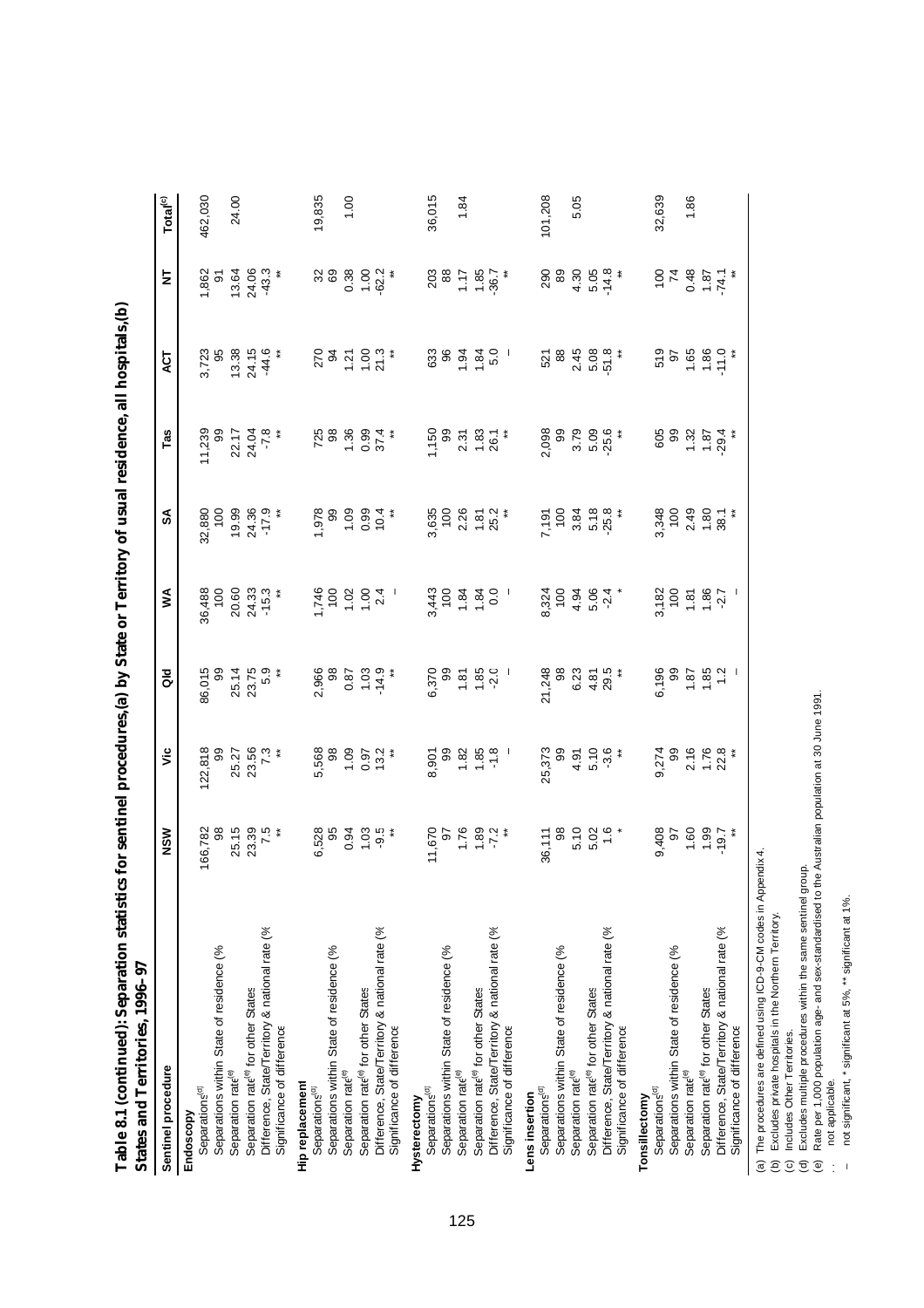| ーパ                                                 |                                 |
|----------------------------------------------------|---------------------------------|
|                                                    |                                 |
| Í                                                  |                                 |
|                                                    |                                 |
|                                                    |                                 |
|                                                    |                                 |
| I                                                  |                                 |
|                                                    |                                 |
|                                                    |                                 |
| ı                                                  |                                 |
|                                                    |                                 |
| ļ                                                  |                                 |
|                                                    |                                 |
|                                                    |                                 |
|                                                    |                                 |
|                                                    |                                 |
|                                                    |                                 |
|                                                    |                                 |
|                                                    |                                 |
|                                                    |                                 |
|                                                    |                                 |
|                                                    |                                 |
|                                                    |                                 |
|                                                    |                                 |
|                                                    |                                 |
| l                                                  | I                               |
| ֚֚֚֬<br>į<br>į                                     | ١                               |
|                                                    | I<br>í                          |
| l                                                  | I<br>l<br>١                     |
| ۴<br>ŕ<br>٠<br>ľ<br>j                              |                                 |
| l<br>֖֖ׅ֖֖֚֚֚֚֚֚֚֚֚֚֚֚֚֚֚֚֚֚֚֚֚֡֡֡֡֡֡֡֡֡֡֡֡֬֝<br>í | l<br>Ï                          |
| ä<br>Ĭ                                             | י<br>ì                          |
| Í<br>ĺ                                             |                                 |
| י                                                  | ֦֖֚֚֚֚֚֞֕֝֬<br>י<br>Ì<br>Į<br>l |
| I<br>l                                             |                                 |

|                                                                      |                             |                                                                                                                                                                                                                                                                                             | Per cent                           | Separations              |         | Patient days                          |                  | ALOS (days)       |
|----------------------------------------------------------------------|-----------------------------|---------------------------------------------------------------------------------------------------------------------------------------------------------------------------------------------------------------------------------------------------------------------------------------------|------------------------------------|--------------------------|---------|---------------------------------------|------------------|-------------------|
|                                                                      |                             | Same day                                                                                                                                                                                                                                                                                    | same day                           | per 1,000                | Patient | per 1,000                             | <b>ALOS</b>      | excluding         |
| Principal procedure                                                  | Separations                 | separations                                                                                                                                                                                                                                                                                 | separations                        | population               | days    | population                            | (days)           | same day          |
| Op. on skull, brain & cerebral meninges<br>010-029                   | 7,195                       |                                                                                                                                                                                                                                                                                             | $\overline{21}$                    |                          | 94,195  |                                       | $\frac{3}{2}$    | 13.4              |
| Op. on spinal cord & spinal canal structures<br>030-039              | 19,947                      |                                                                                                                                                                                                                                                                                             |                                    |                          | 94,110  |                                       |                  |                   |
| Op. on cranial, peripheral, sympathetic nerves, ganglia<br>040-059   | 20,015                      | 153<br>6,705<br>12,366                                                                                                                                                                                                                                                                      | 33.6<br>61.8                       |                          | 40,583  | 5 5 7 4<br>1 5 7 7 4                  |                  |                   |
| Op. on thyroid, parathyroid & other endocrine glands<br>060-079      | 5,391<br>25,686<br>35,160   | 133                                                                                                                                                                                                                                                                                         | 2<br>22 23 24 36<br>23 25 26 27 38 | 1011031311<br>1011031311 | 25,043  |                                       | $0.67$<br>$0.47$ | $\frac{1}{4}$     |
| 140-169 Op. on the eye (excluding lens<br>$080 - 129.$               |                             |                                                                                                                                                                                                                                                                                             |                                    |                          | 55,191  | $\frac{5}{3}$                         |                  | .<br>ო            |
| Op. on lens<br>$130 - 139$                                           |                             | 14,184<br>22,858                                                                                                                                                                                                                                                                            |                                    |                          | 44,771  | 2.4                                   | $\frac{3}{2}$    |                   |
| Op. on external ear<br>$180 - 189$                                   | 6,290                       |                                                                                                                                                                                                                                                                                             |                                    |                          | 10,610  | $\frac{6}{2}$                         |                  |                   |
| Reconstructive & other op. on middle & inner ear<br>190-209          | 21,719                      | 4,118<br>16,078                                                                                                                                                                                                                                                                             |                                    |                          | 27,341  |                                       |                  |                   |
| Op. on nose & nasal sinuses<br>$210 - 229$                           | 24,123                      | 9,382                                                                                                                                                                                                                                                                                       |                                    |                          | 39,620  | 2.2                                   |                  |                   |
| Operations on teeth, gums & alveoli<br>230-249                       | 25,206                      | 21,706                                                                                                                                                                                                                                                                                      | 86.1                               |                          | 42,438  | 23                                    | 5.987            | 00 - 0<br>00 - 00 |
| Op. on tongue, salivary glands & ducts<br>250-269                    |                             | 1,439                                                                                                                                                                                                                                                                                       | 40.4                               | $\frac{2}{5}$            | 9,786   | 0.5                                   | $\overline{27}$  | ္ကိ               |
| Other operations on mouth & face<br>270-279                          | 3,559<br>6,760              | $\begin{array}{l} 0.0161 \\ 0.0171 \\ 0.0171 \\ 0.0171 \\ 0.0171 \\ 0.0171 \\ 0.0171 \\ 0.0171 \\ 0.0171 \\ 0.0171 \\ 0.0171 \\ 0.0171 \\ 0.0171 \\ 0.0171 \\ 0.0171 \\ 0.0171 \\ 0.0171 \\ 0.0171 \\ 0.0171 \\ 0.0171 \\ 0.0171 \\ 0.0171 \\ 0.0171 \\ 0.0171 \\ 0.0171 \\ 0.0171 \\ 0.01$ | 51.5                               | $\overline{0}$           | 18,594  | $\frac{0}{1}$                         | $\frac{8}{2}$    | $\frac{6}{4}$     |
| Op. on tonsils, adenoids & pharynx<br>280-299                        | 23,715                      |                                                                                                                                                                                                                                                                                             | 11.2                               | $\frac{3}{2}$            | 36,366  | $\frac{0}{2}$                         | 1.5              |                   |
| Op. on larynx & trachea<br>$300 - 319$                               | 5,617<br>13,016             |                                                                                                                                                                                                                                                                                             | 35.4<br>47.5                       |                          | 74,183  | $\frac{0}{4}$                         | 7278             |                   |
| Op. on lung & bronchus<br>320-339                                    |                             |                                                                                                                                                                                                                                                                                             |                                    |                          | 74,706  | $\frac{1}{4}$                         |                  | 19.0<br>10.0      |
| Op. on chest wall, pleura, mediastinum & diaphragm<br>340-349        | 9,895<br>3,460              |                                                                                                                                                                                                                                                                                             |                                    |                          | 81,780  |                                       |                  | $\frac{5}{2}$     |
| Op. on valves & septa of heart<br>350-359                            |                             | 36                                                                                                                                                                                                                                                                                          |                                    |                          | 40,032  |                                       |                  | $7.7$<br>7.6      |
| Op. on vessels of heart<br>360-369                                   | 18,106                      | 83                                                                                                                                                                                                                                                                                          |                                    |                          | 137,901 |                                       |                  |                   |
| Other op. on heart & pericardium<br>$370 - 379$                      |                             |                                                                                                                                                                                                                                                                                             |                                    |                          | 118,577 | 4 U L Q L<br>4 U L Q L<br>4 U L Q 4 L |                  |                   |
| ncision, excision & occlusion of vessels<br>380-389                  | 35,003<br>27,919<br>360,712 |                                                                                                                                                                                                                                                                                             |                                    | 1.5                      | 142,597 |                                       |                  | $4.00$<br>$-7.7$  |
| Other op. on vessels<br>390-399                                      |                             |                                                                                                                                                                                                                                                                                             |                                    | 19.6                     | 478,166 |                                       |                  |                   |
| 400-419                                                              | 13,322                      | $7,731$ $7,731$ $346,101$ $4,688$ $5,468$ $6,466$ $6,466$ $6,466$                                                                                                                                                                                                                           |                                    | $\overline{c}$           | 92,766  | ooodrad<br>Goodrad<br>Ooodrad         |                  | 71.0              |
| Op. on the haemic & lymphatic system<br>Op. on oesophagus<br>420-429 | 8,063                       |                                                                                                                                                                                                                                                                                             |                                    | $\overline{0}$           | 28,759  |                                       |                  |                   |
| Op. on stomach<br>430-449                                            | 13,351                      |                                                                                                                                                                                                                                                                                             | $464$<br>$644$                     | $\overline{0}$           | 100,254 |                                       |                  | 12.0              |
| Incision, excision & anastomosis of intestine<br>450-459             | 151,630                     | 114,381                                                                                                                                                                                                                                                                                     |                                    | $\frac{2}{8}$            | 443,698 |                                       |                  | 8.8               |
| Other op. on intestine<br>460-469                                    | 3,581                       | 157                                                                                                                                                                                                                                                                                         |                                    | $\frac{2}{5}$            | 43,900  |                                       | ง<br>ค.ศ. 8<br>ด | 12.8              |
| Op. on appendix<br>470-479                                           | 18,263                      | 54                                                                                                                                                                                                                                                                                          | $\frac{3}{2}$                      |                          | 65,757  |                                       |                  | 3.6               |
| Op. on rectum, rectosigmoid, perirectal tissue & anus<br>480-499     | 24,730                      |                                                                                                                                                                                                                                                                                             |                                    | $\frac{3}{1}$            | 81,944  | 4.4                                   | 33               | $\frac{1}{4}$     |
| Op. on liver, gallbladder, biliary tract & pancreas<br>$500 - 529$   | 40,115                      | 9,128<br>6,599<br>7,157                                                                                                                                                                                                                                                                     | 96.5<br>16.5<br>22.1               |                          | 191,439 | 10.4                                  | 4.8              | 5.5               |
| Repair of hernia<br>530-539                                          | 32,447                      |                                                                                                                                                                                                                                                                                             |                                    | $\frac{8}{1}$            | 82,630  | 4.5                                   | 2.5              | .<br>თ            |
| Other op. on abdominal region<br>540-549                             | 31,370<br>7,009             | 14,508                                                                                                                                                                                                                                                                                      | 46.2                               |                          | 43,023  |                                       | $4.6$<br>7.6     |                   |
| Op. on kidney<br>550-559                                             |                             | 755                                                                                                                                                                                                                                                                                         | 10.8                               | 737                      | 53,179  | 0 0 1<br>0 0 1                        |                  |                   |
| Op. on the urinary bladder & other urinary tract<br>560-599          | 50,461                      | 24,606                                                                                                                                                                                                                                                                                      | 48.8                               |                          | 69,424  |                                       |                  |                   |
|                                                                      |                             |                                                                                                                                                                                                                                                                                             |                                    |                          |         |                                       |                  | (continued)       |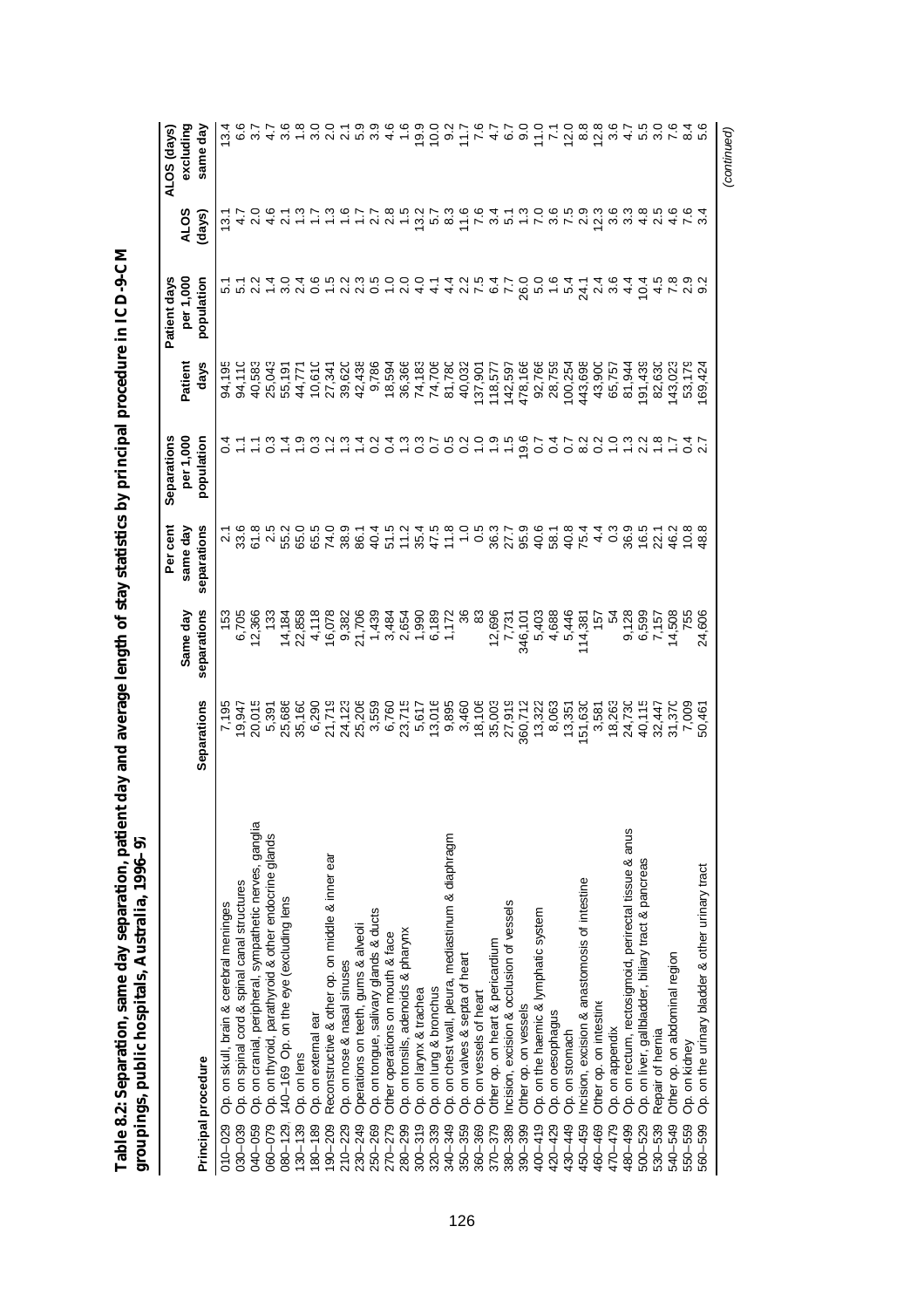| l                                                                                      |                                                                 |
|----------------------------------------------------------------------------------------|-----------------------------------------------------------------|
| Ī<br>l                                                                                 |                                                                 |
|                                                                                        |                                                                 |
| ı                                                                                      |                                                                 |
| I                                                                                      |                                                                 |
| ï                                                                                      |                                                                 |
|                                                                                        |                                                                 |
|                                                                                        |                                                                 |
|                                                                                        |                                                                 |
|                                                                                        |                                                                 |
|                                                                                        |                                                                 |
|                                                                                        |                                                                 |
|                                                                                        |                                                                 |
|                                                                                        |                                                                 |
| I                                                                                      |                                                                 |
| ׇ֚֕֡                                                                                   |                                                                 |
|                                                                                        |                                                                 |
|                                                                                        |                                                                 |
|                                                                                        | I                                                               |
|                                                                                        |                                                                 |
| ı                                                                                      |                                                                 |
| l                                                                                      |                                                                 |
|                                                                                        | Ì<br>Í                                                          |
| ŧ                                                                                      | ı<br>י<br>ו                                                     |
| ֖֖֖֖֖֖֖֧ׅׅ֖֖֖֧ׅ֖֧֪֪֪֧֪֪ׅ֖֧֚֚֚֚֚֚֚֚֚֚֚֚֚֚֚֚֚֚֚֚֚֚֚֚֚֚֚֚֚֬֝֝֝֓֞֝<br>I                    | Ξ<br>i<br>l<br>J                                                |
|                                                                                        | I<br>l                                                          |
| 1                                                                                      | l                                                               |
| í                                                                                      | ŗ                                                               |
| ֖֖֖֖֖֖֧ׅ֪ׅ֖֧֪֪ׅ֖֧֧֖֪֪֪֪֪֪֪֪֪֪֪֪֪֪֪֪֪֪֪֪֪֪֪֪֪֪֪֪֪֪֪֪֪֚֚֚֚֚֚֚֚֚֚֚֚֚֚֚֚֚֚֚֚֚֚֚֚֚֬֝֝֝֓֞֝֬֞ |                                                                 |
| j                                                                                      | )                                                               |
|                                                                                        | ֧֧֢֧ׅ֧֧֧ׅ֧֧ׅ֧֚֚֚֚֚֚֚֚֚֚֚֚֚֚֬֜֜֓֝֓֝֓֜֓֝֬֜֓<br>$\frac{1}{2}$<br>Ì |
| $\ddot{\phantom{0}}$<br>ں<br>U<br>֘<br>١                                               |                                                                 |
| į<br>J<br>t<br>ׇ֠                                                                      | $\sum_{n=1}^{\infty}$<br>١                                      |

|                                                                     |                  |                       | Per cent                                                                                                                                                                                                                                                                                                                                                                                                                                                                                    | Separations                                                                                                                                                                                                                                                                                                                                                                                                                                                                                                                                 |            | Patient days                                                                                                   |                                 | ALOS (days)     |
|---------------------------------------------------------------------|------------------|-----------------------|---------------------------------------------------------------------------------------------------------------------------------------------------------------------------------------------------------------------------------------------------------------------------------------------------------------------------------------------------------------------------------------------------------------------------------------------------------------------------------------------|---------------------------------------------------------------------------------------------------------------------------------------------------------------------------------------------------------------------------------------------------------------------------------------------------------------------------------------------------------------------------------------------------------------------------------------------------------------------------------------------------------------------------------------------|------------|----------------------------------------------------------------------------------------------------------------|---------------------------------|-----------------|
|                                                                     |                  | Same day              | same day                                                                                                                                                                                                                                                                                                                                                                                                                                                                                    | per 1,000                                                                                                                                                                                                                                                                                                                                                                                                                                                                                                                                   | Patient    | per 1,000                                                                                                      | <b>ALOS</b>                     | excluding       |
| Principal procedure                                                 | Separations      | separations           | separations                                                                                                                                                                                                                                                                                                                                                                                                                                                                                 | population                                                                                                                                                                                                                                                                                                                                                                                                                                                                                                                                  | days       | population                                                                                                     | (days)                          | same day        |
| Op. on prostate & seminal vesicles<br>600-609                       |                  |                       |                                                                                                                                                                                                                                                                                                                                                                                                                                                                                             |                                                                                                                                                                                                                                                                                                                                                                                                                                                                                                                                             | 69,879     |                                                                                                                |                                 |                 |
| Op. on scrotum, tunica vaginalis & testes<br>610-629                | 12,304<br>7,637  |                       |                                                                                                                                                                                                                                                                                                                                                                                                                                                                                             |                                                                                                                                                                                                                                                                                                                                                                                                                                                                                                                                             |            | $\frac{8}{3}$ $\frac{8}{3}$                                                                                    |                                 |                 |
| Op. on spermatic cord, epididymis & vas deferens<br>630-639         | 10,524           | 711<br>2,956<br>8,723 | 82.9                                                                                                                                                                                                                                                                                                                                                                                                                                                                                        | $\frac{6}{1}$                                                                                                                                                                                                                                                                                                                                                                                                                                                                                                                               | 11,917     | $\frac{6}{5}$                                                                                                  |                                 |                 |
| Op. on penis<br>640-649                                             | 11,750           | 9,581                 | 81.5                                                                                                                                                                                                                                                                                                                                                                                                                                                                                        | $\frac{6}{5}$                                                                                                                                                                                                                                                                                                                                                                                                                                                                                                                               | 15,380     |                                                                                                                | $\frac{1}{2}$ $\frac{1}{2}$     | 27              |
| Op. on ovary & fallopian tubes<br>650-669                           | 27,144           |                       | 53.3                                                                                                                                                                                                                                                                                                                                                                                                                                                                                        |                                                                                                                                                                                                                                                                                                                                                                                                                                                                                                                                             | 59,222     |                                                                                                                | 2 <sup>2</sup>                  | 3.5             |
| Op. on cervix<br>670-676                                            | 24,957           | 14,470<br>22,528      | 90.3                                                                                                                                                                                                                                                                                                                                                                                                                                                                                        |                                                                                                                                                                                                                                                                                                                                                                                                                                                                                                                                             | 28,309     |                                                                                                                |                                 | $\overline{24}$ |
| Other incision & excision of uterus<br>680-689                      | 32,136           |                       | 30.4                                                                                                                                                                                                                                                                                                                                                                                                                                                                                        |                                                                                                                                                                                                                                                                                                                                                                                                                                                                                                                                             | 131,257    |                                                                                                                |                                 | 54              |
| Other op. on uterus & supporting structures<br>690-699              | 66,385           | 9,771<br>49,957       |                                                                                                                                                                                                                                                                                                                                                                                                                                                                                             |                                                                                                                                                                                                                                                                                                                                                                                                                                                                                                                                             | 77,806     |                                                                                                                |                                 |                 |
| Op. on vagina, cul-de-sac, vulva & perineun<br>$700 - 719$          | 13,912           | 5,526                 | 75.3<br>39.7                                                                                                                                                                                                                                                                                                                                                                                                                                                                                | $\begin{array}{l} \hline c \end{array} \begin{array}{l} \hline c \end{array} \begin{array}{l} \hline c \end{array} \begin{array}{l} \hline c \end{array} \begin{array}{l} \hline c \end{array} \begin{array}{l} \hline c \end{array} \begin{array}{l} \hline c \end{array} \begin{array}{l} \hline c \end{array} \begin{array}{l} \hline c \end{array} \begin{array}{l} \hline c \end{array} \begin{array}{l} \hline c \end{array} \begin{array}{l} \hline c \end{array} \begin{array}{l} \hline c \end{array} \begin{array}{l} \hline c \$ | 43,036     | ow + r 4 v 4 + b 9 0 + p 6 4 6 v 4 w 8 4 9 6 8 9 6 6 -<br>ow + r 4 v 4 + b 9 0 + p 6 4 6 v 4 w 8 4 9 6 6 9 6 7 |                                 | 4.5             |
| Forceps, vacuum & breech delivery<br>720-729                        | 17,468           | 179                   |                                                                                                                                                                                                                                                                                                                                                                                                                                                                                             |                                                                                                                                                                                                                                                                                                                                                                                                                                                                                                                                             | 84,493     |                                                                                                                |                                 |                 |
| Other procedures inducing or assisting delivery<br>730-739          | 57,763           | 2,211                 |                                                                                                                                                                                                                                                                                                                                                                                                                                                                                             |                                                                                                                                                                                                                                                                                                                                                                                                                                                                                                                                             | 216,384    |                                                                                                                |                                 | 4. છ            |
| Caesarean section & removal of foetus<br>740-749                    | 34,088<br>54,582 | 59                    |                                                                                                                                                                                                                                                                                                                                                                                                                                                                                             |                                                                                                                                                                                                                                                                                                                                                                                                                                                                                                                                             | 232,161    |                                                                                                                |                                 | $\frac{8}{3}$   |
| Other obstetric operations<br>750-759                               |                  | 5,949                 |                                                                                                                                                                                                                                                                                                                                                                                                                                                                                             |                                                                                                                                                                                                                                                                                                                                                                                                                                                                                                                                             | 182,465    |                                                                                                                |                                 | .<br>ვ.         |
| Op. on facial bones & joints<br>760-769                             | 5,427            | 886                   |                                                                                                                                                                                                                                                                                                                                                                                                                                                                                             |                                                                                                                                                                                                                                                                                                                                                                                                                                                                                                                                             | 19,049     |                                                                                                                |                                 | $\frac{0}{4}$   |
| Op. on bones, except facial bone<br>770-789                         | 25,583           | 9,290                 |                                                                                                                                                                                                                                                                                                                                                                                                                                                                                             |                                                                                                                                                                                                                                                                                                                                                                                                                                                                                                                                             | 105,626    |                                                                                                                |                                 | 5.9             |
| Reduction of fracture & dislocation<br>790-799                      | 60,260           | 9,315                 |                                                                                                                                                                                                                                                                                                                                                                                                                                                                                             |                                                                                                                                                                                                                                                                                                                                                                                                                                                                                                                                             | 300,375    |                                                                                                                |                                 | ιo.             |
| Incision & excision of joint structures<br>800-809                  | 27,170           | 14,746                |                                                                                                                                                                                                                                                                                                                                                                                                                                                                                             |                                                                                                                                                                                                                                                                                                                                                                                                                                                                                                                                             | 80,691     |                                                                                                                |                                 | ro              |
| Repair & plastic op. on joint structures<br>$810 - 819$             | 33,821           | 4,488                 |                                                                                                                                                                                                                                                                                                                                                                                                                                                                                             |                                                                                                                                                                                                                                                                                                                                                                                                                                                                                                                                             | 294,359    |                                                                                                                |                                 | $\sigma$        |
| Op. on muscle, tendon, fascia & bursa<br>820-839                    | 23,005           | 9,547                 | $\begin{array}{l} \mathbf{-}\mathbf{u}\circ\mathbf{u}\circ\mathbf{u}\circ\mathbf{u}\circ\mathbf{u}\circ\mathbf{u}\circ\mathbf{u}\circ\mathbf{u}\circ\mathbf{u}\circ\mathbf{u}\circ\mathbf{u}\circ\mathbf{u}\circ\mathbf{u}\circ\mathbf{u}\circ\mathbf{u}\circ\mathbf{u}\circ\mathbf{u}\circ\mathbf{u}\circ\mathbf{u}\circ\mathbf{u}\circ\mathbf{u}\circ\mathbf{u}\circ\mathbf{u}\circ\mathbf{u}\circ\mathbf{u}\circ\mathbf{u}\circ\mathbf{u}\circ\mathbf{u}\circ\mathbf{u}\circ\mathbf{u}\$ |                                                                                                                                                                                                                                                                                                                                                                                                                                                                                                                                             | 54,016     |                                                                                                                |                                 | 33              |
| Other procedures on musculoskeletal system<br>840-849               | 5,938            | 540                   | $\overline{9}$ .                                                                                                                                                                                                                                                                                                                                                                                                                                                                            |                                                                                                                                                                                                                                                                                                                                                                                                                                                                                                                                             | 88,140     |                                                                                                                |                                 | 16.2            |
| Op. on the breast<br>850-859                                        | 20,350           | 9,075                 | 44.6                                                                                                                                                                                                                                                                                                                                                                                                                                                                                        |                                                                                                                                                                                                                                                                                                                                                                                                                                                                                                                                             | 56,894     |                                                                                                                |                                 | $\frac{2}{4}$   |
| Op. on skin & subcutaneous tissue<br>860-869                        | 98,664           | 51,200<br>13,641      |                                                                                                                                                                                                                                                                                                                                                                                                                                                                                             | $0.14$<br>$-1.4$                                                                                                                                                                                                                                                                                                                                                                                                                                                                                                                            | 408,293    |                                                                                                                |                                 | 7.5             |
| Diagnostic radiology & related techniques<br>870-889                | 86,554           |                       |                                                                                                                                                                                                                                                                                                                                                                                                                                                                                             | 4.7                                                                                                                                                                                                                                                                                                                                                                                                                                                                                                                                         | 640,433    |                                                                                                                |                                 | 8.6             |
| nterview, evaluation, consultation & other examination<br>890-919   | 13,790           | 1,855<br>2,699        | 5<br>25 36 36 36<br>36 36 36 36                                                                                                                                                                                                                                                                                                                                                                                                                                                             | 0<br>0<br>0<br>0<br>0<br>0<br>2<br>0                                                                                                                                                                                                                                                                                                                                                                                                                                                                                                        | 58,968     |                                                                                                                | <b>は2474900102</b> 4 2474900100 | 4.8             |
| Diagnostic & therapeutic interventior<br>920-929                    | 41,499           |                       |                                                                                                                                                                                                                                                                                                                                                                                                                                                                                             |                                                                                                                                                                                                                                                                                                                                                                                                                                                                                                                                             | 385,496    |                                                                                                                |                                 | 9.9             |
| Physical & respiratory therapy, rehabilitation & related<br>930-939 | 129,104          | 24,645                |                                                                                                                                                                                                                                                                                                                                                                                                                                                                                             |                                                                                                                                                                                                                                                                                                                                                                                                                                                                                                                                             | 1,405,894  |                                                                                                                |                                 | 13.8            |
| Procedures related to the psyche<br>940-949                         | 49,671           | 12,727                |                                                                                                                                                                                                                                                                                                                                                                                                                                                                                             |                                                                                                                                                                                                                                                                                                                                                                                                                                                                                                                                             | 596,664    |                                                                                                                |                                 |                 |
| Ophthalmologic & otologic diagnosis & treatment<br>950-954          | 1,277            | 1,092                 |                                                                                                                                                                                                                                                                                                                                                                                                                                                                                             | $\overline{0}$                                                                                                                                                                                                                                                                                                                                                                                                                                                                                                                              | 2,096      |                                                                                                                |                                 | 5.4             |
| Nonoperative intubation & irrigation<br>960-967                     | 25,022           | 7,652                 | 30.6                                                                                                                                                                                                                                                                                                                                                                                                                                                                                        |                                                                                                                                                                                                                                                                                                                                                                                                                                                                                                                                             | 299,846    |                                                                                                                |                                 | 16.8            |
| Replacement & removal of therapeutic appliances<br>870-078          | 7,456            | 4,984                 | 66.8                                                                                                                                                                                                                                                                                                                                                                                                                                                                                        | 0.4                                                                                                                                                                                                                                                                                                                                                                                                                                                                                                                                         | 20,336     |                                                                                                                |                                 | ဖ               |
| Nonoperative removal of foreign body or calculus<br>980-985         | 5,103            | 3,124                 | 61.2                                                                                                                                                                                                                                                                                                                                                                                                                                                                                        | $\frac{3}{2}$                                                                                                                                                                                                                                                                                                                                                                                                                                                                                                                               | 7,757      | $\ddot{\circ}$                                                                                                 |                                 | $\mathbf{a}$    |
| Other nonoperative procedures<br>990-999                            | 271,110          | 192,063               | 70.8                                                                                                                                                                                                                                                                                                                                                                                                                                                                                        | $\frac{7}{4}$                                                                                                                                                                                                                                                                                                                                                                                                                                                                                                                               | 631,526    | 34.3                                                                                                           | $\frac{3}{2}$                   | 5.6             |
| No principal procedure or not reported                              | ,247,67          | 330,57                |                                                                                                                                                                                                                                                                                                                                                                                                                                                                                             | 67.                                                                                                                                                                                                                                                                                                                                                                                                                                                                                                                                         |            | 365.1                                                                                                          |                                 |                 |
| Total                                                               | 3,641,967        | 1,520,907             | 41.8                                                                                                                                                                                                                                                                                                                                                                                                                                                                                        | 197.7                                                                                                                                                                                                                                                                                                                                                                                                                                                                                                                                       | 16,531,727 | 897.4                                                                                                          |                                 |                 |

Note: Abbreviations: ALOS-average length of stay, op.-operation. *Note:* Abbreviations: ALOS— average length of stay, op.— operation.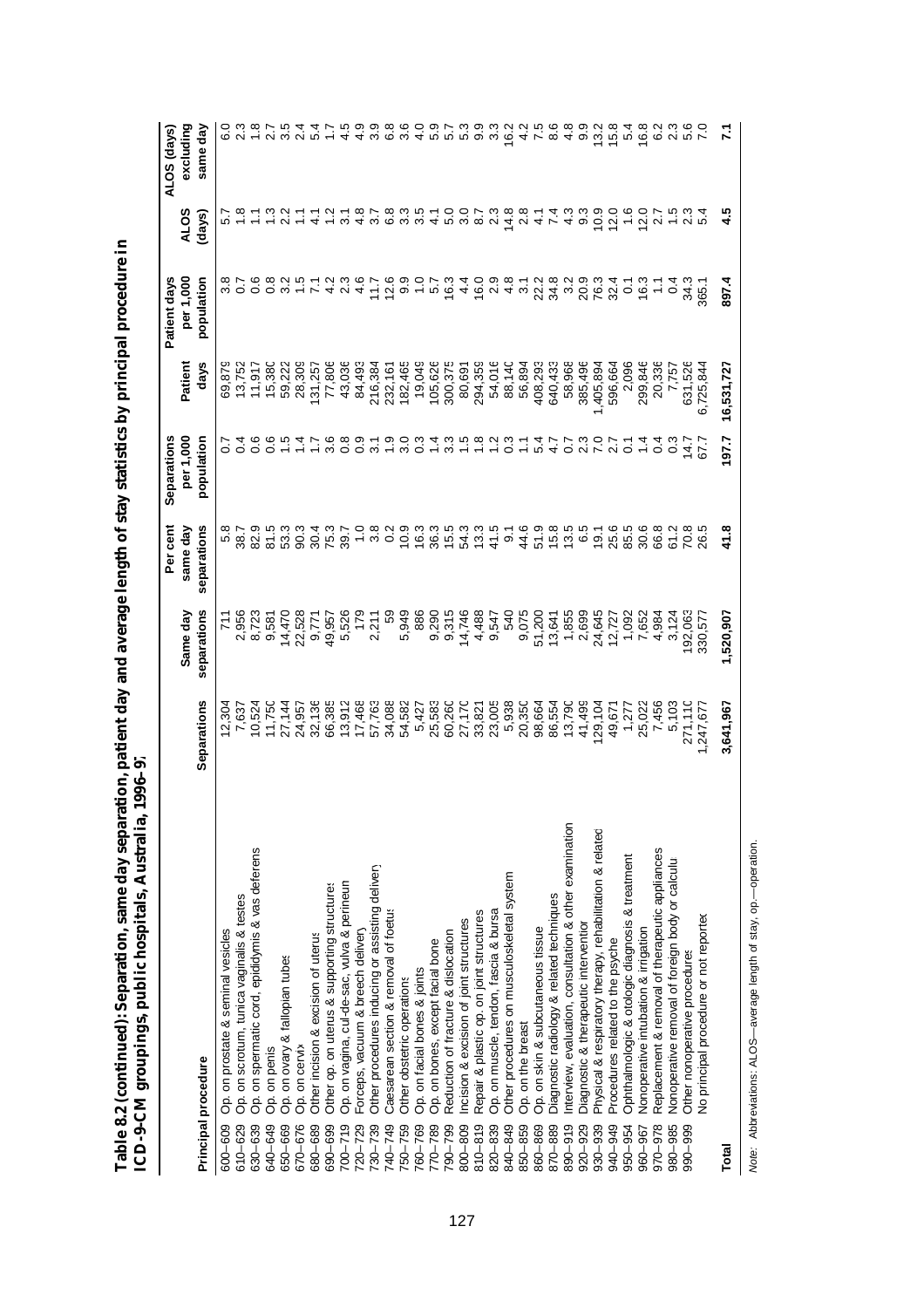| ;;;              |        |
|------------------|--------|
| j                |        |
|                  |        |
|                  |        |
|                  |        |
|                  |        |
| ${1\over 2}$     |        |
|                  |        |
|                  |        |
|                  |        |
| İ                |        |
|                  |        |
| í.               |        |
|                  |        |
|                  |        |
|                  |        |
| ĺ<br>-<br>F<br>ľ |        |
| J                | í      |
|                  | I      |
| י                | I      |
|                  |        |
|                  | i      |
| ĺ                | i      |
|                  |        |
|                  | l<br>I |
| ć<br>í.<br>I     |        |

|                                                                    |                                      |                                    | Per cent                         | Separations                                           |                  | Patient days           |                                    | ALOS (days)        |
|--------------------------------------------------------------------|--------------------------------------|------------------------------------|----------------------------------|-------------------------------------------------------|------------------|------------------------|------------------------------------|--------------------|
|                                                                    |                                      | Same day                           | same day                         | per 1,000                                             | Patient          | per 1,000              | <b>ALOS</b>                        | excluding          |
| Principal procedure                                                | Separations                          | separations                        | separations                      | population                                            | days             | population             | (days)                             | same day           |
| Op. on skull, brain & cerebral meninges<br>$010 - 029$             | 1,560                                | 8                                  |                                  |                                                       | 17,301           |                        | $\frac{1}{1}$                      |                    |
| Op. on spinal cord & spinal canal structures<br>030-039            | 14,102                               | 6,252                              |                                  | C 8 T 8 F 8 F 8 F 9 F 7 F 9 F 7 F 9 F 7 F 9 F 7 F 9 F | 61,527           |                        |                                    |                    |
| Op. on cranial, peripheral, sympathetic nerves, ganglia<br>040-059 | 19,397                               | 12,153                             | 44.7<br>62.7                     |                                                       | 31,614           |                        |                                    | 27                 |
| Op. on thyroid, parathyroid & other endocrine glands<br>060-079    | 3,332                                |                                    | $1.\overline{6}$                 |                                                       | 13,104           | 0.7                    |                                    | $\frac{0}{4}$      |
| 140-169 Op. on the eye (excluding lens<br>$080 - 129,$             | 27,627                               | 18,601                             | 67.3                             |                                                       | 37,221           | 2.0                    |                                    | ្ត                 |
| Op. on lens<br>$130 - 139$                                         | 65,030                               | 41,168                             | 63.3                             |                                                       | 76,803           |                        |                                    |                    |
| Op. on external ear<br>$80 - 189$                                  | 6,144                                | 4,232                              |                                  |                                                       | 8,022            | 404                    |                                    | $-9 - 5 - 09 - 09$ |
| Reconstructive & other op. on middle & inner ear<br>$90 - 209$     | 22,604                               | 18,414                             |                                  |                                                       | 25,692           |                        |                                    |                    |
| Op. on nose & nasal sinuses<br>210-229                             | 30,022                               | 10,538                             | 8<br>8 5 7 7 8<br>8 7 8 9 8      |                                                       | 43,083           |                        |                                    |                    |
| Operations on teeth, gums & alveoli<br>230-249                     | 53,021                               | 40,400                             |                                  |                                                       | 54,753           |                        |                                    |                    |
| Op. on tongue, salivary glands & ducts<br>250-269                  | 2,260                                | 964                                |                                  |                                                       |                  |                        | $\frac{0}{2}$ $\frac{0}{2}$        |                    |
| Other operations on mouth & face<br>270-279                        | 4,469                                |                                    | 71.6                             | 3.0                                                   | 5,248<br>6,101   | $\frac{3}{2}$          |                                    |                    |
| Op. on tonsils, adenoids & pharynx<br>280-299                      |                                      |                                    | 13.0                             |                                                       | 24,124           | $\frac{3}{2}$          | $\frac{3}{2}$                      |                    |
| Op. on larynx & trachea<br>$300 - 319$                             | 18,118<br>2,462                      | 3,199<br>2,357<br>1,596            | 64.8                             | $\overline{c}$                                        | 6,713            | 0.4                    | 2.7                                | 5.9                |
| Op. on lung & bronchus<br>320-339                                  | 3,930                                | 1,848                              | 47.0                             | 0.2                                                   | 24,737           | 1.4                    | 6.3                                | 11.0               |
| Op. on chest wall, pleura, mediastinum & diaphragm<br>340-349      | 2,443                                | 331                                |                                  |                                                       | 20,463           | $\mathbb{Z}$           | 8.4                                |                    |
| Op. on valves & septa of heart<br>350-359                          | 1,286                                | $\frac{5}{2}$                      | $13.2$<br>$13.2$<br>$13.3$       |                                                       | 16,367           |                        | 12.7                               | 9.5<br>12.9        |
| Op. on vessels of heart<br>360-369                                 |                                      | 139                                |                                  | 576                                                   | 93,551           |                        |                                    |                    |
| Other op. on heart & pericardium<br>370-379                        |                                      |                                    |                                  |                                                       | 44,727           |                        | 8 1<br>8 1<br>8 1                  | 8.5<br>8.0         |
| ncision, excision & occlusion of vessels<br>380-389                | 11,072<br>17,602<br>16,172<br>41,144 | 4,233<br>2,168                     | 24 36 4 8 7 8<br>0 4 3 6 9 6 9 9 | 0.999999                                              | 68,186           | $0.7577$<br>$0.000047$ |                                    |                    |
| Other op. on vessels<br>390-399                                    |                                      |                                    |                                  |                                                       |                  |                        |                                    |                    |
| Op. on the haemic & lymphatic system<br>$400 - 419$                | 5,108                                | 36,337<br>2,398<br>2,798<br>12,299 |                                  |                                                       | 76,753<br>20,948 |                        | $4 - 4$ $9 - 6$<br>$6 - 4$ $9 - 6$ | 486797             |
| Op. on oesophagus<br>420-429                                       | 4,693                                |                                    |                                  |                                                       | 10,075           | 0.6                    |                                    |                    |
| Op. on stomach<br>430-449                                          | 15,974                               |                                    |                                  |                                                       | 47,772           | 2.6                    |                                    |                    |
| Incision, excision & anastomosis of intestine<br>450-459           | 205,480                              | 186,517                            |                                  | 11.3                                                  | 322,739          | 17.7                   |                                    |                    |
| Other op. on intestine<br>460-469                                  | 1,520                                | 5                                  | 6.4                              |                                                       | 15,967           | 0.7                    | 10.5                               | $\frac{2}{11}$     |
| Op. on appendix<br>470-479                                         | 5,458                                | $\overline{a}$                     | $0.\overline{8}$                 | 30.7                                                  | 19,320           |                        | 3.5                                | 3.6                |
| Op. on rectum, rectosigmoid, perirectal tissue & anus<br>480-499   | 19,375                               | 8,141                              | 42.0                             |                                                       | 66,833           | 3.7                    | 3.4                                | 5.2                |
| Op. on liver, gallbladder, biliary tract & pancreas<br>500-529     | 19,414                               | 1,627                              | 8.4                              | Ξ                                                     | 78,542           | 4.3                    | $\frac{0}{4}$                      | $\frac{3}{4}$      |
| Repair of hernia<br>530-539                                        | 26,429                               | 3,047                              | 11.5                             |                                                       | 71,056           | 3.9                    | 2.7                                | <u>ვვ</u>          |
| Other op. on abdominal region<br>540-549                           | 12,691                               | 6,067                              | 47.8                             |                                                       | 47,037           |                        | $\overline{3.7}$                   | $\frac{2}{3}$      |
| Op. on kidney<br>550-559                                           | 2,061                                | 89                                 | 4.3                              | $10000$<br>$10000$                                    | 15,347           | 8<br>0. 0<br>0         |                                    |                    |
| Op. on the urinary bladder & other urinary tract<br>560-599        | 45,334                               | 27,177                             | 59.9                             |                                                       | 01,929           |                        |                                    |                    |
|                                                                    |                                      |                                    |                                  |                                                       |                  |                        |                                    | (continued)        |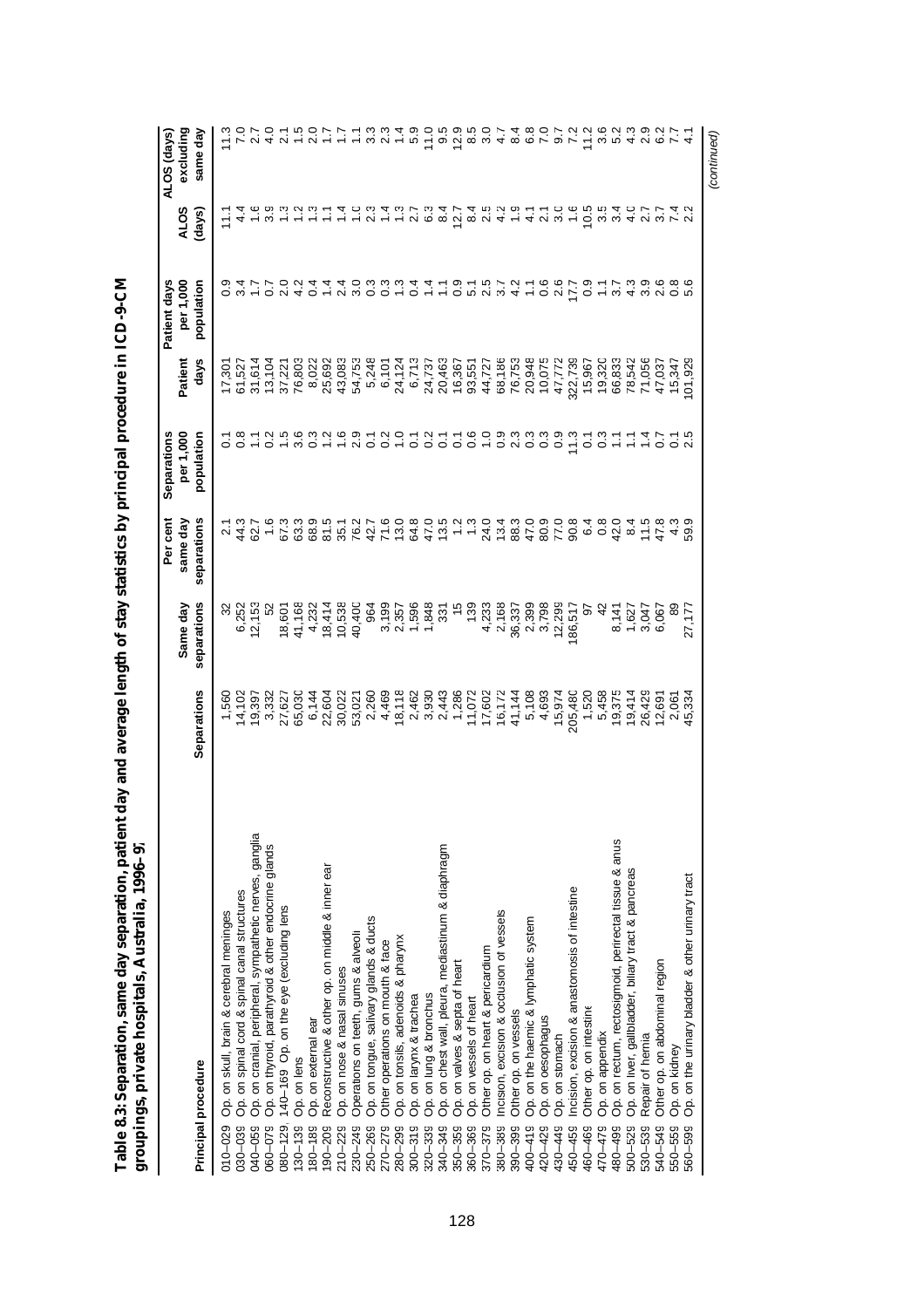| 、<br>((     |                  |
|-------------|------------------|
|             |                  |
|             |                  |
| ֚֘֝֬        |                  |
|             |                  |
| j           |                  |
|             |                  |
|             |                  |
|             |                  |
| i           |                  |
|             |                  |
|             |                  |
|             |                  |
|             |                  |
|             |                  |
|             |                  |
| Í           |                  |
|             |                  |
| i           |                  |
|             | í                |
| J<br>i      | l<br>ć           |
| ļ<br>I<br>Ş | i                |
|             | i                |
|             | I<br>J<br>J<br>l |
| l           |                  |
|             | l<br>l           |
| l           |                  |
| j           | I<br>I           |
|             |                  |
|             |                  |
| ı           | J                |

|                                                                                   |                     | Same day                | Per cent<br>same day | per 1,000<br>Separations | Patien    | per 1,000<br>Patient days | <b>ALOS</b>                                                                                   | excluding<br>ALOS (days) |
|-----------------------------------------------------------------------------------|---------------------|-------------------------|----------------------|--------------------------|-----------|---------------------------|-----------------------------------------------------------------------------------------------|--------------------------|
| Principal procedure                                                               | Separations         | separations             | separations          | population               | days      | population                | (days)                                                                                        | same day                 |
| Op. on prostate & seminal vesicles<br>600-609                                     |                     |                         |                      |                          | 61,320    |                           |                                                                                               |                          |
| Op. on scrotum, tunica vaginalis & testes<br>$610 - 629$                          | $12,442$<br>$3,238$ | 1,184<br>1,358<br>7,812 | 9.5<br>9.9<br>9.7    | $0.7$<br>$0.2$           | 5,728     |                           |                                                                                               |                          |
| Op. on spermatic cord, epididymis & vas deferens<br>630-639                       | 9,861               |                         | 79.2                 | s na sin                 | 11,106    | 0.5                       |                                                                                               |                          |
| Op. on penis<br>640-649                                                           | 5,524               |                         | 73.0                 |                          | 9,105     |                           |                                                                                               | 6                        |
| Op. on ovary & fallopian tubes<br>650-669                                         | 14,075              | 7,477                   | 53.1                 |                          | 29,267    | 1.6                       | 7.672                                                                                         | 33                       |
| Op. on cervix<br>670-676                                                          | 9,078               |                         | 88.7                 |                          | 10,511    |                           |                                                                                               | $^{2.4}$                 |
| Other incision & excision of uterus<br>680-689                                    | 26,126              | 8,054<br>9,237          | 35.4                 | 1.4                      | 107,326   | 0.0<br>0.0 m              | $\frac{1}{4}$                                                                                 | 5.8                      |
| Other op. on uterus & supporting structures<br>690-699                            | 63,186              | 57,990                  | 91.8                 |                          | 67,350    |                           | Ξ                                                                                             |                          |
| Op. on vagina, cul-de-sac, vulva & perineun<br>$700 - 719$                        | 9,517               | 3,538                   | 37.2                 |                          | 35,152    | $\ddot{ }$ .9             | 3.7                                                                                           | <u> In</u>               |
| Forceps, vacuum & breech delivery<br>720-729                                      | 8,930               |                         | 0.2                  |                          | 57,380    |                           | 6.4                                                                                           | $6\overline{4}$          |
| Other procedures inducing or assisting delivery<br>730-739                        | 16,508              | 136                     |                      |                          | 90,741    | $3.1$<br>$5.0$            |                                                                                               | 5.5                      |
| Caesarean section & removal of foetus<br>740-749                                  | 15,012              | 24                      | 004<br>004           |                          | 117,518   |                           |                                                                                               | 7.8                      |
| Other obstetric operations<br>750-759                                             | 14,197              | 614                     |                      |                          | 73,331    |                           |                                                                                               | 5.3<br>5.2               |
| Op. on facial bones & joints<br>760-769                                           | 2,891               | 660                     | 22.8<br>32.0         |                          | 7,093     |                           |                                                                                               |                          |
| Op. on bones, except facial bone<br>770-789                                       | 24,045              | 7,687                   |                      |                          | 68,912    |                           |                                                                                               |                          |
| Reduction of fracture & dislocation<br>790-799                                    | 14,296              | 2,495                   | 17.5                 |                          | 74,327    |                           |                                                                                               |                          |
| Incision & excision of joint structures<br>800-809                                | 49,256              | 26,108<br>11,239        | 53.0                 |                          | 105,894   |                           |                                                                                               |                          |
| Repair & plastic op. on joint structures<br>$810 - 819$                           | 55,625              |                         | 20.2                 |                          | 349,711   | 19.2                      |                                                                                               |                          |
| Op. on muscle, tendon, fascia & bursa<br>820-839                                  | 21,629              | 9,498                   | 43.9                 |                          | 40,570    | 2.2                       | 1.9                                                                                           | 2.6                      |
| Other procedures on musculoskeletal system<br>840-849                             | 1,883               | 339                     | 18.0                 |                          | 20,318    |                           |                                                                                               | 12.9                     |
| Op. on the breast<br>850-859                                                      | 21,024              | 7,589                   | 36.1                 |                          | 53,457    |                           |                                                                                               |                          |
| Op. on skin & subcutaneous tissue<br>860-869                                      | 63,587              | 40,549                  | 63.8                 | 5.25252020               | 160,632   | $7.98777$<br>$7.98777$    |                                                                                               |                          |
| Diagnostic radiology & related techniques<br>870-889                              | 22,472              | 3,462                   | 15.4                 |                          | 140,031   |                           |                                                                                               |                          |
| Interview, evaluation, consultation & other examination<br>$890 - 919$            | 9,416               | 1,113                   | 11.8                 |                          | 19,311    |                           |                                                                                               | $2\overline{2}$          |
| Diagnostic & therapeutic intervention<br>$920 - 929$                              | 5,991               | 108                     | 1,8                  |                          | 67,856    |                           | 11.3                                                                                          | 11.5                     |
| edure<br>Physical & respiratory therapy, rehabilitation & related proc<br>930-939 | 40,377              | 11,388                  | 28.2                 |                          | 427,579   | 23.4                      | 10.6                                                                                          | 14.4                     |
| Procedures related to the psyche<br>940-949                                       | 23,222              | 13,120                  | 56.5                 | 1.3                      | 210,820   | 11.6                      | $\frac{1}{1.7}$                                                                               | 19.6                     |
| Ophthalmologic & otologic diagnosis & treatment<br>950-954                        | 125                 | $\tilde{e}$             | 77.6                 | $\overline{0}$           | 212       | 5 <sub>1</sub>            |                                                                                               | 4.1                      |
| Nonoperative intubation & irrigation<br>960-967                                   | 4,447               | 2,440                   | 54.9                 | 0.2                      | 22,376    | 1.2                       | 5.0                                                                                           | 9.9                      |
| Replacement & removal of therapeutic appliances<br>970-978                        | 2,858               | 1,949                   | 68.2                 | 0.2                      | 6,310     | 0.3                       | 2.2                                                                                           | 4.8                      |
| Nonoperative removal of foreign body or calculu:<br>980-985                       | 4,053               | 2,779                   | 68.6                 | 0.2                      | 4,748     | 0.3                       |                                                                                               |                          |
| Other nonoperative procedures<br>866-066                                          | 79,381              | 59,543                  | 75.0                 | 4.4                      | 155,364   | 8.5                       | 2<br>2<br>2<br>2<br>2<br>2<br>2<br>2<br>2<br>2<br>2<br>2<br>2<br><br><br><br><br><br><br><br> | 4.8                      |
| No principal procedure or not reported                                            | 303,342             | 99,318                  | 32.7                 | 16.6                     | 1,649,087 |                           |                                                                                               |                          |
| Total                                                                             | 1,684,948           | 859,284                 | 51.0                 | 92.4                     | 5,834,098 | 319.9                     | 3.5                                                                                           | c.o                      |

Note: Abbreviations: ALOS-average length of stay, op.--operation *Note:* Abbreviations: ALOS— average length of stay, op.— operation.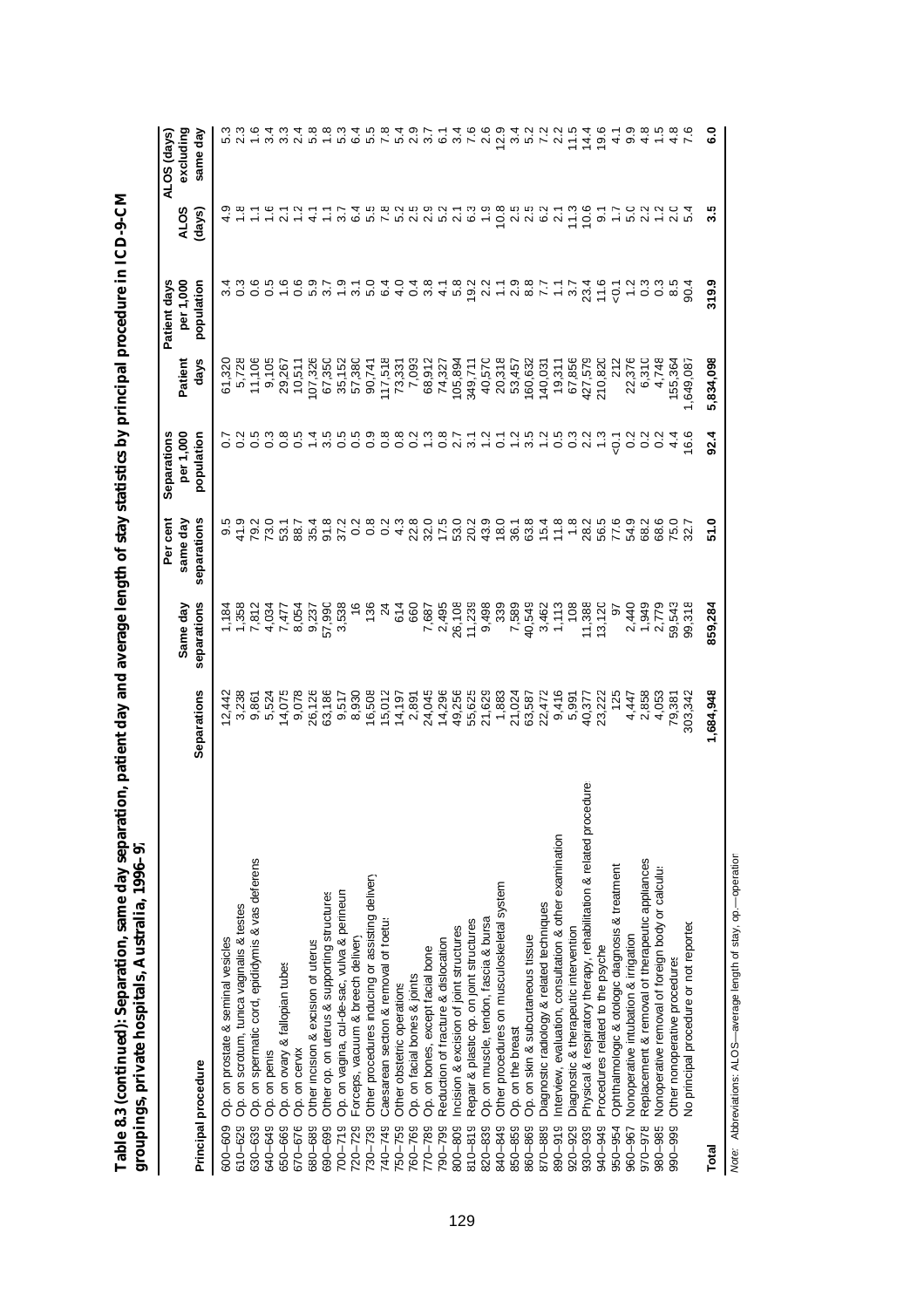| Principal procedure                                                 | <b>NSM</b> | ້ | る     | ⋚ | న్ | Tas | ā           | ₹ | Total                                                                                                                                                                                                                                                                                               |
|---------------------------------------------------------------------|------------|---|-------|---|----|-----|-------------|---|-----------------------------------------------------------------------------------------------------------------------------------------------------------------------------------------------------------------------------------------------------------------------------------------------------|
| Op. on skull, brain & cerebral meninges<br>$010 - 029$              |            |   | 1,188 |   |    |     |             |   |                                                                                                                                                                                                                                                                                                     |
| Op. on spinal cord & spinal canal structures<br>030-039             |            |   |       |   |    |     | $rac{1}{2}$ |   |                                                                                                                                                                                                                                                                                                     |
| Op. on cranial, peripheral, sympathetic nerves, gang<br>040-059     |            |   |       |   |    |     |             |   |                                                                                                                                                                                                                                                                                                     |
| Op. on thyroid, parathyroid & other endocrine glands<br>$060 - 079$ |            |   |       |   |    |     |             |   |                                                                                                                                                                                                                                                                                                     |
| 140-169 Op. on the eye (excluding lens<br>$080 - 129$               |            |   |       |   |    |     |             |   |                                                                                                                                                                                                                                                                                                     |
| Op. on lens<br>$130 - 139$                                          |            |   |       |   |    |     |             |   |                                                                                                                                                                                                                                                                                                     |
| Op. on external ear<br>180-189                                      |            |   |       |   |    |     |             |   |                                                                                                                                                                                                                                                                                                     |
| Reconstructive & other op. on middle & inner ear<br>$190 - 209$     |            |   |       |   |    |     |             |   | $\begin{array}{l} 7.533 \\ 7.541 \\ 8.553 \\ 9.5741 \\ 9.593 \\ 9.595 \\ 9.595 \\ 9.505 \\ 9.51 \\ 9.525 \\ 9.533 \\ 9.541 \\ 9.553 \\ 9.573 \\ 9.573 \\ 9.573 \\ 9.573 \\ 9.573 \\ 9.573 \\ 9.573 \\ 9.573 \\ 9.573 \\ 9.573 \\ 9.573 \\ 9.573 \\ 9.573 \\ 9.573 \\ 9.573 \\ 9.573 \\ 9.573 \\ 9.$ |
| Op. on nose & nasal sinuses<br>$210 - 229$                          |            |   |       |   |    |     |             |   |                                                                                                                                                                                                                                                                                                     |
| Operations on teeth, gums & alveoli<br>$230 - 249$                  |            |   |       |   |    |     |             |   |                                                                                                                                                                                                                                                                                                     |
| Op. on tongue, salivary glands & ducts<br>250-269                   |            |   |       |   |    |     |             |   |                                                                                                                                                                                                                                                                                                     |
| Other operations on mouth & face<br>270-279                         |            |   |       |   |    |     |             |   |                                                                                                                                                                                                                                                                                                     |
| Op. on tonsils, adenoids & pharynx<br>280-299                       |            |   |       |   |    |     |             |   |                                                                                                                                                                                                                                                                                                     |
| Op. on larynx & trachea<br>$300 - 319$                              |            |   |       |   |    |     |             |   |                                                                                                                                                                                                                                                                                                     |
| Op. on lung & bronchus<br>320-339                                   |            |   |       |   |    |     |             |   |                                                                                                                                                                                                                                                                                                     |
| Op. on chest wall, pleura, mediastinum & diaphragm<br>340-349       |            |   |       |   |    |     |             |   |                                                                                                                                                                                                                                                                                                     |
| Op. on valves & septa of heart<br>350-359                           |            |   |       |   |    |     |             |   |                                                                                                                                                                                                                                                                                                     |
| Op. on vessels of heart<br>360-369                                  |            |   |       |   |    |     |             |   |                                                                                                                                                                                                                                                                                                     |
| Other op. on heart & pericardium<br>370-379                         |            |   |       |   |    |     |             |   |                                                                                                                                                                                                                                                                                                     |
| ncision, excision & occlusion of vessels<br>380-389                 |            |   |       |   |    |     |             |   |                                                                                                                                                                                                                                                                                                     |
| Other op. on vessels<br>390-399                                     |            |   |       |   |    |     |             |   |                                                                                                                                                                                                                                                                                                     |
| Op. on the haemic & lymphatic system<br>$400 - 419$                 |            |   |       |   |    |     |             |   |                                                                                                                                                                                                                                                                                                     |
| Op. on oesophagus<br>420-429                                        |            |   |       |   |    |     |             |   |                                                                                                                                                                                                                                                                                                     |
| Op. on stomach<br>430-449                                           |            |   |       |   |    |     |             |   |                                                                                                                                                                                                                                                                                                     |
| ncision, excision & anastomosis of intestine<br>450-459             |            |   |       |   |    |     |             |   | 8,063<br>13,351<br>151,636<br>16,263<br>24,736                                                                                                                                                                                                                                                      |
| Other op. on intestine<br>460-469                                   |            |   |       |   |    |     |             |   |                                                                                                                                                                                                                                                                                                     |
| Op. on appendix<br>470-479                                          |            |   |       |   |    |     |             |   |                                                                                                                                                                                                                                                                                                     |
| Op. on rectum, rectosigmoid, perirectal tissue & anu<br>480-499     |            |   |       |   |    |     |             |   |                                                                                                                                                                                                                                                                                                     |
| Op. on liver, gallbladder, biliary tract & pancreas<br>500-529      |            |   |       |   |    |     |             |   |                                                                                                                                                                                                                                                                                                     |
| Repair of hernia<br>530-539                                         |            |   |       |   |    |     |             |   |                                                                                                                                                                                                                                                                                                     |
| Other op. on abdominal region<br>540-549                            |            |   |       |   |    |     |             |   | 40,115<br>32,447<br>31,370<br>7,009<br>7,009<br>50,461                                                                                                                                                                                                                                              |
| Op. on kidney<br>550-559                                            |            |   |       |   |    |     |             |   |                                                                                                                                                                                                                                                                                                     |
| Op. on the urinary bladder & other urinary tract<br>560-599         |            |   |       |   |    |     |             |   |                                                                                                                                                                                                                                                                                                     |
|                                                                     |            |   |       |   |    |     |             |   | (continued)                                                                                                                                                                                                                                                                                         |

| $\frac{1}{2}$      |
|--------------------|
|                    |
|                    |
|                    |
|                    |
|                    |
|                    |
|                    |
|                    |
|                    |
|                    |
|                    |
|                    |
|                    |
|                    |
|                    |
|                    |
|                    |
| ֕                  |
|                    |
|                    |
|                    |
|                    |
|                    |
| l                  |
|                    |
|                    |
|                    |
|                    |
|                    |
|                    |
|                    |
|                    |
| $\vdots$           |
| <br> <br>          |
|                    |
|                    |
| $\frac{1}{3}$<br>j |
|                    |
|                    |
|                    |
|                    |
|                    |
|                    |
|                    |
|                    |
|                    |
|                    |
|                    |
|                    |
| l                  |
| ٦                  |
| i<br>;             |
|                    |
|                    |
|                    |
|                    |
|                    |
| l                  |
|                    |
|                    |
|                    |
| ֡֡֡֡֡֡             |
| ŕ<br>т             |
| ŕ<br>í<br>ׇׇ֚֚֕֡   |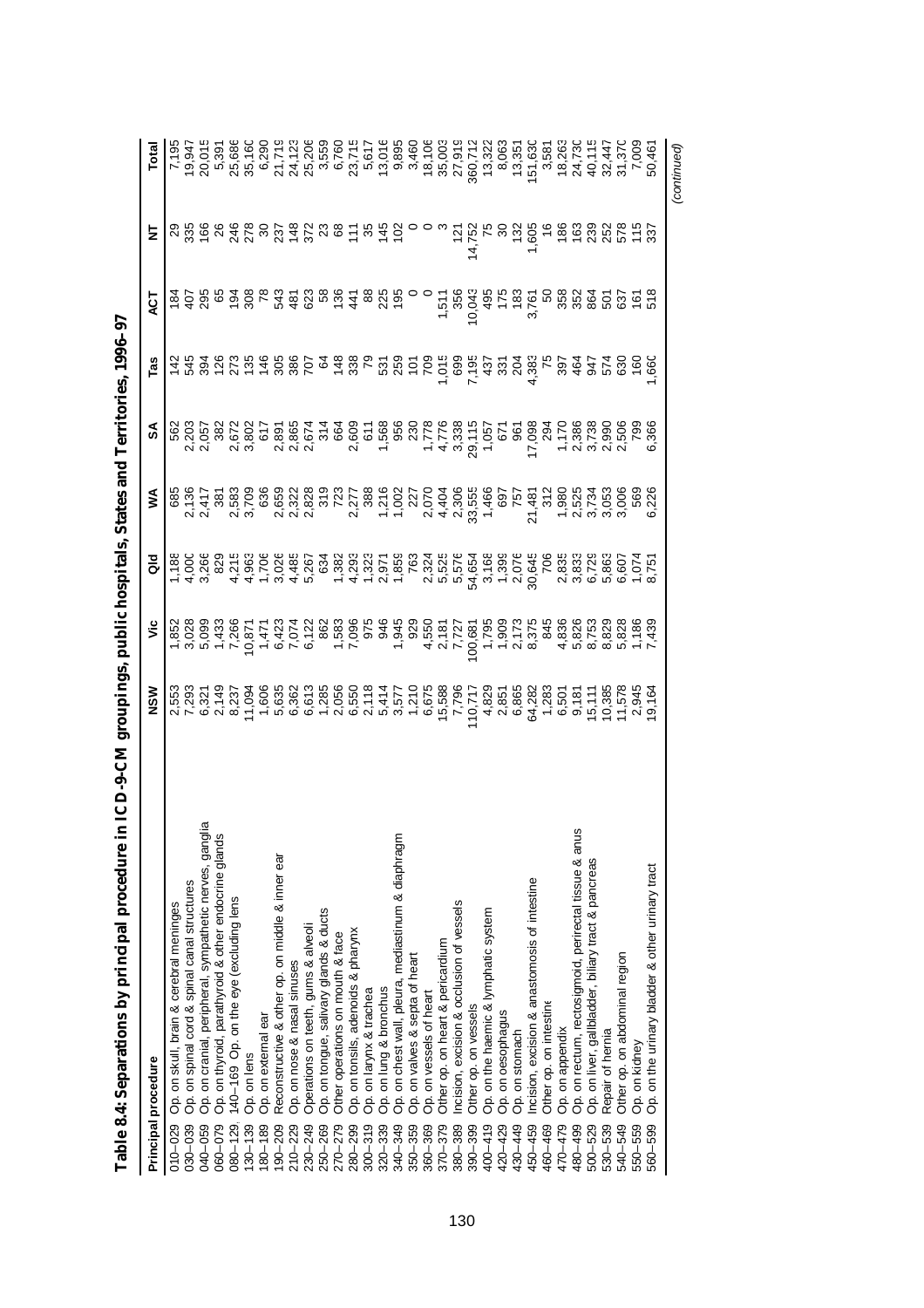| $\sum_{i=1}^{n}$                                                                 |                                                                                                                                                                                                                                                                                                                                                                                                                                                                                                                                                                                                        |                                                                                                                                                                                                                                  |         |         |                                                                                                                                                                                                                                      | <b>MARTIN TANITAL PROPERTY</b>                                                                                                                                                                                                                                                         |                                                                                                                                                                                                                                                                                                                                                                                                                                                                     |                                                                                                                                                                                                                                                                                                                                                                                                                                                                     |                                                                                                                                                                                                                                                                                                                                  |
|----------------------------------------------------------------------------------|--------------------------------------------------------------------------------------------------------------------------------------------------------------------------------------------------------------------------------------------------------------------------------------------------------------------------------------------------------------------------------------------------------------------------------------------------------------------------------------------------------------------------------------------------------------------------------------------------------|----------------------------------------------------------------------------------------------------------------------------------------------------------------------------------------------------------------------------------|---------|---------|--------------------------------------------------------------------------------------------------------------------------------------------------------------------------------------------------------------------------------------|----------------------------------------------------------------------------------------------------------------------------------------------------------------------------------------------------------------------------------------------------------------------------------------|---------------------------------------------------------------------------------------------------------------------------------------------------------------------------------------------------------------------------------------------------------------------------------------------------------------------------------------------------------------------------------------------------------------------------------------------------------------------|---------------------------------------------------------------------------------------------------------------------------------------------------------------------------------------------------------------------------------------------------------------------------------------------------------------------------------------------------------------------------------------------------------------------------------------------------------------------|----------------------------------------------------------------------------------------------------------------------------------------------------------------------------------------------------------------------------------------------------------------------------------------------------------------------------------|
| Principal procedure                                                              | NSW                                                                                                                                                                                                                                                                                                                                                                                                                                                                                                                                                                                                    | ۶Ë                                                                                                                                                                                                                               | ē       | ⋚       | ઙિ                                                                                                                                                                                                                                   | Tas                                                                                                                                                                                                                                                                                    | Ę                                                                                                                                                                                                                                                                                                                                                                                                                                                                   | Ξ                                                                                                                                                                                                                                                                                                                                                                                                                                                                   |                                                                                                                                                                                                                                                                                                                                  |
| Op. on prostate & seminal vesicles<br>600-609                                    |                                                                                                                                                                                                                                                                                                                                                                                                                                                                                                                                                                                                        | ανανιστριστού του συναιοδεία του ανανιστού με του ανανιστού με τους στην προσφαληματιστού με τους με τους στην<br>Επιτροφορία τους προσφαληματιστού στην προσφαληματιστού στην προσφαληματιστού στην προσφαληματιστού στην προσφ |         |         | es de la de la de la de la de la de la de la de la de la de la de la de la de la de la de la de la de la de la<br>La de la de la de la de la de la de la de la de la de la de la de la de la de la de la de la de la de la de la<br> |                                                                                                                                                                                                                                                                                        |                                                                                                                                                                                                                                                                                                                                                                                                                                                                     |                                                                                                                                                                                                                                                                                                                                                                                                                                                                     |                                                                                                                                                                                                                                                                                                                                  |
| Op. on scrotum, tunica vaginalis & testes<br>610-629                             |                                                                                                                                                                                                                                                                                                                                                                                                                                                                                                                                                                                                        |                                                                                                                                                                                                                                  |         |         |                                                                                                                                                                                                                                      |                                                                                                                                                                                                                                                                                        |                                                                                                                                                                                                                                                                                                                                                                                                                                                                     |                                                                                                                                                                                                                                                                                                                                                                                                                                                                     |                                                                                                                                                                                                                                                                                                                                  |
| Op. on spermatic cord, epididymis & vas deferens<br>630-639                      |                                                                                                                                                                                                                                                                                                                                                                                                                                                                                                                                                                                                        |                                                                                                                                                                                                                                  |         |         |                                                                                                                                                                                                                                      |                                                                                                                                                                                                                                                                                        |                                                                                                                                                                                                                                                                                                                                                                                                                                                                     |                                                                                                                                                                                                                                                                                                                                                                                                                                                                     |                                                                                                                                                                                                                                                                                                                                  |
| Op. on penis<br>640-649                                                          |                                                                                                                                                                                                                                                                                                                                                                                                                                                                                                                                                                                                        |                                                                                                                                                                                                                                  |         |         |                                                                                                                                                                                                                                      |                                                                                                                                                                                                                                                                                        |                                                                                                                                                                                                                                                                                                                                                                                                                                                                     |                                                                                                                                                                                                                                                                                                                                                                                                                                                                     |                                                                                                                                                                                                                                                                                                                                  |
| Op. on ovary & fallopian tubes<br>650-669                                        |                                                                                                                                                                                                                                                                                                                                                                                                                                                                                                                                                                                                        |                                                                                                                                                                                                                                  |         |         |                                                                                                                                                                                                                                      |                                                                                                                                                                                                                                                                                        |                                                                                                                                                                                                                                                                                                                                                                                                                                                                     |                                                                                                                                                                                                                                                                                                                                                                                                                                                                     |                                                                                                                                                                                                                                                                                                                                  |
| Op. on cervix<br>670-676                                                         |                                                                                                                                                                                                                                                                                                                                                                                                                                                                                                                                                                                                        |                                                                                                                                                                                                                                  |         |         |                                                                                                                                                                                                                                      |                                                                                                                                                                                                                                                                                        |                                                                                                                                                                                                                                                                                                                                                                                                                                                                     |                                                                                                                                                                                                                                                                                                                                                                                                                                                                     |                                                                                                                                                                                                                                                                                                                                  |
| Other incision & excision of uterus<br>680-689                                   |                                                                                                                                                                                                                                                                                                                                                                                                                                                                                                                                                                                                        |                                                                                                                                                                                                                                  |         |         |                                                                                                                                                                                                                                      |                                                                                                                                                                                                                                                                                        |                                                                                                                                                                                                                                                                                                                                                                                                                                                                     |                                                                                                                                                                                                                                                                                                                                                                                                                                                                     |                                                                                                                                                                                                                                                                                                                                  |
| Other op. on uterus & supporting structures<br>690-699                           |                                                                                                                                                                                                                                                                                                                                                                                                                                                                                                                                                                                                        |                                                                                                                                                                                                                                  |         |         |                                                                                                                                                                                                                                      |                                                                                                                                                                                                                                                                                        |                                                                                                                                                                                                                                                                                                                                                                                                                                                                     |                                                                                                                                                                                                                                                                                                                                                                                                                                                                     |                                                                                                                                                                                                                                                                                                                                  |
| Op. on vagina, cul-de-sac, vulva & perineun<br>$700 - 719$                       |                                                                                                                                                                                                                                                                                                                                                                                                                                                                                                                                                                                                        |                                                                                                                                                                                                                                  |         |         |                                                                                                                                                                                                                                      |                                                                                                                                                                                                                                                                                        |                                                                                                                                                                                                                                                                                                                                                                                                                                                                     |                                                                                                                                                                                                                                                                                                                                                                                                                                                                     |                                                                                                                                                                                                                                                                                                                                  |
| Forceps, vacuum & breech delivery<br>$720 - 729$                                 |                                                                                                                                                                                                                                                                                                                                                                                                                                                                                                                                                                                                        |                                                                                                                                                                                                                                  |         |         |                                                                                                                                                                                                                                      |                                                                                                                                                                                                                                                                                        |                                                                                                                                                                                                                                                                                                                                                                                                                                                                     |                                                                                                                                                                                                                                                                                                                                                                                                                                                                     |                                                                                                                                                                                                                                                                                                                                  |
| Other procedures inducing or assisting delivery<br>730-739                       |                                                                                                                                                                                                                                                                                                                                                                                                                                                                                                                                                                                                        |                                                                                                                                                                                                                                  |         |         |                                                                                                                                                                                                                                      |                                                                                                                                                                                                                                                                                        |                                                                                                                                                                                                                                                                                                                                                                                                                                                                     |                                                                                                                                                                                                                                                                                                                                                                                                                                                                     |                                                                                                                                                                                                                                                                                                                                  |
| Caesarean section & removal of foetus<br>740-749                                 |                                                                                                                                                                                                                                                                                                                                                                                                                                                                                                                                                                                                        |                                                                                                                                                                                                                                  |         |         |                                                                                                                                                                                                                                      |                                                                                                                                                                                                                                                                                        |                                                                                                                                                                                                                                                                                                                                                                                                                                                                     |                                                                                                                                                                                                                                                                                                                                                                                                                                                                     |                                                                                                                                                                                                                                                                                                                                  |
| Other obstetric operations<br>750-759                                            |                                                                                                                                                                                                                                                                                                                                                                                                                                                                                                                                                                                                        |                                                                                                                                                                                                                                  |         |         |                                                                                                                                                                                                                                      |                                                                                                                                                                                                                                                                                        |                                                                                                                                                                                                                                                                                                                                                                                                                                                                     |                                                                                                                                                                                                                                                                                                                                                                                                                                                                     |                                                                                                                                                                                                                                                                                                                                  |
| Op. on facial bones & joints<br>760-769                                          |                                                                                                                                                                                                                                                                                                                                                                                                                                                                                                                                                                                                        |                                                                                                                                                                                                                                  |         |         |                                                                                                                                                                                                                                      |                                                                                                                                                                                                                                                                                        |                                                                                                                                                                                                                                                                                                                                                                                                                                                                     |                                                                                                                                                                                                                                                                                                                                                                                                                                                                     |                                                                                                                                                                                                                                                                                                                                  |
| Op. on bones, except facial bone<br>770-789                                      |                                                                                                                                                                                                                                                                                                                                                                                                                                                                                                                                                                                                        |                                                                                                                                                                                                                                  |         |         |                                                                                                                                                                                                                                      |                                                                                                                                                                                                                                                                                        |                                                                                                                                                                                                                                                                                                                                                                                                                                                                     |                                                                                                                                                                                                                                                                                                                                                                                                                                                                     |                                                                                                                                                                                                                                                                                                                                  |
| Reduction of fracture & dislocation<br>790-799                                   |                                                                                                                                                                                                                                                                                                                                                                                                                                                                                                                                                                                                        |                                                                                                                                                                                                                                  |         |         |                                                                                                                                                                                                                                      |                                                                                                                                                                                                                                                                                        |                                                                                                                                                                                                                                                                                                                                                                                                                                                                     |                                                                                                                                                                                                                                                                                                                                                                                                                                                                     |                                                                                                                                                                                                                                                                                                                                  |
| Incision & excision of joint structures<br>800-809                               |                                                                                                                                                                                                                                                                                                                                                                                                                                                                                                                                                                                                        |                                                                                                                                                                                                                                  |         |         |                                                                                                                                                                                                                                      |                                                                                                                                                                                                                                                                                        |                                                                                                                                                                                                                                                                                                                                                                                                                                                                     |                                                                                                                                                                                                                                                                                                                                                                                                                                                                     |                                                                                                                                                                                                                                                                                                                                  |
| Repair & plastic op. on joint structures<br>$810 - 819$                          |                                                                                                                                                                                                                                                                                                                                                                                                                                                                                                                                                                                                        |                                                                                                                                                                                                                                  |         |         |                                                                                                                                                                                                                                      |                                                                                                                                                                                                                                                                                        |                                                                                                                                                                                                                                                                                                                                                                                                                                                                     |                                                                                                                                                                                                                                                                                                                                                                                                                                                                     |                                                                                                                                                                                                                                                                                                                                  |
| Op. on muscle, tendon, fascia & bursa<br>820-839                                 |                                                                                                                                                                                                                                                                                                                                                                                                                                                                                                                                                                                                        |                                                                                                                                                                                                                                  |         |         |                                                                                                                                                                                                                                      |                                                                                                                                                                                                                                                                                        |                                                                                                                                                                                                                                                                                                                                                                                                                                                                     |                                                                                                                                                                                                                                                                                                                                                                                                                                                                     |                                                                                                                                                                                                                                                                                                                                  |
| Other procedures on musculoskeletal system<br>840-849                            |                                                                                                                                                                                                                                                                                                                                                                                                                                                                                                                                                                                                        |                                                                                                                                                                                                                                  |         |         |                                                                                                                                                                                                                                      |                                                                                                                                                                                                                                                                                        |                                                                                                                                                                                                                                                                                                                                                                                                                                                                     |                                                                                                                                                                                                                                                                                                                                                                                                                                                                     |                                                                                                                                                                                                                                                                                                                                  |
| Op. on the breast<br>850-859                                                     |                                                                                                                                                                                                                                                                                                                                                                                                                                                                                                                                                                                                        |                                                                                                                                                                                                                                  |         |         |                                                                                                                                                                                                                                      |                                                                                                                                                                                                                                                                                        |                                                                                                                                                                                                                                                                                                                                                                                                                                                                     |                                                                                                                                                                                                                                                                                                                                                                                                                                                                     |                                                                                                                                                                                                                                                                                                                                  |
| Op. on skin & subcutaneous tissue<br>860-869                                     |                                                                                                                                                                                                                                                                                                                                                                                                                                                                                                                                                                                                        |                                                                                                                                                                                                                                  |         |         |                                                                                                                                                                                                                                      |                                                                                                                                                                                                                                                                                        |                                                                                                                                                                                                                                                                                                                                                                                                                                                                     |                                                                                                                                                                                                                                                                                                                                                                                                                                                                     |                                                                                                                                                                                                                                                                                                                                  |
| Diagnostic radiology & related techniques<br>870-889                             |                                                                                                                                                                                                                                                                                                                                                                                                                                                                                                                                                                                                        |                                                                                                                                                                                                                                  |         |         |                                                                                                                                                                                                                                      |                                                                                                                                                                                                                                                                                        |                                                                                                                                                                                                                                                                                                                                                                                                                                                                     |                                                                                                                                                                                                                                                                                                                                                                                                                                                                     |                                                                                                                                                                                                                                                                                                                                  |
| Interview, evaluation, consultation & other examination<br>890-919               |                                                                                                                                                                                                                                                                                                                                                                                                                                                                                                                                                                                                        |                                                                                                                                                                                                                                  |         |         |                                                                                                                                                                                                                                      |                                                                                                                                                                                                                                                                                        |                                                                                                                                                                                                                                                                                                                                                                                                                                                                     |                                                                                                                                                                                                                                                                                                                                                                                                                                                                     |                                                                                                                                                                                                                                                                                                                                  |
| Diagnostic & therapeutic intervention<br>$920 - 929$                             |                                                                                                                                                                                                                                                                                                                                                                                                                                                                                                                                                                                                        |                                                                                                                                                                                                                                  |         |         |                                                                                                                                                                                                                                      |                                                                                                                                                                                                                                                                                        |                                                                                                                                                                                                                                                                                                                                                                                                                                                                     |                                                                                                                                                                                                                                                                                                                                                                                                                                                                     |                                                                                                                                                                                                                                                                                                                                  |
| procedure<br>Physical & respiratory therapy, rehabilitation & related<br>930-939 |                                                                                                                                                                                                                                                                                                                                                                                                                                                                                                                                                                                                        |                                                                                                                                                                                                                                  |         |         |                                                                                                                                                                                                                                      |                                                                                                                                                                                                                                                                                        |                                                                                                                                                                                                                                                                                                                                                                                                                                                                     |                                                                                                                                                                                                                                                                                                                                                                                                                                                                     |                                                                                                                                                                                                                                                                                                                                  |
| Procedures related to the psyche<br>940-949                                      |                                                                                                                                                                                                                                                                                                                                                                                                                                                                                                                                                                                                        |                                                                                                                                                                                                                                  |         |         |                                                                                                                                                                                                                                      |                                                                                                                                                                                                                                                                                        |                                                                                                                                                                                                                                                                                                                                                                                                                                                                     |                                                                                                                                                                                                                                                                                                                                                                                                                                                                     |                                                                                                                                                                                                                                                                                                                                  |
| Ophthalmologic & otologic diagnosis & treatment<br>950-954                       |                                                                                                                                                                                                                                                                                                                                                                                                                                                                                                                                                                                                        |                                                                                                                                                                                                                                  |         |         |                                                                                                                                                                                                                                      |                                                                                                                                                                                                                                                                                        |                                                                                                                                                                                                                                                                                                                                                                                                                                                                     |                                                                                                                                                                                                                                                                                                                                                                                                                                                                     |                                                                                                                                                                                                                                                                                                                                  |
| Nonoperative intubation & irrigation<br>960-967                                  |                                                                                                                                                                                                                                                                                                                                                                                                                                                                                                                                                                                                        |                                                                                                                                                                                                                                  |         |         |                                                                                                                                                                                                                                      |                                                                                                                                                                                                                                                                                        |                                                                                                                                                                                                                                                                                                                                                                                                                                                                     |                                                                                                                                                                                                                                                                                                                                                                                                                                                                     |                                                                                                                                                                                                                                                                                                                                  |
| Replacement & removal of therapeutic appliances<br>$970 - 978$                   |                                                                                                                                                                                                                                                                                                                                                                                                                                                                                                                                                                                                        |                                                                                                                                                                                                                                  |         |         |                                                                                                                                                                                                                                      |                                                                                                                                                                                                                                                                                        |                                                                                                                                                                                                                                                                                                                                                                                                                                                                     |                                                                                                                                                                                                                                                                                                                                                                                                                                                                     |                                                                                                                                                                                                                                                                                                                                  |
| Nonoperative removal of foreign body or calculu:<br>980-985                      |                                                                                                                                                                                                                                                                                                                                                                                                                                                                                                                                                                                                        |                                                                                                                                                                                                                                  |         |         |                                                                                                                                                                                                                                      |                                                                                                                                                                                                                                                                                        |                                                                                                                                                                                                                                                                                                                                                                                                                                                                     |                                                                                                                                                                                                                                                                                                                                                                                                                                                                     |                                                                                                                                                                                                                                                                                                                                  |
| Other nonoperative procedures<br>990-999                                         |                                                                                                                                                                                                                                                                                                                                                                                                                                                                                                                                                                                                        |                                                                                                                                                                                                                                  |         |         |                                                                                                                                                                                                                                      |                                                                                                                                                                                                                                                                                        |                                                                                                                                                                                                                                                                                                                                                                                                                                                                     |                                                                                                                                                                                                                                                                                                                                                                                                                                                                     |                                                                                                                                                                                                                                                                                                                                  |
| No principal procedure or not reported                                           | $\begin{array}{l} \mathcal{L} \mathrel{\mathop \circ} \mathrel{\mathop \circ} \mathrel{\mathop \circ} \mathrel{\mathop \circ} \mathrel{\mathop \circ} \mathrel{\mathop \circ} \mathrel{\mathop \circ} \mathrel{\mathop \circ} \mathrel{\mathop \circ} \mathrel{\mathop \circ} \mathrel{\mathop \circ} \mathrel{\mathop \circ} \mathrel{\mathop \circ} \mathrel{\mathop \circ} \mathrel{\mathop \circ} \mathrel{\mathop \circ} \mathrel{\mathop \circ} \mathrel{\mathop \circ} \mathrel{\mathop \circ} \mathrel{\mathop \circ} \mathrel{\mathop \circ} \mathrel{\mathop \circ} \mathrel{\mathop \circ}$ |                                                                                                                                                                                                                                  |         |         |                                                                                                                                                                                                                                      | $\begin{array}{cccccccccccccccccc} 2285 & 2425 & 2525 & 2625 & 2725 & 2825 & 2825 & 2825 & 2825 & 2825 & 2825 & 2825 & 2825 & 2825 & 2825 & 2825 & 2825 & 2825 & 2825 & 2825 & 2825 & 2825 & 2825 & 2825 & 2825 & 2825 & 2825 & 2825 & 2825 & 2825 & 2825 & 2825 & 2825 & 2825 & 2825$ | $\begin{array}{cccccccccccccc} \mathcal{A} & \mathcal{A} & \mathcal{B} & \mathcal{C} & \mathcal{C} & \mathcal{C} & \mathcal{C} & \mathcal{C} & \mathcal{C} & \mathcal{C} & \mathcal{C} & \mathcal{C} & \mathcal{C} & \mathcal{C} & \mathcal{C} & \mathcal{C} & \mathcal{C} & \mathcal{C} & \mathcal{C} & \mathcal{C} & \mathcal{C} & \mathcal{C} & \mathcal{C} & \mathcal{C} & \mathcal{C} & \mathcal{C} & \mathcal{C} & \mathcal{C} & \mathcal{C} & \mathcal{C} &$ | $\begin{array}{cccccccccccccc} \mathcal{L} & \mathcal{L} & \mathcal{L} & \mathcal{L} & \mathcal{L} & \mathcal{L} & \mathcal{L} & \mathcal{L} & \mathcal{L} & \mathcal{L} & \mathcal{L} & \mathcal{L} & \mathcal{L} & \mathcal{L} & \mathcal{L} & \mathcal{L} & \mathcal{L} & \mathcal{L} & \mathcal{L} & \mathcal{L} & \mathcal{L} & \mathcal{L} & \mathcal{L} & \mathcal{L} & \mathcal{L} & \mathcal{L} & \mathcal{L} & \mathcal{L} & \mathcal{L} & \mathcal{L} &$ | $\begin{smallmatrix} 1 & 1 & 1 & 1 & 1 \\ 1 & 1 & 1 & 1 & 1 \\ 1 & 1 & 1 & 1 & 1 \\ 1 & 1 & 1 & 1 & 1 \\ 1 & 1 & 1 & 1 & 1 \\ 1 & 1 & 1 & 1 & 1 \\ 1 & 1 & 1 & 1 & 1 \\ 1 & 1 & 1 & 1 & 1 \\ 1 & 1 & 1 & 1 & 1 \\ 1 & 1 & 1 & 1 & 1 \\ 1 & 1 & 1 & 1 & 1 \\ 1 & 1 & 1 & 1 & 1 \\ 1 & 1 & 1 & 1 & 1 \\ 1 & 1 & 1 & 1 & 1 \\ 1 & $ |
| Total                                                                            | 1,236,075                                                                                                                                                                                                                                                                                                                                                                                                                                                                                                                                                                                              | 899,897                                                                                                                                                                                                                          | 648,516 | 347,061 | 329,190                                                                                                                                                                                                                              | 76,752                                                                                                                                                                                                                                                                                 | 56,198                                                                                                                                                                                                                                                                                                                                                                                                                                                              | 48,277                                                                                                                                                                                                                                                                                                                                                                                                                                                              | 3,641,967                                                                                                                                                                                                                                                                                                                        |

Table 8.4 (continued): Separations by principal procedure in ICD-9-CM groupings, public hospitals, States and Territories, 1996–97 **Table 8.4 (continued): Separations by principal procedure in ICD-9-CM groupings, public hospitals, States and Territories, 1996–97**

Note: Abbreviation: op.---operation. *Note:* Abbreviation: op.— operation.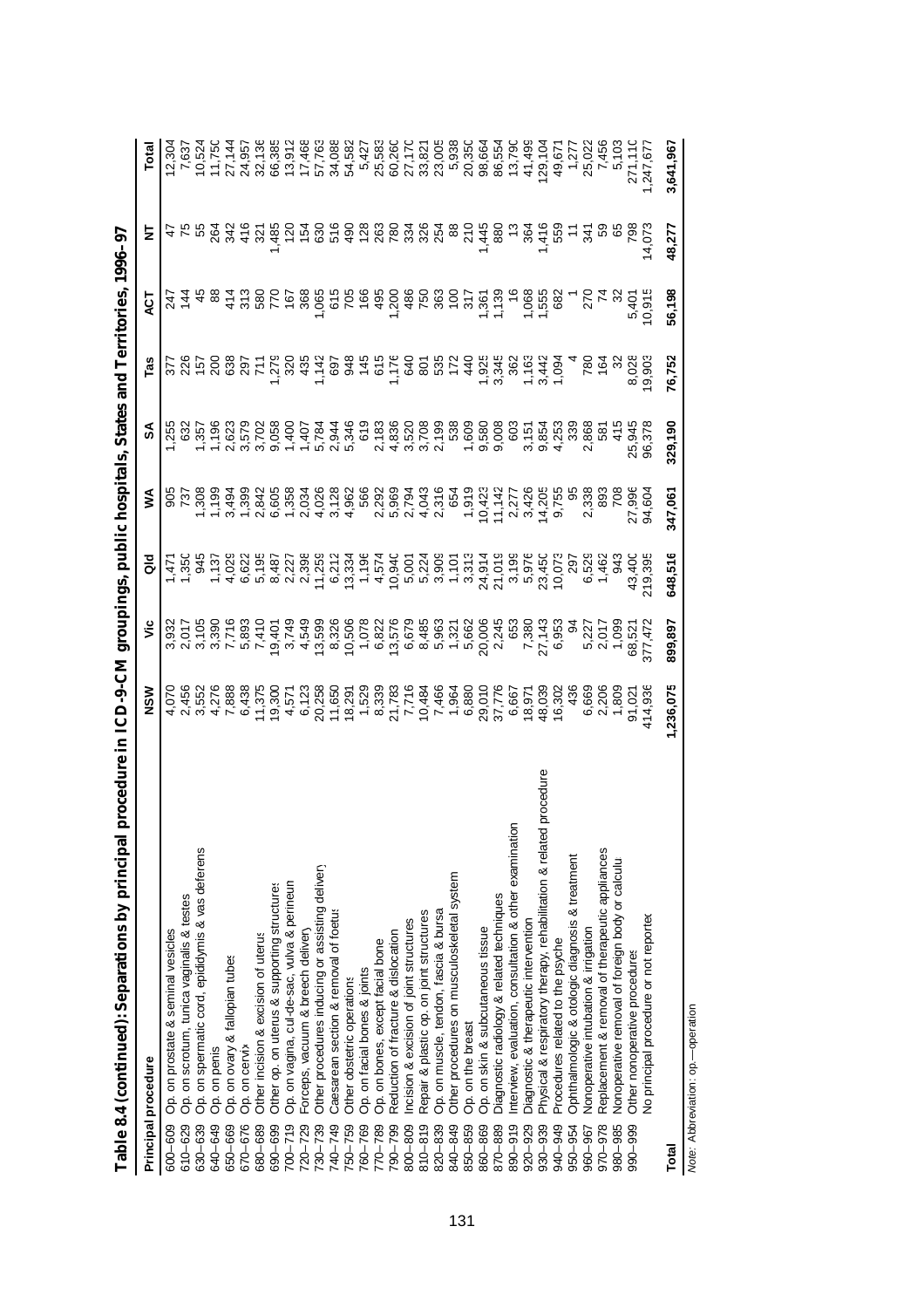| Principal procedure                                                                                                       | NSM                                                                                                  | ۶Ë                         | る     | ⋚                                     | న్                                       | Tas    | ă       | 늧              | Total <sup>(a)</sup>                                                                                                                                                                                                                                                                                          |
|---------------------------------------------------------------------------------------------------------------------------|------------------------------------------------------------------------------------------------------|----------------------------|-------|---------------------------------------|------------------------------------------|--------|---------|----------------|---------------------------------------------------------------------------------------------------------------------------------------------------------------------------------------------------------------------------------------------------------------------------------------------------------------|
| 010-029                                                                                                                   |                                                                                                      |                            |       |                                       | $\frac{32}{2}$                           |        |         |                | 1,560                                                                                                                                                                                                                                                                                                         |
| Op. on skull, brain & cerebral meninges<br>Op. on spinal cord & spinal canal structures<br>030-039                        |                                                                                                      |                            |       |                                       |                                          |        |         | πā             |                                                                                                                                                                                                                                                                                                               |
| 040-059                                                                                                                   | 331<br>3,829<br>6,078                                                                                |                            |       |                                       |                                          |        |         | πā             | 19,397                                                                                                                                                                                                                                                                                                        |
| reserved, parathyroid & other endocrine glanglia<br>140–169 Op. on the eventual & other endocrine glands<br>060-079       | 1,103                                                                                                |                            |       |                                       |                                          |        |         | σ.             | 3,332                                                                                                                                                                                                                                                                                                         |
| 140-169 Op. on the eye (excluding lens<br>$080 - 129$                                                                     | 10,227<br>23,639                                                                                     |                            |       | 28<br>030030834<br>0300305<br>0300304 |                                          |        |         | σ.             | 27,627<br>65,030                                                                                                                                                                                                                                                                                              |
| Op. on lens<br>$130 - 139$                                                                                                |                                                                                                      |                            |       |                                       |                                          |        | نې<br>C | n a            |                                                                                                                                                                                                                                                                                                               |
| Op. on external ear<br>180-189                                                                                            | 2,182                                                                                                |                            |       |                                       |                                          |        | ءِ<br>ء | n a            | 6,14                                                                                                                                                                                                                                                                                                          |
| Reconstructive & other op. on middle & inner ear<br>$190 - 209$                                                           | 6,356                                                                                                |                            |       |                                       |                                          |        | ءِ<br>ء | n a            |                                                                                                                                                                                                                                                                                                               |
| Op. on nose & nasal sinuses<br>$210 - 229$                                                                                | 10,038                                                                                               |                            |       |                                       |                                          |        | ءِ<br>ء | n.a            | 22,602<br>30,02                                                                                                                                                                                                                                                                                               |
| Operations on teeth, gums & alveoli<br>230-249                                                                            |                                                                                                      |                            |       |                                       |                                          |        | ن<br>ء  | n a            | 53,02                                                                                                                                                                                                                                                                                                         |
| Op. on tongue, salivary glands & ducts<br>250-269                                                                         |                                                                                                      |                            |       |                                       |                                          |        | n.p     | n.a            | 2,260                                                                                                                                                                                                                                                                                                         |
| Other operations on mouth & face<br>270-279                                                                               | 14,829<br>750 757<br>1,593<br>1,5940<br>5040<br>5040                                                 |                            |       | 59<br>0007<br>0007<br>0007<br>0007    |                                          |        | n p     | n.a            | 4,469                                                                                                                                                                                                                                                                                                         |
| Op. on tonsils, adenoids & pharynx<br>280-299                                                                             |                                                                                                      |                            |       |                                       |                                          | م<br>خ | n.p     | n.a            |                                                                                                                                                                                                                                                                                                               |
| Op. on larynx & trachea<br>$300 - 319$                                                                                    |                                                                                                      | 476                        |       |                                       |                                          | م<br>ء | م<br>ء  | n.a            |                                                                                                                                                                                                                                                                                                               |
| 320-339                                                                                                                   |                                                                                                      |                            |       | $1000$<br>$4000$<br>$4000$<br>$400$   | 436                                      | n.p    | n p     | n.a            | $\begin{array}{r} 18,11 \\ 2,46 \\ 3,93 \\ \end{array}$                                                                                                                                                                                                                                                       |
| Op. on lung & bronchus<br>Op. on chest wall, pleura, mediastinum & diaphragm<br>Op. on valves & septa of heart<br>340-349 | 494                                                                                                  |                            |       |                                       | $rac{265}{117}$                          |        | n p     | n.a            | 2,443                                                                                                                                                                                                                                                                                                         |
| 350-359                                                                                                                   | 421                                                                                                  |                            |       | $\frac{6}{10}$                        |                                          |        | م<br>ء  | n a            |                                                                                                                                                                                                                                                                                                               |
| Op. on vessels of heart<br>360-369                                                                                        |                                                                                                      |                            |       |                                       |                                          |        | n.p     | n.a            |                                                                                                                                                                                                                                                                                                               |
| Other op. on heart & pericardium<br>$370 - 379$                                                                           |                                                                                                      |                            |       |                                       | 1457<br>145783469<br>14583469<br>1458    |        | ن<br>ء  | σ.<br>Γ        | 1,286<br>11,072<br>17,602<br>17,144<br>41,144                                                                                                                                                                                                                                                                 |
| Incision, excision & occlusion of vessels<br>380-389                                                                      |                                                                                                      |                            |       |                                       |                                          |        | ن<br>ء  |                |                                                                                                                                                                                                                                                                                                               |
| Other op. on vessels<br>390-399                                                                                           |                                                                                                      |                            |       |                                       |                                          |        | نې<br>ء | ീ.⊂            |                                                                                                                                                                                                                                                                                                               |
| Op. on the haemic & lymphatic system<br>$400 - 419$                                                                       |                                                                                                      |                            |       |                                       |                                          |        |         | σ.<br>Γ        |                                                                                                                                                                                                                                                                                                               |
| Op. on oesophagus<br>420-429                                                                                              |                                                                                                      |                            |       |                                       |                                          |        | نې<br>G | e.o            |                                                                                                                                                                                                                                                                                                               |
| Op. on stomach<br>430-449                                                                                                 |                                                                                                      |                            |       |                                       |                                          |        | ن<br>ء  | σ.             |                                                                                                                                                                                                                                                                                                               |
| Incision, excision & anastomosis of intestine<br>450-459                                                                  |                                                                                                      |                            |       |                                       |                                          |        | ن<br>ء  | $\overline{a}$ |                                                                                                                                                                                                                                                                                                               |
| Other op. on intestine<br>460-469                                                                                         |                                                                                                      | 428                        |       |                                       |                                          |        | ف<br>ء  | n.a            |                                                                                                                                                                                                                                                                                                               |
| Op. on appendix<br>470-479                                                                                                |                                                                                                      |                            |       | 498                                   |                                          |        | نې<br>ء | n.a            |                                                                                                                                                                                                                                                                                                               |
| Op. on rectum, rectosigmoid, perirectal tissue & ar<br>480-499                                                            |                                                                                                      |                            |       |                                       |                                          |        | ن<br>ء  |                |                                                                                                                                                                                                                                                                                                               |
| Op. on liver, gallbladder, biliary tract & pancreas<br>$500 - 529$                                                        |                                                                                                      |                            |       |                                       |                                          |        | نې<br>C |                |                                                                                                                                                                                                                                                                                                               |
| Repair of hernia<br>530-539                                                                                               |                                                                                                      |                            |       |                                       |                                          |        |         |                |                                                                                                                                                                                                                                                                                                               |
| Other op. on abdominal region<br>540-549                                                                                  | 289<br>2853<br>2853<br>2853<br>2853<br>2853<br>2853<br>285<br>285<br>285<br>285<br>285<br>285<br>285 | 44460<br>4446648<br>588468 |       |                                       | 0<br>1970 1982<br>1970 1988<br>1970 1988 |        |         | πā             | $\begin{array}{l} 7.63 \\ 7.63 \\ 7.63 \\ 7.64 \\ 8.65 \\ 7.66 \\ 7.67 \\ 8.67 \\ 7.69 \\ 7.69 \\ 7.60 \\ 7.60 \\ 7.60 \\ 7.60 \\ 7.60 \\ 7.60 \\ 7.60 \\ 7.60 \\ 7.60 \\ 7.60 \\ 7.60 \\ 7.60 \\ 7.60 \\ 7.60 \\ 7.60 \\ 7.60 \\ 7.60 \\ 7.60 \\ 7.60 \\ 7.60 \\ 7.60 \\ 7.60 \\ 7.60 \\ 7.60 \\ 7.60 \\ 7.$ |
| Op. on kidney<br>550-559                                                                                                  |                                                                                                      |                            |       |                                       |                                          |        |         |                |                                                                                                                                                                                                                                                                                                               |
| Op. on the urinary bladder & other urinary tract<br>560-599                                                               | 6,919                                                                                                | 8,842                      | 9,302 |                                       | 3,584                                    |        |         | σ.<br>Γ        |                                                                                                                                                                                                                                                                                                               |
|                                                                                                                           |                                                                                                      |                            |       |                                       |                                          |        |         |                | (continued)                                                                                                                                                                                                                                                                                                   |

Table 8.5: Separations by principal procedure in ICD-9-CM groupings, private hospitals, States and Territories, 1996-97 **Table 8.5: Separations by principal procedure in ICD-9-CM groupings, private hospitals, States and Territories, 1996–97**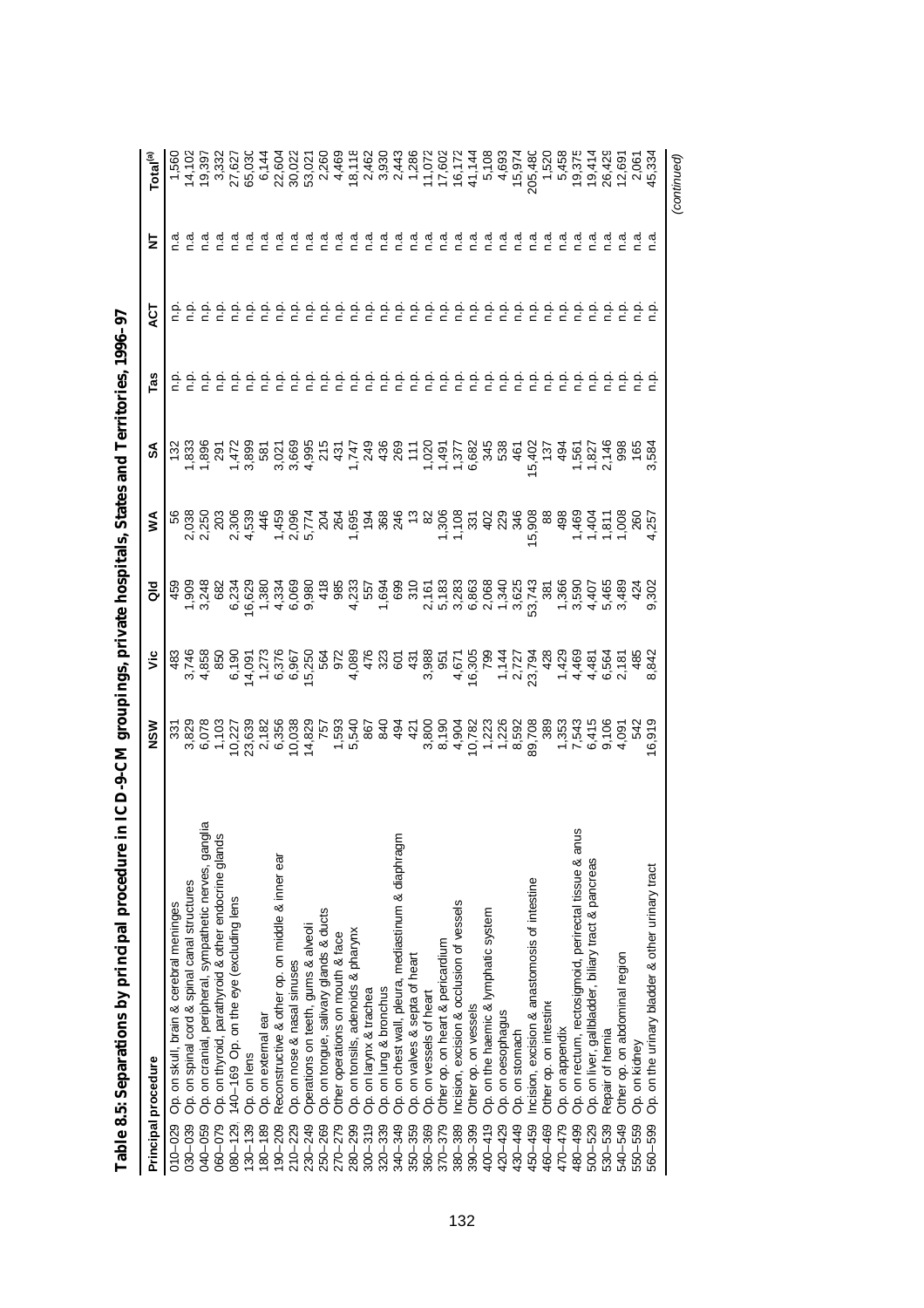| Principal procedure                                                                                                                        | NSW                       | ۶Ë                        | る                                                       | ⋚               | న్                                                                   | Tas    | ă      | 눋              | Total <sup>(a)</sup>       |
|--------------------------------------------------------------------------------------------------------------------------------------------|---------------------------|---------------------------|---------------------------------------------------------|-----------------|----------------------------------------------------------------------|--------|--------|----------------|----------------------------|
| Op. on prostate & seminal vesicles<br>600-609                                                                                              | 4,109                     | 3,180                     | 283                                                     |                 |                                                                      |        |        |                | 12,442<br>3,238            |
| $610 - 629$                                                                                                                                | 1,045                     | 768                       | 613                                                     | 26'             | 278<br>739                                                           |        |        |                |                            |
| 630-639                                                                                                                                    | 3,870                     |                           |                                                         | 74              |                                                                      |        |        |                | 9,86                       |
| 640-649                                                                                                                                    | 2,020                     | 2,574<br>1,372<br>3,569   | 1,380<br>995                                            | 491             | 31C                                                                  |        |        |                | 5,524                      |
| Op. on scrotum, tunica vaginalis & testes<br>Op. on spermatic cord, epididymis & vas deferens<br>Op. on ovary & fallopian tubes<br>650-669 | 4,405<br>3,565<br>9,384   |                           |                                                         | 1,301<br>685    | $-207$                                                               |        |        | ര<br>∩         | 14,075<br>9,078            |
| Op. on cervix<br>670-676                                                                                                                   |                           | 2,033<br>5,062            |                                                         |                 | 505                                                                  |        |        |                |                            |
| Other incision & excision of uterus<br>680-689                                                                                             |                           |                           |                                                         |                 | 2,685<br>2,681                                                       |        |        |                | 26,126<br>63,186           |
| Other op. on uterus & supporting structures<br>690-699                                                                                     |                           |                           |                                                         |                 |                                                                      |        |        | ീ.⊂            |                            |
| Op. on vagina, cul-de-sac, vulva & perineun<br>$700 - 719$                                                                                 |                           |                           |                                                         |                 | 89<br>785                                                            |        |        | ര<br>⊂         | 9,51                       |
| Forceps, vacuum & breech delivery<br>$720 - 729$                                                                                           | 29,469<br>3,220<br>2,404  |                           |                                                         |                 |                                                                      |        |        | ര<br>∩         | 8,930                      |
| Other procedures inducing or assisting delivery<br>730-739                                                                                 |                           |                           |                                                         |                 |                                                                      |        |        | ീ.⊂            | 16,508<br>15,012           |
| Caesarean section & removal of foetus<br>740-749                                                                                           |                           |                           |                                                         |                 |                                                                      |        |        | ື⊂             |                            |
| Other obstetric operations<br>750-759                                                                                                      |                           |                           |                                                         |                 |                                                                      |        |        | n a            |                            |
| Op. on facial bones & joints<br>760-769                                                                                                    |                           |                           |                                                         |                 |                                                                      |        |        | n a            | $\frac{14,197}{2,891}$     |
| Op. on bones, except facial bone<br>770-789                                                                                                |                           |                           |                                                         |                 |                                                                      |        |        | σ<br>Ω         | 24,04                      |
| Reduction of fracture & dislocation<br>790-799                                                                                             |                           |                           |                                                         |                 |                                                                      |        |        | n.a            | 14,296                     |
| Incision & excision of joint structures<br>800-809                                                                                         |                           |                           |                                                         |                 |                                                                      |        |        | n a            | 49,250<br>55,621           |
| Repair & plastic op. on joint structures<br>$810 - 819$                                                                                    |                           | 13,622                    |                                                         |                 |                                                                      |        | ç      | n a            |                            |
| Op. on muscle, tendon, fascia & bursa<br>820-839                                                                                           | 6,523<br>584              | 5,696                     |                                                         |                 |                                                                      |        | م<br>ء | n a            | 21,62                      |
| Other procedures on musculoskeletal system<br>840-849                                                                                      |                           | 426                       |                                                         |                 |                                                                      |        | م<br>ء | n.a            | 1,883                      |
| Op. on the breast<br>850-859                                                                                                               | 6,998                     | 5,296                     |                                                         |                 | 096001600020160605007<br>09600160000160000017<br>0960016000160000017 |        | م<br>م | $\overline{a}$ | 21,024<br>63,587<br>22,472 |
| Op. on skin & subcutaneous tissue<br>860-869                                                                                               | 22,883                    | 14,793                    |                                                         |                 |                                                                      |        | ç      | n.a            |                            |
| Diagnostic radiology & related techniques<br>870-889                                                                                       | 4,809                     | 65<br>53                  |                                                         |                 |                                                                      |        | ç      | n a            |                            |
| Interview, evaluation, consultation & other examination<br>890-919                                                                         | 4,833                     |                           |                                                         |                 |                                                                      |        | م<br>ء | n.a            | 9,416                      |
| Diagnostic & therapeutic interventior<br>920-929                                                                                           |                           |                           |                                                         | 399             |                                                                      |        | م<br>خ | n.a            | 5,991                      |
| ed<br>B<br>Physical & respiratory therapy, rehabilitation & relat<br>930-939                                                               | 1,637<br>13,183<br>12,878 | $7,401$<br>8,801<br>2,339 | 4.434<br>13.501<br>13.868<br>14.870<br>12.937<br>12.937 | 1,033           | 3,581<br>537                                                         |        | م<br>ء | n.a            | 40,377<br>23,222           |
| Procedures related to the psyche<br>940-949                                                                                                |                           |                           |                                                         |                 |                                                                      |        |        | n.a            |                            |
| Ophthalmologic & otologic diagnosis & treatment<br>950-954                                                                                 | $\triangleq$              |                           | $\frac{1}{2}$                                           |                 |                                                                      |        |        | n.a            |                            |
| Nonoperative intubation & irrigation<br>960-967                                                                                            | 722<br>674                | 1,416<br>946<br>180       | 1,432<br>1,174<br>1,174<br>50,664<br>50,665             |                 | 347                                                                  |        |        | ີດ<br>∩        | 4,447<br>2,858             |
| Replacement & removal of therapeutic appliances<br>970-978                                                                                 |                           |                           |                                                         | 25t             | 172                                                                  |        |        | σ<br>Γ         |                            |
| Nonoperative removal of foreign body or calculu:<br>980-985                                                                                | 1,446                     |                           |                                                         | $\tilde{\tau}$  | 399                                                                  |        |        |                | 4,053                      |
| Other nonoperative procedures<br>866-066                                                                                                   | 12,165                    |                           |                                                         | 4,188<br>18,07% | 7,912<br>19,653                                                      |        |        |                | 79,38'<br>303,34'          |
| No principal procedure or not reported                                                                                                     | 47,283                    | 30,080                    |                                                         |                 |                                                                      |        |        |                |                            |
| Total                                                                                                                                      | 522,868                   | 458,554                   | 362,299                                                 | 126,616         | 142,644                                                              | 54,749 | 17,218 | <u>ດີ</u>      | 1,684,948                  |

Table 8.5 (continued): Separations by principal procedure in ICD-9-CM groupings, private hospitals, States and Territories, 1996-97 **Table 8.5 (continued): Separations by principal procedure in ICD-9-CM groupings, private hospitals, States and Territories, 1996–97**

Note: Abbreviation: op.—operation.<br>(a) Total includes Tas and ACT but not NT.<br>n.p. not published.<br>n.a. not available. (a) Total includes Tas and ACT but not NT. Note: Abbreviation: op.— operation.

n.p. not published.

n.a. not available.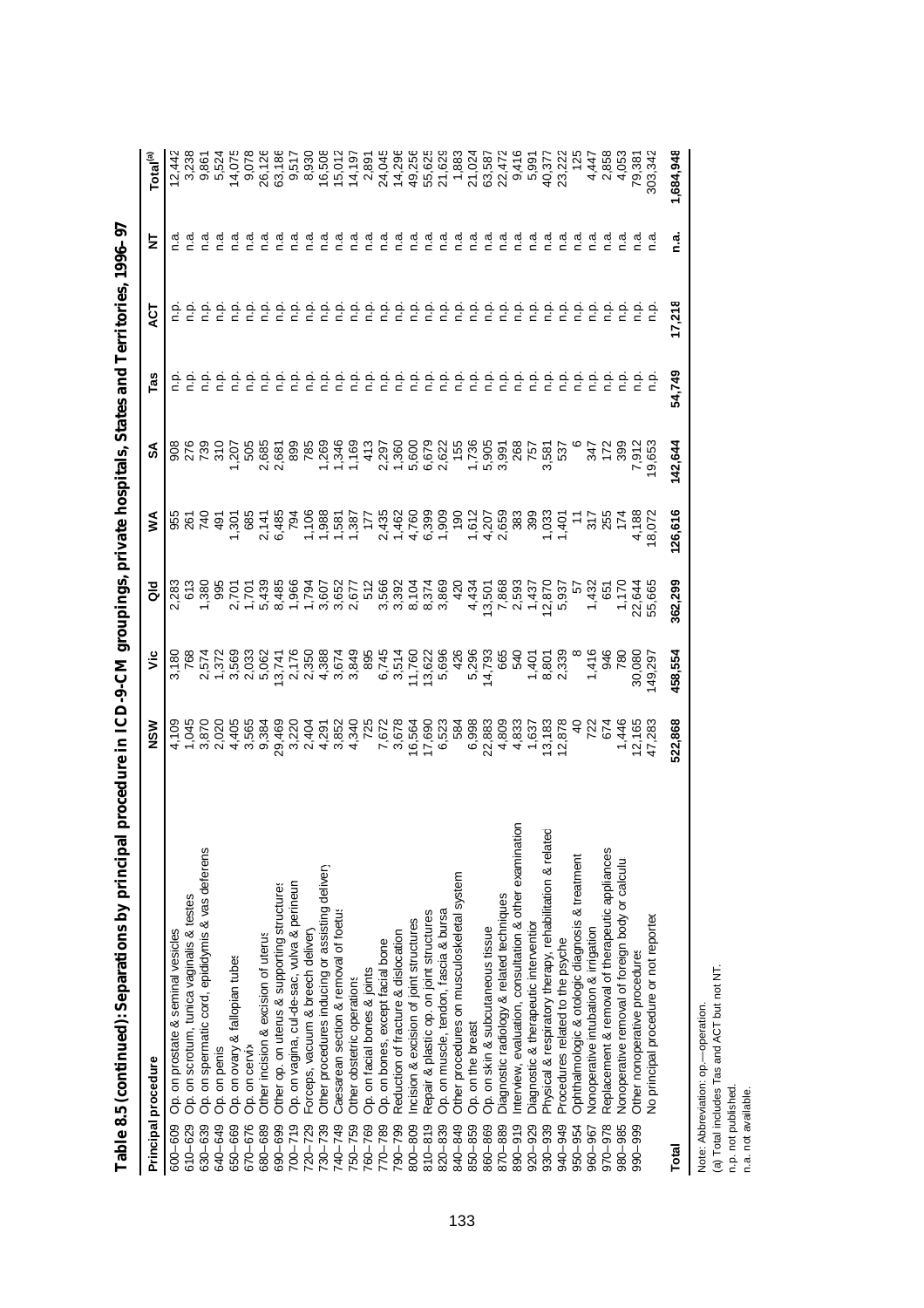| Principal procedure                                                    | ᡪ               | $\frac{1}{4}$  | $5 - 14$                            | $5 - 24$                                                                                                                                                                                                                                                                                                                                         | $25 - 34$                                           | $35 - 44$                   | 45–54            | 55-64                     | $65 - 74$               |
|------------------------------------------------------------------------|-----------------|----------------|-------------------------------------|--------------------------------------------------------------------------------------------------------------------------------------------------------------------------------------------------------------------------------------------------------------------------------------------------------------------------------------------------|-----------------------------------------------------|-----------------------------|------------------|---------------------------|-------------------------|
| Op. on skull, brain & cerebral meninges<br>010-029                     |                 | ă              | 360                                 |                                                                                                                                                                                                                                                                                                                                                  |                                                     |                             | 698              |                           |                         |
| ral canal structures<br>Op. on spinal cord & spir<br>030-039           | 51<br>21        | 783            | $\frac{816}{203}$                   | 512<br>715<br>1,364                                                                                                                                                                                                                                                                                                                              |                                                     |                             | 2,401            | 596<br>1,899<br>2,564     | 2,120<br>2,692          |
| , sympathetic nerves, ganglia<br>Op. on cranial, peripheral<br>040-059 |                 |                |                                     |                                                                                                                                                                                                                                                                                                                                                  |                                                     |                             | 3,169            |                           |                         |
| Op. on thyroid, parathyroid & other endocrine glands<br>060-079        |                 | ន ន            | 67                                  | $\frac{8}{2}$                                                                                                                                                                                                                                                                                                                                    | 525<br>5505 2052<br>5605 2050<br>5005 7006          | 527<br>2.354<br>2.532       | 468              | 369                       | 317                     |
| (excluding lens<br>140-169 Op. on the eye<br>$780 - 129$               | 510             | 1,985          |                                     |                                                                                                                                                                                                                                                                                                                                                  |                                                     | 2,484                       |                  |                           | 5,464                   |
| Op. on lens<br>$130 - 139$                                             | $\frac{27}{56}$ | 47             | 1,625<br>1 0 3<br>1 9 35            | <u>y 5 8 9</u>                                                                                                                                                                                                                                                                                                                                   |                                                     | 595                         | 3,063<br>1,789   | 3,679<br>4,630            | 13,275<br>1,732         |
| Op. on external ear<br>80-189                                          |                 | 231            |                                     |                                                                                                                                                                                                                                                                                                                                                  |                                                     | 646                         | 922              | 1,186                     |                         |
| Reconstructive & other op. on middle & inner ear<br>$90 - 209$         | 947             | 0,839          |                                     |                                                                                                                                                                                                                                                                                                                                                  |                                                     | 882                         | 962              | 707                       | 562                     |
| Op. on nose & nasal sinuses<br>210-229                                 |                 | 417            | 8,723<br>2,203                      | $\begin{array}{c} 1210 \\ + 111 \\ - 180 \\ - 180 \\ - 180 \\ - 180 \\ - 180 \\ - 180 \\ - 181 \\ - 181 \\ - 181 \\ - 181 \\ - 181 \\ - 181 \\ - 181 \\ - 181 \\ - 181 \\ - 181 \\ - 181 \\ - 181 \\ - 181 \\ - 181 \\ - 181 \\ - 181 \\ - 181 \\ - 181 \\ - 181 \\ - 181 \\ - 181 \\ - 181 \\ - 181 \\ - 181 \\ - 181 \\ - 181 \\ - 181 \\ - 1$ | $4,906$<br>$5,511$<br>$5,802$<br>$1,306$<br>$1,306$ | 4,571<br>2,495              | 4,269<br>1,561   | 3,447                     | 3,393                   |
| Operations on teeth, gums & alveoli<br>230-249                         |                 | 3,810          |                                     |                                                                                                                                                                                                                                                                                                                                                  |                                                     |                             |                  | 893                       | 642                     |
| Op. on tongue, salivary glands & ducts<br>250-269                      |                 | 435            |                                     |                                                                                                                                                                                                                                                                                                                                                  |                                                     |                             |                  | 394                       | 430                     |
| th & face<br>Other operations on mou<br>270-279                        |                 | 584            |                                     |                                                                                                                                                                                                                                                                                                                                                  |                                                     |                             |                  | 664                       | 817                     |
| & pharynx<br>Op. on tonsils, adenoids<br>280-299                       |                 | 5,974          | 5,311<br>325<br>571<br>8,210<br>202 |                                                                                                                                                                                                                                                                                                                                                  |                                                     | 0<br>5 0 3 0 3<br>5 0 3 0 3 | $\frac{488}{24}$ | 418                       | 324                     |
| Op. on larynx & trachea<br>$300 - 319$                                 | 80 48           | 145            |                                     |                                                                                                                                                                                                                                                                                                                                                  |                                                     |                             | 861              |                           |                         |
| Op. on lung & bronchus<br>320-339                                      | 107             | 127            |                                     |                                                                                                                                                                                                                                                                                                                                                  | 362<br>398                                          |                             | 1,345<br>789     | $7,307$<br>2,307<br>1,077 | 1,266<br>3,351<br>1,850 |
| mediastinum & diaphragm<br>Op. on chest wall, pleura<br>340-349        | 48              | $\mathcal{Z}$  |                                     |                                                                                                                                                                                                                                                                                                                                                  | 656                                                 | 576                         |                  |                           |                         |
| heart<br>Op. on valves & septa of<br>350-359                           | 213             | 168            |                                     | $\frac{8}{3}$                                                                                                                                                                                                                                                                                                                                    | <u>৯</u>                                            | 150                         | 279              | 476                       | 661                     |
| Op. on vessels of heart<br>360-369                                     | $\circ$         |                |                                     |                                                                                                                                                                                                                                                                                                                                                  | 80                                                  | 1,154                       | 4,344            | 6,575                     | 7,525                   |
| cardium<br>Other op. on heart & peri<br>370-379                        | $\mathbb{r}$    | 127            | $\frac{86}{158}$                    | $325$<br>$55$<br>$55$<br>$55$<br>$75$<br>$48$<br>$325$                                                                                                                                                                                                                                                                                           | 551                                                 | 2,206<br>2,075              | 6,499            | 9,002                     | 10,283                  |
| sion of vessels<br>ncision, excision & occlu<br>380-389                | 505             | 170            |                                     |                                                                                                                                                                                                                                                                                                                                                  | 1,081                                               |                             | 3,005            | 4,051                     | 5,803                   |
| Other op. on vessels<br>390-399                                        | ខ្លួ            | 588758         | 1,093<br>574<br>178<br>191          |                                                                                                                                                                                                                                                                                                                                                  | 19,675                                              | 28,237                      | 36,849           | 45,642                    | 63,887                  |
| phatic system<br>Op. on the haemic & lym<br>$400 - 419$                |                 |                |                                     |                                                                                                                                                                                                                                                                                                                                                  | 812<br>234                                          | 1,025                       | 1,404            | 1,556                     | 1,889                   |
| Op. on oesophagus<br>420-429                                           | 115             |                |                                     |                                                                                                                                                                                                                                                                                                                                                  |                                                     | 561                         | 1,085            | 1,344                     | 1,982                   |
| Op. on stomach<br>430-449                                              | 448             |                |                                     |                                                                                                                                                                                                                                                                                                                                                  | 1,189                                               | 1,850                       | 2,450            | 2,404                     | 2,935                   |
| Incision, excision & anastomosis of intestine<br>450-459               | 336             |                | 1,128                               | 5,023<br>88                                                                                                                                                                                                                                                                                                                                      | 12,672                                              | 22,606                      | 33,622           | 34,671                    | 37,394                  |
| Other op. on intestine<br>460-469                                      | 181             | 8              | 60                                  |                                                                                                                                                                                                                                                                                                                                                  | 136                                                 | 197                         | 341              | 511                       | 732                     |
| Op. on appendix<br>470-479                                             |                 | 9              | 3,146                               |                                                                                                                                                                                                                                                                                                                                                  | 2,328                                               | 1,515                       | 797              | 446                       | 265                     |
| noid, perirectal tissue & anus<br>Op. on rectum, rectosign<br>480-499  | 313             | 232            | 250<br>1793<br>1792                 | 3.613<br>3.653<br>3.634                                                                                                                                                                                                                                                                                                                          | 3,395                                               | 5,190<br>2,988              | 5,386            | 4,126                     | 3,346                   |
| biliary tract & pancreas<br>Op. on liver, gallbladder,<br>500-529      | 35              | S3             |                                     |                                                                                                                                                                                                                                                                                                                                                  | $\frac{1,461}{3,767}$                               |                             | 3,635            | 3,885                     | 4,883                   |
| Repair of hernia<br>530-539                                            | ,784            | 2,735          |                                     |                                                                                                                                                                                                                                                                                                                                                  |                                                     | 5,562                       | 7,963            | 8,052                     | 8,138                   |
| Other op. on abdominal region<br>540-549                               | 106             | $\frac{5}{12}$ |                                     | $\frac{1580}{200}$                                                                                                                                                                                                                                                                                                                               | 785                                                 | 1,192                       | 1,667            | 2,203                     | 2,764                   |
| Op. on kidney<br>550-559                                               | $154$<br>594    | $120$<br>$342$ | $\frac{161}{873}$                   |                                                                                                                                                                                                                                                                                                                                                  | 455<br>2,297                                        | 688                         | 909              | 975                       | 922                     |
| Op. on the urinary bladder & other urinary tract<br>560-599            |                 |                |                                     |                                                                                                                                                                                                                                                                                                                                                  |                                                     | 4,247                       | 7,202            | 10,447                    | 16,708                  |

**Table 8.8: Separations for males by age group and principal procedure in ICD-9-CM groupings, all hospitals, Australia, 1996–97** Table 8.8: Separations for males by age group and principal procedure in ICD-9-CM groupings, all hospitals, Australia, 1996-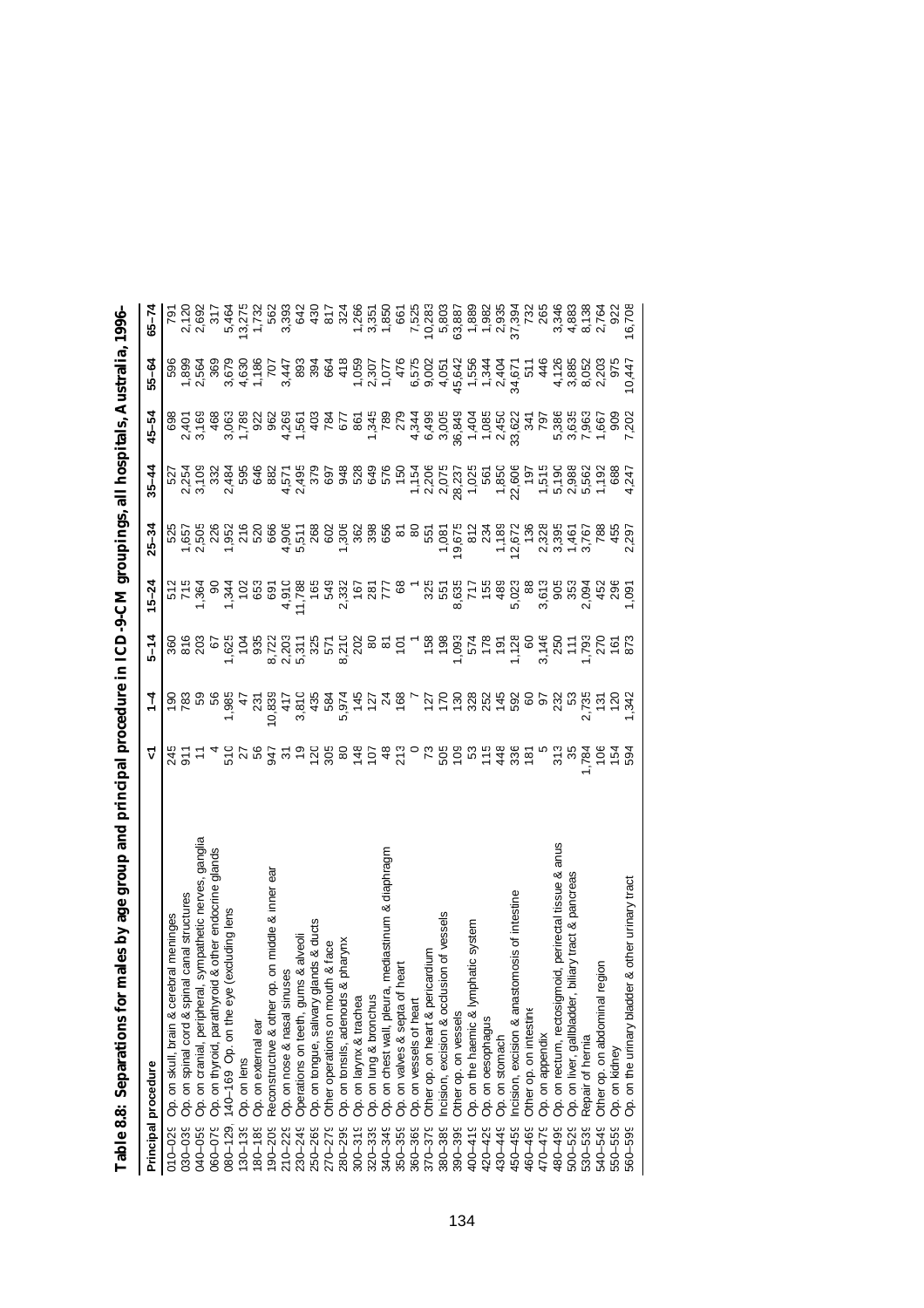| Principal procedure                                                              | MSN                                                     | ۶Ë                                                                                                                                                                                                                                                                                                            | る                                                              | ⋚                        | వ్                                                                                                                                                                                                                                                                                                                                                                                    | Tas                                                                                                                                   | ā                                                                                       | Ξ                 |                    |
|----------------------------------------------------------------------------------|---------------------------------------------------------|---------------------------------------------------------------------------------------------------------------------------------------------------------------------------------------------------------------------------------------------------------------------------------------------------------------|----------------------------------------------------------------|--------------------------|---------------------------------------------------------------------------------------------------------------------------------------------------------------------------------------------------------------------------------------------------------------------------------------------------------------------------------------------------------------------------------------|---------------------------------------------------------------------------------------------------------------------------------------|-----------------------------------------------------------------------------------------|-------------------|--------------------|
| Op. on prostate & seminal vesicles<br>600-609                                    | 26,722                                                  | 19,403                                                                                                                                                                                                                                                                                                        |                                                                |                          | 6,368                                                                                                                                                                                                                                                                                                                                                                                 |                                                                                                                                       | 1,95                                                                                    |                   |                    |
| Op. on scrotum, tunica vaginalis & testes<br>610-629                             |                                                         | 3,199                                                                                                                                                                                                                                                                                                         |                                                                |                          |                                                                                                                                                                                                                                                                                                                                                                                       |                                                                                                                                       | 288                                                                                     | 515<br>257        | 69,879<br>13,752   |
| Op. on spermatic cord, epididymis & vas deferens<br>630-639                      | 4,036                                                   | 3,42                                                                                                                                                                                                                                                                                                          |                                                                |                          |                                                                                                                                                                                                                                                                                                                                                                                       |                                                                                                                                       | $\frac{8}{2}$                                                                           |                   | 11,91              |
| Op. on penis<br>640-649                                                          |                                                         | 4,156                                                                                                                                                                                                                                                                                                         |                                                                |                          |                                                                                                                                                                                                                                                                                                                                                                                       |                                                                                                                                       |                                                                                         | 416               | 15,380             |
| Op. on ovary & fallopian tubes<br>650-669                                        | 5,505<br>19,430                                         |                                                                                                                                                                                                                                                                                                               |                                                                |                          |                                                                                                                                                                                                                                                                                                                                                                                       |                                                                                                                                       |                                                                                         |                   | 59,22              |
| Op. on cervix<br>670-676                                                         | 7,658                                                   | $14,618$<br>6,447<br>33,583                                                                                                                                                                                                                                                                                   | 7,693<br>2427 147 169<br>2503 1692<br>2692 1694<br>26942 16942 |                          | $\begin{array}{l} 1 \\ 1 \\ 2 \\ 3 \\ 4 \\ 5 \\ 6 \\ 7 \\ 8 \\ 9 \\ 1 \\ 1 \\ 1 \\ 2 \\ 3 \\ 4 \\ 5 \\ 6 \\ 7 \\ 8 \\ 9 \\ 1 \\ 1 \\ 2 \\ 3 \\ 4 \\ 5 \\ 6 \\ 7 \\ 8 \\ 9 \\ 1 \\ 1 \\ 2 \\ 3 \\ 4 \\ 5 \\ 6 \\ 7 \\ 8 \\ 9 \\ 1 \\ 1 \\ 2 \\ 3 \\ 4 \\ 5 \\ 7 \\ 8 \\ 9 \\ 1 \\ 1 \\ 2 \\ 3 \\ 4 \\ 5 \\ 7 \\ 8 \\ 9 \\ 1 \\ 1 \\ 1 \\ 1 \\ 1 \\ 1 \\ 1 \\ 1 \\ 1 \\ 1 \\ 1 \\ 1 \\$ | vi – vittely velkke keiselk<br>1982–1983<br>1982–1983 Sanner – Strand Schrift (1983–1983)<br>1982–1983 Sanner – Schrift Schrift (1984 | 233<br>1,073<br>2,688<br>2,688                                                          |                   | 28,309             |
| Other incision & excision of uterus<br>680-689                                   | 45,131                                                  |                                                                                                                                                                                                                                                                                                               |                                                                |                          |                                                                                                                                                                                                                                                                                                                                                                                       |                                                                                                                                       |                                                                                         |                   | 131,25             |
| Other op. on uterus & supporting structures<br>690-699                           | 23,221                                                  | 21,315                                                                                                                                                                                                                                                                                                        |                                                                |                          |                                                                                                                                                                                                                                                                                                                                                                                       |                                                                                                                                       | 965                                                                                     |                   | 77,806             |
| Op. on vagina, cul-de-sac, vulva & perineun<br>$700 - 719$                       |                                                         |                                                                                                                                                                                                                                                                                                               |                                                                |                          |                                                                                                                                                                                                                                                                                                                                                                                       |                                                                                                                                       | 564                                                                                     |                   | 43,036             |
| Forceps, vacuum & breech delivery<br>720-729                                     |                                                         | 10,888<br>21,972                                                                                                                                                                                                                                                                                              |                                                                |                          |                                                                                                                                                                                                                                                                                                                                                                                       |                                                                                                                                       |                                                                                         |                   | 84,493             |
| Other procedures inducing or assisting delivery<br>730-739                       | 15,305<br>29,304<br>75,580<br>7,832<br>66,021<br>57,832 | 53,298                                                                                                                                                                                                                                                                                                        |                                                                |                          |                                                                                                                                                                                                                                                                                                                                                                                       |                                                                                                                                       |                                                                                         |                   | 216,38             |
| Caesarean section & removal of foetus<br>740-749                                 |                                                         |                                                                                                                                                                                                                                                                                                               |                                                                |                          |                                                                                                                                                                                                                                                                                                                                                                                       |                                                                                                                                       |                                                                                         |                   | 232,161            |
| Other obstetric operations<br>750-759                                            |                                                         | 56,677<br>38,618                                                                                                                                                                                                                                                                                              |                                                                |                          |                                                                                                                                                                                                                                                                                                                                                                                       |                                                                                                                                       |                                                                                         |                   |                    |
| Op. on facial bones & joints<br>760-769                                          |                                                         | 3,394<br>22,225<br>25,088<br>77,372<br>70,972                                                                                                                                                                                                                                                                 |                                                                |                          |                                                                                                                                                                                                                                                                                                                                                                                       |                                                                                                                                       |                                                                                         |                   | 182,465<br>19,049  |
| Op. on bones, except facial bone<br>770-789                                      |                                                         |                                                                                                                                                                                                                                                                                                               |                                                                |                          |                                                                                                                                                                                                                                                                                                                                                                                       |                                                                                                                                       |                                                                                         |                   |                    |
| Reduction of fracture & dislocation<br>790-799                                   | 104,627<br>27,121                                       |                                                                                                                                                                                                                                                                                                               |                                                                |                          |                                                                                                                                                                                                                                                                                                                                                                                       |                                                                                                                                       |                                                                                         |                   | 105,626<br>300,375 |
| ncision & excision of joint structures<br>800-809                                |                                                         |                                                                                                                                                                                                                                                                                                               |                                                                |                          |                                                                                                                                                                                                                                                                                                                                                                                       |                                                                                                                                       |                                                                                         |                   | 80,691             |
| Repair & plastic op. on joint structures<br>$810 - 819$                          | 103,893                                                 |                                                                                                                                                                                                                                                                                                               |                                                                |                          |                                                                                                                                                                                                                                                                                                                                                                                       |                                                                                                                                       |                                                                                         |                   | 294,359            |
| Op. on muscle, tendon, fascia & bursa<br>820-839                                 | 18,769                                                  |                                                                                                                                                                                                                                                                                                               |                                                                |                          |                                                                                                                                                                                                                                                                                                                                                                                       |                                                                                                                                       |                                                                                         |                   | 54,016             |
| Other procedures on musculoskeletal system<br>840-849                            | 30,352                                                  |                                                                                                                                                                                                                                                                                                               |                                                                |                          |                                                                                                                                                                                                                                                                                                                                                                                       |                                                                                                                                       |                                                                                         |                   | 88,140             |
| Op. on the breast<br>850-859                                                     | 21,830                                                  |                                                                                                                                                                                                                                                                                                               |                                                                |                          |                                                                                                                                                                                                                                                                                                                                                                                       |                                                                                                                                       |                                                                                         |                   | 56,894             |
| Op. on skin & subcutaneous tissue<br>860-869                                     | 129,723                                                 |                                                                                                                                                                                                                                                                                                               |                                                                |                          |                                                                                                                                                                                                                                                                                                                                                                                       |                                                                                                                                       |                                                                                         |                   | 408,293            |
| Diagnostic radiology & related techniques<br>870-889                             | 274,808                                                 | $\begin{array}{l} 1500 \\ 1600 \\ 1700 \\ 1800 \\ 1900 \\ 1900 \\ 1900 \\ 1900 \\ 1900 \\ 1900 \\ 1900 \\ 1900 \\ 1900 \\ 1900 \\ 1900 \\ 1900 \\ 1900 \\ 1900 \\ 1900 \\ 1900 \\ 1900 \\ 1900 \\ 1900 \\ 1900 \\ 1900 \\ 1900 \\ 1900 \\ 1900 \\ 1900 \\ 1900 \\ 1900 \\ 1900 \\ 1900 \\ 1900 \\ 1900 \\ 19$ |                                                                |                          |                                                                                                                                                                                                                                                                                                                                                                                       |                                                                                                                                       | tu40 toto t wo 560 r of4<br>@SE4@@pr540@pag@a4b42 p3 4<br>@SE4@Dr540@5740@\$dr4@-224702 |                   | 640,433            |
| nterview, evaluation, consultation & other examination<br>890-919                | 28,670                                                  |                                                                                                                                                                                                                                                                                                               |                                                                |                          |                                                                                                                                                                                                                                                                                                                                                                                       |                                                                                                                                       |                                                                                         |                   | 58,968             |
| Diagnostic & therapeutic intervention<br>920-929                                 | 171,275                                                 | 81,526                                                                                                                                                                                                                                                                                                        | 55,08                                                          |                          |                                                                                                                                                                                                                                                                                                                                                                                       |                                                                                                                                       |                                                                                         |                   | 385,496            |
| vrocedure<br>Physical & respiratory therapy, rehabilitation & related<br>930-939 | 554,709                                                 | 328,291                                                                                                                                                                                                                                                                                                       | 211,551<br>165,882                                             | 131,875<br>30,781<br>145 |                                                                                                                                                                                                                                                                                                                                                                                       |                                                                                                                                       |                                                                                         | $10,232$<br>5,034 | 1,405,89           |
| Procedures related to the psyche<br>840-949                                      | 199,289                                                 | 102,720                                                                                                                                                                                                                                                                                                       |                                                                |                          |                                                                                                                                                                                                                                                                                                                                                                                       |                                                                                                                                       |                                                                                         |                   | 596,66             |
| Ophthalmologic & otologic diagnosis & treatment<br>950-954                       | 752                                                     | 175                                                                                                                                                                                                                                                                                                           | 498                                                            |                          | 428                                                                                                                                                                                                                                                                                                                                                                                   |                                                                                                                                       |                                                                                         |                   | 2,096              |
| Nonoperative intubation & irrigation<br>960-967                                  | 92,366                                                  |                                                                                                                                                                                                                                                                                                               | 58,700<br>4,749<br>2,106                                       | 25,431<br>2,284          | 36,900                                                                                                                                                                                                                                                                                                                                                                                | $5,110$<br>$5,110$<br>$470$                                                                                                           |                                                                                         | 1,095<br>19       | 299,846            |
| Replacement & removal of therapeutic appliances<br>970-978                       | 6,439                                                   |                                                                                                                                                                                                                                                                                                               |                                                                |                          | 1,57                                                                                                                                                                                                                                                                                                                                                                                  |                                                                                                                                       |                                                                                         | 462               | 20,336             |
| Nonoperative removal of foreign body or calculu:<br>980-985                      | 2,539                                                   |                                                                                                                                                                                                                                                                                                               |                                                                | $\tilde{90}$             | 585                                                                                                                                                                                                                                                                                                                                                                                   |                                                                                                                                       |                                                                                         |                   |                    |
| Other nonoperative procedures<br>990-999                                         | 209,922                                                 | 67,190<br>4,157<br>1,398<br>149,442                                                                                                                                                                                                                                                                           | 101,738                                                        | 74,293<br>488,230        | 63,686<br>544,559                                                                                                                                                                                                                                                                                                                                                                     | 18,486<br>225,809                                                                                                                     |                                                                                         | 4,034<br>60,056   |                    |
| No principal procedure or not reported                                           | 2,289,408                                               | ,758,16                                                                                                                                                                                                                                                                                                       |                                                                |                          |                                                                                                                                                                                                                                                                                                                                                                                       |                                                                                                                                       |                                                                                         |                   |                    |
| Total                                                                            | 5,910,746                                               | 3,711,67                                                                                                                                                                                                                                                                                                      | 3,120,439                                                      | 1,448,666                | 1,466,323                                                                                                                                                                                                                                                                                                                                                                             | 467,159                                                                                                                               | 224,630                                                                                 | 182,087           | 16,531,72          |
|                                                                                  |                                                         |                                                                                                                                                                                                                                                                                                               |                                                                |                          |                                                                                                                                                                                                                                                                                                                                                                                       |                                                                                                                                       |                                                                                         |                   |                    |

Table 8.6 (continued): Patient days by principal procedure in ICD-9-CM groupings, public hospitals, States and Territories, 1996-97 **Table 8.6 (continued): Patient days by principal procedure in ICD-9-CM groupings, public hospitals, States and Territories, 1996–97**

Note: Abbreviation: op.--operation *Note:* Abbreviation: op.— operation.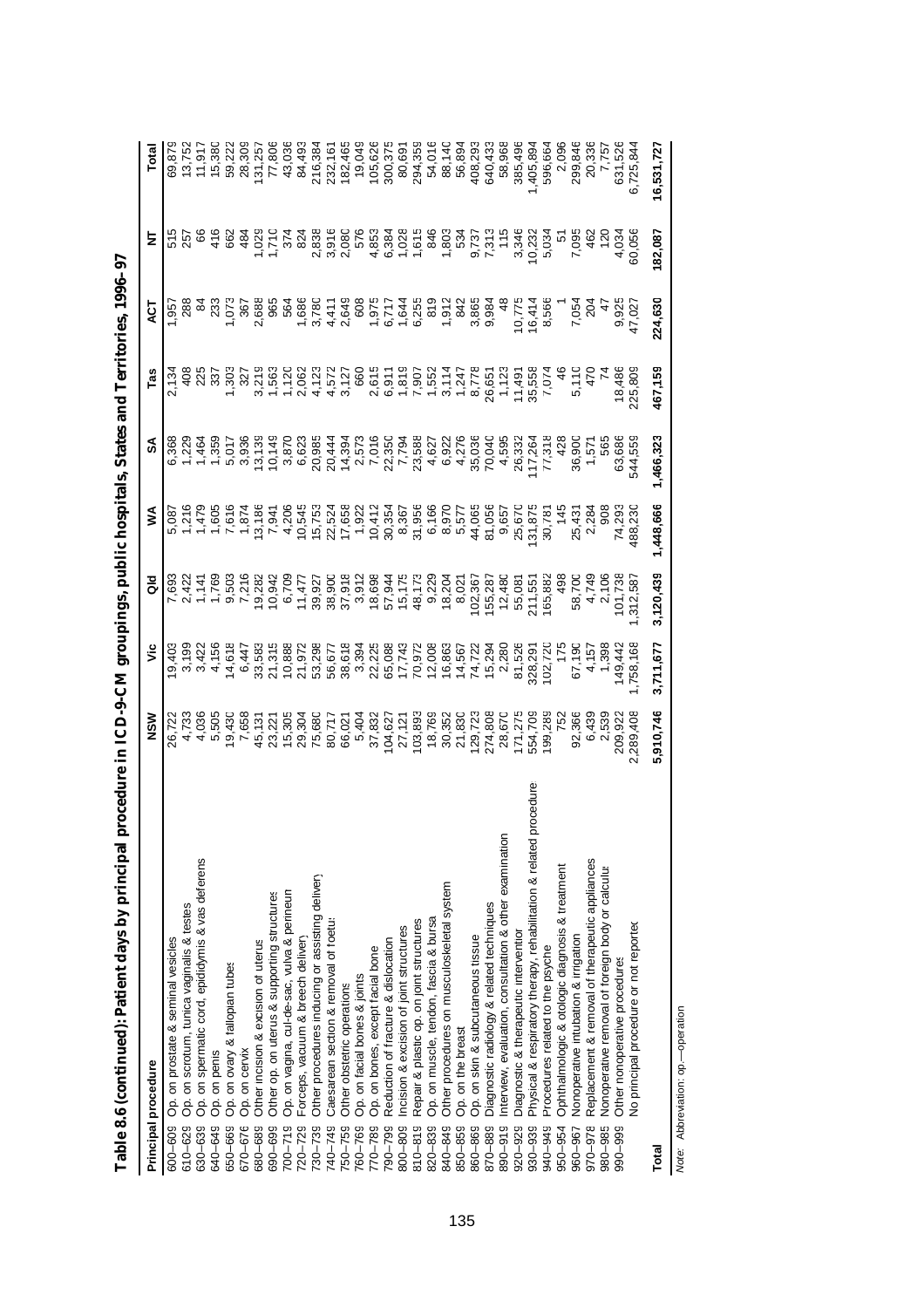| Principal procedure                                                                                | NSW              | ۶Ë                                                                                                                                                                                                                                                                                                                                                                                                                                                                                  | る                                                                                                                                                                                                                                                                                            | ⋚                                                                                                                         | వ్    | Tas           | ă             | Ξ       | Total <sup>(a)</sup>       |
|----------------------------------------------------------------------------------------------------|------------------|-------------------------------------------------------------------------------------------------------------------------------------------------------------------------------------------------------------------------------------------------------------------------------------------------------------------------------------------------------------------------------------------------------------------------------------------------------------------------------------|----------------------------------------------------------------------------------------------------------------------------------------------------------------------------------------------------------------------------------------------------------------------------------------------|---------------------------------------------------------------------------------------------------------------------------|-------|---------------|---------------|---------|----------------------------|
| 010-029                                                                                            | 3,725            |                                                                                                                                                                                                                                                                                                                                                                                                                                                                                     | 5,396                                                                                                                                                                                                                                                                                        |                                                                                                                           | 1,420 |               |               |         | 17,30'                     |
| Op. on skull, brain & cerebral meninges<br>Op. on spinal cord & spinal canal structures<br>030-039 | 17,554           |                                                                                                                                                                                                                                                                                                                                                                                                                                                                                     |                                                                                                                                                                                                                                                                                              |                                                                                                                           |       |               |               |         |                            |
| Op. on cranial, peripheral, sympathetic nerves, ganglia<br>040-059                                 | 9,872<br>3,778   |                                                                                                                                                                                                                                                                                                                                                                                                                                                                                     |                                                                                                                                                                                                                                                                                              |                                                                                                                           |       |               |               |         | 31,614                     |
| Op. on thyroid, parathyroid & other endocrine glands<br>060-079                                    |                  |                                                                                                                                                                                                                                                                                                                                                                                                                                                                                     |                                                                                                                                                                                                                                                                                              |                                                                                                                           |       |               |               | ه.<br>- | 13,104                     |
| 140-169 Op. on the eye (excluding lens<br>$080 - 129$                                              | 13,331           |                                                                                                                                                                                                                                                                                                                                                                                                                                                                                     | $\begin{array}{l} \tau_{\rm\,e\,o\,o\,o\,o\,o\,o} = \tau_{\rm\,q\,o\,o\,o} = \tau_{\rm\,q\,o\,o\,o} = \tau_{\rm\,q\,o\,o\,o\,o} = \tau_{\rm\,q\,o\,o\,o\,o\,o} = \tau_{\rm\,q\,o\,o\,o\,o\,o} = \tau_{\rm\,q\,o\,o\,o\,o\,o} = \tau_{\rm\,q\,o\,o\,o\,o\,o\,o} = \tau_{\rm\,q\,o\,o\,o\,o\,$ | nd und Lund und under Under Lennwurt<br>LOLLOL BILLE LEUNLIAL BEGLUNG BEGRIE BUDE<br>POLLOL BILLE BEGLUNG BEGREEN BEGLUNG |       | ءِ<br>ء       |               | n.a     | 37,221                     |
| Op. on lens<br>$130 - 139$                                                                         | 27,627           | 16,101                                                                                                                                                                                                                                                                                                                                                                                                                                                                              |                                                                                                                                                                                                                                                                                              |                                                                                                                           |       | ρ.<br>Γ       |               | ه.<br>۲ | 76,803                     |
| Op. on external ear<br>180-189                                                                     |                  |                                                                                                                                                                                                                                                                                                                                                                                                                                                                                     |                                                                                                                                                                                                                                                                                              |                                                                                                                           |       | غ             | ف<br>1        | ه<br>۲  | 8,02                       |
| Reconstructive & other op. on middle & inner ear<br>190-209                                        | 2,811<br>7,389   |                                                                                                                                                                                                                                                                                                                                                                                                                                                                                     |                                                                                                                                                                                                                                                                                              |                                                                                                                           |       | ن<br>ء        | ف<br>n        | م.<br>ا | 25,692                     |
| Op. on nose & nasal sinuses<br>$210 - 229$                                                         |                  |                                                                                                                                                                                                                                                                                                                                                                                                                                                                                     |                                                                                                                                                                                                                                                                                              |                                                                                                                           |       | غ             | نې<br>د       | ه<br>۲  | 43,083                     |
| Operations on teeth, gums & alveoli<br>230-249                                                     | 13,457<br>15,206 |                                                                                                                                                                                                                                                                                                                                                                                                                                                                                     |                                                                                                                                                                                                                                                                                              |                                                                                                                           |       | ن<br>م        | نې<br>C       | ი<br>ი  | 54,753                     |
| Op. on tongue, salivary glands & ducts<br>250-269                                                  |                  |                                                                                                                                                                                                                                                                                                                                                                                                                                                                                     |                                                                                                                                                                                                                                                                                              |                                                                                                                           |       |               |               |         | 5,248                      |
| Other operations on mouth & face<br>270-279                                                        |                  |                                                                                                                                                                                                                                                                                                                                                                                                                                                                                     |                                                                                                                                                                                                                                                                                              |                                                                                                                           |       | n.p           | ن<br>ء        |         | 6,101                      |
| Op. on tonsils, adenoids & pharynx<br>280-299                                                      |                  |                                                                                                                                                                                                                                                                                                                                                                                                                                                                                     |                                                                                                                                                                                                                                                                                              |                                                                                                                           |       | م.<br>P       | ن<br>ء        |         |                            |
| Op. on larynx & trachea<br>$300 - 319$                                                             |                  |                                                                                                                                                                                                                                                                                                                                                                                                                                                                                     |                                                                                                                                                                                                                                                                                              |                                                                                                                           |       | ن<br>ء        | $\frac{1}{2}$ |         |                            |
| Op. on lung & bronchus<br>$320 - 339$                                                              |                  |                                                                                                                                                                                                                                                                                                                                                                                                                                                                                     |                                                                                                                                                                                                                                                                                              |                                                                                                                           |       | ن<br>م        | نې<br>C       |         |                            |
| Op. on chest wall, pleura, mediastinum & diaphragm<br>340-349                                      |                  |                                                                                                                                                                                                                                                                                                                                                                                                                                                                                     |                                                                                                                                                                                                                                                                                              |                                                                                                                           |       | n.p           | غ<br>c        |         |                            |
| Op. on valves & septa of heart<br>350-359                                                          |                  |                                                                                                                                                                                                                                                                                                                                                                                                                                                                                     |                                                                                                                                                                                                                                                                                              |                                                                                                                           |       | م<br>ء        | نې<br>د       |         |                            |
| Op. on vessels of heart<br>360-369                                                                 |                  |                                                                                                                                                                                                                                                                                                                                                                                                                                                                                     |                                                                                                                                                                                                                                                                                              |                                                                                                                           |       | ρ             |               |         |                            |
| Other op. on heart & pericardium<br>$370 - 379$                                                    |                  | $\begin{array}{l} \, - \, \, \mathop{\triangleright} \, \mathop{\mathbb{C}} \, \mathop{\mathbb{C}} \, \mathop{\mathbb{C}} \, \mathop{\mathbb{C}} \, \mathop{\mathbb{C}} \, \mathop{\mathbb{C}} \, \mathop{\mathbb{C}} \, \mathop{\mathbb{C}} \, \mathop{\mathbb{C}} \, \mathop{\mathbb{C}} \, \mathop{\mathbb{C}} \, \mathop{\mathbb{C}} \, \mathop{\mathbb{C}} \, \mathop{\mathbb{C}} \, \mathop{\mathbb{C}} \, \mathop{\mathbb{C}} \, \mathop{\mathbb{C}} \, \mathop{\mathbb{C}}$ |                                                                                                                                                                                                                                                                                              |                                                                                                                           |       | ن<br>ء        | ن<br>ء        |         |                            |
| Incision, excision & occlusion of vessels<br>380-389                                               |                  |                                                                                                                                                                                                                                                                                                                                                                                                                                                                                     |                                                                                                                                                                                                                                                                                              |                                                                                                                           |       | $\frac{1}{2}$ | غ             |         |                            |
| Other op. on vessels<br>390-399                                                                    |                  |                                                                                                                                                                                                                                                                                                                                                                                                                                                                                     |                                                                                                                                                                                                                                                                                              |                                                                                                                           |       | نې<br>د       | ف<br>ء        |         |                            |
| Op. on the haemic & lymphatic system<br>$400 - 419$                                                |                  |                                                                                                                                                                                                                                                                                                                                                                                                                                                                                     |                                                                                                                                                                                                                                                                                              |                                                                                                                           |       | ېم            | ې             |         |                            |
| Op. on oesophagus<br>420-429                                                                       |                  |                                                                                                                                                                                                                                                                                                                                                                                                                                                                                     |                                                                                                                                                                                                                                                                                              |                                                                                                                           |       | ېم            | ېم            |         |                            |
| Op. on stomach<br>430-449                                                                          |                  |                                                                                                                                                                                                                                                                                                                                                                                                                                                                                     |                                                                                                                                                                                                                                                                                              |                                                                                                                           |       | ء<br>ء        | غ             |         |                            |
| Incision, excision & anastomosis of intestine<br>450-459                                           | 17,489           |                                                                                                                                                                                                                                                                                                                                                                                                                                                                                     |                                                                                                                                                                                                                                                                                              |                                                                                                                           |       | نې<br>C       |               |         |                            |
| Other op. on intestine<br>460-469                                                                  | 3,635            |                                                                                                                                                                                                                                                                                                                                                                                                                                                                                     |                                                                                                                                                                                                                                                                                              |                                                                                                                           |       | ف<br>ء        |               |         |                            |
| Op. on appendix<br>470-479                                                                         | 4,519            |                                                                                                                                                                                                                                                                                                                                                                                                                                                                                     |                                                                                                                                                                                                                                                                                              |                                                                                                                           |       | نې<br>ء       |               |         |                            |
| Op. on rectum, rectosigmoid, perirectal tissue & anus<br>480-499                                   | 19,985           |                                                                                                                                                                                                                                                                                                                                                                                                                                                                                     |                                                                                                                                                                                                                                                                                              |                                                                                                                           |       | نې<br>C       |               |         |                            |
| Op. on liver, gallbladder, biliary tract & pancreas<br>500-529                                     | 22,690<br>25,206 |                                                                                                                                                                                                                                                                                                                                                                                                                                                                                     |                                                                                                                                                                                                                                                                                              |                                                                                                                           |       |               |               |         | 78,542<br>71,056<br>47,037 |
| Repair of hernia<br>530-539                                                                        |                  |                                                                                                                                                                                                                                                                                                                                                                                                                                                                                     |                                                                                                                                                                                                                                                                                              |                                                                                                                           |       |               |               |         |                            |
| Other op. on abdominal region<br>540-549                                                           | 11,750           |                                                                                                                                                                                                                                                                                                                                                                                                                                                                                     |                                                                                                                                                                                                                                                                                              |                                                                                                                           |       |               |               |         |                            |
| Op. on kidney<br>550-559                                                                           | 3,826            |                                                                                                                                                                                                                                                                                                                                                                                                                                                                                     |                                                                                                                                                                                                                                                                                              |                                                                                                                           |       |               |               |         | 15,347                     |
| Op. on the urinary bladder & other urinary tract<br>560-599                                        | 30,386           | 9,494                                                                                                                                                                                                                                                                                                                                                                                                                                                                               | 22,570                                                                                                                                                                                                                                                                                       |                                                                                                                           |       |               |               | n.a     | 01,929                     |
|                                                                                                    |                  |                                                                                                                                                                                                                                                                                                                                                                                                                                                                                     |                                                                                                                                                                                                                                                                                              |                                                                                                                           |       |               |               |         | (continued)                |

| ֕                                                                    |
|----------------------------------------------------------------------|
|                                                                      |
|                                                                      |
|                                                                      |
|                                                                      |
|                                                                      |
|                                                                      |
|                                                                      |
| l<br>I                                                               |
| ١                                                                    |
|                                                                      |
| י                                                                    |
|                                                                      |
|                                                                      |
|                                                                      |
| ֚֚֚֬                                                                 |
|                                                                      |
|                                                                      |
|                                                                      |
|                                                                      |
|                                                                      |
| I                                                                    |
| ֕                                                                    |
|                                                                      |
|                                                                      |
| l                                                                    |
| ֖֖ׅׅ֚֚֚֚֚֚֚֚֚֚֚֚֚֚֚֚֚֬֡֡֡֡֡֡֡֡֡֬֡֡֬֡֡֬֓֡֡֬֓֞֓֡֬֓֞֬֓֞֡֡֬֓֞֡֬֞֞֬֞֓֞֬֝֬ |
|                                                                      |
|                                                                      |
| i                                                                    |
| I                                                                    |
| ֚֚֬                                                                  |
| $\frac{1}{1}$                                                        |
|                                                                      |
| i<br>i<br>$\overline{a}$                                             |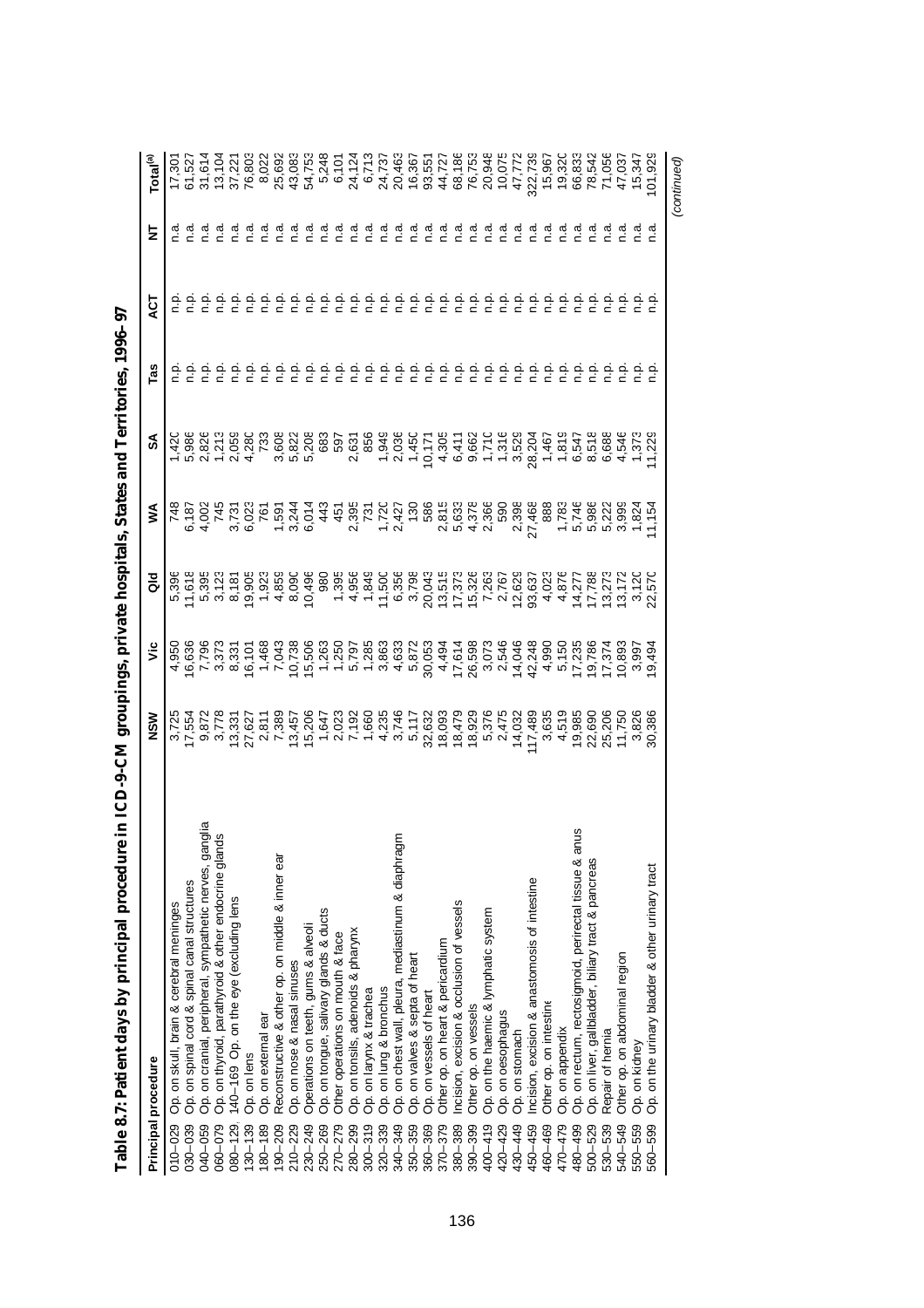| Principal procedure                                                    | NSM           | ۊ         | る              | ⋚                                  | వ్      | Tas     | হূ      | ₹       | Total <sup>(a)</sup> |
|------------------------------------------------------------------------|---------------|-----------|----------------|------------------------------------|---------|---------|---------|---------|----------------------|
| Op. on prostate & seminal vesicles<br>600-609                          | $\frac{6}{9}$ | 5,574     | 11,397         | 4,750                              | 4,985   |         |         |         | 61,320               |
| Op. on scrotum, tunica vaginalis & testes<br>610-629                   | 1,775         | 1,358     | 22             |                                    |         |         |         |         |                      |
| Op. on spermatic cord, epididymis & vas deferens<br>630-639            | 4,374         | 2,736     |                | 865                                | 802     |         |         |         |                      |
| Op. on penis<br>640-649                                                | 3,206         | 1,866     | 1,674<br>2,091 | 830                                | 504     |         |         |         | 9,105                |
| Op. on ovary & fallopian tubes<br>650-669                              | 8,846         | 7,072     | 5,700          | 2,936                              | 2,795   |         |         |         | 29,267               |
| Op. on cervix<br>670-676                                               | 3,831         | 2,434     | 1,886          | 1,15                               | 573     |         |         |         | 10,511               |
| Other incision & excision of uterus<br>680-689                         | 33,900        | 24,465    | 20,315         |                                    | 12,014  |         |         |         |                      |
| Other op. on uterus & supporting structures<br>690-699                 | 30,465        | 14,758    | 9,451          | 9,247<br>7,036                     | 3,030   |         |         |         | 107,326<br>67,350    |
| Op. on vagina, cul-de-sac, vulva & perineun<br>$700 - 719$             | 11,209        | 8,227     | 7,090          | 2,830                              | 3,894   |         |         |         | 35,152               |
| Forceps, vacuum & breech delivery<br>720-729                           | 15,400        | 15,315    | 11,633         | 7,452                              | 4,369   |         |         |         | 57,380               |
| Other procedures inducing or assisting delivery<br>730-739             | 23,19         | 26,27     | 19,86          | 10,283                             | 6,422   |         |         |         | 90,741               |
| Caesarean section & removal of foetus<br>740-749                       | 29,816        | 30,027    | 27,899         | 13,174                             | 9,874   |         |         |         | 117,518              |
| Other obstetric operations<br>750-759                                  | 22,143        | 21,598    | 13,652         | 6,362                              | 5,705   | q.q     |         |         | 73,331               |
| Op. on facial bones & joints<br>760-769                                | 1,906         | 1,969     | 1,164          | 471                                | 1,133   | م<br>ء  | n.p     |         | 7,093                |
| Op. on bones, except facial bone<br>770-789                            | 19,945        | 18,548    | 12,629         | 7,259                              | 6,894   |         | n.p     |         | 68,912               |
| Reduction of fracture & dislocation<br>790-799                         | 15,974        | 17,928    | 22,320         | 6,281                              | 6,312   |         |         |         | 74,327               |
| Incision & excision of joint structures<br>800-809                     | 33,025        | 25,247    | 20,218         | 10,672                             | 11,284  |         | n.p     |         | 105,894              |
| Repair & plastic op. on joint structures<br>$810 - 819$                | 106,760       | 89,652    | 60,543         | 38,059                             | 34,903  |         | n.p     |         | 349,711              |
| Op. on muscle, tendon, fascia & bursa<br>820-839                       | 11,978        | 10,376    | 7,309          | 3,962<br>2,054                     | 4,979   | n.p     | q.q     |         | 40,570               |
| Other procedures on musculoskeletal system<br>840-849                  | 5,785         | 4,822     | 4,657          |                                    | 1,873   | q.      | n.p     | ه.<br>۲ | 20,318               |
| Op. on the breast<br>850-859                                           | 17,909        | 14,338    | 9,685          | 3,919                              | 5,057   | n.p     | n.p     |         | 53,457               |
| Op. on skin & subcutaneous tissue<br>860-869                           | 49,134        | 39,996    | 34,616         | 14,205                             | 15,886  |         | م.<br>n |         | 160,632              |
| Diagnostic radiology & related techniques<br>870-889                   | 26,688        | 4,759     | 59,106         | 17,278                             | 18,265  |         |         |         | 140,031              |
| Interview, evaluation, consultation & other examination<br>$890 - 919$ | 7,531         | 958       | 6,442          |                                    | 919     | n p     |         |         | 19,311               |
| Diagnostic & therapeutic intervention<br>920-929                       | 20,764        | 14,916    | 16,611         | 2,066<br>4,168<br>11,713<br>11,010 | 7,47    | n.p     |         |         | 67,856               |
| Physical & respiratory therapy, rehabilitation & related<br>930-939    | 149,588       | 132,932   | 81,676         |                                    | 42,032  | n p     |         |         | 427,579              |
| Procedures related to the psyche<br>940-949                            | 92,741        | 38,605    | 55,391<br>72   |                                    | 9,821   |         |         |         | 210,820              |
| Ophthalmologic & otologic diagnosis & treatment<br>950-954             |               |           |                | $\approx$                          |         |         |         |         | 212                  |
| Nonoperative intubation & irrigation<br>960-967                        | 4,077         | 6,993     | 6,515<br>1,537 | 1,479                              | 2,444   |         |         |         | 22,376               |
| Replacement & removal of therapeutic appliances<br>970-978             | 1,370         | 1,857     |                | 669                                | 581     |         |         |         | 6,310                |
| Nonoperative removal of foreign body or calculu:<br>980-985            | 1,706         | 957       | 1,309          | $\frac{210}{12,718}$               | 456     |         |         |         | 4,748                |
| Other nonoperative procedures<br>990-999                               | 27,524        | 51,600    | 41,65          |                                    | 15,868  |         |         |         | 155,364              |
| No principal procedure or not reported                                 | 303,66        | 666,898   | 369,94         | 99,929                             | 141,339 |         |         |         | ,649,087             |
| Total                                                                  | 1,595,633     | 1,670,561 | 1,332,740      | 439,683                            | 533,802 | 199,742 | 61,937  | n.a.    | 5,834,098            |

Table 8.7 (continued): Patient days by principal procedure in ICD-9-CM groupings, private hospitals, States and Territories, 1996-97 **Table 8.7 (continued): Patient days by principal procedure in ICD-9-CM groupings, private hospitals, States and Territories, 1996–97**

Note: Abbreviation: op.—operation.<br>(a) Total includes Tas and ACT but not NT.<br>n.p. not published.<br>n.a. not available. (a) Total includes Tas and ACT but not NT. Note: Abbreviation: op.— operation.

n.p. not published.

n.a. not available.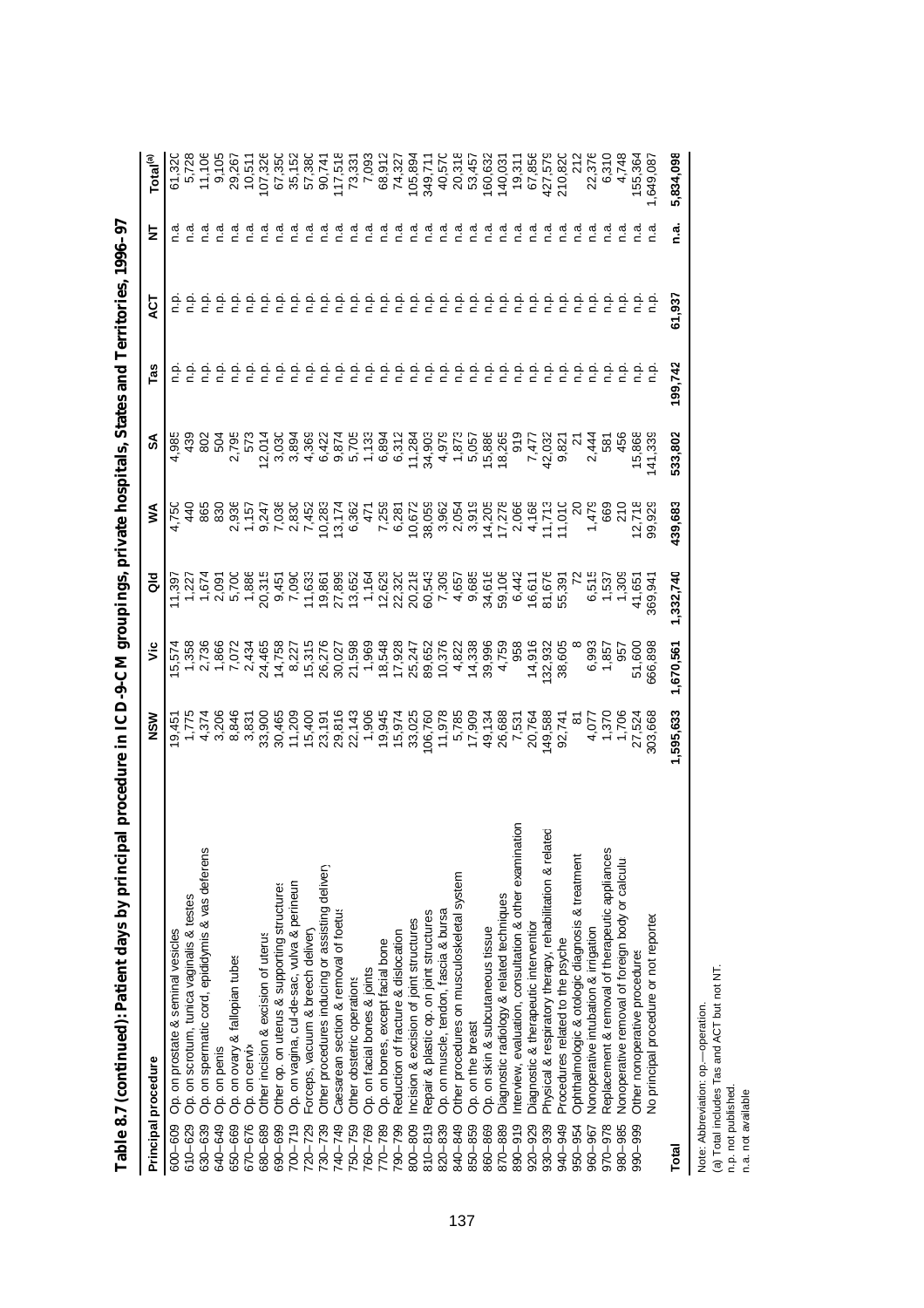| Table 8.8: Separations for males by age group and principal procedure in ICD-9-CM groupings,                               |   |               |          |           |           |           |           |                                       | all hospitals, Australia, 1996–97 |     |                           |
|----------------------------------------------------------------------------------------------------------------------------|---|---------------|----------|-----------|-----------|-----------|-----------|---------------------------------------|-----------------------------------|-----|---------------------------|
| Principal procedure                                                                                                        | ۲ | $\frac{1}{4}$ | $5 - 14$ | $15 - 24$ | $25 - 34$ | $35 - 44$ | $45 - 54$ | 55-64                                 | $65 - 74$                         | 75+ | Total $^{(a)}$            |
| Op. on skull, brain & cerebral meninges<br>$010 - 029$                                                                     |   |               |          |           |           |           |           |                                       |                                   |     |                           |
| Op. on spinal cord & spinal canal structures<br>030-039                                                                    |   |               |          |           |           |           |           |                                       |                                   |     | 4,960<br>14,970           |
| 040-059                                                                                                                    |   |               |          |           |           |           |           |                                       |                                   |     |                           |
| Op. on cranial, peripheral, sympathetic nerves, ganglia<br>Op. on thyroid, parathyroid & other endocrine glands<br>060-079 |   |               |          |           |           |           |           |                                       |                                   |     | 2,033<br>27,496<br>39,862 |
| 140-169 Op. on the eye (excluding lens<br>$080 - 129$                                                                      |   |               |          |           |           |           |           |                                       |                                   |     |                           |
| Op. on lens<br>$130 - 139$                                                                                                 |   |               |          |           |           |           |           |                                       |                                   |     |                           |
| Op. on external ear<br>80-189                                                                                              |   |               |          |           |           |           |           |                                       |                                   |     |                           |
| Reconstructive & other op. on middle & inner ear<br>$ 90 - 209$                                                            |   |               |          |           |           |           |           |                                       |                                   |     |                           |
| Op. on nose & nasal sinuses<br>$210 - 229$                                                                                 |   |               |          |           |           |           |           |                                       |                                   |     |                           |
| Operations on teeth, gums & alveoli<br>230-249                                                                             |   |               |          |           |           |           |           |                                       |                                   |     |                           |
| Op. on tongue, salivary glands & ducts<br>250-269                                                                          |   |               |          |           |           |           |           |                                       |                                   |     |                           |
| Other operations on mouth & face<br>270-279                                                                                |   |               |          |           |           |           |           |                                       |                                   |     |                           |
| Op. on tonsils, adenoids & pharynx<br>280-299                                                                              |   |               |          |           |           |           |           |                                       |                                   |     |                           |
| Op. on larynx & trachea<br>$300 - 319$                                                                                     |   |               |          |           |           |           |           |                                       |                                   |     |                           |
| Op. on lung & bronchus<br>$320 - 339$                                                                                      |   |               |          |           |           |           |           |                                       |                                   |     |                           |
| Op. on chest wall, pleura, mediastinum & diaphragm<br>Op. on valves & septa of heart<br>Op. on vessels of heart<br>340-349 |   |               |          |           |           |           |           |                                       |                                   |     |                           |
| 350-359                                                                                                                    |   |               |          |           |           |           |           |                                       |                                   |     |                           |
| 360-369                                                                                                                    |   |               |          |           |           |           |           |                                       |                                   |     |                           |
| Other op. on heart & pericardium<br>$370 - 379$                                                                            |   |               |          |           |           |           |           |                                       |                                   |     |                           |
| Incision, excision & occlusion of vessels<br>380-389                                                                       |   |               |          |           |           |           |           |                                       |                                   |     |                           |
| Other op. on vessels<br>390-399                                                                                            |   |               |          |           |           |           |           |                                       |                                   |     |                           |
| Op. on the haemic & lymphatic system<br>$400 - 419$                                                                        |   |               |          |           |           |           |           |                                       |                                   |     |                           |
| Op. on oesophagus<br>420-429                                                                                               |   |               |          |           |           |           |           |                                       |                                   |     |                           |
| Op. on stomach<br>430-449                                                                                                  |   |               |          |           |           |           |           |                                       |                                   |     |                           |
| ncision, excision & anastomosis of intestine<br>$450 - 459$                                                                |   |               |          |           |           |           |           |                                       |                                   |     |                           |
| Other op. on intestine<br>460-469                                                                                          |   |               |          |           |           |           |           |                                       |                                   |     |                           |
| Op. on appendix<br>470-479                                                                                                 |   |               |          |           |           |           |           |                                       |                                   |     |                           |
| Op. on rectum, rectosigmoid, perirectal tissue & anus<br>480-499                                                           |   |               |          |           |           |           |           |                                       |                                   |     |                           |
| Op. on liver, gallbladder, biliary tract & pancreas<br>$500 - 529$                                                         |   |               |          |           |           |           |           |                                       |                                   |     |                           |
| Repair of hernia<br>530-539                                                                                                |   |               |          |           |           |           |           |                                       |                                   |     |                           |
| Other op. on abdominal region<br>540-549                                                                                   |   |               |          |           |           |           |           | ta wat w tat w tat nooddatter awoon 5 |                                   |     |                           |
| Op. on kidney<br>550-559                                                                                                   |   |               |          |           |           |           |           |                                       |                                   |     |                           |
| Op. on the urinary bladder & other urinary tract<br>560-599                                                                |   |               |          |           |           |           |           |                                       |                                   |     |                           |
|                                                                                                                            |   |               |          |           |           |           |           |                                       |                                   |     | (continued)               |

| l                                          |
|--------------------------------------------|
|                                            |
|                                            |
|                                            |
|                                            |
|                                            |
|                                            |
|                                            |
|                                            |
|                                            |
| l                                          |
|                                            |
| ֖֖֖֦֦֪֦֪֪֦֪֪֦֪֪֪֦֪֪֦֪֪֦֪֪֦֪֪֦֪֦֚֚֚֚֬֝֝֝֬֝֝ |
| י<br>ו                                     |
| $\overline{a}$                             |
|                                            |
|                                            |
|                                            |
|                                            |
|                                            |
|                                            |
|                                            |
| $\frac{1}{2}$                              |
|                                            |
| しょく くりくし                                   |
|                                            |
|                                            |
|                                            |
|                                            |
|                                            |
|                                            |
|                                            |
|                                            |
|                                            |
| I                                          |
| $\ddot{\phantom{a}}$                       |
|                                            |
|                                            |
|                                            |
|                                            |
|                                            |
|                                            |
| $\vdots$                                   |
|                                            |
| <br> <br>                                  |
|                                            |
|                                            |
|                                            |
|                                            |
| ּ<br>י                                     |
|                                            |
| Ì                                          |
|                                            |
| ia India                                   |
|                                            |
|                                            |
|                                            |
|                                            |
|                                            |
|                                            |
|                                            |
|                                            |
|                                            |
|                                            |
|                                            |
|                                            |
|                                            |
|                                            |
|                                            |
|                                            |
| ׇ֠                                         |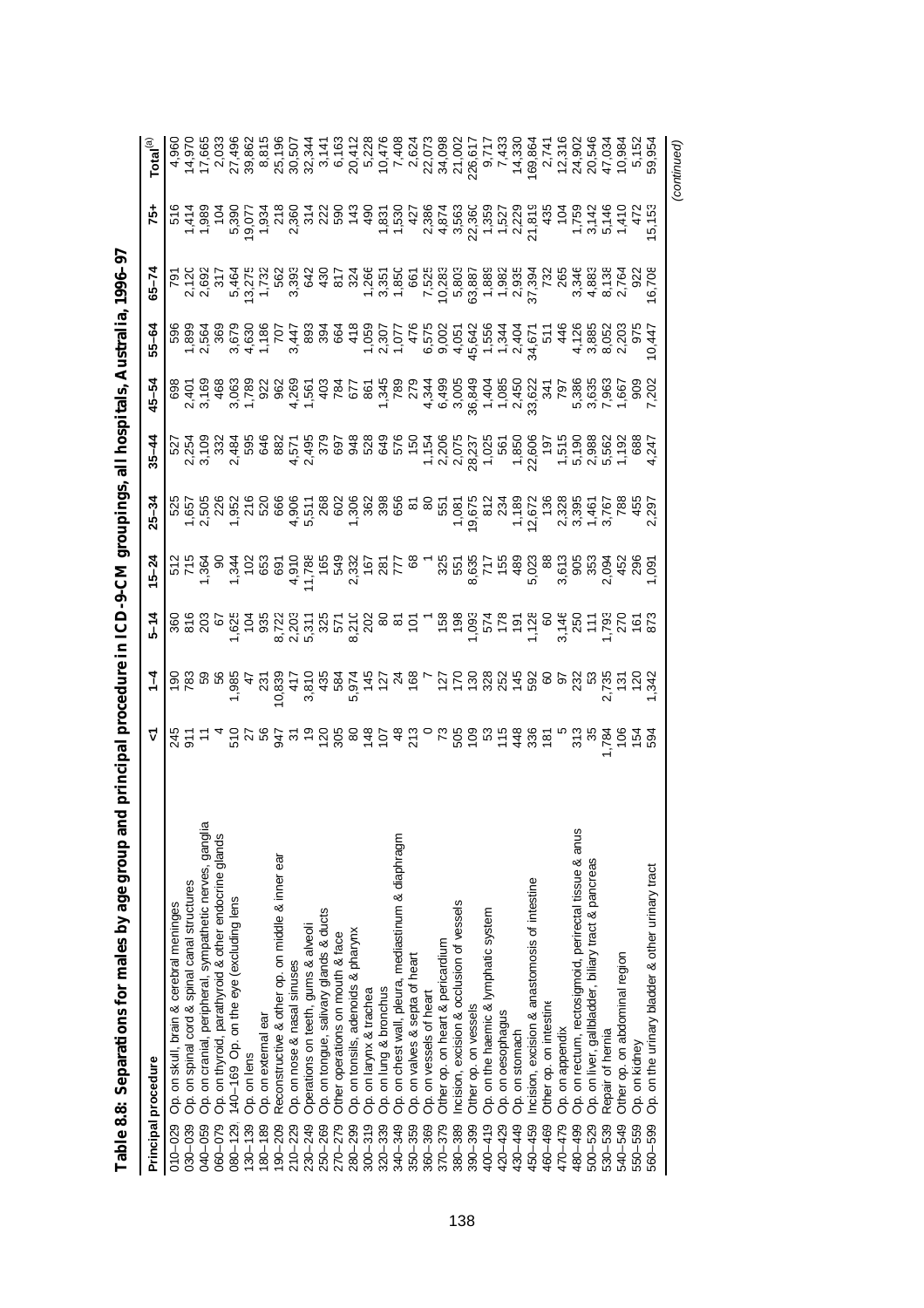| Principal procedure                                                                             | ᡪ                 | $\ddot{ }$            | $5 - 14$               | $15 - 24$                 | $25 - 34$                                                            | $35 - 44$                                  | 45-54                         | 55-64                     | $65 - 74$     | $75+$                                                    | Total $^{(a)}$             |
|-------------------------------------------------------------------------------------------------|-------------------|-----------------------|------------------------|---------------------------|----------------------------------------------------------------------|--------------------------------------------|-------------------------------|---------------------------|---------------|----------------------------------------------------------|----------------------------|
| Op. on prostate & seminal vesicles<br>600-609                                                   |                   |                       |                        |                           |                                                                      |                                            |                               |                           | 10,005        |                                                          | 24,746                     |
| Op. on scrotum, tunica vaginalis & testes<br>610-629                                            | 345               |                       |                        |                           |                                                                      |                                            |                               |                           |               |                                                          |                            |
| 630-639                                                                                         | ನಿ                |                       |                        |                           |                                                                      | မာ လူ ထို ထို<br>တို့ မို့ ထို<br>တို့ ထို | $7.563$<br>$2.463$<br>$2.554$ | 2375<br>2476<br>257       | 55<br>293     |                                                          | 10,873<br>20,385           |
| Op. on spermatic cord, epididymis & vas deferens<br>Op. on penis<br>640-649                     | 5,229             | 1,808<br>224<br>3,977 | 2,906<br>3355<br>3,792 | $-221$<br>$-250$<br>$-50$ | 25<br>1,180<br>5,613<br>5,824                                        |                                            |                               |                           |               | 3<br>250<br>282                                          | 17,273                     |
| Op. on female genital organs; obstetrical procedures<br>Op. on facial bones & joints<br>650-759 |                   |                       |                        |                           |                                                                      |                                            |                               |                           |               |                                                          |                            |
| 760-769                                                                                         |                   |                       |                        |                           |                                                                      |                                            |                               |                           |               | š                                                        |                            |
| Op. on bones, except facial bone<br>770-789                                                     |                   |                       |                        |                           |                                                                      |                                            |                               |                           |               |                                                          | 5,584<br>25,879            |
| Reduction of fracture & dislocation<br>790-799                                                  |                   |                       |                        |                           | 146914 54 656 696 566<br>200420449866996456888666<br>200420497996686 |                                            |                               |                           |               | 083<br>085085728<br>085085728<br>0850857                 | 42,00                      |
| Incision & excision of joint structures<br>800-809                                              |                   |                       |                        |                           |                                                                      |                                            |                               |                           |               |                                                          | 47,435                     |
| Repair & plastic op. on joint structures<br>$810 - 819$                                         |                   |                       |                        |                           |                                                                      |                                            |                               |                           |               |                                                          |                            |
| Op. on muscle, tendon, fascia & bursa<br>820-839                                                |                   |                       |                        |                           |                                                                      |                                            |                               |                           |               |                                                          |                            |
| Other procedures on musculoskeletal system<br>840-849                                           |                   |                       |                        |                           |                                                                      |                                            |                               |                           |               |                                                          | 45,583<br>26,243<br>5,343  |
| Op. on the breast<br>850-859                                                                    |                   |                       |                        |                           |                                                                      |                                            |                               |                           |               |                                                          |                            |
| Op. on skin & subcutaneous tissue<br>860-869                                                    |                   |                       |                        |                           |                                                                      |                                            |                               |                           |               |                                                          |                            |
| Diagnostic radiology & related techniques<br>870-889                                            |                   |                       |                        |                           |                                                                      |                                            |                               |                           |               | 11,873<br>11,872<br>11,562<br>10,535<br>11,898<br>20,598 |                            |
| Interview, evaluation, consultation & other examination<br>890-919                              |                   |                       |                        |                           |                                                                      |                                            |                               |                           |               |                                                          |                            |
| Diagnostic & therapeutic interventior<br>920-929                                                |                   |                       |                        |                           |                                                                      |                                            |                               |                           |               |                                                          |                            |
| Physical & respiratory therapy, rehabilitation & related<br>930-939                             |                   |                       |                        |                           |                                                                      |                                            |                               |                           |               |                                                          |                            |
| Procedures related to the psyche<br>840-049                                                     |                   |                       |                        |                           |                                                                      |                                            |                               |                           |               |                                                          |                            |
| Ophthalmologic & otologic diagnosis & treatment<br>950-954                                      |                   |                       |                        |                           |                                                                      |                                            |                               |                           |               | $rac{4}{4}$                                              |                            |
| Nonoperative intubation & irrigation<br>960-967                                                 | 4,328<br>218<br>4 |                       |                        |                           |                                                                      |                                            |                               |                           |               | 1,629<br>856                                             |                            |
| Replacement & removal of therapeutic appliances<br>970-978                                      |                   |                       |                        |                           |                                                                      |                                            |                               |                           |               |                                                          |                            |
| Nonoperative removal of foreign body or calculu:<br>980-985                                     |                   |                       |                        |                           |                                                                      |                                            |                               |                           |               | $\overline{2}$                                           | $15,414$<br>5,735<br>5,968 |
| Other nonoperative procedures<br>990-999                                                        | 6,613<br>46,890   | 5,628                 |                        |                           |                                                                      | 932<br>15,533                              |                               | 1,161<br>36,918<br>79,987 | 791<br>42,769 | 23,363                                                   | 182,064                    |
| No principal procedure or not reported                                                          |                   | 50,353                | 42,628                 | 52,070                    |                                                                      | 68,378                                     |                               |                           | 10,63         | 117,18                                                   | 708,06                     |
| Total                                                                                           | 81,235            | 109,690               | 131,141                | 172,176                   | 220,996                                                              | 260,918                                    | 312,102                       | 348,372                   | 451,282       | 348,438                                                  | 2,436,382                  |

Table 8.8 (continued): Separations for males by age group and principal procedure in ICD-9-CM groupings, all hospitals, Australia, 1996–97 **Table 8.8 (continued): Separations for males by age group and principal procedure in ICD-9-CM groupings, all hospitals, Australia, 1996–97**

*Note:* Abbreviation: op.— operation.

. . not applicable.

*Note:* Abbreviation: op.—operation.<br>. . not applicable.<br>(a) Total includes separations for which age was not reported. (a) Total includes separations for which age was not reported.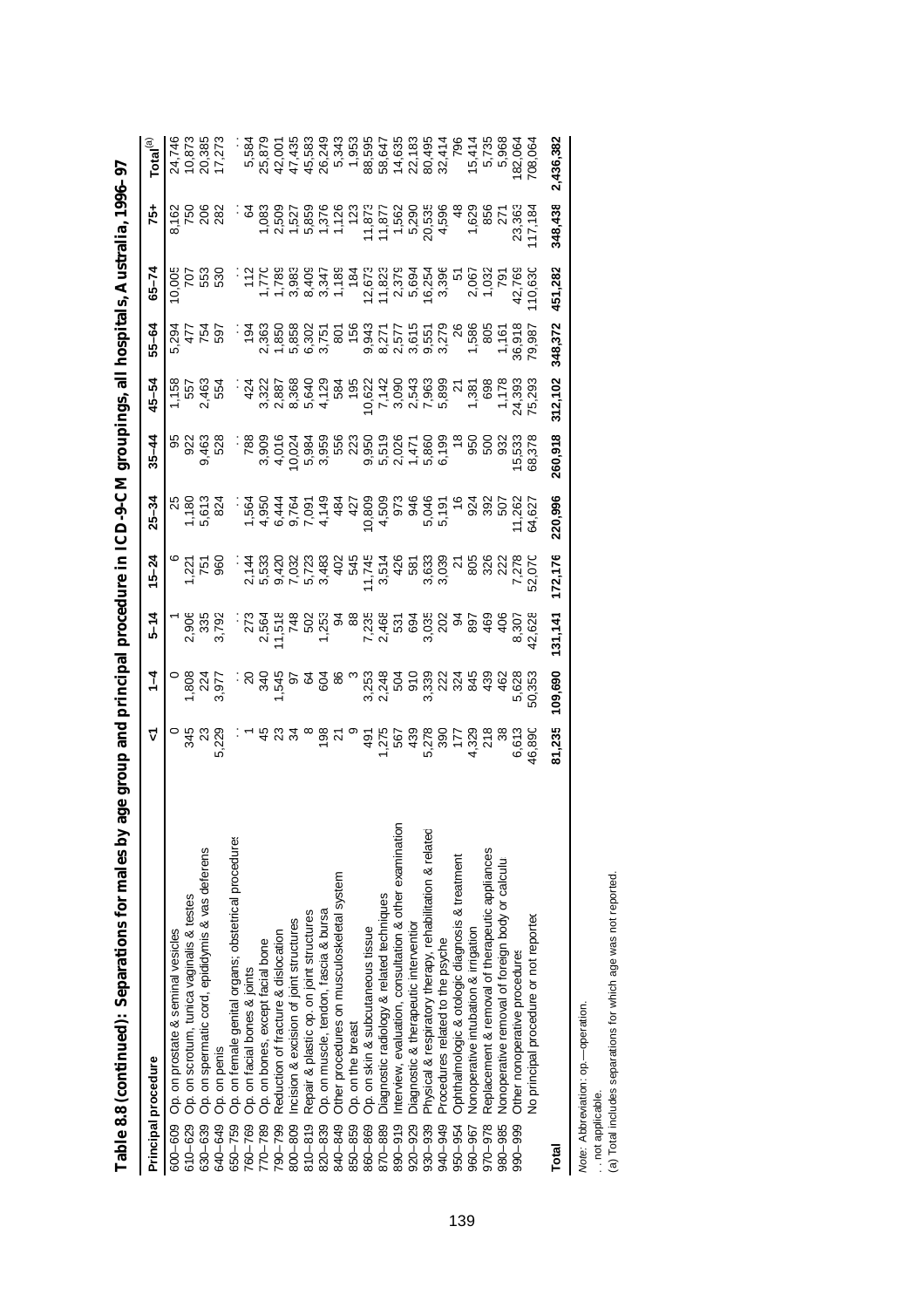| Table 8.9: Separations for females by age group and                |                                                       |               |          |          |                |           |       | principal procedure in ICD-9-CM groupings, all hospitals, Australia, 1996-97 |           |                                                                                      |                                                                                                                                                                                                                                                                                   |
|--------------------------------------------------------------------|-------------------------------------------------------|---------------|----------|----------|----------------|-----------|-------|------------------------------------------------------------------------------|-----------|--------------------------------------------------------------------------------------|-----------------------------------------------------------------------------------------------------------------------------------------------------------------------------------------------------------------------------------------------------------------------------------|
| Principal procedure                                                | V                                                     | $\frac{1}{4}$ | $5 - 14$ | $5 - 24$ | $25 - 34$      | $35 - 44$ | 45-54 | $55 - 64$                                                                    | $65 - 74$ | 75+                                                                                  | $\mathsf{Total}^\text{(a)}$                                                                                                                                                                                                                                                       |
| Op. on skull, brain & cerebral meninges<br>010-029                 |                                                       |               |          |          |                |           |       |                                                                              |           |                                                                                      |                                                                                                                                                                                                                                                                                   |
| Op. on spinal cord & spinal canal structures<br>030-039            | 1624<br>624                                           |               |          |          |                |           |       |                                                                              |           | $2,011$<br>$2,011$<br>$2,011$<br>$2,012$<br>$2,021$<br>$2,021$<br>$2,021$<br>$2,021$ | $\begin{array}{l} 19,075 \\ 21,742 \\ 6,689 \\ 25,791 \\ 60,303 \end{array}$                                                                                                                                                                                                      |
| Op. on cranial, peripheral, sympathetic nerves, ganglia<br>040-059 |                                                       |               |          |          |                |           |       |                                                                              |           |                                                                                      |                                                                                                                                                                                                                                                                                   |
| Op. on thyroid, parathyroid & other endocrine glands<br>060-079    |                                                       |               |          |          |                |           |       |                                                                              |           |                                                                                      |                                                                                                                                                                                                                                                                                   |
| 140-169 Op. on the eye (excluding lens<br>$080 - 129.$             |                                                       |               |          |          |                |           |       |                                                                              |           |                                                                                      |                                                                                                                                                                                                                                                                                   |
| Op. on lens<br>$130 - 139$                                         |                                                       |               |          |          |                |           |       |                                                                              |           |                                                                                      |                                                                                                                                                                                                                                                                                   |
| Op. on external ear<br>$180 - 189$                                 |                                                       |               |          |          |                |           |       |                                                                              |           |                                                                                      |                                                                                                                                                                                                                                                                                   |
| Reconstructive & other op. on middle & inner ear<br>190-209        |                                                       |               |          |          |                |           |       |                                                                              |           |                                                                                      |                                                                                                                                                                                                                                                                                   |
| Op. on nose & nasal sinuses<br>210-229                             | ទី ខា ២ មិន ៩ មិន មិន មិន ទី ១ នាន់ រូប មាន មិន មិន ន |               |          |          |                |           |       |                                                                              |           |                                                                                      | $\begin{array}{cccccccccc} 0.61 & 0.62 & 0.63 & 0.64 & 0.65 & 0.66 & 0.67 & 0.67 & 0.67 & 0.67 & 0.67 & 0.67 & 0.67 & 0.67 & 0.67 & 0.67 & 0.67 & 0.67 & 0.67 & 0.67 & 0.67 & 0.67 & 0.67 & 0.67 & 0.67 & 0.67 & 0.67 & 0.67 & 0.67 & 0.67 & 0.67 & 0.67 & 0.67 & 0.67 & 0.67 & $ |
| Operations on teeth, gums & alveoli<br>230-249                     |                                                       |               |          |          |                |           |       |                                                                              |           |                                                                                      |                                                                                                                                                                                                                                                                                   |
| Op. on tongue, salivary glands & ducts<br>250-269                  |                                                       |               |          |          |                |           |       |                                                                              |           |                                                                                      |                                                                                                                                                                                                                                                                                   |
| Other operations on mouth & face<br>270-279                        |                                                       |               |          |          |                |           |       |                                                                              |           |                                                                                      |                                                                                                                                                                                                                                                                                   |
| Op. on tonsils, adenoids & pharynx<br>280-299                      |                                                       |               |          |          |                |           |       |                                                                              |           |                                                                                      |                                                                                                                                                                                                                                                                                   |
| Op. on larynx & trachea<br>$300 - 319$                             |                                                       |               |          |          |                |           |       |                                                                              |           |                                                                                      |                                                                                                                                                                                                                                                                                   |
| Op. on lung & bronchus<br>320-339                                  |                                                       |               |          |          |                |           |       |                                                                              |           |                                                                                      |                                                                                                                                                                                                                                                                                   |
| Op. on chest wall, pleura, mediastinum & diaphragm<br>340-349      |                                                       |               |          |          |                |           |       |                                                                              |           |                                                                                      |                                                                                                                                                                                                                                                                                   |
| Op. on valves & septa of heart<br>350-359                          |                                                       |               |          |          |                |           |       |                                                                              |           |                                                                                      |                                                                                                                                                                                                                                                                                   |
| Op. on vessels of heart<br>360-369                                 |                                                       |               |          |          |                |           |       |                                                                              |           |                                                                                      |                                                                                                                                                                                                                                                                                   |
| Other op. on heart & pericardium<br>370-379                        |                                                       |               |          |          |                |           |       |                                                                              |           |                                                                                      |                                                                                                                                                                                                                                                                                   |
| ncision, excision & occlusion of vessels<br>380-389                |                                                       |               |          |          |                |           |       |                                                                              |           |                                                                                      |                                                                                                                                                                                                                                                                                   |
| Other op. on vessels<br>390-399                                    |                                                       |               |          |          |                |           |       |                                                                              |           |                                                                                      |                                                                                                                                                                                                                                                                                   |
| Op. on the haemic & lymphatic system<br>$400 - 419$                |                                                       |               |          |          |                |           |       |                                                                              |           |                                                                                      |                                                                                                                                                                                                                                                                                   |
| Op. on oesophagus<br>420-429                                       |                                                       |               |          |          |                |           |       |                                                                              |           |                                                                                      |                                                                                                                                                                                                                                                                                   |
| Op. on stomach<br>430-449                                          |                                                       |               |          |          |                |           |       |                                                                              |           |                                                                                      |                                                                                                                                                                                                                                                                                   |
| ncision, excision & anastomosis of intestine<br>450-459            |                                                       |               |          |          |                |           |       |                                                                              |           |                                                                                      |                                                                                                                                                                                                                                                                                   |
| Other op. on intestine<br>460-469                                  |                                                       |               |          |          |                |           |       |                                                                              |           |                                                                                      |                                                                                                                                                                                                                                                                                   |
| Op. on appendix<br>470-479                                         |                                                       |               |          |          |                |           |       |                                                                              |           |                                                                                      |                                                                                                                                                                                                                                                                                   |
| Op. on rectum, rectosigmoid, perirectal tissue & anus<br>480-499   |                                                       |               |          |          |                |           |       |                                                                              |           |                                                                                      |                                                                                                                                                                                                                                                                                   |
| Op. on liver, gallbladder, biliary tract & pancreas<br>500-529     |                                                       |               |          |          |                |           |       |                                                                              |           |                                                                                      |                                                                                                                                                                                                                                                                                   |
| Repair of hernia<br>530-539                                        |                                                       |               |          |          |                |           |       |                                                                              |           |                                                                                      |                                                                                                                                                                                                                                                                                   |
| Other op. on abdominal region<br>540-549                           | ននក្នុនន                                              |               |          |          | $9,111$<br>473 |           |       |                                                                              |           |                                                                                      |                                                                                                                                                                                                                                                                                   |
| Op. on kidney<br>550-559                                           |                                                       |               |          |          |                |           |       |                                                                              |           |                                                                                      |                                                                                                                                                                                                                                                                                   |
| Op. on the urinary bladder & other urinary tract<br>560-599        | $\frac{8}{2}$                                         |               |          |          | 2,346          | 4,468     |       |                                                                              |           |                                                                                      |                                                                                                                                                                                                                                                                                   |
|                                                                    |                                                       |               |          |          |                |           |       |                                                                              |           |                                                                                      | (continued)                                                                                                                                                                                                                                                                       |

| Ì                            |
|------------------------------|
| .<br>.<br>.                  |
|                              |
| I                            |
|                              |
|                              |
|                              |
|                              |
|                              |
|                              |
|                              |
|                              |
| l                            |
|                              |
|                              |
|                              |
| $-22$ and $-22$              |
|                              |
| )                            |
| ֘֒                           |
|                              |
|                              |
| ١                            |
| $\vdots$                     |
|                              |
|                              |
| こくくしし                        |
|                              |
| I                            |
|                              |
|                              |
|                              |
|                              |
|                              |
|                              |
| ;<br>;<br>;<br>;<br>;<br>l   |
|                              |
| ׅ֘                           |
|                              |
|                              |
| ı                            |
|                              |
|                              |
|                              |
| ׅ֘                           |
| ו<br>ו                       |
| י<br>י                       |
|                              |
| iage fq se<br>$\overline{a}$ |
|                              |
|                              |
|                              |
|                              |
|                              |
|                              |
|                              |
|                              |
|                              |
|                              |
|                              |
|                              |
| l                            |
|                              |
|                              |
|                              |
|                              |
|                              |
|                              |
|                              |
|                              |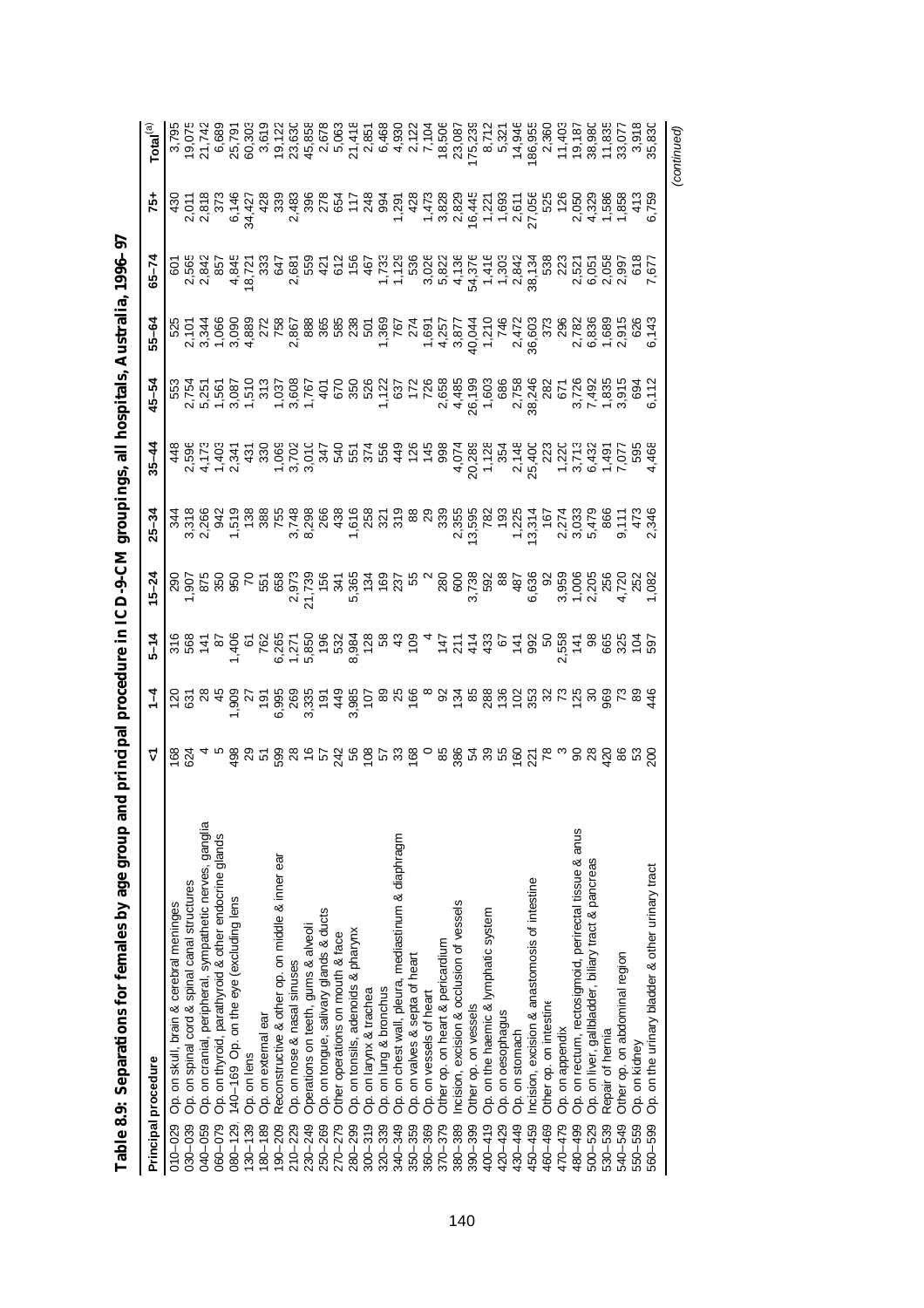| Alla Sale o'a (commetitor): Sebaranons ror remares ny               | age group and brinting the day |               |                                                                                                                                                                                                                                                                                                             |           |           |           |         |         |           | <b>CD-9-CM groupings, and mospitalis, Automatical and Construction</b>                                                                                                                                                                                                                                                                                                                                         |                                 |
|---------------------------------------------------------------------|--------------------------------|---------------|-------------------------------------------------------------------------------------------------------------------------------------------------------------------------------------------------------------------------------------------------------------------------------------------------------------|-----------|-----------|-----------|---------|---------|-----------|----------------------------------------------------------------------------------------------------------------------------------------------------------------------------------------------------------------------------------------------------------------------------------------------------------------------------------------------------------------------------------------------------------------|---------------------------------|
| Principal procedure                                                 | <u>ړ</u>                       | $\frac{1}{4}$ | $5 - 14$                                                                                                                                                                                                                                                                                                    | $15 - 24$ | $25 - 34$ | $35 - 44$ | 45–54   | 55-64   | $65 - 74$ | -57                                                                                                                                                                                                                                                                                                                                                                                                            | $\mathsf{Total}^{(\mathsf{a})}$ |
| Op. on male genital organs<br>600-649                               |                                |               |                                                                                                                                                                                                                                                                                                             |           |           |           |         |         |           |                                                                                                                                                                                                                                                                                                                                                                                                                |                                 |
| Op. on ovary & fallopian tubes<br>650-669                           |                                |               |                                                                                                                                                                                                                                                                                                             |           |           |           |         |         |           |                                                                                                                                                                                                                                                                                                                                                                                                                |                                 |
| Op. on cervix<br>670-677                                            |                                |               |                                                                                                                                                                                                                                                                                                             |           |           |           |         |         |           |                                                                                                                                                                                                                                                                                                                                                                                                                |                                 |
| Other incision & excision of uterus<br>680-689                      |                                |               |                                                                                                                                                                                                                                                                                                             |           |           |           |         |         |           |                                                                                                                                                                                                                                                                                                                                                                                                                | 58,26                           |
| Other op. on uterus & supporting structures<br>690-699              |                                |               |                                                                                                                                                                                                                                                                                                             |           |           |           |         |         |           |                                                                                                                                                                                                                                                                                                                                                                                                                | 129,57                          |
| Op. on vagina, cul-de-sac, vulva & perineun<br>$700 - 719$          |                                |               |                                                                                                                                                                                                                                                                                                             |           |           |           |         |         |           |                                                                                                                                                                                                                                                                                                                                                                                                                |                                 |
| Forceps, vacuum & breech delivery<br>720-729                        |                                |               |                                                                                                                                                                                                                                                                                                             |           |           |           |         |         |           |                                                                                                                                                                                                                                                                                                                                                                                                                |                                 |
| Other procedures inducing or assisting delivery<br>730-739          |                                |               |                                                                                                                                                                                                                                                                                                             |           |           |           |         |         |           |                                                                                                                                                                                                                                                                                                                                                                                                                |                                 |
| Caesarean section & removal of foetus<br>740-749                    |                                |               |                                                                                                                                                                                                                                                                                                             |           |           |           |         |         |           |                                                                                                                                                                                                                                                                                                                                                                                                                |                                 |
| Other obstetric operations<br>750-759                               |                                |               |                                                                                                                                                                                                                                                                                                             |           |           |           |         |         |           |                                                                                                                                                                                                                                                                                                                                                                                                                |                                 |
| Op. on facial bones & joints<br>760-769                             |                                |               |                                                                                                                                                                                                                                                                                                             |           |           |           |         |         |           |                                                                                                                                                                                                                                                                                                                                                                                                                |                                 |
| Op. on bones, except facial bone<br>770-789                         |                                |               |                                                                                                                                                                                                                                                                                                             |           |           |           |         |         |           |                                                                                                                                                                                                                                                                                                                                                                                                                |                                 |
| Reduction of fracture & dislocation<br>790-799                      |                                |               |                                                                                                                                                                                                                                                                                                             |           |           |           |         |         |           |                                                                                                                                                                                                                                                                                                                                                                                                                |                                 |
| Incision & excision of joint structures<br>800-809                  |                                |               |                                                                                                                                                                                                                                                                                                             |           |           |           |         |         |           |                                                                                                                                                                                                                                                                                                                                                                                                                |                                 |
| Repair & plastic op. on joint structures<br>$810 - 819$             |                                |               |                                                                                                                                                                                                                                                                                                             |           |           |           |         |         |           |                                                                                                                                                                                                                                                                                                                                                                                                                |                                 |
| Op. on muscle, tendon, fascia & bursa<br>820-839                    |                                |               |                                                                                                                                                                                                                                                                                                             |           |           |           |         |         |           |                                                                                                                                                                                                                                                                                                                                                                                                                |                                 |
| Other procedures on musculoskeletal system<br>840-849               |                                |               |                                                                                                                                                                                                                                                                                                             |           |           |           |         |         |           |                                                                                                                                                                                                                                                                                                                                                                                                                |                                 |
| Op. on the breast<br>850-859                                        |                                |               |                                                                                                                                                                                                                                                                                                             |           |           |           |         |         |           |                                                                                                                                                                                                                                                                                                                                                                                                                |                                 |
| Op. on skin & subcutaneous tissue<br>860-869                        |                                |               |                                                                                                                                                                                                                                                                                                             |           |           |           |         |         |           |                                                                                                                                                                                                                                                                                                                                                                                                                |                                 |
| Diagnostic radiology & related techniques<br>870-889                |                                |               |                                                                                                                                                                                                                                                                                                             |           |           |           |         |         |           |                                                                                                                                                                                                                                                                                                                                                                                                                |                                 |
| nterview, evaluation, consultation & other examination<br>890-919   |                                |               |                                                                                                                                                                                                                                                                                                             |           |           |           |         |         |           |                                                                                                                                                                                                                                                                                                                                                                                                                |                                 |
| Diagnostic & therapeutic intervention<br>920-929                    |                                |               |                                                                                                                                                                                                                                                                                                             |           |           |           |         |         |           |                                                                                                                                                                                                                                                                                                                                                                                                                |                                 |
| Physical & respiratory therapy, rehabilitation & related<br>930-939 |                                |               |                                                                                                                                                                                                                                                                                                             |           |           |           |         |         |           |                                                                                                                                                                                                                                                                                                                                                                                                                |                                 |
| Procedures related to the psyche<br>940-949                         |                                |               |                                                                                                                                                                                                                                                                                                             |           |           |           |         |         |           |                                                                                                                                                                                                                                                                                                                                                                                                                |                                 |
| Ophthalmologic & otologic diagnosis & treatment<br>950-954          |                                |               |                                                                                                                                                                                                                                                                                                             |           |           |           |         |         |           |                                                                                                                                                                                                                                                                                                                                                                                                                |                                 |
| Nonoperative intubation & irrigation<br>960-967                     |                                |               |                                                                                                                                                                                                                                                                                                             |           |           |           |         |         |           |                                                                                                                                                                                                                                                                                                                                                                                                                |                                 |
| Replacement & removal of therapeutic appliances<br>$970 - 978$      |                                |               |                                                                                                                                                                                                                                                                                                             |           |           |           |         |         |           |                                                                                                                                                                                                                                                                                                                                                                                                                |                                 |
| Nonoperative removal of foreign body or calculus<br>980-985         |                                |               |                                                                                                                                                                                                                                                                                                             |           |           |           |         |         |           |                                                                                                                                                                                                                                                                                                                                                                                                                |                                 |
| Other nonoperative procedures<br>990-999                            |                                |               |                                                                                                                                                                                                                                                                                                             |           |           |           |         |         |           |                                                                                                                                                                                                                                                                                                                                                                                                                |                                 |
| No principal procedure or not reported                              |                                |               | $\frac{25}{5}$ $\frac{25}{5}$ $\frac{25}{5}$ $\frac{25}{5}$ $\frac{25}{5}$ $\frac{25}{5}$ $\frac{25}{5}$ $\frac{25}{5}$ $\frac{25}{5}$ $\frac{25}{5}$ $\frac{25}{5}$ $\frac{25}{5}$ $\frac{25}{5}$ $\frac{25}{5}$ $\frac{25}{5}$ $\frac{25}{5}$ $\frac{25}{5}$ $\frac{25}{5}$ $\frac{25}{5}$ $\frac{25}{5}$ |           |           |           |         |         |           | $\begin{array}{r@{\hspace{1cm}}l@{\hspace{1cm}}l@{\hspace{1cm}}l@{\hspace{1cm}}l@{\hspace{1cm}}l@{\hspace{1cm}}l@{\hspace{1cm}}l@{\hspace{1cm}}l@{\hspace{1cm}}l@{\hspace{1cm}}l@{\hspace{1cm}}l@{\hspace{1cm}}l@{\hspace{1cm}}l@{\hspace{1cm}}l@{\hspace{1cm}}l@{\hspace{1cm}}l@{\hspace{1cm}}l@{\hspace{1cm}}l@{\hspace{1cm}}l@{\hspace{1cm}}l@{\hspace{1cm}}l@{\hspace{1cm}}l@{\hspace{1cm}}l@{\hspace{1cm$ |                                 |
| Total                                                               | 57,096                         | 73,126        | 94,510                                                                                                                                                                                                                                                                                                      | 296,519   | 519,111   | 381,909   | 342,348 | 309,829 | 386,374   | 428,880                                                                                                                                                                                                                                                                                                                                                                                                        | 2,889,746                       |

Table 8.9 (continued): Separations for females by age group and principal procedure in ICD-9-CM groupings, all hospitals, Australia, 1996–97 **Table 8.9 (continued): Separations for females by age group and principal procedure in ICD-9-CM groupings, all hospitals, Australia, 1996–97**

*Note:* Abbreviation: op.— operation.

*Note:* Abbreviation: op.—operation.<br>. . not applicable.<br>(a) Total includes separations for which age was not reported. (a) Total includes separations for which age was not reported. . . not applicable.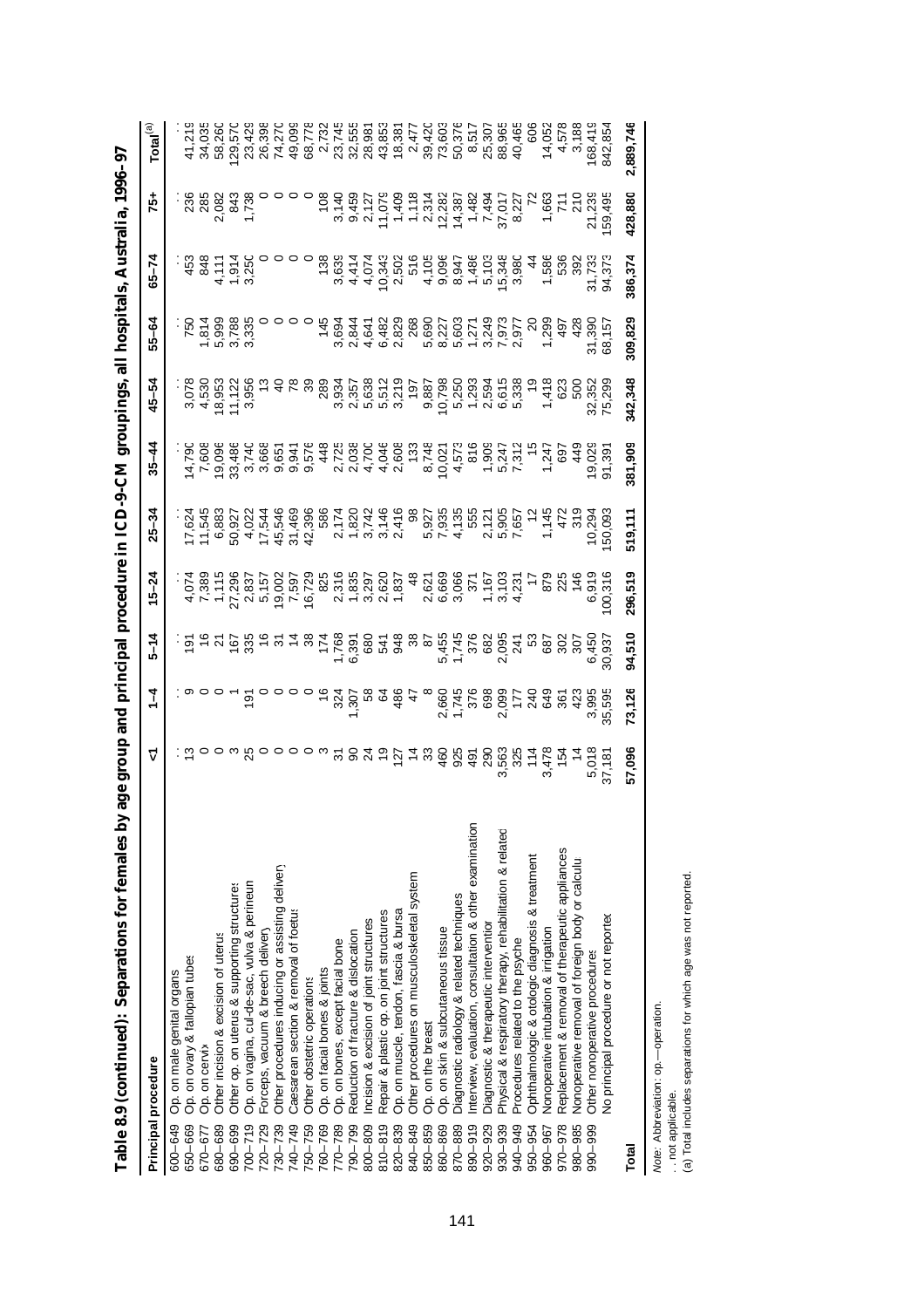| Table 8.10: Separations by number of procedures reported and hospital sector, States and Territories, 1996–97 |                                                                                     |                                                    |                                  |                                   |                                       |                                          |                                                          |                            |                                   |
|---------------------------------------------------------------------------------------------------------------|-------------------------------------------------------------------------------------|----------------------------------------------------|----------------------------------|-----------------------------------|---------------------------------------|------------------------------------------|----------------------------------------------------------|----------------------------|-----------------------------------|
|                                                                                                               | ŠΜ<br>z                                                                             | ئا                                                 | aio                              | ≸                                 | వ్                                    | Tas                                      | E                                                        | 눋                          | Total                             |
| <b>Hospital sector</b>                                                                                        |                                                                                     |                                                    |                                  | Number                            |                                       |                                          |                                                          |                            |                                   |
| Separations <sup>(a)</sup><br>Public hospitals                                                                |                                                                                     |                                                    |                                  | 347,061                           |                                       |                                          |                                                          |                            |                                   |
| One procedure code only                                                                                       | 1,236,<br>489,                                                                      | 899, 897<br>397, 726<br>124, 839                   | 648,516<br>261,777<br>81,658     |                                   | 329,190<br>142,094                    | 76,752<br>35,964<br>10,237               |                                                          | 48,278<br>26,635           | 3,641,967<br>1,539,711<br>495,958 |
| Two procedure codes only                                                                                      | 166,                                                                                |                                                    |                                  |                                   | 49,386                                |                                          |                                                          |                            |                                   |
| Three procedure codes only                                                                                    | 79,                                                                                 | 57,218                                             | 35,850                           | 156,561<br>51,123<br>21,990       | 20,350                                |                                          |                                                          | 4,396<br>1,554             | 225,940                           |
| Four procedure codes only                                                                                     | 5 <sub>i</sub>                                                                      |                                                    | 17,745                           |                                   |                                       |                                          |                                                          |                            | 107,150                           |
| Five or more procedure codes                                                                                  | 50                                                                                  |                                                    | 31,462                           |                                   |                                       |                                          |                                                          |                            | 164,996<br>1.8                    |
| Mean procedure codes per separation                                                                           |                                                                                     | 27,493<br>52,272<br>1.8<br>12                      | $\frac{8}{18}$                   | 10,445<br>12,339<br>1.7<br>1.7    | 9,127<br>11,855<br>1.7<br>1.7         | 4.679<br>6.385<br>4.0.6<br>4.0.6         |                                                          | 884.5<br>884.5             |                                   |
| Maximum number of procedure codes                                                                             |                                                                                     |                                                    |                                  |                                   |                                       |                                          |                                                          |                            |                                   |
| Private hospitals                                                                                             |                                                                                     |                                                    |                                  |                                   |                                       |                                          |                                                          |                            |                                   |
| Separations <sup>(a)</sup>                                                                                    | 522,                                                                                | 458,554                                            | 362,299                          | 26,616                            | 42,644                                |                                          | 17,218                                                   | n a                        | 1,684,948                         |
| One procedure code only                                                                                       | 32,868<br>53,364,428<br>130,382<br>12,428<br>52,426,700<br>12,000<br>12,000<br>252, | 227,859                                            | 173,675                          | 62,341                            | 63,835                                | 54,749<br>25,1588<br>54,7588<br>54,7,886 |                                                          |                            | 812, 195<br>385, 598<br>147, 587  |
| Two procedure codes only                                                                                      | 130,                                                                                | 93,836                                             |                                  | 28,664<br>10,592                  | 32,399                                |                                          | 6,965<br>4,177                                           |                            |                                   |
| Three procedure codes only                                                                                    |                                                                                     | 36,797<br>15,948                                   | 83,752<br>27,365                 |                                   | 14,603                                |                                          |                                                          |                            |                                   |
| Four procedure codes only                                                                                     |                                                                                     |                                                    | 10,761                           | 4,268                             | 6,871                                 |                                          |                                                          |                            | 63,099                            |
| Five or more procedure codes                                                                                  |                                                                                     |                                                    | 11,081                           |                                   |                                       |                                          |                                                          |                            | 57,857<br>1.8                     |
| Mean procedure codes per separation                                                                           |                                                                                     | $19,113$<br>$1.7$<br>$12$                          | 1.78                             | 2,680<br>1.7<br>9                 | 5,283<br>1.8<br>10                    | 88<br>1,7<br>88                          | $1,966$<br>$695$<br>$1,96$<br>$1,96$<br>$1,96$<br>$1,96$ |                            |                                   |
| Maximum number of procedure codes                                                                             |                                                                                     |                                                    |                                  |                                   |                                       |                                          |                                                          |                            |                                   |
|                                                                                                               |                                                                                     |                                                    |                                  | Per cent                          |                                       |                                          |                                                          |                            |                                   |
| Public hospitals                                                                                              |                                                                                     |                                                    |                                  |                                   |                                       |                                          |                                                          |                            |                                   |
| One procedure code only                                                                                       |                                                                                     |                                                    |                                  |                                   |                                       |                                          |                                                          |                            |                                   |
| Two procedure codes only                                                                                      |                                                                                     |                                                    | $60047$<br>$-20047$              |                                   | 0 0 0 0 0<br>6 7 0 0 0 0<br>6 7 0 0 0 | 8 8 9 9 4 6<br>8 9 9 9 4 6               | 8<br>4 6 5 4 4<br>6 9 4 4 9                              | 7 2 4 2 2 2<br>2 3 4 2 2 2 | 6<br>6 6 9 9 4 6<br>8 6 9 9 9     |
| Three procedure codes only                                                                                    |                                                                                     |                                                    |                                  |                                   |                                       |                                          |                                                          |                            |                                   |
| Four procedure codes only                                                                                     |                                                                                     |                                                    |                                  |                                   |                                       |                                          |                                                          |                            |                                   |
| Five or more procedure codes                                                                                  |                                                                                     |                                                    |                                  |                                   |                                       |                                          |                                                          |                            |                                   |
| Private hospitals                                                                                             |                                                                                     |                                                    |                                  |                                   |                                       |                                          |                                                          |                            |                                   |
| One procedure code only                                                                                       |                                                                                     |                                                    |                                  |                                   |                                       |                                          |                                                          |                            |                                   |
| Two procedure codes only                                                                                      | 621140<br>04088                                                                     | r <i>s</i><br>0<br>0<br>0 0 0 1 1 0<br>0 0 0 1 1 0 | comonico<br>Comonico<br>Comonico | ч ч ∞ ๑ ю<br>  с ⊙ ๑ ๓ ๙<br>  с Ҳ | 5<br>2611 104<br>1051 104             | 588832                                   | 4 2 4 5 6 4<br>2 8 5 6 4<br>4 7 5 6 7                    | ם הם הם<br>כככככ           |                                   |
| Three procedure codes only                                                                                    |                                                                                     |                                                    |                                  |                                   |                                       |                                          |                                                          |                            |                                   |
| Four procedure codes only                                                                                     |                                                                                     |                                                    |                                  |                                   |                                       |                                          |                                                          |                            |                                   |
| Five or more procedure codes                                                                                  |                                                                                     |                                                    |                                  |                                   |                                       |                                          |                                                          |                            |                                   |

142

*Note:* The Institute requested a maximum of 26 codes be supplied.

(a) This includes separations for which no procedure codes were reported.

Note: The Institute requested a maximum of 26 codes be supplied.<br>.. not applicable.<br>(a) This includes separations for which no procedure codes were reported.

. . not applicable.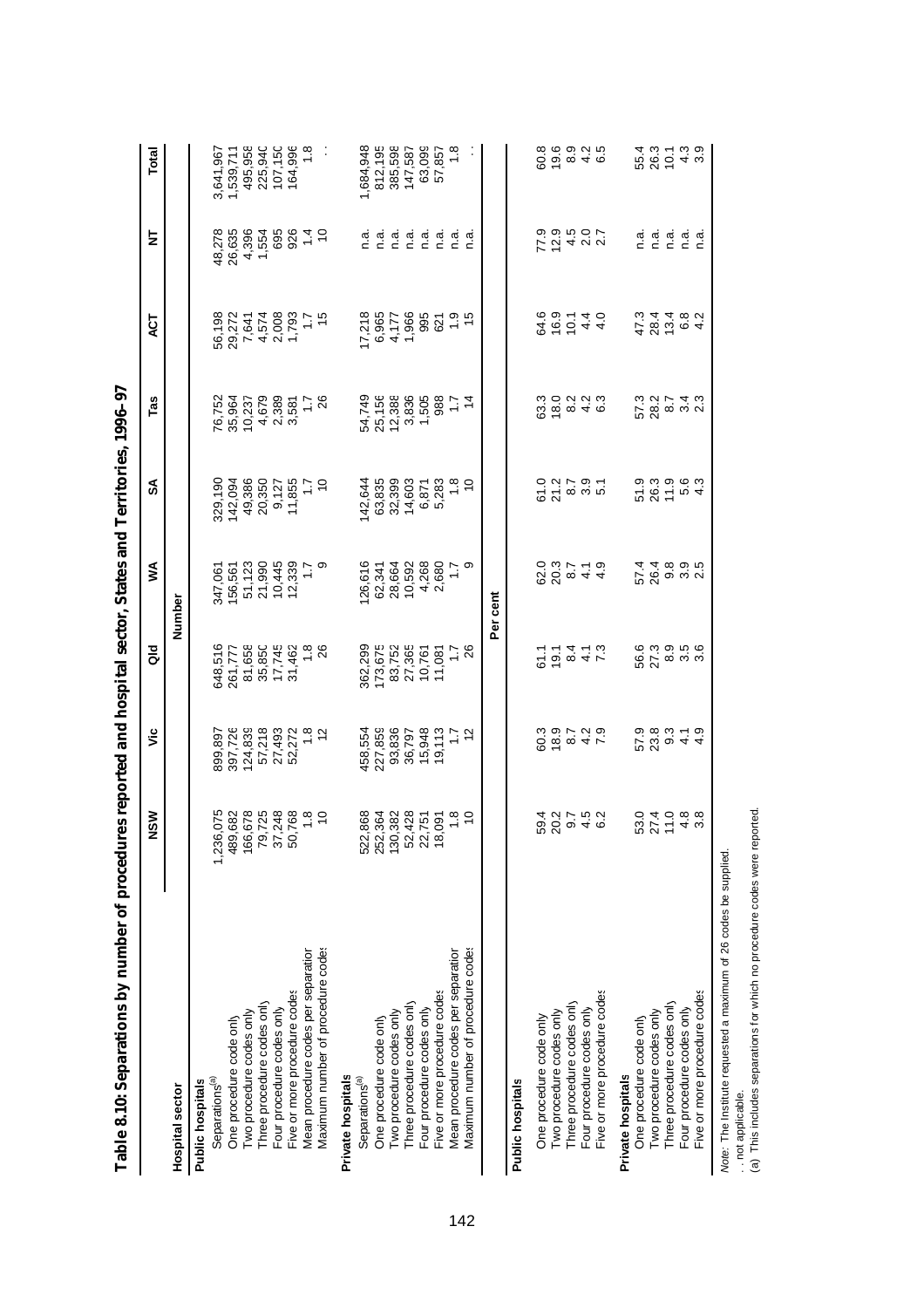|                                                                                      |             |             | Per cent        | Separations      |            | Patient days           | Average                                                                                                                                                                                                                          | Rank by           |
|--------------------------------------------------------------------------------------|-------------|-------------|-----------------|------------------|------------|------------------------|----------------------------------------------------------------------------------------------------------------------------------------------------------------------------------------------------------------------------------|-------------------|
|                                                                                      |             | Same day    | same day        | per 1,000        | Patient    | per 1,000              | length of                                                                                                                                                                                                                        | patient           |
| Principal procedure                                                                  | Separations | separations | separations     | population       | days       | population stay (days) |                                                                                                                                                                                                                                  | days              |
| Other operations on vessels<br>399                                                   | 349,93      | 345,67      | 98.8            | $\frac{0}{2}$    | 369,593    |                        |                                                                                                                                                                                                                                  |                   |
| tanc<br>Injection or infusion of other therapeutic or prophylactic subst<br>992      | 89,455      | 148,498     |                 | 10.3             | 362,964    | 20.1<br>19.7           |                                                                                                                                                                                                                                  |                   |
| Diagnostic procedures on small intestine<br>451                                      | 78,708      | 60,678      | 77.1            |                  | 201,684    | 10.9                   | 2.6                                                                                                                                                                                                                              |                   |
| Diagnostic procedures on large intestine<br>452                                      | 50,449      | 41,879      | 83.0            | $4.3$<br>2.7     | 92,492     |                        |                                                                                                                                                                                                                                  | 585               |
| ransfusion of blood & blood components<br>990                                        | 42,500      | 23,463      | 55.2            | $2.\overline{3}$ | 33,066     | 5.0<br>7.2             |                                                                                                                                                                                                                                  |                   |
| Repair of other current obstetric laceration<br>756                                  | 41,497      | 986         | 2.4             | Ċ,               | 50,748     | 8.2                    | 764                                                                                                                                                                                                                              | $\frac{6}{1}$     |
| Other local excision or destruction of lesion or tissue of skin & sub. tissu-<br>863 | 35,074      | 28,651      | 81.7            | 1.9              | 84,683     | 4.6                    |                                                                                                                                                                                                                                  | $\overline{z}$    |
| Soft tissue x-ray of face, head, & necl<br>870                                       | 34,406      | 4,339       |                 | $\ddot{ }$ .     | 327,113    | 17.8                   | ယ္<br>ၜ                                                                                                                                                                                                                          |                   |
| ower segment caesarean section<br>741                                                | 33,447      | 55          |                 |                  | 226,639    |                        | 6.8                                                                                                                                                                                                                              |                   |
| Dilation & curettage of uterus<br>690                                                | 32,336      | 23,383      |                 | $rac{66}{56}$    | 38,731     | 2322                   | $\frac{5}{1}$                                                                                                                                                                                                                    | 55                |
| Diagnostic physical therapy<br>930                                                   | 30,718      | 1,977       |                 |                  | 408,902    |                        | 13.3                                                                                                                                                                                                                             |                   |
| Aspiration curettage of uterus<br>695                                                | 28,750      | 22,274      |                 | $\frac{6}{1}$    | 31,322     | $\ddot{ }$ :           |                                                                                                                                                                                                                                  | 66                |
| Diagnostic procedures on heart & pericardium<br>372                                  | 28,230      | 12,022      |                 | 1.5              | 82,754     |                        |                                                                                                                                                                                                                                  |                   |
| Artificial rupture of membranes<br>730                                               | 25,682      | 606         |                 | $\frac{4}{3}$    | 91,636     | $4.0$<br>$9.0$         |                                                                                                                                                                                                                                  | <b>225</b><br>225 |
| Extracapsular extraction of lens by fragmentation & aspiration techniqu<br>134       | 25,214      | 17,126      |                 | $\dot{z}$        | 30,404     | $\ddot{ }$ :           | sidus in the side of the side of the side of the side of the side of the side of the side of the side of the s<br>The side of the side of the side of the side of the side of the side of the side of the side of the side of th |                   |
| Open reduction of fracture with internal fixation<br>793                             | 25,191      | 896         | $3,40$<br>$0.5$ | $1\overline{4}$  | 198,106    | $0.884 - 0.72$         |                                                                                                                                                                                                                                  |                   |
| Social work assessment & managemen<br>947                                            | 24,587      | 1,007       |                 |                  | 347,213    |                        |                                                                                                                                                                                                                                  |                   |
| Cholecystectomy<br>512                                                               | 24,368      | 219         |                 | ن ني ن           | 99,249     |                        |                                                                                                                                                                                                                                  | ন                 |
| Respiratory therapy<br>939                                                           | 23,921      | 8,225       |                 |                  | 131,396    |                        |                                                                                                                                                                                                                                  | $\frac{8}{1}$     |
| Closed reduction of fracture without internal fixation<br>790                        | 22,555      | 5,547       |                 | $\frac{1}{2}$    | 45,697     |                        |                                                                                                                                                                                                                                  | $\frac{8}{3}$     |
| Other physical therapy musculoskeletal manipulation<br>932                           | 22,550      | 4,063       |                 | $\frac{1}{2}$    | 262,457    | $14.2$<br>3.2          | $5.799776967$<br>$5.7997769929$                                                                                                                                                                                                  |                   |
| njection or infusion of therapeutic or prophylactic substance<br>991                 | 21,910      | 2,067       |                 | $\frac{1}{2}$    | 59,341     |                        |                                                                                                                                                                                                                                  | 38                |
| Nutritional assessment & managemen<br>929                                            | 21,866      | 1,034       | 4.7             | $\frac{1}{2}$    | 217,109    | 11.8                   |                                                                                                                                                                                                                                  |                   |
| Diagnostic procedures on bladder<br>573                                              | 21,592      | 5,959       | 73.9            | $\frac{1}{2}$    | 40,598     | 21105<br>21263         |                                                                                                                                                                                                                                  | <u> ភូ ភូ ភ</u>   |
| Jnilateral repair of inguinal hernia<br>530                                          | 18,328      | 3,884       | 21.3<br>33.3    | $\frac{1}{2}$    | 39,394     |                        |                                                                                                                                                                                                                                  |                   |
| Excision or destruction of lesion or tissue of skin & sub. tissu-<br>862             | 18,208      | 6,057       |                 | $\frac{1}{2}$    | 110,244    |                        |                                                                                                                                                                                                                                  |                   |
| Appendectomy<br>470                                                                  | 18,110      | 52          |                 | $\frac{1}{2}$    | 64,700     |                        |                                                                                                                                                                                                                                  | $30^{\circ}$      |
| Joint replacement of lower extremit<br>815                                           | 16,455      |             | coco<br>Coco    | $\overline{0}$ . | 206,923    | $11.8$<br>$14.8$       |                                                                                                                                                                                                                                  |                   |
| Other rehabilitation therapy<br>938                                                  | 16,264      | 1,008       |                 | $\frac{8}{2}$    | 271,844    |                        |                                                                                                                                                                                                                                  |                   |
| Myringotomy<br>200                                                                   | 15,792      | 14,168      | 89.7            | 0.9              | 16,894     | $\frac{5}{2}$          | Ξ                                                                                                                                                                                                                                | $\frac{8}{2}$     |
| <b>Other</b>                                                                         | 1,056,197   | 384,523     | 36.4            | 57.3             | 5,061,988  | 274.8                  | 4.8                                                                                                                                                                                                                              |                   |
| No principal procedure or not reported                                               | 1,247,676   | 330,57      |                 | 67.7             | 6,725,843  | 365.                   | 5.4                                                                                                                                                                                                                              |                   |
| Total                                                                                | 3,641,967   | 1,520,907   | 41.8            | 197.7            | 16,531,727 | 897.4                  |                                                                                                                                                                                                                                  |                   |

143

Table 8.11: Separation, same day separation, patient day and average length of stay statistics for the 30 principal procedures in 3-digit ICD-9-CM<br>groupings with the highest number of separations, public hospitals, Austral **Table 8.11: Separation, same day separation, patient day and average length of stay statistics for the 30 principal procedures in 3-digit ICD-9-CM groupings with the highest number of separations, public hospitals, Australia, 1996–97**

*Notes:* 1. Abbreviation: sub.— subcutaneous.

Motes 1. Abbreviation: sub.—subcutaneous.<br>2. A similar listing of all principal procedures in 3-digit ICD-9-CM groupings is provided on the Internet at http://www.aihw.gov.au.<br>. . not applicable. 2. A similar listing of all principal procedures in 3-digit ICD-9-CM groupings is provided on the Internet at http://www.aihw.gov.au.

. . not applicable.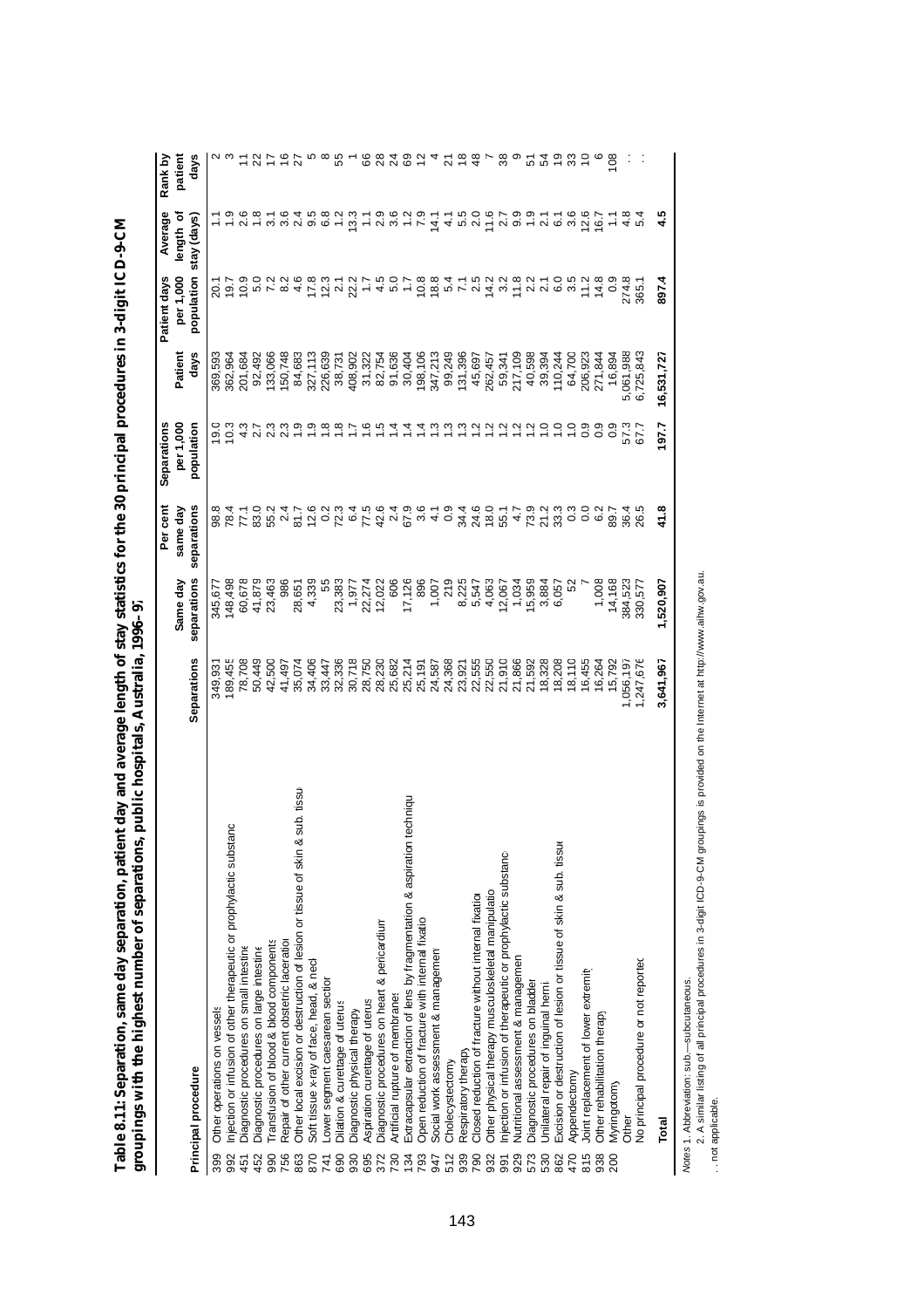| ;<br>;<br>-<br>-<br>-<br>-<br>i<br>ı<br>i |                                                                                                                                                                                                                    |
|-------------------------------------------|--------------------------------------------------------------------------------------------------------------------------------------------------------------------------------------------------------------------|
|                                           |                                                                                                                                                                                                                    |
|                                           |                                                                                                                                                                                                                    |
|                                           |                                                                                                                                                                                                                    |
| ļ                                         |                                                                                                                                                                                                                    |
| Į<br>j<br>j<br>ו<br>ו<br>1<br>۱           | i<br>ä<br>ì<br>֕                                                                                                                                                                                                   |
| i<br>ׇ֚֕֡<br>֕                            | )                                                                                                                                                                                                                  |
| ı<br>Ç<br>l                               | i                                                                                                                                                                                                                  |
| i<br>l<br>ì<br>ׇ֚֚֬֕                      | ֖֖ׅ֚֚֚֚֚֚֚֚֚֚֚֚֚֚֚֚֚֚֚֚֬֝֕֓֡֡֡֬֝֬֝֓֬֝֬֝֓֬֝֬֝֓֬֝֬֓֬֝֓֬֝֓֬֝֓֬֝֬֝֬֝֓֬֝֬֝֬֝֓֬֝֬֝֬֝֬֝֬֝֬֝֬֝֬<br>)<br>֖֖֖֖֖֖ׅ֪ׅׅׅׅ֪ׅ֪֪֪ׅ֖֧֪֪֪֪֪֪֪֪֪֪֪֪֪֪֪֪ׅ֖֚֚֚֚֚֚֚֚֚֚֚֚֚֚֚֚֚֚֬֝֬֝֬֝֬֝֬֝֓֬֝֬֝֓֬֝֬֝֬֓֬֝֓֬֝֓֬֝֬֝֬<br>$\frac{1}{2}$<br>ׇ֚֘֡ |

|                                                                                     |                    |                         | Per cent                | Separations             |                 | Patient days            |                       | Rank by         |
|-------------------------------------------------------------------------------------|--------------------|-------------------------|-------------------------|-------------------------|-----------------|-------------------------|-----------------------|-----------------|
| Principal procedure                                                                 | <b>Separations</b> | separations<br>Same day | separations<br>same day | per 1,000<br>population | Patient<br>days | per 1,000<br>population | <b>ALOS</b><br>(days) | patient<br>days |
| Diagnostic procedures on large intestine<br>452                                     | 85,650             | 79,762                  | 93.1                    |                         | 03,488          |                         |                       |                 |
| Diagnostic procedures on small intestine<br>451                                     | 82,235             | 76,320                  |                         |                         | 17,446          |                         |                       |                 |
| njection or infusion of other therapeutic or prophylactic substanc<br>992           | 62,071             | 52,126                  | 84.0                    |                         | 94,521          | 5.2                     |                       |                 |
| Extracapsular extraction of lens by fragmentation & aspiration techniqu<br>134      | 50,197             | 31,718                  | 63.2                    |                         | 58,365          | 3. 15<br>3. 17          |                       |                 |
| Surgical removal of tooth<br>231                                                    | 43,821             | 32,459                  | 74.1                    |                         | 45,053          |                         |                       |                 |
| Other operations on vessels<br>399                                                  | 36,406             | 36,063                  | 99.1                    |                         | 38,399          |                         |                       |                 |
| ocal excision or destruction of lesion or tissue of large intestin<br>454           | 32,714             | 30,298                  | 92.6                    |                         | 37,686          | $\frac{2}{2}$ .1        |                       |                 |
| Other local excision or destruction of lesion or tissue of skin & sub. tissu<br>863 | 30,288             | 24,500                  | 80.9                    |                         | 47,821          | 2.6                     |                       |                 |
| Aspiration curettage of uterus<br>695                                               | 24,123             | 22,998                  | 95.3                    |                         | 24,538          |                         |                       |                 |
| Excision of semilunar cartilage of knee<br>806                                      | 22,095             | 14,624                  | 66.2                    |                         | 26,567          |                         |                       | $\frac{1}{4}$   |
| Diagnostic procedures on bladder<br>573                                             | 21,959             | 17,941                  | 51.7                    |                         | 31,200          |                         |                       | 55              |
| Dilation and curettage of uterus<br>690                                             | 20,114             | 17,164                  | 85.3                    |                         | 21,791          |                         |                       | ù٥              |
| Other repair of joint of lower extremit<br>814                                      | 19,254             | 8,005                   | 41.6                    |                         | 32,289          | 1.8                     |                       | က္က             |
| Joint replacement of lower extremity<br>815                                         | 18,245             |                         | 0.2                     | ٥.                      | 240,833         | 13.2                    | 13.2                  |                 |
| Myringotomy<br>200                                                                  | 17,627             | 16,613                  | 94.2<br>97.2            |                         | 18,006          |                         |                       | 8               |
| Reproductive medicine procedures<br>698                                             | 17,293             | 16,814                  |                         | °0                      | 17,659          |                         |                       | ි               |
| Jnilateral repair of inguinal hemia<br>530                                          | 16,542             | 1,585                   | 9.5<br>0.5<br>27        | 0.9                     | 39,578          | 2.3                     | 24                    |                 |
| Cholecystectomy<br>512                                                              | 15,202             | 69                      |                         | 0.8                     | 57,467          | $\frac{5}{2}$           | 3.8                   |                 |
| Diagnostic procedures on heart & pericardium<br>372                                 | 15,191             | 4,149                   |                         | 0.8                     | 33,410          |                         |                       | ్ల              |
| Lower segment caesarean section<br>741                                              | 14,798             |                         |                         | 0.8                     | 115,737         |                         |                       |                 |
| Repair of other current obstetric laceration<br>756                                 | 12,584             | S9                      | $\frac{1}{0.5}$         | $\overline{0}$          | 67,739          |                         | 5.4                   |                 |
| Diagnostic procedures on stomach<br>441                                             | 12,102             | 11,361                  |                         | $\overline{0}$          | 16,506          |                         |                       |                 |
| ysis of adhesions & decompression of cranial & peripheral nerves<br>044             | 11,991             | 7,923                   | 9<br>99459<br>99459     | 0.7                     | 15,574          |                         |                       |                 |
| Repair & plastic operations on the nose<br>218                                      | 11,199             | 1,624                   |                         | 0.6                     | 17,170          |                         |                       | 89              |
| Other operations on spinal cord & spinal canal structures<br>039                    | 10,364             | 5,965                   |                         | 0.6                     | 30,483          |                         |                       | 38              |
| ransfusion of blood & blood components<br>990                                       | 10,364             | 4,052                   |                         | 0.6                     | 38,018          | $\overline{2}$ .1       |                       | $\overline{30}$ |
| ligation & stripping of varicose veins<br>385                                       | 9,943              | 1,082                   | 10.9                    | $\circ$                 | 22,538          |                         | 23                    |                 |
| ransurethral prostatectomy<br>602                                                   | 9,839              | 126                     | $\frac{3}{2}$           | ŗö.<br>$\circ$          | 49,372          | $1.2$<br>2.7            | 5.0                   |                 |
| Excision or destruction of lesion or tissue of skin & sub. tissue<br>862            | 9,812              | 5,073                   | 51.7                    | O                       | 37,021          | 0.6<br>2.8              | 3.8                   |                 |
| Other psychotherapy & counselling<br>944                                            | 9,812              | 7,958                   | 81.1                    | 0.5                     | 47,906          |                         | 4.9                   |                 |
| Other                                                                               | 627,771            | 231,487                 | 36.9                    | 34.4                    | 2,640,830       | 144.8                   | $\frac{2}{4}$         |                 |
| No principal procedure or not reported                                              | 303,342            | 99,318                  | 32.7                    | 16.6                    | 1,649,087       | 90.4                    | 5.4                   |                 |
| Total                                                                               | 1,684,948          | 859,284                 | ទី                      | 92.4                    | 5,834,098       | 319.9                   | 33                    |                 |

*Notes:* 1. Abbreviation: sub.— subcutaneous.

2. A similar listing of all principal procedures in 3-digit ICD-9-CM groupings is provided on the Internet at http://www.aihw.gov.au. Motes 1. Abbreviation: sub.—subcutaneous.<br>2. A similar listing of all principal procedures in 3-digit ICD-9-CM groupings is provided on the Internet at http://www.aihw.gov.a<br>. . .not applicable.

. . not applicable.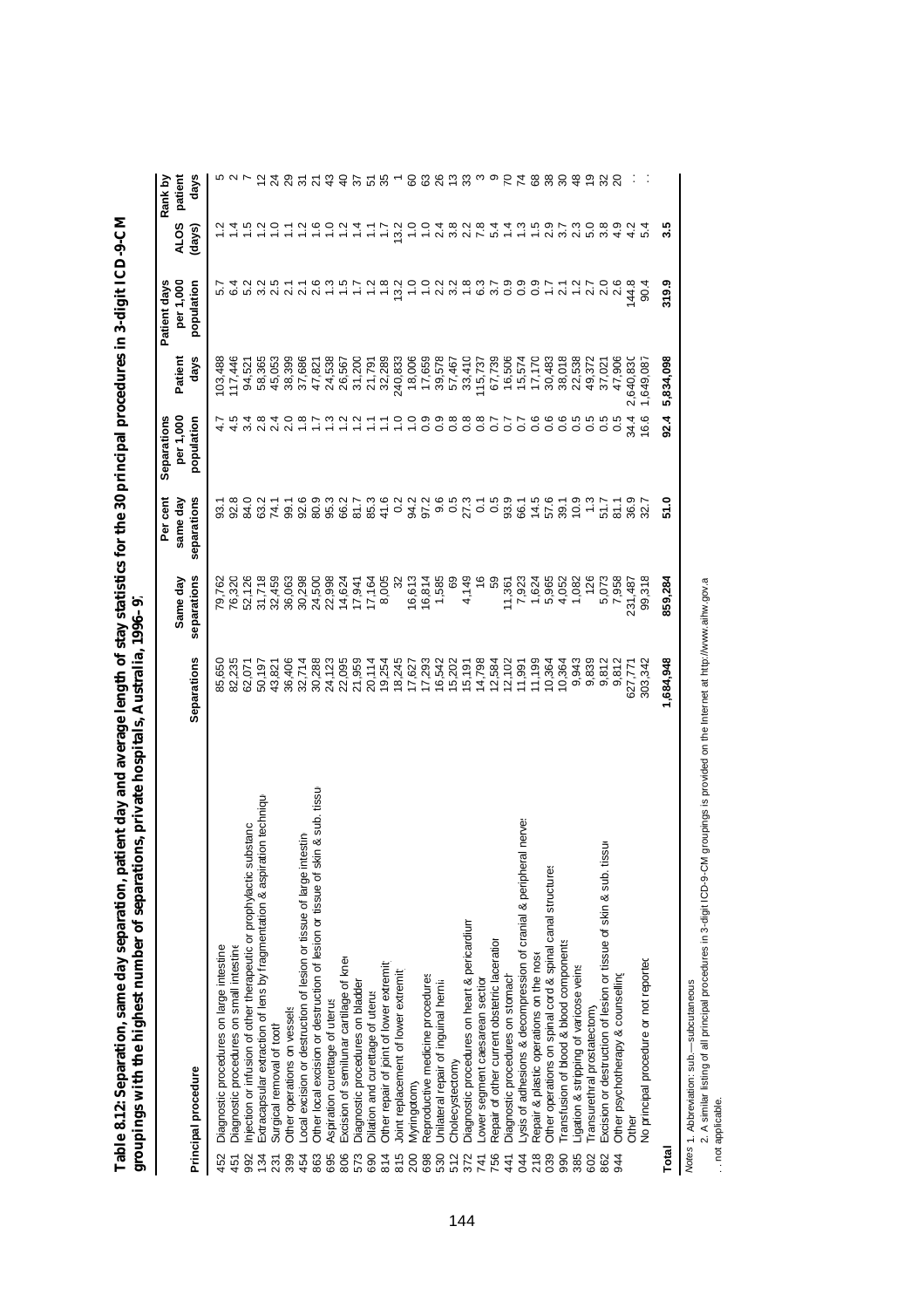| States and Territories, 1996–97                                                         |                     |                       |                         |                                                                                             |                                                                                                                                                                                                                                                                                                                                                                         |                                     |                     |                                                  |                  |
|-----------------------------------------------------------------------------------------|---------------------|-----------------------|-------------------------|---------------------------------------------------------------------------------------------|-------------------------------------------------------------------------------------------------------------------------------------------------------------------------------------------------------------------------------------------------------------------------------------------------------------------------------------------------------------------------|-------------------------------------|---------------------|--------------------------------------------------|------------------|
| Principal procedure                                                                     | NSM                 | ۊ                     | 응                       | ⋚                                                                                           | వ్                                                                                                                                                                                                                                                                                                                                                                      | Tas                                 | ្ទ្                 | Ξ                                                | Total            |
| Other operations on vessels<br>399                                                      | 07,010              | 97,675                |                         | 32,670                                                                                      | 28,060                                                                                                                                                                                                                                                                                                                                                                  | 6,96                                |                     | 14,62                                            | 349,93           |
| Injection or infusion of other therapeutic or prophylactic substand<br>992              | 61,673              | 48,911                | 30,672                  | 20,409                                                                                      | 17,516                                                                                                                                                                                                                                                                                                                                                                  | 5,868                               | 4,072               |                                                  | 189,455          |
| Diagnostic procedures on small intestine<br>451                                         | 34,185              | 2,109                 | 16,462                  | 11,32                                                                                       | 9,318                                                                                                                                                                                                                                                                                                                                                                   |                                     |                     |                                                  | 78,708           |
| Diagnostic procedures on large intestine<br>452                                         | 21,630              | 1,376                 | 10,870                  | 7,32                                                                                        | 5,931                                                                                                                                                                                                                                                                                                                                                                   | 2,333<br>1,596<br>1,313             | 2,023               | ಕೆ ನೆ                                            | 50,449           |
| Transfusion of blood and blood components<br>990                                        | 15,960              | 11,316                | 5,631                   |                                                                                             | 4,255                                                                                                                                                                                                                                                                                                                                                                   |                                     | $\ddot{6}$          | $\tilde{e}$                                      | 42,500           |
| Repair of other current obstetric laceration<br>756                                     | 16,810              | 9,595                 | 7,440                   | 3,49                                                                                        | 2,326                                                                                                                                                                                                                                                                                                                                                                   | 746                                 | 662                 | $\frac{5}{4}$                                    | 41,49            |
| b. tissu<br>Other local excision or destruction of lesion or tissue of skin & su<br>863 | 9,936               | 7,363                 | 8,967                   | 3,62                                                                                        | 3,393                                                                                                                                                                                                                                                                                                                                                                   | 823                                 |                     | $\frac{15}{5}$                                   | 35,07            |
| Soft tissue x-ray of face, head, & neck<br>870                                          | 14,723              | 936                   | 8,663                   | 4,105                                                                                       | 3,977                                                                                                                                                                                                                                                                                                                                                                   | 1,268                               |                     |                                                  | 34,406           |
| ower segment caesarean section<br>741                                                   | 11,469              |                       | 6,110                   | 3,079                                                                                       | 2,884                                                                                                                                                                                                                                                                                                                                                                   | 686                                 |                     | 38<br>503                                        | 33,447           |
| Dilation & curettage of uterus<br>690                                                   | 10, 15              | $\frac{8,122}{7,782}$ | 7,045                   | 3,73                                                                                        | 2,293                                                                                                                                                                                                                                                                                                                                                                   | 437                                 | 507                 | 388                                              | 32,33            |
| Diagnostic physical therapy<br>930                                                      | 10,194              | 7,522                 | 7,348                   | 2,23                                                                                        |                                                                                                                                                                                                                                                                                                                                                                         | 885                                 | 176                 | $\vec{4}$                                        | 30,718           |
| Aspiration curettage of uterus<br>695                                                   | 7,264               | 9,551                 |                         | 2,38                                                                                        |                                                                                                                                                                                                                                                                                                                                                                         | 815                                 | 248                 | 0.08 <sup>2</sup>                                | 28,750           |
| Diagnostic procedures on heart & pericardium<br>372                                     | 13,15               | 389                   | 1,270                   | 3,668                                                                                       |                                                                                                                                                                                                                                                                                                                                                                         |                                     |                     |                                                  | 28,23            |
| Artificial rupture of membranes<br>730                                                  |                     | 6,561                 |                         | 1,984                                                                                       |                                                                                                                                                                                                                                                                                                                                                                         | 57<br>57                            | 1,381<br>685        | 293                                              | 25,682           |
| Extracapsular extraction of lens by fragmentation & aspiration techniqu<br>134          | 9,162<br>8,278      | 8,556                 | 4,914<br>3,057          | 2,184                                                                                       |                                                                                                                                                                                                                                                                                                                                                                         |                                     | 112                 | $\frac{8}{10}$                                   | 25,214           |
| Open reduction of fracture with internal fixation<br>793                                | 8,755               | 6,03                  | 4,453                   |                                                                                             |                                                                                                                                                                                                                                                                                                                                                                         |                                     | 620                 |                                                  | 25,19'           |
| Social work assessment & managemen<br>947                                               | 9,831               | 3,811                 | 4,975                   |                                                                                             |                                                                                                                                                                                                                                                                                                                                                                         |                                     | 631                 |                                                  | 24,587           |
| Cholecystectomy<br>512                                                                  | 8,388               | 6,558                 | 4,112                   | $1,384$<br>$1,984$                                                                          |                                                                                                                                                                                                                                                                                                                                                                         |                                     | 426                 | $\begin{array}{c} 258 \\ 258 \\ 258 \end{array}$ | 24,368           |
| Respiratory therapy<br>939                                                              | 6,658               | 4,717                 | 5,242                   |                                                                                             |                                                                                                                                                                                                                                                                                                                                                                         |                                     |                     | 47                                               | 23,92            |
| Closed reduction of fracture without internal fixation<br>790                           | 8,803               | 4,880                 | 4,183                   |                                                                                             |                                                                                                                                                                                                                                                                                                                                                                         |                                     |                     | 80<br>192                                        | 22,555           |
| Other physical therapy musculoskeletal manipulation<br>932                              | 11,754              | 3,008                 | 2,206                   |                                                                                             |                                                                                                                                                                                                                                                                                                                                                                         | ទី ទី ដូន ដូន និង<br>ទី ដូន ដូន ដូន |                     |                                                  | 22,550           |
| injection or infusion of therapeutic or prophylactic substanc-<br>991                   | 7,322               | 4,130                 | 4,240<br>3,205<br>4,205 | $4.033$<br>$0.0344$<br>$0.0047$<br>$0.0033$<br>$0.0033$<br>$0.0033$<br>$0.0033$<br>$0.0034$ | $\begin{array}{l} -\mathfrak{e} & 0 & 4 & -\mathfrak{e} & \mathfrak{e} & \mathfrak{e} & \mathfrak{e} \\ \hline 0 & 0 & 0 & 0 & 0 & 0 & 0 \\ \mathfrak{e} & 0 & 0 & 0 & 0 & 0 & 0 \\ \mathfrak{e} & 0 & 0 & 0 & 0 & 0 & 0 \\ \mathfrak{e} & 0 & 0 & 0 & 0 & 0 & 0 \\ \mathfrak{e} & 0 & 0 & 0 & 0 & 0 & 0 \\ \mathfrak{e} & 0 & 0 & 0 & 0 & 0 & 0 \\ \mathfrak{e} & 0 &$ | 463                                 | $\frac{586}{28884}$ | $12\overline{1}$                                 | 21,910           |
| Nutritional assessment & managemen<br>929                                               | 10,270              | 4,662                 |                         |                                                                                             |                                                                                                                                                                                                                                                                                                                                                                         | 326                                 |                     | 318                                              | 21,866<br>21,592 |
| Diagnostic procedures on bladder<br>573                                                 | 8,898               | 922                   |                         |                                                                                             | 3,422                                                                                                                                                                                                                                                                                                                                                                   | 38<br>362                           | $147$<br>261        | 167                                              |                  |
| Unilateral repair of inguinal hernia<br>530                                             | 6,038               | 5,004                 | 3,176                   |                                                                                             | $\frac{1,630}{2,112}$                                                                                                                                                                                                                                                                                                                                                   |                                     |                     | $\frac{4}{3}$                                    | 18,328           |
| Excision or destruction of lesion or tissue of skin & sub. tissue<br>862                | 5,922               | 4,235                 | 3,493                   | 1,47                                                                                        |                                                                                                                                                                                                                                                                                                                                                                         | 399                                 | 182                 | 388                                              | 18,208           |
| Appendectomy<br>470                                                                     | 6,441               | 4,805                 | 2,807                   | 1, 28                                                                                       | 1,159                                                                                                                                                                                                                                                                                                                                                                   | 396                                 | 355                 | 185                                              | 18,110           |
| Joint replacement of lower extremity<br>815                                             | 6,022               | 4,18                  | 2,341                   |                                                                                             | 1,801                                                                                                                                                                                                                                                                                                                                                                   | 448                                 | 34C                 | $\frac{1}{4}$                                    | 16,455           |
| Other rehabilitation therapy<br>938                                                     | 7,236               | 3,15                  | 2,454                   | 1,770                                                                                       | 1,049                                                                                                                                                                                                                                                                                                                                                                   | 302                                 | 148                 | 153                                              | 16,26            |
| Myringotomy<br>200                                                                      | $3,83$ <sup>-</sup> | 4,990                 | 2,075                   | 1,90 <sup>2</sup>                                                                           | 2,220                                                                                                                                                                                                                                                                                                                                                                   | 239                                 | 375                 | 154                                              | 15,792           |
| Other                                                                                   | 353,374             | 229,573               | 99,611                  | 115,38                                                                                      | 106,095                                                                                                                                                                                                                                                                                                                                                                 | 24,826                              | 17,080              | 10,257                                           | ,056,19          |
| No principal procedure or not reported                                                  | 414,936             | 377,47                | 219,395                 | 94,604                                                                                      | 96,378                                                                                                                                                                                                                                                                                                                                                                  | 19,903                              | 10,915              | 14,073                                           | ,247,67          |
| Total                                                                                   | 1,236,075           | 899,897               | 648,516                 | 347,061                                                                                     | 329,190                                                                                                                                                                                                                                                                                                                                                                 | 76,752                              | 56,198              | 48,278                                           | 3,641,967        |

Table 8.13: Separations for the 30 principal procedures in 3-digit ICD-9-CM groupings with the highest number of separations, public hospitals, **Table 8.13: Separations for the 30 principal procedures in 3-digit ICD-9-CM groupings with the highest number of separations, public hospitals,**

*Notes:* 1. Abbreviation: sub.— subcutaneous.

Motes 1. Abbreviation: sub.—subcutaneous.<br>2. A similar listing of all principal procedures in 3-digit ICD-9-CM groupings is provided on the Internet at http://www.aihw.gov.au. 2. A similar listing of all principal procedures in 3-digit ICD-9-CM groupings is provided on the Internet at http://www.aihw.gov.au.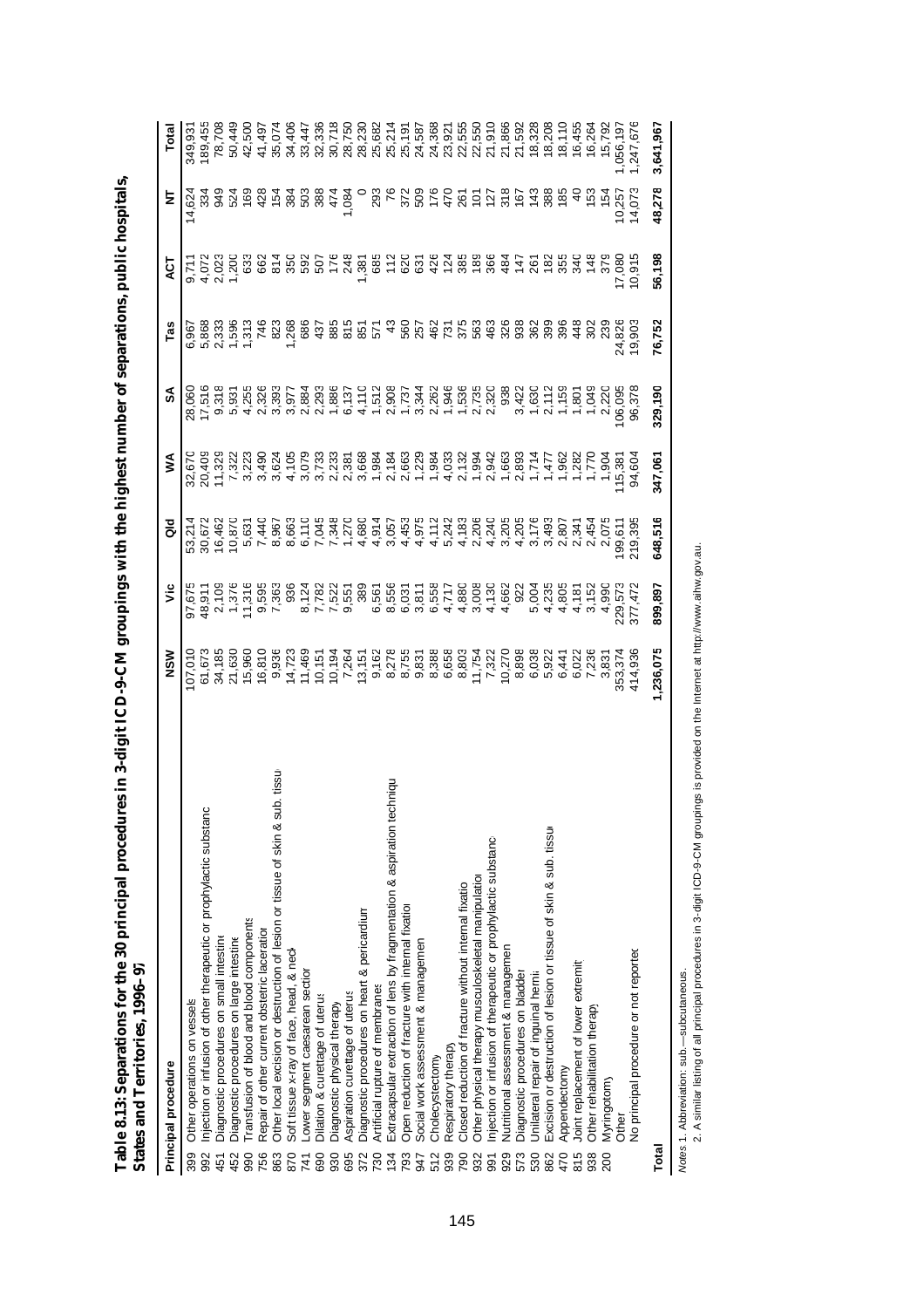|                        | ⋾<br><b>Dentes anno Territories, Too</b>                                      |                                 |                |                                                                           |                                                     |                |                         |                 |            |                      |
|------------------------|-------------------------------------------------------------------------------|---------------------------------|----------------|---------------------------------------------------------------------------|-----------------------------------------------------|----------------|-------------------------|-----------------|------------|----------------------|
| Principal procedure    |                                                                               | NSM                             | ۶Ë             | as<br>G                                                                   | ⋚                                                   | SA             | Tas                     | 40T             | ā          | Total <sup>(a)</sup> |
| 452                    | Diagnostic procedures on large intestine                                      | 38,263                          | 0,318          | 22,533                                                                    | 5,794                                               | 5,830          | 2,66                    | 245             |            | 85,650               |
| 451                    | Diagnostic procedures on small intestine                                      | 35,762                          |                | 22,747                                                                    | 7,290                                               | 7,189          | 2,984                   |                 |            |                      |
| 992                    | bstanc<br>njection or infusion of other therapeutic or prophylactic sure      | 9,015                           | 25,389         | 16,285                                                                    | 3,10 <sup>2</sup>                                   | 6,473          | 1,003                   | 803             | n.a        | 62,07                |
| 134                    | Extracapsular extraction of lens by fragmentation & aspiration techniqu       | 18,596                          | 11,263         | 12,958                                                                    | 2,43                                                | 2,903          | 1,839                   | 207             | n.a        | 50,197               |
| 231                    | Surgical removal of tooth                                                     | 12,717                          | 12,512         | 8,642                                                                     | 4,185                                               | 4,036          | 890                     | 839             | n.a        | 43,82                |
| 399                    | Other operations on vessels                                                   | 9,653                           | 14,620         | 5,950                                                                     |                                                     | 6,17           | نې<br>C                 |                 | n.a        | 36,406               |
| 454                    | ocal excision or destruction of lesion or tissue of large intestin            | 14,353                          | 6,141          | 7,251                                                                     | 2,462                                               | 1,890          | 550                     | $rac{1}{2}$     | n.a        | 32,714               |
| 863                    | Other local excision or destruction of lesion or tissue of skin & sub. tissu- | 11,517                          | 6,799          | 6,883                                                                     | 1,537                                               | 2,443          | 707                     | 402             | n.a        | 30,288               |
| 695                    | Aspiration curettage of uterus                                                | 15,121                          | 3,270          | 568                                                                       |                                                     | 627            | 307                     |                 | n.a        | 24,123               |
| 806                    | Excision of semilunar cartilage of knee                                       | 7,945                           | 5,702          | 3,174                                                                     | $4,142$<br>1,736                                    |                | <b>855258</b><br>852358 | 88<br>27<br>27  | n.a        | 22,095               |
| 573                    | Diagnostic procedures on bladder                                              | 8,627                           | 3,915          | 5,062                                                                     | 1,976                                               |                |                         |                 | ه.<br>۲    | 21,959               |
| 690                    | Dilation & curettage of uterus                                                | 7,369                           | 5,077          | 3,643                                                                     | 1,386                                               |                |                         | 400             | α<br>Γ.    | 20,11                |
| 814                    | Other repair of joint of lower extremit                                       | 6,561<br>6,792<br>6,46<br>6,374 | 4,868          | 2,445                                                                     | $1,766$<br>$1,766$<br>$1,766$<br>$1,766$<br>$1,760$ |                |                         | 1080            | n.a        | 19,254               |
| 815                    | Joint replacement of lower extremit                                           |                                 | 4,600          | 3,340<br>3,138                                                            |                                                     |                |                         |                 | α.<br>⊂    | 18,245               |
| Myringotomy<br>200     |                                                                               |                                 | 5,322<br>4,832 |                                                                           |                                                     |                |                         |                 | <u>ດ</u> ້ | 17,627               |
| 698                    | Reproductive medicine procedures                                              |                                 |                |                                                                           |                                                     | 429            |                         |                 | ີ.<br>ດ    | 17,293               |
| 530                    | Unilateral repair of inguinal hernia                                          | 5,837                           |                |                                                                           | 1,148                                               |                |                         |                 | n.a        | 16,542               |
| Cholecystectomy<br>512 |                                                                               | 5,309                           | 4,163<br>3,609 |                                                                           | 985                                                 |                | 58<br>58<br>58          | 2880            | n.a        | 15,202               |
| 372                    | Diagnostic procedures on heart & pericardium                                  | 7,541                           | 132            | $4,000$<br>$4,750$<br>$5,750$<br>$6,607$<br>$7,750$<br>$6,750$<br>$7,750$ | 1,225<br>1,570<br>1,075                             |                | n.p.<br>559             |                 | م.<br>C    | 15,191               |
| 741                    | ower segment caesarean section                                                | 3,740                           | 3,632          |                                                                           |                                                     |                |                         | 588<br>588      | n.a        | 14,798               |
| 756                    | Repair of other current obstetric laceration                                  | 3,654                           | 3,686          |                                                                           |                                                     | 1,093          | 469                     |                 | n.a        | 12,584               |
| 441                    | Diagnostic procedures on stomach                                              | 7,663                           | 1,598          | 2,600                                                                     | 54                                                  | $\frac{5}{2}$  | 129                     |                 | n.a        | 12,102               |
| 044                    | Lysis of adhesions & decompression of cranial & peripheral nerves             | 3,590                           | 3,377          | 2,336<br>1,793                                                            | 1,023                                               | 1,086          | 410                     | $\frac{8}{206}$ | ය<br>⊂     | 11,991               |
| 218                    | Repair & plastic operations on the nose                                       | 3,782                           | 3,178          |                                                                           | 776                                                 | 1,265          | 199                     |                 | n.a        | 11,199               |
| 039                    | Other operations on spinal cord & spinal canal structures                     | 2,463                           | 3,080          | 1,083                                                                     | 1,687                                               | 1,500          | 534                     | $\frac{1}{2}$   | n.a        | 10,364               |
| 990                    | ransfusion of blood & blood components                                        | 1,978                           | 2,894          | 3,776                                                                     | 530                                                 | 810            | 292                     | $\frac{84}{3}$  | n.a        | 10,364               |
| 385                    | -igation & stripping of varicose veins                                        | 3,27C                           | 2,869          | 1,597                                                                     | 790                                                 | 825            | 454                     | 138             | n.a        | 9,943                |
| 602                    | ransurethral prostatectomy                                                    | 3,256                           | 2,789          | 1,815                                                                     | 606                                                 | $\overline{8}$ | 396                     | 176             | n.ai       | 9,839                |
| 862                    | Excision or destruction of lesion or tissue of skin & sub. tissure            | 3,580                           | 2,466          | 1,533                                                                     | 611                                                 | 1,156          | 379                     | 5               | n.a        | 9,812                |
| 944                    | Other psychotherapy & counselling                                             | 6,086                           | 254            | 2,648                                                                     | 807                                                 | ლ<br>—         | ۹.                      | م.<br>C         |            | 9,812                |
| Other                  |                                                                               | 201,356                         | 140,839        | 141,952                                                                   | 53,894                                              | 58,888         | 23,116                  | 7,726           |            | 627,77               |
|                        | No principal procedure or not reported                                        | 47,283                          | 149,29         | 55,665                                                                    | 18,072                                              | 19,653         | 10,878                  | 2,49            |            | 303,342              |
| Total                  |                                                                               | 522,868                         | 458,554        | 362,299                                                                   | 126,616                                             | 142,644        | 54,749                  | 17,218          | n.a.       | 1,684,948            |

Table 8.14: Separations for the 30 principal procedures in 3-digit ICD-9-CM groupings with the highest number of separations, private hospitals,<br>States and Territories, 1996–97 **Table 8.14: Separations for the 30 principal procedures in 3-digit ICD-9-CM groupings with the highest number of separations, private hospitals, States and Territories, 1996–97**

Ades 1. Abbreviation: sub.—subcutaneous.<br>2. A similar listing of all principal procedures in 3-digit ICD-9-CM groupings is provided on the Internet at http://www.aihw.gov.a<br>(a) Total includes Tas and ACT but not NT.<br>n.a. 2. A similar listing of all principal procedures in 3-digit ICD-9-CM groupings is provided on the Internet at http://www.aihw.gov.au. *Notes:* 1. Abbreviation: sub.— subcutaneous.

(a) Total includes Tas and ACT but not NT.

n.p. not published.

n.a. not available.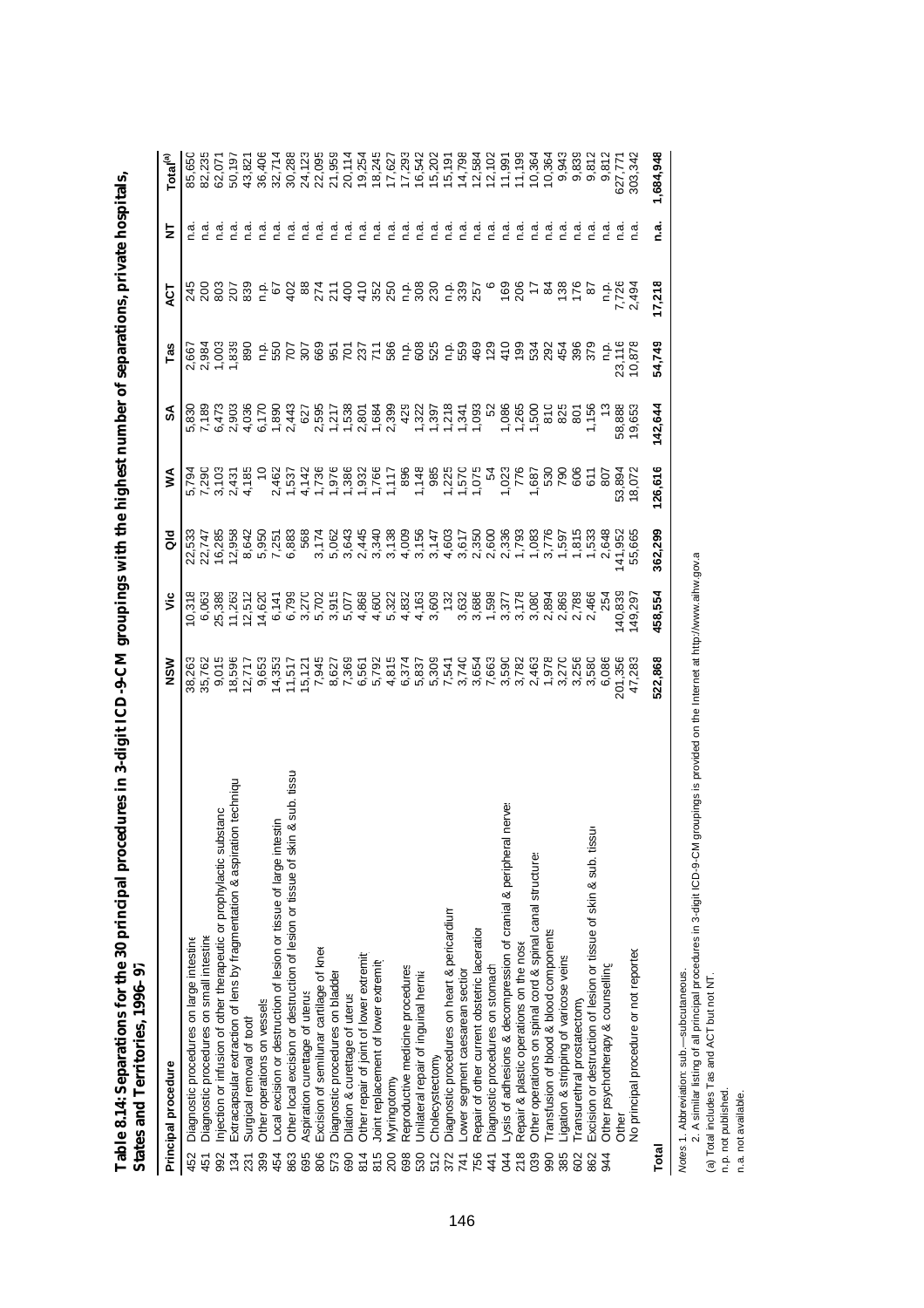| public hospitals, States and Territories, 1996-97                                         |                                                             |                                                                                                                                                                                                                                |   |   |                                                            |                                                           |   |     |                                                         |
|-------------------------------------------------------------------------------------------|-------------------------------------------------------------|--------------------------------------------------------------------------------------------------------------------------------------------------------------------------------------------------------------------------------|---|---|------------------------------------------------------------|-----------------------------------------------------------|---|-----|---------------------------------------------------------|
| Principal procedure                                                                       | NSW                                                         | š                                                                                                                                                                                                                              | 응 | ≸ | వ్                                                         | Tas                                                       | ā | 눋   | Total                                                   |
| Other operations on vessels<br>399                                                        |                                                             |                                                                                                                                                                                                                                |   |   |                                                            |                                                           |   |     |                                                         |
| Injection or infusion of other therapeutic or prophylactic substanc<br>992                |                                                             |                                                                                                                                                                                                                                |   |   |                                                            |                                                           |   |     |                                                         |
| Diagnostic procedures on small intestine<br>451                                           |                                                             |                                                                                                                                                                                                                                |   |   |                                                            |                                                           |   |     |                                                         |
| Diagnostic procedures on large intestine<br>452                                           |                                                             |                                                                                                                                                                                                                                |   |   |                                                            |                                                           |   |     |                                                         |
| Transfusion of blood and blood components<br>990                                          |                                                             |                                                                                                                                                                                                                                |   |   |                                                            |                                                           |   |     |                                                         |
| Repair of other current obstetric laceration<br>756                                       |                                                             |                                                                                                                                                                                                                                |   |   |                                                            |                                                           |   |     |                                                         |
| sub. tissu<br>త<br>Other local excision or destruction of lesion or tissue of skin<br>863 |                                                             |                                                                                                                                                                                                                                |   |   |                                                            |                                                           |   |     |                                                         |
| Soft tissue x-ray of face, head, & necl<br>870                                            | イイス13588101011151820291253251111111111111011111111111111111 | codine di codine di codine di codine di codine di di codine di codine di codine di codine di codine di codine<br>Codine di codine di codine di codine di codine di codine di codine di codine di codine di codine di codine di |   |   | 1247058692017817473038126122121111105802017817473038131521 | 112158215101881044587276930460118474534538183108445810100 |   |     | トークトリミクタクスピークのクリートでいるアクリートののアートのサートのようなこと しゅうしゅう しゅうしょう |
| ower segment caesarean section<br>741                                                     |                                                             |                                                                                                                                                                                                                                |   |   |                                                            |                                                           |   |     |                                                         |
| Dilation & curettage of uterus<br>690                                                     |                                                             |                                                                                                                                                                                                                                |   |   |                                                            |                                                           |   |     |                                                         |
| Diagnostic physical therapy<br>930                                                        |                                                             |                                                                                                                                                                                                                                |   |   |                                                            |                                                           |   |     |                                                         |
| Aspiration curettage of uterus<br>695                                                     |                                                             |                                                                                                                                                                                                                                |   |   |                                                            |                                                           |   |     |                                                         |
| Diagnostic procedures on heart & pericardium<br>372                                       |                                                             |                                                                                                                                                                                                                                |   |   |                                                            |                                                           |   |     |                                                         |
| Artificial rupture of membranes<br>730                                                    |                                                             |                                                                                                                                                                                                                                |   |   |                                                            |                                                           |   |     |                                                         |
| Extracapsular extraction of lens by fragmentation & aspiration techniqu<br>134            |                                                             |                                                                                                                                                                                                                                |   |   |                                                            |                                                           |   |     |                                                         |
| Open reduction of fracture with internal fixation<br>793                                  |                                                             |                                                                                                                                                                                                                                |   |   |                                                            |                                                           |   |     |                                                         |
| Social work assessment & managemen<br>947                                                 |                                                             |                                                                                                                                                                                                                                |   |   |                                                            |                                                           |   |     |                                                         |
| Cholecystectomy<br>512                                                                    |                                                             |                                                                                                                                                                                                                                |   |   |                                                            |                                                           |   |     |                                                         |
| Respiratory therapy<br>939                                                                |                                                             |                                                                                                                                                                                                                                |   |   |                                                            |                                                           |   |     |                                                         |
| Closed reduction of fracture without internal fixation<br>790                             |                                                             |                                                                                                                                                                                                                                |   |   |                                                            |                                                           |   |     |                                                         |
| Other physical therapy musculoskeletal manipulation<br>932                                |                                                             |                                                                                                                                                                                                                                |   |   |                                                            |                                                           |   |     |                                                         |
| Injection or infusion of therapeutic or prophylactic substanc-<br>991                     |                                                             |                                                                                                                                                                                                                                |   |   |                                                            |                                                           |   |     |                                                         |
| Nutritional assessment & managemen<br>929                                                 |                                                             |                                                                                                                                                                                                                                |   |   |                                                            |                                                           |   |     |                                                         |
| Diagnostic procedures on bladder<br>573                                                   |                                                             |                                                                                                                                                                                                                                |   |   |                                                            |                                                           |   |     |                                                         |
| Unilateral repair of inguinal hernia<br>530                                               |                                                             |                                                                                                                                                                                                                                |   |   |                                                            |                                                           |   |     |                                                         |
| Excision or destruction of lesion or tissue of skin & sub. tissu<br>862                   |                                                             |                                                                                                                                                                                                                                |   |   |                                                            |                                                           |   |     |                                                         |
| Appendectomy<br>470                                                                       |                                                             |                                                                                                                                                                                                                                |   |   |                                                            |                                                           |   |     |                                                         |
| Joint replacement of lower extremity<br>815                                               |                                                             |                                                                                                                                                                                                                                |   |   |                                                            |                                                           |   |     |                                                         |
| Other rehabilitation therapy<br>938                                                       |                                                             |                                                                                                                                                                                                                                |   |   |                                                            |                                                           |   |     |                                                         |
| Myringotomy<br>200                                                                        |                                                             |                                                                                                                                                                                                                                |   |   |                                                            |                                                           |   |     |                                                         |
| Total <sup>vey</sup>                                                                      | 4.8                                                         |                                                                                                                                                                                                                                |   |   |                                                            |                                                           |   | 3.8 |                                                         |

Table 8.15: Average length of stay (days) for the 30 principal procedures in 3-digit ICD-9-CM groupings with the highest number of separations, **Table 8.15: Average length of stay (days) for the 30 principal procedures in 3-digit ICD-9-CM groupings with the highest number of separations,** 

*Notes:* 1. Abbreviation: sub.— subcutaneous.

Notes 1. Abbreviation: sub.—subcutaneous.<br>2. A similar listing of all principal procedures in 3-digit ICD-9-CM groupings is provided on the Internet at http://www.aihw.gov.au.<br>(a) For all separations 2. A similar listing of all principal procedures in 3-digit ICD-9-CM groupings is provided on the Internet at http://www.aihw.gov.au. (a) For all separations.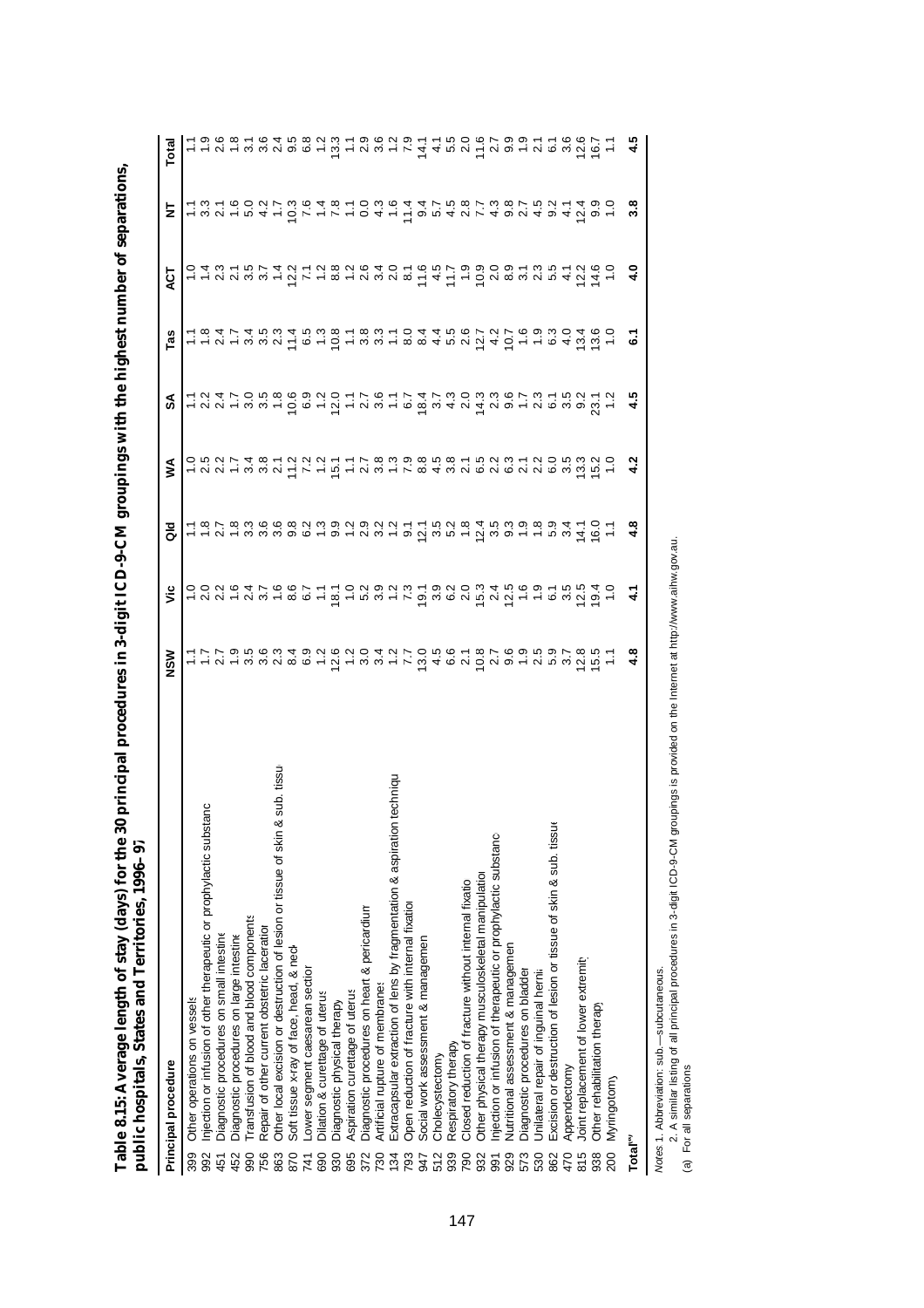Table 8.16: Average length of stay (days) for the 30 principal procedures in 3-digit ICD-9-CM groupings with the highest number of separations,<br>private hospitals, States and Territories, 1996–97 **Table 8.16: Average length of stay (days) for the 30 principal procedures in 3-digit ICD-9-CM groupings with the highest number of separations, private hospitals, States and Territories, 1996–97**

| Principal procedure                                                                    | <b>NSM</b> | $\ddot{\bar{z}}$                | $\frac{8}{3}$                                                        | ⋚                        | న్ట్                                                       | Tas                                            | ă       | W                | Total <sup>(a)</sup>  |
|----------------------------------------------------------------------------------------|------------|---------------------------------|----------------------------------------------------------------------|--------------------------|------------------------------------------------------------|------------------------------------------------|---------|------------------|-----------------------|
|                                                                                        |            |                                 |                                                                      |                          |                                                            |                                                |         |                  |                       |
| Diagnostic procedures on large intestine<br>452                                        |            |                                 |                                                                      | ო დ<br>                  |                                                            |                                                |         |                  |                       |
| Diagnostic procedures on small intestine<br>451                                        |            |                                 |                                                                      |                          |                                                            |                                                |         |                  |                       |
| tanc<br>njection or infusion of other therapeutic or prophylactic subsi-<br>992        |            |                                 |                                                                      |                          |                                                            |                                                |         |                  |                       |
| 1 techniqu<br>Extracapsular extraction of lens by fragmentation & aspiration<br>134    |            |                                 |                                                                      |                          |                                                            |                                                |         | didididi<br>CCCC |                       |
| Surgical removal of tooth<br>231                                                       |            |                                 | $\frac{2}{1}$ $\frac{1}{2}$                                          | $\frac{10000}{10000}$    |                                                            |                                                |         | n.a              |                       |
| Other operations on vessels<br>399                                                     |            |                                 |                                                                      |                          |                                                            |                                                |         | n.a              |                       |
| ocal excision or destruction of lesion or tissue of large intest<br>454                |            |                                 |                                                                      |                          |                                                            |                                                |         |                  |                       |
| sub. tissu<br>Other local excision or destruction of lesion or tissue of skin &<br>863 |            |                                 |                                                                      | $\overline{2}$ .         |                                                            |                                                |         |                  |                       |
| Aspiration curettage of uterus<br>695                                                  |            | けけはけののけおのけけけい 200のほうとうきっちょう 300 | $rac{6}{5}$ $rac{1}{5}$ $rac{1}{5}$ $rac{1}{5}$ $rac{1}{5}$          |                          | こうちこうこうこうかい                                                | はぁぅぃぃ ゖ゙゙゙ぃ゙゙ゖ゙ゖ゙ゖ゙ヷゟ゙ゖ゙ゖ゙ゖ゙ゖ゚ゖゖヸゕ゚゚゚゚゚゚゚ゖヸゖゖゕ |         |                  | 2 4 5 5 5 5 5 6 6 7 4 |
| Excision of semilunar cartilage of knee<br>806                                         |            |                                 |                                                                      |                          |                                                            |                                                |         |                  |                       |
| Diagnostic procedures on bladder<br>573                                                |            |                                 |                                                                      |                          |                                                            |                                                |         |                  |                       |
| Dilation & curettage of uterus<br>690                                                  |            |                                 |                                                                      |                          |                                                            |                                                |         |                  |                       |
| Other repair of joint of lower extremit<br>814                                         | بة<br>1    |                                 | $\ddot{ }$ :                                                         | $\frac{5}{1}$            |                                                            |                                                |         |                  | $\ddot{ }$            |
| Joint replacement of lower extremit<br>815                                             | 12.9       |                                 | $-2524$<br>$-2224$                                                   | $74.0$<br>$7.0$<br>$7.3$ | $-200$                                                     |                                                |         |                  | 13.2                  |
| <b>Myringotomy</b><br>200                                                              |            |                                 |                                                                      |                          |                                                            |                                                |         |                  |                       |
| Reproductive medicine procedures<br>698                                                |            |                                 |                                                                      |                          |                                                            |                                                |         |                  |                       |
| Jnilateral repair of inguinal hernia<br>530                                            | 25<br>2    |                                 |                                                                      | $\frac{5}{2}$            |                                                            |                                                |         |                  |                       |
| Cholecystectomy<br>512                                                                 |            |                                 |                                                                      |                          |                                                            |                                                |         |                  | 8.<br>8. N            |
| Diagnostic procedures on heart & pericardium<br>372                                    |            |                                 |                                                                      |                          | c g g g g g g g d c g g g g<br>c g g g g g g g g c g g g c |                                                |         |                  |                       |
| Lower segment caesarean section<br>741                                                 |            |                                 |                                                                      |                          |                                                            |                                                |         |                  | 7.8                   |
| Repair of other current obstetric laceration<br>756                                    | 54         |                                 | 5.4                                                                  | 5.0                      |                                                            |                                                |         |                  | 5.4                   |
| Diagnostic procedures on stomach<br>441                                                |            |                                 |                                                                      |                          |                                                            |                                                |         |                  |                       |
| erve:<br>ysis of adhesions & decompression of cranial & peripheral n<br>044            |            |                                 |                                                                      |                          |                                                            |                                                |         |                  |                       |
| Repair & plastic operations on the nose<br>218                                         |            |                                 |                                                                      | $10040$<br>$-100$        |                                                            |                                                |         |                  | $- - - 99$            |
| Other operations on spinal cord & spinal canal structures<br>039                       |            |                                 |                                                                      |                          |                                                            |                                                |         |                  |                       |
| Transfusion of blood & blood components<br>990                                         |            |                                 |                                                                      |                          |                                                            |                                                |         | n.a              |                       |
| Ligation & stripping of varicose veins<br>385                                          |            |                                 |                                                                      |                          |                                                            |                                                |         | n.a              | $\frac{3}{2}$         |
| ransurethral prostatectomy<br>602                                                      |            |                                 |                                                                      |                          |                                                            | $\frac{8}{6}$                                  | 5.9     | n.a              |                       |
| Excision or destruction of lesion or tissue of skin & sub. tissu<br>862                |            | 4.5                             |                                                                      |                          | $376$<br>$376$                                             |                                                |         | n.a              |                       |
| Other psychotherapy & counselling<br>944                                               |            | 4.8                             |                                                                      |                          |                                                            | ę                                              | فہ<br>خ | n.a              |                       |
| Total <sup>(b)</sup>                                                                   | 3.1        | 3.6                             | $\overline{\overline{\overline{}}\overline{\overline{\overline{}}}}$ | 3.5                      | 3.7                                                        | 3.6                                            | 3.6     | ة<br>C           | 3.5                   |
|                                                                                        |            |                                 |                                                                      |                          |                                                            |                                                |         |                  |                       |

Notes 1. Abbreviation: sub.-subcutaneous. *Notes:* 1. Abbreviation: sub.— subcutaneous.

Motes 1. Abbreviation: sub.—subcutaneous.<br>2. A similar listing of all principal procedures in 3-digit ICD-9-CM groupings is provided on the Internet at http://www.aihw.gov.au.<br>(a) Total includes Tas and ACT but not NT.<br>( 2. A similar listing of all principal procedures in 3-digit ICD-9-CM groupings is provided on the Internet at http://www.aihw.gov.au.

(a) Total includes Tas and ACT but not NT.

(b) For all separations.

n.a. not avalilable.

n.p. not published.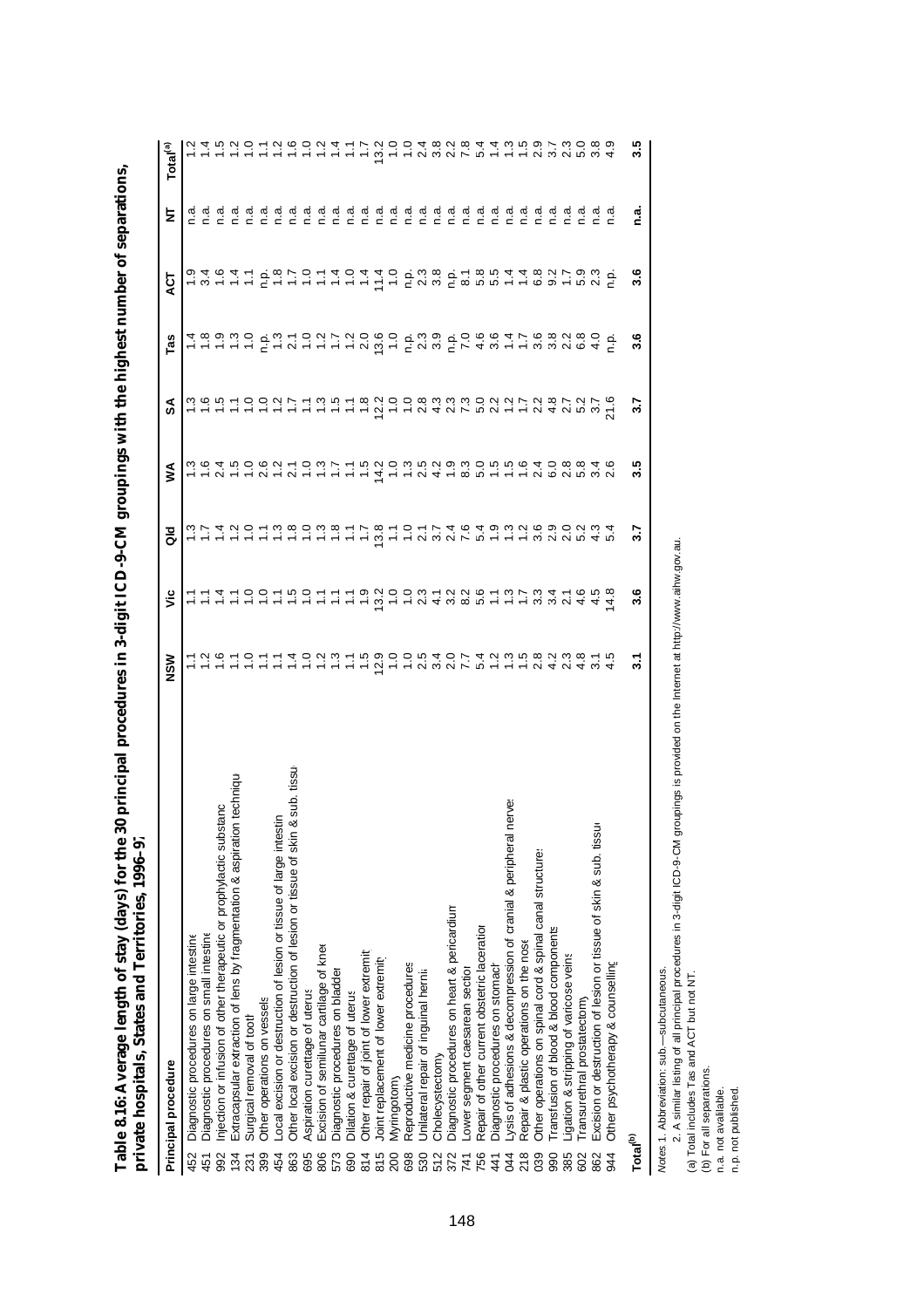| I                        |                     |
|--------------------------|---------------------|
|                          |                     |
|                          |                     |
|                          |                     |
|                          |                     |
|                          |                     |
|                          |                     |
|                          |                     |
|                          |                     |
| $\frac{1}{3}$            |                     |
|                          |                     |
|                          |                     |
|                          |                     |
|                          |                     |
|                          |                     |
|                          |                     |
|                          |                     |
|                          |                     |
|                          |                     |
| l<br>ċ                   | i<br>$\overline{1}$ |
| u manc<br>i              | ı<br>$\frac{1}{2}$  |
| i<br>I<br>Í<br>ĺ         | i<br>ׇ֚֘֡<br>Ì      |
| $\overline{\phantom{a}}$ | i                   |
| ı<br>こう                  | mun.all<br>I        |
|                          | j                   |
| Talalo<br>I              | Ī<br>i<br>ì<br>I    |

| Principal procedure                                                                           |                  | $\frac{1}{4}$ | $5 - 14$ | $15 - 24$ | $25 - 34$ | $35 - 44$ | 45–54                                                                                                                                                                                                                                                                                                                                                                                                                                                                                           | 55-64            | <b>Տ5–74</b> | 57                                                                                                                                                                                                                                  | Total <sup>(a)</sup>                   |
|-----------------------------------------------------------------------------------------------|------------------|---------------|----------|-----------|-----------|-----------|-------------------------------------------------------------------------------------------------------------------------------------------------------------------------------------------------------------------------------------------------------------------------------------------------------------------------------------------------------------------------------------------------------------------------------------------------------------------------------------------------|------------------|--------------|-------------------------------------------------------------------------------------------------------------------------------------------------------------------------------------------------------------------------------------|----------------------------------------|
| Other operations on vessels<br>399                                                            |                  |               |          |           |           |           |                                                                                                                                                                                                                                                                                                                                                                                                                                                                                                 |                  |              |                                                                                                                                                                                                                                     |                                        |
| stanc<br>Injection or infusion of other therapeutic or prophylactic sub<br>992                |                  |               |          |           |           |           |                                                                                                                                                                                                                                                                                                                                                                                                                                                                                                 |                  |              |                                                                                                                                                                                                                                     | 217,438<br>128,313<br>77,205<br>60,117 |
| Diagnostic procedures on small intestine<br>451                                               |                  |               |          |           |           |           |                                                                                                                                                                                                                                                                                                                                                                                                                                                                                                 |                  |              |                                                                                                                                                                                                                                     |                                        |
| Diagnostic procedures on large intestine<br>452                                               |                  |               |          |           |           |           |                                                                                                                                                                                                                                                                                                                                                                                                                                                                                                 |                  |              |                                                                                                                                                                                                                                     |                                        |
| sub. tissu<br>ఱ<br>Other local excision or destruction of lesion or tissue of skin<br>863     |                  |               |          |           |           |           |                                                                                                                                                                                                                                                                                                                                                                                                                                                                                                 |                  |              |                                                                                                                                                                                                                                     | 33,549                                 |
| Jnilateral repair of inguinal hernia<br>530                                                   |                  |               |          |           |           |           |                                                                                                                                                                                                                                                                                                                                                                                                                                                                                                 |                  |              |                                                                                                                                                                                                                                     |                                        |
| on techniqu<br>Extracapsular extraction of lens by fragmentation & aspirati<br>$\frac{34}{5}$ |                  |               |          |           |           |           |                                                                                                                                                                                                                                                                                                                                                                                                                                                                                                 |                  |              |                                                                                                                                                                                                                                     |                                        |
| Diagnostic procedures on heart & pericardium                                                  |                  |               |          |           |           |           |                                                                                                                                                                                                                                                                                                                                                                                                                                                                                                 |                  |              |                                                                                                                                                                                                                                     |                                        |
| Transfusion of blood & blood components<br>990                                                |                  |               |          |           |           |           |                                                                                                                                                                                                                                                                                                                                                                                                                                                                                                 |                  |              |                                                                                                                                                                                                                                     |                                        |
| Diagnostic procedures on bladder<br>573                                                       |                  |               |          |           |           |           | $\begin{array}{cccccccccccccc} \mathcal{R}\oplus\mathcal{R}\oplus\mathcal{R}\oplus\mathcal{R}\oplus\mathcal{R}\oplus\mathcal{R}\oplus\mathcal{R}\oplus\mathcal{R}\oplus\mathcal{R}\oplus\mathcal{R}\oplus\mathcal{R}\oplus\mathcal{R}\oplus\mathcal{R}\oplus\mathcal{R}\oplus\mathcal{R}\oplus\mathcal{R}\oplus\mathcal{R}\oplus\mathcal{R}\oplus\mathcal{R}\oplus\mathcal{R}\oplus\mathcal{R}\oplus\mathcal{R}\oplus\mathcal{R}\oplus\mathcal{R}\oplus\mathcal{R}\oplus\mathcal{R}\oplus\math$ |                  |              | לולו בית המונח בית המונח לה להיו בית להיו בית המונח להיו בית המונח להיו בית המונח להיו בית המונח להיו בית המונ<br>בית המונח להיו המונח להיו המונח להיו להיו המונח להיו המונח להיו המונח להיו המונח להיו המונח להיו המונח להיו ה<br> | 33<br>3337<br>3337<br>333729<br>333725 |
| Local excision or destruction of lesion or tissue of large intestin<br>454                    |                  |               |          |           |           |           |                                                                                                                                                                                                                                                                                                                                                                                                                                                                                                 |                  |              |                                                                                                                                                                                                                                     |                                        |
| Surgical removal of tooth<br>231                                                              |                  |               |          |           |           |           |                                                                                                                                                                                                                                                                                                                                                                                                                                                                                                 |                  |              |                                                                                                                                                                                                                                     | 22,835                                 |
| Soft tissue x-ray of face, head, & necl                                                       |                  |               |          |           |           |           |                                                                                                                                                                                                                                                                                                                                                                                                                                                                                                 |                  |              |                                                                                                                                                                                                                                     |                                        |
| Excision of semilunar cartilage of knee<br>806                                                |                  |               |          |           |           |           |                                                                                                                                                                                                                                                                                                                                                                                                                                                                                                 |                  |              |                                                                                                                                                                                                                                     |                                        |
| ransurethral prostatectomy<br>602                                                             |                  |               |          |           |           |           |                                                                                                                                                                                                                                                                                                                                                                                                                                                                                                 |                  |              |                                                                                                                                                                                                                                     |                                        |
| Myringotomy<br>200                                                                            |                  |               |          |           |           |           |                                                                                                                                                                                                                                                                                                                                                                                                                                                                                                 |                  |              |                                                                                                                                                                                                                                     |                                        |
| Open reduction of fracture with internal fixation<br>793                                      |                  |               |          |           |           |           |                                                                                                                                                                                                                                                                                                                                                                                                                                                                                                 |                  |              |                                                                                                                                                                                                                                     |                                        |
| Excision or destruction of lesion or tissue of skin & sub. tissue<br>862                      |                  |               |          |           |           |           |                                                                                                                                                                                                                                                                                                                                                                                                                                                                                                 |                  |              |                                                                                                                                                                                                                                     |                                        |
| Respiratory therapy<br>939                                                                    |                  |               |          |           |           |           |                                                                                                                                                                                                                                                                                                                                                                                                                                                                                                 |                  |              |                                                                                                                                                                                                                                     |                                        |
| Diagnostic physical therapy<br>930                                                            |                  |               |          |           |           |           |                                                                                                                                                                                                                                                                                                                                                                                                                                                                                                 |                  |              |                                                                                                                                                                                                                                     |                                        |
| Other repair of joint of lower extremit<br>814                                                |                  |               |          |           |           |           |                                                                                                                                                                                                                                                                                                                                                                                                                                                                                                 |                  |              |                                                                                                                                                                                                                                     |                                        |
| Closed reduction of fracture without internal fixation<br>790                                 |                  |               |          |           |           |           |                                                                                                                                                                                                                                                                                                                                                                                                                                                                                                 |                  |              |                                                                                                                                                                                                                                     |                                        |
| Joint replacement of lower extremit<br>815                                                    |                  |               |          |           |           |           |                                                                                                                                                                                                                                                                                                                                                                                                                                                                                                 |                  |              |                                                                                                                                                                                                                                     |                                        |
| Circumcision<br>640                                                                           |                  |               |          |           |           |           |                                                                                                                                                                                                                                                                                                                                                                                                                                                                                                 |                  |              |                                                                                                                                                                                                                                     |                                        |
| Vasectomy & ligation of vas deferens<br>637                                                   |                  |               |          |           |           |           |                                                                                                                                                                                                                                                                                                                                                                                                                                                                                                 |                  |              |                                                                                                                                                                                                                                     |                                        |
| Removal of implanted devices from bone<br>786                                                 |                  |               |          |           |           |           |                                                                                                                                                                                                                                                                                                                                                                                                                                                                                                 |                  |              |                                                                                                                                                                                                                                     |                                        |
| injection or infusion of therapeutic or prophylactic substance<br>991                         |                  |               |          |           |           |           |                                                                                                                                                                                                                                                                                                                                                                                                                                                                                                 |                  |              |                                                                                                                                                                                                                                     |                                        |
| Other physical therapy musculoskeletal manipulation<br>932                                    |                  |               |          |           |           |           |                                                                                                                                                                                                                                                                                                                                                                                                                                                                                                 |                  |              |                                                                                                                                                                                                                                     |                                        |
| Bypass anastomosis for heart revascularisation<br>361                                         |                  |               |          |           |           |           |                                                                                                                                                                                                                                                                                                                                                                                                                                                                                                 |                  |              |                                                                                                                                                                                                                                     |                                        |
| Appendectomy<br>470                                                                           |                  |               |          |           |           |           |                                                                                                                                                                                                                                                                                                                                                                                                                                                                                                 |                  |              |                                                                                                                                                                                                                                     |                                        |
| Other                                                                                         | 19,186<br>46,890 |               |          |           |           |           | 00,026<br>75,293                                                                                                                                                                                                                                                                                                                                                                                                                                                                                | 02,037<br>79,987 |              | 99,347<br>I17,18                                                                                                                                                                                                                    |                                        |
| No principal procedure or not reported                                                        |                  |               |          |           |           |           |                                                                                                                                                                                                                                                                                                                                                                                                                                                                                                 |                  | 110,63       |                                                                                                                                                                                                                                     |                                        |
| Total                                                                                         | 81,235           | 109,690       | 131,141  | 172,176   | 220,996   | 260,918   | 312,102                                                                                                                                                                                                                                                                                                                                                                                                                                                                                         | 348,372          | 451,282      | 348,438                                                                                                                                                                                                                             | 2,436,382                              |

Motes 1. Abbreviation: sub.—subcutaneous.<br>2. A similar listing of all principal procedures in 3-digit ICD-9-CM groupings is provided on the Internet at http://www.aihw.gov.au.<br>(a) Indudes separations for which age was not 2. A similar listing of all principal procedures in 3-digit ICD-9-CM groupings is provided on the Internet at http://www.aihw.gov.au. *Notes:* 1. Abbreviation: sub.— subcutaneous.

(a) Includes separations for which age was not reported.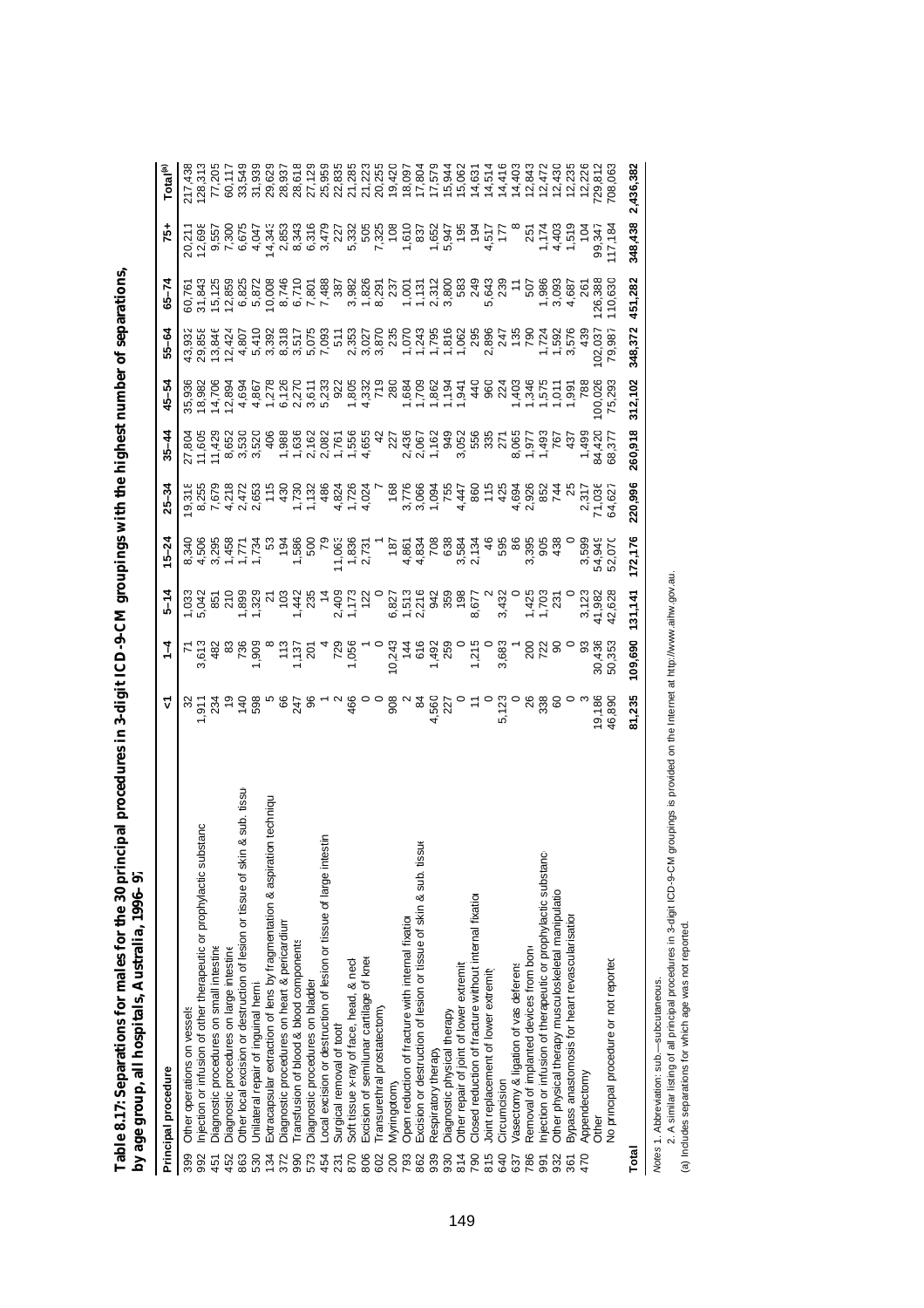| l                                                |                  |
|--------------------------------------------------|------------------|
|                                                  |                  |
| י<br>ג<br>$\vdots$<br>-<br>-<br>-<br>-<br>I<br>í |                  |
| ׇ֚֘֡<br>l<br>į<br>ĺ                              |                  |
| j                                                | l                |
| ׇ֚֘֡<br>١<br>ı<br>ı                              | ŗ<br>i<br>i<br>j |

| ,     | ì<br>o<br>Q                                                                        |                         |                 |                   |                       |                 |           |                |         |                  |                         |                      |
|-------|------------------------------------------------------------------------------------|-------------------------|-----------------|-------------------|-----------------------|-----------------|-----------|----------------|---------|------------------|-------------------------|----------------------|
|       | Principal procedure                                                                | ᡪ                       | $\frac{1}{4}$   | $5 - 14$          | $15 - 24$             | $25 - 34$       | $35 - 44$ | 45–54          | 55-64   | 4<br>$-5-7$      | $75+$                   | Total <sup>(a)</sup> |
| 399   | Other operations on vessels                                                        |                         |                 |                   |                       | 13,361          | 19,863    | 25,542         | 39,180  | 52,425           | 14,447                  | 168,899              |
| 992   | Injection or infusion of other therapeutic or prophylactic substanc                | 1,392                   | 55<br>365<br>۸i | 387<br>236        | 3,637<br>3,944        | 6,744           | 15,396    | 27,778         | 26,417  | 24,142           |                         | 123,206              |
| 451   | Diagnostic procedures on small intestine                                           | 157                     | 290<br>39       | $\overline{51}$   | $3,901$<br>$2,428$    | 6,974           | 11,987    | 16,605         | 15,079  | 15,556<br>14,988 | 10,192<br>12,327        | 83,607               |
| 452   | Diagnostic procedures on large intestine                                           |                         |                 | 208               |                       | 5,588           | 11,22     | 16,813         | 15,069  |                  | 9,492                   | 75,860               |
| 756   | Repair of other current obstetric laceration                                       |                         |                 |                   | 11,77                 | 34,657          | 7,596     | <u>년</u>       |         |                  |                         | 54,081               |
| 695   | Aspiration curettage of uterus                                                     |                         |                 | ಇ ಇ ಸ             | 19,023                | 23,182          | 10,24     | 270            |         |                  |                         | 52,873               |
| 690   | Dilation & curettage of uterus                                                     |                         |                 |                   | 6,984<br>7,457        | 16,035          | 12,909    | 10,324         | 3,669   | 1,749            | 747                     | 52,449               |
| 741   | Lower segment caesarean section                                                    |                         |                 |                   |                       | 30,947          | 9,750     |                |         |                  |                         | 48,244               |
| 134   | Extracapsular extraction of lens by fragmentation & aspiration techniqu            |                         |                 | $\hat{r}$         | 43                    | $\frac{104}{5}$ | 323       |                | 3,687   | 14,272           | 26,162                  | 45,761               |
| 231   | Surgical removal of tooth                                                          |                         | 639             | 2,960             | 20,77                 | 7,321           | 2,098     | 1,146<br>1,018 | 504     | 335              | 260                     | 35,910               |
| 730   | Artificial rupture of membranes                                                    |                         |                 | $\frac{5}{2}$     | 8,770                 | 19,275          | 3,861     | $\frac{5}{1}$  |         |                  |                         | 31,936               |
| 863   | sub. tissu<br>ఱ<br>Other local excision or destruction of lesion or tissue of skin | 157                     | 846             | 2,325             | 2,286                 | 3,137<br>4,502  | 4,269     | 4,697          | 3,830   | 4,462            | 5,775<br>2,150<br>8,517 | 31,784               |
| 512   | Cholecystectomy                                                                    | $\sim$                  | ო               | Ŗ,                |                       |                 | 5,186     | 5,800          | 5,081   |                  |                         | 28,618               |
| 990   | Transfusion of blood & blood components                                            | 216                     | 382             | 1,042<br>271      | 1,829<br>1,618<br>793 | 1,466           | 1,540     | 2,110          | 2,567   | 4,011<br>4,787   |                         | 24,245               |
| 930   | Diagnostic physical therapy                                                        | 155                     | 222             |                   |                       | 1,466           | 1,097     | 1,227          | 1,684   | 4,066            | 10,716                  | 21,697               |
| 673   | Other excision or destruction of lesion or tissue of cervi.                        |                         |                 |                   | 4,771                 | 7,335           | 4,844     | 3,032          | 1,123   | 461              | $\frac{1}{2}$           | 21,694               |
| 454   | Local excision or destruction of lesion or tissue of large intestin                |                         |                 | ଧ                 | $\frac{1}{2}$         | 452             | 1,713     | 3,982          | 5,219   | 5,625            | 3,135                   | 20,269               |
| 852   | Excision or destruction of breast tissue                                           |                         |                 | 55                | 1,131                 | 2,613           | 4,583     | 5,353          | 3,119   | 2,240            | 1,161                   | 20,261               |
| 698   | Reproductive medicine procedures                                                   | $\circ$ $\land$ $\circ$ |                 |                   | 415                   | 10,178          | 9,362     | 293            |         |                  |                         | 20,257               |
| 815   | Joint replacement of lower extremity                                               |                         |                 | $\mathbf{\Omega}$ | $\frac{8}{2}$         | 122             | 305       | 1,075          | 2,828   | 7,012            | 8,815                   | 20,186               |
| 734   | Medical induction of labour                                                        |                         | $\circ$         |                   | 4,848                 | 11,900          | 2,632     | بہ<br>پ        |         |                  |                         | 19,400               |
| 684   | Total abdominal hysterectomy                                                       |                         |                 | $\sim$            | ೫                     | 1,585           | 6,866     | 7,023          | 1,499   | 867              | 490                     | 18,365               |
| 870   | Soft tissue x-ray of face, head, & necl                                            | 309                     | 690             | 665               | 1,012                 | 1,093           | 1,213     | 1,368          | 1,536   | 3,227            | 7,172                   | 18,285               |
| 932   | Other physical therapy musculoskeletal manipulation                                | 57                      | $\mathfrak{A}$  | 174               | 492                   | 954             | 936       | 1,054          | 1,410   | 3,366            | 9,173                   | 17,700               |
| 736   | Episiotomy                                                                         |                         |                 |                   | 3,800<br>517          | 10,780          | 2,349     |                |         |                  |                         | 16,945               |
| 573   | Diagnostic procedures on bladder                                                   | $\overline{a}$          | $\frac{83}{2}$  | 273               |                       | 1,075           | 2,093     | 2,720          | 2,884   | 3,765            | 2,863                   | 16,413               |
| 542   | Diagnostic procedures of abdominal regior                                          | ო<br>320                |                 | 112               | 3,647                 | 6,444           | 4,095     | 1,300          | 348     | 276              | 164                     | 16,389               |
| 947   | Social work assessment & managemen                                                 |                         | 176             | 194               | 1,688                 | 2,052           | 1,375     | 87             | 848     | 1,878            | 5,970                   | 15,378               |
| 685   | Vaginal hysterectomy                                                               |                         |                 |                   |                       | 1,253           | 4,898     | 4,463          | 1,722   | 1,779            | 1,014                   | 15,157               |
| 662   | ğί<br>Bilateral endoscopic destruction or occlusion of fallopian tub               |                         |                 |                   | 462                   | 6,832           | 6,864     | 386            |         |                  |                         | 14,545               |
|       | Other                                                                              | 17,078                  | 30,939          | 49,606            | 77,959                | 29,591          | 119,052   | 120,66         | 102,361 | 120,711          | 128,518                 | 896,478              |
|       | No principal procedure or not reported                                             | 37,181                  | 35,595          | 30,937            | 100,316               | 50,093          | 91,391    | 75,299         | 68,157  | 94,373           | 159,495                 | 842,854              |
| Total |                                                                                    | 57,096                  | 73,126          | 94,510            | 296,519               | 519,111         | 381,909   | 342,348        | 309,829 | 386,374          | 428,880                 | 2,889,746            |
|       |                                                                                    |                         |                 |                   |                       |                 |           |                |         |                  |                         |                      |

*Notes:* 1. Abbreviation: sub.— subcutaneous.

Mdes 1. Abbreviation: sub.—subcutaneous.<br>2. A similar listing of all principal procedures in 3-digit ICD-9-CM groupings is provided on the Internet at http://www.aihw.gov.au.<br>(a) Includes separations for which age was not 2. A similar listing of all principal procedures in 3-digit ICD-9-CM groupings is provided on the Internet at http://www.aihw.gov.au. (a) Includes separations for which age was not reported.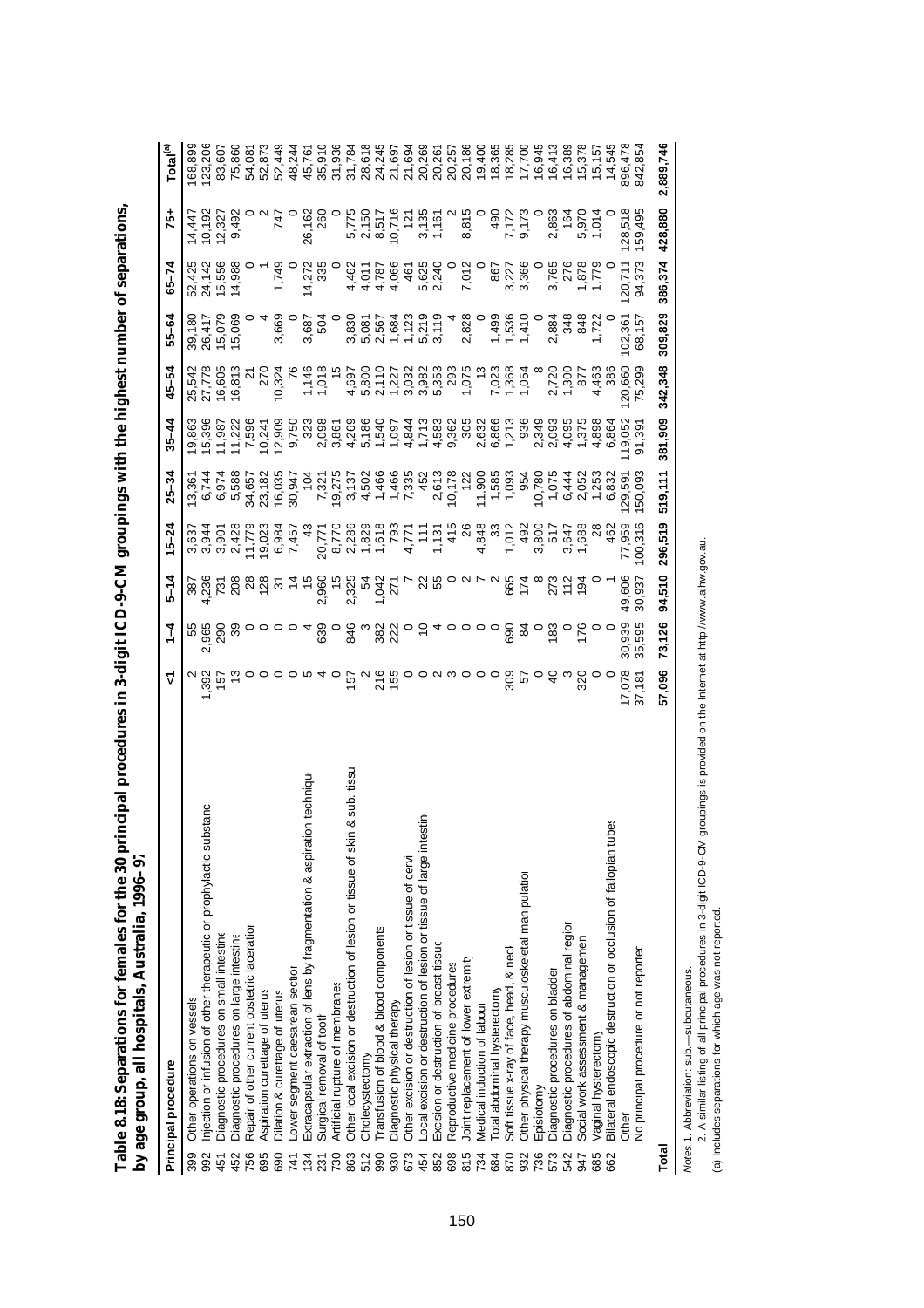|             | Principal procedure                                                                                             | NSM                                                                                                                                                                                                                                                                                                                                                                                                                    | ئ                                              | る                                                                                                                                             | ≸ | వ్                                                                                                                                                                                                                                   | Tas                                                                                                                                                                                                                                                                        | 5                                                   | ₹ | Total       |
|-------------|-----------------------------------------------------------------------------------------------------------------|------------------------------------------------------------------------------------------------------------------------------------------------------------------------------------------------------------------------------------------------------------------------------------------------------------------------------------------------------------------------------------------------------------------------|------------------------------------------------|-----------------------------------------------------------------------------------------------------------------------------------------------|---|--------------------------------------------------------------------------------------------------------------------------------------------------------------------------------------------------------------------------------------|----------------------------------------------------------------------------------------------------------------------------------------------------------------------------------------------------------------------------------------------------------------------------|-----------------------------------------------------|---|-------------|
| 010-029     | Op. on skull, brain & cerebral meninges                                                                         |                                                                                                                                                                                                                                                                                                                                                                                                                        |                                                |                                                                                                                                               |   |                                                                                                                                                                                                                                      |                                                                                                                                                                                                                                                                            |                                                     |   |             |
| 030-039     | Op. on spinal cord & spinal canal structures                                                                    |                                                                                                                                                                                                                                                                                                                                                                                                                        |                                                |                                                                                                                                               |   |                                                                                                                                                                                                                                      |                                                                                                                                                                                                                                                                            |                                                     |   |             |
| 040-059     |                                                                                                                 | $\begin{array}{l} 4\ \textrm{ } \textrm{ } \textrm{ } \textrm{ } \textrm{ } \textrm{ } \textrm{ } \textrm{ } \textrm{ } \textrm{ } \textrm{ } \textrm{ } \textrm{ } \textrm{ } \textrm{ } \textrm{ } \textrm{ } \textrm{ } \textrm{ } \textrm{ } \textrm{ } \textrm{ } \textrm{ } \textrm{ } \textrm{ } \textrm{ } \textrm{ } \textrm{ } \textrm{ } \textrm{ } \textrm{ } \textrm{ } \textrm{ } \textrm{ } \textrm{ }$ | 3,066<br>16,7277<br>16,275<br>10,736<br>10,736 | ι Ξα το Θανουν τη συντιτια της πωρείας της πρ<br>προκατορούντας της προσατιστιστού τους τους<br>προκατορούντας προσαπολείας τους προσαπολείας |   | cod wr - cod - curva vood drie Langur-4<br>Stock Scheen - curva cod - cod - curva cod - curva cod - curva cod - curva<br>Stock Cod - curva cod - curva cod - curva cod - curva cod - curva cod - curva cod - curva cod - curva cod - | $\begin{array}{l} 0.65 & 0.75 & 0.75 & 0.75 & 0.75 & 0.75 & 0.75 & 0.75 & 0.75 & 0.75 & 0.75 & 0.75 & 0.75 & 0.75 & 0.75 & 0.75 & 0.75 & 0.75 & 0.75 & 0.75 & 0.75 & 0.75 & 0.75 & 0.75 & 0.75 & 0.75 & 0.75 & 0.75 & 0.75 & 0.75 & 0.75 & 0.75 & 0.75 & 0.75 & 0.75 & 0.$ |                                                     |   |             |
| 060-079     | Op. on cranial, peripheral, sympathetic nerves, ganglia<br>Op. on thyroid, parathyroid & other endocrine glands |                                                                                                                                                                                                                                                                                                                                                                                                                        |                                                |                                                                                                                                               |   |                                                                                                                                                                                                                                      |                                                                                                                                                                                                                                                                            |                                                     |   |             |
| $080 - 129$ | 140-169 Op. on the eye (excluding lens                                                                          |                                                                                                                                                                                                                                                                                                                                                                                                                        |                                                |                                                                                                                                               |   |                                                                                                                                                                                                                                      |                                                                                                                                                                                                                                                                            |                                                     |   |             |
| $130 - 139$ | Op. on lens                                                                                                     |                                                                                                                                                                                                                                                                                                                                                                                                                        | 22,280                                         |                                                                                                                                               |   |                                                                                                                                                                                                                                      |                                                                                                                                                                                                                                                                            |                                                     |   |             |
| $180 - 189$ | Op. on external ear                                                                                             |                                                                                                                                                                                                                                                                                                                                                                                                                        |                                                |                                                                                                                                               |   |                                                                                                                                                                                                                                      |                                                                                                                                                                                                                                                                            |                                                     |   |             |
| 190-209     | Reconstructive & other op. on middle & inner ear                                                                |                                                                                                                                                                                                                                                                                                                                                                                                                        |                                                |                                                                                                                                               |   |                                                                                                                                                                                                                                      |                                                                                                                                                                                                                                                                            |                                                     |   |             |
| $210 - 229$ | Op. on nose & nasal sinuses                                                                                     |                                                                                                                                                                                                                                                                                                                                                                                                                        |                                                |                                                                                                                                               |   |                                                                                                                                                                                                                                      |                                                                                                                                                                                                                                                                            |                                                     |   |             |
| $230 - 249$ | Operations on teeth, gums & alveoli                                                                             |                                                                                                                                                                                                                                                                                                                                                                                                                        |                                                |                                                                                                                                               |   |                                                                                                                                                                                                                                      |                                                                                                                                                                                                                                                                            |                                                     |   |             |
| 250-269     | p. on tongue, salivary glands & ducts                                                                           |                                                                                                                                                                                                                                                                                                                                                                                                                        |                                                |                                                                                                                                               |   |                                                                                                                                                                                                                                      |                                                                                                                                                                                                                                                                            |                                                     |   |             |
| 270-279     | Other operations on mouth & face                                                                                |                                                                                                                                                                                                                                                                                                                                                                                                                        |                                                |                                                                                                                                               |   |                                                                                                                                                                                                                                      |                                                                                                                                                                                                                                                                            |                                                     |   |             |
| 280-299     | p. on tonsils, adenoids & pharynx                                                                               |                                                                                                                                                                                                                                                                                                                                                                                                                        |                                                |                                                                                                                                               |   |                                                                                                                                                                                                                                      |                                                                                                                                                                                                                                                                            |                                                     |   |             |
| $300 - 319$ | Op. on larynx & trachea                                                                                         |                                                                                                                                                                                                                                                                                                                                                                                                                        |                                                |                                                                                                                                               |   |                                                                                                                                                                                                                                      |                                                                                                                                                                                                                                                                            |                                                     |   |             |
| $320 - 339$ | Op. on lung & bronchus                                                                                          |                                                                                                                                                                                                                                                                                                                                                                                                                        |                                                |                                                                                                                                               |   |                                                                                                                                                                                                                                      |                                                                                                                                                                                                                                                                            |                                                     |   |             |
| 340-349     | pp. on chest wall, pleura, mediastinum & diaphragm                                                              |                                                                                                                                                                                                                                                                                                                                                                                                                        |                                                |                                                                                                                                               |   |                                                                                                                                                                                                                                      |                                                                                                                                                                                                                                                                            |                                                     |   |             |
| 350-359     | p. on valves & septa of heart                                                                                   |                                                                                                                                                                                                                                                                                                                                                                                                                        |                                                |                                                                                                                                               |   |                                                                                                                                                                                                                                      |                                                                                                                                                                                                                                                                            |                                                     |   |             |
| 360-369     | p. on vessels of heart                                                                                          |                                                                                                                                                                                                                                                                                                                                                                                                                        |                                                |                                                                                                                                               |   |                                                                                                                                                                                                                                      |                                                                                                                                                                                                                                                                            |                                                     |   |             |
| 370-379     | Other op. on heart & pericardium                                                                                |                                                                                                                                                                                                                                                                                                                                                                                                                        |                                                |                                                                                                                                               |   |                                                                                                                                                                                                                                      |                                                                                                                                                                                                                                                                            |                                                     |   |             |
| 380-389     | ncision, excision & occlusion of vessels                                                                        |                                                                                                                                                                                                                                                                                                                                                                                                                        |                                                |                                                                                                                                               |   |                                                                                                                                                                                                                                      |                                                                                                                                                                                                                                                                            |                                                     |   |             |
| 390-399     | Other op. on vessels                                                                                            |                                                                                                                                                                                                                                                                                                                                                                                                                        |                                                |                                                                                                                                               |   |                                                                                                                                                                                                                                      |                                                                                                                                                                                                                                                                            |                                                     |   |             |
| $400 - 419$ | Op. on the haemic & lymphatic system                                                                            |                                                                                                                                                                                                                                                                                                                                                                                                                        |                                                |                                                                                                                                               |   |                                                                                                                                                                                                                                      |                                                                                                                                                                                                                                                                            |                                                     |   |             |
| 420-429     | Op. on oesophagus                                                                                               |                                                                                                                                                                                                                                                                                                                                                                                                                        |                                                |                                                                                                                                               |   |                                                                                                                                                                                                                                      |                                                                                                                                                                                                                                                                            |                                                     |   |             |
| 430-449     | Op. on stomach                                                                                                  |                                                                                                                                                                                                                                                                                                                                                                                                                        |                                                |                                                                                                                                               |   |                                                                                                                                                                                                                                      |                                                                                                                                                                                                                                                                            |                                                     |   |             |
| 450-459     | ncision, excision & anastomosis of intestine                                                                    |                                                                                                                                                                                                                                                                                                                                                                                                                        |                                                |                                                                                                                                               |   |                                                                                                                                                                                                                                      |                                                                                                                                                                                                                                                                            |                                                     |   |             |
| 460-469     | Other op. on intestine                                                                                          |                                                                                                                                                                                                                                                                                                                                                                                                                        |                                                |                                                                                                                                               |   |                                                                                                                                                                                                                                      |                                                                                                                                                                                                                                                                            |                                                     |   |             |
| 470-479     | Op. on appendix                                                                                                 |                                                                                                                                                                                                                                                                                                                                                                                                                        |                                                |                                                                                                                                               |   |                                                                                                                                                                                                                                      |                                                                                                                                                                                                                                                                            | 425                                                 |   |             |
| 480-499     | anus<br>Op. on rectum, rectosigmoid, perirectal tissue &                                                        |                                                                                                                                                                                                                                                                                                                                                                                                                        |                                                |                                                                                                                                               |   |                                                                                                                                                                                                                                      |                                                                                                                                                                                                                                                                            |                                                     |   |             |
| $500 - 529$ | p. on liver, gallbladder, biliary tract & pancreas                                                              |                                                                                                                                                                                                                                                                                                                                                                                                                        | 14,040                                         |                                                                                                                                               |   |                                                                                                                                                                                                                                      |                                                                                                                                                                                                                                                                            |                                                     |   |             |
| 530-539     | Repair of hernia                                                                                                |                                                                                                                                                                                                                                                                                                                                                                                                                        |                                                |                                                                                                                                               |   |                                                                                                                                                                                                                                      |                                                                                                                                                                                                                                                                            |                                                     |   |             |
| 540-549     | Other op. on abdominal region                                                                                   |                                                                                                                                                                                                                                                                                                                                                                                                                        | 003<br>003<br>003<br>003<br>003<br>003         |                                                                                                                                               |   |                                                                                                                                                                                                                                      |                                                                                                                                                                                                                                                                            | $1,184$<br>$1,094$<br>$1,184$<br>$1,094$<br>$1,025$ |   |             |
| 550-559     | Op. on kidney                                                                                                   |                                                                                                                                                                                                                                                                                                                                                                                                                        |                                                |                                                                                                                                               |   |                                                                                                                                                                                                                                      |                                                                                                                                                                                                                                                                            |                                                     |   |             |
| 560-599     | Op. on the urinary bladder & other urinary tract                                                                |                                                                                                                                                                                                                                                                                                                                                                                                                        |                                                |                                                                                                                                               |   |                                                                                                                                                                                                                                      |                                                                                                                                                                                                                                                                            |                                                     |   |             |
|             |                                                                                                                 |                                                                                                                                                                                                                                                                                                                                                                                                                        |                                                |                                                                                                                                               |   |                                                                                                                                                                                                                                      |                                                                                                                                                                                                                                                                            |                                                     |   | (continued) |

| ļ<br>ī                                                                                                                                                               |
|----------------------------------------------------------------------------------------------------------------------------------------------------------------------|
|                                                                                                                                                                      |
|                                                                                                                                                                      |
|                                                                                                                                                                      |
|                                                                                                                                                                      |
|                                                                                                                                                                      |
|                                                                                                                                                                      |
|                                                                                                                                                                      |
|                                                                                                                                                                      |
| ֚                                                                                                                                                                    |
| $\frac{1}{2}$                                                                                                                                                        |
|                                                                                                                                                                      |
|                                                                                                                                                                      |
| ֖֖֖֖֖֖֪ׅׅ֪ׅ֖֧ׅ֪ׅ֖֧ׅ֪֪ׅ֪֧ׅ֧֚֚֚֚֚֚֚֚֚֚֚֚֚֚֚֚֚֚֚֚֚֡֝֝֝֝֓֞֓֞֬֝֬֓֞֝֬                                                                                                      |
| ֚֓<br>$\overline{\phantom{a}}$<br>ׇׇׇ֘֝֝<br>֡֡֡֡֡֡<br>and the state of the state of the state of the state of the state of the state of the state of the state of th |
| $\overline{\phantom{a}}$<br>ׇ֚֘֝֝֬<br>֖֖֖֧ׅ֖֖֧֪ׅ֖֧֚֚֚֚֚֚֚֚֚֚֚֚֚֚֚֚֚֚֚֚֚֚֚֚֡֝֝֝֝֝֝֝֝֝֝֝                                                                               |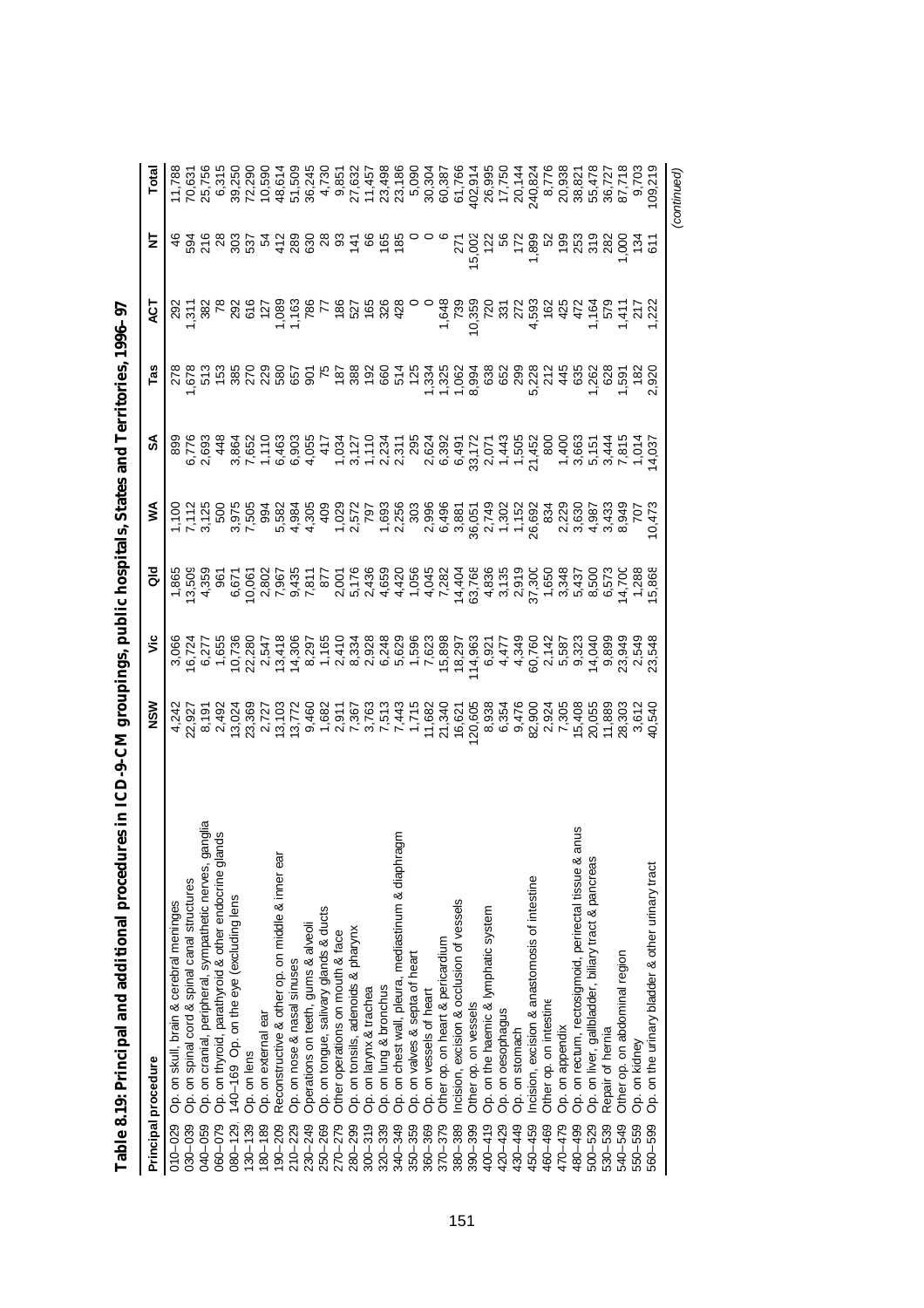|             | Principal procedure                                      | MSN                                                                                                                                                                                                                                                                                                                                                                                                                                                                                                                 | ۶Ë                                              | ă                                                                                                                                                                                                                                                                                                                                                                                                                                                                                                                                                                                                                                                                                         | ⋚                                                                                                                                                                                                                                    | ઙే      | Tas     | ā                                                                                                                                                                                                                                                                                                                                                                                                                                 | Ξ                 | Total     |
|-------------|----------------------------------------------------------|---------------------------------------------------------------------------------------------------------------------------------------------------------------------------------------------------------------------------------------------------------------------------------------------------------------------------------------------------------------------------------------------------------------------------------------------------------------------------------------------------------------------|-------------------------------------------------|-------------------------------------------------------------------------------------------------------------------------------------------------------------------------------------------------------------------------------------------------------------------------------------------------------------------------------------------------------------------------------------------------------------------------------------------------------------------------------------------------------------------------------------------------------------------------------------------------------------------------------------------------------------------------------------------|--------------------------------------------------------------------------------------------------------------------------------------------------------------------------------------------------------------------------------------|---------|---------|-----------------------------------------------------------------------------------------------------------------------------------------------------------------------------------------------------------------------------------------------------------------------------------------------------------------------------------------------------------------------------------------------------------------------------------|-------------------|-----------|
| 600-609     | Op. on prostate & seminal vesicles                       |                                                                                                                                                                                                                                                                                                                                                                                                                                                                                                                     |                                                 |                                                                                                                                                                                                                                                                                                                                                                                                                                                                                                                                                                                                                                                                                           |                                                                                                                                                                                                                                      | 1,483   |         |                                                                                                                                                                                                                                                                                                                                                                                                                                   |                   |           |
| 610-629     | Op. on scrotum, tunica vaginalis & testes                |                                                                                                                                                                                                                                                                                                                                                                                                                                                                                                                     |                                                 |                                                                                                                                                                                                                                                                                                                                                                                                                                                                                                                                                                                                                                                                                           |                                                                                                                                                                                                                                      |         |         |                                                                                                                                                                                                                                                                                                                                                                                                                                   | 3 g<br>8 g<br>8 x |           |
| 630-639     | Op. on spermatic cord, epididymis & vas deferens         |                                                                                                                                                                                                                                                                                                                                                                                                                                                                                                                     |                                                 |                                                                                                                                                                                                                                                                                                                                                                                                                                                                                                                                                                                                                                                                                           |                                                                                                                                                                                                                                      |         |         |                                                                                                                                                                                                                                                                                                                                                                                                                                   |                   |           |
| 640-649     | Op. on penis                                             |                                                                                                                                                                                                                                                                                                                                                                                                                                                                                                                     |                                                 |                                                                                                                                                                                                                                                                                                                                                                                                                                                                                                                                                                                                                                                                                           |                                                                                                                                                                                                                                      |         |         |                                                                                                                                                                                                                                                                                                                                                                                                                                   |                   |           |
| 650-669     | Op. on ovary & fallopian tubes                           |                                                                                                                                                                                                                                                                                                                                                                                                                                                                                                                     |                                                 |                                                                                                                                                                                                                                                                                                                                                                                                                                                                                                                                                                                                                                                                                           |                                                                                                                                                                                                                                      |         |         |                                                                                                                                                                                                                                                                                                                                                                                                                                   |                   |           |
| 670-676     | Op. on cervix                                            |                                                                                                                                                                                                                                                                                                                                                                                                                                                                                                                     |                                                 |                                                                                                                                                                                                                                                                                                                                                                                                                                                                                                                                                                                                                                                                                           |                                                                                                                                                                                                                                      |         |         |                                                                                                                                                                                                                                                                                                                                                                                                                                   |                   |           |
| 680-689     | Other incision & excision of uterus                      |                                                                                                                                                                                                                                                                                                                                                                                                                                                                                                                     |                                                 |                                                                                                                                                                                                                                                                                                                                                                                                                                                                                                                                                                                                                                                                                           |                                                                                                                                                                                                                                      |         |         |                                                                                                                                                                                                                                                                                                                                                                                                                                   |                   |           |
| 690-699     | Other op. on uterus & supporting structures              |                                                                                                                                                                                                                                                                                                                                                                                                                                                                                                                     |                                                 |                                                                                                                                                                                                                                                                                                                                                                                                                                                                                                                                                                                                                                                                                           |                                                                                                                                                                                                                                      |         |         |                                                                                                                                                                                                                                                                                                                                                                                                                                   |                   |           |
| $700 - 719$ | Op. on vagina, cul-de-sac, vulva & perineun              |                                                                                                                                                                                                                                                                                                                                                                                                                                                                                                                     |                                                 |                                                                                                                                                                                                                                                                                                                                                                                                                                                                                                                                                                                                                                                                                           |                                                                                                                                                                                                                                      |         |         |                                                                                                                                                                                                                                                                                                                                                                                                                                   |                   |           |
| $720 - 729$ | Forceps, vacuum & breech delivery                        |                                                                                                                                                                                                                                                                                                                                                                                                                                                                                                                     |                                                 |                                                                                                                                                                                                                                                                                                                                                                                                                                                                                                                                                                                                                                                                                           |                                                                                                                                                                                                                                      |         |         |                                                                                                                                                                                                                                                                                                                                                                                                                                   |                   |           |
| $730 - 739$ | Other procedures inducing or assisting delivery          |                                                                                                                                                                                                                                                                                                                                                                                                                                                                                                                     |                                                 |                                                                                                                                                                                                                                                                                                                                                                                                                                                                                                                                                                                                                                                                                           |                                                                                                                                                                                                                                      |         |         |                                                                                                                                                                                                                                                                                                                                                                                                                                   |                   |           |
| 740-749     | Caesarean section & removal of foetus                    |                                                                                                                                                                                                                                                                                                                                                                                                                                                                                                                     |                                                 |                                                                                                                                                                                                                                                                                                                                                                                                                                                                                                                                                                                                                                                                                           |                                                                                                                                                                                                                                      |         |         |                                                                                                                                                                                                                                                                                                                                                                                                                                   |                   |           |
| 750-759     | Other obstetric operations                               |                                                                                                                                                                                                                                                                                                                                                                                                                                                                                                                     |                                                 |                                                                                                                                                                                                                                                                                                                                                                                                                                                                                                                                                                                                                                                                                           |                                                                                                                                                                                                                                      |         |         |                                                                                                                                                                                                                                                                                                                                                                                                                                   |                   |           |
| 760-769     | Op. on facial bones & joints                             |                                                                                                                                                                                                                                                                                                                                                                                                                                                                                                                     |                                                 |                                                                                                                                                                                                                                                                                                                                                                                                                                                                                                                                                                                                                                                                                           |                                                                                                                                                                                                                                      |         |         |                                                                                                                                                                                                                                                                                                                                                                                                                                   |                   |           |
| 770-789     | Op. on bones, except facial bone                         |                                                                                                                                                                                                                                                                                                                                                                                                                                                                                                                     |                                                 |                                                                                                                                                                                                                                                                                                                                                                                                                                                                                                                                                                                                                                                                                           |                                                                                                                                                                                                                                      |         |         |                                                                                                                                                                                                                                                                                                                                                                                                                                   |                   |           |
| 790-799     | Reduction of fracture & dislocation                      |                                                                                                                                                                                                                                                                                                                                                                                                                                                                                                                     |                                                 |                                                                                                                                                                                                                                                                                                                                                                                                                                                                                                                                                                                                                                                                                           |                                                                                                                                                                                                                                      |         |         |                                                                                                                                                                                                                                                                                                                                                                                                                                   |                   |           |
| 800-809     | Incision & excision of joint structures                  |                                                                                                                                                                                                                                                                                                                                                                                                                                                                                                                     |                                                 |                                                                                                                                                                                                                                                                                                                                                                                                                                                                                                                                                                                                                                                                                           |                                                                                                                                                                                                                                      |         |         |                                                                                                                                                                                                                                                                                                                                                                                                                                   |                   |           |
| 810-819     | Repair & plastic op. on joint structures                 |                                                                                                                                                                                                                                                                                                                                                                                                                                                                                                                     |                                                 |                                                                                                                                                                                                                                                                                                                                                                                                                                                                                                                                                                                                                                                                                           |                                                                                                                                                                                                                                      |         |         |                                                                                                                                                                                                                                                                                                                                                                                                                                   |                   |           |
| 820-839     | Op. on muscle, tendon, fascia & bursa                    |                                                                                                                                                                                                                                                                                                                                                                                                                                                                                                                     |                                                 |                                                                                                                                                                                                                                                                                                                                                                                                                                                                                                                                                                                                                                                                                           |                                                                                                                                                                                                                                      |         |         |                                                                                                                                                                                                                                                                                                                                                                                                                                   |                   |           |
| 840-849     | Other procedures on musculoskeletal system               |                                                                                                                                                                                                                                                                                                                                                                                                                                                                                                                     |                                                 |                                                                                                                                                                                                                                                                                                                                                                                                                                                                                                                                                                                                                                                                                           |                                                                                                                                                                                                                                      |         |         |                                                                                                                                                                                                                                                                                                                                                                                                                                   |                   |           |
| 850-859     | Op. on the breast                                        |                                                                                                                                                                                                                                                                                                                                                                                                                                                                                                                     |                                                 |                                                                                                                                                                                                                                                                                                                                                                                                                                                                                                                                                                                                                                                                                           |                                                                                                                                                                                                                                      |         |         |                                                                                                                                                                                                                                                                                                                                                                                                                                   |                   |           |
| 860-869     | Op. on skin & subcutaneous tissue                        |                                                                                                                                                                                                                                                                                                                                                                                                                                                                                                                     |                                                 |                                                                                                                                                                                                                                                                                                                                                                                                                                                                                                                                                                                                                                                                                           |                                                                                                                                                                                                                                      |         |         |                                                                                                                                                                                                                                                                                                                                                                                                                                   |                   |           |
| 870-889     | Diagnostic radiology & related techniques                |                                                                                                                                                                                                                                                                                                                                                                                                                                                                                                                     |                                                 |                                                                                                                                                                                                                                                                                                                                                                                                                                                                                                                                                                                                                                                                                           |                                                                                                                                                                                                                                      |         |         |                                                                                                                                                                                                                                                                                                                                                                                                                                   |                   |           |
| 890-919     | Interview, evaluation, consultation & other examination  |                                                                                                                                                                                                                                                                                                                                                                                                                                                                                                                     |                                                 |                                                                                                                                                                                                                                                                                                                                                                                                                                                                                                                                                                                                                                                                                           |                                                                                                                                                                                                                                      |         |         |                                                                                                                                                                                                                                                                                                                                                                                                                                   |                   |           |
| $920 - 929$ | Diagnostic & therapeutic intervention                    |                                                                                                                                                                                                                                                                                                                                                                                                                                                                                                                     |                                                 |                                                                                                                                                                                                                                                                                                                                                                                                                                                                                                                                                                                                                                                                                           |                                                                                                                                                                                                                                      |         |         |                                                                                                                                                                                                                                                                                                                                                                                                                                   |                   |           |
| 930-939     | Physical & respiratory therapy, rehabilitation & related |                                                                                                                                                                                                                                                                                                                                                                                                                                                                                                                     |                                                 |                                                                                                                                                                                                                                                                                                                                                                                                                                                                                                                                                                                                                                                                                           |                                                                                                                                                                                                                                      |         |         |                                                                                                                                                                                                                                                                                                                                                                                                                                   |                   |           |
| 940-949     | Procedures related to the psyche                         |                                                                                                                                                                                                                                                                                                                                                                                                                                                                                                                     |                                                 |                                                                                                                                                                                                                                                                                                                                                                                                                                                                                                                                                                                                                                                                                           |                                                                                                                                                                                                                                      |         |         |                                                                                                                                                                                                                                                                                                                                                                                                                                   |                   |           |
| 950-954     | Ophthalmologic & otologic diagnosis & treatment          |                                                                                                                                                                                                                                                                                                                                                                                                                                                                                                                     |                                                 |                                                                                                                                                                                                                                                                                                                                                                                                                                                                                                                                                                                                                                                                                           |                                                                                                                                                                                                                                      |         |         |                                                                                                                                                                                                                                                                                                                                                                                                                                   |                   |           |
| 960-967     | Nonoperative intubation & irrigation                     |                                                                                                                                                                                                                                                                                                                                                                                                                                                                                                                     |                                                 |                                                                                                                                                                                                                                                                                                                                                                                                                                                                                                                                                                                                                                                                                           |                                                                                                                                                                                                                                      |         |         |                                                                                                                                                                                                                                                                                                                                                                                                                                   |                   |           |
| 970-978     | Replacement & removal of therapeutic appliances          |                                                                                                                                                                                                                                                                                                                                                                                                                                                                                                                     |                                                 |                                                                                                                                                                                                                                                                                                                                                                                                                                                                                                                                                                                                                                                                                           |                                                                                                                                                                                                                                      |         |         |                                                                                                                                                                                                                                                                                                                                                                                                                                   |                   |           |
| 980-985     | Nonoperative removal of foreign body or calculu          |                                                                                                                                                                                                                                                                                                                                                                                                                                                                                                                     |                                                 |                                                                                                                                                                                                                                                                                                                                                                                                                                                                                                                                                                                                                                                                                           |                                                                                                                                                                                                                                      |         |         |                                                                                                                                                                                                                                                                                                                                                                                                                                   |                   |           |
| 990–999     | Other nonoperative procedures                            | $\begin{smallmatrix} 4&\times&4&\xrightarrow{6}&6&\xrightarrow{6}&6&\xrightarrow{6}&6&\xrightarrow{6}&6&\xrightarrow{6}&6&\xrightarrow{6}&6&\xrightarrow{6}&6&\xrightarrow{6}&6&\xrightarrow{6}&6&\xrightarrow{6}&6&\xrightarrow{6}&6&\xrightarrow{6}&6&\xrightarrow{6}&6&\xrightarrow{6}&6&\xrightarrow{6}&6&\xrightarrow{6}&6&\xrightarrow{6}&6&\xrightarrow{6}&6&\xrightarrow{6}&6&\xrightarrow{6}&6&\xrightarrow{6}&6&\xrightarrow{6}&6&\xrightarrow{6}&6&\xrightarrow{6}&6&\xrightarrow{6}&6&\xrightarrow{6}&$ | 233,970<br>57,878<br>19,663<br>1,359<br>101,168 | $\begin{array}{l} \tau\rightarrow\tau\rightarrow\infty\\ \tau\rightarrow\tau\rightarrow\infty\\ \tau\rightarrow\infty\\ \tau\rightarrow\infty\\ \tau\rightarrow\infty\\ \tau\rightarrow\infty\\ \tau\rightarrow\infty\\ \tau\rightarrow\infty\\ \tau\rightarrow\infty\\ \tau\rightarrow\infty\\ \tau\rightarrow\infty\\ \tau\rightarrow\infty\\ \tau\rightarrow\infty\\ \tau\rightarrow\infty\\ \tau\rightarrow\infty\\ \tau\rightarrow\infty\\ \tau\rightarrow\infty\\ \tau\rightarrow\infty\\ \tau\rightarrow\infty\\ \tau\rightarrow\infty\\ \tau\rightarrow\infty\\ \tau\rightarrow\infty\\ \tau\rightarrow\infty\\ \tau\rightarrow\infty\\ \tau\rightarrow\infty\\ \tau\rightarrow\$ | e cristal cristal cristal cristal cristal de cristal de cristal de cristal de cristal de cristal de cristal de<br>Socion de cristal de cristal de cristal de cristal de cristal de cristal de cristal de cristal de cristal de c<br> |         |         | $\begin{array}{l} \mathcal{L}_{1}^{2}(\mathcal{L}_{2}^{2})=\mathcal{L}_{3}^{2}(\mathcal{L}_{3}^{2})=\mathcal{L}_{4}^{2}(\mathcal{L}_{4}^{2})=\mathcal{L}_{5}^{2}(\mathcal{L}_{4}^{2})=\mathcal{L}_{6}^{2}(\mathcal{L}_{4}^{2})=\mathcal{L}_{6}^{2}(\mathcal{L}_{4}^{2})=\mathcal{L}_{6}^{2}(\mathcal{L}_{4}^{2})=\mathcal{L}_{6}^{2}(\mathcal{L}_{4}^{2})=\mathcal{L}_{6}^{2}(\mathcal{L}_{4}^{2})=\mathcal{L}_{6}^{2}(\mathcal{$ |                   |           |
| Total       |                                                          | 1,532,551                                                                                                                                                                                                                                                                                                                                                                                                                                                                                                           | 1,305,752                                       | 840,542                                                                                                                                                                                                                                                                                                                                                                                                                                                                                                                                                                                                                                                                                   | 444,653                                                                                                                                                                                                                              | 414,731 | 105,712 | 77,351                                                                                                                                                                                                                                                                                                                                                                                                                            | 49,212            | 4,770,504 |

Table 8.19 (continued): Principal and additional procedures in ICD-9-CM groupings, public hospitals, States and Territories, 1996-97 **Table 8.19 (continued): Principal and additional procedures in ICD-9-CM groupings, public hospitals, States and Territories, 1996–97**

Note: Abbreviation: op.-operation. *Note:* Abbreviation: op.–operation.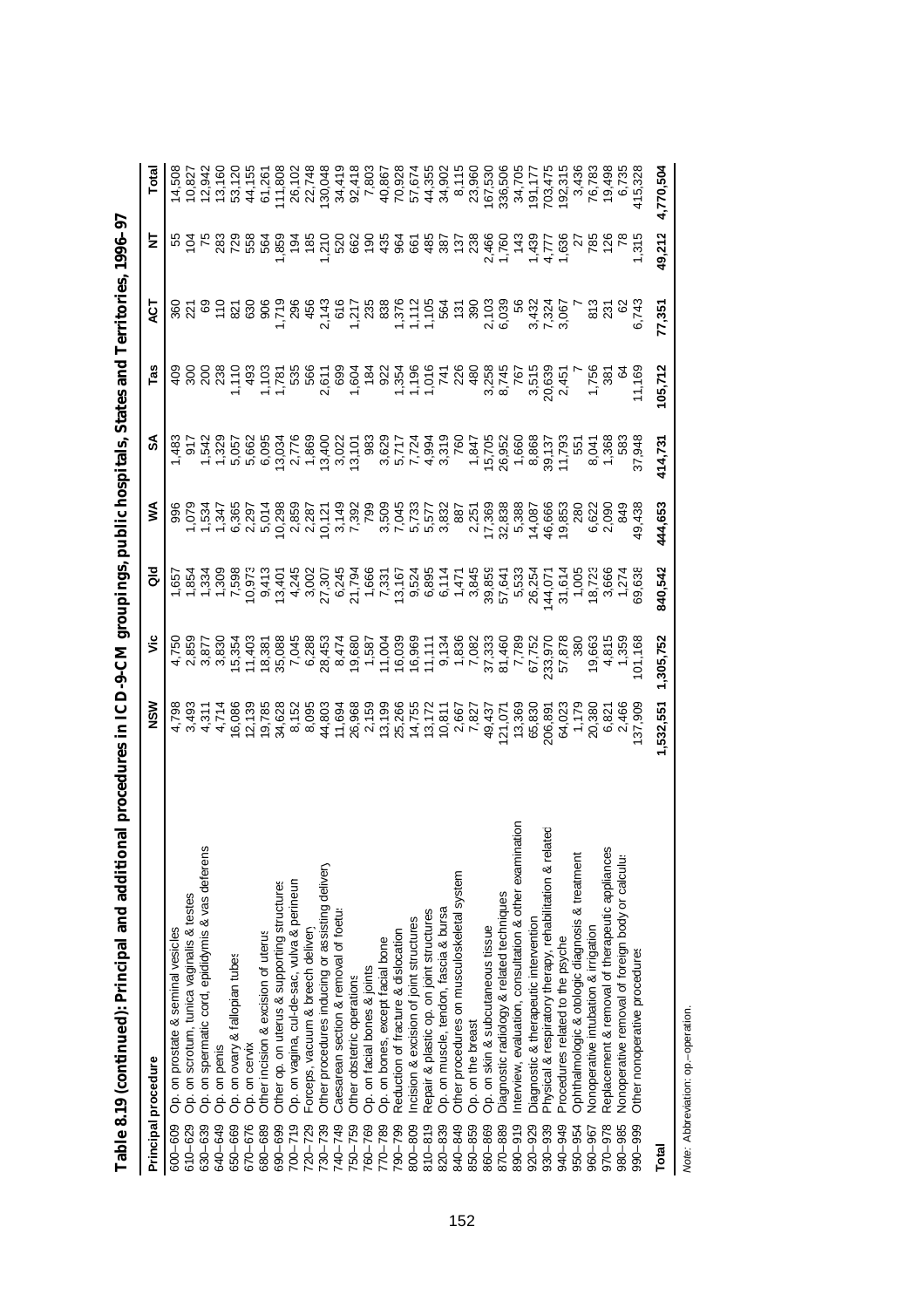| Principal procedure                                                            | NSM                                | š                                                              | as<br>o                                                                                                 | ⋚                          | న్                                   | Tas     | ä       | 5<br>N | Total <sup>(a)</sup>                           |
|--------------------------------------------------------------------------------|------------------------------------|----------------------------------------------------------------|---------------------------------------------------------------------------------------------------------|----------------------------|--------------------------------------|---------|---------|--------|------------------------------------------------|
| Op. on skull, brain & cerebral meninges<br>$010 - 029$                         | 539                                | 653                                                            | 70ī                                                                                                     |                            | 158                                  |         |         |        |                                                |
| Op. on spinal cord & spinal canal structures<br>030-039                        | 11,383                             | 10,833                                                         | 7,581                                                                                                   | 1,905                      | 4,673                                |         |         |        | 41,211                                         |
| ganglia<br>lands<br>Op. on cranial, peripheral, sympathetic nerves,<br>040-059 | 7,820                              | 6,505                                                          | 4,190                                                                                                   |                            |                                      |         |         |        | 25,903                                         |
| Op. on thyroid, parathyroid & other endocrine g<br>060-079                     | 1,231                              | 958                                                            | 806                                                                                                     | 2,922<br>248               | 3,003<br>332                         |         | غ<br>c  |        | 3,804                                          |
| 140-169 Op. on the eye (excluding lens<br>$080 - 129$                          | 17,307                             | 10,236                                                         | 10,395                                                                                                  | 3,604                      | 2012<br>2013<br>2013<br>2013<br>2013 |         | غ       |        | 45,959                                         |
| Op. on lens<br>$130 - 139$                                                     | 49,015                             | 28,680                                                         | 33,264                                                                                                  | 9,191                      |                                      |         | ف<br>C  |        |                                                |
| Op. on external ear<br>80-189                                                  | 3,986                              | 2,272                                                          | 2,620                                                                                                   | $\overline{78}$            |                                      |         | 흔       |        | 132,217<br>11,398                              |
| Reconstructive & other op. on middle & inner ear<br>$190 - 209$                | 13,042                             | 12,400                                                         | 8,152                                                                                                   | 3,096                      |                                      |         | ف<br>1  |        | 44,694                                         |
| Op. on nose & nasal sinuses<br>$210 - 229$                                     | 24,352                             | 14,364                                                         | 15,200                                                                                                  |                            |                                      |         | غ<br>c  |        | 70,889                                         |
| Operations on teeth, gums & alveoli<br>230-249                                 | 17,325                             | 18,439                                                         | 12,206                                                                                                  | 4,445<br>7,597<br>239      |                                      |         | ېم      |        | 64,65                                          |
| Op. on tongue, salivary glands & ducts<br>250-269                              | 960                                |                                                                |                                                                                                         |                            | 268<br>800                           |         | نې<br>C |        |                                                |
| Other operations on mouth & face<br>270-279                                    | 2,486                              |                                                                |                                                                                                         | 457                        |                                      |         | نې<br>C |        |                                                |
| Op. on tonsils, adenoids & pharynx<br>280-299                                  | 6,816                              |                                                                |                                                                                                         | 1,925<br>292               | 2,199                                |         | نې<br>C |        | 2,807<br>7,481<br>22,367                       |
| Op. on larynx & trachea<br>$300 - 319$                                         |                                    |                                                                |                                                                                                         |                            | 495                                  | نې<br>C | ن<br>ء  | n a    |                                                |
| Op. on lung & bronchus<br>$320 - 339$                                          |                                    |                                                                |                                                                                                         | 444                        |                                      | e,      | نې<br>C | n.a    |                                                |
| Op. on chest wall, pleura, mediastinum & diaphragm<br>340-349                  | 1<br>4,000<br>1,000<br>1,000       |                                                                |                                                                                                         | 394                        | 613<br>595                           |         | e<br>C  |        |                                                |
| Op. on valves & septa of heart<br>350-359                                      |                                    |                                                                |                                                                                                         |                            | 148                                  | ę       | غ<br>ء  | n.a    |                                                |
| Op. on vessels of heart<br>360-369                                             | 6,620                              |                                                                |                                                                                                         |                            |                                      |         | م<br>c  |        |                                                |
| Other op. on heart & pericardium<br>370-379                                    | 10,710                             |                                                                |                                                                                                         | 9 م بر<br>1 مقرر<br>1 مقرر | 1,648<br>3,150<br>2,322              | ę       | 흔       | n.a    |                                                |
| Incision, excision & occlusion of vessels<br>380-389                           |                                    |                                                                |                                                                                                         | 1,591                      |                                      | غ       | ف<br>م  | n.a    |                                                |
| Other op. on vessels<br>390-399                                                |                                    |                                                                |                                                                                                         |                            | 8,619                                | فہ<br>خ |         | n.a    |                                                |
| Op. on the haemic & lymphatic system<br>$400 - 419$                            | 6,995<br>15,960<br>15,850<br>2,668 | 24,581<br>2,87551<br>2,551<br>2,001<br>2,001<br>2,488<br>6,488 | $1.821$ $1.827$ $1.827$ $1.827$ $1.827$ $1.827$ $1.827$ $1.827$ $1.827$ $1.827$ $1.827$ $1.827$ $1.827$ | 632<br>818                 | 55<br>962                            | ېم      | ءِ ج    | n.a    | 18,768<br>32,803<br>24,505<br>61,341<br>11,341 |
| Op. on oesophagus<br>420-429                                                   |                                    |                                                                |                                                                                                         | 34'                        |                                      | ې       | ې       | n.a    |                                                |
| Op. on stomach<br>430-449                                                      | 10,438                             |                                                                |                                                                                                         | 440                        | 642                                  | ېم      |         | n a    | 9,719<br>21,772                                |
| Incision, excision & anastomosis of intestine<br>450-459                       | 15,273                             |                                                                |                                                                                                         | 19,160<br>220<br>588       | 18,960                               | نج      |         |        | 308,650                                        |
| Other op. on intestine<br>460-469                                              | 886                                |                                                                |                                                                                                         |                            | 380<br>608                           | نې<br>خ |         |        | 3,649                                          |
| Op. on appendix<br>470-479                                                     | 1,598                              |                                                                |                                                                                                         |                            |                                      | فہ<br>خ |         |        | 6,629                                          |
| Op. on rectum, rectosigmoid, perirectal tissue & anus<br>480-499               | 13,852                             |                                                                |                                                                                                         | 2,11                       | 2,339<br>2,385                       | ن<br>م  |         |        | 31,082                                         |
| Op. on liver, gallbladder, biliary tract & pancreas<br>500-529                 | 7,630                              | 6,304                                                          |                                                                                                         | 1,704                      |                                      |         |         |        | 24,560                                         |
| Repair of hernia<br>530-539                                                    | 10,259                             | 7,330                                                          |                                                                                                         | 2,093<br>3,653             | 2,427<br>4,473                       |         |         |        | 29,872                                         |
| Other op. on abdominal region<br>540-549                                       | 16,026                             | 12,694                                                         | 12,704                                                                                                  |                            |                                      |         |         |        | 52,056                                         |
| Op. on kidney<br>550-559                                                       | 689                                | 887                                                            | 506                                                                                                     | $\frac{5}{2}$              | 212                                  |         |         |        | 2,819                                          |
| Op. on the urinary bladder & other urinary tract<br>560-599                    | 33,025                             | 21,238                                                         | 6,014                                                                                                   | 6,603                      | 10,79                                |         |         | n.a    |                                                |
|                                                                                |                                    |                                                                |                                                                                                         |                            |                                      |         |         |        | (continued)                                    |

| i<br>C<br>י<br>י<br>ı       |
|-----------------------------|
|                             |
|                             |
|                             |
| ֚֚                          |
|                             |
|                             |
|                             |
|                             |
|                             |
|                             |
| ׇ֚֓֡<br>֠<br>è              |
| ֡֡֡֡֡֡<br>i<br>ׇׇ֘֝֝֬֝<br>ĺ |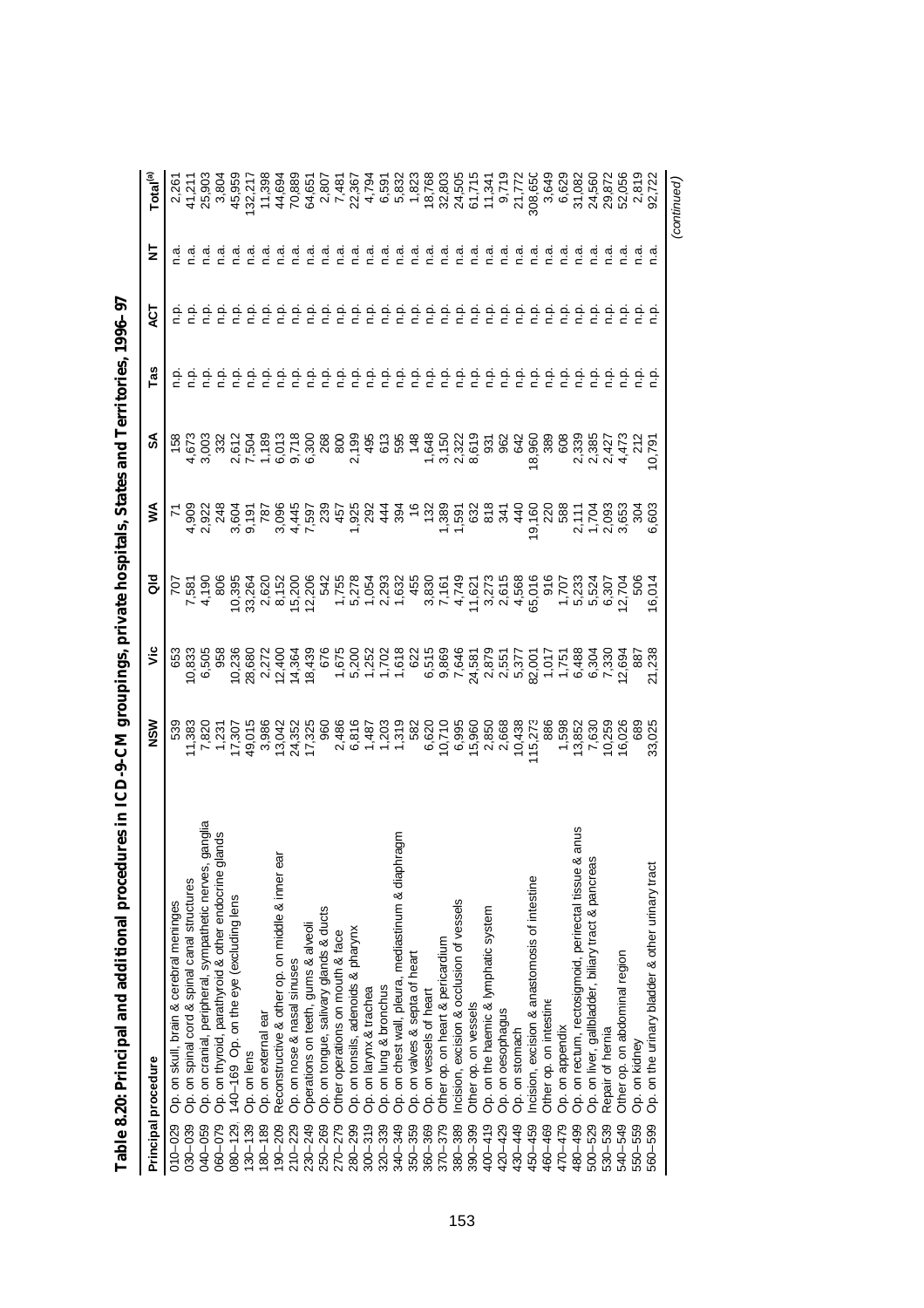| Principal procedure                                                    | <b>NSM</b>                          | š       | ᅙ                                                                                                                                                                                                                                    | ⋚         | \$      | Tas    | ă                                                                                         | ₹       | $\overline{\phantom{a}}^{\phantom{\dag}}$ Total                                                                                                                                                                                                                   |
|------------------------------------------------------------------------|-------------------------------------|---------|--------------------------------------------------------------------------------------------------------------------------------------------------------------------------------------------------------------------------------------|-----------|---------|--------|-------------------------------------------------------------------------------------------|---------|-------------------------------------------------------------------------------------------------------------------------------------------------------------------------------------------------------------------------------------------------------------------|
| Op. on prostate & seminal vesicles<br>600-609                          | 4,798<br>4,5966<br>4,966<br>4,4 2,5 |         |                                                                                                                                                                                                                                      | $\vec{q}$ |         |        |                                                                                           |         |                                                                                                                                                                                                                                                                   |
| Op. on scrotum, tunica vaginalis & testes<br>610-629                   |                                     |         |                                                                                                                                                                                                                                      | 398       |         |        |                                                                                           |         |                                                                                                                                                                                                                                                                   |
| Op. on spermatic cord, epididymis & vas deferens<br>630-639            |                                     |         | comparting the compart of the compart of the compart of the compart of the compart of the compart of the compa<br>Compart the compart of the compart of the compart of the compart of the compart of the compart of the compart<br>C |           |         |        |                                                                                           |         | 52<br>62<br>522<br>5222<br>5222                                                                                                                                                                                                                                   |
| Op. on penis<br>640-649                                                |                                     |         |                                                                                                                                                                                                                                      |           |         |        |                                                                                           | n.a     |                                                                                                                                                                                                                                                                   |
| Op. on ovary & fallopian tubes<br>650-669                              |                                     |         |                                                                                                                                                                                                                                      |           |         |        |                                                                                           |         |                                                                                                                                                                                                                                                                   |
| Op. on cervix<br>670-676                                               |                                     |         |                                                                                                                                                                                                                                      |           |         |        | 후 후 후 후 후 후                                                                               |         | $\begin{array}{l} 29.508 & 20.708 & 20.708 & 20.708 & 20.708 & 20.708 & 20.708 & 20.708 & 20.708 & 20.708 & 20.708 & 20.708 & 20.708 & 20.708 & 20.708 & 20.708 & 20.708 & 20.708 & 20.708 & 20.708 & 20.708 & 20.708 & 20.708 & 20.708 & 20.708 & 20.708 & 20.7$ |
| Other incision & excision of uterus<br>680-689                         |                                     |         |                                                                                                                                                                                                                                      |           |         |        |                                                                                           |         |                                                                                                                                                                                                                                                                   |
| Other op. on uterus & supporting structures<br>690-699                 |                                     |         |                                                                                                                                                                                                                                      |           |         |        |                                                                                           |         |                                                                                                                                                                                                                                                                   |
| Op. on vagina, cul-de-sac, vulva & perineun<br>$700 - 719$             |                                     |         |                                                                                                                                                                                                                                      |           |         |        |                                                                                           |         |                                                                                                                                                                                                                                                                   |
| Forceps, vacuum & breech delivery<br>$720 - 729$                       |                                     |         |                                                                                                                                                                                                                                      |           |         |        |                                                                                           | ്റ      |                                                                                                                                                                                                                                                                   |
| Other procedures inducing or assisting delivery<br>730-739             |                                     |         |                                                                                                                                                                                                                                      |           |         |        | ېم                                                                                        |         |                                                                                                                                                                                                                                                                   |
| Caesarean section & removal of foetus<br>740-749                       |                                     |         |                                                                                                                                                                                                                                      |           |         |        |                                                                                           |         |                                                                                                                                                                                                                                                                   |
| Other obstetric operations<br>750-759                                  |                                     |         |                                                                                                                                                                                                                                      |           |         |        |                                                                                           | ີ ເ     |                                                                                                                                                                                                                                                                   |
| Op. on facial bones & joints<br>760-769                                |                                     |         |                                                                                                                                                                                                                                      |           |         |        |                                                                                           | ვ<br>ი  |                                                                                                                                                                                                                                                                   |
| Op. on bones, except facial bone<br>770-789                            |                                     |         |                                                                                                                                                                                                                                      |           |         | 흥흥흥    |                                                                                           |         |                                                                                                                                                                                                                                                                   |
| Reduction of fracture & dislocation<br>790-799                         |                                     |         |                                                                                                                                                                                                                                      |           |         | ېم     | $\begin{array}{cccccccccc} c & c & c & c & c & c \\ c & c & c & c & c & c \\ \end{array}$ | e.n     |                                                                                                                                                                                                                                                                   |
| Incision & excision of joint structures<br>800-809                     |                                     |         |                                                                                                                                                                                                                                      |           |         | ې      |                                                                                           | ិ<br>C  |                                                                                                                                                                                                                                                                   |
| Repair & plastic op. on joint structures<br>$810 - 819$                |                                     |         |                                                                                                                                                                                                                                      |           |         | ېم     | م.<br>C                                                                                   | а<br>С  |                                                                                                                                                                                                                                                                   |
| Op. on muscle, tendon, fascia & bursa<br>820-839                       |                                     |         |                                                                                                                                                                                                                                      |           |         | ېم     | o.<br>D                                                                                   | α<br>Γ  |                                                                                                                                                                                                                                                                   |
| Other procedures on musculoskeletal system<br>840-849                  |                                     |         |                                                                                                                                                                                                                                      |           |         | م<br>ح | $\frac{a}{c}$                                                                             | e.ñ     |                                                                                                                                                                                                                                                                   |
| Op. on the breast<br>850-859                                           |                                     |         |                                                                                                                                                                                                                                      |           |         | م<br>C |                                                                                           | e.n     |                                                                                                                                                                                                                                                                   |
| Op. on skin & subcutaneous tissue<br>860-869                           |                                     |         |                                                                                                                                                                                                                                      |           |         | ېم     |                                                                                           | σ.<br>Γ |                                                                                                                                                                                                                                                                   |
| Diagnostic radiology & related techniques<br>870-889                   |                                     |         |                                                                                                                                                                                                                                      |           |         | غ      | e e e<br>c c c                                                                            | n.a     |                                                                                                                                                                                                                                                                   |
| ninatior<br>nterview, evaluation, consultation & other exan<br>890-919 |                                     |         |                                                                                                                                                                                                                                      |           |         | ن<br>ء | ېن                                                                                        | σ.      |                                                                                                                                                                                                                                                                   |
| Diagnostic & therapeutic intervention<br>920-929                       |                                     |         |                                                                                                                                                                                                                                      |           |         |        | نې<br>د                                                                                   | ិ<br>C  |                                                                                                                                                                                                                                                                   |
| related<br>Physical & respiratory therapy, rehabilitation &<br>930-939 |                                     |         |                                                                                                                                                                                                                                      |           |         |        | ءِ<br>ء                                                                                   | ত<br>⊂  |                                                                                                                                                                                                                                                                   |
| Procedures related to the psyche<br>940-949                            |                                     |         |                                                                                                                                                                                                                                      |           |         |        |                                                                                           | σ<br>Γ  |                                                                                                                                                                                                                                                                   |
| Ophthalmologic & otologic diagnosis & treatment<br>950-954             |                                     |         |                                                                                                                                                                                                                                      |           |         |        |                                                                                           | σ.      |                                                                                                                                                                                                                                                                   |
| Nonoperative intubation & irrigation<br>960-967                        |                                     |         |                                                                                                                                                                                                                                      |           |         |        |                                                                                           |         |                                                                                                                                                                                                                                                                   |
| Replacement & removal of therapeutic appliances<br>970-978             |                                     |         |                                                                                                                                                                                                                                      |           |         |        |                                                                                           |         | $\begin{array}{r} 17,159 \\ 7,810 \\ 4,670 \\ 119,345 \end{array}$                                                                                                                                                                                                |
| Nonoperative removal of foreign body or calculu<br>980-985             |                                     |         |                                                                                                                                                                                                                                      |           |         |        |                                                                                           |         |                                                                                                                                                                                                                                                                   |
| Other nonoperative procedures<br>990-999                               |                                     |         |                                                                                                                                                                                                                                      |           |         |        |                                                                                           |         |                                                                                                                                                                                                                                                                   |
| Total                                                                  | 875,790                             | 717,301 | 538,271                                                                                                                                                                                                                              | 183,670   | 231,909 | 73,428 | 28,816                                                                                    | n.a.    | 2,649,185                                                                                                                                                                                                                                                         |

Table 8.20 (continued): Principal and additional procedures in ICD-9-CM groupings, private hospitals, States and Territories, 1996–97 **Table 8.20 (continued): Principal and additional procedures in ICD-9-CM groupings, private hospitals, States and Territories, 1996–97**

*Note:* Abbreviation: op.–operation.

*Note: Abbreviation: op.*-operation.<br>(a) Total includes Tas and ACT but not NT.<br>n.a. not avalilable.<br>n.p. not published. (a) Total includes Tas and ACT but not NT.

n.a. not avalilable.

n.p. not published.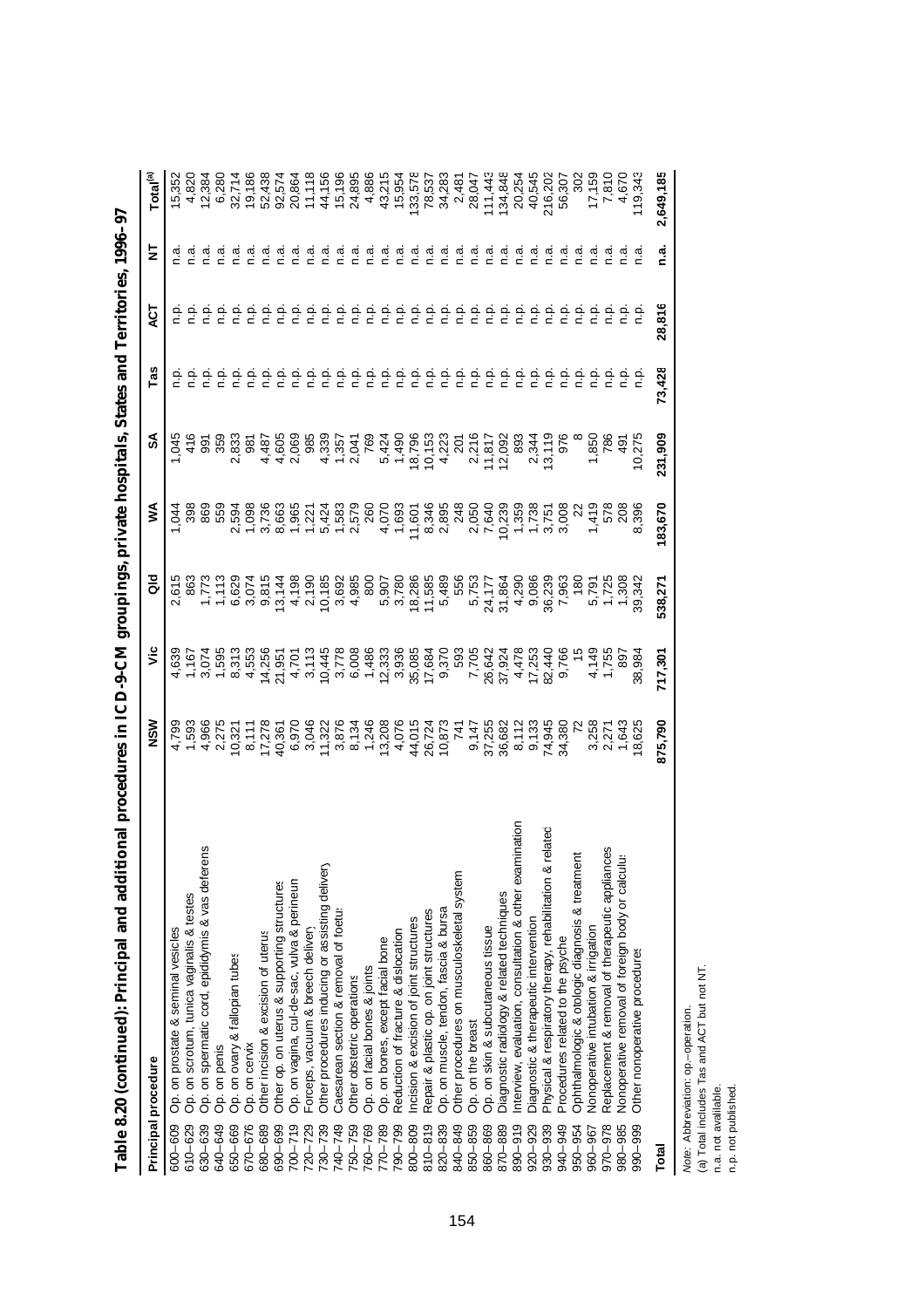# **9 External causes for admitted patients**

### **Introduction**

An external cause is defined in the *National Health Data Dictionary* (NHDC 1996) as the event, circumstance or condition associated with the occurrence of an injury, poisoning or violence. Whenever a patient has a principal or additional diagnosis of an injury or poisoning, an external cause should be recorded and, with it, a place of occurrence code.

External causes are classified, coded and reported to the National Hospital Morbidity Database using the *Australian Version of the International Classification of Diseases, 9th Revision, Clinical Modification (ICD-9-CM)* (National Coding Centre 1996). The external cause classification is hierarchical, consisting of 192 3-digit categories, mostly divided into a larger number of very specific categories represented by 4-digit codes. The tables and figures in this chapter use the codes and abbreviated descriptions of the ICD-9-CM external cause classification. Full descriptions of the categories are available in the ICD-9-CM publication.

The information in this chapter is presented by grouping records into 10 groups based on the ICD-9-CM external cause classification to provide an overview of the reported external causes. The information in Table 9.6 is also presented according to the place of occurrence classification, common to the *National Health Data Dictionary* and the ICD-9-CM publication.

Included in the tables in this chapter are separations for which an external cause was reported and for which the principal diagnosis was an injury or poisoning for which an external cause must be reported, according to the Australian Coding Standards (diagnosis codes 800–999, V71.3–V71.6). External causes were also reported for other separations and are likely to have related to other principal diagnoses or to additional diagnoses of injury or poisoning.

Excluded from the tables were separations for which only supplementary codes were reported rather than codes for external causes. These included separations for which a type of sporting injury (E889, for example, hockey) was reported as the external cause but the nature of the external cause (a fall or being struck, for example) was not reported. The E889 code was introduced only on 1 July 1996 and it may not have been implemented in a uniform manner. In contrast with Tables 7.1 and 7.2, also excluded are separations for which an injury or poisoning diagnosis was reported, but an external cause was not.

Tables are presented with summary national separation, patient day and length of stay statistics for public and private hospitals. Also provided are summary separation and patient days data by State and Territory, national information on age group and sex distributions and summary information on reported places of occurrence. The data on relative rankings of the various external cause groups (by numbers of separations or patient days) depend to some extent on the chosen groups of external cause codes.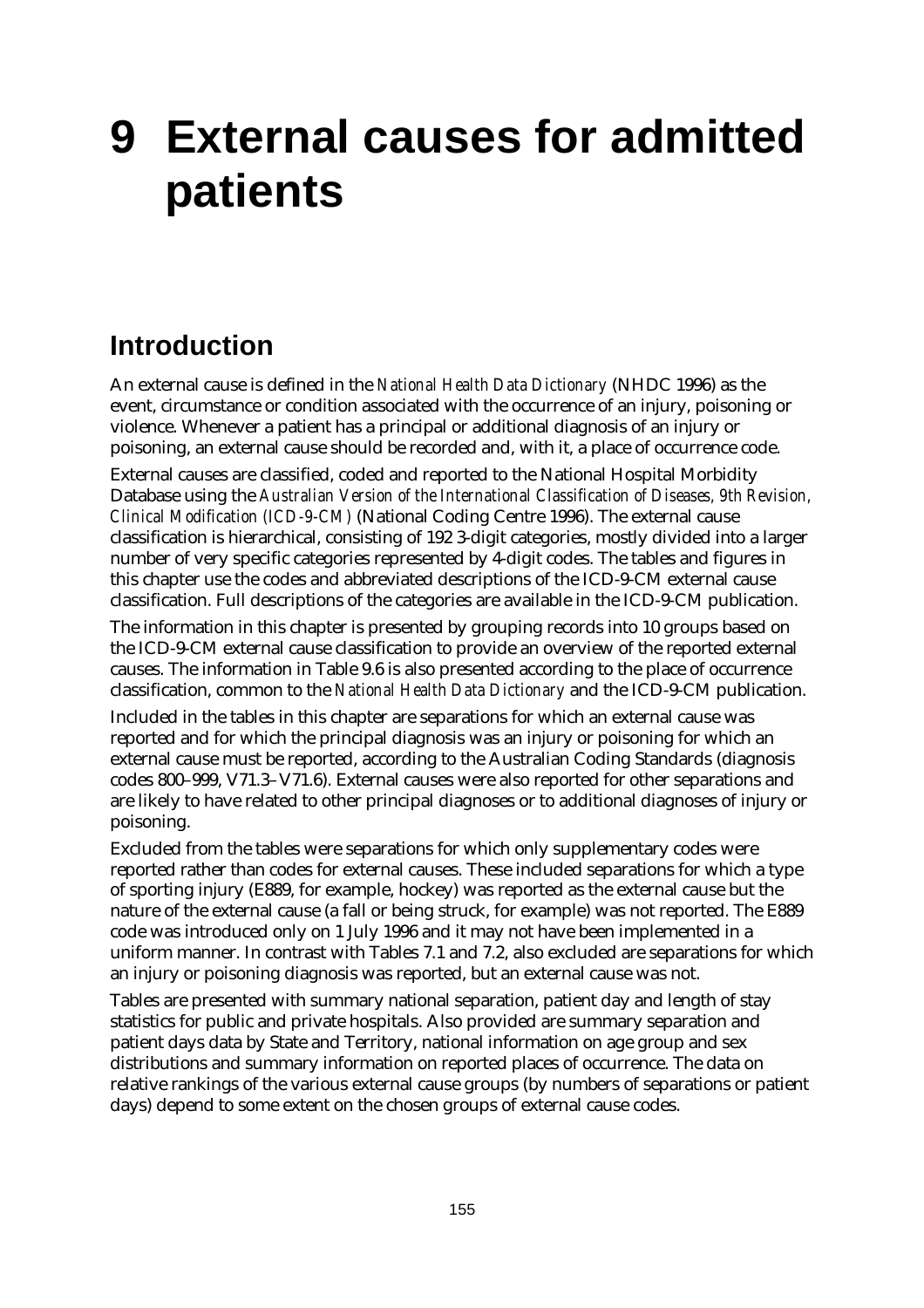## **Highlights**

#### **Sector**

There were 382,445 separations in 1996–97 with an external cause and an injury or poisoning principal diagnosis and these separations accounted for 1,753,828 patient days (Table 9.1). This represented 7% of all separations (21 separations per 1,000 population) and 8% of all patient days. The majority of separations (312,798, 82%) and patient days (1,371,173, 78%) were reported for the public sector. Overall, the average length of stay was longer in the private sector (5.5 days) than the public sector (4.4 days).

The most frequently reported external cause group in both the public and private sectors was *Accidental falls* (E880–E888). Second most frequently reported in both sectors was *Other accidents, late effects of accidental injury* (E900–E929), mainly accidents caused by cutting or piercing instruments or objects, striking against or struck accidentally by objects or persons and other and unspecified environmental and accidental causes. Together, these groups accounted for 54% of separations (208,139) and 52% of patient days (904,504) for which an external cause and an injury and poisoning diagnosis was reported.

*Transport accidents* (E800–E848) accounted for a further 14% of external cause separations from public hospitals (45,294), but only 7% from private hospitals (4,611). *Suicide and selfinflicted injury* (E950–E959) and *Homicide, injury purposely inflicted by others* (E960–E969) each accounted for 6% of external cause separations from public hospitals (18,875 and 18,263, respectively) but less than 1% each of external cause separations from private hospitals (624 and 497, respectively).

Average length of stay was highest for *Accidents caused by fire or flames* (E890–E899) in the public sector (7.8 days) and for *Accidental falls* in the private sector (7.4 days).

#### **States and Territories**

External causes were recorded for between 6 and 9% of separations for all States and Territories, with proportions above the average reported for those which reported high proportions of injury and poisoning principal diagnoses (see Table 7.2)— Queensland (85,117, 8.4%), Western Australia (38,972, 8.2%) and the Northern Territory (4,192, 8.7%).

The distributions of separations amongst the external cause groups were similar amongst the States and Territories (Table 9.2). Notable exceptions were the high proportions of separations for *Transport accidents* (E800–E848) and *Homicide, injury purposely inflicted by others* (E960–E969) in the Northern Territory (16%, 670, and 21%, 869, compared with the national averages of 13% and 5%). For *Misadventure during or due to medical care* (E870–E879), the Northern Territory reported a much lower proportion (9%, 389) than the national average (17%).

The distributions of patient days amongst the external cause groups were similar amongst the States and Territories (Table 9.3). However, as for separations, the Northern Territory reported higher than average proportions for *Transport accidents* (25%, 5,552) and *Homicide, injury purposely inflicted by others* (16%, 3,454) than the national averages (14% and 3%, respectively). The Australian Capital Territory reported a greater proportion of patient days for *Suicide and self-inflicted injury* (E950–E959) (7%, 1,823) than the national average (3%).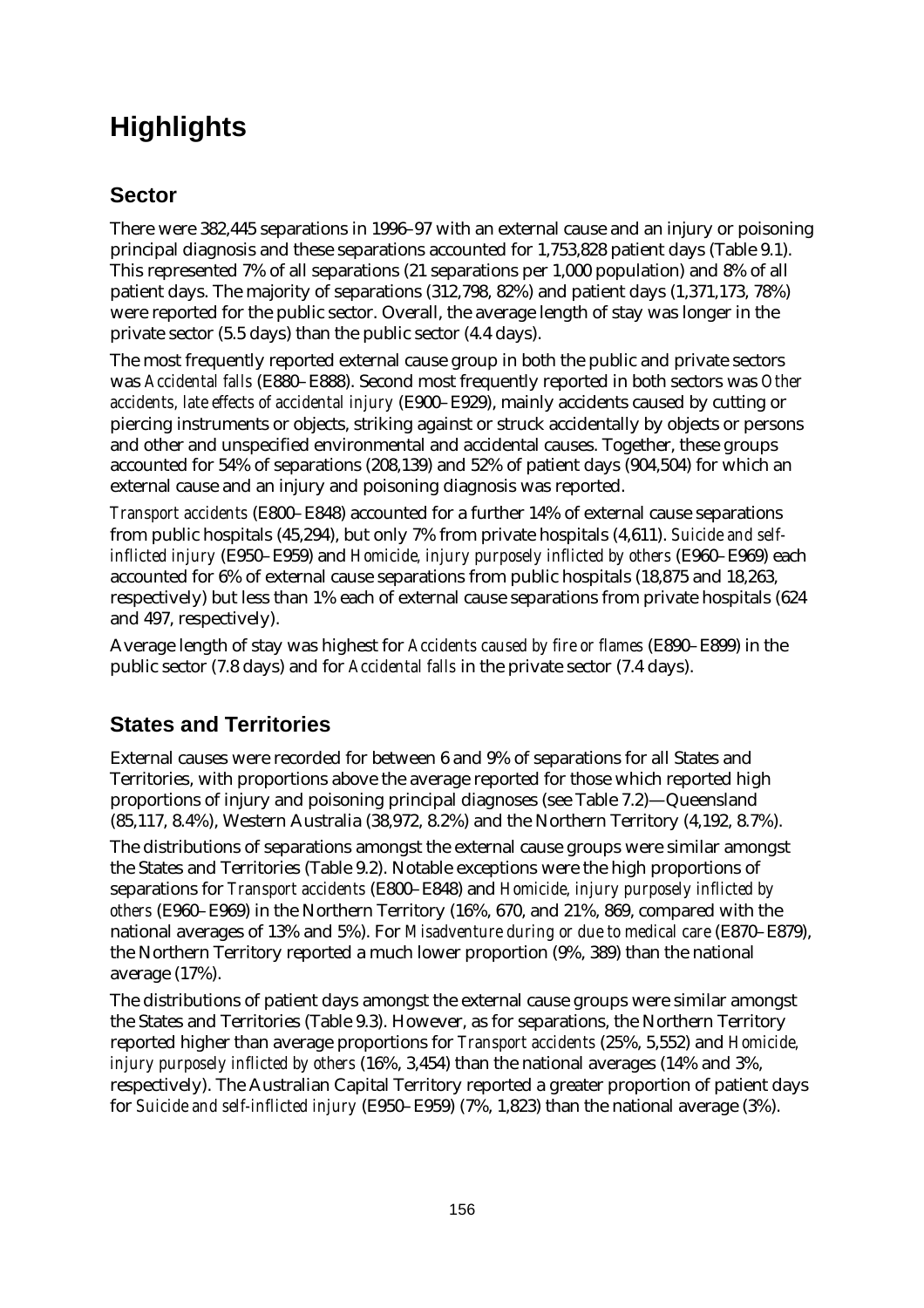#### **Age group and sex**

For females, 6% of separations overall were reported with external causes (162,033) whereas 9% of separations for males had external causes recorded (220,404).

The numbers of separations with an external cause varied by age group and sex (Tables 9.4 and 9.5). The most common external cause group for females was *Accidental falls* (37% of the total for females, 60,195), followed by *Other accidents, late effects of accidental injury* (17%, 27,508). For males, *Other accidents, late effects of accidental injury* was the most commonly reported group (31% of the total for males, 68,995), followed by *Accidental falls* (23%, 51,437). *Misadventure during or due to medical care* (E870–E879) accounted for 16% of male external cause separations (34,334) and 19% of female separations (31,329).

Overall, the highest number of separations for external causes were for the 75 years and over age group for females, whereas for males highest numbers were reported for the 15 to 24 and 25 to 34 years age groups.

In the under 14 years age groups, *Accidental falls* and *Other accidents, late effects of accidental injury* were the most commonly reported external causes. The *Other accidents* group also dominated in most adult age groups. However, in the 15 to 24 years age group*, Transport accidents* were also a common external cause for both sexes; in the 35 to 64 years age groups, *Misadventure during or due to medical care* was common; and in the over 65 years age groups, *Accidental falls* were reported for large proportions of external cause separations, especially for females.

#### **Place of occurrence**

A place of occurrence (other than *Unspecified place*) was reported for 56% of separations with an external cause (216,022, Table 9.6), *Home* and *Street and highway* accounting for the majority. *Home* was the most commonly reported place of occurrence for all but two of the external cause groups. The exceptions were *Transport accidents*, for which *Street and highway* was most frequently reported, and *Misadventure during or due to medical care* for which *Residential institute* (which includes hospitals) was the most common place of occurrence. *Home* was the most frequently reported place of occurrence for *Accidental poisoning* (84% of those for which a place of occurrence was reported, 7,834) and for *Suicide and self-inflicted injury* (86%, 10,601).

*Accidental falls* was the most common external cause group in the *Home* category, accounting for 45% of these separations (39,336), while *Misadventure during or due to medical care* was reported for 56% of separations in the *Residential institute* category (14,297)*.*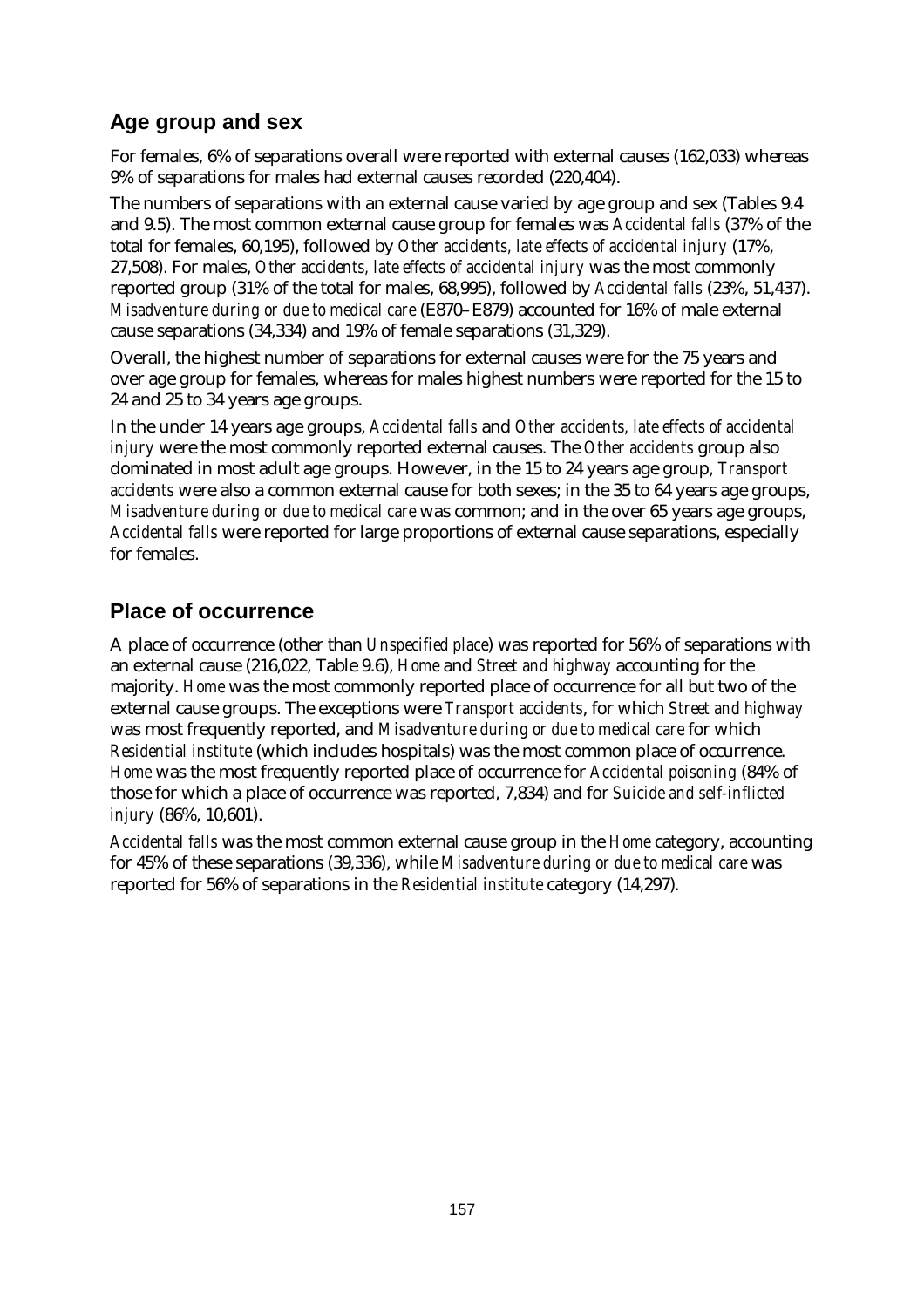|                | hospital sector, Australia, 1996–97                |               |                         |                                     |                                        |                 |                                         |                                |                                                       |
|----------------|----------------------------------------------------|---------------|-------------------------|-------------------------------------|----------------------------------------|-----------------|-----------------------------------------|--------------------------------|-------------------------------------------------------|
|                |                                                    | Separations   | separations<br>Same day | Per cent<br>separations<br>same day | Separations<br>per 1,000<br>population | days<br>Patient | per 1,000<br>Patient days<br>population | <b>ALOS</b><br>(days)          | same day<br>excluding<br>ALOS (days)                  |
| External cause |                                                    |               |                         |                                     | <b>Public hospitals</b>                |                 |                                         |                                |                                                       |
| E800-E848      | Transport accidents                                | 45,294        | 10,693                  | ဖ                                   |                                        | 221,765         | 12.0                                    |                                | ق                                                     |
| E850-E869      | Accidental poisoning                               | 13,486        | 4,749                   |                                     |                                        | 26,810          | $\frac{5}{1}$                           |                                |                                                       |
| E870-E879      | Misadventure during or due to medical care         | 46,725        | 8,259                   |                                     | 5<br>2 5 7 9<br>2 9 9                  | 308,097         | 16.7                                    | O C C C C H V<br>O C C C C H V | 78                                                    |
| E880-E888      | Accidental falls                                   | 89,172        | 20,543                  |                                     | $\frac{4}{0}$ .1                       | 501,665         | 27.2                                    |                                | $\begin{array}{c} 0 & 0 & 0 \\ 0 & 0 & 0 \end{array}$ |
| E890-E899      | Accidents caused by fire or flames                 | 2,020         | 439                     |                                     |                                        | 15,669          | $0.9$<br>10.0                           |                                |                                                       |
| E900-E929      | Other accidents, late effects of accidental injury | 75,456        | 26,342                  |                                     | $\frac{1}{4}$                          | 183,445         |                                         |                                |                                                       |
| E930-E949      | Adverse effects of therapeutic drugs, biologicals  | 2,813         | 556                     |                                     | $\frac{2}{3}$                          | 11,907          | 0.9<br>2.9                              |                                | 5.0                                                   |
| E950-E959      | Suicide & self-inflicted injury                    | 18,875        | 5,147                   |                                     | $\frac{0}{1}$                          | 53,710          |                                         | 2.8                            | 3.5                                                   |
| E960-E969      | Homicide, injury purposely inflicted by others     | 18,263        | 6,735                   | 36.9                                | $\frac{0}{1}$                          | 45,609          | 2.5                                     | 2.5                            | 3.4                                                   |
| E970-E999      | Other injuries                                     | 694           | 199                     | 28.7                                | ر<br>ج                                 | 2,496           | $\overline{0}$                          | 3.6                            | 4.6                                                   |
| Total          |                                                    | 312,798       | 83,662                  | 26.7                                | 17.0                                   | 1,371,173       | 74.4                                    | $4\overline{4}$                | 5.6                                                   |
|                |                                                    |               |                         |                                     | Private hospitals                      |                 |                                         |                                |                                                       |
| E800-E848      | Transport accidents                                | 4,611         | 698                     | ம்                                  |                                        | 25,645          |                                         |                                | 6.4                                                   |
| E850-E869      | Accidental poisoning                               | 648           | 5                       | 15.0                                | ैं<br>उन्                              | 2,077           | 7.0                                     | 3.2                            | 3.6                                                   |
| E870-E879      | Misadventure during or due to medical care         | 18,942        | 2,804                   | 14.8                                | $\frac{0}{1}$                          | 127,487         |                                         |                                | 7.7                                                   |
| E880-E888      | Accidental falls                                   | 22,461        | 3,798                   | 16.9                                | $\frac{2}{1}$                          | 166,502         | $\overline{9}$ . 1                      | 6 7 4 7 6 9<br>0 7 4 7 6 9 9   |                                                       |
| E890-E899      | Accidents caused by fire or flames                 | 129           | $\frac{2}{3}$           |                                     |                                        | 547             | $-0.1$                                  |                                |                                                       |
| E900-E929      | Other accidents, late effects of accidental injury | 21,050        | 7,652                   | 32.6<br>36.4                        |                                        | 52,892          |                                         |                                |                                                       |
| E930-E949      | Adverse effects of therapeutic drugs, biologicals  | 604           | $44$ $76$               | $7.3$<br>12.2                       | $0.797$<br>$0.799$                     | 3,746           | a a s s s s                             |                                |                                                       |
| E950-E959      | Suicide & self-inflicted injury                    | 624           |                         |                                     |                                        | 2,234           |                                         |                                |                                                       |
| E960-E969      | Homicide, injury purposely inflicted by others     | 497           | 154                     | $31.0$<br>$27.2$                    | $\overline{Q}$                         | 1,205           |                                         | 2.4                            | $\frac{5}{10}$                                        |
| E970-E999      | Other injuries                                     | $\frac{5}{2}$ |                         |                                     | $\overline{Q}$                         |                 |                                         | $\frac{0}{4}$                  |                                                       |
| Total          |                                                    | 69,647        | 15,387                  | 22.1                                | 3.8                                    | 382,655         | 21.0                                    | 5.5                            | <u>ဇီ</u>                                             |
|                |                                                    |               |                         |                                     |                                        |                 |                                         |                                |                                                       |

Note: Abbreviation: ALOS-average length of stay. *Note:* Abbreviation: ALOS— average length of stay.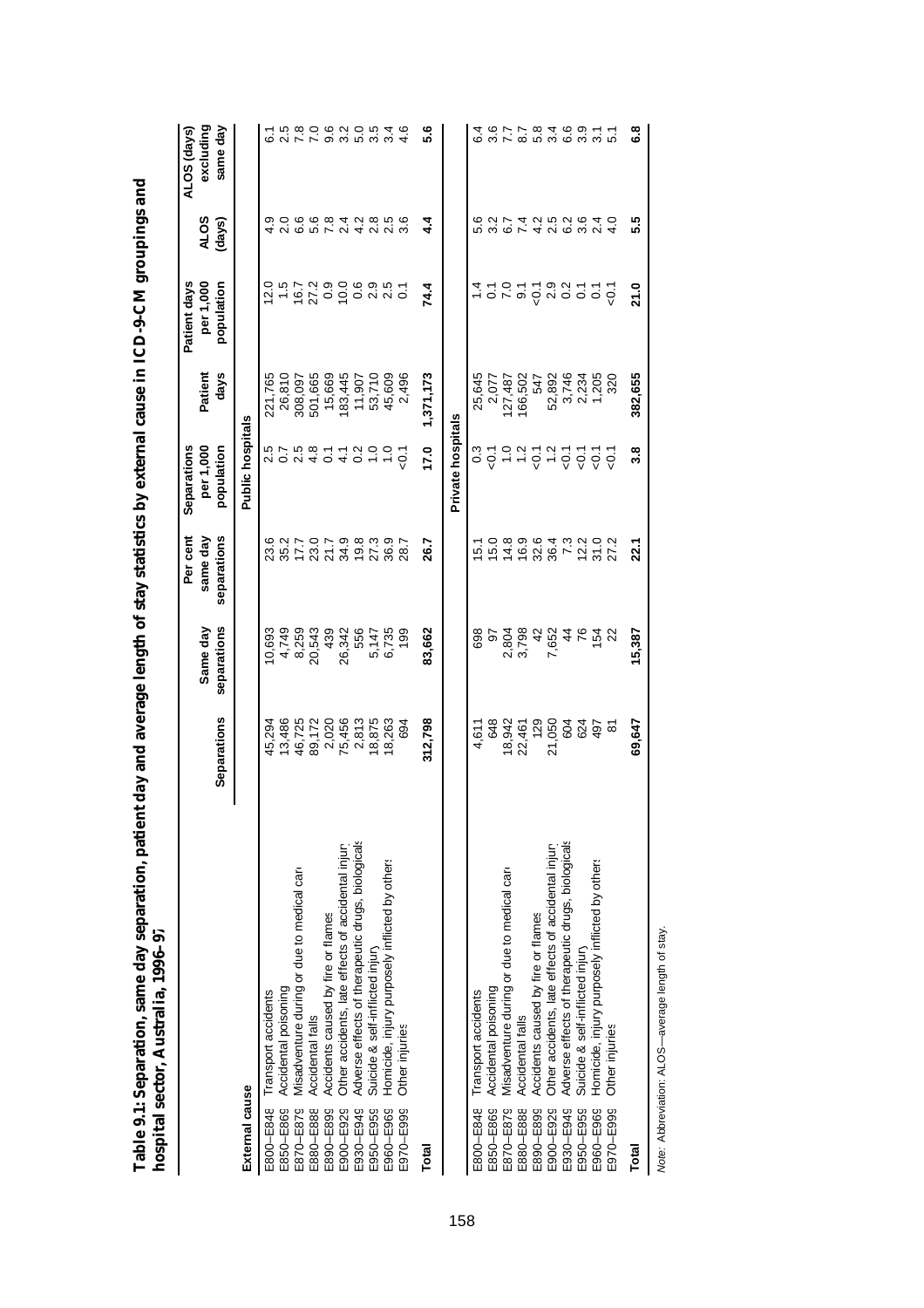|                                                              | Ĵ<br>Ć      |        |          |                                                                                 |        |       |                |                             |                                                                                              |
|--------------------------------------------------------------|-------------|--------|----------|---------------------------------------------------------------------------------|--------|-------|----------------|-----------------------------|----------------------------------------------------------------------------------------------|
| External cause                                               | $rac{8}{2}$ | ۶Ë     | ald<br>a | ⋚                                                                               | S      | Tas   | ā              | ั๊<br>Σ                     | Total                                                                                        |
| E800-E848 Transport accidents                                |             |        |          |                                                                                 |        |       |                |                             | 49,905<br>41,133,906<br>44,667,1496<br>45,667,1496<br>49,133,906<br>49,133,906<br>49,133,906 |
| E850-E869 Accidental poisoning                               |             |        |          |                                                                                 |        |       |                |                             |                                                                                              |
| E870-E879 Misadventure during or due to medical care         |             |        |          |                                                                                 |        |       |                |                             |                                                                                              |
| E880-E888 Accidental falls                                   |             |        |          |                                                                                 |        |       |                |                             |                                                                                              |
| E890-E899 Accidents caused by fire or flames                 |             |        |          |                                                                                 |        |       |                |                             |                                                                                              |
| E900-E929 Other accidents, late effects of accidental injury |             |        |          |                                                                                 |        |       |                |                             |                                                                                              |
| E930-E949 Adverse effects of therapeutic drugs, biologicals  |             |        |          |                                                                                 |        |       |                |                             |                                                                                              |
| Suicide & self-inflicted injury<br>E950-E959                 |             |        |          | 5 5 5 5 6 7 7 8 7 8 9<br>0 5 5 7 8 7 9 7 9 7 9 7 9<br>0 7 9 9 7 9 7 9 7 9 7 9 9 |        |       | 88867788887778 | <b>SE884878</b><br>SE884878 |                                                                                              |
| E960-E969 Homicide, injury purposely inflicted by others     |             |        |          |                                                                                 |        |       |                |                             |                                                                                              |
| E970-E999 Other injuries                                     |             |        |          |                                                                                 |        |       |                | 869<br>18                   |                                                                                              |
| Total                                                        | 20,074      | 86,817 | 85,117   | 38,972                                                                          | 33,820 | 9,059 | 1,394          | 4,192                       | 382,445                                                                                      |
| (a) Public hospitals only.                                   |             |        |          |                                                                                 |        |       |                |                             |                                                                                              |

Table 9.2: Separations by external cause in ICD-9-CM groupings, all hospitals, States and Territories, 1996-97 **Table 9.2: Separations by external cause in ICD-9-CM groupings, all hospitals, States and Territories, 1996–97**

(a) Public hospitals only.

| r      |
|--------|
|        |
|        |
|        |
|        |
|        |
|        |
|        |
|        |
|        |
|        |
|        |
|        |
|        |
|        |
|        |
|        |
|        |
|        |
|        |
|        |
| l      |
|        |
|        |
|        |
|        |
| I      |
| י<br>ו |
|        |
|        |
|        |
|        |
|        |
|        |
|        |
|        |
|        |
|        |
|        |
|        |
|        |
|        |
|        |
|        |

| External cause |                                                             | $rac{8}{2}$                                                              | ۊ                                                                             | as<br>G                                                           | ⋚      | S      | Tas    | ACT    | مّ⊾<br>Σ                                               | Total                                                      |
|----------------|-------------------------------------------------------------|--------------------------------------------------------------------------|-------------------------------------------------------------------------------|-------------------------------------------------------------------|--------|--------|--------|--------|--------------------------------------------------------|------------------------------------------------------------|
|                | E800-E848 Transport accidents                               |                                                                          |                                                                               |                                                                   |        |        |        |        |                                                        | 247,410                                                    |
| E850-E869      | Accidental poisoning                                        | 79,066<br>11,210                                                         |                                                                               |                                                                   |        |        |        |        |                                                        |                                                            |
|                | E870-E879 Misadventure during or due to medical care        |                                                                          | 49,311<br>4,504<br>4,512,722,822<br>4 4,505,722,822<br>4 4 5,723<br>4 4 5,723 | 59,248<br>7,190<br>76,080                                         |        |        |        |        | 5,552<br>0,041<br>0,0403<br>5,0400<br>5,0500<br>5,0500 | 28,887<br>135,584<br>368,167<br>16,337<br>15,944<br>55,944 |
| E880-E888      | Accidental falls                                            |                                                                          |                                                                               |                                                                   |        |        |        |        |                                                        |                                                            |
|                | E890-E899 Accidents caused by fire or flames                |                                                                          |                                                                               |                                                                   |        |        |        |        |                                                        |                                                            |
| E900-E929      | Other accidents, late effects of accidental injury          | 136,400<br>226,928<br>4,438<br>7,438<br>7,500<br>7,936<br>7,936<br>7,936 |                                                                               | 40,045<br>3,5475<br>53,475<br>53,475<br>40,654<br>10,654<br>10,62 |        |        |        |        |                                                        |                                                            |
|                | E930-E949 Adverse effects of therapeutic drugs, biologicals |                                                                          |                                                                               |                                                                   |        |        |        |        |                                                        |                                                            |
|                | E950-E959 Suicide & self-inflicted injury                   |                                                                          |                                                                               |                                                                   |        |        |        |        | 89<br>9454<br>90<br>90<br>90                           |                                                            |
| E960-E969      | Homicide, injury purposely inflicted by others              |                                                                          |                                                                               |                                                                   |        |        | 804    |        |                                                        |                                                            |
|                | E970-E999 Other injuries                                    |                                                                          |                                                                               |                                                                   |        |        |        |        |                                                        | 46,814<br>2,816                                            |
| Total          |                                                             | 569,041                                                                  | 107,038                                                                       | 365,223                                                           | 71,269 | 41,795 | 50,278 | 26,926 | 22,258                                                 | ,753,828                                                   |
|                |                                                             |                                                                          |                                                                               |                                                                   |        |        |        |        |                                                        |                                                            |

(a) Public hospitals only. (a) Public hospitals only.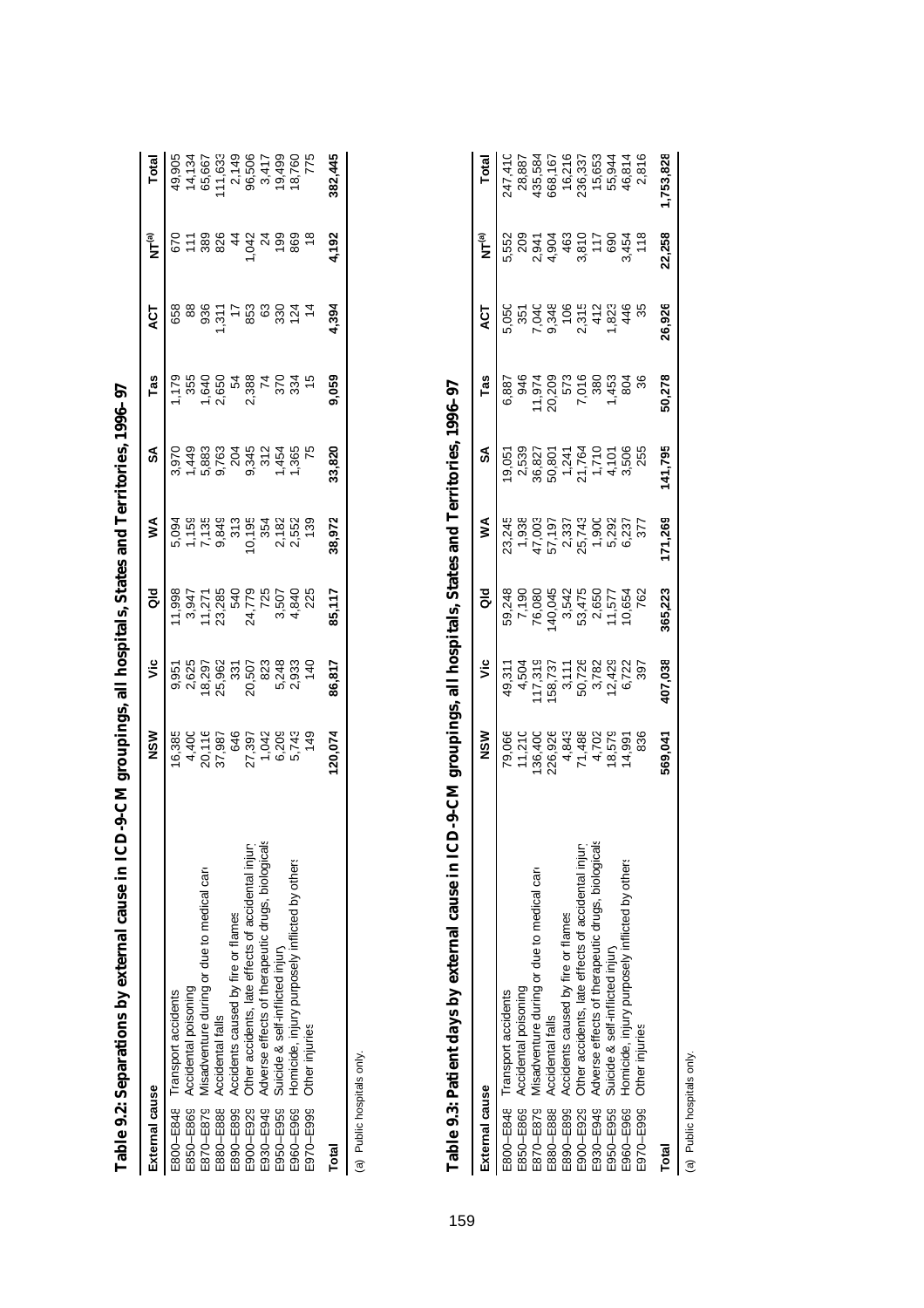| The strip community of the strip is the strip of the strip of the strip of the strip of the strip of the strip of the strip of the strip of the strip of the strip of the strip of the strip of the strip of the strip of the | where the contribution is a set of the contribution of the contribution of the contribution of the contribution of the contribution of the contribution of the contribution of the contribution of the contribution of the con |               |          |                                                                                                             |                                                              |                                                                                                 |           |        |                                                                                         |                                                                                                                                                                                                                                                                           |                                                                                                           |
|-------------------------------------------------------------------------------------------------------------------------------------------------------------------------------------------------------------------------------|--------------------------------------------------------------------------------------------------------------------------------------------------------------------------------------------------------------------------------|---------------|----------|-------------------------------------------------------------------------------------------------------------|--------------------------------------------------------------|-------------------------------------------------------------------------------------------------|-----------|--------|-----------------------------------------------------------------------------------------|---------------------------------------------------------------------------------------------------------------------------------------------------------------------------------------------------------------------------------------------------------------------------|-----------------------------------------------------------------------------------------------------------|
| External cause                                                                                                                                                                                                                |                                                                                                                                                                                                                                | $\frac{1}{4}$ | $5 - 14$ | $15 - 24$                                                                                                   | $25 - 34$                                                    | $35 - 44$                                                                                       | $45 - 54$ | 55-64  | $65 - 74$                                                                               | -97                                                                                                                                                                                                                                                                       | Total <sup>(a)</sup>                                                                                      |
| E800-E848 Transport accidents                                                                                                                                                                                                 |                                                                                                                                                                                                                                |               |          |                                                                                                             |                                                              |                                                                                                 |           |        |                                                                                         |                                                                                                                                                                                                                                                                           | 33,266                                                                                                    |
| E850-E869 Accidental poisoning                                                                                                                                                                                                |                                                                                                                                                                                                                                |               |          |                                                                                                             |                                                              |                                                                                                 |           |        |                                                                                         |                                                                                                                                                                                                                                                                           |                                                                                                           |
| E870-E879 Misadventure during or due to medical care                                                                                                                                                                          |                                                                                                                                                                                                                                |               |          |                                                                                                             |                                                              |                                                                                                 |           |        |                                                                                         | $\begin{array}{cccc}\n 1.65 & 0.000 & 0.000 & 0.000 & 0.000 & 0.000 & 0.000 & 0.000 & 0.000 & 0.000 & 0.000 & 0.000 & 0.000 & 0.000 & 0.000 & 0.000 & 0.000 & 0.000 & 0.000 & 0.000 & 0.000 & 0.000 & 0.000 & 0.000 & 0.000 & 0.000 & 0.000 & 0.000 & 0.000 & 0.000 & 0.$ |                                                                                                           |
| E880-E888 Accidental falls                                                                                                                                                                                                    |                                                                                                                                                                                                                                |               |          |                                                                                                             |                                                              |                                                                                                 |           |        |                                                                                         |                                                                                                                                                                                                                                                                           |                                                                                                           |
| E890-E899 Accidents caused by fire or flames                                                                                                                                                                                  |                                                                                                                                                                                                                                |               |          |                                                                                                             |                                                              |                                                                                                 |           |        |                                                                                         |                                                                                                                                                                                                                                                                           |                                                                                                           |
| E900-E929 Other accidents, late effects of accidental injury                                                                                                                                                                  |                                                                                                                                                                                                                                |               |          |                                                                                                             |                                                              |                                                                                                 |           |        |                                                                                         |                                                                                                                                                                                                                                                                           |                                                                                                           |
| E930-E949 Adverse effects of therapeutic drugs, biologicals                                                                                                                                                                   |                                                                                                                                                                                                                                |               |          |                                                                                                             |                                                              |                                                                                                 |           |        |                                                                                         |                                                                                                                                                                                                                                                                           |                                                                                                           |
| E950-E959 Suicide and self-inflicted injury                                                                                                                                                                                   |                                                                                                                                                                                                                                |               |          |                                                                                                             |                                                              |                                                                                                 |           |        |                                                                                         |                                                                                                                                                                                                                                                                           |                                                                                                           |
| E960-E969 Homicide, injury purposely inflicted by others                                                                                                                                                                      |                                                                                                                                                                                                                                |               |          | $0.038$<br>$0.00000$<br>$0.00000$<br>$0.00000$<br>$0.00000$<br>$0.0000$<br>$0.0000$<br>$0.0000$<br>$0.0000$ | e – vin – 4 vin<br>1989 – 1989<br>1989 – 1984<br>1989 – 1984 | $4.029$ $0.075$ $0.075$ $0.075$ $0.075$ $0.075$ $0.075$ $0.075$ $0.075$ $0.075$ $0.075$ $0.075$ |           |        | $1.093$ $7.605$ $7.605$ $0.610$ $0.620$ $0.620$ $0.620$ $0.620$ $0.620$ $0.620$ $0.620$ |                                                                                                                                                                                                                                                                           | 6,904<br>33,3343,050<br>3,3343,050<br>4,357<br>6,904<br>4,357<br>4,550<br>4,904<br>4,550<br>4,904<br>4,77 |
| E970-E999 Other injuries                                                                                                                                                                                                      |                                                                                                                                                                                                                                |               |          |                                                                                                             |                                                              |                                                                                                 |           |        |                                                                                         |                                                                                                                                                                                                                                                                           |                                                                                                           |
| Total                                                                                                                                                                                                                         | 1,658                                                                                                                                                                                                                          | 12,423        | 27,280   | 43,856                                                                                                      | 37,824                                                       | 27,127                                                                                          | 20,339    | 16,165 | 16,371                                                                                  | 17,354                                                                                                                                                                                                                                                                    | 220,404                                                                                                   |
|                                                                                                                                                                                                                               |                                                                                                                                                                                                                                |               |          |                                                                                                             |                                                              |                                                                                                 |           |        |                                                                                         |                                                                                                                                                                                                                                                                           |                                                                                                           |

Table 9.4: Separations for males by external cause in ICD-9-CM groupings and by age group, all hospitals, Australia, 1996–97 **Table 9.4: Separations for males by external cause in ICD-9-CM groupings and by age group, all hospitals, Australia, 1996–97**

(a) Includes separations for which age was not reported (a) Includes separations for which age was not reported.

| Table 9.5: Separations for females by external car           | $CD-9-CM$<br>use in   |                                             |          | pings and by age group, all hospitals, |                                                              |           |           | Australia                                | 996–97                                   |                                 |                                                         |
|--------------------------------------------------------------|-----------------------|---------------------------------------------|----------|----------------------------------------|--------------------------------------------------------------|-----------|-----------|------------------------------------------|------------------------------------------|---------------------------------|---------------------------------------------------------|
| External cause                                               |                       | $\frac{1}{4}$                               | $5 - 14$ | $5 - 24$                               | $25 - 34$                                                    | $35 - 44$ | $45 - 54$ | $55 - 64$                                | $65 - 74$                                | 75+                             | rotal <sup>(a)</sup>                                    |
| E800-E848 Transport accidents                                |                       |                                             |          |                                        |                                                              |           |           |                                          |                                          |                                 |                                                         |
| E850-E869 Accidental poisoning                               |                       |                                             |          |                                        |                                                              |           |           |                                          |                                          | 1.201<br>2012<br>1.842<br>1.842 |                                                         |
| E870-E879 Misadventure during or due to medical care         |                       |                                             |          |                                        |                                                              |           |           |                                          |                                          |                                 |                                                         |
| E880-E888 Accidental falls                                   |                       |                                             |          |                                        |                                                              |           |           |                                          |                                          |                                 |                                                         |
| E890-E899 Accidents caused by fire or flames                 |                       |                                             |          |                                        |                                                              |           |           |                                          |                                          |                                 |                                                         |
| E900-E929 Other accidents, late effects of accidental injury | $5580880$<br>44628840 | 487138720001<br>452188720001<br>45218872001 |          |                                        | 1990 1990 1991<br>1990 1991 1992 1993<br>1990 1992 1993 1994 |           |           | 1056<br>0457578004407<br>105757604020412 | 128961168886<br>12856168886<br>128561168 | 2,631<br>520<br>179<br>69       | 1632<br>2323 545056538<br>2532 545056538<br>2532 568538 |
| E930-E949 Adverse effects of therapeutic drugs, biologicals  |                       |                                             |          |                                        |                                                              |           |           |                                          |                                          |                                 |                                                         |
| Suicide & self-inflicted injury<br>E950-E959                 |                       |                                             |          |                                        |                                                              |           |           |                                          |                                          |                                 |                                                         |
| E960-E969 Homicide, injury purposely inflicted by others     | 77                    |                                             |          |                                        |                                                              |           |           |                                          |                                          |                                 |                                                         |
| E970-E999 Other injuries                                     |                       |                                             |          | $\frac{5}{5}$                          |                                                              |           |           |                                          |                                          |                                 |                                                         |

(a) Includes separations for which age was not reported. (a) Includes separations for which age was not reported.

Total

**Total 1,234 8,779 15,401 18,197 17,979 16,993 14,656 12,499 17,954 38,338 162,033**

8,779

 $1,234$ 

15,401

162,033

38,338

17,954

12,499

14,656

16,993

17,979

18,197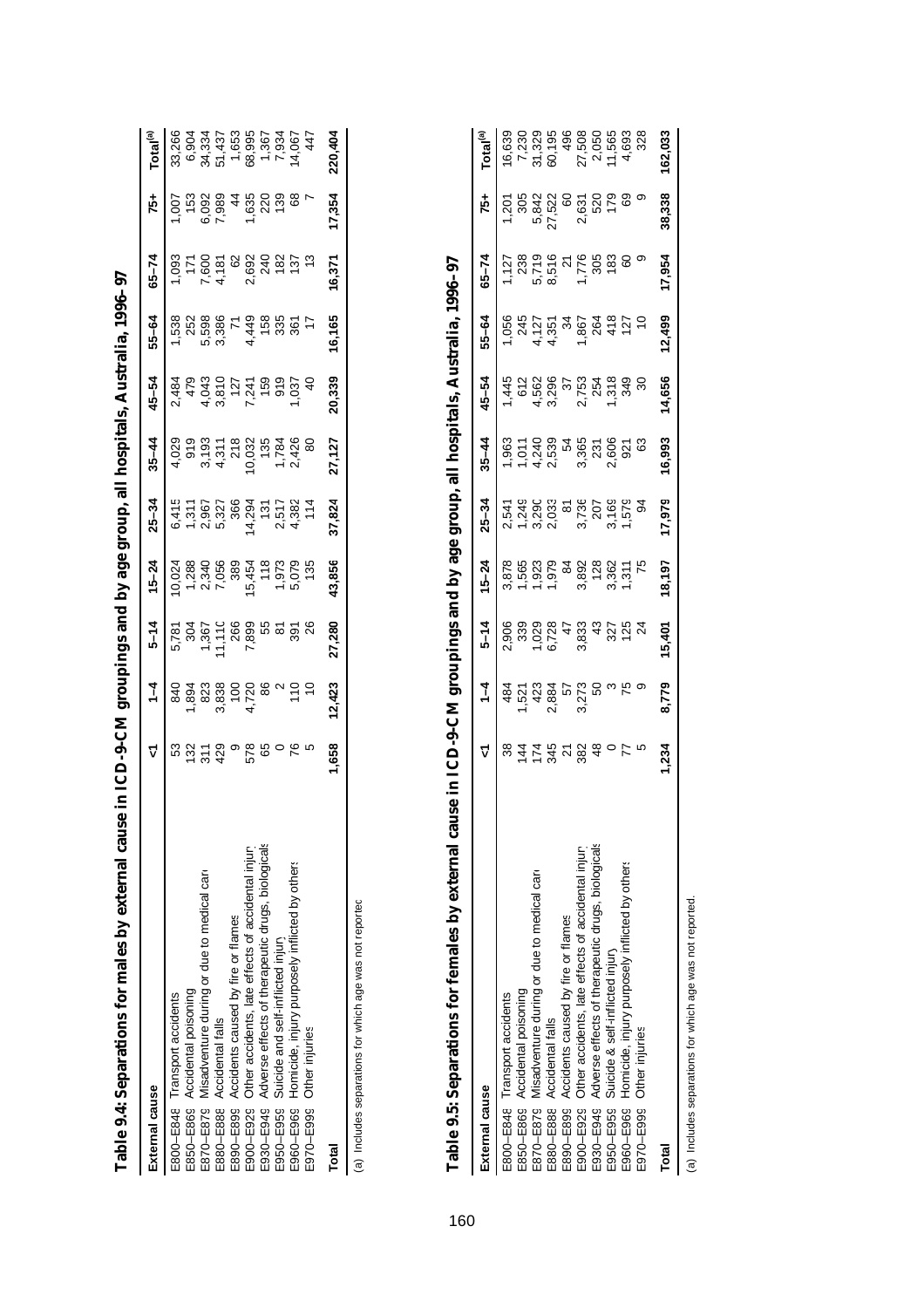|                                                                |                                       | $\overline{\phantom{0}}$ | -<br>י               |                                       |                       |                                                    |                                                                |                                                               |                                              |                                                |                                                                             |                |
|----------------------------------------------------------------|---------------------------------------|--------------------------|----------------------|---------------------------------------|-----------------------|----------------------------------------------------|----------------------------------------------------------------|---------------------------------------------------------------|----------------------------------------------|------------------------------------------------|-----------------------------------------------------------------------------|----------------|
|                                                                |                                       |                          | Mine &               | place &<br>ndustrial                  | Place of<br>ecreation | and<br><b>Street</b>                               | Public                                                         | Residential                                                   | specified<br>Other                           | Inspecified                                    |                                                                             |                |
| External cause                                                 | ome                                   | Farm                     | quarry               | remises                               | ind sport             | vswngin                                            |                                                                | institute                                                     | places                                       | place                                          | Total <sup>(a)</sup>                                                        | stated         |
| E800-E848 Transport accidents                                  |                                       |                          |                      |                                       |                       |                                                    |                                                                |                                                               |                                              |                                                | 49,905                                                                      | $\overline{5}$ |
| E850-E869 Accidental poisoning                                 |                                       |                          |                      | $\frac{25}{198}$                      | 2,226                 |                                                    |                                                                |                                                               |                                              |                                                |                                                                             |                |
| E870-E879 Misadventure during or due to medical care           |                                       |                          |                      |                                       |                       |                                                    |                                                                |                                                               |                                              |                                                |                                                                             |                |
| E880-E888 Accidental falls                                     | တ္တ                                   |                          | <u>ទី ដូ វិ មី ភ</u> |                                       | 49<br>8,643           |                                                    |                                                                | $1400$<br>$4700$<br>$470$<br>$470$<br>$470$<br>$470$<br>$470$ | 015<br>0232<br>039566<br>0232<br>0354<br>034 |                                                |                                                                             |                |
| E890-E899 Accidents caused by fire or flames                   |                                       |                          |                      |                                       |                       |                                                    |                                                                |                                                               |                                              |                                                |                                                                             |                |
| E900-E929 Other accidents, late effects of accidental injury   | <u>ន</u>                              |                          | 460                  |                                       | 324° 850<br>324° 850  |                                                    |                                                                |                                                               |                                              |                                                |                                                                             |                |
| Adverse effects of therapeutic drugs, biologicals<br>E930-E949 |                                       |                          |                      |                                       |                       |                                                    |                                                                |                                                               | $\overline{a}$                               |                                                |                                                                             |                |
| Suicide & self-inflicted injury<br>E950-E959                   | ä                                     |                          |                      |                                       |                       |                                                    |                                                                |                                                               | 395<br>940                                   |                                                |                                                                             |                |
| E960-E969 Homicide, injury purposely inflicted by others       | 6.8.8.9.8.6.000<br>8.9.9.9.9.9.7.0004 |                          |                      | $30.5000000000000$<br>$20.5000000000$ |                       | 87<br>87<br>88 88 88 98 98 98<br>88 98 98 98 98 98 | 275<br>2011 2012 2012 2013<br>2012 2013 2014<br>2012 2013 2014 | <u>ន្ល</u> ី ឌី ខ្លី ដូ                                       |                                              | 5482 34716388<br>1982558756988<br>198258756888 | 14,134<br>65,667<br>11,633<br>10,149<br>9,149<br>18,760<br>18,775<br>18,775 | 84648050       |
| E970-E999 Other injuries                                       |                                       |                          |                      |                                       |                       |                                                    |                                                                |                                                               |                                              |                                                |                                                                             |                |
| Total                                                          | $\frac{20}{20}$<br>జ్జ                | 6,058                    | នី                   | 14,539                                | 20,683                | 35,433                                             | 12,175                                                         | 25,318                                                        | 14,016                                       | 64,312                                         | 382,445                                                                     | 2,111          |

Table 9.6: Separations by external cause in ICD-9-CM groupings and by place of occurrence, all hospitals, Australia, 1996-97 **Table 9.6: Separations by external cause in ICD-9-CM groupings and by place of occurrence, all hospitals, Australia, 1996–97**

(a) Includes separations for which place of occurrence was not reported. (a) Includes separations for which place of occurrence was not reported.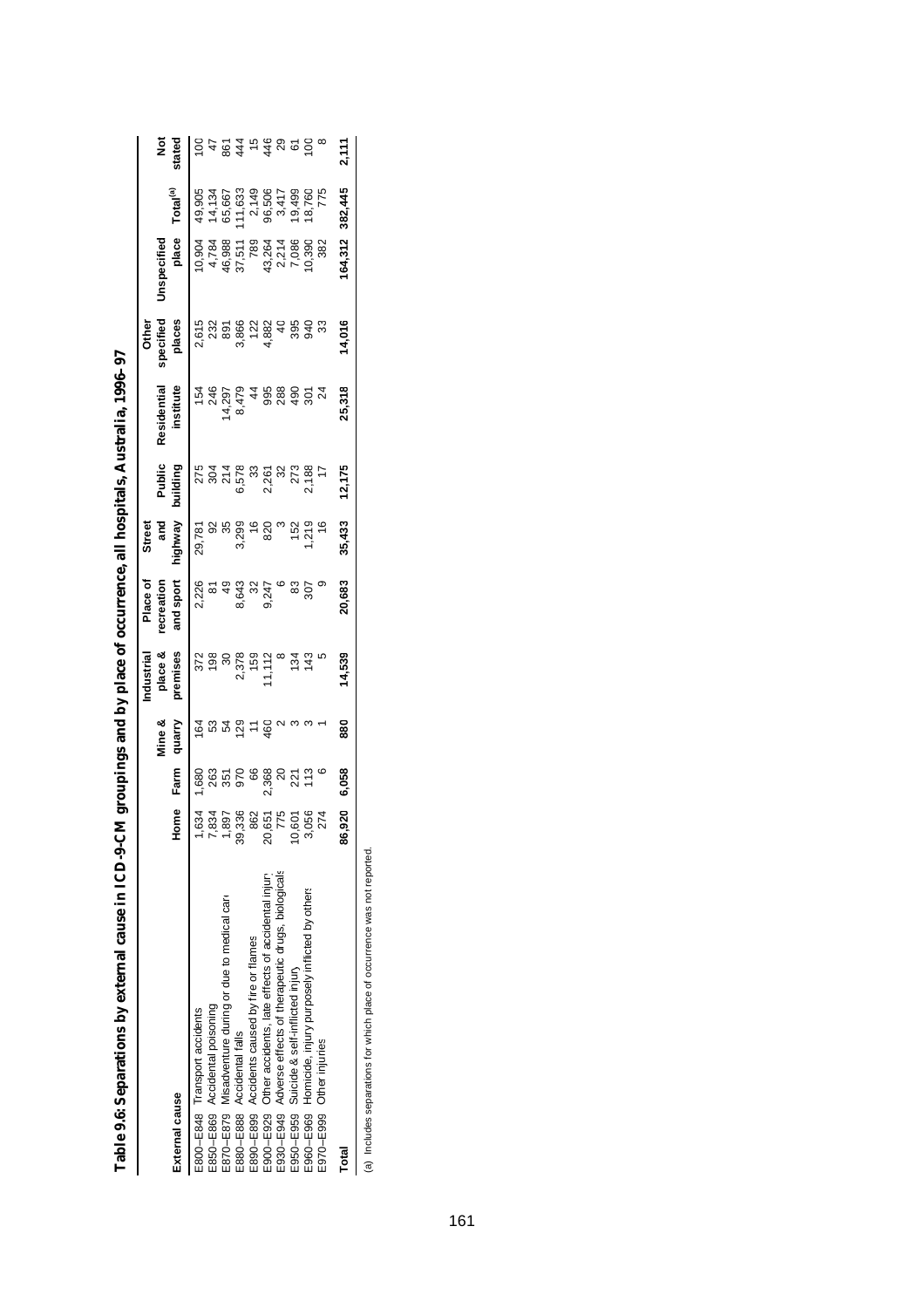# **10 Australian National Diagnosis Related Groups of admitted patients**

Australian National Diagnosis Related Groups (AN-DRGs) is an Australian patient classification system which provides a means of summarising and relating the number and type of patients treated in a hospital (that is, its casemix) to the resources required by the hospital (Commonwealth Department of Health and Family Services and 3M Health Information Systems 1996). The classification categorises acute admitted patient episodes of care into groups with similar conditions and similar usage of hospital resources, using information in the hospital morbidity record such as the diagnoses, procedures and demographic characteristics. The classification was adapted from United States classifications to reflect Australian clinical standards and practice and was first released in 1992. This report uses version 3.1, valid from July 1996.

The AN-DRG classification is based on a description of body systems, a separation of medical and surgical procedures, and a hierarchy of procedures, medical problems and other factors that differentiate processes of care. This classification is partly hierarchical, with 23 Major Diagnostic Categories (MDCs) into which the 667 AN-DRGs can be grouped.

The MDCs are mostly defined by body system or disease type, and correspond with particular medical specialities (Department of Health and Family Services 1997). In general, episodes are assigned to MDCs on the basis of the principal diagnosis (coded using ICD-9- CM disease codes). Some episodes involving procedures that are particularly resource intensive can also be assigned to the Pre-MDC category (AN-DRGs 001–010), irrespective of the MDC assigned on the basis of principal diagnosis. Records for these episodes have been categorised separately in tables and figures based on MDCs in this chapter. Episodes with Edit-DRGs (AN-DRGs 950–956, see Glossary) have been similarly categorised separately, even if they were assigned to an MDC.

Episodes are assigned to AN-DRGs within MDCs, primarily on the basis of the ICD-9-CM procedure codes (in the surgical partition) or the diagnosis codes (in the medical partition). For the assignment of AN-DRGs, the principal procedure is defined as the one with the highest resource intensity. This definition differs from the definition of principal procedure in the *National Health Data Dictionary* (NHDC 1996) and used in Chapter 8. When more than one AN-DRG is associated with a cluster of closely-related procedures or diagnoses, other variables, such as the patient's age, the presence of complications or co-morbidities, and the mode of separation, are used for AN-DRG assignment (Department of Health and Family Services 1997).

The information in this chapter is presented using both levels of the AN-DRG classification:

- MDCs— these 23 groups are used to provide information aggregated at a high level (Figures 10.1 and 10.2, Tables 10.2 to 10.7);
- AN-DRGs— detailed information is presented for the 30 of the 667 AN-DRGs with the highest number of separations (Tables 10.8 to 10.15) and summary information is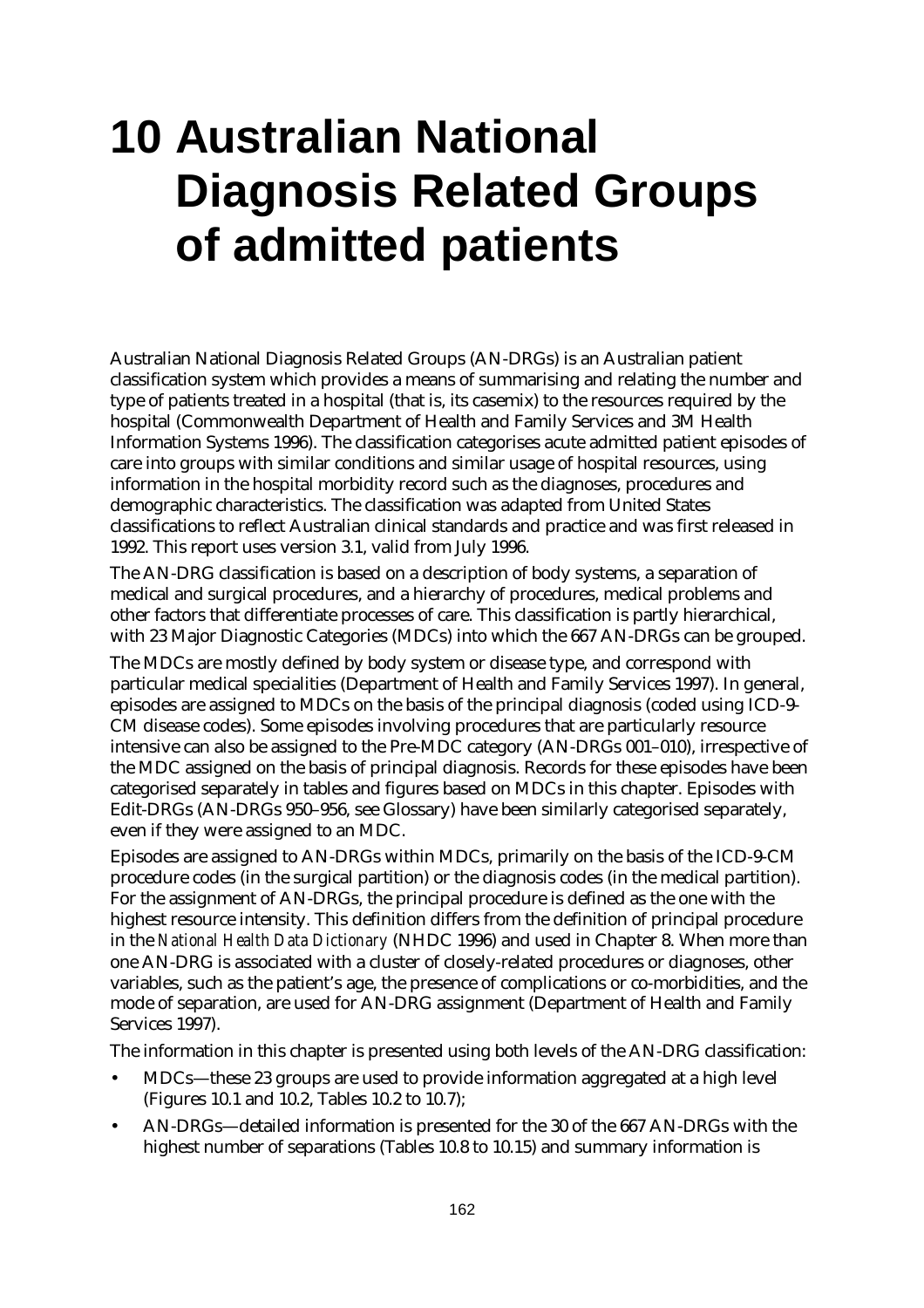provided for all AN-DRGs (for which separations were reported) on the Internet at http://www.aihw.gov.au (Tables D5 and D6).

In addition,

- Table 10.1 presents average length of stay information for the 10 AN-DRGs with the highest number of separations, excluding same day separations, for the public and private sectors; and
- Table 10.16 presents summary statistics for the 30 AN-DRGs with the highest number of separations for public psychiatric hospitals.

Included in all the tables in this chapter are separations for which the type of episode of care was reported as acute or was not reported. That is, separations for episode of care types rehabilitation, palliative care, non-acute care, other care and unqualified neonates are excluded where they were able to be identified (see Table 5.11). Of the separations for which the type of episode of care was reported (excluding unqualified neonates), 97.4% were reported as acute (97.1%, 3,400,705 of 3,503,954 in the public sector and 98.2%, 1,580,494 of 1,609,593 in the private sector). Also excluded are all separations for the public psychiatric hospitals in Western Australia. Episode type, principal diagnosis and AN-DRG were not able to be reported for these hospitals.

Tables are presented with summary separation, patient day and length of stay statistics for public and private hospitals, nationally and by State and Territory. National information on age group and sex distributions is also presented.

The average length of stay figures were calculated using all separations for which lengths of stay were provided (except in Table 10.1). That is, the data were not trimmed of separations with unusually long or short lengths of stay.

Some data for private hospitals in Tasmania and the Australian Capital Territory have not been included in Tables 10.11 and 10.13. These data were supplied but are not published, for confidentiality reasons.

#### **Cost weights and costs by volume**

For each version 3.1 AN-DRG, cost weights have been estimated for 1996–97 for the public and private sectors by the Department of Health and Family Services in the National Hospital Cost Data Collection (unpublished). The cost weights represent the costliness of an AN-DRG relative to all other AN-DRGs, such that the average cost weight for all separations is 1.00. The data collection also provided estimates of average costs for each separation for an AN-DRG with a cost weight of 1.00: \$2275 in the public sector and \$2060 in the private sector. Separate cost weights were estimated for the public and private sectors because of the differences in the range of costs recorded in public and private hospitals.

The *Cost by volume* figures in this Chapter were derived for each AN-DRG by multiplying estimated average cost for the AN-DRG by the number of separations for the AN-DRG. For MDCs, the cost estimates for all the AN-DRGs within the MDC were then summed to produce an estimated cost for the MDC.

The *Cost by volume* figures in this chapter are estimates only, intended for use as a guide to the approximate relative costs of hospital services during 1996–97. They should be used only with caution in any comparisons of the States and Territories or the public and private sectors. They are not derived from, or comparable with the expenditure and cost per casemix-adjusted separation information presented in Chapter 3.

Information based on the average cost weights of 1996–97 separations is included in Chapters 4 and 5.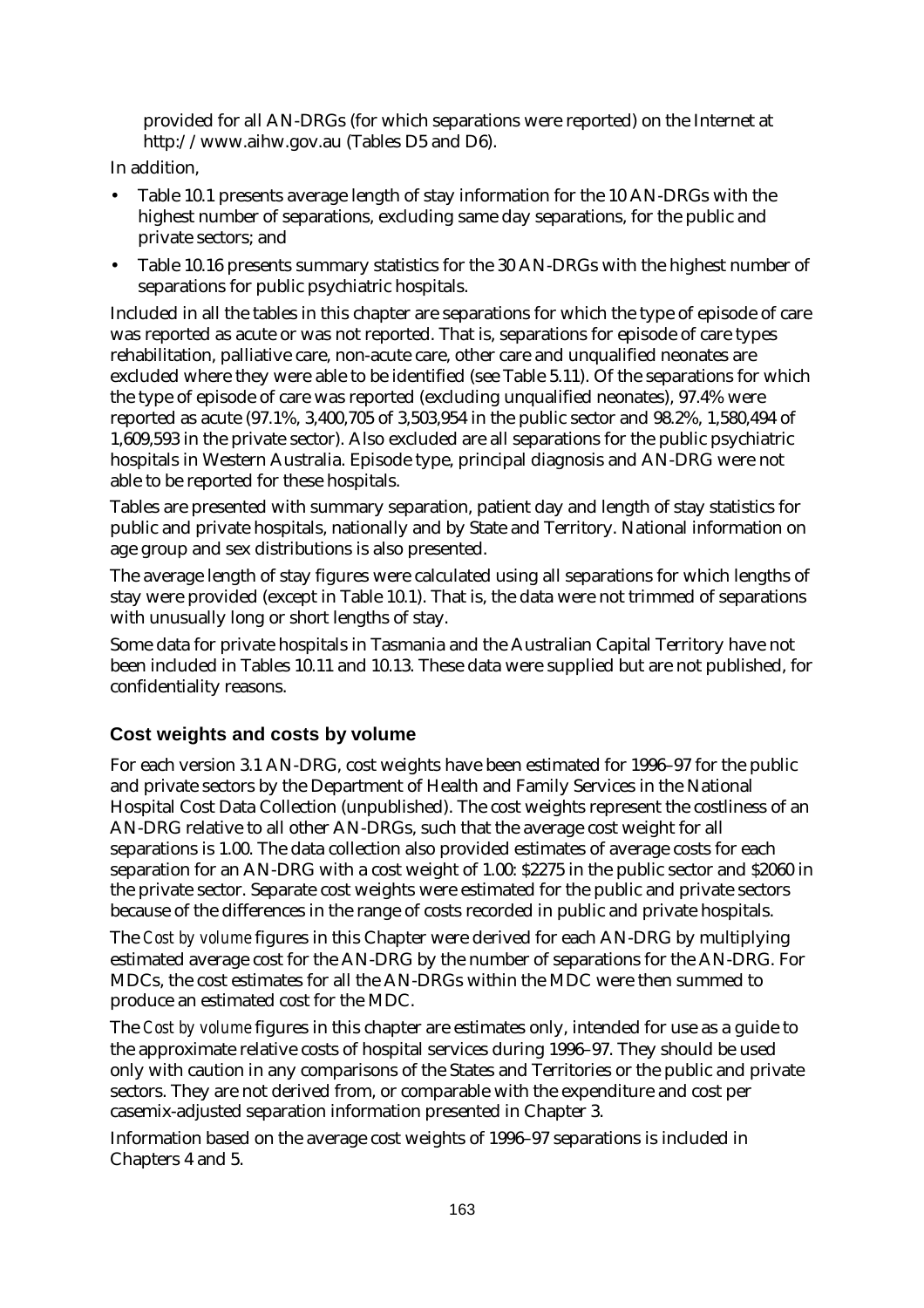# **Highlights**

## **Top 10 AN-DRG average lengths of stay**

Within the performance indicator framework for the hospital sector (NHMBWG 1996; SCRCSSP 1997, 1998), the average length of stay for non-same day separations for the most commonly reported AN-DRGs is an indicator of efficiency in services delivery. Table 10.1 presents data on the average length of overnight stays for separations for the ten AN-DRGs for which the highest number of overnight separations were reported for 1996–97. These data are not equivalent to the data presented in other tables in this Chapter as same day separations were excluded, as were separations with lengths of stay over 365 days.

*Chronic obstructive airways disease* (AN-DRG 177) and *Heart failure and shock* (AN-DRG 252) had the longest average lengths of stay, of just over eight days for each group nationally. Following them were *Medical back problems age less than 75 years without complications or comorbidities* (AN-DRG 455), which had an average length of stay of just under five days nationally, and *Vaginal delivery without complicating diagnosis* (AN-DRG 674), which had an average length of stay overall of 3.8 days: 3.4 days in the public sector and 5.3 days in the private sector. While lens insertion was the second most common sentinel procedure nationally (see Table 8.1), the average length of stay for *Lens procedures without vitrectomy and without complications and co-morbidities* (AN-DRG 099) requiring an overnight stay was only 1.4 days.

The table also illustrates variation in the average lengths of stay for some AN-DRGs among the States and Territories and between the sectors.

## **Major Diagnostic Categories**

Figures 10.1 and 10.2 provide a summary of the proportions of separations and patient days reported for each of the MDCs.

The MDC with the highest proportion of separations in the public sector was *Kidney and urinary tract* (MDC 11), followed by *Digestive system* (MDC 06). The highest proportions of patient days were reported for the *Circulatory system* (MDC 05) *and Musculoskeletal and connective tissue* (MDC 08) MDCs. In the private sector, *Digestive system* had the largest number of separations, followed by *Musculoskeletal system and connective tissue*. The *Musculoskeletal system and connective tissue* and *Digestive system* MDCs accounted for the highest proportions of patient days. For the public and private sectors combined, the two MDCs with the most separations were *Digestive system* and *Kidney and urinary tract*. The largest proportions of patient days were reported for the *Musculoskeletal system and connective tissue* and *Circulatory system* MDCs.

The average lengths of stay varied by MDC and hospital sector (Tables 10.2 and 10.3). In the public sector, they ranged from 29 days for the *Pre-MDC* group to 1.7 days for *Kidney and urinary tract* and Eye diseases and disorders (MDC 02). In the private sector, the longest average length of stay was also 29 days for the *Pre-MDC* group, and the shortest was 1.2 days for *Eye diseases and disorders*. Notable differences between hospital sectors were for *Pregnancy, childbirth and puerperium* (MDC 14), where the average length of stay was higher for private hospitals (4.2 days) than public hospitals (3.3 days), *Infectious and parasitic diseases* (MDC 18), where the average length of stay was higher for private hospitals (6.3 days) than public hospitals (4.7 days), and *Alcohol/drug use and disorders* (MDC 20), where the average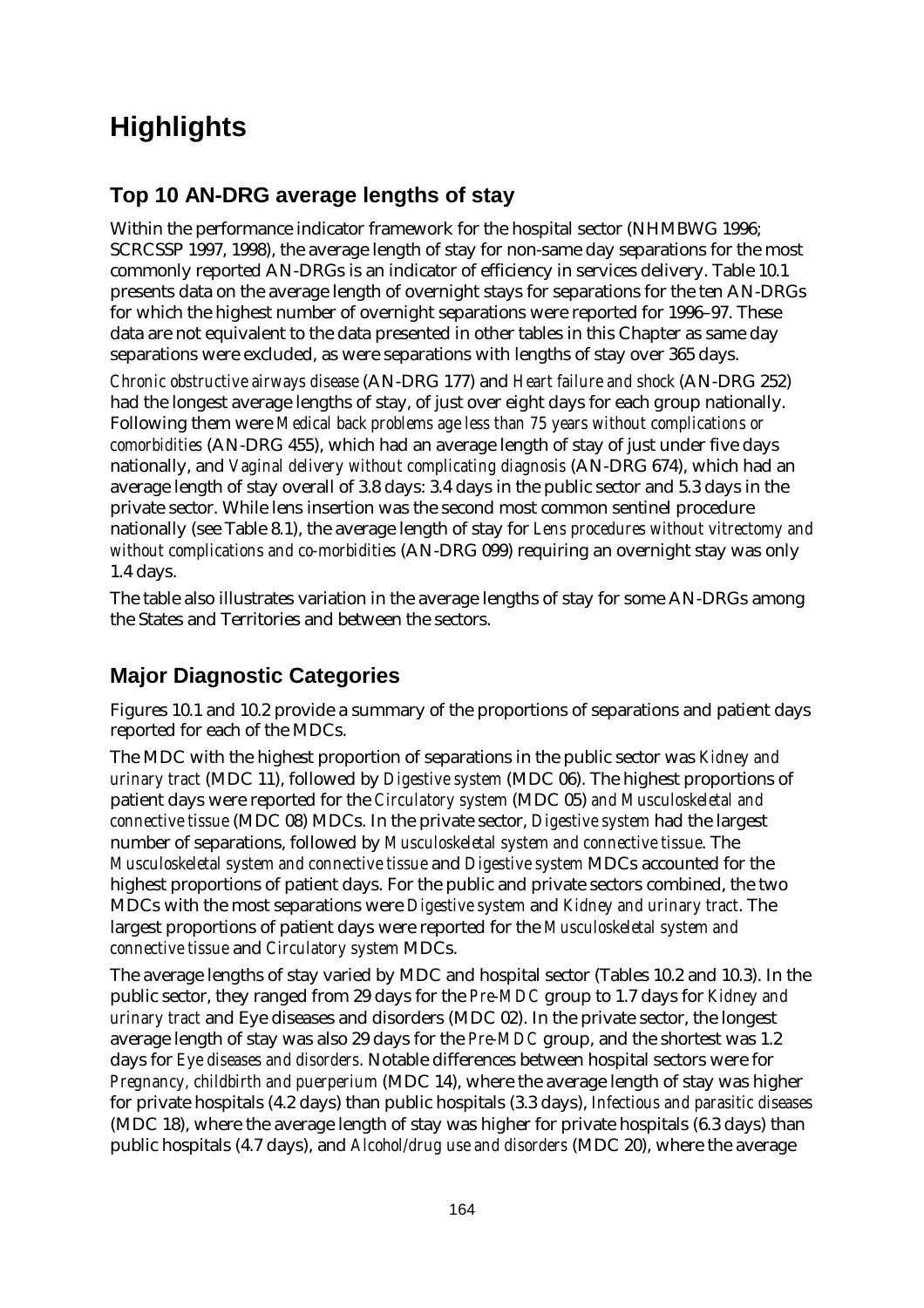length of stay was higher for private hospitals (7.9 days) than public hospitals (5.6 days). A variety of factors could be responsible for such discrepancies, for example different patient populations (and numbers of separations for AN-DRGs within the MDCs), patterns of service provision, facilities available, treatment regimes and reporting practices.

The cost by volume data for MDCs in Tables 10.2 and 10.3 show that the costliest MDC in the public sector was estimated to be *Circulatory system.* In the private sector it was *Musculoskeletal system and connective tissue*.

#### **States and Territories**

Tables 10.4 to 10.7 contain detail on the number of separations and patient days by MDC in the States and Territories. These tables enable State by State comparisons of overall hospital use for the different MDCs, and the share of separations between the private and public sectors. For example, the proportion of total separations for *Respiratory system* (MDC 04) in private hospitals (rather than public hospitals) was higher in Tasmania (32%, 2000) than in the other jurisdictions, for example, Queensland (26%, 13,974) and New South Wales (13%, 12,021). The proportion of total patient days for *Pregnancy, childbirth and the puerperium* that was in private hospitals (rather than public hospitals) was 30% overall (107,312), but ranged from 26% in South Australia (31,384) to 43% in Tasmania (16,424).

The distributions of separations and patient days by MDC within the States and Territories were broadly consistent with those at the national level. Notable exceptions in the public sector included *Neoplastic disorders* (MDC 17) in the Northern Territory (0.4% of separations, 200, compared with a national average of 4.6%, 161,912) and *Kidney and urinary tract* in the Australian Capital Territory (19.4%, 10,900, compared with 13.1%, 462,132). In the private sector, the Australian Capital Territory reported relatively fewer separations for *Digestive system* (8.1% of separations, 1,396, compared with 19.2%, 317,620, nationally) and *Eye diseases and disorders* (3.3%, 561, compared with 5.5%, 91,126). Again these differences could be attributed to a number of factors, which for the Australian Capital Territory would include the nature of facilities available, cross-border patient flows and the omission of private same day facilities from the National Hospital Morbidity Database.

### **Australian National Diagnosis Related Groups**

Tables 10.8 to 10.15 present information on the most commonly reported AN-DRGs. Tables 10.8 and 10.9 contain summary separation, patient day and average length of stay statistics for the 30 AN-DRGs with the most separations in public and private hospitals.

In the public sector in 1996–97 *Admit for renal dialysis* (AN-DRG 572) was the most common AN-DRG, accounting for 9.8% (345,718) of total separations (Table 10.8). Other leading AN-DRGs included *Chemotherapy* (AN-DRG 780) with 3.7% (130,056), and *Vaginal delivery without complicating diagnosis* (AN-DRG 674) with 3.2% (111,531) of total public sector separations. The corresponding top three AN-DRGs in the private sector were *Other gastroscopy for non-major digestive disease without complications and comorbidities* (AN-DRG 332), with 6.1% (101,590) of total separations, *Other colonoscopy without complications and comorbidities* (AN-DRG 335), with 5.5% (91,464), and *Lens procedures without vitrectomy and without complications and comorbidities* (AN-DRG 099), with 3.6% (58,911) (Table 10.9).

Of the ten AN-DRGs with the most separations for the public sector, only three were not included in the top 30 for the private sector, namely *Bronchitis and asthma age <50 without complications and comorbidities* (AN-DRG 187), *Other antenatal admission with moderate or no complicating disorder* (AN-DRG 686), and *Chronic obstructive airways disease* (AN-DRG 177).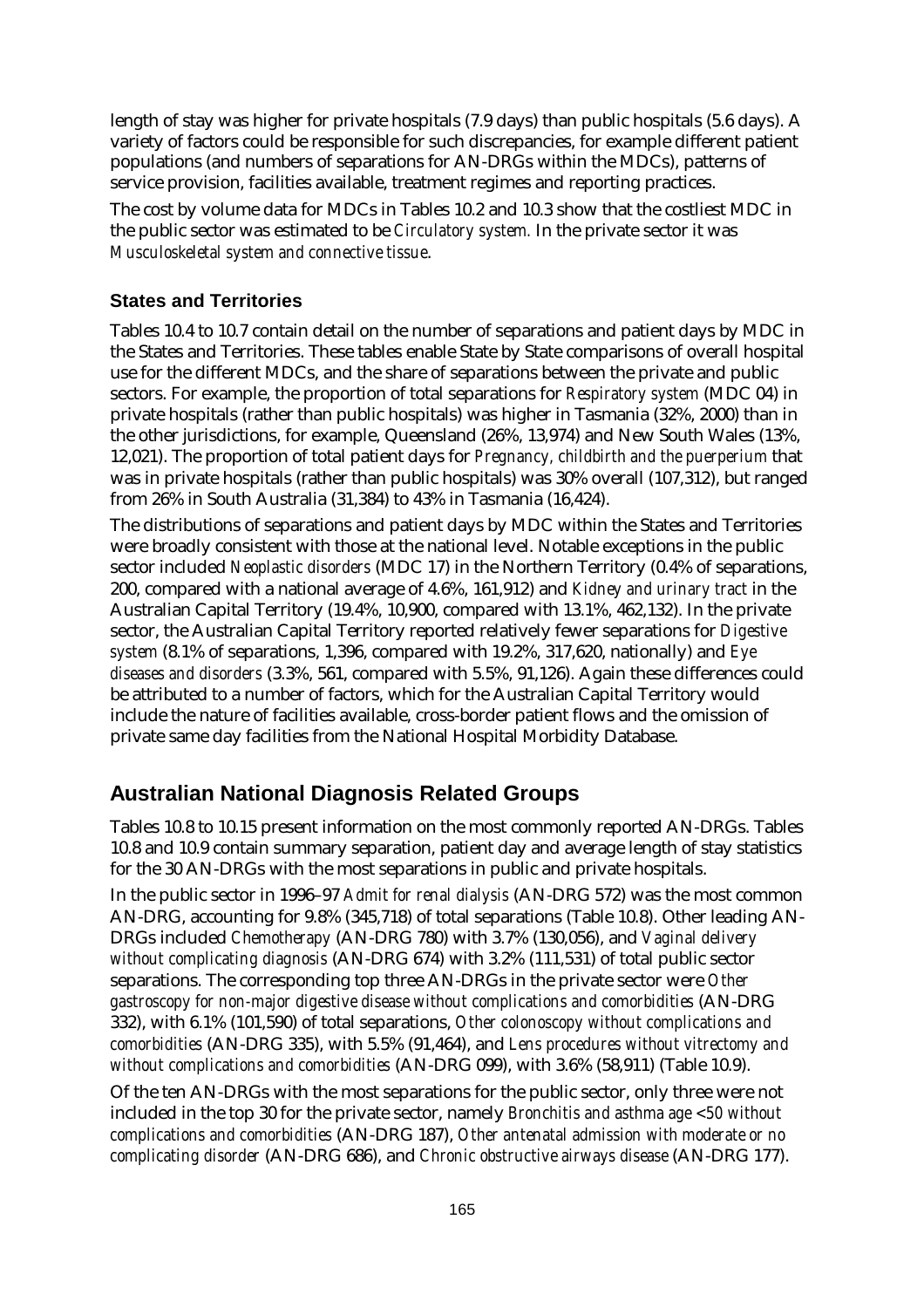On the other hand, only one of the leading 10 AN-DRGs in the private sector, *Knee procedures*

(AN-DRG 421), was missing from the top 30 for the public sector.

Among the 30 AN-DRGs with the most separations for the public sector, there were six which were among the top 10 in terms of the most patient days. Similarly, for the private sector, there were five AN-DRGs among the 30 AN-DRGs with the most separations that were also in the top 10 AN-DRGs in terms of patient days. Within the top 30, average lengths of stay ranged from 23 days for *Schizophrenia disorders* (AN-DRG 841) in the public sector to one day for seven different AN-DRGs in the private sector.

The highest costs in public hospitals were estimated to be for *Vaginal delivery without complicating diagnosis* (AN-DRG 674) followed by *Admit for renal dialysis* (AN-DRG 572). In the private sector, the costliest AN-DRGs in the top 30 were estimated to be *Major affective disorders* (AN-DRG 843) and *Lens procedures without vitrectomy and without complications and comorbidities* (AN-DRG 099)*.*

#### **States and Territories**

There was some variation between the States and Territories in the relative number of separations for the most common AN-DRGs (Tables 10.10 and 10.11). For example, in the public sector in the Northern Territory and the Australian Capital Territory, *Admit for renal dialysis* (AN-DRG 572) accounted for a markedly greater proportion of separations than the national average (30.2%, 14,312, and 17.1%, 9,636, respectively, compared with 9.8%). In New South Wales, the proportion of separations for *Chest pain* (AN-DRG 261) was higher than the national average (1.0%, 12,161, compared with 0.8%).

In the private sector, examples of differences include, in the Australian Capital Territory, *Other gastroscopy for non-major digestive disease without complications and comorbidities* (AN-DRG 332) which accounted for a lower proportion of total separations than the national average (0.7%, 125, compared with 6.1%, 101,590), and *Other colonoscopy without complications and comorbidities* (AN-DRG 335) (1.0%, 183, compared with 5.5%, 91,464). In South Australia, *Myringotomy with tube insertion* (AN-DRG 124) accounted for 1.5% of separations (2,084), compared with the national average of 0.9%.

The average lengths of stay were mainly similar among the States and Territories (Tables 10.12 and 10.13). However, there was some variation, for example, in the public sector, for *Chronic obstructive airways disease* (AN-DRG 177) (6.5 days in Victoria to 9.9 days in the Australian Capital Territory) and *Other factors influencing health status age<80 without complications and comorbidities* (AN-DRG 943) (10.3 days in Tasmania to 1.9 days in Western Australia). In the private sector, variation in lengths of stay was evident for AN-DRGs such as *Major affective disorders* (AN-DRG 843) and *Other skin graft and/or debridement procedures* (AN-DRG 505).

#### **Age group and sex**

Tables 10.14 and 10.15 summarise separations by age group and sex for the 30 leading AN-DRGs. Thirteen of the top 30 AN-DRGs were common to both sexes, while some others were more sex-specific (for example, *Vaginal delivery without complicating diagnosis* (AN-DRG 674) and AN-DRG 622, *Sterilisation, male*). *Admit for renal dialysis* (AN-DRG 572) was the most commonly reported AN-DRG for both sexes, with the most separations in the 65 to 74 years age group.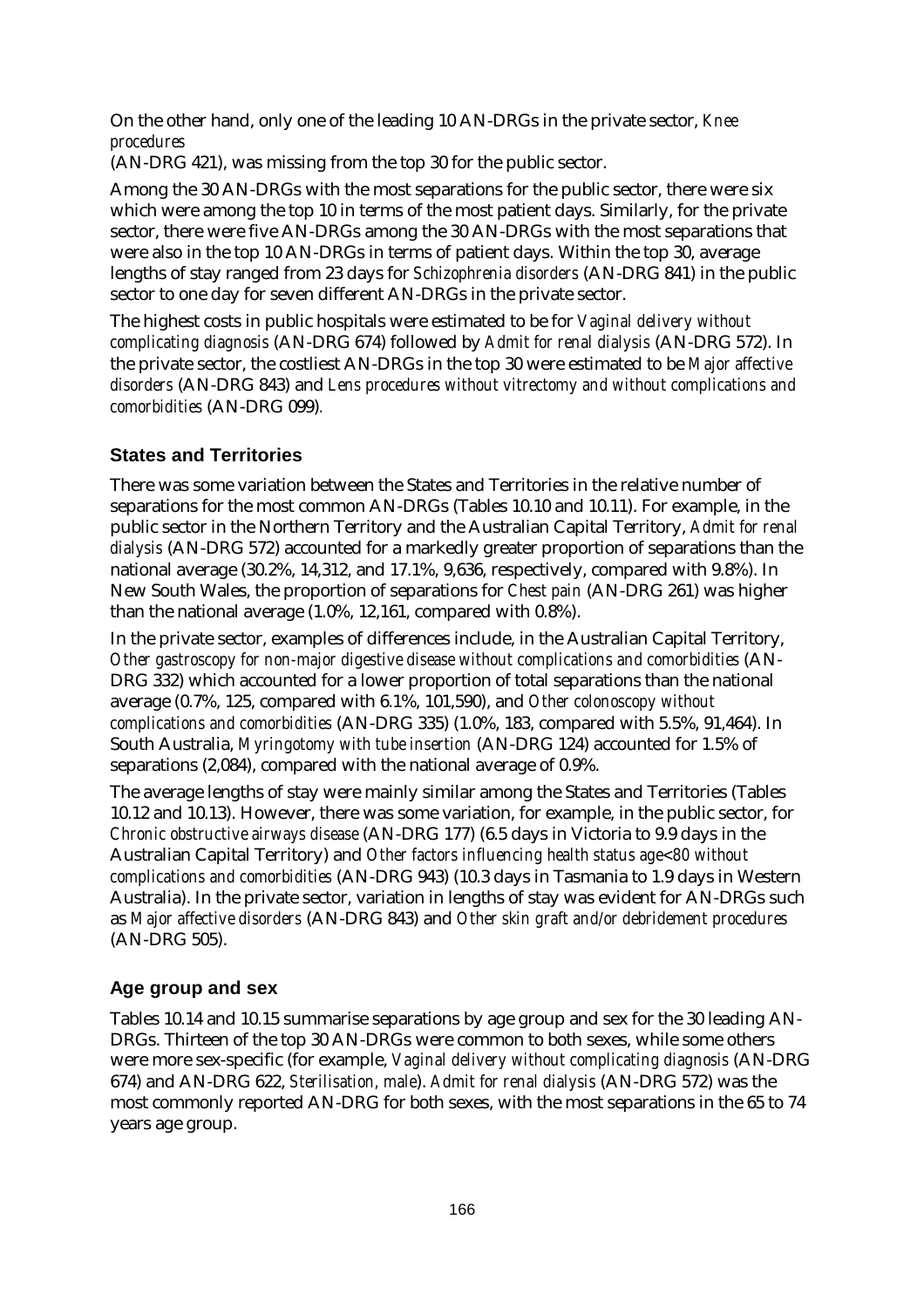The age distributions varied by AN-DRG. For example, *Bronchitis and asthma age <50 without complications and comorbidities* (AN-DRG 187) was most commonly reported for males and females in the 1 to 4 years age group, *Knee procedures* (AN-DRG 421) was most commonly reported for males in the 25 to 34 years age group and for females in the 45 to 54 years age group, and 62 % of separations (23,950) for *Heart failure and shock* (AN-DRG 252) were for persons over the age of 75 years.

#### **Additional data**

The accompanying tables on the Internet at http://www.aihw.gov.au provide national summary statistics for public and private hospitals for each AN-DRG (as presented for the top 30 AN-DRGs in Tables 10.8 and 10.9). For confidentiality, data for some AN-DRGs in the private sector have been suppressed. The information was suppressed if there were fewer than 100 private hospital separations reported for the AN-DRG and there were fewer than three reporting units (hospitals, or States where the hospitals were not individually identified), or there were three reporting units and one contributed more than 85% of the total separations, or two contributed more than 90% of the separations for the AN-DRG.

### **Public psychiatric hospitals**

Information on AN-DRGs for patients of public psychiatric hospitals was supplied by all States except Western Australia. Most of these 16,329 separations had AN-DRGs reported that were within the *Mental diseases and disorders* and *Alcohol/drug use and disorders* MDCs (AN-DRGs 841–848 and 860–863, respectively) (Table 10.16). *Schizophrenia disorders* (AN-DRG 841) accounted for the most separations and the most patient days*. Major affective disorders* (AN-DRG 843) ranked second for separations and *Dementia and global disturbances of cerebral function* (AN-DRG 056) for patient days.

The average length of stay was long for most of these AN-DRGs and only 4% (730) of separations were same day separations, compared with 42% in public hospitals overall. The average length of stay for *Schizophrenia disorders* (AN-DRG 841) in public psychiatric hospitals (56.4 days) was markedly more than that in public hospitals overall (Table 10.8: 22.7 days). Similarly, the average length of stay for *Major affective disorders* (AN-DRG 843) (21.2 days) was longer than in public hospitals overall (12.5 days) and in private hospitals (Table 10.9: 9.0 days).

Separations in public psychiatric hospitals include some with very long lengths of stay, up to several years. Hence the average lengths of stay should be interpreted taking into consideration the inclusion of some very long stay separations. The median lengths of stay were markedly shorter than the average lengths of stay for *Schizophrenia disorders* (AN-DRG 841) (14 days) and *Major affective disorders* (AN-DRG 843) (13 days) and for *Dementia and global disturbances of cerebral function* (AN-DRG 056) (21 days, compared with the average length of stay of 120 days). (By definition, half the separations have a shorter length of stay and half have a longer length of stay than the median.)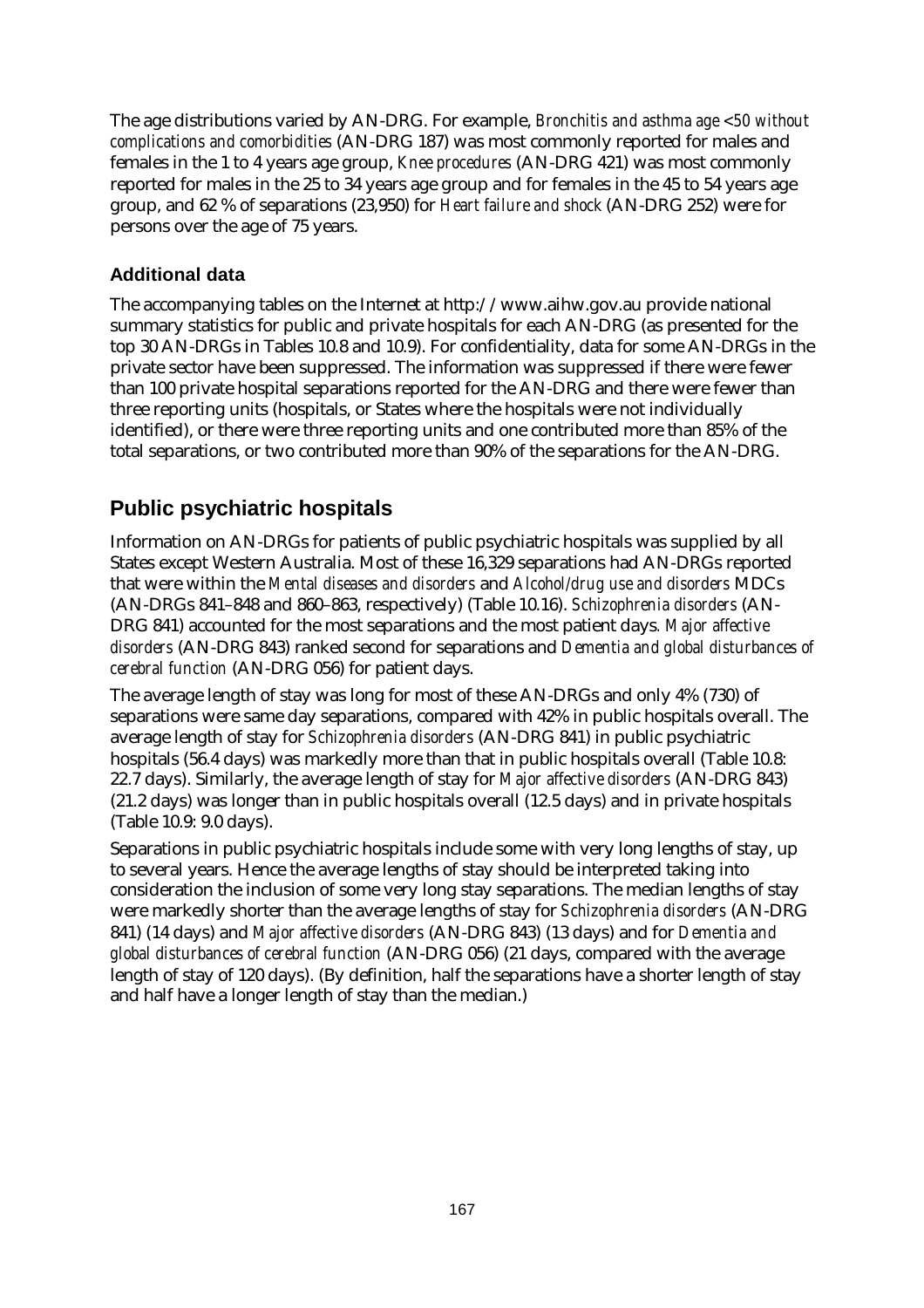| I<br>)<br>Ì<br>ā                                                                |                                 |
|---------------------------------------------------------------------------------|---------------------------------|
| I                                                                               |                                 |
| )                                                                               |                                 |
|                                                                                 |                                 |
| رُ<br>ׇ֚֘<br>l<br>i<br>ı<br>֚֘֝֬<br>I                                           | ĺ<br>l<br>i<br>ī                |
| ֖֖֖֖֧ׅ֖֧֧ׅ֧֪֧֚֚֚֚֚֚֚֚֚֚֚֚֚֚֚֚֚֚֚֚֚֚֚֚֚֚֚֚֚֚֚֚֚֬֝֝֓֞֝֬֓֬֝֬֝֬<br>l<br>I<br>١<br>Ï | ļ<br>ä<br>I<br>j<br>i<br>į<br>Ï |
| )<br>l<br>ׇ֚<br>I<br>י<br>I<br>l<br>l                                           | $\overline{a}$<br>Ē             |
| $\overline{a}$<br>Ì<br>ţ<br>ı                                                   | J.<br>è<br>F                    |

|               | by hospital sector, States and Territories, 1996-                                           | ë                                 |                                 |                                                         |                                            |                            |                                |                            |                                              |                            |                                                                          |
|---------------|---------------------------------------------------------------------------------------------|-----------------------------------|---------------------------------|---------------------------------------------------------|--------------------------------------------|----------------------------|--------------------------------|----------------------------|----------------------------------------------|----------------------------|--------------------------------------------------------------------------|
| AN-DRG        |                                                                                             | Hospital sector                   | NSW                             | ۊ                                                       | $\frac{d}{d}$                              | ⋚                          | వ్                             | $\mathsf{Ta}$              | <b>LO</b>                                    | ₹                          | Total                                                                    |
| 674           | Vaginal Delivery W/O Complicating Diagnosis                                                 | Public<br>Private<br>Total        | 33<br>527<br>538                | 35<br>35<br>34                                          | 5.38<br>5.88<br>5.99                       | 55<br>5.15<br>5.36         | $3.88$<br>$3.88$               | 3.35<br>3.45<br>3.45       | 2<br>2<br>2<br>2<br>2<br>2<br>2<br>2         | $\frac{a}{3}$ .60<br>3.60  | 22<br>222<br>222                                                         |
| 177           | Chronic Obstructive Airways Disease                                                         | Private<br>Public<br>Total        | 8.46<br>0.82<br>8.65            | 7.588<br>7.69                                           | 7.79<br>0.70<br>8.55                       | $8.31$<br>$1.58$<br>$8.89$ | 7.88<br>9.88<br>8.96           | 9.78<br>9.96<br>9.96       | $0.19$<br>$8.76$<br>$9.76$                   | 6.46<br>6.46               | $7.98$<br>0.43<br>8.39                                                   |
| 187           | Bronchitis & Asthma Age<50 W/O CC                                                           | Public<br>Private<br>Total        | 2.28<br>2.47<br>2.28            | 55<br>25<br>22                                          | 2384<br>2384                               | 2.25<br>2.25<br>2.29       | 2.33<br>2.34<br>2.41           | $2.27$<br>$2.80$<br>$2.41$ | 2.38<br>2.57<br>2.38                         | 2.69<br>2.69               | 21<br>21<br>22<br>22                                                     |
| 252           | Heart Failure & Shock                                                                       | Private<br>Public<br><b>Total</b> | $\frac{0.08}{3.95}$             | 1.57<br>10.04<br>15.7                                   | 7.63<br>0.97<br>8.25                       | $8.16$<br>0.19<br>8.48     | 7.29<br>9.68<br>7.83           | 0.946<br>0.946             | 9.86<br>1 9.39<br>9.79                       | 6.86<br>n.a.<br>6.86       | 7.97<br>0.14<br>0.38                                                     |
| 367           | Cholecystectomy W/O C.D.E.                                                                  | Private<br>Public<br>Total        | 5, 2, 3<br>3, 2, 3,<br>3, 3, 3, | 22<br>222<br>23                                         | 03 34<br>21 34<br>21 31                    | $4.02$<br>$3.87$<br>$3.87$ | $3.83$<br>$3.85$<br>$3.67$     | 88<br>3.73<br>3.3          | $3.786$<br>$3.786$                           | $4.50$<br>$4.50$           | 59<br>3.45<br>3.35                                                       |
| 122           | Tonsillectomy &/or Adenoidectomy                                                            | Private<br>Public<br>Total        | $1.50$<br>$-7.50$               | $\frac{28}{1} \div \frac{1}{2}$                         | $118$<br>$126$<br>$2376$<br>$216$<br>$216$ | $7.38$<br>$7.39$           | $\frac{43}{10}$ $\frac{2}{10}$ | $147$<br>$147$<br>$142$    | $\frac{1}{4}$ 5 $\frac{1}{2}$                | $1.73$<br>$1.73$           | $\frac{48}{10}$ $\frac{28}{10}$                                          |
| 320           | Inguinal & Femoral Hernia Procedures Age>!                                                  | Private<br>Public<br>Total        | 2.97<br>2.75<br>2.85            | 2.12.35<br>2.12.92                                      |                                            | 2.57<br>2.79<br>2.67       | 2.73<br>2.97<br>2.85           | 2.25<br>2.49<br>2.41       | ននិង<br>ត្ត<br>ត្ត                           | $2.27$<br>$n.a.$<br>$2.27$ | 2<br>2<br>2<br>2<br>2<br>2<br>2                                          |
| 099           | Lens Procedures W/O Vitrectomy & W/O CC                                                     | Private<br>Public<br>Total        | $\frac{48}{1}$ $\frac{38}{1}$   | $\frac{1}{2}$ $\frac{1}{2}$ $\frac{1}{2}$ $\frac{1}{2}$ | $\frac{45}{100}$ $\frac{8}{10}$            | $-1.8$<br>$-1.8$           | $1.56$<br>$1.58$               | $2.58$<br>$7.58$           | $\frac{1}{2}$ $\frac{4}{2}$ $\frac{8}{2}$    | 2.89<br>C 3.89             | $\begin{array}{c}\n 4 \\  4 \\  \hline\n 4 \\  \hline\n 6\n \end{array}$ |
| 455           | Medical back problems Age<75 W/O CC                                                         | Private<br>Public<br>Total        | 5.35<br>5.85<br>5.35            | $404$<br>$68$<br>$62$                                   | $3.48$<br>$4.48$                           | 8<br>9<br>4<br>4<br>4<br>4 | 2788                           | $4.50$<br>$4.50$<br>$4.50$ | ង 2<br>ដ<br>ស<br>ស<br>ស                      | $4.99$<br>$-4.99$          | $4480$<br>$440$                                                          |
| 421           | Knee procedures                                                                             | Public<br>Privat<br>Total         | $3840$<br>$720$                 | 5<br>2<br>2<br>2<br>2<br>2                              | $\frac{866}{758}$                          | 06<br>0.03<br>0.04         | 25<br>25<br>25<br>27           | 86<br>257<br>27            | $\frac{5}{25}$ $\frac{1}{25}$ $\frac{2}{25}$ | 3.08<br>3.08               | $2.358$<br>$2.56$                                                        |
| $\widehat{a}$ | Separations for which the type of episode of care was reported as acute, or was not reporte |                                   |                                 |                                                         |                                            |                            |                                |                            |                                              |                            |                                                                          |

(a) Separations for which the type of episode of care was reported as acute, or was not reporter<br>n.a. not available.<br>Mote: Abbreviations: W/O—without, CC—complications and co-morbidities, C.D.E.—common bile duct ex *Note:* Abbreviations: W/O— without, CC— complications and co-morbidities, C.D.E.— common bile duct exploration. n.a. not available.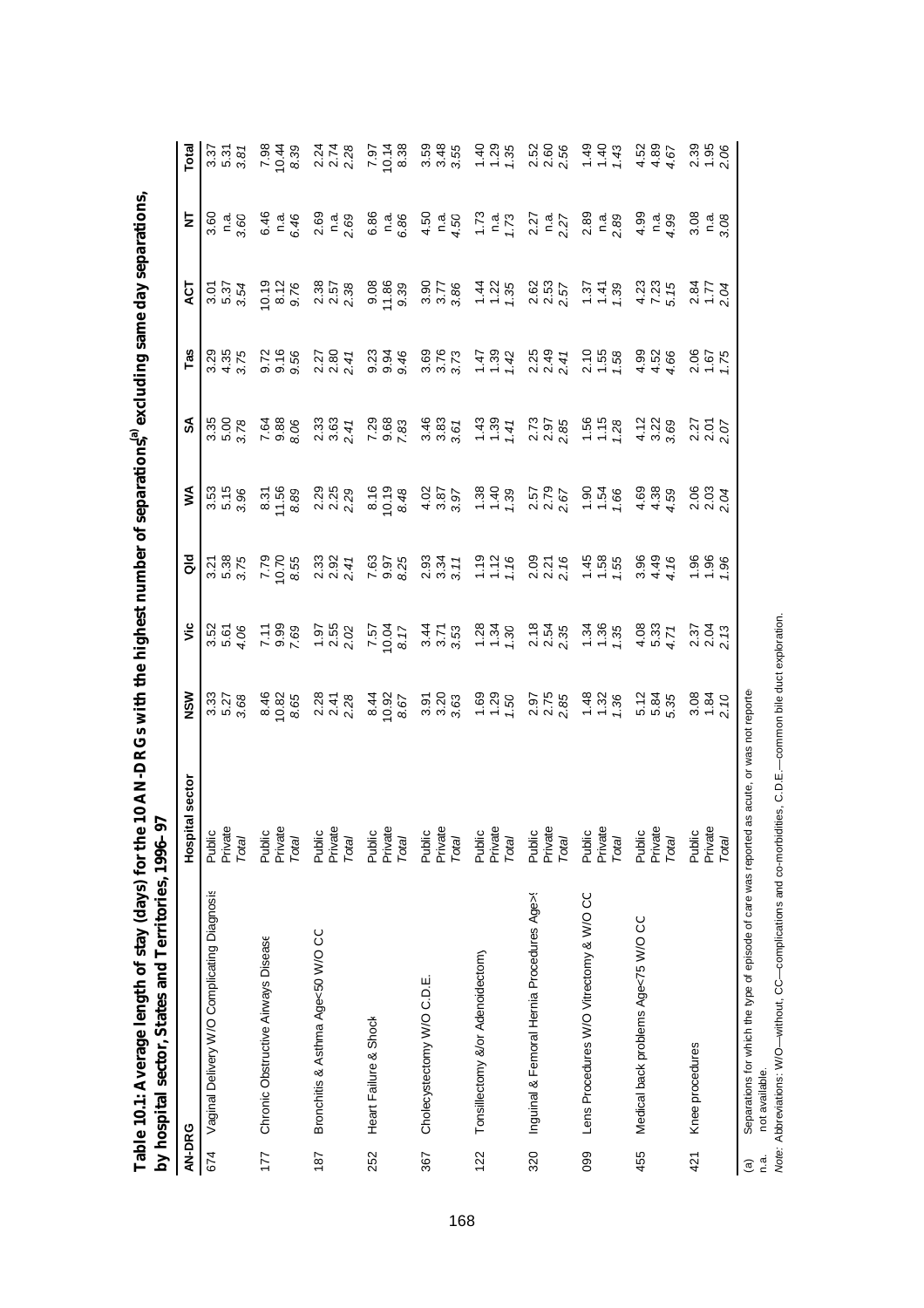

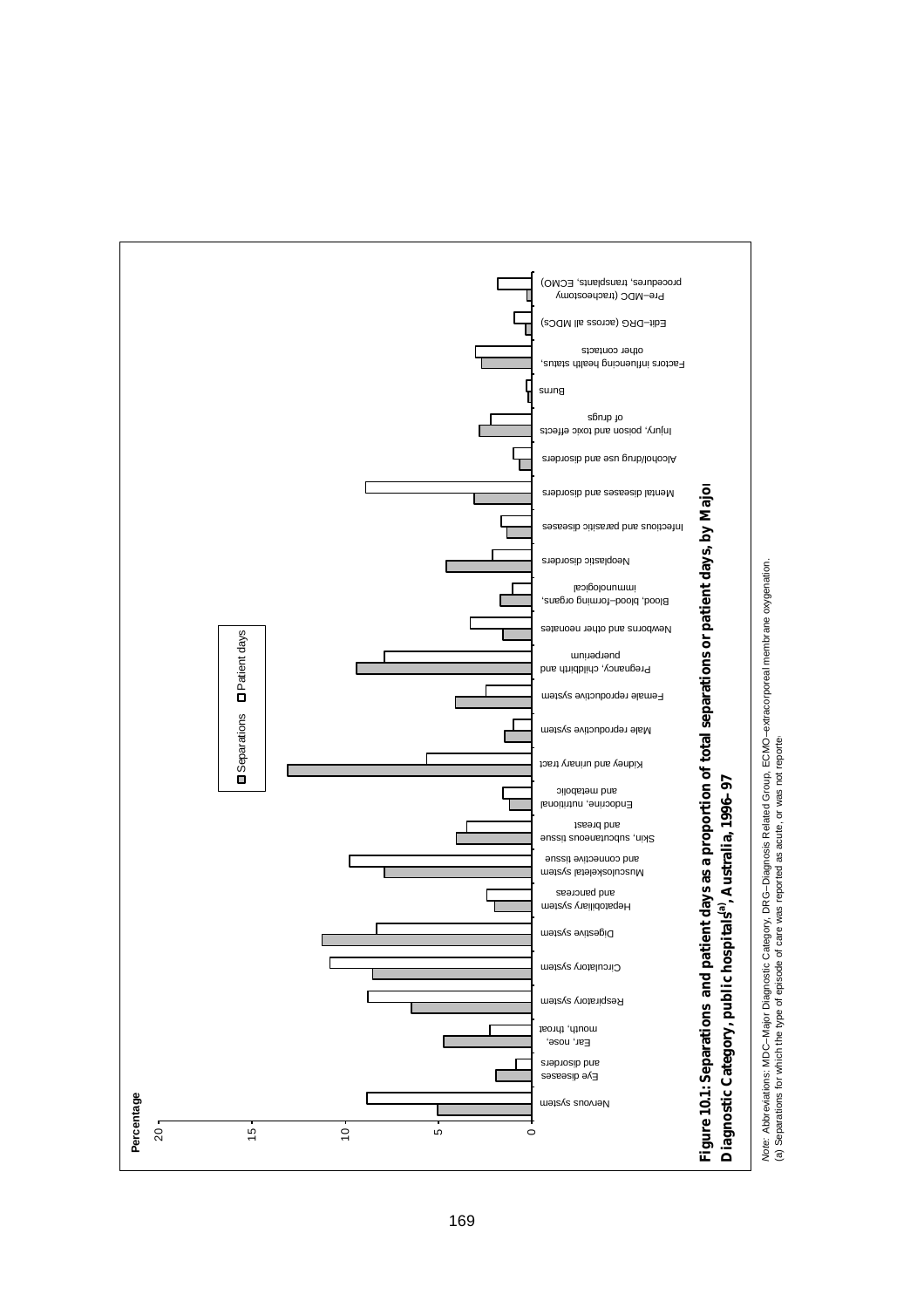

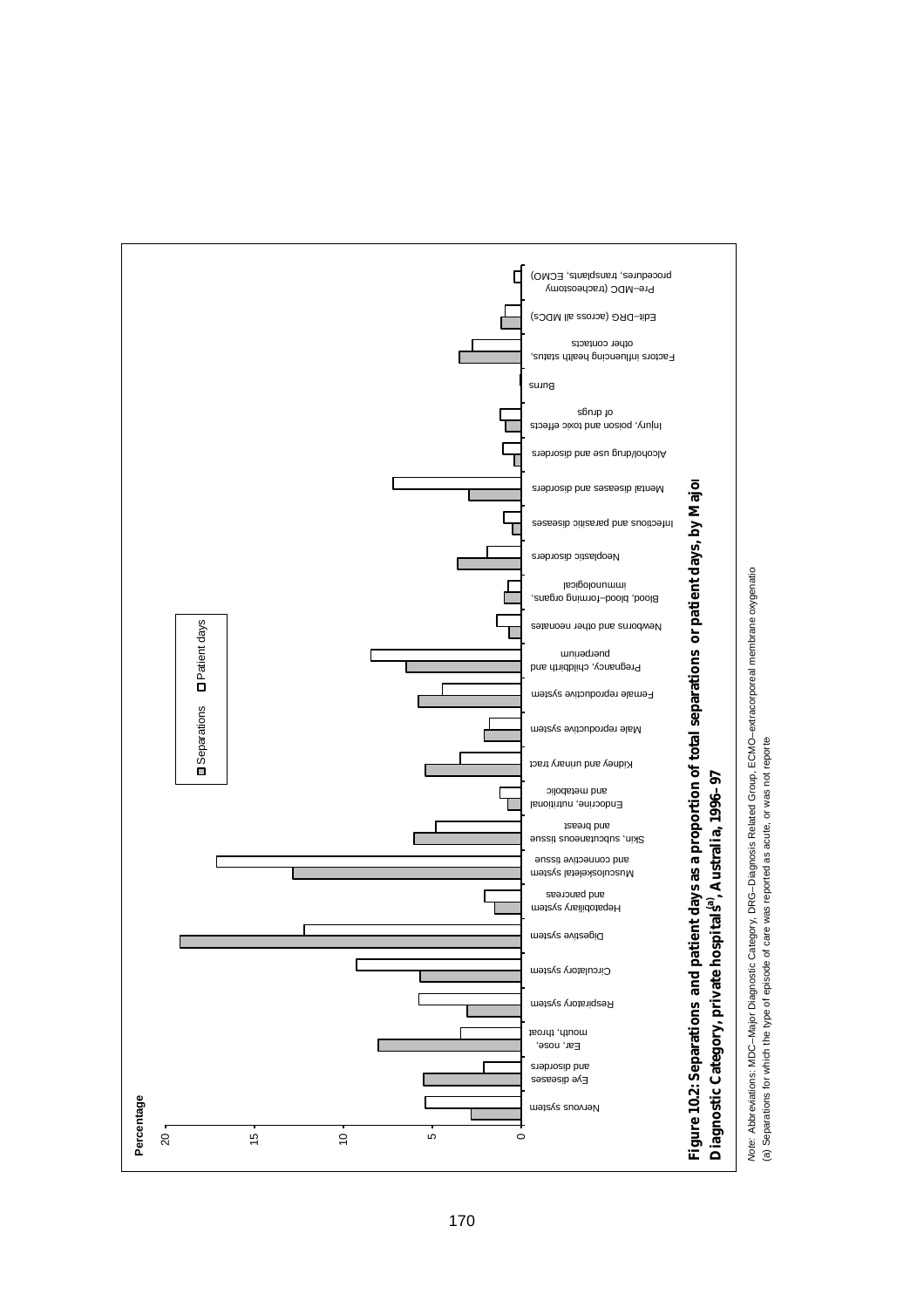| ı                                                                                                                                                                                                                                   |          |
|-------------------------------------------------------------------------------------------------------------------------------------------------------------------------------------------------------------------------------------|----------|
|                                                                                                                                                                                                                                     |          |
|                                                                                                                                                                                                                                     |          |
|                                                                                                                                                                                                                                     |          |
| J                                                                                                                                                                                                                                   |          |
|                                                                                                                                                                                                                                     |          |
| Ì                                                                                                                                                                                                                                   |          |
|                                                                                                                                                                                                                                     |          |
|                                                                                                                                                                                                                                     |          |
|                                                                                                                                                                                                                                     |          |
|                                                                                                                                                                                                                                     |          |
|                                                                                                                                                                                                                                     |          |
|                                                                                                                                                                                                                                     |          |
|                                                                                                                                                                                                                                     |          |
| i<br>Film                                                                                                                                                                                                                           |          |
|                                                                                                                                                                                                                                     |          |
| j                                                                                                                                                                                                                                   |          |
|                                                                                                                                                                                                                                     |          |
|                                                                                                                                                                                                                                     |          |
|                                                                                                                                                                                                                                     |          |
|                                                                                                                                                                                                                                     |          |
|                                                                                                                                                                                                                                     |          |
| <b>Comparent</b>                                                                                                                                                                                                                    |          |
|                                                                                                                                                                                                                                     |          |
|                                                                                                                                                                                                                                     |          |
| ı                                                                                                                                                                                                                                   |          |
| į<br>I<br>Ï                                                                                                                                                                                                                         |          |
|                                                                                                                                                                                                                                     | I        |
| l                                                                                                                                                                                                                                   |          |
|                                                                                                                                                                                                                                     |          |
| $\mathbf{\tilde{a}}$                                                                                                                                                                                                                | ı        |
|                                                                                                                                                                                                                                     | ć<br>l   |
| in the contract of the contract of the contract of the contract of the contract of the contract of the contract of the contract of the contract of the contract of the contract of the contract of the contract of the contrac<br>í | ľ        |
| ۱<br>l<br>ì                                                                                                                                                                                                                         |          |
| d                                                                                                                                                                                                                                   | J<br>Ì   |
|                                                                                                                                                                                                                                     | ֚֚֬<br>Í |
| ı                                                                                                                                                                                                                                   |          |
| j                                                                                                                                                                                                                                   | Ï        |
|                                                                                                                                                                                                                                     |          |
|                                                                                                                                                                                                                                     |          |

|                                                   |             | Same day         | Per cent<br>same day | Separations<br>per 1,000 | Patient    | per 1,000<br>Patient days | <b>ALOS</b>          | excluding<br>ALOS (days)                 | Cost by<br>volume    |
|---------------------------------------------------|-------------|------------------|----------------------|--------------------------|------------|---------------------------|----------------------|------------------------------------------|----------------------|
| Major Diagnostic Category                         | Separations | separations      | separations          | population               | days       | population                | (days)               | same day                                 | (0000)               |
| Nervous system                                    | 178,668     | 45,785           | 25.6                 |                          | 211,376    | 65.8                      |                      |                                          | 598,722              |
| Eye diseases & disorders                          | 67,555      | 38,695           |                      |                          | 115,82     | 6.3<br>16.5               |                      |                                          | 119,812              |
| Ear, nose, mouth, throa                           | 166,835     |                  | 41.7                 |                          | 303,67     |                           | $\frac{8}{1}$        |                                          | 225,486              |
| Respiratory system                                | 228,540     | 69,599<br>27,534 | 12.0                 |                          | ,202,674   | 65.3                      | 10.4<br>10.4         | 0.0.0.0.4<br>V 4 00 V 4                  | 611,380              |
| Circulatory system                                | 301,498     | 52,555           | 17.4                 |                          | ,480,980   | 80.4                      |                      |                                          |                      |
| Digestive system<br>ୁ                             | 397,504     | 81,255           | 45.6                 |                          | ,138,238   | 61.8                      | $2.\overline{9}$     |                                          | 1,073,971<br>749,172 |
| Hepatobiliary system & pancreas                   | 70,043      | 11,585           | $16.5$<br>29.9       |                          | 330,103    | 17<br>72.6                | $\ddot{4}$           | n c n c n 4 4 9 9<br>4 4 6 4 6 7 9 9 9 9 | 233,46               |
| Ausculoskeletal system & connective tissue        | 279,496     | 83,562           |                      |                          | ,337,699   |                           | $4.\overline{8}$     |                                          | 913,53               |
| Skin, subcutaneous tissue & breast                | 143,004     | 69,888           | 48.9                 |                          | 478,617    | 26.0                      | 3.1<br>5.1           |                                          | 292,192              |
| Endocrine, nutritional & metabolic                | 41,713      | 8,692            | 20.8                 |                          | 211,700    | $\frac{11.5}{41.7}$       |                      |                                          | 120,838              |
| Kidney & urinary tract                            | 462,132     | 384,868          | 83.3                 |                          | 769,046    |                           | 17                   |                                          | 445,09               |
| Male reproductive system                          | 50,450      | 24,569<br>84,890 | 48.7                 |                          | 134,432    | $7.\overline{3}$<br>18.2  |                      |                                          | 93,258               |
| Female reproductive system                        | 144,446     |                  | 58.8                 |                          | 334,426    |                           | 22224274<br>22224274 |                                          | 262,665              |
| Pregnancy, childbirth & puerperium                | 331,626     | 66,816           | 20.1                 |                          | ,081,006   | 58.7<br>24.4              |                      |                                          | 615,989              |
| Newborns & other neonates                         | 53,973      | 6,095            | 11.3                 |                          | 449,552    |                           |                      |                                          | 262,398              |
| Blood, blood-forming organs, immunologica         | 58,951      | 36,878           | 62.6                 |                          | 140,374    | 7.6                       |                      | $4.\overline{3}$<br>8.3                  | 85,479<br>174,878    |
| Neoplastic disorders                              | 161,912     | 144,869          | 89.5                 |                          | 285,979    | 15.5                      |                      |                                          |                      |
| nfectious & parasitic diseases                    | 46,974      | 11,043           | 23.5                 |                          | 221,385    | 12.0                      |                      | 5.9                                      | 149,440              |
| Mental diseases & disorders<br>σ.                 | 108,616     | 30,426           | 28.0                 |                          | ,221,246   | 66.3<br>7.1               |                      | $15.7$<br>6.7                            | 331,442              |
| Alcohol/drug use & disorders                      | 23,267      | 4,383            | 18.8                 |                          | 131,657    |                           | $7.574$<br>$-5.74$   |                                          | 38,282               |
| Injury, poison & toxic effects of drugs           | 98,114      | 32,271           | 32.9                 |                          | 301,348    | 16.4                      |                      | $\frac{1}{4}$                            | 216,181              |
| <b>Burns</b>                                      | 5,718       | 1,096            |                      | 3<br>5<br>5<br>5         | 36,823     | $\overline{2}$ .0         |                      | 7.7                                      | 27,584               |
| Factors influencing health status, other contact: | 95,132      | 62,559           | $19.8$<br>65.8       |                          | 408,955    | 22.2                      | $\frac{3}{4}$        | 10.6                                     | 153,450              |
| Edit DRG (across all MDCs)                        | 11,497      | 4,766            | 41.5                 | 8.5<br>0.5               | 126,190    | $6.\overline{3}$<br>13.4  | $\frac{11}{29}$      | $\frac{18.0}{29.8}$                      | 46,717               |
| Pre-MDC (tracheostomy procs, transplants, ECMO    | 8,539       |                  | 2.9                  |                          | 61<br>247, |                           |                      |                                          | 357,848              |
| Total                                             | 3,536,203   | 1,484,925        | 42.0                 | 191.9                    | 13,700,909 | 743.7                     | 3.9                  | <b>0</b> .                               | 8,199,267            |
|                                                   |             |                  |                      |                          |            |                           |                      |                                          |                      |

*Nd*e: Main abbreviations: ALOS–Average length of stay, MDC–Major Diagnostic Category, DRG–Diagnosis Related Group, ECMO–extracorporeal membrane oxygenation, procs–procedures.<br>(a) Separations for which the type of episode *Note:* Main abbreviations: ALOS–Average length of stay, MDC–Major Diagnostic Category, DRG–Diagnosis Related Group, ECMO–extracorporeal membrane oxygenation, procs–procedures.

(a) Separations for which the type of episode of care was reported as acute, or was not reported.

171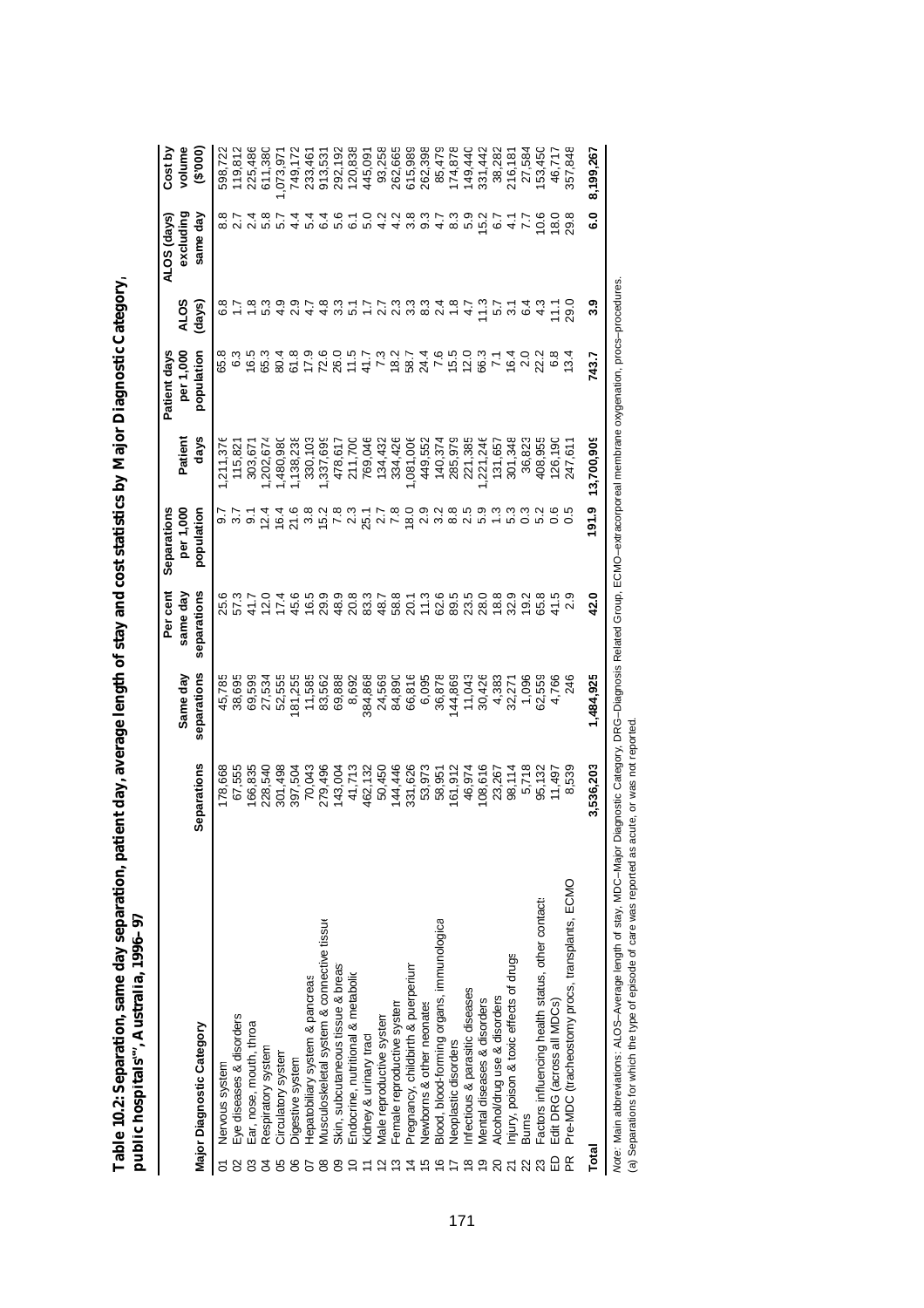| ı                             |                  |
|-------------------------------|------------------|
| ١                             |                  |
| ζ                             |                  |
|                               |                  |
| )<br>֕                        |                  |
|                               |                  |
| ֚֚֡<br>I<br>ׇ֚֬֡              |                  |
|                               |                  |
|                               |                  |
|                               |                  |
| $\overline{a}$                |                  |
|                               |                  |
| $\overline{1}$                |                  |
|                               |                  |
| ١                             |                  |
| Ï                             |                  |
| l                             |                  |
|                               |                  |
| I                             |                  |
|                               |                  |
| l                             |                  |
| I<br>$\overline{\phantom{a}}$ |                  |
|                               |                  |
| l                             | ĺ                |
| ľ<br>j<br>Ï                   |                  |
|                               | ۱<br>Ï<br>í<br>I |
|                               |                  |
|                               |                  |
| d<br>Ç                        | Ì<br>I           |
|                               |                  |
| ׇ֚֬                           |                  |
| ֚֚֬                           |                  |

|                                                   |                   | Same day                                                           | Per cent<br>same day | per 1,000<br>Separations | Patient                                | per 1,000<br>Patient days | <b>ALOS</b>                     | excluding<br>ALOS (days)                                   | volume<br>Cost by                              |
|---------------------------------------------------|-------------------|--------------------------------------------------------------------|----------------------|--------------------------|----------------------------------------|---------------------------|---------------------------------|------------------------------------------------------------|------------------------------------------------|
| Major Diagnostic Category                         | Separations       | separations                                                        | separations          | population               | days                                   | population                | (days)                          | same day                                                   | (000.3)                                        |
| Nervous system                                    | 46,922            |                                                                    |                      |                          | 291,388                                |                           |                                 |                                                            | 128,215                                        |
| Eye diseases & disorders                          |                   |                                                                    |                      |                          | 113,539                                | 0 0<br>6 0<br>6 0         |                                 |                                                            | 145,765                                        |
| Ear, nose, mouth, throa                           | 91,126<br>133,158 |                                                                    |                      |                          | 183,584                                |                           |                                 |                                                            | 125,747                                        |
| Respiratory system                                |                   | 13,301<br>58,598<br>58,706<br>12,163                               |                      |                          | 309,472                                |                           |                                 |                                                            | 123,676                                        |
| Circulatory system                                | 50,498<br>94,478  |                                                                    |                      |                          | 499,025                                |                           | 5.3                             |                                                            | 348,935                                        |
| Digestive system                                  | 317,620           | 228,358                                                            |                      |                          | 657,326                                |                           |                                 | 8118598000045161580535182880118041000000010100000000000000 | 415,579                                        |
| Hepatobiliary system & pancreas                   | 24,840<br>212,503 |                                                                    |                      |                          | 110,088<br>923,212                     |                           |                                 |                                                            | 67,493<br>590,820<br>167,244<br>32,949         |
| Vlusculoskeletal system & connective tissue       |                   |                                                                    |                      |                          |                                        |                           |                                 |                                                            |                                                |
| Skin, subcutaneous tissue & breast                | 100,062           | 2188<br>2007 215 2008 215<br>2008 215 2009 215<br>2008 215 225 236 |                      |                          | 257,874<br>65,213<br>184,845           |                           | 4 4 5 6 4<br>4 4 5 6 4          |                                                            |                                                |
| Endocrine, nutritional & metabolic                | 12,698            |                                                                    |                      |                          |                                        |                           |                                 |                                                            |                                                |
| Kidney & urinary tract                            | 89,709            |                                                                    |                      |                          |                                        |                           | 2<br>2<br>2<br>2<br>2<br>2<br>2 |                                                            | 109,831                                        |
| Male reproductive system                          | 34,690<br>95,568  |                                                                    |                      |                          |                                        |                           |                                 |                                                            |                                                |
| Female reproductive system                        |                   |                                                                    |                      |                          | 96,567<br>238,906<br>455,346<br>74,653 |                           |                                 |                                                            | 57,798<br>151,757                              |
| Pregnancy, childbirth & puerperium                | 107,312<br>11,775 |                                                                    |                      |                          |                                        |                           |                                 |                                                            | 198,149                                        |
| Newborns & other neonates                         |                   |                                                                    |                      |                          |                                        |                           |                                 |                                                            |                                                |
| Blood, blood-forming organs, immunologica         | 15,952            |                                                                    |                      |                          |                                        |                           |                                 |                                                            |                                                |
| Neoplastic disorders                              | 59,653            |                                                                    |                      |                          | 38,884<br>102,795                      |                           |                                 |                                                            |                                                |
| Infectious & parasitic diseases                   | 8,359             | 963                                                                |                      |                          | 52,842<br>388,155                      |                           |                                 |                                                            |                                                |
| Mental diseases & disorders<br>თ                  | 48,791            | 28,258                                                             |                      |                          |                                        |                           |                                 |                                                            | 38,216<br>18,778<br>18,619<br>23,078<br>23,094 |
| Alcohol/drug use & disorders                      | 7,064<br>15,057   | 3,069<br>3,914<br>79                                               |                      |                          | 56,080                                 |                           |                                 |                                                            |                                                |
| Injury, poison & toxic effects of drugs           |                   |                                                                    |                      |                          | 62,754                                 |                           |                                 |                                                            | 29,917                                         |
| <b>Burns</b>                                      | 438               |                                                                    |                      |                          |                                        |                           |                                 |                                                            | 2,297                                          |
| Factors influencing health status, other contact: | 58,072            | 45,095                                                             |                      |                          | 2,991<br>147,004                       |                           | 2.5                             |                                                            | 71,465                                         |
| Edit DRG (across all MDCs)                        | 18,712<br>792     | $14,312$<br>$10$                                                   |                      |                          | 50,241<br>23,140                       |                           | $\overline{5}$                  |                                                            | 59,135                                         |
| Pre-MDC (tracheostomy procs, transplants, ECMO    |                   |                                                                    |                      |                          |                                        |                           | 29.2                            |                                                            |                                                |
| Total                                             | 1,655,849         | 846,858                                                            | <b>51.7</b>          | 90.8                     | 5,385,924                              | 295.3                     | 3.3                             | 5.6                                                        | 3,221,703                                      |
|                                                   |                   |                                                                    |                      |                          |                                        |                           |                                 |                                                            |                                                |

*No*te: Main abbreviations: ALOS–Average length of stay, MDC–Major Diagnostic Category, DRG–Diagnosis Related Group, ECMO–extracorporeal membrane oxygenation, procs–procedures.<br>(a) Separations for which the type of episo *Note:* Main abbreviations: ALOS–Average length of stay, MDC–Major Diagnostic Category, DRG–Diagnosis Related Group, ECMO–extracorporeal membrane oxygenation, procs–procedures. (a) Separations for which the type of episode of care was reported as acute, or was not reported.

172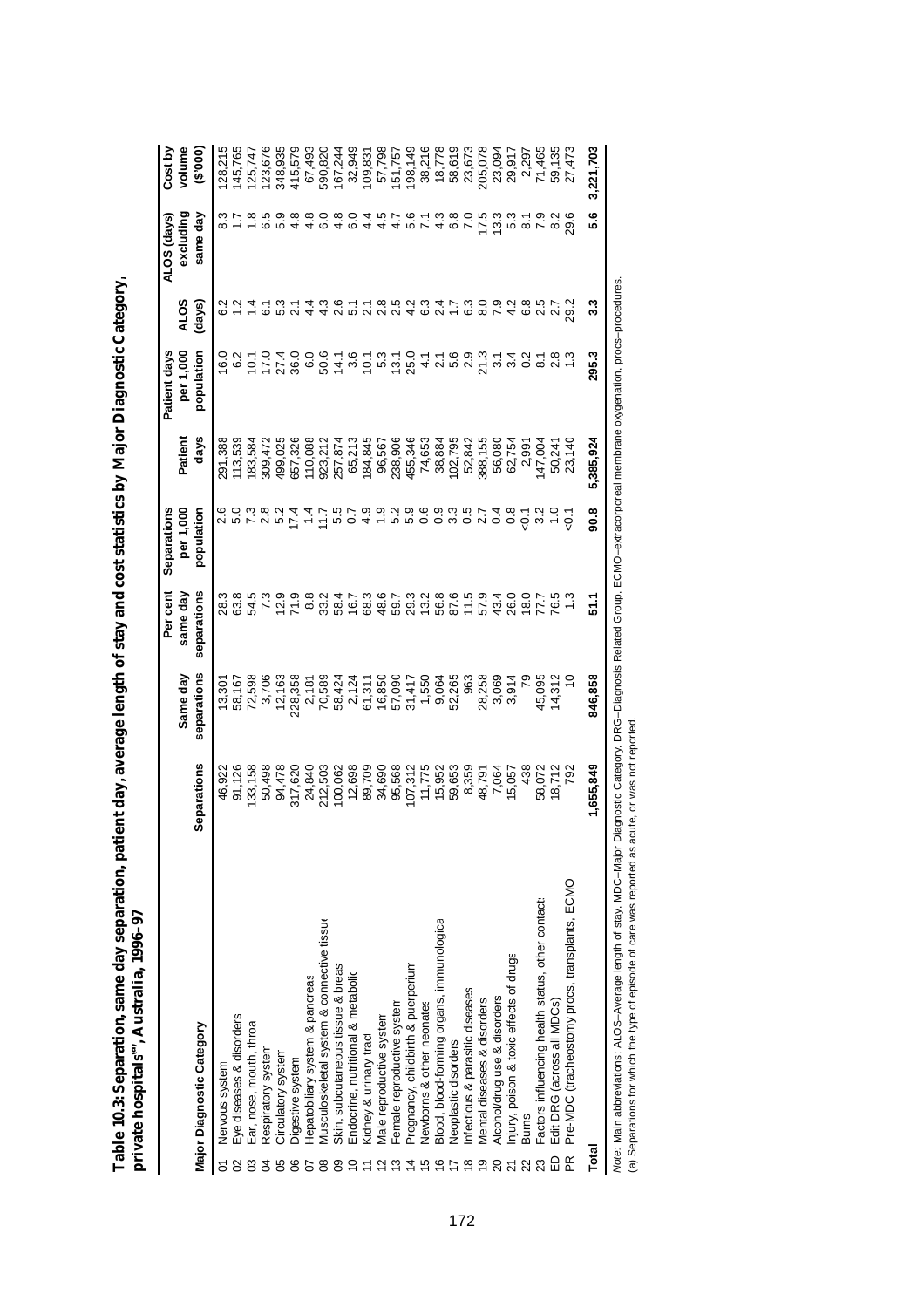|       | Major Diagnostic Category                                                                                                                                        | ≥<br>2                                                                               | ۶Ë                               | aio                                             | ⋚                                                                                                                                                                                                                                                                                                   | వ్                                           | Tas                | ā             | ₹                                                 | Total                                            |
|-------|------------------------------------------------------------------------------------------------------------------------------------------------------------------|--------------------------------------------------------------------------------------|----------------------------------|-------------------------------------------------|-----------------------------------------------------------------------------------------------------------------------------------------------------------------------------------------------------------------------------------------------------------------------------------------------------|----------------------------------------------|--------------------|---------------|---------------------------------------------------|--------------------------------------------------|
| 5     | Nervous system                                                                                                                                                   | 61,041                                                                               | 45,190                           | 31,694                                          | 7,827                                                                                                                                                                                                                                                                                               | 5,927                                        | 3,518              |               |                                                   | 178,668                                          |
|       | Eye diseases & disorders                                                                                                                                         | 21,365                                                                               | 19,347                           | <b>645</b>                                      | 7,180                                                                                                                                                                                                                                                                                               | 7,142                                        |                    | 2,153<br>580  |                                                   | 67,555                                           |
|       | Ear, nose, mouth, throa                                                                                                                                          | 49,622                                                                               | 41,991                           | 32,442                                          | 17,380                                                                                                                                                                                                                                                                                              | 17,666                                       |                    |               |                                                   | 166,835                                          |
|       | Respiratory system                                                                                                                                               | 83,359                                                                               |                                  | 39,505                                          | 20,973                                                                                                                                                                                                                                                                                              | 22,920                                       |                    |               |                                                   | 228,540                                          |
|       | Circulatory system                                                                                                                                               | 112,632                                                                              | 51,748<br>72,483<br>94,849       | 51,303                                          |                                                                                                                                                                                                                                                                                                     |                                              |                    |               | 1.318<br>6716003<br>1.8146003<br>1.81460          | 301,498                                          |
|       | Digestive system                                                                                                                                                 |                                                                                      |                                  | 67,369                                          | 24,265<br>40,528                                                                                                                                                                                                                                                                                    | 28,196<br>35,149                             |                    |               |                                                   |                                                  |
|       | Hepatobiliary system & pancreas                                                                                                                                  |                                                                                      | 17,095                           | 12,080                                          | 5,929                                                                                                                                                                                                                                                                                               | 6,041                                        |                    |               |                                                   |                                                  |
|       | Musculoskeletal system & connective tissue                                                                                                                       | 141,571<br>25,703<br>93,322                                                          |                                  | 51,175<br>29,386                                |                                                                                                                                                                                                                                                                                                     | 26,762<br>14,369<br>3,948                    |                    |               |                                                   | 397,504<br>70,043<br>779,496<br>41,713<br>41,713 |
|       | Skin, subcutaneous tissue & breast                                                                                                                               | 45,972                                                                               | 67,009<br>31,616                 |                                                 | $\begin{array}{l} 23.75 \\ 26.75 \\ 27.75 \\ 28.75 \\ 29.75 \\ 20.75 \\ 21.75 \\ 22.75 \\ 23.75 \\ 24.75 \\ 25.75 \\ 26.75 \\ 27.75 \\ 28.75 \\ 29.75 \\ 20.75 \\ 21.75 \\ 22.75 \\ 23.75 \\ 24.75 \\ 25.75 \\ 26.75 \\ 27.75 \\ 28.75 \\ 29.75 \\ 20.75 \\ 21.75 \\ 22.75 \\ 23.75 \\ 24.75 \\ 25$ |                                              |                    |               | 3,028<br>2,166<br>798                             |                                                  |
|       | Endocrine, nutritional & metabolic                                                                                                                               | 12,886                                                                               | 10,574                           |                                                 |                                                                                                                                                                                                                                                                                                     |                                              |                    |               |                                                   |                                                  |
|       | Kidney & urinary tract                                                                                                                                           | 146,220                                                                              | 124,613                          | 7,536<br>7,7728<br>7,3428<br>6,5,367<br>0,0,567 |                                                                                                                                                                                                                                                                                                     | 37,662<br>5,007<br>14,383                    |                    |               |                                                   | 462,132                                          |
|       | Male reproductive system                                                                                                                                         |                                                                                      |                                  |                                                 |                                                                                                                                                                                                                                                                                                     |                                              |                    |               |                                                   |                                                  |
|       | Female reproductive system                                                                                                                                       | 17,170<br>44,350                                                                     | 14,474<br>40,178                 |                                                 |                                                                                                                                                                                                                                                                                                     |                                              |                    |               |                                                   | 50,450<br>144,446                                |
|       | Pregnancy, childbirth & puerperium                                                                                                                               |                                                                                      | 83,645                           |                                                 |                                                                                                                                                                                                                                                                                                     |                                              |                    |               |                                                   | 331,626                                          |
|       | Newborns & other neonates                                                                                                                                        | 113,120<br>18,551<br>20,378                                                          |                                  |                                                 |                                                                                                                                                                                                                                                                                                     | 29,421<br>4,316<br>6,076<br>6,0986<br>4,0986 |                    |               | 5,611<br>507<br>5,400<br>5,4021<br>5,021<br>5,021 | 53,973<br>58,951                                 |
|       | Blood, blood-forming organs, immunologica                                                                                                                        |                                                                                      | $12,721$<br>$15,959$<br>$44,323$ |                                                 |                                                                                                                                                                                                                                                                                                     |                                              |                    |               |                                                   |                                                  |
|       | Neoplastic disorders                                                                                                                                             |                                                                                      |                                  |                                                 |                                                                                                                                                                                                                                                                                                     |                                              |                    |               |                                                   | 161,912                                          |
|       | Infectious & parasitic diseases                                                                                                                                  |                                                                                      | 9,812                            |                                                 |                                                                                                                                                                                                                                                                                                     |                                              |                    |               |                                                   | 46,974                                           |
|       | Mental diseases & disorders                                                                                                                                      | 52,479<br>19,061<br>38,808                                                           | 21,564                           | 7,999<br>27,512<br>8,479<br>19,862              |                                                                                                                                                                                                                                                                                                     |                                              |                    |               | <u>័</u><br>ខេត្ត ភ្នំ                            | 108,616                                          |
|       | Alcohol/drug use & disorders                                                                                                                                     | 10,699                                                                               | 3,150                            |                                                 | 2,501<br>10,122                                                                                                                                                                                                                                                                                     |                                              |                    | 89            |                                                   | 23,267                                           |
|       | Injury, poison & toxic effects of drugs                                                                                                                          | 31,056                                                                               | 21,178                           | 5,052<br>24,135                                 |                                                                                                                                                                                                                                                                                                     | 1,308<br>7,655                               |                    | 1,015         | 317                                               | 98,114                                           |
|       | <b>Burns</b>                                                                                                                                                     | 1,659                                                                                | 965                              | 1,375                                           | 897                                                                                                                                                                                                                                                                                                 | 536                                          |                    | $\frac{6}{4}$ | $\frac{2}{3}$                                     | 5,718                                            |
|       | Factors influencing health status, other contacts                                                                                                                | 25,446                                                                               |                                  | 23,020                                          |                                                                                                                                                                                                                                                                                                     |                                              |                    | 1,090         | 80 <sup>o</sup>                                   | 95,132                                           |
| 읎     | Edit DRG (across all MDCs)                                                                                                                                       | 3,679                                                                                | 21,869<br>4,106<br>2,352         |                                                 | ន.32<br>និង<br>ខេ                                                                                                                                                                                                                                                                                   | 1,529<br>792                                 | 1946<br>251<br>149 | 8             | 78                                                |                                                  |
|       | Pre-MDC (tracheostomy procs, transplants, ECMO                                                                                                                   | 2,624                                                                                |                                  | 1,63                                            |                                                                                                                                                                                                                                                                                                     | $\frac{8}{25}$                               |                    | $\frac{8}{3}$ |                                                   |                                                  |
| Total |                                                                                                                                                                  | 1,192,773                                                                            | 872,811                          | 627,687                                         | 337,861                                                                                                                                                                                                                                                                                             | 324,667                                      | 76,752             | 56,198        | 47,454                                            | 3,536,203                                        |
|       | (a) Separations for which the type of episode of care was reported as acute, or was not reported<br>Note: Main abbreviations: MDC-Major Diagnostic Category, DRG | -Diagnosis Related Group, ECMO-extracorporeal membrane oxygenation, procs-procedures |                                  |                                                 |                                                                                                                                                                                                                                                                                                     |                                              |                    |               |                                                   |                                                  |

| i<br>I |
|--------|
|        |
|        |
|        |
|        |
| ֕<br>י |
|        |
|        |
| ı      |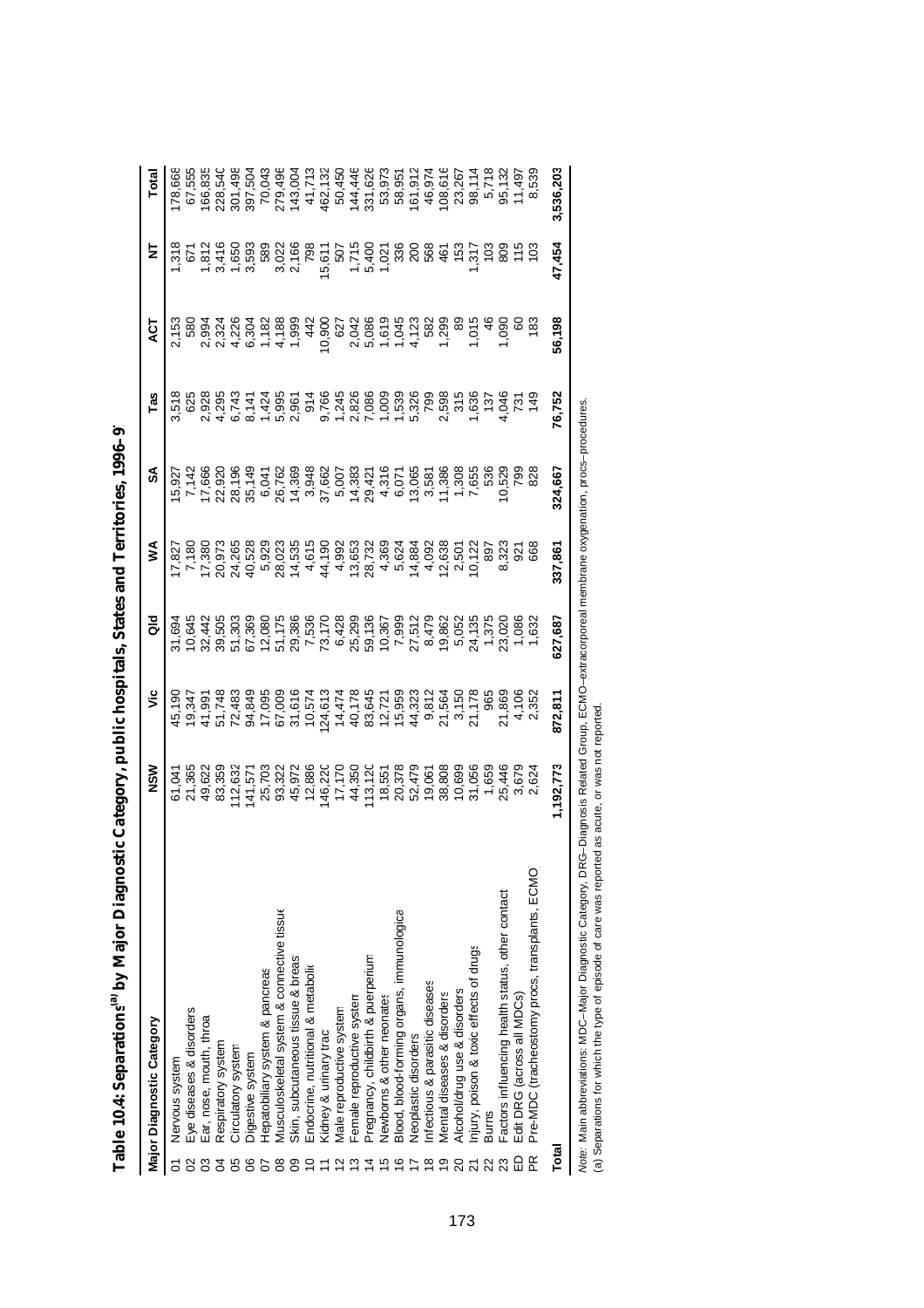| Major Diagnostic Category                                             | MSN                                                      | ۶Ë                                                                                                                                                                                                                                                                                                | aio                    | ⋚                                                     | వ                          | Tas          | ā                                        | 2        | Total                                                                   |
|-----------------------------------------------------------------------|----------------------------------------------------------|---------------------------------------------------------------------------------------------------------------------------------------------------------------------------------------------------------------------------------------------------------------------------------------------------|------------------------|-------------------------------------------------------|----------------------------|--------------|------------------------------------------|----------|-------------------------------------------------------------------------|
| Nervous system<br>δ                                                   | 11,617                                                   |                                                                                                                                                                                                                                                                                                   |                        |                                                       |                            |              |                                          |          |                                                                         |
| Eye diseases & disorders                                              |                                                          |                                                                                                                                                                                                                                                                                                   |                        |                                                       |                            |              |                                          | σ.<br>⊂  |                                                                         |
| Ear, nose, mouth, throa                                               | 33,244<br>38,113                                         | $\begin{array}{l} 19.516 \\ 19.820 \\ 19.821 \\ 19.660 \\ 19.730 \\ 19.660 \\ 19.660 \\ 19.80 \\ 19.80 \\ 19.80 \\ 19.80 \\ 19.80 \\ 19.80 \\ 19.80 \\ 19.80 \\ 19.80 \\ 19.80 \\ 19.80 \\ 19.80 \\ 19.80 \\ 19.80 \\ 19.80 \\ 19.80 \\ 19.80 \\ 19.80 \\ 19.80 \\ 19.80 \\ 19.80 \\ 19.80 \\ 19$ |                        | 5565<br>6707 5886574376<br>68865743768880<br>88867768 | $4,733$<br>5,291<br>14,484 |              |                                          | σ.<br>Γ  | 91,126<br>133,158<br>50,498<br>504,620<br>503,593<br>212,620<br>200,062 |
| Respiratory system                                                    | 12,027                                                   |                                                                                                                                                                                                                                                                                                   |                        |                                                       | 4,626<br>9.837             |              |                                          | ື້.<br>ດ |                                                                         |
| Circulatory system<br>80                                              | 24,702                                                   |                                                                                                                                                                                                                                                                                                   |                        |                                                       |                            |              |                                          | n.a      |                                                                         |
| Digestive system<br>8                                                 | 06,852                                                   |                                                                                                                                                                                                                                                                                                   |                        |                                                       |                            |              |                                          | ه.<br>ا  |                                                                         |
| Hepatobiliary system & pancreas                                       | 7,401                                                    |                                                                                                                                                                                                                                                                                                   |                        |                                                       |                            |              |                                          | م.<br>ا  |                                                                         |
| Vlusculoskeletal system & connective tissue                           | 64,115                                                   |                                                                                                                                                                                                                                                                                                   |                        |                                                       |                            |              |                                          | а<br>С   |                                                                         |
| Skin, subcutaneous tissue & breas:<br>Զ                               | 34,026                                                   |                                                                                                                                                                                                                                                                                                   |                        |                                                       |                            |              |                                          | م.<br>-  |                                                                         |
| indocrine, nutritional & metabolic                                    | 3,205                                                    |                                                                                                                                                                                                                                                                                                   |                        |                                                       |                            |              |                                          | ್.ಗ      | 12,698                                                                  |
| Kidney & urinary tract                                                |                                                          |                                                                                                                                                                                                                                                                                                   |                        |                                                       |                            |              |                                          | n a      |                                                                         |
| Male reproductive system                                              |                                                          |                                                                                                                                                                                                                                                                                                   |                        |                                                       |                            |              |                                          | ດ<br>⊂   | 89,709<br>34,690                                                        |
| Female reproductive system                                            | 26,209<br>11,855<br>31,643                               |                                                                                                                                                                                                                                                                                                   |                        |                                                       |                            |              | 835<br>2515<br>889<br>877<br>889<br>8927 | n.a      | 95,568                                                                  |
| Pregnancy, childbirth & puerperium<br>4                               |                                                          |                                                                                                                                                                                                                                                                                                   |                        |                                                       |                            |              |                                          | σ.<br>⊂  |                                                                         |
| Newborns & other neonates                                             | 893<br>8527 8823<br>86233 8625<br>8627 8826<br>8827 8826 |                                                                                                                                                                                                                                                                                                   |                        |                                                       |                            |              |                                          | ة.<br>أ  | 107,312<br>11,775<br>15,952<br>59,359<br>8,359                          |
| Blood, blood-forming organs, immunologica<br>ဖ                        |                                                          |                                                                                                                                                                                                                                                                                                   |                        |                                                       |                            |              |                                          | ن<br>ح   |                                                                         |
| Neoplastic disorders                                                  |                                                          |                                                                                                                                                                                                                                                                                                   |                        |                                                       |                            |              |                                          | n.a      |                                                                         |
| nfectious & parasitic diseases<br>$\infty$                            |                                                          |                                                                                                                                                                                                                                                                                                   |                        |                                                       |                            |              | ଌ                                        | ن<br>ح   |                                                                         |
| Mental diseases & disorders<br>တ                                      |                                                          |                                                                                                                                                                                                                                                                                                   |                        |                                                       |                            | 1,495<br>218 |                                          | ര<br>⊂   |                                                                         |
| Alcohol/drug use & disorders<br>$\overline{c}$                        |                                                          |                                                                                                                                                                                                                                                                                                   |                        |                                                       |                            |              |                                          | ್ತ       | 48,791<br>7,064                                                         |
| njury, poison & toxic effects of drugs                                |                                                          |                                                                                                                                                                                                                                                                                                   |                        |                                                       |                            | 778          | 102                                      | ن<br>م   | 15,057                                                                  |
| <b>Burns</b><br>$\overline{22}$                                       |                                                          |                                                                                                                                                                                                                                                                                                   |                        |                                                       |                            |              |                                          | ة.<br>C  | 436                                                                     |
| Factors influencing health status, other contact:<br>23               | 9,370<br>7,979<br>136                                    | 13,834                                                                                                                                                                                                                                                                                            |                        | ង<br>ភូមិ<br>ភូមិ                                     |                            | 1,544        | 293                                      | а<br>С   |                                                                         |
| Edit DRG (across all MDCs)<br>$\Omega$                                |                                                          | 5,139<br>221                                                                                                                                                                                                                                                                                      | 14,373<br>3,481<br>253 |                                                       | 5,135<br>531<br>107        | 926          |                                          | ه<br>۲   | 58,072<br>18,712<br>792                                                 |
| Pre-MDC (tracheostomy procs, transplants, ECMO)<br>$\frac{\alpha}{2}$ |                                                          |                                                                                                                                                                                                                                                                                                   |                        |                                                       |                            |              |                                          | ة.<br>C  |                                                                         |
| Total                                                                 | 511,303                                                  | 451,818                                                                                                                                                                                                                                                                                           | 353,939                | 125,436                                               | 141,386                    | 54,749       | 17,218                                   | n.a.     | 1,655,849                                                               |

| $\ddot{\phantom{0}}$ |
|----------------------|
|                      |
|                      |
|                      |
|                      |
| ı                    |
|                      |
|                      |
|                      |
|                      |
| i<br>l<br>י          |
| ì                    |
| I                    |
| I                    |
|                      |
| ſ<br>l               |

*Note:* Main abbreviations: MDC–Major Diagnostic Category, DRG–Diagnosis Related Group, ECMO–extracorporeal membrane oxygenation, procs–procedures.

Note: Main abbreviations: MDC–Major Diagnostic Category, DRG–Diagnosis Related Group, ECMO–extracorporeal membrane oxygenation, procs–procedures.<br>(a) Separations for which the type of episode of care was reported as acute,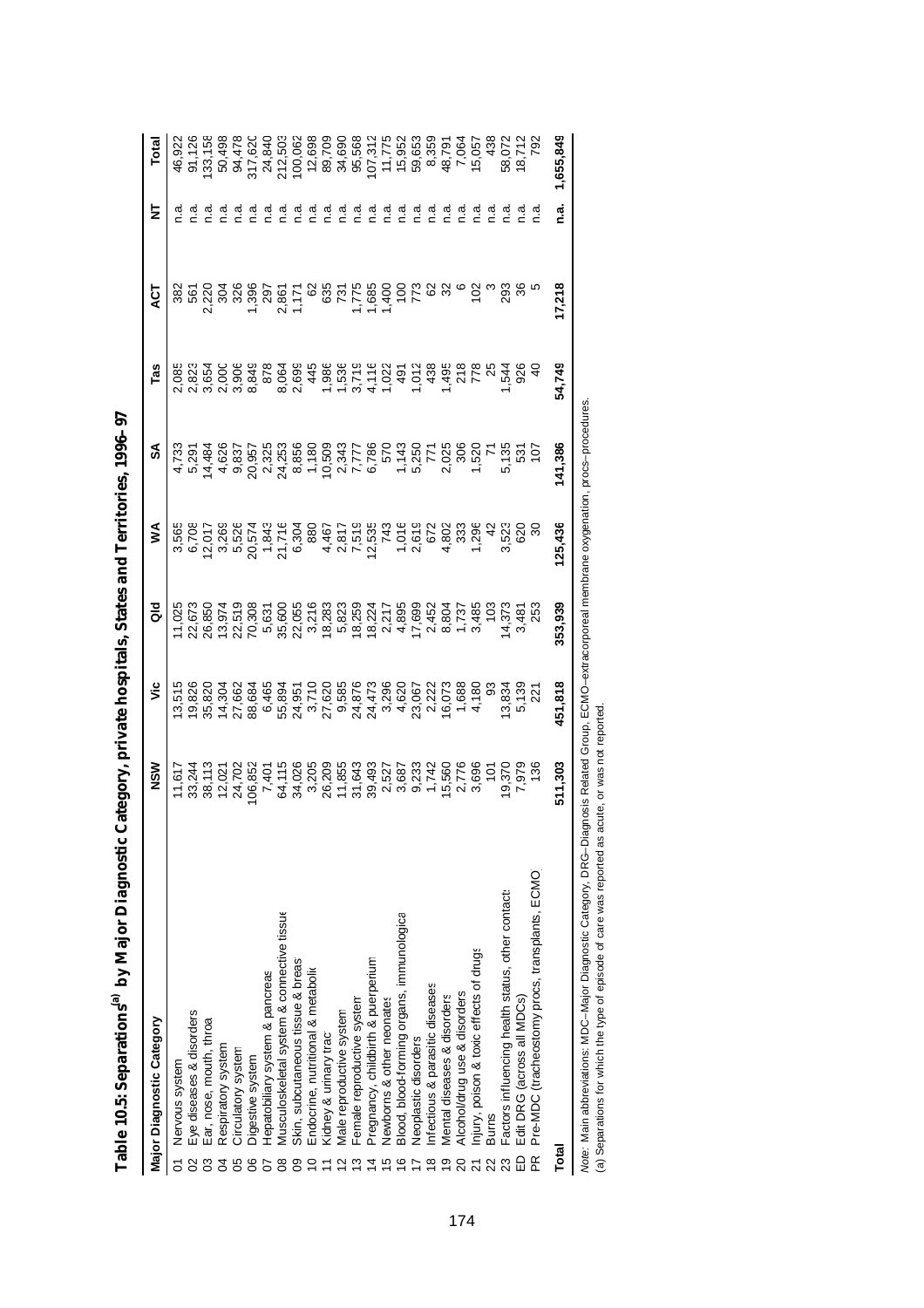|              | <b>Major Diagnostic Category</b>                  | MS<br>N                                                                                                                                                                                                                                                                                     | ۶Ë               | る                                                                                                                                       | ⋚         | వ్               | Fas     | ā       | ₹                  |                                                                   |
|--------------|---------------------------------------------------|---------------------------------------------------------------------------------------------------------------------------------------------------------------------------------------------------------------------------------------------------------------------------------------------|------------------|-----------------------------------------------------------------------------------------------------------------------------------------|-----------|------------------|---------|---------|--------------------|-------------------------------------------------------------------|
|              | Nervous system                                    | 433,404                                                                                                                                                                                                                                                                                     | 290,480          | 109,261                                                                                                                                 |           |                  |         | 7,833   |                    |                                                                   |
|              | Eye diseases & disorders                          |                                                                                                                                                                                                                                                                                             |                  |                                                                                                                                         |           |                  |         |         |                    |                                                                   |
|              | Ear, nose, mouth, throa                           | 40,439<br>99,866                                                                                                                                                                                                                                                                            | 27,867<br>68,772 | 18,967<br>55,643                                                                                                                        |           | 10,878<br>31,935 |         |         | $1,200$<br>$3,700$ | 115,821<br>303,671                                                |
|              | Respiratory system                                |                                                                                                                                                                                                                                                                                             |                  | 196,398                                                                                                                                 |           |                  |         |         | 18,075             |                                                                   |
|              | Circulatory system                                |                                                                                                                                                                                                                                                                                             |                  | 248,615<br>181,686                                                                                                                      |           |                  |         |         |                    |                                                                   |
|              | Digestive system                                  |                                                                                                                                                                                                                                                                                             |                  |                                                                                                                                         |           |                  |         |         |                    |                                                                   |
|              | Hepatobiliary system & pancreas                   |                                                                                                                                                                                                                                                                                             |                  | 52,377                                                                                                                                  |           |                  |         |         |                    |                                                                   |
|              | Musculoskeletal system & connective tissue        | $\begin{array}{l} 45.131 \\ 458.981 \\ 586.981 \\ 426.31 \\ 426.31 \\ 430.361 \\ 440.361 \\ 450.361 \\ 460.362 \\ 470.363 \\ 480.363 \\ 490.363 \\ 400.363 \\ 41.50 \\ 42.50 \\ 460.364 \\ 47.50 \\ 48.50 \\ 49.50 \\ 49.50 \\ 40.50 \\ 40.50 \\ 40.50 \\ 40.50 \\ 40.50 \\ 40.50 \\ 40.50$ |                  | 229,852                                                                                                                                 |           |                  |         |         |                    |                                                                   |
|              | Skin, subcutaneous tissue & breast                |                                                                                                                                                                                                                                                                                             |                  |                                                                                                                                         |           |                  |         |         |                    |                                                                   |
|              | Endocrine, nutritional & metabolic                |                                                                                                                                                                                                                                                                                             |                  | 87,831<br>37,317                                                                                                                        |           |                  |         |         |                    |                                                                   |
|              | Kidney & urinary tract                            |                                                                                                                                                                                                                                                                                             |                  | 126,780                                                                                                                                 |           |                  |         |         |                    |                                                                   |
|              | Vlale reproductive system                         |                                                                                                                                                                                                                                                                                             |                  | 17,882                                                                                                                                  |           |                  |         |         |                    |                                                                   |
|              | Female reproductive system                        |                                                                                                                                                                                                                                                                                             |                  | 54,439                                                                                                                                  |           |                  |         |         |                    |                                                                   |
|              | Pregnancy, childbirth & puerperium                |                                                                                                                                                                                                                                                                                             |                  | 184,330<br>79,305<br>19,571<br>50,649                                                                                                   |           |                  |         |         |                    |                                                                   |
|              | Newborns & other neonates                         |                                                                                                                                                                                                                                                                                             |                  |                                                                                                                                         |           |                  |         |         |                    |                                                                   |
|              | Blood, blood-forming organs, immunologica         |                                                                                                                                                                                                                                                                                             |                  |                                                                                                                                         |           |                  |         |         |                    |                                                                   |
|              | Neoplastic disorders                              |                                                                                                                                                                                                                                                                                             |                  |                                                                                                                                         |           |                  |         |         |                    |                                                                   |
|              | nfectious & parasitic diseases                    |                                                                                                                                                                                                                                                                                             |                  | 38,764                                                                                                                                  |           |                  |         |         |                    |                                                                   |
|              | Viental diseases & disorders                      |                                                                                                                                                                                                                                                                                             |                  |                                                                                                                                         |           |                  |         |         |                    |                                                                   |
|              | Alcohol/drug use & disorders                      |                                                                                                                                                                                                                                                                                             |                  |                                                                                                                                         |           |                  |         |         |                    |                                                                   |
|              | Injury, poison & toxic effects of drugs           |                                                                                                                                                                                                                                                                                             |                  |                                                                                                                                         |           |                  |         |         |                    |                                                                   |
|              | <b>Burns</b>                                      |                                                                                                                                                                                                                                                                                             |                  |                                                                                                                                         |           |                  |         |         |                    |                                                                   |
|              | Factors influencing health status, other contacts | 98,442<br>80,540,0788<br>80,540,07888<br>80,540,07788<br>98,077888<br>98,442<br>98,442                                                                                                                                                                                                      |                  | $\begin{array}{l} 212.231 \\ 213.884 \\ 23.600 \\ 66.008 \\ 7.634 \\ 8.481 \\ 7.481 \\ 8.481 \\ 9.344 \\ 9.480 \\ 4.480 \\ \end{array}$ |           |                  |         |         |                    | 1,221,246<br>131,657<br>301,348<br>36,823<br>408,1955<br>42,1,611 |
| $\Omega$     | Edit DRG (across all MDCs)                        |                                                                                                                                                                                                                                                                                             |                  |                                                                                                                                         |           |                  |         |         |                    |                                                                   |
| $\mathbb{R}$ | Pre-MDC (tracheostomy procs, transplants, ECMO    |                                                                                                                                                                                                                                                                                             |                  |                                                                                                                                         |           |                  |         |         |                    |                                                                   |
| Total        |                                                   | 4,965,352                                                                                                                                                                                                                                                                                   | 3,137,453        | 2,324,070                                                                                                                               | 1,220,107 | ,199,428         | 467,159 | 224,630 | 62,710             | 13,700,909                                                        |
|              |                                                   |                                                                                                                                                                                                                                                                                             |                  |                                                                                                                                         |           |                  |         |         |                    |                                                                   |

**Table 10.6: Patient days by Major Diagnostic Category, public hospitals** Table 10.6: Patient days by Major Diagnostic Category, public hospital<sup>(a)</sup>, States and Territories, 1996-97 **, States and Territories, 1996–97**

Note: Main abbreviations: MDC–Major Diagnostic Category, DRG–Diagnosis Related Group, ECMO–extracorporeal membrane oxygenation, procs–procedures.<br>(a) Separations for which the type of episode of care was reported as acute, *Note:* Main abbreviations: MDC–Major Diagnostic Category, DRG–Diagnosis Related Group, ECMO–extracorporeal membrane oxygenation, procs–procedures.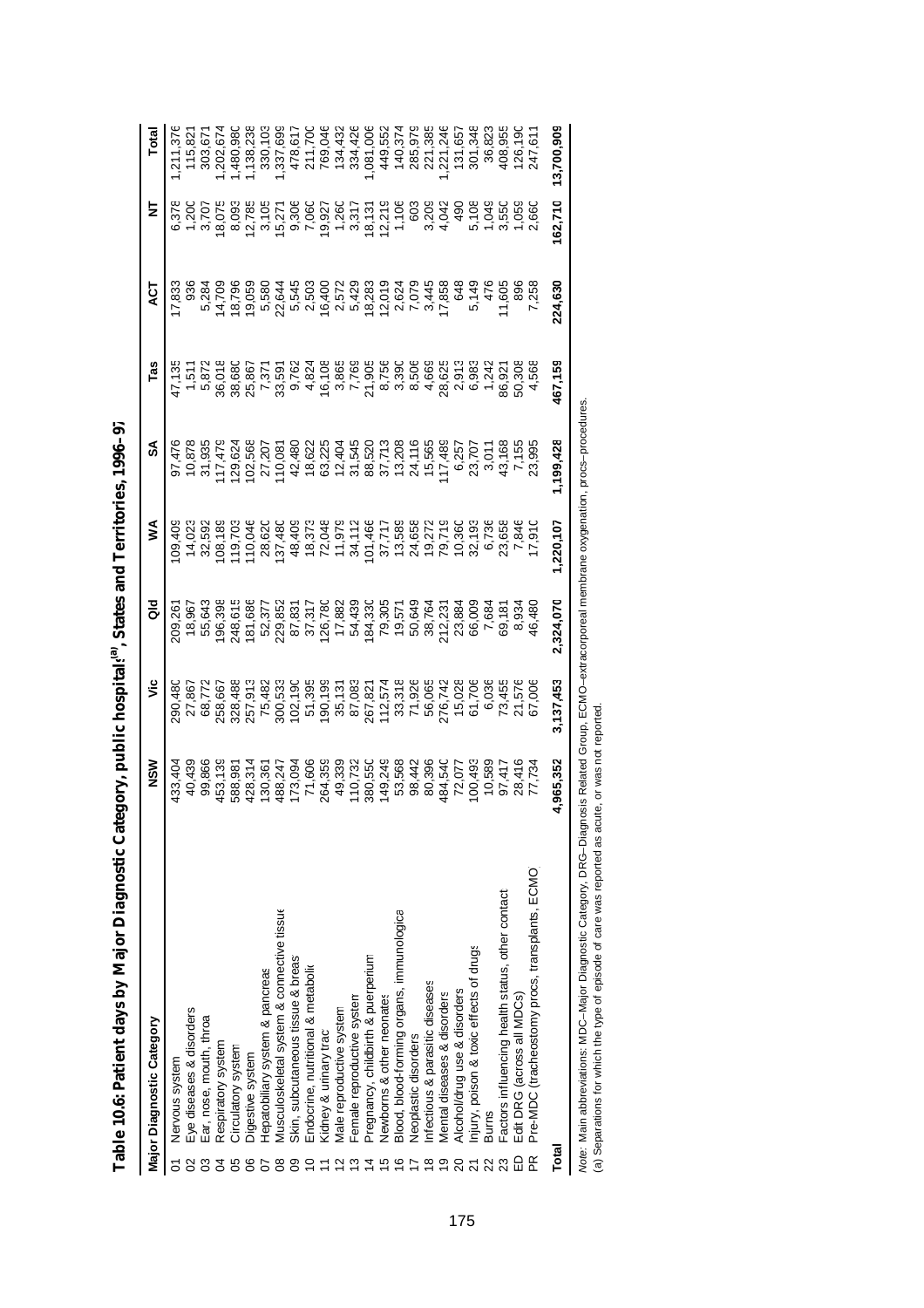|       | Major Diagnostic Category                                                                                                                                                                                                                            | MSN       | ۶Ë        | as<br>G    | ⋚                                          | న్                              | Tas                              | 75                    | ₹             | Total     |
|-------|------------------------------------------------------------------------------------------------------------------------------------------------------------------------------------------------------------------------------------------------------|-----------|-----------|------------|--------------------------------------------|---------------------------------|----------------------------------|-----------------------|---------------|-----------|
| δ     | Nervous system                                                                                                                                                                                                                                       | 66,036    | 87,283    | 71,867     | 9,480                                      | 30,213                          | 14,511                           | $-998$                | ة<br>أ        | 291,388   |
|       | Eye diseases & disorders                                                                                                                                                                                                                             | 41,019    | 24,452    | 28,118     | 9,022                                      |                                 | 3,769                            |                       | $\frac{a}{c}$ | 113,539   |
|       | Ear, nose, mouth, throa                                                                                                                                                                                                                              | 51,350    | 48,346    | 38,143     | 16,680                                     | 20,836                          | 5,496                            | 2,733                 | ್ತೆ           | 83,584    |
|       | Respiratory system                                                                                                                                                                                                                                   | 60,016    | 90,352    | 89,638     | 23,678                                     | 30,895                          | 12,323                           | 2,570                 | σ<br>⊂        | 309,472   |
| 56    | Circulatory system                                                                                                                                                                                                                                   | 126,390   | 148,095   | 25,550     | 28,759                                     | 50,905                          | 17,624                           | 1,698                 | $\frac{a}{c}$ | 499,025   |
|       | Digestive system                                                                                                                                                                                                                                     | 189,826   | 184,057   | 55,419     | 47,487                                     | 54,216                          | 21,740                           | 4,581                 | $\frac{a}{c}$ | 357,326   |
|       | Hepatobiliary system & pancreas                                                                                                                                                                                                                      | 28,598    | 30,759    | 25,543     | 8,163                                      | 11,403                          |                                  | 1,274                 | σ.<br>Ω       | 110,088   |
|       | Musculoskeletal system & connective tissue                                                                                                                                                                                                           | 263,278   | 248,505   | 83,299     | 86,967                                     | 91,117                          | 4,348<br>38,288                  | 11,758                | ة.<br>أ       | 923,212   |
|       | Skin, subcutaneous tissue & breast                                                                                                                                                                                                                   | 77,671    | 68,903    | 56,149     | 18,594                                     | 25,008                          |                                  | 2,823                 | σ<br>⊂        | 257,874   |
|       | Endocrine, nutritional & metabolio                                                                                                                                                                                                                   | 14,319    | 19,615    | 17,300     | 4,444                                      | 6,838                           | 8,726<br>2,316<br>2,409<br>4,677 | 381                   | ة.<br>C       | 65,213    |
|       | Kidney & urinary tract                                                                                                                                                                                                                               | 47,281    | 54,902    | 41,420     | $\frac{12,673}{7,181}$                     | 20,139                          |                                  | 2,021                 | ດ<br>⊂        | 184,845   |
|       | Male reproductive system                                                                                                                                                                                                                             | 30,886    | 25,928    | 18,399     |                                            | 7,064                           |                                  | 2,432                 | σ.<br>Γ       | 96,567    |
|       | Female reproductive system                                                                                                                                                                                                                           | 73,996    | 59,257    | 45,362     | 20,718                                     | 24,032                          | 10,486                           | 5,055                 | ີດ.<br>⊂      | 238,906   |
|       | Pregnancy, childbirth & puerperium                                                                                                                                                                                                                   | 141,510   | 120,029   | 88,425     |                                            | 31,384                          | 16,424                           |                       | ್ತೆ           | 455,346   |
|       | Newborns & other neonates                                                                                                                                                                                                                            | 17,653    | 16,643    | 17,655     | 48,273<br>6,856<br>6,745<br>5,272<br>5,272 |                                 | 4,563                            | 0.944                 | σ.<br>Ω       | 74,653    |
|       | Blood, blood-forming organs, immunologica                                                                                                                                                                                                            | 8,071     | 11,630    | 11,221     |                                            | 330<br>334<br>380<br>300<br>500 | 1,316                            | 451                   | ್ತ            | 38,884    |
|       | Neoplastic disorders                                                                                                                                                                                                                                 | 17,254    | 37,493    | 29,599     |                                            |                                 | 2,186                            |                       | σ.<br>⊂       | 102,795   |
|       | Infectious & parasitic diseases                                                                                                                                                                                                                      | 10,345    | 15,272    | 14,630     | 4,110                                      |                                 | 2,259                            |                       | ત<br>⊂        | 52,842    |
| ഇ     | Mental diseases & disorders                                                                                                                                                                                                                          | 121,420   | 107,687   | 86,488     | 31,835                                     | 31,809                          | 8,535                            | $1,111$<br>512<br>381 | σ.<br>Π       | 388,15    |
|       | Alcohol/drug use & disorders                                                                                                                                                                                                                         | 23,575    | 14,735    | 9,549      | 2,856                                      | 3,829                           | 1,487                            | ୱ                     | σ.<br>Γ       | 56,080    |
| 21    | Injury, poison & toxic effects of drugs                                                                                                                                                                                                              | 13,675    | 20,930    | 14,801     | 4,457                                      | 5,627                           | 2,858                            | 406                   | ್ತ            | 62,754    |
|       | <b>Burns</b>                                                                                                                                                                                                                                         | 692       | 807       | 761        | 171                                        | 381                             | 139                              | ੩                     | $\frac{a}{c}$ | 2,991     |
| 23    | Factors influencing health status, other contact                                                                                                                                                                                                     | 46,961    | 30,118    | 32,293     | 7,423                                      | 23,513                          | 5,318                            |                       | ة.<br>أ       | 147,004   |
| 읎     | Edit DRG (across all MDCs)                                                                                                                                                                                                                           | 14,510    | 14,162    | 10,010     | 5,823                                      | 2,988                           | 2,516                            | 378<br>232            | ه<br>۲        | 50,241    |
|       | Pre-MDC (tracheostomy procs, transplants, ECMO                                                                                                                                                                                                       | 3,723     | 6,605     | <b>229</b> | 659                                        | 3,476                           |                                  |                       | م.<br>ا       | 23,140    |
| Total |                                                                                                                                                                                                                                                      | 1,490,055 | 1,486,569 | ,218,868   | 424,326                                    | 504,427                         | 199,742                          | 61,937                | <u>ក្នុ</u>   | 5.385.924 |
|       | Mote: Main abbreviations: MDC−Major Diagnostic Category, DRG−Diagnosis Related Group, ECMO−extracorporeal membrane oxygenation, procs–procedures<br>(a) Separations for which the type of episode of care was reported as acute, or was not reported |           |           |            |                                            |                                 |                                  |                       |               |           |

| ì                                                                            |
|------------------------------------------------------------------------------|
|                                                                              |
| l                                                                            |
|                                                                              |
|                                                                              |
| י                                                                            |
|                                                                              |
|                                                                              |
|                                                                              |
| ì                                                                            |
|                                                                              |
| ı                                                                            |
| ׇ֚֘                                                                          |
|                                                                              |
|                                                                              |
| I                                                                            |
|                                                                              |
|                                                                              |
|                                                                              |
|                                                                              |
| I                                                                            |
| $\begin{array}{c} \begin{array}{c} \hline \end{array} \\ \hline \end{array}$ |
|                                                                              |
|                                                                              |
| Ï                                                                            |
| ī                                                                            |
|                                                                              |
| í                                                                            |
|                                                                              |
| ׇ֚֘֝֬<br>í                                                                   |
|                                                                              |
| í<br>l                                                                       |
| I<br>֠<br>ı                                                                  |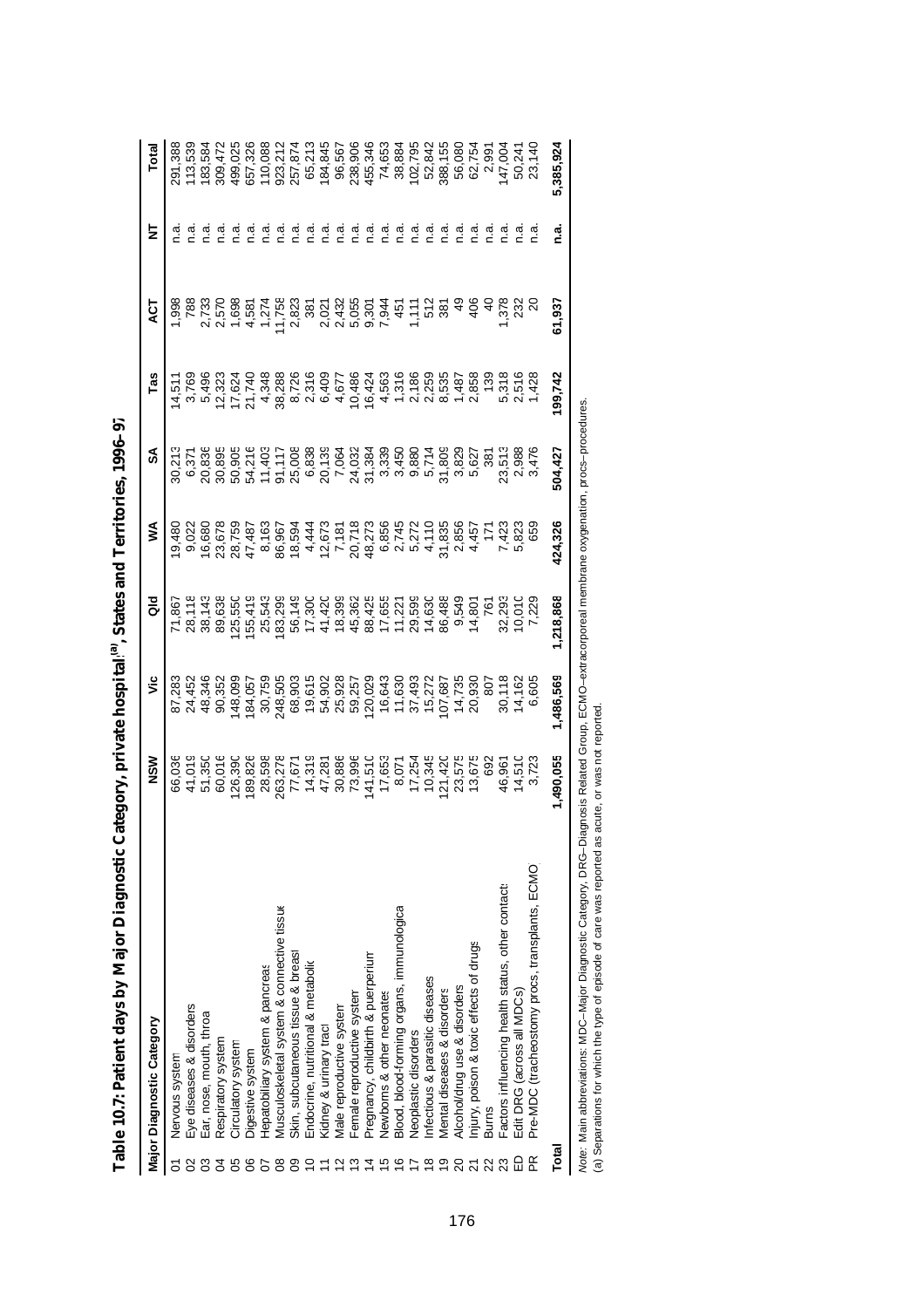| $\sim$ 00 $\sim$<br>ة<br>$f = f - f$<br>֧֧֧֧֧֧֧֧ׅ֧֧֧֧֧֧֧֧֪֧֚֚֚֚֚֚֚֚֚֚֚֚֚֚֚֚֚֚֚֚֚֚֚֚֚֝֓֝֓֝֬֝֓֝֓֝֬֜֓֝֬֝֬֝֓֜<br>Î<br>$\ddot{\phantom{a}}$ |   |
|----------------------------------------------------------------------------------------------------------------------------------------|---|
| l<br>ì<br>ğ<br>I<br>י                                                                                                                  | Į |

|                                                                         |                            |                                                                       | Per cent                      | Separations      |                            | Patient days                |                    | Cost by                              | Rank by                 |
|-------------------------------------------------------------------------|----------------------------|-----------------------------------------------------------------------|-------------------------------|------------------|----------------------------|-----------------------------|--------------------|--------------------------------------|-------------------------|
|                                                                         |                            | Same day                                                              | same day                      | per 1,000        |                            | per 1,000                   | <b>ALOS</b>        | volume                               | patient                 |
| AN-DRG                                                                  | Separations                | separations                                                           | separations                   |                  | population Patient days    | population                  | (days)             | (000, 3)                             | days                    |
| 572 Admit for Renal Dialysis                                            | 345,718                    | 345,239                                                               |                               | 18.8             | 346,575                    |                             |                    | 171,476                              |                         |
| Chemotherapy<br>780                                                     | 130,056                    | 129,541                                                               | 99.6<br>99.6                  |                  | 130,640                    |                             |                    | 66,068                               |                         |
| Vaginal Delivery W/O Complicating Diagnosis<br>674                      | 111,531                    |                                                                       | $3.\overline{3}$              |                  | 367,290                    | 요 - 이<br><u>요 - 이</u>       |                    | 199,975                              |                         |
| Other Gastroscopy for Non-Major Digestive Disease W/O CC<br>332         | 72,077                     | 3,714<br>65,778                                                       |                               | ္သိ              | 87,151                     |                             |                    | 60,256                               |                         |
| Other Colonoscopy W/O CC<br>335                                         | 48,793                     | 43,478                                                                |                               |                  | 61,450                     |                             |                    | 40,401                               |                         |
| Bronchitis & Asthma Age<50 W/O CC<br>187                                | 40,907                     | 5,538                                                                 |                               |                  | 84,734                     |                             | $-0.00000$         | 41,930                               |                         |
| Abortion W D&C, Aspiration Curettage or Hysterotom<br>683               | 38,125                     | 27,137                                                                |                               |                  | 41,581                     |                             |                    | 35,990                               |                         |
| Other Antenatal w moderate or no complicating diagnosis<br>686          | 36,107                     |                                                                       | 7.83<br>2.83                  |                  | 67,337                     |                             |                    | 37,262                               | <u>ន្ត ខ្លួ ង</u>       |
| Other Skin, Subcutaneous Tissue & Breast Procedures<br>484              | 36,031                     | $\begin{array}{c} 13,084 \\ 30,297 \\ 2,424 \\ 2,701 \end{array}$     |                               |                  | 49,773                     |                             | circicia<br>Circus | 45,183                               |                         |
| Chronic Obstructive Airways Disease<br>177                              | 35,570                     |                                                                       |                               |                  | 267,579                    |                             |                    | 112,721                              |                         |
| Conisation, Vagina, Cervix & Vulva Procedures<br>659                    | 33,069                     |                                                                       | စ် အီ <del>၁</del><br>စီ အီ စ | 5.65             | 40,004                     |                             |                    | 33,929                               |                         |
| Heart Failure & Shock<br>252                                            | 31,817                     |                                                                       |                               |                  | 241,512                    |                             |                    | 106,714                              |                         |
| ens Procedures W/O Vitrectomy & W/O CC<br>99                            | 29,888                     |                                                                       |                               | 1.6              |                            |                             |                    |                                      | $\frac{28}{3}$          |
| <b>Chest Pain</b><br>261                                                | 29,483                     |                                                                       |                               | $\frac{6}{1}$    | 34,433<br>61,636<br>52,265 |                             |                    | 52,603<br>35,586                     |                         |
| Abdominal Pain or Mesenteric Adenitis W/O CC<br>347                     | 28,915                     |                                                                       |                               |                  |                            |                             | $\frac{8}{1}$      | 27,469                               | 48                      |
| <b>Major Affective Disorders</b><br>843                                 | 27,724                     |                                                                       |                               |                  | 345,351                    |                             |                    | 113,585                              |                         |
| Oesophagitis, Gastroent & Misc Dig Dis Age 10-74 W/O CC<br>349          | 27,259                     |                                                                       |                               |                  | 56,075                     |                             |                    | 28,622                               |                         |
| Medical Back Problems Age<75 W/O CC<br>455                              |                            |                                                                       |                               |                  |                            |                             |                    | 46,381                               |                         |
| Other Factors Influencing Health Status Age<80 W/O CC<br>943            | 26,042<br>25,942           | - 926<br>- 9266 230<br>- 9275230<br>- 927523<br>- 927524<br>- 9287524 |                               |                  | 86,825<br>73,045           |                             | 25.798767776       | 23,555<br>33,692<br>25,276<br>97,673 | 4 ភូ <u>ទី ខ</u> ្លួន ៤ |
| Endoscopic Procedures, Female Reproductive System<br>660                |                            |                                                                       |                               |                  | 28,619                     |                             |                    |                                      |                         |
| Poisoning/Toxic Effects of Drugs Age<60 W/O CC<br>889                   | 25,641<br>24,952<br>24,016 | 8,802<br>3,288                                                        |                               | $\frac{4}{4}$ is | 40,657                     |                             |                    |                                      |                         |
| Schizophrenia Disorders<br>841                                          |                            |                                                                       |                               |                  | 545,775                    |                             |                    |                                      |                         |
| Dental Extractions & Restorations<br>128                                | 23,754                     | 20,926                                                                |                               | <u>က္</u>        | 25,779                     |                             |                    | 21,497                               |                         |
| njuries Age<65<br>885                                                   | 23,646                     | 11,502                                                                | 48.6                          | <u>ო</u>         | 38,339                     |                             |                    | 23,126                               |                         |
| Fx,Spm,Stm&Disloc of Frarm, Hnd,Ft Age<75 W/O CC<br>473                 | 22,983                     | 9,450<br>2,856                                                        | $41.1$<br>$12.4$              |                  | 28,349                     |                             |                    | 24,408                               | $\frac{48851}{6825}$    |
| Tonsillectomy &/or Adenoidectomy<br>122                                 | 22,968                     |                                                                       |                               |                  | 31,019<br>81,233           |                             |                    | 27,791                               |                         |
| Cholecystectomy W/O C.D.E.<br>367                                       | 22,810                     | 216                                                                   | 0.9                           |                  |                            |                             | 3.6                | 79,903                               |                         |
| Circ dsr w/o AMI w invas card inves proc w/o comp dx & w/o Maj C<br>274 | 22,156                     | 11,363                                                                | 51.3                          |                  | 36,316                     |                             |                    | 34,253                               |                         |
| Neonate, Adm Wt >2499g, W/O Signif O.R. Proc, W/O Problem<br>727        | 21,852                     | 3,934                                                                 | 18.0                          |                  | 76,890                     | $\frac{a}{4}$ $\frac{a}{2}$ |                    | 27,031                               |                         |
| Diagnostic Curettage &/or Diagnostic Hysteroscopy<br>661                | 21,546                     | 19,075                                                                | 88.5                          |                  | 23,537                     |                             |                    | 19,844                               |                         |
| Other                                                                   | 2,124,825                  | 597,869                                                               | 28.1                          | 115.3            | 10,249,140                 |                             |                    | 505,06                               |                         |
| Total                                                                   | 3,536,203                  | 1,484,925                                                             | 42.0                          | 191.9            | 13,700,909                 | 743.7                       | ი<br>ი             | 8,199,267                            |                         |

*Note: Main abbreviations:* ALOS–Average length of stay, W–with, W/O–without, CC–complications and comorbidities, proc.–procedure, dsr–disorder.<br>(а) Separations for which the type of episode of care was reported as acute *Note:* Main abbreviations: ALOS–Average length of stay, W–with, W/O–without, CC–complications and comorbidities, proc.–procedure, dsr–disorder.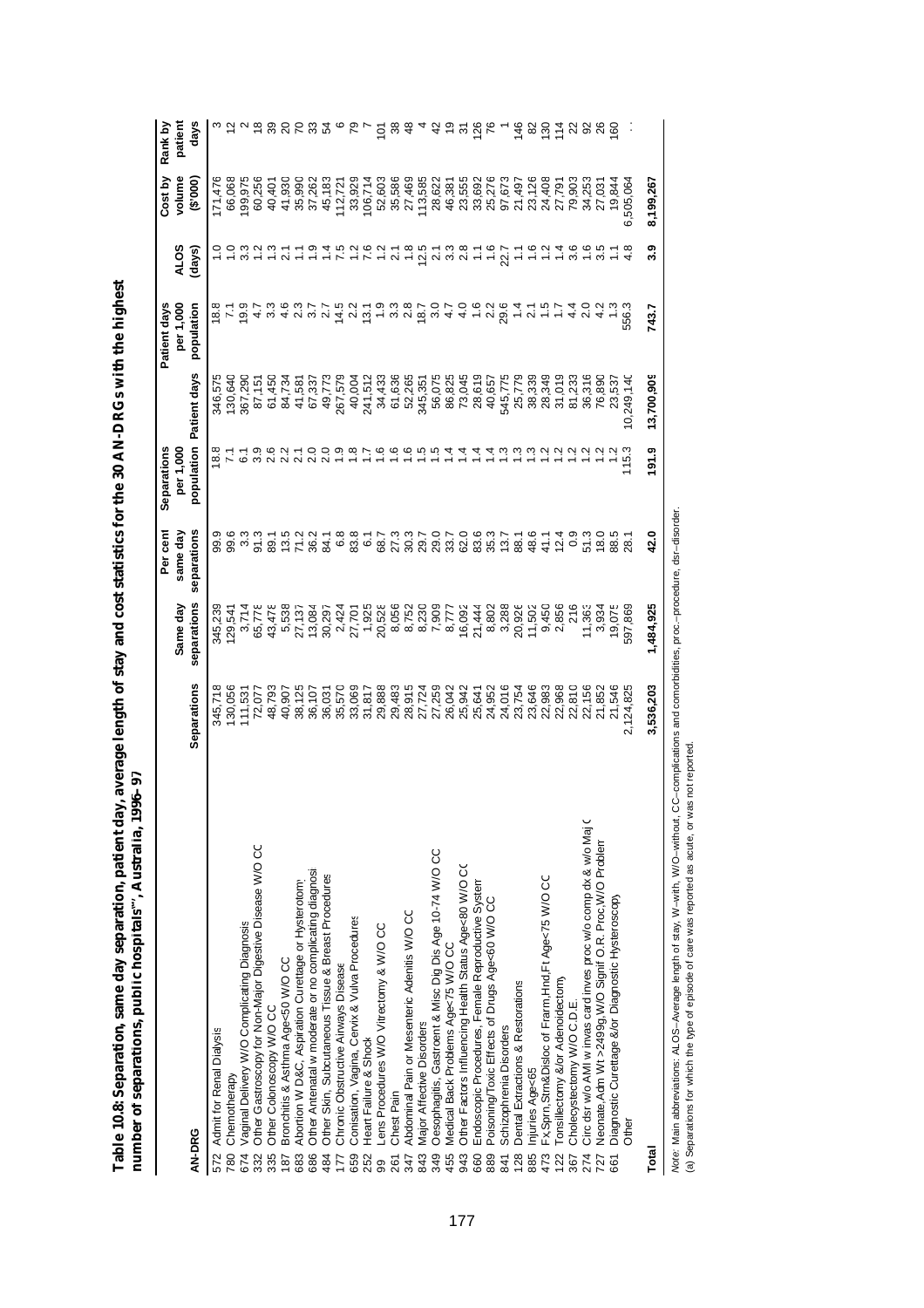| l<br>J<br>くりりし |        |
|----------------|--------|
|                |        |
|                |        |
|                |        |
|                |        |
| ۱              |        |
|                |        |
|                |        |
| į              |        |
|                |        |
| l              | ı      |
| i              | į<br>í |
|                | ļ      |
|                |        |
| ı              |        |
|                |        |
|                |        |
|                |        |

|                                                                         |             |               | Per cent         | Separations             |           | Patient days  | Average              | Cost by   | Rank by       |
|-------------------------------------------------------------------------|-------------|---------------|------------------|-------------------------|-----------|---------------|----------------------|-----------|---------------|
|                                                                         |             | Same day      | same day         | per 1,000               |           | per 1,000     | length of            | volume    | patient       |
| AN-DRG                                                                  | Separations | separations   | separations      | population Patient days |           | population    | stay<br><b>Anish</b> | (000.3)   | days          |
| Other Gastroscopy for Non-Major Digestive Disease W/O CC<br>332         | 101,590     | 97,962        | 96.4             |                         | 110,296   |               |                      | 86,250    |               |
| Other Colonoscopy W/O CC<br>335                                         | 91,464      | 86,186        | 94.2             |                         | 00,686    |               |                      | 72,988    |               |
| Lens Procedures W/O Vitrectomy & W/O CC<br>099                          | 58,911      | 38,183        | 64.8             |                         | 67,212    |               |                      | 97,439    |               |
| Dental Extractions & Restorations<br><b>28</b>                          | 49,197      | 37,928        | 77.1             |                         | 50,038    | $2.7$<br>2.6  | $\ddot{ }$           | 35,225    |               |
| Chemotherapy<br>780                                                     | 47,209      | 46,895        | 99.3<br>55.1     |                         | 47,660    |               | $\frac{0}{1}$        | 30,025    |               |
| Knee Procedures                                                         | 46,991      | 25,883        |                  | $0.69$<br>$0.99$        | 67,751    | 37            | $\frac{4}{1}$        | 63,344    |               |
| Admit for Renal Dialysis<br>572                                         | 35,412      | 35,387        | 99.9             |                         | 35,684    | 2.0           | $\frac{1}{2}$        | 19,654    |               |
| Vaginal Delivery W/O Complicating Diagnosis<br>674                      | 32,461      | 247           | $0.\overline{8}$ |                         | 171,145   | 9.4           | 53                   | 66,772    |               |
| Abortion W D&C, Aspiration Curettage or Hysterotom<br>683               | 27,690      | 25,595        | 92.4             |                         | 28,288    |               |                      | 22,844    |               |
| Other Skin, Subcutaneous Tissue & Breast Procedures<br>484              | 27,411      | 23,280        | 84.9             |                         | 33,865    |               | $-20$                | 29,796    |               |
| Major Affective Disorders<br>843                                        | 21,863      | 13,277        | 60.7             | $\tilde{a}$             | 196,558   | $rac{8}{3.7}$ | 9.0                  | 110,146   |               |
| Medical Back Problems Age<75 W/O CC<br>455                              | 20,928      | 8,970         | 42.9             |                         | 67,446    |               | 3.2                  | 25,323    |               |
| Tonsillectomy &/or Adenoidectomy<br>22                                  | 19,090      | 3,890         | 20.4             | ူ                       | 23,471    | $\frac{3}{2}$ | $\frac{1}{2}$        | 15,024    | ℅             |
| Inguinal & Femoral Hernia Procedures Age><br>320                        | 17,858      | 872           | 4.9              | $\ddot{ }$              | 44,994    | 2.5           | 2.5                  | 28,859    | ম             |
| Conisation, Vagina, Cervix & Vulva Procedures<br>659                    | 17,734      | 15,167        | 85.5             | $\frac{1}{2}$           | 20,551    | Ξ             |                      | 15,482    | အ             |
| Uterine, adnexa proc for non-malig (age>39 w/o cc)or(age<40 w cc<br>656 | 17,300      | 4,005         | 23.2             | $\frac{6}{2}$           | 75,435    | $\frac{1}{4}$ |                      | 46,918    |               |
| Other Gastroscopy for Major Digestive Disease W/O CC<br>330             | 16,984      | 15,108        | 89.0             | $\frac{0}{2}$           | 22,961    | $\frac{3}{2}$ | $\dot{z}$            | 17,426    |               |
| Anal & Stomal Procedures W/O CC<br>$\frac{8}{3}$                        | 16,080      | 7,604         | 47.3             | 0.9                     | 32,929    | $\frac{8}{1}$ | 2.0                  | 20,743    |               |
| coal Excision & Removal Int Fix Devs Exc Hip & Femul<br>424             | 15,410      | 7,633         | 49.5             | 0.8                     | 26,137    |               | ζĻ                   | 19,879    | 4             |
| Circ dsr w/o AMI w invas card inves proc w/o comp dx & w/o Maj C<br>274 | 15,225      | 4,242         | 27.9             | 0.8                     | 25,516    |               | Ľ,                   | 20,721    | ą9            |
| Myringotomy W Tube Insertion<br>$\overline{24}$                         | 14,693      | 14,403        | 98.0             | 0.8                     | 14,887    | $rac{8}{2}7$  | $\frac{0}{1}$        | 14,913    | 88            |
| Cholecystectomy W/O C.D.E.<br>367                                       | 14,410      | $\frac{8}{5}$ | 0.5              | 0.8                     | 50,003    |               | 3.5                  | 38,849    | $\frac{8}{1}$ |
| Short Stay Contacts W Health Services<br>934                            | 14,229      | 13,827        | 97.2             | 0.8                     | 14,621    | 0.8           | $\frac{1}{2}$        | 23,478    | ଚ             |
| Skin, Subcutaneous Tissue & Breast Plastic Procedures<br>483            | 13,981      | 8,025         | 57.4             | 0.8                     | 22,318    |               | $\frac{6}{1}$        | 21,475    |               |
| Hand or Wrist Procedures Exc Major Joint<br>432                         | 13,769      | 7,870         | 57.2             | 0.8                     | 17,573    |               | $\frac{3}{2}$        | 16,247    |               |
| Diagnostic Curettage &/or Diagnostic Hysteroscopy<br>661                | 13,429      | 12,334        | 91.8             | 2.0                     | 14,002    | 0.8           | $\frac{1}{2}$        | 10,891    |               |
| Other Skin Graft &/or Debridement Procedures<br>505                     | 13,206      | 9,087         | 68.8             | 2.0                     | 22,582    |               | Ξ                    | 21,103    |               |
| Endoscopic Procedures, Female Reproductive System<br>660                | 13,201      | 10,363        | 78.5             | G                       | 14,692    | $\frac{8}{2}$ |                      | 15,194    |               |
| Extensive O.R. Procedure Unrelated to Principal Diagnosis<br>950        | 12,710      | 9,836         | 77.4             |                         | 32,986    |               | 2.6                  | 10,054    |               |
| Uterine, Adnexa Proc for Non-Malig Age<40 W/O CO<br>657                 | 12,237      | 5,963         | 48.7             |                         | 28,007    |               |                      | 20,632    |               |
| Other                                                                   | 823,17      | 256,76        | $\frac{2}{31}$   | 45.8                    | ,905,630  | 217.7         |                      | 2,184,01C |               |
| Total                                                                   | 1,655,849   | 846,858       | ۲.<br>5          | $\frac{8}{2}$           | 5,385,924 | 295.3         | 33                   | 3,221,703 |               |

*Note: Ma*in abbreviations: ALOS–Average length of stay, W–with, W/O–without, CC–complications and comorbidities, proc.–procedure, dsr−disorder.<br>(a) Separations for which the type of episode of care was reported as acute, *Note:* Main abbreviations: ALOS–Average length of stay, W–with, W/O–without, CC–complications and comorbidities, proc.–procedure, dsr–disorder. (a) Separations for which the type of episode of care was reported as acute, or was not reported.

178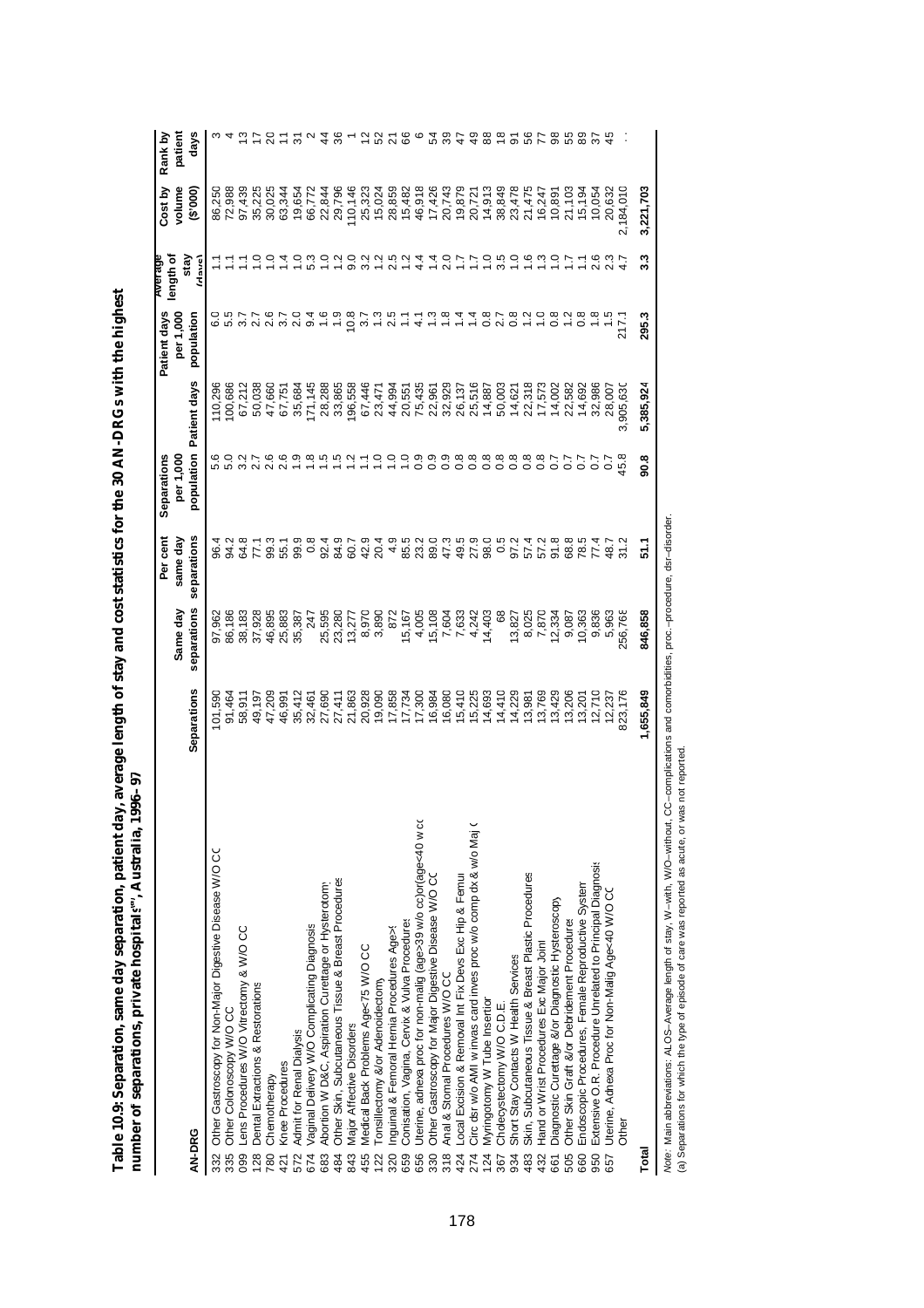| AN-DRG                                                                   | NSM              | ۊ                       | ă                                                                                                                                                                                                                                                                                                                                                                                                                                                                                                                                                                                          | ≸       | SA                      | Tas           | ă                     | ₹                           |                             |
|--------------------------------------------------------------------------|------------------|-------------------------|--------------------------------------------------------------------------------------------------------------------------------------------------------------------------------------------------------------------------------------------------------------------------------------------------------------------------------------------------------------------------------------------------------------------------------------------------------------------------------------------------------------------------------------------------------------------------------------------|---------|-------------------------|---------------|-----------------------|-----------------------------|-----------------------------|
| Admit for Renal Dialysis<br>572                                          | 04,822           | 97,108                  |                                                                                                                                                                                                                                                                                                                                                                                                                                                                                                                                                                                            | 32,336  | 27,617                  | 7,369         |                       |                             | 345,71                      |
| Chemotherapy<br>780                                                      | 42,92            |                         | 52,518<br>20,862                                                                                                                                                                                                                                                                                                                                                                                                                                                                                                                                                                           |         |                         |               |                       |                             |                             |
| Vaginal Delivery W/O Complicating Diagnosis<br>674                       |                  |                         |                                                                                                                                                                                                                                                                                                                                                                                                                                                                                                                                                                                            | 9,590   | 9,688<br>7,355<br>5,888 |               |                       |                             |                             |
| o<br>O<br>Other Gastroscopy for Non-Major Digestive Disease W/<br>332    | 24,567           |                         |                                                                                                                                                                                                                                                                                                                                                                                                                                                                                                                                                                                            | 8,07    |                         | 1,765         |                       |                             | 111,531<br>72,077<br>48,793 |
| Other Colonoscopy W/O CC<br>335                                          | 16,27            |                         |                                                                                                                                                                                                                                                                                                                                                                                                                                                                                                                                                                                            |         | 4,33                    | 1,250         |                       | 42 <sup>2</sup>             |                             |
| Bronchitis & Asthma Age<50 W/O CC<br>187                                 |                  |                         | 20,503<br>11,268<br>8,229<br>7,332                                                                                                                                                                                                                                                                                                                                                                                                                                                                                                                                                         |         |                         |               | $\frac{14000}{10000}$ | 386                         | 40,907                      |
| Abortion W D&C, Aspiration Curettage or Hysterotom<br>683                |                  |                         | $\begin{array}{cccccccccccccc} A & \vdash & \alpha & \alpha & \vdash & \alpha & \vdash & \alpha & \vdash & \alpha & \vdash & \alpha & \vdash & \alpha & \vdash & \alpha & \vdash & \alpha & \vdash & \alpha & \vdash & \alpha & \vdash & \alpha & \vdash & \alpha & \vdash & \alpha & \vdash & \alpha & \vdash & \alpha & \vdash & \alpha & \vdash & \alpha & \vdash & \alpha & \vdash & \alpha & \vdash & \alpha & \vdash & \alpha & \vdash & \alpha & \vdash & \alpha & \vdash & \alpha & \vdash & \alpha & \vdash & \alpha & \vdash & \alpha & \vdash & \alpha & \vdash & \alpha & \vd$ |         |                         |               |                       | $-237$<br>$748$<br>$759$    | 38,125                      |
| Other Antenatal Admission W Moderate or No Complicating Diagnosia<br>686 |                  |                         |                                                                                                                                                                                                                                                                                                                                                                                                                                                                                                                                                                                            |         |                         |               |                       |                             |                             |
| Other Skin, Subcutaneous Tissue & Breast Procedures<br>484               |                  |                         |                                                                                                                                                                                                                                                                                                                                                                                                                                                                                                                                                                                            |         |                         |               | 3827                  |                             | 36,03                       |
| Chronic Obstructive Airways Disease<br>Ë                                 |                  |                         |                                                                                                                                                                                                                                                                                                                                                                                                                                                                                                                                                                                            |         |                         |               |                       |                             | 35,57                       |
| Conisation, Vagina, Cervix & Vulva Procedures<br>659                     |                  |                         |                                                                                                                                                                                                                                                                                                                                                                                                                                                                                                                                                                                            |         |                         |               | 465                   |                             | 33,06                       |
| Heart Failure & Shock<br>252                                             |                  |                         |                                                                                                                                                                                                                                                                                                                                                                                                                                                                                                                                                                                            |         |                         |               |                       |                             |                             |
| Lens Procedures W/O Vitrectomy & W/O CC<br>099                           |                  |                         |                                                                                                                                                                                                                                                                                                                                                                                                                                                                                                                                                                                            |         |                         |               |                       |                             |                             |
| <b>Chest Pain</b><br>261                                                 |                  |                         |                                                                                                                                                                                                                                                                                                                                                                                                                                                                                                                                                                                            |         |                         |               |                       |                             |                             |
| Abdominal Pain or Mesenteric Adenitis W/O CC<br>347                      |                  |                         |                                                                                                                                                                                                                                                                                                                                                                                                                                                                                                                                                                                            |         |                         |               |                       |                             |                             |
| Major Affective Disorders<br>843                                         |                  |                         |                                                                                                                                                                                                                                                                                                                                                                                                                                                                                                                                                                                            |         |                         |               |                       |                             |                             |
| ပ္ပ<br>Oesophagitis, Gastroent & Misc Dig Dis Age 10-74 W/O<br>349       |                  |                         |                                                                                                                                                                                                                                                                                                                                                                                                                                                                                                                                                                                            |         |                         |               |                       |                             |                             |
| Medical Back Problems Age<75 W/O CC<br>455                               |                  |                         |                                                                                                                                                                                                                                                                                                                                                                                                                                                                                                                                                                                            |         |                         |               |                       |                             |                             |
| Other Factors Influencing Health Status Age<80 W/O CO<br>943             |                  |                         |                                                                                                                                                                                                                                                                                                                                                                                                                                                                                                                                                                                            |         |                         |               |                       |                             |                             |
| Endoscopic Procedures, Female Reproductive System<br>660                 |                  |                         |                                                                                                                                                                                                                                                                                                                                                                                                                                                                                                                                                                                            |         |                         |               |                       |                             |                             |
| Poisoning/Toxic Effects of Drugs Age<60 W/O CC<br>889                    |                  |                         |                                                                                                                                                                                                                                                                                                                                                                                                                                                                                                                                                                                            |         |                         |               |                       |                             |                             |
| Schizophrenia Disorders<br>841                                           |                  |                         |                                                                                                                                                                                                                                                                                                                                                                                                                                                                                                                                                                                            |         |                         |               |                       |                             |                             |
| Dental Extractions & Restorations<br>128                                 |                  |                         |                                                                                                                                                                                                                                                                                                                                                                                                                                                                                                                                                                                            |         |                         |               |                       | 878998779707888             |                             |
| Injuries Age<65<br>885                                                   |                  |                         |                                                                                                                                                                                                                                                                                                                                                                                                                                                                                                                                                                                            |         |                         |               |                       |                             |                             |
| Fx,Sprn,Strn&Disloc of Frarm, Hnd,Ft Age<75 W/O CC<br>473                |                  |                         |                                                                                                                                                                                                                                                                                                                                                                                                                                                                                                                                                                                            |         |                         |               |                       |                             |                             |
| Tonsillectomy &/or Adenoidectomy<br>122                                  |                  |                         |                                                                                                                                                                                                                                                                                                                                                                                                                                                                                                                                                                                            |         |                         |               |                       | $\frac{1}{2}$ $\frac{4}{5}$ |                             |
| Cholecystectomy W/O C.D.E.<br>367                                        |                  |                         |                                                                                                                                                                                                                                                                                                                                                                                                                                                                                                                                                                                            |         |                         | $\frac{4}{1}$ | 405                   |                             |                             |
| Circ Dsr W/O AMI W Invas Card Inves Proc W/O Comp Dx & W/O Maj C<br>274  |                  |                         |                                                                                                                                                                                                                                                                                                                                                                                                                                                                                                                                                                                            |         |                         | 531           | 780                   |                             |                             |
| roblen<br>Neonate, Adm Wt >2499g, W/O Signif O.R. Proc, W/O P<br>727     |                  | 5,129<br>4,863<br>6,752 |                                                                                                                                                                                                                                                                                                                                                                                                                                                                                                                                                                                            |         |                         | 416           | 958                   | 360                         | 21,852                      |
| Diagnostic Curettage &/or Diagnostic Hysteroscopy<br>661                 |                  |                         | 3,884                                                                                                                                                                                                                                                                                                                                                                                                                                                                                                                                                                                      |         |                         | 214           | 310<br>28,688         | 206                         | 21,546                      |
|                                                                          | 6,749<br>732,487 | \$16,43                 | 377,842                                                                                                                                                                                                                                                                                                                                                                                                                                                                                                                                                                                    |         | 1,642<br>197,659        | 46,055        |                       | 22,484                      | 2,124,825                   |
| Total                                                                    | 1,192,773        | 872,811                 | 627,687                                                                                                                                                                                                                                                                                                                                                                                                                                                                                                                                                                                    | 337,861 | 324,667                 | 76,752        | 56,198                | 47,454                      | 3,536,203                   |

| í<br>į                                                                                                                          |
|---------------------------------------------------------------------------------------------------------------------------------|
|                                                                                                                                 |
|                                                                                                                                 |
| I                                                                                                                               |
|                                                                                                                                 |
|                                                                                                                                 |
|                                                                                                                                 |
|                                                                                                                                 |
|                                                                                                                                 |
|                                                                                                                                 |
|                                                                                                                                 |
|                                                                                                                                 |
|                                                                                                                                 |
|                                                                                                                                 |
|                                                                                                                                 |
|                                                                                                                                 |
|                                                                                                                                 |
|                                                                                                                                 |
| I<br>֠                                                                                                                          |
|                                                                                                                                 |
|                                                                                                                                 |
|                                                                                                                                 |
| ı                                                                                                                               |
|                                                                                                                                 |
|                                                                                                                                 |
| i                                                                                                                               |
|                                                                                                                                 |
|                                                                                                                                 |
| l                                                                                                                               |
|                                                                                                                                 |
|                                                                                                                                 |
|                                                                                                                                 |
|                                                                                                                                 |
|                                                                                                                                 |
| I                                                                                                                               |
|                                                                                                                                 |
|                                                                                                                                 |
|                                                                                                                                 |
|                                                                                                                                 |
|                                                                                                                                 |
|                                                                                                                                 |
|                                                                                                                                 |
|                                                                                                                                 |
|                                                                                                                                 |
|                                                                                                                                 |
| )                                                                                                                               |
|                                                                                                                                 |
|                                                                                                                                 |
|                                                                                                                                 |
|                                                                                                                                 |
|                                                                                                                                 |
| ֧֖֧֢ׅ֧֧֧֧֧֪֧֧֪֪֧֚֚֚֚֚֚֚֚֚֚֚֚֚֚֚֚֚֚֚֚֚֚֚֚֚֚֚֚֚֝֓֓֓֝֓֝֓֓֝֬֝֓֝֬<br>I                                                               |
|                                                                                                                                 |
|                                                                                                                                 |
|                                                                                                                                 |
| $\mathcal{L}^{\text{max}}_{\text{max}}$ and $\mathcal{L}^{\text{max}}_{\text{max}}$ and $\mathcal{L}^{\text{max}}_{\text{max}}$ |
|                                                                                                                                 |
|                                                                                                                                 |
| f<br>i<br>í                                                                                                                     |
|                                                                                                                                 |
|                                                                                                                                 |
|                                                                                                                                 |
|                                                                                                                                 |
|                                                                                                                                 |
|                                                                                                                                 |
|                                                                                                                                 |
|                                                                                                                                 |
|                                                                                                                                 |
|                                                                                                                                 |
|                                                                                                                                 |
|                                                                                                                                 |
| l                                                                                                                               |
| ļ                                                                                                                               |
|                                                                                                                                 |
| ׇ֚֬֡                                                                                                                            |
| ;<br>;                                                                                                                          |
|                                                                                                                                 |
|                                                                                                                                 |
|                                                                                                                                 |
| -<br>E<br>۱                                                                                                                     |
|                                                                                                                                 |

Note: Main abbreviations: W−with, W/O−without, CC−complications and comorbidities, proc.−procedure, dsr−disorder, DX−diagnosis code.<br>(a) Separations for which the type of episode of care was reported as acute, or was not *Note:* Main abbreviations: W–with, W/O–without, CC–complications and comorbidities, proc.–procedure, dsr–disorder, DX–diagnosis code.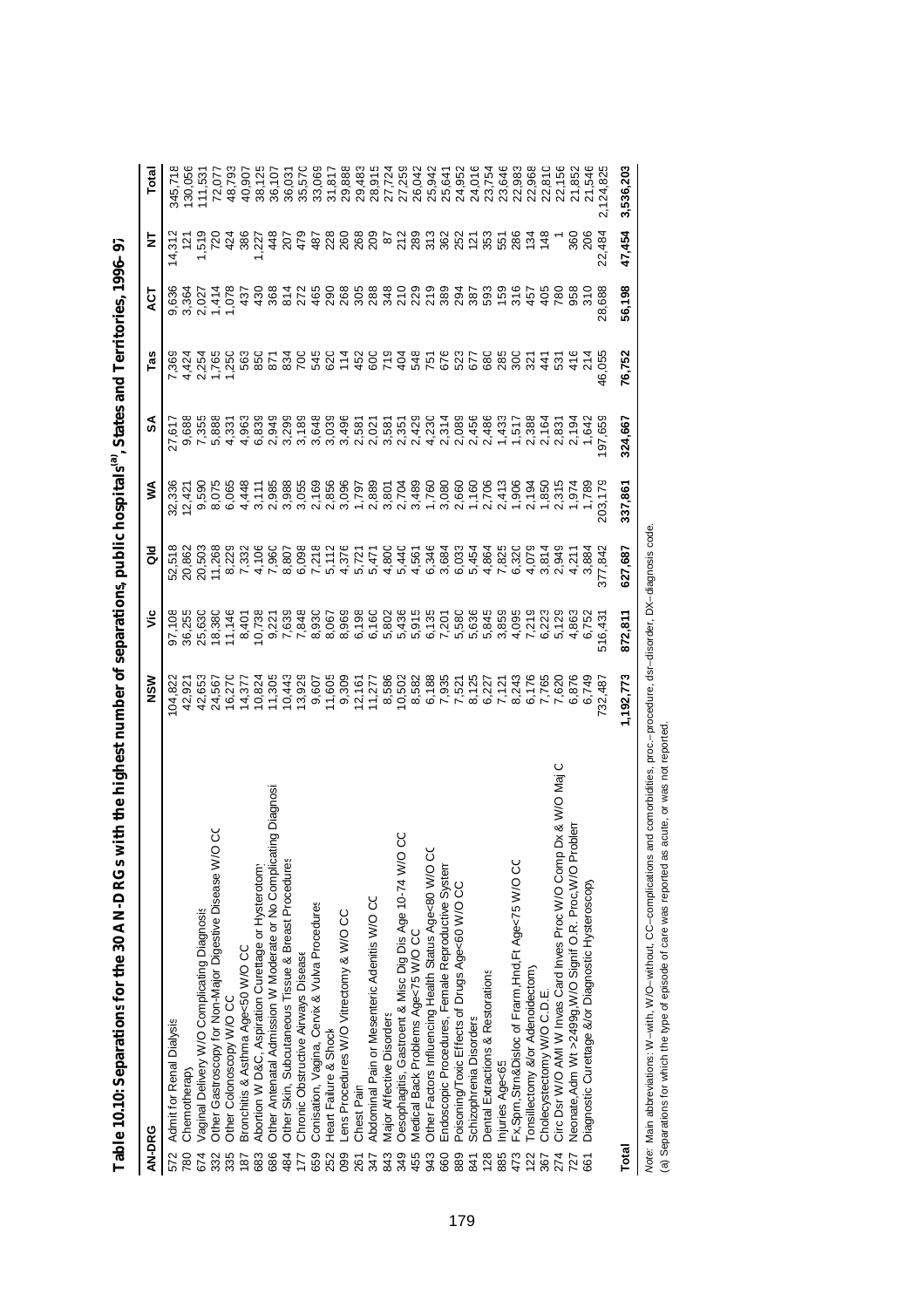| AN-DRG |                                                                     | NSM     | ۶Ë                                         | る                         | ⋚                                                  | వ్                                                                                                                                                                                                                                   | Tas            | 5<br>4         | 눌    | Total <sup>(b)</sup> |
|--------|---------------------------------------------------------------------|---------|--------------------------------------------|---------------------------|----------------------------------------------------|--------------------------------------------------------------------------------------------------------------------------------------------------------------------------------------------------------------------------------------|----------------|----------------|------|----------------------|
| 332    | ୪<br>Other Gastroscopy for Non-Major Digestive Disease W/C          | 38,436  | 27,556                                     |                           | 5,877                                              | 858                                                                                                                                                                                                                                  | 2,480          |                |      | 01,590               |
| 335    | Other Colonoscopy W/O CC                                            | 30,598  | 26,568                                     | 21,258<br>20,269          | 6,128                                              | 5,402                                                                                                                                                                                                                                | 2,316          |                |      | 91,464               |
| 099    | ens Procedures W/O Vitrectomy & W/O CC                              | 20,914  | 12,450                                     | 15,755                    | 4 10 21 4<br>0 4 4 5 6 7<br>0 4 7 8 0<br>1 4 7 8 0 | 3,632                                                                                                                                                                                                                                | 1,690<br>1,105 | 240            | n a  | 58,911               |
| 128    | Dental Extractions & Restorations                                   | 13,693  | 14,488                                     | 9,091                     |                                                    | 4,483                                                                                                                                                                                                                                |                | 5 2 2<br>9 2 2 | n.a  | 49,197               |
| 780    | Chemotherapy                                                        | 7,135   |                                            | 12,893                    |                                                    | 4,383                                                                                                                                                                                                                                |                |                | n.a  | 47,209               |
| 421    | Knee Procedures                                                     | 16,317  | 19,278<br>12,193                           | 6,587                     |                                                    | 5,794                                                                                                                                                                                                                                | 1,195          |                | n.a  | 46,991               |
| 572    | Admit for Renal Dialysis                                            | 9,528   | 14,533<br>8,798                            | 5,833                     |                                                    |                                                                                                                                                                                                                                      |                |                | n.a  | 35,412               |
| 674    | Vaginal Delivery W/O Complicating Diagnosis                         | 8,836   |                                            | 6,699                     |                                                    |                                                                                                                                                                                                                                      | 1,620<br>476   |                | n.a  | 32,461               |
| 683    | Abortion W D&C, Aspiration Curettage or Hysterotomy                 | 6,255   | 825<br>85582<br>ตั้ง F มี                  | 1.623<br>1.6335<br>1.6355 |                                                    | 52 11:00 11:00 12:00 12:00 13:00 14:00 15:00 16:00 16:00 16:00 16:00 16:00 16:00 16:00 16:00 16:00 16:00 16:00<br>5.00 10:00 16:00 16:00 16:00 16:00 16:00 16:00 16:00 16:00 16:00 16:00 16:00 16:00 16:00 16:00 16:00 16:00 16<br>5 |                |                | n.a  | 27,690               |
| 484    | Other Skin, Subcutaneous Tissue & Breast Procedures                 | 0,696   |                                            |                           |                                                    |                                                                                                                                                                                                                                      | 693            |                | n.a  | 27,411               |
| 843    | <b>Major Affective Disorders</b>                                    | 6,673   |                                            |                           |                                                    |                                                                                                                                                                                                                                      | <b>649</b>     |                | n.a  | 21,863               |
| 455    | Medical Back Problems Age<75 W/O CC                                 | 5,035   |                                            |                           |                                                    |                                                                                                                                                                                                                                      | 1,457          |                | n.a  | 20,928               |
| 122    | Tonsillectomy &/or Adenoidectomy                                    | 5,874   | 4,341                                      | 4,623                     |                                                    |                                                                                                                                                                                                                                      | 499            |                | n.a  | 19,090               |
| 320    | Inguinal & Femoral Hernia Procedures Age>                           | 6,300   | 4,578                                      | 3,43                      |                                                    |                                                                                                                                                                                                                                      | 591            |                | n.a  | 17,858               |
| 659    | Conisation, Vagina, Cervix & Vulva Procedures                       | 6,754   | 3,870                                      | 3,524<br>3,563            |                                                    |                                                                                                                                                                                                                                      | 688            |                | n.a  | 17,734               |
| 656    | CO Nove-Adness Rock Mor-Nor-Nor-DN to the state of the Sandy Co     | 5,566   | 4,319                                      |                           |                                                    |                                                                                                                                                                                                                                      | 669            |                | n.a  | 17,300               |
| 330    | Other Gastroscopy for Major Digestive Disease W/O CC                | 6,157   | 4,818                                      |                           |                                                    |                                                                                                                                                                                                                                      | 359            | $4\frac{1}{2}$ | n a  | 16,984               |
| 318    | Anal & Stomal Procedures W/O CC                                     |         | 3,553                                      |                           |                                                    |                                                                                                                                                                                                                                      | 413            |                | n.a  | 16,080               |
| 424    | -ocal Excision & Removal Int Fix Devs Exc Hip & Femu                |         | 4,257                                      |                           |                                                    |                                                                                                                                                                                                                                      | 627            |                | n.a  | 15,410               |
| 274    | Dx & W/O Maj C<br>Circ Dsr W/O AMI W Invas Card Inves Proc W/O Comp |         | 3,550                                      |                           | 928<br>2010<br>2010                                |                                                                                                                                                                                                                                      | $-58887$       |                | n.a  | 15,225               |
| 124    | Myringotomy W Tube Insertion                                        |         | 4,601                                      |                           |                                                    |                                                                                                                                                                                                                                      |                |                | n.a  | 14,693               |
| 367    | Cholecystectomy W/O C.D.E.                                          |         |                                            |                           |                                                    |                                                                                                                                                                                                                                      |                |                | e.n  | 14,410               |
| 934    | Short Stay Contacts W Health Services                               |         | အို အီ ၁ )<br>အီ အီ ၁ )<br>ကို ကို ကို ကို |                           | 648                                                |                                                                                                                                                                                                                                      |                |                | n.a  | 14,229               |
| 483    | Skin, Subcutaneous Tissue & Breast Plastic Procedures               | 4,875   |                                            |                           | 823                                                |                                                                                                                                                                                                                                      |                |                | n.a  | 13,981               |
| 432    | Hand or Wrist Procedures Exc Major Joint                            | 4,145   |                                            |                           | $-280$                                             |                                                                                                                                                                                                                                      | 473            |                | n a  | 13,769               |
| 661    | Diagnostic Curettage &/or Diagnostic Hysteroscopy                   | 4,733   | 3,842                                      | 1,993                     | $\frac{5}{9}$                                      | $1,102$<br>$1,580$                                                                                                                                                                                                                   | 386            |                | n.a  | 13,429               |
| 505    | Other Skin Graft &/or Debridement Procedures                        | 4,672   | 2,661                                      | 3,422<br>2,309            |                                                    |                                                                                                                                                                                                                                      | 242            | $\frac{5}{2}$  | n a  | 13,206               |
| 660    | Endoscopic Procedures, Female Reproductive System                   | 4,417   | 3,612                                      |                           | 1,226                                              | 857                                                                                                                                                                                                                                  | 513            | 267            | n a  | 13,201               |
| 950    | Extensive O.R. Procedure Unrelated to Principal Diagnosis           | 5,104   | 3,466                                      | 2,787                     | $43\overline{ }$                                   | 343                                                                                                                                                                                                                                  | 553            | g              | n.a  | 12,710               |
| 657    | Uterine, Adnexa Proc for Non-Malig Age<40 W/O CC                    | 3,566   | 3,642                                      | 2,462                     | 80E                                                | 761                                                                                                                                                                                                                                  | 612            | 388            |      |                      |
|        | Other                                                               | 232,610 | 223,20E                                    | 87,452                    | 64,17                                              | <b>279</b><br>74.                                                                                                                                                                                                                    | 823<br>31      | 9,635          | n.a  | 323,176              |
| Total  |                                                                     | 511,303 | 451,818                                    | 353,939                   | 125,436                                            | 141,386                                                                                                                                                                                                                              | 54,749         | 17,218         | n.a. | 1,655,849            |
|        |                                                                     |         |                                            |                           |                                                    |                                                                                                                                                                                                                                      |                |                |      |                      |

**Table 10.11: Separations for the 30 AN-DRGs with the highest number of separations, private hospitals** Table 10.11: Separations for the 30 AN-DRGs with the highest number of separations, private hospital<sup>(a)</sup>, States and Territories, 1996–97 **, States and Territories, 1996–97**

*Note:* Main abbreviations: W–with, W/O–without, CC–complications and comorbidities, proc.–procedure, dsr−disorder, DX–diagnosis code.<br>(a) Separations for which the type of episode of care was reported as acute, or was no *Note:* Main abbreviations: W–with, W/O–without, CC–complications and comorbidities, proc.–procedure, dsr–disorder, DX–diagnosis code.

(a) Separations for which the type of episode of care was reported as acute, or was not reported.

(b) Total includes Tas and ACT but not NT.

n.a. not available.

n.p. not published.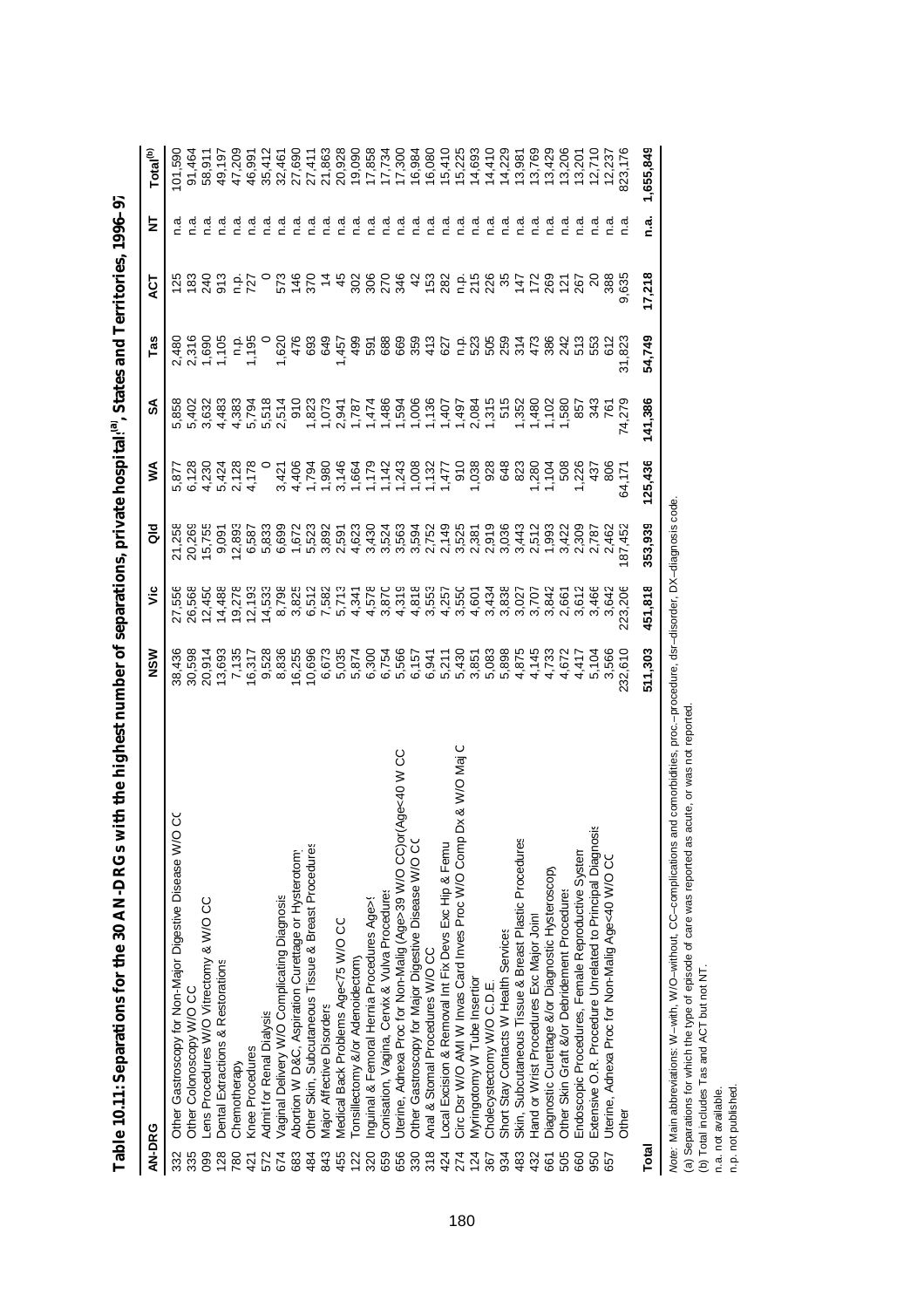| <b>Lettilones, 1990-97</b>                                                 |     |                                                                                                               |   |     |                                          |     |   |   |       |
|----------------------------------------------------------------------------|-----|---------------------------------------------------------------------------------------------------------------|---|-----|------------------------------------------|-----|---|---|-------|
| AN-DRG                                                                     | NSM | ۶Ë                                                                                                            | ă | ⋚   | న                                        | Tas | ä | 눋 | Total |
| 572 Admit for Renal Dialysis                                               |     |                                                                                                               |   |     |                                          |     |   |   |       |
| 780 Chemotherapy                                                           |     |                                                                                                               |   |     |                                          |     |   |   |       |
| 674 Vaginal Delivery W/O Complicating Diagnosis                            |     | c c q c c c c c c c q c q c c c c c c q c q q c c q c c c c c q c q c c q c c q c q c q c q c q c q c q c q c |   |     | cownant construction danner preferant de |     |   |   |       |
| ŏ<br>$\circ$<br>332 Other Gastroscopy for Non-Major Digestive Disease W/   |     |                                                                                                               |   |     |                                          |     |   |   |       |
| 335 Other Colonoscopy W/O CC                                               |     |                                                                                                               |   |     |                                          |     |   |   |       |
| Bronchitis & Asthma Age<50 W/O CC<br>187                                   |     |                                                                                                               |   |     |                                          |     |   |   |       |
| Abortion W D&C, Aspiration Curettage or Hysterotomy<br>683                 |     |                                                                                                               |   |     |                                          |     |   |   |       |
| 686 Other Antenatal Admission W Moderate or No Complicating Diagnosi       |     |                                                                                                               |   |     |                                          |     |   |   |       |
| 484 Other Skin, Subcutaneous Tissue & Breast Procedures                    |     |                                                                                                               |   |     |                                          |     |   |   |       |
| Chronic Obstructive Airways Disease<br>177 <sub>1</sub>                    |     |                                                                                                               |   |     |                                          |     |   |   |       |
| Conisation, Vagina, Cervix & Vulva Procedures<br>659                       |     |                                                                                                               |   |     |                                          |     |   |   |       |
| Heart Failure & Shock<br>252                                               |     |                                                                                                               |   |     |                                          |     |   |   |       |
| 099 Lens Procedures W/O Vitrectomy & W/O CC                                |     |                                                                                                               |   |     |                                          |     |   |   |       |
| Chest Pain<br>261                                                          |     |                                                                                                               |   |     |                                          |     |   |   |       |
| 347 Abdominal Pain or Mesenteric Adenitis W/O CC                           |     |                                                                                                               |   |     |                                          |     |   |   |       |
| Major Affective Disorders<br>8431                                          |     |                                                                                                               |   |     |                                          |     |   |   |       |
| ပ္ပ<br>Oesophagitis, Gastroent & Misc Dig Dis Age 10-74 W/O<br>349         |     |                                                                                                               |   |     |                                          |     |   |   |       |
| Medical Back Problems Age<75 W/O CC<br>455                                 |     |                                                                                                               |   |     |                                          |     |   |   |       |
| 943 Other Factors Influencing Health Status Age<80 W/O CO                  |     |                                                                                                               |   |     |                                          |     |   |   |       |
| Endoscopic Procedures, Female Reproductive System<br>660                   |     |                                                                                                               |   |     |                                          |     |   |   |       |
| Poisoning/Toxic Effects of Drugs Age<60 W/O CC<br>889                      |     |                                                                                                               |   |     |                                          |     |   |   |       |
| Schizophrenia Disorders<br>841:                                            |     |                                                                                                               |   |     |                                          |     |   |   |       |
| Dental Extractions & Restorations<br>128                                   |     |                                                                                                               |   |     |                                          |     |   |   |       |
| 885 Injuries Age<65                                                        |     |                                                                                                               |   |     |                                          |     |   |   |       |
| 473 Fx, Sprn, Strn&Disloc of Frarm, Hnd, Ft Age<75 W/O CC                  |     |                                                                                                               |   |     |                                          |     |   |   |       |
| Tonsillectomy &/or Adenoidectomy<br>$122 - 367$                            |     |                                                                                                               |   |     |                                          |     |   |   |       |
| Cholecystectomy W/O C.D.E.                                                 |     |                                                                                                               |   |     |                                          |     |   |   |       |
| ပ<br>Circ Dsr W/O AMI W Invas Card Inves Proc W/O Comp Dx & W/O Maj<br>274 |     |                                                                                                               |   |     |                                          |     |   |   |       |
| roblen<br>Neonate, Adm Wt >2499g, W/O Signif O.R. Proc, W/O P              |     |                                                                                                               |   |     |                                          |     |   |   |       |
| Diagnostic Curettage &/or Diagnostic Hysteroscopy<br>661                   |     |                                                                                                               |   |     |                                          |     |   |   |       |
| <b>Other</b>                                                               |     |                                                                                                               |   |     |                                          |     |   |   |       |
| Total                                                                      |     | 3.6                                                                                                           |   | 3.6 |                                          | 5   |   |   | 3.9   |

**Table 10.12: Average length of stay (days) for the 30 AN-DRGs with the highest number of separations, public hospitals** Table 10.12: Average length of stay (days) for the 30 AN-DRGs with the highest number of separation; public hospitals<sup>ta</sup>, States and<br>Territories 1996–97 **, States and Territories, 1996–97**

Note: Main abbreviations: W-with, W/O-without, CC-complications and comorbidities, proc.-procedure, dsr-disorder, DX-diagnosis code.<br>(a) Separations for which the type of episode of care was reported as acute, or was not r *Note:* Main abbreviations: W–with, W/O–without, CC–complications and comorbidities, proc.–procedure, dsr–disorder, DX–diagnosis code.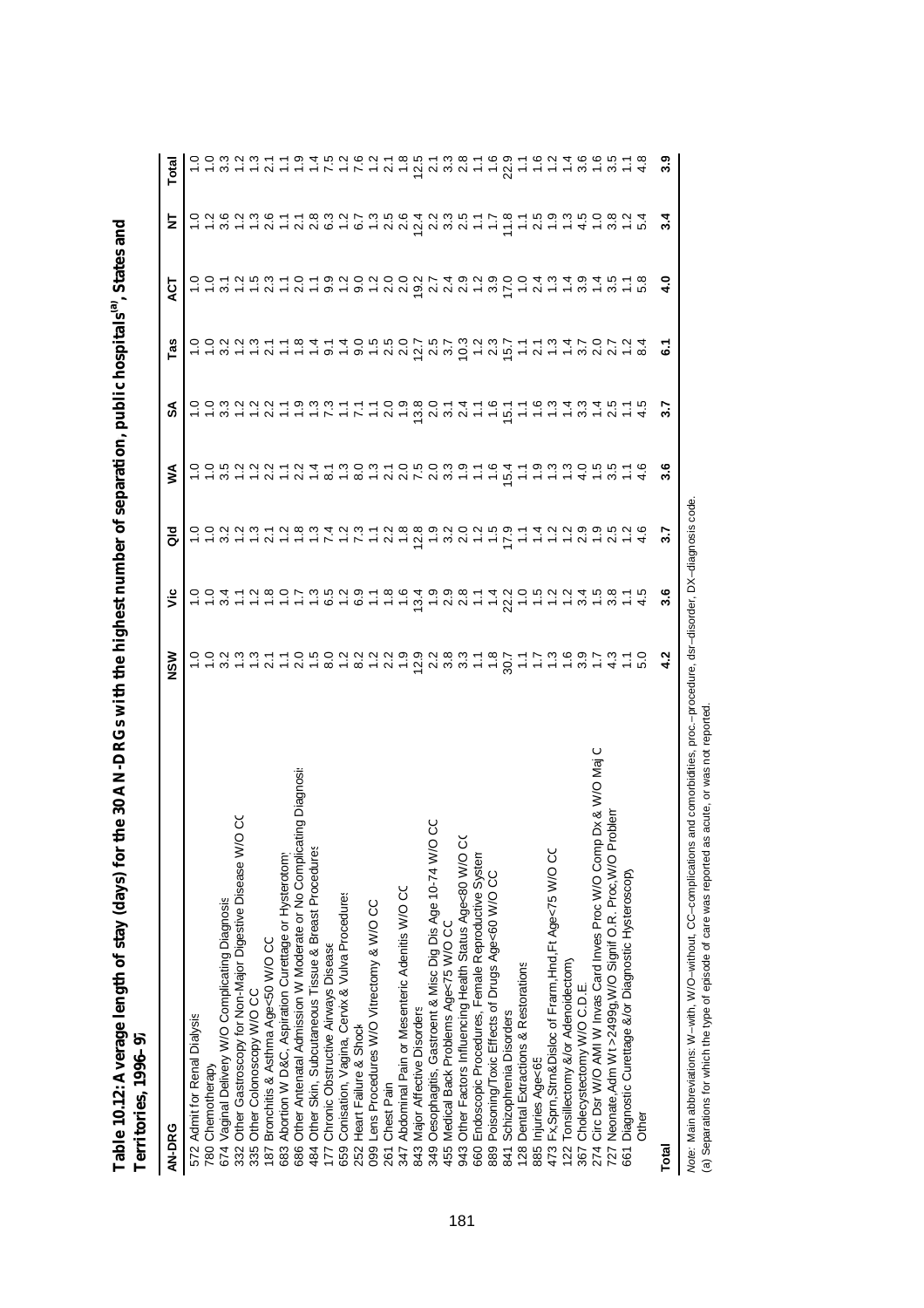| <b>Letritories, 1996–9</b>                                                    |           |     |                                                                                                                                                                                                                                                                                                                                |                                                                                                                                                                                                                                |                    |                                                                       |                                                                                                                                                                                                                                                                                                                                                                                                                                                                                                                                                      |                              |                               |
|-------------------------------------------------------------------------------|-----------|-----|--------------------------------------------------------------------------------------------------------------------------------------------------------------------------------------------------------------------------------------------------------------------------------------------------------------------------------|--------------------------------------------------------------------------------------------------------------------------------------------------------------------------------------------------------------------------------|--------------------|-----------------------------------------------------------------------|------------------------------------------------------------------------------------------------------------------------------------------------------------------------------------------------------------------------------------------------------------------------------------------------------------------------------------------------------------------------------------------------------------------------------------------------------------------------------------------------------------------------------------------------------|------------------------------|-------------------------------|
| AN-DRG                                                                        | NSW       | š   | as<br>o                                                                                                                                                                                                                                                                                                                        | ⋚                                                                                                                                                                                                                              | న                  | Tas                                                                   | ä                                                                                                                                                                                                                                                                                                                                                                                                                                                                                                                                                    | ₹                            | Total <sup>(b)</sup>          |
| ୪<br>$\circ$<br>332 Other Gastroscopy for Non-Major Digestive Disease W.      |           |     |                                                                                                                                                                                                                                                                                                                                |                                                                                                                                                                                                                                |                    |                                                                       |                                                                                                                                                                                                                                                                                                                                                                                                                                                                                                                                                      |                              |                               |
| 335 Other Colonoscopy W/O CC                                                  |           |     |                                                                                                                                                                                                                                                                                                                                |                                                                                                                                                                                                                                |                    |                                                                       |                                                                                                                                                                                                                                                                                                                                                                                                                                                                                                                                                      |                              |                               |
| 099 Lens Procedures W/O Vitrectomy & W/O CC                                   |           |     |                                                                                                                                                                                                                                                                                                                                |                                                                                                                                                                                                                                |                    |                                                                       |                                                                                                                                                                                                                                                                                                                                                                                                                                                                                                                                                      |                              |                               |
| 128 Dental Extractions & Restorations                                         |           |     | $\begin{array}{c} 2 & 0 & 0 & 0 \\ 0 & 0 & 0 & 0 \\ 0 & 0 & 0 & 0 \\ 0 & 0 & 0 & 0 \\ 0 & 0 & 0 & 0 \\ 0 & 0 & 0 & 0 \\ 0 & 0 & 0 & 0 \\ 0 & 0 & 0 & 0 \\ 0 & 0 & 0 & 0 \\ 0 & 0 & 0 & 0 \\ 0 & 0 & 0 & 0 \\ 0 & 0 & 0 & 0 \\ 0 & 0 & 0 & 0 & 0 \\ 0 & 0 & 0 & 0 & 0 \\ 0 & 0 & 0 & 0 & 0 \\ 0 & 0 & 0 & 0 & 0 \\ 0 & 0 & 0 &$ | $-999999$                                                                                                                                                                                                                      |                    | $\frac{2}{1}$ $\frac{2}{1}$ $\frac{3}{1}$ $\frac{3}{1}$ $\frac{5}{1}$ | ごさこう うち                                                                                                                                                                                                                                                                                                                                                                                                                                                                                                                                              | ס ס ס ס ס ס ס<br>כ כ כ כ כ כ | 5599                          |
| 780 Chemotherapy                                                              | o o       |     |                                                                                                                                                                                                                                                                                                                                |                                                                                                                                                                                                                                |                    |                                                                       |                                                                                                                                                                                                                                                                                                                                                                                                                                                                                                                                                      |                              |                               |
| Knee Procedures<br>421                                                        | Δ.        |     |                                                                                                                                                                                                                                                                                                                                |                                                                                                                                                                                                                                | $- - - - 0$        | $rac{1}{2}$                                                           |                                                                                                                                                                                                                                                                                                                                                                                                                                                                                                                                                      |                              |                               |
| Admit for Renal Dialysis<br>572                                               |           |     |                                                                                                                                                                                                                                                                                                                                |                                                                                                                                                                                                                                |                    |                                                                       |                                                                                                                                                                                                                                                                                                                                                                                                                                                                                                                                                      |                              |                               |
| 674 Vaginal Delivery W/O Complicating Diagnosis                               |           |     | 5.4                                                                                                                                                                                                                                                                                                                            |                                                                                                                                                                                                                                |                    |                                                                       |                                                                                                                                                                                                                                                                                                                                                                                                                                                                                                                                                      | ີ້.<br>ດ                     |                               |
| Abortion W D&C, Aspiration Curettage or Hysterotomy<br>683                    | 3000      |     |                                                                                                                                                                                                                                                                                                                                |                                                                                                                                                                                                                                |                    |                                                                       |                                                                                                                                                                                                                                                                                                                                                                                                                                                                                                                                                      | ີ້.<br>ດ                     |                               |
| Other Skin, Subcutaneous Tissue & Breast Procedures<br>484                    |           |     |                                                                                                                                                                                                                                                                                                                                |                                                                                                                                                                                                                                |                    |                                                                       |                                                                                                                                                                                                                                                                                                                                                                                                                                                                                                                                                      | n.a                          |                               |
| Major Affective Disorders<br>843                                              | 0.0000000 |     |                                                                                                                                                                                                                                                                                                                                |                                                                                                                                                                                                                                | $7.287$<br>$-2.57$ |                                                                       |                                                                                                                                                                                                                                                                                                                                                                                                                                                                                                                                                      | ੁੰ                           | $10000000000$                 |
| Medical Back Problems Age<75 W/O CC<br>455                                    |           |     |                                                                                                                                                                                                                                                                                                                                |                                                                                                                                                                                                                                |                    |                                                                       |                                                                                                                                                                                                                                                                                                                                                                                                                                                                                                                                                      | n.ª                          |                               |
| Tonsillectomy &/or Adenoidectomy<br>122                                       |           |     |                                                                                                                                                                                                                                                                                                                                |                                                                                                                                                                                                                                |                    |                                                                       |                                                                                                                                                                                                                                                                                                                                                                                                                                                                                                                                                      | ີ້.<br>ດ                     |                               |
| 320 Inguinal & Femoral Hernia Procedures Age>                                 |           |     |                                                                                                                                                                                                                                                                                                                                |                                                                                                                                                                                                                                | 2.9                |                                                                       |                                                                                                                                                                                                                                                                                                                                                                                                                                                                                                                                                      | n.a                          | $\frac{5}{2}$ 5               |
| Conisation, Vagina, Cervix & Vulva Procedures<br>659                          |           |     |                                                                                                                                                                                                                                                                                                                                |                                                                                                                                                                                                                                |                    |                                                                       |                                                                                                                                                                                                                                                                                                                                                                                                                                                                                                                                                      | $\tilde{a}$                  |                               |
| 656 Uterine, Adnexa Proc for Non-Malig (Age>39 W/O CC)or(Age<40 W CC          |           |     |                                                                                                                                                                                                                                                                                                                                |                                                                                                                                                                                                                                |                    |                                                                       |                                                                                                                                                                                                                                                                                                                                                                                                                                                                                                                                                      |                              | $\frac{4}{4}$                 |
| Other Gastroscopy for Major Digestive Disease W/O CC<br>330 <sub>1</sub>      |           |     |                                                                                                                                                                                                                                                                                                                                |                                                                                                                                                                                                                                | ယ္                 |                                                                       |                                                                                                                                                                                                                                                                                                                                                                                                                                                                                                                                                      |                              | $\frac{4}{1}$                 |
| Anal & Stomal Procedures W/O CC<br>318                                        |           |     |                                                                                                                                                                                                                                                                                                                                |                                                                                                                                                                                                                                |                    |                                                                       |                                                                                                                                                                                                                                                                                                                                                                                                                                                                                                                                                      |                              | 2.0                           |
| Local Excision & Removal Int Fix Devs Exc Hip & Femu<br>424                   |           |     |                                                                                                                                                                                                                                                                                                                                |                                                                                                                                                                                                                                |                    |                                                                       |                                                                                                                                                                                                                                                                                                                                                                                                                                                                                                                                                      |                              |                               |
| ပ<br>Dx & W/O Maj<br>Circ Dsr W/O AMI W Invas Card Inves Proc W/O Comp<br>274 |           |     |                                                                                                                                                                                                                                                                                                                                | $5.5$ $-0.7$ $-0.4$ $-0.4$ $-0.7$ $-0.6$ $-0.7$ $-0.6$ $-0.7$ $-0.7$ $-0.7$ $-0.7$ $-0.7$ $-0.7$ $-0.7$ $-0.7$ $-0.7$ $-0.7$ $-0.7$ $-0.7$ $-0.7$ $-0.7$ $-0.7$ $-0.7$ $-0.7$ $-0.7$ $-0.7$ $-0.7$ $-0.7$ $-0.7$ $-0.7$ $-0.7$ |                    |                                                                       | $\begin{array}{l} \begin{array}{l} \hline \begin{array}{l} \hline \begin{array}{l} \hline \begin{array}{l} \hline \begin{array}{l} \hline \begin{array}{l} \hline \begin{array}{l} \hline \begin{array}{l} \hline \begin{array}{l} \hline \begin{array}{l} \hline \begin{array}{l} \hline \end{array} \\ \hline \hline \end{array} \\ \hline \end{array} \\ \hline \end{array} \end{array} & \begin{array}{l} \hline \begin{array}{l} \hline \begin{array}{l} \hline \begin{array}{l} \hline \begin{array}{l} \hline \begin{array}{l} \hline \begin$ |                              | $1.7.9.9.9.9.9.0.7.7.8.0.7.8$ |
| Myringotomy W Tube Insertior<br>124                                           |           |     |                                                                                                                                                                                                                                                                                                                                |                                                                                                                                                                                                                                |                    |                                                                       |                                                                                                                                                                                                                                                                                                                                                                                                                                                                                                                                                      |                              |                               |
| Cholecystectomy W/O C.D.E.<br>367                                             |           |     |                                                                                                                                                                                                                                                                                                                                |                                                                                                                                                                                                                                |                    |                                                                       |                                                                                                                                                                                                                                                                                                                                                                                                                                                                                                                                                      |                              |                               |
| Short Stay Contacts W Health Services<br>934                                  |           |     |                                                                                                                                                                                                                                                                                                                                |                                                                                                                                                                                                                                |                    |                                                                       |                                                                                                                                                                                                                                                                                                                                                                                                                                                                                                                                                      |                              |                               |
| Skin, Subcutaneous Tissue & Breast Plastic Procedures<br>483                  |           |     |                                                                                                                                                                                                                                                                                                                                |                                                                                                                                                                                                                                |                    |                                                                       |                                                                                                                                                                                                                                                                                                                                                                                                                                                                                                                                                      |                              |                               |
| Hand or Wrist Procedures Exc Major Joint<br>432                               |           |     |                                                                                                                                                                                                                                                                                                                                |                                                                                                                                                                                                                                |                    |                                                                       |                                                                                                                                                                                                                                                                                                                                                                                                                                                                                                                                                      |                              |                               |
| Diagnostic Curettage &/or Diagnostic Hysteroscopy<br>661                      |           |     |                                                                                                                                                                                                                                                                                                                                |                                                                                                                                                                                                                                |                    |                                                                       |                                                                                                                                                                                                                                                                                                                                                                                                                                                                                                                                                      |                              |                               |
| Other Skin Graft &/or Debridement Procedures<br>505                           |           |     |                                                                                                                                                                                                                                                                                                                                |                                                                                                                                                                                                                                |                    |                                                                       |                                                                                                                                                                                                                                                                                                                                                                                                                                                                                                                                                      |                              |                               |
| Endoscopic Procedures, Female Reproductive System<br>660                      |           |     |                                                                                                                                                                                                                                                                                                                                |                                                                                                                                                                                                                                |                    |                                                                       |                                                                                                                                                                                                                                                                                                                                                                                                                                                                                                                                                      |                              |                               |
| Extensive O.R. Procedure Unrelated to Principal Diagnosis<br>950              |           |     |                                                                                                                                                                                                                                                                                                                                |                                                                                                                                                                                                                                |                    |                                                                       |                                                                                                                                                                                                                                                                                                                                                                                                                                                                                                                                                      |                              |                               |
| Uterine, Adnexa Proc for Non-Malig Age<40 W/O CC<br>657                       |           |     |                                                                                                                                                                                                                                                                                                                                |                                                                                                                                                                                                                                |                    |                                                                       |                                                                                                                                                                                                                                                                                                                                                                                                                                                                                                                                                      |                              |                               |
| Carpal Tunnel Release<br>030                                                  |           |     |                                                                                                                                                                                                                                                                                                                                |                                                                                                                                                                                                                                |                    |                                                                       |                                                                                                                                                                                                                                                                                                                                                                                                                                                                                                                                                      |                              |                               |
| <b>Other</b>                                                                  |           |     |                                                                                                                                                                                                                                                                                                                                |                                                                                                                                                                                                                                |                    |                                                                       |                                                                                                                                                                                                                                                                                                                                                                                                                                                                                                                                                      |                              |                               |
| Total                                                                         | ಼         | 3.3 | $3\cdot$                                                                                                                                                                                                                                                                                                                       |                                                                                                                                                                                                                                | 3.6                | 3.6                                                                   | 3.6                                                                                                                                                                                                                                                                                                                                                                                                                                                                                                                                                  | n.a                          | 3.3                           |

**Table 10.13: Average length of stay (days) for the 30 AN-DRGs with the highest number of separations, private hospitals** Table 10.13: Average length of stay (days) for the 30 AN-DRGs with the highest number of separations, private hospital<sup>121</sup>, States and<br>Togetherization one of **, States and Territories, 1996–97**

*Note: N*lain abbreviations: W–with, W/O–without, CC–complications and comorbidities, proc.–procedure, dsr–disorder, DX–diagnosis code.<br>(a) Separations for which the type of episode of care was reported as acute, or was n *Note:* Main abbreviations: W–with, W/O–without, CC–complications and comorbidities, proc.–procedure, dsr–disorder, DX–diagnosis code. (a) Separations for which the type of episode of care was reported as acute, or was not reported.

(b) Total includes Tas and ACT but not NT.

n.a. not available.

n.p. not published.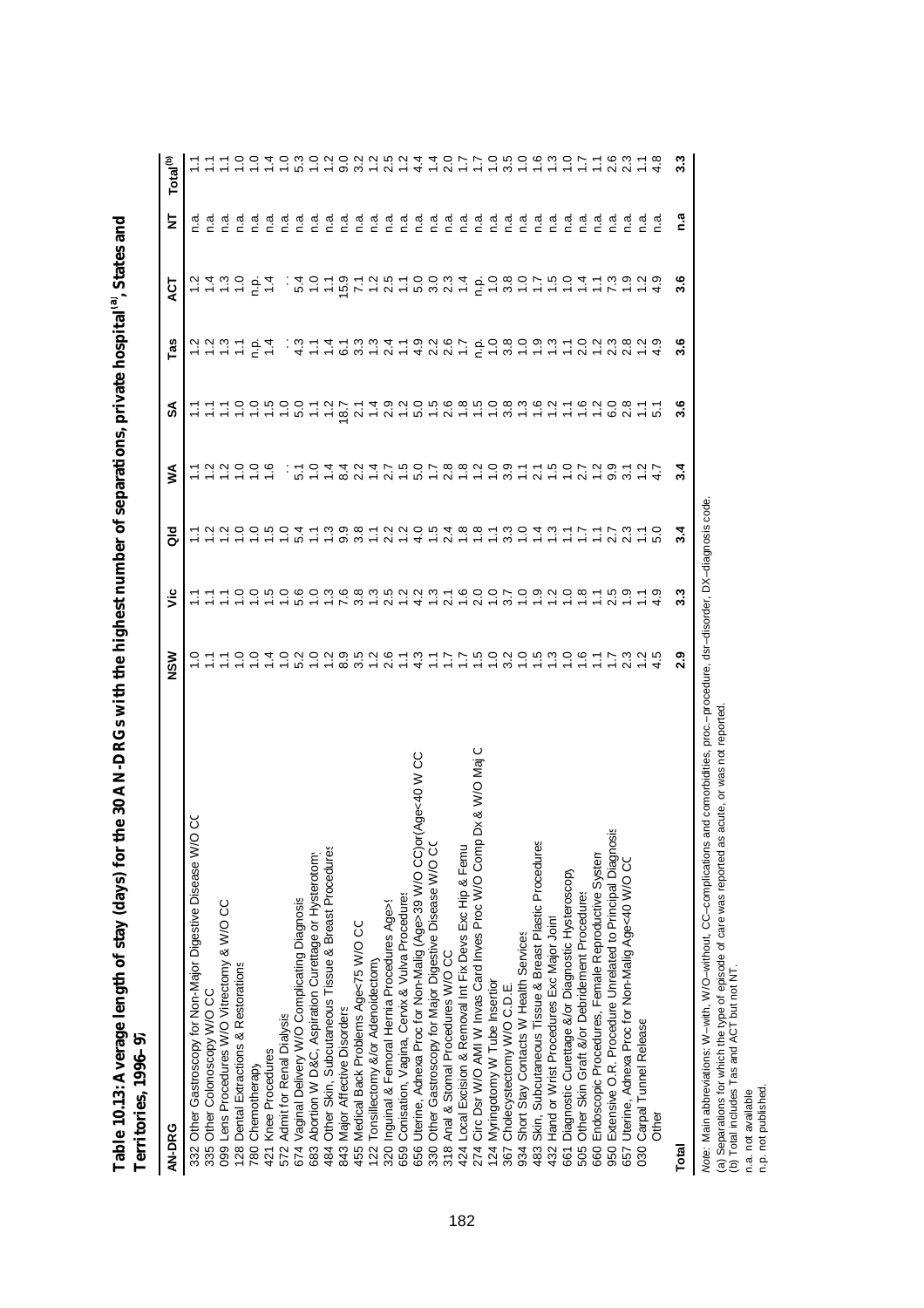|               | Australia, 1996–97                                               |                                                                                                                                                                                                                             |                                                                                                                                                                                                                                     |          |                                                                                          |           |                                                                                                                                                                                                                                      |                                                                                                                                                |           |           |                                                                                                                                                                                                                                           |                                       |
|---------------|------------------------------------------------------------------|-----------------------------------------------------------------------------------------------------------------------------------------------------------------------------------------------------------------------------|-------------------------------------------------------------------------------------------------------------------------------------------------------------------------------------------------------------------------------------|----------|------------------------------------------------------------------------------------------|-----------|--------------------------------------------------------------------------------------------------------------------------------------------------------------------------------------------------------------------------------------|------------------------------------------------------------------------------------------------------------------------------------------------|-----------|-----------|-------------------------------------------------------------------------------------------------------------------------------------------------------------------------------------------------------------------------------------------|---------------------------------------|
| <b>AN-DRG</b> |                                                                  | ᡪ                                                                                                                                                                                                                           | $\frac{1}{4}$                                                                                                                                                                                                                       | $5 - 14$ | $15 - 24$                                                                                | $25 - 34$ | $35 - 44$                                                                                                                                                                                                                            | 45-54                                                                                                                                          | $55 - 64$ | $65 - 74$ | -51                                                                                                                                                                                                                                       |                                       |
| 572           | <b>Admit for Renal Dialysis</b>                                  |                                                                                                                                                                                                                             |                                                                                                                                                                                                                                     |          |                                                                                          |           |                                                                                                                                                                                                                                      |                                                                                                                                                |           |           |                                                                                                                                                                                                                                           |                                       |
| 780           | Chemotherapy                                                     |                                                                                                                                                                                                                             |                                                                                                                                                                                                                                     |          |                                                                                          |           |                                                                                                                                                                                                                                      |                                                                                                                                                |           |           |                                                                                                                                                                                                                                           | 214,774<br>89,166<br>79,194<br>64,936 |
| 332           | Other Gastroscopy for Non-Major Digestive Disease W/O CC         |                                                                                                                                                                                                                             |                                                                                                                                                                                                                                     |          |                                                                                          |           |                                                                                                                                                                                                                                      |                                                                                                                                                |           |           |                                                                                                                                                                                                                                           |                                       |
| 335           | Other Colonoscopy W/O CC                                         |                                                                                                                                                                                                                             |                                                                                                                                                                                                                                     |          |                                                                                          |           |                                                                                                                                                                                                                                      |                                                                                                                                                |           |           |                                                                                                                                                                                                                                           |                                       |
| 421           | Knee Procedures                                                  |                                                                                                                                                                                                                             |                                                                                                                                                                                                                                     |          |                                                                                          |           |                                                                                                                                                                                                                                      |                                                                                                                                                |           |           |                                                                                                                                                                                                                                           |                                       |
| 099           | Lens Procedures W/O Vitrectomy & W/O CC                          |                                                                                                                                                                                                                             |                                                                                                                                                                                                                                     |          |                                                                                          |           |                                                                                                                                                                                                                                      |                                                                                                                                                |           |           |                                                                                                                                                                                                                                           |                                       |
| 320           | Inguinal & Femoral Hernia Procedures Age>S                       |                                                                                                                                                                                                                             |                                                                                                                                                                                                                                     |          |                                                                                          |           |                                                                                                                                                                                                                                      |                                                                                                                                                |           |           |                                                                                                                                                                                                                                           | 35,196<br>31,801<br>31,436<br>29,755  |
| 484           | Other Skin, Subcutaneous Tissue & Breast Procedures              |                                                                                                                                                                                                                             |                                                                                                                                                                                                                                     |          |                                                                                          |           |                                                                                                                                                                                                                                      |                                                                                                                                                |           |           |                                                                                                                                                                                                                                           |                                       |
| 128           | Dental Extractions & Restorations                                |                                                                                                                                                                                                                             |                                                                                                                                                                                                                                     |          |                                                                                          |           |                                                                                                                                                                                                                                      |                                                                                                                                                |           |           |                                                                                                                                                                                                                                           |                                       |
|               | Chronic Obstructive Airways Disease                              |                                                                                                                                                                                                                             |                                                                                                                                                                                                                                     |          |                                                                                          |           |                                                                                                                                                                                                                                      |                                                                                                                                                |           |           |                                                                                                                                                                                                                                           | 24,672                                |
| 274           | Circ Dsr W/O AMI W Invas Card Inves Proc W/O Comp Dx & W/O Maj C |                                                                                                                                                                                                                             |                                                                                                                                                                                                                                     |          |                                                                                          |           |                                                                                                                                                                                                                                      |                                                                                                                                                |           |           |                                                                                                                                                                                                                                           |                                       |
| 187           | Bronchitis & Asthma Age<50 W/O CC                                |                                                                                                                                                                                                                             |                                                                                                                                                                                                                                     |          |                                                                                          |           |                                                                                                                                                                                                                                      |                                                                                                                                                |           |           |                                                                                                                                                                                                                                           |                                       |
| 455           | Medical Back Problems Age<75 W/O CC                              |                                                                                                                                                                                                                             |                                                                                                                                                                                                                                     |          |                                                                                          |           |                                                                                                                                                                                                                                      |                                                                                                                                                |           |           |                                                                                                                                                                                                                                           |                                       |
| 432           | Hand or Wrist Procedures Exc Major Joint                         |                                                                                                                                                                                                                             |                                                                                                                                                                                                                                     |          |                                                                                          |           |                                                                                                                                                                                                                                      |                                                                                                                                                |           |           |                                                                                                                                                                                                                                           |                                       |
| 122           | onsillectomy &/or Adenoidectomy                                  |                                                                                                                                                                                                                             |                                                                                                                                                                                                                                     |          |                                                                                          |           |                                                                                                                                                                                                                                      |                                                                                                                                                |           |           |                                                                                                                                                                                                                                           |                                       |
| 318           | Anal & Stomal Procedures W/O CC                                  |                                                                                                                                                                                                                             |                                                                                                                                                                                                                                     |          |                                                                                          |           |                                                                                                                                                                                                                                      |                                                                                                                                                |           |           |                                                                                                                                                                                                                                           |                                       |
| 330           | Other Gastroscopy for Major Digestive Disease W/O CC             |                                                                                                                                                                                                                             |                                                                                                                                                                                                                                     |          |                                                                                          |           |                                                                                                                                                                                                                                      |                                                                                                                                                |           |           |                                                                                                                                                                                                                                           |                                       |
| 252           | Heart Failure & Shock                                            |                                                                                                                                                                                                                             |                                                                                                                                                                                                                                     |          |                                                                                          |           |                                                                                                                                                                                                                                      |                                                                                                                                                |           |           |                                                                                                                                                                                                                                           |                                       |
| 261           | Chest Pain                                                       |                                                                                                                                                                                                                             |                                                                                                                                                                                                                                     |          |                                                                                          |           |                                                                                                                                                                                                                                      |                                                                                                                                                |           |           |                                                                                                                                                                                                                                           |                                       |
| 424           | Local Excision & Removal Int Fix Devs Exc Hip & Femul            |                                                                                                                                                                                                                             |                                                                                                                                                                                                                                     |          |                                                                                          |           |                                                                                                                                                                                                                                      |                                                                                                                                                |           |           |                                                                                                                                                                                                                                           |                                       |
| 843           | Major Affective Disorders                                        |                                                                                                                                                                                                                             |                                                                                                                                                                                                                                     |          |                                                                                          |           |                                                                                                                                                                                                                                      |                                                                                                                                                |           |           | <b>6</b><br>88221 - 8826 - 8826 - 8826 - 8936 - 8946 - 8946 - 8946 - 8946 - 8946 - 8946 - 8946 - 8946 - 8956 - 8956 - 895<br>895 - 895 - 895 - 8956 - 8956 - 8956 - 8956 - 8956 - 8956 - 8956 - 8956 - 8956 - 8956 - 8956 - 8956 - 8956 - |                                       |
| 885           | Injuries Age<65                                                  |                                                                                                                                                                                                                             |                                                                                                                                                                                                                                     |          |                                                                                          |           |                                                                                                                                                                                                                                      |                                                                                                                                                |           |           |                                                                                                                                                                                                                                           |                                       |
| 841           | Schizophrenia Disorders                                          |                                                                                                                                                                                                                             |                                                                                                                                                                                                                                     |          |                                                                                          |           |                                                                                                                                                                                                                                      |                                                                                                                                                |           |           |                                                                                                                                                                                                                                           |                                       |
| 727           | Neonate, Adm Wt >2499g, W/O Signif O.R. Proc, W/O Problem        |                                                                                                                                                                                                                             |                                                                                                                                                                                                                                     |          |                                                                                          |           |                                                                                                                                                                                                                                      |                                                                                                                                                |           |           |                                                                                                                                                                                                                                           |                                       |
| 579           | Urinary Stones W/O ESW Lithotripsy                               |                                                                                                                                                                                                                             |                                                                                                                                                                                                                                     |          |                                                                                          |           |                                                                                                                                                                                                                                      |                                                                                                                                                |           |           |                                                                                                                                                                                                                                           |                                       |
| 124           | Myringotomy W Tube Insertior                                     |                                                                                                                                                                                                                             |                                                                                                                                                                                                                                     |          |                                                                                          |           |                                                                                                                                                                                                                                      |                                                                                                                                                |           |           |                                                                                                                                                                                                                                           |                                       |
| 473           | Fx, Sprn, Strn&Disloc of Frarm, Hnd, Ft Age<75 W/O CC            | 80<br>2010 - 2020 - 2030 - 2040 - 2040 - 2040 - 2040 - 2040 - 2040 - 2040 - 2040 - 2040 - 2040 - 2040 - 20<br>2040 - 2040 - 2040 - 2040 - 2040 - 2040 - 2040 - 2040 - 2040 - 2040 - 2040 - 2040 - 2040 - 2040 - 2040 - 2040 | - 2007 - 2010 - 2010 - 2010 - 2010 - 2010 - 2010 - 2010 - 2010 - 2010 - 2010 - 2010 - 2010 - 2010 - 2010 - 201<br>Residence - 2010 - 2010 - 2010 - 2010 - 2010 - 2010 - 2010 - 2010 - 2010 - 2010 - 2010 - 2010 - 2010 - 2010 -<br> |          | aguutr tut tutu aguuta dag<br>Straa sood tooduse asoos peas as<br>Separang aguuta dagaal |           | Ve Ga a a u a a la diversi della consegnazione di controlla di consegnazione di consegnazione di consegnazione<br>Ale di consegnazione di consegnazione di consegnazione di consegnazione di consegnazione di consegnazione di c<br> | te dar - par - par par and - par a dr.<br>1980 - par par par par a dr. par a dr. par a dr.<br>1980 - par par par par a dr. par a dr. par a dr. |           |           |                                                                                                                                                                                                                                           |                                       |
| 349           | Oesophagitis, Gastroent & Misc Dig Dis Age 10-74 W/O CC          |                                                                                                                                                                                                                             |                                                                                                                                                                                                                                     |          |                                                                                          |           |                                                                                                                                                                                                                                      |                                                                                                                                                |           |           |                                                                                                                                                                                                                                           |                                       |
| 622           | Sterilisation, Male                                              |                                                                                                                                                                                                                             |                                                                                                                                                                                                                                     |          |                                                                                          |           |                                                                                                                                                                                                                                      |                                                                                                                                                |           |           |                                                                                                                                                                                                                                           |                                       |
| 170           | Respiratory Infections/Inflamns Age>54 W CC                      |                                                                                                                                                                                                                             |                                                                                                                                                                                                                                     |          |                                                                                          |           |                                                                                                                                                                                                                                      |                                                                                                                                                |           |           |                                                                                                                                                                                                                                           |                                       |
|               | Other                                                            |                                                                                                                                                                                                                             |                                                                                                                                                                                                                                     | 80,861   | 97,911                                                                                   | 116,695   | 130,930                                                                                                                                                                                                                              | 60,303                                                                                                                                         |           |           | $7,437$<br>7.437<br>7.8,497                                                                                                                                                                                                               |                                       |
| Total         |                                                                  | 81,031                                                                                                                                                                                                                      | 109,524                                                                                                                                                                                                                             | 130,818  | 169,068                                                                                  | 216,812   | 255,783                                                                                                                                                                                                                              | 306,105                                                                                                                                        | 340,520   | 435,907   | 328,285                                                                                                                                                                                                                                   | 2,373,884                             |

**Table 10.14: Separations for males for the 30 AN-DRGs with the highest number of hospital separations, by age group, all hospitals Australia, 1996–97**

**(a) ,** 

*Nde: Main abbreviations: W−with, WIO–without, CC–complications and comorbidities, proc.–procedure, dsr−disorder, DX–diagnosis code.<br>(a) Separations for which the type of episode of care was reported as acute, or was not Note:* Main abbreviations: W–with, W/O–without, CC–complications and comorbidities, proc.–procedure, dsr–disorder, DX–diagnosis code.

(a) Separations for which the type of episode of care was reported as acute, or was not reported.

(b) Includes separations for which age was not reported.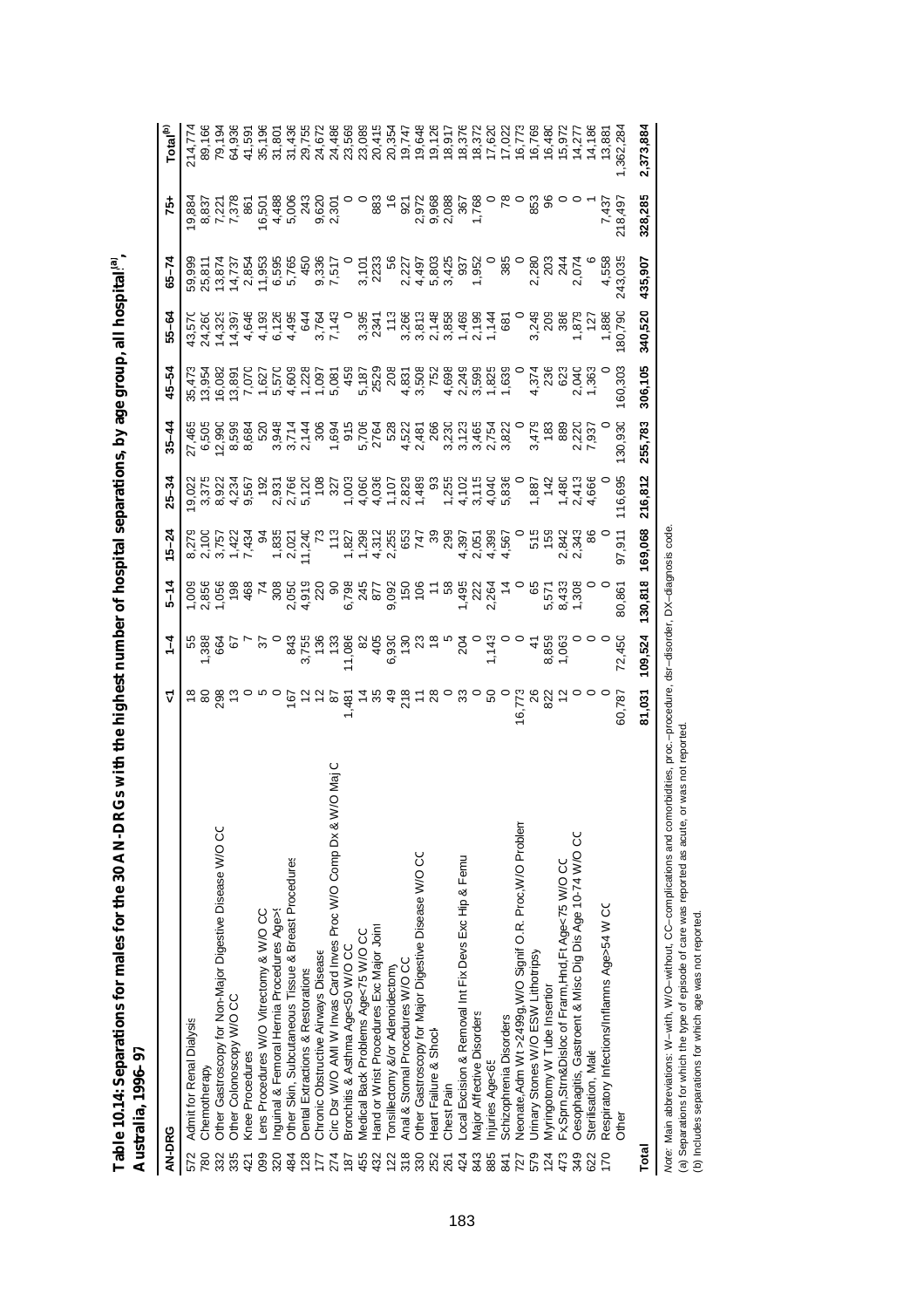| AN-DRG                                                                    | ᡪ                        | $\frac{1}{4}$                                                                                                                   | $5 - 14$ | $15 - 24$                                                                                                                                                                                                                            | $25 - 34$ | $35 - 44$ | 45–54                                                                                                                                                          | 55–64                                | $65 - 74$                  | $75+$                                                                                                                                                                                                                                | Total <sup>(b)</sup>                                   |
|---------------------------------------------------------------------------|--------------------------|---------------------------------------------------------------------------------------------------------------------------------|----------|--------------------------------------------------------------------------------------------------------------------------------------------------------------------------------------------------------------------------------------|-----------|-----------|----------------------------------------------------------------------------------------------------------------------------------------------------------------|--------------------------------------|----------------------------|--------------------------------------------------------------------------------------------------------------------------------------------------------------------------------------------------------------------------------------|--------------------------------------------------------|
| <b>Admit for Renal Dialysis</b><br>572                                    |                          |                                                                                                                                 |          |                                                                                                                                                                                                                                      |           |           |                                                                                                                                                                | 38,617                               | 51,74                      | 14,429                                                                                                                                                                                                                               |                                                        |
| Vaginal Delivery W/O Complicating Diagnosis<br>674                        |                          |                                                                                                                                 |          |                                                                                                                                                                                                                                      |           |           | 25,185<br>49                                                                                                                                                   |                                      |                            |                                                                                                                                                                                                                                      |                                                        |
| ŏ<br>Other Gastroscopy for Non-Major Digestive Disease W/O<br>332         |                          |                                                                                                                                 |          |                                                                                                                                                                                                                                      |           |           |                                                                                                                                                                | 17,863<br>21,249<br>15,832<br>15,832 | 16,490<br>19,072<br>15,690 |                                                                                                                                                                                                                                      | 94,319                                                 |
| Chemotherapy<br>780                                                       |                          |                                                                                                                                 |          |                                                                                                                                                                                                                                      |           |           |                                                                                                                                                                |                                      |                            |                                                                                                                                                                                                                                      | 88,093                                                 |
| Other Colonoscopy W/O CC<br>335                                           |                          |                                                                                                                                 |          |                                                                                                                                                                                                                                      |           |           |                                                                                                                                                                |                                      |                            |                                                                                                                                                                                                                                      |                                                        |
| Abortion W D&C, Aspiration Curettage or Hysterotomy<br>683                |                          |                                                                                                                                 |          |                                                                                                                                                                                                                                      |           |           |                                                                                                                                                                |                                      |                            |                                                                                                                                                                                                                                      | 65,815                                                 |
| Lens Procedures W/O Vitrectomy & W/O CC<br>099                            |                          |                                                                                                                                 |          |                                                                                                                                                                                                                                      |           |           |                                                                                                                                                                |                                      |                            |                                                                                                                                                                                                                                      | 53,580                                                 |
| Conisation, Vagina, Cervix & Vulva Procedures<br>659                      | たいこの。<br>バーバーの。<br>バーバー。 | t a control door uno a chocologo do<br>2006 10 miliosopho door uno a chocologo do<br>2006 10 miliosopho door uno a chocologo do |          | comparticly or the result of resource or the comparticle or the comparticle or the comparticle or the comparti<br>Resource or the comparticle of the comparticle or the comparticle or the comparticle or the comparticle or the<br> |           |           | 2020: 1820: 2020: 2020: 2020: 2020: 2020: 2020: 2020: 2020: 2020: 2021<br>2020: 2020: 2020: 2020: 2020: 2020: 2020<br>2020: 2020: 2020: 2020: 2020: 2020: 2020 |                                      |                            | de su terre te te distribution di distribution di distribution di distribution di distribution di di<br>La distribution di distribution di distribution di distribution di distribution di distribution di distributio<br>La distrib | 50,803                                                 |
| Dental Extractions & Restorations<br>128                                  |                          |                                                                                                                                 |          |                                                                                                                                                                                                                                      |           |           |                                                                                                                                                                |                                      |                            |                                                                                                                                                                                                                                      | 43,173                                                 |
| Other Antenatal Admission W Moderate or No Complicating Diagnosi<br>686   |                          |                                                                                                                                 |          |                                                                                                                                                                                                                                      |           |           |                                                                                                                                                                |                                      |                            |                                                                                                                                                                                                                                      | 41,498                                                 |
| Endoscopic Procedures, Female Reproductive System<br>660                  |                          |                                                                                                                                 |          |                                                                                                                                                                                                                                      |           |           |                                                                                                                                                                |                                      |                            |                                                                                                                                                                                                                                      | 38,842                                                 |
| Uterine, Adnexa Proc for Non-Malig (Age-39 W/O CC) or (Age-40 W CC<br>656 |                          |                                                                                                                                 |          |                                                                                                                                                                                                                                      |           |           |                                                                                                                                                                |                                      |                            |                                                                                                                                                                                                                                      | 35,197                                                 |
| Diagnostic Curettage &/or Diagnostic Hysteroscopy<br>661                  |                          |                                                                                                                                 |          |                                                                                                                                                                                                                                      |           |           |                                                                                                                                                                |                                      |                            |                                                                                                                                                                                                                                      |                                                        |
| Other Skin, Subcutaneous Tissue & Breast Procedures<br>484                |                          |                                                                                                                                 |          |                                                                                                                                                                                                                                      |           |           |                                                                                                                                                                |                                      |                            |                                                                                                                                                                                                                                      | 34,975<br>31,977                                       |
| Major Affective Disorders<br>843                                          |                          |                                                                                                                                 |          |                                                                                                                                                                                                                                      |           |           |                                                                                                                                                                |                                      |                            |                                                                                                                                                                                                                                      | 31,199                                                 |
| Caesarean Delivery W/O Complicating Diagnosis<br>670                      |                          |                                                                                                                                 |          |                                                                                                                                                                                                                                      |           |           |                                                                                                                                                                |                                      |                            |                                                                                                                                                                                                                                      |                                                        |
| Uterine, Adnexa Proc for Non-Malig Age<40 W/O CC<br>657                   |                          |                                                                                                                                 |          |                                                                                                                                                                                                                                      |           |           |                                                                                                                                                                |                                      |                            |                                                                                                                                                                                                                                      | 28,167<br>27,722                                       |
| Cholecystectomy W/O C.D.E.<br>367                                         |                          |                                                                                                                                 |          |                                                                                                                                                                                                                                      |           |           | 1988<br>1988 - 1989 - 1989 - 1989<br>1989 - 1989 - 1980<br>1980 - 1980 - 1980 - 1980<br>1980 - 1980 - 1980 - 1980                                              |                                      |                            |                                                                                                                                                                                                                                      | 27,332<br>24,438,500<br>24,438,500<br>24,415<br>25,900 |
| Knee Procedures<br>421                                                    |                          |                                                                                                                                 |          |                                                                                                                                                                                                                                      |           |           |                                                                                                                                                                |                                      |                            |                                                                                                                                                                                                                                      |                                                        |
| Vaginal Delivery W Moderate Complicating Diagnosis<br>675                 |                          |                                                                                                                                 |          |                                                                                                                                                                                                                                      |           |           |                                                                                                                                                                |                                      |                            |                                                                                                                                                                                                                                      |                                                        |
| Medical Back Problems Age<75 W/O CC<br>455                                |                          |                                                                                                                                 |          |                                                                                                                                                                                                                                      |           |           |                                                                                                                                                                |                                      |                            |                                                                                                                                                                                                                                      |                                                        |
| Abdominal Pain or Mesenteric Adenitis W/O CC<br>347                       |                          |                                                                                                                                 |          |                                                                                                                                                                                                                                      |           |           |                                                                                                                                                                |                                      |                            |                                                                                                                                                                                                                                      |                                                        |
| Tonsillectomy &/or Adenoidectomy<br>122                                   |                          |                                                                                                                                 |          |                                                                                                                                                                                                                                      |           |           |                                                                                                                                                                |                                      |                            |                                                                                                                                                                                                                                      |                                                        |
| Vaginal Delivery W Severe Complicating Diagnosis<br>676                   |                          |                                                                                                                                 |          |                                                                                                                                                                                                                                      |           |           |                                                                                                                                                                |                                      |                            |                                                                                                                                                                                                                                      |                                                        |
| Other Factors Influencing Health Status Age<80 W/O CC<br>943              |                          |                                                                                                                                 |          |                                                                                                                                                                                                                                      |           |           |                                                                                                                                                                |                                      |                            |                                                                                                                                                                                                                                      | 21,303                                                 |
| Other Antenatal Admission W Severe Complicating Diagnosis<br>685          |                          |                                                                                                                                 |          |                                                                                                                                                                                                                                      |           |           |                                                                                                                                                                |                                      |                            |                                                                                                                                                                                                                                      | 20,934                                                 |
| Bronchitis & Asthma Age<50 W/O CC<br>187                                  |                          |                                                                                                                                 |          |                                                                                                                                                                                                                                      |           |           |                                                                                                                                                                |                                      |                            |                                                                                                                                                                                                                                      | 20,419                                                 |
| Oesophagitis, Gastroent & Misc Dig Dis Age 10-74 W/O CC<br>349            |                          |                                                                                                                                 |          |                                                                                                                                                                                                                                      |           |           |                                                                                                                                                                |                                      |                            |                                                                                                                                                                                                                                      | 20,349                                                 |
| Heart Failure & Shock<br>252                                              |                          |                                                                                                                                 |          |                                                                                                                                                                                                                                      |           |           |                                                                                                                                                                | 2,848<br>1,190                       |                            |                                                                                                                                                                                                                                      | 19,716                                                 |
| Postpartum & Post Abortion Diagnoses W/O O.R. Procedure<br>678            |                          |                                                                                                                                 |          |                                                                                                                                                                                                                                      |           | 3,081     | $\tilde{t}$                                                                                                                                                    |                                      |                            |                                                                                                                                                                                                                                      | 19,319                                                 |
|                                                                           |                          | 55,310                                                                                                                          | 62,687   |                                                                                                                                                                                                                                      |           | 170,166   | 174,867                                                                                                                                                        | 163,920                              | 215,974                    | 294,115                                                                                                                                                                                                                              | ,479,872                                               |
| Total                                                                     | 56,946                   | 72,986                                                                                                                          | 94.295   | 294,519                                                                                                                                                                                                                              | 515,472   | 377,405   | 336,759                                                                                                                                                        | 302.771                              | 372.209                    | 393,997                                                                                                                                                                                                                              | 2,817,403                                              |

**Table 10.15: Separations for females for the 30 AN-DRGs with the highest number of hospital separations, by age group, all hospitals Australia, 1996–97**

**(a) ,**

*Note: Main abbreviations: W—with, W/O—without, CC—complications and comorbidities, proc.—procedure.*<br>(a) Separations for which the type of episode of care was reported as acute, or was not reported.<br>(b) Includes separati *Note:* Main abbreviations: W— with, W/O— without, CC— complications and comorbidities, proc.— procedure.

(a) Separations for which the type of episode of care was reported as acute, or was not reported.

(b) Includes separations for which age was not reported.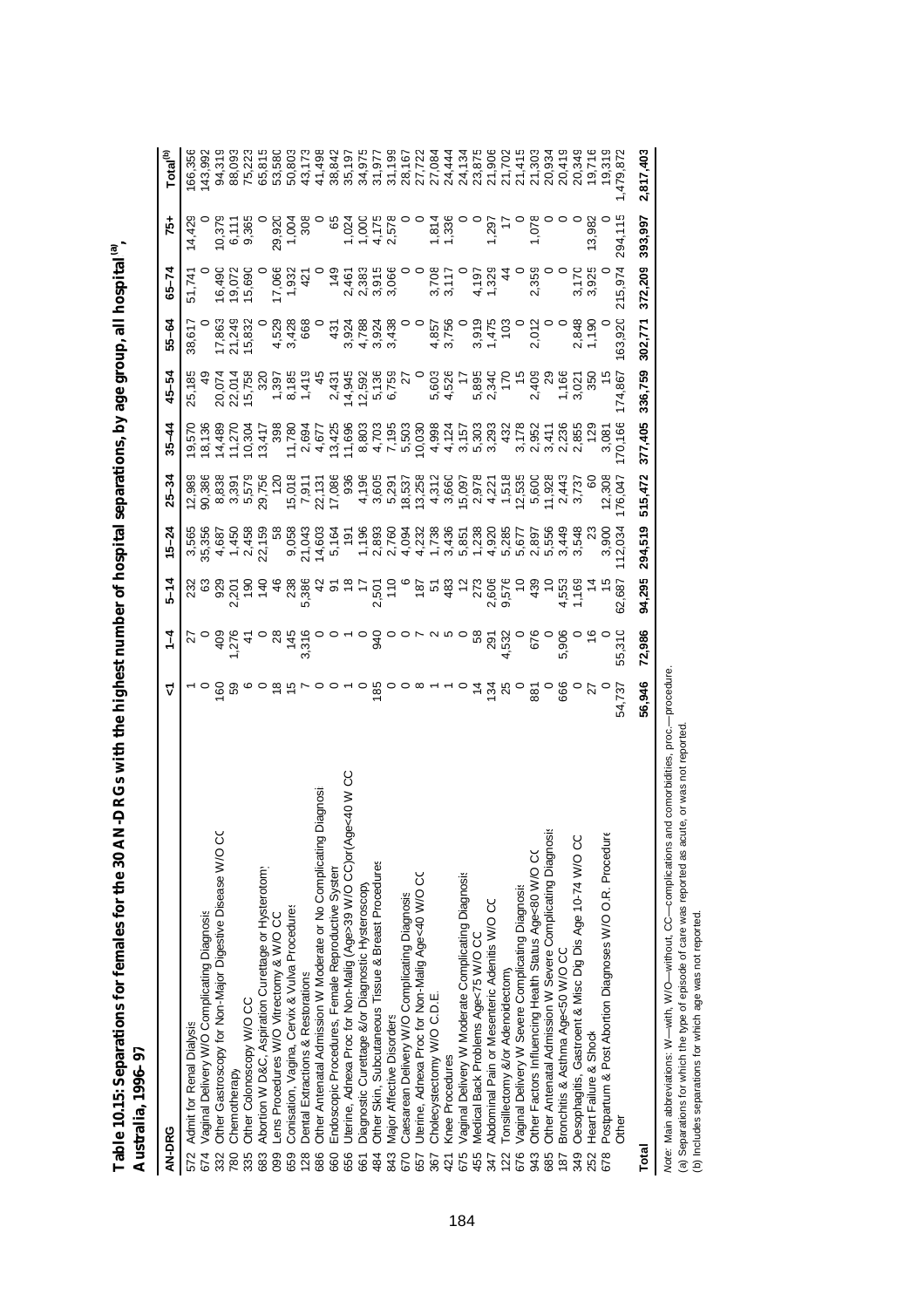| )<br><b>Contract</b><br>$\sim$ |                  |
|--------------------------------|------------------|
|                                |                  |
|                                | ļ<br>l           |
| į                              |                  |
| i<br>I<br>$\frac{1}{2}$<br>i   | ۱<br>į<br>l<br>į |
|                                | ֡֡֡֡֡֡֡֡         |
| į<br>ı                         | ļ<br>d           |
|                                | i                |
| ֠                              |                  |
|                                | ļ                |

|                                                                   |                      |                     | Per cent                                                       | Separations       |                | Patient days     | Average                                                                                                                                                                                                                                                                                             | Cost by                                 | Rank by          |
|-------------------------------------------------------------------|----------------------|---------------------|----------------------------------------------------------------|-------------------|----------------|------------------|-----------------------------------------------------------------------------------------------------------------------------------------------------------------------------------------------------------------------------------------------------------------------------------------------------|-----------------------------------------|------------------|
|                                                                   |                      | Same day            | same day                                                       | per 1,000         | Patient        | per 1,000        | length of                                                                                                                                                                                                                                                                                           | volume                                  | patient          |
| AN-DRG                                                            | <b>Separations</b>   | separations         | separations                                                    | population        | days           | population       | stay (days)                                                                                                                                                                                                                                                                                         | (0000)                                  | days             |
| Schizophrenia Disorders<br>841                                    |                      |                     |                                                                |                   | 232,61         | 12.6             |                                                                                                                                                                                                                                                                                                     | 17,504                                  |                  |
| <b>Major Affective Disorders</b><br>843                           | 4,304<br>3,177       | 3<br>76             |                                                                | 2<br>0.2<br>0.2   | 65,913         | 3.6              | 56.4<br>21.2                                                                                                                                                                                                                                                                                        | 13,016                                  | a n 5 o u 7      |
| Personality Disorders & Acute Reactions<br>847                    | 2,630                | $\overline{8}$      |                                                                | $\overline{c}$    | 22,253         | 1.2              |                                                                                                                                                                                                                                                                                                     |                                         |                  |
| Other Drug Use Disorder & Dependence<br>863                       | 1,523                | $\frac{5}{1}$       |                                                                | $\overline{c}$    | 8,798          | 0.5              | 8.5<br>6.9                                                                                                                                                                                                                                                                                          | 4,813<br>2,542<br>1,590                 |                  |
| Alcohol Use Disorder & Dependence<br>862                          |                      | 45                  |                                                                | $\overline{c}$    | 16,197         | 0.9              | 17.3                                                                                                                                                                                                                                                                                                |                                         |                  |
| Dementia & Global Disturbances of Cerebral Function<br>056        |                      |                     |                                                                | $-0.1$            | 83,624         | 4.5              |                                                                                                                                                                                                                                                                                                     | 4,044                                   |                  |
| Alcohol Intoxication & Withdrawa<br>860                           |                      |                     |                                                                | $\overline{Q}$ .  | 4,310          | 0.2              | 120.0<br>7.8                                                                                                                                                                                                                                                                                        |                                         |                  |
| Paranoia & Acute Psychotic Disorders<br>842                       | <b>35555</b><br>5555 |                     | ー ク ア ア 4 2 0 0 8 2 7 4 4 4 1 1 0 0 0 0 5 2 <del>4</del> 4 1 1 | $-5$              | 11,376         | 0.6              | 21.5                                                                                                                                                                                                                                                                                                | 697<br>1,555<br>1,213<br>226            | $\infty$         |
| Drug Intoxication & Withdrawa<br>861                              |                      | ္ငာ                 |                                                                | $\overline{Q}$ .  | 4,329          |                  | 9.9                                                                                                                                                                                                                                                                                                 |                                         | <u>್ದ ರ</u>      |
| Other Affective & Somatoform Disorders<br>844                     |                      | စ္                  |                                                                | $\overline{Q}$ .  | 5,524          |                  |                                                                                                                                                                                                                                                                                                     |                                         |                  |
| Rehabilitation<br>952                                             |                      |                     |                                                                | $\overline{Q}$    | 44,319         |                  |                                                                                                                                                                                                                                                                                                     |                                         |                  |
| <b>Ungroupable</b><br>941                                         | 4482452              | 모                   |                                                                | $\overline{Q}$ .  | 4,613          |                  |                                                                                                                                                                                                                                                                                                     |                                         | 15/21            |
| Other Factors Influencing Health Status Age<80 W/O CC<br>943      |                      | $\infty$            |                                                                | $\overline{Q}$ .  | 1,667          |                  |                                                                                                                                                                                                                                                                                                     |                                         |                  |
| <b>Anxiety Disorders</b><br>845                                   |                      |                     |                                                                | - 5<br>- 5<br>- 7 | 3,787          |                  |                                                                                                                                                                                                                                                                                                     |                                         |                  |
| Postpartum & Post Abortion Diagnoses W/O O.R. Procedure<br>678    | 78                   |                     |                                                                |                   | 1,223          |                  |                                                                                                                                                                                                                                                                                                     |                                         | ల ని             |
| Other Disorders of the Nervous System W/O CC<br>054               | $\frac{9}{4}$        |                     |                                                                | -0.1              | 15,667         |                  |                                                                                                                                                                                                                                                                                                     |                                         |                  |
| Childhood Mental Disorders<br>848                                 | $\frac{3}{4}$        |                     |                                                                | $\overline{Q}$    |                |                  |                                                                                                                                                                                                                                                                                                     |                                         |                  |
| Eating & Obsessive-Compulsive Disorders<br>846                    |                      |                     |                                                                | $\overline{Q}$ .  | 5,522<br>5,638 |                  | $\begin{array}{c} 0.99 \\ 0.794 \\ 0.794 \\ 0.794 \\ 0.794 \\ 0.794 \\ 0.794 \\ 0.794 \\ 0.794 \\ 0.794 \\ 0.794 \\ 0.794 \\ 0.794 \\ 0.794 \\ 0.794 \\ 0.794 \\ 0.794 \\ 0.794 \\ 0.794 \\ 0.794 \\ 0.794 \\ 0.794 \\ 0.794 \\ 0.794 \\ 0.794 \\ 0.794 \\ 0.794 \\ 0.794 \\ 0.794 \\ 0.794 \\ 0.7$ | 1294<br>243<br>243 26 26 26 26 26 26 27 | $\frac{1}{2}$    |
| Other Factors Influencing Health Status Age>79 or W CO<br>942     | 57<br>21             |                     |                                                                | $\overline{Q}$ .  | 402            | $-0.1$           | 19.1                                                                                                                                                                                                                                                                                                |                                         |                  |
| Poisoning/Toxic Effects of Drugs Age<60 W/O CC<br>889             | $\frac{6}{1}$        |                     |                                                                | $\overline{Q}$ .  | ౚ              | $-0.1$           | 1.6                                                                                                                                                                                                                                                                                                 |                                         |                  |
| Poisoning/Toxic Effects of Drugs Age>59 or W CC<br>888            |                      | $\circ$ $\circ$     |                                                                | $\overline{Q}$ .  | 118            | $\frac{1}{9}$    | 8.4                                                                                                                                                                                                                                                                                                 |                                         | 2523             |
| Degenerative Nervous System Disorders Age<60<br>063               | $\frac{1}{4}$ 0      | $\circ$             |                                                                | $\overline{Q}$ .  | 4,868          |                  |                                                                                                                                                                                                                                                                                                     | 25                                      | $rac{4}{2}$      |
| Degenerative Nervous System Disorders Age>59                      |                      |                     |                                                                | $-5$              | 367            | $\overline{Q}$ . | 486.8<br>52.4                                                                                                                                                                                                                                                                                       |                                         |                  |
| Seizure Age<65 W/O CC<br>747                                      |                      |                     | 14.3                                                           | -0.1              | S9             | $\overline{5}$   | 8.4                                                                                                                                                                                                                                                                                                 |                                         | 38               |
| Jnacceptable Principal Diagnosis<br>956                           |                      |                     | °°                                                             | $-5$              | 373            | $\overline{Q}$ . | 74.6                                                                                                                                                                                                                                                                                                |                                         |                  |
| Non-Acute Quadriplegia/Paraplegia, W or W/O O.R. Procedure<br>019 |                      | $\circ$             | °°                                                             | ر<br>ج            | 256            | $-0.1$           | 51.2                                                                                                                                                                                                                                                                                                |                                         | 29               |
| Prolonged Monitoring for Complex Epilepsy                         |                      |                     | S                                                              | ر<br>ج            | 177            | -o<br>२          | 35.4                                                                                                                                                                                                                                                                                                | 35 <sub>4</sub>                         | $\boldsymbol{S}$ |
| Other Disorders of the Nervous System W CC                        |                      | $\circ \circ \circ$ | S                                                              | $\overline{Q}$    | 367            | $\overline{Q}$ . | 91.8                                                                                                                                                                                                                                                                                                |                                         |                  |
| HIV-Related CNS Disease<br>$\overline{8}0$                        |                      |                     | S                                                              | ر<br>ج            | 136            | $\overline{Q}$   | 34.0                                                                                                                                                                                                                                                                                                |                                         | స్               |
| Intended Sameday Rehabilitation<br>940                            |                      |                     |                                                                | ر<br>ج            | <b>670</b>     | $\overline{5}$   | 223.3                                                                                                                                                                                                                                                                                               |                                         |                  |
| <b>Other</b>                                                      |                      |                     | $\ddot{\circ}$ $\ddot{\circ}$                                  | $\overline{Q}$    | 5,366          | $\frac{8}{2}$    | 139.                                                                                                                                                                                                                                                                                                | 106                                     |                  |
| Total                                                             | 16,329               | 730                 |                                                                | <b>e</b> :0       | 560,562        | 30.4             | 36.8                                                                                                                                                                                                                                                                                                | 50,938                                  |                  |

*Note:* Main abbreviations: ALOS–Average length of stay, W–with, W/O–without, CC–complications and comorbidities, proc.−procedure, dsr−disorder.<br>(a) Separations for which the type of episode of care was reported as acute, *Note:* Main abbreviations: ALOS–Average length of stay, W–with, W/O–without, CC–complications and comorbidities, proc.–procedure, dsr–disorder.

(a) Separations for which the type of episode of care was reported as acute, or was not reported. Western Australia public psychiatric hospitals are also excluded.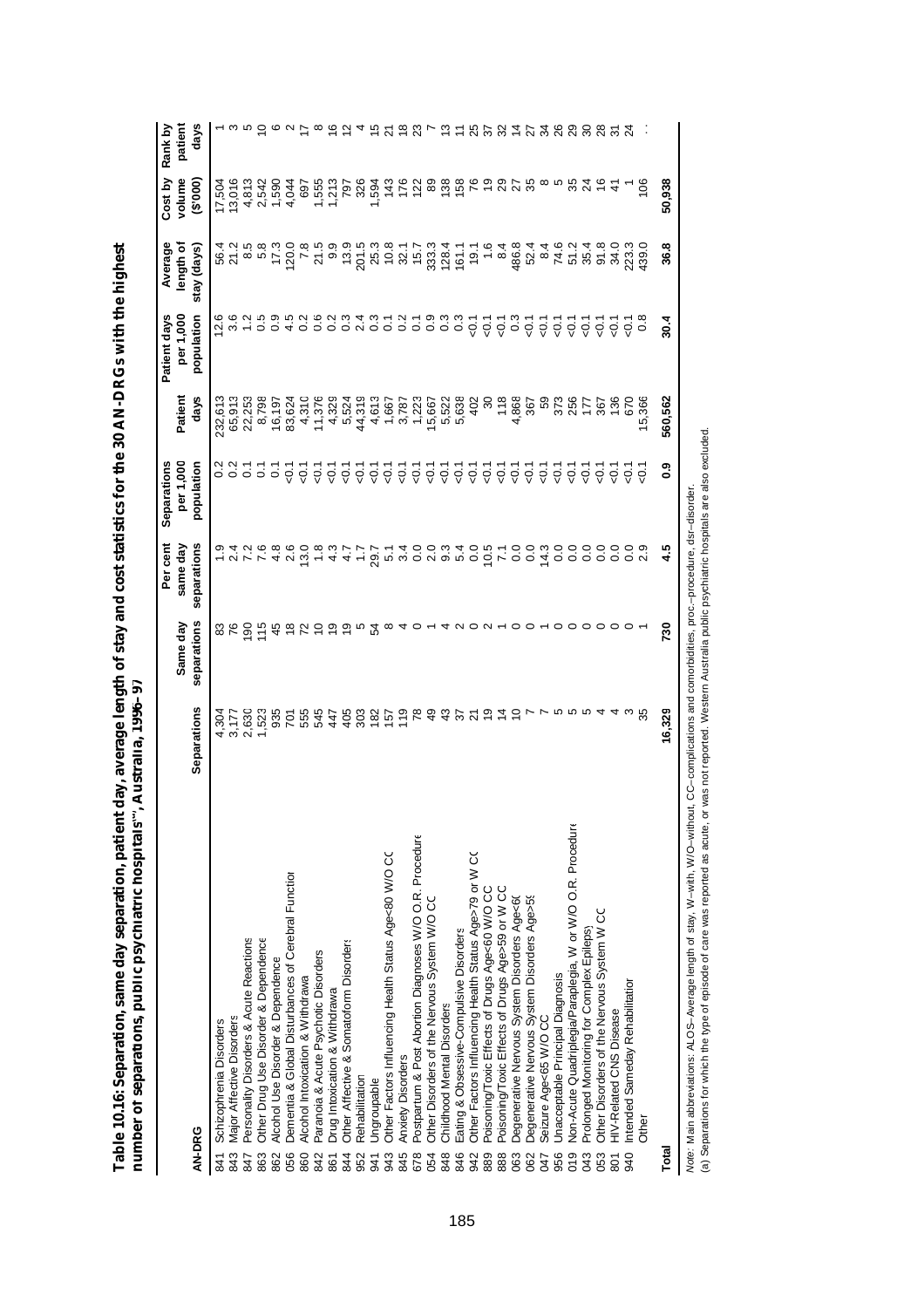# **Appendix 1: Technical notes**

# **Technical notes on tables in this report**

If not otherwise indicated, data elements were defined according to the 1996–97 definitions in the *National Health Data Dictionary* (NHDC 1996) (summarised in the Glossary).

Unless otherwise specified,

- the Department of Veterans' Affairs hospital in New South Wales and the public psychiatric hospitals are included in the public hospital (public sector) category; and
- private free-standing day hospital facilities are included in the private hospital (private sector) category.

Data presented by State or Territory refer to the State or Territory of the hospital, not to the State or Territory of the usual residence of the patient. The exceptions are Tables 5.8, 5.9 and 5.10, in which the State or Territory of usual residence of the patient is reported against the State or Territory of hospitalisation. Data presented in Table 8.1 are also presented by State or Territory of usual residence.

Except as noted, where totals are provided in the tables, they include data only for those States and Territories for which data were available, as indicated in the tables. The exceptions include some tables for private hospitals in Chapters 7, 8 and 10 in which data are not published for Tasmania and the Australian Capital Territory. Although available, these data were not published, for confidentiality reasons.

Throughout the publication, percentages may not add up to 100.0 due to rounding. Percentages printed as 0.0 may denote less than 0.05%.

#### **Patient days**

Patient days provide information on the length of stay of patients and are defined in the *National Health Data Dictionary* (NHDC 1996) as 'the total number of days or part days of stay for all patients who were admitted for an episode of care and who underwent separation during the reporting period'. For overnight stay patients, the day that the patient is admitted is counted as a patient day, while the day that the patient is separated is not counted as a patient day. Same day patients are allocated a length of stay of one day.

This definition means that not all patient days reported will have occurred in the reporting period (that is, 1 July 1996 to 30 June 1997) and, therefore, cannot be used to calculate accurate occupancy rates. It is expected, however, that in acute hospitals, patient days for patients who separated in 1996–97, but were admitted in 1995–96 would be counterbalanced by the patient days for patients in hospital on 30 June 1997 who will separate in the following reporting period, and for whom data will be reported in the data collection for the 1996–97. Because of the more variable lengths of stay in long-stay establishments (such as public psychiatric hospitals), the numbers of separations and patient days can be a less accurate measure of the activity of these establishments.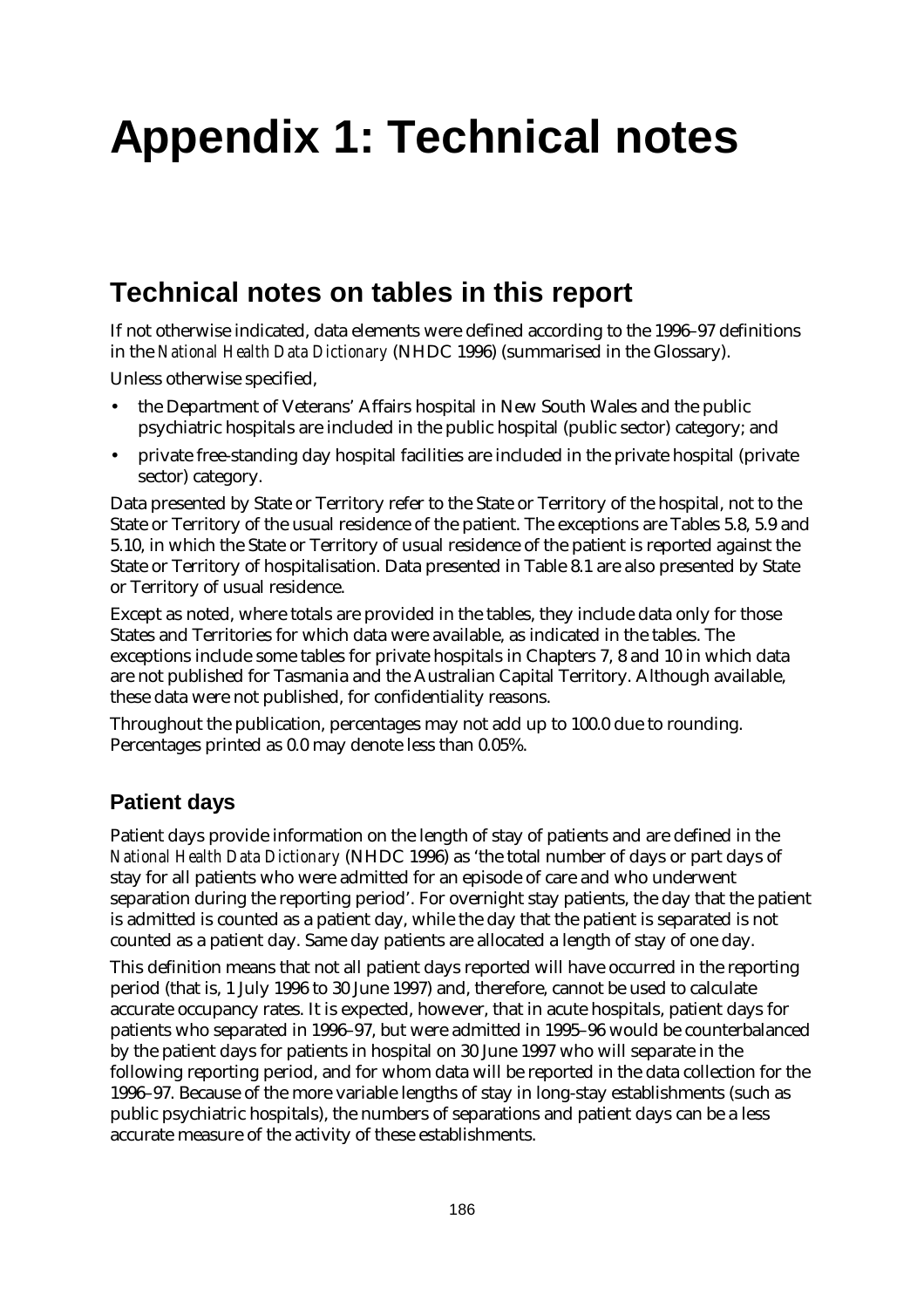### **Discrepancies in reporting of separations and patient days**

The scope of the National Hospital Morbidity and the National Public Hospital Establishments Databases are described in Chapter 1. Both databases report separations and patient days. These data are collected at the patient level for the National Hospital Morbidity Database and at an aggregate level for individual hospitals for the National Public Hospital Establishments Database. However, even after excluding separations and patient days from private hospitals from the National Hospital Morbidity Database, there are discrepancies between the two databases in the reporting of these variables. This is borne out by comparing Table 4.2 with Tables 4.3 and 4.4.

A variety of factors have been found to contribute to these differences. New South Wales has reported that a number of the public hospitals reported to the National Public Hospital Establishments Database have attached nursing homes. These nursing homes are separately identified and have not been reported to the National Hospital Morbidity Database, as nursing homes are not included in its scope. However, in the National Public Hospital Establishments Database, the separations and patient days are reported with the 'parent' hospital because the expenditure and staffing of these units cannot be separated from that of the 'parent' hospital.

In Queensland, discrepancies between the Databases have occurred primarily in the recording of patient days as a result of a computer system limitation. Specifically, patient days are recorded by the computer system when an episode of care record is entered on the database. However, the maximum number of patient days recorded is 9,999. In 1996–97, eight patients had 9,999 patient days recorded. At least five of these actually had lengths of stay that were well in excess of 9,999 days. Therefore, the number of patient days reported to the National Public Hospital Establishments Database was underestimated and, for Queensland, data provided to the National Hospital Morbidity Database should be accepted as more accurate. This problem will be overcome with the 1997–98 collection.

Other States and Territories have not been able to explain the differences, although potential problems with the recording and reporting of leave days may explain much of the discrepancies between data (particularly patient days) reported to the two databases. Patients who do not require treatment over a weekend or other short period may leave the hospital temporarily with the approval of the hospital or treating medical practitioners. Where there is a decision that the patient will return to the same hospital within a short time to resume treatment, this absence is defined as leave. The admitted patient is separated if leave exceeds seven days.

Data provided to the National Public Hospital Establishments Database and the National Hospital Morbidity Database should exclude leave days. In the past, however, a number of States have reported some problems in reporting patient leave days (and therefore accurately reporting patient days). In some cases, this has just occurred for some types of hospitals (for example, public psychiatric hospitals).

### **Population rates**

Crude population rates and age group specific rates in Chapters 4 and 6 were calculated using Australian Bureau of Statistics' population estimates for 31 December 1996 (Appendix 2). For Figure 6.7, estimates for the Indigenous population for 30 June 1996 were used for age group specific rates for the Indigenous population.

Age-standardised rates were calculated using the direct standardisation method and 5 year age groups. The total Australian population for 30 June 1991 was used as the population for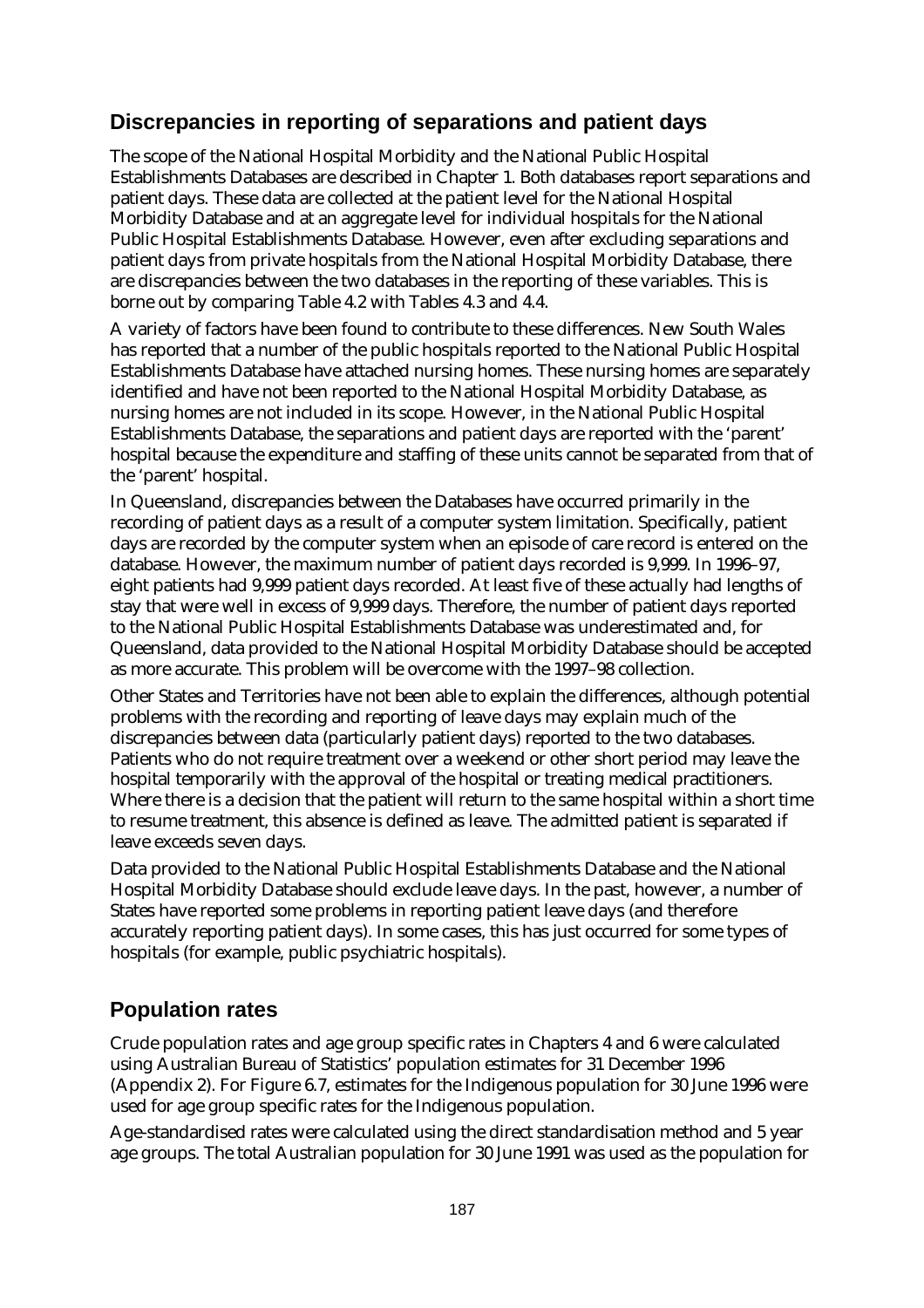which expected rates were calculated. For the observed rates, the population estimates for 31 December 1996 were used for Tables 4.1, 4.2 and 8.1. For Tables 6.5 and 6.6, the observed rates were calculated using population estimates for the Indigenous population and for the population for selected countries of birth for 30 June 1996, respectively (Appendix 2). Rates in Table 8.1 were standardised by sex as well as by age.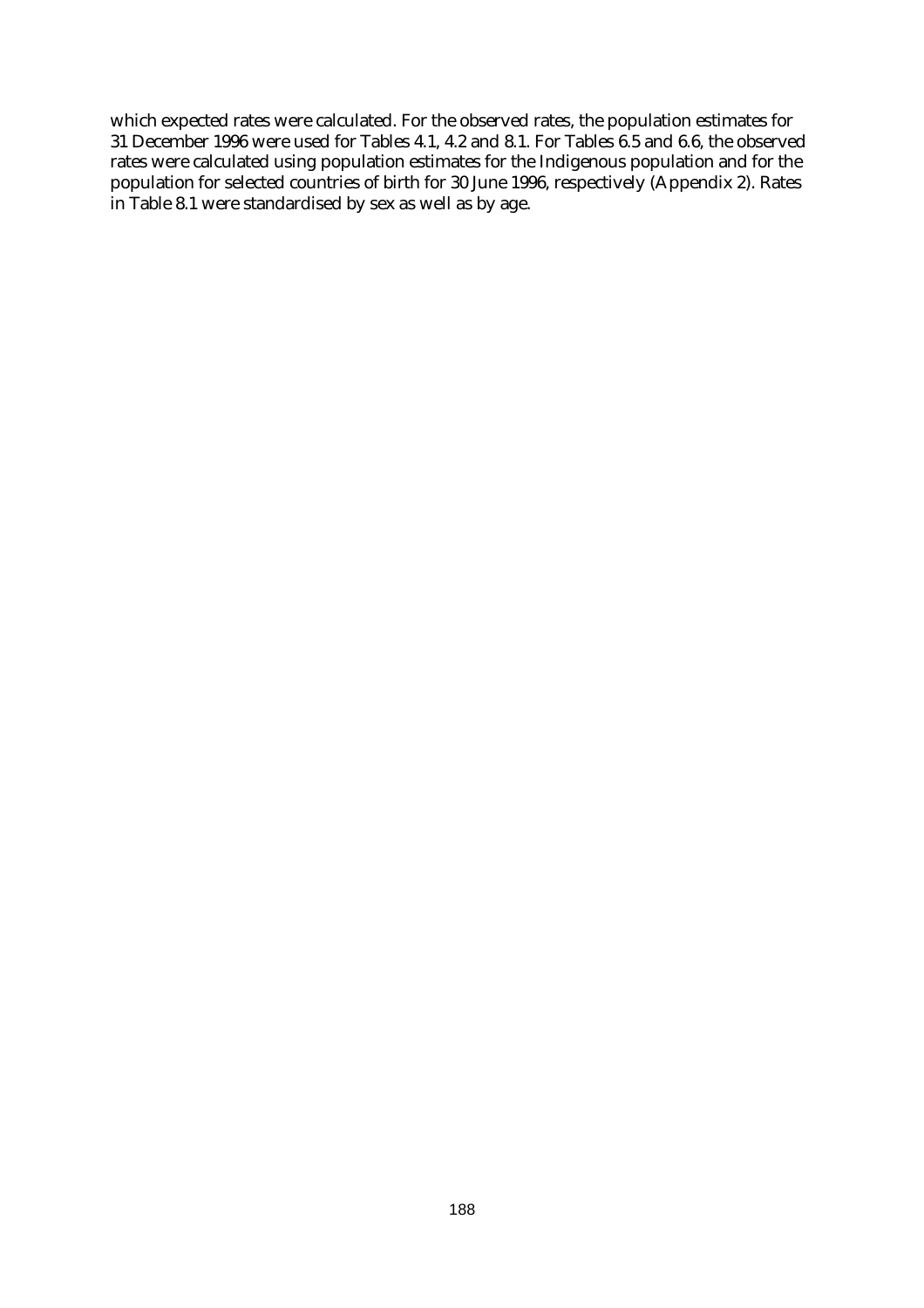| ī                                    |
|--------------------------------------|
| π<br>Г<br>ı<br>I                     |
| l<br>l<br>I<br>г<br>I<br>E<br>I<br>I |

Table A1: Estimated resident population by age group and sex, States and Territories, 31 December 1996 **Table A1: Estimated resident population by age group and sex, States and Territories, 31 December 1996** 

| šex     | Age group          | NSM                                                                                                                                                                                 | ۊ                                                                                                                                           | る                                                                                                                                                                                                      | ≸                                                                                                   | వ్                                                                                                                                                                                                                                                                                          | Tas                                                                                                                                                                                                                                                                                                 |                                                                                                                                                                                                                                                                                                     | Ξ       | Australia <sup>(a)</sup>                                                                                                                                                                                                                                   |
|---------|--------------------|-------------------------------------------------------------------------------------------------------------------------------------------------------------------------------------|---------------------------------------------------------------------------------------------------------------------------------------------|--------------------------------------------------------------------------------------------------------------------------------------------------------------------------------------------------------|-----------------------------------------------------------------------------------------------------|---------------------------------------------------------------------------------------------------------------------------------------------------------------------------------------------------------------------------------------------------------------------------------------------|-----------------------------------------------------------------------------------------------------------------------------------------------------------------------------------------------------------------------------------------------------------------------------------------------------|-----------------------------------------------------------------------------------------------------------------------------------------------------------------------------------------------------------------------------------------------------------------------------------------------------|---------|------------------------------------------------------------------------------------------------------------------------------------------------------------------------------------------------------------------------------------------------------------|
| Females |                    |                                                                                                                                                                                     | 29,704                                                                                                                                      |                                                                                                                                                                                                        |                                                                                                     | 9,293                                                                                                                                                                                                                                                                                       |                                                                                                                                                                                                                                                                                                     |                                                                                                                                                                                                                                                                                                     |         | 123,535                                                                                                                                                                                                                                                    |
|         | $\overline{1}$     | $42,505$ $17,810$ $17,403$ $17,403$ $17,403$ $17,503$ $17,503$ $17,503$ $17,503$ $17,503$ $17,503$ $17,503$ $17,503$ $17,503$ $17,503$ $17,503$ $17,503$ $17,503$ $17,503$ $17,503$ | 123,604                                                                                                                                     |                                                                                                                                                                                                        | 12,086<br>49,0474<br>49,093,04428<br>49,093,04426<br>49,0942643456<br>49,0942643456<br>49,094264456 |                                                                                                                                                                                                                                                                                             |                                                                                                                                                                                                                                                                                                     |                                                                                                                                                                                                                                                                                                     |         |                                                                                                                                                                                                                                                            |
|         |                    |                                                                                                                                                                                     |                                                                                                                                             |                                                                                                                                                                                                        |                                                                                                     |                                                                                                                                                                                                                                                                                             |                                                                                                                                                                                                                                                                                                     |                                                                                                                                                                                                                                                                                                     |         | 507,070<br> 278,703<br> 278,7392<br> 280,7393<br> 27,720,806<br> 27,730,806<br> 272,380                                                                                                                                                                    |
|         |                    |                                                                                                                                                                                     |                                                                                                                                             |                                                                                                                                                                                                        |                                                                                                     |                                                                                                                                                                                                                                                                                             |                                                                                                                                                                                                                                                                                                     |                                                                                                                                                                                                                                                                                                     |         |                                                                                                                                                                                                                                                            |
|         |                    |                                                                                                                                                                                     |                                                                                                                                             |                                                                                                                                                                                                        |                                                                                                     |                                                                                                                                                                                                                                                                                             |                                                                                                                                                                                                                                                                                                     |                                                                                                                                                                                                                                                                                                     |         |                                                                                                                                                                                                                                                            |
|         |                    |                                                                                                                                                                                     |                                                                                                                                             |                                                                                                                                                                                                        |                                                                                                     |                                                                                                                                                                                                                                                                                             |                                                                                                                                                                                                                                                                                                     |                                                                                                                                                                                                                                                                                                     |         |                                                                                                                                                                                                                                                            |
|         |                    |                                                                                                                                                                                     |                                                                                                                                             |                                                                                                                                                                                                        |                                                                                                     |                                                                                                                                                                                                                                                                                             |                                                                                                                                                                                                                                                                                                     |                                                                                                                                                                                                                                                                                                     |         |                                                                                                                                                                                                                                                            |
|         |                    |                                                                                                                                                                                     |                                                                                                                                             |                                                                                                                                                                                                        |                                                                                                     |                                                                                                                                                                                                                                                                                             |                                                                                                                                                                                                                                                                                                     |                                                                                                                                                                                                                                                                                                     |         |                                                                                                                                                                                                                                                            |
|         |                    |                                                                                                                                                                                     |                                                                                                                                             |                                                                                                                                                                                                        |                                                                                                     |                                                                                                                                                                                                                                                                                             |                                                                                                                                                                                                                                                                                                     |                                                                                                                                                                                                                                                                                                     |         |                                                                                                                                                                                                                                                            |
|         |                    |                                                                                                                                                                                     | $309,178$ $32,3608$ $32,3608$ $32,3608$ $32,3608$ $32,3608$ $32,3608$ $32,3608$ $32,3608$ $32,3608$ $32,3608$ $32,3608$ $32,3608$ $32,3608$ |                                                                                                                                                                                                        |                                                                                                     |                                                                                                                                                                                                                                                                                             |                                                                                                                                                                                                                                                                                                     |                                                                                                                                                                                                                                                                                                     |         |                                                                                                                                                                                                                                                            |
|         | Total              | 3,142,650                                                                                                                                                                           |                                                                                                                                             | ,682,365                                                                                                                                                                                               |                                                                                                     | $\begin{array}{l} 38,095 \\ 39,003 \\ 98,582 \\ 99,623 \\ 99,722 \\ 99,61 \\ 99,623 \\ 99,623 \\ 99,623 \\ 99,728 \\ 99,728 \\ 99,729 \\ 99,729 \\ 99,729 \\ 99,729 \\ 99,729 \\ 99,729 \\ 99,729 \\ 99,729 \\ 99,729 \\ 99,729 \\ 99,729 \\ 99,729 \\ 99,729 \\ 99,729 \\ 99,729 \\ 99,72$ | $\begin{array}{l} 77 \\ 77.29 \\ 12.39 \\ 13.49 \\ 14.59 \\ 15.49 \\ 16.59 \\ 17.59 \\ 18.59 \\ 19.59 \\ 19.59 \\ 19.59 \\ 19.59 \\ 19.59 \\ 19.59 \\ 19.59 \\ 19.59 \\ 19.59 \\ 19.59 \\ 19.59 \\ 19.59 \\ 19.59 \\ 19.59 \\ 19.59 \\ 19.59 \\ 19.59 \\ 19.59 \\ 19.59 \\ 19.59 \\ 19.59 \\ 19.59$ | $\begin{array}{l} 2,180 \\ 2,127 \\ 3,651 \\ 2,123 \\ 2,136 \\ 2,165 \\ 2,173 \\ 2,185 \\ 2,195 \\ 2,195 \\ 2,195 \\ 2,195 \\ 2,105 \\ 2,105 \\ 2,105 \\ 2,105 \\ 2,105 \\ 2,105 \\ 2,105 \\ 2,105 \\ 2,105 \\ 2,105 \\ 2,105 \\ 2,105 \\ 2,105 \\ 2,105 \\ 2,105 \\ 2,105 \\ 2,105 \\ 2,105 \\ 2,$ |         | 9,260,375                                                                                                                                                                                                                                                  |
| Males   |                    |                                                                                                                                                                                     |                                                                                                                                             |                                                                                                                                                                                                        | $12,843\n52,366\n52,1368\n137,1886\n142,039\n1442,039\n157,184\n172,751\n52,751$                    |                                                                                                                                                                                                                                                                                             |                                                                                                                                                                                                                                                                                                     |                                                                                                                                                                                                                                                                                                     |         |                                                                                                                                                                                                                                                            |
|         | 7                  |                                                                                                                                                                                     |                                                                                                                                             |                                                                                                                                                                                                        |                                                                                                     |                                                                                                                                                                                                                                                                                             |                                                                                                                                                                                                                                                                                                     |                                                                                                                                                                                                                                                                                                     |         |                                                                                                                                                                                                                                                            |
|         | $-14$              |                                                                                                                                                                                     |                                                                                                                                             |                                                                                                                                                                                                        |                                                                                                     |                                                                                                                                                                                                                                                                                             |                                                                                                                                                                                                                                                                                                     |                                                                                                                                                                                                                                                                                                     |         |                                                                                                                                                                                                                                                            |
|         |                    |                                                                                                                                                                                     |                                                                                                                                             |                                                                                                                                                                                                        |                                                                                                     |                                                                                                                                                                                                                                                                                             |                                                                                                                                                                                                                                                                                                     |                                                                                                                                                                                                                                                                                                     |         |                                                                                                                                                                                                                                                            |
|         |                    |                                                                                                                                                                                     | 31,295<br>130,174<br>130,333<br>334,852<br>359,2710<br>348,710                                                                              |                                                                                                                                                                                                        |                                                                                                     |                                                                                                                                                                                                                                                                                             |                                                                                                                                                                                                                                                                                                     |                                                                                                                                                                                                                                                                                                     |         |                                                                                                                                                                                                                                                            |
|         |                    |                                                                                                                                                                                     |                                                                                                                                             |                                                                                                                                                                                                        |                                                                                                     |                                                                                                                                                                                                                                                                                             |                                                                                                                                                                                                                                                                                                     |                                                                                                                                                                                                                                                                                                     |         |                                                                                                                                                                                                                                                            |
|         |                    |                                                                                                                                                                                     |                                                                                                                                             |                                                                                                                                                                                                        |                                                                                                     |                                                                                                                                                                                                                                                                                             |                                                                                                                                                                                                                                                                                                     |                                                                                                                                                                                                                                                                                                     |         |                                                                                                                                                                                                                                                            |
|         |                    |                                                                                                                                                                                     |                                                                                                                                             |                                                                                                                                                                                                        |                                                                                                     |                                                                                                                                                                                                                                                                                             |                                                                                                                                                                                                                                                                                                     |                                                                                                                                                                                                                                                                                                     |         |                                                                                                                                                                                                                                                            |
|         | $65 - 74$          |                                                                                                                                                                                     |                                                                                                                                             |                                                                                                                                                                                                        |                                                                                                     |                                                                                                                                                                                                                                                                                             |                                                                                                                                                                                                                                                                                                     |                                                                                                                                                                                                                                                                                                     |         |                                                                                                                                                                                                                                                            |
|         | 5 and over         |                                                                                                                                                                                     | 289,789<br>197,180<br>156,732<br>90,663                                                                                                     |                                                                                                                                                                                                        | 29,335                                                                                              | $\begin{array}{r} 9,781 \\ 9,137 \\ 40,137 \\ 103,446 \\ 103,106 \\ 117,147 \\ 112,568 \\ 64,602 \\ 65,998 \\ 55,611 \\ \end{array}$                                                                                                                                                        |                                                                                                                                                                                                                                                                                                     |                                                                                                                                                                                                                                                                                                     |         | $\begin{array}{l} 130,579\\ 1343,436\\ 1343,437\\ 1,369,4432\\ 1,369,618\\ 1,436,554\\ 1,436,554\\ 1,436,554\\ 1,436,554\\ 1,436,554\\ 1,436,564\\ 1,436,564\\ 1,436,564\\ 1,436,564\\ 1,436,564\\ 1,436,564\\ 1,436,564\\ 1,436,564\\ 1,436,564\\ 1,436,$ |
|         | Total              | 450,027<br>180,027<br>180,027 360,038<br>180,027 360,038<br>180,038 380<br>180,038 380<br>180,038 380<br>180,027 380<br>180,027 380<br>ω,                                           | 2,262,455                                                                                                                                   | $74,201\n74,621\n74,621\n74,621\n74,621\n74,620\n74,620\n74,620\n74,620\n74,620\n74,620\n74,620\n74,620\n74,620\n74,620\n74,620\n74,620\n74,620\n74,620\n74,620\n74,620\n74,620\n74,620\n74,740\n75,6$ | 396,082                                                                                             | 730,006                                                                                                                                                                                                                                                                                     |                                                                                                                                                                                                                                                                                                     | $\begin{array}{l} 7,197\\ 7,928\\ 8,926\\ 8,966\\ 8,966\\ 8,966\\ 8,966\\ 8,966\\ 8,966\\ 8,966\\ 8,966\\ 8,966\\ 8,966\\ 8,966\\ 8,966\\ 8,966\\ 8,966\\ 8,966\\ 8,966\\ 8,966\\ 8,966\\ 8,966\\ 8,966\\ 8,966\\ 8,966\\ 8,966\\ 8,966\\ 8,966\\ 8,966\\ 8,966\\ 8,$                               |         | 9,162,320                                                                                                                                                                                                                                                  |
| Persons |                    |                                                                                                                                                                                     | 60,999                                                                                                                                      | 47,055                                                                                                                                                                                                 | 24,929                                                                                              |                                                                                                                                                                                                                                                                                             |                                                                                                                                                                                                                                                                                                     |                                                                                                                                                                                                                                                                                                     |         |                                                                                                                                                                                                                                                            |
|         |                    |                                                                                                                                                                                     | 253,778                                                                                                                                     | 195,752                                                                                                                                                                                                | 101,840                                                                                             |                                                                                                                                                                                                                                                                                             |                                                                                                                                                                                                                                                                                                     |                                                                                                                                                                                                                                                                                                     |         |                                                                                                                                                                                                                                                            |
|         | $5 - 14$           | 87,530<br>352,474<br>352,4746<br>352,4765<br>35,1757<br>87,257<br>89,257                                                                                                            | 633,011                                                                                                                                     | 495,940                                                                                                                                                                                                | 267,229<br>265,835<br>265,287<br>283,465<br>283,465<br>280,018<br>109,280                           | 19,074<br>78,232<br>201,449                                                                                                                                                                                                                                                                 |                                                                                                                                                                                                                                                                                                     |                                                                                                                                                                                                                                                                                                     |         |                                                                                                                                                                                                                                                            |
|         | $15 - 24$<br>25-34 |                                                                                                                                                                                     | 658,459                                                                                                                                     |                                                                                                                                                                                                        |                                                                                                     | 201,691                                                                                                                                                                                                                                                                                     |                                                                                                                                                                                                                                                                                                     |                                                                                                                                                                                                                                                                                                     |         |                                                                                                                                                                                                                                                            |
|         |                    |                                                                                                                                                                                     | 724,823                                                                                                                                     |                                                                                                                                                                                                        |                                                                                                     | 220,370                                                                                                                                                                                                                                                                                     |                                                                                                                                                                                                                                                                                                     |                                                                                                                                                                                                                                                                                                     |         |                                                                                                                                                                                                                                                            |
|         | $35 - 44$          |                                                                                                                                                                                     | 702,549                                                                                                                                     | 508,071<br>523,4727<br>523,524<br>525,767<br>435,767<br>156,919                                                                                                                                        |                                                                                                     | 226,170<br>191,294                                                                                                                                                                                                                                                                          |                                                                                                                                                                                                                                                                                                     |                                                                                                                                                                                                                                                                                                     |         |                                                                                                                                                                                                                                                            |
|         | 45-54              |                                                                                                                                                                                     | 578,688                                                                                                                                     |                                                                                                                                                                                                        |                                                                                                     |                                                                                                                                                                                                                                                                                             |                                                                                                                                                                                                                                                                                                     |                                                                                                                                                                                                                                                                                                     |         |                                                                                                                                                                                                                                                            |
|         | 55-64              | 539,790                                                                                                                                                                             | 395,462                                                                                                                                     |                                                                                                                                                                                                        |                                                                                                     | 130,394<br>118,761<br>88,767                                                                                                                                                                                                                                                                |                                                                                                                                                                                                                                                                                                     |                                                                                                                                                                                                                                                                                                     |         |                                                                                                                                                                                                                                                            |
|         | $65 - 74$          |                                                                                                                                                                                     | 333,385<br>240,097                                                                                                                          |                                                                                                                                                                                                        |                                                                                                     |                                                                                                                                                                                                                                                                                             |                                                                                                                                                                                                                                                                                                     |                                                                                                                                                                                                                                                                                                     |         |                                                                                                                                                                                                                                                            |
|         | 5 and over         | 460,330<br>328,027                                                                                                                                                                  |                                                                                                                                             |                                                                                                                                                                                                        |                                                                                                     |                                                                                                                                                                                                                                                                                             |                                                                                                                                                                                                                                                                                                     | $47.578$ $77.578$ $77.578$ $77.578$ $77.578$ $77.578$ $77.578$ $77.578$ $77.578$ $77.578$ $77.578$ $77.578$ $77.578$ $77.578$                                                                                                                                                                       |         |                                                                                                                                                                                                                                                            |
| Total   |                    | 240,873<br>ဖ                                                                                                                                                                        | 4,581,25                                                                                                                                    | 3,371,447                                                                                                                                                                                              | 1,781,932                                                                                           | 1,476,20                                                                                                                                                                                                                                                                                    | 474,072                                                                                                                                                                                                                                                                                             | 308,514                                                                                                                                                                                                                                                                                             | 185,284 | 18,422,695                                                                                                                                                                                                                                                 |

(a) Includes Other Territories.<br>Source: Australian Bureau of Statistics unpublished data. *Source:* Australian Bureau of Statistics unpublished data. (a) Includes Other Territories.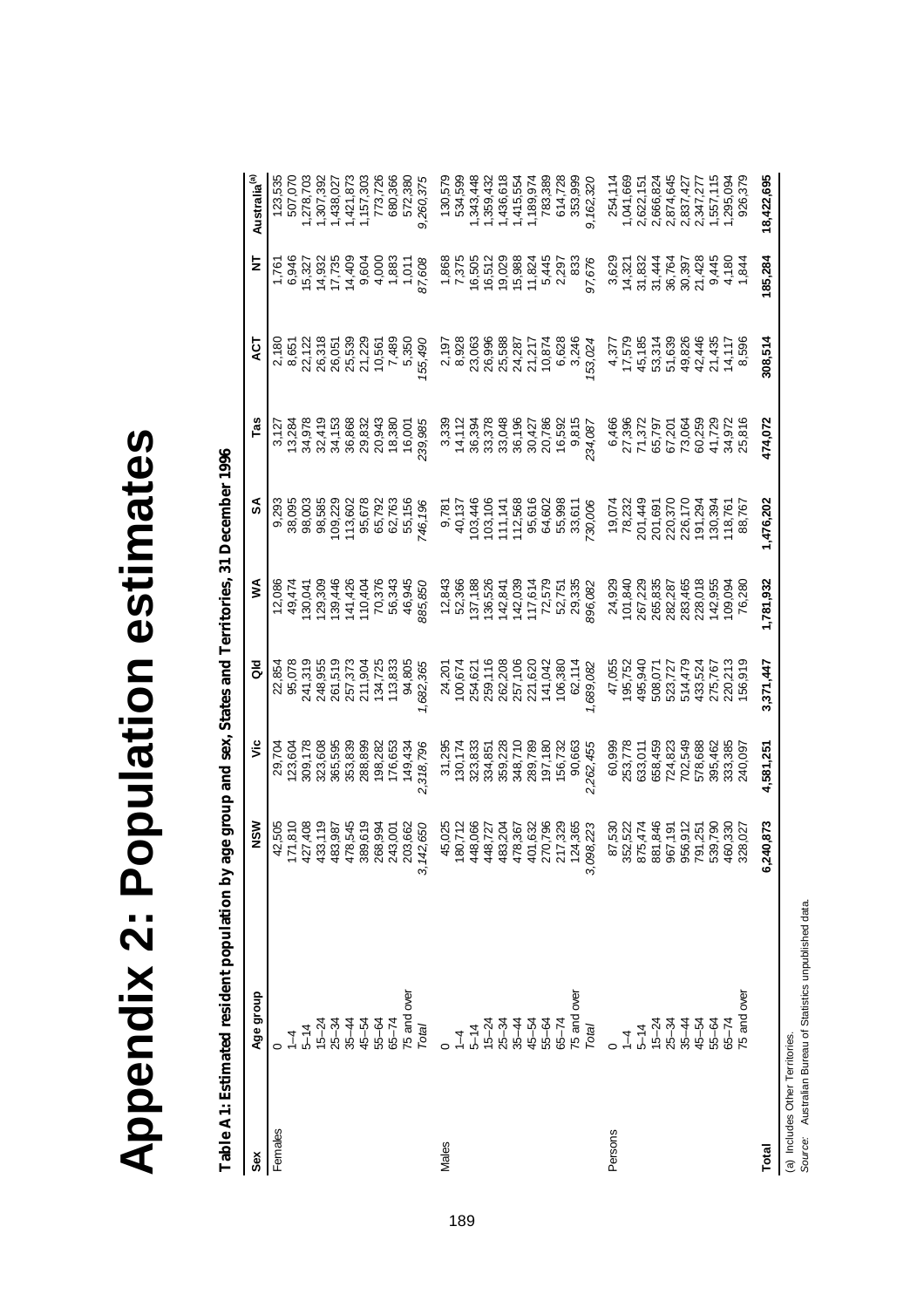|         | Table A2: Estimated resident Aboriginal and Torres Strait Islander population by age group and sex, States and Territories, 30 June 1996                                                                                                                                                                                                                                              |                                                                                                                                                                                                                                                                                         |        |                                                                                                                                                                                                                                                                                                                                                                                                                                    |                                                                                                  |                                                                                                                                                                                                                                                                                                                                                   |                                     |                               |                                                            |                          |
|---------|---------------------------------------------------------------------------------------------------------------------------------------------------------------------------------------------------------------------------------------------------------------------------------------------------------------------------------------------------------------------------------------|-----------------------------------------------------------------------------------------------------------------------------------------------------------------------------------------------------------------------------------------------------------------------------------------|--------|------------------------------------------------------------------------------------------------------------------------------------------------------------------------------------------------------------------------------------------------------------------------------------------------------------------------------------------------------------------------------------------------------------------------------------|--------------------------------------------------------------------------------------------------|---------------------------------------------------------------------------------------------------------------------------------------------------------------------------------------------------------------------------------------------------------------------------------------------------------------------------------------------------|-------------------------------------|-------------------------------|------------------------------------------------------------|--------------------------|
| Sex     | Age group                                                                                                                                                                                                                                                                                                                                                                             | NSM                                                                                                                                                                                                                                                                                     | ۶Ë     | <b>Dio</b>                                                                                                                                                                                                                                                                                                                                                                                                                         | ⋚                                                                                                | వ్                                                                                                                                                                                                                                                                                                                                                | Tas                                 | ES                            | 눋                                                          | Australia <sup>(a)</sup> |
| Females |                                                                                                                                                                                                                                                                                                                                                                                       |                                                                                                                                                                                                                                                                                         |        |                                                                                                                                                                                                                                                                                                                                                                                                                                    |                                                                                                  |                                                                                                                                                                                                                                                                                                                                                   |                                     |                               |                                                            |                          |
|         | $\bar{1}$                                                                                                                                                                                                                                                                                                                                                                             |                                                                                                                                                                                                                                                                                         |        |                                                                                                                                                                                                                                                                                                                                                                                                                                    |                                                                                                  |                                                                                                                                                                                                                                                                                                                                                   | 215<br>799                          |                               |                                                            |                          |
|         | $5 - 14$                                                                                                                                                                                                                                                                                                                                                                              |                                                                                                                                                                                                                                                                                         |        |                                                                                                                                                                                                                                                                                                                                                                                                                                    |                                                                                                  |                                                                                                                                                                                                                                                                                                                                                   |                                     | <b>parase</b>                 | 82<br>685 857 438 86<br>685 857 438 862<br>685 867 467 568 |                          |
|         |                                                                                                                                                                                                                                                                                                                                                                                       | င္ ၃                                                                                                                                                                                                                                                                                    |        |                                                                                                                                                                                                                                                                                                                                                                                                                                    |                                                                                                  |                                                                                                                                                                                                                                                                                                                                                   |                                     |                               |                                                            |                          |
|         |                                                                                                                                                                                                                                                                                                                                                                                       |                                                                                                                                                                                                                                                                                         |        |                                                                                                                                                                                                                                                                                                                                                                                                                                    |                                                                                                  |                                                                                                                                                                                                                                                                                                                                                   |                                     |                               |                                                            |                          |
|         |                                                                                                                                                                                                                                                                                                                                                                                       |                                                                                                                                                                                                                                                                                         |        |                                                                                                                                                                                                                                                                                                                                                                                                                                    |                                                                                                  |                                                                                                                                                                                                                                                                                                                                                   |                                     |                               |                                                            |                          |
|         |                                                                                                                                                                                                                                                                                                                                                                                       |                                                                                                                                                                                                                                                                                         |        |                                                                                                                                                                                                                                                                                                                                                                                                                                    |                                                                                                  |                                                                                                                                                                                                                                                                                                                                                   |                                     | $\mathcal{P}$                 |                                                            |                          |
|         |                                                                                                                                                                                                                                                                                                                                                                                       |                                                                                                                                                                                                                                                                                         |        |                                                                                                                                                                                                                                                                                                                                                                                                                                    |                                                                                                  |                                                                                                                                                                                                                                                                                                                                                   |                                     |                               |                                                            |                          |
|         |                                                                                                                                                                                                                                                                                                                                                                                       |                                                                                                                                                                                                                                                                                         |        |                                                                                                                                                                                                                                                                                                                                                                                                                                    |                                                                                                  |                                                                                                                                                                                                                                                                                                                                                   |                                     |                               |                                                            |                          |
|         |                                                                                                                                                                                                                                                                                                                                                                                       |                                                                                                                                                                                                                                                                                         |        |                                                                                                                                                                                                                                                                                                                                                                                                                                    |                                                                                                  |                                                                                                                                                                                                                                                                                                                                                   |                                     |                               |                                                            |                          |
|         |                                                                                                                                                                                                                                                                                                                                                                                       | 55                                                                                                                                                                                                                                                                                      | 11,449 |                                                                                                                                                                                                                                                                                                                                                                                                                                    | 28,411                                                                                           | $\begin{array}{c} 11.7 \\ 22.7 \\ 23.8 \\ 24.7 \\ 25.8 \\ 26.9 \\ 27.8 \\ 28.9 \\ 29.9 \\ 20.9 \\ 21.9 \\ 22.9 \\ 23.9 \\ 24.7 \\ 25.9 \\ 26.9 \\ 27.9 \\ 28.9 \\ 29.9 \\ 29.9 \\ 27.9 \\ 28.9 \\ 29.9 \\ 29.9 \\ 29.9 \\ 29.9 \\ 29.9 \\ 29.9 \\ 29.9 \\ 29.9 \\ 29.9 \\ 29.9 \\ 29.9 \\ 29.9 \\ 29.9 \\ 29$                                     | 7,702                               | 1,536                         | 26,040                                                     |                          |
| Males   |                                                                                                                                                                                                                                                                                                                                                                                       |                                                                                                                                                                                                                                                                                         |        |                                                                                                                                                                                                                                                                                                                                                                                                                                    |                                                                                                  |                                                                                                                                                                                                                                                                                                                                                   |                                     | 50                            | 738                                                        |                          |
|         | $\overline{1}$                                                                                                                                                                                                                                                                                                                                                                        | 72068842570666688403<br>- 63064426666666840<br>- 640666666666                                                                                                                                                                                                                           |        | $\begin{array}{l} -\; \mathfrak{G}\; \mathfrak{G}\; \mathfrak{G}\; \mathfrak{G}\; \mathfrak{G}\; \mathfrak{G}\; \mathfrak{G}\; \mathfrak{G}\; \mathfrak{G}\; \mathfrak{G}\; \mathfrak{G}\; \mathfrak{G}\; \mathfrak{G}\; \mathfrak{G}\; \mathfrak{G}\; \mathfrak{G}\; \mathfrak{G}\; \mathfrak{G}\; \mathfrak{G}\; \mathfrak{G}\; \mathfrak{G}\; \mathfrak{G}\; \mathfrak{G}\; \mathfrak{G}\; \mathfrak{G}\; \mathfrak{G}\; \math$ |                                                                                                  | $\begin{array}{c} 22 \\ 24 \\ 25 \\ 26 \\ 27 \\ 28 \\ 29 \\ 20 \\ 20 \\ 20 \\ 27 \\ 28 \\ 29 \\ 20 \\ 20 \\ 24 \\ 26 \\ 27 \\ 28 \\ 29 \\ 29 \\ 20 \\ 24 \\ 29 \\ 20 \\ 24 \\ 20 \\ 27 \\ 29 \\ 29 \\ 20 \\ 24 \\ 27 \\ 29 \\ 29 \\ 29 \\ 29 \\ 29 \\ 20 \\ 29 \\ 20 \\ 29 \\ 20 \\ 20 \\ 27 \\ 29 \\ 29 \\ 20 \\ 20 \\ 20 \\ 20 \\ 20 \\ 20 \\ $ | 227<br>832                          |                               |                                                            |                          |
|         | $5 - 14$                                                                                                                                                                                                                                                                                                                                                                              |                                                                                                                                                                                                                                                                                         |        |                                                                                                                                                                                                                                                                                                                                                                                                                                    |                                                                                                  |                                                                                                                                                                                                                                                                                                                                                   | 133<br>1456<br>1450<br>1752<br>1752 | <u>គន្លី ទី ខ្លួន ខ្លួន ន</u> | 2,873<br>6,635                                             |                          |
|         |                                                                                                                                                                                                                                                                                                                                                                                       | $rac{4}{4}$                                                                                                                                                                                                                                                                             |        |                                                                                                                                                                                                                                                                                                                                                                                                                                    |                                                                                                  |                                                                                                                                                                                                                                                                                                                                                   |                                     |                               | 496<br>442163048577<br>54216888277<br>5421588888           |                          |
|         |                                                                                                                                                                                                                                                                                                                                                                                       |                                                                                                                                                                                                                                                                                         |        |                                                                                                                                                                                                                                                                                                                                                                                                                                    |                                                                                                  |                                                                                                                                                                                                                                                                                                                                                   |                                     |                               |                                                            |                          |
|         |                                                                                                                                                                                                                                                                                                                                                                                       |                                                                                                                                                                                                                                                                                         |        |                                                                                                                                                                                                                                                                                                                                                                                                                                    |                                                                                                  |                                                                                                                                                                                                                                                                                                                                                   |                                     |                               |                                                            |                          |
|         |                                                                                                                                                                                                                                                                                                                                                                                       |                                                                                                                                                                                                                                                                                         |        |                                                                                                                                                                                                                                                                                                                                                                                                                                    |                                                                                                  |                                                                                                                                                                                                                                                                                                                                                   |                                     |                               |                                                            |                          |
|         |                                                                                                                                                                                                                                                                                                                                                                                       |                                                                                                                                                                                                                                                                                         |        |                                                                                                                                                                                                                                                                                                                                                                                                                                    |                                                                                                  |                                                                                                                                                                                                                                                                                                                                                   |                                     |                               |                                                            |                          |
|         |                                                                                                                                                                                                                                                                                                                                                                                       |                                                                                                                                                                                                                                                                                         |        |                                                                                                                                                                                                                                                                                                                                                                                                                                    |                                                                                                  | 165                                                                                                                                                                                                                                                                                                                                               | 88<br>37                            |                               |                                                            |                          |
|         |                                                                                                                                                                                                                                                                                                                                                                                       |                                                                                                                                                                                                                                                                                         |        |                                                                                                                                                                                                                                                                                                                                                                                                                                    |                                                                                                  | $\infty$                                                                                                                                                                                                                                                                                                                                          |                                     |                               |                                                            |                          |
|         | $\begin{array}{l} \text{1-22} \\ \text{1-23} \\ \text{1-24} \\ \text{1-25} \\ \text{1-26} \\ \text{1-26} \\ \text{1-27} \\ \text{1-28} \\ \text{1-29} \\ \text{1-20} \\ \text{1-21} \\ \text{1-22} \\ \text{1-23} \\ \text{1-24} \\ \text{1-24} \\ \text{1-25} \\ \text{1-26} \\ \text{1-27} \\ \text{1-28} \\ \text{1-29} \\ \text{1-20} \\ \text{1-20} \\ \text{1-20} \\ \text{1-2$ | 54,                                                                                                                                                                                                                                                                                     | 11,149 | 51,525                                                                                                                                                                                                                                                                                                                                                                                                                             |                                                                                                  | 10,810                                                                                                                                                                                                                                                                                                                                            | 7,620                               | 1,522                         |                                                            |                          |
| Persons |                                                                                                                                                                                                                                                                                                                                                                                       |                                                                                                                                                                                                                                                                                         |        |                                                                                                                                                                                                                                                                                                                                                                                                                                    |                                                                                                  | $\mathfrak{S}^2$                                                                                                                                                                                                                                                                                                                                  |                                     | 8                             |                                                            |                          |
|         | $\overline{1}$                                                                                                                                                                                                                                                                                                                                                                        |                                                                                                                                                                                                                                                                                         |        |                                                                                                                                                                                                                                                                                                                                                                                                                                    |                                                                                                  |                                                                                                                                                                                                                                                                                                                                                   |                                     |                               | 1,420<br>5,528                                             |                          |
|         | $5 - 14$                                                                                                                                                                                                                                                                                                                                                                              |                                                                                                                                                                                                                                                                                         |        |                                                                                                                                                                                                                                                                                                                                                                                                                                    |                                                                                                  |                                                                                                                                                                                                                                                                                                                                                   |                                     | 348                           |                                                            |                          |
|         |                                                                                                                                                                                                                                                                                                                                                                                       |                                                                                                                                                                                                                                                                                         |        |                                                                                                                                                                                                                                                                                                                                                                                                                                    |                                                                                                  |                                                                                                                                                                                                                                                                                                                                                   |                                     |                               |                                                            |                          |
|         |                                                                                                                                                                                                                                                                                                                                                                                       |                                                                                                                                                                                                                                                                                         |        |                                                                                                                                                                                                                                                                                                                                                                                                                                    |                                                                                                  |                                                                                                                                                                                                                                                                                                                                                   |                                     |                               |                                                            |                          |
|         | <b>ተ</b><br>ዋግ<br>አይታ<br>አይታ                                                                                                                                                                                                                                                                                                                                                          | $\begin{array}{l} 3.59877 \\ 3.5987888 \\ 3.5988888 \\ 3.5988888 \\ 3.5988888 \\ 3.598888 \\ 3.598888 \\ 3.5998 \\ 3.5998 \\ 3.5998 \\ 3.5998 \\ 3.5998 \\ 3.5998 \\ 3.5998 \\ 3.5998 \\ 3.5998 \\ 3.5998 \\ 3.5998 \\ 3.5998 \\ 3.5998 \\ 3.5998 \\ 3.5998 \\ 3.5998 \\ 3.5998 \\ 3.5$ |        |                                                                                                                                                                                                                                                                                                                                                                                                                                    | - c 4 5 0 0 0 4 - 4<br>10 0 7 7 4 4 0 0 0 10<br>10 0 4 10 0 4 7 4 7 8 9<br>2 2 4 5 6 4 7 4 7 8 9 | v n 4 ω v 4<br>4 ω 4 ω 6 4 k ω 6<br>4 ω 6 ω 6 4 k ω 6<br>4 4 ω 6 0 0 7 4 k ω                                                                                                                                                                                                                                                                      |                                     | <b>응유왕능 4 는</b>               | 551<br>662<br>5663<br>5655<br>56555<br>56555               |                          |
|         |                                                                                                                                                                                                                                                                                                                                                                                       |                                                                                                                                                                                                                                                                                         |        |                                                                                                                                                                                                                                                                                                                                                                                                                                    |                                                                                                  |                                                                                                                                                                                                                                                                                                                                                   |                                     |                               |                                                            |                          |
|         | 55-64                                                                                                                                                                                                                                                                                                                                                                                 |                                                                                                                                                                                                                                                                                         |        |                                                                                                                                                                                                                                                                                                                                                                                                                                    |                                                                                                  |                                                                                                                                                                                                                                                                                                                                                   |                                     |                               |                                                            |                          |
|         | $65 - 74$                                                                                                                                                                                                                                                                                                                                                                             |                                                                                                                                                                                                                                                                                         |        |                                                                                                                                                                                                                                                                                                                                                                                                                                    |                                                                                                  |                                                                                                                                                                                                                                                                                                                                                   |                                     |                               |                                                            |                          |
|         | 75 and over                                                                                                                                                                                                                                                                                                                                                                           |                                                                                                                                                                                                                                                                                         |        |                                                                                                                                                                                                                                                                                                                                                                                                                                    |                                                                                                  |                                                                                                                                                                                                                                                                                                                                                   |                                     |                               |                                                            |                          |
| Total   |                                                                                                                                                                                                                                                                                                                                                                                       | 1,925<br>$\frac{6}{2}$                                                                                                                                                                                                                                                                  | 22,598 | 104,817                                                                                                                                                                                                                                                                                                                                                                                                                            | 56,205                                                                                           | 22,051                                                                                                                                                                                                                                                                                                                                            | 15,322                              | 3,058                         | 51,876                                                     | 386,049                  |

(a) Includes Other Territories.<br>Source: Australian Bureau of Statistics 1996. *Source:* Australian Bureau of Statistics 1996. (a) Includes Other Territories.

190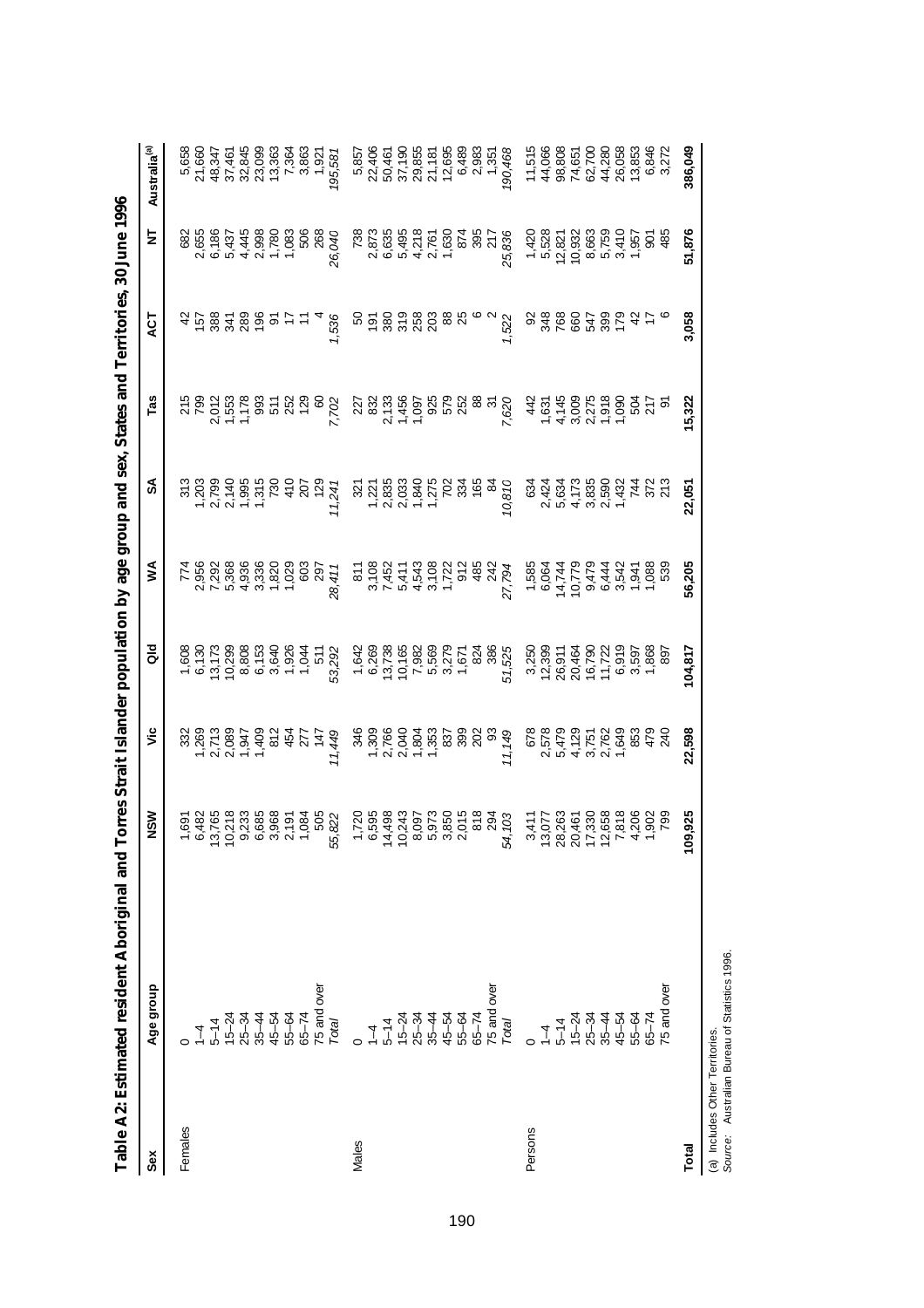| Country/region of birth            | Population | Country/region of birth               | Population |
|------------------------------------|------------|---------------------------------------|------------|
|                                    |            |                                       |            |
| Australia                          | 14,052,061 | Myannar                               | 11,272     |
| New Zealand                        | 315,054    | Indonesia                             | 47,736     |
| Papua New Guinea                   | 26,375     | Cambodia                              | 23,851     |
| Ē                                  | 40,487     | Malaysia & Brunei                     | 85,021     |
| Oceania (other)                    | 27,990     | Philippines                           | 102,675    |
| Oceania (total)                    | 14,461,967 | Singapore                             | 31,393     |
|                                    |            | Vietnam                               | 164,164    |
| United Kingdom & Northern Irel&    | 1,220,013  | Thailand                              | 20,620     |
| Greece                             | 141,750    | China                                 | 121, 145   |
| <b>Italy</b>                       | 259,125    | Hong Kong & Macau                     | 79,224     |
| Malta                              | 55,628     | Japan                                 | 25,656     |
| Former Yugoslavia                  | 193,775    | Korea                                 | 32,628     |
| Former USSR & Baltic States        | 54,116     | India                                 | 84,770     |
| Hungary                            | 27,249     | Sri Lanka                             | 51,960     |
| Poland                             | 70,891     | Asia (other)                          | 55,390     |
| Romania                            | 13,294     | Asia (total)                          | 937,505    |
| Austria                            | 22,664     |                                       |            |
| France                             | 17,037     | Canada                                | 27,426     |
| Germany                            | 120,753    | <b>Jnited States of America</b>       | 54,296     |
| Netherlands                        | 95,339     | North America (other)                 | 409        |
| Europe & the former USSR (other)   | 124,290    | Vorth America (total)                 | 82,131     |
| Europe & the former USSR (total)   | 2,415,924  |                                       |            |
|                                    |            | Argentina                             | 11,752     |
| Lebanon                            | 77,293     | Chile                                 | 26,217     |
| Turkey                             | 31,904     | The Caribbean                         | 3,843      |
| lran                               | 33,545     | Central & South America (other)       | 41,146     |
| Egypt                              | 37,639     | South America, Central America &      |            |
| Middle East & North Africa (other) | 31,473     | The Caribbean (total)                 | 82,958     |
| Middle East & North Africa (total) | 211,854    |                                       |            |
|                                    |            | Mauritius                             | 18,833     |
|                                    |            | South Africa                          | 61,371     |
|                                    |            | Africa excluding North Africa (other) | 38,171     |
|                                    |            | Africa excluding North Africa (total) | 118,375    |
|                                    |            | Overseas (total)                      | 4,258,653  |
|                                    |            | Total                                 | 18,310,714 |

Table A3: Estimated resident population by country/region of birth, 30 June 1996 **Table A3: Estimated resident population by country/region of birth, 30 June 1996** 

Source: Australian Bureau of Statistics 1998. *Source:* Australian Bureau of Statistics 1998.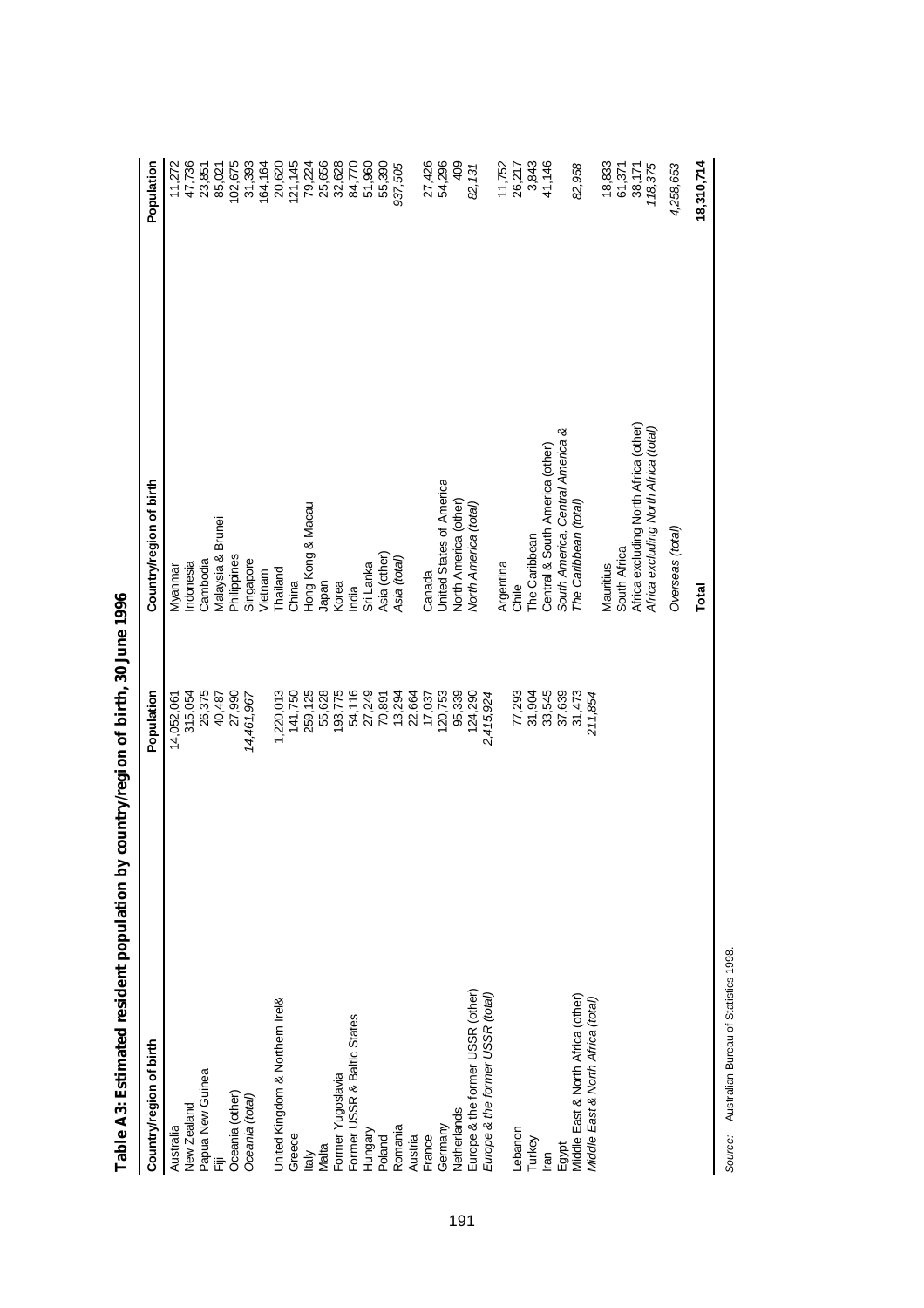# **Appendix 3: Cost per casemixadjusted separation methodology**

The methodology used to calculate the cost per casemix-adjusted separation for the current report replicates the method used to report this indicator in previous years (National Health Ministers Benchmarking Working Group(NHMBWG) 1996, Steering Committee for the Review of Commonwealth/State Service Provision (SCRCSSP) 1997 and NHMBWG 1998 (in print). The indicator is calculated as:

 $Recurrent$  expenditure  $\times$  IFRAC

Total separations $\times$ Average case weight

where IFRAC (inpatient fraction) is the estimated proportion of total hospital costs related to admitted patients and average cost weight is a single number representing the relative costliness of cases for a particular provider (or a group of providers, for example teaching hospitals). Calculation of the average cost weight concept is described below.

Recurrent expenditure for this indicator is defined by NHDD items E8–E18 and E20.

Total separations are defined by NHDD item A1. In short, a separation is counted when a patient completes an episode of hospital care, whereas an admission is counted when a patient commences an episode of care.

As there is inconsistency between States in the recording of depreciation, it has been excluded from this analysis. It is anticipated that as accrual accounting becomes universally adopted by health authorities, comparable data on depreciation will become available and it will be included in analyses such as this.

# **Scope**

In general the scope of the Establishment data collection is limited to public hospitals providing services under the Medicare agreements. For the purposes of improving the comparability of data across jurisdictions and increasing the accuracy of the analysis, the scope for this table has been restricted to selected public acute hospitals. As can be seen from the table, the number of separations excluded from the analysis is only 2.5% of the total number of separations for the nation. Hospitals excluded from the analysis include psychiatric, rehabilitation, dental, mothercraft, day surgery and some small rural hospitals.

There have been changes made to which hospitals were included in the analyses. In particular the introduction of networks and multi campus operations in some States has caused the inclusion of some data that was previously excluded from the analyses done by NHMBWG and for SCRCSSP. This was unavoidable as no financial data was available below the network level.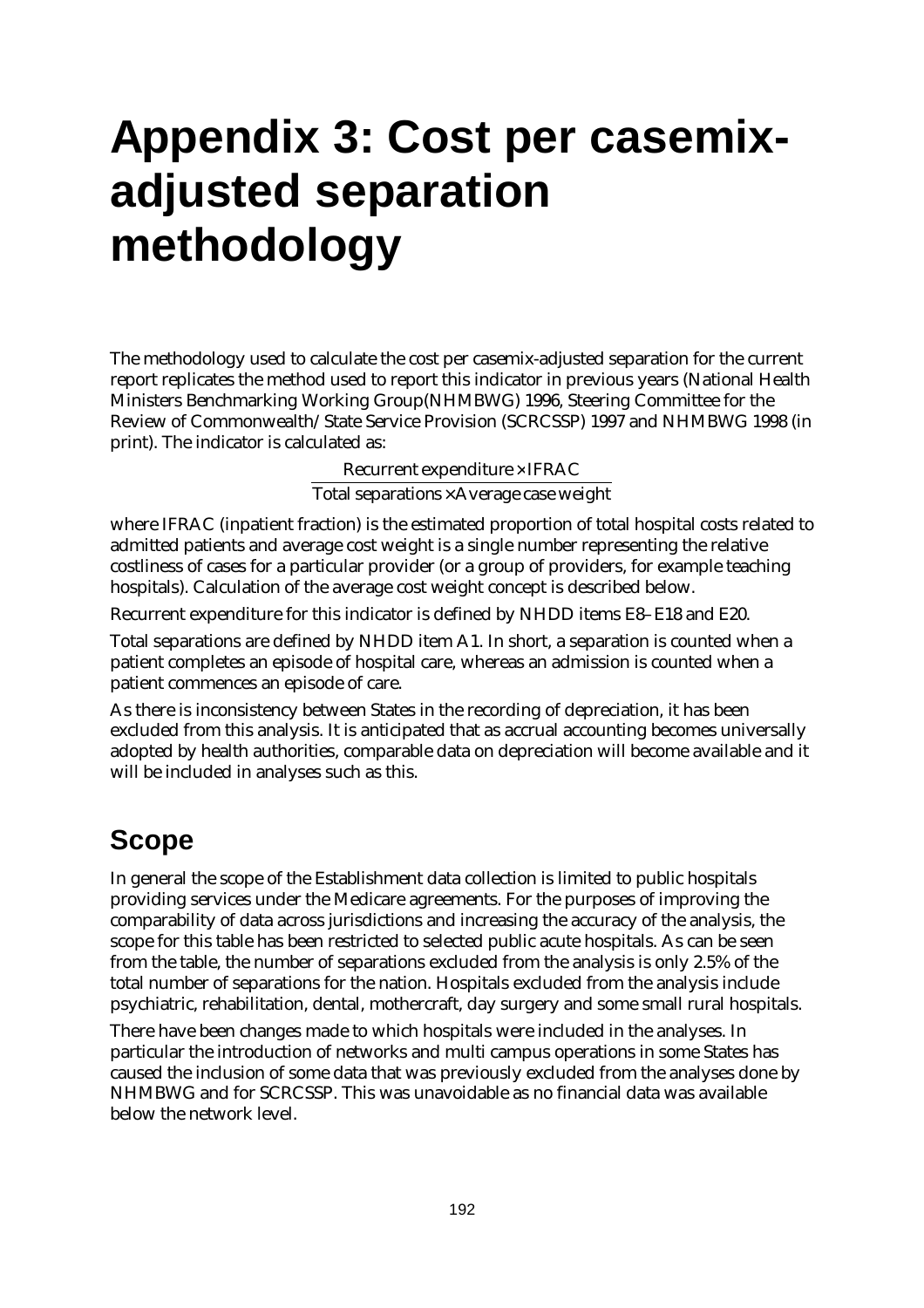## **Determining costs for admitted patients**

Ideally, costs for acute admitted patients only would be used for this indicator. There are two dimensions to this scope: *admitted* patients and *acute* admitted patients.

On the first dimension, it is necessary to exclude costs not directly associated with admitted patient care, notably non-inpatient (outpatient) costs. To determine the costs associated with admitted patients, an inpatient fraction (IFRAC) is used. The IFRAC is an expression of the ratio of inpatient costs to total hospital costs. The IFRAC is generally estimated at a hospital level from the results of surveys.

$$
IFRAC = \frac{Inpatient cost}{Total cost}
$$

For hospitals where the IFRAC was not available or clearly inconsistent with the data, the inpatient costs are estimated by Health and Allied Services Advisory Council (HASAC) ratio (see Cooper-Stanbury, Solon & Cook 1994. The HASAC IFRAC is worked out using the following formula:

$$
IFRACH = \frac{PDs}{PDs + \left(\frac{NIOOS}{Ratio}\right)}
$$

Where NIOOS = Non-Inpatient Occasions Of Service

PDs = Patient Days

 $IFRAC<sub>H</sub> =$  the IFRAC calculated and

Ratio = the ratio of non-admitted patient cost to admitted patient cost per service

The ratio used in this report equates the cost of 5.753 non-admitted patient services to the cost of one admitted patient bed day.

Unbundling teaching and research costs from the total costs are not directly covered by this equation. The component of costs that relate to teaching are not directly estimated by this HASAC calculation. In effect they would be allocated to inpatients and outpatients according to the proportion calculated by the HASAC IFRAC. For the most part research costs are omitted from the scope of the collection as they are most frequently controlled by institutions legally (if not physically) separated from the hospital.

A brief analysis of hospitals where IFRACs were supplied shows that the ratio of nonadmitted patient cost to admitted patient cost per service varies considerably between hospitals and jurisdictions. There are two explanations for this, either the casemix is different between the hospitals or the occasions of service are not being counted consistently across hospitals or across jurisdictions. For example, a hospital that performed outpatient pathology for a number of other hospitals may have a very different ratio of admitted patient cost to non-admitted patient costs from a hospital that performed many outpatient magnetic resonance imaging scans.

The HASAC method is used in this report to estimate IFRACs for one hospital in New South Wales, 14 in Queensland, 9 in South Australia and all hospitals in the Northern Territory and in the Australian Capital Territory. In New South Wales, Queensland and South Australia the HASAC IFRAC was usually only used on small rural hospitals. It also seems apparent from inspection of the data that some hospitals may use the HASAC method to estimate their IFRAC for reporting purposes.

Ideally, different IFRACs would be used for different cost categories. In the absence of comprehensive sets of IFRACs, a single hospital-wide IFRAC was applied to all cost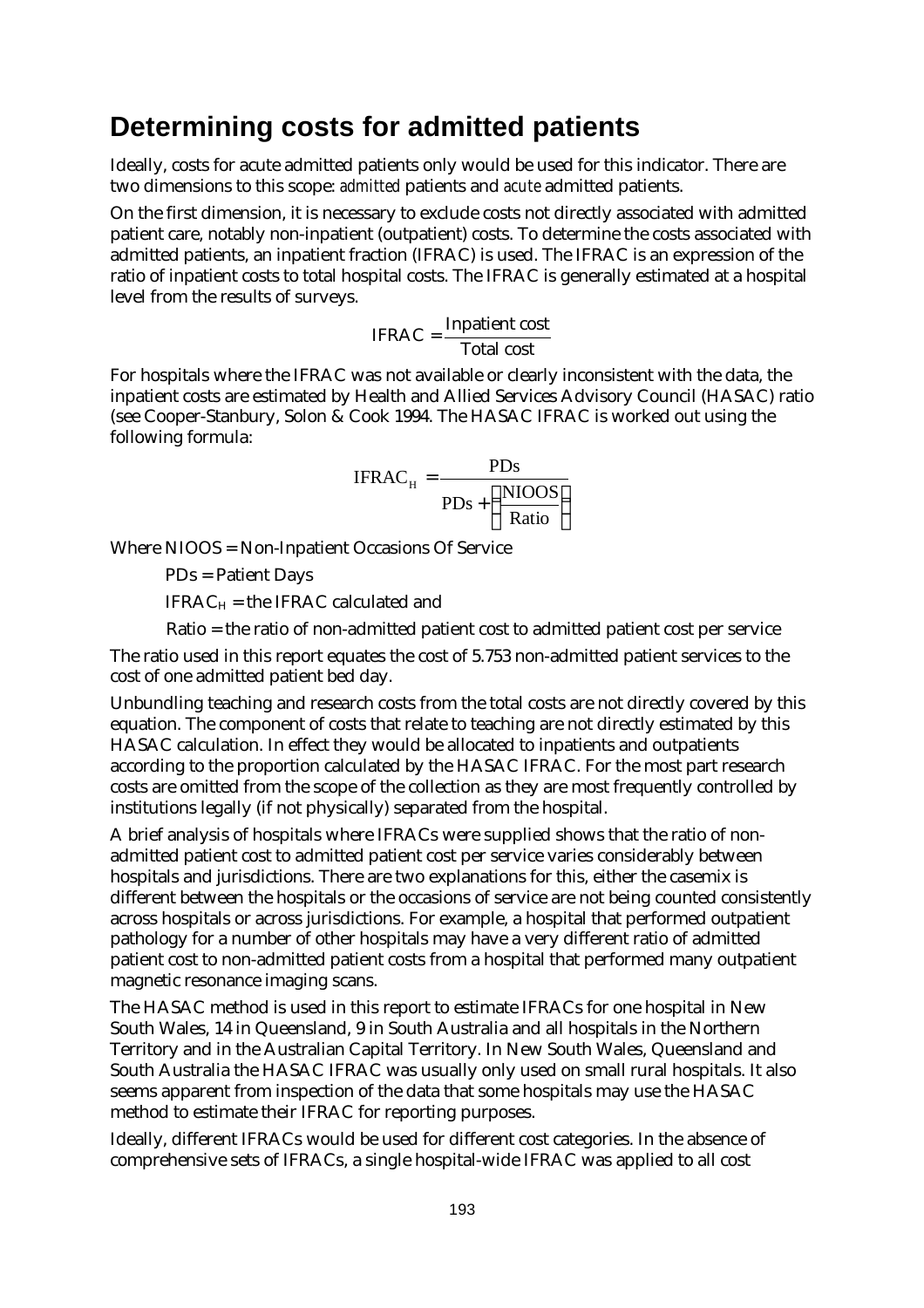categories. In the case of visiting medical officer (VMO) payments (a component of medical costs), there has been much discussion about the appropriate IFRAC to apply. In earlier versions of this table, the IFRAC has both been applied to VMO payments (NHMBWG 1996, SCRCSSP 1997) and assumed to be 100% for VMO payments, as it was assumed that all VMO services related to admitted patients only (NHMBWG 1998). It was noted that this assumption may not hold for all jurisdictions, as VMOs may run outpatient clinics. On liaising with the States it was decided by all States individually that by applying the IFRAC to the VMO expenditure the best reflection of hospital practice in their State would be achieved.

## **Patients other than acute patients**

It was not possible to isolate the costs of acute admitted patients from all admitted patient costs. Because costs are being estimated per separation and not per bed day most of the nonacute admitted patients (including rehabilitation and long-stay nursing home type patients) will have higher costs per separation, as these patients typically have longer lengths of stay, even though their daily costs are lower. These patients make up less than 5% of total admitted patient episodes and account for approximately 5% of total recurrent expenditure. Many of these records were excluded from the analysis by the restrictions in scope.

There is also variation in the application of the episode of care and type of episode of care between States. Some jurisdictions do not identify sub-acute occasions of service (see table 5.11). This is also shown in the application of statistical discharges and rates of transfers (see table 5.13). See NHDD item *P21 Type of episode of care* for more detail. In States where there is a clear delineation in funding arrangements between acute and sub-acute services, the split between acute and other types of patients will probably be different from where this is done purely on a statistical basis.

Unqualified neonates have traditionally been costed as a component of the mother's cost weight. The cost weight of the mother reflects the costs of the mother and the unqualified neonate. As a result, the inclusion of unqualified neonates in the count of casemix-adjusted separations would double count the combined cost weight of the mother and baby combination.

The NHMBWG determined at it's last meeting that the ideal method for analysing the cost data would be to count unqualified neonates separately from their mothers, with their own cost weight. Given the cost weights for deliveries are not large, it is likely that if the cost weight for unqualified neonates is separated from the cost weight of the mother, they would be very low. It was argued that unqualified neonates are valid occasions of service and their costs should be reflected by the analysis in as accurate a manner as possible. Unfortunately there is no fully developed methodology for including unqualified neonates separately from their mothers, given that separate cost weights for unqualified neonates are not available.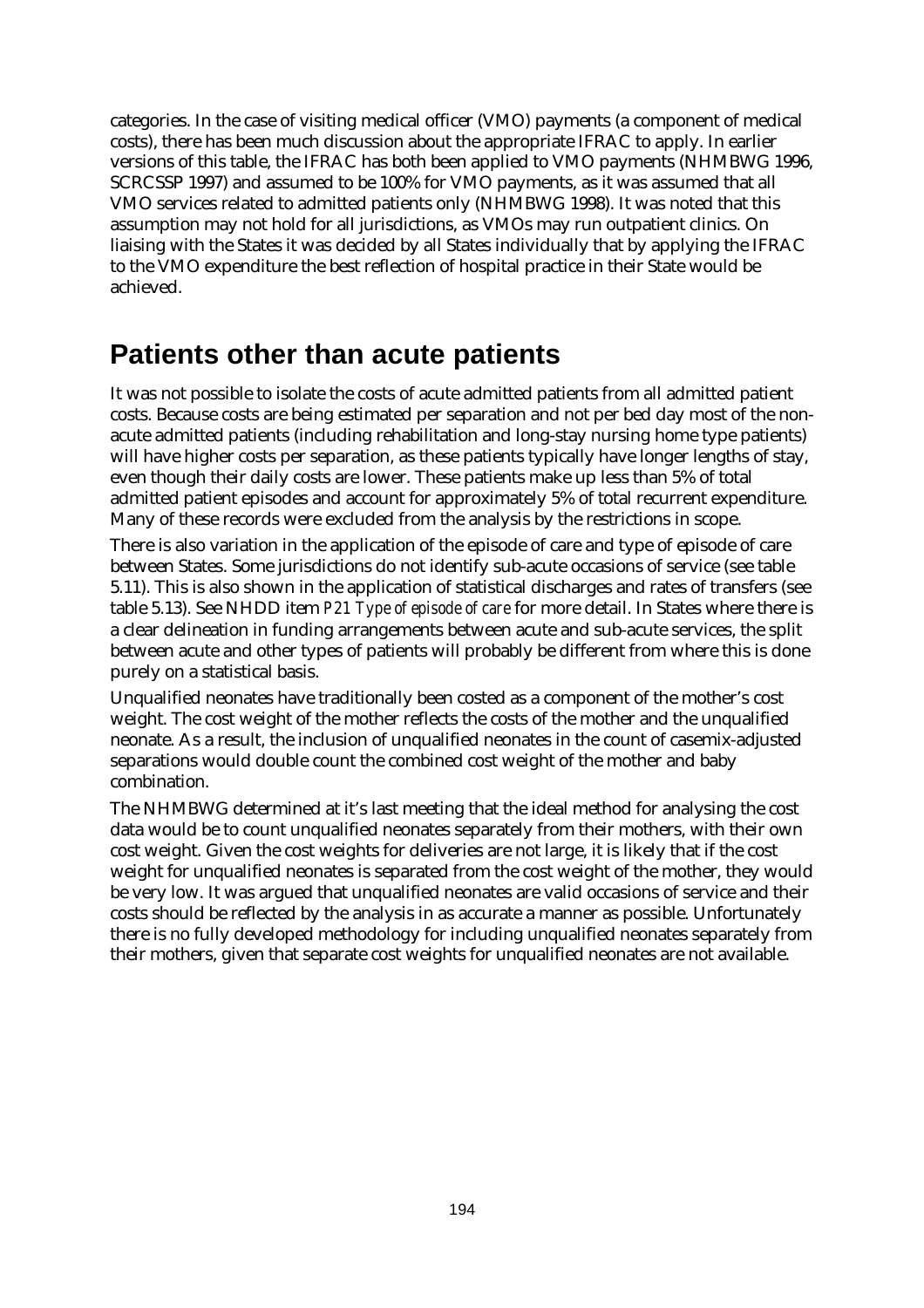If the neonates were included in the total separations line in the cost per casemix-adjusted separation calculation, the total average cost would decrease in all States by the following amounts:

|                                                              | <b>NSW</b> | Vic. | Qld | WA  | SΑ  | Tas | ACT | NΤ  | Total |
|--------------------------------------------------------------|------------|------|-----|-----|-----|-----|-----|-----|-------|
| <b>Decrease if unqualified neonates</b> 121<br>included (\$) |            | 96   | 112 | 110 | 90  | 118 | 140 | 95  | 108   |
| Decrease %                                                   | 4.7        | 4.1  | 4.7 | 4.0 | 3.9 | 4.4 | 3.8 | 3.0 | 4.3   |

While the number of live births registered is collected on a different basis from hospital statistics, it serves as a useful basis for comparison of how neonatal data is being handled in each State. In 1995, 97.7% of births were in hospitals, 0.3% of births were immediately prior to admission to a hospital, 1.6% of births were in birthing centres (usually attached to hospitals) and only 0.3% of births were home births (Day et al 1997).

**Comparison of hospital based neonatal data with registered births, all hospitals, States and Territories, 1996–97**

|                                                            | <b>NSW</b> | Vic    | Qld    | WA     | SΑ     | Tas   | <b>ACT</b> | NT    | Total   |
|------------------------------------------------------------|------------|--------|--------|--------|--------|-------|------------|-------|---------|
| Live births registered (p)                                 | 86.519     | 62.123 | 46.895 | 24.840 | 18.945 | 6.204 | 4.802      | 3.627 | 253,995 |
| MDC15 or age $<$ 35 days<br>including unqualified neonates | 93.991     | 54.886 | 53.805 | 25.959 | 18.485 | 6.629 | 5.250      | 2,535 | 261,540 |
| Ratio to births                                            | 1.09       | 0.88   | 1.15   | 1.05   | 0.98   | 1.07  | 1.09       | 0.70  | 1.03    |
| MDC 15 or age < 35 days Qualified<br>neonates only         | 22.001     | 16.617 | 12.600 | 5.454  | 5.172  | 2.088 | 3.047      | 1.067 | 68,046  |
| Ratio to births                                            | 0.25       | 0.27   | 0.27   | 0.22   | 0.27   | 0.34  | 0.63       | 0.29  | 0.27    |
| Birthdate = admission date                                 | 86.532     | 47.855 | 45.904 | 23.648 | 14.427 | 5.807 | 4.888      | 2.107 | 231,168 |
| Ratio to births                                            | 1.00       | 0.77   | 0.98   | 0.95   | 0.76   | 0.94  | 1.02       | 0.58  | 0.91    |

(p) preliminary ABS 3101.0

As can be seen from the above table, some States have a higher ratio of separation to registered births than other States. This is due to differences in the way neonatal separations are counted with respect to qualification. See NHDD item *P21 Type of episode of care* for more detail. There are also other recording differences between the States. In particular Victoria and South Australia supply very little private hospital data for unqualified neonates and the Northern Territory does not supply private hospital data(see table 5.11).

For qualified neonates, the ratio of separations to registered births is also higher in some States than in others. There are only three States that are more than 10% different from the national average in the ratio of qualified neonates to registered births.

There are other problems with the consistency of data being collected for unqualified neonates across Australia. For example the Patient accommodation eligibility status (NHDD item P16) is routinely recorded as *4 -Entitled other patient* in some States and in other States the Patient accommodation eligibility status of the mother is used for the baby. For this reason, data for unqualified neonates are not able to be used in the calculation of the public patient bed day proportion.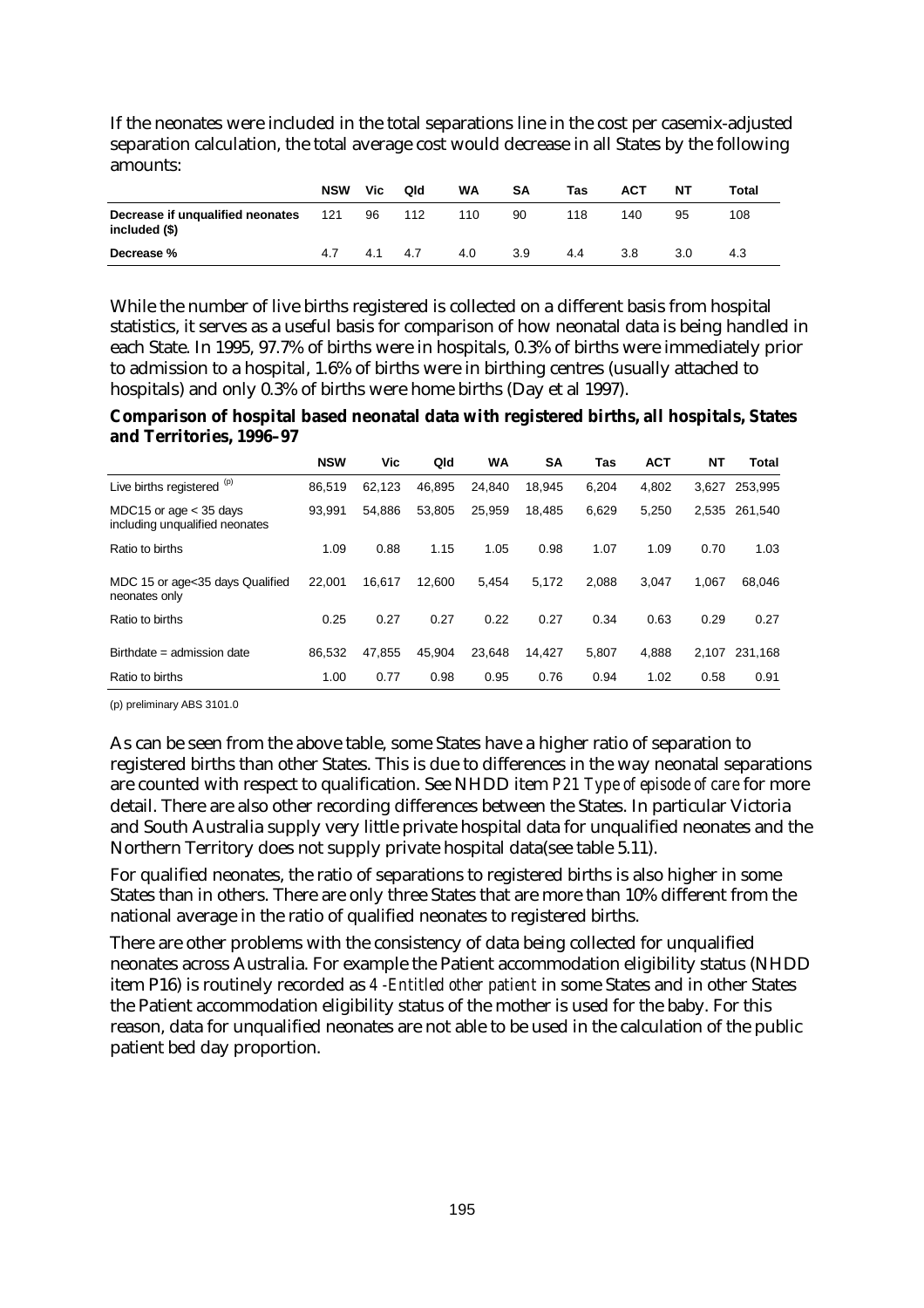## **Adjusting for casemix**

Casemix refers to the numbers of each type of patient category a hospital treats. Hospitals collect data that allow admitted patient episodes to be classified using the Australian National-Diagnosis Related Groups (AN-DRG) casemix classification system. This system groups episodes of similar clinical condition and resource use into some 500 categories or AN-DRGs. Using casemix data, it is possible to model the total costs against the casemix, producing a set of 'cost weights'. The set of cost weights is a relative value scale for all AN-DRGs, calculated so that the average cost weight across all episodes used to produce the set of weights is 1.00. Once a set of cost weights has been produced, it is possible to determine the average cost weight for a hospital or group of hospitals. The average cost weight is calculated as follows:

Average cost weight = 
$$
\frac{\sum_{i=1}^{n} (CW_i \times \text{Separations}_i)}{\text{Total no. of separations}}
$$

where *i* represents each of *n* AN-DRGs (the five versions of the classification system released to date have different numbers of AN-DRGs), and CW is the cost weight for the *i*th AN-DRG.

The average cost weight is useful because it represents in a single number the overall complexity of cases treated by a hospital. If the national cost weights are used in the calculation of an average cost weight, then the resultant weight is an indicator of the relative costliness of the hospital's casemix with respect to the national average. For example, a hospital with an average cost weight of 1.08 has an 8% more costly casemix than the national average (by design equal to 1.00).

The average cost weight is used in this report to adjust for differences in the relative costliness of all patients treated in a hospital compared with another hospital or group. The value for a group of hospitals is multiplied by the total number of separations for that group to produce the number of casemix-adjusted separations. The term '*cost per casemix-adjusted separation*' derives from this use of the number of separations adjusted by relative costliness. Hospital morbidity data provided to the National Hospital Morbidity Database were used to estimate average cost weights for the groups of hospitals reported in the current review. Version 3.1 of the classification system was used to allocate patient episodes to AN-DRGs. Cost weights were supplied by the Department of Health and Family Services, Classification and Payments Branch from the 1996–97 National Costing Study.

## **Estimating total medical costs**

For the medical labour costs category, data are readily available only for public patients, as private patients are charged directly by their doctor for medical services. Private patients are those patients who are treated by a doctor of their choice (as opposed to a hospitalnominated doctor) or choose to be accommodated in a single room. Charges for such private medical services are reimbursed up to 100% of the Medicare schedule fee for the service through a combination of Medicare and private health fund rebates, and are not included in the recurrent expenditure figures. Although Medicare data on in-hospital services are available, they are not sufficiently detailed to allow the allocation of costs to the groups of hospitals reported. The method used estimates total medical costs, calculated as sum of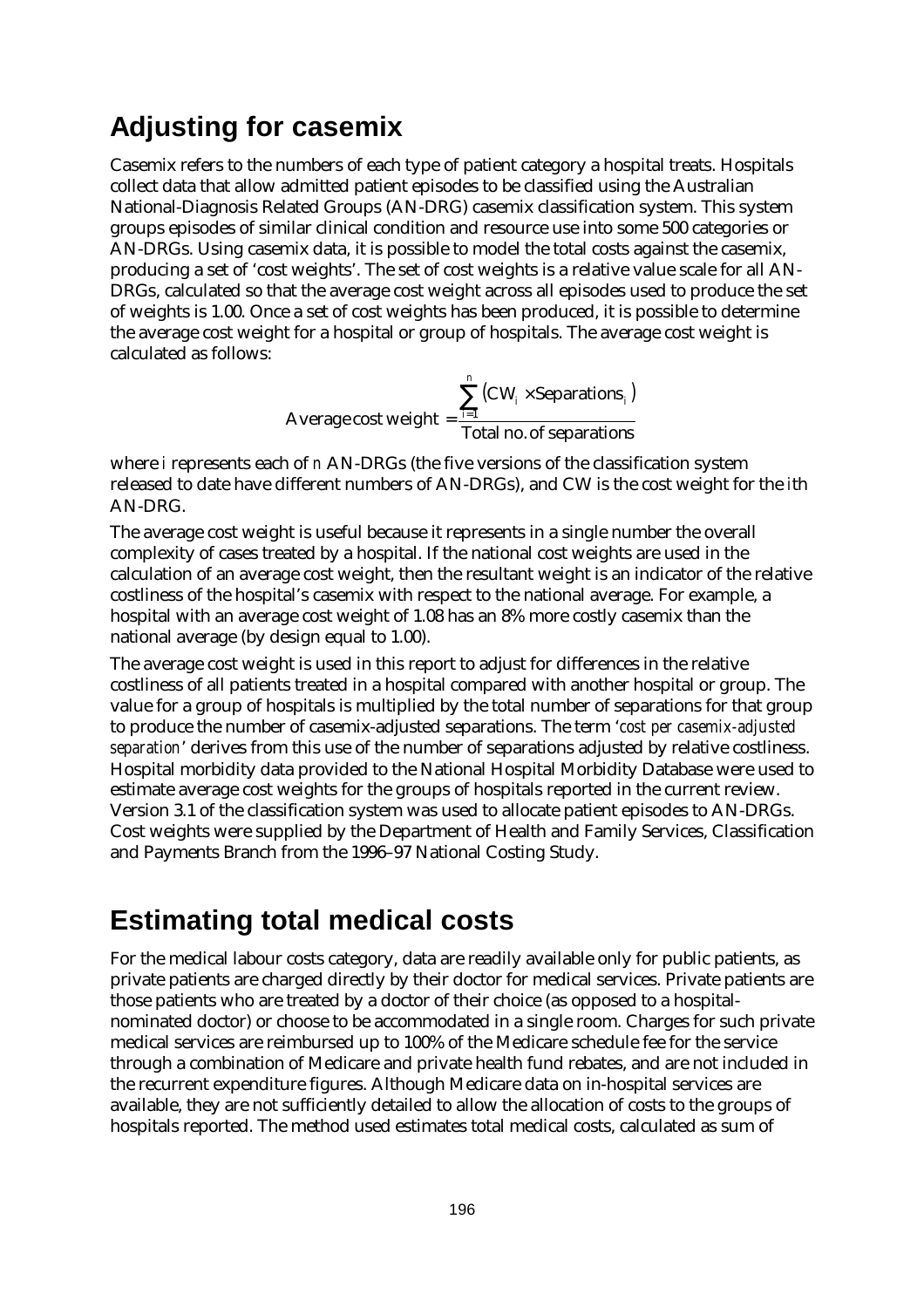salary/sessional and VMO payments divided by public patient proportion. This is an estimate of the medical costs for all patients, including private, compensable and ineligible.

#### **Other data inconsistencies**

There remain a number of other inconsistencies in the data both at the item level and at the total level. For example

- Some States and hospitals reported their payroll tax as part of the relevant salary cost centre, while others reported their payroll tax as a component in other recurrent costs. Veterans Affairs, Victorian and South Australian public hospitals are payroll tax exempt.
- Interest payments are not reported at the hospital level in some States (see table 3.2).
- When VMOs are paid at sessional rates they can be paid through payroll systems or accounts. As a result they may be classified as sessional staff or VMOs in different States, blurring distinctions between the Salaried/Sessional Medical Staff and VMO categories.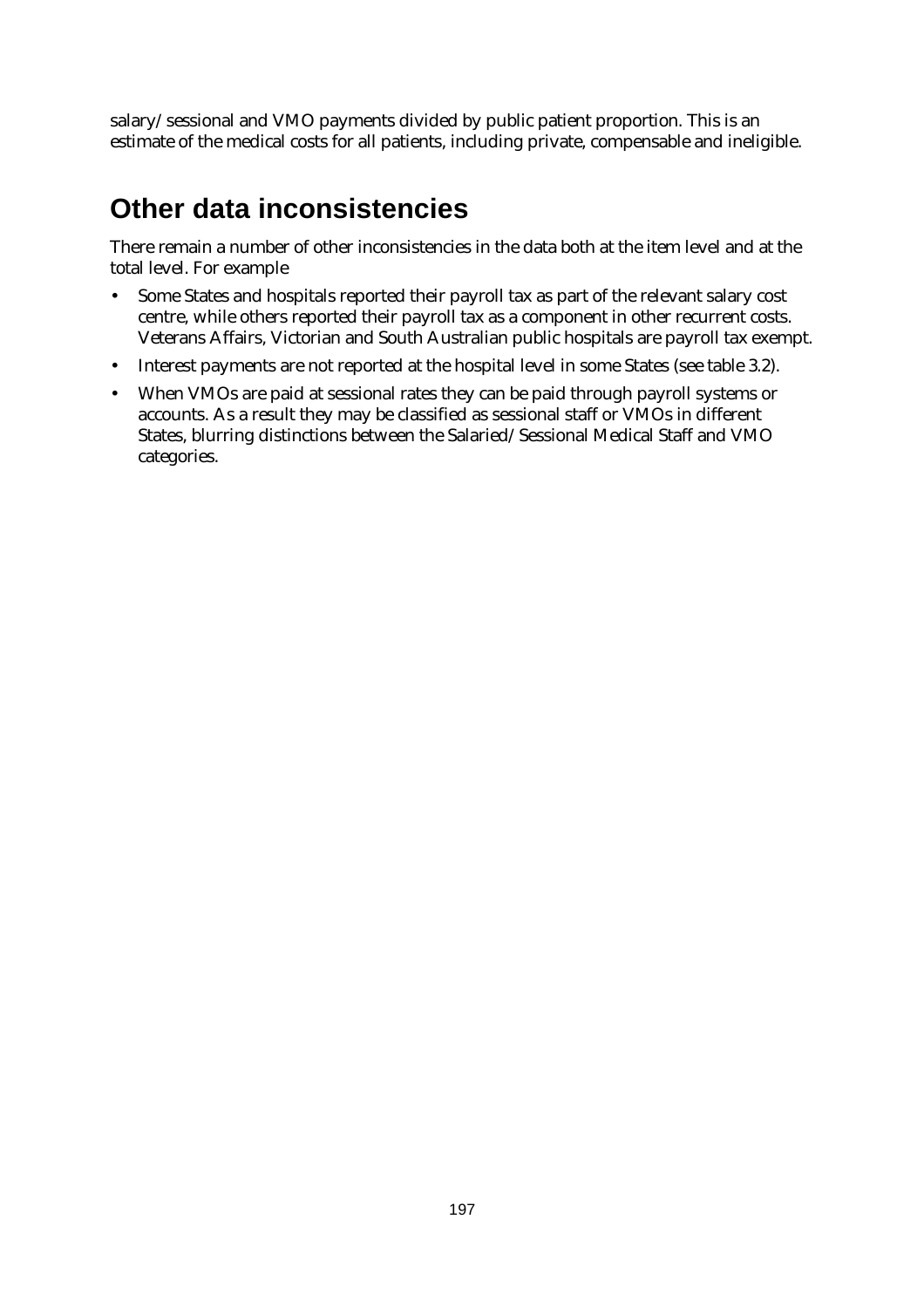# **Appendix 4: ICD-9-CM codes for sentinel procedures**

| Procedure                         | ICD-9-CM codes                    |
|-----------------------------------|-----------------------------------|
| Appendicectomy                    | 47.0                              |
| Angioplasty                       | 36.01, 36.02, 36.05, 36.06, 36.07 |
| Caesarean section                 | 74.0, 74.1, 74.2, 74.4, 74.99     |
| Cholecystectomy                   | 51.2                              |
| Coronary artery bypass graft      | 36.1                              |
| Endoscopies                       |                                   |
| Oesophagus                        | 42.23, 42.24                      |
| Stomach                           | 44.13, 44.14                      |
| Small intestine                   | 45.13, 45.14, 45.16               |
| Colon                             | 45.23-45.25                       |
| Hip replacement                   | 81.51, 81.52, 81.53               |
| Hysterectomy                      | 68.3-68.8                         |
| Lens insertion                    | 13.7                              |
| Tonsillectomy $\pm$ adenoidectomy | 28.2, 28.3<br>Alex 1              |

Source: National Coding Centre (NCC) 1996. The Australian version of the International Classification of Diseases, 9<sup>th</sup> revision, clinical modification (ICD-9-CM), University of Sydney, Sydney.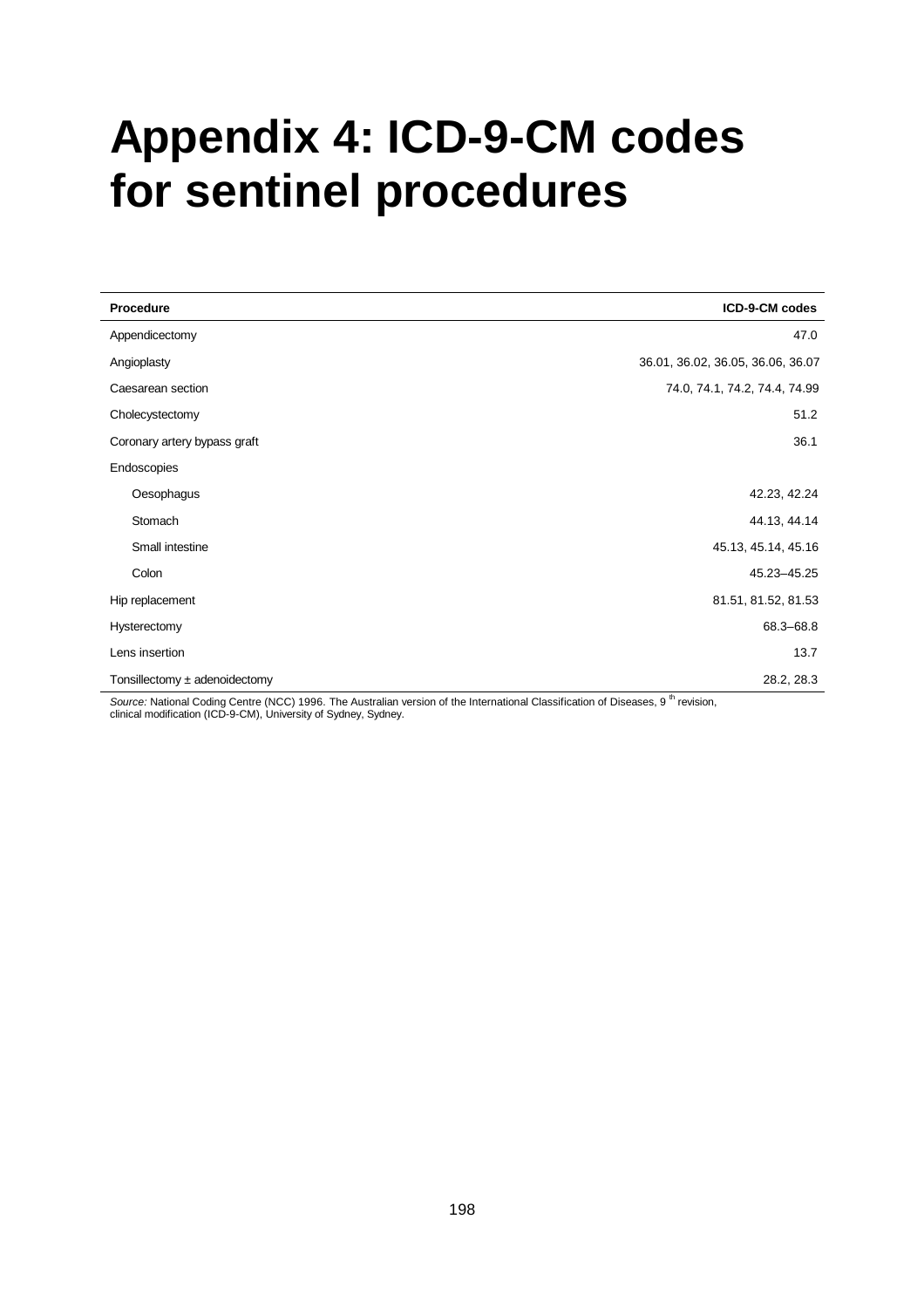# **Appendix 5: Related publications**

*Australian Hospital Statistics, 1996–97* is complemented by other recent national publications that have also released hospital statistics:

- Previous years' data in the National Hospital Morbidity Database and the National Public Hospital Establishments Database were summarised in *Australian Hospital Statistics 1995–96* (AIHW 1997a) and *Australian Hospital Statistics 1993–95: An Overview* (AIHW 1997c).
- Establishment-level data on the resources and activities of private hospitals are compiled and published annually by the Australian Bureau of Statistics. Data for 1996–97 are presented in *Private Hospitals, Australia 1996–97* (ABS 1998).
- Analysis of hospital activity based on the AN-DRG classifications were released in Australian Casemix Report on Hospital Activity series for 1991–92 to 1995–96 (Department of Health and Family Services 1993, 1994, 1995, 1996, 1997).
- The *First National Report on Health Sector Performance Indicators* reported national hospital data against a range of indicators of hospital performance (National Health Ministers' Benchmarking Working Group 1996).
- Hospital performance indicator data have been released also in the *Report on Government Service Provision 1997* (Steering Committee for the Review of Commonwealth/State Service Provision 1997) and the *Report on Government Services 1998* (Steering Committee for the Review of Commonwealth/State Service Provision 1998).
- The *National Mental Health Report 1996* provides details on hospital psychiatric services for 1996 (Commonwealth of Australia 1998).
- Statistics on the hospital-based pharmaceutical, nursing and medical workforces are respectively included in *Pharmacy labour force 1994*, *Nursing labour force 1993 and 1994* and *Medical labour force 1995* (AIHW 1996b, 1997d, 1998a).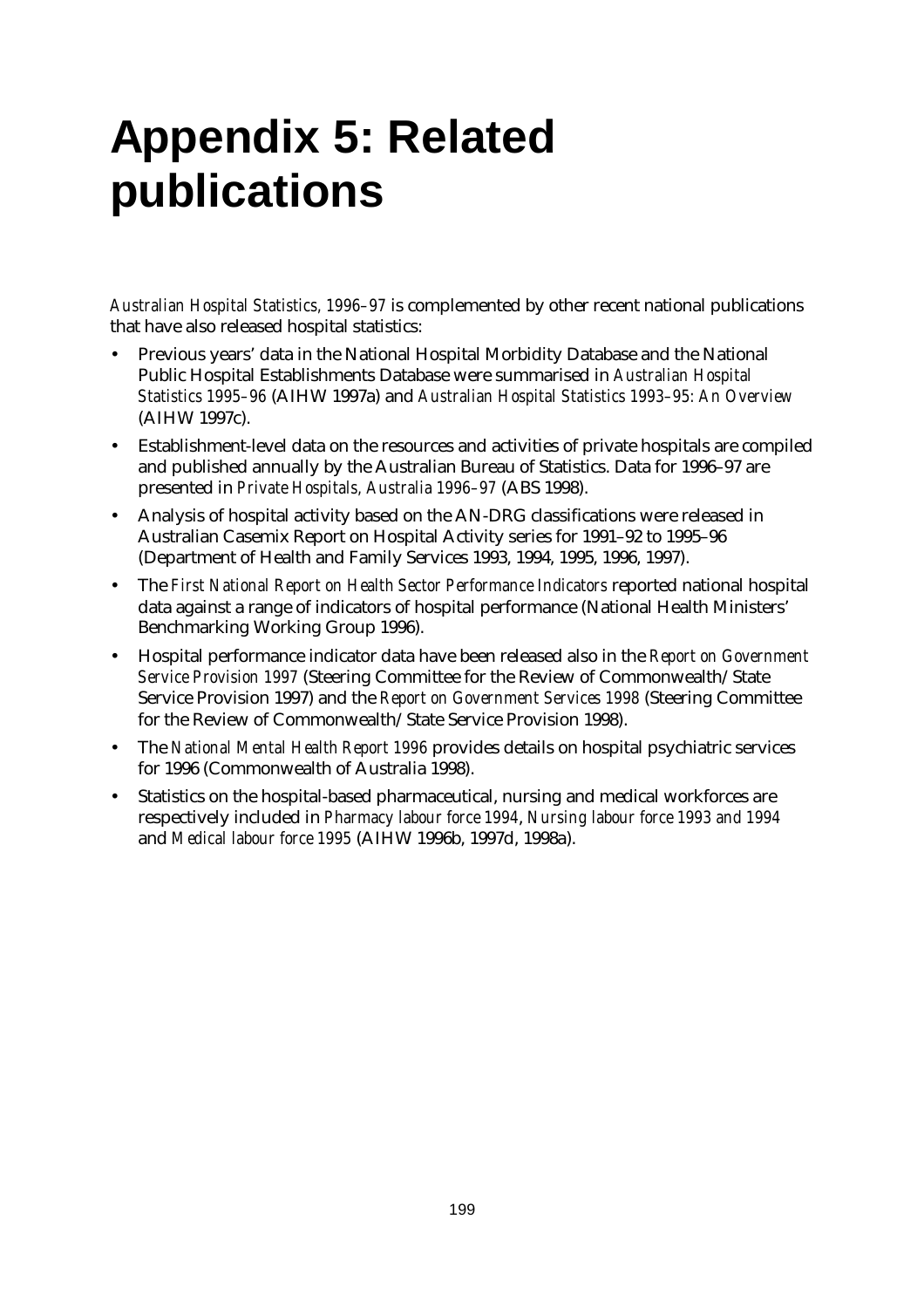# **Glossary**

For further information on the terms used in this report, refer to the definitions in use in 1996–97 in the *National Health Data Dictionary* Version 5.0.

| Acute                                                               | Having a short and relatively severe course.                                                                                                                                                                                                                                                                                                                                                                                                                                                         |
|---------------------------------------------------------------------|------------------------------------------------------------------------------------------------------------------------------------------------------------------------------------------------------------------------------------------------------------------------------------------------------------------------------------------------------------------------------------------------------------------------------------------------------------------------------------------------------|
| <b>Acute hospitals</b>                                              | Establishments which provide at least minimal medical, surgical or<br>obstetric services for in-patient treatment and/or care, and which<br>provide round-the-clock comprehensive qualified nursing service as<br>well as other necessary professional services. They must be licensed<br>by the State health department, or controlled by government<br>departments. Most of the patients have acute conditions or<br>temporary ailments and the average stay per admission is relatively<br>short. |
|                                                                     | Public acute hospitals are funded by the State health authority and<br>include both recognised and non-recognised hospitals. Recognised<br>hospitals are those nominated by States and Territories and<br>accepted by the Commonwealth and appear in schedules to each<br>State/Territory Medicare agreement (schedule B in the current<br>Medicare agreements).                                                                                                                                     |
| <b>Additional diagnoses</b>                                         | Diagnoses or conditions that affect a person's care in terms of<br>requiring therapeutic treatment, clinical evaluation, diagnostic<br>procedure, extended length of hospital stay or increased nursing<br>care and/or monitoring. Additional diagnoses include co-morbid<br>conditions (co-existing conditions) and/or complications (conditions<br>that arose during the episode of care).                                                                                                         |
| Administrative and<br>clerical staff                                | Staff engaged in administrative and clerical duties. Civil engineers<br>and computing staff are included in this category. Medical staff and<br>nursing staff, diagnostic and health professionals and any domestic<br>staff primarily or partly engaged in administrative and clerical<br>duties are excluded.                                                                                                                                                                                      |
| Administrative<br>expenditure                                       | All expenditure incurred by establishments (but not central<br>administrations) of a management expenses/administrative support<br>nature such as any rates and taxes, printing, telephone, stationery<br>and insurance expenses (including workers' compensation).                                                                                                                                                                                                                                  |
| <b>Admitted patient</b>                                             | A patient who undergoes a hospital's formal admission process.                                                                                                                                                                                                                                                                                                                                                                                                                                       |
| Admitted patient cost<br>proportion                                 | The ratio of admitted patient costs to total hospital costs, also<br>known as the inpatient fraction or IFRAC.                                                                                                                                                                                                                                                                                                                                                                                       |
| <b>Australian National</b><br>Diagnosis Related<br>Groups (AN-DRGs) | An Australian system of Diagnosis Related Groups (DRGs). DRGs<br>are a means of classifying hospital patients to provide a common<br>basis for comparing factors such as cost-effectiveness and quality of<br>care across hospitals. Each AN-DRG represents a class of patients<br>with similar clinical conditions requiring similar hospital services.                                                                                                                                             |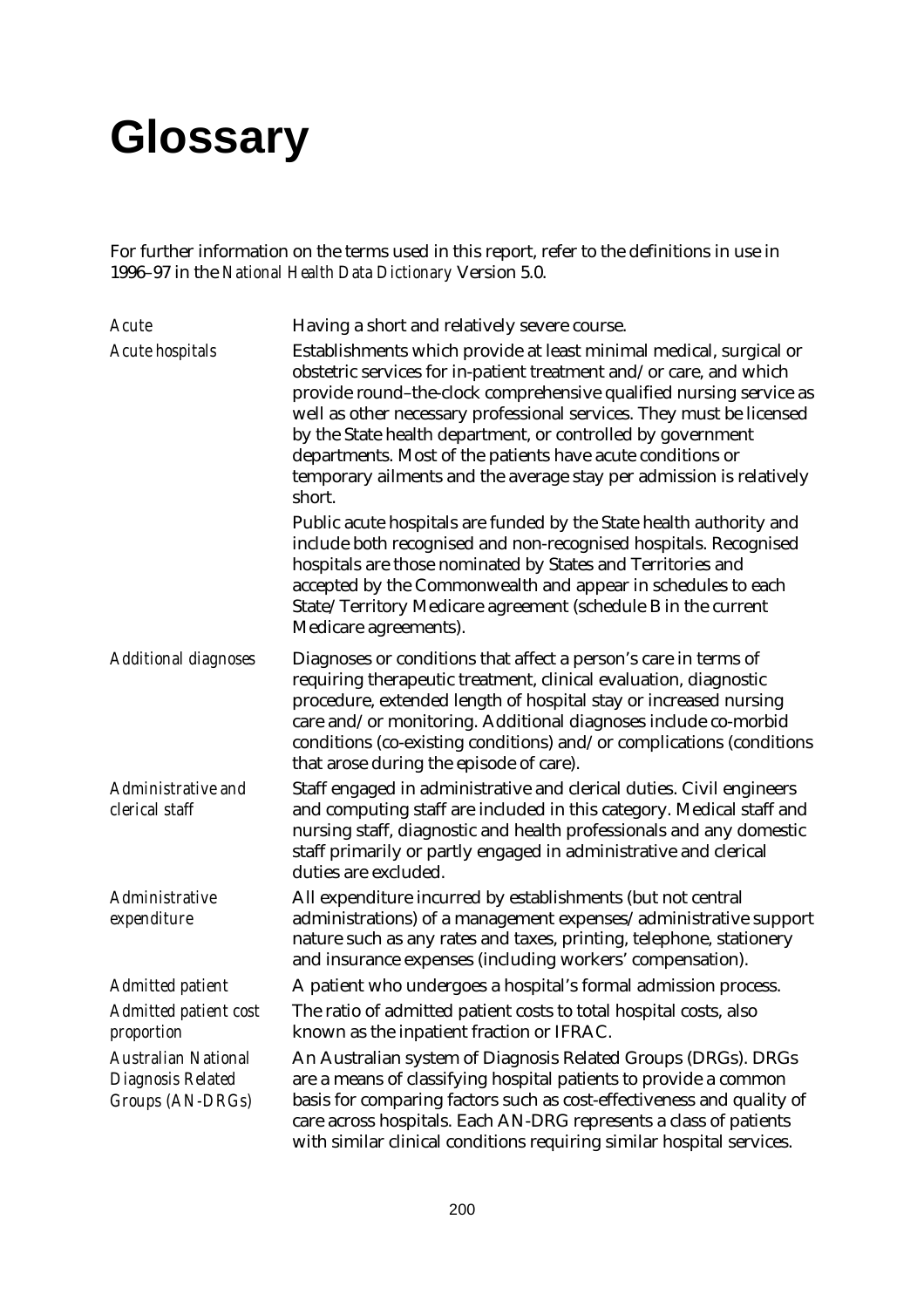| Available beds                                  | Beds immediately available for use by admitted patients as<br>required.                                                                                                                                                                                                                                                                                                                                                                                                                                                                                                                                                          |
|-------------------------------------------------|----------------------------------------------------------------------------------------------------------------------------------------------------------------------------------------------------------------------------------------------------------------------------------------------------------------------------------------------------------------------------------------------------------------------------------------------------------------------------------------------------------------------------------------------------------------------------------------------------------------------------------|
| Average length of stay                          | The average number of patient days for admitted patient episodes.<br>Patients admitted and separated on the same day are allocated a<br>length of stay of 1 day.                                                                                                                                                                                                                                                                                                                                                                                                                                                                 |
| <b>Boarder</b>                                  | A person who is receiving food and/or accommodation but for<br>whom the hospital does not accept responsibility for treatment<br>and/or care. A boarder is not admitted to the hospital, although a<br>hospital may register a boarder. All babies born in hospital are<br>excluded.                                                                                                                                                                                                                                                                                                                                             |
| Compensable patients                            | Those patients entitled to, or who have been paid, compensation,<br>damages, or other benefits in respect of the injury, illness or disease<br>for which they have received care or treatment. More information is<br>contained in the National Health Data Dictionary Version 5.0.                                                                                                                                                                                                                                                                                                                                              |
| Cost weights                                    | Cost weights represent the costliness of an AN-DRG relative to all<br>other AN-DRGs such that the average cost weight for all separations<br>is 1.00. A separation for an AN-DRG with a cost weight of 5.0<br>therefore, on average, costs ten times as much as a separation with a<br>cost weight of 0.5. There are separate cost weights for AN-DRGs in<br>the public and private sectors, reflecting the differences in the range<br>of costs in the different sectors. The cost weights used in this report<br>are 1996-97 national cost weights for AN-DRG v3.1 (Department of<br>Health and Family Services, unpublished). |
| Department of<br>Veterans' Affairs<br>hospitals | Hospitals operated by the Commonwealth Department of Veterans'<br>Affairs to provide hospital treatment for eligible veterans and their<br>dependants at Commonwealth expense. Department of Veterans'<br>Affairs hospitals are recorded as public sector hospitals for data<br>reporting purposes.                                                                                                                                                                                                                                                                                                                              |
| Diagnostic and health<br>professionals          | Qualified staff (other than qualified medical and nursing staff)<br>engaged in duties of a diagnostic, professional or technical nature<br>(but also including diagnostic and health professionals whose duties<br>are primarily or partly of an administrative nature). This category<br>includes all allied health professionals and laboratory technicians<br>but excludes civil engineers and computing staff.                                                                                                                                                                                                               |
| Domestic and other staff                        | Staff engaged in the provision of food and cleaning services. They<br>include domestic staff, such as food services managers, primarily<br>engaged in administrative duties. This category also includes all<br>staff not elsewhere included (primarily maintenance staff,<br>tradespersons and gardening staff).                                                                                                                                                                                                                                                                                                                |
| Domestic services<br>expenditure                | The costs of all domestic services including electricity, other fuel and<br>power, domestic services for staff, accommodation and kitchen<br>expenses but not including salaries and wages, food costs or<br>equipment replacement and repair costs.                                                                                                                                                                                                                                                                                                                                                                             |
| Drug supplies<br>expenditure                    | The cost of all drugs including the cost of containers.                                                                                                                                                                                                                                                                                                                                                                                                                                                                                                                                                                          |
| Edit-DRGs                                       | Seven AN-DRGs to which separations are grouped if their records<br>contain clinically inconsistent or invalid information.                                                                                                                                                                                                                                                                                                                                                                                                                                                                                                       |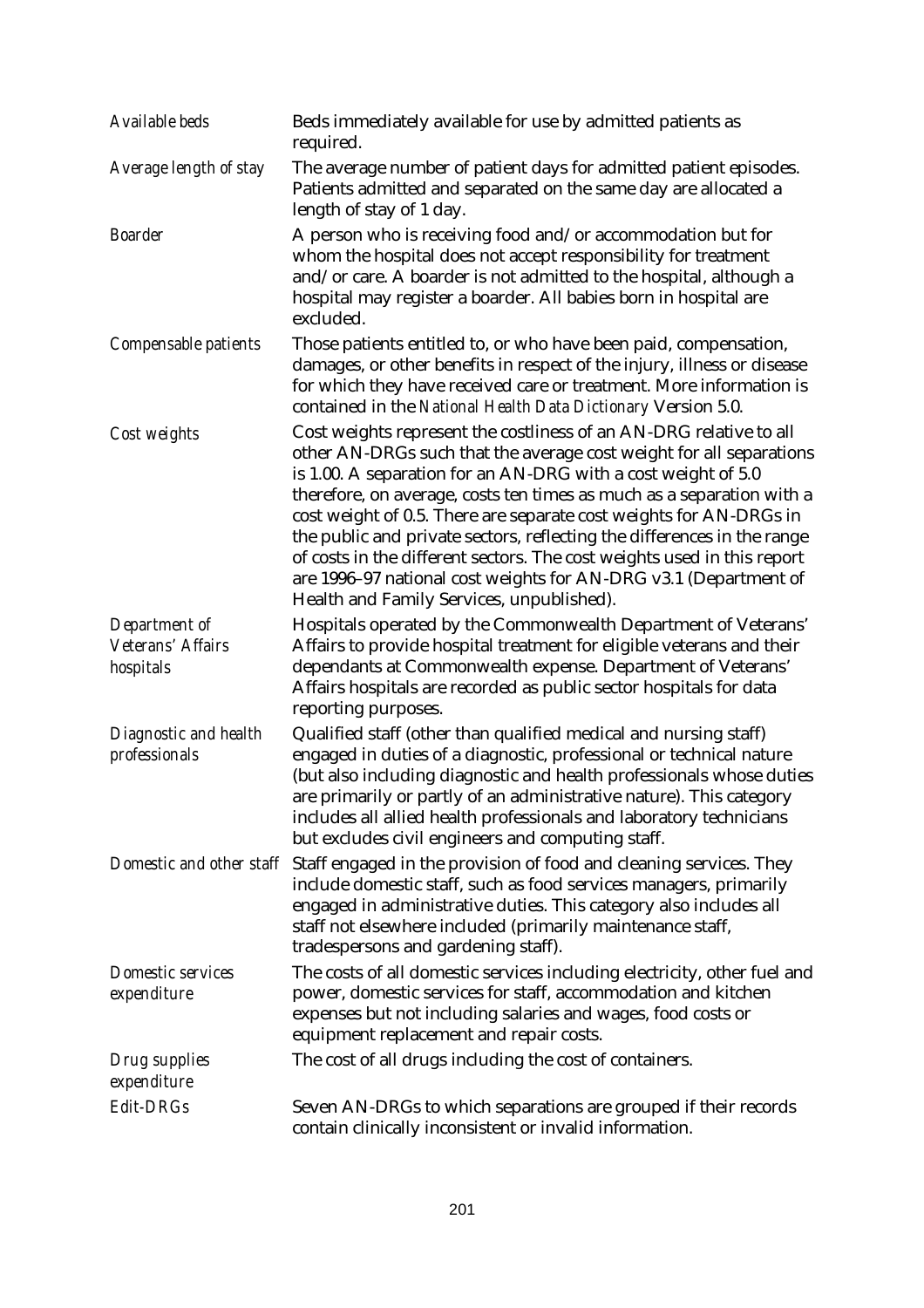| <b>Eligible Department of</b><br>Veterans' Affairs<br>patient | An eligible person whose charges for this hospital admission are<br>met by the Department of Veterans' Affairs (DVA). These data are<br>as supplied by the States and Territories and the eligibility to receive<br>hospital treatment as a DVA patient may not necessarily have been<br>confirmed by the Department.                                                                     |
|---------------------------------------------------------------|-------------------------------------------------------------------------------------------------------------------------------------------------------------------------------------------------------------------------------------------------------------------------------------------------------------------------------------------------------------------------------------------|
| Eligible other patient                                        | An eligible person who does not meet the criteria to be an eligible<br>public, private or Department of Veterans' Affairs patient. This<br>category includes compensable patients, patients with Australian<br>Defence Force personnel entitlements and common law cases.                                                                                                                 |
| Eligible person                                               | Under Medicare, an eligible person means a person who resides in<br>Australia and whose stay in Australia is not subject to any limitation<br>as to time imposed by law. Except where they are covered by<br>reciprocal health care agreements, foreign diplomats, their families<br>and persons visiting Australia are excluded.                                                         |
| Eligible private patient                                      | An eligible person who,                                                                                                                                                                                                                                                                                                                                                                   |
|                                                               | on admission to a public hospital or soon after, elects to be a<br>٠<br>private patient treated by a medical practitioner of his or her<br>choice, or elects to occupy a bed in a single room. Such a private<br>patient is responsible for meeting certain hospital charges as<br>well as the professional charges raised by any treating medical<br>or dental practitioner, or          |
|                                                               | chooses to be admitted to a private hospital. Such a private<br>$\bullet$<br>patient is responsible for meeting all hospital charges as well as<br>the professional charges raised by any treating medical or<br>dental practitioner.                                                                                                                                                     |
| Eligible public patient                                       | An eligible person who, on admission to a public hospital or soon<br>after, elects to be a public patient, or an eligible public patient whose<br>treatment is contracted to a private hospital. A public patient is<br>entitled to receive care and treatment without charge.                                                                                                            |
| <b>Enrolled nurses</b>                                        | Second-level nurses who are enrolled in all States except Victoria<br>where they are registered by the State registration board to practise<br>in this capacity. Includes general enrolled nurses and specialist<br>enrolled nurses (e.g. mothercraft nurses in some States).                                                                                                             |
| <b>External</b> cause                                         | Environmental event, circumstance and/or condition as the cause of<br>injury, poisoning and/or other adverse effect.                                                                                                                                                                                                                                                                      |
| <b>Food supplies</b><br>expenditure                           | The cost of all food and beverages but not including kitchen<br>expenses such as utensils, cleaning materials, cutlery and crockery.                                                                                                                                                                                                                                                      |
| Full time equivalent<br>staff                                 | Full time equivalent units are on-job hours worked and hours of<br>paid leave (sick, recreation, long service, workers' compensation)<br>by/for a staff member (or contract employee where applicable)<br>divided by the number of hours normally worked by a full time<br>staff member when on the job (or contract employee where<br>applicable) under the relevant award or agreement. |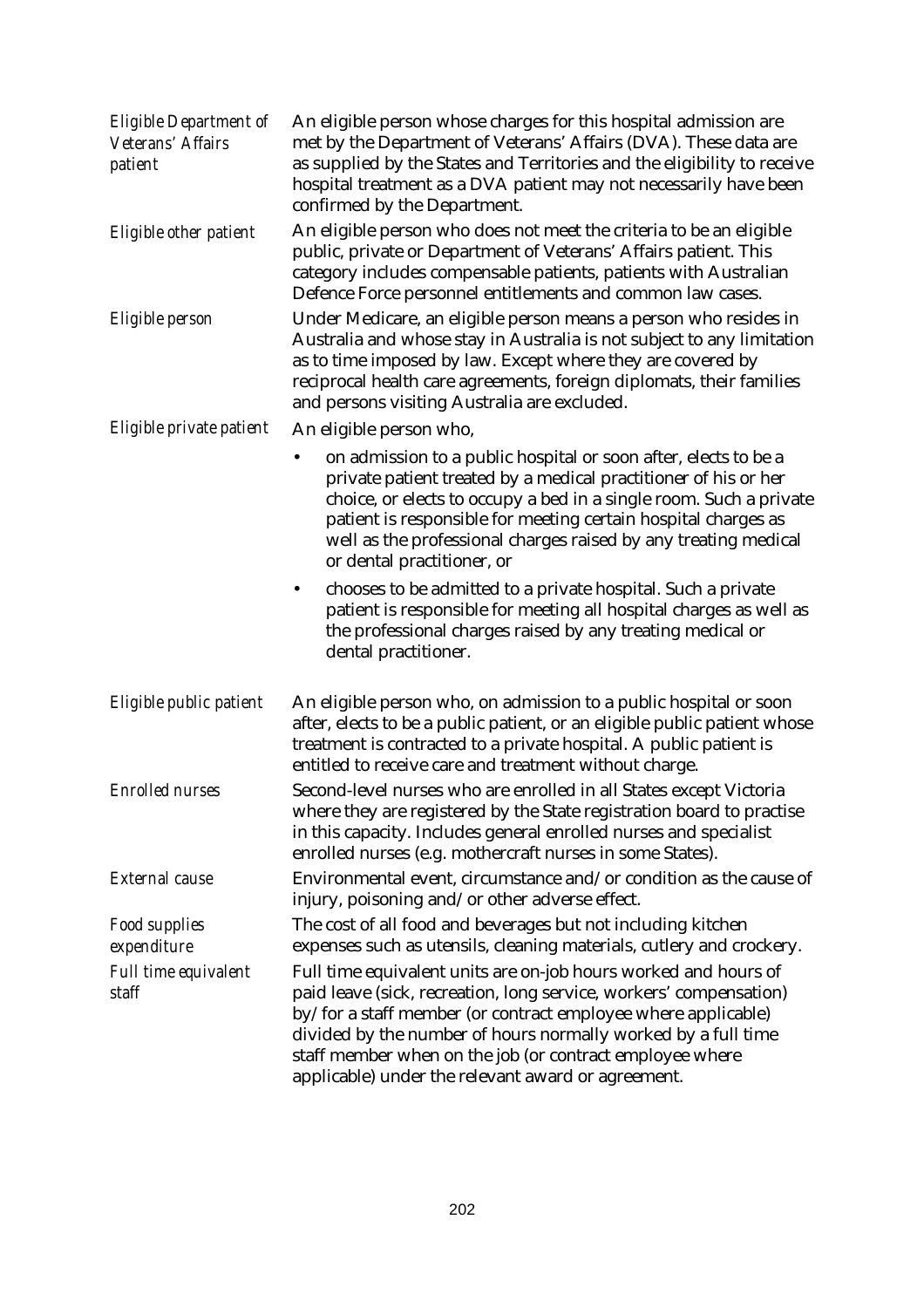| <b>HASAC</b>                                 | For hospitals where the IFRAC was not available or clearly<br>inconsistent with the data, the inpatient costs are estimated by<br>Health and Allied Services Advisory Council (HASAC) ratio (see<br>Appendix 3).                                                                                                                                                                                                                                                   |
|----------------------------------------------|--------------------------------------------------------------------------------------------------------------------------------------------------------------------------------------------------------------------------------------------------------------------------------------------------------------------------------------------------------------------------------------------------------------------------------------------------------------------|
| Hospital insurance                           | Insurance in the categories of registered insurance (hospital<br>insurance with a health insurance fund registered under the National<br>Health Act 1953 (Commonwealth)), or general insurance (hospital<br>insurance with a general insurance company under a guaranteed<br>renewable policy providing benefits similar to those available under<br>registered insurance). Patients covered by insurance for benefits of<br>ancillary services only are excluded. |
| <b>IFRAC</b>                                 | The ratio of admitted patient costs to total hospital costs.                                                                                                                                                                                                                                                                                                                                                                                                       |
| Indigenous status                            | Indigenous status of the person according to the following<br>definition:                                                                                                                                                                                                                                                                                                                                                                                          |
|                                              | An Aboriginal or Torres Strait Islander is a person of Aboriginal or<br>Torres Strait Islander descent who identifies as an Aboriginal or<br>Torres Strait Islander and is accepted as such by the community<br>with which he or she is associated.                                                                                                                                                                                                                |
|                                              | Note that in the National Health Data Dictionary Version 5.0 this data<br>item was titled Aboriginality.                                                                                                                                                                                                                                                                                                                                                           |
| Ineligible patient                           | A patient who is not eligible under Medicare.                                                                                                                                                                                                                                                                                                                                                                                                                      |
| Interest payments                            | Payments made by or on behalf of the establishment in respect of<br>borrowings (e.g. interest on bank overdraft) provided the<br>establishment is permitted to borrow.                                                                                                                                                                                                                                                                                             |
| Length of stay                               | The length of stay of a patient is calculated by subtracting the date<br>the patient is admitted from the date of separation. All leave days,<br>including the day the patient went on leave, are excluded. A same<br>day patient is allocated a length of stay of 1 day.                                                                                                                                                                                          |
| Major Diagnostic<br>Categories (MDCs)        | A high level of groupings of patients used in the AN-DRG<br>classification.                                                                                                                                                                                                                                                                                                                                                                                        |
| Medical and surgical<br>supplies expenditure | The cost of all consumables of a medical or surgical nature<br>(excluding drug supplies) but not including expenditure on<br>equipment repairs.                                                                                                                                                                                                                                                                                                                    |
| Non-admitted patient<br>occasion of service  | Occurs when a patient attends a functional unit of the hospital for<br>the purpose of receiving some form of service, but is not admitted.<br>A visit for administrative purposes is not an occasion of service.                                                                                                                                                                                                                                                   |
| Non-admitted patients                        | Patients who receive care from a recognised non-admitted patient<br>service/clinic of a hospital.                                                                                                                                                                                                                                                                                                                                                                  |
| Not published                                | Not available for separate publication but included in the totals<br>where applicable.                                                                                                                                                                                                                                                                                                                                                                             |
|                                              | Other personal care staff This category includes attendants, assistants or home assistants,<br>home companions, family aides, ward helpers, wards persons,<br>orderlies, ward assistants and nursing assistants, engaged primarily<br>in the provision of personal care to patients or residents, who are<br>not formally qualified or undergoing training in nursing or allied<br>health professions.                                                             |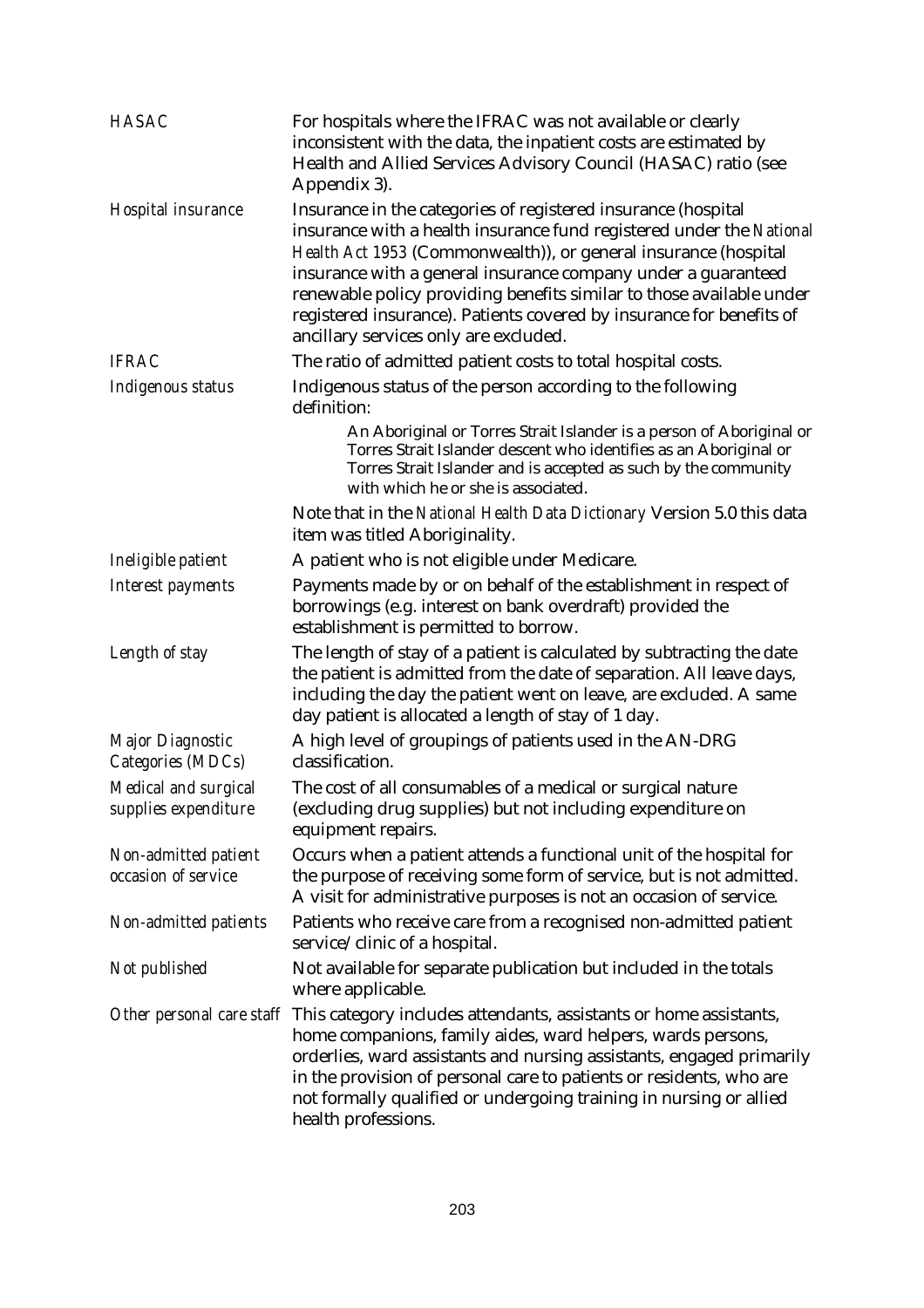| Other recurrent<br>expenditure           | Recurrent expenditure not included elsewhere in any of the<br>recurrent expenditure categories.                                                                                                                                                                                                                                                                                                                                                                                          |
|------------------------------------------|------------------------------------------------------------------------------------------------------------------------------------------------------------------------------------------------------------------------------------------------------------------------------------------------------------------------------------------------------------------------------------------------------------------------------------------------------------------------------------------|
| Other revenue                            | All other revenue received by the establishment that is not included<br>under patient revenue or recoveries (but not including revenue<br>payments received from State or Territory Governments). This<br>would include revenue such as investment income from temporarily<br>surplus funds and income from charities, bequests and<br>accommodation provided to visitors.                                                                                                               |
| Patient days                             | The number of full or partial days' stay for patients who were<br>admitted for an episode of care and who underwent separation<br>during the reporting period. A patient who is admitted and<br>separated on the same day is allocated 1 patient day.                                                                                                                                                                                                                                    |
| Patient revenue                          | Revenue received by, and due to, an establishment in respect of<br>individual patient liability for accommodation and other<br>establishment charges.                                                                                                                                                                                                                                                                                                                                    |
| Patient transport                        | The direct cost of transporting patients excluding salaries and wages<br>of transport staff.                                                                                                                                                                                                                                                                                                                                                                                             |
| Payments to visiting<br>medical officers | All payments made to visiting medical officers for medical services<br>provided to hospital (public patients) on a sessionally paid or fee-<br>for-service basis.                                                                                                                                                                                                                                                                                                                        |
| Place of occurrence of<br>external cause | The place where the external cause of injury, poisoning or violence<br>occurred.                                                                                                                                                                                                                                                                                                                                                                                                         |
| Pre-MDC                                  | Ten AN-DRGs to which separations are grouped, regardless of their<br>principal diagnoses, if they involved procedures that are<br>particularly resource intensive (transplants, tracheostomies or extra-<br>corporeal membrane oxygenation without cardiac surgery).                                                                                                                                                                                                                     |
| Principal diagnosis                      | The diagnosis established after study to be chiefly responsible for<br>occasioning the patient's episode of care in hospital.                                                                                                                                                                                                                                                                                                                                                            |
| Principal procedure                      | The most significant procedure that was performed for treatment of<br>the principal diagnosis. If no procedure is performed for treatment<br>of the principal diagnosis, other procedures can be reported as the<br>principal procedure. In order, these are a procedure performed for<br>treatment of an additional diagnosis, a diagnostic/exploratory<br>procedure related to the principal diagnosis or a<br>diagnostic/exploratory procedure related to an additional<br>diagnosis. |
| Private hospital                         | Privately owned and operated institution, catering for patients who<br>are treated by a doctor of their own choice. Patients are charged fees<br>for accommodation and other services provided by the hospital and<br>relevant medical and paramedical practitioners. Acute and<br>psychiatric hospitals are included.                                                                                                                                                                   |
| Psychiatric hospitals                    | Institutions which provide treatment and care for patients with<br>psychiatric, mental or behavioural disorders.                                                                                                                                                                                                                                                                                                                                                                         |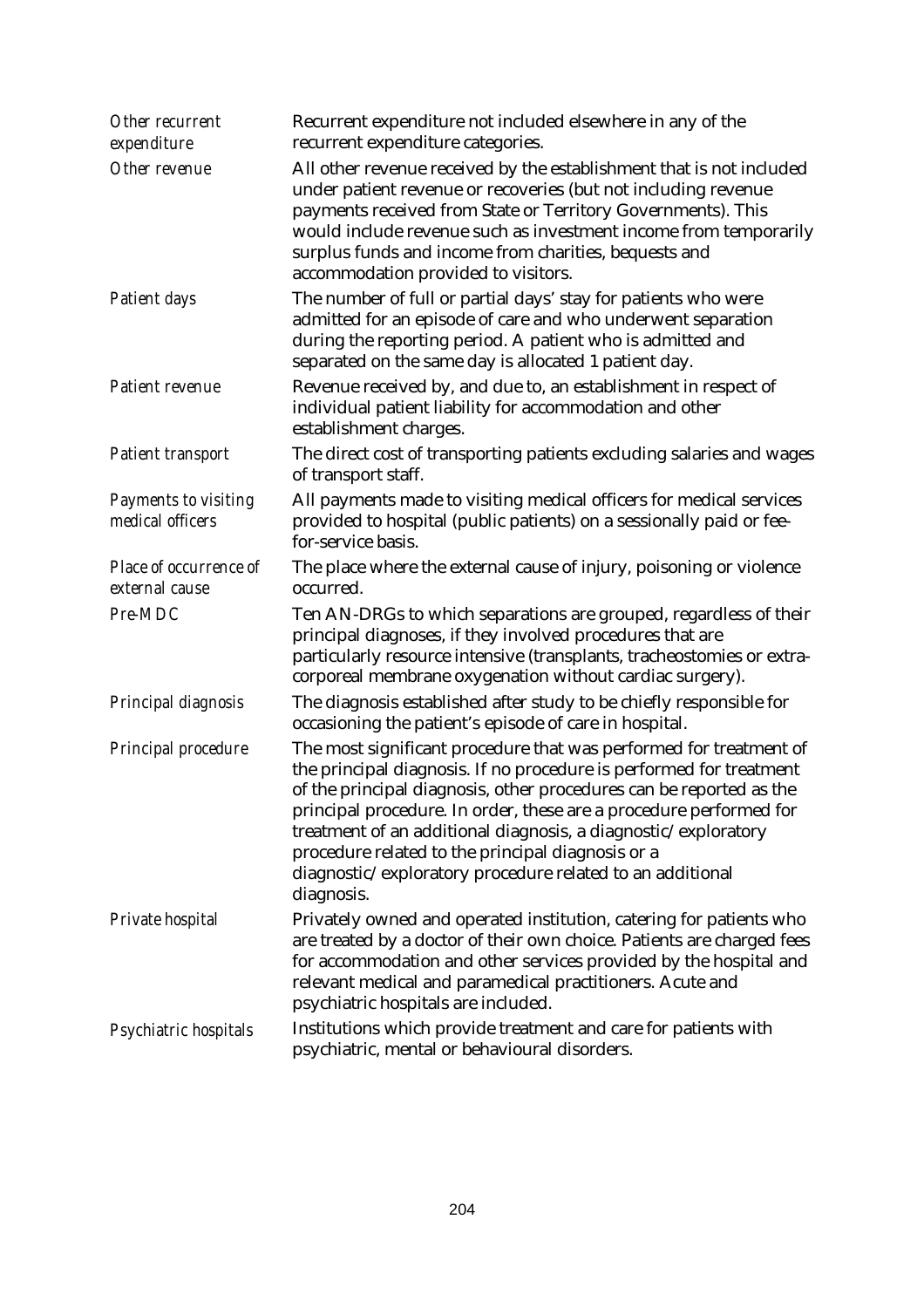| <b>Recoveries</b>                         | All revenue received that is in the nature of a recovery of<br>expenditure incurred. This would include:                                                                                                                                         |
|-------------------------------------------|--------------------------------------------------------------------------------------------------------------------------------------------------------------------------------------------------------------------------------------------------|
|                                           | income received from the use of hospital facilities by salaried<br>٠<br>medical officers exercising their rights of private practice and by<br>private practitioners treating private patients in hospital; and                                  |
|                                           | other recoveries such as those relating to inter-hospital services<br>٠<br>where the revenue relates to a range of different costs and<br>cannot be clearly offset against any particular cost.                                                  |
| Recurrent expenditure                     | Expenditure which recurs continually or frequently (e.g. salaries). It<br>may be contrasted with capital expenditure, such as the cost of<br>hospital buildings and diagnostic equipment, for which expenditure<br>is made infrequently.         |
| Region                                    | Capital cities statistical division<br>٠                                                                                                                                                                                                         |
|                                           | Other metropolitan centres urban centres with a population<br>٠<br>greater than or equal to 100,000                                                                                                                                              |
|                                           | <b>Large rural centres</b> (index of remoteness $<$ 10.5): urban centres<br>٠<br>with a population between 25,000 and 99,000                                                                                                                     |
|                                           | <b>Small rural centres</b> (index of remoteness $<$ 10.5): urban centres<br>with a population between 10,000 and 24,999                                                                                                                          |
|                                           | <b>Other rural areas</b> (index of remoteness $<$ 10.5): urban centres<br>٠<br>with a population less than 10,000                                                                                                                                |
|                                           | <b>Remote centres</b> (index of remoteness $> 10.5$ ): urban centres with<br>a population greater than 4,999                                                                                                                                     |
|                                           | <b>Other remote areas</b> (index of remoteness $> 10.5$ ): urban centres<br>$\bullet$<br>with a population less than 5,000.                                                                                                                      |
|                                           | For more information see Rural, Remote and Metropolitan Areas<br>Classification, 1991 Census edition (DPIE & DHSH 1994).                                                                                                                         |
| Registered nurses                         | Nurses with at least a 3-year training certificate and nurses holding<br>postgraduate qualifications. Registered nurses must be registered<br>with a State or Territory registration board.                                                      |
| Repairs and<br>maintenance<br>expenditure | The costs incurred in maintaining, repairing, replacing and<br>providing additional equipment, maintaining and renovating<br>building and minor additional works.                                                                                |
| Salaried medical officers                 | Medical officers engaged by the hospital on a full time or part-time<br>salaried basis.                                                                                                                                                          |
| Same day patients                         | Same day patients are admitted patients who are admitted and<br>separate on the same date.                                                                                                                                                       |
| <b>Sentinel procedures</b>                | Sentinel procedures are common surgical operations provided for<br>serious health conditions in acute care hospitals. Sentinel<br>procedures are often elective or discretionary, that is, alternative<br>non-surgical treatments are available. |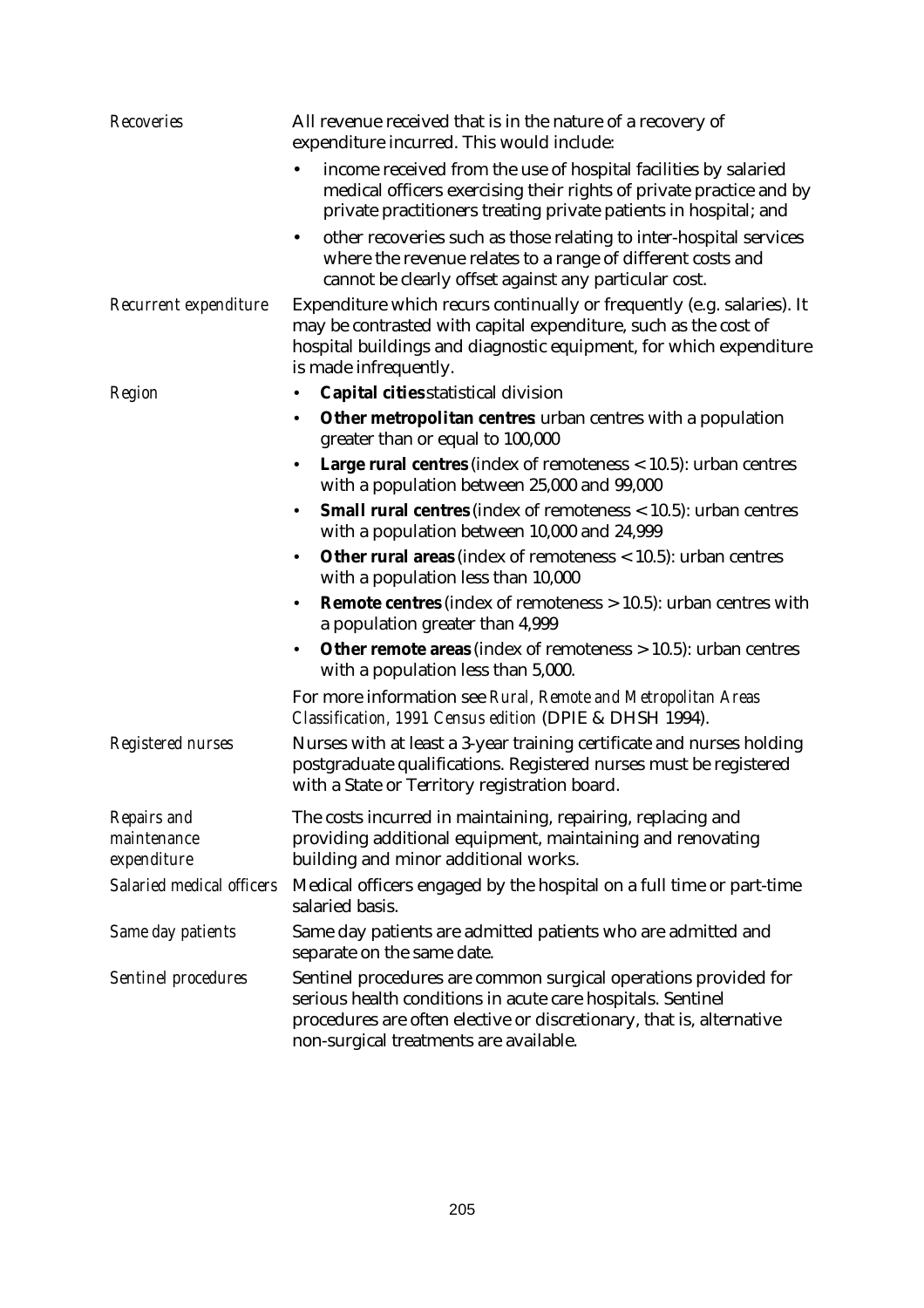| Separation                                             | The term used to refer to the episode of care, which can be a total<br>hospital stay (from admission to discharge, transfer or death), or a<br>portion of a hospital stay beginning or ending in a change of type of<br>care (for example, from acute to rehabilitation). 'Separation' also<br>means the process by which an admitted patient completes an<br>episode of care by being discharged, dying, transferring to another<br>hospital or changing type of care.           |
|--------------------------------------------------------|-----------------------------------------------------------------------------------------------------------------------------------------------------------------------------------------------------------------------------------------------------------------------------------------------------------------------------------------------------------------------------------------------------------------------------------------------------------------------------------|
| Specialised service                                    | A facility or unit dedicated to the treatment or care of patients with<br>particular conditions or characteristics.                                                                                                                                                                                                                                                                                                                                                               |
| <b>Student nurses</b>                                  | Nurses employed by the establishment currently studying in years 1<br>to 3 of a 3-year certificate course. This includes any person<br>commencing or undertaking a 3-year course of training leading to<br>registration as a nurse by the State or Territory registration board.<br>This includes full time general student nurses and specialist student<br>nurses, such as mental deficiency nurses, but excludes practising<br>nurses enrolled in post-basic training courses. |
| Superannuation<br>payments                             | Contributions paid or (for an emerging cost scheme) that should be<br>paid (as determined by an actuary) on behalf of establishment<br>employees either by the establishment or a central administration<br>such as a State health authority, to a superannuation fund providing<br>retirement and related benefits to establishment employees.                                                                                                                                   |
| Trainee/pupil nurses                                   | Nurses that are commencing or undertaking a 1-year course of<br>training leading to registration as an enrolled nurse on the<br>State/Territory registration board (includes all trainee nurses).                                                                                                                                                                                                                                                                                 |
| Type of admitted patient<br>episode                    | A classification of admitted patient episodes into broad groups<br>based on principal diagnosis, principal procedure or status as a<br>nursing home type or rehabilitation patient.                                                                                                                                                                                                                                                                                               |
| Type of episode of care                                | A phase of treatment for an admitted patient, categorised as acute<br>care, rehabilitation care, palliative care, non-acute care, unqualified<br>neonate or other. The total hospital stay of the patient may be made<br>up of one or more episodes of care.                                                                                                                                                                                                                      |
| Type of non-admitted<br>patient occasion of<br>service | A broad classification of services provided to non-admitted patients.<br>See Item A9 in the National Health Data Dictionary Version 5.0 for<br>further details.                                                                                                                                                                                                                                                                                                                   |
| <b>Unqualified neonate</b>                             | A baby who is aged 9 days old or less that meets one of the<br>following criteria:                                                                                                                                                                                                                                                                                                                                                                                                |
|                                                        | is a single live birth or the first live born infant of a multiple<br>birth, whose mother is currently an admitted patient;                                                                                                                                                                                                                                                                                                                                                       |
|                                                        | is not admitted to an intensive care facility in a hospital, being a<br>facility approved by the Commonwealth Minister for the<br>purpose of the provision of special care.                                                                                                                                                                                                                                                                                                       |
| Visiting medical officer                               | A medical practitioner appointed by the hospital board to provide<br>medical services for hospital (public) patients on an honorary,<br>sessionally paid, or fee-for-service basis.                                                                                                                                                                                                                                                                                               |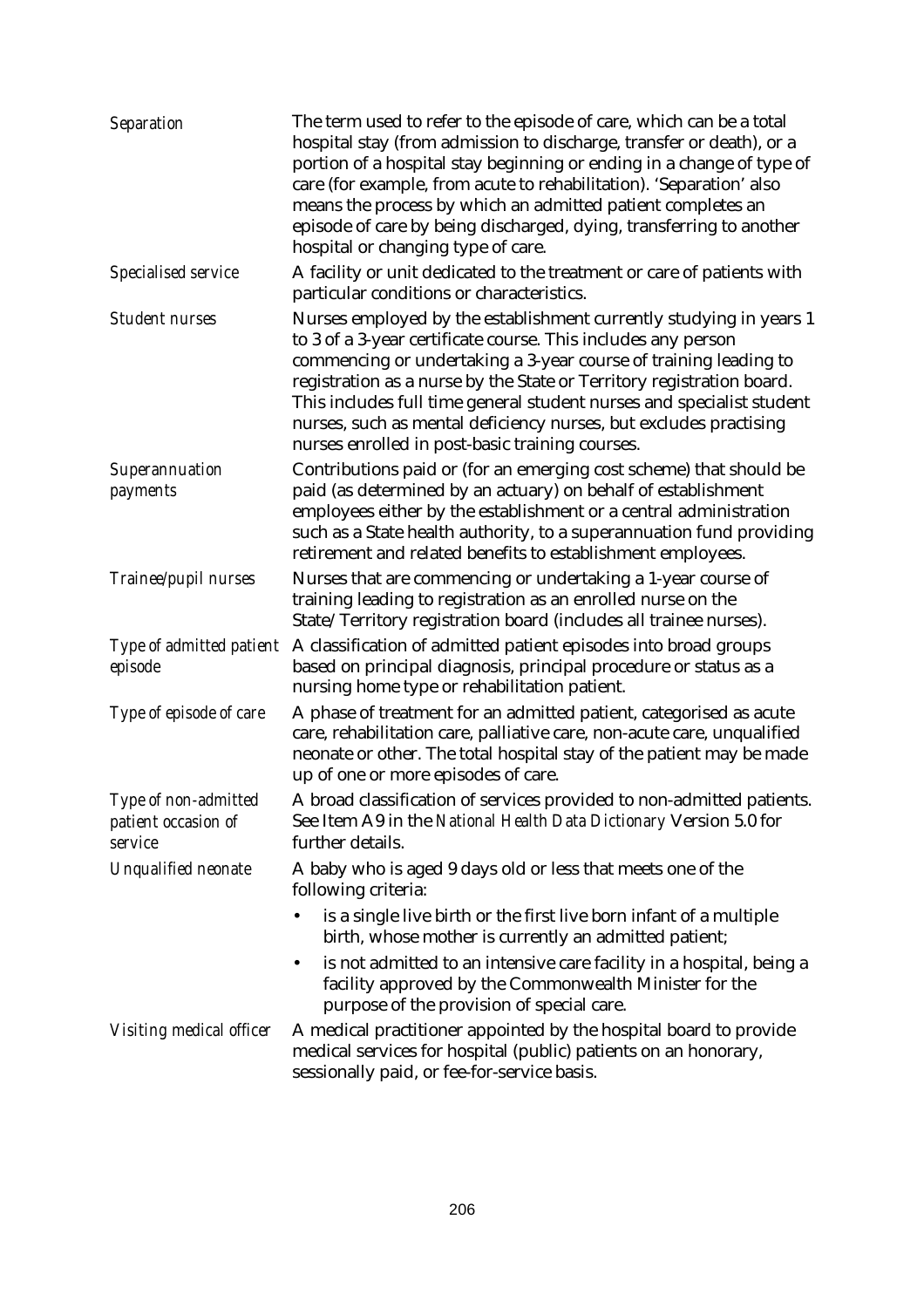# **References**

Australian Bureau of Statistics (ABS) 1996. Experimental projections, Aboriginal and Torres Strait Islander population, June 1991 to June 1996. Canberra: ABS Catalogue No. 3230.0.

Australian Bureau of Statistics (ABS) 1997. Private hospitals, Australia 1995–1996. Canberra: ABS Catalogue No. 4390.0.

Australian Bureau of Statistics (ABS) 1998. Migration Australia, 1996–1997. Canberra: ABS Catalogue No. 3412.0.

Australian Council on Healthcare Standards (ACHS) 1998. Annual report 1996–97. Sydney: ACHS

Australian Institute of Health and Welfare(AIHW) 1996a. Australia's health 1996: the fifth biennial health report of the Australian Institute of Health and Welfare. Canberra: AIHW.

Australian Institute of Health and Welfare(AIHW) 1996b. Pharmacy labour force 1994. Canberra: AIHW (National Health Labour Force Bulletin no. 8).

Australian Institute of Health and Welfare(AIHW) 1997a. Australian hospital statistics, 1995–96: Canberra: AGPS (Health Services Series no. 10).

Australian Institute of Health and Welfare(AIHW) 1997b. Australian hospital statistics, 1993–95: an overview. Canberra: AGPS (Health Services Series no. 9).

Australian Institute of Health and Welfare(AIHW) 1997d. Nursing labour force 1993 and 1994. Canberra: AIHW (National Health Labour Force Bulletin no. 9).

Australian Institute of Health and Welfare(AIHW) 1998a. Medical labour force 1996. Canberra: AIHW (National Health Labour Force Bulletin no. 13) (in press).

Australian Institute of Health and Welfare(AIHW) 1998b. Health Expenditure Bulletin no. 14. Canberra: AIHW (in press).

Australian Institute of Health and Welfare(AIHW) 1998c. Australia's health 1998: the sixth biennial health report of the Australian Institute of Health and Welfare. Canberra: AIHW.

Australian Institute of Health and Welfare and Commonwealth Department of Health and Family Services 1997. First report on national health priority areas 1996. Canberra: AGPS.

Commonwealth Department of Health and Family Services and 3M Health Information Systems 1996. Australian National Diagnosis Related Groups definitions manual version 3.1. Wallingford: 3M Health Information Systems.

Commonwealth Grants Commission (CGC) 1997: Report on general revenue grant relativities 1997 update. Canberra: AGPS

Commonwealth of Australia (CofA) 1998. National Mental Health Report 1996. Canberra: Department of Health and Family Services.

Commonwealth of Australia (CofA) unpublished. Cost weights for AN-DRG Version 3, 1996–97 (Revised).

Day P, Lancaster P & Huang J 1997. Australia's mothers and babies 1995. Perinatal Statistics Series no. 6. Sydney: AIHW National Perinatal Statistics Unit.

Department of Health and Family Services 1997. Australian casemix report on hospital activity, 1995–96. Canberra: AGPS.